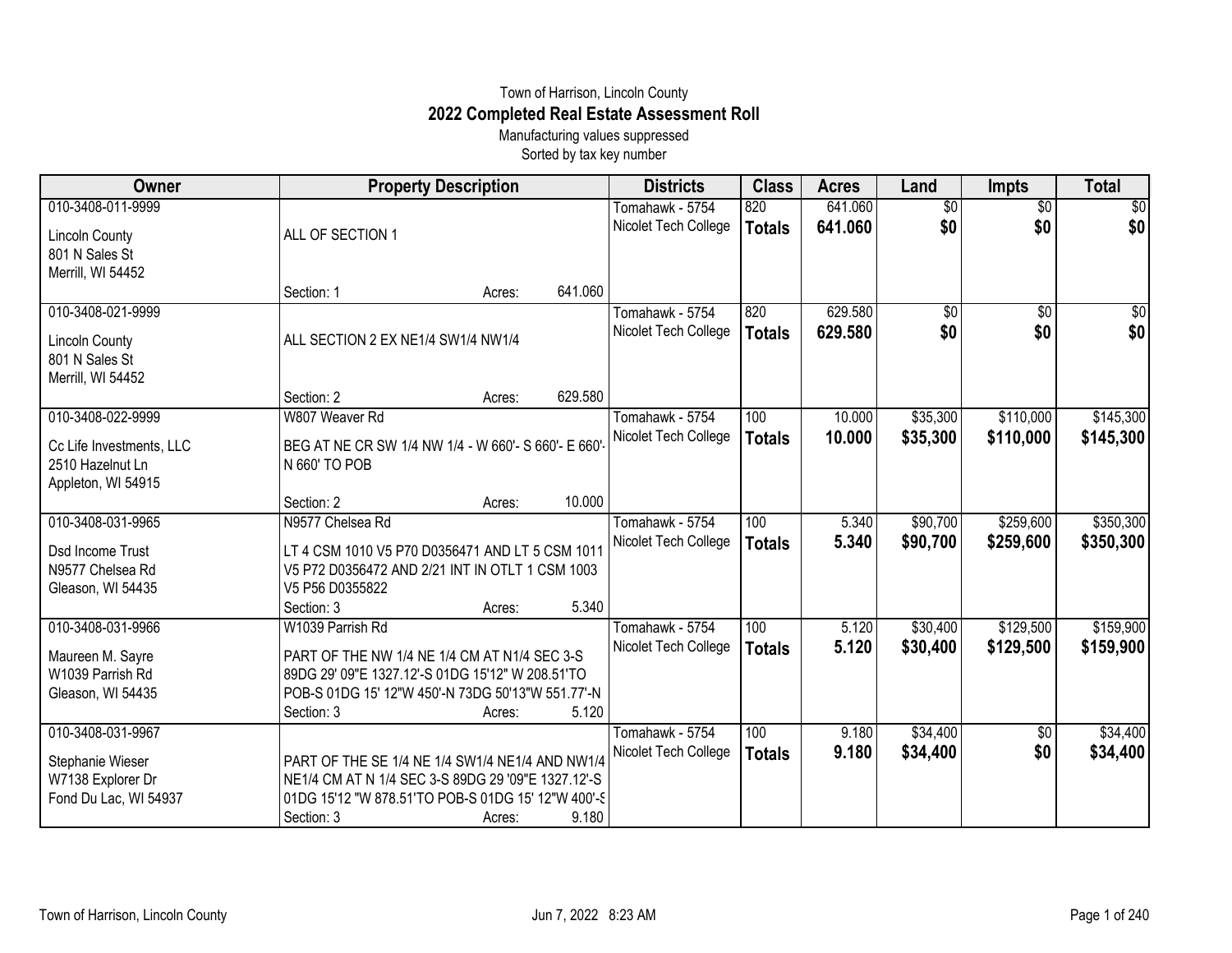| <b>Owner</b>                         | <b>Property Description</b>                                 | <b>Districts</b>     | <b>Class</b>  | <b>Acres</b> | Land     | Impts           | <b>Total</b> |
|--------------------------------------|-------------------------------------------------------------|----------------------|---------------|--------------|----------|-----------------|--------------|
| 010-3408-031-9968                    |                                                             | Tomahawk - 5754      | 100           | 16.030       | \$4,000  | $\overline{50}$ | \$4,000      |
| Gem Lake Road Fund                   | SW 1/4 NE 1/4 EX PRT OF OTLT 1 CSM 1003 V5 P56              | Nicolet Tech College | <b>Totals</b> | 16.030       | \$4,000  | \$0             | \$4,000      |
| N9577 Chelsea Rd                     | D0355822 EX LTS 8-9-10 CSM 1012 V5 P74 D0356473             |                      |               |              |          |                 |              |
| Gleason, WI 54435                    | AND EX LTS 11-12-13-14 CSM 1013 V5 P76 D0356474             |                      |               |              |          |                 |              |
|                                      | 16.030<br>Section: 3<br>Acres:                              |                      |               |              |          |                 |              |
| 010-3408-031-9969                    | N9626 Chelsea Rd                                            | Tomahawk - 5754      | 100           | 6.110        | \$31,400 | \$193,200       | \$224,600    |
|                                      |                                                             | Nicolet Tech College | <b>Totals</b> | 6.110        | \$31,400 | \$193,200       | \$224,600    |
| Christopher P. Hensel                | PRT OF FRAC NW 1/4 NE 1/4 CM AT N 1/4 SEC 3 - S             |                      |               |              |          |                 |              |
| N9626 Chelsea Rd                     | 89DG 29'09" E 1327.12'- S 01DG 15'12" W 658.51' POB         |                      |               |              |          |                 |              |
| Gleason, WI 54435                    | - S 01DG 15'12" W 220'- S 71DG 44'17" W 572.42'- N<br>6.110 |                      |               |              |          |                 |              |
| 010-3408-031-9970                    | Section: 3<br>Acres:                                        | Tomahawk - 5754      | 100           | 5.920        | \$31,200 | $\overline{50}$ | \$31,200     |
|                                      |                                                             |                      |               |              |          |                 |              |
| James E. Meyers                      | PRT OF NW 1/4 NE 1/4 CM AT N 1/4 SEC 3 TH S01?              | Nicolet Tech College | <b>Totals</b> | 5.920        | \$31,200 | \$0             | \$31,200     |
| W1061 Parrish Rd                     | 48' 19"W 510' POB TH S01? 48' 19'W 525' TH N84? 00'         |                      |               |              |          |                 |              |
| Gleason, WI 54435                    | 11"E 579.42' TH N00? 00' 33"W 222.51' TH N34? 09'           |                      |               |              |          |                 |              |
|                                      | 5.920<br>Section: 3<br>Acres:                               |                      |               |              |          |                 |              |
| 010-3408-031-9971                    |                                                             | Tomahawk - 5754      | 100           | 6.450        | \$0      | \$0             | \$0          |
| Gem Lake Road Fund                   | PRT OF NW 1/4 NE 1/4 EX PRT OF OTLT 1 CSM 1003              | Nicolet Tech College | 880           | 6.020        | \$0      | \$0             | \$0          |
| 3550 Fence Line Rd                   | V5 P56 D0355822 EX V594 P248 V594 P306 V612 P559            |                      | <b>Totals</b> | 12.470       | \$0      | \$0             | \$0          |
| Franksville, WI 53126                | P589 V630 P692 V632 P113 (PRIVATE ROAD)                     |                      |               |              |          |                 |              |
|                                      | 6.020<br>Section: 3<br>Acres:                               |                      |               |              |          |                 |              |
| 010-3408-031-9972                    | N9496 Bethany Ln                                            | Tomahawk - 5754      | 100           | 5.000        | \$76,900 | \$201,600       | \$278,500    |
|                                      |                                                             | Nicolet Tech College |               | 5.000        | \$76,900 | \$201,600       |              |
| Nevins Family Revocable Living Trust | LT 13 CSM 1110 V5 P249 D0364379 AND 1/42 INT IN             |                      | <b>Totals</b> |              |          |                 | \$278,500    |
| 112 Beveridge Ave                    | OTLT 1 CSM 1003 V5 P56 D0355822                             |                      |               |              |          |                 |              |
| Ottawa, IL 61350                     |                                                             |                      |               |              |          |                 |              |
|                                      | 5.000<br>Section: 3<br>Acres:                               |                      |               |              |          |                 |              |
| 010-3408-031-9973                    | N9502 Bethany Ln                                            | Tomahawk - 5754      | 100           | 2.340        | \$84,500 | \$238,800       | \$323,300    |
| Gem Lake, LLC                        | LT 12 OF CSM 1110 V5 P249 D0364379 AND A 1/42               | Nicolet Tech College | <b>Totals</b> | 2.340        | \$84,500 | \$238,800       | \$323,300    |
| 4253 Blackstone Ct                   | INT IN OTLT 1 CSM 1003 V5 P56 D0355822                      |                      |               |              |          |                 |              |
| Middleton, WI 53562                  |                                                             |                      |               |              |          |                 |              |
|                                      | 2.340<br>Section: 3<br>Acres:                               |                      |               |              |          |                 |              |
| 010-3408-031-9974                    |                                                             | Tomahawk - 5754      | 100           | 1.900        | \$21,800 | $\overline{30}$ | \$21,800     |
|                                      |                                                             | Nicolet Tech College | <b>Totals</b> | 1.900        | \$21,800 | \$0             | \$21,800     |
| Chris W. Savickis                    | PART OF THE NW 1/4 NE 1/4 CM AT N 1/4 CR SEC                |                      |               |              |          |                 |              |
| 1190 Pinery Rd                       | 3-S 89DG 29'09"E 511.06'TO POB-S 89 DG 29'09"E              |                      |               |              |          |                 |              |
| Hatley, WI 54440                     | 816.06'-S 01DG 15'12"W 142.35'-N 84DG 50'03"W               |                      |               |              |          |                 |              |
|                                      | 1.900<br>Section: 3<br>Acres:                               |                      |               |              |          |                 |              |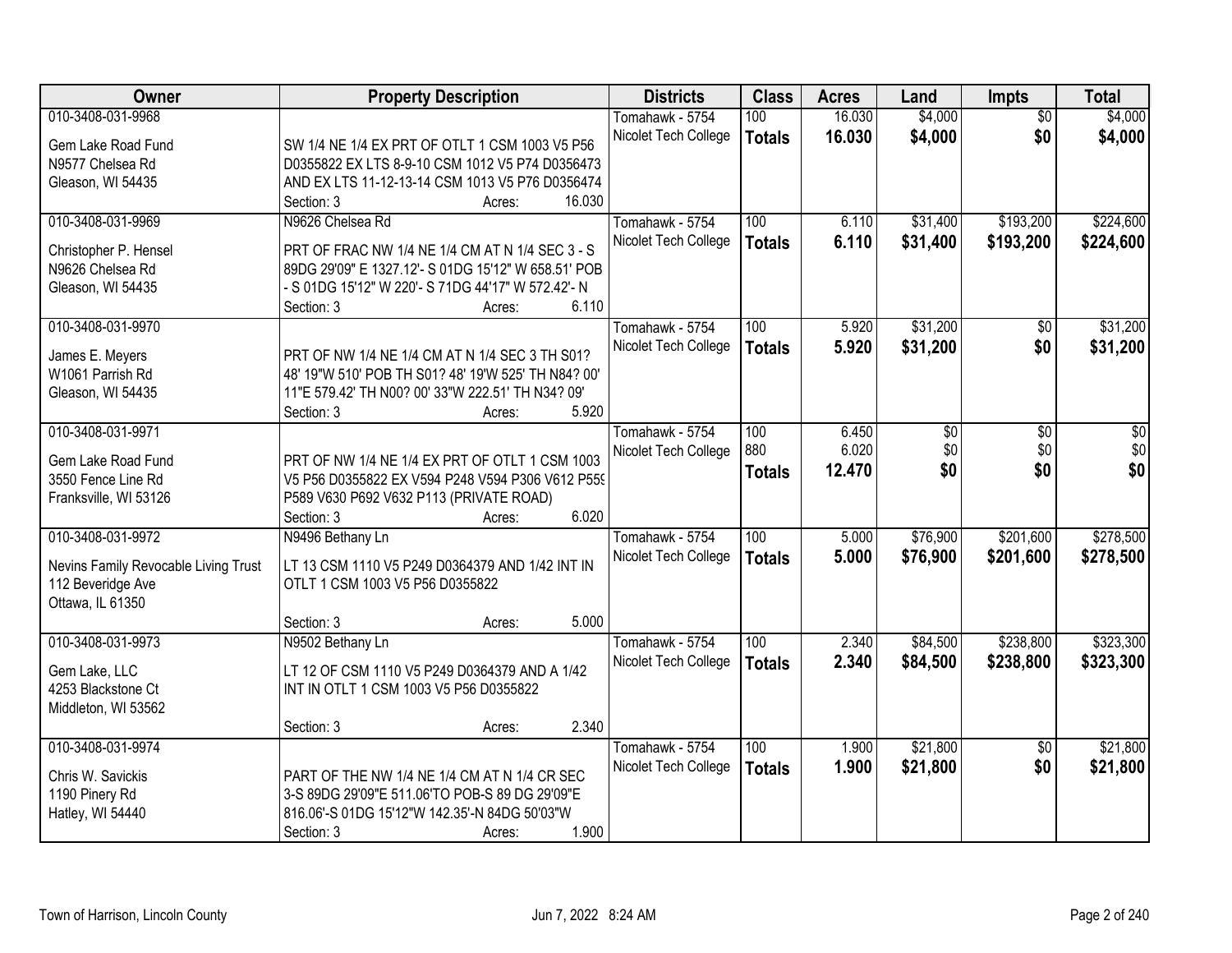| Owner                  |                                                     | <b>Property Description</b> |       | <b>Districts</b>     | <b>Class</b>     | <b>Acres</b> | Land     | <b>Impts</b>    | <b>Total</b> |
|------------------------|-----------------------------------------------------|-----------------------------|-------|----------------------|------------------|--------------|----------|-----------------|--------------|
| 010-3408-031-9975      | W1061 Parrish Rd                                    |                             |       | Tomahawk - 5754      | 100              | 8.440        | \$33,700 | \$65,900        | \$99,600     |
| James E. Meyers        | PRT OF NW 1/4 NE 1/4 CM AT N 1/4 SEC 3 POB - S      |                             |       | Nicolet Tech College | <b>Totals</b>    | 8.440        | \$33,700 | \$65,900        | \$99,600     |
| W1061 Parrish Rd       | 89DG 29'09"E 417.05'- ALG SWLY ROW PARRISH RD       |                             |       |                      |                  |              |          |                 |              |
| Gleason, WI 54435      | ALG THE ARC OF A CURVE THE CHORD BEARING N          |                             |       |                      |                  |              |          |                 |              |
|                        | Section: 3                                          | Acres:                      | 8.440 |                      |                  |              |          |                 |              |
| 010-3408-031-9976      | N9627 Chelsea Rd                                    |                             |       | Tomahawk - 5754      | 100              | 7.550        | \$32,800 | \$186,900       | \$219,700    |
|                        |                                                     |                             |       | Nicolet Tech College | <b>Totals</b>    | 7.550        | \$32,800 | \$186,900       | \$219,700    |
| Tyler J. Ruppert       | SW 1/4 NE 1/4 & NW 1/4 NE 1/4 CM AT N 1/4 SEC 3 - S |                             |       |                      |                  |              |          |                 |              |
| N9627 Chelsea Rd       | 1DG 48'19" W 1035' POB - CONT S 1DG 48'19" W        |                             |       |                      |                  |              |          |                 |              |
| Gleason, WI 54435      | 707.52' - N 48DG 00'15" E 422.78'- N 64DG 09'14" E  |                             |       |                      |                  |              |          |                 |              |
|                        | Section: 3                                          | Acres:                      | 7.550 |                      |                  |              |          |                 |              |
| 010-3408-031-9977      | N9581 Chelsea Rd                                    |                             |       | Tomahawk - 5754      | 100              | 2.890        | \$65,400 | \$300           | \$65,700     |
| Dsd Income Trust       | LT 6 CSM 1011 V5 P72 D0356472 AND A 1/21 INT IN     |                             |       | Nicolet Tech College | <b>Totals</b>    | 2.890        | \$65,400 | \$300           | \$65,700     |
| N9577 Chelsea Rd       | OTLT 1 CSM 1003 V5 P56 D0355822                     |                             |       |                      |                  |              |          |                 |              |
| Gleason, WI 54435      |                                                     |                             |       |                      |                  |              |          |                 |              |
|                        | Section: 3                                          | Acres:                      | 2.890 |                      |                  |              |          |                 |              |
| 010-3408-031-9980      | N9543 Chelsea Rd                                    |                             |       | Tomahawk - 5754      | 100              | 2.360        | \$55,700 | \$111,800       | \$167,500    |
|                        |                                                     |                             |       | Nicolet Tech College | <b>Totals</b>    | 2.360        | \$55,700 | \$111,800       | \$167,500    |
| Mary Lou Schoone       | LT 3 CSM 1010 V5 P70 D0356471                       |                             |       |                      |                  |              |          |                 |              |
| 835 Intrepid Ln        |                                                     |                             |       |                      |                  |              |          |                 |              |
| Redwood City, CA 94065 |                                                     |                             |       |                      |                  |              |          |                 |              |
|                        | Section: 3                                          | Acres:                      | 2.360 |                      |                  |              |          |                 |              |
| 010-3408-031-9981      | N9531 Chelsea Rd                                    |                             |       | Tomahawk - 5754      | $\overline{100}$ | 1.620        | \$64,900 | \$174,000       | \$238,900    |
| James E. Van Strydonk  | LT 2 CSM 1010 V5 P70 D0356471 AND UNDIVIDED         |                             |       | Nicolet Tech College | <b>Totals</b>    | 1.620        | \$64,900 | \$174,000       | \$238,900    |
| N9531 Chelsea Rd       | 1/21 INT IN OTLT 1 CSM 1003 V5 P56 D0355822         |                             |       |                      |                  |              |          |                 |              |
| Gleason, WI 54435      |                                                     |                             |       |                      |                  |              |          |                 |              |
|                        | Section: 3                                          | Acres:                      | 1.620 |                      |                  |              |          |                 |              |
| 010-3408-031-9982      | N9527 Chelsea Rd                                    |                             |       | Tomahawk - 5754      | 100              | 3.800        | \$60,800 | \$154,800       | \$215,600    |
|                        |                                                     |                             |       | Nicolet Tech College | <b>Totals</b>    | 3.800        | \$60,800 | \$154,800       | \$215,600    |
| Amy L. Damitz          | LT 1 CSM 1010 V5 P70 D0356471 AND AN UNDIVIDED      |                             |       |                      |                  |              |          |                 |              |
| N9527 Chelsea Rd       | 1/21 INT IN OTLT 1 CSM 1003 V5 P56 D0355822         |                             |       |                      |                  |              |          |                 |              |
| Gleason, WI 54435      |                                                     |                             |       |                      |                  |              |          |                 |              |
|                        | Section: 3                                          | Acres:                      | 3.800 |                      |                  |              |          |                 |              |
| 010-3408-031-9986      | N9518 Bethany Ln                                    |                             |       | Tomahawk - 5754      | 100              | 2.130        | \$61,400 | $\overline{50}$ | \$61,400     |
| Joseph J. Pintens      | LT 11 CSM 1013 V5 P76 D0356474                      |                             |       | Nicolet Tech College | <b>Totals</b>    | 2.130        | \$61,400 | \$0             | \$61,400     |
| 7009 Forseth Ct        |                                                     |                             |       |                      |                  |              |          |                 |              |
| West Bend, WI 53090    |                                                     |                             |       |                      |                  |              |          |                 |              |
|                        | Section: 3                                          | Acres:                      | 2.130 |                      |                  |              |          |                 |              |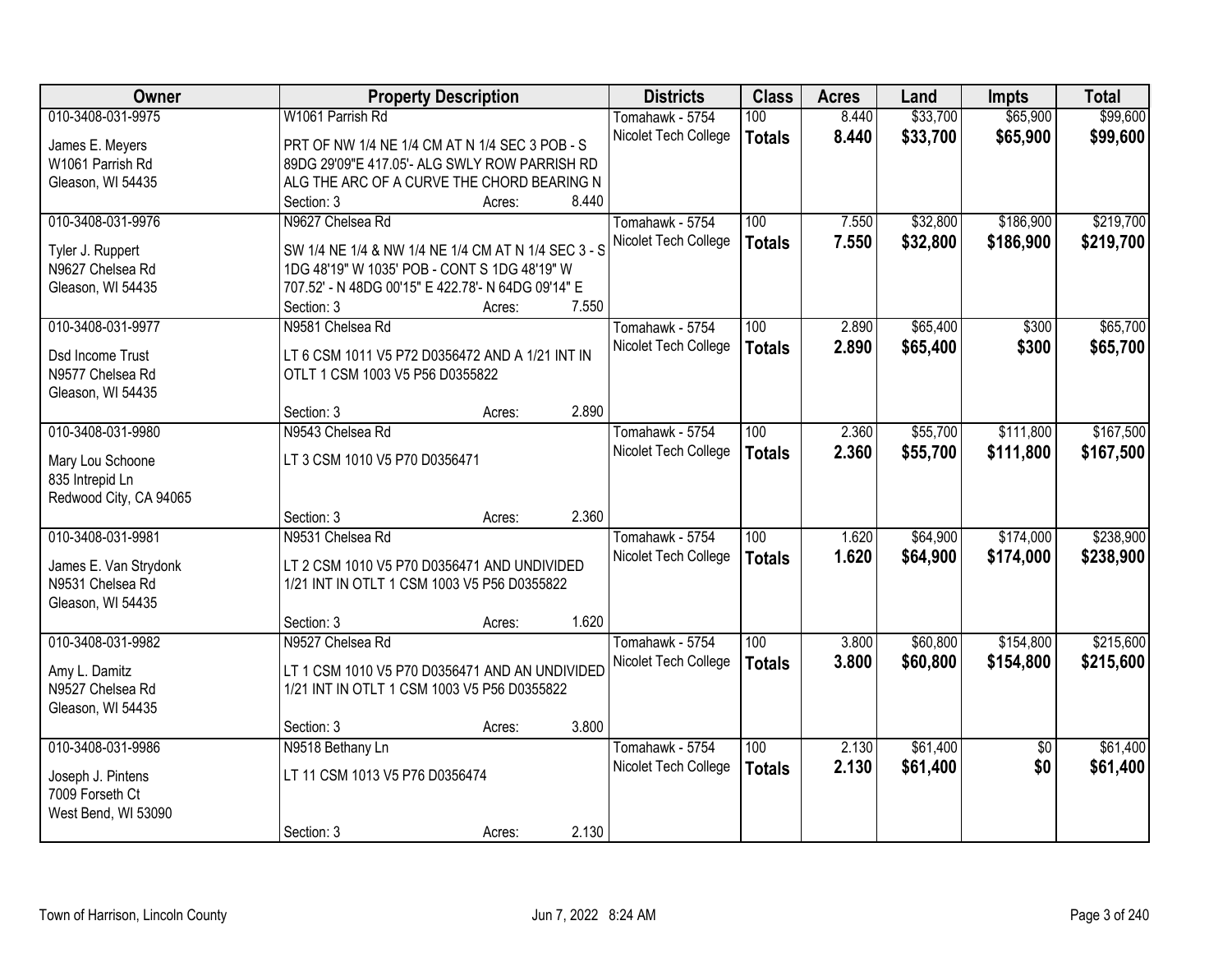| Owner                                                                 | <b>Property Description</b>                                        |        |        | <b>Districts</b>     | <b>Class</b>  | <b>Acres</b> | Land                            | <b>Impts</b>    | <b>Total</b> |
|-----------------------------------------------------------------------|--------------------------------------------------------------------|--------|--------|----------------------|---------------|--------------|---------------------------------|-----------------|--------------|
| 010-3408-031-9987                                                     | N9548 Bethany Ln                                                   |        |        | Tomahawk - 5754      | 100           | 2.020        | \$64,800                        | \$196,800       | \$261,600    |
| Jody D Close and Brenda L Close Living                                | LT 10 CSM 1012 V5 P74 D0356473 AND A 1/21 INT IN                   |        |        | Nicolet Tech College | <b>Totals</b> | 2.020        | \$64,800                        | \$196,800       | \$261,600    |
| Trust                                                                 | OTLT 1 CSM 1003 V5 P56 D0355822                                    |        |        |                      |               |              |                                 |                 |              |
| 840 Johnson St                                                        |                                                                    |        |        |                      |               |              |                                 |                 |              |
| Wilson, WI 54027                                                      | Section: 3                                                         | Acres: | 2.020  |                      |               |              |                                 |                 |              |
| 010-3408-031-9988                                                     | N9552 Bethany Ln                                                   |        |        | Tomahawk - 5754      | 100           | 2.020        | \$57,100                        | \$169,400       | \$226,500    |
| Dennis A. Tiry                                                        | LT 9 CSM 1012 V5 P7 D0356473 AND A 1/21 INT IN                     |        |        | Nicolet Tech College | <b>Totals</b> | 2.020        | \$57,100                        | \$169,400       | \$226,500    |
| N9552 Bethany Ln                                                      | OTLT 1 CSM 1003 V5 P56 D0355822                                    |        |        |                      |               |              |                                 |                 |              |
| Gleason, WI 54435                                                     |                                                                    |        |        |                      |               |              |                                 |                 |              |
|                                                                       | Section: 3                                                         | Acres: | 2.020  |                      |               |              |                                 |                 |              |
| 010-3408-031-9989                                                     | N9584 Bethany Ln                                                   |        |        | Tomahawk - 5754      | 100           | 1.870        | \$54,800                        | \$197,200       | \$252,000    |
| Elizabeth and John Burmaster Revocabl   LT 8 CSM 1012 V5 P74 D0356473 |                                                                    |        |        | Nicolet Tech College | <b>Totals</b> | 1.870        | \$54,800                        | \$197,200       | \$252,000    |
| Living Trust                                                          |                                                                    |        |        |                      |               |              |                                 |                 |              |
| 589 N Elizabeth Scales Mound R                                        |                                                                    |        |        |                      |               |              |                                 |                 |              |
| Elizabeth, IL 61028                                                   | Section: 3                                                         | Acres: | 1.870  |                      |               |              |                                 |                 |              |
| 010-3408-031-9990                                                     |                                                                    |        |        | Tomahawk - 5754      | 100           | 2.780        | \$68,900                        | \$0             | \$68,900     |
| Dsd Income Trust                                                      | LT 7 CSM 1011 V5 P72 D0356472                                      |        |        | Nicolet Tech College | <b>Totals</b> | 2.780        | \$68,900                        | \$0             | \$68,900     |
| N9577 Chelsea Rd                                                      |                                                                    |        |        |                      |               |              |                                 |                 |              |
| Gleason, WI 54435                                                     |                                                                    |        |        |                      |               |              |                                 |                 |              |
|                                                                       | Section: 3                                                         | Acres: | 2.780  |                      |               |              |                                 |                 |              |
| 010-3408-031-9993                                                     |                                                                    |        |        | Tomahawk - 5754      |               |              | Assessed with 010-3408-031-9971 |                 |              |
|                                                                       |                                                                    |        |        | Nicolet Tech College |               |              |                                 |                 |              |
| Gem Lake Road Fund<br>3550 Fenceline Rd                               | OTLT 1 CSM 1003 V5 P56 D0355822 - ROAD AREA<br>(ASSESSED WITH LTS) |        |        |                      |               |              |                                 |                 |              |
| Franksville, WI 53126                                                 |                                                                    |        |        |                      |               |              |                                 |                 |              |
|                                                                       | Section: 3                                                         | Acres: | 6.450  |                      |               |              |                                 |                 |              |
| 010-3408-031-9996                                                     | W891 Parrish Rd                                                    |        |        | Tomahawk - 5754      | 100           | 1.000        | \$15,000                        | \$55,600        | \$70,600     |
|                                                                       | E 1/2 OF THE SE 1/4 NE 1/4                                         |        |        | Nicolet Tech College | 500           | 19.000       | \$14,800                        | \$0             | \$14,800     |
| John R. Schoone<br>N9940 Gouda Rd                                     |                                                                    |        |        |                      | <b>Totals</b> | 20.000       | \$29,800                        | \$55,600        | \$85,400     |
| Tomahawk, WI 54487                                                    |                                                                    |        |        |                      |               |              |                                 |                 |              |
|                                                                       | Section: 3                                                         | Acres: | 20.000 |                      |               |              |                                 |                 |              |
| 010-3408-031-9999                                                     |                                                                    |        |        | Tomahawk - 5754      | 500           | 8.000        | \$2,600                         | $\overline{50}$ | \$2,600      |
|                                                                       | <b>FRAC NE 1/4 NE 1/4</b>                                          |        |        | Nicolet Tech College | 600           | 31.180       | \$57,700                        | \$0             | \$57,700     |
| John R. Schoone<br>N9940 Gouda Rd                                     |                                                                    |        |        |                      | <b>Totals</b> | 39.180       | \$60,300                        | \$0             | \$60,300     |
| Tomahawk, WI 54487                                                    |                                                                    |        |        |                      |               |              |                                 |                 |              |
|                                                                       | Section: 3                                                         | Acres: | 39.180 |                      |               |              |                                 |                 |              |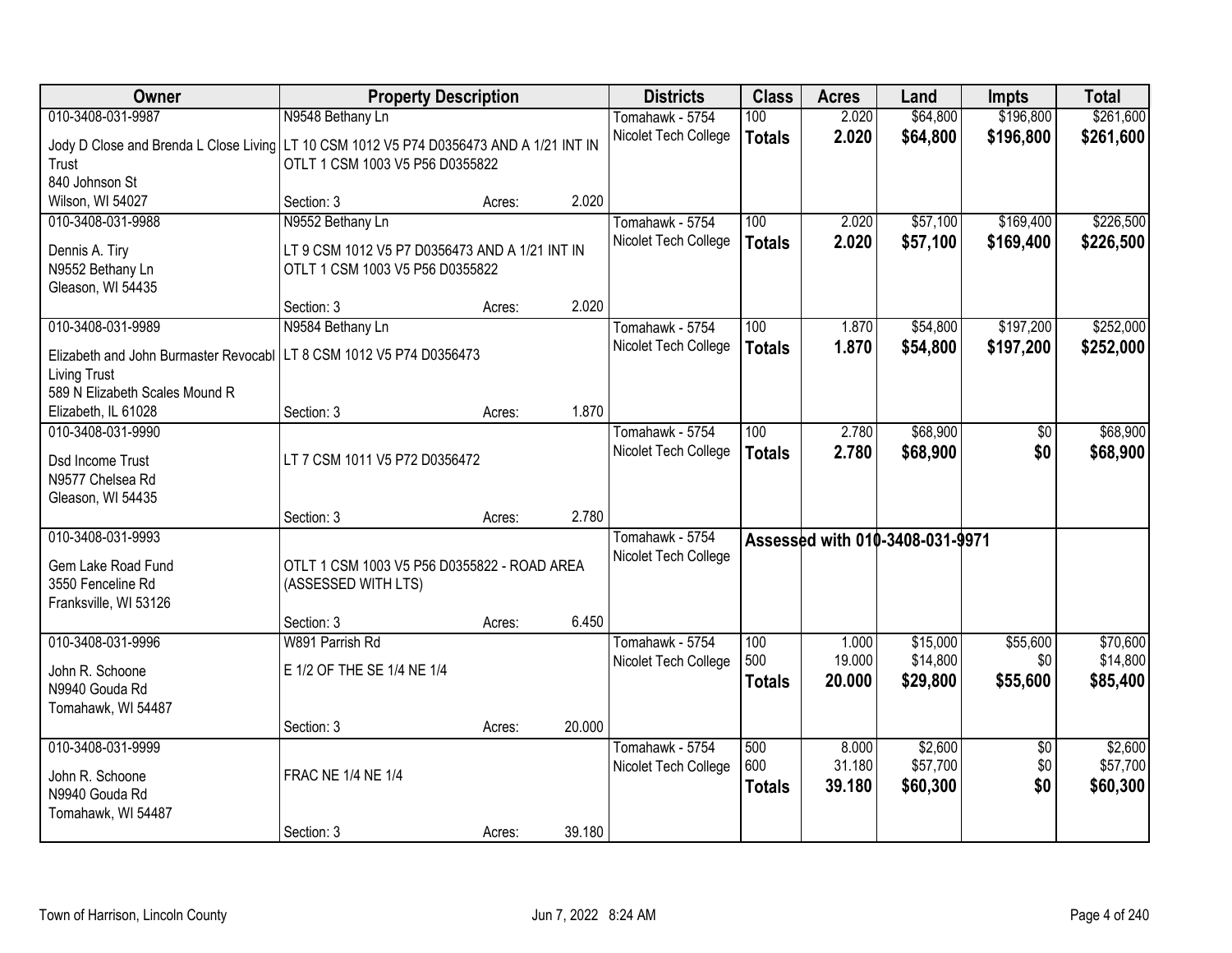| Owner                                                        | <b>Property Description</b>              |        |         | <b>Districts</b>                        | <b>Class</b>         | <b>Acres</b>       | Land                   | <b>Impts</b>           | <b>Total</b> |
|--------------------------------------------------------------|------------------------------------------|--------|---------|-----------------------------------------|----------------------|--------------------|------------------------|------------------------|--------------|
| 010-3408-032-9999<br><b>Lincoln County</b>                   | ALL IN THE FRAC NW 1/4 AND THE SOUTH ONE |        |         | Tomahawk - 5754<br>Nicolet Tech College | 820<br><b>Totals</b> | 478.110<br>478.110 | $\overline{50}$<br>\$0 | $\overline{50}$<br>\$0 | \$0<br>\$0   |
| 801 N Sales St<br>Merrill, WI 54452                          | <b>HALF</b>                              |        |         |                                         |                      |                    |                        |                        |              |
|                                                              | Section: 3                               | Acres: | 478.110 |                                         |                      |                    |                        |                        |              |
| 010-3408-041-9999                                            |                                          |        |         | Tomahawk - 5754                         | 820                  | 636.420            | \$0                    | $\overline{50}$        | \$0          |
| <b>Lincoln County</b><br>801 N Sales St<br>Merrill, WI 54452 | ALL OF SECTION 4                         |        |         | Nicolet Tech College                    | <b>Totals</b>        | 636.420            | \$0                    | \$0                    | \$0          |
|                                                              | Section: 4                               | Acres: | 636.420 |                                         |                      |                    |                        |                        |              |
| 010-3408-051-9999                                            |                                          |        |         | Tomahawk - 5754                         | 820                  | 632.400            | $\overline{50}$        | \$0                    | $\sqrt{50}$  |
| <b>Lincoln County</b><br>801 N Sales St<br>Merrill, WI 54452 | ALL OF SECTION 5                         |        |         | Nicolet Tech College                    | Totals               | 632.400            | \$0                    | \$0                    | \$0          |
|                                                              | Section: 5                               | Acres: | 632.400 |                                         |                      |                    |                        |                        |              |
| 010-3408-061-9996                                            |                                          |        |         | Tomahawk - 5754                         | 820                  | 40.000             | $\overline{50}$        | $\overline{50}$        | $\sqrt{50}$  |
| <b>Lincoln County</b><br>801 N Sales St<br>Merrill, WI 54452 | SW1/4 NE1/4 COUNTY FOREST LAND 1935 ENT  |        |         | Nicolet Tech College                    | <b>Totals</b>        | 40.000             | \$0                    | \$0                    | \$0          |
|                                                              | Section: 6                               | Acres: | 40.000  |                                         |                      |                    |                        |                        |              |
| 010-3408-061-9997                                            |                                          |        |         | Tomahawk - 5754                         | 820                  | 36.800             | $\overline{50}$        | \$0                    | $\sqrt{50}$  |
|                                                              | NW1/4 NE1/4 FRAC FOREST CROP 1935 ENTRY  |        |         | Nicolet Tech College                    | <b>Totals</b>        | 36.800             | \$0                    | \$0                    | \$0          |
| <b>Lincoln County</b><br>801 N Sales St<br>Merrill, WI 54452 |                                          |        |         |                                         |                      |                    |                        |                        |              |
|                                                              | Section: 6                               | Acres: | 36.800  |                                         |                      |                    |                        |                        |              |
| 010-3408-061-9998                                            |                                          |        |         | Tomahawk - 5754                         | 500                  | 20.000             | \$6,500                | $\sqrt{$0}$            | \$6,500      |
| Bruce A. Lazotte                                             | SE 1/4 NE 1/4                            |        |         | Nicolet Tech College                    | 600                  | 20.000             | \$37,000               | \$0                    | \$37,000     |
| 3575 Hwy 138                                                 |                                          |        |         |                                         | <b>Totals</b>        | 40.000             | \$43,500               | \$0                    | \$43,500     |
| Stoughton, WI 53589                                          |                                          |        |         |                                         |                      |                    |                        |                        |              |
|                                                              | Section: 6                               | Acres: | 40.000  |                                         |                      |                    |                        |                        |              |
| 010-3408-061-9999                                            |                                          |        |         | Tomahawk - 5754                         | $\overline{820}$     | 36.930             | $\overline{50}$        | $\overline{50}$        | $\sqrt{50}$  |
| <b>Lincoln County</b><br>801 N Sales St<br>Merrill, WI 54452 | NE1/4 NE1/4 FRAC FOREST CROP 1935 ENTRY  |        |         | Nicolet Tech College                    | <b>Totals</b>        | 36.930             | \$0                    | \$0                    | \$0          |
|                                                              | Section: 6                               | Acres: | 36.930  |                                         |                      |                    |                        |                        |              |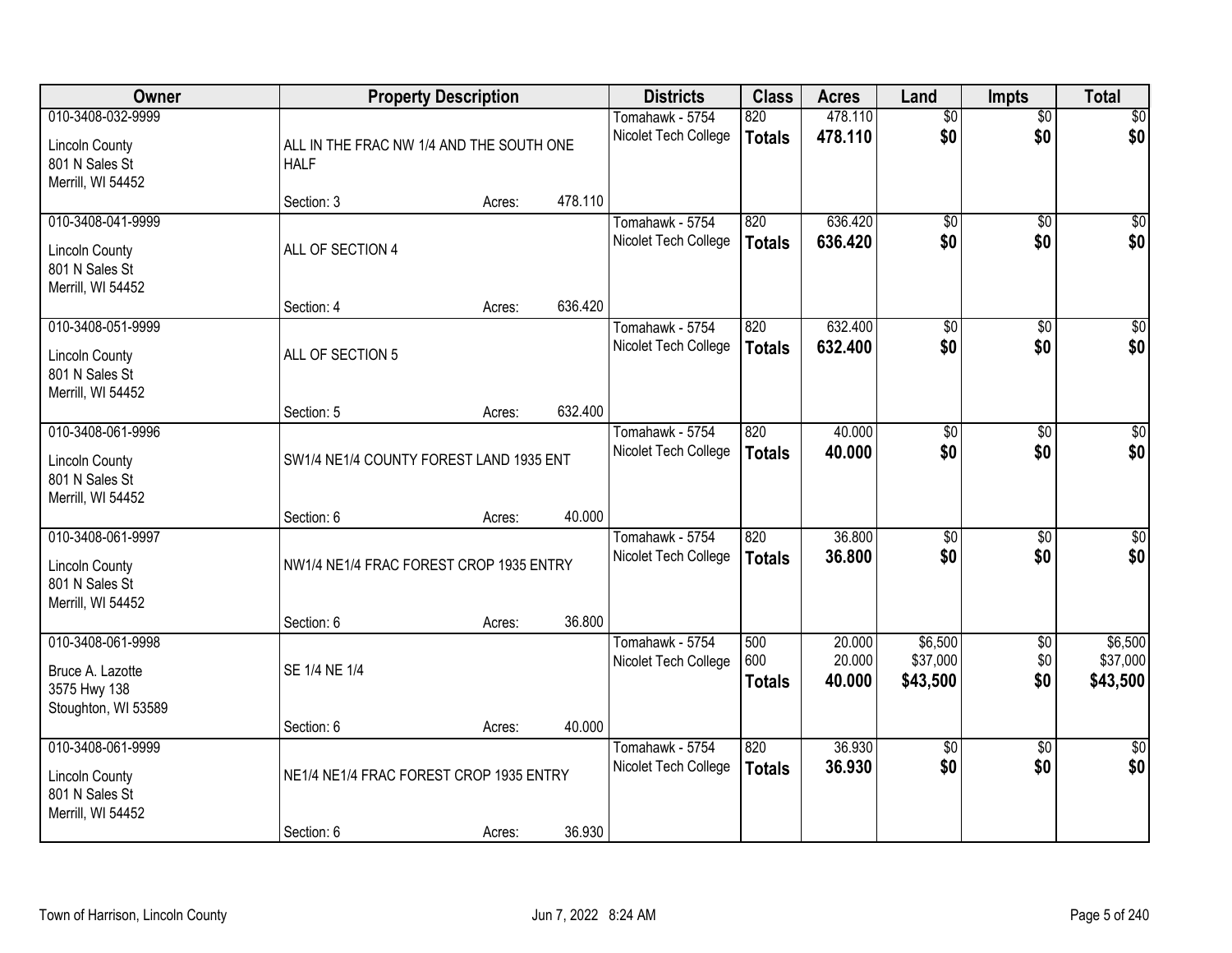| Owner                   | <b>Property Description</b>                |        |        | <b>Districts</b>     | <b>Class</b>  | <b>Acres</b> | Land     | <b>Impts</b>    | <b>Total</b> |
|-------------------------|--------------------------------------------|--------|--------|----------------------|---------------|--------------|----------|-----------------|--------------|
| 010-3408-062-9996       |                                            |        |        | Tomahawk - 5754      | 400           | 7.000        | \$1,000  | \$0             | \$1,000      |
| Jerome J. Schoone       | SE 1/4 NW 1/4                              |        |        | Nicolet Tech College | 510           | 33.000       | \$30,500 | \$0             | \$30,500     |
| W2298 Gouda Rd          |                                            |        |        |                      | <b>Totals</b> | 40.000       | \$31,500 | \$0             | \$31,500     |
| Tomahawk, WI 54487-9161 |                                            |        |        |                      |               |              |          |                 |              |
|                         | Section: 6                                 | Acres: | 40.000 |                      |               |              |          |                 |              |
| 010-3408-062-9997       |                                            |        |        | Tomahawk - 5754      | 500           | 21.000       | \$8,400  | \$0             | \$8,400      |
| Michael P. Schoone      | FRAC SW 1/4 NW 1/4                         |        |        | Nicolet Tech College | 600           | 21.520       | \$51,600 | \$0             | \$51,600     |
| N9185 Crass Rd          |                                            |        |        |                      | <b>Totals</b> | 42.520       | \$60,000 | \$0             | \$60,000     |
| Tomahawk, WI 54487      |                                            |        |        |                      |               |              |          |                 |              |
|                         | Section: 6                                 | Acres: | 42.520 |                      |               |              |          |                 |              |
| 010-3408-062-9998       |                                            |        |        | Tomahawk - 5754      | 400           | 22.000       | \$3,200  | \$0             | \$3,200      |
| Jerome J. Schoone       | FRAC NW 1/4 NW 1/4                         |        |        | Nicolet Tech College | 500           | 13.300       | \$5,300  | \$0             | \$5,300      |
| W2298 Gouda Rd          |                                            |        |        |                      | 510           | 3.000        | \$2,800  | \$0             | \$2,800      |
| Tomahawk, WI 54487-9161 |                                            |        |        |                      | <b>Totals</b> | 38.300       | \$11,300 | \$0             | \$11,300     |
|                         | Section: 6                                 | Acres: | 38.300 |                      |               |              |          |                 |              |
| 010-3408-062-9999       |                                            |        |        | Tomahawk - 5754      | 400           | 23.670       | \$3,400  | \$0             | \$3,400      |
| Jerome J. Schoone       | <b>FRAC NE 1/4 NW 1/4</b>                  |        |        | Nicolet Tech College | 500           | 10.000       | \$4,000  | \$0             | \$4,000      |
| W2298 Gouda Rd          |                                            |        |        |                      | 510           | 3.000        | \$2,800  | \$0             | \$2,800      |
| Tomahawk, WI 54487-9161 |                                            |        |        |                      | <b>Totals</b> | 36.670       | \$10,200 | \$0             | \$10,200     |
|                         | Section: 6                                 | Acres: | 36.670 |                      |               |              |          |                 |              |
| 010-3408-063-9996       |                                            |        |        | Tomahawk - 5754      | 820           | 43.720       | \$0      | \$0             | \$0          |
| <b>Lincoln County</b>   | SW 1/4 SW 1/4 FRAC COUNTY FOREST LAND 1964 |        |        | Nicolet Tech College | <b>Totals</b> | 43.720       | \$0      | \$0             | \$0          |
| 801 N Sales St          | <b>ENT</b>                                 |        |        |                      |               |              |          |                 |              |
| Merrill, WI 54452       |                                            |        |        |                      |               |              |          |                 |              |
|                         | Section: 6                                 | Acres: | 43.720 |                      |               |              |          |                 |              |
| 010-3408-063-9997       | Stone Creek Rd                             |        |        | Tomahawk - 5754      | 100           | 2.000        | \$22,500 | \$14,600        | \$37,100     |
| Bruce A. Lazotte        | SE 1/4 SW 1/4                              |        |        | Nicolet Tech College | 500           | 3.000        | \$1,000  | \$0             | \$1,000      |
| 3575 Hwy 138            |                                            |        |        |                      | 600           | 35.000       | \$64,800 | \$0             | \$64,800     |
| Stoughton, WI 53589     |                                            |        |        |                      | <b>Totals</b> | 40.000       | \$88,300 | \$14,600        | \$102,900    |
|                         | Section: 6                                 | Acres: | 40.000 |                      |               |              |          |                 |              |
| 010-3408-063-9998       |                                            |        |        | Tomahawk - 5754      | 600           | 43.110       | \$79,800 | $\overline{50}$ | \$79,800     |
| Michael P. Schoone      | FRAC NW 1/4 SW 1/4                         |        |        | Nicolet Tech College | <b>Totals</b> | 43.110       | \$79,800 | \$0             | \$79,800     |
| N9185 Crass Rd          |                                            |        |        |                      |               |              |          |                 |              |
| Tomahawk, WI 54487      |                                            |        |        |                      |               |              |          |                 |              |
|                         | Section: 6                                 | Acres: | 43.110 |                      |               |              |          |                 |              |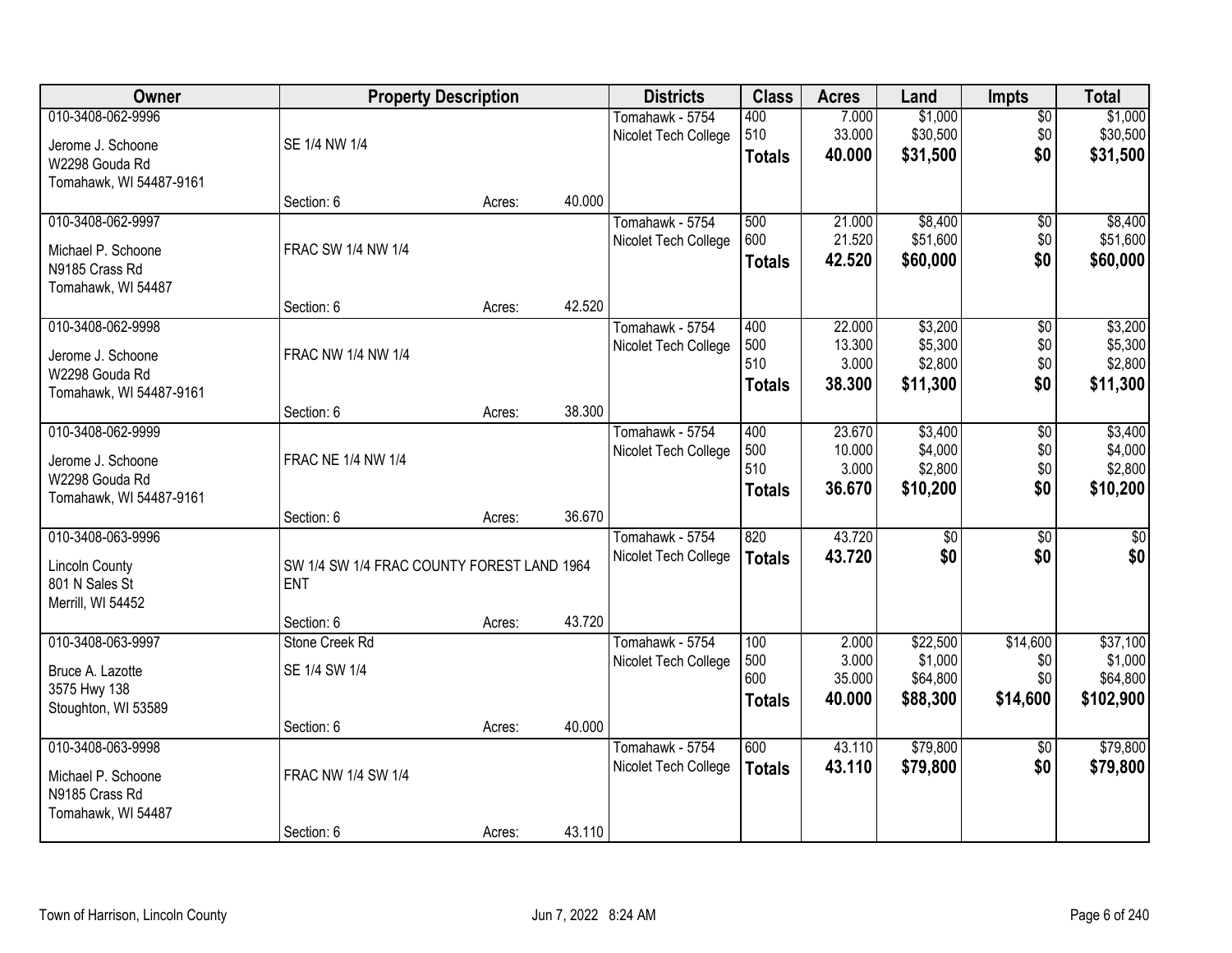| Owner                 | <b>Property Description</b>               |        |         | <b>Districts</b>     | <b>Class</b>  | <b>Acres</b> | Land            | <b>Impts</b>    | <b>Total</b>    |
|-----------------------|-------------------------------------------|--------|---------|----------------------|---------------|--------------|-----------------|-----------------|-----------------|
| 010-3408-063-9999     |                                           |        |         | Tomahawk - 5754      | 500           | 5.000        | \$1,600         | $\overline{60}$ | \$1,600         |
| Bruce A. Lazotte      | NE 1/4 SW 1/4                             |        |         | Nicolet Tech College | 600           | 35.000       | \$64,800        | \$0             | \$64,800        |
| 3575 Hwy 138          |                                           |        |         |                      | <b>Totals</b> | 40.000       | \$66,400        | \$0             | \$66,400        |
| Stoughton, WI 53589   |                                           |        |         |                      |               |              |                 |                 |                 |
|                       | Section: 6                                | Acres: | 40.000  |                      |               |              |                 |                 |                 |
| 010-3408-064-9996     |                                           |        |         | Tomahawk - 5754      | 820           | 40.000       | \$0             | $\overline{50}$ | \$0             |
| <b>Lincoln County</b> | SE 1/4 SE 1/4 COUNTY FOREST LAND 1935 ENT |        |         | Nicolet Tech College | <b>Totals</b> | 40.000       | \$0             | \$0             | \$0             |
| 801 N Sales St        |                                           |        |         |                      |               |              |                 |                 |                 |
| Merrill, WI 54452     |                                           |        |         |                      |               |              |                 |                 |                 |
|                       | Section: 6                                | Acres: | 40.000  |                      |               |              |                 |                 |                 |
| 010-3408-064-9997     |                                           |        |         | Tomahawk - 5754      | 820           | 40.000       | \$0             | \$0             | $\overline{50}$ |
| <b>Lincoln County</b> | NE 1/4 SE 1/4 COUNTY FOREST LAND 1935 ENT |        |         | Nicolet Tech College | <b>Totals</b> | 40.000       | \$0             | \$0             | \$0             |
| 801 N Sales St        |                                           |        |         |                      |               |              |                 |                 |                 |
| Merrill, WI 54452     |                                           |        |         |                      |               |              |                 |                 |                 |
|                       | Section: 6                                | Acres: | 40.000  |                      |               |              |                 |                 |                 |
| 010-3408-064-9998     |                                           |        |         | Tomahawk - 5754      | 500           | 25.000       | \$8,100         | \$0             | \$8,100         |
| Bruce A. Lazotte      | SW 1/4 SE 1/4                             |        |         | Nicolet Tech College | 600           | 15.000       | \$36,000        | \$0             | \$36,000        |
| 3575 Hwy 138          |                                           |        |         |                      | <b>Totals</b> | 40.000       | \$44,100        | \$0             | \$44,100        |
| Stoughton, WI 53589   |                                           |        |         |                      |               |              |                 |                 |                 |
|                       | Section: 6                                | Acres: | 40.000  |                      |               |              |                 |                 |                 |
| 010-3408-064-9999     | N9647 Stone Creek Rd                      |        |         | Tomahawk - 5754      | 100           | 2.000        | \$130,000       | \$266,200       | \$396,200       |
| Bruce A. Lazotte      | NW 1/4 SE 1/4                             |        |         | Nicolet Tech College | 500           | 19.000       | \$6,200         | \$0             | \$6,200         |
| 3575 Hwy 138          |                                           |        |         |                      | 600           | 19.000       | \$35,200        | \$0             | \$35,200        |
| Stoughton, WI 53589   |                                           |        |         |                      | <b>Totals</b> | 40.000       | \$171,400       | \$266,200       | \$437,600       |
|                       | Section: 6                                | Acres: | 40.000  |                      |               |              |                 |                 |                 |
| 010-3408-071-9999     | N8896 Otter Lake Rd                       |        |         | Tomahawk - 5754      | 820           | 656.380      | $\overline{60}$ | $\overline{50}$ | $\overline{50}$ |
| <b>Lincoln County</b> | ALL OF SEC 7                              |        |         | Nicolet Tech College | <b>Totals</b> | 656.380      | \$0             | \$0             | \$0             |
| 801 N Sales St        |                                           |        |         |                      |               |              |                 |                 |                 |
| Merrill, WI 54452     |                                           |        |         |                      |               |              |                 |                 |                 |
|                       | Section: 7                                | Acres: | 656.380 |                      |               |              |                 |                 |                 |
| 010-3408-081-9999     | W1350 Overlook Dr                         |        |         | Tomahawk - 5754      | 820           | 640.000      | $\sqrt{$0}$     | $\overline{30}$ | \$0             |
| <b>Lincoln County</b> | ALL OF SECTION 8                          |        |         | Nicolet Tech College | <b>Totals</b> | 640.000      | \$0             | \$0             | \$0             |
| 801 N Sales St        |                                           |        |         |                      |               |              |                 |                 |                 |
| Merrill, WI 54452     |                                           |        |         |                      |               |              |                 |                 |                 |
|                       | Section: 8                                | Acres: | 640.000 |                      |               |              |                 |                 |                 |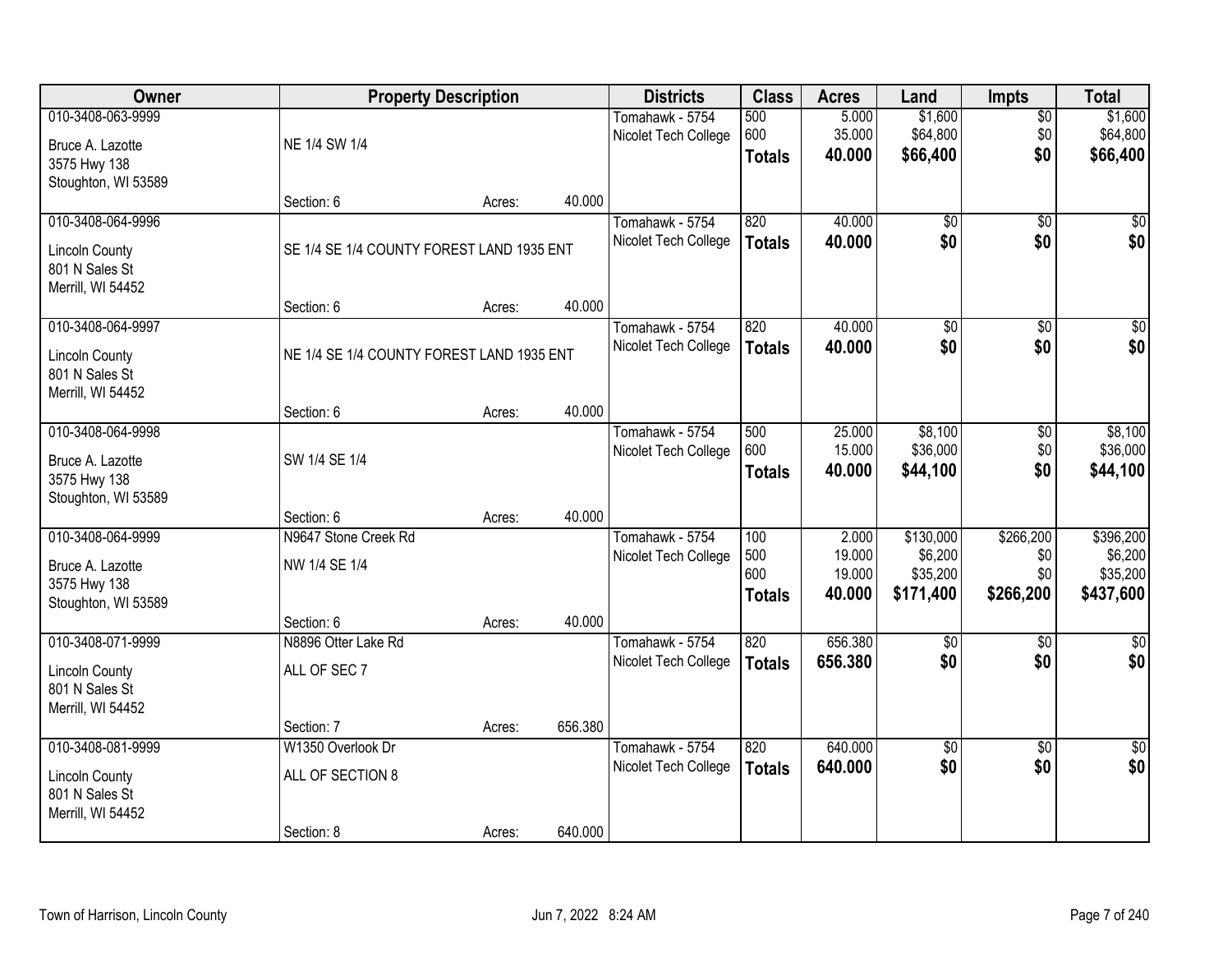| Owner                   |                                                        | <b>Property Description</b> |         | <b>Districts</b>     | <b>Class</b>  | <b>Acres</b>    | Land                | <b>Impts</b>    | <b>Total</b>        |
|-------------------------|--------------------------------------------------------|-----------------------------|---------|----------------------|---------------|-----------------|---------------------|-----------------|---------------------|
| 010-3408-091-9999       |                                                        |                             |         | Tomahawk - 5754      | 820           | 600.000         | $\overline{50}$     | $\overline{50}$ | $\overline{50}$     |
| <b>Lincoln County</b>   | ALL OF EXCEPTTHE SE 1/4 SE 1/4 THEREOF                 |                             |         | Nicolet Tech College | <b>Totals</b> | 600.000         | \$0                 | \$0             | \$0                 |
| 801 N Sales St          |                                                        |                             |         |                      |               |                 |                     |                 |                     |
| Merrill, WI 54452       |                                                        |                             |         |                      |               |                 |                     |                 |                     |
|                         | Section: 9                                             | Acres:                      | 600.000 |                      |               |                 |                     |                 |                     |
| 010-3408-094-9998       |                                                        |                             |         | Tomahawk - 5754      | 600           | 5.280           | \$12,700            | $\overline{50}$ | \$12,700            |
| Lyndon L. Russell       | SE 1/4 SE 1/4 EX PRT FOR HARRISON LAKES                |                             |         | Nicolet Tech College | <b>Totals</b> | 5.280           | \$12,700            | \$0             | \$12,700            |
| 6835 Littlemore Dr #202 | PRESERVE SUB-DIV                                       |                             |         |                      |               |                 |                     |                 |                     |
| Madison, WI 53718       |                                                        |                             |         |                      |               |                 |                     |                 |                     |
|                         | Section: 9                                             | Acres:                      | 5.280   |                      |               |                 |                     |                 |                     |
| 010-3408-101-9990       | W1055 Little Pike Rd                                   |                             |         | Tomahawk - 5754      | 100           | 1.520           | \$18,900            | \$223,600       | \$242,500           |
| Matthew Tormohlen       | LT 1 CSM 1445 V7 P70 D0391021                          |                             |         | Nicolet Tech College | <b>Totals</b> | 1.520           | \$18,900            | \$223,600       | \$242,500           |
| W1055 Little Pike Rd    |                                                        |                             |         |                      |               |                 |                     |                 |                     |
| Gleason, WI 54435       |                                                        |                             |         |                      |               |                 |                     |                 |                     |
|                         | Section: 10                                            | Acres:                      | 1.520   |                      |               |                 |                     |                 |                     |
| 010-3408-101-9991       | W1044 Little Pike Rd                                   |                             |         | Tomahawk - 5754      | 100           | 1.000           | \$74,800            | \$202,600       | \$277,400           |
| Robert J. Brault        | PRT OF SW 1/4 NE 1/4 LYG W OF THE FOLLOWING            |                             |         | Nicolet Tech College | 500           | 4.000           | \$1,100             | \$0             | \$1,100             |
| W1044 Little Pike Rd    | DES LN - CM AT N 1/4 SEC 10 - S 00DG 11'57" E          |                             |         |                      | 600           | 14.930          | \$23,100            | \$0             | \$23,100            |
| Gleason, WI 54435       | 1300'- N 89DG 48' 03" E 100'- S 00DG 11'57" E 606.76'- |                             |         |                      | <b>Totals</b> | 19.930          | \$99,000            | \$202,600       | \$301,600           |
|                         | Section: 10                                            | Acres:                      | 19.930  |                      |               |                 |                     |                 |                     |
| 010-3408-101-9993       |                                                        |                             |         | Tomahawk - 5754      | 744           | 16.900          | ( \$31,300)         | $\overline{30}$ | $\overline{30}$     |
| Behling's Acres, LLC    | SW 1/4 NE 1/4 EX V419 P450 & V562 P175                 |                             |         | Nicolet Tech College | <b>Totals</b> | 16.900          | \$0                 | \$0             | \$0                 |
| 2076 S Tanager Ln       |                                                        |                             |         |                      |               |                 |                     |                 |                     |
| Green Bay, WI 54313     |                                                        |                             |         |                      |               |                 |                     |                 |                     |
|                         | Section: 10                                            | Acres:                      | 16.900  |                      |               |                 |                     |                 |                     |
| 010-3408-101-9994       |                                                        |                             |         | Tomahawk - 5754      | 744           | 40.000          | ( \$74,000)         | \$0             | $\sqrt{50}$         |
| Behling's Acres, LLC    | SE 1/4 NE 1/4 MFL-1996 ENT-40.00A-CLOSED               |                             |         | Nicolet Tech College | <b>Totals</b> | 40.000          | \$0                 | \$0             | \$0                 |
| 2076 S Tanager Ln       |                                                        |                             |         |                      |               |                 |                     |                 |                     |
| Green Bay, WI 54313     |                                                        |                             |         |                      |               |                 |                     |                 |                     |
|                         | Section: 10                                            | Acres:                      | 40.000  |                      |               |                 |                     |                 |                     |
| 010-3408-101-9997       | W1010 Little Pike Rd                                   |                             |         | Tomahawk - 5754      | 100           | 1.000           | \$180,000           | \$37,400        | \$217,400           |
| Jodi J. Zimny           | NW 1/4 NE 1/4 EX TH W 1073' OF S 815'                  |                             |         | Nicolet Tech College | 500<br>600    | 5.000<br>14.000 | \$1,600<br>\$33,600 | \$0<br>\$0      | \$1,600<br>\$33,600 |
| W272 S8670 Hillview Dr  |                                                        |                             |         |                      | <b>Totals</b> | 20.000          | \$215,200           | \$37,400        | \$252,600           |
| Mukwonago, WI 53149     |                                                        |                             |         |                      |               |                 |                     |                 |                     |
|                         | Section: 10                                            | Acres:                      | 20.000  |                      |               |                 |                     |                 |                     |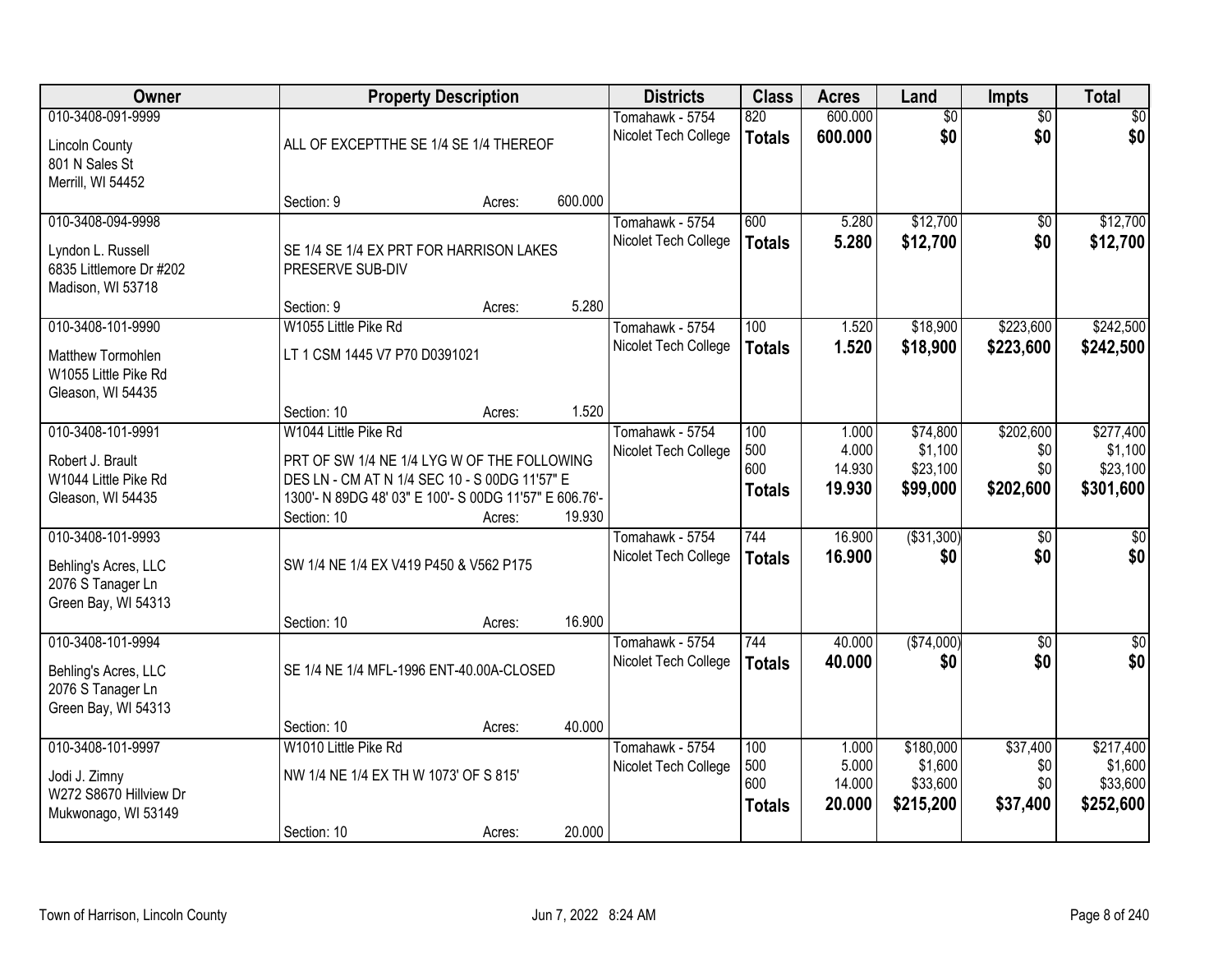| Owner                  |                                           | <b>Property Description</b> |        | <b>Districts</b>     | <b>Class</b>  | <b>Acres</b>     | Land            | Impts           | <b>Total</b>    |
|------------------------|-------------------------------------------|-----------------------------|--------|----------------------|---------------|------------------|-----------------|-----------------|-----------------|
| 010-3408-101-9998      | W1020 Little Pike Rd                      |                             |        | Tomahawk - 5754      | 100           | 1.000            | \$224,000       | \$144,100       | \$368,100       |
| Susan A. Orlikowski    | THE W 1073' OF S 815' OF NW 1/4 NE 1/4    |                             |        | Nicolet Tech College | 500           | 4.000            | \$1,100         | \$0             | \$1,100         |
| 1525 Pearson           |                                           |                             |        |                      | 600           | 15.000           | \$27,800        | \$0             | \$27,800        |
| Wausau, WI 54401       |                                           |                             |        |                      | <b>Totals</b> | 20.000           | \$252,900       | \$144,100       | \$397,000       |
|                        | Section: 10                               | Acres:                      | 20.000 |                      |               |                  |                 |                 |                 |
| 010-3408-101-9999      | W1003 Little Pike Rd                      |                             |        | Tomahawk - 5754      | 100           | 1.000            | \$136,000       | \$72,300        | \$208,300       |
| Behling's Acres, LLC   | NE 1/4 NE 1/4 MFL-1996 ENT-38.00A-CLOSED  |                             |        | Nicolet Tech College | 744           | 39.000           | (\$72,200)      | \$0             | \$0             |
| 2076 S Tanager Ln      |                                           |                             |        |                      | <b>Totals</b> | 40.000           | \$136,000       | \$72,300        | \$208,300       |
| Green Bay, WI 54313    |                                           |                             |        |                      |               |                  |                 |                 |                 |
|                        | Section: 10                               | Acres:                      | 40.000 |                      |               |                  |                 |                 |                 |
| 010-3408-102-9989      | N9167 County Rd B                         |                             |        | Tomahawk - 5754      | 100           | 1.000            | \$20,000        | \$104,200       | \$124,200       |
| Gordon M. Sobe         | LT 1 CSM 2809 V16 P256 D0546918           |                             |        | Nicolet Tech College | 500           | 8.000            | \$2,600         | \$0             | \$2,600         |
| 507 Deer run           |                                           |                             |        |                      | 600           | 9.460            | \$22,700        | \$0             | \$22,700        |
| Spring Grove, IL 60081 |                                           |                             |        |                      | <b>Totals</b> | 18.460           | \$45,300        | \$104,200       | \$149,500       |
|                        | Section: 10                               | Acres:                      | 18.460 |                      |               |                  |                 |                 |                 |
| 010-3408-102-9990      | N9162 County Rd B                         |                             |        | Tomahawk - 5754      | 100           | 13.910           | \$146,300       | \$152,100       | \$298,400       |
| Daryl Strauss          | LTS 1-2-3 CSM 2223 V12 P114 D0477704      |                             |        | Nicolet Tech College | <b>Totals</b> | 13.910           | \$146,300       | \$152,100       | \$298,400       |
| N9162 County Rd B      |                                           |                             |        |                      |               |                  |                 |                 |                 |
| Gleason, WI 54435      |                                           |                             |        |                      |               |                  |                 |                 |                 |
|                        | Section:                                  | Acres:                      | 13.910 |                      |               |                  |                 |                 |                 |
| 010-3408-102-9997      | W1326 Overlook Dr                         |                             |        | Tomahawk - 5754      | 100           | 1.000            | \$20,000        | \$305,000       | \$325,000       |
| Joshua A. Chapple      | SW 1/4 NW 1/4                             |                             |        | Nicolet Tech College | 500           | 18.000           | \$5,900         | \$0             | \$5,900         |
| W1326 Overlook Dr      |                                           |                             |        |                      | 600           | 21.000           | \$50,400        | \$0             | \$50,400        |
| Gleason, WI 54435      |                                           |                             |        |                      | <b>Totals</b> | 40.000           | \$76,300        | \$305,000       | \$381,300       |
|                        | Section: 10                               | Acres:                      | 40.000 |                      |               |                  |                 |                 |                 |
| 010-3408-102-9998      | N9297 County Rd B                         |                             |        | Tomahawk - 5754      | 100           | 1.000            | \$15,000        | \$323,800       | \$338,800       |
| William D. Duckett     | NW 1/4 NW 1/4                             |                             |        | Nicolet Tech College | 500<br>600    | 13.000           | \$4,200         | \$0             | \$4,200         |
| N9297 County Rd B      |                                           |                             |        |                      |               | 26.000<br>40.000 | \$48,100        | \$0             | \$48,100        |
| Gleason, WI 54435      |                                           |                             |        |                      | <b>Totals</b> |                  | \$67,300        | \$323,800       | \$391,100       |
|                        | Section: 10                               | Acres:                      | 40.000 |                      |               |                  |                 |                 |                 |
| 010-3408-102-9999      |                                           |                             |        | Tomahawk - 5754      | 820           | 40.000           | $\overline{50}$ | $\overline{50}$ | $\overline{50}$ |
| <b>Lincoln County</b>  | NE 1/4 NW 1/4 COUNTY FOREST LAND 1935 ENT |                             |        | Nicolet Tech College | <b>Totals</b> | 40.000           | \$0             | \$0             | \$0             |
| 801 N Sales St         |                                           |                             |        |                      |               |                  |                 |                 |                 |
| Merrill, WI 54452      |                                           |                             |        |                      |               |                  |                 |                 |                 |
|                        | Section: 10                               | Acres:                      | 40.000 |                      |               |                  |                 |                 |                 |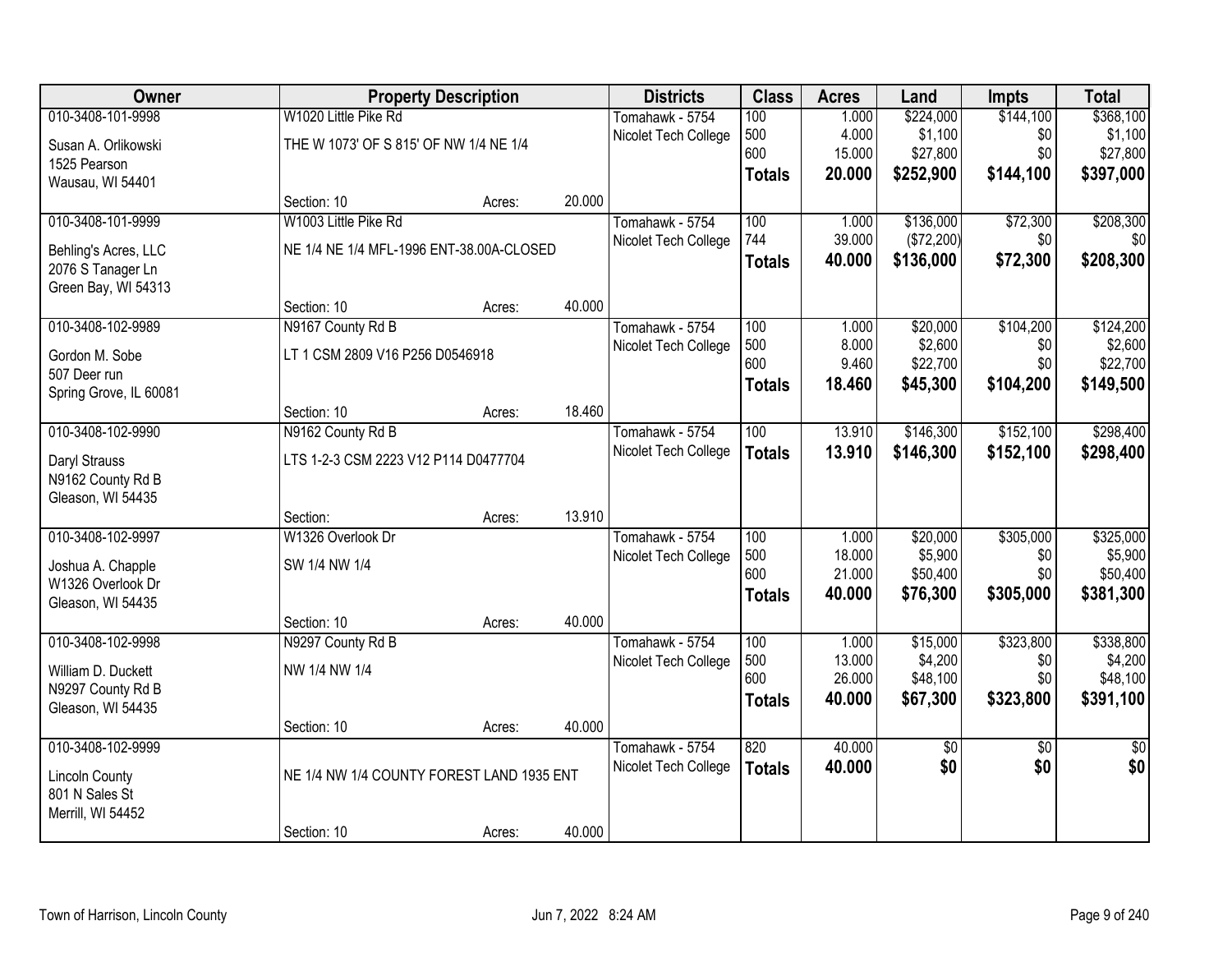| Owner                  |                                                  | <b>Property Description</b> |        | <b>Districts</b>     | <b>Class</b>  | <b>Acres</b> | Land            | <b>Impts</b>    | <b>Total</b>    |
|------------------------|--------------------------------------------------|-----------------------------|--------|----------------------|---------------|--------------|-----------------|-----------------|-----------------|
| 010-3408-103-9952      | Overlook Dr                                      |                             |        | Tomahawk - 5754      | 600           | 13.544       | \$87,700        | $\overline{50}$ | \$87,700        |
| Jay R Haertel Trust    | PRT OF GVT LT 2 AS DES IN D0532403 (PARCEL B)    |                             |        | Nicolet Tech College | <b>Totals</b> | 13.544       | \$87,700        | \$0             | \$87,700        |
| 50 Mertens Ave Unit 4  |                                                  |                             |        |                      |               |              |                 |                 |                 |
| Racine, WI 53405       |                                                  |                             |        |                      |               |              |                 |                 |                 |
|                        | Section: 10                                      | Acres:                      | 13.544 |                      |               |              |                 |                 |                 |
| 010-3408-103-9953      | W1160 Overlook Dr                                |                             |        | Tomahawk - 5754      | 100           | 3.473        | \$27,200        | \$47,100        | \$74,300        |
| Randy S. Swenson       | PRT GVT LT 2 AS DESC IN D0532404 (PARCEL A)      |                             |        | Nicolet Tech College | <b>Totals</b> | 3.473        | \$27,200        | \$47,100        | \$74,300        |
| 2326 Skaalen Rd        |                                                  |                             |        |                      |               |              |                 |                 |                 |
| Stoughton, WI 53589    |                                                  |                             |        |                      |               |              |                 |                 |                 |
|                        | Section: 10                                      | Acres:                      | 3.473  |                      |               |              |                 |                 |                 |
| 010-3408-103-9954      | N9022 Hickory Dr                                 |                             |        | Tomahawk - 5754      | 100           | 1.250        | \$88,000        | \$211,800       | \$299,800       |
| David Laumann          | LT 1 CSM 2488 V14 P109 D0513177                  |                             |        | Nicolet Tech College | 600           | 2.850        | \$6,800         | \$0             | \$6,800         |
| 6577 N Atwahl Dr       |                                                  |                             |        |                      | <b>Totals</b> | 4.100        | \$94,800        | \$211,800       | \$306,600       |
| Glendale, WI 53209     |                                                  |                             |        |                      |               |              |                 |                 |                 |
|                        | Section: 10                                      | Acres:                      | 4.100  |                      |               |              |                 |                 |                 |
| 010-3408-103-9956      | N9062 County Rd B                                |                             |        | Tomahawk - 5754      | 100           | 4.210        | \$40,100        | \$258,100       | \$298,200       |
| Todd R. Roehl          | PART OF GL 2 - CM AT W 1/4 OF SD SEC 10 - N 88DG |                             |        | Nicolet Tech College | <b>Totals</b> | 4.210        | \$40,100        | \$258,100       | \$298,200       |
| N9062 County Rd B      | 51' 08" E 2283.96' TO HWY B ROW POB - N 88DG     |                             |        |                      |               |              |                 |                 |                 |
| Gleason, WI 54435      | 51'08" E 259.02' TO SHR OF LITTLE PIKE LK - ALG  |                             |        |                      |               |              |                 |                 |                 |
|                        | Section: 10                                      | Acres:                      | 4.210  |                      |               |              |                 |                 |                 |
| 010-3408-103-9958      |                                                  |                             |        | Tomahawk - 5754      | 870           | 1.000        | \$0             | $\overline{50}$ | \$0             |
| Town of Harrison       | PRT OF GL 2 DES AS A 49.5' ROADWAY IN D0428929   |                             |        | Nicolet Tech College | <b>Totals</b> | 1.000        | \$0             | \$0             | \$0             |
| N10635 County Rd D     |                                                  |                             |        |                      |               |              |                 |                 |                 |
| Tomahawk, WI 54487 USA |                                                  |                             |        |                      |               |              |                 |                 |                 |
|                        | Section: 10                                      | Acres:                      | 1.000  |                      |               |              |                 |                 |                 |
| 010-3408-103-9960      |                                                  |                             |        | Tomahawk - 5754      | 870           | 0.000        | $\overline{50}$ | $\overline{50}$ | $\overline{50}$ |
| Town of Harrison       | A 66' WIDE ROAD WAY IN THE SE 1/4 SE1/4 KNOWN    |                             |        | Nicolet Tech College | <b>Totals</b> | 0.000        | \$0             | \$0             | \$0             |
| N10635 County Rd D     | AS MAPLE RIDGE LN AS DESC IN D0397988            |                             |        |                      |               |              |                 |                 |                 |
| Tomahawk, WI 54487 USA |                                                  |                             |        |                      |               |              |                 |                 |                 |
|                        | Section: 9                                       | Acres:                      | 0.000  |                      |               |              |                 |                 |                 |
| 010-3408-103-9961      |                                                  |                             |        | Tomahawk - 5754      | 880           | 0.000        | $\overline{60}$ | $\overline{30}$ | $\overline{50}$ |
| Tri-Lakes, LLC         | HARRISON LAKES PRESERVE MAPLE RIDGE LANE         |                             |        | Nicolet Tech College | <b>Totals</b> | 0.000        | \$0             | \$0             | \$0             |
| 1708 N 4th St          | EX THAT PART OF SD RD DESC D0397988              |                             |        |                      |               |              |                 |                 |                 |
| Tomahawk, WI 54487     |                                                  |                             |        |                      |               |              |                 |                 |                 |
|                        | Section: 10                                      | Acres:                      | 0.000  |                      |               |              |                 |                 |                 |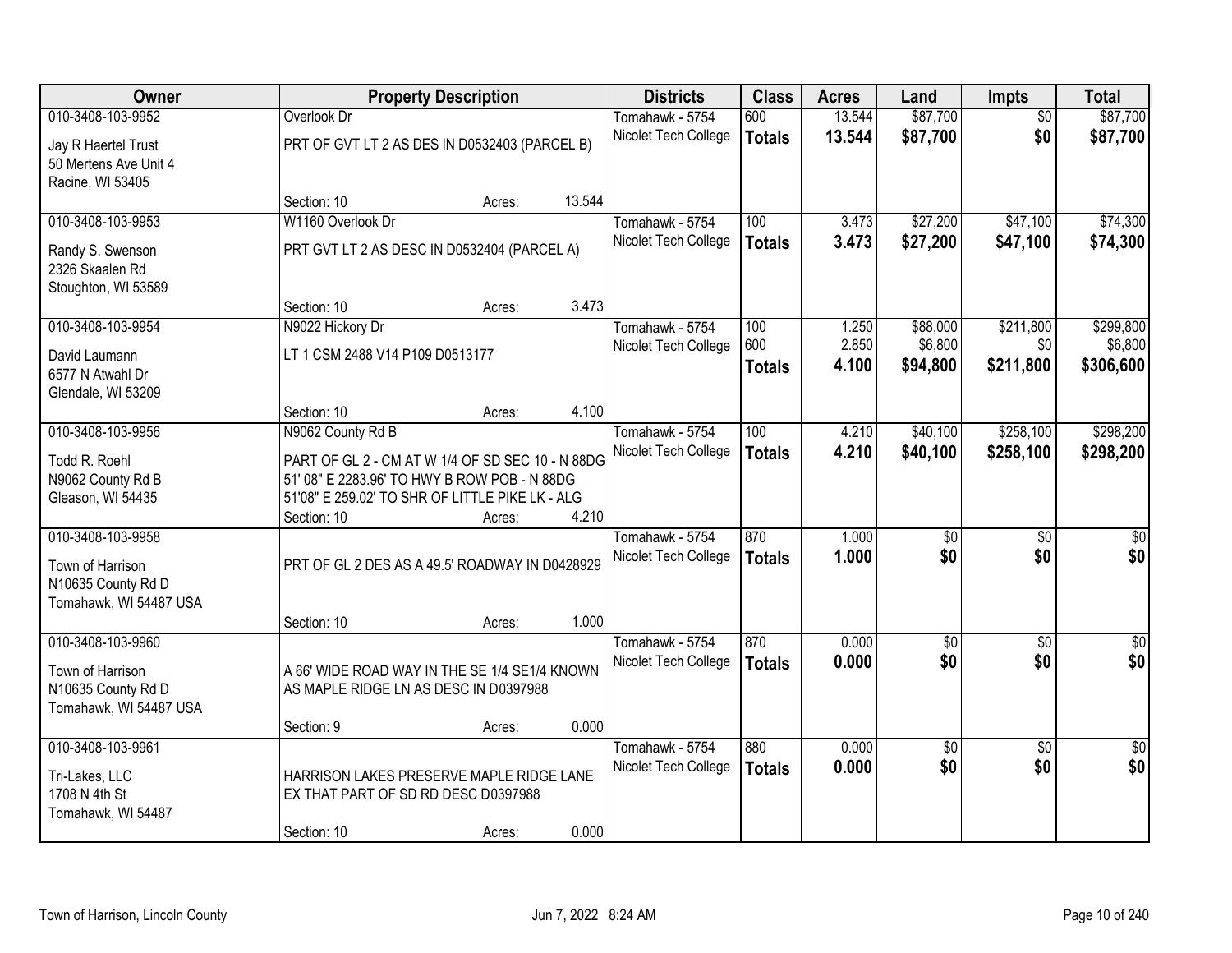| Owner                                                           |                                | <b>Property Description</b> |       | <b>Districts</b>     | <b>Class</b>  | <b>Acres</b> | Land     | <b>Impts</b>    | <b>Total</b> |
|-----------------------------------------------------------------|--------------------------------|-----------------------------|-------|----------------------|---------------|--------------|----------|-----------------|--------------|
| 010-3408-103-9962                                               | W1362 Overlook Dr              |                             |       | Tomahawk - 5754      | 100           | 2.570        | \$24,600 | $\overline{50}$ | \$24,600     |
| George B. Boduch<br>3324 Boyce Dr<br>Rhinelander, WI 54501-0325 | HARRISON LAKES PRESERVE LOT 23 |                             |       | Nicolet Tech College | <b>Totals</b> | 2.570        | \$24,600 | \$0             | \$24,600     |
|                                                                 | Section: 9                     | Acres:                      | 2.570 |                      |               |              |          |                 |              |
| 010-3408-103-9963                                               |                                |                             |       | Tomahawk - 5754      | 100           | 2.530        | \$31,700 | \$0             | \$31,700     |
| Karl Meixelsperger<br>PO Box 125<br>Spring Green, WI 53588      | HARRISON LAKES PRESERVE LOT 22 |                             |       | Nicolet Tech College | <b>Totals</b> | 2.530        | \$31,700 | \$0             | \$31,700     |
|                                                                 | Section: 9                     | Acres:                      | 2.530 |                      |               |              |          |                 |              |
| 010-3408-103-9964                                               |                                |                             |       | Tomahawk - 5754      | 100           | 1.530        | \$35,500 | \$0             | \$35,500     |
| Patricia A. Voermans<br>N8978 Hickory Dr<br>Gleason, WI 54435   | HARRISON LAKES PRESERVE LOT 21 |                             |       | Nicolet Tech College | <b>Totals</b> | 1.530        | \$35,500 | \$0             | \$35,500     |
|                                                                 | Section: 9                     | Acres:                      | 1.530 |                      |               |              |          |                 |              |
| 010-3408-103-9965                                               |                                |                             |       | Tomahawk - 5754      | 100           | 4.260        | \$81,600 | $\overline{50}$ | \$81,600     |
| Patricia A. Voermans<br>N8978 Hickory Dr                        | HARRISON LAKES PRESERVE LOT 20 |                             |       | Nicolet Tech College | <b>Totals</b> | 4.260        | \$81,600 | \$0             | \$81,600     |
| Gleason, WI 54435                                               | Section: 9                     | Acres:                      | 4.260 |                      |               |              |          |                 |              |
| 010-3408-103-9966                                               | W1389 Overlook Dr              |                             |       | Tomahawk - 5754      | 100           | 2.230        | \$39,900 | $\overline{50}$ | \$39,900     |
|                                                                 |                                |                             |       | Nicolet Tech College | <b>Totals</b> | 2.230        | \$39,900 | \$0             | \$39,900     |
| James L. Maly<br>226774 Blue Jay Ln<br>Ringle, WI 54471         | LOT 19 HARRISON LAKES PRESERVE |                             |       |                      |               |              |          |                 |              |
|                                                                 | Section: 9                     | Acres:                      | 2.230 |                      |               |              |          |                 |              |
| 010-3408-103-9967                                               |                                |                             |       | Tomahawk - 5754      | 100           | 2.810        | \$44,200 | $\sqrt{6}$      | \$44,200     |
| David J. Schwartz<br>7750 Stonecrop Way<br>Deforest, WI 53532   | HARRISON LAKES PRESERVE LOT 18 |                             |       | Nicolet Tech College | <b>Totals</b> | 2.810        | \$44,200 | \$0             | \$44,200     |
|                                                                 | Section: 9                     | Acres:                      | 2.810 |                      |               |              |          |                 |              |
| 010-3408-103-9968                                               |                                |                             |       | Tomahawk - 5754      | 100           | 2.160        | \$49,500 | $\overline{50}$ | \$49,500     |
| Edward P. Bauknecht<br>B4795 Price Polar Rd<br>Bryant, WI 54418 | LOT 17 HARRISON LAKES PRESERVE |                             |       | Nicolet Tech College | <b>Totals</b> | 2.160        | \$49,500 | \$0             | \$49,500     |
|                                                                 | Section: 9                     | Acres:                      | 2.160 |                      |               |              |          |                 |              |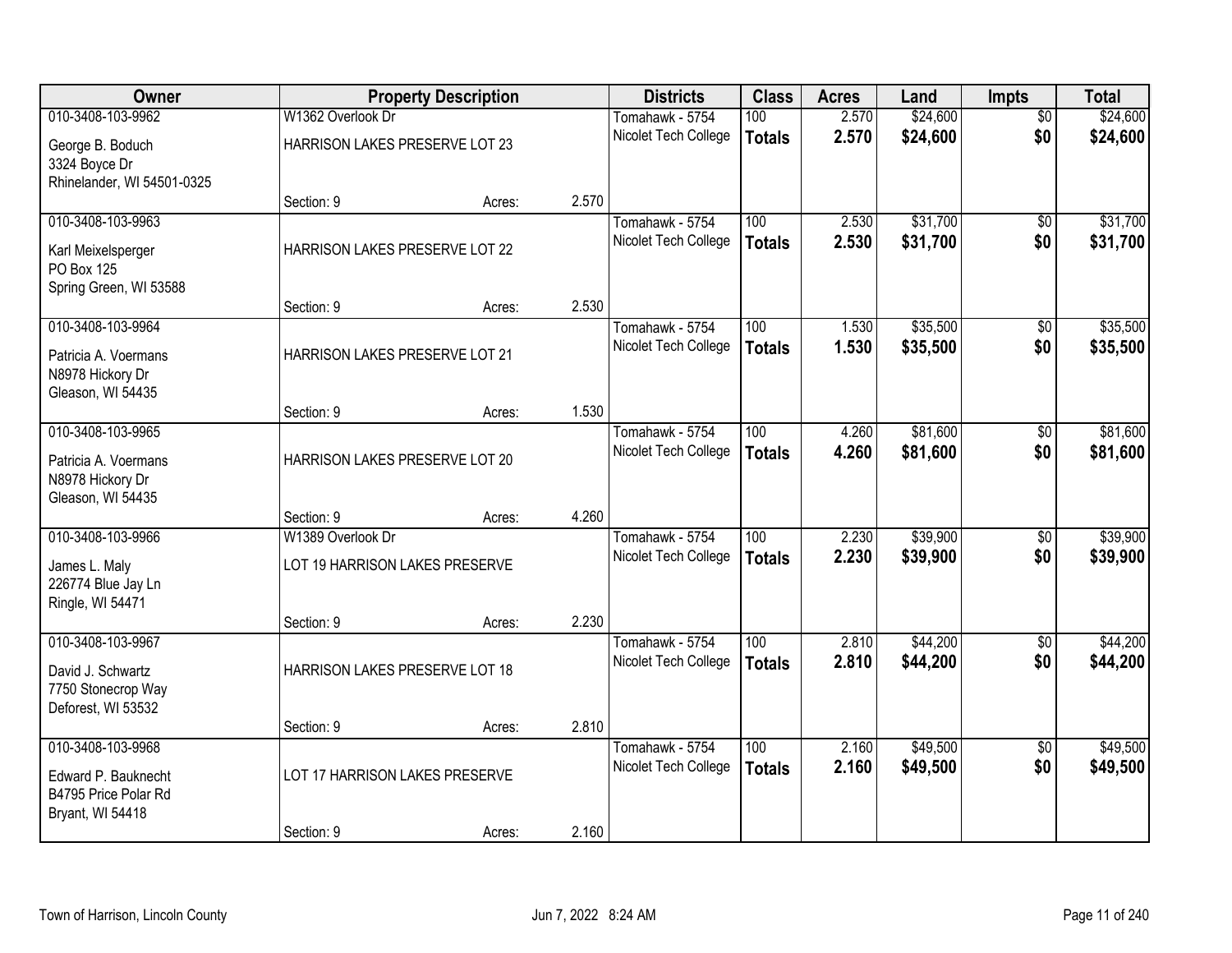| Owner                                   |                                         | <b>Property Description</b> |       | <b>Districts</b>                        | <b>Class</b>     | <b>Acres</b> | Land      | <b>Impts</b>    | <b>Total</b>     |
|-----------------------------------------|-----------------------------------------|-----------------------------|-------|-----------------------------------------|------------------|--------------|-----------|-----------------|------------------|
| 010-3408-103-9969                       |                                         |                             |       | Tomahawk - 5754                         | 100              | 1.730        | \$48,000  | $\overline{50}$ | \$48,000         |
| George B. Boduch                        | HARRISON LAKES PRESERVE LOT 16          |                             |       | Nicolet Tech College                    | <b>Totals</b>    | 1.730        | \$48,000  | \$0             | \$48,000         |
| 3324 Boyce Dr                           |                                         |                             |       |                                         |                  |              |           |                 |                  |
| Rhinelander, WI 54501-0325              |                                         |                             |       |                                         |                  |              |           |                 |                  |
|                                         | Section: 9                              | Acres:                      | 1.730 |                                         |                  |              |           |                 |                  |
| 010-3408-103-9970                       | W1355 Overlook Dr                       |                             |       | Tomahawk - 5754                         | 100              | 1.760        | \$101,200 | \$0             | \$101,200        |
| Kathy Henrich                           | LOT 15 HARRISON LAKES PRESERVE          |                             |       | Nicolet Tech College                    | <b>Totals</b>    | 1.760        | \$101,200 | \$0             | \$101,200        |
| W8168 Cedar Rd                          |                                         |                             |       |                                         |                  |              |           |                 |                  |
| Merrill, WI 54452                       |                                         |                             |       |                                         |                  |              |           |                 |                  |
|                                         | Section: 9                              | Acres:                      | 1.760 |                                         |                  |              |           |                 |                  |
| 010-3408-103-9971                       |                                         |                             |       | Tomahawk - 5754                         | 870              | 0.000        | \$0       | \$0             | $\overline{\$0}$ |
| Town of Harrison                        | HARRISON LAKES PRESERVE HIGHLANDER ROAD |                             |       | Nicolet Tech College                    | <b>Totals</b>    | 0.000        | \$0       | \$0             | \$0              |
| N10635 County Rd D                      | BEING A 66' ROW IN THE N1/2 GL 1        |                             |       |                                         |                  |              |           |                 |                  |
| Tomahawk, WI 54487 USA                  |                                         |                             |       |                                         |                  |              |           |                 |                  |
|                                         | Section: 10                             | Acres:                      | 0.000 |                                         |                  |              |           |                 |                  |
| 010-3408-103-9973                       | Overlook Dr                             |                             |       | Tomahawk - 5754<br>Nicolet Tech College | 100              | 1.080        | \$1,600   | \$0<br>\$0      | \$1,600          |
| Joshua A. Chapple                       | HARRISON LAKES PRESERVE OUTLOT 1        |                             |       |                                         | <b>Totals</b>    | 1.080        | \$1,600   |                 | \$1,600          |
| W1326 Overlook Dr                       |                                         |                             |       |                                         |                  |              |           |                 |                  |
| Gleason, WI 54435                       |                                         |                             |       |                                         |                  |              |           |                 |                  |
| 010-3408-103-9974                       | Section: 10<br>W1268 Overlook Dr        | Acres:                      | 1.080 |                                         | $\overline{100}$ | 1.690        | \$20,200  |                 | \$20,200         |
|                                         |                                         |                             |       | Tomahawk - 5754<br>Nicolet Tech College |                  | 1.690        | \$20,200  | \$0<br>\$0      | \$20,200         |
| Joshua A. Chapple                       | HARRISON LAKES PRESERVE LOT 14          |                             |       |                                         | <b>Totals</b>    |              |           |                 |                  |
| W1326 Overlook Dr                       |                                         |                             |       |                                         |                  |              |           |                 |                  |
| Gleason, WI 54435                       | Section: 10                             |                             | 1.690 |                                         |                  |              |           |                 |                  |
| 010-3408-103-9975                       |                                         | Acres:                      |       | Tomahawk - 5754                         | 100              | 2.400        | \$24,000  | $\sqrt{6}$      | \$24,000         |
|                                         |                                         |                             |       | Nicolet Tech College                    | <b>Totals</b>    | 2.400        | \$24,000  | \$0             | \$24,000         |
| Larry & Christina Loints Joint Tenancy  | HARRISON LAKES PRESERVE LOT 13          |                             |       |                                         |                  |              |           |                 |                  |
| Trust<br>13250 W Loami Rd               |                                         |                             |       |                                         |                  |              |           |                 |                  |
| Loami, IL 62661                         | Section: 10                             | Acres:                      | 2.400 |                                         |                  |              |           |                 |                  |
| 010-3408-103-9976                       | N9059 Hollander Rd                      |                             |       | Tomahawk - 5754                         | 100              | 1.950        | \$36,000  | \$192,300       | \$228,300        |
|                                         |                                         |                             |       | Nicolet Tech College                    | <b>Totals</b>    | 1.950        | \$36,000  | \$192,300       | \$228,300        |
| Scott W Seering Revocable Trust         | HARRISON LAKES PRESERVE LOT 12          |                             |       |                                         |                  |              |           |                 |                  |
| N9059 Hollander Rd<br>Gleason, WI 54435 |                                         |                             |       |                                         |                  |              |           |                 |                  |
|                                         | Section: 10                             | Acres:                      | 1.950 |                                         |                  |              |           |                 |                  |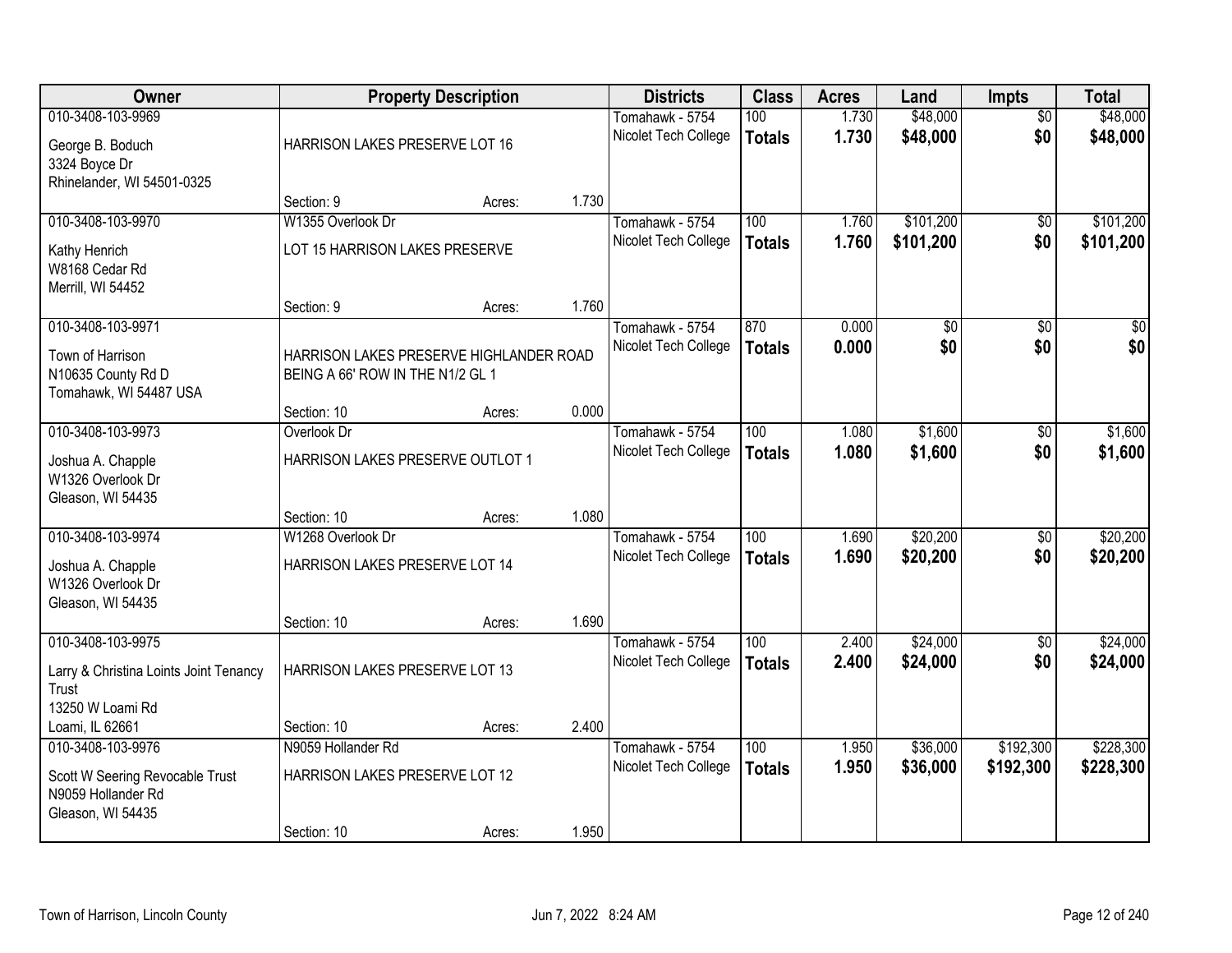| Owner                                                                             |                                                                   | <b>Property Description</b> |       | <b>Districts</b>                        | <b>Class</b>                      | <b>Acres</b>   | Land                 | <b>Impts</b>           | <b>Total</b>           |
|-----------------------------------------------------------------------------------|-------------------------------------------------------------------|-----------------------------|-------|-----------------------------------------|-----------------------------------|----------------|----------------------|------------------------|------------------------|
| 010-3408-103-9977                                                                 |                                                                   |                             |       | Tomahawk - 5754                         | 100                               | 1.750          | \$30,500             | $\overline{60}$        | \$30,500               |
| Scott W Seering Revocable Trust<br>N9059 Hollander Rd<br>Gleason, WI 54435        | HARRISON LAKES PRESERVE LOT 11                                    |                             |       | Nicolet Tech College                    | <b>Totals</b>                     | 1.750          | \$30,500             | \$0                    | \$30,500               |
|                                                                                   | Section: 10                                                       | Acres:                      | 1.750 |                                         |                                   |                |                      |                        |                        |
| 010-3408-103-9978                                                                 |                                                                   |                             |       | Tomahawk - 5754                         | 100                               | 1.800          | \$50,000             | $\overline{50}$        | \$50,000               |
| Gary J. Kuber<br>14 Pine Ridge Ln<br>Tomahawk, WI 54487                           | LOT 10 HARRISON LAKES PRESERVE                                    |                             |       | Nicolet Tech College                    | <b>Totals</b>                     | 1.800          | \$50,000             | \$0                    | \$50,000               |
|                                                                                   | Section: 10                                                       | Acres:                      | 1.800 |                                         |                                   |                |                      |                        |                        |
| 010-3408-103-9979                                                                 | N9016 Hollander Rd                                                |                             |       | Tomahawk - 5754                         | 100                               | 1.640          | \$46,000             | $\overline{50}$        | \$46,000               |
| Karl Meixelsperger<br>PO Box 125<br>Spring Green, WI 53588                        | HARRISON LAKES PRESERVE LOT 9                                     |                             |       | Nicolet Tech College                    | <b>Totals</b>                     | 1.640          | \$46,000             | \$0                    | \$46,000               |
|                                                                                   | Section: 10                                                       | Acres:                      | 1.640 |                                         |                                   |                |                      |                        |                        |
| 010-3408-103-9980                                                                 |                                                                   |                             |       | Tomahawk - 5754                         | 100                               | 1.390          | \$55,000             | $\overline{50}$        | \$55,000               |
| Jason T. Smith<br>6302 Vacquelyn Rd<br>Weston, WI 54476                           | HARRISON LAKES PRESERVE LOT 8                                     |                             |       | Nicolet Tech College                    | <b>Totals</b>                     | 1.390          | \$55,000             | \$0                    | \$55,000               |
|                                                                                   | Section: 10                                                       | Acres:                      | 1.390 |                                         |                                   |                |                      |                        |                        |
| 010-3408-103-9981<br>Jason T. Smith<br>6302 Vacquelyn Rd<br>Weston, WI 54476      | HARRISON LAKES PRESERVE LOT 7                                     |                             |       | Tomahawk - 5754<br>Nicolet Tech College | $\overline{100}$<br><b>Totals</b> | 1.190<br>1.190 | \$70,000<br>\$70,000 | \$0<br>\$0             | \$70,000<br>\$70,000   |
|                                                                                   | Section: 10                                                       | Acres:                      | 1.190 |                                         |                                   |                |                      |                        |                        |
| 010-3408-103-9982<br><b>Lincoln County</b><br>801 N Sales St<br>Merrill, WI 54452 | HARRISON LAKES PRESERVE PUBLIC ACCESS 30'<br>WIDE (LIO MAP L302A) |                             |       | Tomahawk - 5754<br>Nicolet Tech College | 850<br><b>Totals</b>              | 0.000<br>0.000 | $\sqrt{6}$<br>\$0    | $\overline{30}$<br>\$0 | $\overline{50}$<br>\$0 |
|                                                                                   | Section: 10                                                       | Acres:                      | 0.000 |                                         |                                   |                |                      |                        |                        |
| 010-3408-103-9983                                                                 | <b>Hollander Rd</b>                                               |                             |       | Tomahawk - 5754                         | 100                               | 1.900          | \$37,500             | $\overline{50}$        | \$37,500               |
| Jason T. Smith<br>6302 Jacquelyn Rd<br>Weston, WI 54476                           | HARRISON LAKES PRESERVE LOT 6                                     |                             | 1.900 | Nicolet Tech College                    | <b>Totals</b>                     | 1.900          | \$37,500             | \$0                    | \$37,500               |
|                                                                                   | Section: 10                                                       | Acres:                      |       |                                         |                                   |                |                      |                        |                        |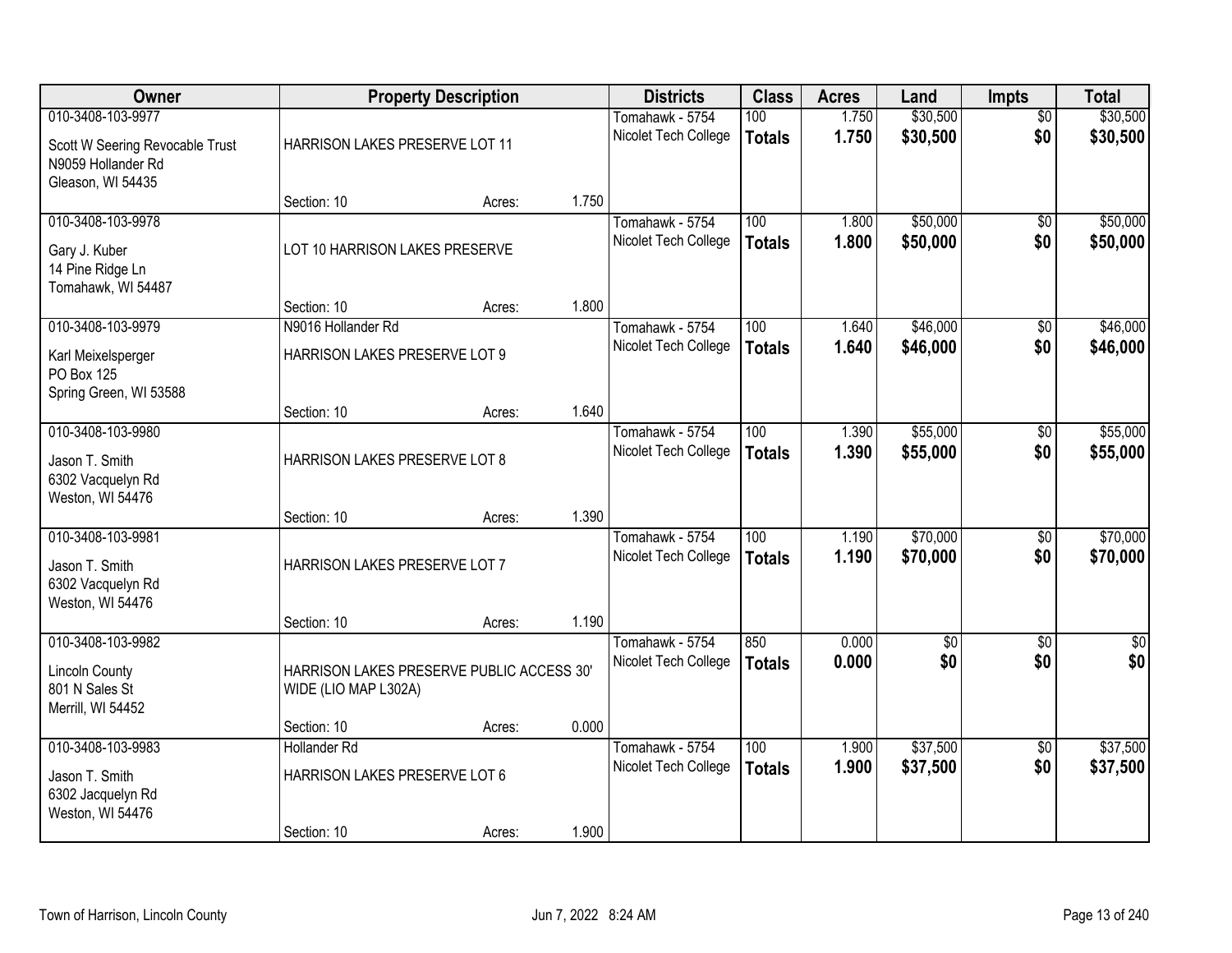| Owner                                                                                  |                                                                        | <b>Property Description</b> |        | <b>Districts</b>                        | <b>Class</b>                      | <b>Acres</b>              | Land                               | <b>Impts</b>                | <b>Total</b>                       |
|----------------------------------------------------------------------------------------|------------------------------------------------------------------------|-----------------------------|--------|-----------------------------------------|-----------------------------------|---------------------------|------------------------------------|-----------------------------|------------------------------------|
| 010-3408-103-9984                                                                      | County Rd B                                                            |                             |        | Tomahawk - 5754                         | 100                               | 1.630                     | \$88,300                           | $\overline{50}$             | \$88,300                           |
| Mary C. Lamers<br>2868 Lobelia Ct<br>Green Bay, WI 54313                               | LOT 5 HARRISON LAKES PRESERVE                                          |                             |        | Nicolet Tech College                    | <b>Totals</b>                     | 1.630                     | \$88,300                           | \$0                         | \$88,300                           |
|                                                                                        | Section: 10                                                            | Acres:                      | 1.630  |                                         |                                   |                           |                                    |                             |                                    |
| 010-3408-103-9985                                                                      | W1241 Overlook Dr                                                      |                             |        | Tomahawk - 5754                         | 100                               | 1.504                     | \$94,100                           | \$192,800                   | \$286,900                          |
| Teresa M. Rogatzki<br>7090 State Hwy 22<br>Oconto Falls, WI 54154                      | LOT 4 HARRISON LAKES PRESERVE                                          |                             |        | Nicolet Tech College                    | <b>Totals</b>                     | 1.504                     | \$94,100                           | \$192,800                   | \$286,900                          |
|                                                                                        | Section: 10                                                            | Acres:                      | 1.504  |                                         |                                   |                           |                                    |                             |                                    |
| 010-3408-103-9986                                                                      |                                                                        |                             |        | Tomahawk - 5754                         | 100                               | 1.530                     | \$101,300                          | $\overline{50}$             | \$101,300                          |
| David J. Frisch<br>4655 Somerset Ct<br>Brookfield, WI 53045-8156                       | HARRISON LAKES PRESERVE LOT 3                                          |                             |        | Nicolet Tech College                    | <b>Totals</b>                     | 1.530                     | \$101,300                          | \$0                         | \$101,300                          |
|                                                                                        | Section: 10                                                            | Acres:                      | 1.530  |                                         |                                   |                           |                                    |                             |                                    |
| 010-3408-103-9987                                                                      | W1225 Overlook Dr                                                      |                             |        | Tomahawk - 5754                         | 100                               | 1.510                     | \$58,000                           | $\overline{50}$             | \$58,000                           |
| <b>Eric Stoller</b><br>145890 Burma Rd<br>Mosinee, WI 54455                            | LOT 2 HARRISON LAKES PRESERVE                                          |                             |        | Nicolet Tech College                    | <b>Totals</b>                     | 1.510                     | \$58,000                           | \$0                         | \$58,000                           |
|                                                                                        | Section: 10                                                            | Acres:                      | 1.510  |                                         |                                   |                           |                                    |                             |                                    |
| 010-3408-103-9988<br>Michael L. Thielman<br>PO Box 493<br>Schofield, WI 54476          | HARRISON LAKES PRESERVE LOT 1                                          |                             |        | Tomahawk - 5754<br>Nicolet Tech College | $\overline{100}$<br><b>Totals</b> | 1.240<br>1.240            | \$89,500<br>\$89,500               | \$0<br>\$0                  | \$89,500<br>\$89,500               |
|                                                                                        | Section: 10                                                            | Acres:                      | 1.240  |                                         |                                   |                           |                                    |                             |                                    |
| 010-3408-103-9989<br><b>Harrison Lakes Preserve</b><br>County Plat #17                 | HARRISON LAKE PRESERVE PRT OF GL 1 & GL 2<br>SEC 10 E 1/2 SE 1/4 SEC 9 |                             |        | Tomahawk - 5754                         | <b>Totals</b>                     |                           |                                    |                             |                                    |
| WI                                                                                     | Section:                                                               | Acres:                      | 0.000  |                                         |                                   |                           |                                    |                             |                                    |
| 010-3408-103-9990<br>Lyndon L. Russell<br>6835 Littlemore Dr #202<br>Madison, WI 53718 | N9010 Hollander Rd<br>THE S 1/2 OF GL 1                                |                             |        | Tomahawk - 5754<br>Nicolet Tech College | 100<br>600<br><b>Totals</b>       | 1.000<br>26.000<br>27.000 | \$130,000<br>\$62,400<br>\$192,400 | \$80,500<br>\$0<br>\$80,500 | \$210,500<br>\$62,400<br>\$272,900 |
|                                                                                        | Section: 10                                                            | Acres:                      | 27.000 |                                         |                                   |                           |                                    |                             |                                    |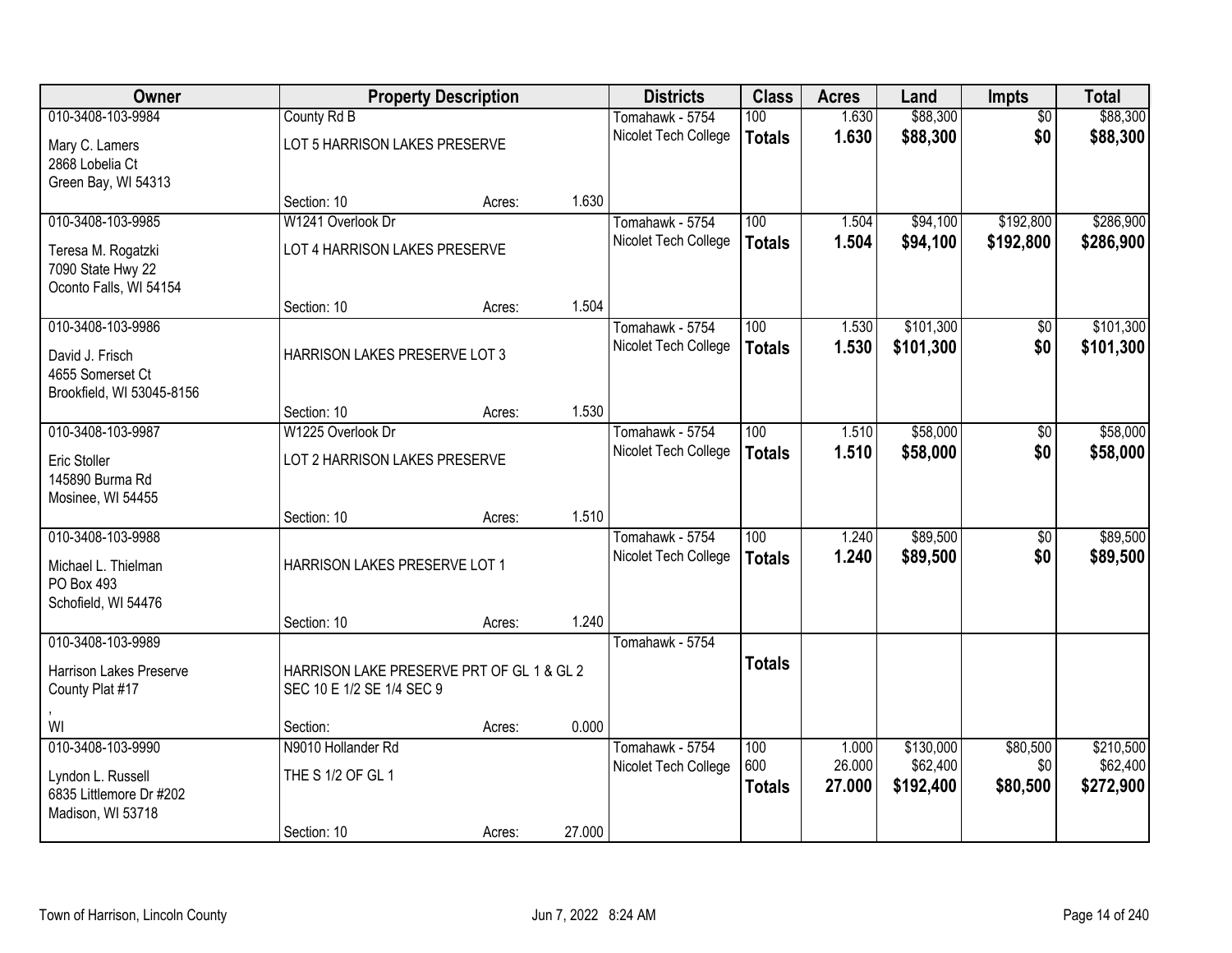| Owner                     | <b>Property Description</b>                        | <b>Districts</b>     | <b>Class</b>     | <b>Acres</b> | Land      | <b>Impts</b> | <b>Total</b> |
|---------------------------|----------------------------------------------------|----------------------|------------------|--------------|-----------|--------------|--------------|
| 010-3408-103-9992         | N9035 Hickory Dr                                   | Tomahawk - 5754      | 100              | 1.250        | \$110,600 | \$201,700    | \$312,300    |
| Jay R Haertel Trust       | PRT OF GL 2 - CM AT INTRSC OF N/S 1/4 LN & NLY     | Nicolet Tech College | <b>Totals</b>    | 1.250        | \$110,600 | \$201,700    | \$312,300    |
| 50 Mertens Ave            | SHR BUTEAU LK - N 0DG 23'35" E 296.12' TO SWLY     |                      |                  |              |           |              |              |
| Racine, WI 53405          | ROW OF HWY B - N 85DG 49'16" W 390.04' TO POB - \$ |                      |                  |              |           |              |              |
|                           | 1.250<br>Section: 10<br>Acres:                     |                      |                  |              |           |              |              |
| 010-3408-103-9994         |                                                    | Tomahawk - 5754      | 100              | 1.640        | \$132,300 | \$75,900     | \$208,200    |
|                           | N8920 Hickory Dr                                   |                      |                  |              |           |              |              |
| Jay R Haertel Trust       | PART OF GL 2 START AT MC ON S LN SD SEC AT         | Nicolet Tech College | <b>Totals</b>    | 1.640        | \$132,300 | \$75,900     | \$208,200    |
| 50 Mertens Ave            | ITS INTER WITH W MARGIN BUTEAU LK & 1750'E OF      |                      |                  |              |           |              |              |
| Racine, WI 53405          | SW CR SD SEC - N 29DG 48'E 289.2'TO CONCRETE       |                      |                  |              |           |              |              |
|                           | 1.640<br>Section: 10<br>Acres:                     |                      |                  |              |           |              |              |
| 010-3408-103-9995         | N8948 Hickory Dr                                   | Tomahawk - 5754      | 100              | 5.000        | \$173,300 | \$72,900     | \$246,200    |
|                           |                                                    | Nicolet Tech College | <b>Totals</b>    | 5.000        | \$173,300 | \$72,900     | \$246,200    |
| Paula D. Graveen Brainard | PRT OF GL 2 CM AT INTER OF S LN LOUIS WALTERS      |                      |                  |              |           |              |              |
| 4504 Leduc St             | PROP DESC IN V104 P351 AND SHORE LN OF             |                      |                  |              |           |              |              |
| Weston, WI 54476          | BUTEAU LK-SWLY ALG THE SHR OF BUTEAU LK TO         |                      |                  |              |           |              |              |
|                           | 5.000<br>Section: 10<br>Acres:                     |                      |                  |              |           |              |              |
| 010-3408-103-9996         | N8966 Hickory Dr                                   | Tomahawk - 5754      | 100              | 1.280        | \$107,500 | \$18,300     | \$125,800    |
| Michael A Stroz Rev Tst   | COMM AT MDR COR BTW SEC 10 & 15 ON W SHR OF        | Nicolet Tech College | <b>Totals</b>    | 1.280        | \$107,500 | \$18,300     | \$125,800    |
| 580 Hillside Dr           | LK BUTEAU TH N38?36'24"E 1068.05' POB TH N         |                      |                  |              |           |              |              |
| Highland Park, IL 60035   | 75?28'06"W 302.14' ON SHR OF LK MARY TH MDR SD     |                      |                  |              |           |              |              |
|                           | 1.280<br>Section: 10<br>Acres:                     |                      |                  |              |           |              |              |
| 010-3408-103-9997         | N8978 Hickory Dr                                   | Tomahawk - 5754      | $\overline{100}$ | 1.900        | \$147,700 | \$151,500    | \$299,200    |
|                           |                                                    | Nicolet Tech College | <b>Totals</b>    | 1.900        | \$147,700 | \$151,500    | \$299,200    |
| Patricia Ann Voermans     | CM AT NW CR PCL DES IN V104 P351 IN GL 2 - NWLY    |                      |                  |              |           |              |              |
| N8978 Hickory Dr          | ALG LK-MARY 117'2" - N 40DG E 220' - SELY ALG      |                      |                  |              |           |              |              |
| Gleason, WI 54435         | BUTEAU LK 402' - W ON N LN PCL DES IN V104 P351    |                      |                  |              |           |              |              |
|                           | 1.900<br>Section: 10<br>Acres:                     |                      |                  |              |           |              |              |
| 010-3408-103-9998         | W1215 Overlook Dr                                  | Tomahawk - 5754      | 100              | 0.650        | \$92,900  | \$85,900     | \$178,800    |
| Janet L. Peterson         | LT 1 CSM 1736 V8 P313 D0428264 SUBJ TO EASMT       | Nicolet Tech College | <b>Totals</b>    | 0.650        | \$92,900  | \$85,900     | \$178,800    |
| W1215 Overlook Dr         |                                                    |                      |                  |              |           |              |              |
| Gleason, WI 54435         |                                                    |                      |                  |              |           |              |              |
|                           | 0.650<br>Section: 10<br>Acres:                     |                      |                  |              |           |              |              |
| 010-3408-103-9999         | N8904 Hickory Dr                                   | Tomahawk - 5754      | 100              | 7.720        | \$103,800 | \$56,100     | \$159,900    |
|                           |                                                    | Nicolet Tech College | <b>Totals</b>    | 7.720        | \$103,800 | \$56,100     | \$159,900    |
| Geoffrey A. Goodland      | GL 2 EX TH PCLS DES IN V99 P209 V101 P56 V104      |                      |                  |              |           |              |              |
| 3539 Parkside Cir W       | P351 V108 P183- P484-P521 V110 P497 V158 P401      |                      |                  |              |           |              |              |
| Eau Claire, WI 54701      | V251 P34 V278 P294 LCR                             |                      |                  |              |           |              |              |
|                           | 7.720<br>Section: 10<br>Acres:                     |                      |                  |              |           |              |              |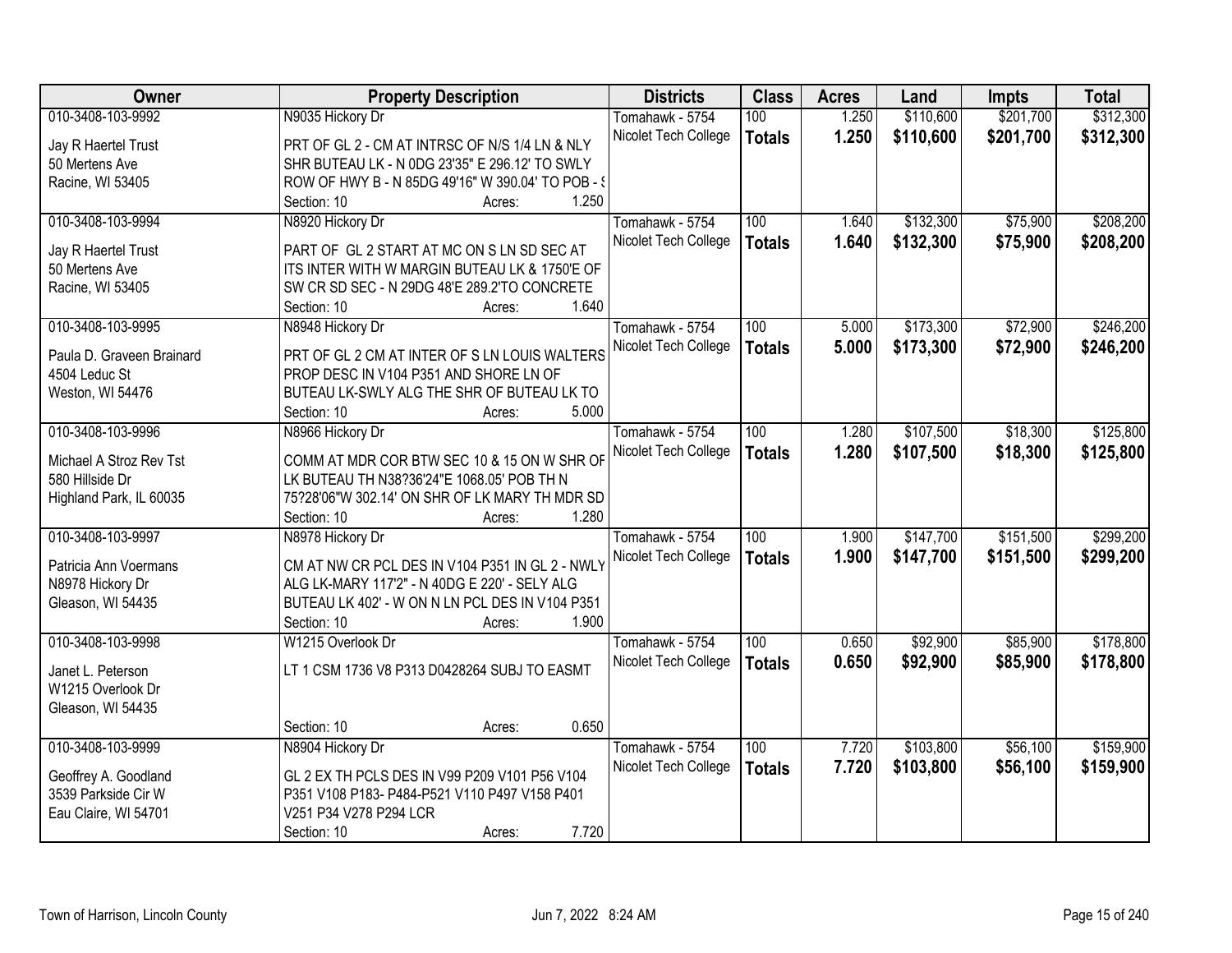| Owner                                  | <b>Property Description</b>                          |        |       | <b>Districts</b>     | <b>Class</b>     | <b>Acres</b> | Land      | Impts           | <b>Total</b> |
|----------------------------------------|------------------------------------------------------|--------|-------|----------------------|------------------|--------------|-----------|-----------------|--------------|
| 010-3408-104-9942                      | <b>Buteau Rd</b>                                     |        |       | Tomahawk - 5754      | 100              | 0.770        | \$35,500  | $\overline{50}$ | \$35,500     |
| Charles I. Wilmot                      | LOT 10 BUTEAU ROAD A P & AN UNDIVIDED INT IN         |        |       | Nicolet Tech College | <b>Totals</b>    | 0.770        | \$35,500  | \$0             | \$35,500     |
| Sandra Wilmot                          | OL <sub>1</sub>                                      |        |       |                      |                  |              |           |                 |              |
| 258 Holyoke Dr                         |                                                      |        |       |                      |                  |              |           |                 |              |
| Spring Creek, NV 89815                 | Section: 10                                          | Acres: | 0.770 |                      |                  |              |           |                 |              |
| 010-3408-104-9943                      | <b>Buteau Rd</b>                                     |        |       | Tomahawk - 5754      | 100              | 0.800        | \$39,000  | $\overline{50}$ | \$39,000     |
| Steven R. Trumble                      | LOT 9 BUTEAU ROAD A P & AN UNDIVIDED INT IN OL       |        |       | Nicolet Tech College | <b>Totals</b>    | 0.800        | \$39,000  | \$0             | \$39,000     |
| Deidred A. Trumble                     | 1                                                    |        |       |                      |                  |              |           |                 |              |
| 390 Fair Oaks Dr                       |                                                      |        |       |                      |                  |              |           |                 |              |
| Williams Bay, WI 53191                 | Section: 10                                          | Acres: | 0.800 |                      |                  |              |           |                 |              |
| 010-3408-104-9944                      | W1061 County Rd B                                    |        |       | Tomahawk - 5754      | 100              | 3.320        | \$26,900  | \$57,000        | \$83,900     |
| Steven L Beck and Karen A Beck         | LOT 13 BUTEAU ROAD A P & AN UNDIVIDED INT IN         |        |       | Nicolet Tech College | <b>Totals</b>    | 3.320        | \$26,900  | \$57,000        | \$83,900     |
| 1237 Evergreen Rd                      | OL <sub>1</sub>                                      |        |       |                      |                  |              |           |                 |              |
| Wausau, WI 54403                       |                                                      |        |       |                      |                  |              |           |                 |              |
|                                        | Section: 10                                          | Acres: | 3.320 |                      |                  |              |           |                 |              |
| 010-3408-104-9945                      | N8983 County Rd B                                    |        |       | Tomahawk - 5754      | 100              | 0.170        | \$79,800  | \$116,100       | \$195,900    |
| Steve A. Mcdonald                      | LT 1 CSM 2242 V12 P156 D0480427                      |        |       | Nicolet Tech College | <b>Totals</b>    | 0.170        | \$79,800  | \$116,100       | \$195,900    |
| PO Box 365                             |                                                      |        |       |                      |                  |              |           |                 |              |
| Tomahawk, WI 54487                     |                                                      |        |       |                      |                  |              |           |                 |              |
|                                        | Section: 10                                          | Acres: | 0.170 |                      |                  |              |           |                 |              |
| 010-3408-104-9946                      | W1087 Buteau Rd                                      |        |       | Tomahawk - 5754      | $\overline{100}$ | 0.660        | \$99,400  | \$108,800       | \$208,200    |
|                                        |                                                      |        |       | Nicolet Tech College | <b>Totals</b>    | 0.660        | \$99,400  | \$108,800       | \$208,200    |
| Charles I. Wilmot<br>258 Holyoke Dr    | LOT 6 BUTEAU ROAD A P & AN UNDIVIDED INT IN OL<br>1. |        |       |                      |                  |              |           |                 |              |
| Spring Creek, NV 89815                 |                                                      |        |       |                      |                  |              |           |                 |              |
|                                        | Section: 10                                          | Acres: | 0.660 |                      |                  |              |           |                 |              |
| 010-3408-104-9947                      | W1081 Buteau Rd                                      |        |       | Tomahawk - 5754      | 100              | 0.730        | \$118,500 | \$273,900       | \$392,400    |
|                                        |                                                      |        |       | Nicolet Tech College | <b>Totals</b>    | 0.730        | \$118,500 | \$273,900       | \$392,400    |
| Ryan M. Victory<br>5431 Elmwood Ave    | LOT 7 BUTEAU ROAD A P & AN UNDIVIDED INT IN OL<br>1  |        |       |                      |                  |              |           |                 |              |
| Stevens Point, WI 54482                |                                                      |        |       |                      |                  |              |           |                 |              |
|                                        | Section: 10                                          | Acres: | 0.730 |                      |                  |              |           |                 |              |
| 010-3408-104-9948                      | N8946 County Rd B                                    |        |       | Tomahawk - 5754      | 100              | 1.567        | \$26,500  | $\overline{50}$ | \$26,500     |
|                                        |                                                      |        |       | Nicolet Tech College | <b>Totals</b>    | 1.567        | \$26,500  | \$0             | \$26,500     |
| Dennis E. Ducommun                     | LTS 15-19 BLK E OF BUTEAU LK IN GL 3 AND LT 1        |        |       |                      |                  |              |           |                 |              |
| N8950 County Rd B<br>Gleason, WI 54435 | CSM 1996 V10 P206 D0454954                           |        |       |                      |                  |              |           |                 |              |
|                                        | Section: 10                                          | Acres: | 1.567 |                      |                  |              |           |                 |              |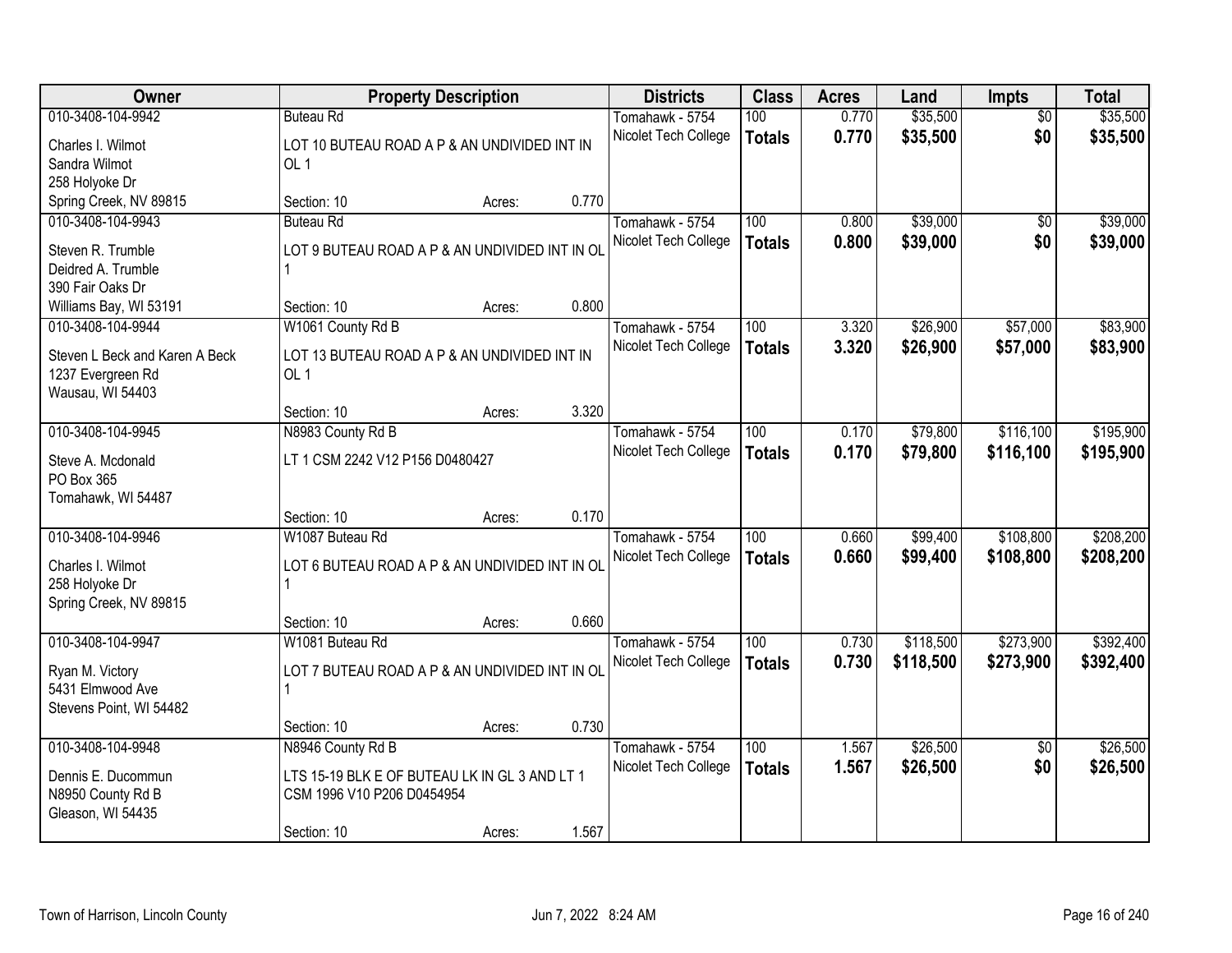| Owner                                        | <b>Property Description</b>                                                                           |                  | <b>Districts</b>     | <b>Class</b>  | <b>Acres</b> | Land     | <b>Impts</b>    | <b>Total</b> |
|----------------------------------------------|-------------------------------------------------------------------------------------------------------|------------------|----------------------|---------------|--------------|----------|-----------------|--------------|
| 010-3408-104-9950                            |                                                                                                       |                  | Tomahawk - 5754      | 100           | 0.390        | \$7,800  | $\overline{50}$ | \$7,800      |
| Steven A. Mcdonald                           | PART OF THE SE 1/4 SE 1/4 CM AT THE SE CR LOT 7                                                       |                  | Nicolet Tech College | <b>Totals</b> | 0.390        | \$7,800  | \$0             | \$7,800      |
| N8983 County Rd B                            | BLK E BUTEAU LK SUB THE POB- E 120'-N APPROX                                                          |                  |                      |               |              |          |                 |              |
| Gleason, WI 54435                            | 140'-W TO NE CR LOT 6 BLK E-S TO POB                                                                  |                  |                      |               |              |          |                 |              |
|                                              | Section: 10                                                                                           | 0.390<br>Acres:  |                      |               |              |          |                 |              |
| 010-3408-104-9951                            | W996 Demeyer Rd                                                                                       |                  | Tomahawk - 5754      | 200           | 3.910        | \$29,800 | \$182,600       | \$212,400    |
|                                              |                                                                                                       |                  | Nicolet Tech College | <b>Totals</b> | 3.910        | \$29,800 | \$182,600       | \$212,400    |
| Harrison Hills Storage, LLC<br>1043 11th Ave | SE 1/4 SE 1/4 EX V586 P200 V617 P53 & EX DO386272<br>- DES AS TH W 120' THRF & TH E 173'OF W 293'OF S |                  |                      |               |              |          |                 |              |
| Grafton, WI 53024                            | 417'4" OF SE 1/4 SE1/4 EX D0407214 EX D0413468                                                        |                  |                      |               |              |          |                 |              |
|                                              | Section: 10                                                                                           | 3.910<br>Acres:  |                      |               |              |          |                 |              |
| 010-3408-104-9953                            |                                                                                                       |                  | Tomahawk - 5754      | 600           | 32.730       | \$60,600 | \$0             | \$60,600     |
|                                              |                                                                                                       |                  | Nicolet Tech College | <b>Totals</b> | 32.730       | \$60,600 | \$0             | \$60,600     |
| Sheryl C. Chism                              | SE 1/4 SE 1/4 EX V465 P393 EX V571 P279 & EX PCL                                                      |                  |                      |               |              |          |                 |              |
| 410 E 2nd St                                 | DES AS EXCEPTION ON D0386272 DES AS THW 120'                                                          |                  |                      |               |              |          |                 |              |
| Merrill, WI 54452                            | OF SD 1/4 1/4 & EX PCL DES AS CM AT SW CR OF SD                                                       |                  |                      |               |              |          |                 |              |
|                                              | Section: 10                                                                                           | 32.730<br>Acres: |                      |               |              |          |                 |              |
| 010-3408-104-9954                            | N8950 County Rd B                                                                                     |                  | Tomahawk - 5754      | 100           | 0.960        | \$14,400 | \$116,800       | \$131,200    |
| Dennis E. Ducommun                           | PART OF THE SE1/4 SE1/4 BEG AT THE SE CR LOT                                                          |                  | Nicolet Tech College | <b>Totals</b> | 0.960        | \$14,400 | \$116,800       | \$131,200    |
| N8950 County Rd B                            | 14 BLK E BUTEAU LK-E 120'- -N TO A PT 120'E OF NE                                                     |                  |                      |               |              |          |                 |              |
| Gleason, WI 54435                            | CR LOT 8 BLK E-W TO NE CR LOT 8 BLK E-S ALG W                                                         |                  |                      |               |              |          |                 |              |
|                                              | Section: 10                                                                                           | 0.960<br>Acres:  |                      |               |              |          |                 |              |
| 010-3408-104-9956                            | N8950 County Rd B                                                                                     |                  | Tomahawk - 5754      | 100           | 1.366        | \$17,700 | $\overline{50}$ | \$17,700     |
|                                              |                                                                                                       |                  | Nicolet Tech College | <b>Totals</b> | 1.366        | \$17,700 | \$0             | \$17,700     |
| Dennis E. Ducommun                           | LOTS 8-9-10-11-12-13-14 BLK E OF BUTEAU LAKE                                                          |                  |                      |               |              |          |                 |              |
| N8950 County Rd B<br>Gleason, WI 54435       | SUB IN GL 3                                                                                           |                  |                      |               |              |          |                 |              |
|                                              | Section: 10                                                                                           | 0.000<br>Acres:  |                      |               |              |          |                 |              |
| 010-3408-104-9957                            |                                                                                                       |                  | Tomahawk - 5754      | 100           | 0.485        | \$9,700  | $\sqrt{6}$      | \$9,700      |
|                                              |                                                                                                       |                  | Nicolet Tech College |               | 0.485        | \$9,700  | \$0             | \$9,700      |
| Steven A. Mcdonald                           | LTS 6-7 BLK E OF BUTEAU LAKE LTS IN GL 3                                                              |                  |                      | <b>Totals</b> |              |          |                 |              |
| N8983 County Rd B                            |                                                                                                       |                  |                      |               |              |          |                 |              |
| Gleason, WI 54435                            |                                                                                                       |                  |                      |               |              |          |                 |              |
|                                              | Section: 10                                                                                           | 0.000<br>Acres:  |                      |               |              |          |                 |              |
| 010-3408-104-9958                            |                                                                                                       |                  | Tomahawk - 5754      | 100           | 0.589        | \$8,800  | $\overline{30}$ | \$8,800      |
| Betty J. Augustin                            | LTS 27 & 28 BLK E OF BUTEAU LK LOTS IN GL 3 100'                                                      |                  | Nicolet Tech College | <b>Totals</b> | 0.589        | \$8,800  | \$0             | \$8,800      |
| N7892 State Rd 17                            | ROAD FOOTAGE                                                                                          |                  |                      |               |              |          |                 |              |
| Gleason, WI 54435                            |                                                                                                       |                  |                      |               |              |          |                 |              |
|                                              | Section: 10                                                                                           | 0.000<br>Acres:  |                      |               |              |          |                 |              |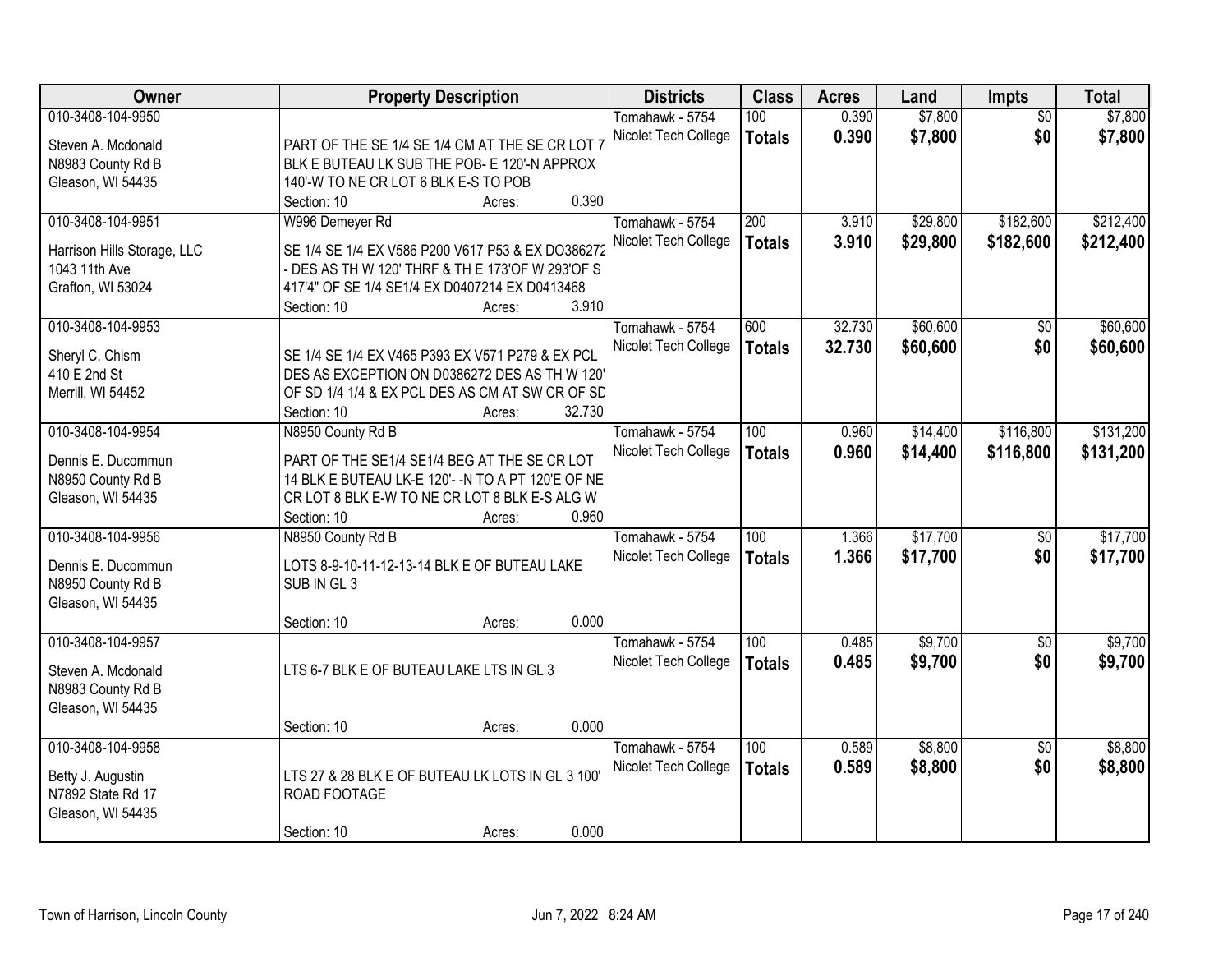| Owner                                       |                                                  | <b>Property Description</b> |       | <b>Districts</b>                        | <b>Class</b>     | <b>Acres</b>   | Land      | Impts           | <b>Total</b> |
|---------------------------------------------|--------------------------------------------------|-----------------------------|-------|-----------------------------------------|------------------|----------------|-----------|-----------------|--------------|
| 010-3408-104-9959                           | N8920 County Rd B                                |                             |       | Tomahawk - 5754                         | 100              | 0.940          | \$14,100  | $\overline{50}$ | \$14,100     |
| Thomas E. Mckenna                           | LOTS 24-26 BLK E OF BUTEAU LK                    |                             |       | Nicolet Tech College                    | <b>Totals</b>    | 0.940          | \$14,100  | \$0             | \$14,100     |
| 375 S York Rd                               |                                                  |                             |       |                                         |                  |                |           |                 |              |
| Elmhurst, IL 60126                          |                                                  |                             |       |                                         |                  |                |           |                 |              |
|                                             | Section: 10                                      | Acres:                      | 0.940 |                                         |                  |                |           |                 |              |
| 010-3408-104-9960                           | N8924 County Rd B                                |                             |       | Tomahawk - 5754                         | 100              | 1.720          | \$27,200  | \$77,800        | \$105,000    |
| Michael J. Galganski                        | LOTS 20-21-22-23 BLK E OF BUTEAU LK IN GL 3      |                             |       | Nicolet Tech College                    | <b>Totals</b>    | 1.720          | \$27,200  | \$77,800        | \$105,000    |
| N8924 County Rd B                           |                                                  |                             |       |                                         |                  |                |           |                 |              |
| Gleason, WI 54435                           | Section: 10                                      |                             | 0.000 |                                         |                  |                |           |                 |              |
| 010-3408-104-9963                           |                                                  | Acres:                      |       | Tomahawk - 5754                         | 100              | 1.000          | \$15,000  | \$0             | \$15,000     |
|                                             |                                                  |                             |       | Nicolet Tech College                    | <b>Totals</b>    | 1.000          | \$15,000  | \$0             | \$15,000     |
| Jonathan T. Baer                            | LOTS 4&5 BLK E BUTEAU LK LOTS IN GL 3 100' ROAD  |                             |       |                                         |                  |                |           |                 |              |
| 9601 Perritt Ln<br>Belvidere, IL 61008-7058 | <b>FOOTAGE</b>                                   |                             |       |                                         |                  |                |           |                 |              |
|                                             | Section: 10                                      | Acres:                      | 0.000 |                                         |                  |                |           |                 |              |
| 010-3408-104-9964                           |                                                  |                             |       | Tomahawk - 5754                         | 100              | 1.392          | \$17,900  | \$0             | \$17,900     |
| Frank A. Saal Jr                            | LOTS 1-2-3 BLK E OF BUTEAU LAKE LOTS IN GL 3     |                             |       | Nicolet Tech College                    | <b>Totals</b>    | 1.392          | \$17,900  | \$0             | \$17,900     |
| 9546 Boehm Dr                               | 150' RD FOOT                                     |                             |       |                                         |                  |                |           |                 |              |
| Hazelhurst, WI 54531                        |                                                  |                             |       |                                         |                  |                |           |                 |              |
|                                             | Section: 10                                      | Acres:                      | 0.000 |                                         |                  |                |           |                 |              |
| 010-3408-104-9965                           | N8925 County Rd B                                |                             |       | Tomahawk - 5754                         | $\overline{100}$ | 1.680          | \$20,100  | \$15,800        | \$35,900     |
| Wilmot Family Trust Et Al                   | LOT 12 BUTEAU ROAD A P & AN UNDIVIDED INT IN     |                             |       | Nicolet Tech College                    | <b>Totals</b>    | 1.680          | \$20,100  | \$15,800        | \$35,900     |
| 258 Holyoke Dr                              | OL <sub>1</sub>                                  |                             |       |                                         |                  |                |           |                 |              |
| Spring Creek, NV 89815                      |                                                  |                             |       |                                         |                  |                |           |                 |              |
|                                             | Section: 10                                      | Acres:                      | 1.680 |                                         |                  |                |           |                 |              |
| 010-3408-104-9967                           | N9031 County Rd B                                |                             |       | Tomahawk - 5754<br>Nicolet Tech College | 100              | 0.000<br>0.000 | \$185,000 | \$61,800        | \$246,800    |
| Joseph Berghuis                             | LOTS 80 - 91 INCL OF BLK A AND LOTS 1-11 BLK D & |                             |       |                                         | <b>Totals</b>    |                | \$185,000 | \$61,800        | \$246,800    |
| W2208 Block Rd                              | PART LOT 12 BLK D BUTEAU LAKE LOTS               |                             |       |                                         |                  |                |           |                 |              |
| Kaukauna, WI 54130                          | Section: 10                                      | Acres:                      | 0.000 |                                         |                  |                |           |                 |              |
| 010-3408-104-9968                           | N9017 County Rd B                                |                             |       | Tomahawk - 5754                         | 100              | 0.000          | \$37,800  | \$400           | \$38,200     |
|                                             |                                                  |                             |       | Nicolet Tech College                    | <b>Totals</b>    | 0.000          | \$37,800  | \$400           | \$38,200     |
| I Mean to Say LLC<br>1416 Theiler Dr        | LTS 78 & 79 BLK A AND PRT OF LOT 12 BLK D        |                             |       |                                         |                  |                |           |                 |              |
| Tomahawk, WI 54487                          | BUTEAU LAKE LTS IN GL 3 60'LAKE FRONTAGE         |                             |       |                                         |                  |                |           |                 |              |
|                                             | Section: 10                                      | Acres:                      | 0.000 |                                         |                  |                |           |                 |              |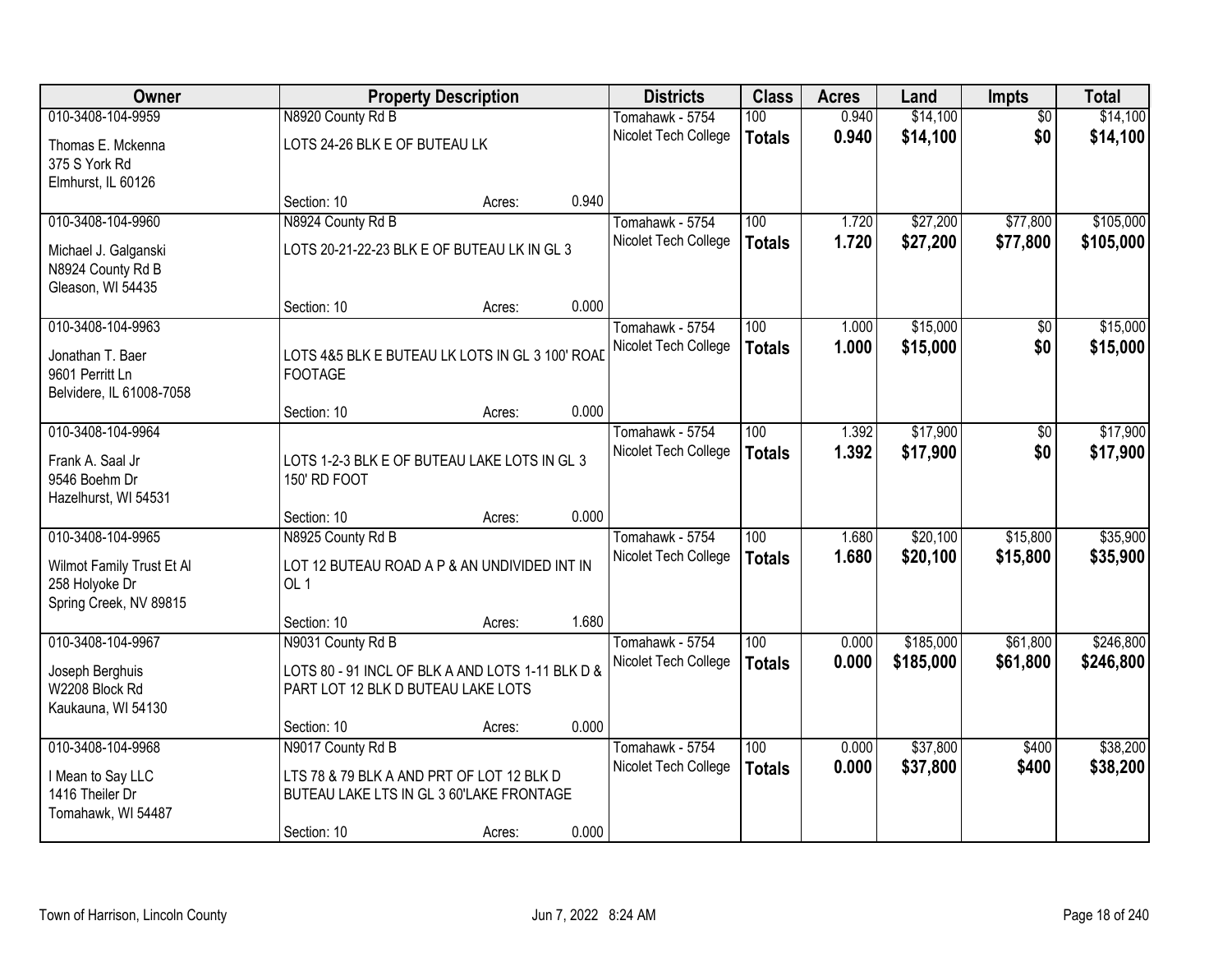| Owner                                                                                |                                                                                                                        | <b>Property Description</b> |       | <b>Districts</b>                        | <b>Class</b>         | <b>Acres</b>   | Land                   | <b>Impts</b>         | <b>Total</b>           |
|--------------------------------------------------------------------------------------|------------------------------------------------------------------------------------------------------------------------|-----------------------------|-------|-----------------------------------------|----------------------|----------------|------------------------|----------------------|------------------------|
| 010-3408-104-9969                                                                    | N9003 County Rd B                                                                                                      |                             |       | Tomahawk - 5754                         | 100                  | 0.000          | \$110,800              | \$16,100             | \$126,900              |
| Edward S. Stiver<br>411 Pier St<br>Merrill, WI 54452                                 | LTS 72-73-74-75-76-77 BLK A BUTEAU LAKE LTS IN<br>GL 3 180' LAKE FRTG                                                  |                             |       | Nicolet Tech College                    | <b>Totals</b>        | 0.000          | \$110,800              | \$16,100             | \$126,900              |
|                                                                                      | Section: 10                                                                                                            | Acres:                      | 0.000 |                                         |                      |                |                        |                      |                        |
| 010-3408-104-9970                                                                    | N8999 County Rd B                                                                                                      |                             |       | Tomahawk - 5754                         | 100                  | 0.000          | \$50,400               | \$26,200             | \$76,600               |
| Michael F. Magray<br>1720 Wildlife Dr<br>Kewaskum, WI 53040                          | LOTS 70 & 71 BLK A OF BUTEAU LAKE LT IN GL 3 60'<br><b>LAKE FRTG</b>                                                   |                             |       | Nicolet Tech College                    | <b>Totals</b>        | 0.000          | \$50,400               | \$26,200             | \$76,600               |
|                                                                                      | Section: 10                                                                                                            | Acres:                      | 0.000 |                                         |                      |                |                        |                      |                        |
| 010-3408-104-9971                                                                    | N8995 County Rd B                                                                                                      |                             |       | Tomahawk - 5754                         | 100                  | 0.000          | \$85,300               | \$60,900             | \$146,200              |
| Kevin G. Lamers<br>2868 Lobelia Ct<br>Green Bay, WI 54313                            | LOTS 68 & 69 BLK A BUTEAU LAKE LTS IN GL 3 104'<br><b>LAKE FRTG</b>                                                    |                             |       | Nicolet Tech College                    | <b>Totals</b>        | 0.000          | \$85,300               | \$60,900             | \$146,200              |
|                                                                                      | Section: 10                                                                                                            | Acres:                      | 0.000 |                                         |                      |                |                        |                      |                        |
| 010-3408-104-9972                                                                    |                                                                                                                        |                             |       | Tomahawk - 5754                         | 870                  | 0.130          | \$0                    | \$0                  | \$0                    |
| Town of Harrison<br>N10455 Cty Rd D<br>Tomahawk, WI 54487                            | PART OF GL 3 IN BUTEAU LAKE LOTS DESIGNATED<br>AS PARK IN BLOCK A LYG BTWN LOTS 67 AND 68                              |                             |       | Nicolet Tech College                    | <b>Totals</b>        | 0.130          | \$0                    | \$0                  | \$0                    |
|                                                                                      | Section: 10                                                                                                            | Acres:                      | 0.130 |                                         |                      |                |                        |                      |                        |
| 010-3408-104-9975<br>Jonathan T. Baer<br>9601 Perritt Ln<br>Belvidere, IL 61008-7058 | N8979 County Rd B<br>LOTS 59-60-61-62-63-64 BLK A BUTEAU LAKE LOTS<br>IN GL 3 198' LAKE FRONT                          |                             |       | Tomahawk - 5754<br>Nicolet Tech College | 100<br><b>Totals</b> | 0.000<br>0.000 | \$116,800<br>\$116,800 | \$30,900<br>\$30,900 | \$147,700<br>\$147,700 |
|                                                                                      | Section: 10                                                                                                            | Acres:                      | 0.000 |                                         |                      |                |                        |                      |                        |
| 010-3408-104-9976                                                                    | N8965 County Rd B                                                                                                      |                             |       | Tomahawk - 5754                         | 100                  | 0.000          | \$125,700              | \$18,800             | \$144,500              |
| Daniel Ackerman<br>12665 Crawford Dr W<br>New Berlin, WI 53151                       | LOTS 52-53-54-55-56-57-58 BLOCK A OF BUTEAU<br>LAKE LOTS IN GL 3 241' LAKE FRONTAGE                                    |                             |       | Nicolet Tech College                    | <b>Totals</b>        | 0.000          | \$125,700              | \$18,800             | \$144,500              |
|                                                                                      | Section: 10                                                                                                            | Acres:                      | 0.000 |                                         |                      |                |                        |                      |                        |
| 010-3408-104-9977                                                                    | N8959 County Rd B                                                                                                      |                             |       | Tomahawk - 5754                         | 100                  | 0.000          | \$56,700               | \$84,700             | \$141,400              |
| Richard A. Oberhofer<br>N217 W225 Lexington Dr<br>Waukesha, WI 53188                 | LOTS 50-51 AND THE NORTH HALF OF LOT 49<br>BLOCK A BUTEAU LAKE LOTS IN GL 3 75' LAKE<br><b>FRONTAGE</b><br>Section: 10 | Acres:                      | 0.000 | Nicolet Tech College                    | <b>Totals</b>        | 0.000          | \$56,700               | \$84,700             | \$141,400              |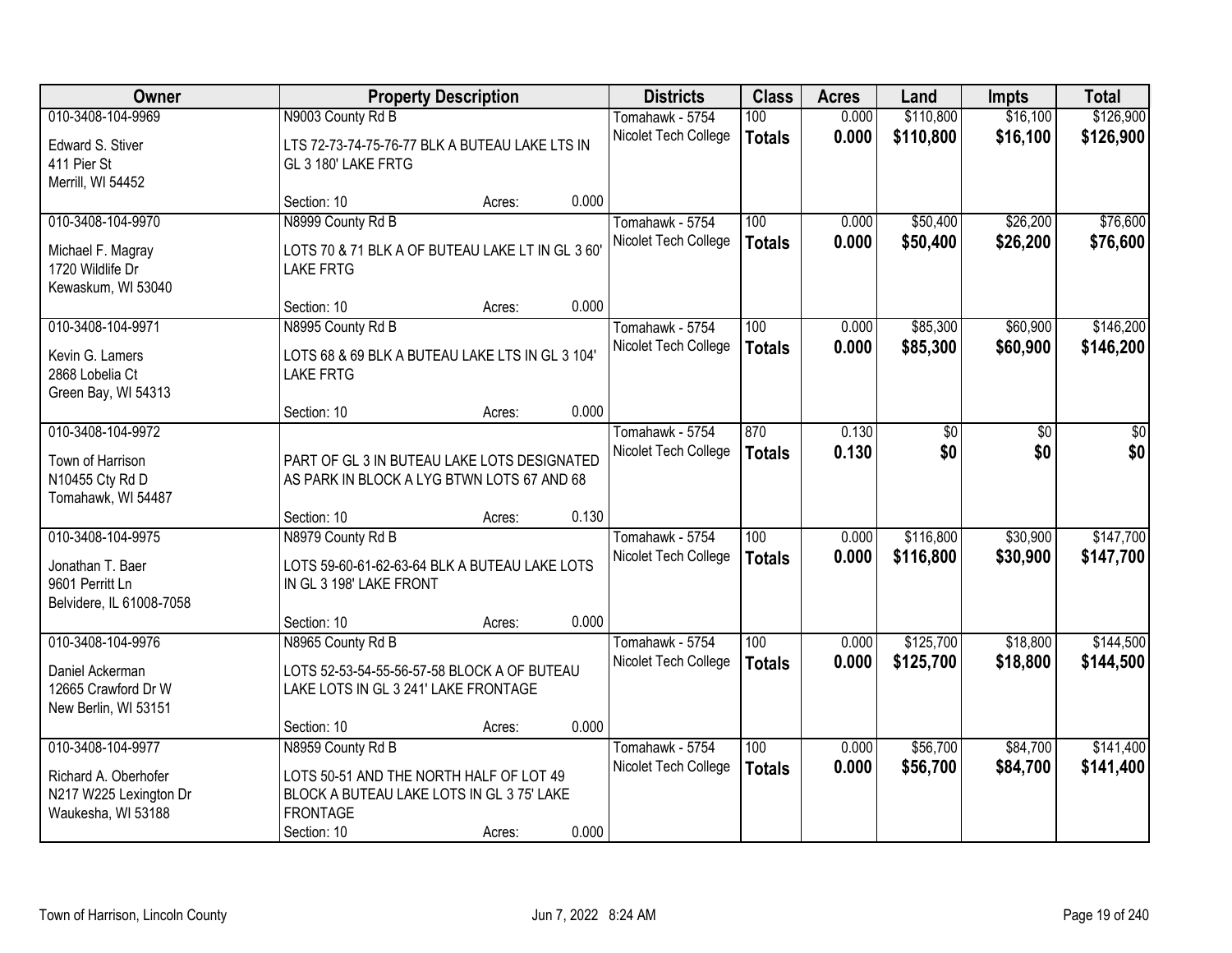| Owner                                                                                |                                                                                                      | <b>Property Description</b> |       | <b>Districts</b>                        | <b>Class</b>         | <b>Acres</b>   | Land                   | <b>Impts</b>           | <b>Total</b>           |
|--------------------------------------------------------------------------------------|------------------------------------------------------------------------------------------------------|-----------------------------|-------|-----------------------------------------|----------------------|----------------|------------------------|------------------------|------------------------|
| 010-3408-104-9978<br>Kenneth Angst<br>622 Frederichs Dr NW                           | N8957 County Rd B<br>LOTS 46-47-48 & S 1/2 LOT 49 BLK A BUTEAU LAKE<br>LTS IN GL 3 105'LAKE FRONTAGE |                             |       | Tomahawk - 5754<br>Nicolet Tech College | 100<br><b>Totals</b> | 0.000<br>0.000 | \$77,100<br>\$77,100   | \$38,700<br>\$38,700   | \$115,800<br>\$115,800 |
| Rochester, MN 55901                                                                  | Section: 10                                                                                          | Acres:                      | 0.000 |                                         |                      |                |                        |                        |                        |
| 010-3408-104-9979<br>Linda Hammitt<br>PO Box 335<br>Davis Junction, IL 61020         | W1046 Buteau Rd<br>LOT 11 BUTEAU ROAD A P & AN UNDIVIDED INT IN<br>OL <sub>1</sub>                   |                             |       | Tomahawk - 5754<br>Nicolet Tech College | 100<br><b>Totals</b> | 1.460<br>1.460 | \$142,500<br>\$142,500 | \$40,500<br>\$40,500   | \$183,000<br>\$183,000 |
| 010-3408-104-9981<br>Steven R. Trumble<br>390 Fair Oaks Dr<br>Williams Bay, WI 53191 | Section: 10<br>W1110 Buteau Rd<br>LOT 8 BUTEAU ROAD A P & AN UNDIVIDED INT IN OL                     | Acres:                      | 1.460 | Tomahawk - 5754<br>Nicolet Tech College | 100<br><b>Totals</b> | 0.410<br>0.410 | \$97,400<br>\$97,400   | \$133,300<br>\$133,300 | \$230,700<br>\$230,700 |
|                                                                                      | Section: 10                                                                                          | Acres:                      | 0.410 |                                         |                      |                |                        |                        |                        |
| 010-3408-104-9982<br>Paul D. Jones<br>1304 N Ridge Rd<br>Wausau, WI 54401            | W1140 Buteau Rd<br>LOT 1 BUTEAU ROAD A P & AN UNDIVIDED INT IN OL                                    |                             |       | Tomahawk - 5754<br>Nicolet Tech College | 100<br><b>Totals</b> | 0.520<br>0.520 | \$151,500<br>\$151,500 | \$47,800<br>\$47,800   | \$199,300<br>\$199,300 |
|                                                                                      | Section: 10                                                                                          | Acres:                      | 0.520 |                                         |                      |                |                        |                        |                        |
| 010-3408-104-9983<br>Jan K. Dahlke<br>222636 Starflower Dr<br>Wausau, WI 54401       | W1125 Buteau Rd<br>LOT 2 BUTEAU ROAD A P & AN UNDIVIDED INT IN OL<br>Section: 10                     | Acres:                      | 0.320 | Tomahawk - 5754<br>Nicolet Tech College | 100<br><b>Totals</b> | 0.320<br>0.320 | \$99,100<br>\$99,100   | \$45,100<br>\$45,100   | \$144,200<br>\$144,200 |
| 010-3408-104-9984<br>John C. Wilmot<br>W1117 Buteau Rd<br>Gleason, WI 54435          | W1117 Buteau Rd<br>LOT 3 BUTEAU ROAD A P & AN UNDIVIDED INT IN<br>OL <sub>1</sub>                    |                             |       | Tomahawk - 5754<br>Nicolet Tech College | 100<br><b>Totals</b> | 0.280<br>0.280 | \$75,600<br>\$75,600   | \$130,200<br>\$130,200 | \$205,800<br>\$205,800 |
|                                                                                      | Section: 10                                                                                          | Acres:                      | 0.280 |                                         |                      |                |                        |                        |                        |
| 010-3408-104-9985<br>Bryan J. Hodgkins<br>151878 Yellow Poppy Ct<br>Wausau, WI 54401 | W1107 Buteau Rd<br>LOT 4 BUTEAU ROAD A P & AN UNDIVIDED INT IN OL<br>Section: 10                     | Acres:                      | 0.210 | Tomahawk - 5754<br>Nicolet Tech College | 100<br><b>Totals</b> | 0.210<br>0.210 | \$50,400<br>\$50,400   | \$33,200<br>\$33,200   | \$83,600<br>\$83,600   |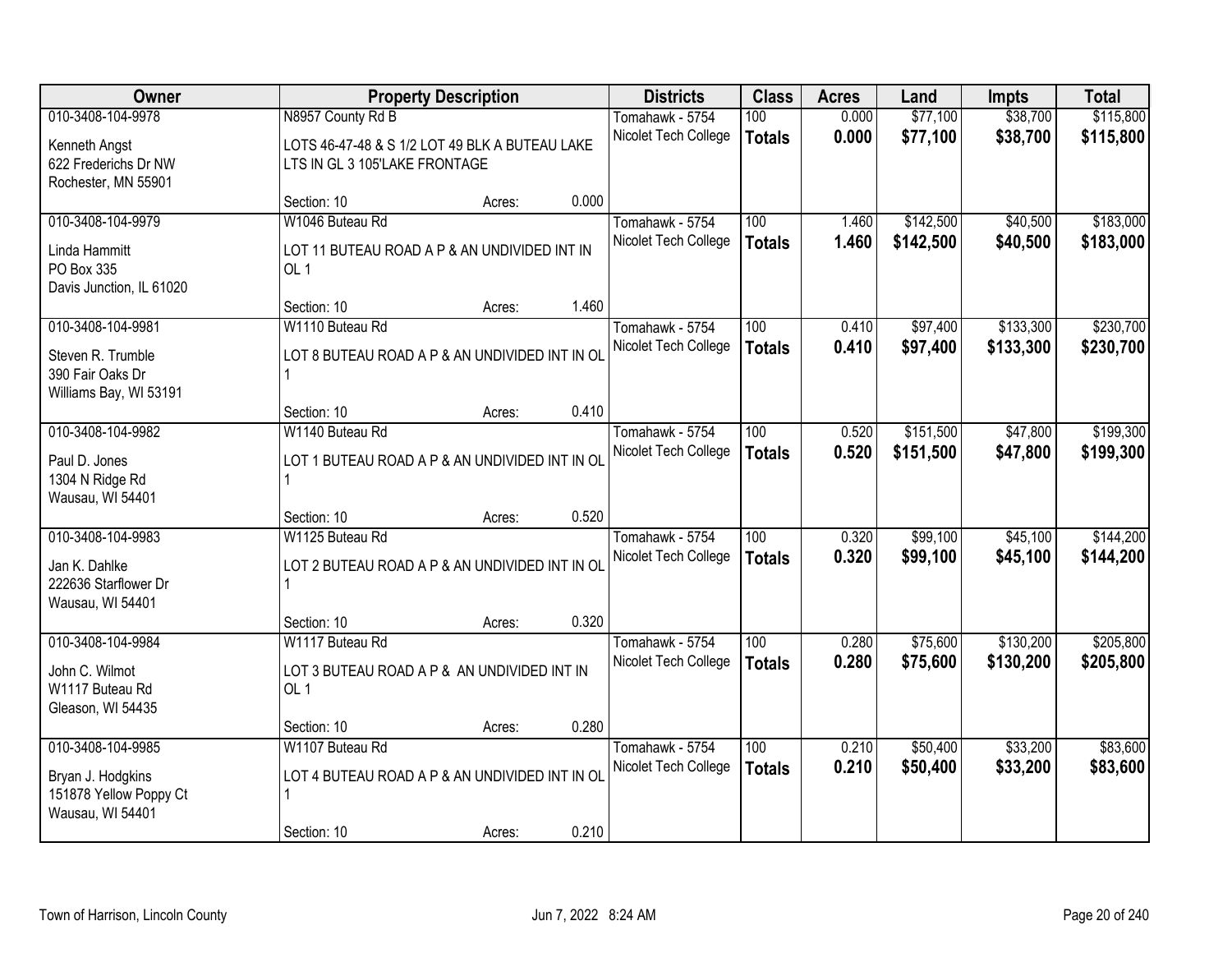| \$135,900<br>010-3408-104-9986<br>W1099 Buteau Rd<br>100<br>0.400<br>\$98,100<br>\$37,800<br>Tomahawk - 5754<br>0.400<br>\$98,100<br>\$37,800<br>Nicolet Tech College<br>\$135,900<br><b>Totals</b><br>LOT 5 BUTEAU RD A P & AN UNDIVIDED INT IN OL 1<br>Rochelle M. Frank<br>PO Box 115<br>Brokaw, WI 54417<br>0.400<br>Section: 10<br>Acres:<br>W1061 Buteau Rd<br>\$75,600<br>\$75,600<br>010-3408-104-9993<br>100<br>0.430<br>Tomahawk - 5754<br>\$0<br>\$0<br>0.430<br>\$75,600<br>\$75,600<br>Nicolet Tech College<br><b>Totals</b><br>Steven L Beck and Karen A Beck<br>LOT 14 BUTEAU ROAD A P & AN UNDIVIDED INT IN<br>OL 1<br>1237 Evergreen Rd<br>Wausau, WI 54403<br>0.430<br>Section: 10<br>Acres:<br>010-3408-104-9994<br>Tomahawk - 5754<br><b>Totals</b><br>Buteau Lake Lots Sub Div<br>W 1/2 SE 1/4<br>0.000<br>Section:<br>Acres:<br>\$22,500<br>\$127,200<br>\$149,700<br>010-3408-104-9995<br>Tomahawk - 5754<br>100<br>2.000<br>W958 Demeyer Rd<br>Nicolet Tech College<br>2.000<br>\$22,500<br>\$127,200<br>\$149,700<br><b>Totals</b><br>Melisa Williamson<br>PART OF THE SE1/4 SE1/4 CM SE CR SEC 10-W<br>PO Box 1534<br>809'-N TO N ROW DEMEYER RD POB-W ALG N ROW<br>208'8"-N 417' 4"-E 208'8"-S TO POB<br>Rhinelander, WI 54501<br>2.000<br>Section: 10<br>Acres:<br>010-3408-104-9997<br>$\overline{100}$<br>\$11,300<br>0.750<br>\$0<br>Tomahawk - 5754<br>0.750<br>\$11,300<br>\$0<br>Nicolet Tech College<br><b>Totals</b><br>THE S 145' E OF TOWN RD<br>Betty J. Augustin<br>N7892 State Rd 17<br>Gleason, WI 54435<br>0.750<br>Section: 10<br>Acres:<br>010-3408-104-9998<br>N8995 County Rd B<br>\$15,000<br>\$36,600<br>Tomahawk - 5754<br>100<br>1.000<br>600<br>\$50,900<br>27.500<br>\$0<br>Nicolet Tech College<br>GL 3 EX PLAT OF BUTEAU LAKE SUBDIV & EX TH S<br>Kevin G. Lamers<br>\$65,900<br>\$36,600<br>28.500<br><b>Totals</b><br>2868 Lobelia Ct<br>145' E OF TOWN RD<br>Green Bay, WI 54313<br>28.500<br>Section: 10<br>Acres:<br>010-3408-104-9999<br>820<br>40.000<br>$\overline{50}$<br>Tomahawk - 5754<br>$\sqrt{$0}$<br>\$0<br>\$0<br>\$0<br>Nicolet Tech College<br>40.000<br><b>Totals</b><br>NE 1/ SE 1/4<br><b>Lincoln County</b><br>801 N Sales St<br>Merrill, WI 54452 | Owner |             | <b>Property Description</b> |        | <b>Districts</b> | <b>Class</b> | <b>Acres</b> | Land | <b>Impts</b> | <b>Total</b> |
|----------------------------------------------------------------------------------------------------------------------------------------------------------------------------------------------------------------------------------------------------------------------------------------------------------------------------------------------------------------------------------------------------------------------------------------------------------------------------------------------------------------------------------------------------------------------------------------------------------------------------------------------------------------------------------------------------------------------------------------------------------------------------------------------------------------------------------------------------------------------------------------------------------------------------------------------------------------------------------------------------------------------------------------------------------------------------------------------------------------------------------------------------------------------------------------------------------------------------------------------------------------------------------------------------------------------------------------------------------------------------------------------------------------------------------------------------------------------------------------------------------------------------------------------------------------------------------------------------------------------------------------------------------------------------------------------------------------------------------------------------------------------------------------------------------------------------------------------------------------------------------------------------------------------------------------------------------------------------------------------------------------------------------------------------------------------------------------------------------------------------------------------------------------------------------------------------------------------------------|-------|-------------|-----------------------------|--------|------------------|--------------|--------------|------|--------------|--------------|
|                                                                                                                                                                                                                                                                                                                                                                                                                                                                                                                                                                                                                                                                                                                                                                                                                                                                                                                                                                                                                                                                                                                                                                                                                                                                                                                                                                                                                                                                                                                                                                                                                                                                                                                                                                                                                                                                                                                                                                                                                                                                                                                                                                                                                                  |       |             |                             |        |                  |              |              |      |              |              |
|                                                                                                                                                                                                                                                                                                                                                                                                                                                                                                                                                                                                                                                                                                                                                                                                                                                                                                                                                                                                                                                                                                                                                                                                                                                                                                                                                                                                                                                                                                                                                                                                                                                                                                                                                                                                                                                                                                                                                                                                                                                                                                                                                                                                                                  |       |             |                             |        |                  |              |              |      |              |              |
|                                                                                                                                                                                                                                                                                                                                                                                                                                                                                                                                                                                                                                                                                                                                                                                                                                                                                                                                                                                                                                                                                                                                                                                                                                                                                                                                                                                                                                                                                                                                                                                                                                                                                                                                                                                                                                                                                                                                                                                                                                                                                                                                                                                                                                  |       |             |                             |        |                  |              |              |      |              |              |
|                                                                                                                                                                                                                                                                                                                                                                                                                                                                                                                                                                                                                                                                                                                                                                                                                                                                                                                                                                                                                                                                                                                                                                                                                                                                                                                                                                                                                                                                                                                                                                                                                                                                                                                                                                                                                                                                                                                                                                                                                                                                                                                                                                                                                                  |       |             |                             |        |                  |              |              |      |              |              |
|                                                                                                                                                                                                                                                                                                                                                                                                                                                                                                                                                                                                                                                                                                                                                                                                                                                                                                                                                                                                                                                                                                                                                                                                                                                                                                                                                                                                                                                                                                                                                                                                                                                                                                                                                                                                                                                                                                                                                                                                                                                                                                                                                                                                                                  |       |             |                             |        |                  |              |              |      |              |              |
|                                                                                                                                                                                                                                                                                                                                                                                                                                                                                                                                                                                                                                                                                                                                                                                                                                                                                                                                                                                                                                                                                                                                                                                                                                                                                                                                                                                                                                                                                                                                                                                                                                                                                                                                                                                                                                                                                                                                                                                                                                                                                                                                                                                                                                  |       |             |                             |        |                  |              |              |      |              |              |
|                                                                                                                                                                                                                                                                                                                                                                                                                                                                                                                                                                                                                                                                                                                                                                                                                                                                                                                                                                                                                                                                                                                                                                                                                                                                                                                                                                                                                                                                                                                                                                                                                                                                                                                                                                                                                                                                                                                                                                                                                                                                                                                                                                                                                                  |       |             |                             |        |                  |              |              |      |              |              |
|                                                                                                                                                                                                                                                                                                                                                                                                                                                                                                                                                                                                                                                                                                                                                                                                                                                                                                                                                                                                                                                                                                                                                                                                                                                                                                                                                                                                                                                                                                                                                                                                                                                                                                                                                                                                                                                                                                                                                                                                                                                                                                                                                                                                                                  |       |             |                             |        |                  |              |              |      |              |              |
|                                                                                                                                                                                                                                                                                                                                                                                                                                                                                                                                                                                                                                                                                                                                                                                                                                                                                                                                                                                                                                                                                                                                                                                                                                                                                                                                                                                                                                                                                                                                                                                                                                                                                                                                                                                                                                                                                                                                                                                                                                                                                                                                                                                                                                  |       |             |                             |        |                  |              |              |      |              |              |
|                                                                                                                                                                                                                                                                                                                                                                                                                                                                                                                                                                                                                                                                                                                                                                                                                                                                                                                                                                                                                                                                                                                                                                                                                                                                                                                                                                                                                                                                                                                                                                                                                                                                                                                                                                                                                                                                                                                                                                                                                                                                                                                                                                                                                                  |       |             |                             |        |                  |              |              |      |              |              |
|                                                                                                                                                                                                                                                                                                                                                                                                                                                                                                                                                                                                                                                                                                                                                                                                                                                                                                                                                                                                                                                                                                                                                                                                                                                                                                                                                                                                                                                                                                                                                                                                                                                                                                                                                                                                                                                                                                                                                                                                                                                                                                                                                                                                                                  |       |             |                             |        |                  |              |              |      |              |              |
|                                                                                                                                                                                                                                                                                                                                                                                                                                                                                                                                                                                                                                                                                                                                                                                                                                                                                                                                                                                                                                                                                                                                                                                                                                                                                                                                                                                                                                                                                                                                                                                                                                                                                                                                                                                                                                                                                                                                                                                                                                                                                                                                                                                                                                  |       |             |                             |        |                  |              |              |      |              |              |
|                                                                                                                                                                                                                                                                                                                                                                                                                                                                                                                                                                                                                                                                                                                                                                                                                                                                                                                                                                                                                                                                                                                                                                                                                                                                                                                                                                                                                                                                                                                                                                                                                                                                                                                                                                                                                                                                                                                                                                                                                                                                                                                                                                                                                                  |       |             |                             |        |                  |              |              |      |              |              |
|                                                                                                                                                                                                                                                                                                                                                                                                                                                                                                                                                                                                                                                                                                                                                                                                                                                                                                                                                                                                                                                                                                                                                                                                                                                                                                                                                                                                                                                                                                                                                                                                                                                                                                                                                                                                                                                                                                                                                                                                                                                                                                                                                                                                                                  |       |             |                             |        |                  |              |              |      |              |              |
|                                                                                                                                                                                                                                                                                                                                                                                                                                                                                                                                                                                                                                                                                                                                                                                                                                                                                                                                                                                                                                                                                                                                                                                                                                                                                                                                                                                                                                                                                                                                                                                                                                                                                                                                                                                                                                                                                                                                                                                                                                                                                                                                                                                                                                  |       |             |                             |        |                  |              |              |      |              |              |
|                                                                                                                                                                                                                                                                                                                                                                                                                                                                                                                                                                                                                                                                                                                                                                                                                                                                                                                                                                                                                                                                                                                                                                                                                                                                                                                                                                                                                                                                                                                                                                                                                                                                                                                                                                                                                                                                                                                                                                                                                                                                                                                                                                                                                                  |       |             |                             |        |                  |              |              |      |              |              |
|                                                                                                                                                                                                                                                                                                                                                                                                                                                                                                                                                                                                                                                                                                                                                                                                                                                                                                                                                                                                                                                                                                                                                                                                                                                                                                                                                                                                                                                                                                                                                                                                                                                                                                                                                                                                                                                                                                                                                                                                                                                                                                                                                                                                                                  |       |             |                             |        |                  |              |              |      |              |              |
| \$11,300<br>\$11,300<br>\$51,600<br>\$50,900<br>\$102,500<br>$\overline{50}$                                                                                                                                                                                                                                                                                                                                                                                                                                                                                                                                                                                                                                                                                                                                                                                                                                                                                                                                                                                                                                                                                                                                                                                                                                                                                                                                                                                                                                                                                                                                                                                                                                                                                                                                                                                                                                                                                                                                                                                                                                                                                                                                                     |       |             |                             |        |                  |              |              |      |              |              |
|                                                                                                                                                                                                                                                                                                                                                                                                                                                                                                                                                                                                                                                                                                                                                                                                                                                                                                                                                                                                                                                                                                                                                                                                                                                                                                                                                                                                                                                                                                                                                                                                                                                                                                                                                                                                                                                                                                                                                                                                                                                                                                                                                                                                                                  |       |             |                             |        |                  |              |              |      |              |              |
|                                                                                                                                                                                                                                                                                                                                                                                                                                                                                                                                                                                                                                                                                                                                                                                                                                                                                                                                                                                                                                                                                                                                                                                                                                                                                                                                                                                                                                                                                                                                                                                                                                                                                                                                                                                                                                                                                                                                                                                                                                                                                                                                                                                                                                  |       |             |                             |        |                  |              |              |      |              |              |
|                                                                                                                                                                                                                                                                                                                                                                                                                                                                                                                                                                                                                                                                                                                                                                                                                                                                                                                                                                                                                                                                                                                                                                                                                                                                                                                                                                                                                                                                                                                                                                                                                                                                                                                                                                                                                                                                                                                                                                                                                                                                                                                                                                                                                                  |       |             |                             |        |                  |              |              |      |              |              |
|                                                                                                                                                                                                                                                                                                                                                                                                                                                                                                                                                                                                                                                                                                                                                                                                                                                                                                                                                                                                                                                                                                                                                                                                                                                                                                                                                                                                                                                                                                                                                                                                                                                                                                                                                                                                                                                                                                                                                                                                                                                                                                                                                                                                                                  |       |             |                             |        |                  |              |              |      |              |              |
|                                                                                                                                                                                                                                                                                                                                                                                                                                                                                                                                                                                                                                                                                                                                                                                                                                                                                                                                                                                                                                                                                                                                                                                                                                                                                                                                                                                                                                                                                                                                                                                                                                                                                                                                                                                                                                                                                                                                                                                                                                                                                                                                                                                                                                  |       |             |                             |        |                  |              |              |      |              |              |
|                                                                                                                                                                                                                                                                                                                                                                                                                                                                                                                                                                                                                                                                                                                                                                                                                                                                                                                                                                                                                                                                                                                                                                                                                                                                                                                                                                                                                                                                                                                                                                                                                                                                                                                                                                                                                                                                                                                                                                                                                                                                                                                                                                                                                                  |       |             |                             |        |                  |              |              |      |              |              |
|                                                                                                                                                                                                                                                                                                                                                                                                                                                                                                                                                                                                                                                                                                                                                                                                                                                                                                                                                                                                                                                                                                                                                                                                                                                                                                                                                                                                                                                                                                                                                                                                                                                                                                                                                                                                                                                                                                                                                                                                                                                                                                                                                                                                                                  |       |             |                             |        |                  |              |              |      |              |              |
|                                                                                                                                                                                                                                                                                                                                                                                                                                                                                                                                                                                                                                                                                                                                                                                                                                                                                                                                                                                                                                                                                                                                                                                                                                                                                                                                                                                                                                                                                                                                                                                                                                                                                                                                                                                                                                                                                                                                                                                                                                                                                                                                                                                                                                  |       |             |                             |        |                  |              |              |      |              |              |
|                                                                                                                                                                                                                                                                                                                                                                                                                                                                                                                                                                                                                                                                                                                                                                                                                                                                                                                                                                                                                                                                                                                                                                                                                                                                                                                                                                                                                                                                                                                                                                                                                                                                                                                                                                                                                                                                                                                                                                                                                                                                                                                                                                                                                                  |       |             |                             |        |                  |              |              |      |              |              |
|                                                                                                                                                                                                                                                                                                                                                                                                                                                                                                                                                                                                                                                                                                                                                                                                                                                                                                                                                                                                                                                                                                                                                                                                                                                                                                                                                                                                                                                                                                                                                                                                                                                                                                                                                                                                                                                                                                                                                                                                                                                                                                                                                                                                                                  |       |             |                             |        |                  |              |              |      |              |              |
|                                                                                                                                                                                                                                                                                                                                                                                                                                                                                                                                                                                                                                                                                                                                                                                                                                                                                                                                                                                                                                                                                                                                                                                                                                                                                                                                                                                                                                                                                                                                                                                                                                                                                                                                                                                                                                                                                                                                                                                                                                                                                                                                                                                                                                  |       |             |                             |        |                  |              |              |      |              |              |
|                                                                                                                                                                                                                                                                                                                                                                                                                                                                                                                                                                                                                                                                                                                                                                                                                                                                                                                                                                                                                                                                                                                                                                                                                                                                                                                                                                                                                                                                                                                                                                                                                                                                                                                                                                                                                                                                                                                                                                                                                                                                                                                                                                                                                                  |       |             |                             |        |                  |              |              |      |              |              |
|                                                                                                                                                                                                                                                                                                                                                                                                                                                                                                                                                                                                                                                                                                                                                                                                                                                                                                                                                                                                                                                                                                                                                                                                                                                                                                                                                                                                                                                                                                                                                                                                                                                                                                                                                                                                                                                                                                                                                                                                                                                                                                                                                                                                                                  |       |             |                             |        |                  |              |              |      |              |              |
|                                                                                                                                                                                                                                                                                                                                                                                                                                                                                                                                                                                                                                                                                                                                                                                                                                                                                                                                                                                                                                                                                                                                                                                                                                                                                                                                                                                                                                                                                                                                                                                                                                                                                                                                                                                                                                                                                                                                                                                                                                                                                                                                                                                                                                  |       |             |                             |        |                  |              |              |      |              |              |
|                                                                                                                                                                                                                                                                                                                                                                                                                                                                                                                                                                                                                                                                                                                                                                                                                                                                                                                                                                                                                                                                                                                                                                                                                                                                                                                                                                                                                                                                                                                                                                                                                                                                                                                                                                                                                                                                                                                                                                                                                                                                                                                                                                                                                                  |       |             |                             |        |                  |              |              |      |              |              |
|                                                                                                                                                                                                                                                                                                                                                                                                                                                                                                                                                                                                                                                                                                                                                                                                                                                                                                                                                                                                                                                                                                                                                                                                                                                                                                                                                                                                                                                                                                                                                                                                                                                                                                                                                                                                                                                                                                                                                                                                                                                                                                                                                                                                                                  |       |             |                             |        |                  |              |              |      |              |              |
|                                                                                                                                                                                                                                                                                                                                                                                                                                                                                                                                                                                                                                                                                                                                                                                                                                                                                                                                                                                                                                                                                                                                                                                                                                                                                                                                                                                                                                                                                                                                                                                                                                                                                                                                                                                                                                                                                                                                                                                                                                                                                                                                                                                                                                  |       |             |                             |        |                  |              |              |      |              |              |
|                                                                                                                                                                                                                                                                                                                                                                                                                                                                                                                                                                                                                                                                                                                                                                                                                                                                                                                                                                                                                                                                                                                                                                                                                                                                                                                                                                                                                                                                                                                                                                                                                                                                                                                                                                                                                                                                                                                                                                                                                                                                                                                                                                                                                                  |       | Section: 10 | Acres:                      | 40.000 |                  |              |              |      |              |              |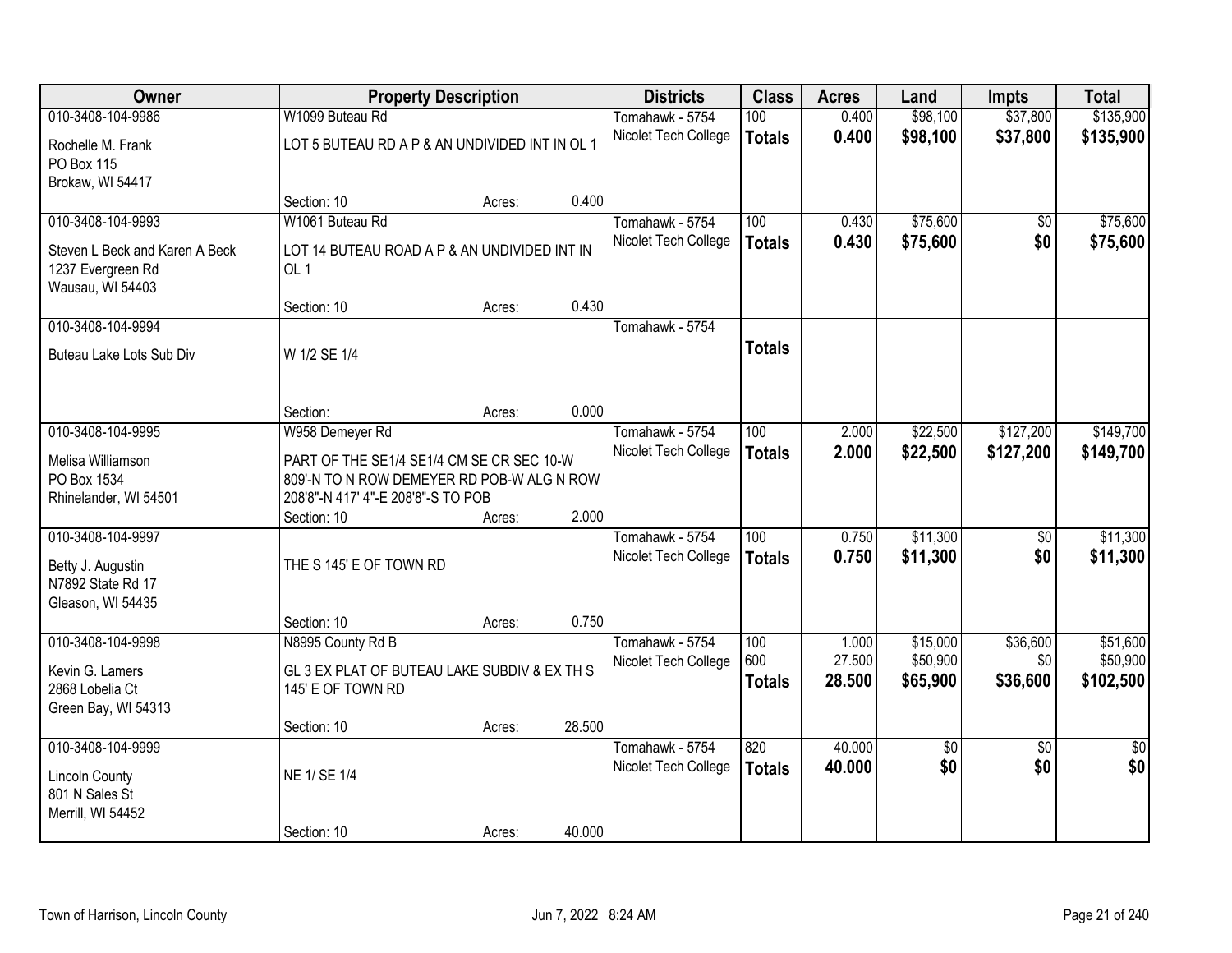| Owner                                 | <b>Property Description</b>                      |        |         | <b>Districts</b>     | <b>Class</b>  | <b>Acres</b> | Land            | <b>Impts</b>    | <b>Total</b>     |
|---------------------------------------|--------------------------------------------------|--------|---------|----------------------|---------------|--------------|-----------------|-----------------|------------------|
| 010-3408-111-9999                     |                                                  |        |         | Tomahawk - 5754      | 820           | 520,000      | $\overline{50}$ | $\overline{50}$ | $\overline{30}$  |
| <b>Lincoln County</b>                 | THE N 1/2 OF SEC 11 THE N 1/2 OF THE SW 1/4 THE  |        |         | Nicolet Tech College | <b>Totals</b> | 520.000      | \$0             | \$0             | \$0              |
| 801 N Sales St                        | N 1/2 OF THE SE 1/2 THE SE 1/4 SE 1/4 ALL IN SEC |        |         |                      |               |              |                 |                 |                  |
| Merrill, WI 54452                     | 11                                               |        |         |                      |               |              |                 |                 |                  |
|                                       | Section: 11                                      | Acres: | 520.000 |                      |               |              |                 |                 |                  |
| 010-3408-113-9998                     |                                                  |        |         | Tomahawk - 5754      | 400           | 20.000       | \$2,900         | \$0             | \$2,900          |
|                                       | SE 1/4 SW 1/4                                    |        |         | Nicolet Tech College | 510           | 20.000       | \$18,500        | \$0             | \$18,500         |
| Thomas G. Strandberg<br>9180 12th Ave |                                                  |        |         |                      | <b>Totals</b> | 40.000       | \$21,400        | \$0             | \$21,400         |
| Merrill, WI 54452                     |                                                  |        |         |                      |               |              |                 |                 |                  |
|                                       | Section: 11                                      | Acres: | 40.000  |                      |               |              |                 |                 |                  |
| 010-3408-113-9999                     | W892 Demeyer Rd                                  |        |         | Tomahawk - 5754      | 100           | 1.000        | \$15,000        | $\sqrt[6]{3}$   | \$15,000         |
|                                       | SW 1/4 SW 1/4                                    |        |         | Nicolet Tech College | 600           | 39.000       | \$60,500        | \$0             | \$60,500         |
| Thomas G. Strandberg<br>9180 12th Ave |                                                  |        |         |                      | <b>Totals</b> | 40.000       | \$75,500        | \$0             | \$75,500         |
| Merrill, WI 54452                     |                                                  |        |         |                      |               |              |                 |                 |                  |
|                                       | Section: 11                                      | Acres: | 40.000  |                      |               |              |                 |                 |                  |
| 010-3408-114-9999                     |                                                  |        |         | Tomahawk - 5754      | 400           | 30.000       | \$4,300         | \$0             | \$4,300          |
|                                       |                                                  |        |         | Nicolet Tech College | 500           | 2.000        | \$700           | \$0             | \$700            |
| John A. Renn                          | SW 1/4 SE 1/4                                    |        |         |                      | 510           | 8.000        | \$7,400         | \$0             | \$7,400          |
| W853 Demeyer Rd                       |                                                  |        |         |                      | <b>Totals</b> | 40.000       | \$12,400        | \$0             | \$12,400         |
| Gleason, WI 54435-9669                | Section: 11                                      | Acres: | 40.000  |                      |               |              |                 |                 |                  |
| 010-3408-121-9999                     |                                                  |        |         | Tomahawk - 5754      | 820           | 640.000      | $\overline{50}$ | \$0             | $\sqrt{50}$      |
|                                       |                                                  |        |         | Nicolet Tech College |               | 640.000      | \$0             | \$0             | \$0              |
| <b>Lincoln County</b>                 | ALL IN SECTION 12                                |        |         |                      | <b>Totals</b> |              |                 |                 |                  |
| 801 N Sales St                        |                                                  |        |         |                      |               |              |                 |                 |                  |
| Merrill, WI 54452                     |                                                  |        |         |                      |               |              |                 |                 |                  |
|                                       | Section: 12                                      | Acres: | 640.000 |                      |               |              |                 |                 |                  |
| 010-3408-131-9999                     | Fish Lake Rd                                     |        |         | Tomahawk - 5754      | 820           | 560.000      | $\overline{50}$ | \$0             | $\overline{\$0}$ |
| <b>Lincoln County</b>                 | ALL IN THE NE 1/4 THE N 1/2 OF THE NW 1/4 THE SE |        |         | Nicolet Tech College | <b>Totals</b> | 560.000      | \$0             | \$0             | \$0              |
| 801 N Sales St                        | 1/4 NW 1/4 THE NE 1/4 SW 1/4 THE S 1/2 OF THE SW |        |         |                      |               |              |                 |                 |                  |
| Merrill, WI 54452                     | 1/4 THE SE1/4                                    |        |         |                      |               |              |                 |                 |                  |
|                                       | Section: 13                                      | Acres: | 560.000 |                      |               |              |                 |                 |                  |
| 010-3408-132-9999                     | W450 Fish Lake Rd                                |        |         | Tomahawk - 5754      | 500           | 4.790        | \$1,600         | $\overline{60}$ | \$1,600          |
| Sisters of Mercy of Holy Cross        | GL 1 - PRT OF LEMKE PLAT OF SURVEY DATED         |        |         | Nicolet Tech College | 600           | 17.220       | \$31,900        | \$0             | \$31,900         |
| 1400 O'Day St                         | 11/21/11 (L488A)                                 |        |         |                      | 880           | 9.750        | \$0             | \$0             | \$0              |
| Merrill, WI 54452-3402                |                                                  |        |         |                      | <b>Totals</b> | 31.760       | \$33,500        | \$0             | \$33,500         |
|                                       | Section: 13                                      | Acres: | 31.760  |                      |               |              |                 |                 |                  |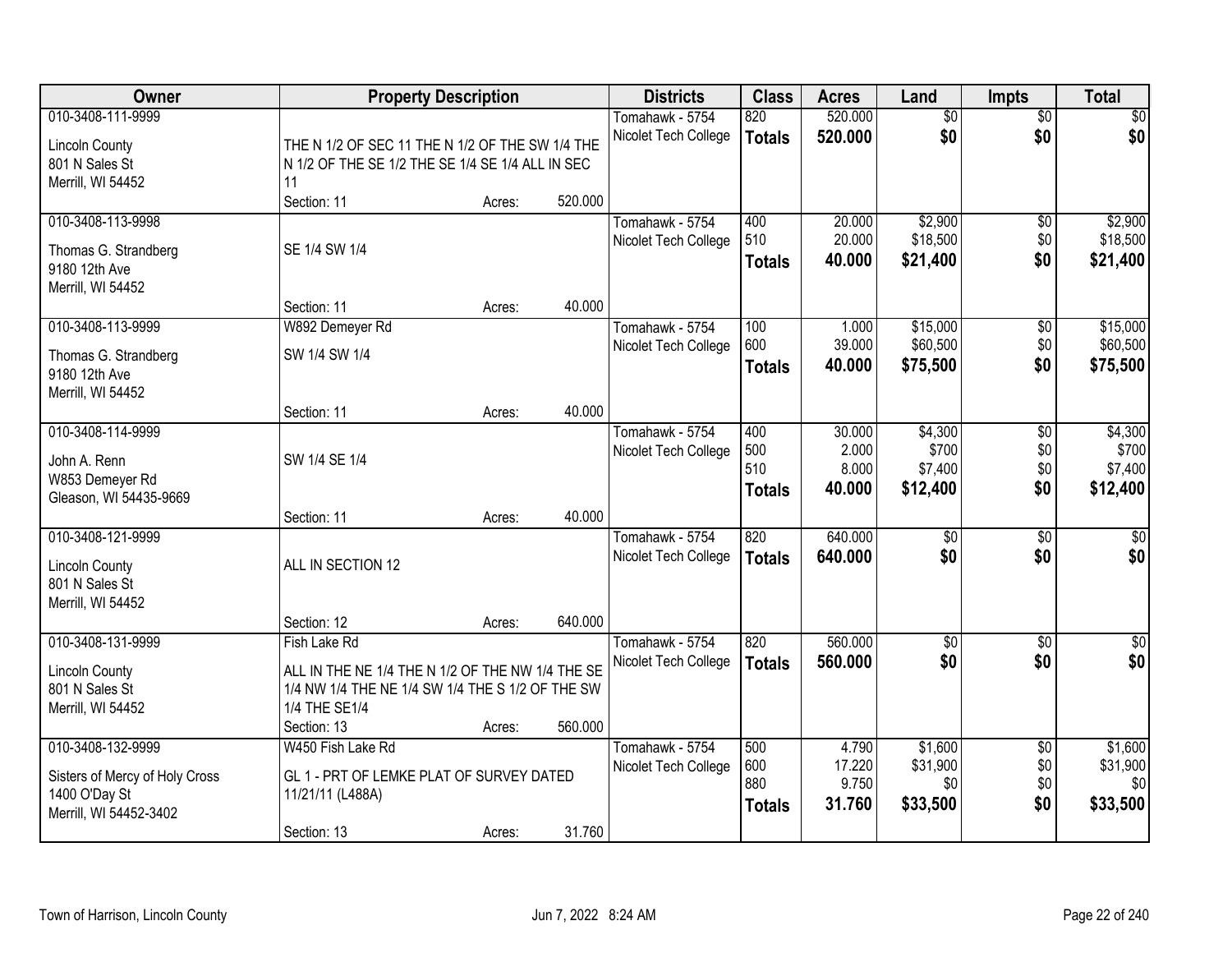| Owner                          |                                                     | <b>Property Description</b> |        | <b>Districts</b>     | <b>Class</b>  | <b>Acres</b> | Land      | <b>Impts</b>    | <b>Total</b> |
|--------------------------------|-----------------------------------------------------|-----------------------------|--------|----------------------|---------------|--------------|-----------|-----------------|--------------|
| 010-3408-133-9999              |                                                     |                             |        | Tomahawk - 5754      | 500           | 3.550        | \$1,200   | $\sqrt{$0}$     | \$1,200      |
| Sisters of Mercy of Holy Cross | NW 1/4 SW 1/4                                       |                             |        | Nicolet Tech College | 600           | 34.417       | \$63,700  | \$0             | \$63,700     |
| 1400 O'Day St                  |                                                     |                             |        |                      | <b>Totals</b> | 37.967       | \$64,900  | \$0             | \$64,900     |
| Merrill, WI 54452-3402         |                                                     |                             |        |                      |               |              |           |                 |              |
|                                | Section: 13                                         | Acres:                      | 37.967 |                      |               |              |           |                 |              |
| 010-3408-141-9992              | Nubie Rd                                            |                             |        | Tomahawk - 5754      | 500           | 2.150        | \$700     | \$0             | \$700        |
| Sisters of Mercy of Holy Cross | GL 5 EX LT 1 CSM 2600 V15 P67 D0525137              |                             |        | Nicolet Tech College | 600           | 29.650       | \$54,900  | \$0             | \$54,900     |
| 1400 O'Day St                  |                                                     |                             |        |                      | <b>Totals</b> | 31.800       | \$55,600  | \$0             | \$55,600     |
| Merrill, WI 54452-3402         |                                                     |                             |        |                      |               |              |           |                 |              |
|                                | Section: 14                                         | Acres:                      | 31.800 |                      |               |              |           |                 |              |
| 010-3408-141-9993              | W719 Nubie Rd                                       |                             |        | Tomahawk - 5754      | 100           | 1.000        | \$545,000 | \$190,300       | \$735,300    |
| Robert J. Bushman              | GL 6 AND LT 1 CSM 2600 V15 P67 D0525137             |                             |        | Nicolet Tech College | 500           | 17.000       | \$6,800   | \$0             | \$6,800      |
| 1287 Franzen Dr                |                                                     |                             |        |                      | 600           | 23.681       | \$54,000  | \$0             | \$54,000     |
| Wittenberg, WI 54494           |                                                     |                             |        |                      | <b>Totals</b> | 41.681       | \$605,800 | \$190,300       | \$796,100    |
|                                | Section: 14                                         | Acres:                      | 41.681 |                      |               |              |           |                 |              |
| 010-3408-141-9997              | W755 Demeyer Rd                                     |                             |        | Tomahawk - 5754      | 100           | 1.000        | \$15,000  | \$13,600        | \$28,600     |
| John A. Renn                   | E1/2 NW1/4 NE1/4                                    |                             |        | Nicolet Tech College | 500           | 9.000        | \$2,900   | \$0             | \$2,900      |
| W853 Demeyer Rd                |                                                     |                             |        |                      | 600           | 10.000       | \$18,500  | \$0             | \$18,500     |
| Gleason, WI 54435-9669         |                                                     |                             |        |                      | <b>Totals</b> | 20.000       | \$36,400  | \$13,600        | \$50,000     |
|                                | Section: 14                                         | Acres:                      | 20.000 |                      |               |              |           |                 |              |
| 010-3408-141-9998              |                                                     |                             |        | Tomahawk - 5754      | 400           | 11.000       | \$1,600   | \$0             | \$1,600      |
| John A. Renn                   | W1/2 NW1/4 NE1/4                                    |                             |        | Nicolet Tech College | 510           | 9.000        | \$8,300   | \$0             | \$8,300      |
| W853 Demeyer Rd                |                                                     |                             |        |                      | <b>Totals</b> | 20.000       | \$9,900   | \$0             | \$9,900      |
| Gleason, WI 54435-9669         |                                                     |                             |        |                      |               |              |           |                 |              |
|                                | Section: 14                                         | Acres:                      | 20.000 |                      |               |              |           |                 |              |
| 010-3408-141-9999              |                                                     |                             |        | Tomahawk - 5754      | 500           | 12.850       | \$4,200   | $\overline{60}$ | \$4,200      |
| Sisters of Mercy of Holy Cross | GL 4 - PRT OF LEMKE PLAT OF SURVEY DATED            |                             |        | Nicolet Tech College | 600           | 28.320       | \$52,400  | \$0             | \$52,400     |
| 1400 O'Day St                  | 11/21/11 (L488A)                                    |                             |        |                      | 880           | 0.250        | \$0       | \$0             | \$0          |
| Merrill, WI 54452-3402         |                                                     |                             |        |                      | <b>Totals</b> | 41.420       | \$56,600  | \$0             | \$56,600     |
|                                | Section: 14                                         | Acres:                      | 41.420 |                      |               |              |           |                 |              |
| 010-3408-142-9989              |                                                     |                             |        | Tomahawk - 5754      | 100           | 1.000        | \$15,000  | \$30,300        | \$45,300     |
| Mcfadden Family Legacy Trust   | PRT OF S 1/2 OF NW 1/4 CM AT SW 1/4 CR OF SW 1/4    |                             |        | Nicolet Tech College | 400           | 17.000       | \$2,800   | \$0             | \$2,800      |
| W768 Nubie Rd                  | NW 1/4 - E 1980'- N 880'- W 1980'- S 880' TO POB EX |                             |        |                      | 510           | 6.000        | \$5,600   | \$0             | \$5,600      |
| Gleason, WI 54435              | PRT WHICH LIES IN SE 1/4 NW 1/4 AND EX V201 P607    |                             |        |                      | <b>Totals</b> | 24.000       | \$23,400  | \$30,300        | \$53,700     |
|                                | Section: 14                                         | Acres:                      | 24.000 |                      |               |              |           |                 |              |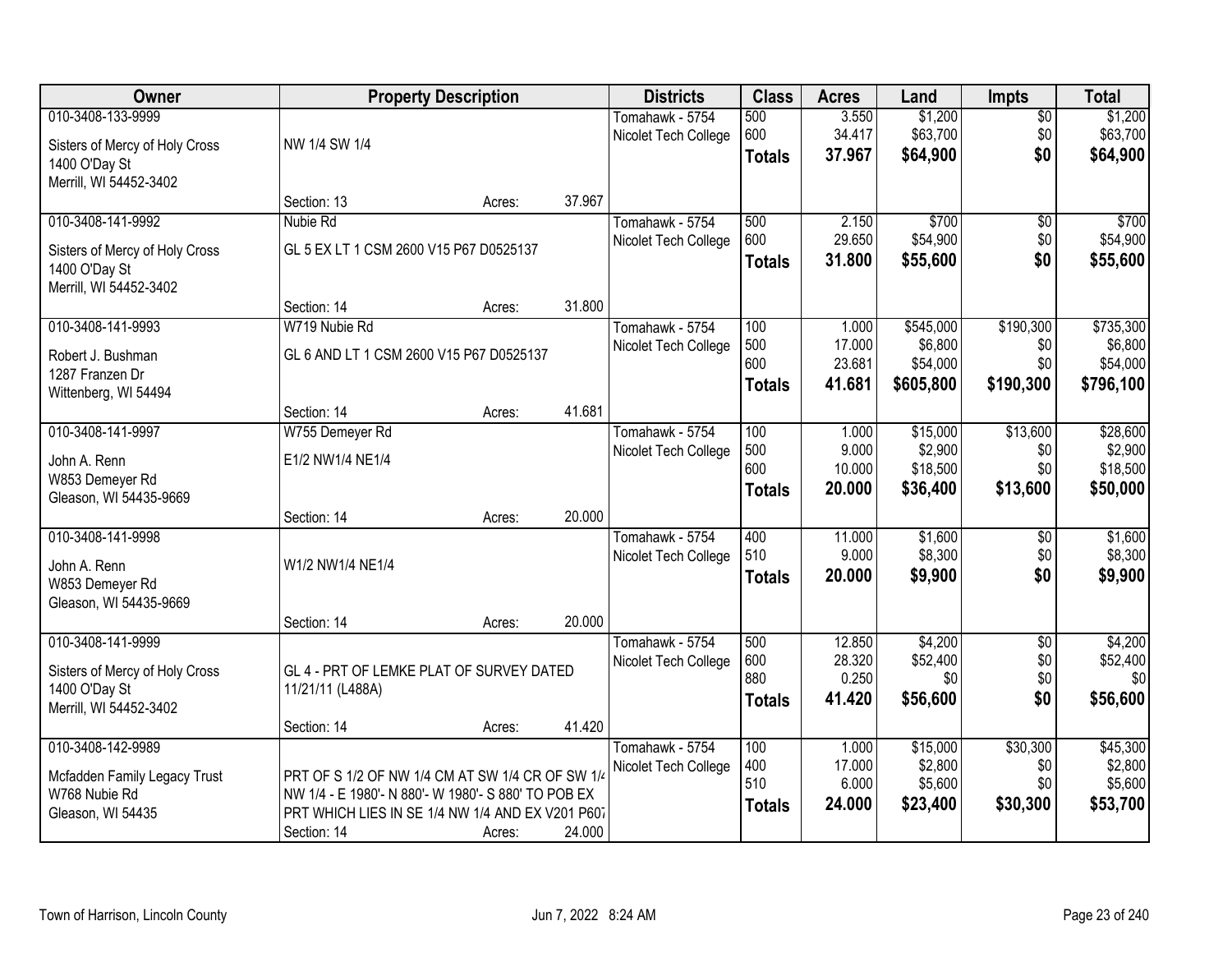| Owner                                                              |                                                                                                          | <b>Property Description</b> |        | <b>Districts</b>                        | <b>Class</b>         | <b>Acres</b>     | Land                   | <b>Impts</b>           | <b>Total</b>           |
|--------------------------------------------------------------------|----------------------------------------------------------------------------------------------------------|-----------------------------|--------|-----------------------------------------|----------------------|------------------|------------------------|------------------------|------------------------|
| 010-3408-142-9990<br>John A. Renn                                  | SW 1/4 NW 1/4 EX THE W 2 RDS AND EX THE E 8 RD                                                           |                             |        | Tomahawk - 5754<br>Nicolet Tech College | 400<br><b>Totals</b> | 13.000<br>13.000 | \$1,900<br>\$1,900     | $\overline{50}$<br>\$0 | \$1,900<br>\$1,900     |
| W853 Demeyer Rd<br>Gleason, WI 54435-9669                          | OF THE W 10 RDS OF THE S 50 RDS AND EX<br>D0416997                                                       |                             |        |                                         |                      |                  |                        |                        |                        |
|                                                                    | Section: 14                                                                                              | Acres:                      | 13.000 |                                         |                      |                  |                        |                        |                        |
| 010-3408-142-9991                                                  | W768 Nubie Rd                                                                                            |                             |        | Tomahawk - 5754<br>Nicolet Tech College | 100<br><b>Totals</b> | 13.420<br>13.420 | \$38,700<br>\$38,700   | \$265,300<br>\$265,300 | \$304,000<br>\$304,000 |
| Mcfadden Family Legacy Trust<br>W768 Nubie Rd                      | PRT OF S 1/2 NW 1/4 CM AT SW 1/4 CR OF SW 1/4 NV<br>1/4 - E 1980'- N 880'- W 1980'- S 880' TO POB EX PRT |                             |        |                                         |                      |                  |                        |                        |                        |
| Gleason, WI 54435                                                  | WHICH LIES IN SW 1/4 NW 1/4 AND EX V201 P607<br>Section: 14                                              | Acres:                      | 13.420 |                                         |                      |                  |                        |                        |                        |
| 010-3408-142-9992                                                  |                                                                                                          |                             |        | Tomahawk - 5754                         | 600                  | 6.580            | \$12,200               | \$0                    | \$12,200               |
| John A. Renn<br>W853 Demeyer Rd<br>Gleason, WI 54435-9669          | SE 1/4 NW 1/4 EX E 1/2 THRF AND EX D0416997                                                              |                             |        | Nicolet Tech College                    | <b>Totals</b>        | 6.580            | \$12,200               | \$0                    | \$12,200               |
|                                                                    | Section: 14                                                                                              | Acres:                      | 6.580  |                                         |                      |                  |                        |                        |                        |
| 010-3408-142-9993                                                  |                                                                                                          |                             |        | Tomahawk - 5754                         | 600                  | 20.000           | \$37,000               | $\sqrt{6}$             | \$37,000               |
| Mcfadden Family Legacy Trust<br>W768 Nubie Rd<br>Gleason, WI 54435 | E1/2 SE1/4 NW1/4                                                                                         |                             |        | Nicolet Tech College                    | <b>Totals</b>        | 20.000           | \$37,000               | \$0                    | \$37,000               |
|                                                                    | Section: 14                                                                                              | Acres:                      | 20.000 |                                         |                      |                  |                        |                        |                        |
| 010-3408-142-9996<br>Town of Harrison<br>N10635 County Rd D        | THE W 2 RODS OF SW 1/4 NW 1/4 AND THE E 8 RDS<br>OF THE W 10 RODS OF THE S 50 RODS                       |                             |        | Tomahawk - 5754<br>Nicolet Tech College | 870<br><b>Totals</b> | 3.000<br>3.000   | $\overline{50}$<br>\$0 | $\overline{30}$<br>\$0 | $\overline{30}$<br>\$0 |
| Tomahawk, WI 54487 USA                                             |                                                                                                          |                             |        |                                         |                      |                  |                        |                        |                        |
|                                                                    | Section: 14                                                                                              | Acres:                      | 3.000  |                                         |                      |                  |                        |                        |                        |
| 010-3408-142-9998                                                  | W853 Demeyer Rd                                                                                          |                             |        | Tomahawk - 5754                         | 400                  | 28.000           | \$4,000                | $\overline{30}$        | \$4,000                |
| John A. Renn                                                       | NW 1/4 NW 1/4                                                                                            |                             |        | Nicolet Tech College                    | 410<br>500           | 1.000<br>1.000   | \$4,500<br>\$300       | \$166,100<br>\$0       | \$170,600<br>\$300     |
| W853 Demeyer Rd                                                    |                                                                                                          |                             |        |                                         | 510                  | 10.000           | \$9,300                | \$0                    | \$9,300                |
| Gleason, WI 54435-9669                                             | Section: 14                                                                                              | Acres:                      | 40.000 |                                         | <b>Totals</b>        | 40.000           | \$18,100               | \$166,100              | \$184,200              |
| 010-3408-142-9999                                                  |                                                                                                          |                             |        | Tomahawk - 5754                         | 400                  | 28.000           | \$4,000                | $\overline{50}$        | \$4,000                |
| John A. Renn                                                       | NE 1/4 NW 1/4                                                                                            |                             |        | Nicolet Tech College                    | 510                  | 12.000           | \$11,100               | \$0                    | \$11,100               |
| W853 Demeyer Rd<br>Gleason, WI 54435-9669                          |                                                                                                          |                             |        |                                         | <b>Totals</b>        | 40.000           | \$15,100               | \$0                    | \$15,100               |
|                                                                    | Section: 14                                                                                              | Acres:                      | 40.000 |                                         |                      |                  |                        |                        |                        |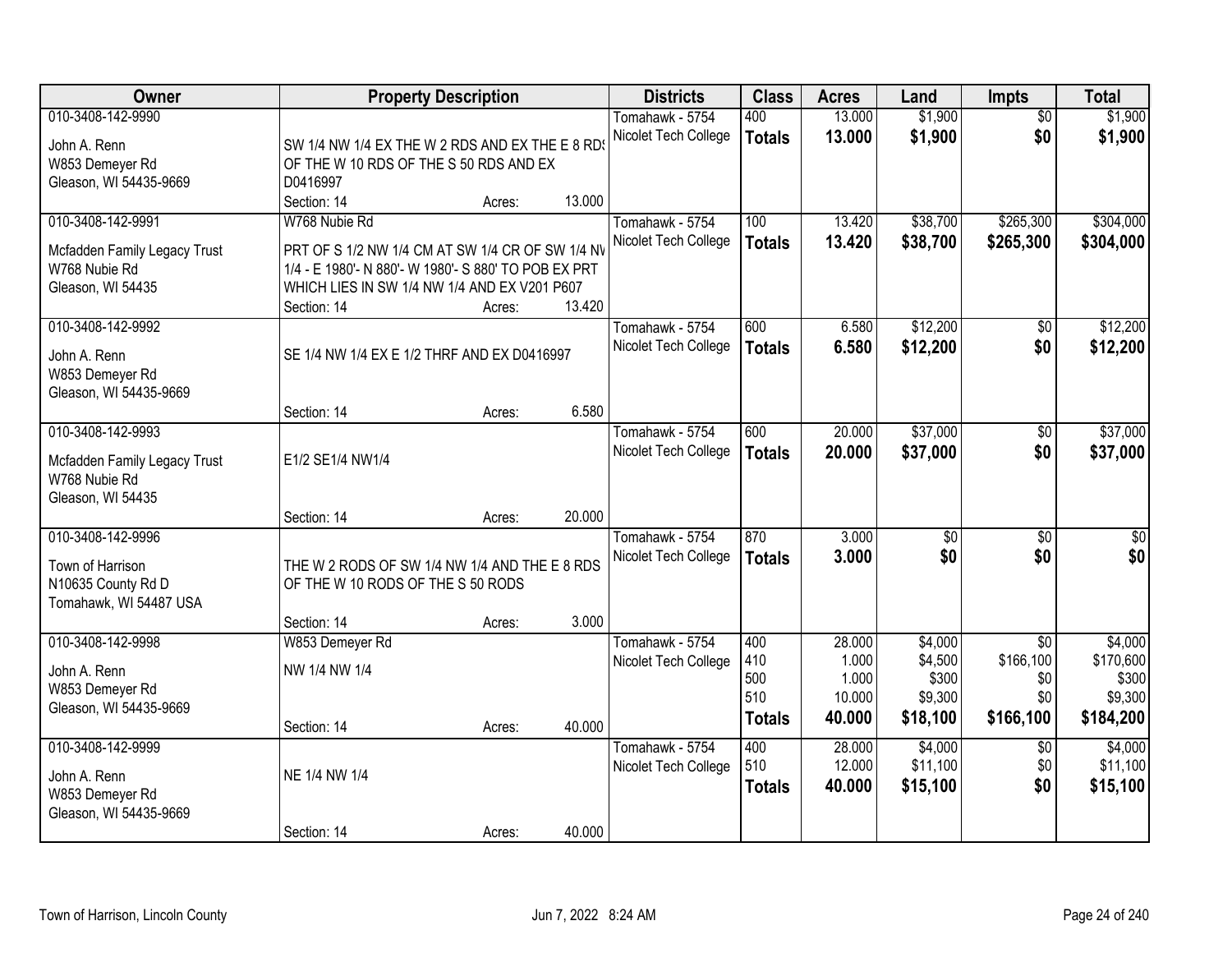| Owner                                                | <b>Property Description</b>                                                                      |                  | <b>Districts</b>     | <b>Class</b>     | <b>Acres</b> | Land        | Impts           | <b>Total</b> |
|------------------------------------------------------|--------------------------------------------------------------------------------------------------|------------------|----------------------|------------------|--------------|-------------|-----------------|--------------|
| 010-3408-143-9980                                    | Marquardt Rd                                                                                     |                  | Tomahawk - 5754      | 100              | 1.050        | \$119,500   | $\overline{50}$ | \$119,500    |
| Mark S. Kulie                                        | LT 2 CSM 2368 V13 P142 D0497319                                                                  |                  | Nicolet Tech College | <b>Totals</b>    | 1.050        | \$119,500   | \$0             | \$119,500    |
| 4612 Edgewood Ct                                     |                                                                                                  |                  |                      |                  |              |             |                 |              |
| Middleton, WI 53562                                  |                                                                                                  |                  |                      |                  |              |             |                 |              |
|                                                      | Section: 14                                                                                      | Acres:           | 1.050                |                  |              |             |                 |              |
| 010-3408-143-9981                                    | N8531 Marquardt Rd                                                                               |                  | Tomahawk - 5754      | 100              | 1.850        | \$137,800   | \$153,300       | \$291,100    |
| Mark Kulie                                           | LT 1 CSM 2368 V13 P142 D0497319                                                                  |                  | Nicolet Tech College | <b>Totals</b>    | 1.850        | \$137,800   | \$153,300       | \$291,100    |
| 4612 Edgewood Ct                                     |                                                                                                  |                  |                      |                  |              |             |                 |              |
| Middleton, WI 53562                                  |                                                                                                  |                  |                      |                  |              |             |                 |              |
|                                                      | Section: 14                                                                                      | Acres:           | 1.850                |                  |              |             |                 |              |
| 010-3408-143-9985                                    | N8516 Marquardt Rd                                                                               |                  | Tomahawk - 5754      | 100              | 2.400        | \$129,000   | \$208,800       | \$337,800    |
| Kay L. Schmidt                                       | PRT OF GL 1 CM AT NE CR GL 1 - SLY ON E LN GL 1                                                  |                  | Nicolet Tech College | <b>Totals</b>    | 2.400        | \$129,000   | \$208,800       | \$337,800    |
| N70 W17281 Antler Dr                                 | 800' TO NE CR PCL F POB - WLY 340'- SLY 210' TO                                                  |                  |                      |                  |              |             |                 |              |
| Menomonee Falls, WI 53051                            | SHR - SELY ALG LK 400'- NLY 355' TO POB                                                          |                  |                      |                  |              |             |                 |              |
|                                                      | Section: 14                                                                                      | Acres:           | 2.400                |                  |              |             |                 |              |
| 010-3408-143-9986                                    | N8503 Marquardt Rd                                                                               |                  | Tomahawk - 5754      | 742              | 15.100       | (\$276,000) | \$0             | \$0          |
|                                                      |                                                                                                  |                  | Nicolet Tech College | <b>Totals</b>    | 15.100       | \$0         | \$0             | \$0          |
| James & Cheryl Young Living Trust<br>4306 Fox Run Ln | GOVT LOT 1 AND ANY PART GOVT LOT 3 WHICH<br>MAY LIE S OF SEVEN ISLAND LAKE EX 2 PCLS A AND       |                  |                      |                  |              |             |                 |              |
| Weston, WI 54476                                     | B DESCRIBED AS EXCEPTIONS IN V594 P852 EX                                                        |                  |                      |                  |              |             |                 |              |
|                                                      | Section: 14                                                                                      | 15.100<br>Acres: |                      |                  |              |             |                 |              |
| 010-3408-143-9987                                    | N8511 Marquardt Rd                                                                               |                  | Tomahawk - 5754      | 100              | 1.600        | \$130,000   | \$59,600        | \$189,600    |
|                                                      |                                                                                                  |                  | Nicolet Tech College | <b>Totals</b>    | 1.600        | \$130,000   | \$59,600        | \$189,600    |
| Steve A. Gantert<br>1 N Hill Rd                      | PART OF GL 1 CM AT IP ON LN BTWN GL'S 1 & 2 AND<br>310'E OF INTERS WITH SD LN AND SEVEN ISL LAKE |                  |                      |                  |              |             |                 |              |
| Wausau, WI 54403                                     | -CONT E 450' - SWLY PARALLEL TO E LN OF V221 P8                                                  |                  |                      |                  |              |             |                 |              |
|                                                      | Section: 14                                                                                      | Acres:           | 1.600                |                  |              |             |                 |              |
| 010-3408-143-9988                                    | N8507 Marquardt Rd                                                                               |                  | Tomahawk - 5754      | $\overline{100}$ | 5.100        | \$123,200   | \$114,800       | \$238,000    |
|                                                      |                                                                                                  |                  | Nicolet Tech College | <b>Totals</b>    | 5.100        | \$123,200   | \$114,800       | \$238,000    |
| Randy L. Frokjer                                     | PART GL 1 CM AT IP AT THE NE CR PCL A SD IP                                                      |                  |                      |                  |              |             |                 |              |
| N8507 Marquardt Rd                                   | BEING ON LN BTWN GL 1 & 2 AND 310' E OF INTER                                                    |                  |                      |                  |              |             |                 |              |
| Gleason, WI 54452                                    | SD LN AND SEVEN ISL LAKE-CONT E 450'-SWLY ON<br>Section: 14                                      | Acres:           | 5.100                |                  |              |             |                 |              |
| 010-3408-143-9990                                    | N8521 Marquardt Rd                                                                               |                  | Tomahawk - 5754      | 100              | 6.600        | \$141,300   | \$13,200        | \$154,500    |
|                                                      |                                                                                                  |                  | Nicolet Tech College | <b>Totals</b>    | 6.600        | \$141,300   | \$13,200        | \$154,500    |
| Todd R. Davis                                        | PRT GL 1 CM AT NE CR PCL A SD PT BEING ON LN                                                     |                  |                      |                  |              |             |                 |              |
| 1105 N Noth St                                       | BTWN GL'S 1 & 2 SEC 14 AND 310'E OF IP AT INTER                                                  |                  |                      |                  |              |             |                 |              |
| Peoria, IL 61606                                     | SD LN AND SHR SEVEN ISL LAKE THE POB-E ALG                                                       |                  |                      |                  |              |             |                 |              |
|                                                      | Section: 14                                                                                      | Acres:           | 6.600                |                  |              |             |                 |              |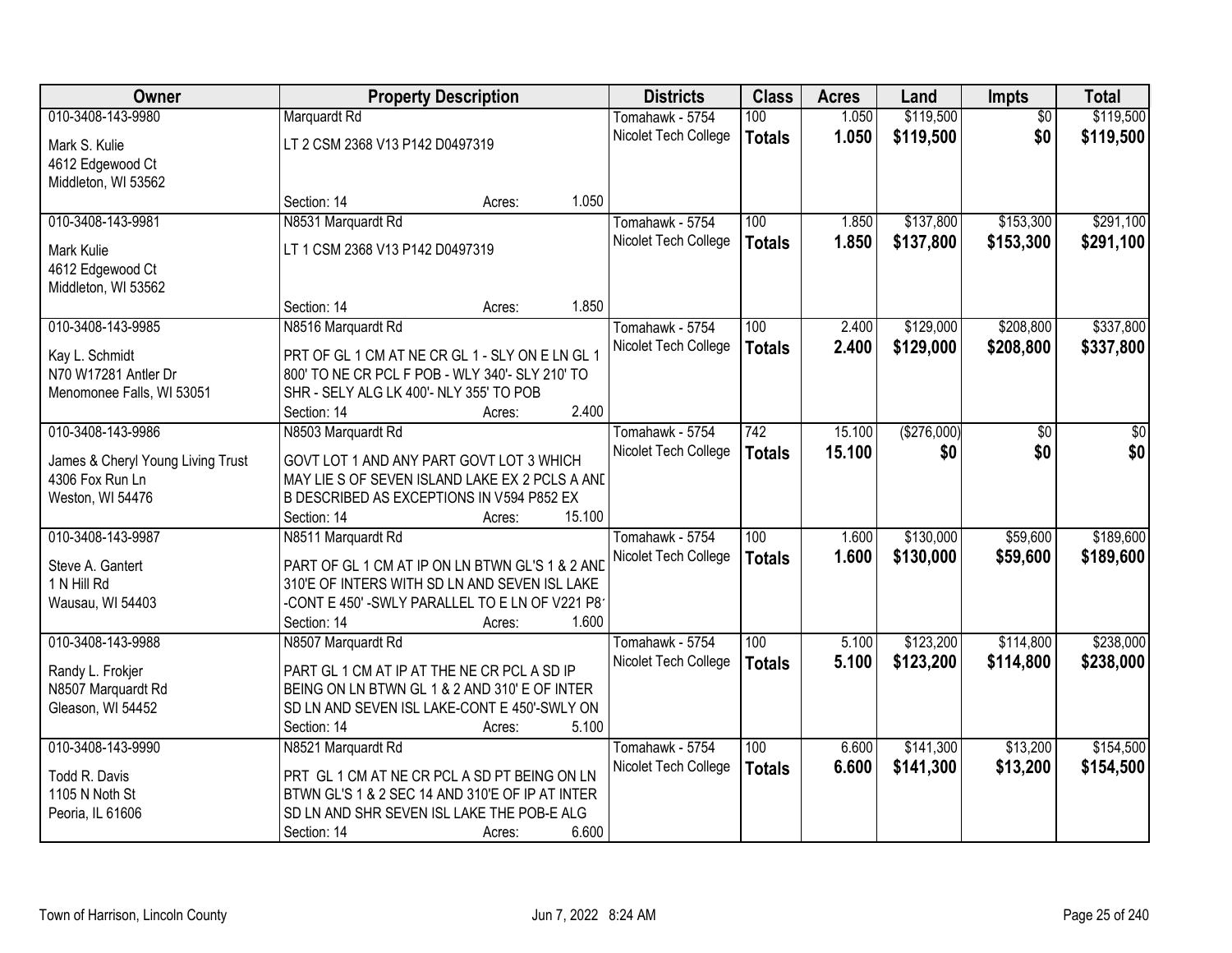| Owner                                | <b>Property Description</b>                          |                  | <b>Districts</b>     | <b>Class</b>  | <b>Acres</b> | Land      | <b>Impts</b>    | <b>Total</b> |
|--------------------------------------|------------------------------------------------------|------------------|----------------------|---------------|--------------|-----------|-----------------|--------------|
| 010-3408-143-9991                    |                                                      |                  | Tomahawk - 5754      | 600           | 11.700       | \$21,600  | $\overline{50}$ | \$21,600     |
| Todd R. Davis                        | BEG 540' E OF NW CR GL 2 - S TO A PT 560' E OF SW    |                  | Nicolet Tech College | <b>Totals</b> | 11.700       | \$21,600  | \$0             | \$21,600     |
| 1105 N North St                      | CR SD LOT - W TO TN RD - ALG RD TO W LN SD LOT       |                  |                      |               |              |           |                 |              |
| Peoria, IL 61606                     | - N TO NW CR SD LOT - E TO POB EX W 180' OF N        |                  |                      |               |              |           |                 |              |
|                                      | Section: 14                                          | 11.700<br>Acres: |                      |               |              |           |                 |              |
| 010-3408-143-9994                    |                                                      |                  | Tomahawk - 5754      | 100           | 1.200        | \$4,100   | $\overline{50}$ | \$4,100      |
|                                      |                                                      |                  | Nicolet Tech College | <b>Totals</b> | 1.200        | \$4,100   | \$0             | \$4,100      |
| Marla Hammann<br>731 Yale PI         | PART OF GL 3 DESC AS THE E 70' OF THE W 390'         |                  |                      |               |              |           |                 |              |
|                                      | LYGN OF LOT 8 OF UNREC PLAT OF GREIVES LOTS          |                  |                      |               |              |           |                 |              |
| Canon City, CO 81212                 | EX THE S 150' THEREOF DESC IN V 260 P 11 EX V        | 1.200            |                      |               |              |           |                 |              |
| 010-3408-143-9997                    | Section: 14                                          | Acres:           | Tomahawk - 5754      | 100           | 1.600        | \$19,500  | \$0             | \$19,500     |
|                                      |                                                      |                  | Nicolet Tech College |               | 1.600        | \$19,500  | \$0             |              |
| Todd R. Davis                        | EX PART FOR TOWN HWY THE W 180' OF THE N 400         |                  |                      | <b>Totals</b> |              |           |                 | \$19,500     |
| 1105 N North St                      | LYGN OF S BDRY LINE CENTER TOWN HWY RNNG             |                  |                      |               |              |           |                 |              |
| Peoria, IL 61606                     | IN AN ESTRLY & WSTRLY DIR IN GL 2                    |                  |                      |               |              |           |                 |              |
|                                      | Section: 14                                          | 1.600<br>Acres:  |                      |               |              |           |                 |              |
| 010-3408-143-9999                    | N8550 Marquardt Rd                                   |                  | Tomahawk - 5754      | 100           | 1.000        | \$15,000  | \$51,300        | \$66,300     |
| Jeffrey P. Warsinske                 | THAT PART OF GL 2 BEG AT A PT 540' E OF NW COR       |                  | Nicolet Tech College | 600           | 22.000       | \$40,700  | \$0             | \$40,700     |
| N3452 Mayflower Rd                   | E 780' THE S 1336.25'- W 760' - N 1320' TO POB EX    |                  |                      | <b>Totals</b> | 23.000       | \$55,700  | \$51,300        | \$107,000    |
| Hortonville, WI 54944                | PARTS FOR TOWN HWY DES V404 P40                      |                  |                      |               |              |           |                 |              |
|                                      | Section: 14                                          | 23.000<br>Acres: |                      |               |              |           |                 |              |
| 010-3408-144-9965                    | N8543 Marquardt Rd                                   |                  | Tomahawk - 5754      | 100           | 0.580        | \$98,500  | \$51,800        | \$150,300    |
|                                      |                                                      |                  | Nicolet Tech College |               | 0.580        | \$98,500  | \$51,800        | \$150,300    |
| Holloway Family Living Trust of 2009 | LT 2 CSM 2497 V14 P132 D0513619                      |                  |                      | <b>Totals</b> |              |           |                 |              |
| 608 Seagull Dr                       |                                                      |                  |                      |               |              |           |                 |              |
| Barefoot Bay, FL 32976               |                                                      |                  |                      |               |              |           |                 |              |
|                                      | Section: 14                                          | 0.580<br>Acres:  |                      |               |              |           |                 |              |
| 010-3408-144-9966                    | N8547 Marquardt Rd                                   |                  | Tomahawk - 5754      | 100           | 0.450        | \$95,500  | \$150,500       | \$246,000    |
| Thomas A. Ordens                     | LT 1 CSM 2497 V14 P132 D0513619                      |                  | Nicolet Tech College | <b>Totals</b> | 0.450        | \$95,500  | \$150,500       | \$246,000    |
| 4309 Heritage Dr                     |                                                      |                  |                      |               |              |           |                 |              |
| Stevens Point, WI 54481              |                                                      |                  |                      |               |              |           |                 |              |
|                                      | Section: 14                                          | 0.450<br>Acres:  |                      |               |              |           |                 |              |
| 010-3408-144-9967                    | W885 Seven Island Lake Dr                            |                  | Tomahawk - 5754      | 100           | 2.236        | \$129,000 | \$900           | \$129,900    |
|                                      |                                                      |                  | Nicolet Tech College | <b>Totals</b> | 2.236        | \$129,000 | \$900           | \$129,900    |
| Danny R & Barbara A Nordall Living   | PRT OF LTS 4 & 5 OF UNREC GREIVES LOTS IN GL 3       |                  |                      |               |              |           |                 |              |
| Trust                                | NKA PCL 4 & PCL 5 DES AS CM AT W 1/4 CR SEC 14       |                  |                      |               |              |           |                 |              |
| W881 Seven Island Lake Dr            | - S 87DG 39' 30"E 100'TO POB - S 87DG 39'30"E 40'- S |                  |                      |               |              |           |                 |              |
| Gleason, WI 54435                    | Section: 14                                          | 2.236<br>Acres:  |                      |               |              |           |                 |              |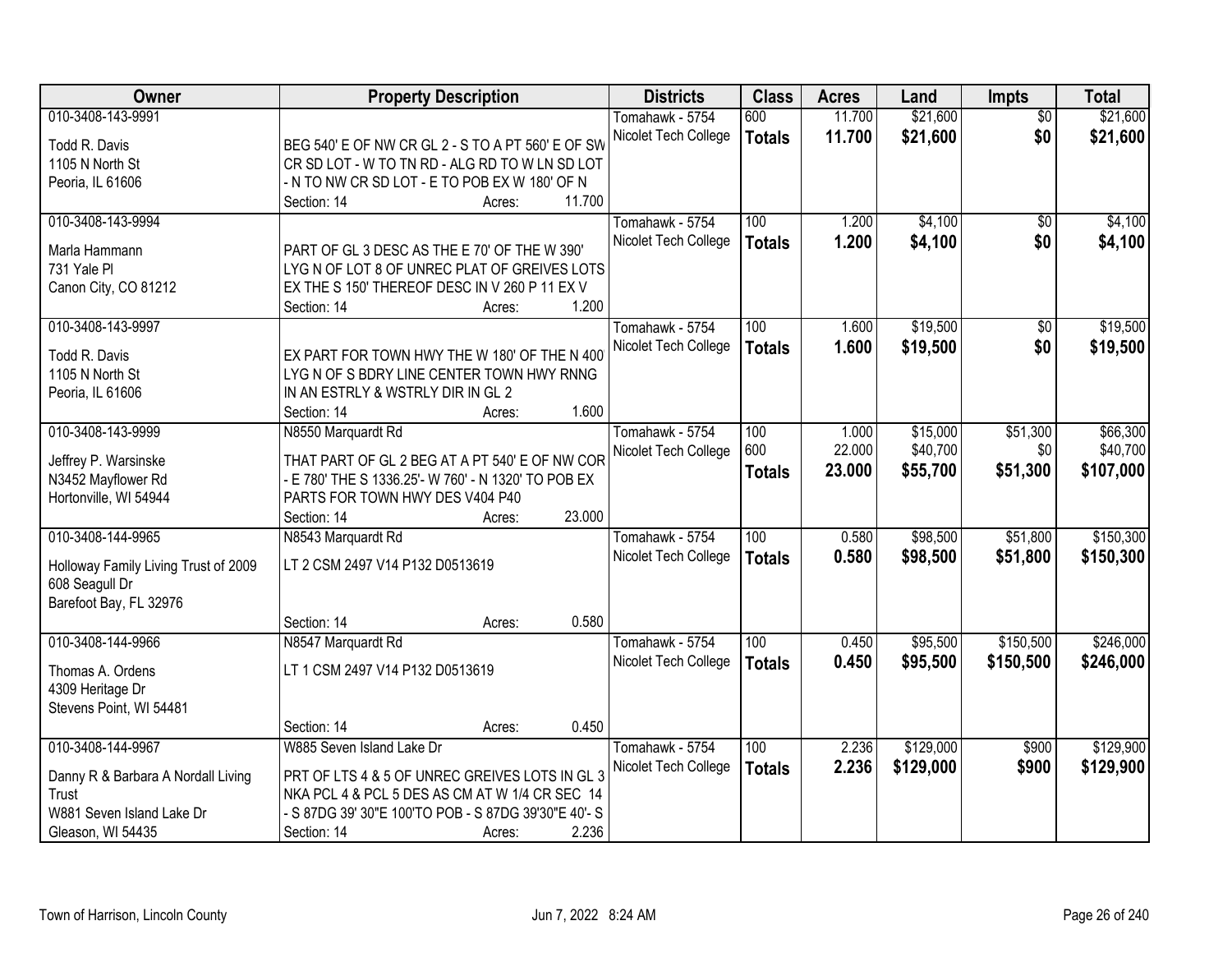| Owner                               | <b>Property Description</b>                                   |                 | <b>Districts</b>     | <b>Class</b>     | <b>Acres</b> | Land      | <b>Impts</b> | <b>Total</b> |
|-------------------------------------|---------------------------------------------------------------|-----------------|----------------------|------------------|--------------|-----------|--------------|--------------|
| 010-3408-144-9968                   | N8609 Marquardt Rd                                            |                 | Tomahawk - 5754      | 100              | 1.000        | \$129,000 | \$100,900    | \$229,900    |
| Judy A. Thorpe                      | LOTS 18 & 19 OF UNREC PLAT OF GREIVES LOTS IN                 |                 | Nicolet Tech College | <b>Totals</b>    | 1.000        | \$129,000 | \$100,900    | \$229,900    |
| 7203 Mid Town Rd #313               | GL 3 EX TOWN HWYS DES IN V205 P303                            |                 |                      |                  |              |           |              |              |
| Madison, WI 53719                   |                                                               |                 |                      |                  |              |           |              |              |
|                                     | Section: 14                                                   | 1.000<br>Acres: |                      |                  |              |           |              |              |
| 010-3408-144-9969                   | W881 Seven Island Lake Dr                                     |                 | Tomahawk - 5754      | 100              | 1.000        | \$10,000  | \$234,900    | \$244,900    |
| Danny R & Barbara A Nordall Living  | PRT OF LOTS 4 & 5 OF UNREC GREIVES LOTS IN GL                 |                 | Nicolet Tech College | <b>Totals</b>    | 1.000        | \$10,000  | \$234,900    | \$244,900    |
| Trust                               | 3 NKA PRT OF PCL 5 DES AS PRT OF GL 3 - CM AT W               |                 |                      |                  |              |           |              |              |
| W881 Seven Island Lake Dr           | 1/4 CR SEC 14 - S 87DG 39'30" E 140'-S 00DG 41'26" E          |                 |                      |                  |              |           |              |              |
| Gleason, WI 54435                   | Section: 14                                                   | 1.000<br>Acres: |                      |                  |              |           |              |              |
| 010-3408-144-9973                   | N8551 Marquardt Rd                                            |                 | Tomahawk - 5754      | 100              | 0.700        | \$86,000  | \$71,600     | \$157,600    |
|                                     |                                                               |                 | Nicolet Tech College | <b>Totals</b>    | 0.700        | \$86,000  | \$71,600     | \$157,600    |
| Gail L. Duehring Popp               | PART OF GL 2 BEG 2375' NELY OF SW CR GL 3-ELY                 |                 |                      |                  |              |           |              |              |
| 862 Eden Ct                         | AND SLY ALG SHR 100'-ELY 154'TO THE RD-NWLY                   |                 |                      |                  |              |           |              |              |
| Menasha, WI 54952                   | ALG THE RD 250'-SLY 186' TO POB AKA LOT 25 OFF<br>Section: 14 | 0.700<br>Acres: |                      |                  |              |           |              |              |
| 010-3408-144-9974                   | N8581 Marquardt Rd                                            |                 | Tomahawk - 5754      | 100              | 0.800        | \$86,000  | \$46,400     | \$132,400    |
|                                     |                                                               |                 | Nicolet Tech College |                  | 0.800        | \$86,000  | \$46,400     | \$132,400    |
| Lauren Switlick                     | LOT 24 OF THE UNREC PLAT OF GREIVES LOTS IN                   |                 |                      | <b>Totals</b>    |              |           |              |              |
| 3821 Brookwood Ln                   | GL'S 2-3 DESC AS BEG 2275'NELY ALG LK FROM MC                 |                 |                      |                  |              |           |              |              |
| Wisconsin Rapids, WI 54494          | ON SW CR GL 3- ELY 100'ALG THE LAKE-NLY 186'TO                |                 |                      |                  |              |           |              |              |
|                                     | Section: 14                                                   | 0.800<br>Acres: |                      |                  |              |           |              |              |
| 010-3408-144-9975                   | N8597 Marquardt Rd                                            |                 | Tomahawk - 5754      | $\overline{100}$ | 0.650        | \$86,000  | \$66,100     | \$152,100    |
| Ronald L. Ostermann                 | LOT 23 OF THE UNREC PLAT OF GREIVES LOTS IN                   |                 | Nicolet Tech College | <b>Totals</b>    | 0.650        | \$86,000  | \$66,100     | \$152,100    |
| 1808 Ridge Rd                       | GL'S 2-3 DES AS BEG 2175'NELY FROM MC ON SW                   |                 |                      |                  |              |           |              |              |
| Sheboygan, WI 53083                 | CR GL 3-NELY 100' ALG LK-N 248' TO RD-WLY 140                 |                 |                      |                  |              |           |              |              |
|                                     | Section: 14                                                   | 0.650<br>Acres: |                      |                  |              |           |              |              |
| 010-3408-144-9976                   | N8601 Marquardt Rd                                            |                 | Tomahawk - 5754      | 100              | 0.350        | \$86,000  | \$45,800     | \$131,800    |
| Bonita A. Mullen                    | LOT 22 OF THE UNREC PLAT OF GREIVES LOTS IN                   |                 | Nicolet Tech College | <b>Totals</b>    | 0.350        | \$86,000  | \$45,800     | \$131,800    |
| 4355 Cliff Top Rd                   | GL 2&3 EX THOSE PARTS FOR TWN HWYS DES IN                     |                 |                      |                  |              |           |              |              |
| Sturgeon Bay, WI 54235              | V395 P716 OF LCD                                              |                 |                      |                  |              |           |              |              |
|                                     | Section: 14                                                   | 0.350<br>Acres: |                      |                  |              |           |              |              |
| 010-3408-144-9977                   | N8605 Marquardt Rd                                            |                 | Tomahawk - 5754      | 100              | 0.450        | \$86,000  | \$43,400     | \$129,400    |
|                                     |                                                               |                 | Nicolet Tech College | <b>Totals</b>    | 0.450        | \$86,000  | \$43,400     | \$129,400    |
| Jeffrey & Donna Larson Living Trust | PRT OF GL 2 & 3 - CM AT SW CR GL 3 - E 1975' POB              |                 |                      |                  |              |           |              |              |
| 810 Miller Dr                       | E 100'- N 317'- W 30'- S 306' POB AKA LOT 21                  |                 |                      |                  |              |           |              |              |
| Oregon, WI 53575                    |                                                               |                 |                      |                  |              |           |              |              |
|                                     | Section: 14                                                   | 0.450<br>Acres: |                      |                  |              |           |              |              |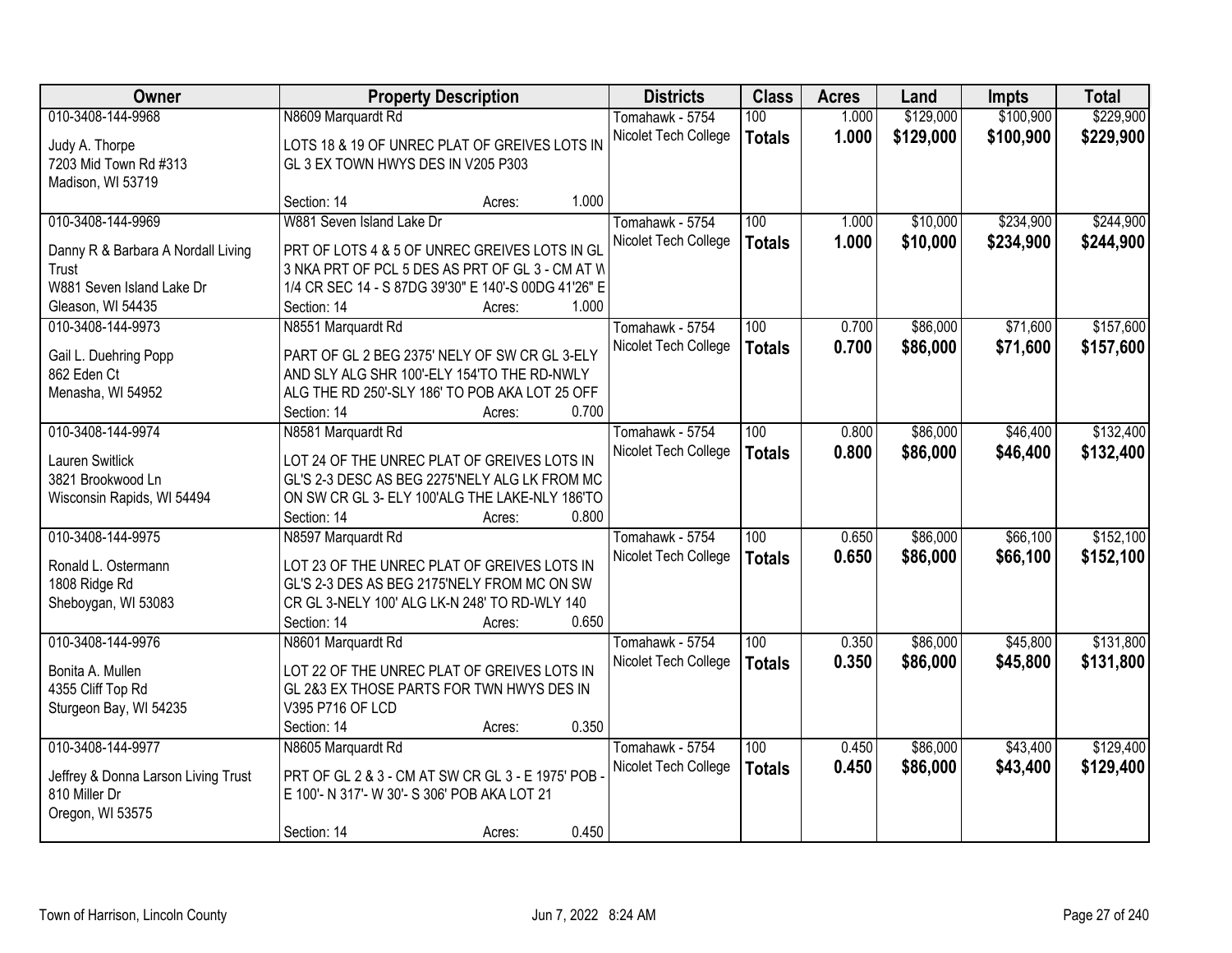| Owner                     | <b>Property Description</b>                               | <b>Districts</b>     | <b>Class</b>  | <b>Acres</b> | Land     | <b>Impts</b> | <b>Total</b> |
|---------------------------|-----------------------------------------------------------|----------------------|---------------|--------------|----------|--------------|--------------|
| 010-3408-144-9978         | N8607 Marquardt Rd                                        | Tomahawk - 5754      | 100           | 0.450        | \$86,000 | \$199,200    | \$285,200    |
| Jason T. Kilpatrick       | LOT 20 OF THE UNREC PLAT OF GREIVES LOTS IN               | Nicolet Tech College | <b>Totals</b> | 0.450        | \$86,000 | \$199,200    | \$285,200    |
| W5876 Sweet Clover Dr     | GL 3 DESC AS BEG AT A PT 1875' ALG LK SHORE               |                      |               |              |          |              |              |
| Appleton, WI 54915        | FROM MC ON SW CR GL 3 -100'ALG LK-ELY 100'ALG             |                      |               |              |          |              |              |
|                           | 0.450<br>Section: 14<br>Acres:                            |                      |               |              |          |              |              |
| 010-3408-144-9981         | N8613 Marquardt Rd                                        | Tomahawk - 5754      | 100           | 0.000        | \$86,000 | \$27,100     | \$113,100    |
|                           |                                                           | Nicolet Tech College | <b>Totals</b> | 0.000        | \$86,000 | \$27,100     | \$113,100    |
| Gary J. Broome            | THT PRT OF GL 3 DESIGN AS LOT 17 OF THE                   |                      |               |              |          |              |              |
| N5990 Shaw Hill Rd        | UNREC PLAT OF GREIVES LOTS IN SD GL EX PRTS               |                      |               |              |          |              |              |
| Beaver Dam, WI 53916      | FOR HWY FRONTAGE                                          |                      |               |              |          |              |              |
|                           | 0.000<br>Section: 14<br>Acres:                            |                      |               |              |          |              |              |
| 010-3408-144-9982         | N8617 Marquardt Rd                                        | Tomahawk - 5754      | 100           | 0.000        | \$86,000 | \$53,100     | \$139,100    |
| Ronald L. Hackenmiller    | LOT 16 OF THE UNREC PLAT OF GREIVES LOTS IN               | Nicolet Tech College | <b>Totals</b> | 0.000        | \$86,000 | \$53,100     | \$139,100    |
| N6437 Danny Ln            | GL 3 DESC AS BEG 1475'NELY FROM MC ON SW CR               |                      |               |              |          |              |              |
| Fond Du Lac, WI 54937     | GL 3-SLY 100'ALG LK -NELY 387'TO RD-NLY 20'-              |                      |               |              |          |              |              |
|                           | 0.000<br>Section: 14<br>Acres:                            |                      |               |              |          |              |              |
| 010-3408-144-9983         | N8621 Marquardt Rd                                        | Tomahawk - 5754      | 100           | 0.550        | \$86,000 | \$45,000     | \$131,000    |
|                           |                                                           | Nicolet Tech College |               | 0.550        | \$86,000 | \$45,000     | \$131,000    |
| Aaron Lippert             | LOT 15 OF UNREC PLAT OF GREIVE'S LOTS IN GL 3             |                      | <b>Totals</b> |              |          |              |              |
| 1713 Washington Ave       | DES AS BEG 1375' NELY OF MC SW CR OF GL 3 - SL'           |                      |               |              |          |              |              |
| Sheboygan, WI 53081       | 100' ALG LK SHR - NELY 420'TO RD - NLY 20' ALG RD         |                      |               |              |          |              |              |
|                           | 0.550<br>Section: 14<br>Acres:                            |                      |               |              |          |              |              |
| 010-3408-144-9984         | N8641 Marquardt Rd                                        | Tomahawk - 5754      | 100           | 0.900        | \$86,000 | \$26,900     | \$112,900    |
| David Paul                | LOT 14 OF THE UNREC PLAT OF GREIVE'S LOTS IN              | Nicolet Tech College | <b>Totals</b> | 0.900        | \$86,000 | \$26,900     | \$112,900    |
|                           |                                                           |                      |               |              |          |              |              |
| 815 Franklin St           | GL 3 DESC AS BEG AT A PT 1275'NELY OF MC AND              |                      |               |              |          |              |              |
| Wausau, WI 54401          | THE SW CR GL 3 - 100'SLY ALG LK -ELY 400'- - NLY<br>0.900 |                      |               |              |          |              |              |
|                           | Section: 14<br>Acres:                                     |                      |               |              |          |              |              |
| 010-3408-144-9985         | W827 Seven Island Lake Dr                                 | Tomahawk - 5754      | 100           | 12.000       | \$86,000 | \$23,900     | \$109,900    |
| Todd R. Davis             | LOTS 12 & 3 OF THE UNREC PLAT OF GREIVE'S                 | Nicolet Tech College | <b>Totals</b> | 12.000       | \$86,000 | \$23,900     | \$109,900    |
| 1105 N North St           | LOTS & THE E 720' LYG N OF SD LOTS ALL IN GL 3            |                      |               |              |          |              |              |
| Peoria, IL 61606          | EX THOSE PARTS FOR TWN HWY                                |                      |               |              |          |              |              |
|                           | 12.000<br>Section: 14<br>Acres:                           |                      |               |              |          |              |              |
| 010-3408-144-9986         | W841 Seven Island Lake Dr                                 | Tomahawk - 5754      | 100           | 1.150        | \$86,000 | \$158,200    | \$244,200    |
|                           |                                                           | Nicolet Tech College | <b>Totals</b> | 1.150        | \$86,000 | \$158,200    | \$244,200    |
| <b>Bruce Heldt</b>        | PRT OF GL 3 CM SW CR GL 3 - NELY 1000'TO POB -            |                      |               |              |          |              |              |
| W841 Seven Island Lake Dr | NELY 100' ALG SHR - NLY 180' TO RD - WLY ALG RD           |                      |               |              |          |              |              |
| Gleason, WI 54435         | 100'- SLY 193' TO POB AKA LOT 11 UNREC PLAT OF            |                      |               |              |          |              |              |
|                           | 1.150<br>Section: 14<br>Acres:                            |                      |               |              |          |              |              |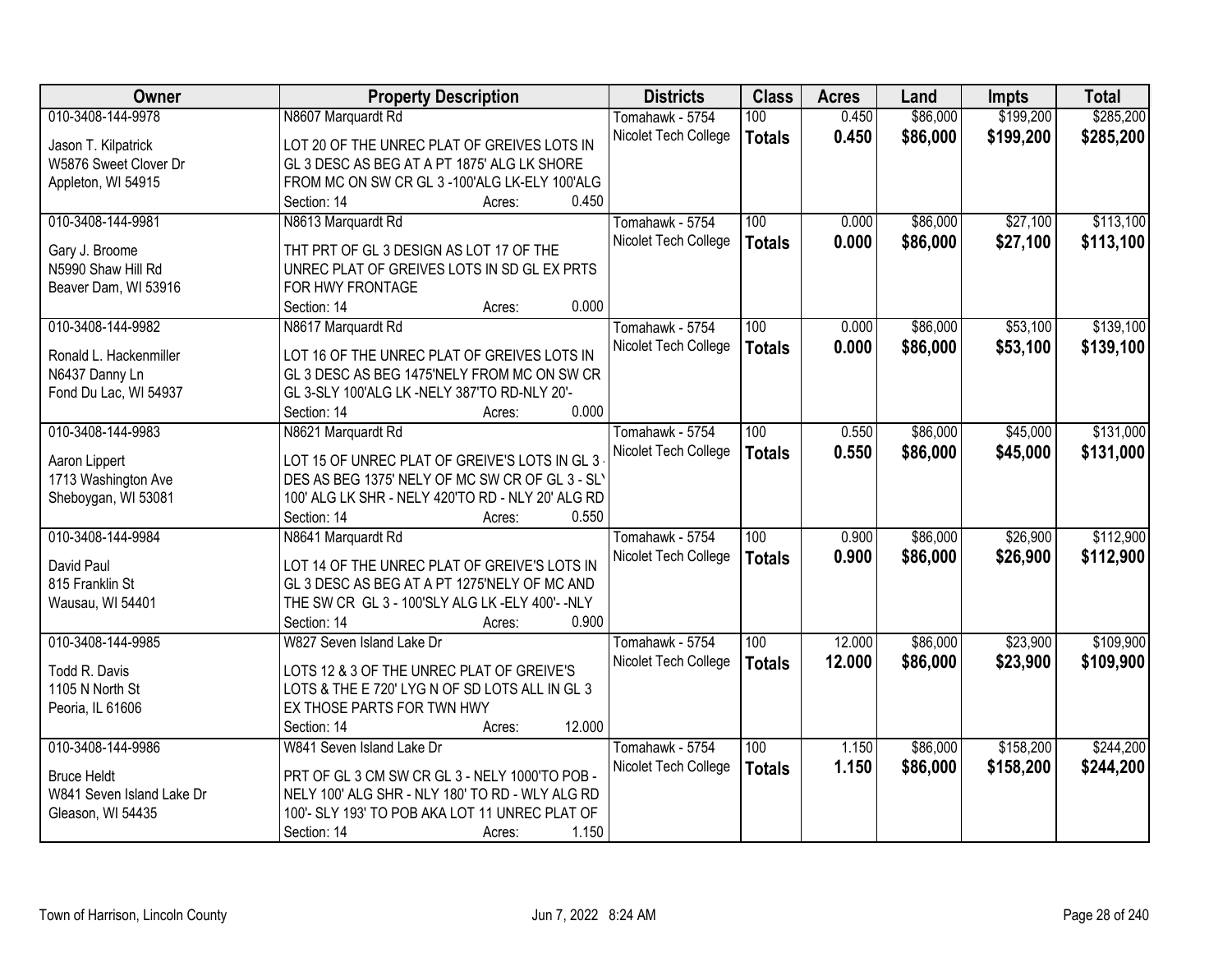| 010-3408-144-9987<br>W847 Seven Island Lake Dr<br>\$86,000<br>\$26,800<br>\$112,800<br>100<br>1.000<br>Tomahawk - 5754<br>1.000<br>\$86,000<br>\$26,800<br>Nicolet Tech College<br>\$112,800<br><b>Totals</b><br>William M. Schoetz<br>PRT OF GL 3 BEG AT NW CR OF GL 3 - NELY 100'- N<br>1920 Eugene St<br>TO N LN OF GL 3 530' E OF NW CR OF GL 3 - W 70'- S<br>White Bear Lake, MN 55110<br>TO POB AKA LOT 10 OF UNREC PLAT OF GREIVES<br>1.000<br>Section: 14<br>Acres:<br>010-3408-144-9988<br>\$86,000<br>\$17,900<br>W859 Seven Island Lake Dr<br>100<br>1.750<br>Tomahawk - 5754<br>1.750<br>\$86,000<br>\$17,900<br>Nicolet Tech College<br><b>Totals</b><br>William M. Schoetz<br>PRT OF GL 3 BEG 800' NELY OF SW CR OF GL 3 -<br>1920 Eugene St<br>100' NELY ALG LK SHR - NLY 193' TO RD - 100' WLY<br>White Bear Lake, MN 55110<br>ALG RD - SLY 175' TO POB AKA LOT 9 OF UNREC<br>1.750<br>Section: 14<br>Acres:<br>\$191,500<br>010-3408-144-9989<br>100<br>0.550<br>\$86,000<br>W863 Seven Island Lake Dr<br>Tomahawk - 5754<br>\$86,000<br>Nicolet Tech College<br>0.550<br>\$191,500<br><b>Totals</b><br>PRT OF GL 3 BEG 700' NELY OF SW CR OF GL 3 ON<br>Laskowski Mingo Trust<br>SHR OF SEVEN ISL LK - 100' NELY ALG LK SHR - NLY<br>17805 E Woolsey Way<br>Rio Verde, AZ 85263<br>175' TO RD - WLY 100'- SLY 170' TO POB AKA LOT 8<br>Section: 14<br>0.550<br>Acres:<br>010-3408-144-9990<br>\$86,000<br>\$53,300<br>W875 Seven Island Lake Dr<br>Tomahawk - 5754<br>100<br>2.250<br>2.250<br>\$53,300<br>Nicolet Tech College<br>\$86,000<br><b>Totals</b><br>PRT OF GL 3 BEG AT NW CR OF GL3 - S 1445'- NELY<br>Mark J Mccaulley & Krista H Mccaulley<br>Revocable Trust<br>365' POB - E 37DG S 217' TO SHR SEVEN ISL LK -<br>2695 Tower Rd<br>NELY ALG LK 100'- NWLY 170'- SWLY 100' TO POB<br>2.250<br>Mcfarland, WI 53558<br>Section: 14<br>Acres:<br>\$29,200<br>010-3408-144-9991<br>W877 Seven Island Lake Dr<br>$\overline{100}$<br>2.150<br>\$86,000<br>Tomahawk - 5754 |
|------------------------------------------------------------------------------------------------------------------------------------------------------------------------------------------------------------------------------------------------------------------------------------------------------------------------------------------------------------------------------------------------------------------------------------------------------------------------------------------------------------------------------------------------------------------------------------------------------------------------------------------------------------------------------------------------------------------------------------------------------------------------------------------------------------------------------------------------------------------------------------------------------------------------------------------------------------------------------------------------------------------------------------------------------------------------------------------------------------------------------------------------------------------------------------------------------------------------------------------------------------------------------------------------------------------------------------------------------------------------------------------------------------------------------------------------------------------------------------------------------------------------------------------------------------------------------------------------------------------------------------------------------------------------------------------------------------------------------------------------------------------------------------------------------------------------------------------------------------------------------------------------------------------------------------------------------------------------------------------------------|
|                                                                                                                                                                                                                                                                                                                                                                                                                                                                                                                                                                                                                                                                                                                                                                                                                                                                                                                                                                                                                                                                                                                                                                                                                                                                                                                                                                                                                                                                                                                                                                                                                                                                                                                                                                                                                                                                                                                                                                                                      |
| \$103,900                                                                                                                                                                                                                                                                                                                                                                                                                                                                                                                                                                                                                                                                                                                                                                                                                                                                                                                                                                                                                                                                                                                                                                                                                                                                                                                                                                                                                                                                                                                                                                                                                                                                                                                                                                                                                                                                                                                                                                                            |
|                                                                                                                                                                                                                                                                                                                                                                                                                                                                                                                                                                                                                                                                                                                                                                                                                                                                                                                                                                                                                                                                                                                                                                                                                                                                                                                                                                                                                                                                                                                                                                                                                                                                                                                                                                                                                                                                                                                                                                                                      |
|                                                                                                                                                                                                                                                                                                                                                                                                                                                                                                                                                                                                                                                                                                                                                                                                                                                                                                                                                                                                                                                                                                                                                                                                                                                                                                                                                                                                                                                                                                                                                                                                                                                                                                                                                                                                                                                                                                                                                                                                      |
|                                                                                                                                                                                                                                                                                                                                                                                                                                                                                                                                                                                                                                                                                                                                                                                                                                                                                                                                                                                                                                                                                                                                                                                                                                                                                                                                                                                                                                                                                                                                                                                                                                                                                                                                                                                                                                                                                                                                                                                                      |
| \$103,900<br>\$277,500<br>\$277,500<br>\$139,300<br>\$139,300                                                                                                                                                                                                                                                                                                                                                                                                                                                                                                                                                                                                                                                                                                                                                                                                                                                                                                                                                                                                                                                                                                                                                                                                                                                                                                                                                                                                                                                                                                                                                                                                                                                                                                                                                                                                                                                                                                                                        |
|                                                                                                                                                                                                                                                                                                                                                                                                                                                                                                                                                                                                                                                                                                                                                                                                                                                                                                                                                                                                                                                                                                                                                                                                                                                                                                                                                                                                                                                                                                                                                                                                                                                                                                                                                                                                                                                                                                                                                                                                      |
|                                                                                                                                                                                                                                                                                                                                                                                                                                                                                                                                                                                                                                                                                                                                                                                                                                                                                                                                                                                                                                                                                                                                                                                                                                                                                                                                                                                                                                                                                                                                                                                                                                                                                                                                                                                                                                                                                                                                                                                                      |
|                                                                                                                                                                                                                                                                                                                                                                                                                                                                                                                                                                                                                                                                                                                                                                                                                                                                                                                                                                                                                                                                                                                                                                                                                                                                                                                                                                                                                                                                                                                                                                                                                                                                                                                                                                                                                                                                                                                                                                                                      |
|                                                                                                                                                                                                                                                                                                                                                                                                                                                                                                                                                                                                                                                                                                                                                                                                                                                                                                                                                                                                                                                                                                                                                                                                                                                                                                                                                                                                                                                                                                                                                                                                                                                                                                                                                                                                                                                                                                                                                                                                      |
|                                                                                                                                                                                                                                                                                                                                                                                                                                                                                                                                                                                                                                                                                                                                                                                                                                                                                                                                                                                                                                                                                                                                                                                                                                                                                                                                                                                                                                                                                                                                                                                                                                                                                                                                                                                                                                                                                                                                                                                                      |
|                                                                                                                                                                                                                                                                                                                                                                                                                                                                                                                                                                                                                                                                                                                                                                                                                                                                                                                                                                                                                                                                                                                                                                                                                                                                                                                                                                                                                                                                                                                                                                                                                                                                                                                                                                                                                                                                                                                                                                                                      |
|                                                                                                                                                                                                                                                                                                                                                                                                                                                                                                                                                                                                                                                                                                                                                                                                                                                                                                                                                                                                                                                                                                                                                                                                                                                                                                                                                                                                                                                                                                                                                                                                                                                                                                                                                                                                                                                                                                                                                                                                      |
|                                                                                                                                                                                                                                                                                                                                                                                                                                                                                                                                                                                                                                                                                                                                                                                                                                                                                                                                                                                                                                                                                                                                                                                                                                                                                                                                                                                                                                                                                                                                                                                                                                                                                                                                                                                                                                                                                                                                                                                                      |
|                                                                                                                                                                                                                                                                                                                                                                                                                                                                                                                                                                                                                                                                                                                                                                                                                                                                                                                                                                                                                                                                                                                                                                                                                                                                                                                                                                                                                                                                                                                                                                                                                                                                                                                                                                                                                                                                                                                                                                                                      |
|                                                                                                                                                                                                                                                                                                                                                                                                                                                                                                                                                                                                                                                                                                                                                                                                                                                                                                                                                                                                                                                                                                                                                                                                                                                                                                                                                                                                                                                                                                                                                                                                                                                                                                                                                                                                                                                                                                                                                                                                      |
|                                                                                                                                                                                                                                                                                                                                                                                                                                                                                                                                                                                                                                                                                                                                                                                                                                                                                                                                                                                                                                                                                                                                                                                                                                                                                                                                                                                                                                                                                                                                                                                                                                                                                                                                                                                                                                                                                                                                                                                                      |
|                                                                                                                                                                                                                                                                                                                                                                                                                                                                                                                                                                                                                                                                                                                                                                                                                                                                                                                                                                                                                                                                                                                                                                                                                                                                                                                                                                                                                                                                                                                                                                                                                                                                                                                                                                                                                                                                                                                                                                                                      |
|                                                                                                                                                                                                                                                                                                                                                                                                                                                                                                                                                                                                                                                                                                                                                                                                                                                                                                                                                                                                                                                                                                                                                                                                                                                                                                                                                                                                                                                                                                                                                                                                                                                                                                                                                                                                                                                                                                                                                                                                      |
|                                                                                                                                                                                                                                                                                                                                                                                                                                                                                                                                                                                                                                                                                                                                                                                                                                                                                                                                                                                                                                                                                                                                                                                                                                                                                                                                                                                                                                                                                                                                                                                                                                                                                                                                                                                                                                                                                                                                                                                                      |
| \$115,200                                                                                                                                                                                                                                                                                                                                                                                                                                                                                                                                                                                                                                                                                                                                                                                                                                                                                                                                                                                                                                                                                                                                                                                                                                                                                                                                                                                                                                                                                                                                                                                                                                                                                                                                                                                                                                                                                                                                                                                            |
|                                                                                                                                                                                                                                                                                                                                                                                                                                                                                                                                                                                                                                                                                                                                                                                                                                                                                                                                                                                                                                                                                                                                                                                                                                                                                                                                                                                                                                                                                                                                                                                                                                                                                                                                                                                                                                                                                                                                                                                                      |
|                                                                                                                                                                                                                                                                                                                                                                                                                                                                                                                                                                                                                                                                                                                                                                                                                                                                                                                                                                                                                                                                                                                                                                                                                                                                                                                                                                                                                                                                                                                                                                                                                                                                                                                                                                                                                                                                                                                                                                                                      |
| 2.150<br>\$86,000<br>\$29,200<br>\$115,200<br>Nicolet Tech College<br><b>Totals</b><br>Krista H. Mccaulley<br>LOT 6 OF THE UNREC PLAT OF GREIVES LOTS AND                                                                                                                                                                                                                                                                                                                                                                                                                                                                                                                                                                                                                                                                                                                                                                                                                                                                                                                                                                                                                                                                                                                                                                                                                                                                                                                                                                                                                                                                                                                                                                                                                                                                                                                                                                                                                                            |
| 2695 Tower Rd<br>THE E 70' OF THE W 250' LYG N OF SAID LOT ALL IN                                                                                                                                                                                                                                                                                                                                                                                                                                                                                                                                                                                                                                                                                                                                                                                                                                                                                                                                                                                                                                                                                                                                                                                                                                                                                                                                                                                                                                                                                                                                                                                                                                                                                                                                                                                                                                                                                                                                    |
| GL 3 EX PRTS FO TN RD 100' LAKE FRONTAGE<br>Mcfarland, WI 53558                                                                                                                                                                                                                                                                                                                                                                                                                                                                                                                                                                                                                                                                                                                                                                                                                                                                                                                                                                                                                                                                                                                                                                                                                                                                                                                                                                                                                                                                                                                                                                                                                                                                                                                                                                                                                                                                                                                                      |
| 2.150<br>Section: 14<br>Acres:                                                                                                                                                                                                                                                                                                                                                                                                                                                                                                                                                                                                                                                                                                                                                                                                                                                                                                                                                                                                                                                                                                                                                                                                                                                                                                                                                                                                                                                                                                                                                                                                                                                                                                                                                                                                                                                                                                                                                                       |
| 010-3408-144-9993<br>\$86,000<br>\$17,600<br>\$103,600<br>W889 Seven Island Lake Dr<br>100<br>1.750<br>Tomahawk - 5754                                                                                                                                                                                                                                                                                                                                                                                                                                                                                                                                                                                                                                                                                                                                                                                                                                                                                                                                                                                                                                                                                                                                                                                                                                                                                                                                                                                                                                                                                                                                                                                                                                                                                                                                                                                                                                                                               |
| 1.750<br>\$86,000<br>\$17,600<br>\$103,600<br>Nicolet Tech College<br><b>Totals</b>                                                                                                                                                                                                                                                                                                                                                                                                                                                                                                                                                                                                                                                                                                                                                                                                                                                                                                                                                                                                                                                                                                                                                                                                                                                                                                                                                                                                                                                                                                                                                                                                                                                                                                                                                                                                                                                                                                                  |
| LOT 3 OF TH UNREC PLAT OF GREIVES LOTS & TH<br>Bruce M. English                                                                                                                                                                                                                                                                                                                                                                                                                                                                                                                                                                                                                                                                                                                                                                                                                                                                                                                                                                                                                                                                                                                                                                                                                                                                                                                                                                                                                                                                                                                                                                                                                                                                                                                                                                                                                                                                                                                                      |
| E 40' OF THE W 100' LYG N OF SAID LOT ALL IN GL 3<br>706 Wildwood Ln                                                                                                                                                                                                                                                                                                                                                                                                                                                                                                                                                                                                                                                                                                                                                                                                                                                                                                                                                                                                                                                                                                                                                                                                                                                                                                                                                                                                                                                                                                                                                                                                                                                                                                                                                                                                                                                                                                                                 |
| Merrill, WI 54452-3326<br>EX PRTS FOR TN RD                                                                                                                                                                                                                                                                                                                                                                                                                                                                                                                                                                                                                                                                                                                                                                                                                                                                                                                                                                                                                                                                                                                                                                                                                                                                                                                                                                                                                                                                                                                                                                                                                                                                                                                                                                                                                                                                                                                                                          |
| 1.750<br>Section: 14<br>Acres:                                                                                                                                                                                                                                                                                                                                                                                                                                                                                                                                                                                                                                                                                                                                                                                                                                                                                                                                                                                                                                                                                                                                                                                                                                                                                                                                                                                                                                                                                                                                                                                                                                                                                                                                                                                                                                                                                                                                                                       |
| 010-3408-144-9994<br>\$129,000<br>\$46,400<br>\$175,400<br>W893 Seven Island Lake Dr<br>100<br>2.400<br>Tomahawk - 5754                                                                                                                                                                                                                                                                                                                                                                                                                                                                                                                                                                                                                                                                                                                                                                                                                                                                                                                                                                                                                                                                                                                                                                                                                                                                                                                                                                                                                                                                                                                                                                                                                                                                                                                                                                                                                                                                              |
| Nicolet Tech College<br>2.400<br>\$129,000<br>\$46,400<br>\$175,400<br><b>Totals</b><br>LOTS 1 & 2 OF THE UNREC PLAT OF GREIVE LOTS<br>Emm Income Trust                                                                                                                                                                                                                                                                                                                                                                                                                                                                                                                                                                                                                                                                                                                                                                                                                                                                                                                                                                                                                                                                                                                                                                                                                                                                                                                                                                                                                                                                                                                                                                                                                                                                                                                                                                                                                                              |
| 2802 Neupert Ave<br>AND THE W 60' LYG NO OF LOTS ALL IN GL 3 EX                                                                                                                                                                                                                                                                                                                                                                                                                                                                                                                                                                                                                                                                                                                                                                                                                                                                                                                                                                                                                                                                                                                                                                                                                                                                                                                                                                                                                                                                                                                                                                                                                                                                                                                                                                                                                                                                                                                                      |
| PARTS FOR TOWN HWY<br>Schofield, WI 54476-3637                                                                                                                                                                                                                                                                                                                                                                                                                                                                                                                                                                                                                                                                                                                                                                                                                                                                                                                                                                                                                                                                                                                                                                                                                                                                                                                                                                                                                                                                                                                                                                                                                                                                                                                                                                                                                                                                                                                                                       |
| 2.400<br>Section: 14<br>Acres:                                                                                                                                                                                                                                                                                                                                                                                                                                                                                                                                                                                                                                                                                                                                                                                                                                                                                                                                                                                                                                                                                                                                                                                                                                                                                                                                                                                                                                                                                                                                                                                                                                                                                                                                                                                                                                                                                                                                                                       |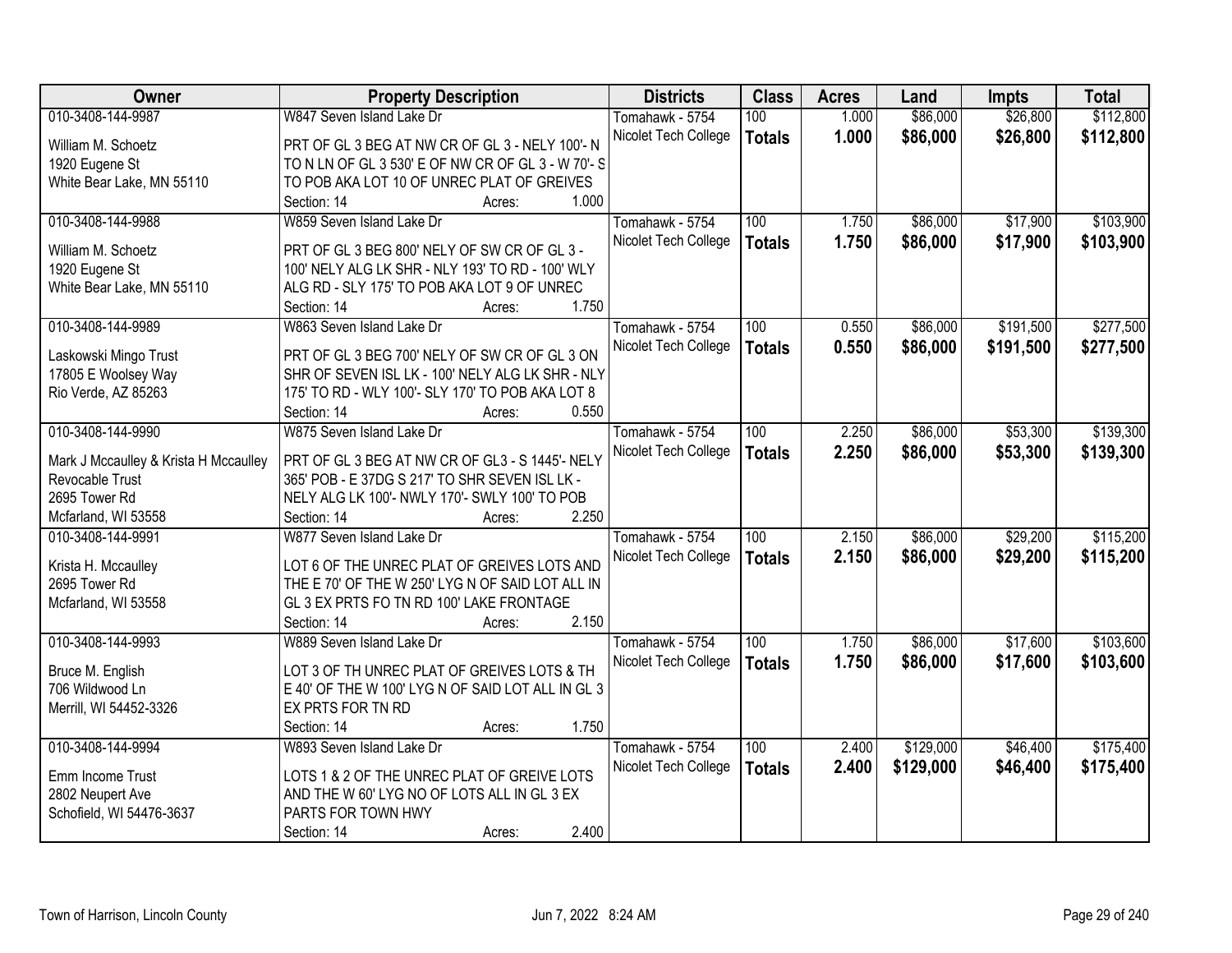| Owner                                                        |                                                                                     | <b>Property Description</b> |        | <b>Districts</b>     | <b>Class</b>         | <b>Acres</b>     | Land                 | <b>Impts</b>    | <b>Total</b>         |
|--------------------------------------------------------------|-------------------------------------------------------------------------------------|-----------------------------|--------|----------------------|----------------------|------------------|----------------------|-----------------|----------------------|
| 010-3408-144-9995                                            |                                                                                     |                             |        | Tomahawk - 5754      |                      |                  |                      |                 |                      |
| Greive's Lots Unrecorded Plat                                | UNRECORDED PLAT OF ARNOLD GREIVE'S LOTS IN<br>GL <sub>2</sub>                       |                             |        |                      | <b>Totals</b>        |                  |                      |                 |                      |
| <b>WI USA</b>                                                |                                                                                     |                             |        |                      |                      |                  |                      |                 |                      |
|                                                              | Section:                                                                            | Acres:                      | 0.000  |                      |                      |                  |                      |                 |                      |
| 010-3408-144-9996                                            |                                                                                     |                             |        | Tomahawk - 5754      | 820                  | 40.000           | $\overline{50}$      | $\overline{50}$ | $\sqrt{50}$          |
| <b>Lincoln County</b><br>801 N Sales St<br>Merrill, WI 54452 | THE S 1320' OF GOVT LT 7 OR THE SE 1/4 SE 1/4<br><b>COUNTY FOREST LAND 1948 ENT</b> |                             |        | Nicolet Tech College | <b>Totals</b>        | 40.000           | \$0                  | \$0             | \$0                  |
|                                                              | Section: 14                                                                         | Acres:                      | 40.000 |                      |                      |                  |                      |                 |                      |
| 010-3408-144-9997                                            |                                                                                     |                             |        | Tomahawk - 5754      | 500                  | 5.000            | \$2,000              | \$0             | \$2,000              |
| Robert J Bushman Revocable Trust<br>1287 Franzen Dr          | SW 1/4 SE 1/4                                                                       |                             |        | Nicolet Tech College | 600<br><b>Totals</b> | 35.000<br>40.000 | \$84,000<br>\$86,000 | \$0<br>\$0      | \$84,000<br>\$86,000 |
| Wittenberg, WI 54499                                         | Section: 14                                                                         | Acres:                      | 40.000 |                      |                      |                  |                      |                 |                      |
| 010-3408-144-9999                                            |                                                                                     |                             |        | Tomahawk - 5754      | 600                  | 47.480           | \$87,800             | \$0             | \$87,800             |
| Sisters of Mercy of Holy Cross<br>1400 O'Day St              | GL 7 EX THE S 1320'                                                                 |                             |        | Nicolet Tech College | <b>Totals</b>        | 47.480           | \$87,800             | \$0             | \$87,800             |
| Merrill, WI 54452-3402                                       |                                                                                     |                             |        |                      |                      |                  |                      |                 |                      |
|                                                              | Section: 14                                                                         | Acres:                      | 47.480 |                      |                      |                  |                      |                 |                      |
| 010-3408-151-9933                                            | N8899 County Rd B                                                                   |                             |        | Tomahawk - 5754      | $\overline{100}$     | 1.990            | \$122,900            | \$222,000       | \$344,900            |
| Barbara A. Luedke                                            | LT 1 CSM 2816 V16 P271 D0547740                                                     |                             |        | Nicolet Tech College | <b>Totals</b>        | 1.990            | \$122,900            | \$222,000       | \$344,900            |
| 2133 Commonwealth Ave                                        |                                                                                     |                             |        |                      |                      |                  |                      |                 |                      |
| Madison, WI 53726                                            | Section: 15                                                                         | Acres:                      | 1.990  |                      |                      |                  |                      |                 |                      |
| 010-3408-151-9934                                            | W1147 Long Beau Rdg                                                                 |                             |        | Tomahawk - 5754      | 100                  | 1.301            | \$94,400             | \$295,000       | \$389,400            |
|                                                              |                                                                                     |                             |        | Nicolet Tech College | <b>Totals</b>        | 1.301            | \$94,400             | \$295,000       | \$389,400            |
| Thomas E. Mckenna Sr<br>375 S York St                        | LT 10 CSM 830 V4 P113 D0340584 AND 1/18 INT IN<br>OTLT 1 CSM 831 V4 P115 D0340585   |                             |        |                      |                      |                  |                      |                 |                      |
| Elmhurst, IL 60126                                           |                                                                                     |                             |        |                      |                      |                  |                      |                 |                      |
|                                                              | Section: 15                                                                         | Acres:                      | 1.301  |                      |                      |                  |                      |                 |                      |
| 010-3408-151-9935                                            |                                                                                     |                             |        | Tomahawk - 5754      | 100                  | 1.132            | \$94,000             | $\overline{50}$ | \$94,000             |
| Scott A. Brock                                               | LT 9 CSM 830 V4 P113 D0340584 AND 1/18 INT IN                                       |                             |        | Nicolet Tech College | <b>Totals</b>        | 1.132            | \$94,000             | \$0             | \$94,000             |
| 4123 Sonday Dr                                               | OTLT 1 CSM 831 V4 P115 D0340585                                                     |                             |        |                      |                      |                  |                      |                 |                      |
| Amherst Junction, WI 54407                                   |                                                                                     |                             |        |                      |                      |                  |                      |                 |                      |
|                                                              | Section: 15                                                                         | Acres:                      | 1.132  |                      |                      |                  |                      |                 |                      |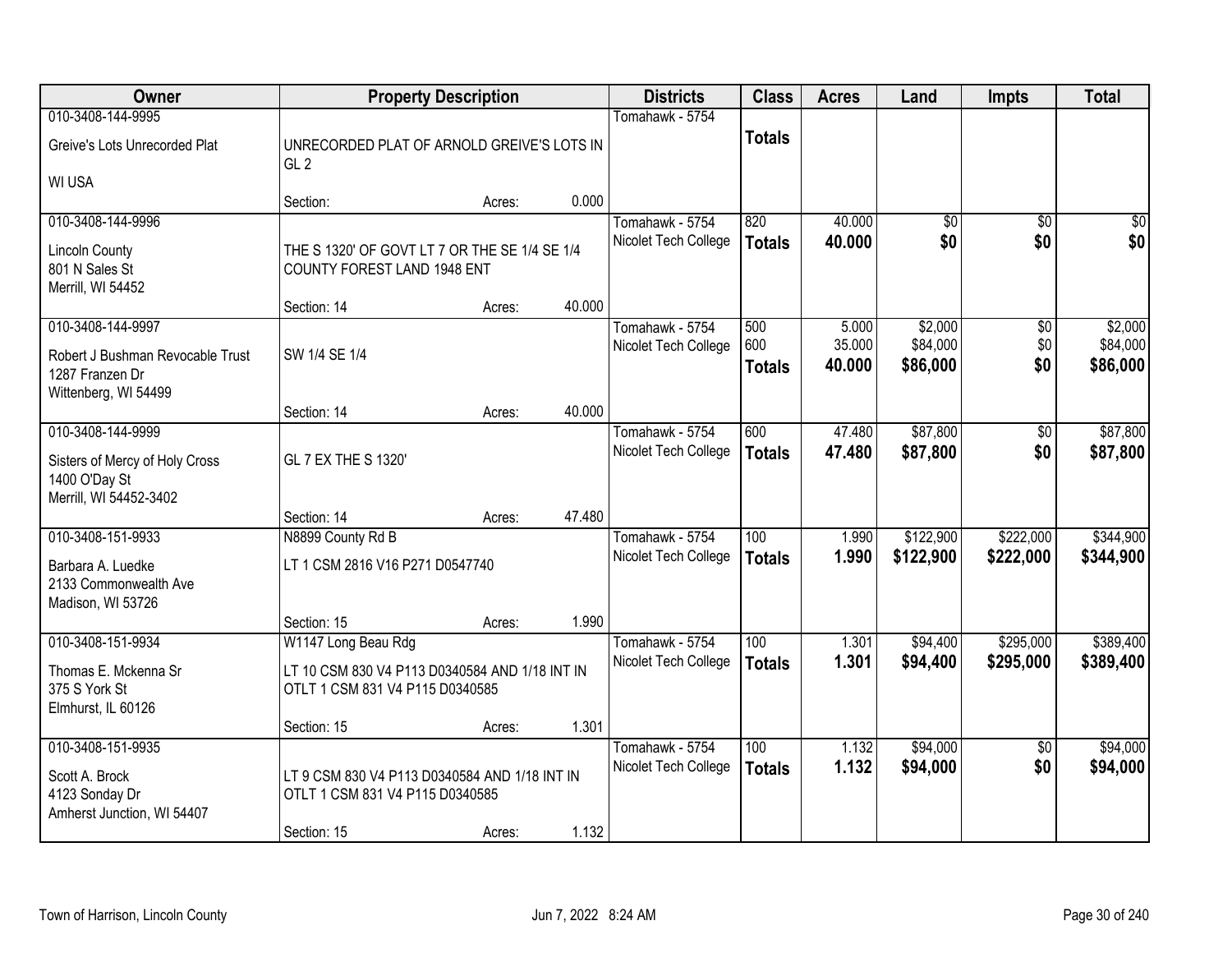| Owner                                                                           |                                                                                        | <b>Property Description</b> |       | <b>Districts</b>     | <b>Class</b>     | <b>Acres</b> | Land      | <b>Impts</b>    | <b>Total</b> |
|---------------------------------------------------------------------------------|----------------------------------------------------------------------------------------|-----------------------------|-------|----------------------|------------------|--------------|-----------|-----------------|--------------|
| 010-3408-151-9936                                                               | W1144 Long Beau Rdg                                                                    |                             |       | Tomahawk - 5754      | 100              | 3.440        | \$117,100 | \$167,200       | \$284,300    |
| Samuel T. Crockett<br>2821 Golden Rd                                            | LT 2 CSM 2705 V16 P22 D0533955 AND 1/12 INT IN<br>OTLT 1 CSM 831 V4 P115 D0340585      |                             |       | Nicolet Tech College | <b>Totals</b>    | 3.440        | \$117,100 | \$167,200       | \$284,300    |
| Plover, WI 54467                                                                |                                                                                        |                             |       |                      |                  |              |           |                 |              |
|                                                                                 | Section: 15                                                                            | Acres:                      | 3.440 |                      |                  |              |           |                 |              |
| 010-3408-151-9937                                                               | Long Beau Rdg                                                                          |                             |       | Tomahawk - 5754      | 100              | 1.980        | \$56,700  | \$0             | \$56,700     |
| Samuel T. Crockett<br>2821 Golden Rd<br>Plover, WI 54467                        | LT 1 CSM 2705 V16 P22 D0533955 AND 1/12 INT IN<br>OTLT 1 CSM 831 V4 P115 D0340585      |                             |       | Nicolet Tech College | <b>Totals</b>    | 1.980        | \$56,700  | \$0             | \$56,700     |
|                                                                                 | Section: 15                                                                            | Acres:                      | 1.980 |                      |                  |              |           |                 |              |
| 010-3408-151-9939                                                               | W1065 Long Beau Rdg                                                                    |                             |       | Tomahawk - 5754      | 100              | 0.876        | \$58,300  | \$146,300       | \$204,600    |
| Bradley J. Logan<br>6101 Roselawn Ave<br>Monona, WI 53716                       | LT 1 CSM 2534 V14 P220 D0517168 AND A 1/18TH<br>INT IN OTLT 1 CSM 831 V4 P115 D0340585 |                             |       | Nicolet Tech College | <b>Totals</b>    | 0.876        | \$58,300  | \$146,300       | \$204,600    |
|                                                                                 | Section: 15                                                                            | Acres:                      | 0.876 |                      |                  |              |           |                 |              |
| 010-3408-151-9940                                                               | W1059 Long Beau Rdg                                                                    |                             |       | Tomahawk - 5754      | 100              | 1.088        | \$55,000  | \$153,900       | \$208,900    |
| Gregory R. Bubolz<br>W1059 Long Beau Rdg<br>Gleason, WI 54435                   | LT 2 CSM 2534 V14 P220 D0517168 AND A 1/18TH<br>INT IN OTLT 1 CSM 831 V4 P115 D0340585 |                             |       | Nicolet Tech College | <b>Totals</b>    | 1.088        | \$55,000  | \$153,900       | \$208,900    |
|                                                                                 | Section: 15                                                                            | Acres:                      | 1.088 |                      |                  |              |           |                 |              |
| 010-3408-151-9941                                                               | N8821 County Rd B                                                                      |                             |       | Tomahawk - 5754      | $\overline{100}$ | 0.978        | \$29,800  | $\overline{50}$ | \$29,800     |
| Tyler R. Mueller                                                                | LT 3 CSM 2534 V14 P220 D0517168                                                        |                             |       | Nicolet Tech College | <b>Totals</b>    | 0.978        | \$29,800  | \$0             | \$29,800     |
| 608 Blaine St                                                                   |                                                                                        |                             |       |                      |                  |              |           |                 |              |
| Merrill, WI 54452                                                               |                                                                                        |                             |       |                      |                  |              |           |                 |              |
|                                                                                 | Section: 15                                                                            | Acres:                      | 0.978 |                      |                  |              |           |                 |              |
| 010-3408-151-9945                                                               | W1103 Long Beau Rdg                                                                    |                             |       | Tomahawk - 5754      | 100              | 1.774        | \$55,000  | \$182,500       | \$237,500    |
| Dunst Family Revocable Living Trust<br>W1103 Long Beau Rdg<br>Gleason, WI 54435 | LT 8 CSM 894 V4 P226 D0345635 AND A 1/18TH INT<br>IN OTLT 1 CSM 831 V4 P115 D0340585   |                             |       | Nicolet Tech College | <b>Totals</b>    | 1.774        | \$55,000  | \$182,500       | \$237,500    |
|                                                                                 | Section: 15                                                                            | Acres:                      | 1.774 |                      |                  |              |           |                 |              |
| 010-3408-151-9946                                                               | W1068 Long Beau Rdg                                                                    |                             |       | Tomahawk - 5754      | 100              | 1.531        | \$33,600  | \$82,000        | \$115,600    |
| Steven T. Theis<br><b>W8713 Cty A</b><br>Shawano, WI 54166                      | LT 1 CSM 828 V4 P109 D0340582 AND 1/6 INT IN<br>OTLT 1 CSM 831 V4 P115 D0340585        |                             |       | Nicolet Tech College | <b>Totals</b>    | 1.531        | \$33,600  | \$82,000        | \$115,600    |
|                                                                                 | Section: 15                                                                            | Acres:                      | 1.531 |                      |                  |              |           |                 |              |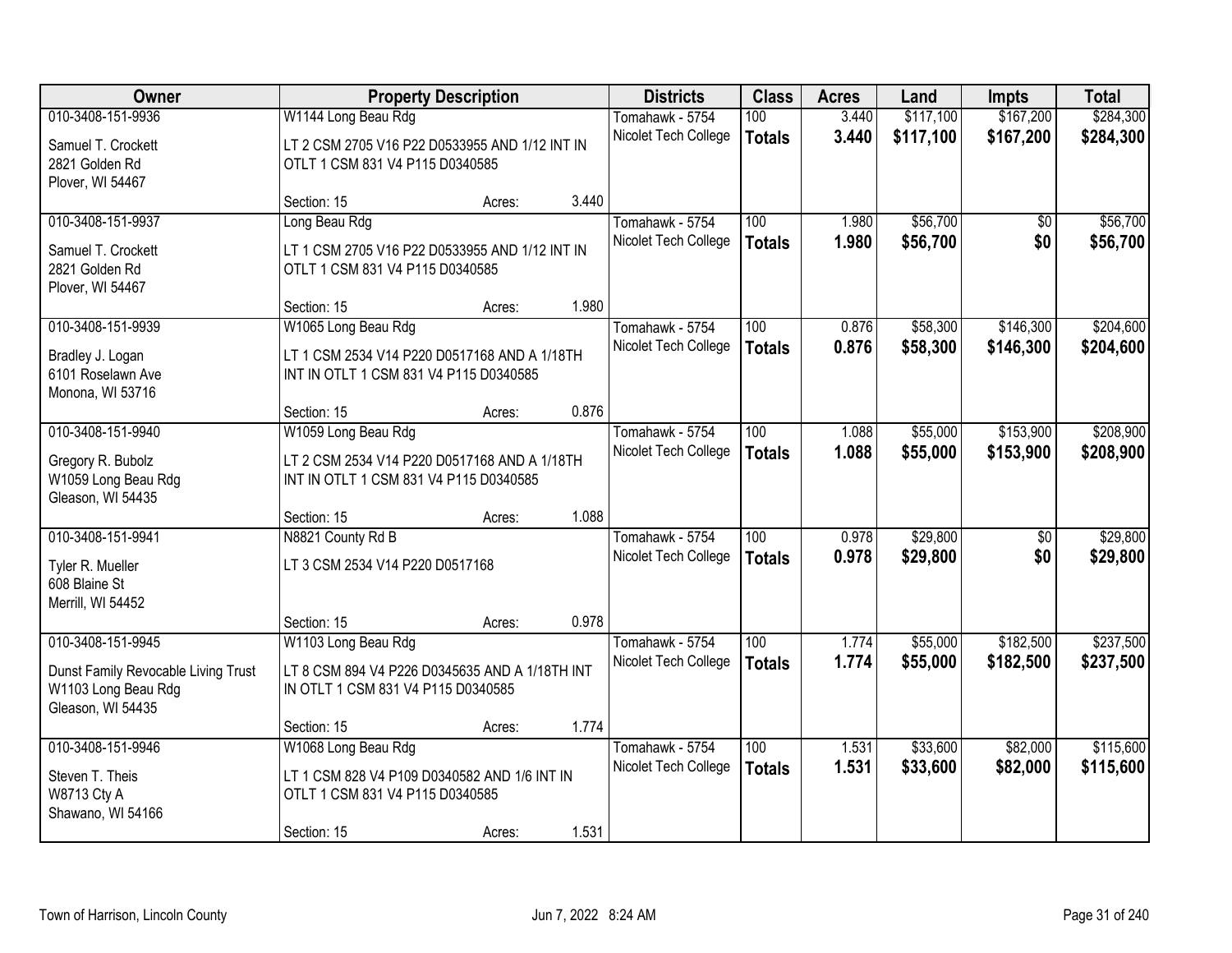| Owner                                       |                                                | <b>Property Description</b> |       | <b>Districts</b>                        | <b>Class</b>     | <b>Acres</b> | Land      | <b>Impts</b> | <b>Total</b> |
|---------------------------------------------|------------------------------------------------|-----------------------------|-------|-----------------------------------------|------------------|--------------|-----------|--------------|--------------|
| 010-3408-151-9947                           | W1082 Long Beau Rdg                            |                             |       | Tomahawk - 5754                         | 100              | 2.496        | \$97,400  | \$93,300     | \$190,700    |
| Prop-Op, LLC                                | LTS 2 AND 3 CSM 828 V4 P109 D0340582 AND A 1/6 |                             |       | Nicolet Tech College                    | <b>Totals</b>    | 2.496        | \$97,400  | \$93,300     | \$190,700    |
| 5923 Grandview Rd                           | INT IN OTLT 1 CSM 831 V4 P115 D0340585         |                             |       |                                         |                  |              |           |              |              |
| Larsen, WI 54947                            |                                                |                             |       |                                         |                  |              |           |              |              |
|                                             | Section: 15                                    | Acres:                      | 2.496 |                                         |                  |              |           |              |              |
| 010-3408-151-9948                           | N8734 Chipmunk Trl                             |                             |       | Tomahawk - 5754                         | 100              | 1.130        | \$194,400 | \$87,100     | \$281,500    |
| Grainne M. Quillin                          | LT 1 CSM 163 V1 P184 D0243597 AND LT 2 CSM 58  |                             |       | Nicolet Tech College                    | <b>Totals</b>    | 1.130        | \$194,400 | \$87,100     | \$281,500    |
| N2078 Valley Rd                             | V1 P70 D0220315                                |                             |       |                                         |                  |              |           |              |              |
| La Crosse, WI 54601                         |                                                |                             |       |                                         |                  |              |           |              |              |
|                                             | Section: 15                                    | Acres:                      | 1.130 |                                         |                  |              |           |              |              |
| 010-3408-151-9955                           | W1052 Long Beau Rdg                            |                             |       | Tomahawk - 5754<br>Nicolet Tech College | 100              | 1.527        | \$124,300 | \$211,500    | \$335,800    |
| Robert J Warpinski Jr & Nancy A             | LT 5 CSM 826 V4 P105 D0340580 AND 1/18 INT IN  |                             |       |                                         | <b>Totals</b>    | 1.527        | \$124,300 | \$211,500    | \$335,800    |
| Warpinski                                   | OTLT 1 CSM 831 V4 P115 D0340585                |                             |       |                                         |                  |              |           |              |              |
| 2618 Good Shepherd Ln                       |                                                |                             | 1.527 |                                         |                  |              |           |              |              |
| Green Bay, WI 54313<br>010-3408-151-9956    | Section: 15<br>N8875 Lakewoods Dr              | Acres:                      |       | Tomahawk - 5754                         | 100              | 1.502        | \$87,900  | \$143,100    | \$231,000    |
|                                             |                                                |                             |       | Nicolet Tech College                    | <b>Totals</b>    | 1.502        | \$87,900  | \$143,100    | \$231,000    |
| Jeffrey D. Moyer                            | LT 3 CSM 825 V4 P103 D0340579                  |                             |       |                                         |                  |              |           |              |              |
| 1079 Starr School Rd<br>Stoughton, WI 53589 |                                                |                             |       |                                         |                  |              |           |              |              |
|                                             | Section: 15                                    | Acres:                      | 1.502 |                                         |                  |              |           |              |              |
| 010-3408-151-9957                           | N8885 Lakewoods Dr                             |                             |       | Tomahawk - 5754                         | $\overline{100}$ | 1.538        | \$120,500 | \$138,500    | \$259,000    |
|                                             |                                                |                             |       | Nicolet Tech College                    | <b>Totals</b>    | 1.538        | \$120,500 | \$138,500    | \$259,000    |
| Charles R. Lester<br>24833 S Michaels St    | LT 2 CSM 825 V4 P103 D0340579                  |                             |       |                                         |                  |              |           |              |              |
| Crete, IL 60417                             |                                                |                             |       |                                         |                  |              |           |              |              |
|                                             | Section: 15                                    | Acres:                      | 1.538 |                                         |                  |              |           |              |              |
| 010-3408-151-9962                           | N8845 Renn Ln                                  |                             |       | Tomahawk - 5754                         | 100              | 1.840        | \$36,800  | \$167,300    | \$204,100    |
| Robert J. Swan                              | LT 4 CSM 895 V4 P228 D0345636                  |                             |       | Nicolet Tech College                    | <b>Totals</b>    | 1.840        | \$36,800  | \$167,300    | \$204,100    |
| N8845 Renn Ln                               |                                                |                             |       |                                         |                  |              |           |              |              |
| Gleason, WI 54435                           |                                                |                             |       |                                         |                  |              |           |              |              |
|                                             | Section: 15                                    | Acres:                      | 1.840 |                                         |                  |              |           |              |              |
| 010-3408-151-9963                           | N8859 Renn Ln                                  |                             |       | Tomahawk - 5754                         | 100              | 1.350        | \$27,000  | \$125,200    | \$152,200    |
| Scott F. Fischer                            | LT 3 CSM 895 V4 P228 D0345636                  |                             |       | Nicolet Tech College                    | <b>Totals</b>    | 1.350        | \$27,000  | \$125,200    | \$152,200    |
| W154 N5220 El Rio Ct                        |                                                |                             |       |                                         |                  |              |           |              |              |
| Menomonee Falls, WI 53051                   |                                                |                             |       |                                         |                  |              |           |              |              |
|                                             | Section: 15                                    | Acres:                      | 1.350 |                                         |                  |              |           |              |              |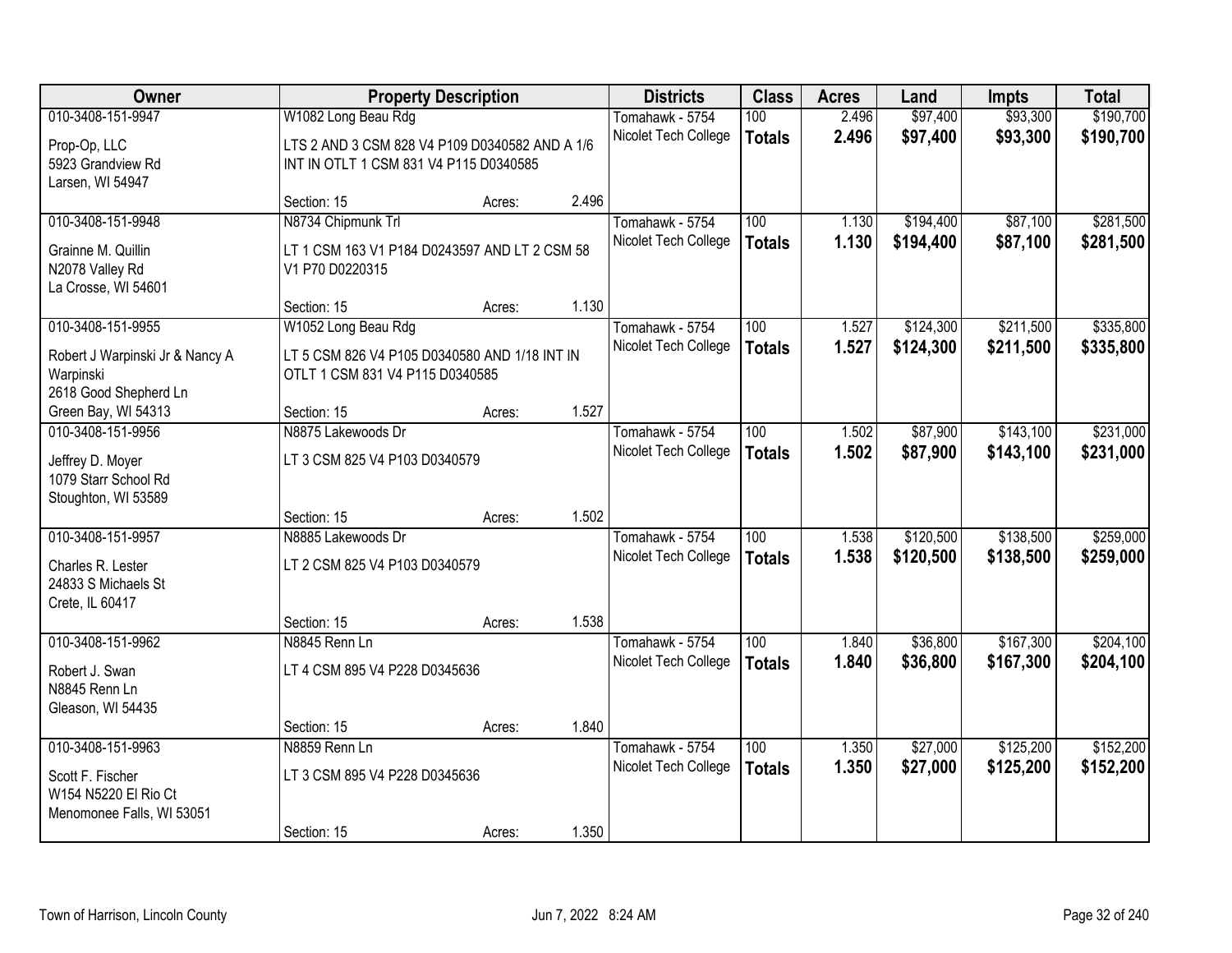| Owner                     | <b>Property Description</b>                       |        |       | <b>Districts</b>     | <b>Class</b>     | <b>Acres</b> | Land            | <b>Impts</b>    | <b>Total</b>    |
|---------------------------|---------------------------------------------------|--------|-------|----------------------|------------------|--------------|-----------------|-----------------|-----------------|
| 010-3408-151-9964         |                                                   |        |       | Tomahawk - 5754      | 100              | 1.250        | \$25,000        | $\overline{50}$ | \$25,000        |
| Scott F. Fischer          | LT 2 CSM 895 V4 P228 D0345636                     |        |       | Nicolet Tech College | <b>Totals</b>    | 1.250        | \$25,000        | \$0             | \$25,000        |
| W154 N5220 El Rio Ct      |                                                   |        |       |                      |                  |              |                 |                 |                 |
| Menomonee Falls, WI 53051 |                                                   |        |       |                      |                  |              |                 |                 |                 |
|                           | Section: 15                                       | Acres: | 1.250 |                      |                  |              |                 |                 |                 |
| 010-3408-151-9965         | N8887 Renn Ln                                     |        |       | Tomahawk - 5754      | 100              | 1.260        | \$25,200        | \$141,700       | \$166,900       |
| Eldred E. Krahn           | LT 1 CSM 895 V4 P228 D0345636                     |        |       | Nicolet Tech College | <b>Totals</b>    | 1.260        | \$25,200        | \$141,700       | \$166,900       |
| N8887 Renn Ln             |                                                   |        |       |                      |                  |              |                 |                 |                 |
| Gleason, WI 54435         |                                                   |        |       |                      |                  |              |                 |                 |                 |
|                           | Section: 15                                       | Acres: | 1.260 |                      |                  |              |                 |                 |                 |
| 010-3408-151-9966         | N8865 Lakewoods Dr                                |        |       | Tomahawk - 5754      | 100              | 1.152        | \$114,800       | \$30,200        | \$145,000       |
| Kurt C. Siewert           | LT 4 CSM 825 V1 P103 D0340579 AND 1/18 INT IN     |        |       | Nicolet Tech College | <b>Totals</b>    | 1.152        | \$114,800       | \$30,200        | \$145,000       |
| 3209 Polzer Dr            | OTLT 1 CSM 831 V4 P115 D0340585                   |        |       |                      |                  |              |                 |                 |                 |
| Wausau, WI 54401          |                                                   |        |       |                      |                  |              |                 |                 |                 |
|                           | Section: 15                                       | Acres: | 1.152 |                      |                  |              |                 |                 |                 |
| 010-3408-151-9968         | W1143 Long Beau Rdg                               |        |       | Tomahawk - 5754      | 100              | 1.891        | \$172,600       | \$140,700       | \$313,300       |
| Jeffrey G. Weiland        | LT 11 CSM 830 V4 P113 D0340584 AND 1/18 INT IN    |        |       | Nicolet Tech College | <b>Totals</b>    | 1.891        | \$172,600       | \$140,700       | \$313,300       |
| 2233 E Harriet Ct         | OTLT 1 CSM 831 V4 P115 D0340585                   |        |       |                      |                  |              |                 |                 |                 |
| Appleton, WI 54913        |                                                   |        |       |                      |                  |              |                 |                 |                 |
|                           | Section: 15                                       | Acres: | 1.891 |                      |                  |              |                 |                 |                 |
| 010-3408-151-9980         | W1139 Long Beau Rdg                               |        |       | Tomahawk - 5754      | $\overline{100}$ | 0.935        | \$183,200       | \$112,900       | \$296,100       |
| Karen J. Van Handel       | LT 10 CSM 894 V4 P226 D0345635 AND 1/18 INT IN    |        |       | Nicolet Tech College | <b>Totals</b>    | 0.935        | \$183,200       | \$112,900       | \$296,100       |
| 2169 N 74th St            | OTLT 1 CSM 831 V4 P115 D0340585                   |        |       |                      |                  |              |                 |                 |                 |
| Wauwatosa, WI 53213       |                                                   |        |       |                      |                  |              |                 |                 |                 |
|                           | Section: 15                                       | Acres: | 0.935 |                      |                  |              |                 |                 |                 |
| 010-3408-151-9981         | W1135 Long Beau Rdg                               |        |       | Tomahawk - 5754      | 100              | 0.909        | \$197,500       | \$111,700       | \$309,200       |
| David W. Cullinane        | LT 9 CSM 894 V4 P226 D0345635 AND 1/18 INT IN     |        |       | Nicolet Tech College | <b>Totals</b>    | 0.909        | \$197,500       | \$111,700       | \$309,200       |
| 434 N Lake Rd             | OTLT 1 CSM 831 V4 P115 D0340585                   |        |       |                      |                  |              |                 |                 |                 |
| Oconomowoc, WI 53066      |                                                   |        |       |                      |                  |              |                 |                 |                 |
|                           | Section: 15                                       | Acres: | 0.909 |                      |                  |              |                 |                 |                 |
| 010-3408-151-9982         | Long Beau Rdg                                     |        |       | Tomahawk - 5754      | 100              | 2.820        | $\overline{50}$ | $\overline{30}$ | $\overline{50}$ |
| OWNERS OF CSM 825-826 827 | OTLT 1 CSM 831 V4 P115 D0340585 (ASSESSED         |        |       | Nicolet Tech College | <b>Totals</b>    | 2.820        | \$0             | \$0             | \$0             |
| 828829                    | WITH LTS IN CSM 825-826-827-828-829-830-831 IN V4 |        |       |                      |                  |              |                 |                 |                 |
| Long Beau Rdg             | P103-P113 CS)                                     |        |       |                      |                  |              |                 |                 |                 |
|                           | Section: 15                                       | Acres: | 2.820 |                      |                  |              |                 |                 |                 |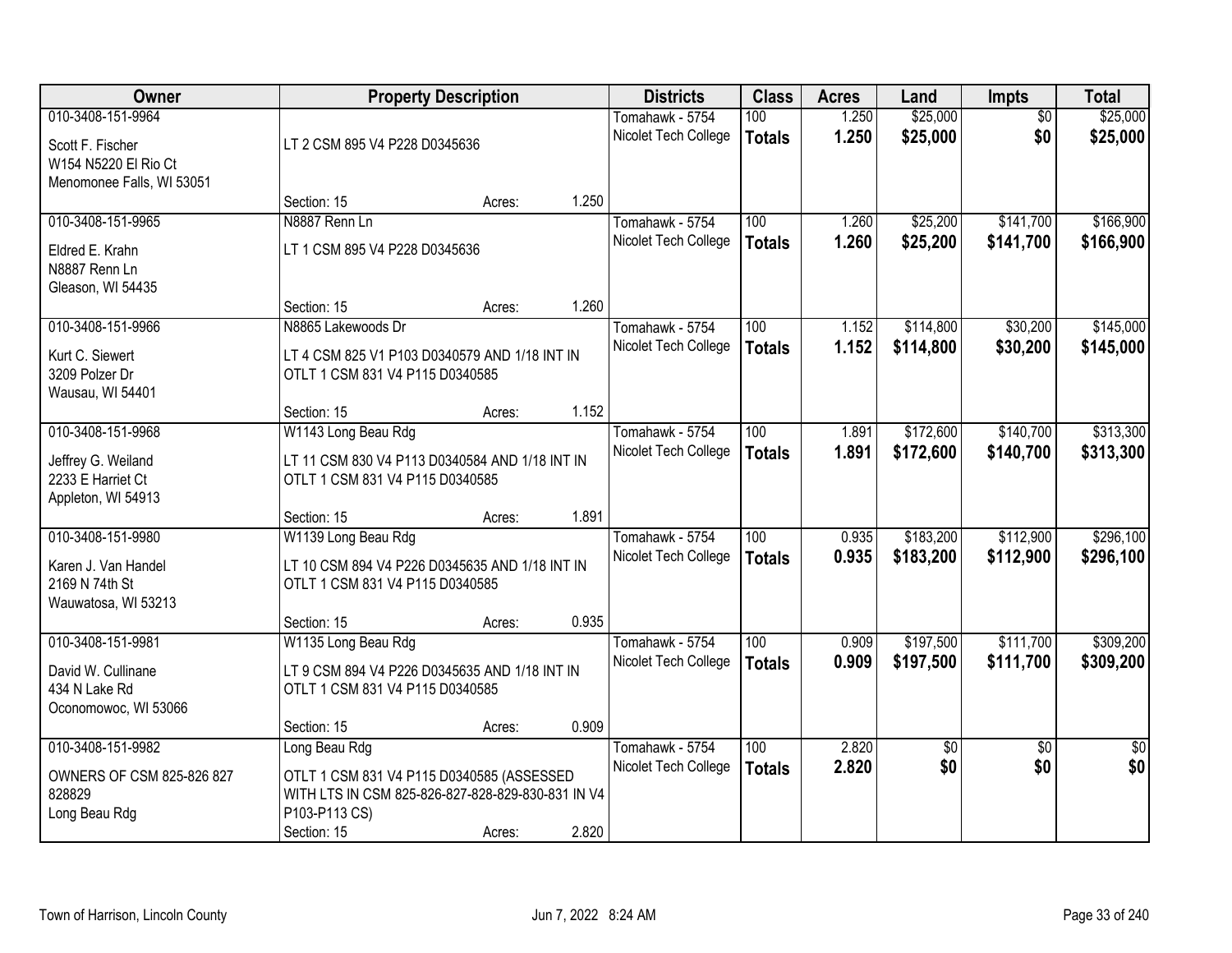| Owner                              | <b>Property Description</b>                       |        |       | <b>Districts</b>     | <b>Class</b>  | <b>Acres</b> | Land      | <b>Impts</b> | <b>Total</b> |
|------------------------------------|---------------------------------------------------|--------|-------|----------------------|---------------|--------------|-----------|--------------|--------------|
| 010-3408-151-9984                  | N8757 County Rd B                                 |        |       | Tomahawk - 5754      | 100           | 1.004        | \$154,600 | \$104,700    | \$259,300    |
| Mary A. Coyer                      | LT 1 CSM 779 V4 P16 D0336925 WHICH INC PRIVATE    |        |       | Nicolet Tech College | <b>Totals</b> | 1.004        | \$154,600 | \$104,700    | \$259,300    |
| N8757 County Rd B                  | RD SHOWN ON SD CSM                                |        |       |                      |               |              |           |              |              |
| Gleason, WI 54435                  |                                                   |        |       |                      |               |              |           |              |              |
|                                    | Section: 15                                       | Acres: | 1.004 |                      |               |              |           |              |              |
| 010-3408-151-9985                  | N8729 County Rd B                                 |        |       | Tomahawk - 5754      | 100           | 0.790        | \$165,000 | \$196,300    | \$361,300    |
| Peter A. Renn                      | PRT SE 1/4 NE 1/4 BEG AT PT 1-E ON W LN HWY B - 9 |        |       | Nicolet Tech College | <b>Totals</b> | 0.790        | \$165,000 | \$196,300    | \$361,300    |
| N8729 County Rd B                  | 3DG E 74'- W ALG LONG LK 200' TO POST 1-G - N     |        |       |                      |               |              |           |              |              |
| Gleason, WI 54435                  | 10DG E 185' - E 120' TO W LN HWY B SELY ALG B TO  |        |       |                      |               |              |           |              |              |
|                                    | Section: 15                                       | Acres: | 0.790 |                      |               |              |           |              |              |
| 010-3408-151-9986                  | N8735 County Rd B                                 |        |       | Tomahawk - 5754      | 100           | 0.200        | \$73,700  | \$29,400     | \$103,100    |
|                                    | PRT OF SE 1/4 NE 1/4 BEG AT POST 1-G ON N SHR     |        |       | Nicolet Tech College | <b>Totals</b> | 0.200        | \$73,700  | \$29,400     | \$103,100    |
| Eric J. Stelmack<br>1605 Corral Ln | LONG LK - NLY 100'- W 15'- SWLY 100'- SELY ALG    |        |       |                      |               |              |           |              |              |
| Woodbury, MN 55125                 | SHR 67' TO POB AND A PCL DES AS CM AT POST        |        |       |                      |               |              |           |              |              |
|                                    | Section: 15                                       | Acres: | 0.200 |                      |               |              |           |              |              |
| 010-3408-151-9987                  | N8739 County Rd B                                 |        |       | Tomahawk - 5754      | 100           | 0.320        | \$93,500  | \$94,100     | \$187,600    |
|                                    |                                                   |        |       | Nicolet Tech College | <b>Totals</b> | 0.320        | \$93,500  | \$94,100     | \$187,600    |
| Slp, LLC                           | THAT PRT SE 1/4 NE 1/4 BEG 67' W OF POST MKD      |        |       |                      |               |              |           |              |              |
| 2778 Friendly Cir                  | 1-G TH WLY ALG LAKE SHORE 85' TH N 106.5' TH E    |        |       |                      |               |              |           |              |              |
| Green Bay, WI 54313                | 125.5' TH S 77.5' THE SW 100' TO POB              |        |       |                      |               |              |           |              |              |
|                                    | Section: 15                                       | Acres: | 0.320 |                      |               |              |           |              |              |
| 010-3408-151-9988                  | N8702 County Rd B                                 |        |       | Tomahawk - 5754      | 100           | 2.250        | \$23,400  | \$27,700     | \$51,100     |
| Ronald Nowak                       | TH S 200' OF SE 1/4 NE 1/4 LYG E OF HWY B         |        |       | Nicolet Tech College | <b>Totals</b> | 2.250        | \$23,400  | \$27,700     | \$51,100     |
| 1810 Pleasant Dr                   |                                                   |        |       |                      |               |              |           |              |              |
| Mosinee, WI 54455                  |                                                   |        |       |                      |               |              |           |              |              |
|                                    | Section: 15                                       | Acres: | 2.250 |                      |               |              |           |              |              |
| 010-3408-151-9990                  | N8745 County Rd B                                 |        |       | Tomahawk - 5754      | 100           | 0.730        | \$156,200 | \$14,600     | \$170,800    |
| Matthew Lee Kuhn                   | LT 2 CSM 791 V4 P39 D0338007                      |        |       | Nicolet Tech College | <b>Totals</b> | 0.730        | \$156,200 | \$14,600     | \$170,800    |
| 6336 Nabob Dr                      |                                                   |        |       |                      |               |              |           |              |              |
| West Bend, WI 53095                |                                                   |        |       |                      |               |              |           |              |              |
|                                    | Section: 15                                       | Acres: | 0.730 |                      |               |              |           |              |              |
| 010-3408-151-9991                  | N8753 County Rd B                                 |        |       | Tomahawk - 5754      | 100           | 0.730        | \$184,300 | \$23,500     | \$207,800    |
| Archie Thielman                    | LT 1 CSM 791 V4 P39 D0338007                      |        |       | Nicolet Tech College | <b>Totals</b> | 0.730        | \$184,300 | \$23,500     | \$207,800    |
| N8753 County Rd B                  |                                                   |        |       |                      |               |              |           |              |              |
| Gleason, WI 54435                  |                                                   |        |       |                      |               |              |           |              |              |
|                                    | Section: 15                                       | Acres: | 0.730 |                      |               |              |           |              |              |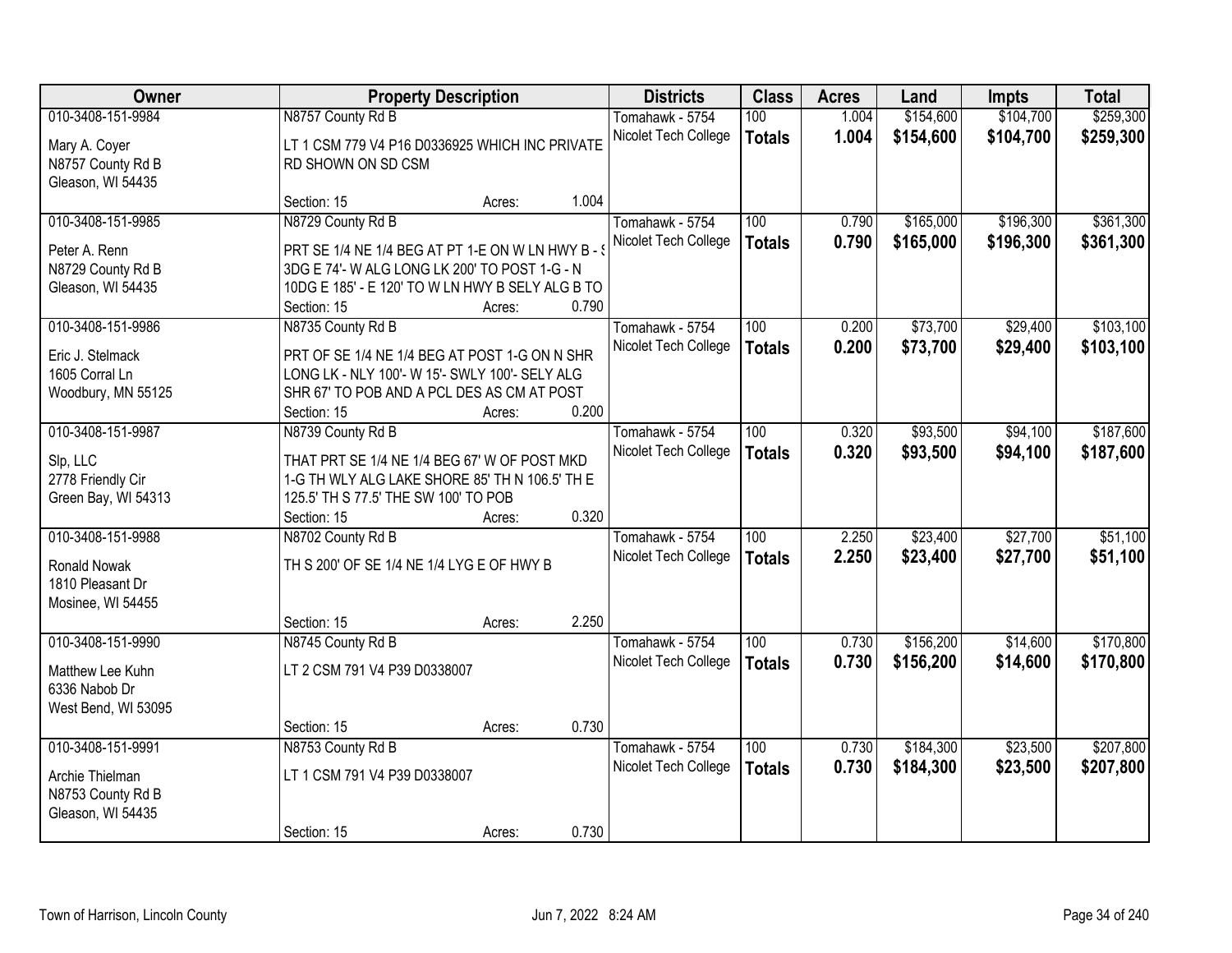| Owner                   |                                                            | <b>Property Description</b> | <b>Districts</b>                        | <b>Class</b>  | <b>Acres</b>     | Land                    | <b>Impts</b>           | <b>Total</b>           |
|-------------------------|------------------------------------------------------------|-----------------------------|-----------------------------------------|---------------|------------------|-------------------------|------------------------|------------------------|
| 010-3408-151-9992       | N8730 County Rd B                                          |                             | Tomahawk - 5754                         | 100           | 9.000            | \$34,300                | \$124,900              | \$159,200              |
| Michael L. Thielman     | THAT PART SE 1/4 NE 1/4 LYG ELY OF HWY B RUNG              |                             | Nicolet Tech College                    | 742           | 24.630           | (\$45,600)              | \$0                    | \$0                    |
| PO Box 493              | IN NWLY & SELY DIREC EX THE S 206'                         |                             |                                         | <b>Totals</b> | 33.630           | \$34,300                | \$124,900              | \$159,200              |
| Schofield, WI 54476     |                                                            |                             |                                         |               |                  |                         |                        |                        |
|                         | Section: 15                                                | 33.630<br>Acres:            |                                         |               |                  |                         |                        |                        |
| 010-3408-151-9993       | N8729 Chipmunk Trl                                         |                             | Tomahawk - 5754                         | 100           | 0.710            | \$154,000               | \$59,500               | \$213,500              |
| Peter W. Lemon          | LT 2 CSM 163 V1 P184 D0243597                              |                             | Nicolet Tech College                    | <b>Totals</b> | 0.710            | \$154,000               | \$59,500               | \$213,500              |
| 3001 Red Hawk Trll      |                                                            |                             |                                         |               |                  |                         |                        |                        |
| Cottage Grove, WI 53527 |                                                            |                             |                                         |               |                  |                         |                        |                        |
|                         | Section: 15                                                | 0.710<br>Acres:             |                                         |               |                  |                         |                        |                        |
| 010-3408-151-9997       | N8726 Chipmunk Trl                                         |                             | Tomahawk - 5754                         | 100           | 1.500            | \$133,900               | \$140,300              | \$274,200              |
| Scott J. Kaminski       | PCL 3 CSM 58 V1 P70 D0220315                               |                             | Nicolet Tech College                    | <b>Totals</b> | 1.500            | \$133,900               | \$140,300              | \$274,200              |
| N8726 Chipmunk Trl      |                                                            |                             |                                         |               |                  |                         |                        |                        |
| Gleason, WI 54435       |                                                            |                             |                                         |               |                  |                         |                        |                        |
|                         | Section: 15                                                | 1.500<br>Acres:             |                                         |               |                  |                         |                        |                        |
| 010-3408-151-9999       |                                                            |                             | Tomahawk - 5754                         | 600           | 3.000            | \$7,200                 | \$0                    | \$7,200                |
| Michael L. Thielman     | NE 1/4 NE 1/4                                              |                             | Nicolet Tech College                    | 742           | 37.000<br>40.000 | ( \$88, 800)<br>\$7,200 | \$0<br>\$0             | \$0<br>\$7,200         |
| PO Box 493              |                                                            |                             |                                         | <b>Totals</b> |                  |                         |                        |                        |
| Schofield, WI 54476     |                                                            |                             |                                         |               |                  |                         |                        |                        |
|                         | Section: 15                                                | 40.000<br>Acres:            |                                         |               |                  |                         |                        |                        |
| 010-3408-152-9943       | W1077 Lon Basco Ln N                                       |                             | Tomahawk - 5754                         | 100           | 2.275            | \$116,600               | \$181,000              | \$297,600              |
| Dwayne S. Maroszek      | LT 2 CSM 2708 V16 P28 D0534480 AND 1/6 INT IN              |                             | Nicolet Tech College                    | <b>Totals</b> | 2.275            | \$116,600               | \$181,000              | \$297,600              |
| 2702 N 96th Ave         | PRIVATE RD CSM 885 V4 P211 D0344733 AND 3/14               |                             |                                         |               |                  |                         |                        |                        |
| Wausau, WI 54401        | INT IN PRIVATE RD CSM 932 V4 P294 D0349026                 |                             |                                         |               |                  |                         |                        |                        |
| 010-3408-152-9944       | Section: 15                                                | 2.275<br>Acres:             |                                         | 100           |                  | \$113,400               |                        |                        |
|                         | W1091 Lon Basco Ln N                                       |                             | Tomahawk - 5754<br>Nicolet Tech College |               | 1.409<br>1.409   | \$113,400               | $\overline{50}$<br>\$0 | \$113,400<br>\$113,400 |
| Zel Gohs, LLC           | LT 1 CSM 2708 V16 P28 D0534480 AND 1/6 INT IN              |                             |                                         | <b>Totals</b> |                  |                         |                        |                        |
| 2353 Terracea Dr        | PRIVATE RD CSM 885 V4 P211 D0344733 AND 3/14               |                             |                                         |               |                  |                         |                        |                        |
| Kronenwetter, WI 54455  | INT IN PRIVATE RD CSM 932 V4 P294 D0349026                 | 1.409                       |                                         |               |                  |                         |                        |                        |
| 010-3408-152-9945       | Section: 15                                                | Acres:                      | Tomahawk - 5754                         | 100           | 2.240            | \$126,300               | $\overline{50}$        | \$126,300              |
|                         |                                                            |                             | Nicolet Tech College                    | <b>Totals</b> | 2.240            | \$126,300               | \$0                    | \$126,300              |
| Ira Srvcs Trust Co      | LTS 1 AND 2 CSM 932 V4 P294 D0349026 AND 3/7 INT           |                             |                                         |               |                  |                         |                        |                        |
| 5923 Grandview Rd       | IN PRIVATE RD AS SHOWN ON CSM 932 V4 P294                  |                             |                                         |               |                  |                         |                        |                        |
| Larsen, WI 54947        | D0349026 AND 3/9 INT IN PRIVATE RD AS SHOWN<br>Section: 15 | 2.240<br>Acres:             |                                         |               |                  |                         |                        |                        |
|                         |                                                            |                             |                                         |               |                  |                         |                        |                        |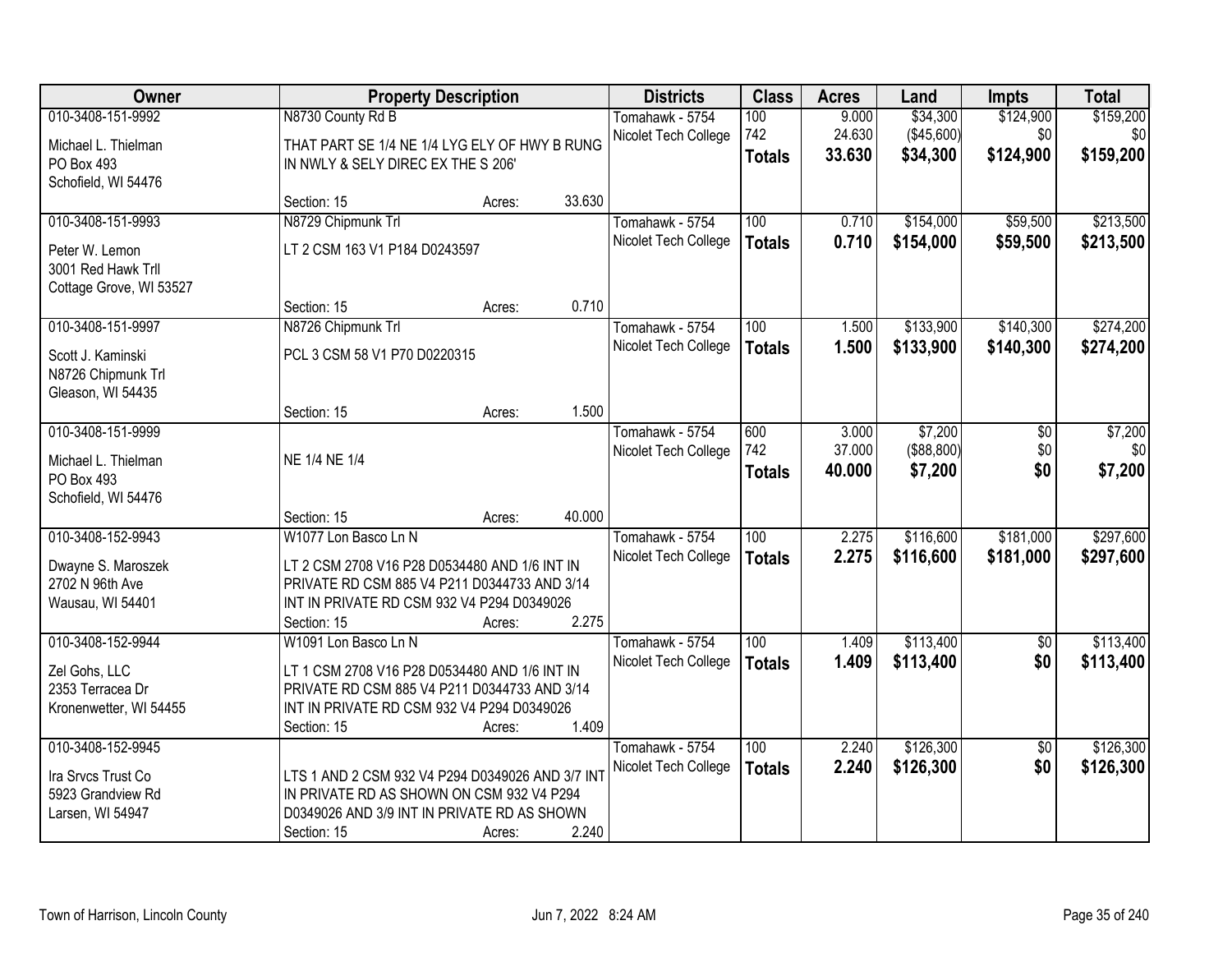| Owner                                   | <b>Property Description</b>                                                              | <b>Districts</b>     | <b>Class</b>  | <b>Acres</b> | Land      | Impts           | <b>Total</b>    |
|-----------------------------------------|------------------------------------------------------------------------------------------|----------------------|---------------|--------------|-----------|-----------------|-----------------|
| 010-3408-152-9946                       |                                                                                          | Tomahawk - 5754      | 100           | 1.500        | \$88,100  | $\overline{50}$ | \$88,100        |
| <b>Todd Cleveland</b>                   | LT 3 CSM 932 V4 P294 D0349026 AND 3/7 INT IN                                             | Nicolet Tech College | <b>Totals</b> | 1.500        | \$88,100  | \$0             | \$88,100        |
| 218 W Carroll St                        | PRIVATE RD CSM 932 V4 P294 D0349026 AND 1/3                                              |                      |               |              |           |                 |                 |
| Portage, WI 53901                       | INT IN PRIVATE RD CSM 885 V4 P211 D0344773                                               |                      |               |              |           |                 |                 |
|                                         | 1.500<br>Section: 15<br>Acres:                                                           |                      |               |              |           |                 |                 |
| 010-3408-152-9947                       | Long Beau Rdg                                                                            | Tomahawk - 5754      | 100           | 8.135        | \$112,100 | $\overline{50}$ | \$112,100       |
| Ira Srvcs Trust Co                      | LT 1 CSM 2357 V13 P113 D0495253 BNG PRT OF LT 1                                          | Nicolet Tech College | <b>Totals</b> | 8.135        | \$112,100 | \$0             | \$112,100       |
| 5923 Grandview Rd                       | CSM 885 V4 P211 D0344773                                                                 |                      |               |              |           |                 |                 |
| Larsen, WI 54947                        |                                                                                          |                      |               |              |           |                 |                 |
|                                         | 8.135<br>Section: 15<br>Acres:                                                           |                      |               |              |           |                 |                 |
| 010-3408-152-9948                       | W1100 Long Beau Rdg                                                                      | Tomahawk - 5754      | 100           | 7.450        | \$130,000 | \$456,300       | \$586,300       |
|                                         | PRT OF GL 8 NKA LT 2 OF CSM 2357 V13 P113                                                | Nicolet Tech College | <b>Totals</b> | 7.450        | \$130,000 | \$456,300       | \$586,300       |
| 1720 Congress, LLC<br>5923 Grandview Rd | D0495253 ALSO KN AS LOTS 4 & 5 OF CSM 829 &                                              |                      |               |              |           |                 |                 |
| Larsen, WI 54947                        | PRT OF LOT 1 OF CSM 885 & PRT OF LOT 3 OF CSM                                            |                      |               |              |           |                 |                 |
|                                         | 7.450<br>Section: 15<br>Acres:                                                           |                      |               |              |           |                 |                 |
| 010-3408-152-9951                       |                                                                                          | Tomahawk - 5754      | 100           | 0.230        | \$3,500   | $\sqrt[6]{}$    | \$3,500         |
|                                         |                                                                                          | Nicolet Tech College | <b>Totals</b> | 0.230        | \$3,500   | \$0             | \$3,500         |
| Gary T. Sweet                           | OTLT 1 CSM 2325 V13 P42 D0492090                                                         |                      |               |              |           |                 |                 |
| 3205 Maine Dr                           |                                                                                          |                      |               |              |           |                 |                 |
| Merrill, WI 54452                       |                                                                                          |                      |               |              |           |                 |                 |
|                                         | 0.230<br>Section: 15<br>Acres:                                                           |                      |               |              |           |                 |                 |
| 010-3408-152-9952                       | W1103 Lon Basco Ln                                                                       | Tomahawk - 5754      | 100           | 0.000        | \$163,900 | \$149,800       | \$313,700       |
| Duwayne & Joanne Schulz Trust           | PRT OF GL7 CM@ 1/4 CR BETW S15&16 E 960' CONT                                            | Nicolet Tech College | <b>Totals</b> | 0.000        | \$163,900 | \$149,800       | \$313,700       |
| 175733 Willow Ln                        | E 690' POB NWLY 164' SWLY 5' SWLY 200' TO N LN RI                                        |                      |               |              |           |                 |                 |
| Hatley, WI 54440                        | SELY 70' E 175' POB AKA ALL THAT PART OF LOTS                                            |                      |               |              |           |                 |                 |
|                                         | 0.000<br>Section: 15<br>Acres:                                                           |                      |               |              |           |                 |                 |
| 010-3408-152-9958                       | W1225 Lon Basco Ln N                                                                     | Tomahawk - 5754      | 100           | 0.800        | \$168,600 | \$2,700         | \$171,300       |
| John M. Zappa                           | LT 1 CSM 1202 V6 P27 D0370508 AND PRT OF LT 1                                            | Nicolet Tech College | <b>Totals</b> | 0.800        | \$168,600 | \$2,700         | \$171,300       |
| 3232 Nicolet Ct                         | CSM 1202 V6 P27 D0370508 LYG W OF LN ESTA BY H                                           |                      |               |              |           |                 |                 |
| Stevens Point, WI 54481                 | MOORE 5-21-79 IN GL 7                                                                    |                      |               |              |           |                 |                 |
|                                         | 0.800<br>Section: 15<br>Acres:                                                           |                      |               |              |           |                 |                 |
| 010-3408-152-9959                       | Lon Basco Ln N                                                                           | Tomahawk - 5754      | 100           | 1.270        | \$0       | $\overline{30}$ | $\overline{50}$ |
| Owners of Csm 885                       |                                                                                          | Nicolet Tech College | <b>Totals</b> | 1.270        | \$0       | \$0             | \$0             |
|                                         | PRIVATE RD CSM 885 V4 P211 D0344773 SAID<br>PRIVATE RD ASSESSED WITH LTS CSM 885 V4 P211 |                      |               |              |           |                 |                 |
|                                         | D0344773 AND THT PRT OF PRIVATE RD CSM 885                                               |                      |               |              |           |                 |                 |
|                                         | 1.270                                                                                    |                      |               |              |           |                 |                 |
|                                         | Section: 15<br>Acres:                                                                    |                      |               |              |           |                 |                 |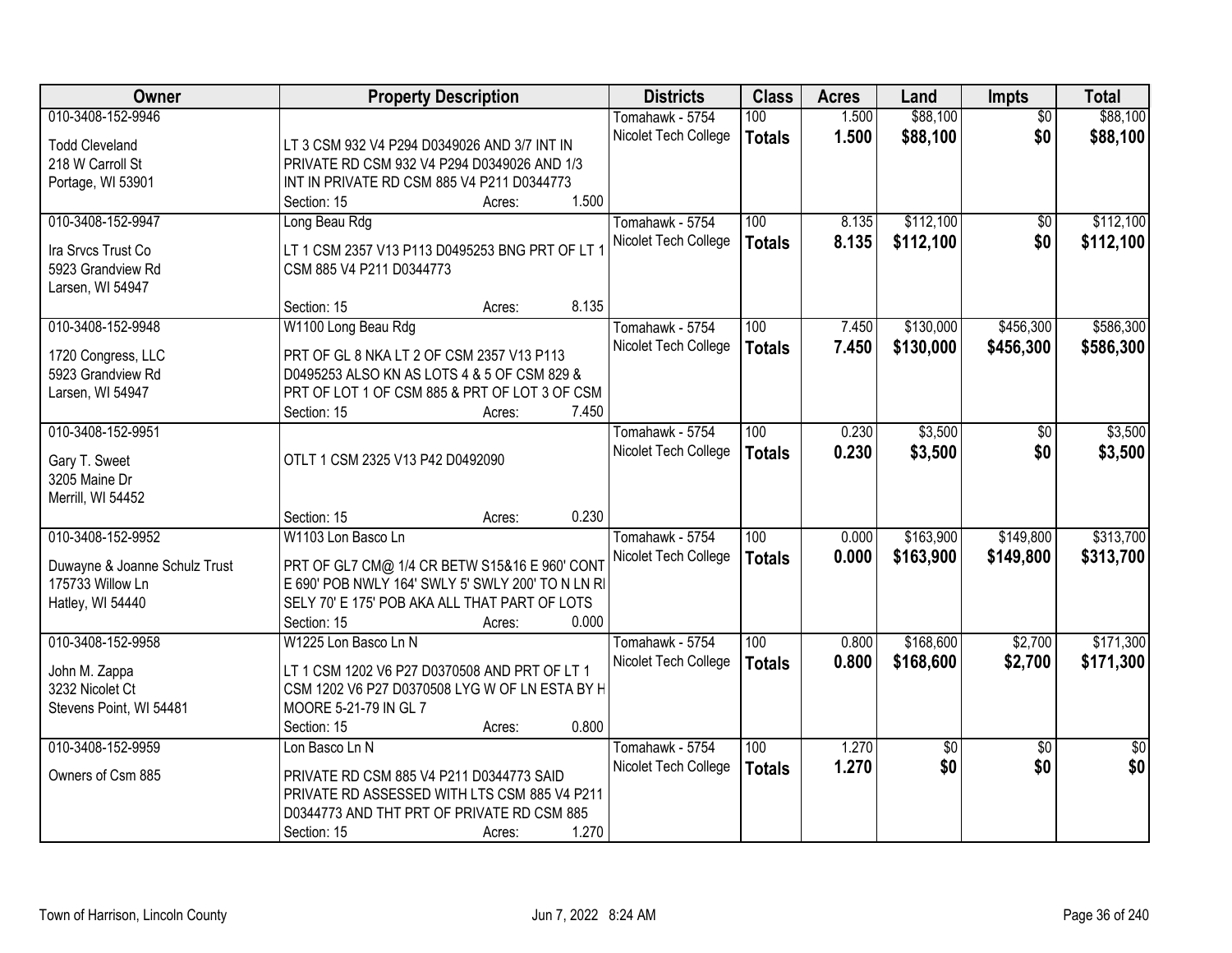| Owner                               |                                                        | <b>Property Description</b> |        | <b>Districts</b>     | <b>Class</b>     | <b>Acres</b> | Land            | <b>Impts</b>    | <b>Total</b>    |
|-------------------------------------|--------------------------------------------------------|-----------------------------|--------|----------------------|------------------|--------------|-----------------|-----------------|-----------------|
| 010-3408-152-9960                   | N8821 Star Trl                                         |                             |        | Tomahawk - 5754      | 100              | 2.000        | \$117,500       | \$95,100        | \$212,600       |
| Gary W. Starzinski                  | PRT OF GL7 COM E 1/4 CR - S15 - W 2630.80' - N 0?      |                             |        | Nicolet Tech College | 742              | 13.000       | (\$24,100)      | \$0             | \$0             |
| 224581 County Rd S                  | 11' W 1120' - W 1350' TO POB - N 1550' - E 402.40' - S |                             |        |                      | <b>Totals</b>    | 15.000       | \$117,500       | \$95,100        | \$212,600       |
| Marathon, WI 54448                  | AND E 850' - S AND W 1200' POB EX PRIV RD ALL          |                             |        |                      |                  |              |                 |                 |                 |
|                                     | Section: 15                                            | Acres:                      | 15.000 |                      |                  |              |                 |                 |                 |
| 010-3408-152-9962                   | N8865 Star Trl                                         |                             |        | Tomahawk - 5754      | 100              | 3.260        | \$138,300       | \$71,700        | \$210,000       |
| Gary W. Starzinski                  | LT 3 CSM 1151 V5 P325 D0366651                         |                             |        | Nicolet Tech College | <b>Totals</b>    | 3.260        | \$138,300       | \$71,700        | \$210,000       |
| 3788 Cty Rd S                       |                                                        |                             |        |                      |                  |              |                 |                 |                 |
| Marathon, WI 54448                  |                                                        |                             |        |                      |                  |              |                 |                 |                 |
|                                     | Section: 15                                            | Acres:                      | 3.260  |                      |                  |              |                 |                 |                 |
| 010-3408-152-9963                   | Star Tr                                                |                             |        | Tomahawk - 5754      | 100              | 1.400        | \$138,800       | \$0             | \$138,800       |
|                                     | LT 2 CSM 1151 V5 P325 D0366651                         |                             |        | Nicolet Tech College | <b>Totals</b>    | 1.400        | \$138,800       | \$0             | \$138,800       |
| Gary W. Starzinski<br>3788 Cty Rd S |                                                        |                             |        |                      |                  |              |                 |                 |                 |
| Marathon, WI 54448                  |                                                        |                             |        |                      |                  |              |                 |                 |                 |
|                                     | Section: 15                                            | Acres:                      | 1.400  |                      |                  |              |                 |                 |                 |
| 010-3408-152-9964                   | Star Tr                                                |                             |        | Tomahawk - 5754      | 100              | 1.100        | \$25,500        | \$0             | \$25,500        |
|                                     |                                                        |                             |        | Nicolet Tech College | <b>Totals</b>    | 1.100        | \$25,500        | \$0             | \$25,500        |
| Gary W. Starzinski                  | LT 1 CSM 1151 V5 P325 D0366651                         |                             |        |                      |                  |              |                 |                 |                 |
| 3788 Cty Rd S<br>Marathon, WI 54448 |                                                        |                             |        |                      |                  |              |                 |                 |                 |
|                                     | Section: 15                                            | Acres:                      | 1.100  |                      |                  |              |                 |                 |                 |
| 010-3408-152-9966                   | W1143 Lon Basco Ln N                                   |                             |        | Tomahawk - 5754      | $\overline{100}$ | 0.820        | \$91,200        | \$7,500         | \$98,700        |
|                                     |                                                        |                             |        | Nicolet Tech College | <b>Totals</b>    | 0.820        | \$91,200        | \$7,500         | \$98,700        |
| Michael B. Trease                   | LT 3 CSM 885 V4 P211 D0344773 AND A 1/9 INT IN         |                             |        |                      |                  |              |                 |                 |                 |
| S87 W27025 National Ave             | PRIVATE RD CSM 885 V4 P211 D0344773                    |                             |        |                      |                  |              |                 |                 |                 |
| Mukwonago, WI 53149                 |                                                        |                             | 0.820  |                      |                  |              |                 |                 |                 |
| 010-3408-152-9967                   | Section: 15<br>Lon Basco Ln N                          | Acres:                      |        | Tomahawk - 5754      | $\overline{100}$ | 1.020        | $\overline{50}$ | $\overline{50}$ | $\overline{50}$ |
|                                     |                                                        |                             |        | Nicolet Tech College |                  | 1.020        | \$0             | \$0             | \$0             |
| Owners of Csm 931 & 932             | PRIVATE RD CSM 932 V4 P294 D0349026 SAID               |                             |        |                      | <b>Totals</b>    |              |                 |                 |                 |
|                                     | PRIVATE RD ASSESSED WITH LTS ON CSM 931 V4             |                             |        |                      |                  |              |                 |                 |                 |
|                                     | P292 D0349025 AND CSM 932 V4 P294 D0349026             |                             |        |                      |                  |              |                 |                 |                 |
|                                     | Section: 15                                            | Acres:                      | 1.020  |                      |                  |              |                 |                 |                 |
| 010-3408-152-9971                   | W1073 Lon Basco Ln N                                   |                             |        | Tomahawk - 5754      | 100              | 1.510        | \$117,700       | \$176,200       | \$293,900       |
| Lawrence D. Wisen                   | LT 4 CSM 931 V4 P292 D0349025 AND A 1/7 INT IN         |                             |        | Nicolet Tech College | <b>Totals</b>    | 1.510        | \$117,700       | \$176,200       | \$293,900       |
| W1073 Lon Basco Ln                  | PRIVATE RD CSM 932 V4 P294 D0349026 AND A 1/9          |                             |        |                      |                  |              |                 |                 |                 |
| Gleason, WI 54435                   | INT IN PRIVATE RD CSM 885 V4 P211 D0344773             |                             |        |                      |                  |              |                 |                 |                 |
|                                     | Section: 15                                            | Acres:                      | 1.510  |                      |                  |              |                 |                 |                 |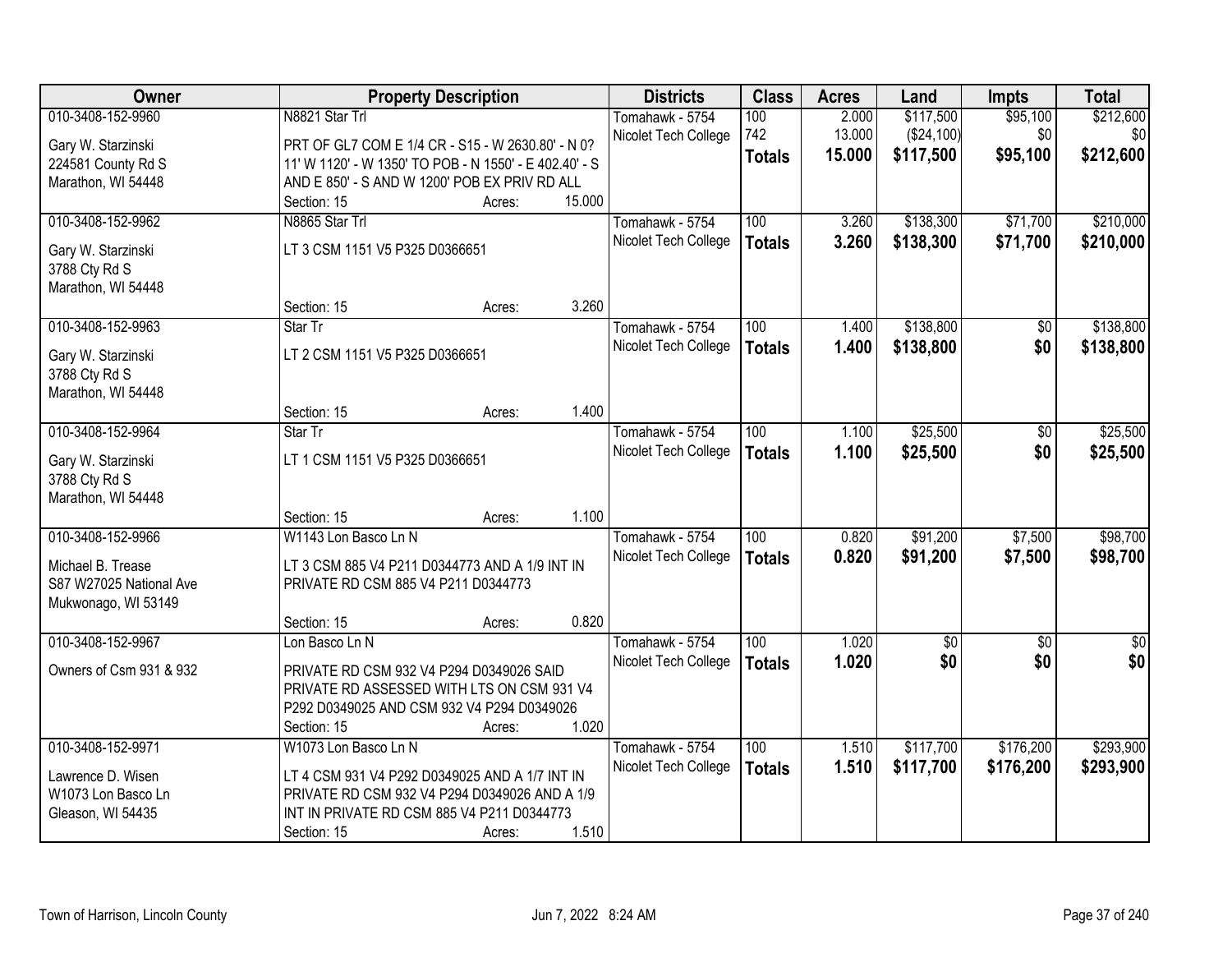| Owner                                      |                                         | <b>Property Description</b>                             | <b>Districts</b>     | <b>Class</b>     | <b>Acres</b> | Land       | Impts           | <b>Total</b> |
|--------------------------------------------|-----------------------------------------|---------------------------------------------------------|----------------------|------------------|--------------|------------|-----------------|--------------|
| 010-3408-152-9975                          |                                         |                                                         | Tomahawk - 5754      | 100              | 0.691        | \$10,400   | $\overline{50}$ | \$10,400     |
| Barbara Marthaler                          |                                         | PART OF GOVT LOT 6 AKA NW 1/4 SW1/4 AND NE1/4           | Nicolet Tech College | <b>Totals</b>    | 0.691        | \$10,400   | \$0             | \$10,400     |
| W1147 Lon Basco Ln                         |                                         | SW1/4 LYG WITHIN CIRCLE FORMED BY LON BASCO             |                      |                  |              |            |                 |              |
| Gleason, WI 54435                          |                                         | LN IN THE PENINSULA IN THE N PART OF LONG LK            |                      |                  |              |            |                 |              |
|                                            | Section: 15                             | Acres:                                                  | 0.691                |                  |              |            |                 |              |
| 010-3408-152-9976                          |                                         |                                                         | Tomahawk - 5754      | 100              | 0.756        | \$11,300   | $\overline{50}$ | \$11,300     |
|                                            |                                         |                                                         | Nicolet Tech College | <b>Totals</b>    | 0.756        | \$11,300   | \$0             | \$11,300     |
| Tim Dickinson                              |                                         | ALL THOSE PARTS OF GL 6 AKA NW1/4 SW1/4, NE1/4          |                      |                  |              |            |                 |              |
| W7093 S Countryside Cir                    |                                         | SW1/4 LYG WITHIN CIRCLE FORMED BY LON BASCO             |                      |                  |              |            |                 |              |
| Merrill, WI 54452                          | LN IN THE PENINSULA IN THE NORTHERN PRT |                                                         | 0.756                |                  |              |            |                 |              |
|                                            | Section: 15                             | Acres:                                                  |                      |                  |              |            |                 |              |
| 010-3408-152-9977                          | N8890 Star Trl                          |                                                         | Tomahawk - 5754      | 100              | 1.780        | \$122,500  | \$69,900        | \$192,400    |
| Nathan G. Thompson                         |                                         | PRT OF CSM 253 V1 P324 D0253827 - 325 BNG IN GL         | Nicolet Tech College | <b>Totals</b>    | 1.780        | \$122,500  | \$69,900        | \$192,400    |
| 671 Winding Waters Way                     |                                         | 7 BEG AT 2" IP ON E LN GL 7 714.39' S OF N 1/4 CR       |                      |                  |              |            |                 |              |
| De Pere, WI 54115                          |                                         | SEC 15 - S 0? 14' 30"186' - N 86? 13' 28" W 317.65' - N |                      |                  |              |            |                 |              |
|                                            | Section: 15                             | Acres:                                                  | 1.780                |                  |              |            |                 |              |
| 010-3408-152-9983                          | W1247 Lon Basco Ln                      |                                                         | Tomahawk - 5754      | 100              | 7.000        | \$192,500  | \$29,300        | \$221,800    |
|                                            |                                         | THE E 300' OF THE W 1/2 OF SW 1/4 NW 1/4 A PRT O        | Nicolet Tech College | <b>Totals</b>    | 7.000        | \$192,500  | \$29,300        | \$221,800    |
| Hollar Family Cabin, LLC<br>2931 North Ave | GL 6                                    |                                                         |                      |                  |              |            |                 |              |
| Wisconsin Rapids, WI 54495                 |                                         |                                                         |                      |                  |              |            |                 |              |
|                                            | Section: 15                             | Acres:                                                  | 7.000                |                  |              |            |                 |              |
| 010-3408-152-9984                          | W1134 Lon Basco Ln N                    |                                                         | Tomahawk - 5754      | $\overline{100}$ | 0.000        | \$163,300  | \$64,900        | \$228,200    |
|                                            |                                         |                                                         | Nicolet Tech College |                  | 0.000        | \$163,300  | \$64,900        | \$228,200    |
| William Christenson                        |                                         | BEG AT INTRS N LN & E SHR LK CLARA TH E 324.30          |                      | <b>Totals</b>    |              |            |                 |              |
| 154856 Granite Heights Rd                  |                                         | TH S ALG 1/8 LN TO PR RD SWLY ALG SD RD TO IP -         |                      |                  |              |            |                 |              |
| Wausau, WI 54403                           |                                         | N TO LK TO LK TH NELY ALG SD LK TO POB PRT W            |                      |                  |              |            |                 |              |
|                                            | Section: 15                             | Acres:                                                  | 0.000                |                  |              |            |                 |              |
| 010-3408-152-9985                          | W1291 Lon Basco Ln                      |                                                         | Tomahawk - 5754      | 100              | 8.600        | \$200,600  | \$51,900        | \$252,500    |
| William E. Hackbarth                       |                                         | TH W 1/2 SW 1/4 NW 1/4 PRT OF GL 6 EX TH E 300'         | Nicolet Tech College | <b>Totals</b>    | 8.600        | \$200,600  | \$51,900        | \$252,500    |
| 154476 Wisconsin River Rd                  |                                         |                                                         |                      |                  |              |            |                 |              |
| Wausau, WI 54403                           |                                         |                                                         |                      |                  |              |            |                 |              |
|                                            | Section: 15                             | Acres:                                                  | 8.600                |                  |              |            |                 |              |
| 010-3408-152-9986                          | W1290 Lon Basco Ln                      |                                                         | Tomahawk - 5754      | 100              | 1.000        | \$89,000   | \$49,200        | \$138,200    |
|                                            |                                         |                                                         | Nicolet Tech College | 744              | 14.600       | (\$27,000) | \$0             | \$0          |
| David Podratz                              | THE W 1/2 NW 1/4 NW 1/4 PRT OF GL 6     |                                                         |                      | <b>Totals</b>    | 15.600       | \$89,000   | \$49,200        | \$138,200    |
| 3900 London Rd #314                        |                                         |                                                         |                      |                  |              |            |                 |              |
| Duluth, MN 55804                           |                                         |                                                         |                      |                  |              |            |                 |              |
|                                            | Section: 15                             | Acres:                                                  | 15.600               |                  |              |            |                 |              |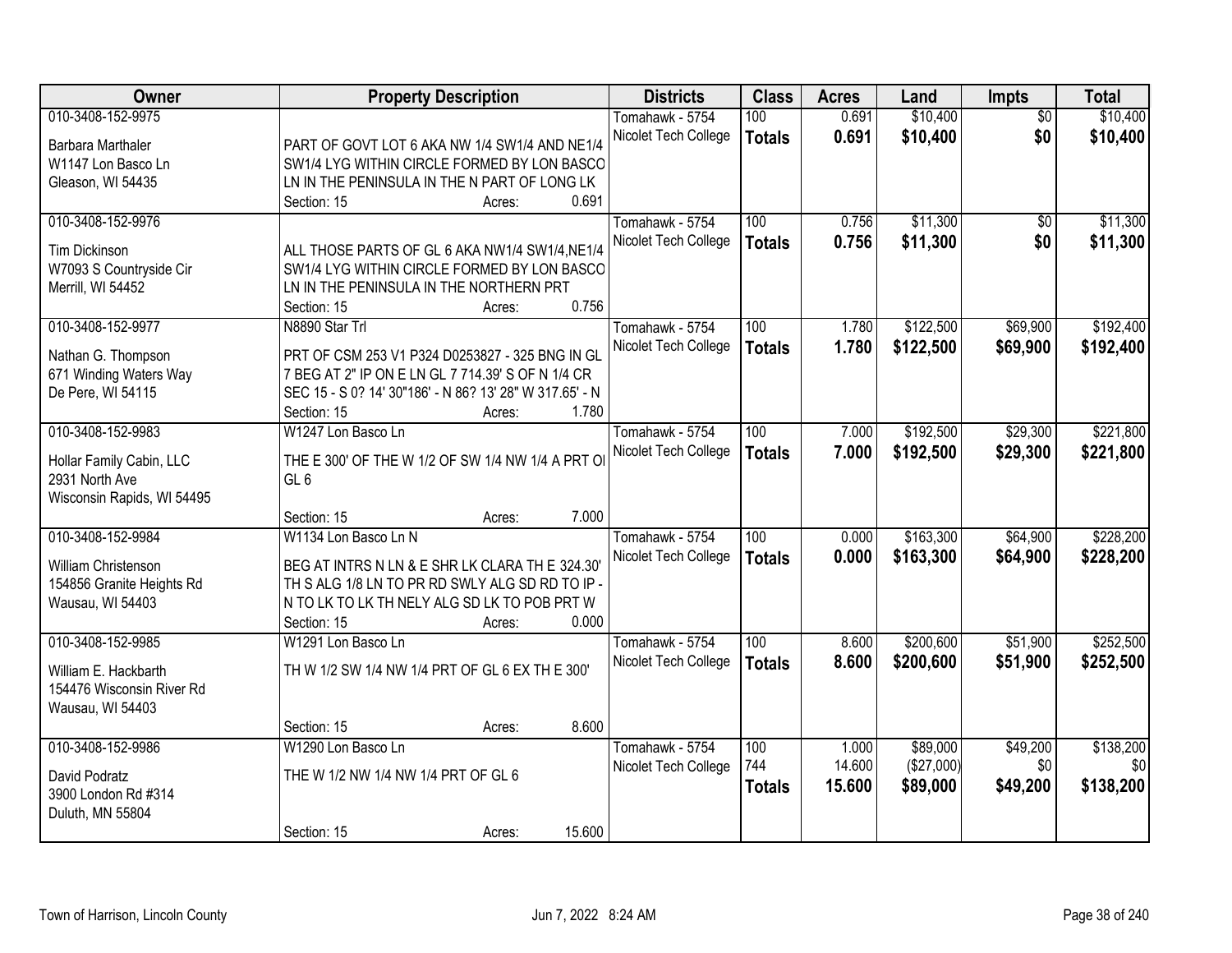| Owner                   | <b>Property Description</b>                                                                         | <b>Districts</b>     | <b>Class</b>  | <b>Acres</b> | Land      | <b>Impts</b>    | <b>Total</b> |
|-------------------------|-----------------------------------------------------------------------------------------------------|----------------------|---------------|--------------|-----------|-----------------|--------------|
| 010-3408-152-9991       | W1179 Lon Basco Ln N                                                                                | Tomahawk - 5754      | 100           | 0.620        | \$123,800 | \$67,800        | \$191,600    |
| John M. Zappa           | PART GL 7 CM E 1/4 CR SEC 15 - W 2630.80'-N 0 DEG                                                   | Nicolet Tech College | <b>Totals</b> | 0.620        | \$123,800 | \$67,800        | \$191,600    |
| 3232 Nicolet Ct         | 11'W 920'-W 1022' POB -N 69 DEG 13'W 125'-N 0 DEG                                                   |                      |               |              |           |                 |              |
| Stevens Point, WI 54481 | 52'W 196.40'-N 79 DEG 08'E 122'-S 0 DEG 52'E 264'TO                                                 |                      |               |              |           |                 |              |
|                         | 0.620<br>Section: 15<br>Acres:                                                                      |                      |               |              |           |                 |              |
| 010-3408-152-9997       |                                                                                                     | Tomahawk - 5754      | 100           | 1.150        | \$165,000 | \$0             | \$165,000    |
|                         |                                                                                                     | Nicolet Tech College | <b>Totals</b> | 1.150        | \$165,000 | \$0             | \$165,000    |
| Spencer Allen           | BEG ON N SHR LONG LK 325' E OF W LN GL 7 S 62D                                                      |                      |               |              |           |                 |              |
| 3016 E Vogel Ave        | 49" E ALG SD LK 200' N ODG 52" W 246.10' NWLY ALC<br>SLN PRIVATE RD TO A PT N OF POB TH S 0DG 52" E |                      |               |              |           |                 |              |
| Cudahy, WI 53110        | 1.150<br>Section: 15                                                                                |                      |               |              |           |                 |              |
| 010-3408-153-9908       | Acres:                                                                                              | Tomahawk - 5754      | 100           | 9.250        | \$43,400  | $\overline{50}$ | \$43,400     |
|                         |                                                                                                     | Nicolet Tech College |               | 9.250        | \$43,400  | \$0             | \$43,400     |
| Lee G. Peterman         | THE W 1/2 OF GL 5 EX S THE 477.8' AND EX THE E                                                      |                      | <b>Totals</b> |              |           |                 |              |
| 1601 E 10th St Apt 101  | 600' LYG N OF S 1117.8 THRF                                                                         |                      |               |              |           |                 |              |
| Merrill, WI 54452       |                                                                                                     |                      |               |              |           |                 |              |
|                         | 9.250<br>Section: 15<br>Acres:                                                                      |                      |               |              |           |                 |              |
| 010-3408-153-9909       |                                                                                                     | Tomahawk - 5754      | 100           | 0.004        | \$100     | \$0             | \$100        |
| Hjl Legacy, LLC         | OTLT 1 CSM 2188 V12 P32 D0472435                                                                    | Nicolet Tech College | <b>Totals</b> | 0.004        | \$100     | \$0             | \$100        |
| 6313 Hunt St            |                                                                                                     |                      |               |              |           |                 |              |
| Weston, WI 54476        |                                                                                                     |                      |               |              |           |                 |              |
|                         | 0.004<br>Section: 15<br>Acres:                                                                      |                      |               |              |           |                 |              |
| 010-3408-153-9910       | W1053 Tall Pine Trl                                                                                 | Tomahawk - 5754      | 100           | 1.380        | \$61,900  | \$49,500        | \$111,400    |
|                         |                                                                                                     | Nicolet Tech College | <b>Totals</b> | 1.380        | \$61,900  | \$49,500        | \$111,400    |
| Hil Legacy, LLC         | LT 1 CSM 2188 V12 P32 D0472435                                                                      |                      |               |              |           |                 |              |
| 6313 Hunt St            |                                                                                                     |                      |               |              |           |                 |              |
| Weston, WI 54476        |                                                                                                     |                      |               |              |           |                 |              |
|                         | 1.380<br>Section: 15<br>Acres:                                                                      |                      |               |              |           |                 |              |
| 010-3408-153-9911       | W1189 Long Lake Dr N                                                                                | Tomahawk - 5754      | 100           | 0.910        | \$185,900 | \$114,900       | \$300,800    |
| Tyler W. Hanold         | PT GV LT 4 CM AT SW CNR SEC 15; S89?28'12"E                                                         | Nicolet Tech College | <b>Totals</b> | 0.910        | \$185,900 | \$114,900       | \$300,800    |
| 4582 Golf Dr            | 1138.21'; N46?50'26"W 100.44' BNG POB; N16?29'01"W                                                  |                      |               |              |           |                 |              |
| Windsor, WI 53598       | 153.04'; N14?26'26"E 58.52'; N64?10'02"E 97.05';                                                    |                      |               |              |           |                 |              |
|                         | 0.910<br>Section: 15<br>Acres:                                                                      |                      |               |              |           |                 |              |
| 010-3408-153-9912       | W1203 Long Lake Dr N                                                                                | Tomahawk - 5754      | 100           | 0.450        | \$82,500  | \$162,400       | \$244,900    |
|                         |                                                                                                     | Nicolet Tech College | <b>Totals</b> | 0.450        | \$82,500  | \$162,400       | \$244,900    |
| Mathew W. Boyle         | PRT OF GL 4 - CM AT NE MEANDER CR OF GL 4 - W                                                       |                      |               |              |           |                 |              |
| W1203 Long Lake Dr N    | 296' - S 900'- E 200' TO POB - E 75'- SELY ALG RD - W                                               |                      |               |              |           |                 |              |
| Gleason, WI 54435       | ALG SHR 135'- NWLY TO POB AND A PCL DES AS CM                                                       |                      |               |              |           |                 |              |
|                         | 0.450<br>Section: 15<br>Acres:                                                                      |                      |               |              |           |                 |              |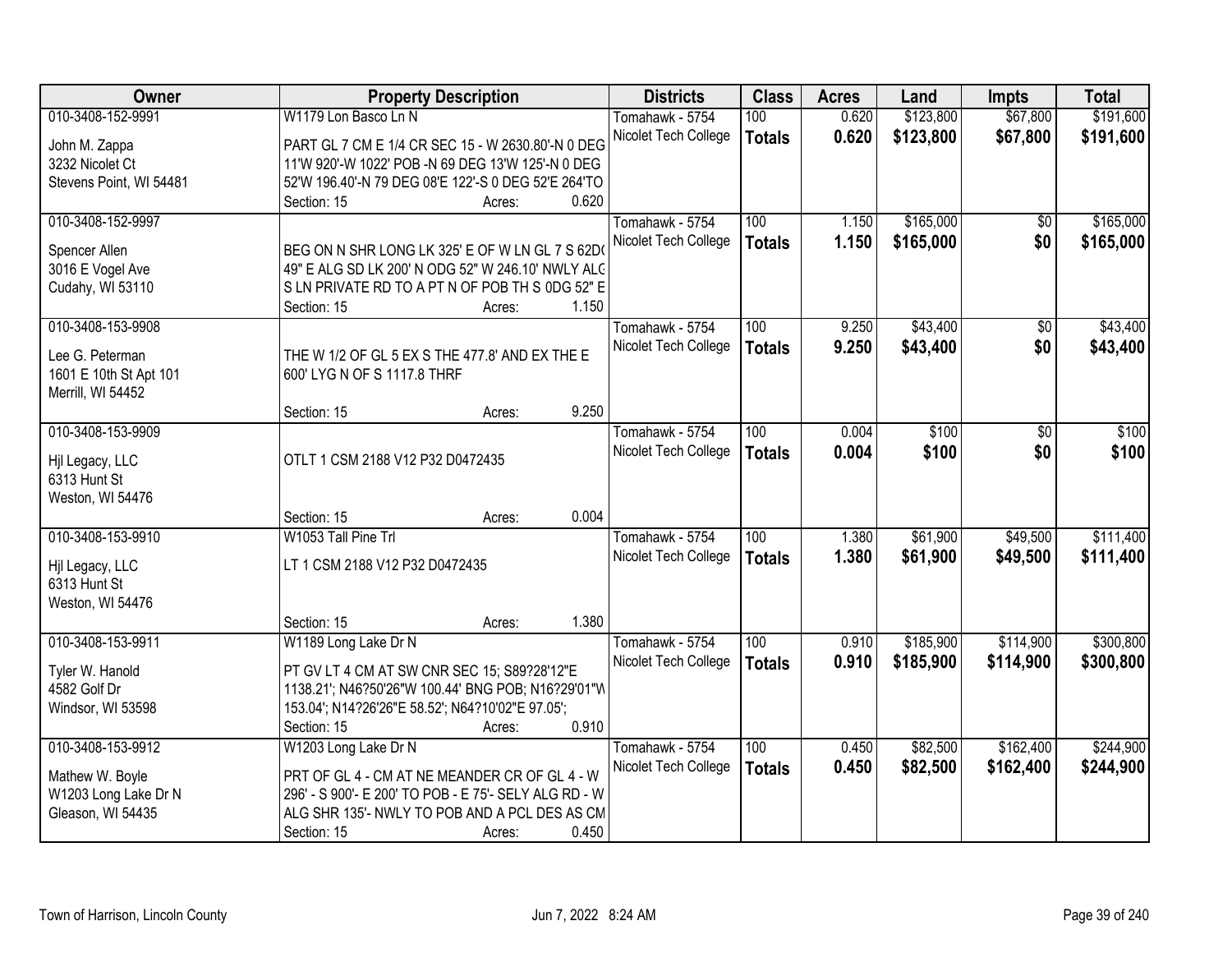| Owner                                 | <b>Property Description</b>                     |        |       | <b>Districts</b>     | <b>Class</b>     | <b>Acres</b> | Land      | <b>Impts</b> | <b>Total</b> |
|---------------------------------------|-------------------------------------------------|--------|-------|----------------------|------------------|--------------|-----------|--------------|--------------|
| 010-3408-153-9913                     | N8501 County Rd B                               |        |       | Tomahawk - 5754      | 100              | 0.740        | \$115,600 | \$44,600     | \$160,200    |
| Daniel L. Frick                       | PRT OF GL 3 BEG AT STK 9A - S 70'TO STK 10A - W |        |       | Nicolet Tech College | <b>Totals</b>    | 0.740        | \$115,600 | \$44,600     | \$160,200    |
| N1727 State Rd 17                     | ON LINE BTW STK 9A & 9B TO STK 10B ON LONG      |        |       |                      |                  |              |           |              |              |
| Merrill, WI 54452                     | LAKE - N ON SHORE LINE TO STK 9B - E TO POB     |        |       |                      |                  |              |           |              |              |
|                                       | Section: 22                                     | Acres: | 0.740 |                      |                  |              |           |              |              |
| 010-3408-153-9914                     | W1295 Packer Point Dr                           |        |       | Tomahawk - 5754      | 100              | 0.910        | \$164,400 | \$29,700     | \$194,100    |
| Robert M. Kurpis                      | LT 2 CSM 1850 V9 P191 D0441298                  |        |       | Nicolet Tech College | <b>Totals</b>    | 0.910        | \$164,400 | \$29,700     | \$194,100    |
| 1379 W Berkenshire Ln                 |                                                 |        |       |                      |                  |              |           |              |              |
| Elk Grove Village, IL 60007           |                                                 |        |       |                      |                  |              |           |              |              |
|                                       | Section: 15                                     | Acres: | 0.910 |                      |                  |              |           |              |              |
| 010-3408-153-9915                     | W1184 Packer Point Dr                           |        |       | Tomahawk - 5754      | 100              | 0.910        | \$153,100 | \$245,100    | \$398,200    |
|                                       |                                                 |        |       | Nicolet Tech College | <b>Totals</b>    | 0.910        | \$153,100 | \$245,100    | \$398,200    |
| Jackie L Leonhard & Robert A Leonhard | LT 1 CSM 1850 V9 P191 D0441298                  |        |       |                      |                  |              |           |              |              |
| Jr<br>W1184 Packer Point Dr           |                                                 |        |       |                      |                  |              |           |              |              |
| Gleason, WI 54435                     | Section: 15                                     | Acres: | 0.910 |                      |                  |              |           |              |              |
| 010-3408-153-9916                     | N8596 County Rd B                               |        |       | Tomahawk - 5754      | 100              | 1.959        | \$22,200  | \$199,900    | \$222,100    |
|                                       |                                                 |        |       | Nicolet Tech College | <b>Totals</b>    | 1.959        | \$22,200  | \$199,900    | \$222,100    |
| Steven W. Lampe                       | PCL 1 CSM 991 V5 P32 D0354478 AND LT 1 CSM 1544 |        |       |                      |                  |              |           |              |              |
| N8596 County Rd B                     | V7 P239 D0400373                                |        |       |                      |                  |              |           |              |              |
| Gleason, WI 54435                     |                                                 |        |       |                      |                  |              |           |              |              |
|                                       | Section: 15                                     | Acres: | 1.959 |                      |                  |              |           |              |              |
| 010-3408-153-9917                     | W1302 Bass Lake Ln                              |        |       | Tomahawk - 5754      | $\overline{100}$ | 0.711        | \$52,100  | \$133,800    | \$185,900    |
| Leitzke Revocable Trust               | LT 2 CSM 1641 V8 P128 D0411975                  |        |       | Nicolet Tech College | <b>Totals</b>    | 0.711        | \$52,100  | \$133,800    | \$185,900    |
| N1818 Two Creek Rd                    |                                                 |        |       |                      |                  |              |           |              |              |
| Bonduel, WI 54107                     |                                                 |        |       |                      |                  |              |           |              |              |
|                                       | Section: 15                                     | Acres: | 0.711 |                      |                  |              |           |              |              |
| 010-3408-153-9918                     | W1304 Bass Lake Ln                              |        |       | Tomahawk - 5754      | 100              | 0.939        | \$123,600 | \$86,800     | \$210,400    |
| David W. Anderson                     | LT 1 CSM 1641 V8 P128 D0411975                  |        |       | Nicolet Tech College | <b>Totals</b>    | 0.939        | \$123,600 | \$86,800     | \$210,400    |
| W1304 Bass Lake Ln                    |                                                 |        |       |                      |                  |              |           |              |              |
| Gleason, WI 54435                     |                                                 |        |       |                      |                  |              |           |              |              |
|                                       | Section: 15                                     | Acres: | 0.939 |                      |                  |              |           |              |              |
| 010-3408-153-9919                     | N8604 Long Lake Dr                              |        |       | Tomahawk - 5754      | 100              | 1.700        | \$20,300  | \$12,400     | \$32,700     |
| Virgil Kleinschmidt                   | LT 2 CSM 1410 V7 P10 D0388303                   |        |       | Nicolet Tech College | <b>Totals</b>    | 1.700        | \$20,300  | \$12,400     | \$32,700     |
| W1299 Long Lake Dr                    |                                                 |        |       |                      |                  |              |           |              |              |
| Gleason, WI 54435                     |                                                 |        |       |                      |                  |              |           |              |              |
|                                       | Section: 15                                     | Acres: | 1.700 |                      |                  |              |           |              |              |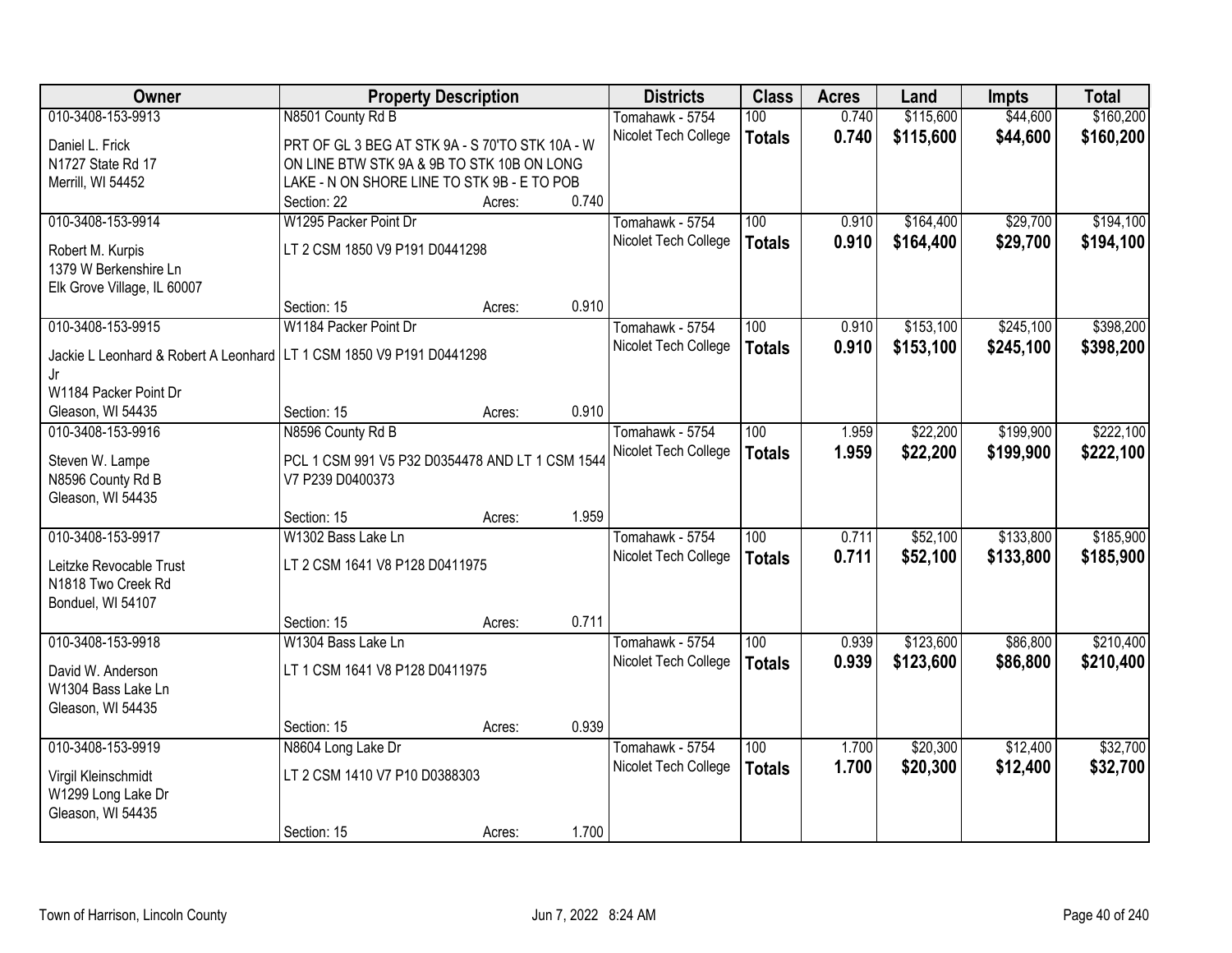| <b>Owner</b>                           |                                                      | <b>Property Description</b> |       | <b>Districts</b>     | <b>Class</b>     | <b>Acres</b> | Land      | <b>Impts</b> | <b>Total</b> |
|----------------------------------------|------------------------------------------------------|-----------------------------|-------|----------------------|------------------|--------------|-----------|--------------|--------------|
| 010-3408-153-9920                      | N8616 Long Lake Dr                                   |                             |       | Tomahawk - 5754      | 100              | 1.500        | \$18,800  | \$63,400     | \$82,200     |
| Andrew Ihn                             | LT 1 CSM 1410 V7 P10 D0388303                        |                             |       | Nicolet Tech College | <b>Totals</b>    | 1.500        | \$18,800  | \$63,400     | \$82,200     |
| 1212 Erickson Ln                       |                                                      |                             |       |                      |                  |              |           |              |              |
| Tomahawk, WI 54487                     |                                                      |                             |       |                      |                  |              |           |              |              |
|                                        | Section: 15                                          | Acres:                      | 1.500 |                      |                  |              |           |              |              |
| 010-3408-153-9921                      | N8607 Long Lake Dr                                   |                             |       | Tomahawk - 5754      | 100              | 1.200        | \$134,200 | \$167,000    | \$301,200    |
| David Wendt                            | CM AT NE CR GL 4 - W 296' POB - S 300' - W 500' - N  |                             |       | Nicolet Tech College | <b>Totals</b>    | 1.200        | \$134,200 | \$167,000    | \$301,200    |
| N8607 Long Lake Dr                     | 100' - W TO SHR OF BASS LK - NELY ALG SD SHORE       |                             |       |                      |                  |              |           |              |              |
| Gleason, WI 54435                      | TO N LN OF GL 4 - E ON N LN TO POB EX CSM 1410       |                             |       |                      |                  |              |           |              |              |
|                                        | Section: 15                                          | Acres:                      | 0.000 |                      |                  |              |           |              |              |
| 010-3408-153-9922                      | N8714 Long Lake Dr                                   |                             |       | Tomahawk - 5754      | 100              | 1.900        | \$169,400 | \$137,600    | \$307,000    |
| Raechell Thuot                         | BEG AT SW CR E 1/2 GL 5 - N 3DG 14.5' W 200'- N      |                             |       | Nicolet Tech College | <b>Totals</b>    | 1.900        | \$169,400 | \$137,600    | \$307,000    |
| 3270 S 119th St                        | 86DG 45.5' E 355'- SELY ALG SHR LONG LK 216'- S      |                             |       |                      |                  |              |           |              |              |
| West Allis, WI 53227                   | 86DG 45.5' W 436.5' TO POB DES V245 P189             |                             |       |                      |                  |              |           |              |              |
|                                        | Section: 15                                          | Acres:                      | 1.900 |                      |                  |              |           |              |              |
| 010-3408-153-9923                      | W1251 Long Lake Dr                                   |                             |       | Tomahawk - 5754      | 100              | 0.558        | \$55,000  | \$33,800     | \$88,800     |
| Michael M. Smith                       | LT 2 CSM 1269 V6 P137 D0377409                       |                             |       | Nicolet Tech College | <b>Totals</b>    | 0.558        | \$55,000  | \$33,800     | \$88,800     |
| W1257 Long Lake Dr                     |                                                      |                             |       |                      |                  |              |           |              |              |
| Gleason, WI 54435                      |                                                      |                             |       |                      |                  |              |           |              |              |
|                                        | Section: 15                                          | Acres:                      | 0.558 |                      |                  |              |           |              |              |
| 010-3408-153-9924                      | W1257 Long Lake Dr                                   |                             |       | Tomahawk - 5754      | $\overline{100}$ | 0.637        | \$110,000 | \$175,700    | \$285,700    |
|                                        | LT 1 CSM 1269 V6 P137 D0377409                       |                             |       | Nicolet Tech College | <b>Totals</b>    | 0.637        | \$110,000 | \$175,700    | \$285,700    |
| Michael M. Smith<br>W1257 Long Lake Dr |                                                      |                             |       |                      |                  |              |           |              |              |
| Gleason, WI 54435                      |                                                      |                             |       |                      |                  |              |           |              |              |
|                                        | Section: 15                                          | Acres:                      | 0.637 |                      |                  |              |           |              |              |
| 010-3408-153-9926                      | W1208 Long Lake Dr N                                 |                             |       | Tomahawk - 5754      | 100              | 0.540        | \$106,700 | \$73,500     | \$180,200    |
|                                        |                                                      |                             |       | Nicolet Tech College | <b>Totals</b>    | 0.540        | \$106,700 | \$73,500     | \$180,200    |
| Randal P. Wanta                        | PCL 1 CSM 1024 V5 P96 D0357256                       |                             |       |                      |                  |              |           |              |              |
| 6329 Cty Rd C<br>Hatley, WI 54440      |                                                      |                             |       |                      |                  |              |           |              |              |
|                                        | Section: 15                                          | Acres:                      | 0.540 |                      |                  |              |           |              |              |
| 010-3408-153-9928                      | N8572 Marquis Dr                                     |                             |       | Tomahawk - 5754      | 100              | 7.341        | \$40,500  | \$127,600    | \$168,100    |
|                                        |                                                      |                             |       | Nicolet Tech College | <b>Totals</b>    | 7.341        | \$40,500  | \$127,600    | \$168,100    |
| Lawrence L. Marquis                    | THT PRT OF TH NE 1/4 SW 1/4 LYG SOUTH AND            |                             |       |                      |                  |              |           |              |              |
| N8572 Marquis Dr                       | EAST OF CO TRK B EX PCL 1 CSM 991 V5 P32<br>D0354478 |                             |       |                      |                  |              |           |              |              |
| Gleason, WI 54435                      | Section: 15                                          | Acres:                      | 7.341 |                      |                  |              |           |              |              |
|                                        |                                                      |                             |       |                      |                  |              |           |              |              |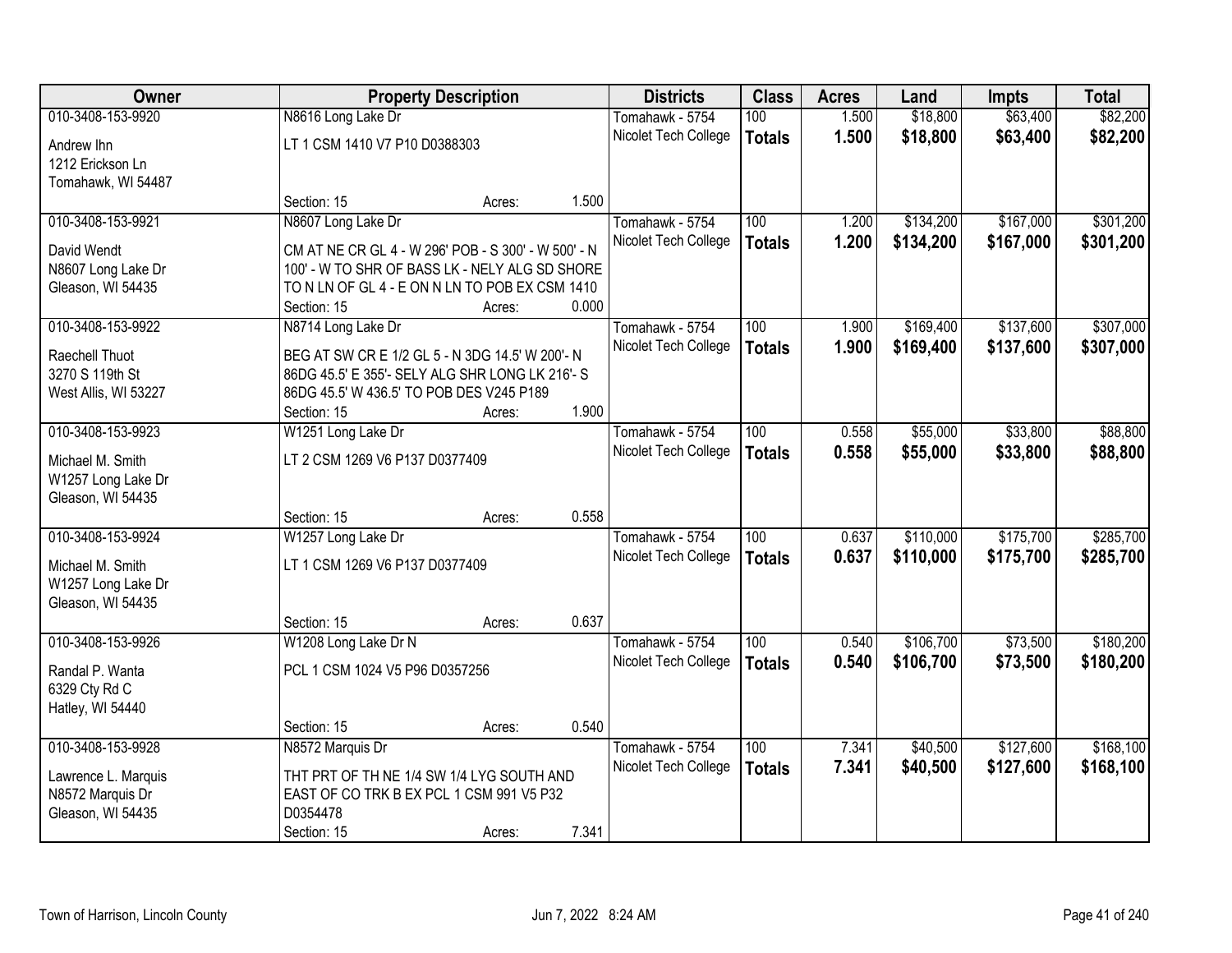| Owner                        | <b>Property Description</b>                      | <b>Districts</b>     | <b>Class</b>     | <b>Acres</b> | Land      | Impts    | <b>Total</b> |
|------------------------------|--------------------------------------------------|----------------------|------------------|--------------|-----------|----------|--------------|
| 010-3408-153-9929            | W1078 Tall Pine Trl                              | Tomahawk - 5754      | 100              | 3.750        | \$137,000 | \$100    | \$137,100    |
| Daryl L. Aslin               | TH N 240' OF TH S 530.6' OF THAT PART OF GL3 LYG | Nicolet Tech College | <b>Totals</b>    | 3.750        | \$137,000 | \$100    | \$137,100    |
| 5415 Aurora Rd               | BETWEEN SEVEN ISLND LAKE AND HWY B AKA LTS       |                      |                  |              |           |          |              |
| Hartford, WI 53027           | 4-5-6 OF UNREC PLAT                              |                      |                  |              |           |          |              |
|                              | 3.750<br>Section: 15<br>Acres:                   |                      |                  |              |           |          |              |
| 010-3408-153-9931            | W1062 Tall Pine Trl                              | Tomahawk - 5754      | 100              | 1.300        | \$69,700  | \$30,100 | \$99,800     |
| John Brassfield              | TH N 80' OF TH S 610.6' OF GL3 LYG E OF HWY B    | Nicolet Tech College | <b>Totals</b>    | 1.300        | \$69,700  | \$30,100 | \$99,800     |
| 908 S 6th Ave                | AKA LT 7 OF UNREC PLAT                           |                      |                  |              |           |          |              |
| La Grange, IL 60525          |                                                  |                      |                  |              |           |          |              |
|                              | 1.300<br>Section: 15<br>Acres:                   |                      |                  |              |           |          |              |
| 010-3408-153-9932            | W1059 Tall Pine Trl                              | Tomahawk - 5754      | 100              | 1.300        | \$68,800  | \$12,600 | \$81,400     |
|                              |                                                  | Nicolet Tech College | <b>Totals</b>    | 1.300        | \$68,800  | \$12,600 | \$81,400     |
| <b>Charles Degner</b>        | TH N 80' OF TH S 690.6' OF GL 3 LYG E OF HWY B   |                      |                  |              |           |          |              |
| 1405 7th St E                | AKA LT 8 OF UNREC PLAT                           |                      |                  |              |           |          |              |
| Merrill, WI 54452            | 1.300<br>Section: 15<br>Acres:                   |                      |                  |              |           |          |              |
| 010-3408-153-9933            | W1086 Tall Pine Trl                              | Tomahawk - 5754      | 100              | 2.500        | \$111,800 | \$32,300 | \$144,100    |
|                              |                                                  | Nicolet Tech College |                  | 2.500        | \$111,800 |          |              |
| Kent G. Heaverlo             | TH N 160.2' OF TH S 290.6' OF GL3 LYG E OF HWY B |                      | <b>Totals</b>    |              |           | \$32,300 | \$144,100    |
| 1132 Lindbergh Ave           | AKA LTS 2 & 3 OF UNREC PLAT                      |                      |                  |              |           |          |              |
| Stevens Point, WI 54481-3243 |                                                  |                      |                  |              |           |          |              |
|                              | 2.500<br>Section: 15<br>Acres:                   |                      |                  |              |           |          |              |
| 010-3408-153-9934            | W1093 Tall Pine Trl                              | Tomahawk - 5754      | $\overline{100}$ | 2.000        | \$99,300  | \$69,000 | \$168,300    |
| Jason P. Vermey              | TH S 130.4' OF GL3 LYG E OF HWY B AKA LT 1 OF    | Nicolet Tech College | <b>Totals</b>    | 2.000        | \$99,300  | \$69,000 | \$168,300    |
| 540 Mccarthy Dr S            | <b>UNREC PLAT</b>                                |                      |                  |              |           |          |              |
| Hartford, WI 53027           |                                                  |                      |                  |              |           |          |              |
|                              | 2.000<br>Section: 15<br>Acres:                   |                      |                  |              |           |          |              |
| 010-3408-153-9936            | N8507 County Rd B                                | Tomahawk - 5754      | $\overline{100}$ | 0.320        | \$137,500 | \$36,400 | \$173,900    |
| Michael Myers                | GL 3 BEG AT STK 8A ON W LN HWY B TH S 150' TO    | Nicolet Tech College | <b>Totals</b>    | 0.320        | \$137,500 | \$36,400 | \$173,900    |
| 1900 Merrill Ave             | STK 9A TH W PAR TO LN BTW STKS 8A & 8B TO        |                      |                  |              |           |          |              |
| Wausau, WI 54401             | SHORE TO STK 9B TH NLY TO STK 8B TH TO POB       |                      |                  |              |           |          |              |
|                              | 0.320<br>Section: 15<br>Acres:                   |                      |                  |              |           |          |              |
| 010-3408-153-9938            | N8511 County Rd B                                | Tomahawk - 5754      | 100              | 0.320        | \$74,300  | \$51,200 | \$125,500    |
|                              |                                                  | Nicolet Tech College | <b>Totals</b>    | 0.320        | \$74,300  | \$51,200 | \$125,500    |
| <b>Michael Myers</b>         | GL 3 V339 P21 BEG AT STK 7A TH SLY ALG HWY 75'   |                      |                  |              |           |          |              |
| 1900 Merrill Ave             | TO STK 8A TH W TO EDGE OF LAKE TO STK 8B TH      |                      |                  |              |           |          |              |
| Wausau, WI 54401             | NLY ALG LAKE TO STK 7-B TH ELV TO POB            |                      |                  |              |           |          |              |
|                              | 0.320<br>Section: 15<br>Acres:                   |                      |                  |              |           |          |              |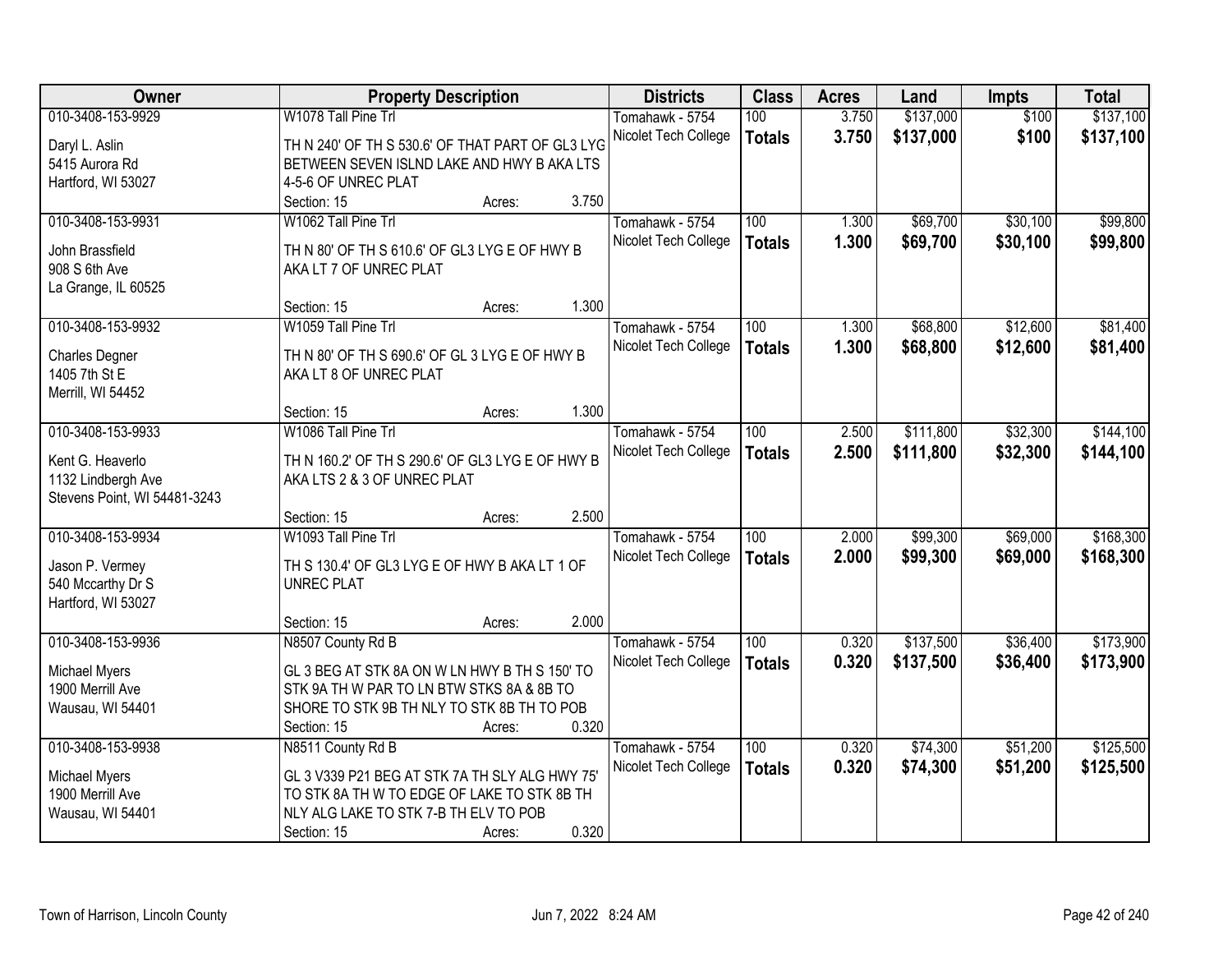| Owner                                  | <b>Property Description</b>                                                                         | <b>Districts</b>     | <b>Class</b>  | <b>Acres</b> | Land      | <b>Impts</b> | <b>Total</b> |
|----------------------------------------|-----------------------------------------------------------------------------------------------------|----------------------|---------------|--------------|-----------|--------------|--------------|
| 010-3408-153-9939                      | N8515 County Rd B                                                                                   | Tomahawk - 5754      | 100           | 0.320        | \$118,300 | \$52,400     | \$170,700    |
| James D. Murphy                        | GL 3 V259 P461 BEG ST STK 5A TH S ALG HWY 75',                                                      | Nicolet Tech College | <b>Totals</b> | 0.320        | \$118,300 | \$52,400     | \$170,700    |
| 148 Shady Brook Est                    | 75' TO STK 6A TH W TO EDGE OF LAKE TO STK 6B                                                        |                      |               |              |           |              |              |
| Bruceton Mills, WV 26525               | TH NLY ALG TO LAK TO STK 5B TH ELV TO POB                                                           |                      |               |              |           |              |              |
|                                        | 0.320<br>Section: 15<br>Acres:                                                                      |                      |               |              |           |              |              |
| 010-3408-153-9940                      | N8519 County Rd B                                                                                   | Tomahawk - 5754      | 100           | 0.830        | \$165,000 | \$102,000    | \$267,000    |
| Brian R. Lau                           | LT 1 CSM 2065 V11 P63 D0461064                                                                      | Nicolet Tech College | <b>Totals</b> | 0.830        | \$165,000 | \$102,000    | \$267,000    |
| N8519 County Rd B                      |                                                                                                     |                      |               |              |           |              |              |
| Gleason, WI 54435                      |                                                                                                     |                      |               |              |           |              |              |
|                                        | 0.830<br>Section: 15<br>Acres:                                                                      |                      |               |              |           |              |              |
| 010-3408-153-9941                      | N8523 County Rd B                                                                                   | Tomahawk - 5754      | 100           | 0.470        | \$123,800 | \$106,800    | \$230,600    |
|                                        |                                                                                                     | Nicolet Tech College | <b>Totals</b> | 0.470        | \$123,800 | \$106,800    | \$230,600    |
| Linda L. Lau                           | PRT OF GL 3 LYG W OF HWY - CM AT PT 2A ON HWY                                                       |                      |               |              |           |              |              |
| N8523 County Rd B                      | AT SE CR OF V95 P576 - S ALG HWY 248' TO POB - S                                                    |                      |               |              |           |              |              |
| Gleason, WI 54435                      | 50' TO PT 3A - W TO LK SHR TO PT 3B - N TO PT W                                                     |                      |               |              |           |              |              |
|                                        | 0.470<br>Section: 15<br>Acres:                                                                      |                      |               |              |           |              |              |
| 010-3408-153-9942                      | N8533 County Rd B                                                                                   | Tomahawk - 5754      | 100           | 0.800        | \$89,100  | \$58,300     | \$147,400    |
| Thomas R. Clayton                      | PRT OF GL 3 - BEG AT STK 2A - S ALG HWY 298' TO                                                     | Nicolet Tech College | <b>Totals</b> | 0.800        | \$89,100  | \$58,300     | \$147,400    |
| 4671 White Oak Ct                      | STK 3A - W TO LAKE SHORE TO STK 3B - ALG LOW                                                        |                      |               |              |           |              |              |
| Oregon, WI 53575                       | WATER MARK TO STK 2B - ELY TO POB EX S 50'                                                          |                      |               |              |           |              |              |
|                                        | 0.800<br>Section: 15<br>Acres:                                                                      |                      |               |              |           |              |              |
| 010-3408-153-9943                      | N8513 County Rd B                                                                                   | Tomahawk - 5754      | 100           | 1.050        | \$110,000 | \$82,900     | \$192,900    |
|                                        |                                                                                                     | Nicolet Tech College | <b>Totals</b> | 1.050        | \$110,000 | \$82,900     | \$192,900    |
| <b>Herbert Hommerding</b>              | PRT OF GL 3 LYG W OF HWY B CM AT STK 7-A ON W                                                       |                      |               |              |           |              |              |
| N8513 County Rd B<br>Gleason, WI 54435 | EDGE OF HWY B POB - N 100' TO STK 6-A - W TO STH<br>6B ON SHR OF LONG LK - S 100' TO STK 7-B ON SHR |                      |               |              |           |              |              |
|                                        | 0.000<br>Section: 15<br>Acres:                                                                      |                      |               |              |           |              |              |
| 010-3408-153-9944                      |                                                                                                     | Tomahawk - 5754      | 100           | 9.570        | \$34,800  | \$300        | \$35,100     |
|                                        |                                                                                                     | Nicolet Tech College |               | 9.570        | \$34,800  | \$300        | \$35,100     |
| Lee G. Wegner                          | V247 P357 TH PRT OF GL3 LYG E OF HWY B EXC TH                                                       |                      | <b>Totals</b> |              |           |              |              |
| W1863 Burgener Ave                     | S 290.6' EX PCLS DES IN V193 P412 & 413 V201 P290                                                   |                      |               |              |           |              |              |
| Merrill, WI 54452                      | V207 P497                                                                                           |                      |               |              |           |              |              |
|                                        | 9.570<br>Section: 15<br>Acres:                                                                      |                      |               |              |           |              |              |
| 010-3408-153-9945                      | W1295 Long Lake Dr                                                                                  | Tomahawk - 5754      | 100           | 0.760        | \$110,000 | \$129,300    | \$239,300    |
| Sharon A. Jehn                         | PRT OF GL 4 - CM NE CR GL 4 - W 296'- S 600'- N                                                     | Nicolet Tech College | <b>Totals</b> | 0.760        | \$110,000 | \$129,300    | \$239,300    |
| 9820 Sandhill Dr                       | 90DG 00'W 740'- S 6DG 39' W 90'- S 36DG 43'E 270.40'                                                |                      |               |              |           |              |              |
| Weston, WI 54476                       | POB - N 36DG 43' W 270.40'- N 6DG 39' E 90'-N 90DG                                                  |                      |               |              |           |              |              |
|                                        | 0.760<br>Section: 15<br>Acres:                                                                      |                      |               |              |           |              |              |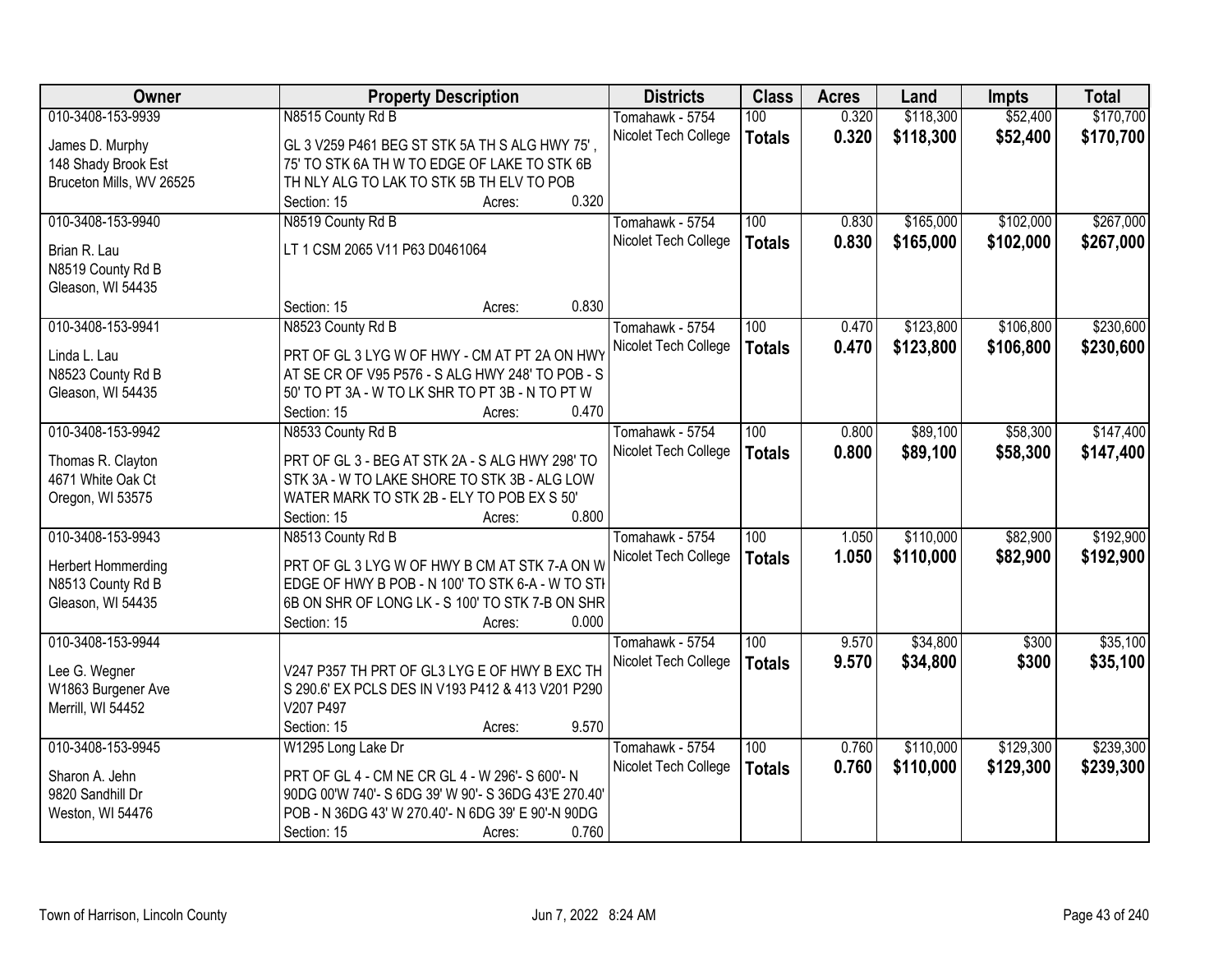| Owner                                   | <b>Property Description</b>                             | <b>Districts</b>     | <b>Class</b>     | <b>Acres</b> | Land      | <b>Impts</b> | <b>Total</b> |
|-----------------------------------------|---------------------------------------------------------|----------------------|------------------|--------------|-----------|--------------|--------------|
| 010-3408-153-9946                       | W1185 Long Lake Dr N                                    | Tomahawk - 5754      | 100              | 1.170        | \$183,700 | \$10,500     | \$194,200    |
| G Scott Edwards                         | PART OF GL 4 CM SW CR SEC 15 - E 1317.8'ALG SEC         | Nicolet Tech College | <b>Totals</b>    | 1.170        | \$183,700 | \$10,500     | \$194,200    |
| 1742 Wendy Way                          | LN -N 0DG 11'E 90.1'TO N SHORE LONG LK TO POB-S         |                      |                  |              |           |              |              |
| Neenah, WI 54956                        | 54DG 56'W 122.4'-S 61DG 21'W 41.2'TO MEANDER            |                      |                  |              |           |              |              |
|                                         | 1.170<br>Section: 22<br>Acres:                          |                      |                  |              |           |              |              |
| 010-3408-153-9947                       | N8603 Long Lake Dr N                                    | Tomahawk - 5754      | 100              | 2.750        | \$55,000  | \$0          | \$55,000     |
|                                         | TH S 400' OF TH N 600' OF TH W 300' OF GL4              | Nicolet Tech College | <b>Totals</b>    | 2.750        | \$55,000  | \$0          | \$55,000     |
| Mathew W Boyle Trust                    |                                                         |                      |                  |              |           |              |              |
| W1203 Long Lake Dr<br>Gleason, WI 54435 |                                                         |                      |                  |              |           |              |              |
|                                         | 2.750<br>Section: 15<br>Acres:                          |                      |                  |              |           |              |              |
| 010-3408-153-9948                       | W1299 Long Lake Dr                                      | Tomahawk - 5754      | 100              | 1.010        | \$208,000 | \$196,100    | \$404,100    |
|                                         |                                                         | Nicolet Tech College | <b>Totals</b>    | 1.010        | \$208,000 | \$196,100    | \$404,100    |
| Virgil L. Kleinschmidt                  | CM NE CR GL 4 - W 296'- S 600'- W 650' POB - S 265'-    |                      |                  |              |           |              |              |
| W1299 Long Lake Dr                      | E 50'- SLY ALG LONG LK TO SW CR SD 1/4 1/4 N ALG        |                      |                  |              |           |              |              |
| Gleason, WI 54435                       | W LN TO PT W OF POB - E 150' TO POB DES V333            |                      |                  |              |           |              |              |
|                                         | 1.010<br>Section: 15<br>Acres:                          |                      |                  |              |           |              |              |
| 010-3408-153-9949                       | W1291 Long Lake Dr                                      | Tomahawk - 5754      | 100              | 1.260        | \$137,500 | \$181,700    | \$319,200    |
| David A. Perrin                         | PRT OF GL 4 DES AS THE E 150' OF W 300' OF S 265'       | Nicolet Tech College | <b>Totals</b>    | 1.260        | \$137,500 | \$181,700    | \$319,200    |
| 15291 Raven St NW                       | OF N 865' DES IN V251 P515 & PRT OF GL 4 LYG E          |                      |                  |              |           |              |              |
| Andover, MN 55304                       | OF A LN DES IN V287 P449 EX V287 P382                   |                      |                  |              |           |              |              |
|                                         | 1.260<br>Section: 15<br>Acres:                          |                      |                  |              |           |              |              |
| 010-3408-153-9950                       | W1281 Long Lake Dr                                      | Tomahawk - 5754      | $\overline{100}$ | 0.600        | \$110,000 | \$46,000     | \$156,000    |
| Gene Zunker                             | GL4 V321 P592 BEG 600' S & 696' W OF THE NE MEAI        | Nicolet Tech College | <b>Totals</b>    | 0.600        | \$110,000 | \$46,000     | \$156,000    |
| 154410 Split Rock Ln                    | COR TH W 100' TH S TO SHORE OF LONG LAKE TH             |                      |                  |              |           |              |              |
| Wausau, WI 54403                        | SELY ALG LAKE TO A PT S OF POB TH N TO POB              |                      |                  |              |           |              |              |
|                                         | 0.600<br>Section: 15<br>Acres:                          |                      |                  |              |           |              |              |
| 010-3408-153-9951                       | W1273 Long Lake Dr                                      | Tomahawk - 5754      | 100              | 0.630        | \$110,000 | \$60,900     | \$170,900    |
|                                         |                                                         | Nicolet Tech College | <b>Totals</b>    | 0.630        | \$110,000 | \$60,900     | \$170,900    |
| <b>Howard Steldt</b>                    | PRT OF GL 4 - CM ST NE MEANDR CR OF GL 4 - W            |                      |                  |              |           |              |              |
| 1446 Hickory Ct                         | 296'- S 600'- W 300' TO POB - W 100'- S 285' TO SHR     |                      |                  |              |           |              |              |
| Grafton, WI 53024                       | OF LONG LK - ELY ALG LK TO PNT S OF POB - N TO<br>0.630 |                      |                  |              |           |              |              |
| 010-3408-153-9953                       | Section: 15<br>Acres:<br>W1241 Long Lake Dr             | Tomahawk - 5754      | 100              | 0.600        | \$110,000 | \$67,600     | \$177,600    |
|                                         |                                                         | Nicolet Tech College |                  |              |           |              |              |
| Phyllis A. Coonen                       | GL 4 BEG 600' S & 296' W OF NE MEAN COR TH W            |                      | <b>Totals</b>    | 0.600        | \$110,000 | \$67,600     | \$177,600    |
| 7 W Brysonima Loop                      | 100' TH S TO SHORE OF LONG LAKE THE SELY TO A           |                      |                  |              |           |              |              |
| Homosassa, FL 34446                     | PT S OF POB TH N TO POB                                 |                      |                  |              |           |              |              |
|                                         | 0.600<br>Section: 15<br>Acres:                          |                      |                  |              |           |              |              |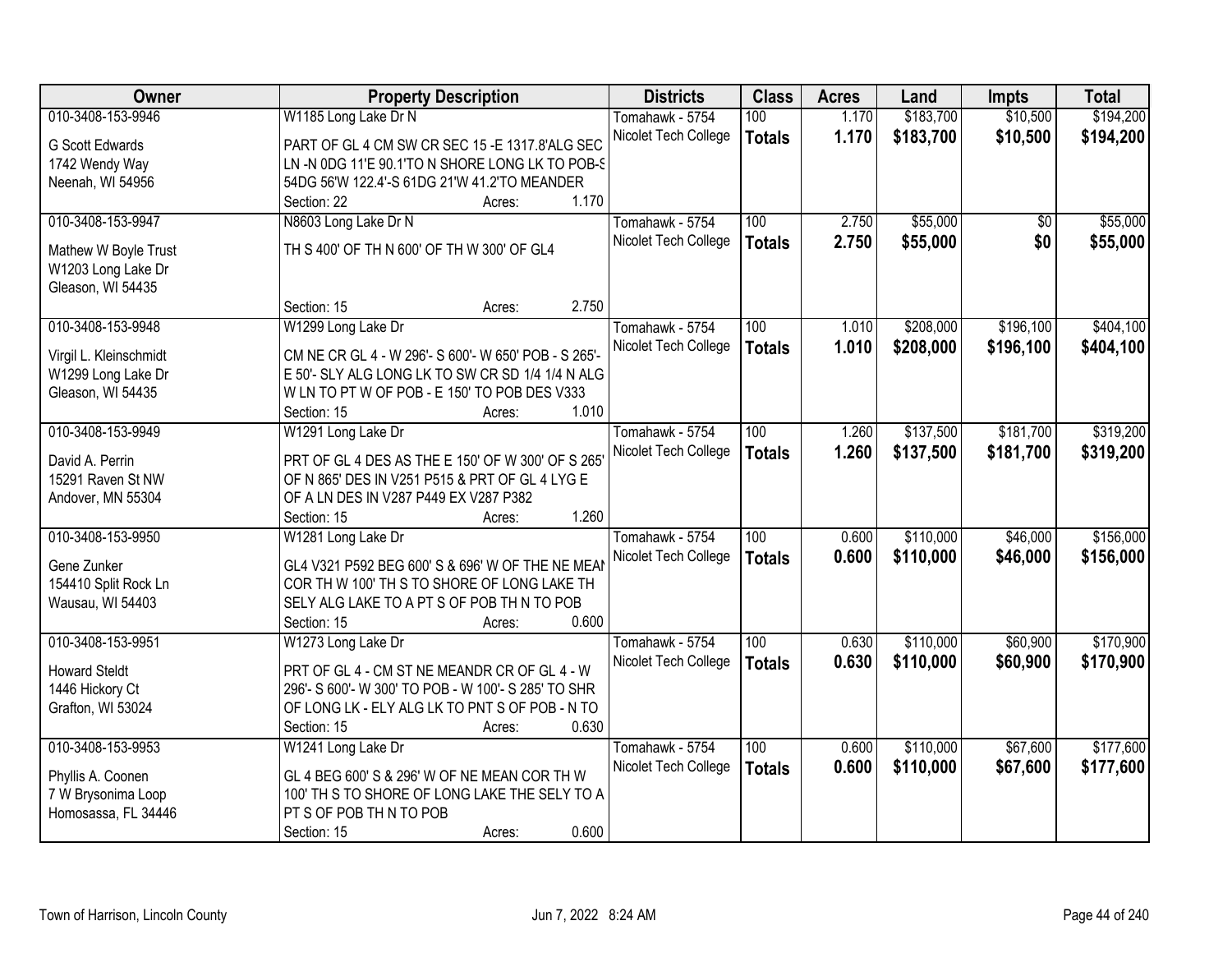| <b>Owner</b>                         | <b>Property Description</b>                                                                |        |       | <b>Districts</b>     | <b>Class</b>     | <b>Acres</b> | Land      | <b>Impts</b> | <b>Total</b> |
|--------------------------------------|--------------------------------------------------------------------------------------------|--------|-------|----------------------|------------------|--------------|-----------|--------------|--------------|
| 010-3408-153-9954                    | N8602 Long Lake Dr N                                                                       |        |       | Tomahawk - 5754      | 100              | 2.300        | \$23,600  | \$39,700     | \$63,300     |
| Mathew W Boyle Trust                 | PRT OF GL 4 - CM AT NE CR OF SD GL - W 296'-S                                              |        |       | Nicolet Tech College | <b>Totals</b>    | 2.300        | \$23,600  | \$39,700     | \$63,300     |
| W1203 Long Lake Dr                   | 300' TO POB - W 500'- S 200'- E 500'- N 200' TO POB                                        |        |       |                      |                  |              |           |              |              |
| Gleason, WI 54435                    |                                                                                            |        |       |                      |                  |              |           |              |              |
|                                      | Section: 15                                                                                | Acres: | 2.300 |                      |                  |              |           |              |              |
| 010-3408-153-9956                    |                                                                                            |        |       | Tomahawk - 5754      | 100              | 1.150        | \$16,100  | \$0          | \$16,100     |
| Thomas I. Maltbey                    | TH E 500' OF W 796' OF S 100' OF N 600' OF GL 4                                            |        |       | Nicolet Tech College | <b>Totals</b>    | 1.150        | \$16,100  | \$0          | \$16,100     |
| 3566 Martin Rd                       |                                                                                            |        |       |                      |                  |              |           |              |              |
| Kronenwetter, WI 54455               |                                                                                            |        |       |                      |                  |              |           |              |              |
|                                      | Section: 15                                                                                | Acres: | 1.150 |                      |                  |              |           |              |              |
| 010-3408-153-9957                    | W1188 Long Lake Dr N                                                                       |        |       | Tomahawk - 5754      | 100              | 0.650        | \$152,000 | \$145,600    | \$297,600    |
|                                      |                                                                                            |        |       | Nicolet Tech College | <b>Totals</b>    | 0.650        | \$152,000 | \$145,600    | \$297,600    |
| Robin Procknow                       | THAT PART OF GL4 LYG E OF OF A LN DRAWN<br>PARALLEL WITH THE W LN GL 4 AND 1321.3' E OF SI |        |       |                      |                  |              |           |              |              |
| W1188 Long Lake Dr N                 | WEST LN EX V143 P397                                                                       |        |       |                      |                  |              |           |              |              |
| Gleason, WI 54435                    | Section: 15                                                                                | Acres: | 0.650 |                      |                  |              |           |              |              |
| 010-3408-153-9958                    | W1184 Long Lake Dr N                                                                       |        |       | Tomahawk - 5754      | 100              | 0.460        | \$102,700 | \$37,300     | \$140,000    |
|                                      |                                                                                            |        |       | Nicolet Tech College | <b>Totals</b>    | 0.460        | \$102,700 | \$37,300     | \$140,000    |
| Paul G. Waldvogel                    | BEG AT SHR OF LONG LK 1321.3' E & 416.9' N OF SW                                           |        |       |                      |                  |              |           |              |              |
| 9109 Baska St                        | CR OF GL 5 - S 150'- E TO SHR - NWLY ALG SHR TO                                            |        |       |                      |                  |              |           |              |              |
| Schofield, WI 54476                  | POB AKA THE N 150' OF GL 4 LYG E OF 1/8 LINE                                               |        |       |                      |                  |              |           |              |              |
|                                      | Section: 15                                                                                | Acres: | 0.460 |                      |                  |              |           |              |              |
| 010-3408-153-9959                    | W1204 Long Lake Dr N                                                                       |        |       | Tomahawk - 5754      | $\overline{100}$ | 0.650        | \$110,000 | \$43,400     | \$153,400    |
| Michael T & Lori A Flanagan Trust of | BEG 420' N OF SE CR ON 1/8 1N GL4 TH W 50' TH                                              |        |       | Nicolet Tech College | <b>Totals</b>    | 0.650        | \$110,000 | \$43,400     | \$153,400    |
| 2018                                 | NWLY ALG SHR LONG LAKE APPR 50' TH S 25' TH W                                              |        |       |                      |                  |              |           |              |              |
| 4004 Oakdale Dr                      | TO RD TH SE LY ALG RD TO 1/8 LN TH N ON SD 1/8                                             |        |       |                      |                  |              |           |              |              |
| Green Bay, WI 54313                  | Section: 15                                                                                | Acres: | 0.650 |                      |                  |              |           |              |              |
| 010-3408-153-9961                    | W1219 Long Lake Dr N                                                                       |        |       | Tomahawk - 5754      | $\overline{100}$ | 0.420        | \$110,000 | \$63,600     | \$173,600    |
| Thomas I. Maltbey                    | PRT OF GL 4 BEG 800' S & 296' W OF NE MEAN CR -                                            |        |       | Nicolet Tech College | <b>Totals</b>    | 0.420        | \$110,000 | \$63,600     | \$173,600    |
| 3566 Martin Rd                       | E 100'- S TO SHR OF LONG LAKE - NWLY TO A PT S                                             |        |       |                      |                  |              |           |              |              |
| Kronenwetter, WI 54455               | OF POB - N TO POB                                                                          |        |       |                      |                  |              |           |              |              |
|                                      | Section: 15                                                                                | Acres: | 0.420 |                      |                  |              |           |              |              |
| 010-3408-153-9962                    | W1227 Long Lake Dr N                                                                       |        |       | Tomahawk - 5754      | 100              | 0.600        | \$110,000 | \$111,400    | \$221,400    |
| Dunst Family Revocable Living Trust  | GL 4 V352 P22 BEG 700' S & 296' W OF NE MEAN COF                                           |        |       | Nicolet Tech College | <b>Totals</b>    | 0.600        | \$110,000 | \$111,400    | \$221,400    |
| W1103 Long Beau Rdg                  | TN E 100' TH S TO SHORE OF LONG LAKE TH NWLY                                               |        |       |                      |                  |              |           |              |              |
| Gleason, WI 54435                    | ALG LAKE TO A PT S OF PO B TH N TO POB                                                     |        |       |                      |                  |              |           |              |              |
|                                      | Section: 15                                                                                | Acres: | 0.600 |                      |                  |              |           |              |              |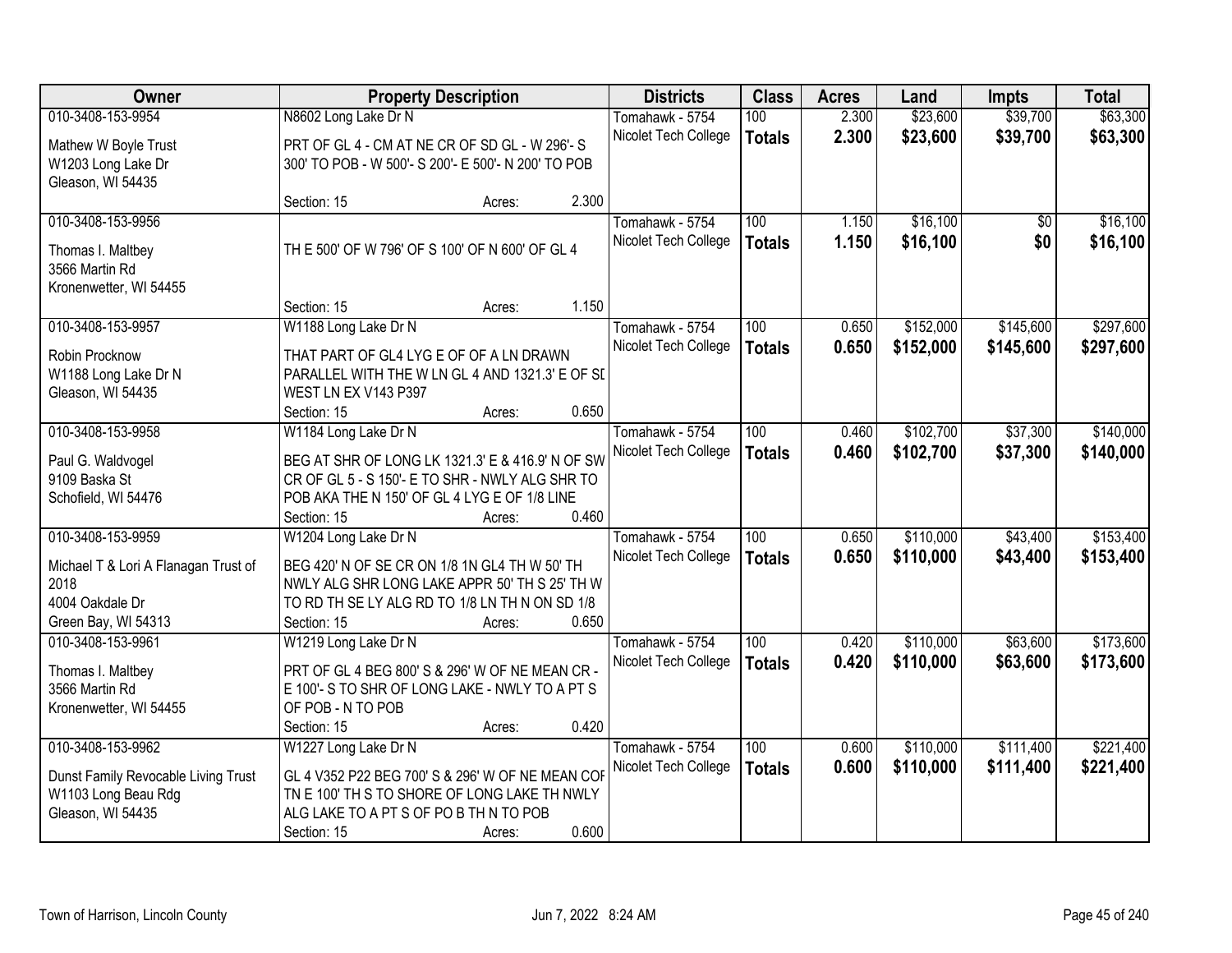| <b>Owner</b>                     | <b>Property Description</b>                         | <b>Districts</b>     | <b>Class</b>     | <b>Acres</b> | Land      | <b>Impts</b> | <b>Total</b> |
|----------------------------------|-----------------------------------------------------|----------------------|------------------|--------------|-----------|--------------|--------------|
| 010-3408-153-9964                | W1220 Long Lake Dr N                                | Tomahawk - 5754      | 100              | 0.600        | \$110,000 | \$73,300     | \$183,300    |
| Chad L. Yaun                     | PRT OF GL 4 CM AT NE MEANDER CR OF GL 4 - W         | Nicolet Tech College | <b>Totals</b>    | 0.600        | \$110,000 | \$73,300     | \$183,300    |
| W7227 County Rd H                | 296' - S 700'- E 100' TO POB - S 100'- E 280' TO LK |                      |                  |              |           |              |              |
| New Glarus, WI 53574             | SHR - NWLY ALG SHR TO PT E OF POB - W 233' TO       |                      |                  |              |           |              |              |
|                                  | 0.600<br>Section: 15<br>Acres:                      |                      |                  |              |           |              |              |
| 010-3408-153-9965                | W1230 Long Lake Dr N                                | Tomahawk - 5754      | 100              | 0.710        | \$115,000 | \$162,300    | \$277,300    |
|                                  |                                                     | Nicolet Tech College | <b>Totals</b>    | 0.710        | \$115,000 | \$162,300    | \$277,300    |
| Scott G. Goodwin                 | GL 4 DES V409 P607 - BEG 600' S & 296' W OF NE      |                      |                  |              |           |              |              |
| 828 Jamestown Pl                 | MEAN CR - S 100'- E TO SHR OF LO NG LAKE - NLY      |                      |                  |              |           |              |              |
| West Bend, WI 53090              | ALG SHR TO A PT E OF POB - W TO POB                 |                      |                  |              |           |              |              |
|                                  | 0.710<br>Section: 15<br>Acres:                      |                      |                  |              |           |              |              |
| 010-3408-153-9966                | N8764 Long Lake Dr                                  | Tomahawk - 5754      | 100              | 0.680        | \$110,000 | \$77,300     | \$187,300    |
| Orville N Heinz & Joann M Heinz  | PRT OF GL 4 - BEG 500' W & & 296' S OF NE MEAN      | Nicolet Tech College | <b>Totals</b>    | 0.680        | \$110,000 | \$77,300     | \$187,300    |
| Revocable Trust                  | CR - S 100'- E TO SHORE OF LONG LAKE - NLY ALG      |                      |                  |              |           |              |              |
|                                  |                                                     |                      |                  |              |           |              |              |
| 129 Park Blvd                    | LAKE SHORE TO A PT E OF POB - W TO POB              |                      |                  |              |           |              |              |
| Wausau, WI 54401                 | 0.680<br>Section: 15<br>Acres:                      |                      |                  |              |           |              |              |
| 010-3408-153-9967                | N8756 Long Lake Dr                                  | Tomahawk - 5754      | 100              | 0.690        | \$110,000 | \$42,600     | \$152,600    |
| Steven R. Nussbaum               | GL 4 BEG 400' S & 296' W OF NE MEAN COR TH S 100    | Nicolet Tech College | <b>Totals</b>    | 0.690        | \$110,000 | \$42,600     | \$152,600    |
| N3440 Pine Crest Ln              | TH E TO SHORE OF LONG LAKE TH NLY ALG LAKE          |                      |                  |              |           |              |              |
| Hortonville, WI 54944            | SHORE TO A PT E OF POB TH W TO POB                  |                      |                  |              |           |              |              |
|                                  | 0.690<br>Section: 15<br>Acres:                      |                      |                  |              |           |              |              |
| 010-3408-153-9968                | N8750 Long Lake Dr                                  | Tomahawk - 5754      | $\overline{100}$ | 0.690        | \$110,000 | \$21,600     | \$131,600    |
|                                  |                                                     | Nicolet Tech College | <b>Totals</b>    | 0.690        | \$110,000 | \$21,600     | \$131,600    |
| Dennis R. Wruck                  | GL 4 BEG 300' S & 296' W OF NE MEAN CR TH S 100'    |                      |                  |              |           |              |              |
| 447 Elm St                       | THE TO SHORE OF LONG LAKE TH NLY ALG LK             |                      |                  |              |           |              |              |
| Birnamwood, WI 54414             | SHORE TO A PT E OF POB TH W TO POB                  |                      |                  |              |           |              |              |
|                                  | 0.690<br>Section: 15<br>Acres:                      |                      |                  |              |           |              |              |
| 010-3408-153-9969                | N8740 Long Lake Dr                                  | Tomahawk - 5754      | 100              | 0.690        | \$110,000 | \$44,200     | \$154,200    |
|                                  | GL 4 V116 P518 BEG 200' S & 296' W OF NE MEAN       | Nicolet Tech College | <b>Totals</b>    | 0.690        | \$110,000 | \$44,200     | \$154,200    |
| Sally A Riemer Irrevocable Trust |                                                     |                      |                  |              |           |              |              |
| 7325 Whitespire Rd Apt 6         | CORNER TH S 100' TH E TO SHORE OF LONG LAKE         |                      |                  |              |           |              |              |
| Schofield, WI 54474              | TH NLY TO A PT E OF POB TH W TO POB                 |                      |                  |              |           |              |              |
|                                  | 0.690<br>Section: 15<br>Acres:                      |                      |                  |              |           |              |              |
| 010-3408-153-9971                | N8734 Long Lake Dr                                  | Tomahawk - 5754      | 100              | 1.350        | \$165,000 | \$51,700     | \$216,700    |
| Richard R. Reetz                 | BEG AT NE CR GL 4 TH W 296' TH S 200' TH E TO       | Nicolet Tech College | <b>Totals</b>    | 1.350        | \$165,000 | \$51,700     | \$216,700    |
| 1120 16th St S                   | SHORE OF LONG LAKE - NLY ALG LK TO POB              |                      |                  |              |           |              |              |
| Wisconsin Rapids, WI 54494       |                                                     |                      |                  |              |           |              |              |
|                                  | 1.350<br>Section: 15<br>Acres:                      |                      |                  |              |           |              |              |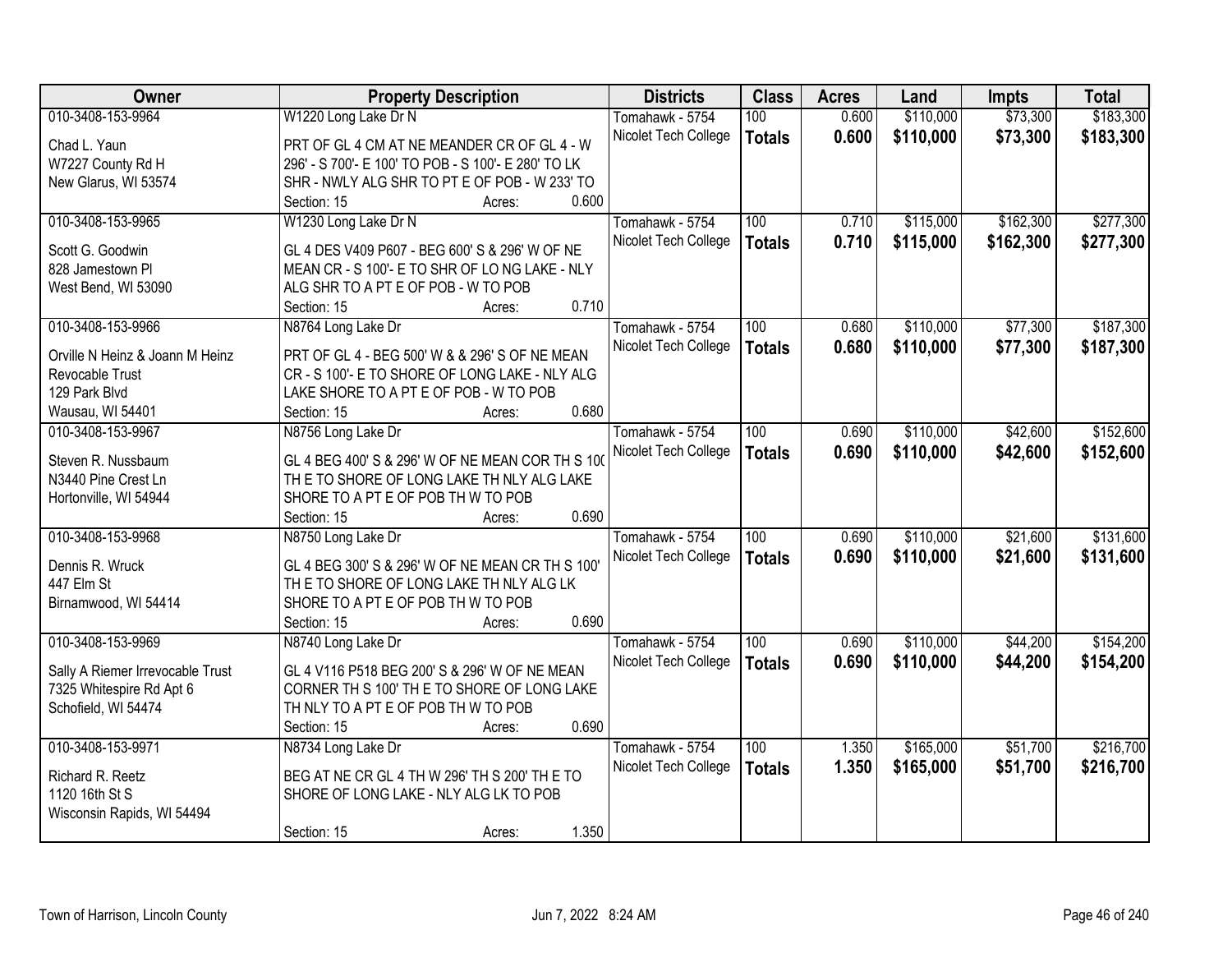| Owner                             |                                                   | <b>Property Description</b> |       | <b>Districts</b>     | <b>Class</b>     | <b>Acres</b> | Land      | <b>Impts</b> | <b>Total</b> |
|-----------------------------------|---------------------------------------------------|-----------------------------|-------|----------------------|------------------|--------------|-----------|--------------|--------------|
| 010-3408-153-9972                 | N8635 Long Lake Dr                                |                             |       | Tomahawk - 5754      | 100              | 3.380        | \$98,300  | \$173,100    | \$271,400    |
| Mark R. Smallish                  | THE S 477.8' OF THE W 1/2 OF GL 5 OR THE NW 1/4   |                             |       | Nicolet Tech College | <b>Totals</b>    | 3.380        | \$98,300  | \$173,100    | \$271,400    |
| 1043 11th Ave                     | SW 1/4 EX THAT PRT DES IN V153 P486 LCR           |                             |       |                      |                  |              |           |              |              |
| Grafton, WI 53024                 |                                                   |                             |       |                      |                  |              |           |              |              |
|                                   | Section: 15                                       | Acres:                      | 3.380 |                      |                  |              |           |              |              |
| 010-3408-153-9973                 | W1334 Bass Lake Ln                                |                             |       | Tomahawk - 5754      | 100              | 0.500        | \$112,800 | \$44,200     | \$157,000    |
| Steven H. Zahn                    | THE W 100' OF THE E 500' OF THE W 1/2 OF GL5 LYG  |                             |       | Nicolet Tech College | <b>Totals</b>    | 0.500        | \$112,800 | \$44,200     | \$157,000    |
| N6503 Hwy U                       | S OF LONG LAKE EX THE S 1117.8' THRF              |                             |       |                      |                  |              |           |              |              |
| De Pere, WI 54115                 |                                                   |                             |       |                      |                  |              |           |              |              |
|                                   | Section: 15                                       | Acres:                      | 0.500 |                      |                  |              |           |              |              |
| 010-3408-153-9974                 | W1338 Bass Lake Ln                                |                             |       | Tomahawk - 5754      | 100              | 0.500        | \$12,100  | \$0          | \$12,100     |
| Lee G. Petermen                   | TH W 100' OF TH E 600' OF THE W 1/2 OF GL 5 SLY S |                             |       | Nicolet Tech College | <b>Totals</b>    | 0.500        | \$12,100  | \$0          | \$12,100     |
| 1601 E 10th St Apt 101            | OF LONG LAKE EX TH S 1117.8' THRF                 |                             |       |                      |                  |              |           |              |              |
| Merrill, WI 54452                 |                                                   |                             |       |                      |                  |              |           |              |              |
|                                   | Section: 15                                       | Acres:                      | 0.500 |                      |                  |              |           |              |              |
| 010-3408-153-9975                 | W1322 Bass Lake Ln                                |                             |       | Tomahawk - 5754      | 100              | 0.840        | \$132,000 | \$82,100     | \$214,100    |
| Thomas R. Sanders                 | THE E 200' OF THE W 1/2 OF GL 5 EXC THE S 1117.8' |                             |       | Nicolet Tech College | <b>Totals</b>    | 0.840        | \$132,000 | \$82,100     | \$214,100    |
| 462 N Bristol St                  | <b>THEREOF</b>                                    |                             |       |                      |                  |              |           |              |              |
| Sun Prairie, WI 53590             |                                                   |                             |       |                      |                  |              |           |              |              |
|                                   | Section: 15                                       | Acres:                      | 0.840 |                      |                  |              |           |              |              |
| 010-3408-153-9976                 | W1328 Bass Lake Ln                                |                             |       | Tomahawk - 5754      | $\overline{100}$ | 0.800        | \$165,000 | \$92,100     | \$257,100    |
| Schafer Lake Home, LLC            | THE W 200' OF THE E 400' OF THE W ONE-HALF OF     |                             |       | Nicolet Tech College | <b>Totals</b>    | 0.800        | \$165,000 | \$92,100     | \$257,100    |
| N10707 Mail Route Rd              | GL5 EXC THE S 1117.8' THEREOF                     |                             |       |                      |                  |              |           |              |              |
| Tomahawk, WI 54487                |                                                   |                             |       |                      |                  |              |           |              |              |
|                                   | Section: 15                                       | Acres:                      | 0.800 |                      |                  |              |           |              |              |
| 010-3408-153-9978                 | N8619 Long Lake Dr                                |                             |       | Tomahawk - 5754      | 100              | 1.500        | \$143,000 | \$104,100    | \$247,100    |
| Joey and Mary Ninnemann Revocable | THE S 250' OF GL5 LYG E OF BASS LAKE AND W OF     |                             |       | Nicolet Tech College | <b>Totals</b>    | 1.500        | \$143,000 | \$104,100    | \$247,100    |
| Trust                             | <b>RD</b>                                         |                             |       |                      |                  |              |           |              |              |
| 235451 Forest Lawn Rd             |                                                   |                             |       |                      |                  |              |           |              |              |
| Wausau, WI 54403                  | Section: 15                                       | Acres:                      | 1.500 |                      |                  |              |           |              |              |
| 010-3408-153-9982                 | N8698 Long Lake Dr                                |                             |       | Tomahawk - 5754      | 100              | 0.850        | \$121,000 | \$73,700     | \$194,700    |
| Roger A. Brieske                  | PCL 1 CSM 184 V1 P216 D0246988                    |                             |       | Nicolet Tech College | <b>Totals</b>    | 0.850        | \$121,000 | \$73,700     | \$194,700    |
| N55 W15788 Lavender Lilac Ln      |                                                   |                             |       |                      |                  |              |           |              |              |
| Menomonee Falls, WI 53051         |                                                   |                             |       |                      |                  |              |           |              |              |
|                                   | Section: 15                                       | Acres:                      | 0.850 |                      |                  |              |           |              |              |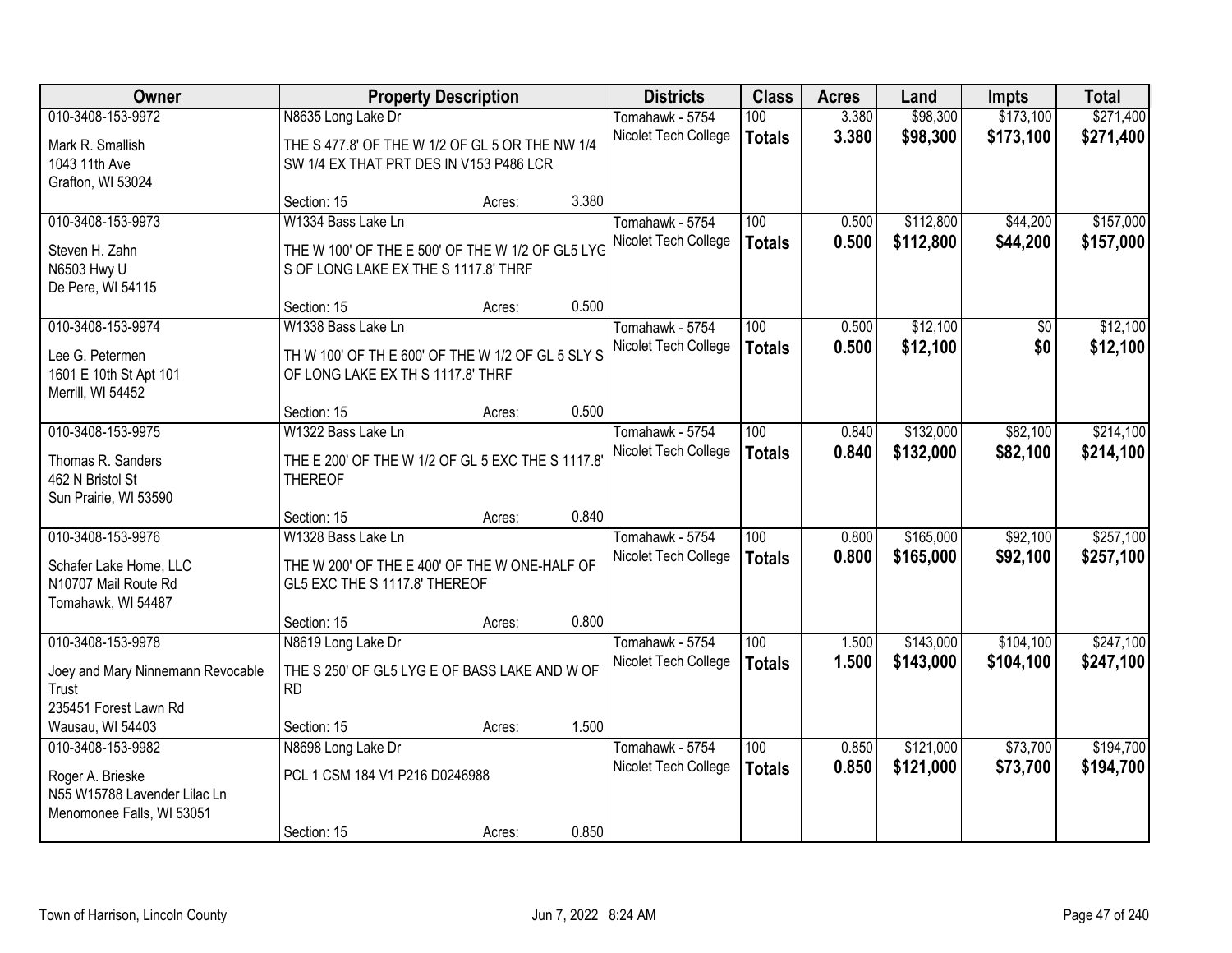| Owner                   |                                                     | <b>Property Description</b> | <b>Districts</b> | <b>Class</b>         | <b>Acres</b>  | Land  | <b>Impts</b> | <b>Total</b> |           |
|-------------------------|-----------------------------------------------------|-----------------------------|------------------|----------------------|---------------|-------|--------------|--------------|-----------|
| 010-3408-153-9983       | N8648 Long Lake Dr                                  |                             |                  | Tomahawk - 5754      | 100           | 1.420 | \$71,000     | \$125,900    | \$196,900 |
| Steven E. Williams      | LT 2 AND OTLT 1 CSM 184 V1 P216 D0246988            |                             |                  | Nicolet Tech College | <b>Totals</b> | 1.420 | \$71,000     | \$125,900    | \$196,900 |
| 3223 Crabapple Ln       |                                                     |                             |                  |                      |               |       |              |              |           |
| Janesville, WI 53548    |                                                     |                             |                  |                      |               |       |              |              |           |
|                         | Section: 15                                         | Acres:                      | 1.420            |                      |               |       |              |              |           |
| 010-3408-153-9985       | W1308 Bass Lake Ln                                  |                             |                  | Tomahawk - 5754      | 100           | 0.250 | \$88,000     | \$41,200     | \$129,200 |
| Thomas M. Sladek        | CM ON W SHR OF LONG LK & W LN E 1/2 OF GL 5 - S     |                             |                  | Nicolet Tech College | <b>Totals</b> | 0.250 | \$88,000     | \$41,200     | \$129,200 |
| 413 N 13th St           | 171' POB - N 89DG E 131'- SELY ALG SD LK SHR 80'-   |                             |                  |                      |               |       |              |              |           |
| Wausau, WI 54403        | N 86DG W 157'- N ALG SD W LN 88' TO POB             |                             |                  |                      |               |       |              |              |           |
|                         | Section: 15                                         | Acres:                      | 0.250            |                      |               |       |              |              |           |
| 010-3408-153-9986       | W1312 Bass Lake Ln                                  |                             |                  | Tomahawk - 5754      | 100           | 0.250 | \$99,000     | \$8,100      | \$107,100 |
|                         |                                                     |                             |                  | Nicolet Tech College | <b>Totals</b> | 0.250 | \$99,000     | \$8,100      | \$107,100 |
| Patricia Gessler        | CM ON W SHR LONG LK & W LN OF E 1/2 GL 5 - S 11     |                             |                  |                      |               |       |              |              |           |
| 713 Schulz St           | POB - CONT S 56' - N 98DG E 131' - NWLY ALG SD LK   |                             |                  |                      |               |       |              |              |           |
| Merrill, WI 54452       | 90' - S 72DG W 98.5' TO POB                         |                             | 0.250            |                      |               |       |              |              |           |
| 010-3408-153-9987       | Section: 15<br>W1314 Bass Lake Ln                   | Acres:                      |                  | Tomahawk - 5754      | 100           | 0.250 | \$49,700     | \$79,800     | \$129,500 |
|                         |                                                     |                             |                  |                      |               |       |              |              |           |
| Dalbec Properties, LLC  | BEG AT W SHR LONG LK & W LN OF E 1/2 GL 5 TH S      |                             |                  | Nicolet Tech College | <b>Totals</b> | 0.250 | \$49,700     | \$79,800     | \$129,500 |
| 2120 Outlet Dr          | 115' TH N 72DG E 89.5' TO SHORE OF LONG LK TH       |                             |                  |                      |               |       |              |              |           |
| Tomahawk, WI 54487      | NWLY ALG SD SHORE 126' TO POB                       |                             |                  |                      |               |       |              |              |           |
|                         | Section: 15                                         | Acres:                      | 0.250            |                      |               |       |              |              |           |
| 010-3408-153-9988       | N8593 County Rd B                                   |                             |                  | Tomahawk - 5754      | 100           | 0.750 | \$102,000    | \$136,000    | \$238,000 |
| Dean B. Clayton         | BEG AT INTRS N 1N HWY B & E LN NE 1/4 SW 1/4 TH     |                             |                  | Nicolet Tech College | <b>Totals</b> | 0.750 | \$102,000    | \$136,000    | \$238,000 |
| 323 Soden Dr            | SLY ALG SD HWY 81' TH N 24 DEG W 175' TH NELY       |                             |                  |                      |               |       |              |              |           |
| Oregon, WI 53575        | ALG LONG LAKE TO E 1N SD 1/4 1/4 TH S ON SD 1N      |                             |                  |                      |               |       |              |              |           |
|                         | Section: 15                                         | Acres:                      | 0.750            |                      |               |       |              |              |           |
| 010-3408-153-9989       | N8591 County Rd B                                   |                             |                  | Tomahawk - 5754      | 100           | 0.300 | \$75,600     | \$28,400     | \$104,000 |
| Michael J. Kulawinski   | PRT OF NE 1/4 SW 1/4 - CM AT N CR OF LT 1 CSM       |                             |                  | Nicolet Tech College | <b>Totals</b> | 0.300 | \$75,600     | \$28,400     | \$104,000 |
| 807 Citrus St           | 2422 V13 P266 D0504050 ON HWY B - N 48? 31' 52" E   |                             |                  |                      |               |       |              |              |           |
| Bullhead City, AZ 86442 | 84.43' TO SW CR OF LT 9 POB - N 40? 45' 03" W 50.67 |                             |                  |                      |               |       |              |              |           |
|                         | Section: 15                                         | Acres:                      | 0.300            |                      |               |       |              |              |           |
| 010-3408-153-9990       | N8585 County Rd B                                   |                             |                  | Tomahawk - 5754      | 100           | 0.000 | \$45,400     | \$56,600     | \$102,000 |
|                         |                                                     |                             |                  | Nicolet Tech College | <b>Totals</b> | 0.000 | \$45,400     | \$56,600     | \$102,000 |
| John Thomas Riebe       | THAT PART OF THE NE 1/4 SW 1/4 TO BE KNOWN AS       |                             |                  |                      |               |       |              |              |           |
| W4063 Spring Lake Rd    | LOT 8 OF HOENES SU-DIV LOTS UNREC PLAT              |                             |                  |                      |               |       |              |              |           |
| Merrill, WI 54452       |                                                     |                             |                  |                      |               |       |              |              |           |
|                         | Section: 15                                         | Acres:                      | 0.000            |                      |               |       |              |              |           |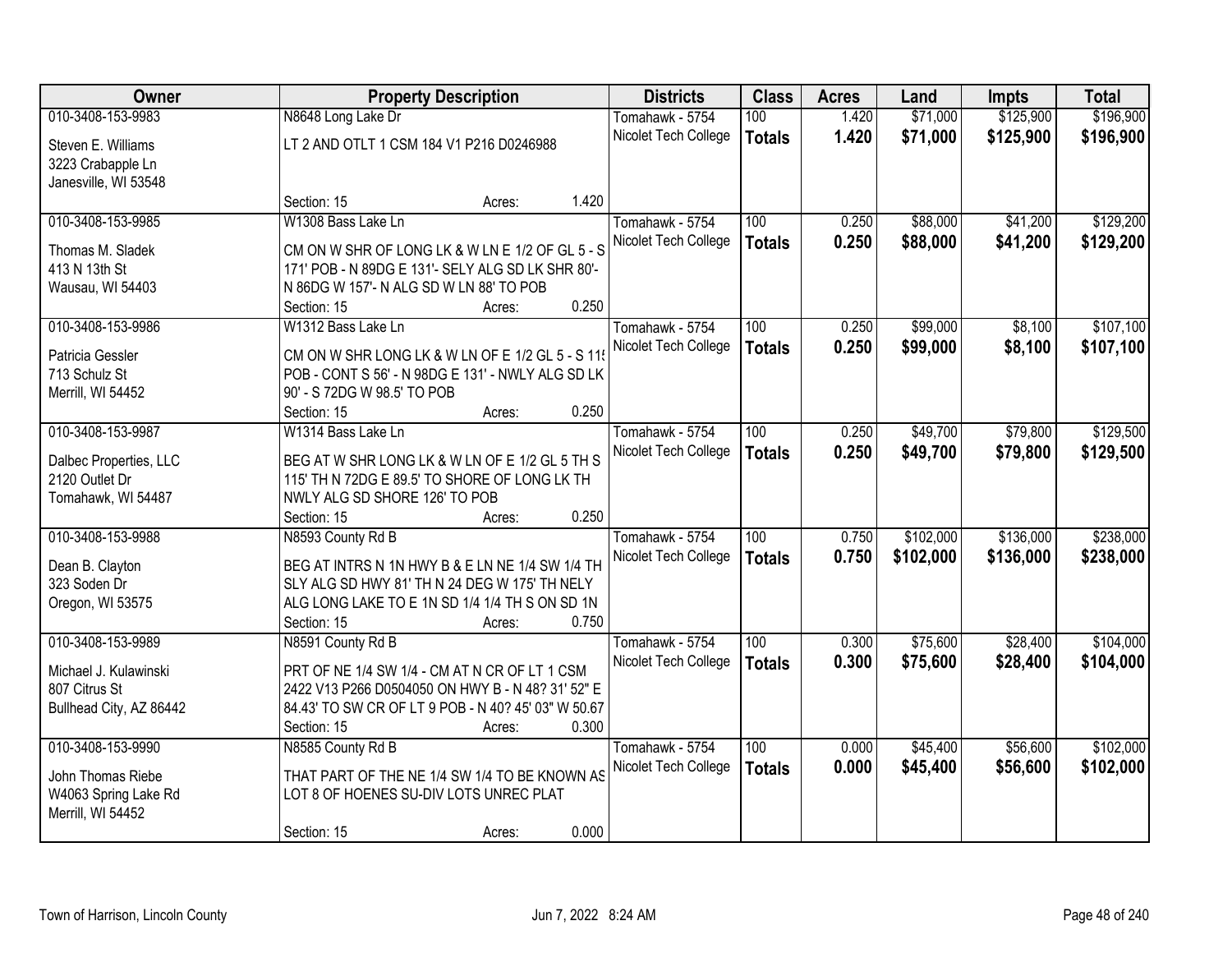| Owner                 | <b>Property Description</b>                         |       | <b>Districts</b>     | <b>Class</b>  | <b>Acres</b> | Land      | <b>Impts</b> | <b>Total</b> |
|-----------------------|-----------------------------------------------------|-------|----------------------|---------------|--------------|-----------|--------------|--------------|
| 010-3408-153-9991     | N8579 County Rd B                                   |       | Tomahawk - 5754      | 100           | 0.340        | \$57,800  | \$17,200     | \$75,000     |
| Joe Ramuta            | LT 1 CSM 2425 V13 P275 D0504483                     |       | Nicolet Tech College | <b>Totals</b> | 0.340        | \$57,800  | \$17,200     | \$75,000     |
| 1607 Mcintosh St      |                                                     |       |                      |               |              |           |              |              |
| Wausau, WI 54403      |                                                     |       |                      |               |              |           |              |              |
|                       | Section: 15<br>Acres:                               | 0.340 |                      |               |              |           |              |              |
| 010-3408-153-9992     | N8573 County Rd B                                   |       | Tomahawk - 5754      | 100           | 0.250        | \$45,400  | \$37,000     | \$82,400     |
|                       |                                                     |       | Nicolet Tech College | <b>Totals</b> | 0.250        | \$45,400  | \$37,000     | \$82,400     |
| Heidi K. Wollerman    | CM AT INTRS W 1N HWY B & S LN NE 1/4 SW 1/4 TH      |       |                      |               |              |           |              |              |
| 3306 Ramsgate Ln      | NELY ALG HWY 592' POB CONT ALG HWY 75' TH N         |       |                      |               |              |           |              |              |
| Johnsburg, IL 60051   | 34DG W TO LONG LK TH SLY ALG SD LK 75' TH S         | 0.250 |                      |               |              |           |              |              |
|                       | Section: 15<br>Acres:                               |       |                      |               |              |           |              |              |
| 010-3408-153-9993     | N8569 County Rd B                                   |       | Tomahawk - 5754      | 100           | 0.097        | \$45,400  | \$600        | \$46,000     |
| <b>Rick Mullen</b>    | COM AT INTRS W LN HWY B & S LN NE 1/4 SW 1/4 TH     |       | Nicolet Tech College | <b>Totals</b> | 0.097        | \$45,400  | \$600        | \$46,000     |
| 156598 Evergreen Rd   | NELY ALG HWY 517' POB TH CONT NELY 75' TH N 34      |       |                      |               |              |           |              |              |
| Wausau, WI 54403      | DEG W LONG LAKE TH SWLY ALG SD LK 75' TH S 33       |       |                      |               |              |           |              |              |
|                       | Section: 15<br>Acres:                               | 0.097 |                      |               |              |           |              |              |
| 010-3408-153-9994     | N8565 County Rd B                                   |       | Tomahawk - 5754      | 100           | 0.500        | \$82,500  | \$14,700     | \$97,200     |
|                       |                                                     |       | Nicolet Tech College | <b>Totals</b> | 0.500        | \$82,500  | \$14,700     | \$97,200     |
| Roxanne M. Krueger    | COM AT INTRS W LN HWY B&S LN NE 1/4 SW 1/4 TH       |       |                      |               |              |           |              |              |
| 7216 Dover Hill Ct    | NELY ALG SD HWY 335' POB TH CONT NELY 182' TH       |       |                      |               |              |           |              |              |
| Franklin, WI 53132    | N 33DEG W TO LONG LAKE TH SWLY ALG LAKE 75'         |       |                      |               |              |           |              |              |
|                       | Section: 15<br>Acres:                               | 0.500 |                      |               |              |           |              |              |
| 010-3408-153-9995     | W1170 Packer Point Dr                               |       | Tomahawk - 5754      | 100           | 0.750        | \$112,800 | \$194,900    | \$307,700    |
| James W. Morgan       | CM AT INTRS S LN LONG LK - E 134'- NLY ALG W LN     |       | Nicolet Tech College | <b>Totals</b> | 0.750        | \$112,800 | \$194,900    | \$307,700    |
| 17217 Briar Dr        | HWY B 1463.8'- N 13DG W 290'- WLY ALG SHR LONG      |       |                      |               |              |           |              |              |
| Tinley Park, IL 60487 | LK 105' POB - CONT ALG LK 105'- S 14DG E 362'- N    |       |                      |               |              |           |              |              |
|                       | Section: 15<br>Acres:                               | 0.750 |                      |               |              |           |              |              |
| 010-3408-153-9997     | N8545 County Rd B                                   |       | Tomahawk - 5754      | 100           | 1.400        | \$173,300 | \$166,500    | \$339,800    |
| Jeffery J. Cates      | BEG AT IRON STK MRK 1A IN NE 1/4 SW 1/4 TH SLY      |       | Nicolet Tech College | <b>Totals</b> | 1.400        | \$173,300 | \$166,500    | \$339,800    |
| N8545 County Rd B     | ALG HWY B 350' TH W 176' ON 25DG E VAR TH NLY       |       |                      |               |              |           |              |              |
| Gleason, WI 54435     | ALG LK SHR TO IRON STK MARK 1DG TH E TO POB         |       |                      |               |              |           |              |              |
|                       | Section: 15<br>Acres:                               | 1.400 |                      |               |              |           |              |              |
| 010-3408-153-9998     | W1160 Packer Point Dr                               |       | Tomahawk - 5754      | 100           | 1.220        | \$187,000 | \$230,300    | \$417,300    |
|                       |                                                     |       | Nicolet Tech College | <b>Totals</b> | 1.220        | \$187,000 | \$230,300    | \$417,300    |
| Paul R. Pederson      | PRT OF NE 1/4 SW 1/4 - CM AT MEANDER CR ON S        |       |                      |               |              |           |              |              |
| 1109 Hidden Meadow Rd | LN SEC 15 & ELY SHR LONG LK - ELY ON S LN SEC       |       |                      |               |              |           |              |              |
| Mckinney, TX 75072    | 15 N 88DG 56' 38" E 129.87'- N 1DG 3'17" E 1460.37' |       |                      |               |              |           |              |              |
|                       | Section: 15<br>Acres:                               | 1.220 |                      |               |              |           |              |              |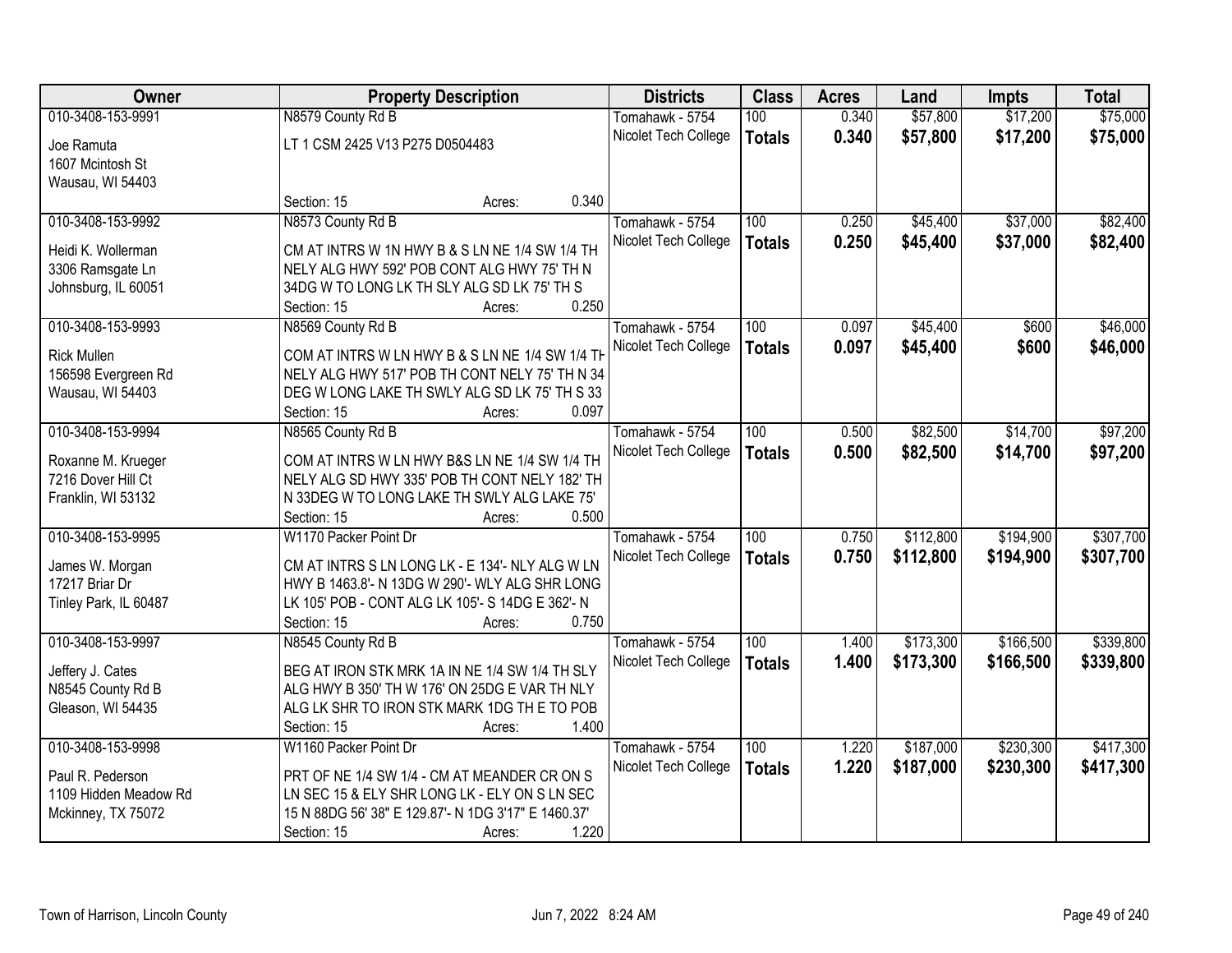| <b>Owner</b>          | <b>Property Description</b>                          | <b>Districts</b>     | <b>Class</b>  | <b>Acres</b> | Land            | <b>Impts</b>    | <b>Total</b>    |
|-----------------------|------------------------------------------------------|----------------------|---------------|--------------|-----------------|-----------------|-----------------|
| 010-3408-154-9871     | N8643 County Rd B                                    | Tomahawk - 5754      | 100           | 1.350        | \$110,000       | \$83,200        | \$193,200       |
| Darin C. Mrachek      | PCL IN NW CR OF GL 1 LYG N OF HWY B & W OF           | Nicolet Tech College | <b>Totals</b> | 1.350        | \$110,000       | \$83,200        | \$193,200       |
| W4441 Davey Ln        | LONG LAKE - CM AT INTRCT OF HWY B & W LN OF          |                      |               |              |                 |                 |                 |
| Merrill, WI 54452     | GL 1 POB - E 100' ALG N LN HWY B - N 400' TO SHR     |                      |               |              |                 |                 |                 |
|                       | 1.350<br>Section: 15<br>Acres:                       |                      |               |              |                 |                 |                 |
| 010-3408-154-9872     | N8651 County Rd B                                    | Tomahawk - 5754      | 100           | 0.270        | \$103,400       | \$43,900        | \$147,300       |
|                       |                                                      | Nicolet Tech College | <b>Totals</b> | 0.270        | \$103,400       | \$43,900        | \$147,300       |
| <b>Claesges Trust</b> | PRT GOV LT 1 LYG N OF S LN OF PCL DESC IN            |                      |               |              |                 |                 |                 |
| 5624 County Rd B      | 469718 DESC AS COM AT PT 100' E OF PT W LN GOV       |                      |               |              |                 |                 |                 |
| Montello, WI 53949    | LT 1 INTRSECS SHORE LN LONG LAKE- S 135' -           |                      |               |              |                 |                 |                 |
|                       | 0.270<br>Section: 15<br>Acres:                       |                      |               |              |                 |                 |                 |
| 010-3408-154-9873     | N8653 County Rd B                                    | Tomahawk - 5754      | 100           | 0.650        | \$132,000       | \$134,000       | \$266,000       |
| Thomas L. Purnell     | NE CNR OF SEC 15 - S00DG47'41"E 2664.77' TO E        | Nicolet Tech College | <b>Totals</b> | 0.650        | \$132,000       | \$134,000       | \$266,000       |
| N2163 Hafs Rd         | QTR CNR SEC 15 - S60DG53'53" W 1481.57' -            |                      |               |              |                 |                 |                 |
|                       | N00DG29'33"E 419.11' - N00DG29'33"E 293.94' TO E-W   |                      |               |              |                 |                 |                 |
| Genoa City, WI 53128  | 0.650<br>Section: 15<br>Acres:                       |                      |               |              |                 |                 |                 |
| 010-3408-154-9882     | W1065 W Seven Island Lake Dr                         |                      |               |              | \$87,700        | \$144,500       | \$232,200       |
|                       |                                                      | Tomahawk - 5754      | 100           | 3.940        |                 |                 |                 |
| James M. Schwaab      | PT OF GL 2 CM ON 1/4 SEC LN ON N SHR OF SEVEN        | Nicolet Tech College | <b>Totals</b> | 3.940        | \$87,700        | \$144,500       | \$232,200       |
| 1815 Tallgrass Cir    | ISLAND LK - ELY 598' TO POB - NELY 93? 132' TO RD    |                      |               |              |                 |                 |                 |
| Waukesha, WI 53188    | - ELY 87? 75' ALG RD - SLY 106? 30' 141' TO LK SHR - |                      |               |              |                 |                 |                 |
|                       | 3.940<br>Section: 15<br>Acres:                       |                      |               |              |                 |                 |                 |
| 010-3408-154-9884     |                                                      | Tomahawk - 5754      | 850           | 0.110        | $\overline{50}$ | $\overline{50}$ | $\overline{50}$ |
|                       |                                                      | Nicolet Tech College | <b>Totals</b> | 0.110        | \$0             | \$0             | \$0             |
| <b>Lincoln County</b> | PRT GOV LT 1 LYG N OF CTY RD B AND S OF PCL          |                      |               |              |                 |                 |                 |
| 801 N Sales St        | DESC IN 469718 DESC AS COM AT PT 100' E OF PT        |                      |               |              |                 |                 |                 |
| Merrill, WI 54452     | W LN GOV LT 1 INTRSECS SHORE LN LONG LAKE - S        |                      |               |              |                 |                 |                 |
|                       | 0.110<br>Section: 15<br>Acres:                       |                      |               |              |                 |                 |                 |
| 010-3408-154-9886     | W1089 W Seven Island Lake Dr                         | Tomahawk - 5754      | 100           | 1.260        | \$73,100        | \$26,900        | \$100,000       |
| Chad Roemke           | LT 1 CSM 2629 V15 P136 D0527487                      | Nicolet Tech College | <b>Totals</b> | 1.260        | \$73,100        | \$26,900        | \$100,000       |
| 2112 Decator Dr       |                                                      |                      |               |              |                 |                 |                 |
| Wausau, WI 54401      |                                                      |                      |               |              |                 |                 |                 |
|                       | 1.260<br>Section: 15                                 |                      |               |              |                 |                 |                 |
| 010-3408-154-9887     | Acres:                                               |                      |               | 2.340        |                 |                 |                 |
|                       |                                                      | Tomahawk - 5754      | 100           |              | \$23,800        | $\overline{50}$ | \$23,800        |
| Jeffrey D. Heise      | LT 2 CSM 2629 V15 P136 D0527487                      | Nicolet Tech College | <b>Totals</b> | 2.340        | \$23,800        | \$0             | \$23,800        |
| 2955 W Yorkshire Cir  |                                                      |                      |               |              |                 |                 |                 |
| Franklin, WI 53132    |                                                      |                      |               |              |                 |                 |                 |
|                       | 2.340<br>Section: 15<br>Acres:                       |                      |               |              |                 |                 |                 |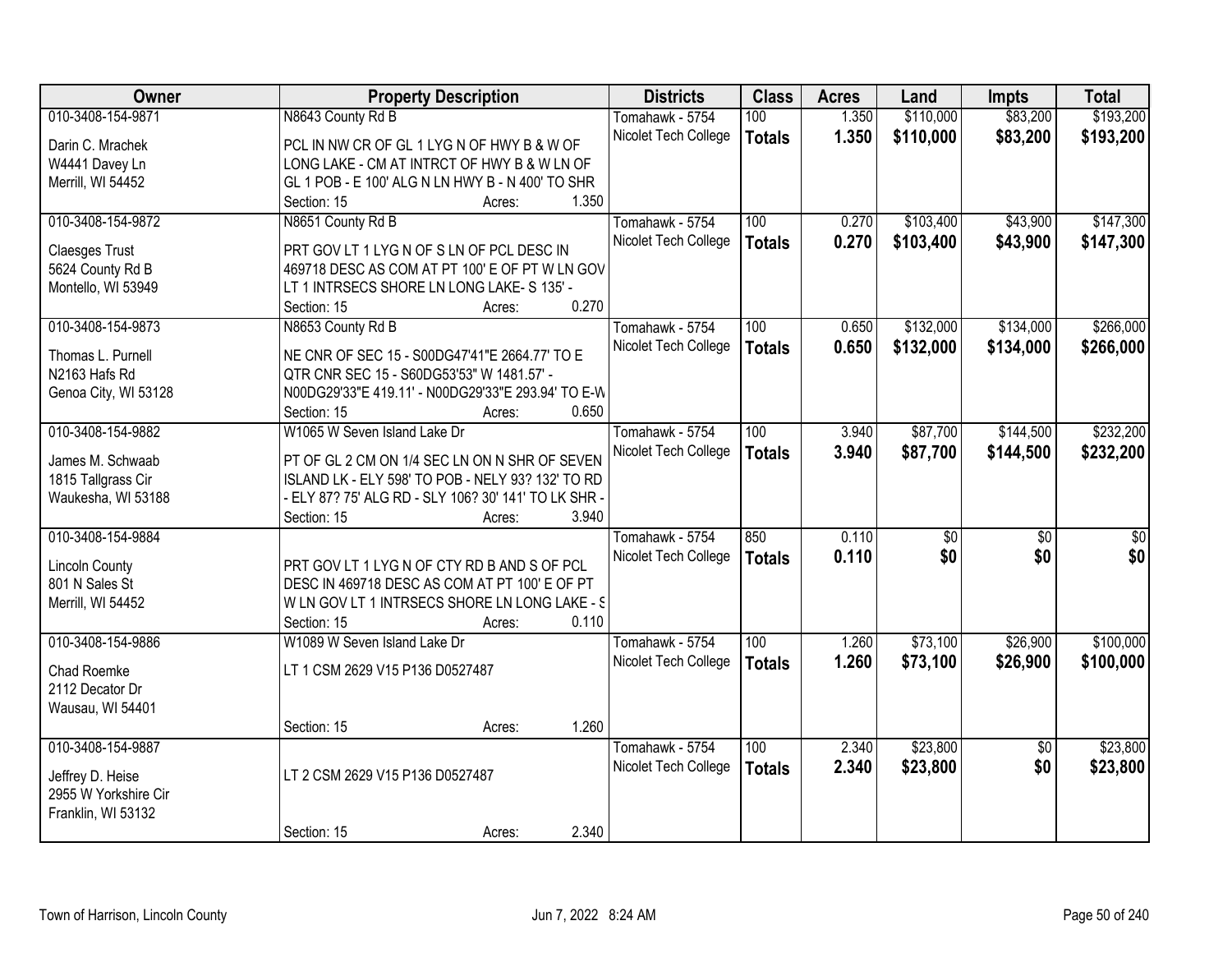| Owner                                                                                       |                                                                                                                          | <b>Property Description</b> |       | <b>Districts</b>                        | <b>Class</b>         | <b>Acres</b>   | Land       | <b>Impts</b>           | <b>Total</b> |
|---------------------------------------------------------------------------------------------|--------------------------------------------------------------------------------------------------------------------------|-----------------------------|-------|-----------------------------------------|----------------------|----------------|------------|------------------------|--------------|
| 010-3408-154-9889                                                                           | W1081 Lon Basco Ln                                                                                                       |                             |       | Tomahawk - 5754                         | 100                  | 0.520          | \$110,000  | \$157,100              | \$267,100    |
| Douglas L. Buchler<br>26111 S Cambridge Dr<br>Crete, IL 60417                               | LOT 26 OF JEHNS LOTS PRT OF GL 6 & GL 7 AS DES<br>IN D0363376 AND D0492447                                               |                             |       | Nicolet Tech College                    | <b>Totals</b>        | 0.520          | \$110,000  | \$157,100              | \$267,100    |
|                                                                                             | Section: 15                                                                                                              | Acres:                      | 0.520 |                                         |                      |                |            |                        |              |
| 010-3408-154-9890                                                                           | W1093 Lon Basco Ln                                                                                                       |                             |       | Tomahawk - 5754                         | 100                  | 0.640          | \$145,000  | \$51,400               | \$196,400    |
| Gary T. Sweet<br>3205 Maine Dr<br>Merrill, WI 54452                                         | LT 1 CSM 2325 V13 P42 D0492090                                                                                           |                             |       | Nicolet Tech College                    | <b>Totals</b>        | 0.640          | \$145,000  | \$51,400               | \$196,400    |
|                                                                                             | Section: 15                                                                                                              | Acres:                      | 0.640 |                                         |                      |                |            |                        |              |
| 010-3408-154-9891                                                                           | W999 W Seven Island Lake Dr                                                                                              |                             |       | Tomahawk - 5754                         | 100                  | 1.035          | \$130,000  | \$59,600               | \$189,600    |
| Marquis P. Harding<br>3910 Aric Ave<br>Deforest, WI 53532                                   | LT 2 CSM 2240 V12 P152 D0480211                                                                                          |                             |       | Nicolet Tech College                    | <b>Totals</b>        | 1.035          | \$130,000  | \$59,600               | \$189,600    |
|                                                                                             | Section: 15                                                                                                              | Acres:                      | 1.035 |                                         |                      |                |            |                        |              |
| 010-3408-154-9892                                                                           | W991 W Seven Island Lake Dr                                                                                              |                             |       | Tomahawk - 5754                         | 100                  | 1.390          | \$102,800  | \$86,100               | \$188,900    |
| Michael J. Mccracken<br>W12285 Van Ness Rd<br>Lodi, WI 53555                                | LT 1 CSM 2240 V12 P152 D0480211                                                                                          |                             |       | Nicolet Tech College                    | <b>Totals</b>        | 1.390          | \$102,800  | \$86,100               | \$188,900    |
|                                                                                             | Section: 15                                                                                                              | Acres:                      | 1.390 |                                         |                      |                |            |                        |              |
| 010-3408-154-9893<br>State of Wisconsin - Dnr<br>101 S Webster St<br>Madison, WI 53707-7921 | THE LARGER ISLAND IN SEVEN ISLAND LAKE - LYG<br>IN THE S 1/2 OF GL 2                                                     |                             |       | Tomahawk - 5754<br>Nicolet Tech College | 840<br><b>Totals</b> | 0.000<br>0.000 | \$0<br>\$0 | $\overline{50}$<br>\$0 | \$0<br>\$0   |
|                                                                                             | Section:                                                                                                                 | Acres:                      | 0.000 |                                         |                      |                |            |                        |              |
| 010-3408-154-9894                                                                           | N8708 Chipmunk Trl                                                                                                       |                             |       | Tomahawk - 5754                         | 100                  | 0.560          | \$156,200  | \$82,800               | \$239,000    |
| <b>Richard Williams</b><br>2957 Happy Valley Rd<br>Sun Prairie, WI 53590                    | LT 1 CSM 2187 V12 P30 D0472202                                                                                           |                             |       | Nicolet Tech College                    | <b>Totals</b>        | 0.560          | \$156,200  | \$82,800               | \$239,000    |
|                                                                                             | Section: 15                                                                                                              | Acres:                      | 0.560 |                                         |                      |                |            |                        |              |
| 010-3408-154-9895                                                                           | N8645 County Rd B                                                                                                        |                             |       | Tomahawk - 5754                         | 100                  | 0.850          | \$110,000  | \$34,100               | \$144,100    |
| Jason A. Kraus<br>14320 W Fieldpointe Dr<br>New Berlin, WI 53151                            | PRT OF AP LOTS 1 & 2 OF OR SMITHS SUB-DIV ON<br>LONG LAKE IN GL 2 & 8 SUBJ TO LN AGRMT DES IN<br>D0471815<br>Section: 15 | Acres:                      | 0.000 | Nicolet Tech College                    | <b>Totals</b>        | 0.850          | \$110,000  | \$34,100               | \$144,100    |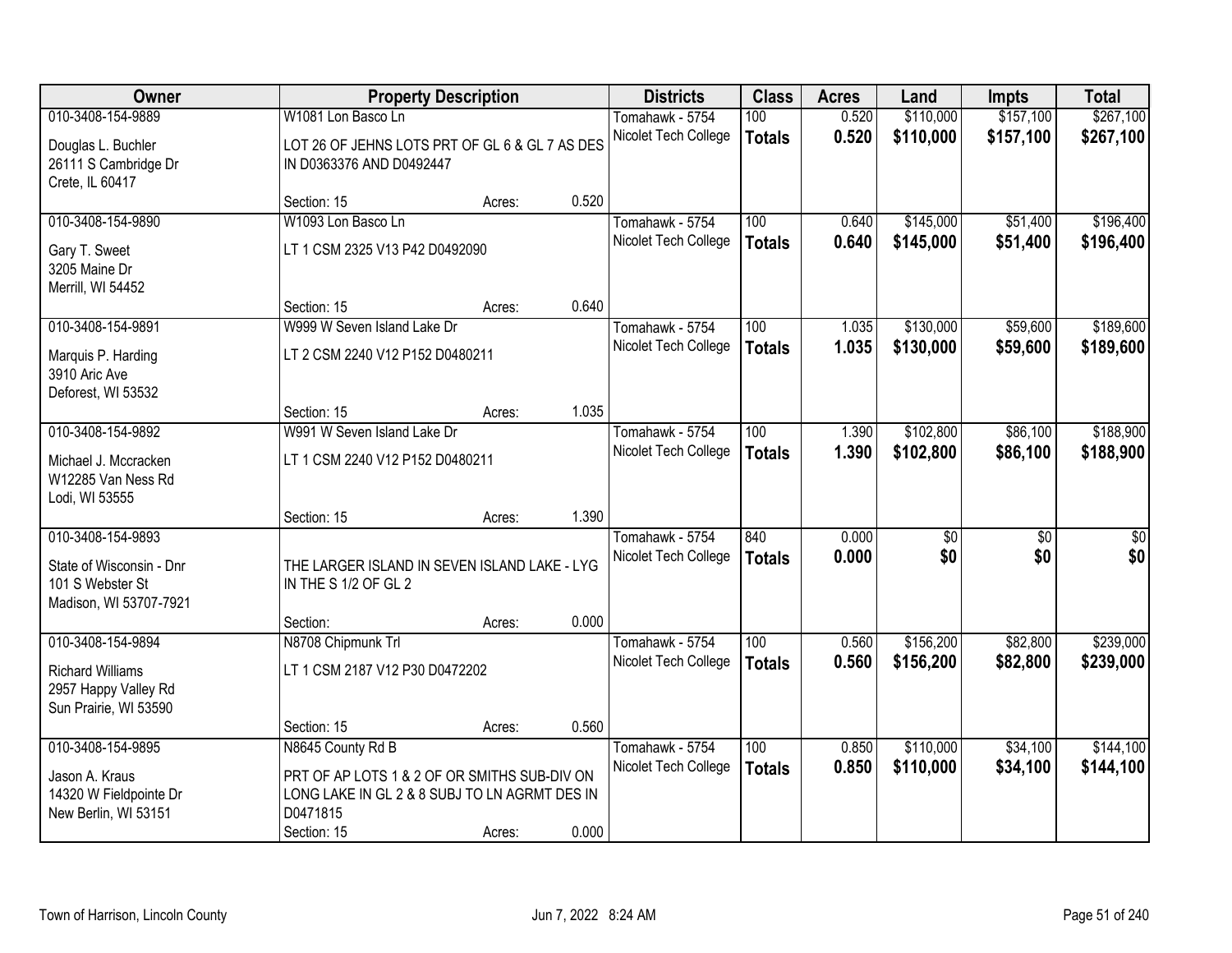| Owner                                        |                                                 | <b>Property Description</b> |       | <b>Districts</b>     | <b>Class</b>  | <b>Acres</b> | Land      | Impts           | <b>Total</b> |
|----------------------------------------------|-------------------------------------------------|-----------------------------|-------|----------------------|---------------|--------------|-----------|-----------------|--------------|
| 010-3408-154-9897                            | Witte Dr                                        |                             |       | Tomahawk - 5754      | 100           | 3.330        | \$66,600  | $\overline{50}$ | \$66,600     |
| Muzynoski Rentals, LLC                       | LT 1 CSM 2178 V12 P12 D0471769                  |                             |       | Nicolet Tech College | <b>Totals</b> | 3.330        | \$66,600  | \$0             | \$66,600     |
| R4189 Diane Ln                               |                                                 |                             |       |                      |               |              |           |                 |              |
| Schofield, WI 54476                          |                                                 |                             |       |                      |               |              |           |                 |              |
|                                              | Section: 15                                     | Acres:                      | 3.330 |                      |               |              |           |                 |              |
| 010-3408-154-9898                            | N8639 County Rd B                               |                             |       | Tomahawk - 5754      | 100           | 0.760        | \$110,000 | \$33,200        | \$143,200    |
|                                              | PRT OF LTS 2 & 3 OF AP OF OR SMITHS SUB-DIV     |                             |       | Nicolet Tech College | <b>Totals</b> | 0.760        | \$110,000 | \$33,200        | \$143,200    |
| Beverly A. Kasson<br>Kristopher A. Kiel      | ON LONG LAKE - LYG WLY OF LN BY AGMT DES        |                             |       |                      |               |              |           |                 |              |
| 420 Oakhurst Ave                             | D0469048                                        |                             |       |                      |               |              |           |                 |              |
| Kalamazoo, MI 49001                          | Section: 15                                     | Acres:                      | 0.000 |                      |               |              |           |                 |              |
| 010-3408-154-9899                            | N8641 County Rd B                               |                             |       | Tomahawk - 5754      | 100           | 0.850        | \$110,000 | \$179,900       | \$289,900    |
|                                              |                                                 |                             |       | Nicolet Tech College | <b>Totals</b> | 0.850        | \$110,000 | \$179,900       | \$289,900    |
| Roger J. Rindo                               | PR OF LT 2 AP OF O R SMITHS SUB-DIV ON LONG     |                             |       |                      |               |              |           |                 |              |
| N8641 County Rd B                            | LAKE LYG ELY OF LN BY AGMT DES IN D0469048      |                             |       |                      |               |              |           |                 |              |
| Gleason, WI 54435                            | AND WLY OF LN BY AGMT DES IN D0471814           |                             |       |                      |               |              |           |                 |              |
|                                              | Section: 15                                     | Acres:                      | 0.850 |                      |               |              |           |                 |              |
| 010-3408-154-9900                            | W1109 Lon Basco Ln                              |                             |       | Tomahawk - 5754      | 100           | 0.400        | \$140,800 | \$33,100        | \$173,900    |
| Richard J. Grenfell                          | LT 19 & PRT OF LT 20 OF UNREC PLAT OF JEHN'S    |                             |       | Nicolet Tech College | <b>Totals</b> | 0.400        | \$140,800 | \$33,100        | \$173,900    |
| 1000 N State St                              | LOTS IN GL 7 & NE 1/4 SW 1/4 DES AS CM AT W 1/4 |                             |       |                      |               |              |           |                 |              |
| Merrill, WI 54452                            | CR OF SEC 15 - S 89DG 41'00" E 1451.65' POB - N |                             |       |                      |               |              |           |                 |              |
|                                              | Section: 15                                     | Acres:                      | 0.400 |                      |               |              |           |                 |              |
| 010-3408-154-9901                            | N8716 Chipmunk Trl                              |                             |       | Tomahawk - 5754      | 100           | 0.670        | \$126,700 | \$156,200       | \$282,900    |
|                                              |                                                 |                             |       | Nicolet Tech College | <b>Totals</b> | 0.670        | \$126,700 | \$156,200       | \$282,900    |
| Lora Walters                                 | LT 1 CSM 2186 V12 P28 D0472201                  |                             |       |                      |               |              |           |                 |              |
| N8716 Chipmunk Trl                           |                                                 |                             |       |                      |               |              |           |                 |              |
| Gleason, WI 54435                            |                                                 |                             |       |                      |               |              |           |                 |              |
|                                              | Section: 15                                     | Acres:                      | 0.670 |                      |               |              |           |                 |              |
| 010-3408-154-9902                            | N8630 County Rd B                               |                             |       | Tomahawk - 5754      | 100           | 6.740        | \$105,800 | \$206,000       | \$311,800    |
| Gary F. Hibbard                              | LT 2 CSM 1770 V9 P38 D0433354                   |                             |       | Nicolet Tech College | <b>Totals</b> | 6.740        | \$105,800 | \$206,000       | \$311,800    |
| 153390 Shoreland Ln                          |                                                 |                             |       |                      |               |              |           |                 |              |
| Wausau, WI 54401                             |                                                 |                             |       |                      |               |              |           |                 |              |
|                                              | Section: 15                                     | Acres:                      | 6.740 |                      |               |              |           |                 |              |
| 010-3408-154-9903                            | N8626 County Rd B                               |                             |       | Tomahawk - 5754      | 100           | 6.960        | \$139,200 | \$44,000        | \$183,200    |
|                                              |                                                 |                             |       | Nicolet Tech College | <b>Totals</b> | 6.960        | \$139,200 | \$44,000        | \$183,200    |
| Brenda Zimmerman-Thorpe<br>236529 Del Rio Rd | LT 1 AND OTLT 1 CSM 1770 V9 P38 D0433354        |                             |       |                      |               |              |           |                 |              |
|                                              |                                                 |                             |       |                      |               |              |           |                 |              |
| Wausau, WI 54403                             | Section: 15                                     |                             | 6.960 |                      |               |              |           |                 |              |
|                                              |                                                 | Acres:                      |       |                      |               |              |           |                 |              |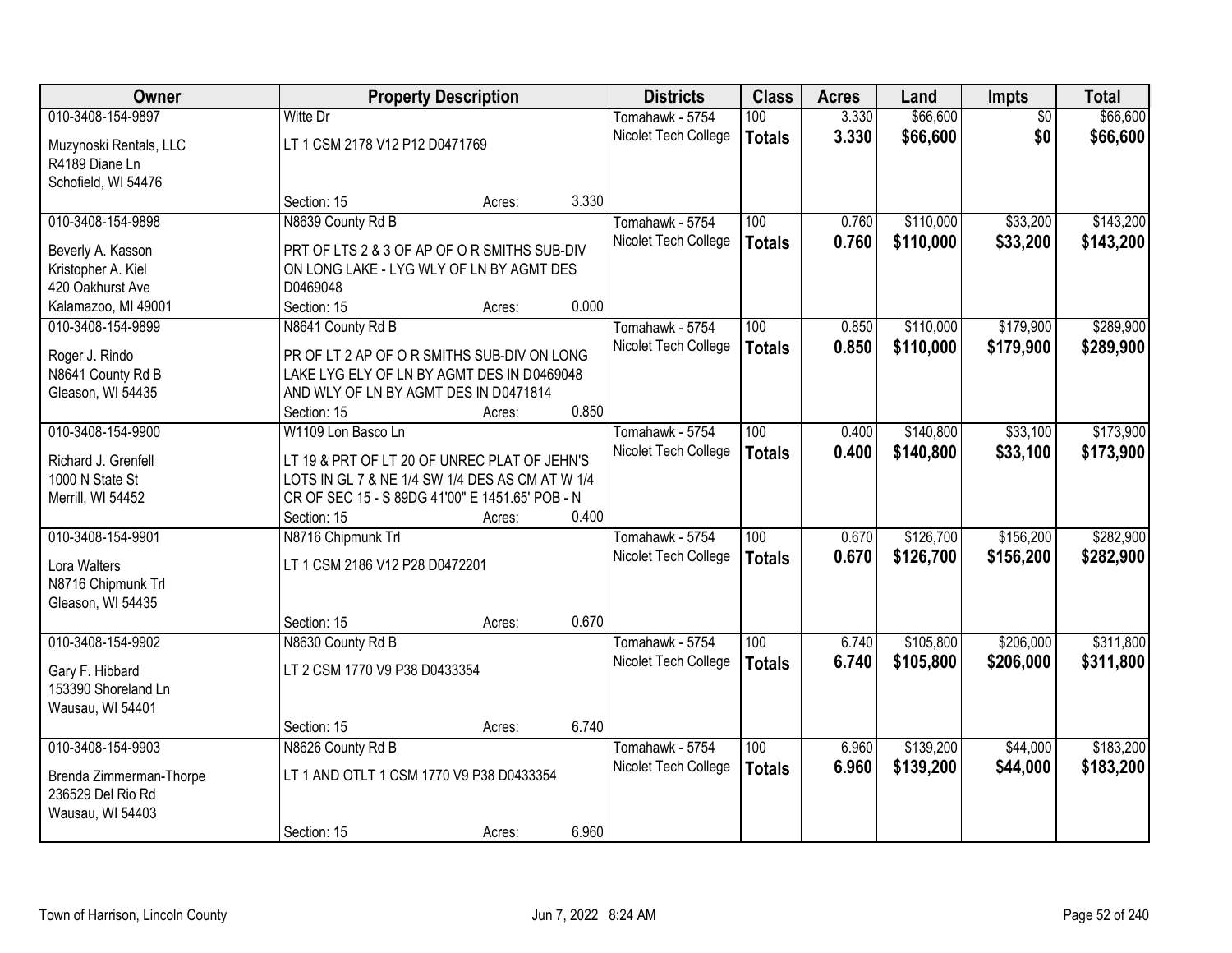| Owner                                  |                                                | <b>Property Description</b> |       | <b>Districts</b>     | <b>Class</b>     | <b>Acres</b> | Land      | <b>Impts</b> | <b>Total</b> |
|----------------------------------------|------------------------------------------------|-----------------------------|-------|----------------------|------------------|--------------|-----------|--------------|--------------|
| 010-3408-154-9904                      | W1053 W Seven Island Lake Dr                   |                             |       | Tomahawk - 5754      | 100              | 0.000        | \$114,000 | \$116,600    | \$230,600    |
| Dale and Susan Mitchell Revocable Trus | LOTS 9 & 10 OF ROGER PAZEKS LOTS IN THE S 1/2  |                             |       | Nicolet Tech College | <b>Totals</b>    | 0.000        | \$114,000 | \$116,600    | \$230,600    |
| W1053 W Seven Island Lake Dr           | OF GL 2 UNREC PLAT                             |                             |       |                      |                  |              |           |              |              |
| Gleason, WI 54435                      |                                                |                             |       |                      |                  |              |           |              |              |
|                                        | Section: 15                                    | Acres:                      | 0.000 |                      |                  |              |           |              |              |
| 010-3408-154-9905                      | W947 Seven Island Lake Dr                      |                             |       | Tomahawk - 5754      | 100              | 1.170        | \$131,300 | \$85,600     | \$216,900    |
| William D. Olson                       | LT 2 CSM 1611 V8 P78 D0408517                  |                             |       | Nicolet Tech College | <b>Totals</b>    | 1.170        | \$131,300 | \$85,600     | \$216,900    |
| 704 Chestnut Crest                     |                                                |                             |       |                      |                  |              |           |              |              |
| Cottage Grove, WI 53527                |                                                |                             |       |                      |                  |              |           |              |              |
|                                        | Section: 15                                    | Acres:                      | 1.170 |                      |                  |              |           |              |              |
| 010-3408-154-9906                      | W952 Seven Island Lake Dr                      |                             |       | Tomahawk - 5754      | 100              | 3.370        | \$57,300  | \$3,400      | \$60,700     |
| Dale L. Kanitz                         | LT 1 CSM 1611 V8 P78 D0408517                  |                             |       | Nicolet Tech College | <b>Totals</b>    | 3.370        | \$57,300  | \$3,400      | \$60,700     |
| 2001 Peacock Ave                       |                                                |                             |       |                      |                  |              |           |              |              |
| Wausau, WI 54401                       |                                                |                             |       |                      |                  |              |           |              |              |
|                                        | Section: 15                                    | Acres:                      | 3.370 |                      |                  |              |           |              |              |
| 010-3408-154-9909                      | W971 Seven Island Lake Dr                      |                             |       | Tomahawk - 5754      | 100              | 2.530        | \$86,000  | \$239,700    | \$325,700    |
| Michael J. Mccormick                   | LT 2 CSM 1533 V7 P219 D0399358                 |                             |       | Nicolet Tech College | <b>Totals</b>    | 2.530        | \$86,000  | \$239,700    | \$325,700    |
| W971 Seven Island Lake Dr              |                                                |                             |       |                      |                  |              |           |              |              |
| Gleason, WI 54435                      |                                                |                             |       |                      |                  |              |           |              |              |
|                                        | Section: 15                                    | Acres:                      | 2.530 |                      |                  |              |           |              |              |
| 010-3408-154-9910                      | W990 Seven Island Lake Dr                      |                             |       | Tomahawk - 5754      | 100              | 0.870        | \$13,100  | \$208,700    | \$221,800    |
| Dallis E. Wieloch                      | LT 1 CSM 1533 V7 P219 D0399358                 |                             |       | Nicolet Tech College | <b>Totals</b>    | 0.870        | \$13,100  | \$208,700    | \$221,800    |
| W990 Seven Island Lake Dr              |                                                |                             |       |                      |                  |              |           |              |              |
| Gleason, WI 54435                      |                                                |                             |       |                      |                  |              |           |              |              |
|                                        | Section: 15                                    | Acres:                      | 0.870 |                      |                  |              |           |              |              |
| 010-3408-154-9911                      | N8635 County Rd B                              |                             |       | Tomahawk - 5754      | $\overline{100}$ | 0.000        | \$165,000 | \$180,900    | \$345,900    |
| James P Evers & Marilyn R Evers        | AP L4 & L5 OF OR SMITHS SUB-DIV ON LONG LAKE   |                             |       | Nicolet Tech College | <b>Totals</b>    | 0.000        | \$165,000 | \$180,900    | \$345,900    |
| Revocable Trust                        | <b>IN GL 2&amp;8</b>                           |                             |       |                      |                  |              |           |              |              |
| N8635 County Rd B                      |                                                |                             |       |                      |                  |              |           |              |              |
| Gleason, WI 54435                      | Section: 15                                    | Acres:                      | 0.000 |                      |                  |              |           |              |              |
| 010-3408-154-9912                      | W1099 W Seven Island Lake Dr                   |                             |       | Tomahawk - 5754      | 100              | 1.696        | \$109,200 | \$35,500     | \$144,700    |
| Lori Jo Gilray Schmitz                 | LT 1 CSM 1915 V10 P44 D0448204 AND ANY PRT LYG |                             |       | Nicolet Tech College | <b>Totals</b>    | 1.696        | \$109,200 | \$35,500     | \$144,700    |
| W4826 County Rd Hhh                    | W OF A LN AGRMT DES IN D0469092 EX ANY PRT     |                             |       |                      |                  |              |           |              |              |
| Malone, WI 53049                       | LYG E OF A LN AGRMT DES IN D0469093            |                             |       |                      |                  |              |           |              |              |
|                                        | Section: 15                                    | Acres:                      | 1.696 |                      |                  |              |           |              |              |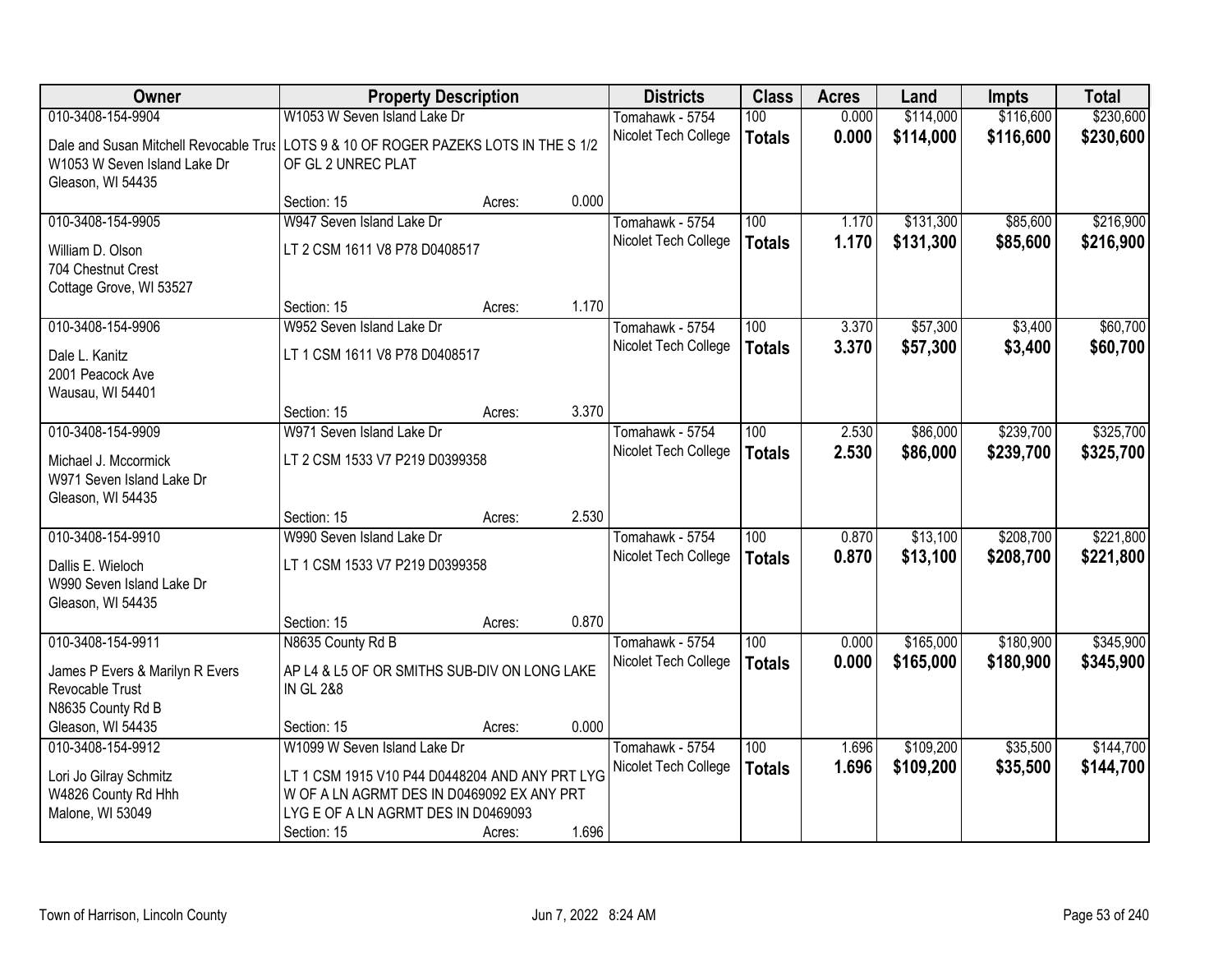| <b>Owner</b>                                                          |                                                                                         | <b>Property Description</b> |       | <b>Districts</b>                        | <b>Class</b>     | <b>Acres</b>   | Land                   | <b>Impts</b>           | <b>Total</b>           |
|-----------------------------------------------------------------------|-----------------------------------------------------------------------------------------|-----------------------------|-------|-----------------------------------------|------------------|----------------|------------------------|------------------------|------------------------|
| 010-3408-154-9918                                                     | N8688 Chipmunk Trl                                                                      |                             |       | Tomahawk - 5754                         | 100              | 0.000          | \$110,000              | \$46,900               | \$156,900              |
| James P. Waters<br>11802 North St                                     | AP L11 OF OR SMITHS SUB-DIV ON LONG LAKE IN<br>GL 2&8                                   |                             |       | Nicolet Tech College                    | <b>Totals</b>    | 0.000          | \$110,000              | \$46,900               | \$156,900              |
| Huntley, IL 60142                                                     |                                                                                         |                             |       |                                         |                  |                |                        |                        |                        |
|                                                                       | Section: 15                                                                             | Acres:                      | 0.000 |                                         |                  |                |                        |                        |                        |
| 010-3408-154-9919                                                     | N8680 Chipmunk Trl                                                                      |                             |       | Tomahawk - 5754                         | 100              | 0.000          | \$110,000              | \$55,300               | \$165,300              |
| Nathan L. Riphenburg Jr<br>N64 W26362 Hillview Dr<br>Sussex, WI 53089 | AP L10 OF OR SMITHS SUB-DIV ON LONG LAKE IN<br>GL 2 & 8 SUBJ TO LN BY AGRMT IN D0492647 |                             |       | Nicolet Tech College                    | <b>Totals</b>    | 0.000          | \$110,000              | \$55,300               | \$165,300              |
|                                                                       | Section: 15                                                                             | Acres:                      | 0.000 |                                         |                  |                |                        |                        |                        |
| 010-3408-154-9920                                                     | N8670 Chipmunk Trl                                                                      |                             |       | Tomahawk - 5754                         | 100              | 0.690          | \$110,000              | \$76,900               | \$186,900              |
| <b>Todd Heise</b>                                                     | AP L9 OF OR SMITHS SUB-DIV ON LONG LAKE IN GL                                           |                             |       | Nicolet Tech College                    | <b>Totals</b>    | 0.690          | \$110,000              | \$76,900               | \$186,900              |
| 236612 N 96th Ave                                                     | 2 & 8 SUBJ TO LN AGRMT IN D0492647                                                      |                             |       |                                         |                  |                |                        |                        |                        |
| Wausau, WI 54401                                                      |                                                                                         |                             |       |                                         |                  |                |                        |                        |                        |
|                                                                       | Section: 15                                                                             | Acres:                      | 0.690 |                                         |                  |                |                        |                        |                        |
| 010-3408-154-9921                                                     | N8625 County Rd B                                                                       |                             |       | Tomahawk - 5754                         | 100              | 0.873          | \$110,000              | \$97,500               | \$207,500              |
| Matt R. Baumgartner                                                   | LT 8 OF AP OF OR SMITHS SUB-DIV ON LONG LAKE                                            |                             |       | Nicolet Tech College                    | <b>Totals</b>    | 0.873          | \$110,000              | \$97,500               | \$207,500              |
| 6003 Ridgewood Ave                                                    | IN GL 2 & 8 AND PRT OF LT 7 DES AS CM AT SW CR                                          |                             |       |                                         |                  |                |                        |                        |                        |
| Monona, WI 53716                                                      | OF SD LT 7 - N 58DG 37'56" E 16.01' TO POB - N 40DC                                     |                             |       |                                         |                  |                |                        |                        |                        |
|                                                                       | Section: 15                                                                             | Acres:                      | 0.873 |                                         |                  |                |                        |                        |                        |
| 010-3408-154-9922                                                     |                                                                                         |                             |       | Tomahawk - 5754                         | $\overline{100}$ | 0.000          | \$123,800              | \$0                    | \$123,800              |
| Jill M. Lilek                                                         | LT 7 AP O R SMITHS SUB-DIV ON LONG LAKE INC                                             |                             |       | Nicolet Tech College                    | <b>Totals</b>    | 0.000          | \$123,800              | \$0                    | \$123,800              |
| N8631 County Rd B                                                     | PCL DESC DOC# 470714                                                                    |                             |       |                                         |                  |                |                        |                        |                        |
| Gleason, WI 54435                                                     |                                                                                         |                             |       |                                         |                  |                |                        |                        |                        |
| 010-3408-154-9923                                                     | Section: 15                                                                             | Acres:                      | 0.000 |                                         | 100              |                |                        |                        |                        |
|                                                                       | N8631 County Rd B                                                                       |                             |       | Tomahawk - 5754<br>Nicolet Tech College |                  | 0.000<br>0.000 | \$110,000<br>\$110,000 | \$198,600<br>\$198,600 | \$308,600<br>\$308,600 |
| Jill M. Lilek                                                         | LT 6 OF AP O R SMITHS SUB-DIV ON LONG LAKE                                              |                             |       |                                         | <b>Totals</b>    |                |                        |                        |                        |
| N8631 County Rd B<br>Gleason, WI 54435                                |                                                                                         |                             |       |                                         |                  |                |                        |                        |                        |
|                                                                       | Section: 15                                                                             | Acres:                      | 0.000 |                                         |                  |                |                        |                        |                        |
| 010-3408-154-9929                                                     |                                                                                         |                             |       | Tomahawk - 5754                         |                  |                |                        |                        |                        |
|                                                                       |                                                                                         |                             |       |                                         | <b>Totals</b>    |                |                        |                        |                        |
| Smith's Assessors Plat                                                | SMITH'S ASESSORS PLAT                                                                   |                             |       |                                         |                  |                |                        |                        |                        |
| WI                                                                    |                                                                                         |                             |       |                                         |                  |                |                        |                        |                        |
|                                                                       | Section:                                                                                | Acres:                      | 0.000 |                                         |                  |                |                        |                        |                        |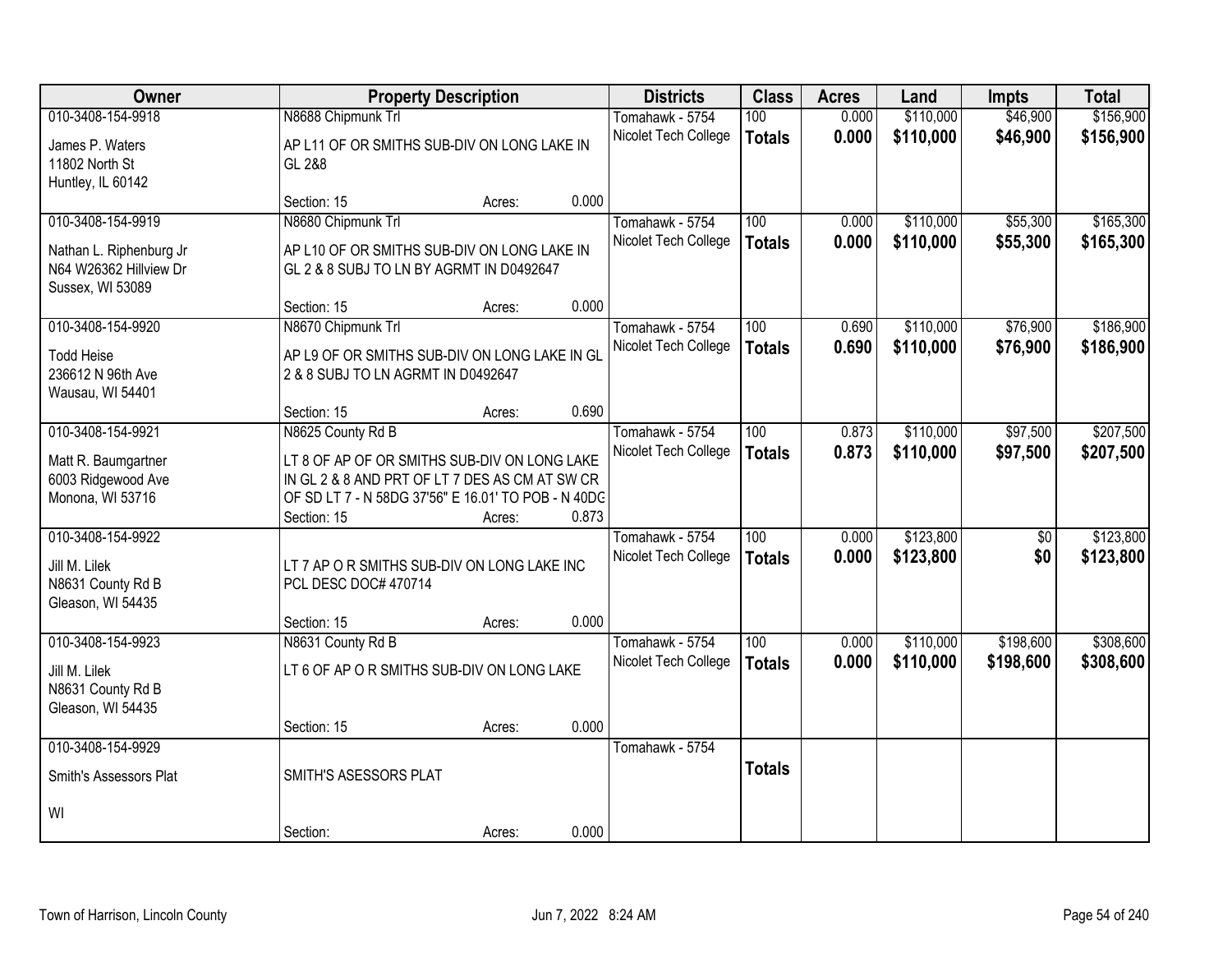| Owner                          | <b>Property Description</b>                        | <b>Districts</b>     | <b>Class</b>  | <b>Acres</b> | Land      | <b>Impts</b>    | <b>Total</b> |
|--------------------------------|----------------------------------------------------|----------------------|---------------|--------------|-----------|-----------------|--------------|
| 010-3408-154-9930              | W1227 Lon Basco Ln N                               | Tomahawk - 5754      | 100           | 0.000        | \$132,600 | \$62,500        | \$195,100    |
| Paula Kanitz                   | LOT 36 OF JEHNS LOTS IN THE E 1/2 OF GL 6 DESC     | Nicolet Tech College | <b>Totals</b> | 0.000        | \$132,600 | \$62,500        | \$195,100    |
| M209 Galvin Ave                | AS CM AT IP ON N SHORE LONG LK ON THE E LN         |                      |               |              |           |                 |              |
| Marshfield, WI 54449           | E1/2 GL 6 THE POB- -N ON E LN 128'-W ALG S SIDE    |                      |               |              |           |                 |              |
|                                | 0.000<br>Section: 15<br>Acres:                     |                      |               |              |           |                 |              |
| 010-3408-154-9931              | W1231 Lon Basco Ln N                               | Tomahawk - 5754      | 100           | 0.000        | \$141,400 | \$35,500        | \$176,900    |
|                                |                                                    | Nicolet Tech College | <b>Totals</b> | 0.000        | \$141,400 | \$35,500        | \$176,900    |
| Keith Moore                    | PART OF E 1/2 GL 6 CM AT IP ON N SHR LONG LK       |                      |               |              |           |                 |              |
| 633 S 3rd Ave                  | ON E BNDRY OF E 1/2 GL6 -W 141' TO POB -N 27 DEC   |                      |               |              |           |                 |              |
| Wausau, WI 54401               | W 165' TO POST ON S LN RD-W 115'-S 30 DEG E        |                      |               |              |           |                 |              |
|                                | 0.000<br>Section: 15<br>Acres:                     |                      |               |              |           |                 |              |
| 010-3408-154-9932              |                                                    | Tomahawk - 5754      | 100           | 0.000        | \$44,000  | $\overline{50}$ | \$44,000     |
| <b>Sillars Trust Agreement</b> | LOT 34 OF JEHNS LOTS IN THE E 1/2 OF GL 6 DES      | Nicolet Tech College | <b>Totals</b> | 0.000        | \$44,000  | \$0             | \$44,000     |
| 227880 Nuthatch Ln             | AS CM AT N SHR OF LONG LK AND E LN OF E 1/4 OF     |                      |               |              |           |                 |              |
| Wausau, WI 54401               | GL 6 - WLY ALG LK SHR 298'- SELY TO POB - N 30DG   |                      |               |              |           |                 |              |
|                                | 0.000<br>Section: 15<br>Acres:                     |                      |               |              |           |                 |              |
| 010-3408-154-9933              | W1277 Lon Basco Ln N                               | Tomahawk - 5754      | 100           | 0.000        | \$110,000 | \$36,700        | \$146,700    |
|                                |                                                    | Nicolet Tech College | <b>Totals</b> | 0.000        | \$110,000 | \$36,700        | \$146,700    |
| <b>Sillars Trust Agreement</b> | LOT 33 OF JEHNS LOTS IN THE E 1/2 OF GL 6 - 100'   |                      |               |              |           |                 |              |
| 227880 Nuthatch Ln             | <b>LAKE FRONTAGE</b>                               |                      |               |              |           |                 |              |
| Wausau, WI 54401               |                                                    |                      |               |              |           |                 |              |
|                                | 0.000<br>Section: 15<br>Acres:                     |                      |               |              |           |                 |              |
| 010-3408-154-9934              | W1285 Lon Basco Ln N                               | Tomahawk - 5754      | 100           | 0.000        | \$110,000 | \$47,000        | \$157,000    |
| Ronald J. Weirick              | PART OF E 1/2 GL.6 CM AT IP ON N SHR LONG LK       | Nicolet Tech College | <b>Totals</b> | 0.000        | \$110,000 | \$47,000        | \$157,000    |
| 709 E Juneau Ave #710          | ON ELN OF E 1/2 GL 6 -W 478'ALG SHR TO POB-S 60    |                      |               |              |           |                 |              |
| Milwaukee, WI 53202            | DEG W 120'-S ALG RD 77'- N 65 DEG E 110'-N ALG LK  |                      |               |              |           |                 |              |
|                                | 0.000<br>Section: 15<br>Acres:                     |                      |               |              |           |                 |              |
| 010-3408-154-9935              | W1289 Lon Basco Ln N                               | Tomahawk - 5754      | 100           | 0.225        | \$106,700 | \$41,900        | \$148,600    |
|                                |                                                    | Nicolet Tech College |               | 0.225        | \$106,700 |                 | \$148,600    |
| Wade A. Abitz                  | LT 1 CSM 1036 V5 P119 D0358014                     |                      | <b>Totals</b> |              |           | \$41,900        |              |
| 3104 Hubbill Ave               |                                                    |                      |               |              |           |                 |              |
| Wausau, WI 54401               |                                                    |                      |               |              |           |                 |              |
|                                | 0.225<br>Section: 15<br>Acres:                     |                      |               |              |           |                 |              |
| 010-3408-154-9936              | W1295 Lon Basco Ln N                               | Tomahawk - 5754      | 100           | 0.000        | \$110,000 | \$24,000        | \$134,000    |
| Mbk Income Trust               | LOT 30 OF JEHNS LOTS IN THE E 1/2 OF GL 6 DES      | Nicolet Tech College | <b>Totals</b> | 0.000        | \$110,000 | \$24,000        | \$134,000    |
| 1217 Kreutzer Blvd             | AS CM AT A PT ON N SHR OF LONG LK ON E LN OF       |                      |               |              |           |                 |              |
| Wausau, WI 54403               | E 1/2 OF GL 6 - W & S ALG LK SHR 678' POB - S 70DG |                      |               |              |           |                 |              |
|                                | 0.000<br>Section: 15<br>Acres:                     |                      |               |              |           |                 |              |
|                                |                                                    |                      |               |              |           |                 |              |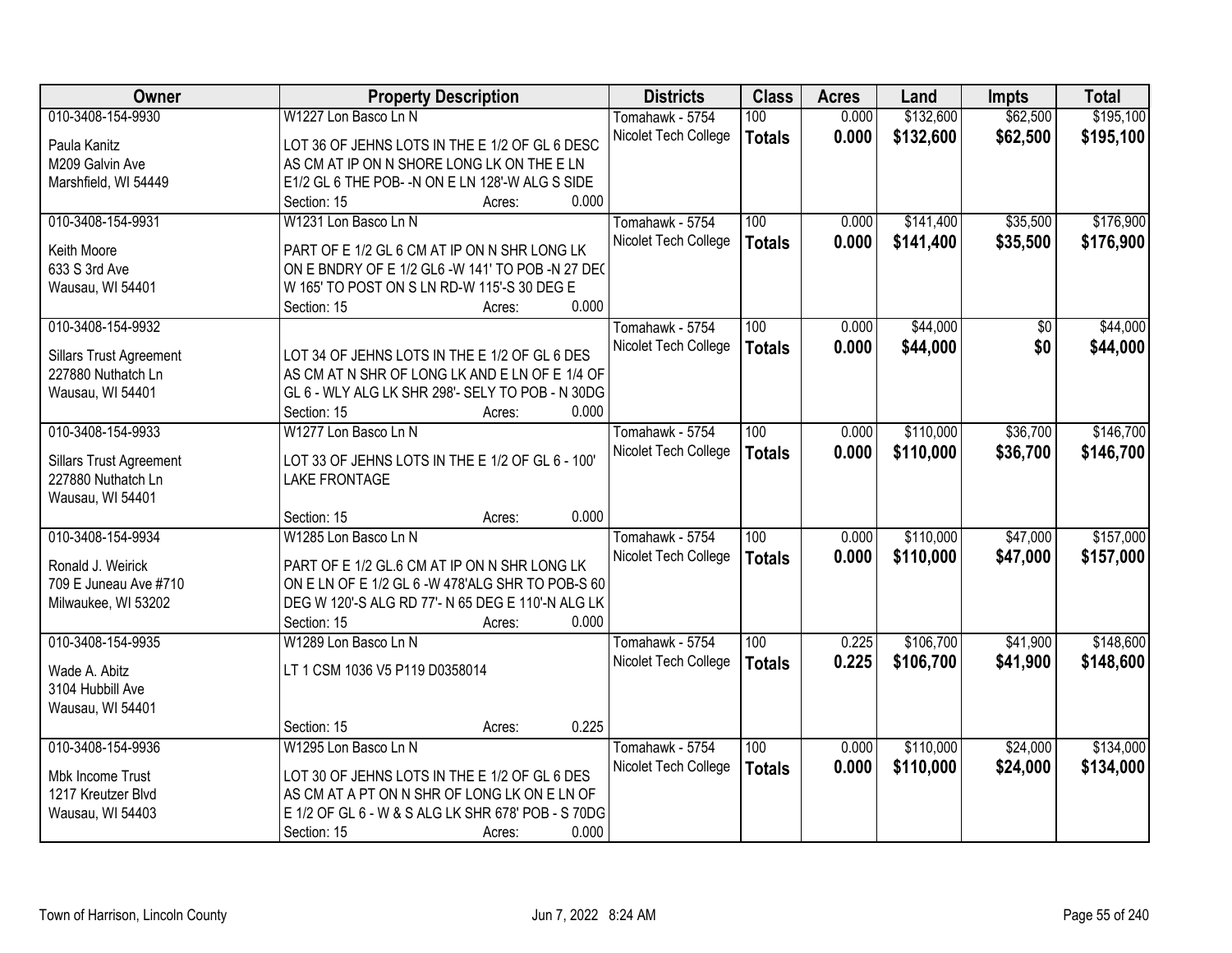| Owner                 |                                | <b>Property Description</b>                        |       | <b>Districts</b>     | <b>Class</b>  | <b>Acres</b> | Land      | <b>Impts</b> | <b>Total</b> |
|-----------------------|--------------------------------|----------------------------------------------------|-------|----------------------|---------------|--------------|-----------|--------------|--------------|
| 010-3408-154-9937     | W1192 Lon Basco Ln             |                                                    |       | Tomahawk - 5754      | 100           | 0.000        | \$110,000 | \$138,100    | \$248,100    |
| Patrick J. Hansen     |                                | LOT 29 OF UNREC PLAT OF JEHN'S LOTS IN E 1/2       |       | Nicolet Tech College | <b>Totals</b> | 0.000        | \$110,000 | \$138,100    | \$248,100    |
| S87 W28189 Lookout Ln |                                | OF GL 6 DES AS CM ON N SHR OF LONG LK ON E LN      |       |                      |               |              |           |              |              |
| Mukwonogo, WI 53149   |                                | OF E 1/2 OF GL 6 - WLY & S ALG LK SHR 778' TO POE  |       |                      |               |              |           |              |              |
|                       | Section: 15                    | Acres:                                             | 0.000 |                      |               |              |           |              |              |
| 010-3408-154-9938     | W1188 Lon Basco Ln             |                                                    |       | Tomahawk - 5754      | 100           | 0.000        | \$78,100  | \$29,500     | \$107,600    |
|                       |                                |                                                    |       | Nicolet Tech College | <b>Totals</b> | 0.000        | \$78,100  | \$29,500     | \$107,600    |
| David L. Hansen       |                                | PART OF THE E 1/2 GL 6 CM 1/4 CR BTWN SEC 15 &     |       |                      |               |              |           |              |              |
| 1919 Brook View Ct    |                                | 16-E 960'-CONT 690' -NWLY ALG SHR 685'POB-S        |       |                      |               |              |           |              |              |
| Wausau, WI 54403      |                                | 42DG W 113'-N ALG RD 131'-N 86DG E 71'-SELY        |       |                      |               |              |           |              |              |
|                       | Section: 15                    | Acres:                                             | 0.000 |                      |               |              |           |              |              |
| 010-3408-154-9939     | W1182 Lon Basco Ln             |                                                    |       | Tomahawk - 5754      | 100           | 0.000        | \$78,100  | \$154,900    | \$233,000    |
| Larry L. Aschebrock   |                                | LOT 27 OF UNREC PLAT OF JEHN'S LOTS IN E 1/2       |       | Nicolet Tech College | <b>Totals</b> | 0.000        | \$78,100  | \$154,900    | \$233,000    |
| W1182 Lon Basco Ln    |                                | OF GL 6 DES AS CM AT W 1/4 CR SD SEC 15 - S        |       |                      |               |              |           |              |              |
| Gleason, WI 54435     |                                | 89DG 41'00" E 1330.60'- N 00DG 21'54" E 352.57'- N |       |                      |               |              |           |              |              |
|                       | Section: 15                    | Acres:                                             | 0.000 |                      |               |              |           |              |              |
| 010-3408-154-9941     |                                |                                                    |       | Tomahawk - 5754      | 100           | 0.640        | \$137,500 | \$0          | \$137,500    |
|                       |                                |                                                    |       | Nicolet Tech College | <b>Totals</b> | 0.640        | \$137,500 | \$0          | \$137,500    |
| Gary T. Sweet         |                                | LOT 25 & NWLY 1/2 LOT 24 OF UNREC PLAT OF          |       |                      |               |              |           |              |              |
| 3205 Maine Dr         |                                | JEHN'S LOTS PRT GL 7 LYG SWLY OF LONG LAKE         |       |                      |               |              |           |              |              |
| Merrill, WI 54452     | 150' LAKE FRONTAGE L-25        |                                                    |       |                      |               |              |           |              |              |
|                       | Section: 15                    | Acres:                                             | 0.640 |                      |               |              |           |              |              |
| 010-3408-154-9944     | W1113 Lon Basco Ln             |                                                    |       | Tomahawk - 5754      | 100           | 0.360        | \$110,000 | \$95,200     | \$205,200    |
| Michael Scharmer      | LT 3 CSM 2066 V11 P64 D0461103 |                                                    |       | Nicolet Tech College | <b>Totals</b> | 0.360        | \$110,000 | \$95,200     | \$205,200    |
| W1113 Lon Basco Ln    |                                |                                                    |       |                      |               |              |           |              |              |
| Gleason, WI 54435     |                                |                                                    |       |                      |               |              |           |              |              |
|                       | Section: 15                    | Acres:                                             | 0.360 |                      |               |              |           |              |              |
| 010-3408-154-9945     | W1117 Lon Basco Ln             |                                                    |       | Tomahawk - 5754      | 100           | 0.370        | \$110,000 | \$46,900     | \$156,900    |
|                       | LT 2 CSM 2066 V11 P64 D0461103 |                                                    |       | Nicolet Tech College | <b>Totals</b> | 0.370        | \$110,000 | \$46,900     | \$156,900    |
| Joyce Hoeft           |                                |                                                    |       |                      |               |              |           |              |              |
| 162928 Mercedes Rd    |                                |                                                    |       |                      |               |              |           |              |              |
| Wausau, WI 54401      | Section: 15                    |                                                    | 0.370 |                      |               |              |           |              |              |
| 010-3408-154-9946     | W1121 Lon Basco Ln             | Acres:                                             |       |                      | 100           | 0.330        | \$110,000 | \$144,600    | \$254,600    |
|                       |                                |                                                    |       | Tomahawk - 5754      |               |              |           |              |              |
| Richard C. Thiermann  | LT 1 CSM 2066 V11 P64 D0461103 |                                                    |       | Nicolet Tech College | <b>Totals</b> | 0.330        | \$110,000 | \$144,600    | \$254,600    |
| N80 W5682 Woodland Rd |                                |                                                    |       |                      |               |              |           |              |              |
| Cedarburg, WI 53012   |                                |                                                    |       |                      |               |              |           |              |              |
|                       | Section: 15                    | Acres:                                             | 0.330 |                      |               |              |           |              |              |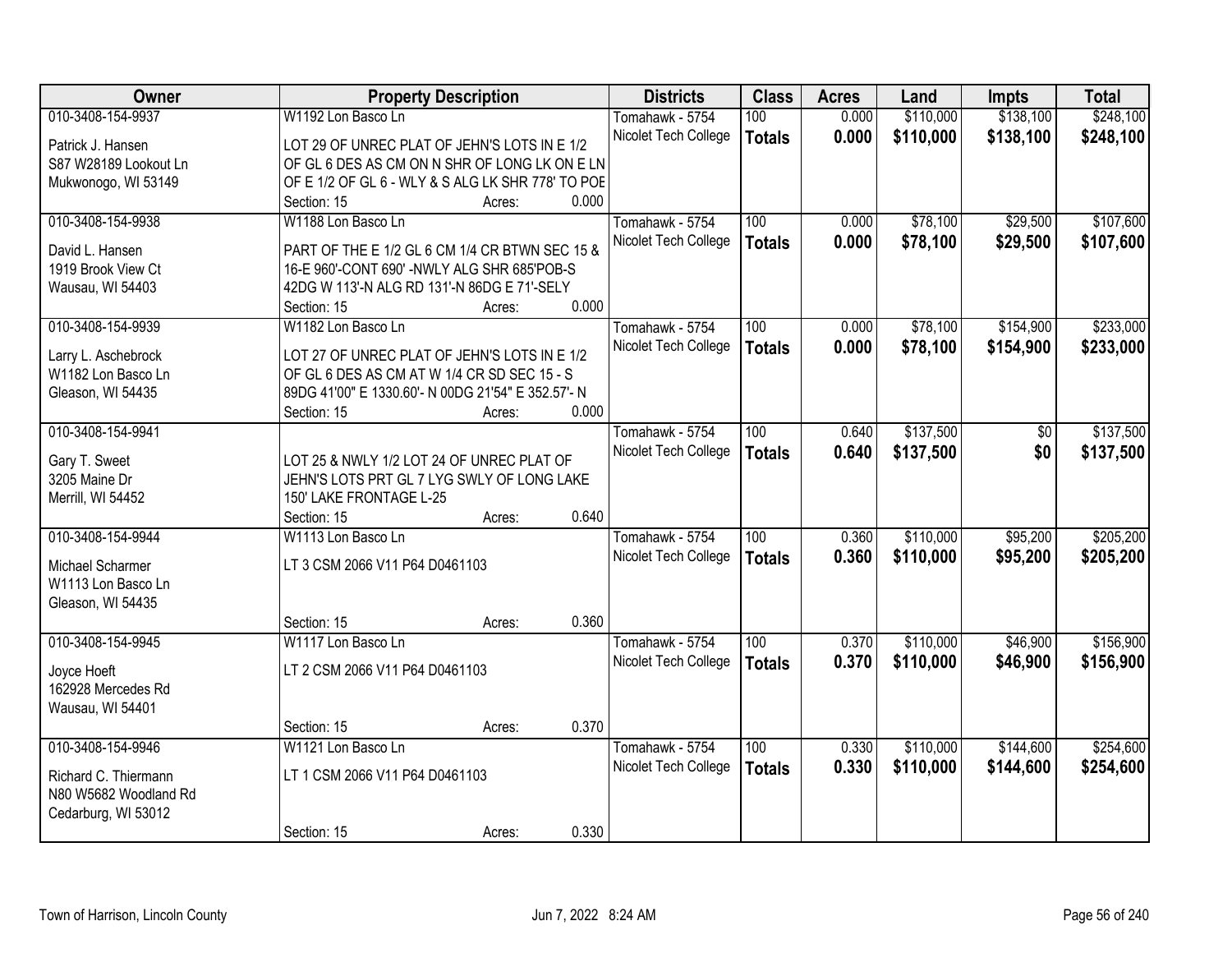| Owner                    | <b>Property Description</b>                        | <b>Districts</b>     | <b>Class</b>     | <b>Acres</b> | Land      | <b>Impts</b> | <b>Total</b> |
|--------------------------|----------------------------------------------------|----------------------|------------------|--------------|-----------|--------------|--------------|
| 010-3408-154-9947        | W1125 Lon Basco Ln                                 | Tomahawk - 5754      | 100              | 0.000        | \$110,000 | \$45,600     | \$155,600    |
| Heilman Revocable Trust  | PRT E 1/2 GL 6 CM 1/4 CR BETW S 15 & 16 E 960'     | Nicolet Tech College | <b>Totals</b>    | 0.000        | \$110,000 | \$45,600     | \$155,600    |
| 150953 Baltimore Ln      | SELY & ELY ALG SHR LONG LK 695' POB N 14DG W       |                      |                  |              |           |              |              |
| Wausau, WI 54401         | 141' ELY 58' S 30DG E 191' WLY ALG LK 100' POB AK/ |                      |                  |              |           |              |              |
|                          | 0.000<br>Section: 15<br>Acres:                     |                      |                  |              |           |              |              |
| 010-3408-154-9948        | W1131 Lon Basco Ln                                 | Tomahawk - 5754      | 100              | 0.000        | \$99,000  | \$67,100     | \$166, 100   |
|                          |                                                    | Nicolet Tech College | <b>Totals</b>    | 0.000        | \$99,000  | \$67,100     | \$166,100    |
| Rebecca A. Hoffmann      | LOT 14 OF UNREC PLAT OF JEHNS LOTS IN E 1/2 OF     |                      |                  |              |           |              |              |
| 361 Falls Rd #70296      | GL 6 DES AS CM 1/4 CR BTWN SEC 15 & 16 - E 960' -  |                      |                  |              |           |              |              |
| Grafton, WI 53024        | SELY & E ALG SHR 595' TO POB - N 130' TO RD - E    |                      |                  |              |           |              |              |
|                          | 0.000<br>Section: 15<br>Acres:                     |                      |                  |              |           |              |              |
| 010-3408-154-9949        | W1133 Lon Basco Ln                                 | Tomahawk - 5754      | 100              | 0.000        | \$110,000 | \$84,400     | \$194,400    |
| Beth C. Dickinson        | LOT 13 OF UNREC PLAT OF JEHNS LOTS IN E 1/2 OF     | Nicolet Tech College | <b>Totals</b>    | 0.000        | \$110,000 | \$84,400     | \$194,400    |
| 152650 Lotus Ln          | GL 6 DES AS CM AT 1/4 CR BTWN SEC 15 & 16 - E      |                      |                  |              |           |              |              |
| Wausau, WI 54401         | 960'- S & SELY ALG LK SHR 495'TO POB - N 28DG E    |                      |                  |              |           |              |              |
|                          | 0.000<br>Section: 15<br>Acres:                     |                      |                  |              |           |              |              |
| 010-3408-154-9950        |                                                    | Tomahawk - 5754      | 100              | 0.000        | \$110,000 | \$0          | \$110,000    |
|                          |                                                    | Nicolet Tech College |                  | 0.000        | \$110,000 | \$0          | \$110,000    |
| <b>Timothy Dickinson</b> | LOT 12 OF UNREC PLAT OF JEHNS LOTS IN E 1/2 OF     |                      | <b>Totals</b>    |              |           |              |              |
| W7093 S Countryside Cir  | GL 6 DES AS CM AT 1/4 CR BTWN SEC 15 & 16 - E      |                      |                  |              |           |              |              |
| Merrill, WI 54452        | 960' TO LK SHR - S ALG LK SHR 395'TO POB - N       |                      |                  |              |           |              |              |
|                          | 0.000<br>Section: 15<br>Acres:                     |                      |                  |              |           |              |              |
| 010-3408-154-9951        | W1137 Lon Basco Ln                                 | Tomahawk - 5754      | $\overline{100}$ | 0.000        | \$110,000 | \$68,400     | \$178,400    |
| <b>Tim Dickinson</b>     | LOT 11 OF UNREC PLAT OF JEHNS LOTS PRT OF E        | Nicolet Tech College | <b>Totals</b>    | 0.000        | \$110,000 | \$68,400     | \$178,400    |
| W7093 S Countryside Cir  | 1/2 OF GL DES AS CM 1/4 BTWN SEC 15 & 16 - E 960'  |                      |                  |              |           |              |              |
| Merrill, WI 54452        | TO LK SHR - S ALG LK SHR 295'TO POB - N 70DG E     |                      |                  |              |           |              |              |
|                          | 0.000<br>Section: 15<br>Acres:                     |                      |                  |              |           |              |              |
| 010-3408-154-9952        | W1141 Lon Basco Ln                                 | Tomahawk - 5754      | 100              | 0.000        | \$110,000 | \$143,800    | \$253,800    |
|                          |                                                    | Nicolet Tech College |                  | 0.000        | \$110,000 |              |              |
| Gary Osness              | PRT E 1/2 GL 6 - CM 1/4 CR SEC 15 & 16 - E 960'- S |                      | <b>Totals</b>    |              |           | \$143,800    | \$253,800    |
| 710 Rio Grande Dr        | ALG LK 200' POB - N 85DG E 185'- S 50'- S 70DG W   |                      |                  |              |           |              |              |
| Merrill, WI 54452        | 183'- N 100' POB - AKA LOT 10 JEHNS LOTS           |                      |                  |              |           |              |              |
|                          | 0.000<br>Section: 15<br>Acres:                     |                      |                  |              |           |              |              |
| 010-3408-154-9953        | W1147 Lon Basco Ln                                 | Tomahawk - 5754      | 100              | 0.390        | \$110,000 | \$104,400    | \$214,400    |
| Barbara Marthaler        | PRT OF E 1/2 GL6 CM SEC CR BTW SEC 15 & 16 TH E    | Nicolet Tech College | <b>Totals</b>    | 0.390        | \$110,000 | \$104,400    | \$214,400    |
| W1147 Lon Basco Ln       | 960'-SELY ALG LK 100' POB N 88DG E 160' S 100' S   |                      |                  |              |           |              |              |
| Gleason, WI 54435        | 85DG W 185' N 100' POB AKA LT 9 OF JEHNS LOTS      |                      |                  |              |           |              |              |
|                          | 0.390<br>Section: 15<br>Acres:                     |                      |                  |              |           |              |              |
|                          |                                                    |                      |                  |              |           |              |              |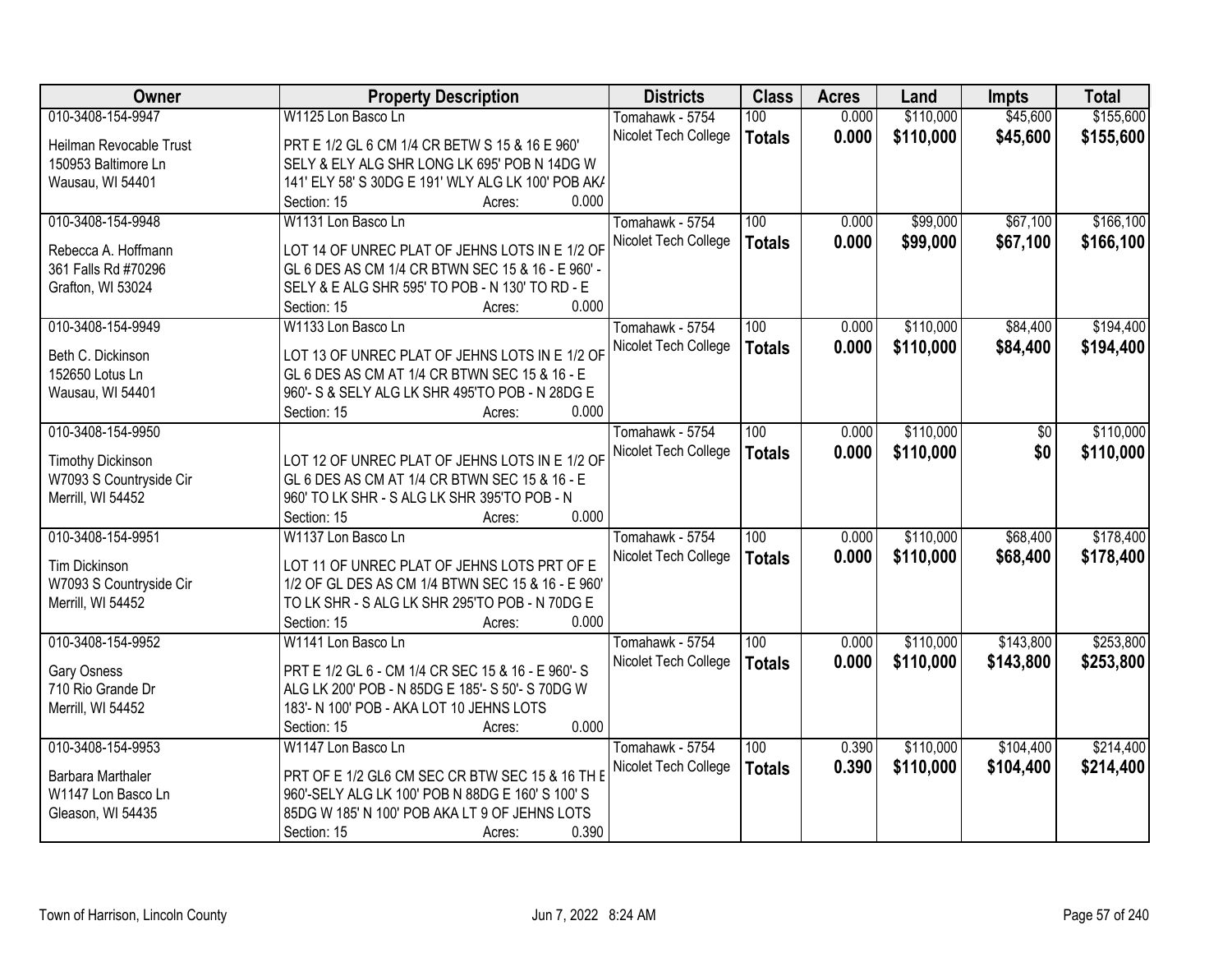| Owner                                 | <b>Property Description</b>                      |                 | <b>Districts</b>     | <b>Class</b>     | <b>Acres</b> | Land      | <b>Impts</b> | <b>Total</b> |
|---------------------------------------|--------------------------------------------------|-----------------|----------------------|------------------|--------------|-----------|--------------|--------------|
| 010-3408-154-9954                     | W1157 Lon Basco Ln                               |                 | Tomahawk - 5754      | 100              | 0.400        | \$110,000 | \$38,900     | \$148,900    |
| Gerald A. Burmmond                    | PRT OF E 1/2 GL 6 CM AT 1/4 CR BTW SEC 14 & 15-E |                 | Nicolet Tech College | <b>Totals</b>    | 0.400        | \$110,000 | \$38,900     | \$148,900    |
| 908 Henrietta St                      | 960'-N ALG SHR 5' POB-N 82DG E 195'-S ALG W LN   |                 |                      |                  |              |           |              |              |
| Wausau, WI 54403                      | OF RD 100'-S 88DG W 160'-NWLY ALG SHR 100' POB   |                 |                      |                  |              |           |              |              |
|                                       | Section: 15                                      | 0.400<br>Acres: |                      |                  |              |           |              |              |
| 010-3408-154-9955                     | W1163 Lon Basco Ln                               |                 | Tomahawk - 5754      | 100              | 0.000        | \$99,000  | \$50,500     | \$149,500    |
|                                       |                                                  |                 | Nicolet Tech College | <b>Totals</b>    | 0.000        | \$99,000  | \$50,500     | \$149,500    |
| <b>Waller Wisconsin Trust</b>         | PART OF THE E1/2 GL 6 CM AT 1/4 SEC CR BTWN      |                 |                      |                  |              |           |              |              |
| 12537 W Martingale Ln                 | SEC 15 & 16 - E ON 1/4 SEC LN 960'-N ALG LK      |                 |                      |                  |              |           |              |              |
| Homer Glen, IL 60491                  | 5'POB-N 85DG E 195'-N ALG RD 90'-S 74DG W 217'-S |                 |                      |                  |              |           |              |              |
|                                       | Section: 15                                      | 0.000<br>Acres: |                      |                  |              |           |              |              |
| 010-3408-154-9956                     | W1171 Lon Basco Ln                               |                 | Tomahawk - 5754      | 100              | 0.399        | \$93,500  | \$136,200    | \$229,700    |
| Brian and Loriann Schubring Revocable | LT 6 CSM 2454 V14 P27 D0508616                   |                 | Nicolet Tech College | <b>Totals</b>    | 0.399        | \$93,500  | \$136,200    | \$229,700    |
| Trust                                 |                                                  |                 |                      |                  |              |           |              |              |
| W1171 Lon Basco Ln                    |                                                  |                 |                      |                  |              |           |              |              |
|                                       | Section: 15                                      | 0.399           |                      |                  |              |           |              |              |
| Gleason, WI 54435                     |                                                  | Acres:          |                      |                  |              |           |              |              |
| 010-3408-154-9957                     | W1181 Lon Basco Ln                               |                 | Tomahawk - 5754      | 100              | 0.450        | \$110,000 | \$36,600     | \$146,600    |
| Steve A. Rasmussen                    | LOT 5 OF JEHNS LOTS IN THE E 1/2 OF GL 6 DESC    |                 | Nicolet Tech College | <b>Totals</b>    | 0.450        | \$110,000 | \$36,600     | \$146,600    |
| 1468 S Bolen Rd                       | AS CM AT 1/4 CR BTWN SEC 15-16 -E 960'-N ALG LK  |                 |                      |                  |              |           |              |              |
| Pecatonica, IL 61063                  | 185'TO POB- N 80DG E 216'-N ALG RD 90' -S 87DG W |                 |                      |                  |              |           |              |              |
|                                       | Section: 15                                      | 0.450<br>Acres: |                      |                  |              |           |              |              |
| 010-3408-154-9958                     | W1187 Lon Basco Ln                               |                 | Tomahawk - 5754      | $\overline{100}$ | 0.000        | \$110,000 | \$38,000     | \$148,000    |
|                                       |                                                  |                 | Nicolet Tech College | <b>Totals</b>    | 0.000        | \$110,000 | \$38,000     | \$148,000    |
| Terrance D. Nuesse                    | PART OF THE E 1/2 GL 6 CM AT 1/4 CR BTWN SEC 15  |                 |                      |                  |              |           |              |              |
| 10268 Voight Rd                       | & 16-E ON 1/4 SEC LN 960' TO IP ON LONG LK SHR-  |                 |                      |                  |              |           |              |              |
| Fall Creek, WI 54742                  | N ALG E SHR 285'TO POB-N 87 DG E 190'TO POST     |                 |                      |                  |              |           |              |              |
|                                       | Section: 15                                      | 0.000<br>Acres: |                      |                  |              |           |              |              |
| 010-3408-154-9959                     | W1193 Lon Basco Ln                               |                 | Tomahawk - 5754      | 100              | 0.500        | \$110,000 | \$54,000     | \$164,000    |
| Lyon Family Revocable Trust           | PRT OF E 1/2 GL6 COM 1/4 CR BTW SEC 15 & 16-E &  |                 | Nicolet Tech College | <b>Totals</b>    | 0.500        | \$110,000 | \$54,000     | \$164,000    |
| 160743 Mercedes Rd                    | NE ALG LK 942'-SELY ALG LK 200' POB-N 50DG E     |                 |                      |                  |              |           |              |              |
|                                       |                                                  |                 |                      |                  |              |           |              |              |
| Wausau, WI 54403                      | 153'-SELY 172' S 70DG W 145'-NWLY ALG LK 100'TO  | 0.500           |                      |                  |              |           |              |              |
|                                       | Section: 15                                      | Acres:          |                      |                  |              |           |              |              |
| 010-3408-154-9960                     | W1207 Lon Basco Ln                               |                 | Tomahawk - 5754      | 100              | 0.500        | \$110,000 | \$132,600    | \$242,600    |
| Dale Heise                            | LOT 2 OF JEHNS LOTS IN THE E 1/2 OF GL 6 DES AS  |                 | Nicolet Tech College | <b>Totals</b>    | 0.500        | \$110,000 | \$132,600    | \$242,600    |
| 1550 Westwood Dr Apt 66               | CM AT 1/4 SEC CR BTWN SEC 15 & 16 - E & NELY     |                 |                      |                  |              |           |              |              |
| Wausau, WI 54401                      | ALG LK 942'- SELY ALG LK 200' TO POB - N 50DG E  |                 |                      |                  |              |           |              |              |
|                                       | Section: 15                                      | 0.500<br>Acres: |                      |                  |              |           |              |              |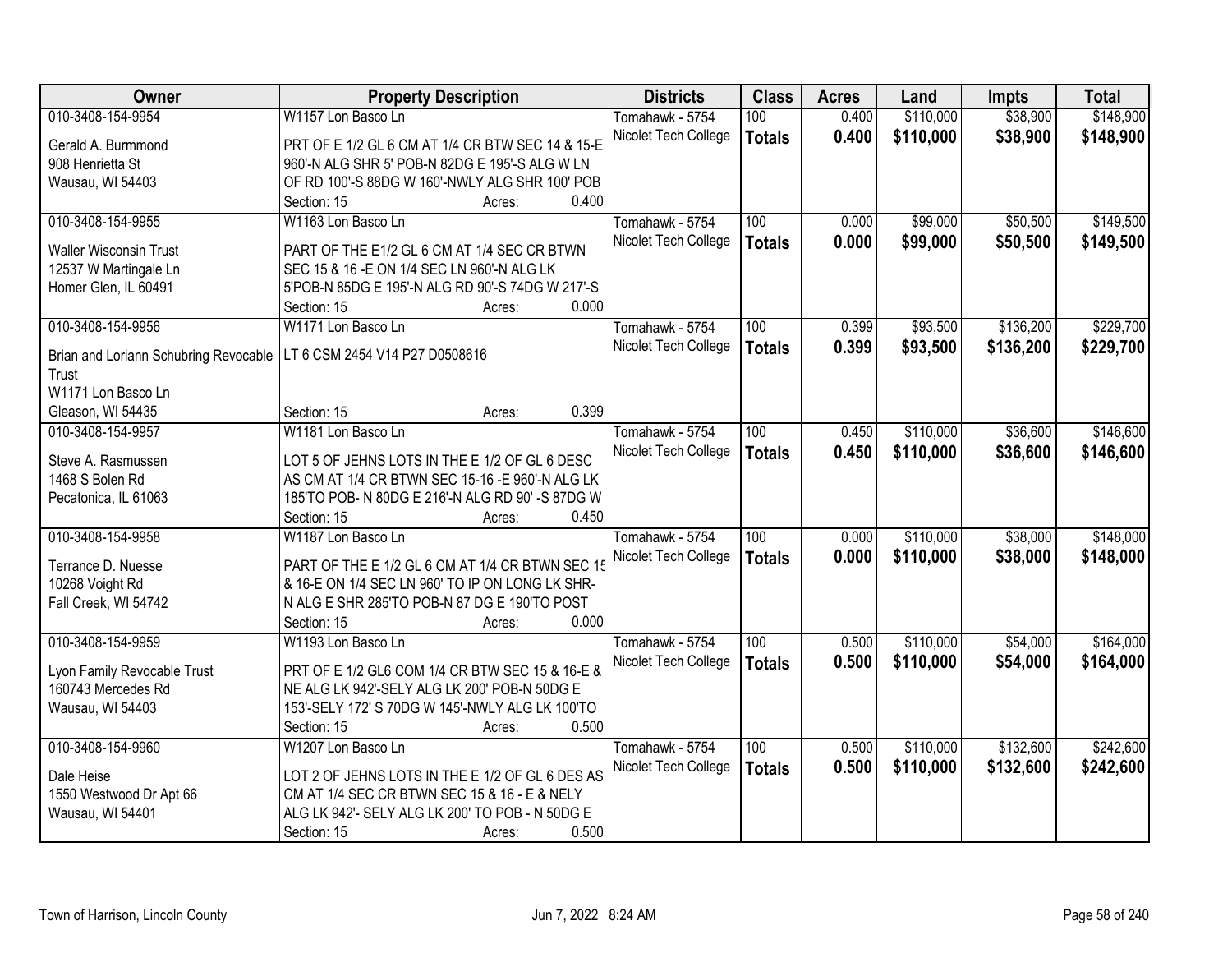| Owner                                         | <b>Property Description</b>                        | <b>Districts</b>     | <b>Class</b>     | <b>Acres</b> | Land      | <b>Impts</b>    | <b>Total</b> |
|-----------------------------------------------|----------------------------------------------------|----------------------|------------------|--------------|-----------|-----------------|--------------|
| 010-3408-154-9961                             | W1217 Lon Basco Ln                                 | Tomahawk - 5754      | 100              | 0.600        | \$110,000 | \$116,100       | \$226,100    |
| Thomas A. Hettinga                            | LOT 1 OF JEHNS LOTS IN THE E 1/2 OF G L 6 DESC     | Nicolet Tech College | <b>Totals</b>    | 0.600        | \$110,000 | \$116,100       | \$226,100    |
| W1217 Lon Basco Ln                            | AS CM AT 1/4 CR BTWN SEC 15-16 -NELY ALG LK        |                      |                  |              |           |                 |              |
| Gleason, WI 54435-9035                        | SHR 942'TO IP ON W LN OF E1/2 GL 6 AND SHR         |                      |                  |              |           |                 |              |
|                                               | 0.600<br>Section: 15<br>Acres:                     |                      |                  |              |           |                 |              |
| 010-3408-154-9962                             |                                                    | Tomahawk - 5754      |                  |              |           |                 |              |
|                                               |                                                    |                      | <b>Totals</b>    |              |           |                 |              |
| Erwin Jehn's Plat Unrecorded Plat             | UNREC PLAT OF ERWIN JEHNS LOTS IN E HALF GL        |                      |                  |              |           |                 |              |
|                                               | 6                                                  |                      |                  |              |           |                 |              |
| WI                                            |                                                    |                      |                  |              |           |                 |              |
|                                               | 0.000<br>Section:<br>Acres:                        |                      |                  |              |           |                 |              |
| 010-3408-154-9963                             | N8575 White Pine Cir                               | Tomahawk - 5754      | 100              | 1.420        | \$18,200  | \$45,100        | \$63,300     |
| Chester Golomski                              | LOT 20 ROGER PAZEKS LOTS IN THE S 1/2 OF GL 2      | Nicolet Tech College | <b>Totals</b>    | 1.420        | \$18,200  | \$45,100        | \$63,300     |
| 3305 Timberline Dr                            | DES AS FOLLOWS CM 25'W OF 1/8 SEC LN ON N          |                      |                  |              |           |                 |              |
| Wausau, WI 54401-3755                         | SHORE SEVEN ISL LK -N 129' TO POB-CONT N 400'      |                      |                  |              |           |                 |              |
|                                               | 1.420<br>Section: 15<br>Acres:                     |                      |                  |              |           |                 |              |
| 010-3408-154-9965                             | W1093 W Seven Island Lake Dr                       | Tomahawk - 5754      | 100              | 1.200        | \$83,000  | \$76,200        | \$159,200    |
|                                               |                                                    | Nicolet Tech College | <b>Totals</b>    | 1.200        | \$83,000  | \$76,200        | \$159,200    |
| Michael J. Heise                              | ALL THT PRT OF GL 2 CM AT 1/4 S LN ON N SHR        |                      |                  |              |           |                 |              |
| 3400 N 14th Ave                               | SEVEN ISLAND LK E 162' POB N 96DG 25' 375' E 100'- |                      |                  |              |           |                 |              |
| Wausau, WI 54401                              | S 91DG 18' 407' W 90' POB AND THAT PRT LYG E OF    |                      |                  |              |           |                 |              |
|                                               | 1.200<br>Section: 15<br>Acres:                     |                      |                  |              |           |                 |              |
| 010-3408-154-9967                             | Seven Island Lake Dr                               | Tomahawk - 5754      | $\overline{100}$ | 0.000        | \$23,200  | $\overline{50}$ | \$23,200     |
| Mcfadden Family Legacy Trust                  | LOT 15 OF ROGER PAZEKS UNREC PLAT IN S 1/2 OF      | Nicolet Tech College | <b>Totals</b>    | 0.000        | \$23,200  | \$0             | \$23,200     |
| W768 Nubie Rd                                 | GL 2 EX THE WLY 15' DES IN V224 P583 INC THAT      |                      |                  |              |           |                 |              |
| Gleason, WI 54435                             | PRT LYG E OF LN AGRMT DES IN D0469089 EX THAT      |                      |                  |              |           |                 |              |
|                                               | 0.000<br>Section: 15<br>Acres:                     |                      |                  |              |           |                 |              |
| 010-3408-154-9968                             | W1079 W Seven Island Lake Dr                       | Tomahawk - 5754      | $\overline{100}$ | 0.000        | \$38,700  | \$53,200        | \$91,900     |
|                                               | LOT 14 OF ROGER PAZEKS LOTS IN THE S 1/2 OF GI     | Nicolet Tech College | <b>Totals</b>    | 0.000        | \$38,700  | \$53,200        | \$91,900     |
| Mcfadden Family Legacy Trust<br>W768 Nubie Rd | 2 - UNREC PLAT                                     |                      |                  |              |           |                 |              |
| Gleason, WI 54435                             |                                                    |                      |                  |              |           |                 |              |
|                                               | 0.000<br>Section: 15                               |                      |                  |              |           |                 |              |
| 010-3408-154-9969                             | Acres:<br>W1071 W Seven Island Lake Dr             | Tomahawk - 5754      | 100              | 0.000        | \$54,000  | \$58,100        | \$112,100    |
|                                               |                                                    |                      |                  |              |           |                 |              |
| Donald E. Fletcher                            | LOT 13 OF UNREC PLAT OF ROGER PAZEKS LOTS          | Nicolet Tech College | <b>Totals</b>    | 0.000        | \$54,000  | \$58,100        | \$112,100    |
| N5375 Town Hall Rd                            | IN THE S 1/2 OF GL 2 DES AS LYG S OF LN CM ON W    |                      |                  |              |           |                 |              |
| Gleason, WI 54435                             | LN GL 2 & N LN GL 3 - E TO E LN GL 2 - CM ON 1/4   |                      |                  |              |           |                 |              |
|                                               | 0.000<br>Section: 15<br>Acres:                     |                      |                  |              |           |                 |              |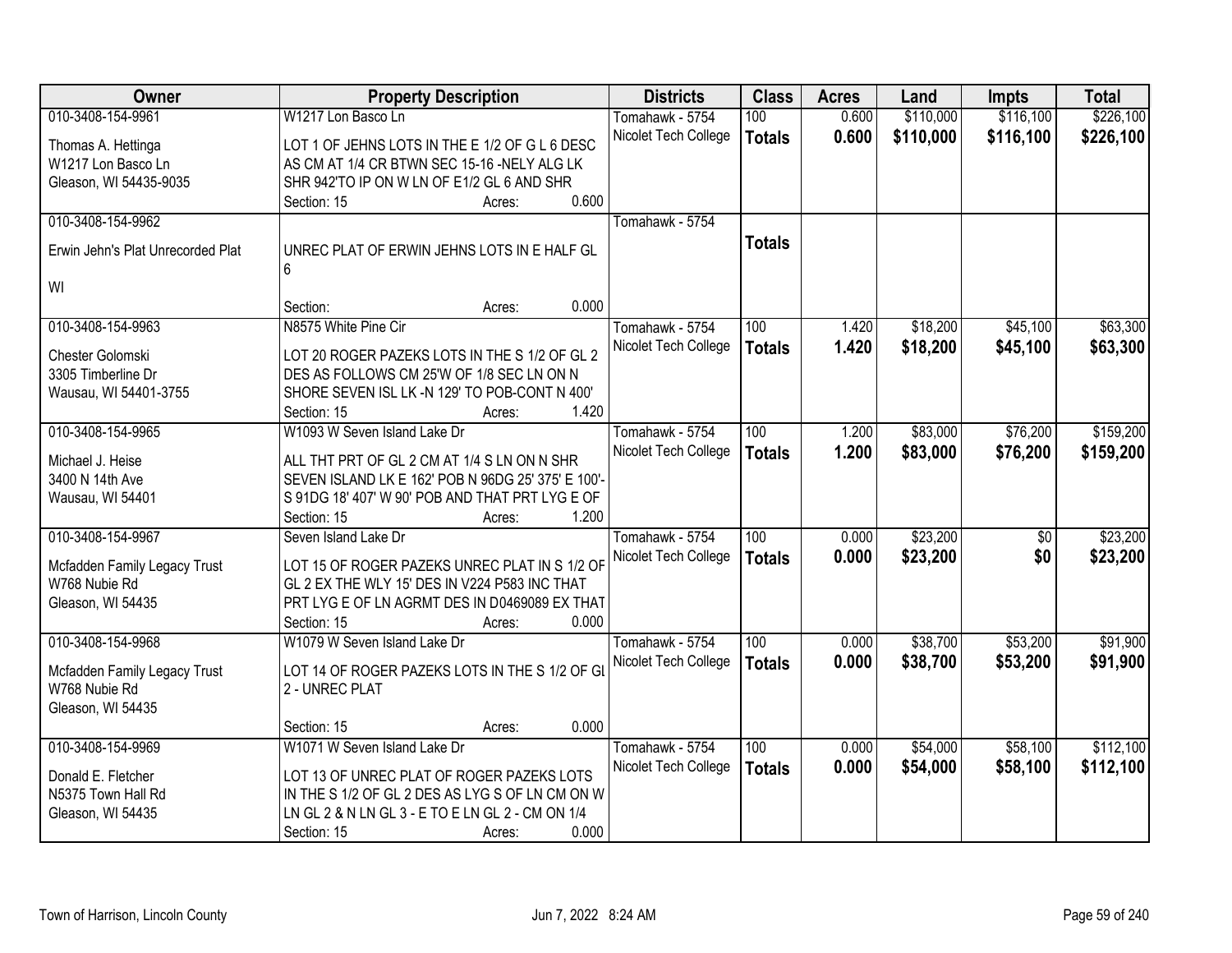| Owner                                  | <b>Property Description</b>                       | <b>Districts</b>     | <b>Class</b>  | <b>Acres</b> | Land     | <b>Impts</b> | <b>Total</b> |
|----------------------------------------|---------------------------------------------------|----------------------|---------------|--------------|----------|--------------|--------------|
| 010-3408-154-9971                      | W1061 W Seven Island Lake Dr                      | Tomahawk - 5754      | 100           | 0.000        | \$74,800 | \$20,700     | \$95,500     |
| Beverly A. Bloom                       | LOT 11 UNREC ROGER PASZEKS LOTS IN THE S 1/2      | Nicolet Tech College | <b>Totals</b> | 0.000        | \$74,800 | \$20,700     | \$95,500     |
| 107 Park Blvd                          | OF GL2 DESC AS BEG ON 1/4 LN AND N SHR SEVEN      |                      |               |              |          |              |              |
| Wausau, WI 54401                       | ISL LK-ELY ALG N SHR 702' TO POB-NELY 106DG 30'   |                      |               |              |          |              |              |
|                                        | 0.000<br>Section: 15<br>Acres:                    |                      |               |              |          |              |              |
| 010-3408-154-9974                      | W1049 W Seven Island Lake Dr                      | Tomahawk - 5754      | 100           | 0.000        | \$80,000 | \$66,800     | \$146,800    |
| Theresa M. Cook                        | LOT 8 OF UNREC PLAT OF ROGER PAZEKS LOTS IN       | Nicolet Tech College | <b>Totals</b> | 0.000        | \$80,000 | \$66,800     | \$146,800    |
| 611 Bark River Way                     | THE S 1/2 OF GL 2 DES AS LYG S OF A LN CM ON W    |                      |               |              |          |              |              |
| Dousman, WI 53118                      | LN OF GL 2 & N LN GL 3 - E TO E LN GL 2 - PCL DES |                      |               |              |          |              |              |
|                                        | 0.000<br>Section: 15<br>Acres:                    |                      |               |              |          |              |              |
| 010-3408-154-9975                      | W1045 W Seven Island Lake Dr                      | Tomahawk - 5754      | 100           | 0.000        | \$77,400 | \$22,000     | \$99,400     |
|                                        |                                                   | Nicolet Tech College |               | 0.000        | \$77,400 | \$22,000     | \$99,400     |
| Larry & Christina Loints Joint Tenancy | PCL IN S 1/2 OF GL 2 - LYG S OF LN CM ON W LN GL  |                      | <b>Totals</b> |              |          |              |              |
| Trust                                  | 2 & N LN GL 3 - E TO E LN GL 2 - PCL DES AS BEG   |                      |               |              |          |              |              |
| 13250 W Loami Rd                       | ON 1/4 SEC LN ON N SHR SEVEN ISLAND LK - ELY      |                      |               |              |          |              |              |
| Loami, IL 62661                        | 0.000<br>Section: 15<br>Acres:                    |                      |               |              |          |              |              |
| 010-3408-154-9976                      | N8524 White Pine Cir                              | Tomahawk - 5754      | 100           | 0.000        | \$78,600 | \$38,200     | \$116,800    |
| Jerome Fisher                          | LOT 6 OF UNREC PLAT OF ROGER PAZEKS LOTS IN       | Nicolet Tech College | <b>Totals</b> | 0.000        | \$78,600 | \$38,200     | \$116,800    |
| 165435 Martin Rd                       | THE S 1/2 OF GL 2 - LYG S OF LN CM ON W LN GL 2 & |                      |               |              |          |              |              |
| Schofield, WI 54476                    | N LN GL 3 - E TO E LN GL 2 - PCL DES AS BEG AT A  |                      |               |              |          |              |              |
|                                        | Section: 15<br>0.000<br>Acres:                    |                      |               |              |          |              |              |
| 010-3408-154-9977                      | N8532 White Pine Cir                              | Tomahawk - 5754      | 100           | 0.000        | \$86,000 | \$19,300     | \$105,300    |
|                                        |                                                   | Nicolet Tech College | <b>Totals</b> | 0.000        | \$86,000 | \$19,300     | \$105,300    |
| Patrick J. Finucan                     | LOT 5 OF UNREC ROGER PAZEKS LOTS IN THE S         |                      |               |              |          |              |              |
| N92 W25245 Blue Heron Dr               | 1/2 OF GL 2 DESC AS ON THE 1/8 LN-WLY ALG SHR     |                      |               |              |          |              |              |
| Sussex, WI 53089                       | 442'-NELY 61DG 15' 135.5' TO ROGER ROADWAY-AL(    |                      |               |              |          |              |              |
|                                        | 0.000<br>Section: 15<br>Acres:                    |                      |               |              |          |              |              |
| 010-3408-154-9978                      | N8538 White Pine Cir                              | Tomahawk - 5754      | 100           | 0.000        | \$86,000 | \$31,600     | \$117,600    |
| Patrick J. Finucan                     | LOT 4 OF UNREC ROGER PAZEKS LOTS IN THE S         | Nicolet Tech College | <b>Totals</b> | 0.000        | \$86,000 | \$31,600     | \$117,600    |
| N92 W25246 Blue Heron Dr               | 1/2 OF GL2 DESC AS BEG AT SE CR GL 2 -WLY ALG     |                      |               |              |          |              |              |
| Sussex, WI 53089                       | SHR 100'-NE 135.5' TO RD-SELY ALG RD 75'-SWLY     |                      |               |              |          |              |              |
|                                        | 0.000<br>Section: 15<br>Acres:                    |                      |               |              |          |              |              |
| 010-3408-154-9979                      | N8542 White Pine Cir                              | Tomahawk - 5754      | 100           | 0.000        | \$92,500 | \$81,300     | \$173,800    |
|                                        |                                                   | Nicolet Tech College | <b>Totals</b> | 0.000        | \$92,500 | \$81,300     | \$173,800    |
| <b>Ward Holz</b>                       | LOT 3 OF ROGER PAZEKS LOTS IN THE S 1/2 OF GL     |                      |               |              |          |              |              |
| 1740 Condor Ln Apt 123                 | 2 ALSO DESC AS CM AT INTERS W LN GL 2 AND N       |                      |               |              |          |              |              |
| Green Bay, WI 54313                    | LN GL 3-E TO E LN GL 2-S ALG 1/8 LN TO SHR        |                      |               |              |          |              |              |
|                                        | 0.000<br>Section: 15<br>Acres:                    |                      |               |              |          |              |              |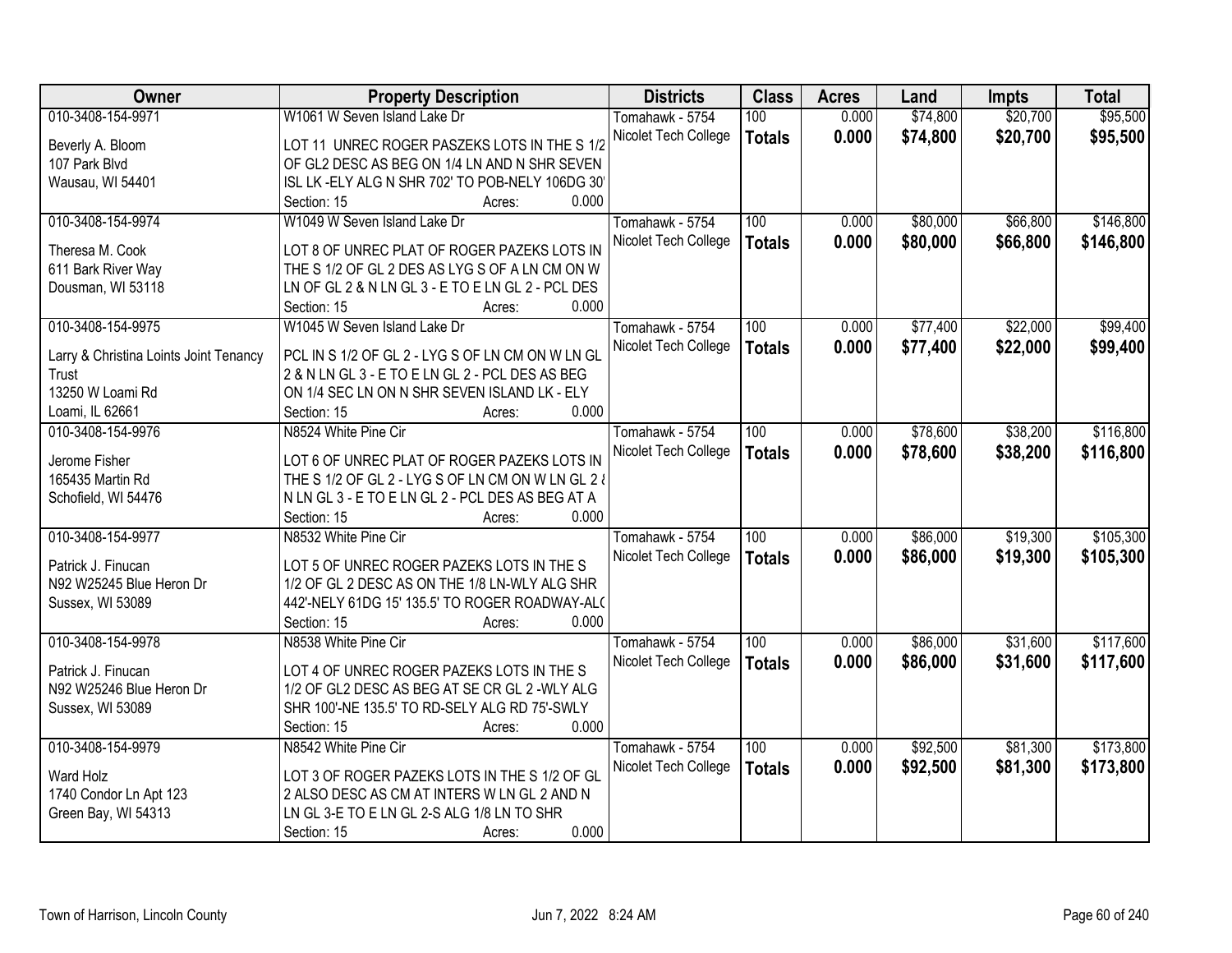| <b>Owner</b>                                         |                                                | <b>Property Description</b> |       | <b>Districts</b>     | <b>Class</b>  | <b>Acres</b> | Land        | <b>Impts</b>    | <b>Total</b>    |
|------------------------------------------------------|------------------------------------------------|-----------------------------|-------|----------------------|---------------|--------------|-------------|-----------------|-----------------|
| 010-3408-154-9980                                    | N8546 White Pine Cir                           |                             |       | Tomahawk - 5754      | 100           | 0.290        | \$86,400    | \$33,800        | \$120,200       |
| Lorraine Disher                                      | LT 2 CSM 1338 V6 P260 D0383034                 |                             |       | Nicolet Tech College | <b>Totals</b> | 0.290        | \$86,400    | \$33,800        | \$120,200       |
| 2325 4th Ave                                         |                                                |                             |       |                      |               |              |             |                 |                 |
| Stevens Point, WI 54481                              |                                                |                             |       |                      |               |              |             |                 |                 |
|                                                      | Section: 15                                    | Acres:                      | 0.290 |                      |               |              |             |                 |                 |
| 010-3408-154-9981                                    | N8550 White Pine Cir                           |                             |       | Tomahawk - 5754      | 100           | 0.000        | \$79,100    | \$37,600        | \$116,700       |
| Renee Crooks                                         | LOT 1 OF UNREC ROGER PAZEKS LOTS IN THE S      |                             |       | Nicolet Tech College | <b>Totals</b> | 0.000        | \$79,100    | \$37,600        | \$116,700       |
| 923 Fulton St                                        | 1/2 OF GL 2 DESCAS BEG 25'W OF SE CR GL 2 ON N |                             |       |                      |               |              |             |                 |                 |
| Wausau, WI 54403                                     | SHR SEVEN ISL LAKE - WLY ALG LK 92'-N AND W    |                             |       |                      |               |              |             |                 |                 |
|                                                      | Section: 15                                    | Acres:                      | 0.000 |                      |               |              |             |                 |                 |
| 010-3408-154-9982                                    |                                                |                             |       | Tomahawk - 5754      |               |              |             |                 |                 |
| Roger Pazeks Lots                                    | 18 LOTS OF ROGER PAZEKS LOTS IN TH S 1/2 OF    |                             |       |                      | <b>Totals</b> |              |             |                 |                 |
|                                                      | GL2                                            |                             |       |                      |               |              |             |                 |                 |
|                                                      |                                                |                             |       |                      |               |              |             |                 |                 |
|                                                      | Section:                                       | Acres:                      | 0.000 |                      |               |              |             |                 |                 |
| 010-3408-154-9983                                    | N8719 Chipmunk Trl                             |                             |       | Tomahawk - 5754      | 100           | 1.150        | \$165,000   | \$47,300        | \$212,300       |
| Helen B Voelz Trust                                  | COM AT INTRS CTR LN SHR LNG LK TH SLY ALG SD   |                             |       | Nicolet Tech College | <b>Totals</b> | 1.150        | \$165,000   | \$47,300        | \$212,300       |
| 4128 25th St                                         | LK 46' POB TH CONT SLY ALG SD LK 46' POB TH    |                             |       |                      |               |              |             |                 |                 |
| Kenosha, WI 53144-1323                               | CONT SLY 209' TH N 65DEG 15"E TO PR RD TH      |                             |       |                      |               |              |             |                 |                 |
|                                                      | Section: 15                                    | Acres:                      | 1.150 |                      |               |              |             |                 |                 |
| 010-3408-154-9984                                    |                                                |                             |       | Tomahawk - 5754      | 850           | 2.200        | $\sqrt{50}$ | $\overline{50}$ | $\overline{50}$ |
| <b>Lincoln County</b>                                | ALL THAT PRT OF S 1/2 OF GL2 LYG NELY OF PRI   |                             |       | Nicolet Tech College | <b>Totals</b> | 2.200        | \$0         | \$0             | \$0             |
| 801 N Sales St                                       | RD & ADJ 18 LOTS OF ROGE PAZEKS EX PCLS DES    |                             |       |                      |               |              |             |                 |                 |
| Merrill, WI 54452                                    | IN V197 P122 V209 P279 V197 P131 V216 P45      |                             |       |                      |               |              |             |                 |                 |
|                                                      | Section: 15                                    | Acres:                      | 2.200 |                      |               |              |             |                 |                 |
| 010-3408-154-9986                                    | N8599 County Rd B                              |                             |       | Tomahawk - 5754      | 100           | 2.750        | \$192,500   | \$112,300       | \$304,800       |
| Carl Hojan                                           | THAT PRT OF GL2 LYG N OF HWY B&S OF LONG       |                             |       | Nicolet Tech College | <b>Totals</b> | 2.750        | \$192,500   | \$112,300       | \$304,800       |
| 1828 Villa Rosa Dr                                   | LAKE EX THAT PRT DES IN V260 P289 & EX THAT    |                             |       |                      |               |              |             |                 |                 |
| Holiday, FL 34690                                    | PRT PLATTED FOR OR SMITH SUB-DIV               |                             |       |                      |               |              |             |                 |                 |
|                                                      | Section: 15                                    | Acres:                      | 2.750 |                      |               |              |             |                 |                 |
| 010-3408-154-9987                                    | N8556 White Pine Cir                           |                             |       | Tomahawk - 5754      | 100           | 1.710        | \$181,000   | \$189,000       | \$370,000       |
|                                                      |                                                |                             |       | Nicolet Tech College | <b>Totals</b> | 1.710        | \$181,000   | \$189,000       | \$370,000       |
| <b>Thomas Tremel</b><br>W1007 W Seven Island Lake Dr | LT 1 CSM 2151 V11 P251 D0469679                |                             |       |                      |               |              |             |                 |                 |
| Gleason, WI 54435                                    |                                                |                             |       |                      |               |              |             |                 |                 |
|                                                      | Section: 15                                    | Acres:                      | 1.710 |                      |               |              |             |                 |                 |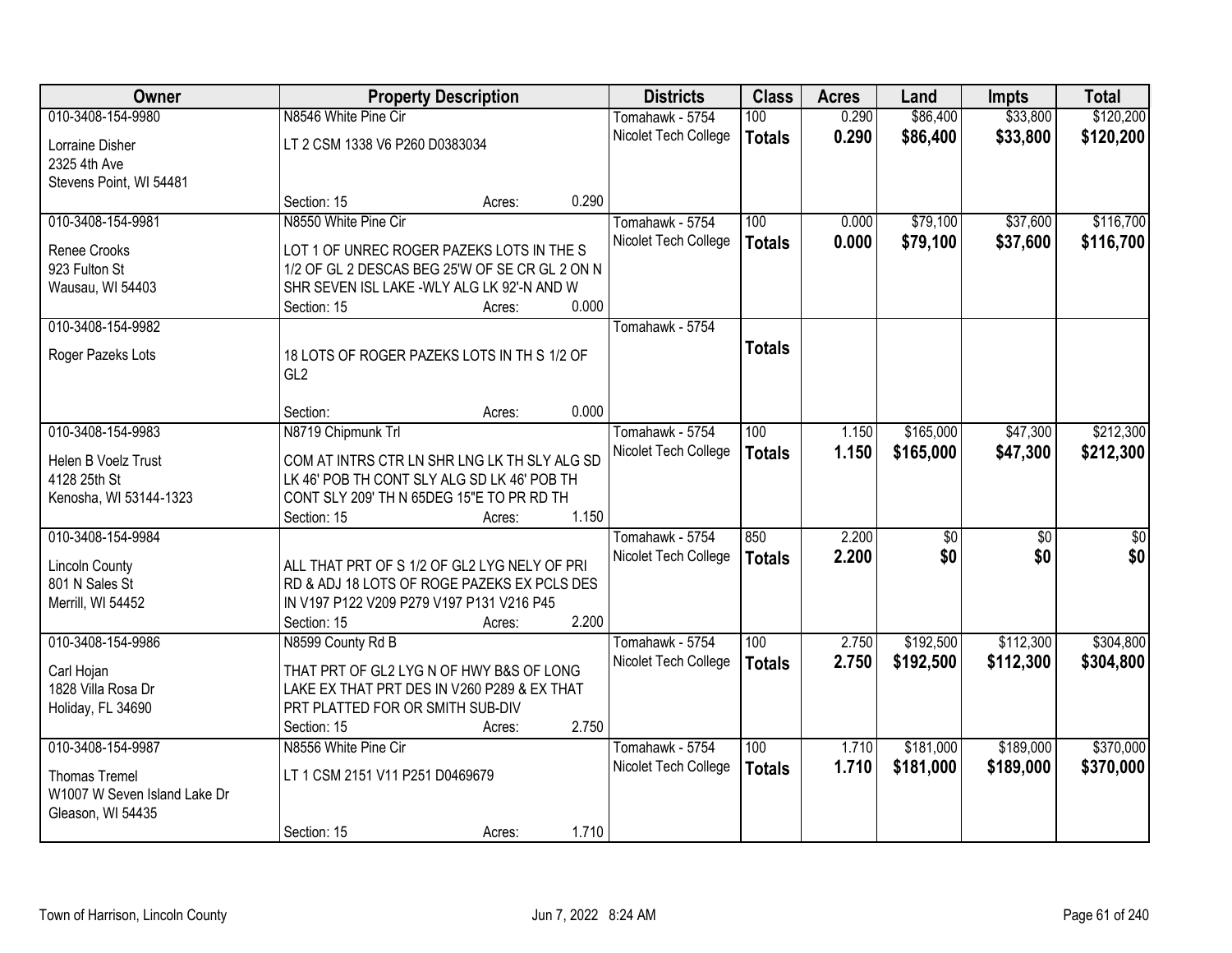| Owner                     |                                                | <b>Property Description</b> |       | <b>Districts</b>                        | <b>Class</b>     | <b>Acres</b> | Land      | <b>Impts</b> | <b>Total</b> |
|---------------------------|------------------------------------------------|-----------------------------|-------|-----------------------------------------|------------------|--------------|-----------|--------------|--------------|
| 010-3408-154-9988         | W901 Seven Island Lake Dr                      |                             |       | Tomahawk - 5754                         | 100              | 7.750        | \$129,000 | \$86,100     | \$215,100    |
| Cynthia R. Lambrecht      | THE E 200' OF GL 1                             |                             |       | Nicolet Tech College                    | <b>Totals</b>    | 7.750        | \$129,000 | \$86,100     | \$215,100    |
| 1806 E 8th St             |                                                |                             |       |                                         |                  |              |           |              |              |
| Merrill, WI 54452-1561    |                                                |                             |       |                                         |                  |              |           |              |              |
|                           | Section: 15                                    | Acres:                      | 7.750 |                                         |                  |              |           |              |              |
| 010-3408-154-9990         | W921 Seven Island Lake Dr                      |                             |       | Tomahawk - 5754                         | 100              | 5.540        | \$98,900  | \$55,800     | \$154,700    |
| Daniel R. Diaz Jr         | THE W 130' OF THE E 330' OF GL 1               |                             |       | Nicolet Tech College                    | <b>Totals</b>    | 5.540        | \$98,900  | \$55,800     | \$154,700    |
| 652 N Quail               |                                                |                             |       |                                         |                  |              |           |              |              |
| Lena, IL 61048            |                                                |                             |       |                                         |                  |              |           |              |              |
|                           | Section: 15                                    | Acres:                      | 5.540 |                                         |                  |              |           |              |              |
| 010-3408-154-9991         | W939 Seven Island Lake Dr                      |                             |       | Tomahawk - 5754                         | 100              | 4.000        | \$86,000  | \$152,600    | \$238,600    |
| Kurt J. Luedtke           | THE W 100' OF THE E 630' OF GL 1               |                             |       | Nicolet Tech College                    | <b>Totals</b>    | 4.000        | \$86,000  | \$152,600    | \$238,600    |
| W939 Seven Island Lake Dr |                                                |                             |       |                                         |                  |              |           |              |              |
| Gleason, WI 54435         |                                                |                             |       |                                         |                  |              |           |              |              |
|                           | Section: 15                                    | Acres:                      | 4.000 |                                         |                  |              |           |              |              |
| 010-3408-154-9992         | W925 Seven Island Lake Dr                      |                             |       | Tomahawk - 5754                         | 100              | 8.250        | \$129,000 | \$95,700     | \$224,700    |
| Anthony L. Baumann        | TH E 200' OF TH W 300' OF OF TH E 630' OF GL 1 |                             |       | Nicolet Tech College                    | <b>Totals</b>    | 8.250        | \$129,000 | \$95,700     | \$224,700    |
| W4168 Cty Rd C            |                                                |                             |       |                                         |                  |              |           |              |              |
| Merrill, WI 54452         |                                                |                             |       |                                         |                  |              |           |              |              |
| 010-3408-161-9977         | Section: 15<br>W1403 Lon Basco Ln              | Acres:                      | 8.250 |                                         | $\overline{100}$ | 0.500        |           |              |              |
|                           |                                                |                             |       | Tomahawk - 5754<br>Nicolet Tech College |                  | 0.500        | \$132,000 | \$97,300     | \$229,300    |
| Scott H. Wirth            | LT 6 OF TH UNREC PL OF WIRTH BASS LK LTS IN    |                             |       |                                         | <b>Totals</b>    |              | \$132,000 | \$97,300     | \$229,300    |
| PO Box 1931               | GL2 200' FRT                                   |                             |       |                                         |                  |              |           |              |              |
| Edwards, CO 81632         |                                                |                             |       |                                         |                  |              |           |              |              |
| 010-3408-161-9978         | Section: 16<br>W1435 Lon Basco Ln              | Acres:                      | 0.500 | Tomahawk - 5754                         | 100              | 0.880        | \$123,200 | \$113,400    | \$236,600    |
|                           |                                                |                             |       | Nicolet Tech College                    | <b>Totals</b>    | 0.880        | \$123,200 | \$113,400    | \$236,600    |
| Bzrc, LLC                 | LT 5 CSM 560 V3 P17 D0305055                   |                             |       |                                         |                  |              |           |              |              |
| PO Box 1098               |                                                |                             |       |                                         |                  |              |           |              |              |
| Newport Beach, CA 92659   | Section: 16                                    |                             | 0.880 |                                         |                  |              |           |              |              |
| 010-3408-161-9979         | W1439 Lon Basco Ln                             | Acres:                      |       | Tomahawk - 5754                         | 100              | 0.750        | \$111,300 | \$40,700     | \$152,000    |
|                           |                                                |                             |       | Nicolet Tech College                    | <b>Totals</b>    | 0.750        | \$111,300 | \$40,700     | \$152,000    |
| Cheryl Johnson Domino     | LOT 4 OF THE UNREC PLAT OF WIRTHS BASS LAKE    |                             |       |                                         |                  |              |           |              |              |
| 3514 Ross Ave             | LOTS IN GL 2                                   |                             |       |                                         |                  |              |           |              |              |
| Weston, WI 54476          | Section: 16                                    | Acres:                      | 0.750 |                                         |                  |              |           |              |              |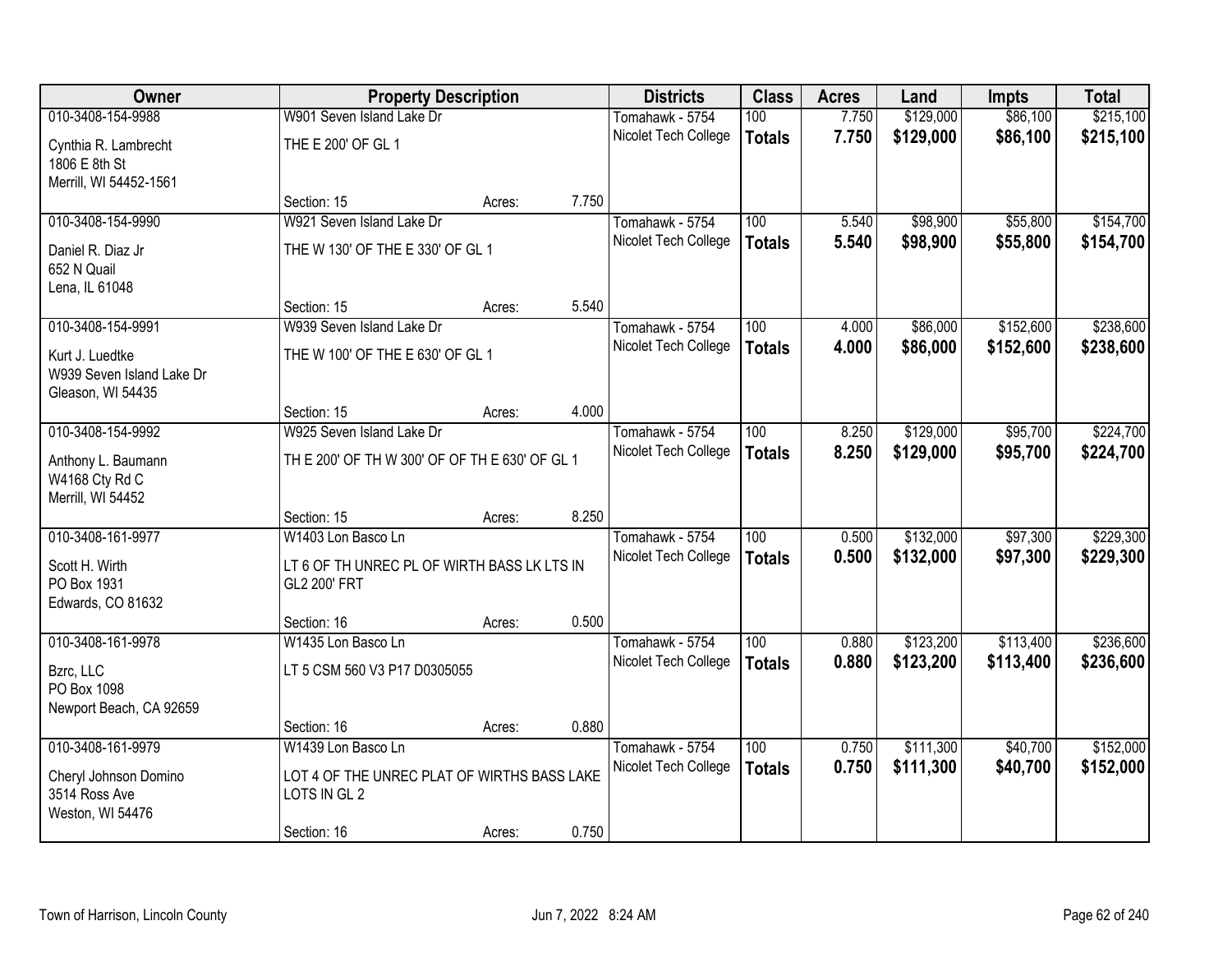| Owner                                | <b>Property Description</b>                                                                  | <b>Districts</b>     | <b>Class</b>  | <b>Acres</b> | Land      | <b>Impts</b>    | <b>Total</b> |
|--------------------------------------|----------------------------------------------------------------------------------------------|----------------------|---------------|--------------|-----------|-----------------|--------------|
| 010-3408-161-9980                    | W1443 Lon Basco Ln                                                                           | Tomahawk - 5754      | 100           | 0.750        | \$114,400 | \$21,700        | \$136,100    |
| Philip Hemken                        | PART OF THE SW1/4 NE1/4 OF GL 2 CM AT SE CR SD                                               | Nicolet Tech College | <b>Totals</b> | 0.750        | \$114,400 | \$21,700        | \$136,100    |
| 10091 80th St                        | 1/41/4 -W 65' TO SHR OF BASS LK-SLY & WLY ALG                                                |                      |               |              |           |                 |              |
| Pleasant Prairie, WI 53158           | SHR 236' TO POB-CONT WLY ALG SHR 160'-N 11DG                                                 |                      |               |              |           |                 |              |
|                                      | 0.750<br>Section: 16<br>Acres:                                                               |                      |               |              |           |                 |              |
| 010-3408-161-9981                    | W1449 Lon Basco Ln                                                                           | Tomahawk - 5754      | 100           | 0.500        | \$88,000  | \$30,100        | \$118,100    |
|                                      |                                                                                              | Nicolet Tech College | <b>Totals</b> | 0.500        | \$88,000  | \$30,100        | \$118,100    |
| James Clemens                        | PRT GL 2 CM AT SE CR SW1/4 NE1/4-W 65'TO SHR                                                 |                      |               |              |           |                 |              |
| 806 County Rd X<br>Mosinee, WI 54455 | OF BASS LK-SLY & WLY ALG SHR 396'TO POB-CONT<br>WLY ALG SHR 100'- N 314'TO S LN HWY-NELY ALG |                      |               |              |           |                 |              |
|                                      | 0.500<br>Section: 16<br>Acres:                                                               |                      |               |              |           |                 |              |
| 010-3408-161-9982                    |                                                                                              | Tomahawk - 5754      | 100           | 0.500        | \$10,000  | \$0             | \$10,000     |
|                                      |                                                                                              | Nicolet Tech College |               | 0.500        | \$10,000  | \$0             | \$10,000     |
| Scott H. Wirth                       | LOT 1 OF UNREC PLAT OF WIRTH BASS LAKE LTS IN                                                |                      | <b>Totals</b> |              |           |                 |              |
| PO Box 1931                          | GL <sub>2</sub>                                                                              |                      |               |              |           |                 |              |
| Edwards, CO 81632                    |                                                                                              |                      |               |              |           |                 |              |
|                                      | 0.500<br>Section: 16<br>Acres:                                                               |                      |               |              |           |                 |              |
| 010-3408-161-9983                    |                                                                                              | Tomahawk - 5754      | 600           | 25,000       | \$60,000  | \$0             | \$60,000     |
| Scott H. Wirth                       | ALL TH PRT OF GL2 NW OF RD                                                                   | Nicolet Tech College | <b>Totals</b> | 25.000       | \$60,000  | \$0             | \$60,000     |
| PO Box 1931                          |                                                                                              |                      |               |              |           |                 |              |
| Edwards, CO 81632                    |                                                                                              |                      |               |              |           |                 |              |
|                                      | 25.000<br>Section: 16<br>Acres:                                                              |                      |               |              |           |                 |              |
| 010-3408-161-9984                    | W1389 Lon Basco Ln                                                                           | Tomahawk - 5754      | 100           | 0.400        | \$83,600  | \$95,800        | \$179,400    |
| Wm Beaudry                           | PART GL 1 CM AT PT ON N SHR LN OF BASS LK                                                    | Nicolet Tech College | <b>Totals</b> | 0.400        | \$83,600  | \$95,800        | \$179,400    |
| N2202 Airport Rd                     | BTWN GL'S 1 & 2 SEC 16- NELY 137.5'ALG SHR TO                                                |                      |               |              |           |                 |              |
| Merrill, WI 54452                    | POB-CONT NELY ALG SHR 100'- DUE N 150'-SWLY                                                  |                      |               |              |           |                 |              |
|                                      | 0.400<br>Section: 16<br>Acres:                                                               |                      |               |              |           |                 |              |
| 010-3408-161-9985                    |                                                                                              | Tomahawk - 5754      | 100           | 0.400        | \$104,300 | \$27,300        | \$131,600    |
|                                      |                                                                                              | Nicolet Tech College | <b>Totals</b> | 0.400        | \$104,300 | \$27,300        | \$131,600    |
| Scott H. Wirth<br>PO Box 1931        | LOT 7 OF WIRTHS UNREC PLAT OF BASS LAKE LTS<br><b>IN GL1&amp;2</b>                           |                      |               |              |           |                 |              |
| Edwards, CO 81632                    |                                                                                              |                      |               |              |           |                 |              |
|                                      | 0.400<br>Section: 16<br>Acres:                                                               |                      |               |              |           |                 |              |
| 010-3408-161-9986                    |                                                                                              | Tomahawk - 5754      | 100           | 5.000        | \$30,300  | $\overline{50}$ | \$30,300     |
|                                      |                                                                                              | Nicolet Tech College | <b>Totals</b> | 5.000        | \$30,300  | \$0             | \$30,300     |
| Scott H. Wirth                       | THE W 237.5'OF SE 1/4 NE1/4 LYG N OF RD A PRT OF                                             |                      |               |              |           |                 |              |
| PO Box 1931                          | GL <sub>1</sub>                                                                              |                      |               |              |           |                 |              |
| Edwards, CO 81632                    |                                                                                              |                      |               |              |           |                 |              |
|                                      | 5.000<br>Section: 16<br>Acres:                                                               |                      |               |              |           |                 |              |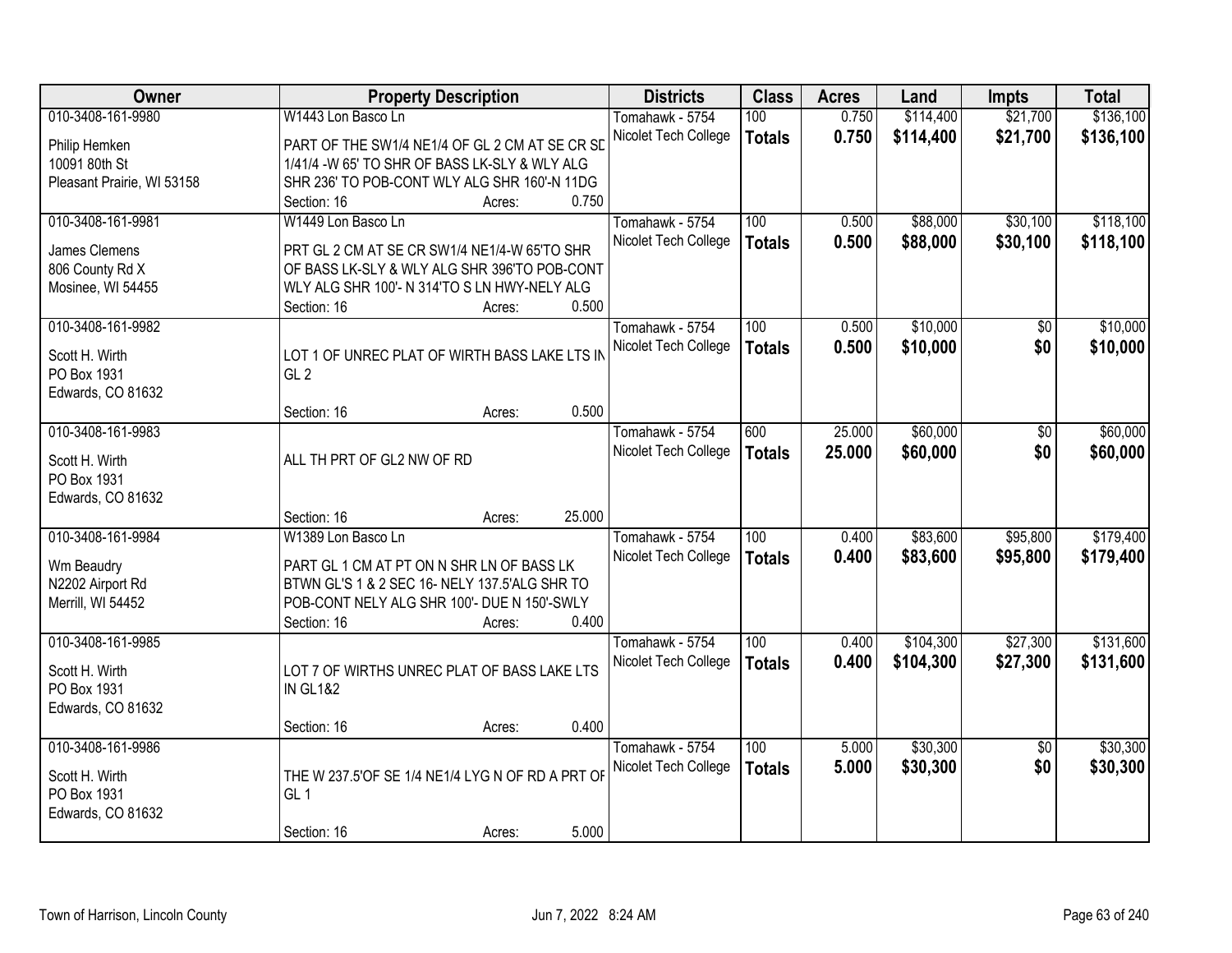| Owner                      | <b>Property Description</b>                      | <b>Districts</b>     | <b>Class</b>  | <b>Acres</b> | Land      | <b>Impts</b> | <b>Total</b> |
|----------------------------|--------------------------------------------------|----------------------|---------------|--------------|-----------|--------------|--------------|
| 010-3408-161-9987          | W1385 Lon Basco Ln                               | Tomahawk - 5754      | 100           | 0.500        | \$88,000  | \$37,600     | \$125,600    |
| James R. Jagler            | PRT OF SE 1/4 NE 1/4 IN GL 1 AKA LT 11 OF UNREC  | Nicolet Tech College | <b>Totals</b> | 0.500        | \$88,000  | \$37,600     | \$125,600    |
| 2130 S 8th St              | PLAT BY JC STEFFICK - DES AS TH E 100' OF W      |                      |               |              |           |              |              |
| Sheboygan, WI 53081        | 337.5' LYG N OF BASS LK & S OF RD                |                      |               |              |           |              |              |
|                            | Section: 16<br>Acres:                            | 0.500                |               |              |           |              |              |
| 010-3408-161-9988          | W1381 Lon Basco Ln                               | Tomahawk - 5754      | 100           | 1.100        | \$129,800 | \$7,400      | \$137,200    |
|                            |                                                  | Nicolet Tech College | <b>Totals</b> | 1.100        | \$129,800 | \$7,400      | \$137,200    |
| Sierakowski Family I Et Al | PART OF THE SE1/4 NE1/4 IN GL 1 CM AT INTER OF   |                      |               |              |           |              |              |
| 5404 D J Ln                | ELN GL 1 & S LN OF RD RUNNING ELY & WLY          |                      |               |              |           |              |              |
| Weston, WI 54476           | THROUGH SD LT PARALLEL TO SHR BASS LK-NWLY       |                      |               |              |           |              |              |
|                            | Section: 16<br>Acres:                            | 1.100                |               |              |           |              |              |
| 010-3408-161-9989          | W1355 Lon Basco Ln                               | Tomahawk - 5754      | 100           | 0.500        | \$88,000  | \$47,100     | \$135,100    |
| Arquette Properties, LLC   | THT PRT GOVT LOT 1 KNOWN AS LOT 8 OF UNREC       | Nicolet Tech College | <b>Totals</b> | 0.500        | \$88,000  | \$47,100     | \$135,100    |
| 3410 N Washington Rd       | PLAT OF A MAP DRAWN BY JC STEFFICK ALSO          |                      |               |              |           |              |              |
| Fort Wayne, IN 46802       | DESC AS CM AT IP ON S LN OF RD 755'W OF INTER    |                      |               |              |           |              |              |
|                            | Section: 16                                      | 0.500                |               |              |           |              |              |
| 010-3408-161-9990          | Acres:<br>W1345 Lon Basco Ln                     |                      |               |              |           |              |              |
|                            |                                                  | Tomahawk - 5754      | 100           | 0.500        | \$88,000  | \$70,100     | \$158,100    |
| Benjamin R. Hendricks      | PT OF GL 1 CM S LN OF RD 655 'W OF INTER OF S    | Nicolet Tech College | <b>Totals</b> | 0.500        | \$88,000  | \$70,100     | \$158,100    |
| 4314 Windflower Way        | LN OF SD RD & E LN OF SD GOV LT 1 MEAS ALG SD    |                      |               |              |           |              |              |
| Madison, WI 53711          | RD POB; TH SLY 152' ON LK SHORE TH NWLY ALG      |                      |               |              |           |              |              |
|                            | Section: 16<br>Acres:                            | 0.500                |               |              |           |              |              |
| 010-3408-161-9991          | W1335 Lon Basco Ln                               | Tomahawk - 5754      | 100           | 0.250        | \$44,000  | \$47,200     | \$91,200     |
|                            |                                                  | Nicolet Tech College | <b>Totals</b> | 0.250        | \$44,000  | \$47,200     | \$91,200     |
| <b>Terry Ludwig</b>        | PRT OF GL1 DES AS E 50'OF PCL DES:BEG 555'W OF   |                      |               |              |           |              |              |
| 640 N Front St             | E LN OF GL1-SWLY 153'-NWLY 100'-N 25'E 152'-SELY |                      |               |              |           |              |              |
| Dorchester, WI 54425       | 100'POB                                          |                      |               |              |           |              |              |
|                            | Section: 16<br>Acres:                            | 0.250                |               |              |           |              |              |
| 010-3408-161-9992          | W1339 Lon Basco Ln                               | Tomahawk - 5754      | 100           | 0.250        | \$44,000  | \$28,000     | \$72,000     |
| Kelly H. Barnes            | L 6 OF AN UNREC PLAT OF GL 1 OF A MAP DRAWN      | Nicolet Tech College | <b>Totals</b> | 0.250        | \$44,000  | \$28,000     | \$72,000     |
| 4004 Riverview Dr          | BY JC STEFFICK DES IN V 158 P 128 OF LCD EXC     |                      |               |              |           |              |              |
| Wausau, WI 54403           | THE EASTERLY 50' AS DES IN V261 P231             |                      |               |              |           |              |              |
|                            | Section: 16<br>Acres:                            | 0.250                |               |              |           |              |              |
| 010-3408-161-9993          | W1329 Lon Basco Ln                               | Tomahawk - 5754      | 100           | 0.500        | \$88,000  | \$94,400     | \$182,400    |
|                            |                                                  | Nicolet Tech College | <b>Totals</b> | 0.500        | \$88,000  | \$94,400     | \$182,400    |
| Janet M. Labrie            | THAT PRT OF SE 1/4 NE 1/4 A PRT OF GL 1 BEING    |                      |               |              |           |              |              |
| 320 E Holmes               | LOT 5 OF UNREC PLAT OF A MAP DRAWN BY JC         |                      |               |              |           |              |              |
| Janesville, WI 53545       | STEFFICK (LIO MAP M23                            |                      |               |              |           |              |              |
|                            | Section: 16<br>Acres:                            | 0.500                |               |              |           |              |              |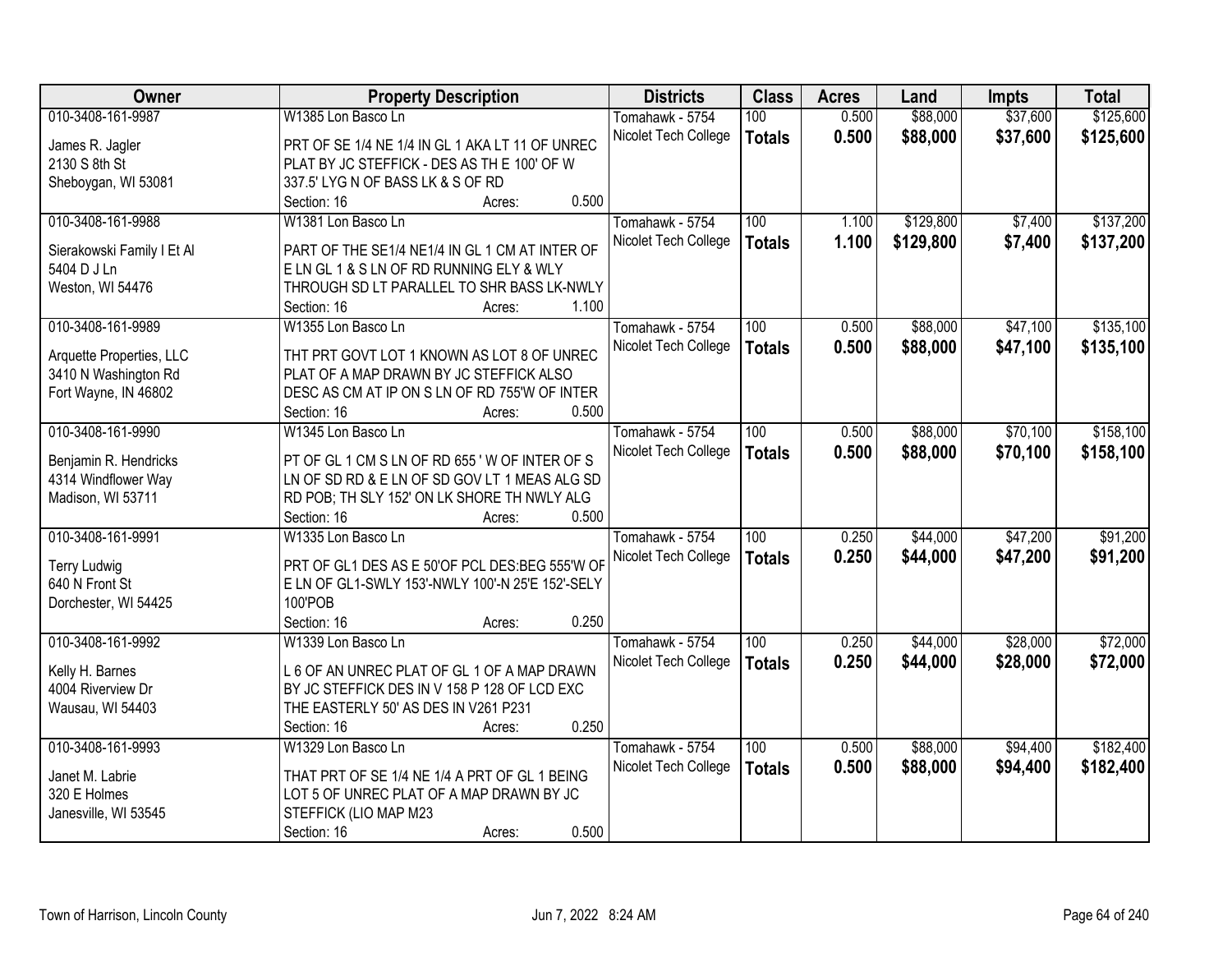| Owner                     | <b>Property Description</b>                      |                  | <b>Districts</b>     | <b>Class</b>  | <b>Acres</b> | Land       | <b>Impts</b>    | <b>Total</b> |
|---------------------------|--------------------------------------------------|------------------|----------------------|---------------|--------------|------------|-----------------|--------------|
| 010-3408-161-9994         | W1325 Lon Basco Ln                               |                  | Tomahawk - 5754      | 100           | 0.500        | \$95,900   | \$31,800        | \$127,700    |
| Anthony J. Schanna Jr     | THT PRT OF SE 1/4 NE 1/4 A PRT OF GL 1 BEING L 4 |                  | Nicolet Tech College | <b>Totals</b> | 0.500        | \$95,900   | \$31,800        | \$127,700    |
| 8261 Lucello Ter W        | OF UNREC PLAT OF A MAP DRAWN BY JC STEFFICK      |                  |                      |               |              |            |                 |              |
| Napels, FL 34114          | (LIO MAP M23                                     |                  |                      |               |              |            |                 |              |
|                           | Section: 16                                      | 0.500<br>Acres:  |                      |               |              |            |                 |              |
| 010-3408-161-9995         | W1303 Lon Basco Ln                               |                  | Tomahawk - 5754      | 100           | 0.750        | \$67,300   | \$21,500        | \$88,800     |
|                           |                                                  |                  | Nicolet Tech College | <b>Totals</b> | 0.750        | \$67,300   | \$21,500        | \$88,800     |
| Karl J. Hansen            | PRT OF GL 1-W 100' OF E 200'OF GL 1 LYG BTWN     |                  |                      |               |              |            |                 |              |
| 4043 Lakeview Dr          | BASS LK & E-W RD & E 100' OF GL 1 LYG BTWN BASS  |                  |                      |               |              |            |                 |              |
| Suamico, WI 54173         | LK & E-W RD                                      |                  |                      |               |              |            |                 |              |
|                           | Section: 16                                      | 0.750<br>Acres:  |                      |               |              |            |                 |              |
| 010-3408-161-9996         | W1321 Lon Basco Ln                               |                  | Tomahawk - 5754      | 100           | 0.550        | \$96,800   | \$52,500        | \$149,300    |
| Sue A. Green              | PRT OF GL 1 CM@ INTRS N SHR BASS LK NW 312'      |                  | Nicolet Tech College | <b>Totals</b> | 0.550        | \$96,800   | \$52,500        | \$149,300    |
| 154360 Wisconsin River Rd | POB N 21DEG E 165' NW 105' S 25DEG W 194' SE 120 |                  |                      |               |              |            |                 |              |
| Wausau, WI 54403          | POB AKA L3 OF UNREC PLAT DRAWN BY JC             |                  |                      |               |              |            |                 |              |
|                           | Section: 16                                      | 0.550<br>Acres:  |                      |               |              |            |                 |              |
| 010-3408-161-9997         | W1307 Lon Basco Ln                               |                  | Tomahawk - 5754      | 100           | 0.450        | \$88,000   | \$13,400        | \$101,400    |
|                           |                                                  |                  | Nicolet Tech College | <b>Totals</b> | 0.450        | \$88,000   | \$13,400        | \$101,400    |
| Randall J. Koehler        | THAT PRT OF GL 1 BEING L2 OF OF UNRECORDED       |                  |                      |               |              |            |                 |              |
| 1518 Spring St            | PLAT OF A MAP DRWN BY JC STEFFICK SE 1/4 NE      |                  |                      |               |              |            |                 |              |
| Schofield, WI 54476       | 1/4 (LIO MAP M23)                                |                  |                      |               |              |            |                 |              |
|                           | Section: 16                                      | 0.450<br>Acres:  |                      |               |              |            |                 |              |
| 010-3408-161-9998         |                                                  |                  | Tomahawk - 5754      | 600           | 20.000       | \$37,000   | $\overline{50}$ | \$37,000     |
| Karl J. Hansen            | THE E 1064.4' OF SE 1/4 NE 1/4 LYG N OF ROAD A   |                  | Nicolet Tech College | <b>Totals</b> | 20.000       | \$37,000   | \$0             | \$37,000     |
| 4043 Lakeview Dr          | PART OF GL 1                                     |                  |                      |               |              |            |                 |              |
| Suamico, WI 54173         |                                                  |                  |                      |               |              |            |                 |              |
|                           | Section: 16                                      | 20.000<br>Acres: |                      |               |              |            |                 |              |
| 010-3408-161-9999         |                                                  |                  | Tomahawk - 5754      | 744           | 40.000       | (\$74,000) | $\overline{50}$ | \$0          |
|                           | NE 1/4 NE 1/4 OR THE N 1/2 OF GL 1               |                  | Nicolet Tech College | <b>Totals</b> | 40.000       | \$0        | \$0             | \$0          |
| David Podratz             |                                                  |                  |                      |               |              |            |                 |              |
| 3900 London Rd #314       |                                                  |                  |                      |               |              |            |                 |              |
| Duluth, MN 55804          |                                                  |                  |                      |               |              |            |                 |              |
|                           | Section: 16                                      | 40.000<br>Acres: |                      |               |              |            |                 |              |
| 010-3408-162-9944         | N8851 W Pickerel Lake Rd                         |                  | Tomahawk - 5754      | 100           | 2.730        | \$60,100   | \$211,400       | \$271,500    |
| John L. Carter            | PRT NE 1/4 NW 1/4 AKA LT 1 OF NOTTINGHAM         |                  | Nicolet Tech College | <b>Totals</b> | 2.730        | \$60,100   | \$211,400       | \$271,500    |
| N8851 W Pickerel Lake Rd  | FOREST UNREC PLT & TH ELY 200' OF THE NW 1/4     |                  |                      |               |              |            |                 |              |
| Gleason, WI 54435         | NW 1/4 LYG S OF TEAL LK & N OF PICKEREL LK DR    |                  |                      |               |              |            |                 |              |
|                           | Section: 16                                      | 0.000<br>Acres:  |                      |               |              |            |                 |              |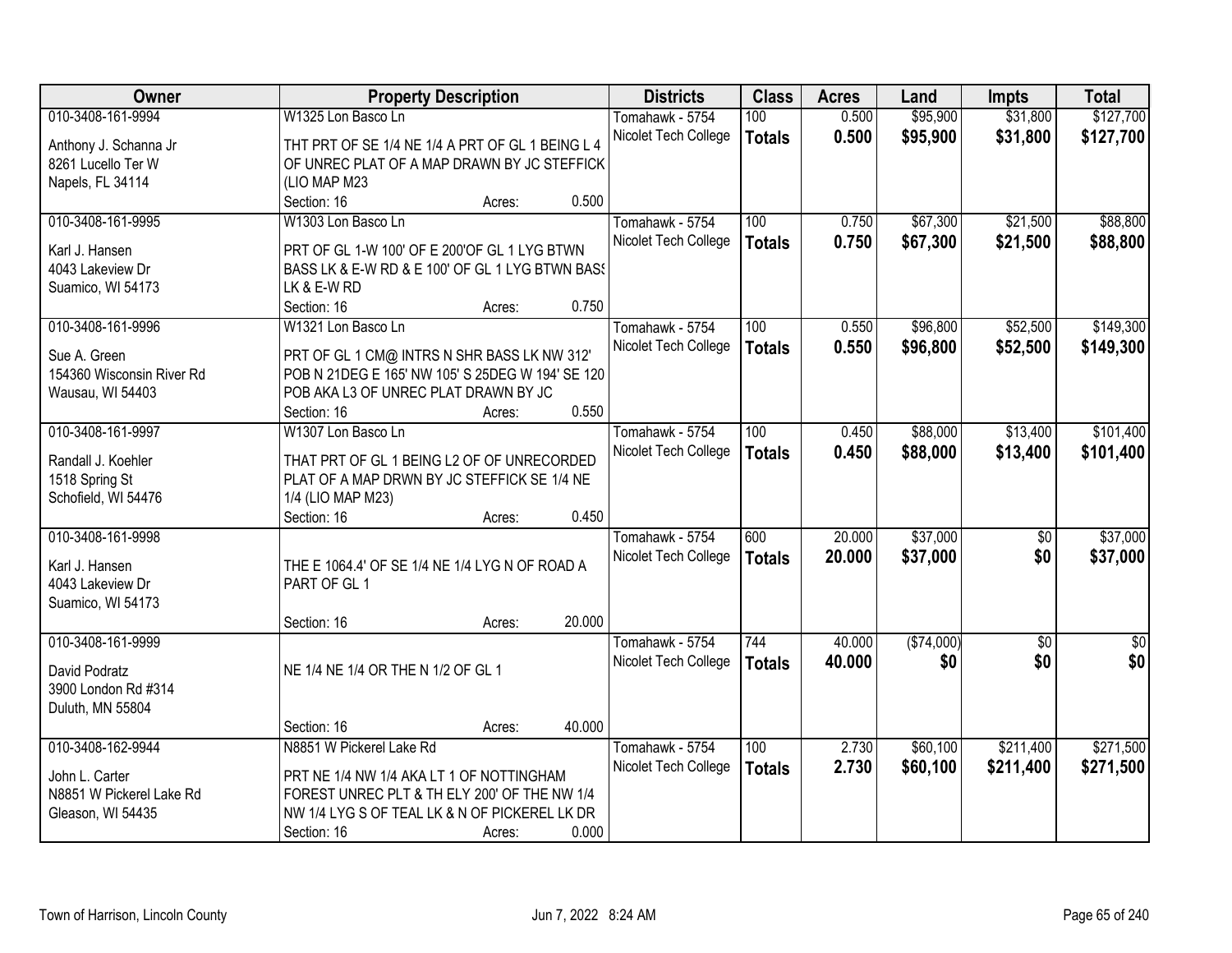| Owner                                          |                                                                                                 | <b>Property Description</b> |        | <b>Districts</b>              | <b>Class</b>     | <b>Acres</b> | Land      | <b>Impts</b>    | <b>Total</b> |
|------------------------------------------------|-------------------------------------------------------------------------------------------------|-----------------------------|--------|-------------------------------|------------------|--------------|-----------|-----------------|--------------|
| 010-3408-162-9945                              | N8809 Nottingham Rd                                                                             |                             |        | Tomahawk - 5754               | 100              | 0.700        | \$10,500  | $\overline{50}$ | \$10,500     |
| James E. Cepress                               | PCL 1 CSM 1117 V5 P261 D0364697                                                                 |                             |        | Nicolet Tech College          | <b>Totals</b>    | 0.700        | \$10,500  | \$0             | \$10,500     |
| 238 N 12th Ave                                 |                                                                                                 |                             |        |                               |                  |              |           |                 |              |
| Wausau, WI 54401                               |                                                                                                 |                             |        |                               |                  |              |           |                 |              |
|                                                | Section: 16                                                                                     | Acres:                      | 0.700  |                               |                  |              |           |                 |              |
| 010-3408-162-9949                              | Pickerel Lake Rd                                                                                |                             |        | Tomahawk - 5754               | 600              | 16.510       | \$39,600  | $\overline{50}$ | \$39,600     |
| Penelope E. Corbitt                            | LT 1 CSM 458 V2 P353 D0286597                                                                   |                             |        | Nicolet Tech College          | <b>Totals</b>    | 16.510       | \$39,600  | \$0             | \$39,600     |
| PO Box 83                                      |                                                                                                 |                             |        |                               |                  |              |           |                 |              |
| New Hampton, IA 50659                          |                                                                                                 |                             |        |                               |                  |              |           |                 |              |
|                                                | Section: 16                                                                                     | Acres:                      | 16.510 |                               |                  |              |           |                 |              |
| 010-3408-162-9950                              | N8717 W Pickerel Lake Rd                                                                        |                             |        | Tomahawk - 5754               | 100              | 2.180        | \$23,200  | \$107,400       | \$130,600    |
| J Michael Baker Qualified                      | PCL A CSM 93 V1 P105 D0234153                                                                   |                             |        | Nicolet Tech College          | <b>Totals</b>    | 2.180        | \$23,200  | \$107,400       | \$130,600    |
| N33685 Tipperary Rd                            |                                                                                                 |                             |        |                               |                  |              |           |                 |              |
| Pynette, WI 53955                              |                                                                                                 |                             |        |                               |                  |              |           |                 |              |
|                                                | Section: 16                                                                                     | Acres:                      | 2.180  |                               |                  |              |           |                 |              |
| 010-3408-162-9951                              | N8711 W Pickerel Lake Rd                                                                        |                             |        | Tomahawk - 5754               | 100              | 1.750        | \$20,600  | \$124,600       | \$145,200    |
|                                                |                                                                                                 |                             |        | Nicolet Tech College          | <b>Totals</b>    | 1.750        | \$20,600  | \$124,600       | \$145,200    |
| Larry & Christina Loints Joint Tenant<br>Trust | BEG AT SW CR SW 1/4 NW 1/4 TH E TO LN PICKERAL<br>LAKE RD TH N 4DEG 27'E TO AN ANGLE TH N 23DEG |                             |        |                               |                  |              |           |                 |              |
| 13250 W Loami Rd                               | 32'E 347.90' N 48DEG 12'E 70' TH N 53DEG 40'W TO W                                              |                             |        |                               |                  |              |           |                 |              |
| Loami, IL 62661                                | Section: 16                                                                                     | Acres:                      | 1.750  |                               |                  |              |           |                 |              |
| 010-3408-162-9952                              | N8736 W Pickerel Lake Rd                                                                        |                             |        | <b>Pickerel Lake District</b> | 100              | 0.000        | \$163,900 | \$74,600        | \$238,500    |
|                                                |                                                                                                 |                             |        | Tomahawk - 5754               | <b>Totals</b>    | 0.000        | \$163,900 | \$74,600        | \$238,500    |
| Dennis A Mueller and Tst                       | A PCL OF LAND IN THE SW 1/4 NW 1/4 LYG SELY OF                                                  |                             |        | Nicolet Tech College          |                  |              |           |                 |              |
| N5707 Allan Ct                                 | LOT 30 PICKERL BEACH SUB-DIV COM W 1/4                                                          |                             |        |                               |                  |              |           |                 |              |
| Fond Du Lac, WI 54935                          | CORNER SEC 16 - N20DG 46'E 99.6' - N23DG32'E<br>Section: 16                                     | Acres:                      | 0.000  |                               |                  |              |           |                 |              |
| 010-3408-162-9953                              | N8749 W Pickerel Lake Rd                                                                        |                             |        | Tomahawk - 5754               | $\overline{100}$ | 2.680        | \$25,100  | \$14,300        | \$39,400     |
|                                                |                                                                                                 |                             |        | Nicolet Tech College          | <b>Totals</b>    | 2.680        | \$25,100  | \$14,300        | \$39,400     |
| Timothy R. Perrin                              | PCL B CSM 93 V1 P105 D0234153                                                                   |                             |        |                               |                  |              |           |                 |              |
| 608 Road X                                     |                                                                                                 |                             |        |                               |                  |              |           |                 |              |
| Mukwonago, WI 53149                            |                                                                                                 |                             |        |                               |                  |              |           |                 |              |
|                                                | Section: 16                                                                                     | Acres:                      | 2.680  |                               |                  |              |           |                 |              |
| 010-3408-162-9954                              | W1817 Nottingham Rd                                                                             |                             |        | Tomahawk - 5754               | 100              | 1.500        | \$22,500  | $\overline{30}$ | \$22,500     |
| Jay R. Sierszyn                                | COM AT NW CR NW 1/4 NW 1/4 TH E 1195' POB TH E                                                  |                             |        | Nicolet Tech College          | <b>Totals</b>    | 1.500        | \$22,500  | \$0             | \$22,500     |
| 2018 S 81st St                                 | 125' TH S 520' TH N 64DEG 21.5"W 138.65' MEANDER                                                |                             |        |                               |                  |              |           |                 |              |
| West Allis, WI 53219                           | LINE OF TEAL LAKE TH N 460' TO POB LT 12 OF                                                     |                             |        |                               |                  |              |           |                 |              |
|                                                | Section: 16                                                                                     | Acres:                      | 1.500  |                               |                  |              |           |                 |              |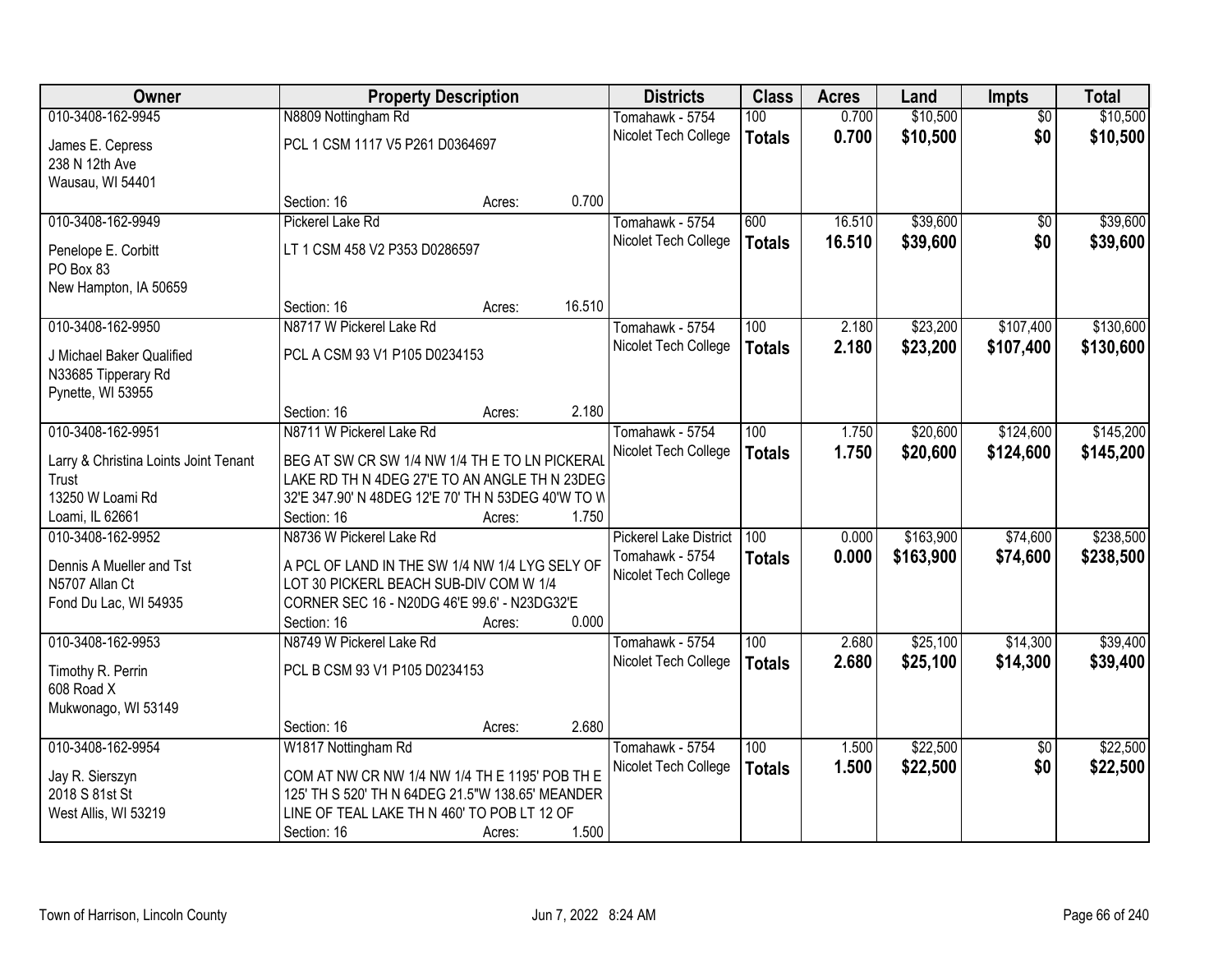| Owner                                | <b>Property Description</b>                        | <b>Districts</b>     | <b>Class</b>  | <b>Acres</b> | Land     | <b>Impts</b>    | <b>Total</b> |
|--------------------------------------|----------------------------------------------------|----------------------|---------------|--------------|----------|-----------------|--------------|
| 010-3408-162-9955                    |                                                    | Tomahawk - 5754      | 100           | 1.300        | \$19,500 | $\overline{50}$ | \$19,500     |
| Joseph R. Coenen                     | CM AT NW CR NW 1/4 NW 1/4 TH E 1070' POB TH E      | Nicolet Tech College | <b>Totals</b> | 1.300        | \$19,500 | \$0             | \$19,500     |
| 713 Lincoln Ave                      | 125' TH S 460' TH N 76DG 30.5" W 128.54' TH N 430' |                      |               |              |          |                 |              |
| Little Chute, WI 54140               | TO POB LT 11 OF UNREC PLAT                         |                      |               |              |          |                 |              |
|                                      | 1.300<br>Section: 16<br>Acres:                     |                      |               |              |          |                 |              |
| 010-3408-162-9956                    | W1821 Nottingham Rd                                | Tomahawk - 5754      | 100           | 1.250        | \$18,800 | \$86,500        | \$105,300    |
|                                      | COM AT NW CR NW 1/4 NW 1/4 TH E 945' POB TH E      | Nicolet Tech College | <b>Totals</b> | 1.250        | \$18,800 | \$86,500        | \$105,300    |
| Joseph R. Coenen<br>713 Lincoln Ave  | 125' TH S 430' TH W ON MEAND LN OF TEAL LAKE       |                      |               |              |          |                 |              |
| Little Chute, WI 54140               | 125' TH N 430' TO POB LT 10 OF UNREC PLAT          |                      |               |              |          |                 |              |
|                                      | 1.250<br>Section: 16<br>Acres:                     |                      |               |              |          |                 |              |
| 010-3408-162-9957                    | W1827 Nottingham Rd                                | Tomahawk - 5754      | 100           | 1.134        | \$17,000 | \$75,400        | \$92,400     |
|                                      |                                                    | Nicolet Tech College | <b>Totals</b> | 1.134        | \$17,000 | \$75,400        | \$92,400     |
| Thomas Fisher                        | LT 1 CSM 1632 V8 P112 D0410706                     |                      |               |              |          |                 |              |
| 510 Whistle Dr                       |                                                    |                      |               |              |          |                 |              |
| #15                                  |                                                    |                      |               |              |          |                 |              |
| Hartford, WI 53027                   | 1.134<br>Section: 16<br>Acres:                     |                      |               |              |          |                 |              |
| 010-3408-162-9958                    | W1844 Nottingham Rd                                | Tomahawk - 5754      | 100           | 1.300        | \$23,000 | \$63,200        | \$86,200     |
| Brian D. Rogers                      | LT 1 CSM 646 V3 P166 D0319573                      | Nicolet Tech College | <b>Totals</b> | 1.300        | \$23,000 | \$63,200        | \$86,200     |
| 3108 Hope Hollow Trl                 |                                                    |                      |               |              |          |                 |              |
| Mcfarland, WI 53558                  |                                                    |                      |               |              |          |                 |              |
|                                      | 1.300<br>Section: 16<br>Acres:                     |                      |               |              |          |                 |              |
| 010-3408-162-9959                    |                                                    | Tomahawk - 5754      | 100           | 1.300        | \$19,500 | $\overline{50}$ | \$19,500     |
| Ivan Purnell                         | COM AT NW CR NW 1/4 NW 1/4 TH E 505' POB TH E      | Nicolet Tech College | <b>Totals</b> | 1.300        | \$19,500 | \$0             | \$19,500     |
| 2305 Lance Dr                        | 150' TH S 4DEG 52.5"E 470.7' TH S 47DEG 11"W 75"   |                      |               |              |          |                 |              |
| Twin Lakes, WI 53181                 | ALG THE MEAN LN OF TEAL LAKE TH N 15DEG 18"W       |                      |               |              |          |                 |              |
|                                      | 1.300<br>Section: 16<br>Acres:                     |                      |               |              |          |                 |              |
| 010-3408-162-9960                    | W1865 Nottingham Rd                                | Tomahawk - 5754      | 100           | 2.750        | \$21,600 | $\sqrt{6}$      | \$21,600     |
|                                      | COM AT NW CR NW 1/4 NW 1/4 TH E 255' POB TH E      | Nicolet Tech College | <b>Totals</b> | 2.750        | \$21,600 | \$0             | \$21,600     |
| Jake G. Kaminski<br>173245 Poplar Ln | 250' TH S 15DEG 18"E 540' TH S 25DEG W 50' TH N    |                      |               |              |          |                 |              |
| Ringle, WI 54471                     | 33DEG 30" W 679' TO THE POB LT 6 OF UNREC PLAT     |                      |               |              |          |                 |              |
|                                      | 2.750<br>Section: 16<br>Acres:                     |                      |               |              |          |                 |              |
| 010-3408-162-9961                    |                                                    | Tomahawk - 5754      | 100           | 3.250        | \$24,000 | $\overline{50}$ | \$24,000     |
|                                      |                                                    | Nicolet Tech College | <b>Totals</b> | 3.250        | \$24,000 | \$0             | \$24,000     |
| <b>Purnell Trust</b>                 | BEG @ NW CR NW 1/4 NW 1/4 TH E 255' TH S 33DG      |                      |               |              |          |                 |              |
| N2163 Hafs Rd                        | 30" E 679' TH S 25DG W 50' TH N 47DG 13" W 830.6'  |                      |               |              |          |                 |              |
| Genoa City, WI 53128                 | TH N 50' TO POB EX W 50' & EX ROADWAY              |                      |               |              |          |                 |              |
|                                      | 3.250<br>Section: 16<br>Acres:                     |                      |               |              |          |                 |              |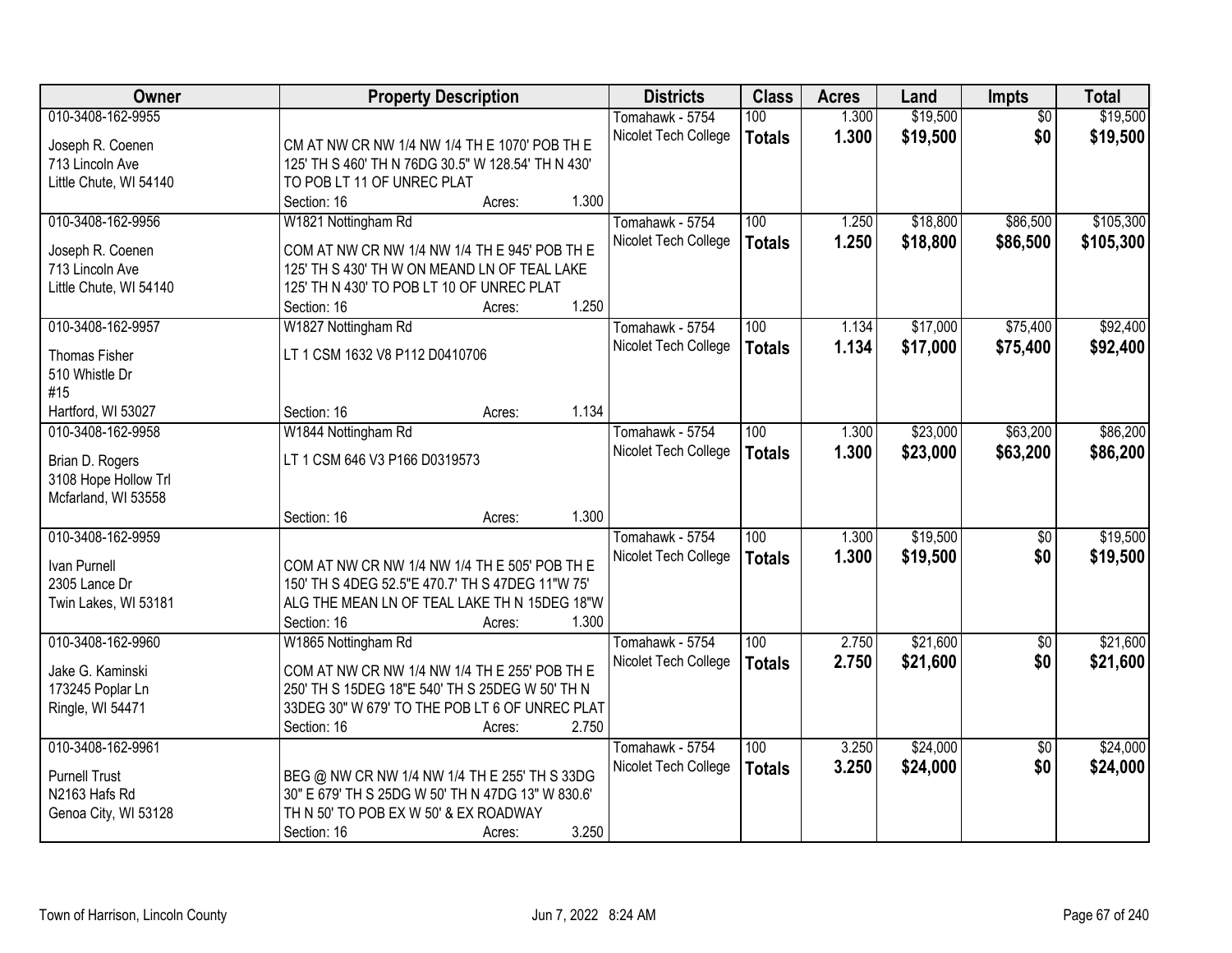| Owner                               | <b>Property Description</b>                                                                 | <b>Districts</b>     | <b>Class</b>  | <b>Acres</b> | Land     | <b>Impts</b>    | <b>Total</b> |
|-------------------------------------|---------------------------------------------------------------------------------------------|----------------------|---------------|--------------|----------|-----------------|--------------|
| 010-3408-162-9962                   |                                                                                             | Tomahawk - 5754      | 100           | 2.750        | \$21,600 | $\overline{50}$ | \$21,600     |
| <b>Purnell Trust</b>                | CM AT NW CR NW 1/4 NW 1/4 TH S 50' POB TH S 250                                             | Nicolet Tech College | <b>Totals</b> | 2.750        | \$21,600 | \$0             | \$21,600     |
| N2163 Hafs Rd                       | TH S 58DG 38" E 690.5' TH N 25DG E 50' TH N 47DG                                            |                      |               |              |          |                 |              |
| Genoa City, WI 53128                | 13" W 830.6' TO POB - PCL 4                                                                 |                      |               |              |          |                 |              |
|                                     | 2.750<br>Section: 16<br>Acres:                                                              |                      |               |              |          |                 |              |
| 010-3408-162-9963                   | W1887 Nottingham Rd                                                                         | Tomahawk - 5754      | 100           | 2.250        | \$16,000 | $\overline{50}$ | \$16,000     |
|                                     |                                                                                             | Nicolet Tech College | <b>Totals</b> | 2.250        | \$16,000 | \$0             | \$16,000     |
| Lindsey A. Thompson<br>212 River St | THT PRT OF TH NW 1/4 NW 1/4 DESIGNATED AS PCL<br>NO 3 OF AN UNREC PLAT DESC AS CM NW CR SEC |                      |               |              |          |                 |              |
| Neenah, WI 54956                    | 16-S 300' TO POB- S 58DG 38'E 690.5'-S 25DG 00'W                                            |                      |               |              |          |                 |              |
|                                     | 2.250<br>Section: 16<br>Acres:                                                              |                      |               |              |          |                 |              |
| 010-3408-162-9964                   |                                                                                             | Tomahawk - 5754      | 100           | 3.000        | \$19,000 | $\overline{50}$ | \$19,000     |
|                                     |                                                                                             | Nicolet Tech College | <b>Totals</b> | 3.000        | \$19,000 | \$0             | \$19,000     |
| Lindsey A. Thompson                 | PART OF THE NW1/4 NW1/4 KNOWN AS PART OF                                                    |                      |               |              |          |                 |              |
| 212 River St                        | LOT 1 & 2 UNREC PLAT DESC AS CM NW CR SEC                                                   |                      |               |              |          |                 |              |
| Neenah, WI 54956                    | 16-S 530' TO POB-S 76DG 58'E 118.5'-S 4DG 35'E 25'                                          |                      |               |              |          |                 |              |
|                                     | 3.000<br>Section: 16<br>Acres:                                                              |                      |               |              |          |                 |              |
| 010-3408-162-9966                   |                                                                                             | Tomahawk - 5754      | 100           | 0.200        | \$4,000  | \$0             | \$4,000      |
| Penelope E. Corbitt                 | LT 2 CSM 458 V2 P353 D0286597                                                               | Nicolet Tech College | <b>Totals</b> | 0.200        | \$4,000  | \$0             | \$4,000      |
| PO Box 83                           |                                                                                             |                      |               |              |          |                 |              |
| New Hampton, IA 50659               |                                                                                             |                      |               |              |          |                 |              |
|                                     | 0.200<br>Section: 16<br>Acres:                                                              |                      |               |              |          |                 |              |
| 010-3408-162-9967                   |                                                                                             | Tomahawk - 5754      | 100           | 2.570        | \$24,600 | $\overline{50}$ | \$24,600     |
| Nicholas G. Kerzner                 | PRT OF NW 1/4 NE 1/4 - CM N 1/4 SEC 16 - S 88DG                                             | Nicolet Tech College | <b>Totals</b> | 2.570        | \$24,600 | \$0             | \$24,600     |
| 112 S Oakshire Dr                   | 09' E 360'- S 1DG 59' W 533.06' TO POB - S 78DG 59' E                                       |                      |               |              |          |                 |              |
| Oconomowoc, WI 53066                | 538.45'- S 25DG 01' W 199.7'- N 88DG 09' W 454.5'- N                                        |                      |               |              |          |                 |              |
|                                     | 2.570<br>Section: 16<br>Acres:                                                              |                      |               |              |          |                 |              |
| 010-3408-162-9968                   | N8835 Spring Brook Rd                                                                       | Tomahawk - 5754      | 100           | 2.700        | \$31,800 | \$66,800        | \$98,600     |
| Nicholas G. Kerzner                 | PRT OF NW 1/4 NE 1/4 CM AT N 1/4 CR SEC 16 - S                                              | Nicolet Tech College | <b>Totals</b> | 2.700        | \$31,800 | \$66,800        | \$98,600     |
| 112 S Oakshire Dr                   | 88DG 09'E 360'- S 1DG 59' W 801.7' TO POB - S 88DG                                          |                      |               |              |          |                 |              |
| Oconomowoc, WI 53066                | 09' E 454.5'- S 25DG 01' W 200.3'- N 88DG 45' W                                             |                      |               |              |          |                 |              |
|                                     | 2.700<br>Section: 16<br>Acres:                                                              |                      |               |              |          |                 |              |
| 010-3408-162-9969                   | N8815 Spring Brook Rd                                                                       | Tomahawk - 5754      | 100           | 2.700        | \$31,800 | \$26,100        | \$57,900     |
|                                     |                                                                                             | Nicolet Tech College | <b>Totals</b> | 2.700        | \$31,800 | \$26,100        | \$57,900     |
| Spring Brook Venture, LLC           | PRT OF NE 1/4 NW 1/4 CM AT NW CR OF NW 1/4 NE                                               |                      |               |              |          |                 |              |
| N8815 Spring Brook Rd               | 1/4- S 88DG 9"E 360'- S 1DG 59" W 533.06'- S 78DG                                           |                      |               |              |          |                 |              |
| Gleason, WI 54435                   | 59" E 538.45'- S 25DG 1" W 400' POB - S 1DG 51" W                                           |                      |               |              |          |                 |              |
|                                     | 2.700<br>Section: 16<br>Acres:                                                              |                      |               |              |          |                 |              |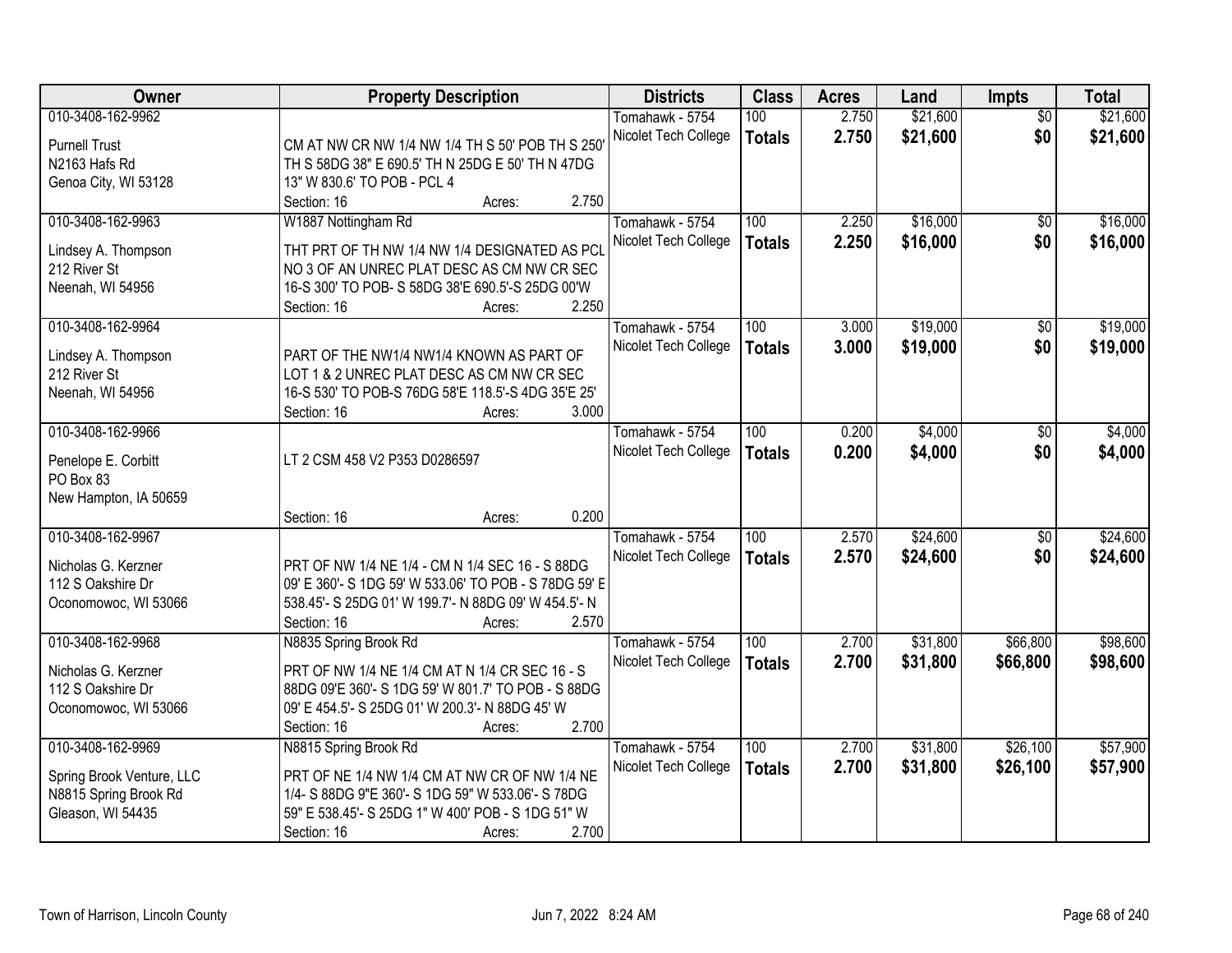| Owner                       | <b>Property Description</b>                           | <b>Districts</b>     | <b>Class</b>     | <b>Acres</b> | Land     | <b>Impts</b>    | <b>Total</b> |
|-----------------------------|-------------------------------------------------------|----------------------|------------------|--------------|----------|-----------------|--------------|
| 010-3408-162-9970           |                                                       | Tomahawk - 5754      | 100              | 2.700        | \$31,800 | $\overline{50}$ | \$31,800     |
| Robert R. Beson             | PRT OF NE 1/4 NW 1/4 & NW 1/4 NE 1/4 CM N 1/4 SEC     | Nicolet Tech College | <b>Totals</b>    | 2.700        | \$31,800 | \$0             | \$31,800     |
| 1214 Manitowoc Rd           | 16- S 88DG 09'E 360'- S 1DG 59' W 533.06'- S 78DG 59  |                      |                  |              |          |                 |              |
| Menasha, WI 54952           | E 538.45'- S 25DG 01' W 400'- S 1DG 51' W 170' TO     |                      |                  |              |          |                 |              |
|                             | 2.700<br>Section: 16<br>Acres:                        |                      |                  |              |          |                 |              |
| 010-3408-162-9971           | Spring Brook Rd                                       | Tomahawk - 5754      | 100              | 2.020        | \$22,600 | \$0             | \$22,600     |
| Kevin W. Bentz              | PRT OF NW 1/4 NE 1/4 CM N 1/2 CR SEC 16 - S 88DG      | Nicolet Tech College | <b>Totals</b>    | 2.020        | \$22,600 | \$0             | \$22,600     |
| W4749 Lincoln Dr            | 09" E 360'- S 1DG 59" W 533.06' - S 78DG 59" E 538.45 |                      |                  |              |          |                 |              |
| Merrill, WI 54452           | TO POB - S 78DG 59" E 28.95' S 2DG 00" W 690.68'- N   |                      |                  |              |          |                 |              |
|                             | 2.020<br>Section: 16<br>Acres:                        |                      |                  |              |          |                 |              |
| 010-3408-162-9972           | N8838 Spring Brook Rd                                 | Tomahawk - 5754      | 100              | 3.100        | \$26,500 | $\sqrt[6]{3}$   | \$26,500     |
|                             |                                                       | Nicolet Tech College | <b>Totals</b>    | 3.100        | \$26,500 | \$0             | \$26,500     |
| Kevin W. Bentz              | PRT OF NW 1/4 NE 1/4 CM AT N 1/4 CR SEC 16 - S        |                      |                  |              |          |                 |              |
| W4749 Lincoln Dr            | 88DG 9" E 360'- S 1DG 59" W 533.06' - S 78DG 59" E    |                      |                  |              |          |                 |              |
| Merrill, WI 54452           | 566.8' POB S 78DG 59" E 200.74'- S 1DG 51" W 658.5'-  |                      |                  |              |          |                 |              |
|                             | 3.100<br>Section: 16<br>Acres:                        |                      |                  |              |          |                 |              |
| 010-3408-162-9973           |                                                       | Tomahawk - 5754      | 100              | 2.950        | \$26,100 | $\sqrt[6]{}$    | \$26,100     |
| Scott C. Weideman           | PRT OF NW 1/4 NE 1/4 CM AT N 1/4 CR SEC 16 - S        | Nicolet Tech College | <b>Totals</b>    | 2.950        | \$26,100 | \$0             | \$26,100     |
| S27 W29545 Jarmon           | 88DG 09' E 360'- S 1DG 59' W 533.06'- S 78DG 59' E    |                      |                  |              |          |                 |              |
| Waukesha, WI 53188          | 767.54' TO POB - S 78DG 59' E 202.59'- S 1DG 51' W    |                      |                  |              |          |                 |              |
|                             | Section: 16<br>2.950<br>Acres:                        |                      |                  |              |          |                 |              |
| 010-3408-162-9974           | W1406 Country Squire Rd                               | Tomahawk - 5754      | 100              | 2.250        | \$23,400 | \$71,900        | \$95,300     |
|                             |                                                       | Nicolet Tech College | <b>Totals</b>    | 2.250        | \$23,400 | \$71,900        | \$95,300     |
| Differt Revocable Trust     | PRT OF NW 1/4 NE 1/4 CM AT N 1/4 SEC 16 - S 88DG      |                      |                  |              |          |                 |              |
| 5981 Balsam Rd              | 09'E 972.1'- S 55DG 39' E 304.8' TO POB - S 64DG 09'  |                      |                  |              |          |                 |              |
| Hazelhurst, WI 54531        | E 100'- S 1DG 51' W 482.3'- N 78DG 59' W 121.55'- N   |                      |                  |              |          |                 |              |
|                             | 2.250<br>Section: 16<br>Acres:                        |                      |                  |              |          |                 |              |
| 010-3408-162-9975           | W1412 Country Squire Rd                               | Tomahawk - 5754      | $\overline{100}$ | 4.090        | \$28,400 | \$19,800        | \$48,200     |
| <b>William Vaillancourt</b> | PRT NW 1/4 NE 1/4 CM N 1/4 CR SEC 16-S 88DG 09"       | Nicolet Tech College | <b>Totals</b>    | 4.090        | \$28,400 | \$19,800        | \$48,200     |
| 8920 Nelson Ct Apt #20      | E 940' TO POB S 88DG 09" E 32.1'-S 55DG 39" E         |                      |                  |              |          |                 |              |
| Muskego, WI 53150           | 304.8'-S 06" W 504.42'-N 78DG 59" W 263.25'-N 1DG     |                      |                  |              |          |                 |              |
|                             | 4.090<br>Section: 16<br>Acres:                        |                      |                  |              |          |                 |              |
| 010-3408-162-9976           | W1438 Country Squire Rd                               | Tomahawk - 5754      | 100              | 2.000        | \$22,500 | \$15,300        | \$37,800     |
| Timothy Richard Graff       | PRT OF NW 1/4 NE 1/4 CM N 1/4 CR SEC 16 - S 88DG      | Nicolet Tech College | <b>Totals</b>    | 2.000        | \$22,500 | \$15,300        | \$37,800     |
| 1210 Norton St              | 09' E 780' POB - S 88DG 09'E 140'- S 1DG 59'W 623.42' |                      |                  |              |          |                 |              |
| Wausau, WI 54401            | N 78DG 59' E 141.7'- N 1DG 59' E 600.83' TO POB AKA   |                      |                  |              |          |                 |              |
|                             | 2.000<br>Section: 16<br>Acres:                        |                      |                  |              |          |                 |              |
|                             |                                                       |                      |                  |              |          |                 |              |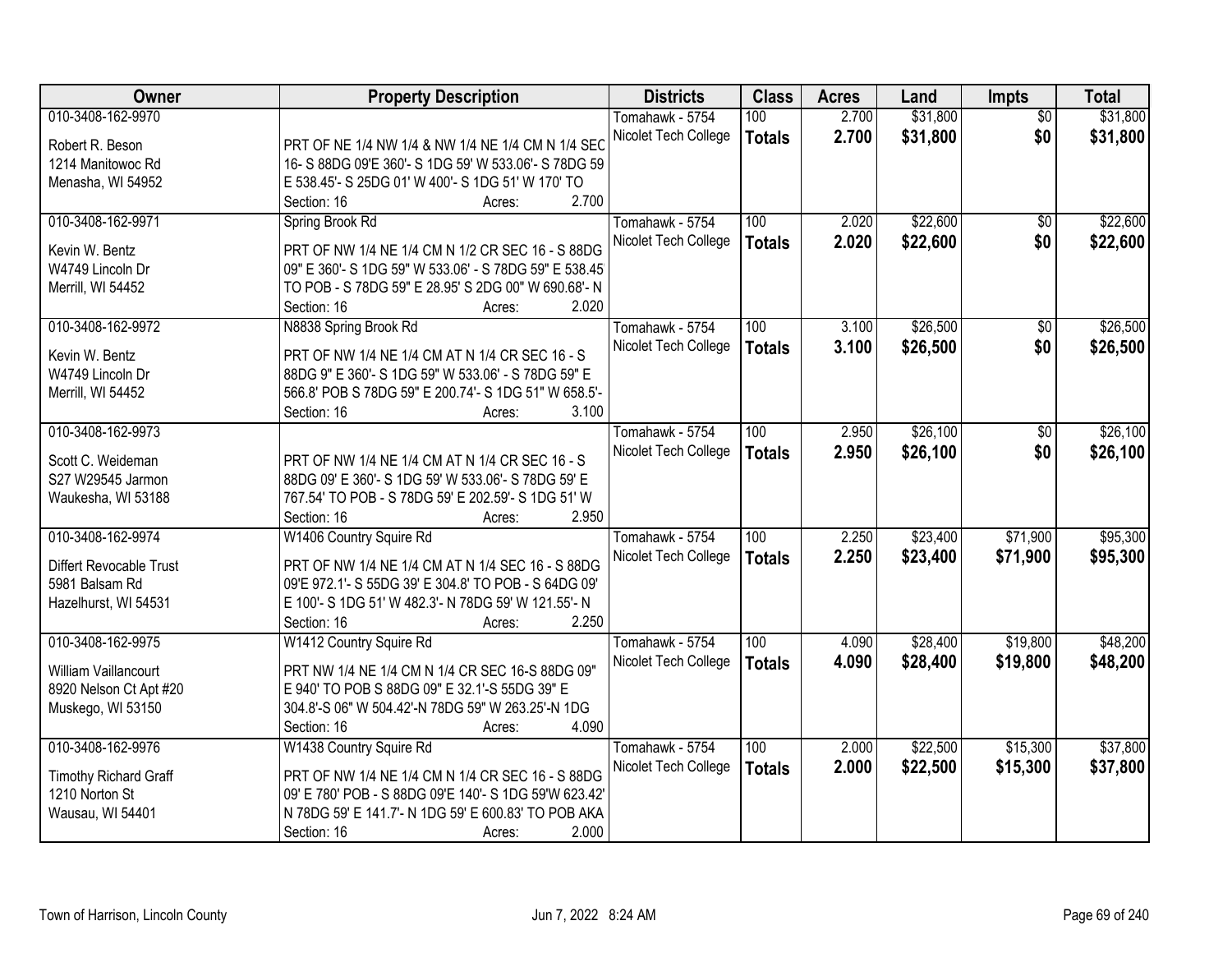| <b>Owner</b>                  | <b>Property Description</b>                           | <b>Districts</b>     | <b>Class</b>  | <b>Acres</b> | Land        | Impts           | <b>Total</b>    |
|-------------------------------|-------------------------------------------------------|----------------------|---------------|--------------|-------------|-----------------|-----------------|
| 010-3408-162-9977             |                                                       | Tomahawk - 5754      | 100           | 1.850        | \$21,400    | $\overline{50}$ | \$21,400        |
| Jeffrey Barbeau               | PRT OF NW 1/4 NE 1/4 CM AT N 1/4 CR SEC 16 -S         | Nicolet Tech College | <b>Totals</b> | 1.850        | \$21,400    | \$0             | \$21,400        |
| 2657 SE Gowen Dr              | 88DG 09' E 640' POB - S 88DG 09' E 140'- S 1DG 59' W  |                      |               |              |             |                 |                 |
| Port St Lucie, FL 34952       | 600.83'- N 78DG 59' W 141.7'- N 1DG 59' E 578.4' POB  |                      |               |              |             |                 |                 |
|                               | 1.850<br>Section: 16<br>Acres:                        |                      |               |              |             |                 |                 |
| 010-3408-162-9978             |                                                       | Tomahawk - 5754      | 100           | 1.850        | \$21,400    | $\overline{50}$ | \$21,400        |
|                               |                                                       | Nicolet Tech College | <b>Totals</b> | 1.850        | \$21,400    | \$0             | \$21,400        |
| Roger A. Kellogg              | PRT NW 1/4 NE 1/4 CM N 1/4 SEC 16 - CR SD 1/4 1/4     |                      |               |              |             |                 |                 |
| 547 Oakland Ave               | S 88DG 09'E 500' POB - S 88DG 09' E 140'- S 1DG 59'   |                      |               |              |             |                 |                 |
| Mukwonago, WI 53149           | W 578.24'- N 78DG 59' W 141.7'- N 1DG 59' E 555.65'   |                      |               |              |             |                 |                 |
|                               | 1.850<br>Section: 16<br>Acres:                        |                      |               |              |             |                 |                 |
| 010-3408-162-9979             |                                                       | Tomahawk - 5754      | 100           | 1.800        | \$21,000    | \$0             | \$21,000        |
| Roger A. Kellogg              | CM AT N 1/4 CR - S 88DG 09' E 360' POB S 88DG 09' E   | Nicolet Tech College | <b>Totals</b> | 1.800        | \$21,000    | \$0             | \$21,000        |
| 547 Oakland Ave               | 140'- S 1DG 59' W 555.65'- N 78DG 59' W 141.7'- N 1DC |                      |               |              |             |                 |                 |
| Mukwonago, WI 53149           | 59DG E 533.06' POB AKA LOT 20 OF NOTTINGHAM           |                      |               |              |             |                 |                 |
|                               | 1.800<br>Section: 16<br>Acres:                        |                      |               |              |             |                 |                 |
| 010-3408-162-9980             | W1487 Country Squire Rd                               | Tomahawk - 5754      | 100           | 2.210        | \$30,500    | \$17,700        | \$48,200        |
|                               |                                                       | Nicolet Tech College | <b>Totals</b> | 2.210        | \$30,500    | \$17,700        | \$48,200        |
| Mittelstadt Irrevocable Trust | PRT OF NW 1/4 NE 1/4 CM N 1/4 CR SEC 16 - S 88DG      |                      |               |              |             |                 |                 |
| W8951 Forest Ave Rd           | 09'E 240' TO POB - S 88DG 09'E 120'- S 1DG 59' W      |                      |               |              |             |                 |                 |
| Eldorado, WI 54932            | 801.7'- S 52DG 50' W 159'- N 3DG 50'E 100'- N 1DG 59' |                      |               |              |             |                 |                 |
|                               | 2.210<br>Section: 16<br>Acres:                        |                      |               |              |             |                 |                 |
| 010-3408-162-9981             |                                                       | Tomahawk - 5754      | 100           | 2.210        | \$30,500    | $\overline{50}$ | \$30,500        |
| Mittelstadt Irrevocable Trust | PRT OF NW 1/4 NE 1/4 CM AT N 1/4 CR SEC 16 - S        | Nicolet Tech College | <b>Totals</b> | 2.210        | \$30,500    | \$0             | \$30,500        |
| W8951 Forest Ave Rd           | 88DG 09' E 120' POB - S 88DG 09' E 120'- S 1DG 59' W  |                      |               |              |             |                 |                 |
| Eldorado, WI 54932            | 801.7'- N 88DG 09' W 120'- N 1DG 59' E 801.7' TO POB  |                      |               |              |             |                 |                 |
|                               | 2.210<br>Section: 16<br>Acres:                        |                      |               |              |             |                 |                 |
| 010-3408-162-9982             |                                                       | Tomahawk - 5754      | 850           | 2.210        | $\sqrt{50}$ | $\overline{50}$ | $\overline{50}$ |
|                               |                                                       | Nicolet Tech College | <b>Totals</b> | 2.210        | \$0         | \$0             | \$0             |
| <b>Lincoln County</b>         | PRT OF NE 1/4 NW 1/4 BEG AT N 1/4 CR SEC 16 - S       |                      |               |              |             |                 |                 |
| 801 N Sales St                | 1DG 59" W 801.7'- S 88DG 9" E 120'- N 1DG 59" E       |                      |               |              |             |                 |                 |
| Merrill, WI 54452             | 801.7'- N 88DG 9" W 120' TO POB AKA LOT 17 OF         |                      |               |              |             |                 |                 |
|                               | 2.210<br>Section: 16<br>Acres:                        |                      |               |              |             |                 |                 |
| 010-3408-162-9983             | W1507 Country Squire Rd                               | Tomahawk - 5754      | 100           | 2.250        | \$30,600    | \$65,700        | \$96,300        |
| Oskar O. Werner               | PRT OF NE 1/4 NW 1/4 BEG AT N 1/4 CR SEC 16 - N       | Nicolet Tech College | <b>Totals</b> | 2.250        | \$30,600    | \$65,700        | \$96,300        |
| W1507 Country Squire Rd       | 88DG 09' W 120'- S 1DG 59' E 801.7'- S 88DG 09'E      |                      |               |              |             |                 |                 |
| Gleason, WI 54435             | 120'-N 1DG 59' E 801.7' TO POB AKA LOT 16 OF          |                      |               |              |             |                 |                 |
|                               | 2.250                                                 |                      |               |              |             |                 |                 |
|                               | Section: 16<br>Acres:                                 |                      |               |              |             |                 |                 |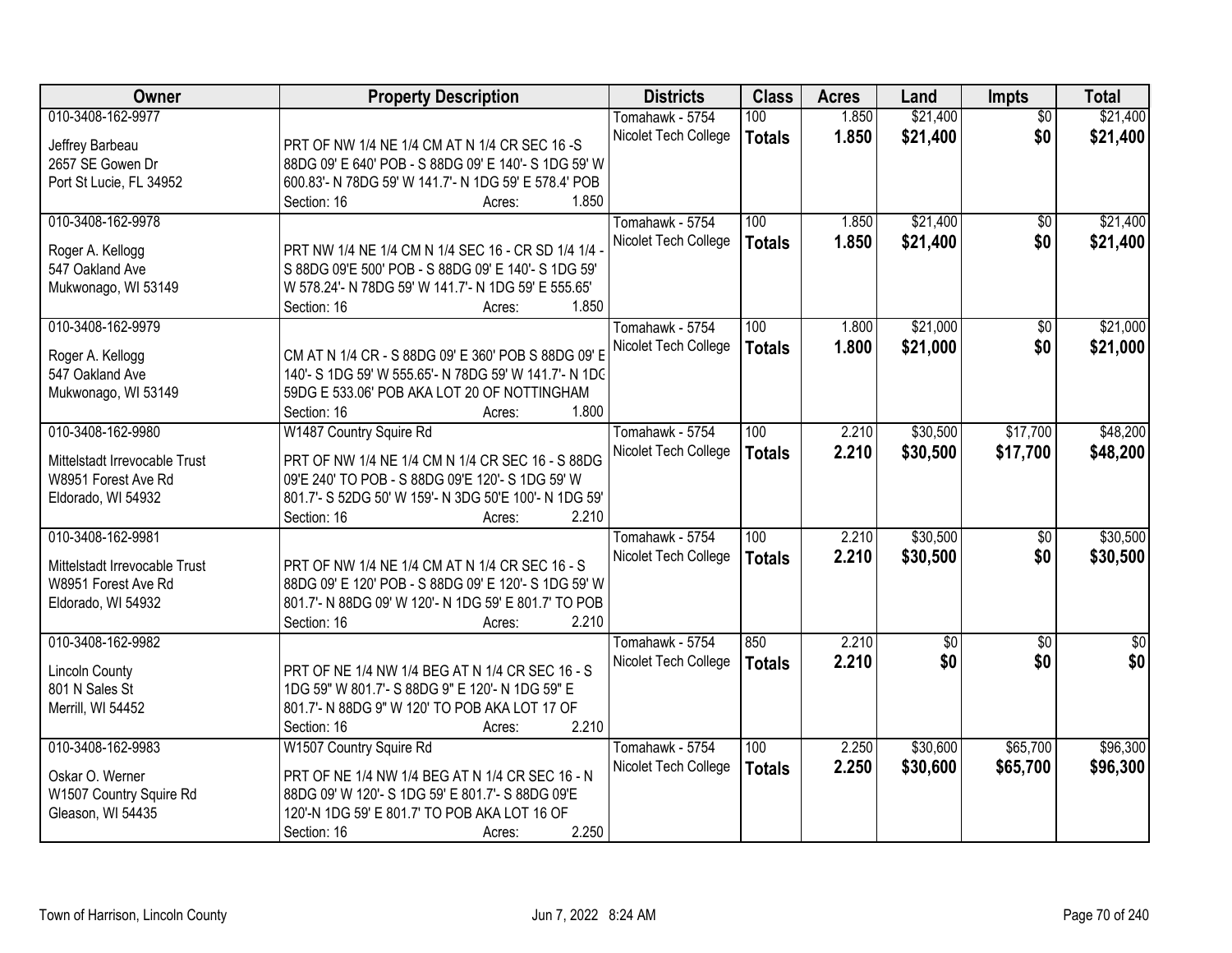| <b>Owner</b>                          | <b>Property Description</b>                                  | <b>Districts</b>     | <b>Class</b>  | <b>Acres</b> | Land     | Impts           | <b>Total</b> |
|---------------------------------------|--------------------------------------------------------------|----------------------|---------------|--------------|----------|-----------------|--------------|
| 010-3408-162-9984                     |                                                              | Tomahawk - 5754      | 100           | 2.250        | \$30,600 | $\overline{50}$ | \$30,600     |
| Oskar O. Werner                       | CM N 1/4 CR - N 88DG 09" W 120' TO POB - N 88DG              | Nicolet Tech College | <b>Totals</b> | 2.250        | \$30,600 | \$0             | \$30,600     |
| W1507 Country Squire Rd               | 09"- S 1DG 59" W 801.7'- S 33DG 09" E 70'- N 56DG 36'        |                      |               |              |          |                 |              |
| Gleason, WI 54435                     | E 98.2'- N 1DG 59" E 801.7'- TO POB AKA LOT 15 OF            |                      |               |              |          |                 |              |
|                                       | 2.250<br>Section: 16<br>Acres:                               |                      |               |              |          |                 |              |
| 010-3408-162-9985                     | W1527 Country Squire Rd                                      | Tomahawk - 5754      | 100           | 2.360        | \$30,900 | \$124,000       | \$154,900    |
|                                       |                                                              | Nicolet Tech College | <b>Totals</b> | 2.360        | \$30,900 | \$124,000       | \$154,900    |
| Joseph D. Kovacich                    | PRT NE 1/4 NW 1/4 CM N 1/4 CR SD SEC - N 88DG                |                      |               |              |          |                 |              |
| W1527 Country Squire Rd               | 09" W 240' POB - N 88DG 09" W 120'- S 1DG 59" W              |                      |               |              |          |                 |              |
| Gleason, WI 54435                     | 801.7'- S 48DG 29" E 165'- N 37DG 04" E 58'- N 33DG          |                      |               |              |          |                 |              |
|                                       | 2.360<br>Section: 16<br>Acres:                               |                      |               |              |          |                 |              |
| 010-3408-162-9986                     |                                                              | Tomahawk - 5754      | 100           | 2.500        | \$31,300 | \$0             | \$31,300     |
| Joseph D. Kovacich                    | PRT NE 1/4 NW 1/4 CM N 1/4 CR SD SEC - N 88DG 09             | Nicolet Tech College | <b>Totals</b> | 2.500        | \$31,300 | \$0             | \$31,300     |
| W1527 Country Squire Rd               | W 360' POB - N 88DG 09" W 120'- S 1DG 59" W 801.7'-          |                      |               |              |          |                 |              |
| Gleason, WI 54435                     | S 47DG 54" E 263.5'- N 16DG 14' E 79'- N 48DG 29" W          |                      |               |              |          |                 |              |
|                                       | 2.500<br>Section: 16<br>Acres:                               |                      |               |              |          |                 |              |
| 010-3408-162-9987                     |                                                              | Tomahawk - 5754      | 100           | 2.000        | \$22,500 | \$0             | \$22,500     |
|                                       |                                                              | Nicolet Tech College | <b>Totals</b> | 2.000        | \$22,500 | \$0             | \$22,500     |
| Peter C Tomasi & Carol S Tomasi Joint | PRT OF N 1/2 NW 1/4 CM N 1/4 CR SEC 16 - N 88DG              |                      |               |              |          |                 |              |
| Revocable Trust                       | 09'W 480' POB - S 1DG 59' W 337.7'- N 88DG 09' W             |                      |               |              |          |                 |              |
| PO Box 301                            | 265'- N 8DG 15' W 343.35'- S 88DG 09' E 326' POB AKA         |                      |               |              |          |                 |              |
| Crandon, WI 54520                     | 2.000<br>Section: 16<br>Acres:                               |                      |               |              |          |                 |              |
| 010-3408-162-9988                     |                                                              | Tomahawk - 5754      | 100           | 3.060        | \$26,400 | $\overline{50}$ | \$26,400     |
| Joseph D. Kovacich                    | PRT NE 1/4 NW 1/4 CM N 1/4 CR SD SEC - S 1DG 59"             | Nicolet Tech College | <b>Totals</b> | 3.060        | \$26,400 | \$0             | \$26,400     |
| W1527 Country Squire Rd               | W 801.7'- N 88DG 09" W 480' POB - N 88DG 03" W               |                      |               |              |          |                 |              |
| Gleason, WI 54435                     | 315.8'- N 26DG 56" E 245'- N 3DG 06" W 150'- N 21DG          |                      |               |              |          |                 |              |
|                                       | 3.060<br>Section: 16<br>Acres:                               |                      |               |              |          |                 |              |
| 010-3408-162-9989                     | N8832 Nottingham Rd                                          | Tomahawk - 5754      | 100           | 2.000        | \$30,000 | $\overline{50}$ | \$30,000     |
|                                       |                                                              | Nicolet Tech College | <b>Totals</b> | 2.000        | \$30,000 | \$0             | \$30,000     |
| David C. Mikalofsky                   | PRT NE 1/4 NW 1/4 CM N 1/4 CR SD SEC - S 1DG 59"             |                      |               |              |          |                 |              |
| 149312 Mandarin Ln                    | W 801.7'- N 88DG 09" W 480' POB - N 88DG 03" W               |                      |               |              |          |                 |              |
| Wausau, WI 54401                      | 315.8'- S 6DG 31" E 150'- S 73DG 49" E 482'- N 16DG<br>2.000 |                      |               |              |          |                 |              |
| 010-3408-162-9990                     | Section: 16<br>Acres:                                        |                      |               |              | \$30,600 |                 | \$30,900     |
|                                       | N8816 Nottingham Rd                                          | Tomahawk - 5754      | 100           | 2.250        |          | \$300           |              |
| Randall L. Moore                      | PRT OF NE 1/4 NE 1/4 AKA LOT 9 OF NOTTINGHAM                 | Nicolet Tech College | <b>Totals</b> | 2.250        | \$30,600 | \$300           | \$30,900     |
| 158518 State Hwy 52                   | FOREST DES AS CM AT N 1/4 SEC 16 - S 1DG 59' W               |                      |               |              |          |                 |              |
| Wausau, WI 54403                      | 801.7'- N 88DG 09' W 480'- S 47DG 54' E 263.5'- S            |                      |               |              |          |                 |              |
|                                       | 2.250<br>Section: 16<br>Acres:                               |                      |               |              |          |                 |              |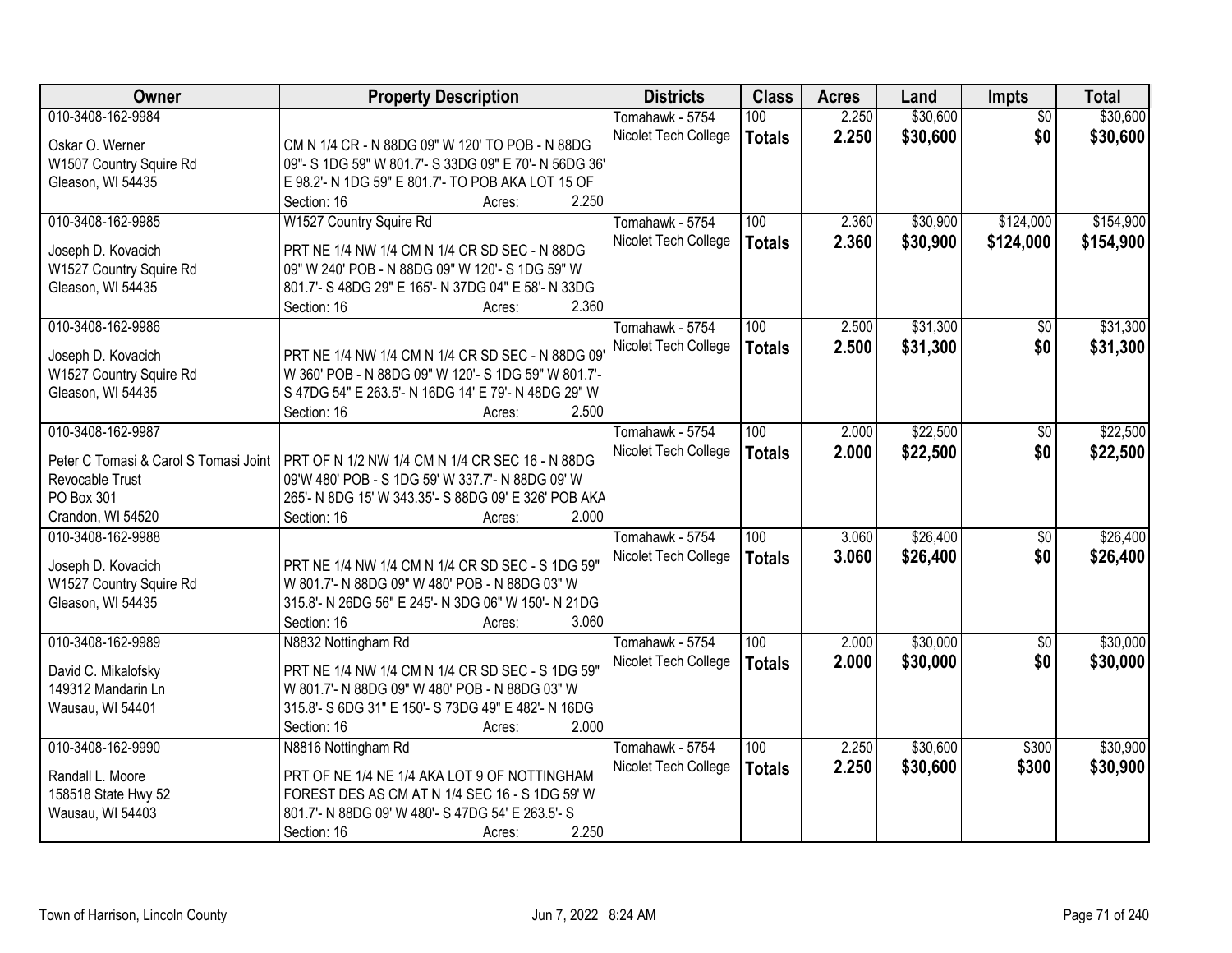| Owner                    |                                                        | <b>Property Description</b>                        |       | <b>Districts</b>     | <b>Class</b>     | <b>Acres</b> | Land     | <b>Impts</b>    | <b>Total</b> |
|--------------------------|--------------------------------------------------------|----------------------------------------------------|-------|----------------------|------------------|--------------|----------|-----------------|--------------|
| 010-3408-162-9991        |                                                        |                                                    |       | Tomahawk - 5754      | 100              | 1.800        | \$28,000 | $\overline{50}$ | \$28,000     |
| Leo G. Kmiec             | PRT OF THE NE 1/4 NW 1/4 AKA LOT 8 OF                  |                                                    |       | Nicolet Tech College | <b>Totals</b>    | 1.800        | \$28,000 | \$0             | \$28,000     |
| W969 Harmony Ln          | NOTTINGHAM FOREST                                      |                                                    |       |                      |                  |              |          |                 |              |
| East Troy, WI 53120-2237 |                                                        |                                                    |       |                      |                  |              |          |                 |              |
|                          | Section: 16                                            | Acres:                                             | 1.800 |                      |                  |              |          |                 |              |
| 010-3408-162-9992        |                                                        |                                                    |       | Tomahawk - 5754      | 100              | 2.750        | \$36,000 | $\overline{50}$ | \$36,000     |
|                          |                                                        |                                                    |       | Nicolet Tech College | <b>Totals</b>    | 2.750        | \$36,000 | \$0             | \$36,000     |
| Judith K. Terwilliger    | CM AT NE CR NE 1/4 NW 1/4 - N 88DG 9" W 906' POB       |                                                    |       |                      |                  |              |          |                 |              |
| W1793 Nottingham Rd      | N 88DG 9" W 375'- S 520'- S 52DG 39" E 100'- N 27DG    |                                                    |       |                      |                  |              |          |                 |              |
| Gleason, WI 54435        | 23" E 639.5' TO POB INCL LANLS BTW TEAL LK &           |                                                    |       |                      |                  |              |          |                 |              |
|                          | Section: 16                                            | Acres:                                             | 2.750 |                      |                  |              |          |                 |              |
| 010-3408-162-9993        | W1793 Nottingham Rd                                    |                                                    |       | Tomahawk - 5754      | 100              | 2.000        | \$30,000 | \$78,100        | \$108,100    |
| Judith K. Terwilliger    | CM AT NE CR NE 1/4 NW 1/4 - N 88DG 9" W 806' POB       |                                                    |       | Nicolet Tech College | <b>Totals</b>    | 2.000        | \$30,000 | \$78,100        | \$108,100    |
| W1793 Nottingham Rd      | N 88DG 9" W 100'- S 27DG 23" W 639.5'- S 52DG 39" E    |                                                    |       |                      |                  |              |          |                 |              |
| Gleason, WI 54435        | 100' - N 52DG E 456'- N 8DG 15' W 343.35' TO POB       |                                                    |       |                      |                  |              |          |                 |              |
|                          | Section: 16                                            | Acres:                                             | 2.000 |                      |                  |              |          |                 |              |
| 010-3408-162-9994        |                                                        |                                                    |       | Tomahawk - 5754      | 100              | 1.750        | \$26,300 | $\sqrt[6]{}$    | \$26,300     |
|                          |                                                        |                                                    |       | Nicolet Tech College | <b>Totals</b>    | 1.750        | \$26,300 | \$0             | \$26,300     |
| Maria G. Mangin          | PRT OF NE 1/4 NW 1/4 CM AT N 1/4 CR - N 88DG 09"       |                                                    |       |                      |                  |              |          |                 |              |
| 4509 Surrey Cir          | W 1281'- S 520'- S 52DG E 200' POB - S 2DG 10" E 100   |                                                    |       |                      |                  |              |          |                 |              |
| Madison, WI 53704        |                                                        | - N 71DG 6" E 422.8'- N 3DG 6" W 150'- N 21DG 7" W |       |                      |                  |              |          |                 |              |
|                          | Section: 16                                            | Acres:                                             | 1.750 |                      |                  |              |          |                 |              |
| 010-3408-162-9995        | N8849 Nottingham Rd                                    |                                                    |       | Tomahawk - 5754      | 100              | 2.250        | \$32,000 | \$24,100        | \$56,100     |
| Carol I. Mangin          | CM AT N 1/4 CR SEC 16 -N 88DG 09' W 1281'- S 0DG       |                                                    |       | Nicolet Tech College | <b>Totals</b>    | 2.250        | \$32,000 | \$24,100        | \$56,100     |
| 2480 Sheridan Dr         | 00' E 520'- S 52DG 39'E 200'- S 2DG 10' E 100' POB - S |                                                    |       |                      |                  |              |          |                 |              |
| Green Bay, WI 54302      | 2DG 10' E 100'- N 86DG 20' E 285.8'-N 26DG 56' E 245'- |                                                    |       |                      |                  |              |          |                 |              |
|                          | Section: 16                                            | Acres:                                             | 2.250 |                      |                  |              |          |                 |              |
| 010-3408-162-9996        | N8845 Nottingham Rd                                    |                                                    |       | Tomahawk - 5754      | $\overline{100}$ | 2.000        | \$30,000 | \$24,800        | \$54,800     |
| Carol I. Mangin          | CM AT N 1/4 CR - N 88DG 9" W 1281'- S 1046'- N 57DG    |                                                    |       | Nicolet Tech College | <b>Totals</b>    | 2.000        | \$30,000 | \$24,800        | \$54,800     |
| 2480 Sheridan Dr         | 59" E 71.7'- 48DG 44"E 100' POB - N 18DG 5" E 100'- N  |                                                    |       |                      |                  |              |          |                 |              |
| Green Bay, WI 54302      | 86DG 20" E 285.8'- S 6DG 31" E 250'- N 68DG 29" W      |                                                    |       |                      |                  |              |          |                 |              |
|                          | Section: 16                                            | Acres:                                             | 2.000 |                      |                  |              |          |                 |              |
| 010-3408-162-9997        | N8817 Nottingham Rd                                    |                                                    |       | Tomahawk - 5754      | 100              | 1.390        | \$20,900 | \$55,100        | \$76,000     |
|                          |                                                        |                                                    |       | Nicolet Tech College | <b>Totals</b>    | 1.390        | \$20,900 | \$55,100        | \$76,000     |
| James E. Cepress         | PRT OF NE 1/4 NW 1/4 - CM AT N 1/4 CR - N 88DG 08'     |                                                    |       |                      |                  |              |          |                 |              |
| 238 N 12th Ave           | W 1281'- S 0DG 00" E 1046'- N 57DG 59" E 71.7' TO      |                                                    |       |                      |                  |              |          |                 |              |
| Wausau, WI 54401         | POB N 48DG 44" E 100'- S 68DG 29" E 370'- S 16DG       |                                                    |       |                      |                  |              |          |                 |              |
|                          | Section: 16                                            | Acres:                                             | 1.390 |                      |                  |              |          |                 |              |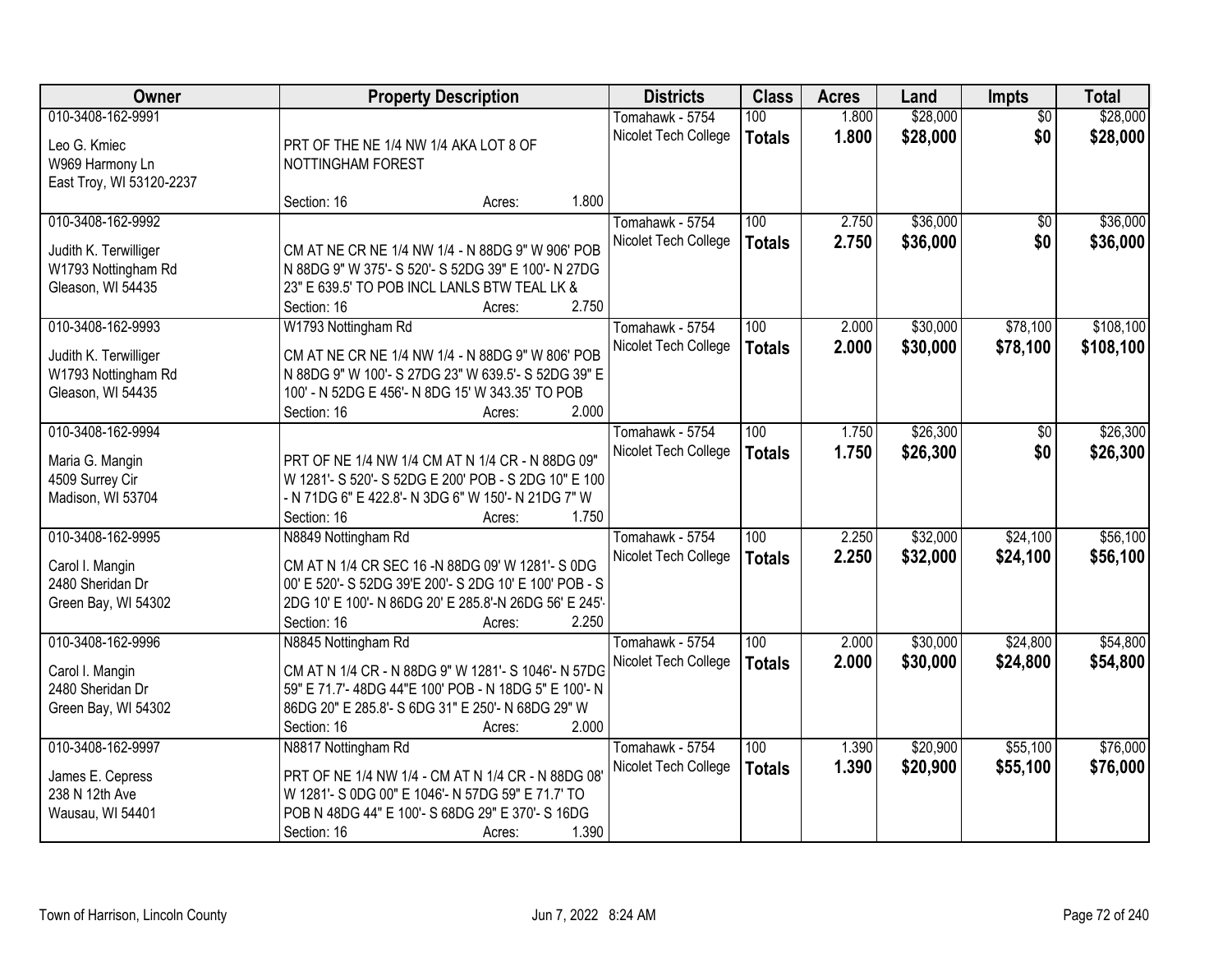| Owner                                                               |                                                                                                             | <b>Property Description</b> |       | <b>Districts</b>                        | <b>Class</b>         | <b>Acres</b>   | Land                 | <b>Impts</b>       | <b>Total</b>         |
|---------------------------------------------------------------------|-------------------------------------------------------------------------------------------------------------|-----------------------------|-------|-----------------------------------------|----------------------|----------------|----------------------|--------------------|----------------------|
| 010-3408-162-9999                                                   |                                                                                                             |                             |       | Tomahawk - 5754                         |                      |                |                      |                    |                      |
| Unrecorded Plat Nottingham Forest                                   | PCLS OF LAND IN THE NW 1/4 NE 1/4 AND NE 1/4 NW<br>1/4 ALSO KNOWN AS THE UNREC PLAT OF<br>NOTTINGHAM FOREST |                             |       |                                         | <b>Totals</b>        |                |                      |                    |                      |
|                                                                     | Section:                                                                                                    | Acres:                      | 0.000 |                                         |                      |                |                      |                    |                      |
| 010-3408-163-9953                                                   | W1428 Bear Trl Rd                                                                                           |                             |       | Tomahawk - 5754<br>Nicolet Tech College | 100<br><b>Totals</b> | 9.872<br>9.872 | \$77,000<br>\$77,000 | \$4,700<br>\$4,700 | \$81,700<br>\$81,700 |
| Eric B. Omit<br>626 North St                                        | GL 4 EX W 80 RODS & EX PCLS DESC IN V171 P175;<br>V220 P451; D0471808; V220 P467; V175 P539; V158           |                             |       |                                         |                      |                |                      |                    |                      |
| Waupaca, WI 54981                                                   | P65; V167 P435 V171 P393; V173 P447; V214 P285;                                                             |                             |       |                                         |                      |                |                      |                    |                      |
|                                                                     | Section: 16                                                                                                 | Acres:                      | 9.872 |                                         |                      |                |                      |                    |                      |
| 010-3408-163-9954                                                   | W1443 Bear Trl Rd                                                                                           |                             |       | Tomahawk - 5754                         | 100                  | 0.538          | \$102,100            | \$323,600          | \$425,700            |
| Marshall D Porter Trust<br>W1446 Bear Trail Rd<br>Gleason, WI 54435 | LT 1 & 2 CSM 2786 V16 P191 D0544903                                                                         |                             |       | Nicolet Tech College                    | <b>Totals</b>        | 0.538          | \$102,100            | \$323,600          | \$425,700            |
|                                                                     | Section: 16                                                                                                 | Acres:                      | 0.538 |                                         |                      |                |                      |                    |                      |
| 010-3408-163-9957                                                   | W1484 Lon Basco Ln                                                                                          |                             |       | Tomahawk - 5754                         | 100                  | 7.130          | \$32,400             | \$36,100           | \$68,500             |
| Charles A. Chambers<br>100 Hillcrest Dr<br>Iola, WI 54945           | LT 2 CSM 2431 V13 P289 D0505499                                                                             |                             |       | Nicolet Tech College                    | <b>Totals</b>        | 7.130          | \$32,400             | \$36,100           | \$68,500             |
|                                                                     | Section: 16                                                                                                 | Acres:                      | 7.130 |                                         |                      |                |                      |                    |                      |
| 010-3408-163-9958                                                   | Lon Basco Ln                                                                                                |                             |       | Tomahawk - 5754                         | $\overline{100}$     | 3.610          | \$27,500             | $\overline{50}$    | \$27,500             |
| Rla Properties, LLC<br>6004 W Wells<br>Wauwatosa, WI 53213          | LT 1 CSM 2431 V13 P289 D0505499                                                                             |                             |       | Nicolet Tech College                    | <b>Totals</b>        | 3.610          | \$27,500             | \$0                | \$27,500             |
|                                                                     | Section: 16                                                                                                 | Acres:                      | 3.610 |                                         |                      |                |                      |                    |                      |
| 010-3408-163-9959<br>Jean Lemke                                     | LT 4 CSM 2070 V11 P72 D0461413                                                                              |                             |       | Tomahawk - 5754<br>Nicolet Tech College | 100<br><b>Totals</b> | 5.530<br>5.530 | \$30,800<br>\$30,800 | $\sqrt{6}$<br>\$0  | \$30,800<br>\$30,800 |
| 14320 W Fieldpoint Dr<br>New Berlin, WI 53151                       |                                                                                                             |                             |       |                                         |                      |                |                      |                    |                      |
|                                                                     | Section: 16                                                                                                 | Acres:                      | 5.530 |                                         |                      |                |                      |                    |                      |
| 010-3408-163-9960                                                   |                                                                                                             |                             |       | Tomahawk - 5754                         | 100                  | 1.090          | \$15,700             | $\overline{50}$    | \$15,700             |
| Jason A. Kraus<br>14320 W Fieldpointe Dr<br>New Berlin, WI 53151    | LT 3 CSM 2070 V11 P72 D0461413                                                                              |                             |       | Nicolet Tech College                    | <b>Totals</b>        | 1.090          | \$15,700             | \$0                | \$15,700             |
|                                                                     | Section: 16                                                                                                 | Acres:                      | 1.090 |                                         |                      |                |                      |                    |                      |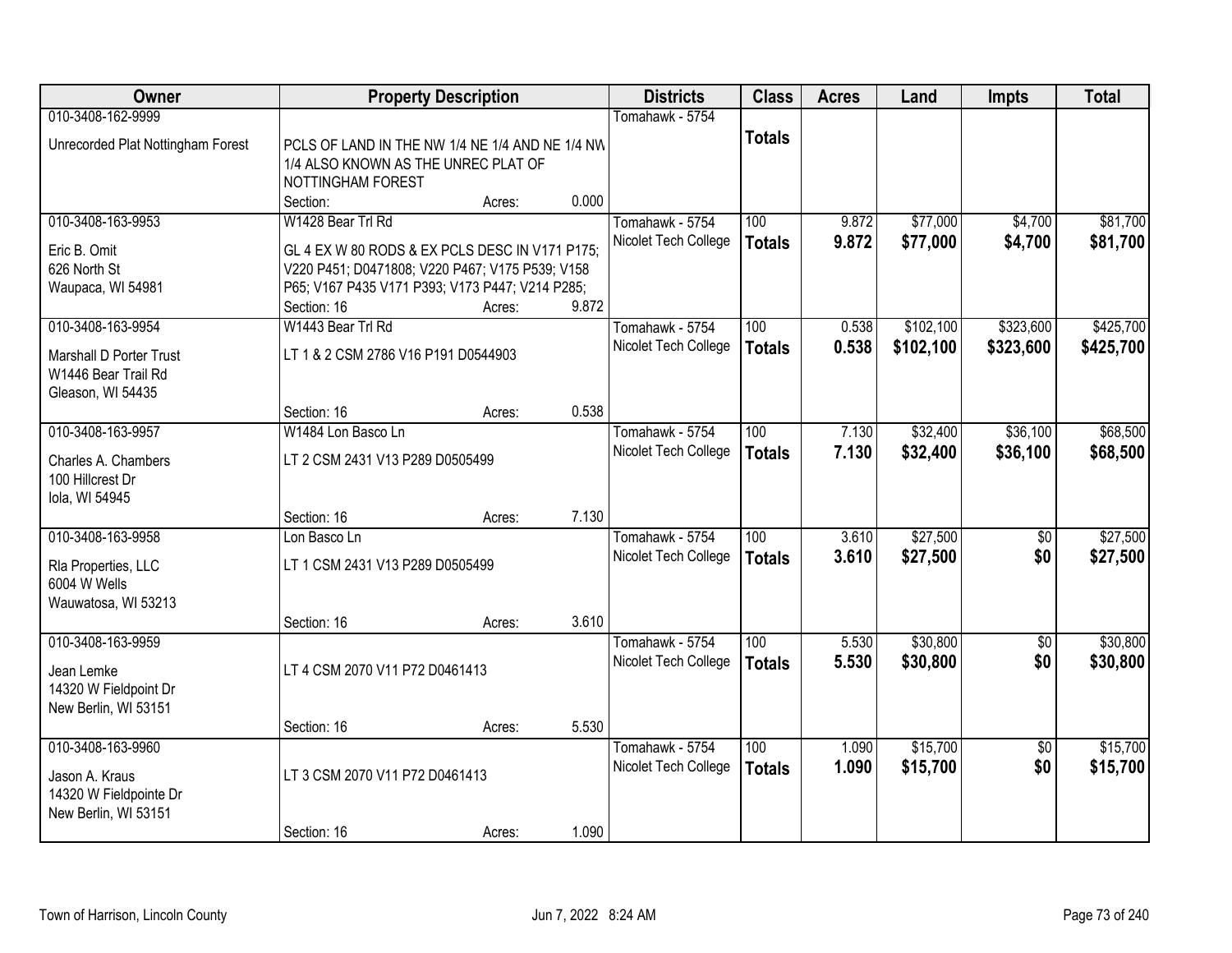| Owner                                                                                 |                                                                                                                                                                                    | <b>Property Description</b> |       | <b>Districts</b>                        | <b>Class</b>         | <b>Acres</b>   | Land                   | Impts                  | <b>Total</b>           |
|---------------------------------------------------------------------------------------|------------------------------------------------------------------------------------------------------------------------------------------------------------------------------------|-----------------------------|-------|-----------------------------------------|----------------------|----------------|------------------------|------------------------|------------------------|
| 010-3408-163-9961<br>Jason A. Kraus<br>14320 W Fieldpointe Dr<br>New Berlin, WI 53151 | LT 2 CSM 2070 V11 P72 D0461413                                                                                                                                                     |                             |       | Tomahawk - 5754<br>Nicolet Tech College | 100<br><b>Totals</b> | 3.840<br>3.840 | \$27,900<br>\$27,900   | $\overline{50}$<br>\$0 | \$27,900<br>\$27,900   |
|                                                                                       | Section: 16                                                                                                                                                                        | Acres:                      | 3.840 |                                         |                      |                |                        |                        |                        |
| 010-3408-163-9962<br>Wesley Lemke<br>1014 Paradise Ln<br>Mosinee, WI 54455            | W1464 Lon Basco Ln<br>LT 1 CSM 2070 V11 P72 D0461413<br>Section: 16                                                                                                                |                             | 8.120 | Tomahawk - 5754<br>Nicolet Tech College | 100<br><b>Totals</b> | 8.120<br>8.120 | \$33,400<br>\$33,400   | \$17,500<br>\$17,500   | \$50,900<br>\$50,900   |
| 010-3408-163-9963                                                                     | N8544 Lighthouse Ln                                                                                                                                                                | Acres:                      |       | Tomahawk - 5754                         | 100                  | 0.000          | \$52,800               | \$26,200               | \$79,000               |
| Jack H. Baguhn<br>N1091 Snowhill Rd<br>Merrill, WI 54452                              | PRT OF GL 4 DES AS A 50'PCL S OF HOWARD<br>NEUSTADTER PROP IN GL 4 SD 50'MEASURED ALG<br>SHR LN ON SW BAY OF BASS LK AND PRT GL 4 CM I<br>Section: 16                              | Acres:                      | 0.000 | Nicolet Tech College                    | <b>Totals</b>        | 0.000          | \$52,800               | \$26,200               | \$79,000               |
| 010-3408-163-9964                                                                     | N8550 Lighthouse Ln                                                                                                                                                                |                             |       | Tomahawk - 5754                         | 100                  | 1.790          | \$176,500              | \$76,800               | \$253,300              |
| Melvin W Laudolff Revocable Trust<br>4052 Springfield Ln<br>Slinger, WI 53086         | THE EASTERLY 300' OF THE PENNINSULA LYG IN GL<br>4 EX D0416633                                                                                                                     |                             |       | Nicolet Tech College                    | <b>Totals</b>        | 1.790          | \$176,500              | \$76,800               | \$253,300              |
|                                                                                       | Section: 16                                                                                                                                                                        | Acres:                      | 1.790 |                                         |                      |                |                        |                        |                        |
| 010-3408-163-9965<br>Ruth A. Jaeger<br>N8540 Lighthouse Ln<br>Gleason, WI 54435       | N8540 Lighthouse Ln<br>PRT GL 4 BEG AT PT ON S LN NEUSTAEDTERS RD<br>177.5' E OF E LN ON LON BASCO LN - SELY 190' -<br>NELY ALG BASS LK 100' - NWLY TO NEUSTAEDTERS<br>Section: 16 | Acres:                      | 0.850 | Tomahawk - 5754<br>Nicolet Tech College | 100<br><b>Totals</b> | 0.850<br>0.850 | \$109,600<br>\$109,600 | \$115,200<br>\$115,200 | \$224,800<br>\$224,800 |
| 010-3408-163-9968<br>Michael L. Ritzel<br>2301 Partridge Ave<br>Wausau, WI 54401      | W1459 Lon Basco Ln<br>LT 2 CSM 1362 V6 P305 D0385133<br>Section: 16                                                                                                                |                             | 1.470 | Tomahawk - 5754<br>Nicolet Tech College | 100<br><b>Totals</b> | 1.470<br>1.470 | \$171,000<br>\$171,000 | \$288,700<br>\$288,700 | \$459,700<br>\$459,700 |
| 010-3408-163-9969                                                                     | W1455 Lon Basco Ln                                                                                                                                                                 | Acres:                      |       | Tomahawk - 5754                         | 100                  | 1.330          | \$164,000              | \$209,300              | \$373,300              |
| Ron Krenz<br>160570 Townline Rd<br>Wausau, WI 54403                                   | LT 1 CSM 1362 V6 P305 D0385133<br>Section: 16                                                                                                                                      | Acres:                      | 1.330 | Nicolet Tech College                    | <b>Totals</b>        | 1.330          | \$164,000              | \$209,300              | \$373,300              |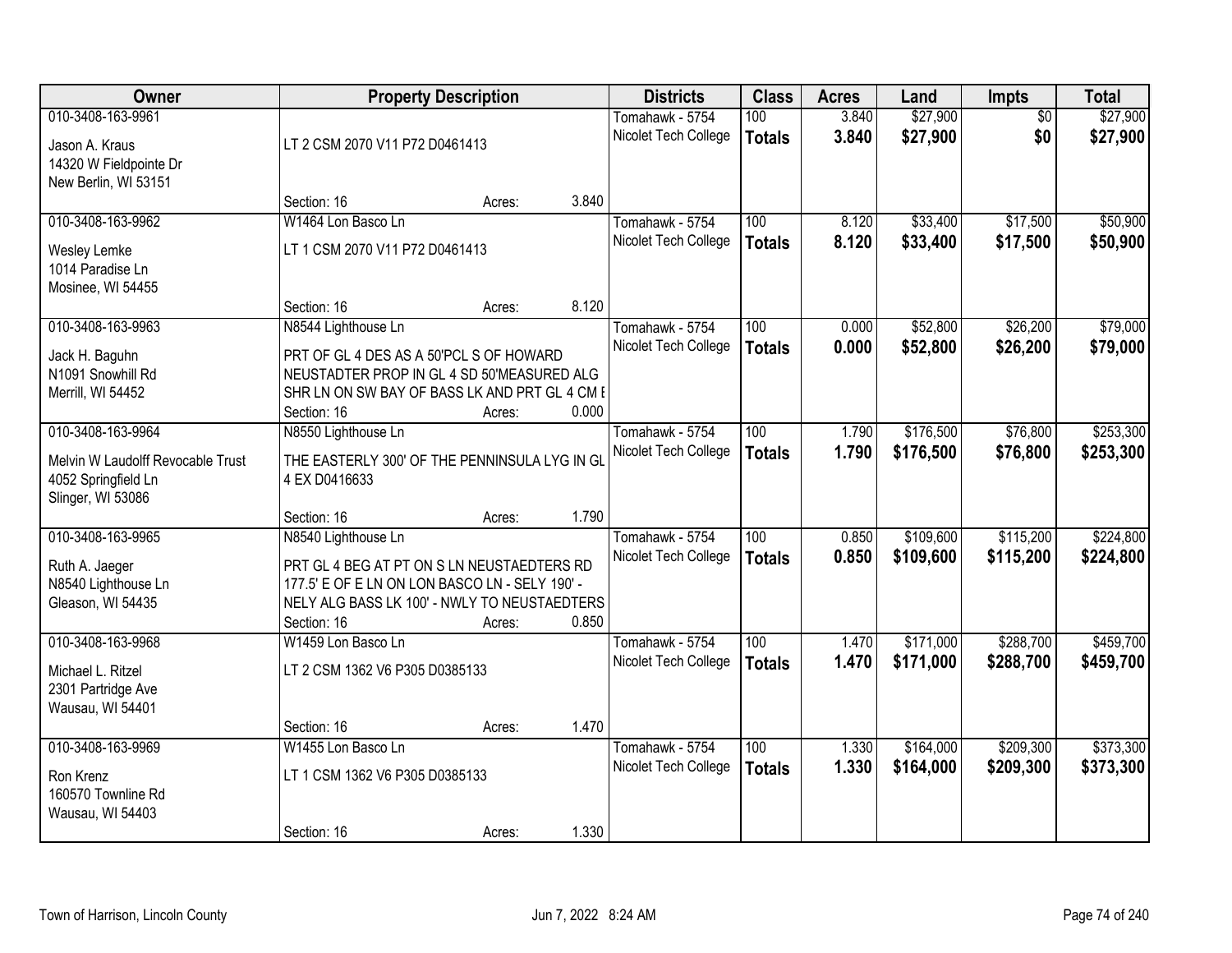| Owner                    | <b>Property Description</b>                     |        |        | <b>Districts</b>     | <b>Class</b>     | <b>Acres</b> | Land       | <b>Impts</b>    | <b>Total</b> |
|--------------------------|-------------------------------------------------|--------|--------|----------------------|------------------|--------------|------------|-----------------|--------------|
| 010-3408-163-9970        | W1469 Lon Basco Ln                              |        |        | Tomahawk - 5754      | 100              | 1.610        | \$195,300  | \$130,200       | \$325,500    |
| Stuart H. Lemke          | <b>LEMKES ADDITION LT 5</b>                     |        |        | Nicolet Tech College | <b>Totals</b>    | 1.610        | \$195,300  | \$130,200       | \$325,500    |
| W1469 Lon Basco Ln       |                                                 |        |        |                      |                  |              |            |                 |              |
| Gleason, WI 54435        |                                                 |        |        |                      |                  |              |            |                 |              |
|                          | Section: 16                                     | Acres: | 1.610  |                      |                  |              |            |                 |              |
| 010-3408-163-9971        | W1467 Lon Basco Ln                              |        |        | Tomahawk - 5754      | 100              | 1.070        | \$122,800  | \$253,200       | \$376,000    |
| Daniel K. Olson          | LEMKES ADDITION LT 4                            |        |        | Nicolet Tech College | <b>Totals</b>    | 1.070        | \$122,800  | \$253,200       | \$376,000    |
| W1467 Lon Basco Ln       |                                                 |        |        |                      |                  |              |            |                 |              |
| Gleason, WI 54435        |                                                 |        |        |                      |                  |              |            |                 |              |
|                          | Section: 16                                     | Acres: | 1.070  |                      |                  |              |            |                 |              |
| 010-3408-163-9972        | W1465 Lon Basco Ln                              |        |        | Tomahawk - 5754      | 100              | 1.090        | \$128,500  | \$217,600       | \$346,100    |
| Thomas L. Teschner       | <b>LEMKES ADDITION LT 3</b>                     |        |        | Nicolet Tech College | <b>Totals</b>    | 1.090        | \$128,500  | \$217,600       | \$346,100    |
| W1465 Lon Basco Ln       |                                                 |        |        |                      |                  |              |            |                 |              |
| Gleason, WI 54435        |                                                 |        |        |                      |                  |              |            |                 |              |
|                          | Section: 16                                     | Acres: | 1.090  |                      |                  |              |            |                 |              |
| 010-3408-163-9973        | W1463 Lon Basco Ln                              |        |        | Tomahawk - 5754      | 100              | 0.840        | \$121,900  | \$135,100       | \$257,000    |
| George P. Lemke          | <b>LEMKES ADDITION LT 2</b>                     |        |        | Nicolet Tech College | <b>Totals</b>    | 0.840        | \$121,900  | \$135,100       | \$257,000    |
| W1463 Lon Basco Ln       |                                                 |        |        |                      |                  |              |            |                 |              |
| Gleason, WI 54435        |                                                 |        |        |                      |                  |              |            |                 |              |
|                          | Section: 16                                     | Acres: | 0.840  |                      |                  |              |            |                 |              |
| 010-3408-163-9975        |                                                 |        |        | Tomahawk - 5754      |                  |              |            |                 |              |
| Lemkes Addition          | LEMKES ADDITION PART OF GL 3                    |        |        |                      | <b>Totals</b>    |              |            |                 |              |
| County Plat #9           |                                                 |        |        |                      |                  |              |            |                 |              |
|                          |                                                 |        |        |                      |                  |              |            |                 |              |
| WI                       | Section:                                        | Acres: | 0.000  |                      |                  |              |            |                 |              |
| 010-3408-163-9978        |                                                 |        |        | Tomahawk - 5754      | $\overline{100}$ | 0.520        | \$7,800    | $\overline{60}$ | \$7,800      |
| Patrick K. St George     | CM AT 1/4 CR BTWN SEC 16 & 21 - N ON 1/4 SEC LN |        |        | Nicolet Tech College | <b>Totals</b>    | 0.520        | \$7,800    | \$0             | \$7,800      |
| W1509 Bear Trail Rd      | 416.5' TO S LN OF BEAR TRAIL RD - TH ELY ALG S  |        |        |                      |                  |              |            |                 |              |
| Gleason, WI 54435        | LN OF SD RD 96' POB TH S 18DG W 150' - TH ELY   |        |        |                      |                  |              |            |                 |              |
|                          | Section: 16                                     | Acres: | 0.520  |                      |                  |              |            |                 |              |
| 010-3408-163-9980        |                                                 |        |        | Tomahawk - 5754      | 500              | 2.000        | \$700      | $\overline{30}$ | \$700        |
| Schuster Revocable Trust | THT PRT OF THE SE 1/4 SW 1/4 OR THE W 80 RODS   |        |        | Nicolet Tech College | 600              | 7.000        | \$13,000   | \$0             | \$13,000     |
| W1676 Bear Trail Rd      | OF GL 4 LYG SLY OF BEAR TRAIL ROAD EXCEPT       |        |        |                      | 742              | 16.000       | (\$29,600) | \$0             | \$0          |
| Gleason, WI 54435        | THAT PCL DES IN V236 P107 V 274 P357            |        |        |                      | <b>Totals</b>    | 25.000       | \$13,700   | \$0             | \$13,700     |
|                          | Section: 16                                     | Acres: | 25.000 |                      |                  |              |            |                 |              |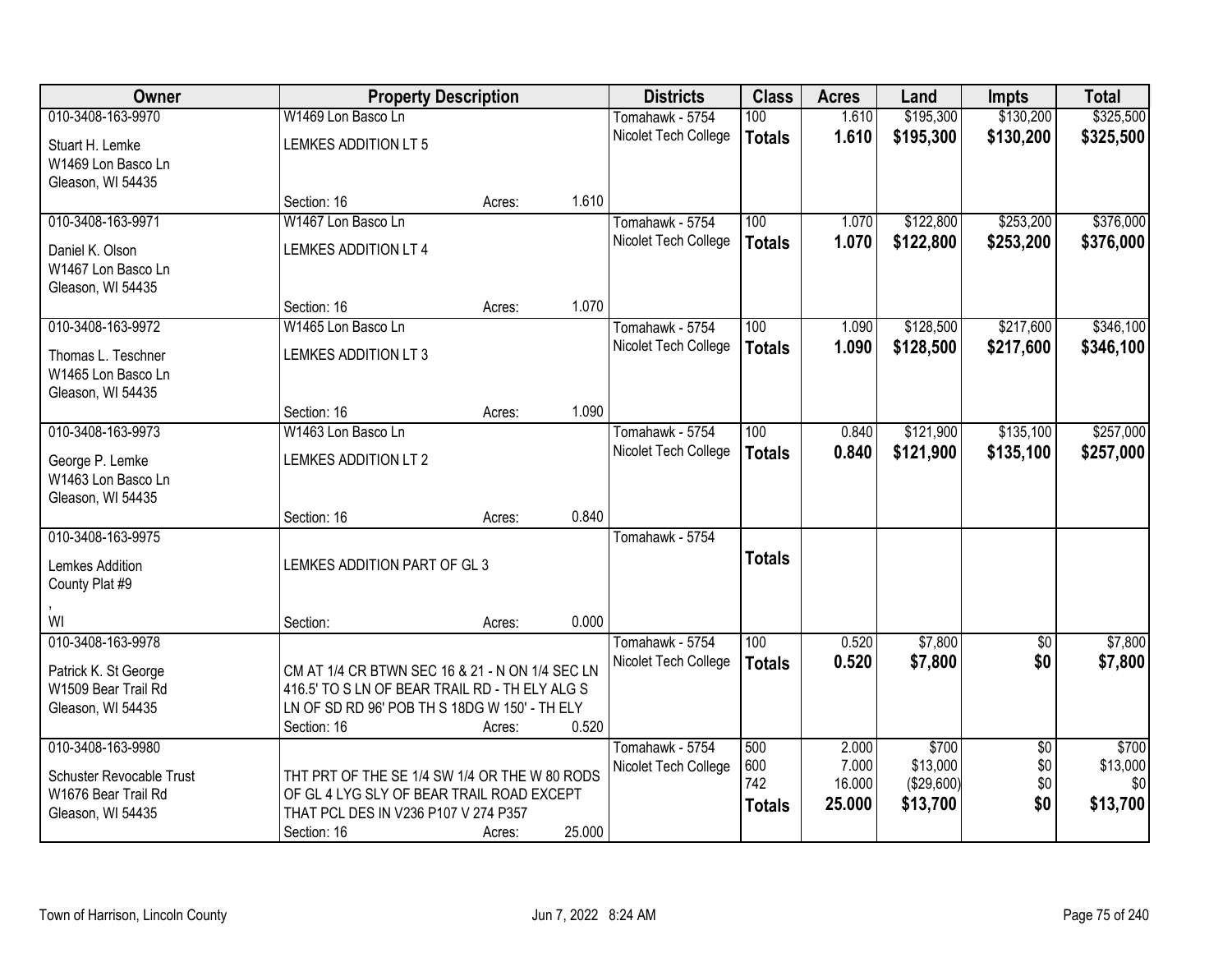| Owner                             | <b>Property Description</b>                           |                 | <b>Districts</b>                        | <b>Class</b>     | <b>Acres</b>   | Land     | <b>Impts</b> | <b>Total</b> |
|-----------------------------------|-------------------------------------------------------|-----------------|-----------------------------------------|------------------|----------------|----------|--------------|--------------|
| 010-3408-163-9981                 | W1475 Lon Basco Ln                                    |                 | Tomahawk - 5754                         | 100              | 2.250          | \$39,600 | \$21,100     | \$60,700     |
| Marnie A. Krainik                 | THE N 195' OF GL 4 LYG E OF LON BOSCO LN              |                 | Nicolet Tech College                    | <b>Totals</b>    | 2.250          | \$39,600 | \$21,100     | \$60,700     |
| 2526 E Mifflin St                 |                                                       |                 |                                         |                  |                |          |              |              |
| Madison, WI 53704                 |                                                       |                 |                                         |                  |                |          |              |              |
|                                   | Section: 16                                           | 2.250<br>Acres: |                                         |                  |                |          |              |              |
| 010-3408-163-9983                 | W1440 Bear Trl Rd                                     |                 | Tomahawk - 5754                         | 100              | 0.600          | \$82,500 | \$35,000     | \$117,500    |
| David J. Lyne                     | COM AT S LN GL 4 & W LN TN RD TH NWLY ALG SD          |                 | Nicolet Tech College                    | <b>Totals</b>    | 0.600          | \$82,500 | \$35,000     | \$117,500    |
| 165821 Cty Rd Z                   | RD 440' POB TH N BASS LAKE TH NWLY ALG SD             |                 |                                         |                  |                |          |              |              |
| Wausau, WI 54403                  | LAKE 150' TH S 175' TH E 150' TO POB                  |                 |                                         |                  |                |          |              |              |
|                                   | Section: 16                                           | 0.600<br>Acres: |                                         |                  |                |          |              |              |
| 010-3408-163-9986                 | N8537 Lighthouse Ln                                   |                 | Tomahawk - 5754                         | 100              | 2.000          | \$53,700 | \$37,400     | \$91,100     |
| Melvin W Laudolff Revocable Trust | PRT GL4 COM AT INTR OF N LN GL 4 & LON BASCO          |                 | Nicolet Tech College                    | <b>Totals</b>    | 2.000          | \$53,700 | \$37,400     | \$91,100     |
| 4052 Springfield Ln               | LN - S 295' POB-SLY 360' E 365'- N TO BASS LAKE - N   |                 |                                         |                  |                |          |              |              |
| Slinger, WI 53086                 | TO PT E OF POB - W TO POB                             |                 |                                         |                  |                |          |              |              |
|                                   | Section: 16                                           | 2.000<br>Acres: |                                         |                  |                |          |              |              |
| 010-3408-163-9987                 | W1493 Lon Basco Ln                                    |                 | Tomahawk - 5754                         | 100              | 0.650          | \$86,600 | \$45,600     | \$132,200    |
|                                   |                                                       |                 | Nicolet Tech College                    | <b>Totals</b>    | 0.650          | \$86,600 | \$45,600     | \$132,200    |
| Eileen Hetzel<br>3590 Lusan Dr    | 2 PCLS V171 P175 AND V220 P451 NOW DES IN<br>D0471808 |                 |                                         |                  |                |          |              |              |
| Cedarburg, WI 53012-9433          |                                                       |                 |                                         |                  |                |          |              |              |
|                                   | Section: 16                                           | 0.650<br>Acres: |                                         |                  |                |          |              |              |
| 010-3408-163-9989                 | W1499 Lon Basco Ln                                    |                 | Tomahawk - 5754                         | $\overline{100}$ | 0.500          | \$96,800 | \$139,000    | \$235,800    |
|                                   |                                                       |                 | Nicolet Tech College                    | <b>Totals</b>    | 0.500          | \$96,800 | \$139,000    | \$235,800    |
| Steven A. Artz                    | A PCL OF LAND IN GL 4 DES IN V316 P558 EXCEPT         |                 |                                         |                  |                |          |              |              |
| W1499 Lon Basco Ln                | TH N 100'- SUBJ TO LN AGRMT IN D0471808               |                 |                                         |                  |                |          |              |              |
| Gleason, WI 54435                 | Section: 16                                           | 0.500<br>Acres: |                                         |                  |                |          |              |              |
| 010-3408-163-9990                 | W1479 Lon Basco Ln                                    |                 | Tomahawk - 5754                         | 100              | 0.460          | \$26,400 | \$7,500      | \$33,900     |
|                                   |                                                       |                 | Nicolet Tech College                    | <b>Totals</b>    | 0.460          | \$26,400 | \$7,500      | \$33,900     |
| Marnie A. Krainik                 | PRT GL 4 POB ON E DITCH OF BASS LAKE 190'S ALC        |                 |                                         |                  |                |          |              |              |
| 2526 E Mifflin St                 | RD FROM N LN GL 4 -SLY ALG RD 100'-E TO BASS          |                 |                                         |                  |                |          |              |              |
| Madison, WI 53704                 | LK-N 100' ALG SHR-W TO POB                            |                 |                                         |                  |                |          |              |              |
| 010-3408-163-9991                 | Section: 16<br>W1509 Bear Trl Rd                      | 0.460<br>Acres: |                                         | 100              |                | \$17,300 | \$123,600    | \$140,900    |
|                                   |                                                       |                 | Tomahawk - 5754<br>Nicolet Tech College |                  | 1.300<br>1.300 |          |              |              |
| Patrick K. St George              | COM @ 1/4 CR BTW S 16&21 N 416.5' POB W ALG S         |                 |                                         | <b>Totals</b>    |                | \$17,300 | \$123,600    | \$140,900    |
| W1509 Bear Trail Rd               | LN FIRE LN 279'S 18DEG W 150' ELY 375' N 18DEGE       |                 |                                         |                  |                |          |              |              |
| Gleason, WI 54435                 | 150' W ALG SD LANE 96' TO POB V 236 P 107 V396        |                 |                                         |                  |                |          |              |              |
|                                   | Section: 16                                           | 1.300<br>Acres: |                                         |                  |                |          |              |              |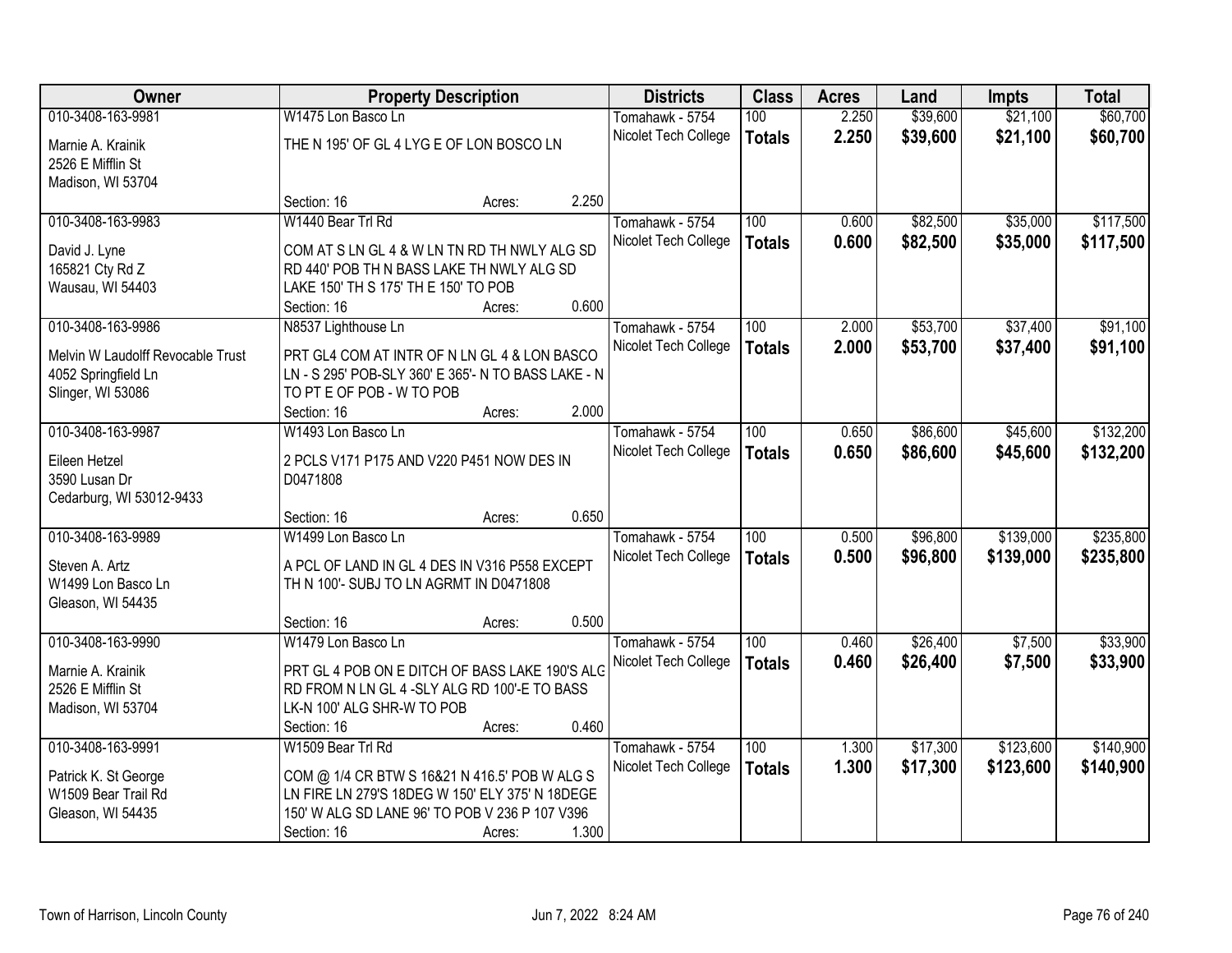| Owner                                  |                                                  | <b>Property Description</b> |        | <b>Districts</b>     | <b>Class</b>     | <b>Acres</b> | Land            | <b>Impts</b>    | <b>Total</b>    |
|----------------------------------------|--------------------------------------------------|-----------------------------|--------|----------------------|------------------|--------------|-----------------|-----------------|-----------------|
| 010-3408-163-9994                      | W1601 Bear Trl Rd                                |                             |        | Tomahawk - 5754      | 100              | 4.000        | \$91,700        | \$89,300        | \$181,000       |
| Schuster Revocable Trust               | SW 1/4 SW 1/4 EXCEPT THAT PR LYG N OF BEAR       |                             |        | Nicolet Tech College | 500              | 10.500       | \$4,200         | \$0             | \$4,200         |
| W1676 Bear Trail Rd                    | <b>TRAIL ROAD</b>                                |                             |        |                      | 742              | 24.000       | (\$57,600)      | \$0             | \$0             |
| Gleason, WI 54435                      |                                                  |                             |        |                      | <b>Totals</b>    | 38.500       | \$95,900        | \$89,300        | \$185,200       |
|                                        | Section: 16                                      | Acres:                      | 38.500 |                      |                  |              |                 |                 |                 |
| 010-3408-163-9995                      |                                                  |                             |        | Tomahawk - 5754      | 742              | 15.500       | (\$28,700)      | $\overline{30}$ | $\overline{50}$ |
| Schuster Revocable Trust               | THAT PART OF THE NW 1/4 SW 1/4 LYG SLY OF THE    |                             |        | Nicolet Tech College | <b>Totals</b>    | 15.500       | \$0             | \$0             | \$0             |
| W1676 Bear Trail Rd                    | <b>BEAR TRAIL ROAD</b>                           |                             |        |                      |                  |              |                 |                 |                 |
| Gleason, WI 54435                      |                                                  |                             |        |                      |                  |              |                 |                 |                 |
|                                        | Section: 16                                      | Acres:                      | 15.500 |                      |                  |              |                 |                 |                 |
| 010-3408-163-9996                      |                                                  |                             |        | Tomahawk - 5754      | 850              | 2.000        | $\overline{60}$ | $\overline{50}$ | $\overline{50}$ |
| <b>Lincoln County</b>                  | THAT PART OF THE NW 1/4 SW 1/4 LYG N OF THE      |                             |        | Nicolet Tech College | <b>Totals</b>    | 2.000        | \$0             | \$0             | \$0             |
| 801 N Sales St                         | BEAR TRAIL ROAD EXC THAT PART OF PLATTED         |                             |        |                      |                  |              |                 |                 |                 |
| Merrill, WI 54452                      | FOR PICKEREL LAKE SUB-DIV                        |                             |        |                      |                  |              |                 |                 |                 |
|                                        | Section: 16                                      | Acres:                      | 2.000  |                      |                  |              |                 |                 |                 |
| 010-3408-163-9997                      |                                                  |                             |        | Tomahawk - 5754      | 100              | 1.500        | \$12,600        | $\overline{50}$ | \$12,600        |
| Mark A. Mckinley                       | THAT PART OF GL 3 LYG E OF PICKEREL LAKE         |                             |        | Nicolet Tech College | 500              | 4.000        | \$1,300         | \$0             | \$1,300         |
| W1652 Bear Trail Rd                    | ROAD & S OF 1-1 UNDER SAID ROAD WHERE            |                             |        |                      | <b>Totals</b>    | 5.500        | \$13,900        | \$0             | \$13,900        |
| Gleason, WI 54435                      | OVERFLOW OF COOKS POND EMTIES INTO               |                             |        |                      |                  |              |                 |                 |                 |
|                                        | Section: 16                                      | Acres:                      | 5.500  |                      |                  |              |                 |                 |                 |
| 010-3408-163-9998                      | N8704 E Pickerel Lake Rd                         |                             |        | Tomahawk - 5754      | $\overline{100}$ | 2.000        | \$22,500        | \$23,100        | \$45,600        |
| Diana M. Schneider                     | THT PRT OF GL 3 LYG WLY OF A LN 300' W OF 1/4    |                             |        | Nicolet Tech College | <b>Totals</b>    | 2.000        | \$22,500        | \$23,100        | \$45,600        |
| W1217 Lon Basco Ln                     | SEC LN DIV THE W 1/2 OF SD SEC 16 FROM E 1/2 OF  |                             |        |                      |                  |              |                 |                 |                 |
| Gleason, WI 54435                      | SD SEC & ELY OF PICKEREL LAKE RD & NLY OF        |                             |        |                      |                  |              |                 |                 |                 |
|                                        | Section: 16                                      | Acres:                      | 2.000  |                      |                  |              |                 |                 |                 |
| 010-3408-164-9891                      | N8557 Long Lake Dr                               |                             |        | Tomahawk - 5754      | 100              | 1.500        | \$154,000       | \$166,500       | \$320,500       |
|                                        | GL 5 EX LT 1 CSM 2700 V16 P1 D0533735 & LT 4 CSM |                             |        | Nicolet Tech College | 600              | 20.510       | \$147,700       | \$0             | \$147,700       |
| Td Hills Properties, LLC<br>608 Road X | 2795 V16 P219 D0545960 AND EX LT 2 CSM 2834 V17  |                             |        |                      | <b>Totals</b>    | 22.010       | \$301,700       | \$166,500       | \$468,200       |
| Mukwonago, WI 53149                    | P25 D0549638 AND EX LT 3 CSM 2836 V17 P30        |                             |        |                      |                  |              |                 |                 |                 |
|                                        | Section: 16                                      | Acres:                      | 22.010 |                      |                  |              |                 |                 |                 |
| 010-3408-164-9892                      | N8587 Long Lake Dr                               |                             |        | Tomahawk - 5754      | 100              | 1.000        | \$148,500       | \$131,300       | \$279,800       |
| Dan Streble                            | LT 3 CSM 2836 V17 P30 D0550389                   |                             |        | Nicolet Tech College | <b>Totals</b>    | 1.000        | \$148,500       | \$131,300       | \$279,800       |
| W3492 Eagle Point Rd                   |                                                  |                             |        |                      |                  |              |                 |                 |                 |
| Tomahawk, WI 54487                     |                                                  |                             |        |                      |                  |              |                 |                 |                 |
|                                        | Section: 16                                      | Acres:                      | 1.000  |                      |                  |              |                 |                 |                 |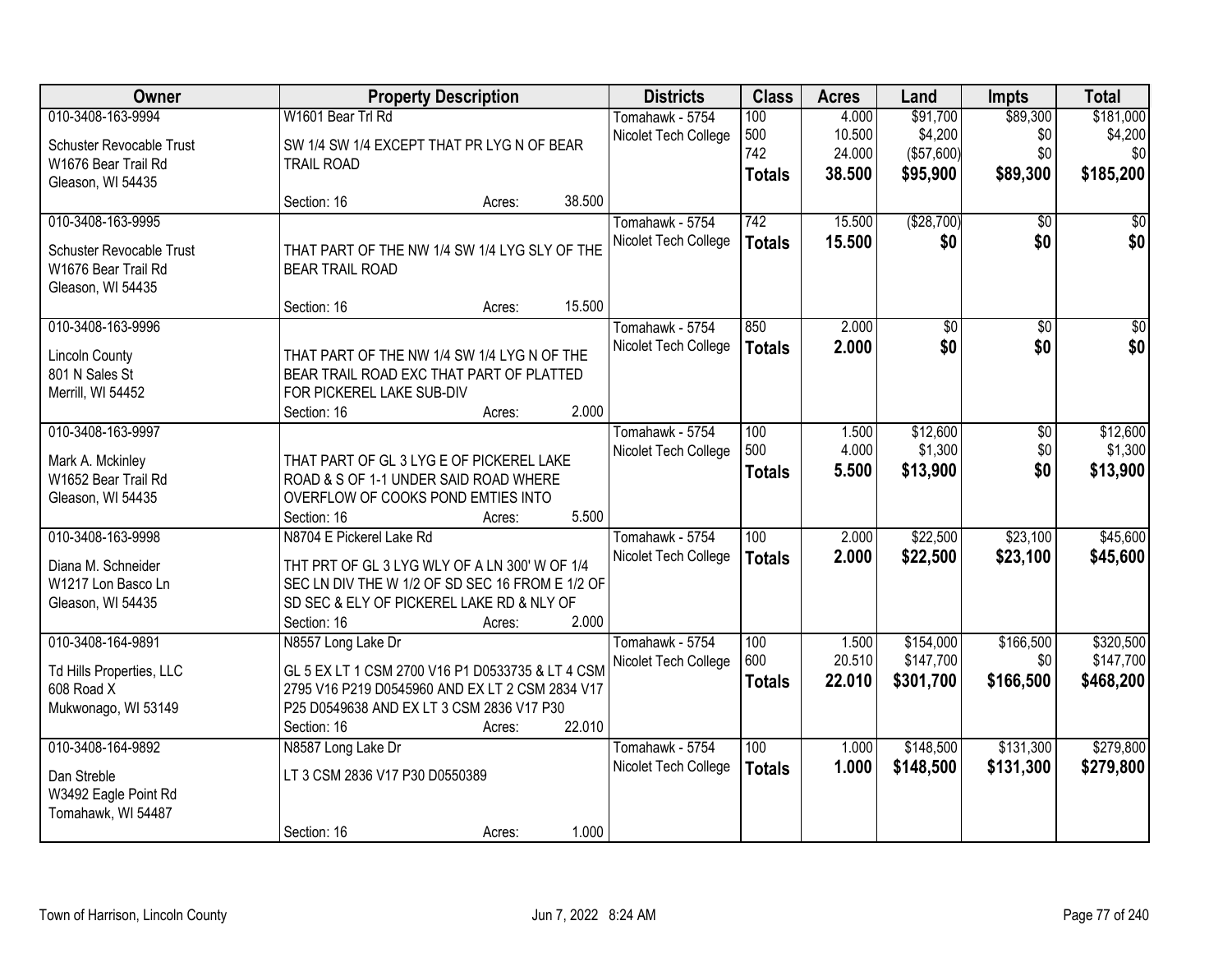| Owner                                |                                               | <b>Property Description</b> |       | <b>Districts</b>                        | <b>Class</b>  | <b>Acres</b> | Land            | <b>Impts</b>    | <b>Total</b>    |
|--------------------------------------|-----------------------------------------------|-----------------------------|-------|-----------------------------------------|---------------|--------------|-----------------|-----------------|-----------------|
| 010-3408-164-9893                    | N8593 Long Lake Dr                            |                             |       | Tomahawk - 5754                         | 100           | 0.740        | \$132,000       | \$500           | \$132,500       |
| Robert J. Nelsen                     | LT 2 CSM 2834 V17 P25 D0549638                |                             |       | Nicolet Tech College                    | <b>Totals</b> | 0.740        | \$132,000       | \$500           | \$132,500       |
| 4606 Siggelkow Rd                    |                                               |                             |       |                                         |               |              |                 |                 |                 |
| Mcfarland, WI 53558                  |                                               |                             |       |                                         |               |              |                 |                 |                 |
|                                      | Section: 16                                   | Acres:                      | 0.740 |                                         |               |              |                 |                 |                 |
| 010-3408-164-9895                    | N8585 Long Lake Dr                            |                             |       | Tomahawk - 5754                         | 100           | 1.000        | \$123,900       | $\overline{50}$ | \$123,900       |
| Peter Kastenholz                     | LT 4 CSM 2795 V16 P219 D0545960               |                             |       | Nicolet Tech College                    | <b>Totals</b> | 1.000        | \$123,900       | \$0             | \$123,900       |
| 1430 Sherwood Ct                     |                                               |                             |       |                                         |               |              |                 |                 |                 |
| Wisconsin Rapids, WI 54494           |                                               |                             |       |                                         |               |              |                 |                 |                 |
| 010-3408-164-9896                    | Section: 16<br>N8770 W Pickerel Lake Rd       | Acres:                      | 1.000 | <b>Pickerel Lake District</b>           | 100           | 0.000        | \$118,000       | \$109,000       | \$227,000       |
|                                      |                                               |                             |       | Tomahawk - 5754                         | <b>Totals</b> | 0.000        | \$118,000       | \$109,000       | \$227,000       |
| Michael Seman                        | 1ST ADDN TO PICKEREL LAKE BEACH SUB DIV - LTS |                             |       | Nicolet Tech College                    |               |              |                 |                 |                 |
| 4113 County Rd B                     | 39 AND 40                                     |                             |       |                                         |               |              |                 |                 |                 |
| Dodgeville, WI 53533                 | Section: 16                                   | Acres:                      | 0.000 |                                         |               |              |                 |                 |                 |
| 010-3408-164-9898                    | N8595 Long Lake Dr                            |                             |       | Tomahawk - 5754                         | 100           | 0.850        | \$86,500        | \$113,800       | \$200,300       |
|                                      |                                               |                             |       | Nicolet Tech College                    | <b>Totals</b> | 0.850        | \$86,500        | \$113,800       | \$200,300       |
| Carl N. Pulvermacher<br>2925 Lane St | LT 1 CSM 2700 V16 P1 D0533735                 |                             |       |                                         |               |              |                 |                 |                 |
| Madison, WI 53718                    |                                               |                             |       |                                         |               |              |                 |                 |                 |
|                                      | Section: 16                                   | Acres:                      | 0.850 |                                         |               |              |                 |                 |                 |
| 010-3408-164-9899                    |                                               |                             |       | Tomahawk - 5754                         | 880           | 0.340        | $\overline{50}$ | $\overline{50}$ | $\overline{50}$ |
| PICKEREL LAKE BEACH PLAT             | PICKEREL LAKE BEACH SUB-DIV IN THE W1/2       |                             |       | Nicolet Tech College                    | <b>Totals</b> | 0.340        | \$0             | \$0             | \$0             |
|                                      | PUBLIC ACCESS IN GL 4                         |                             |       |                                         |               |              |                 |                 |                 |
|                                      |                                               |                             |       |                                         |               |              |                 |                 |                 |
|                                      | Section: 16                                   | Acres:                      | 0.340 |                                         |               |              |                 |                 |                 |
| 010-3408-164-9900                    | Pickerel Lake Rd                              |                             |       | <b>Pickerel Lake District</b>           | 100           | 0.562        | \$25,500        | $\overline{50}$ | \$25,500        |
| Timothy J. Oestreich                 | LT 2 CSM 2401 V13 P215 D0502675               |                             |       | Tomahawk - 5754                         | <b>Totals</b> | 0.562        | \$25,500        | \$0             | \$25,500        |
| 1640 Pine Cove Ct                    |                                               |                             |       | Nicolet Tech College                    |               |              |                 |                 |                 |
| Slinger, WI 53086                    |                                               |                             |       |                                         |               |              |                 |                 |                 |
|                                      | Section: 16                                   | Acres:                      | 0.562 |                                         |               |              |                 |                 |                 |
| 010-3408-164-9901                    | W1525 Chickadee Trl                           |                             |       | <b>Pickerel Lake District</b>           | 100           | 0.612        | \$85,000        | \$159,900       | \$244,900       |
| Timothy J. Oestreich                 | LT 1 CSM 2401 V13 P215 D0502675               |                             |       | Tomahawk - 5754<br>Nicolet Tech College | <b>Totals</b> | 0.612        | \$85,000        | \$159,900       | \$244,900       |
| 1640 Pine Cove Ct                    |                                               |                             |       |                                         |               |              |                 |                 |                 |
| Slinger, WI 53086                    |                                               |                             |       |                                         |               |              |                 |                 |                 |
|                                      | Section: 16                                   | Acres:                      | 0.612 |                                         |               |              |                 |                 |                 |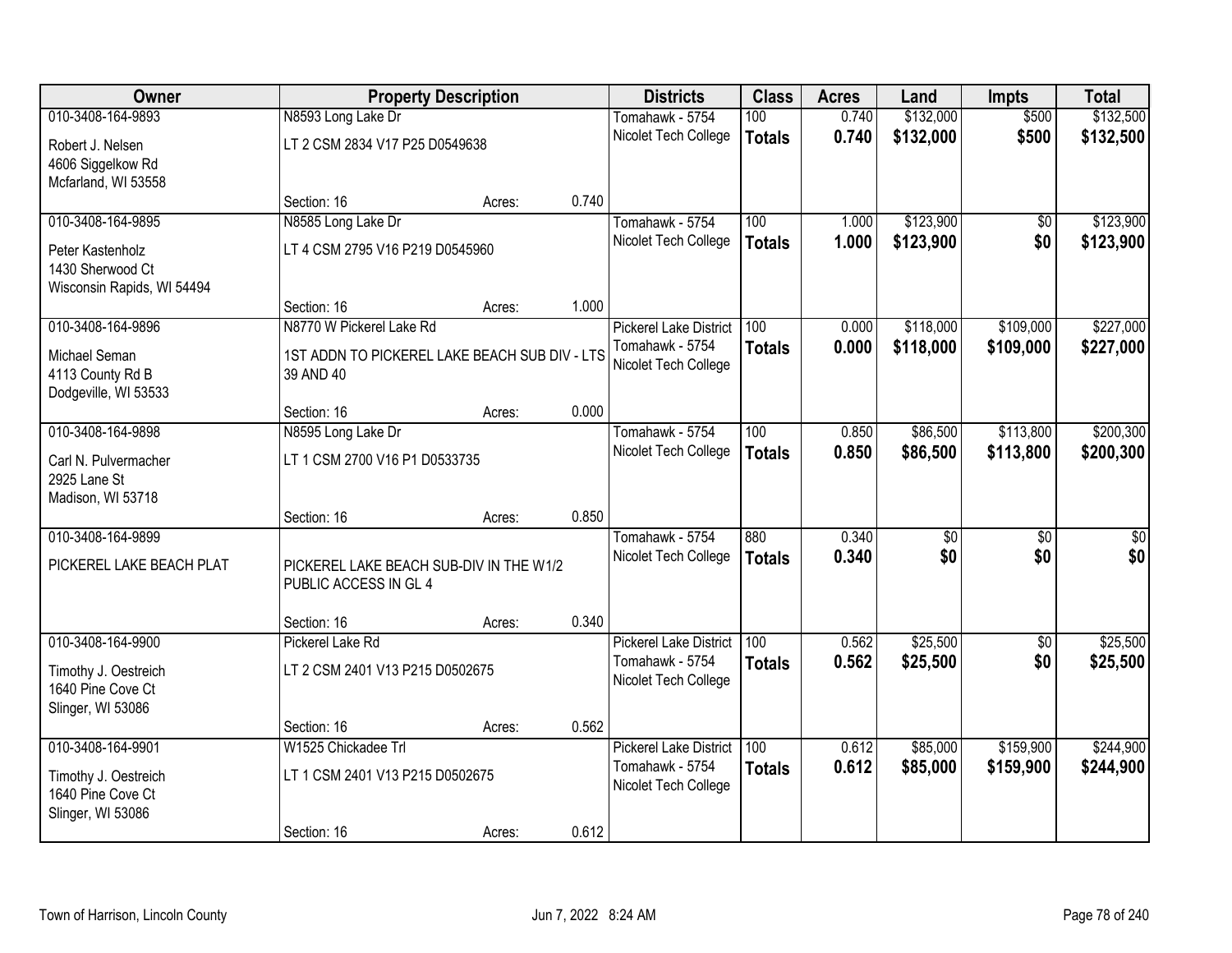| Owner                                                                                                     |                                                                                                  | <b>Property Description</b> |       | <b>Districts</b>                                                         | <b>Class</b>                      | <b>Acres</b>   | Land                   | <b>Impts</b>           | <b>Total</b>           |
|-----------------------------------------------------------------------------------------------------------|--------------------------------------------------------------------------------------------------|-----------------------------|-------|--------------------------------------------------------------------------|-----------------------------------|----------------|------------------------|------------------------|------------------------|
| 010-3408-164-9902<br>PICKEREL LAKE BEACH PLAT                                                             | PICKEREL LAKE BEACH SUB-DIV IN THE W1/2<br>PUBLIC ACCESS IN GL 4                                 |                             |       | Tomahawk - 5754<br>Nicolet Tech College                                  | 880<br><b>Totals</b>              | 0.120<br>0.120 | $\overline{50}$<br>\$0 | $\overline{50}$<br>\$0 | \$0<br>\$0             |
|                                                                                                           | Section: 16                                                                                      | Acres:                      | 0.120 |                                                                          |                                   |                |                        |                        |                        |
| 010-3408-164-9903<br>Jerimiah Weyer<br>N8878 E Pickerel Lake Rd<br>Gleason, WI 54435                      | N8878 E Pickerel Lake Rd<br>LT 53-1 AND 53-2 CSM 38 V1 P46 D0204365                              |                             |       | <b>Pickerel Lake District</b><br>Tomahawk - 5754<br>Nicolet Tech College | 100<br><b>Totals</b>              | 1.200<br>1.200 | \$133,500<br>\$133,500 | \$174,500<br>\$174,500 | \$308,000<br>\$308,000 |
| 010-3408-164-9904                                                                                         | Section: 16<br>N8645 E Pickerel Lake Rd                                                          | Acres:                      | 1.200 |                                                                          |                                   | 1.186          |                        | \$105,400              | \$238,100              |
| Amber A Ullius Irrevocable Tst<br>330 E Kilbourn Ave Ste 1017<br>Milwaukee, WI 53202                      | LT 2 CSM 2022 V10 P260 D0457286                                                                  |                             |       | <b>Pickerel Lake District</b><br>Tomahawk - 5754<br>Nicolet Tech College | 100<br><b>Totals</b>              | 1.186          | \$132,700<br>\$132,700 | \$105,400              | \$238,100              |
|                                                                                                           | Section: 16                                                                                      | Acres:                      | 1.186 |                                                                          |                                   |                |                        |                        |                        |
| 010-3408-164-9905<br>Amber A Ullius Irrevocable Tst<br>330 E Kilbourn Ave Ste 1017<br>Milwaukee, WI 53202 | N8645 Pickerel Lake<br>LT 1 CSM 2022 V10 P260 D0457286                                           |                             |       | <b>Pickerel Lake District</b><br>Tomahawk - 5754<br>Nicolet Tech College | 100<br><b>Totals</b>              | 0.750<br>0.750 | \$124,300<br>\$124,300 | \$0<br>\$0             | \$124,300<br>\$124,300 |
|                                                                                                           | Section: 16                                                                                      | Acres:                      | 0.750 |                                                                          |                                   |                |                        |                        |                        |
| 010-3408-164-9906<br>Robert J. Eckert Jr<br>7604 Starflower Dr<br>Wausau, WI 54401                        | N8727 E Pickerel Lake Rd<br>LT 55-4 CSM 33 V1 P36 D0203705 AND LT 56-1 CSM<br>34 V1 P38 D0203706 |                             |       | <b>Pickerel Lake District</b><br>Tomahawk - 5754<br>Nicolet Tech College | $\overline{100}$<br><b>Totals</b> | 1.070<br>1.070 | \$122,500<br>\$122,500 | \$30,400<br>\$30,400   | \$152,900<br>\$152,900 |
| 010-3408-164-9907                                                                                         | Section: 16<br>W1641 Osprey Trl                                                                  | Acres:                      | 1.070 | <b>Pickerel Lake District</b>                                            | 100                               | 0.000          | \$115,000              | \$78,400               | \$193,400              |
| Charles S. Stolp<br>26w171 Armbrust Ave<br>Wheaton, IL 60187                                              | 1ST ADDN TO PICKEREL LAKE BEACH SUB-DIV IN<br>THE W 1/2 OF THE NW 1/4 - LOTS 31-32               |                             |       | Tomahawk - 5754<br>Nicolet Tech College                                  | <b>Totals</b>                     | 0.000          | \$115,000              | \$78,400               | \$193,400              |
|                                                                                                           | Section: 16                                                                                      | Acres:                      | 0.000 |                                                                          |                                   |                |                        |                        |                        |
| 010-3408-164-9908<br><b>Schuster Revocable Trust</b><br>W1676 Bear Trail Rd<br>Gleason, WI 54435          | W1676 Bear Trl Rd<br>PICKEREL LAKE BEACH SUB LTS 19 & 20<br>Section: 16                          | Acres:                      | 0.000 | <b>Pickerel Lake District</b><br>Tomahawk - 5754<br>Nicolet Tech College | 100<br><b>Totals</b>              | 0.000<br>0.000 | \$120,700<br>\$120,700 | \$170,400<br>\$170,400 | \$291,100<br>\$291,100 |
|                                                                                                           |                                                                                                  |                             |       |                                                                          |                                   |                |                        |                        |                        |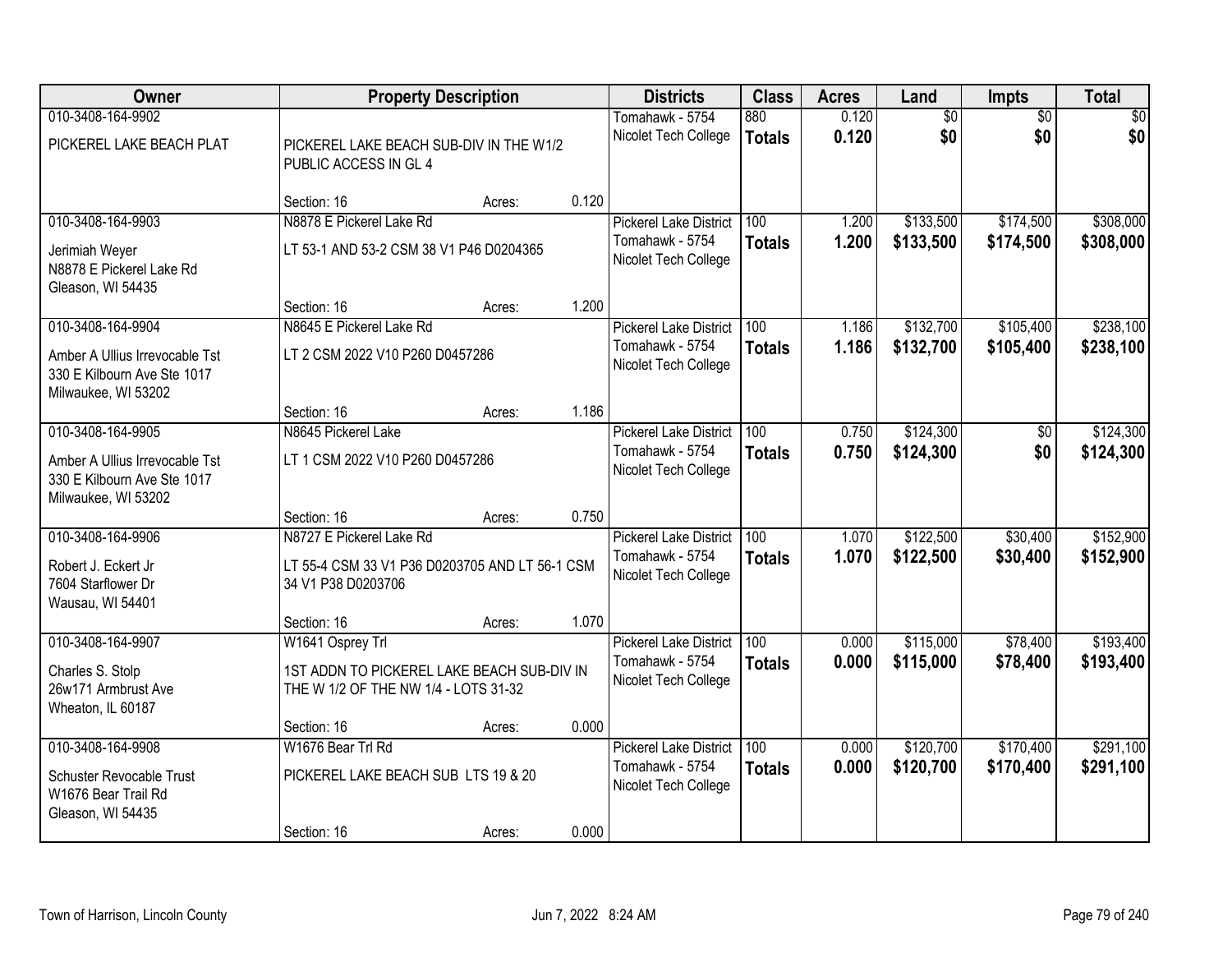| Owner                                                                      |                                 | <b>Property Description</b>                     |       | <b>Districts</b>                        | <b>Class</b>     | <b>Acres</b> | Land      | <b>Impts</b> | <b>Total</b> |
|----------------------------------------------------------------------------|---------------------------------|-------------------------------------------------|-------|-----------------------------------------|------------------|--------------|-----------|--------------|--------------|
| 010-3408-164-9909                                                          | N8719 E Pickerel Lake Rd        |                                                 |       | <b>Pickerel Lake District</b>           | 100              | 1.050        | \$124,000 | \$311,600    | \$435,600    |
| Bruce W. Weyer<br>N9927 Hiawatha Rd<br>Lomira, WI 53048-9722               |                                 | LTS 56-2 AND 56-3 CSM 34 V1 P38 D0203706        |       | Tomahawk - 5754<br>Nicolet Tech College | <b>Totals</b>    | 1.050        | \$124,000 | \$311,600    | \$435,600    |
|                                                                            | Section: 16                     | Acres:                                          | 1.050 |                                         |                  |              |           |              |              |
| 010-3408-164-9910                                                          | N8846 W Pickerel Lake Rd        |                                                 |       | <b>Pickerel Lake District</b>           | 100              | 1.300        | \$132,900 | \$64,100     | \$197,000    |
| Werhane Revocable Trust<br>12946 E Lakeshore Rd<br>Clinton, WI 53525       | <b>ISLAND IN PICKEREL LK</b>    | PCL 51-1 AND 51-2 CSM 36 V1 P42 D0204363 AND AN |       | Tomahawk - 5754<br>Nicolet Tech College | <b>Totals</b>    | 1.300        | \$132,900 | \$64,100     | \$197,000    |
|                                                                            | Section: 16                     | Acres:                                          | 1.300 |                                         |                  |              |           |              |              |
| 010-3408-164-9911                                                          | W1597 Kingfisher Ln             |                                                 |       | <b>Pickerel Lake District</b>           | 100              | 1.450        | \$136,800 | \$77,500     | \$214,300    |
| Rick W. Barrett<br>662 Bridge Rd<br>Cedarburg, WI 53012                    | PCL 52-1 CSM 37 V1 P44 D0204364 | PCL 51-3 AND 51-4 CSM 36 V1 P42 D0204363 AND    |       | Tomahawk - 5754<br>Nicolet Tech College | <b>Totals</b>    | 1.450        | \$136,800 | \$77,500     | \$214,300    |
|                                                                            | Section: 16                     | Acres:                                          | 1.450 |                                         |                  |              |           |              |              |
| 010-3408-164-9912                                                          | N8621 E Pickerel Lake Rd        |                                                 |       | <b>Pickerel Lake District</b>           | 100              | 0.500        | \$85,500  | \$50,000     | \$135,500    |
| Michael M. Smith<br>W1257 Long Lake Dr<br>Gleason, WI 54435                | PCL 3 CSM 45 V1 P57 D0207005    |                                                 |       | Tomahawk - 5754<br>Nicolet Tech College | <b>Totals</b>    | 0.500        | \$85,500  | \$50,000     | \$135,500    |
|                                                                            | Section: 16                     | Acres:                                          | 0.500 |                                         |                  |              |           |              |              |
| 010-3408-164-9913                                                          | N8627 E Pickerel Lake Rd        |                                                 |       | <b>Pickerel Lake District</b>           | $\overline{100}$ | 0.400        | \$109,900 | \$47,000     | \$156,900    |
| David M. Russ<br>550 N 92nd St<br>Milwaukee, WI 53226                      | PCL 59-2 CSM 45 V1 P57 D0207005 |                                                 |       | Tomahawk - 5754<br>Nicolet Tech College | <b>Totals</b>    | 0.400        | \$109,900 | \$47,000     | \$156,900    |
|                                                                            | Section: 16                     | Acres:                                          | 0.400 |                                         |                  |              |           |              |              |
| 010-3408-164-9914                                                          | N8637 E Pickerel Lake Rd        |                                                 |       | <b>Pickerel Lake District</b>           | 100              | 0.500        | \$109,000 | \$73,400     | \$182,400    |
| Charles P. Kelly<br>14140 W Gatewood Ct<br>New Berlin, WI 53151            | PCL 59-1 CSM 45 V1 P56 D0207005 |                                                 |       | Tomahawk - 5754<br>Nicolet Tech College | <b>Totals</b>    | 0.500        | \$109,000 | \$73,400     | \$182,400    |
|                                                                            | Section: 16                     | Acres:                                          | 0.500 |                                         |                  |              |           |              |              |
| 010-3408-164-9918                                                          | N8669 E Pickerel Lake Rd        |                                                 |       | <b>Pickerel Lake District</b>           | 100              | 0.450        | \$66,500  | \$48,200     | \$114,700    |
| Keith R & Joyce P Beine Revocable<br><b>Living Trust</b><br>6752 Reuter Ln | PCL 57-4 CSM V1 P54 D0206964    |                                                 |       | Tomahawk - 5754<br>Nicolet Tech College | <b>Totals</b>    | 0.450        | \$66,500  | \$48,200     | \$114,700    |
| West Bend, WI 53090                                                        | Section: 16                     | Acres:                                          | 0.450 |                                         |                  |              |           |              |              |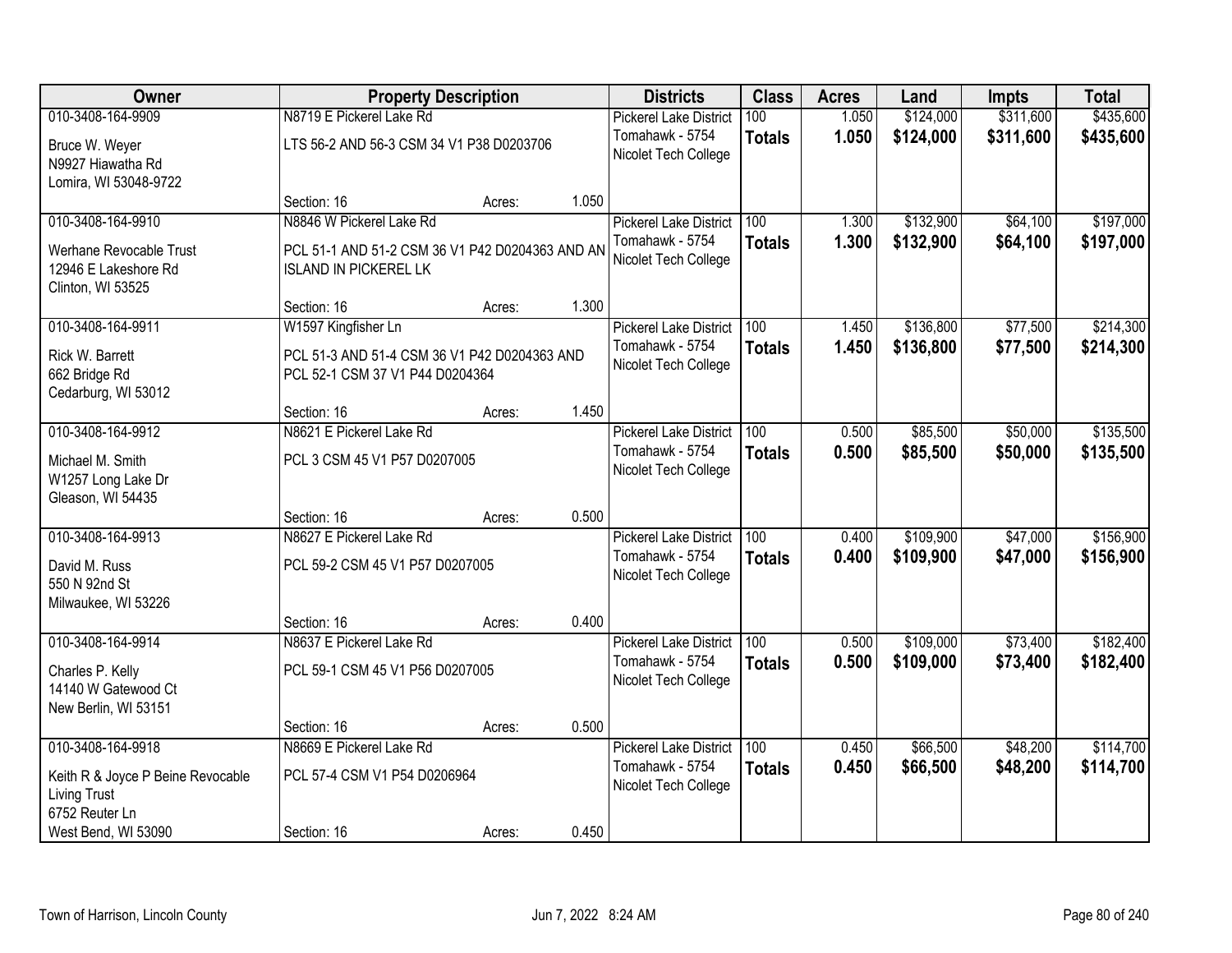| Owner                              | <b>Property Description</b>                                                                    |                 | <b>Districts</b>              | <b>Class</b>  | <b>Acres</b> | Land      | Impts           | <b>Total</b> |
|------------------------------------|------------------------------------------------------------------------------------------------|-----------------|-------------------------------|---------------|--------------|-----------|-----------------|--------------|
| 010-3408-164-9919                  | N8679 E Pickerel Lake Rd                                                                       |                 | <b>Pickerel Lake District</b> | 100           | 0.500        | \$25,200  | $\overline{50}$ | \$25,200     |
| David Tracey                       | PCL 57-3 CSM 44 V1 P54 D0206964 AND PRT OF PCL                                                 |                 | Tomahawk - 5754               | <b>Totals</b> | 0.500        | \$25,200  | \$0             | \$25,200     |
| 1906 Wasilla Ln                    | 57-2 DES AS A TRIANG PCL CM AT POB OF LT 57-3 -                                                |                 | Nicolet Tech College          |               |              |           |                 |              |
| Neenah, WI 54956                   | S 74? 24' W 167.77' TO LK SHR - NWLY ALG LK SHR                                                |                 |                               |               |              |           |                 |              |
|                                    | Section: 16                                                                                    | 0.500<br>Acres: |                               |               |              |           |                 |              |
| 010-3408-164-9920                  | N8695 E Pickerel Lake Rd                                                                       |                 | <b>Pickerel Lake District</b> | 100           | 0.450        | \$100,000 | \$157,100       | \$257,100    |
|                                    |                                                                                                |                 | Tomahawk - 5754               | <b>Totals</b> | 0.450        | \$100,000 | \$157,100       | \$257,100    |
| Carrie Writz Luedtke               | PCL 2 CSM 44 V1 P54 D0206964 AKA LT 57-2 EX A                                                  |                 | Nicolet Tech College          |               |              |           |                 |              |
| 5507 Scott St                      | TRIANGULAR PCL DES AS BEG AT E PT ON CTR LN<br>OF CREEK ON EDGE OF RD - S 74? 24' W 167.77' TO |                 |                               |               |              |           |                 |              |
| Weston, WI 54476                   | Section: 16                                                                                    | 0.450<br>Acres: |                               |               |              |           |                 |              |
| 010-3408-164-9921                  | N8703 E Pickerel Lake Rd                                                                       |                 | <b>Pickerel Lake District</b> | 100           | 0.450        | \$106,000 | \$74,800        | \$180,800    |
|                                    |                                                                                                |                 | Tomahawk - 5754               |               | 0.450        | \$106,000 | \$74,800        | \$180,800    |
| Scott Gustafson                    | PCL 57-1 CSM V1 P54 D0206964 AND TH ISLAND LYG                                                 |                 | Nicolet Tech College          | <b>Totals</b> |              |           |                 |              |
| N8703 E Pickerel Lake Rd           | IN FRONT OF SD PCL                                                                             |                 |                               |               |              |           |                 |              |
| Gleason, WI 54435                  |                                                                                                |                 |                               |               |              |           |                 |              |
|                                    | Section: 16                                                                                    | 0.450<br>Acres: |                               |               |              |           |                 |              |
| 010-3408-164-9922                  | N8711 E Pickerel Lake Rd                                                                       |                 | <b>Pickerel Lake District</b> | 100           | 0.450        | \$90,000  | \$98,900        | \$188,900    |
| Bruce W. Weyer                     | LT 56-4 CSM 34 V1 P38 D0203706                                                                 |                 | Tomahawk - 5754               | <b>Totals</b> | 0.450        | \$90,000  | \$98,900        | \$188,900    |
| N9927 Hiawatha Rd                  |                                                                                                |                 | Nicolet Tech College          |               |              |           |                 |              |
| Lomira, WI 53048-9722              |                                                                                                |                 |                               |               |              |           |                 |              |
|                                    | Section: 16                                                                                    | 0.450<br>Acres: |                               |               |              |           |                 |              |
| 010-3408-164-9929                  | W1529 Chickadee Trl                                                                            |                 | <b>Pickerel Lake District</b> | 100           | 0.750        | \$95,000  | \$38,800        | \$133,800    |
|                                    |                                                                                                |                 | Tomahawk - 5754               | <b>Totals</b> | 0.750        | \$95,000  | \$38,800        | \$133,800    |
| Paul Morgen<br>W1529 Chickadee Trl | LT 55-1 CSM 33 V1 P36 D0203705                                                                 |                 | Nicolet Tech College          |               |              |           |                 |              |
| Gleason, WI 54435                  |                                                                                                |                 |                               |               |              |           |                 |              |
|                                    | Section: 16                                                                                    | 0.750<br>Acres: |                               |               |              |           |                 |              |
| 010-3408-164-9930                  | W1535 Chickadee Trl                                                                            |                 | <b>Pickerel Lake District</b> | 100           | 0.650        | \$101,500 | \$99,200        | \$200,700    |
|                                    |                                                                                                |                 | Tomahawk - 5754               | <b>Totals</b> | 0.650        | \$101,500 | \$99,200        | \$200,700    |
| Wm C and Gina R Peterson Revocable | PCL 54-4 CSM 39 V1 P48 D0204366                                                                |                 | Nicolet Tech College          |               |              |           |                 |              |
| <b>Family Trust</b>                |                                                                                                |                 |                               |               |              |           |                 |              |
| 3895 Schuster Dr                   |                                                                                                |                 |                               |               |              |           |                 |              |
| West Bend, WI 53090                | Section: 16                                                                                    | 0.650<br>Acres: |                               |               |              |           |                 |              |
| 010-3408-164-9931                  | W1539 Chickadee Trl                                                                            |                 | <b>Pickerel Lake District</b> | 100           | 0.800        | \$103,000 | \$95,100        | \$198,100    |
| <b>Ullius Living Trust</b>         | PCL 54-3 CSM 39 V1 P48 D0204366 DES IN V56 P217                                                |                 | Tomahawk - 5754               | <b>Totals</b> | 0.800        | \$103,000 | \$95,100        | \$198,100    |
| 4820 Hillside Rd                   | <b>LCR</b>                                                                                     |                 | Nicolet Tech College          |               |              |           |                 |              |
| West Bend, WI 53095                |                                                                                                |                 |                               |               |              |           |                 |              |
|                                    | Section: 16                                                                                    | 0.800<br>Acres: |                               |               |              |           |                 |              |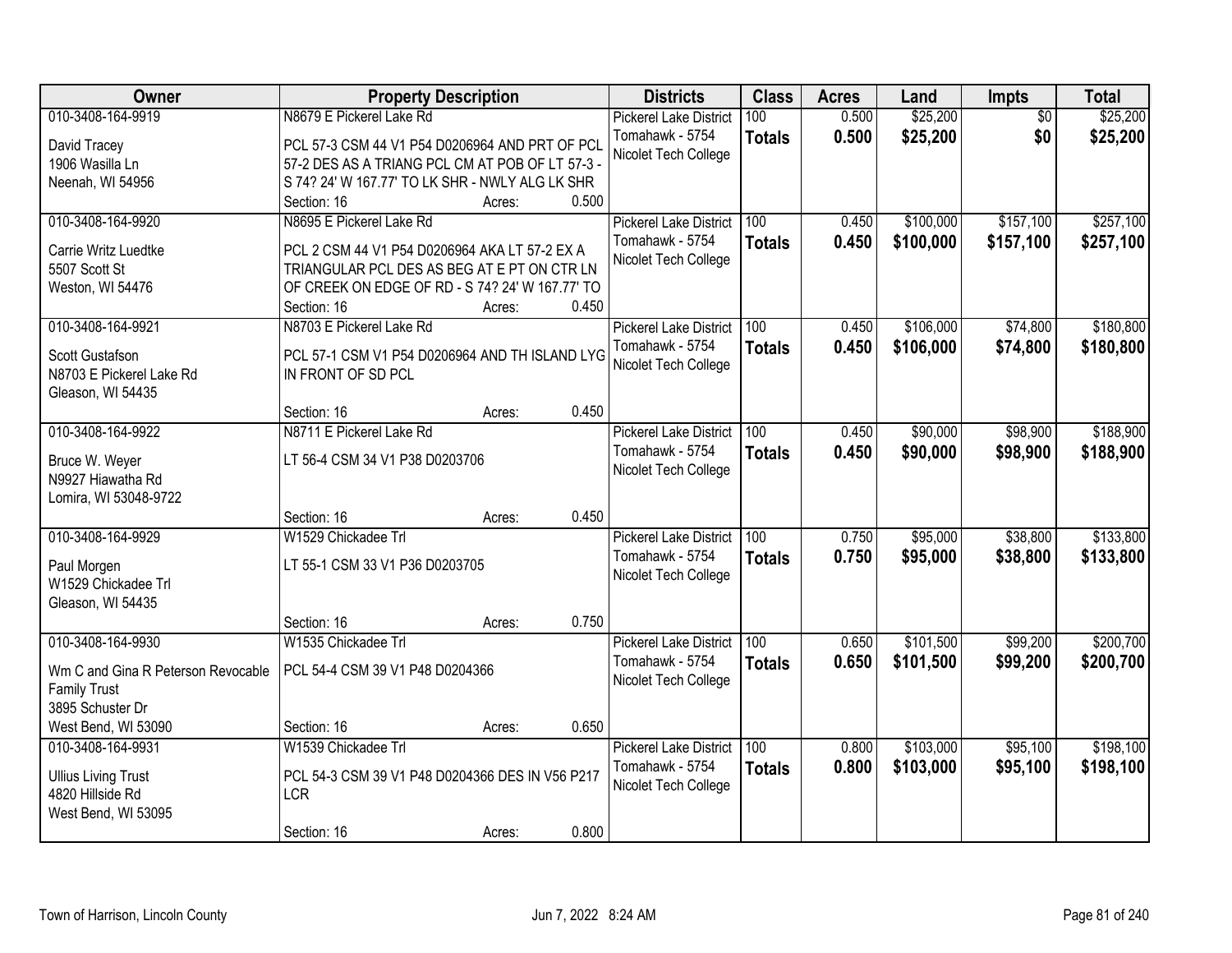| Owner                                                             |                                                                                                                          | <b>Property Description</b> |       | <b>Districts</b>                        | <b>Class</b>  | <b>Acres</b> | Land      | <b>Impts</b> | <b>Total</b> |
|-------------------------------------------------------------------|--------------------------------------------------------------------------------------------------------------------------|-----------------------------|-------|-----------------------------------------|---------------|--------------|-----------|--------------|--------------|
| 010-3408-164-9932                                                 | W1555 Chickadee Trl                                                                                                      |                             |       | <b>Pickerel Lake District</b>           | 100           | 0.660        | \$100,000 | \$94,800     | \$194,800    |
| Gerald J. Wehler<br>8656 368th Ave<br>Burlington, WI 53105        | PCL 54-2 CSM 39 V1 P48 D0204366 EX V503 P370                                                                             |                             |       | Tomahawk - 5754<br>Nicolet Tech College | <b>Totals</b> | 0.660        | \$100,000 | \$94,800     | \$194,800    |
|                                                                   | Section: 16                                                                                                              | Acres:                      | 0.660 |                                         |               |              |           |              |              |
| 010-3408-164-9933                                                 | N8771 E Pickerel Lake Rd                                                                                                 |                             |       | <b>Pickerel Lake District</b>           | 100           | 0.550        | \$90,000  | \$62,800     | \$152,800    |
| Justin Wright<br>W180 N9007 Leona Ln<br>Menomonee Falls, WI 53051 | PCL 54-1 CSM 39 V1 P48 D0204366 AND PRT OF PCL<br>54-2 CSM 39 V1 P48 D0204366 DES IN V503 P370 90'<br><b>LK FRONTAGE</b> |                             |       | Tomahawk - 5754<br>Nicolet Tech College | <b>Totals</b> | 0.550        | \$90,000  | \$62,800     | \$152,800    |
| 010-3408-164-9934                                                 | Section: 16                                                                                                              | Acres:                      | 0.550 | <b>Pickerel Lake District</b>           | 100           | 1.100        | \$46,000  | \$0          | \$46,000     |
| <b>Rst Income Trust</b><br>150991 Petunia Rd<br>Wausau, WI 54401  | PCL 53-4 CSM 38 V1 P46 D0204365                                                                                          |                             |       | Tomahawk - 5754<br>Nicolet Tech College | <b>Totals</b> | 1.100        | \$46,000  | \$0          | \$46,000     |
|                                                                   | Section: 16                                                                                                              | Acres:                      | 1.100 |                                         |               |              |           |              |              |
| 010-3408-164-9935                                                 | N8896 E Pickerel Lake Rd                                                                                                 |                             |       | <b>Pickerel Lake District</b>           | 100           | 1.100        | \$95,000  | \$53,900     | \$148,900    |
| Rst Income Trust<br>150991 Petunia Rd<br>Wausau, WI 54401         | LT 53-3 CSM 38 V1 P46 D0204365                                                                                           |                             |       | Tomahawk - 5754<br>Nicolet Tech College | <b>Totals</b> | 1.100        | \$95,000  | \$53,900     | \$148,900    |
|                                                                   | Section: 16                                                                                                              | Acres:                      | 1.100 |                                         |               |              |           |              |              |
| 010-3408-164-9938                                                 | N8870 E Pickerel Lake Rd                                                                                                 |                             |       | <b>Pickerel Lake District</b>           | 100           | 0.600        | \$113,200 | \$99,900     | \$213,100    |
| Michael J. Baumgart<br>2407 Jenny Ct<br>Merrill, WI 54452         | LT 52-4 CSM 37 V1 P44-45 D0204364                                                                                        |                             |       | Tomahawk - 5754<br>Nicolet Tech College | <b>Totals</b> | 0.600        | \$113,200 | \$99,900     | \$213,100    |
|                                                                   | Section: 16                                                                                                              | Acres:                      | 0.600 |                                         |               |              |           |              |              |
| 010-3408-164-9939                                                 | W1517 Kingfisher Ln                                                                                                      |                             |       | <b>Pickerel Lake District</b>           | 100           | 0.750        | \$106,000 | \$229,700    | \$335,700    |
| Chris E. Fake<br>W1517 Kingfisher Ln<br>Gleason, WI 54435         | PCL 52-3 CSM 37 V1 P44 D0204364 120' LAKE<br><b>FRONTAGE</b>                                                             |                             |       | Tomahawk - 5754<br>Nicolet Tech College | <b>Totals</b> | 0.750        | \$106,000 | \$229,700    | \$335,700    |
|                                                                   | Section: 16                                                                                                              | Acres:                      | 0.750 |                                         |               |              |           |              |              |
| 010-3408-164-9940                                                 | W1527 Kingfisher Ln                                                                                                      |                             |       | <b>Pickerel Lake District</b>           | 100           | 0.500        | \$103,600 | \$64,600     | \$168,200    |
| Linda R. Yauck<br>N5017 Maple Rd<br>Rib Lake, WI 54470            | LT 52-2 CSM 37 V1 P44 D0204364                                                                                           |                             |       | Tomahawk - 5754<br>Nicolet Tech College | <b>Totals</b> | 0.500        | \$103,600 | \$64,600     | \$168,200    |
|                                                                   | Section: 16                                                                                                              | Acres:                      | 0.500 |                                         |               |              |           |              |              |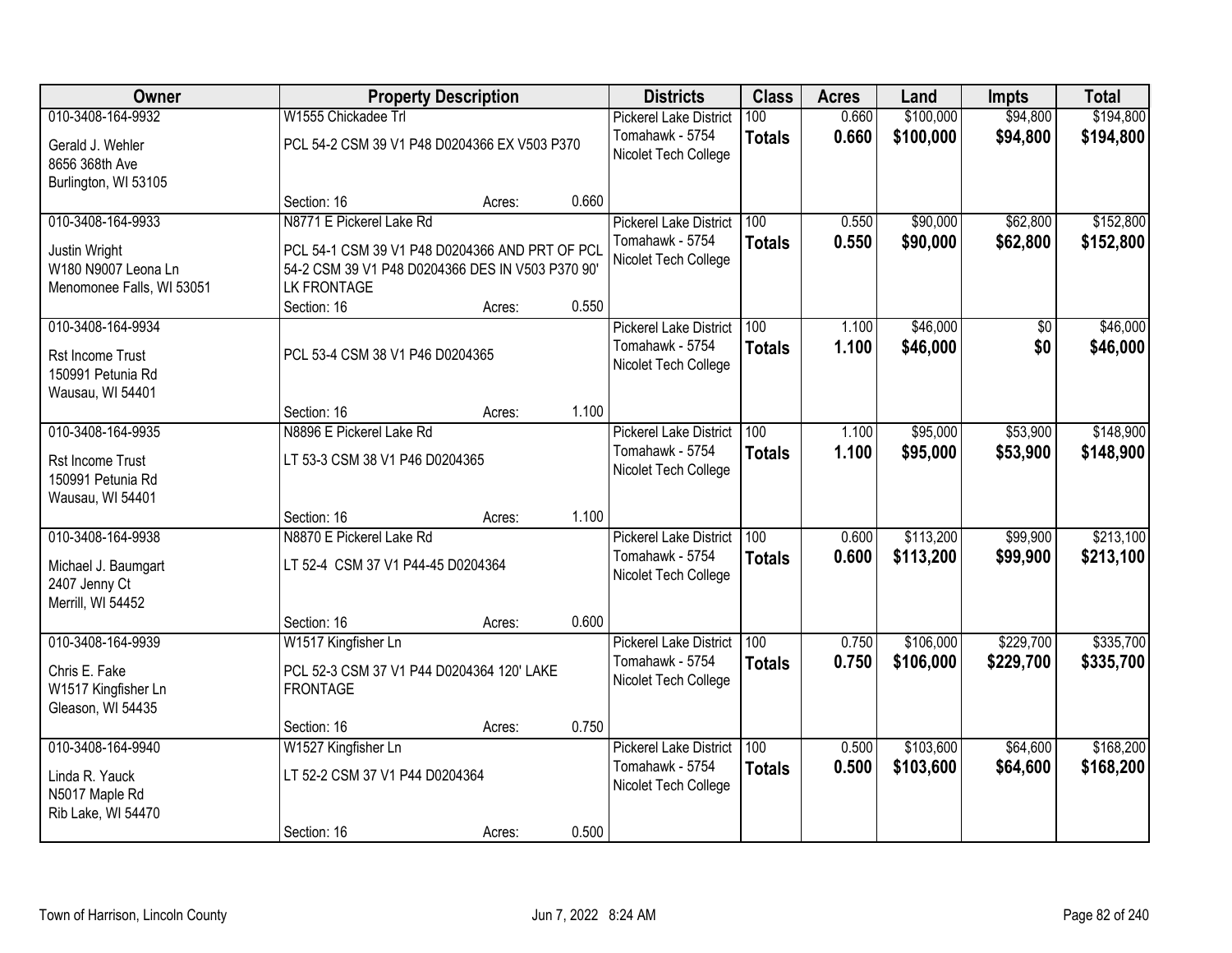| Owner                                                              |                                                                                | <b>Property Description</b> |       | <b>Districts</b>                                 | <b>Class</b>         | <b>Acres</b>   | Land                   | <b>Impts</b>         | <b>Total</b>           |
|--------------------------------------------------------------------|--------------------------------------------------------------------------------|-----------------------------|-------|--------------------------------------------------|----------------------|----------------|------------------------|----------------------|------------------------|
| 010-3408-164-9946<br><b>Bonnie Penegor</b>                         | N8844 E Pickerel Lake Rd<br>1ST ADDN TO PICKEREL LAKE BEACH SUB DIV IN         |                             |       | <b>Pickerel Lake District</b><br>Tomahawk - 5754 | 100<br><b>Totals</b> | 0.000<br>0.000 | \$107,500<br>\$107,500 | \$38,800<br>\$38,800 | \$146,300<br>\$146,300 |
| 250 Joanne Dr<br>Brookfield, WI 53005                              | THE W 1/2 OF THE NW 1/4 - LOT 50                                               |                             |       | Nicolet Tech College                             |                      |                |                        |                      |                        |
|                                                                    | Section: 16                                                                    | Acres:                      | 0.000 |                                                  |                      |                |                        |                      |                        |
| 010-3408-164-9947                                                  | N8840 W Pickerel Lake Rd                                                       |                             |       | <b>Pickerel Lake District</b>                    | 100                  | 0.000          | \$110,500              | \$57,400             | \$167,900              |
| Kenneth G. Novak<br>2483 Bartlett Ave<br>Milwaukee, WI 53211       | 1ST ADDN TO PICKEREL LAKE BEACH SUB DIV IN<br>THE W 1/2 OF THE NW 1/4 - LOT 49 |                             |       | Tomahawk - 5754<br>Nicolet Tech College          | <b>Totals</b>        | 0.000          | \$110,500              | \$57,400             | \$167,900              |
|                                                                    | Section: 16                                                                    | Acres:                      | 0.000 |                                                  |                      |                |                        |                      |                        |
| 010-3408-164-9948                                                  | N8834 W Pickerel Lake Rd                                                       |                             |       | <b>Pickerel Lake District</b>                    | 100                  | 0.000          | \$99,000               | \$46,900             | \$145,900              |
| Darrin L. Broadwell<br>W13223 Old State Hwy 21<br>Coloma, WI 54930 | 1ST ADDN TO PICKEREL LAKE BEACH SUB DIV IN<br>THE W 1/2 OF THE NW 1/4 - LOT 48 |                             |       | Tomahawk - 5754<br>Nicolet Tech College          | <b>Totals</b>        | 0.000          | \$99,000               | \$46,900             | \$145,900              |
|                                                                    | Section: 16                                                                    | Acres:                      | 0.000 |                                                  |                      |                |                        |                      |                        |
| 010-3408-164-9949                                                  | N8824 W Pickerel Lake Rd                                                       |                             |       | <b>Pickerel Lake District</b>                    | 100                  | 0.000          | \$90,000               | \$79,100             | \$169,100              |
| Matthew R. Balgord<br>3104 W Wausau Ave<br>Wausau, WI 54401        | 1ST ADDN TO PICKEREL LAKE BEACH SUB DIV IN<br>THE W 1/2 OF THE NW 1/4 - LOT 47 |                             |       | Tomahawk - 5754<br>Nicolet Tech College          | <b>Totals</b>        | 0.000          | \$90,000               | \$79,100             | \$169,100              |
|                                                                    | Section: 16                                                                    | Acres:                      | 0.000 |                                                  |                      |                |                        |                      |                        |
| 010-3408-164-9950                                                  | N8820 W Pickerel Lake Rd                                                       |                             |       | <b>Pickerel Lake District</b>                    | 100                  | 0.510          | \$80,000               | \$65,600             | \$145,600              |
| Joshua L. Burt                                                     | 1ST ADDN TO PICKEREL LAKE BEACH SUB DIV IN                                     |                             |       | Tomahawk - 5754                                  | <b>Totals</b>        | 0.510          | \$80,000               | \$65,600             | \$145,600              |
| PO Box 178                                                         | THE W 1/2 OF THE NW 1/4 - LOT 46                                               |                             |       | Nicolet Tech College                             |                      |                |                        |                      |                        |
| Wausau, WI 54402                                                   |                                                                                |                             |       |                                                  |                      |                |                        |                      |                        |
| 010-3408-164-9951                                                  | Section: 16<br>N8810 W Pickerel Lake Rd                                        | Acres:                      | 0.510 |                                                  | 100                  | 0.000          | \$105,700              | \$34,500             | \$140,200              |
|                                                                    |                                                                                |                             |       | <b>Pickerel Lake District</b><br>Tomahawk - 5754 | <b>Totals</b>        | 0.000          | \$105,700              | \$34,500             | \$140,200              |
| Patrick H. Eaton                                                   | 1ST ADDN TO PICKEREL LAKE BEACH SUB DIV IN                                     |                             |       | Nicolet Tech College                             |                      |                |                        |                      |                        |
| 5566 Schauer Rd<br>Sturgeon Bay, WI 54235                          | THE W 1/2 OF THE NW 1/4 - LOT 45                                               |                             |       |                                                  |                      |                |                        |                      |                        |
|                                                                    | Section: 16                                                                    | Acres:                      | 0.000 |                                                  |                      |                |                        |                      |                        |
| 010-3408-164-9952                                                  | N8806 W Pickerel Lake Rd                                                       |                             |       | <b>Pickerel Lake District</b>                    | 100                  | 0.000          | \$95,000               | \$147,000            | \$242,000              |
| Guy B. Kryshak<br>N8806 W Pickerel Lake Rd<br>Gleason, WI 54435    | 1ST ADDN TO PICKEREL LAKE BEACH SUB DIV IN<br>THE W 1/2 OF THE NW 1/4 - LOT 44 |                             |       | Tomahawk - 5754<br>Nicolet Tech College          | <b>Totals</b>        | 0.000          | \$95,000               | \$147,000            | \$242,000              |
|                                                                    | Section: 16                                                                    | Acres:                      | 0.000 |                                                  |                      |                |                        |                      |                        |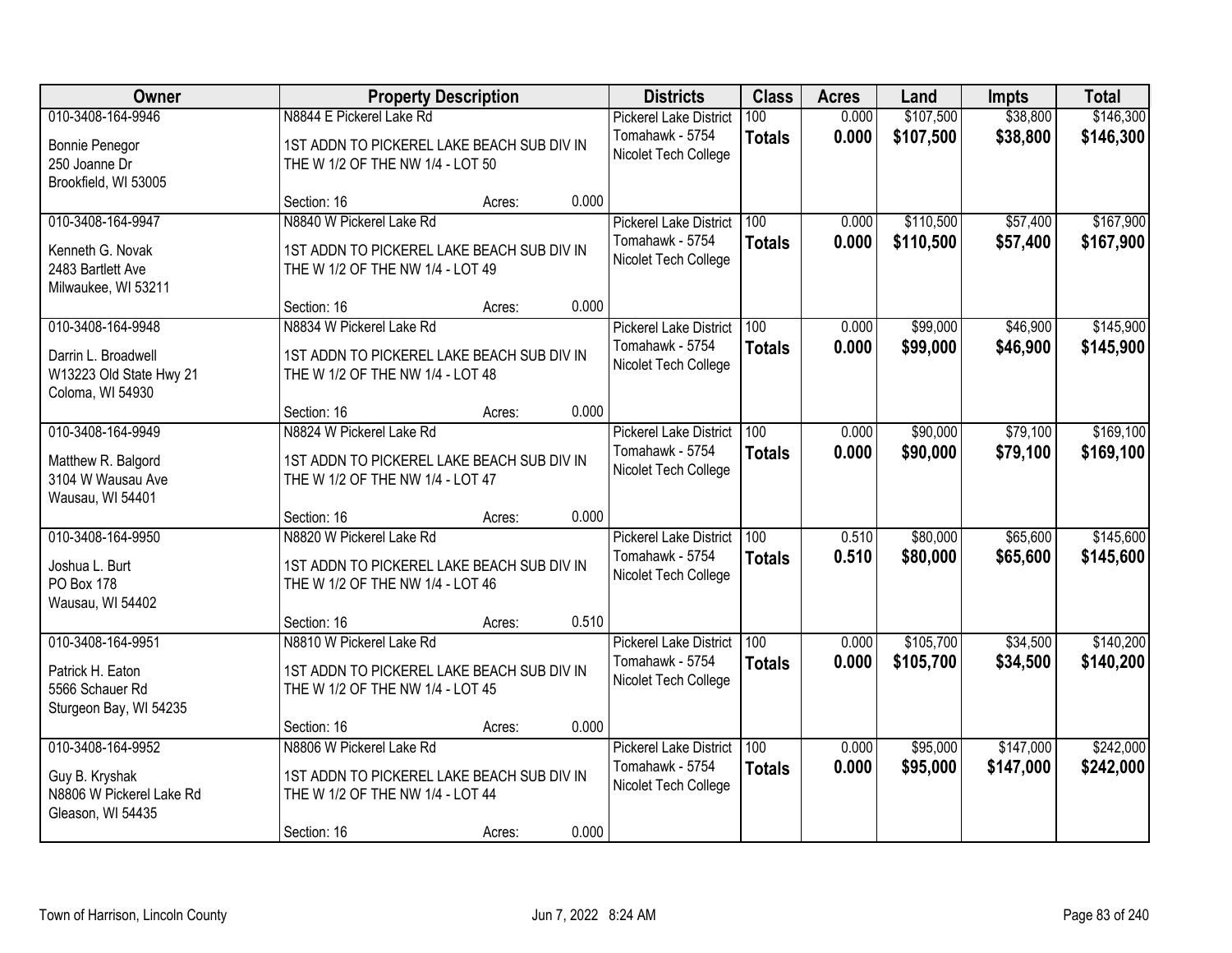| Owner                                         |                                            | <b>Property Description</b> |       | <b>Districts</b>                        | <b>Class</b>  | <b>Acres</b> | Land     | <b>Impts</b> | <b>Total</b> |
|-----------------------------------------------|--------------------------------------------|-----------------------------|-------|-----------------------------------------|---------------|--------------|----------|--------------|--------------|
| 010-3408-164-9953                             | N8790 W Pickerel Lake Rd                   |                             |       | <b>Pickerel Lake District</b>           | 100           | 0.000        | \$80,000 | \$178,000    | \$258,000    |
| Alan D. Mallo                                 | 1ST ADDN TO PICKEREL LAKE BEACH SUB DIV IN |                             |       | Tomahawk - 5754<br>Nicolet Tech College | <b>Totals</b> | 0.000        | \$80,000 | \$178,000    | \$258,000    |
| N8790 W Pickerel Lake Rd<br>Gleason, WI 54435 | THE W 1/2 OF THE NW 1/4 - LOT 43           |                             |       |                                         |               |              |          |              |              |
|                                               | Section: 16                                | Acres:                      | 0.000 |                                         |               |              |          |              |              |
| 010-3408-164-9954                             | N8786 W Pickerel Lake Rd                   |                             |       | <b>Pickerel Lake District</b>           | 100           | 0.000        | \$90,000 | \$129,100    | \$219,100    |
| Patrick J. Cook                               | LOT 42 1ST ADDN TO PICKEREL LAKE BEACH SUB |                             |       | Tomahawk - 5754                         | <b>Totals</b> | 0.000        | \$90,000 | \$129,100    | \$219,100    |
| N8786 W Pickerel Lake Rd                      | <b>DIV</b>                                 |                             |       | Nicolet Tech College                    |               |              |          |              |              |
| Gleason, WI 54435                             |                                            |                             |       |                                         |               |              |          |              |              |
|                                               | Section: 16                                | Acres:                      | 0.000 |                                         |               |              |          |              |              |
| 010-3408-164-9955                             | N8776 W Pickerel Lake Rd                   |                             |       | <b>Pickerel Lake District</b>           | 100           | 0.000        | \$90,000 | \$88,300     | \$178,300    |
| David May                                     | 1ST ADDN TO PICKEREL LAKE BEACH SUB DIV IN |                             |       | Tomahawk - 5754                         | <b>Totals</b> | 0.000        | \$90,000 | \$88,300     | \$178,300    |
| 1524 Pine Grove                               | THE W 1/2 OF THE NW 1/4 - LOT 41           |                             |       | Nicolet Tech College                    |               |              |          |              |              |
| Mosinee, WI 54455                             |                                            |                             |       |                                         |               |              |          |              |              |
|                                               | Section: 16                                | Acres:                      | 0.000 |                                         |               |              |          |              |              |
| 010-3408-164-9958                             | N8760 W Pickerel Lake Rd                   |                             |       | <b>Pickerel Lake District</b>           | 100           | 0.000        | \$93,000 | \$46,500     | \$139,500    |
| Jon M. Boettcher                              | 1ST ADDN TO PICKEREL LAKE BEACH SUB DIV IN |                             |       | Tomahawk - 5754                         | <b>Totals</b> | 0.000        | \$93,000 | \$46,500     | \$139,500    |
| W2605 Koch Rd                                 | THE W 1/2 OF THE NW 1/4 - LOT 38 90' LAKE  |                             |       | Nicolet Tech College                    |               |              |          |              |              |
| Fort Atkinson, WI 53538                       | <b>FRONTAGE</b>                            |                             |       |                                         |               |              |          |              |              |
|                                               | Section: 16                                | Acres:                      | 0.000 |                                         |               |              |          |              |              |
| 010-3408-164-9959                             | N8754 W Pickerel Lake Rd                   |                             |       | <b>Pickerel Lake District</b>           | 100           | 0.590        | \$90,000 | \$38,800     | \$128,800    |
| Patricia G. Bay                               | LT 37 CSM 2011 V10 P236-237 D0456598       |                             |       | Tomahawk - 5754                         | <b>Totals</b> | 0.590        | \$90,000 | \$38,800     | \$128,800    |
| 2402 Oakwood Blvd                             |                                            |                             |       | Nicolet Tech College                    |               |              |          |              |              |
| Wausau, WI 54403                              |                                            |                             |       |                                         |               |              |          |              |              |
|                                               | Section: 16                                | Acres:                      | 0.590 |                                         |               |              |          |              |              |
| 010-3408-164-9960                             | N8746 W Pickerel Lake Rd                   |                             |       | <b>Pickerel Lake District</b>           | 100           | 0.000        | \$90,000 | \$114,500    | \$204,500    |
| <b>Brainard Nies</b>                          | 1ST ADDN TO PICKEREL LAKE BEACH SUB DIV IN |                             |       | Tomahawk - 5754                         | <b>Totals</b> | 0.000        | \$90,000 | \$114,500    | \$204,500    |
| W289 N8957 Antler Cir                         | THE W 1/2 OF THE NW 1/4 - LOT 36 90' LAKE  |                             |       | Nicolet Tech College                    |               |              |          |              |              |
| Hartland, WI 53029                            | <b>FRONTAGE</b>                            |                             |       |                                         |               |              |          |              |              |
|                                               | Section: 16                                | Acres:                      | 0.000 |                                         |               |              |          |              |              |
| 010-3408-164-9961                             | N8744 W Pickerel Lake Rd                   |                             |       | <b>Pickerel Lake District</b>           | 100           | 0.000        | \$76,500 | \$76,700     | \$153,200    |
| Dan Babl                                      | 1ST ADDN TO PICKEREL LAKE BEACH SUB DIV IN |                             |       | Tomahawk - 5754                         | <b>Totals</b> | 0.000        | \$76,500 | \$76,700     | \$153,200    |
| 150829 Red Brick Rd                           | THE W 1/2 OF THE NW 1/4 - LOT 35           |                             |       | Nicolet Tech College                    |               |              |          |              |              |
| Mosinee, WI 54455                             |                                            |                             |       |                                         |               |              |          |              |              |
|                                               | Section: 16                                | Acres:                      | 0.000 |                                         |               |              |          |              |              |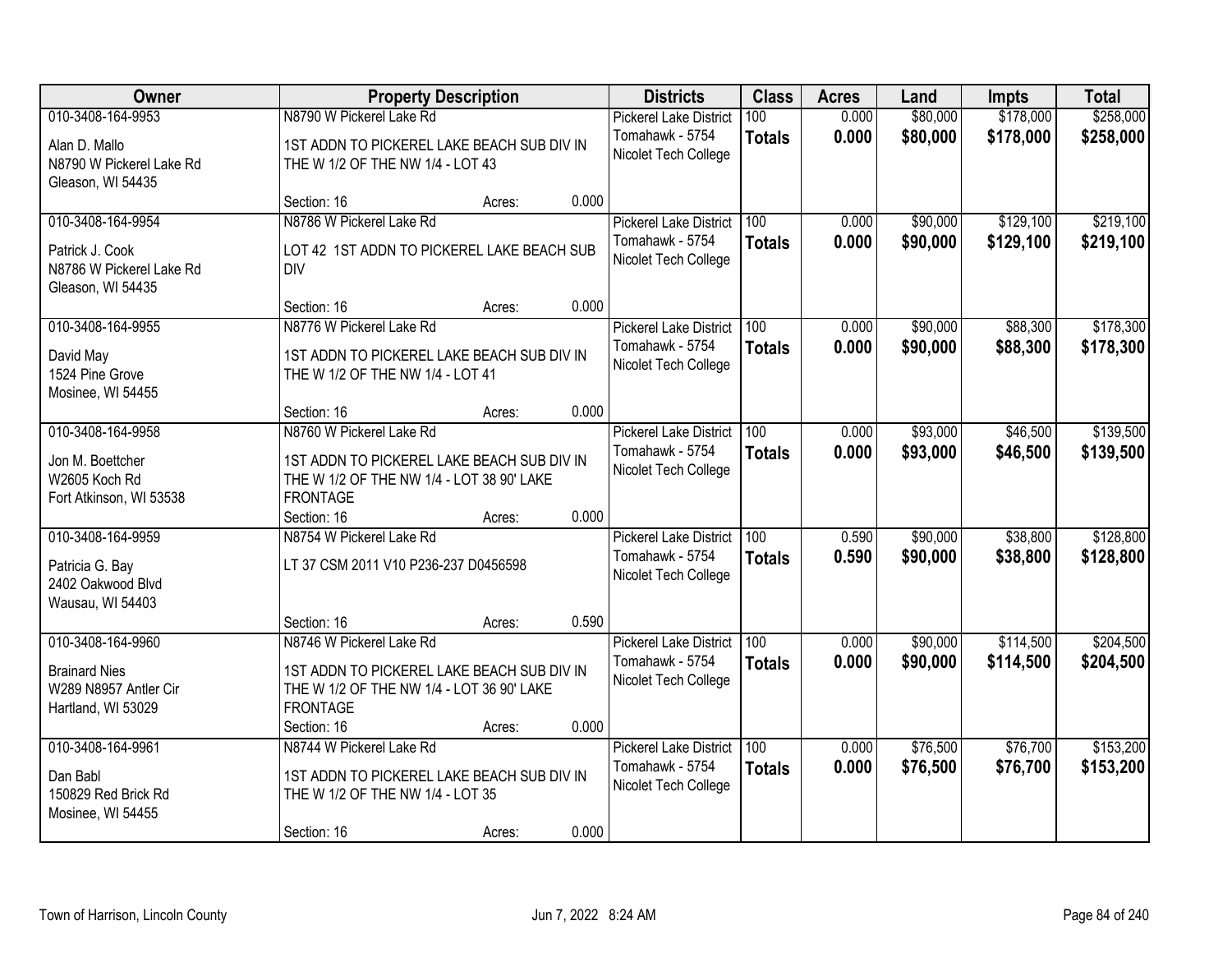| Owner                                                                               |                                                                                                                                       | <b>Property Description</b> |       | <b>Districts</b>                                                         | <b>Class</b>         | <b>Acres</b>   | Land                   | <b>Impts</b>           | <b>Total</b>           |
|-------------------------------------------------------------------------------------|---------------------------------------------------------------------------------------------------------------------------------------|-----------------------------|-------|--------------------------------------------------------------------------|----------------------|----------------|------------------------|------------------------|------------------------|
| 010-3408-164-9962<br>David K. Josephson<br>W1638 Osprey Trl<br>Gleason, WI 54435    | W1638 Osprey Trl<br>1ST ADDN TO PICKEREL LAKE BEACH SUB-DIV IN<br>THE W 1/2 OF THE NW 1/4 - LOT 34                                    |                             |       | <b>Pickerel Lake District</b><br>Tomahawk - 5754<br>Nicolet Tech College | 100<br><b>Totals</b> | 0.000<br>0.000 | \$121,000<br>\$121,000 | \$67,700<br>\$67,700   | \$188,700<br>\$188,700 |
|                                                                                     | Section: 16                                                                                                                           | Acres:                      | 0.000 |                                                                          |                      |                |                        |                        |                        |
| 010-3408-164-9963<br>Daniel B. Shea<br>W26557525 Crestview Dr<br>Waukesha, WI 53189 | W1605 Osprey Trl<br>1ST ADDN TO PICKEREL LAKE BEACH SUB DIV IN<br>THE W 1/2 OF THE NW 1/4 - LOT 33 A PENNINSULA<br>LOT<br>Section: 16 | Acres:                      | 0.000 | <b>Pickerel Lake District</b><br>Tomahawk - 5754<br>Nicolet Tech College | 100<br><b>Totals</b> | 0.000<br>0.000 | \$176,300<br>\$176,300 | \$49,000<br>\$49,000   | \$225,300<br>\$225,300 |
| 010-3408-164-9966<br>Michael S. Mueller<br>80 20th St                               | N8738 W Pickerel Lake Rd<br>1ST ADDN TO PICKEREL LAKE BEACH SUB-DIV IN<br>THE W 1/2 OF THE NW 1/4 - LT 30                             |                             |       | <b>Pickerel Lake District</b><br>Tomahawk - 5754<br>Nicolet Tech College | 100<br><b>Totals</b> | 0.000<br>0.000 | \$60,000<br>\$60,000   | \$20,300<br>\$20,300   | \$80,300<br>\$80,300   |
| Fond Du Lac, WI 54935<br>010-3408-164-9968                                          | Section: 16<br>N8732 W Pickerel Lake Rd                                                                                               | Acres:                      | 0.000 | <b>Pickerel Lake District</b>                                            | 100                  | 0.510          | \$90,000               | \$80,900               | \$170,900              |
| <b>Asche Family Trust</b><br>4375 Scenic View Rd<br>Windsor, WI 53598               | LOT 29 PICKEREL LAKE BEACH SUB DIV                                                                                                    |                             |       | Tomahawk - 5754<br>Nicolet Tech College                                  | <b>Totals</b>        | 0.510          | \$90,000               | \$80,900               | \$170,900              |
|                                                                                     | Section: 16                                                                                                                           | Acres:                      | 0.510 |                                                                          |                      |                |                        |                        |                        |
| 010-3408-164-9969<br>Stephen A. Hanke<br>N6454 Robin Rd<br>Wittenberg, WI 54499     | N8728 W Pickerel Lake Rd<br>LOT 28 PICKEREL LAKE BEACH SUB DIV IN THE W<br>1/2                                                        |                             |       | <b>Pickerel Lake District</b><br>Tomahawk - 5754<br>Nicolet Tech College | 100<br><b>Totals</b> | 0.400<br>0.400 | \$80,000<br>\$80,000   | \$108,400<br>\$108,400 | \$188,400<br>\$188,400 |
|                                                                                     | Section: 16                                                                                                                           | Acres:                      | 0.400 |                                                                          |                      |                |                        |                        |                        |
| 010-3408-164-9970<br>April L. Brode<br>N8724 Pickerel Lake Rd<br>Gleason, WI 54435  | N8724 W Pickerel Lake Rd<br>LOT 27 PICKEREL LAKE BEACH SUB DIV IN THE<br><b>WEST HALF</b>                                             |                             |       | <b>Pickerel Lake District</b><br>Tomahawk - 5754<br>Nicolet Tech College | 100<br><b>Totals</b> | 0.000<br>0.000 | \$80,000<br>\$80,000   | \$108,100<br>\$108,100 | \$188,100<br>\$188,100 |
|                                                                                     | Section: 16                                                                                                                           | Acres:                      | 0.000 |                                                                          |                      |                |                        |                        |                        |
| 010-3408-164-9971<br>Ronald Bahr<br>8803 Lane Dr N<br>Wausau, WI 54401              | N8720 W Pickerel Lake Rd<br>LOT 26 PICKEREL LAKE BEACH SUB DIV IN THE W1/2<br>Section: 16                                             | Acres:                      | 0.000 | <b>Pickerel Lake District</b><br>Tomahawk - 5754<br>Nicolet Tech College | 100<br><b>Totals</b> | 0.000<br>0.000 | \$90,000<br>\$90,000   | \$40,900<br>\$40,900   | \$130,900<br>\$130,900 |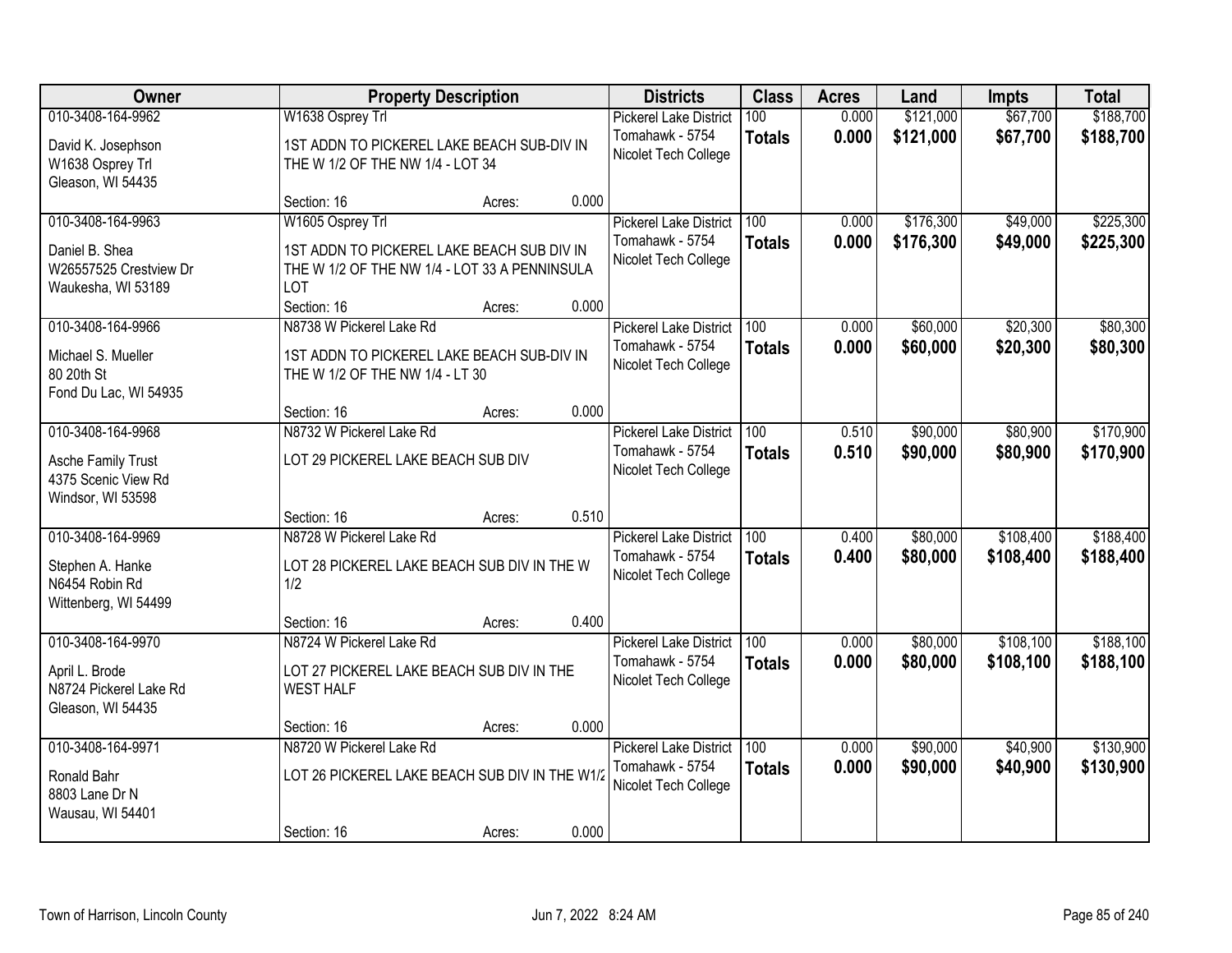| Owner                                      | <b>Property Description</b>                    |        |       | <b>Districts</b>              | <b>Class</b>     | <b>Acres</b> | Land      | Impts     | <b>Total</b> |
|--------------------------------------------|------------------------------------------------|--------|-------|-------------------------------|------------------|--------------|-----------|-----------|--------------|
| 010-3408-164-9972                          | N8716 W Pickerel Lake Rd                       |        |       | <b>Pickerel Lake District</b> | 100              | 0.000        | \$90,000  | \$74,300  | \$164,300    |
| Bruce K. Belke                             | LOT 25 PICKEREL LAKE BEACH SUB-DIV IN THE W    |        |       | Tomahawk - 5754               | <b>Totals</b>    | 0.000        | \$90,000  | \$74,300  | \$164,300    |
| 1820 Wallington Ln                         | 1/2                                            |        |       | Nicolet Tech College          |                  |              |           |           |              |
| New Lenox, IL 60451                        |                                                |        |       |                               |                  |              |           |           |              |
|                                            | Section: 16                                    | Acres: | 0.000 |                               |                  |              |           |           |              |
| 010-3408-164-9973                          | N8710 W Pickerel Lake Rd                       |        |       | <b>Pickerel Lake District</b> | 100              | 0.000        | \$90,000  | \$65,100  | \$155,100    |
| David & Julie Peterson Living Trust Et All | LOT 24 PICKEREL LAKE BEACH SUB DIV IN THE W    |        |       | Tomahawk - 5754               | <b>Totals</b>    | 0.000        | \$90,000  | \$65,100  | \$155,100    |
| 342 Buckingham Ln                          | 1/2                                            |        |       | Nicolet Tech College          |                  |              |           |           |              |
| Schererville, IN 46375                     |                                                |        |       |                               |                  |              |           |           |              |
|                                            | Section: 16                                    | Acres: | 0.000 |                               |                  |              |           |           |              |
| 010-3408-164-9974                          | N8706 W Pickerel Lake Rd                       |        |       | <b>Pickerel Lake District</b> | 100              | 0.000        | \$90,000  | \$61,500  | \$151,500    |
| Nicholas J. Mimier                         | PICKEREL LAKE BEACH SUBDIV - LT 23             |        |       | Tomahawk - 5754               | <b>Totals</b>    | 0.000        | \$90,000  | \$61,500  | \$151,500    |
| S93 W31250 Hwy Nn                          |                                                |        |       | Nicolet Tech College          |                  |              |           |           |              |
| Mukwonago, WI 53149                        |                                                |        |       |                               |                  |              |           |           |              |
|                                            | Section: 16                                    | Acres: | 0.000 |                               |                  |              |           |           |              |
| 010-3408-164-9975                          | N8696 W Pickerel Lake Rd                       |        |       | <b>Pickerel Lake District</b> | 100              | 0.000        | \$80,000  | \$51,900  | \$131,900    |
| Laurie J. Pinnow                           | LOT 22 PICKEREL LAKE BEACH SUB DIV IN THE W1/2 |        |       | Tomahawk - 5754               | <b>Totals</b>    | 0.000        | \$80,000  | \$51,900  | \$131,900    |
| N2910 Park Rd                              |                                                |        |       | Nicolet Tech College          |                  |              |           |           |              |
| Brodhead, WI 53520                         |                                                |        |       |                               |                  |              |           |           |              |
|                                            | Section: 16                                    | Acres: | 0.000 |                               |                  |              |           |           |              |
| 010-3408-164-9976                          | N8690 W Pickerel Lake Rd                       |        |       | <b>Pickerel Lake District</b> | $\overline{100}$ | 0.000        | \$90,000  | \$19,200  | \$109,200    |
| Jacob M. Clark                             | LOT 21 PICKEREL LAKE BEACH SUB DIV IN WEST 1/2 |        |       | Tomahawk - 5754               | <b>Totals</b>    | 0.000        | \$90,000  | \$19,200  | \$109,200    |
| 12328 N Medero Dr                          |                                                |        |       | Nicolet Tech College          |                  |              |           |           |              |
| Mequon, WI 53092                           |                                                |        |       |                               |                  |              |           |           |              |
|                                            | Section: 16                                    | Acres: | 0.000 |                               |                  |              |           |           |              |
| 010-3408-164-9979                          | W1670 Bear Trl Rd                              |        |       | <b>Pickerel Lake District</b> | 100              | 0.000        | \$90,000  | \$93,000  | \$183,000    |
| Timothy R. Perrin                          | LOT 18 PICKEREL LAKE BEACH SUB DIV IN THE W    |        |       | Tomahawk - 5754               | <b>Totals</b>    | 0.000        | \$90,000  | \$93,000  | \$183,000    |
| 608 Road X                                 | 1/2                                            |        |       | Nicolet Tech College          |                  |              |           |           |              |
| Mukwonago, WI 53149                        |                                                |        |       |                               |                  |              |           |           |              |
|                                            | Section: 16                                    | Acres: | 0.000 |                               |                  |              |           |           |              |
| 010-3408-164-9980                          | W1666 Bear Trl Rd                              |        |       | <b>Pickerel Lake District</b> | 100              | 0.000        | \$100,000 | \$118,000 | \$218,000    |
| Herbert K. Rudd                            | LOT 17 PICKEREL LAKE BEACH SUB DIV IN W 1/2    |        |       | Tomahawk - 5754               | <b>Totals</b>    | 0.000        | \$100,000 | \$118,000 | \$218,000    |
| W1666 Bear Trail Rd                        |                                                |        |       | Nicolet Tech College          |                  |              |           |           |              |
| Gleason, WI 54435                          |                                                |        |       |                               |                  |              |           |           |              |
|                                            | Section: 16                                    | Acres: | 0.000 |                               |                  |              |           |           |              |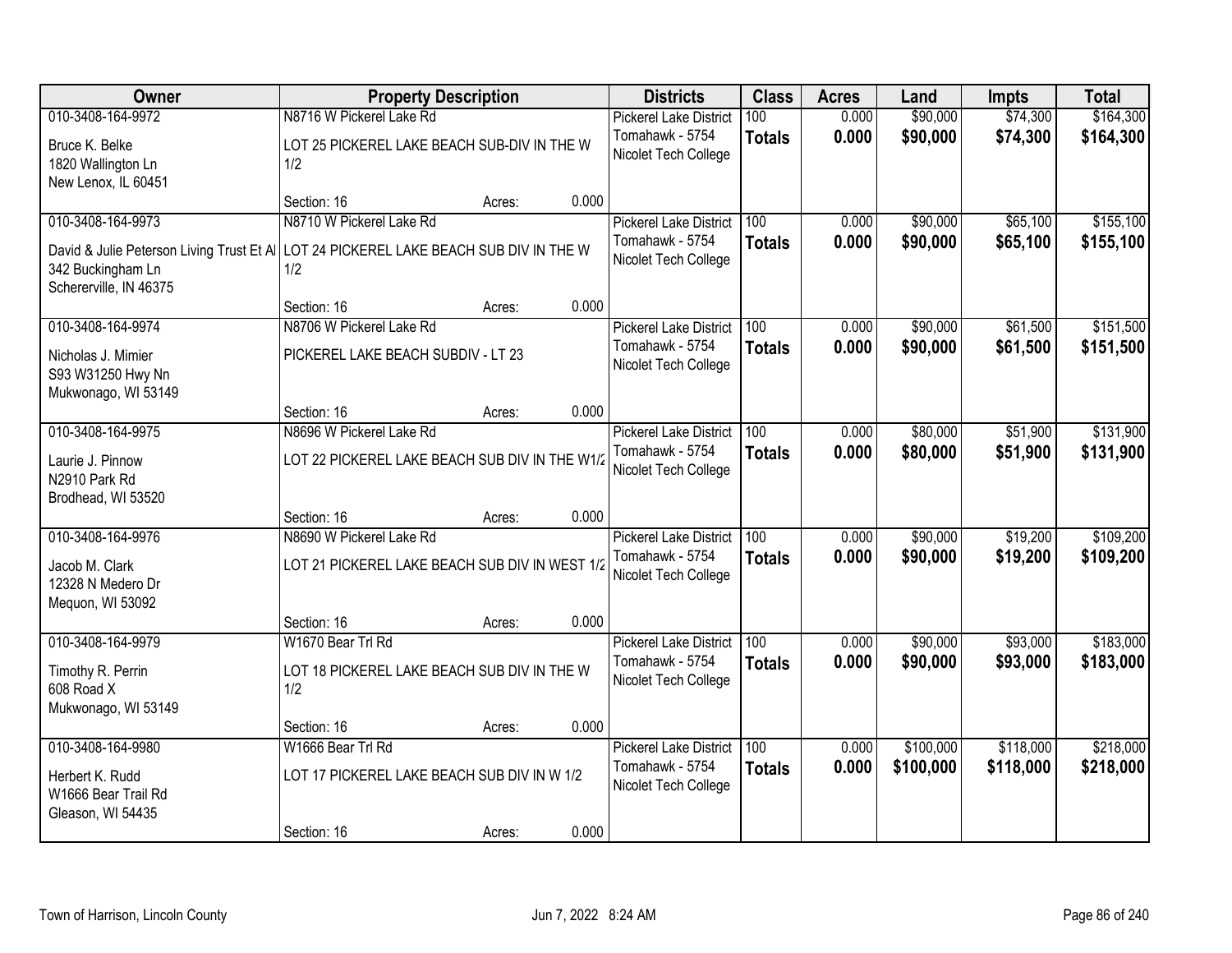| Owner                                                                                                   | <b>Property Description</b>                                                                                               |                | <b>Districts</b>                                                         | <b>Class</b>         | <b>Acres</b>   | Land                   | <b>Impts</b>           | <b>Total</b>           |
|---------------------------------------------------------------------------------------------------------|---------------------------------------------------------------------------------------------------------------------------|----------------|--------------------------------------------------------------------------|----------------------|----------------|------------------------|------------------------|------------------------|
| 010-3408-164-9981<br>Mark A. Mckinley<br>W1652 Bear Trail Rd                                            | W1660 Bear Trl Rd<br>LOT 16 PICKEREL LAKE BEACH SUB DIV IN W 1/2                                                          |                | <b>Pickerel Lake District</b><br>Tomahawk - 5754<br>Nicolet Tech College | 100<br><b>Totals</b> | 0.000<br>0.000 | \$80,000<br>\$80,000   | \$85,200<br>\$85,200   | \$165,200<br>\$165,200 |
| Gleason, WI 54435                                                                                       | Section: 16<br>Acres:                                                                                                     | 0.000          |                                                                          |                      |                |                        |                        |                        |
| 010-3408-164-9982<br>Thomas A. Haunty<br>7758 Hillcrest Ave<br>Middleton, WI 53562                      | W1656 Bear Trl Rd<br>LOT 15 PICKEREL LAKE BEACH SUB DIV IN THE W<br>1/2                                                   |                | <b>Pickerel Lake District</b><br>Tomahawk - 5754<br>Nicolet Tech College | 100<br><b>Totals</b> | 0.000<br>0.000 | \$100,600<br>\$100,600 | \$94,800<br>\$94,800   | \$195,400<br>\$195,400 |
| 010-3408-164-9983<br>Mark A. Mckinley<br>W1652 Bear Trail Rd<br>Gleason, WI 54435                       | Section: 16<br>Acres:<br>W1652 Bear Trl Rd<br>LOT 14 PICKEREL LAKE BEACH SUB DIV IN THE W<br>1/2                          | 0.000<br>0.000 | <b>Pickerel Lake District</b><br>Tomahawk - 5754<br>Nicolet Tech College | 100<br><b>Totals</b> | 0.000<br>0.000 | \$100,000<br>\$100,000 | \$105,000<br>\$105,000 | \$205,000<br>\$205,000 |
| 010-3408-164-9984<br>D Scott Kienast<br>S56 W29800 Windcrest Dr<br>Waukesha, WI 53189                   | Section: 16<br>Acres:<br>W1648 Bear Trl Rd<br>LOT 13 PICKEREL LAKE BEACH SUB DIV IN THE W<br>1/2                          | 0.000          | <b>Pickerel Lake District</b><br>Tomahawk - 5754<br>Nicolet Tech College | 100<br><b>Totals</b> | 0.000<br>0.000 | \$90,000<br>\$90,000   | \$66,500<br>\$66,500   | \$156,500<br>\$156,500 |
| 010-3408-164-9985<br><b>Michael Gerard Stearns</b><br>6457 Gristmill Square Ln<br>Centreville, VA 20120 | Section: 16<br>Acres:<br>W1644 Bear Trl Rd<br>LOT 12 PICKEREL LAKE BEACH SUB DIV IN THE W<br>1/2<br>Section: 16<br>Acres: | 0.000          | <b>Pickerel Lake District</b><br>Tomahawk - 5754<br>Nicolet Tech College | 100<br><b>Totals</b> | 0.000<br>0.000 | \$90,000<br>\$90,000   | \$133,400<br>\$133,400 | \$223,400<br>\$223,400 |
| 010-3408-164-9986<br>Sonya Femal<br>6622 Piping Rock Rd<br>Madison, WI 53711                            | W1640 Bear Trl Rd<br>LOT 11 PICKEREL LAKE BEACH SUB DIV IN THE W<br>1/2<br>Section: 16<br>Acres:                          | 0.000          | <b>Pickerel Lake District</b><br>Tomahawk - 5754<br>Nicolet Tech College | 100<br><b>Totals</b> | 0.000<br>0.000 | \$90,000<br>\$90,000   | \$81,800<br>\$81,800   | \$171,800<br>\$171,800 |
| 010-3408-164-9987<br>Marion M. Forecki<br>W1636 Bear Trail Rd<br>Gleason, WI 54435                      | W1636 Bear Trl Rd<br>LOT 10 PICKEREL LAKE BEACH SUB-DIV IN THE<br>W <sub>1/2</sub><br>Section: 16<br>Acres:               | 0.000          | <b>Pickerel Lake District</b><br>Tomahawk - 5754<br>Nicolet Tech College | 100<br><b>Totals</b> | 0.000<br>0.000 | \$90,000<br>\$90,000   | \$58,200<br>\$58,200   | \$148,200<br>\$148,200 |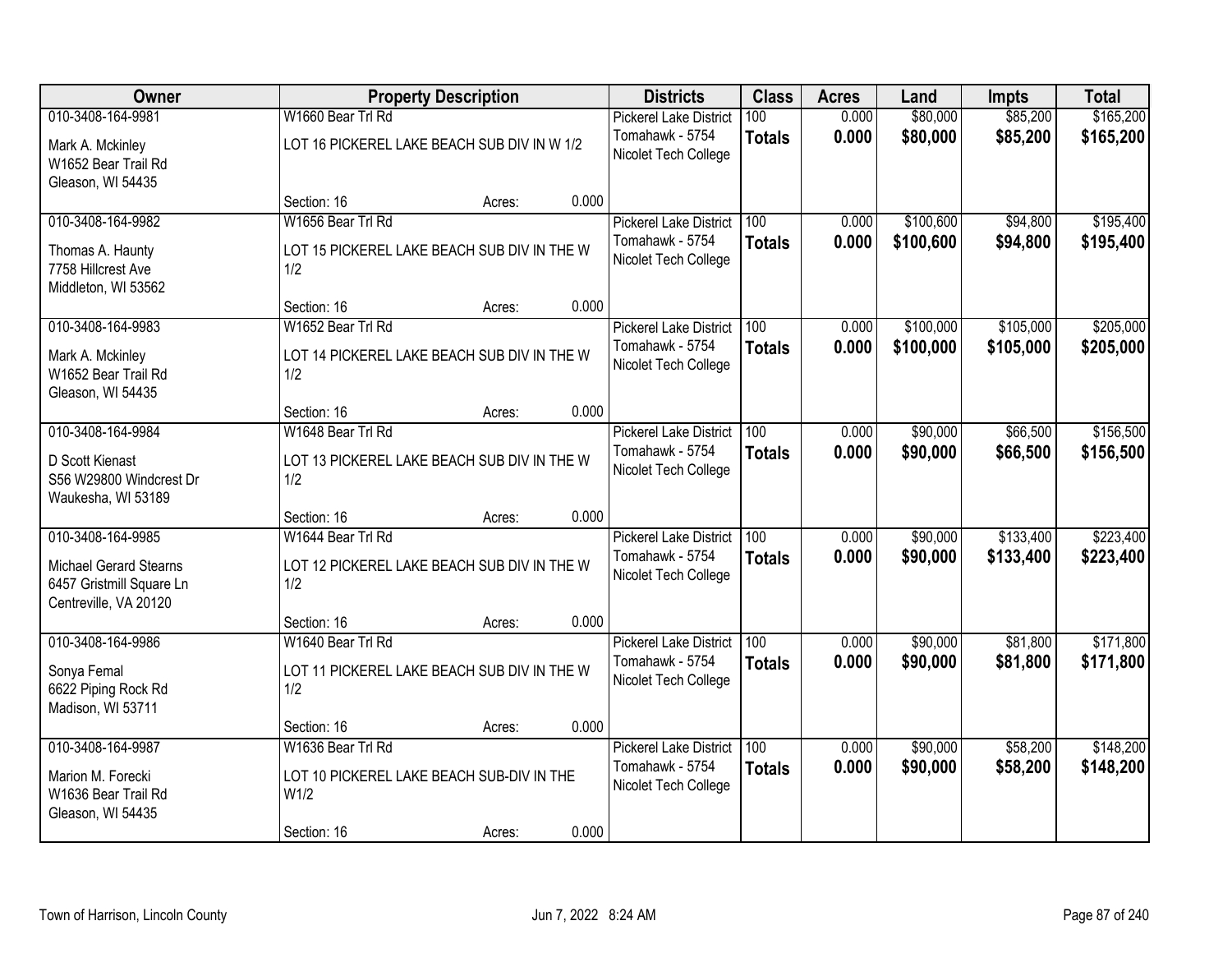| Owner                                                          |                                                                                                    | <b>Property Description</b> |       | <b>Districts</b>                        | <b>Class</b>     | <b>Acres</b> | Land     | <b>Impts</b> | <b>Total</b> |
|----------------------------------------------------------------|----------------------------------------------------------------------------------------------------|-----------------------------|-------|-----------------------------------------|------------------|--------------|----------|--------------|--------------|
| 010-3408-164-9988                                              | W1630 Bear Trl Rd                                                                                  |                             |       | <b>Pickerel Lake District</b>           | 100              | 0.000        | \$90,000 | \$135,100    | \$225,100    |
| Mary K. Raash<br>W1630 Bear Trail Rd<br>Gleason, WI 54435      | LOT 9 PICKEREL LAKE BEACH SUB DIV IN W1/2                                                          |                             |       | Tomahawk - 5754<br>Nicolet Tech College | <b>Totals</b>    | 0.000        | \$90,000 | \$135,100    | \$225,100    |
|                                                                | Section: 16                                                                                        | Acres:                      | 0.000 |                                         |                  |              |          |              |              |
| 010-3408-164-9989                                              | W1626 Bear Trl Rd                                                                                  |                             |       | <b>Pickerel Lake District</b>           | 100              | 0.000        | \$91,000 | \$83,000     | \$174,000    |
| Larson Family Trust<br>2 Red Cedar Trl<br>Madison, WI 53717    | LOT 8 PICKEREL LAKE BEACH SUB-DIV IN THE W1/2                                                      |                             |       | Tomahawk - 5754<br>Nicolet Tech College | <b>Totals</b>    | 0.000        | \$91,000 | \$83,000     | \$174,000    |
|                                                                | Section: 16                                                                                        | Acres:                      | 0.000 |                                         |                  |              |          |              |              |
| 010-3408-164-9990                                              | W1622 Bear Trl Rd                                                                                  |                             |       | <b>Pickerel Lake District</b>           | 100              | 0.000        | \$90,000 | \$68,800     | \$158,800    |
| Steven Grunenwald<br>W1622 Bear Trail Rd<br>Gleason, WI 54435  | LOT 7 PICKEREL LAKE BEACH SUB DIV IN W 1/2                                                         |                             |       | Tomahawk - 5754<br>Nicolet Tech College | <b>Totals</b>    | 0.000        | \$90,000 | \$68,800     | \$158,800    |
|                                                                | Section: 16                                                                                        | Acres:                      | 0.000 |                                         |                  |              |          |              |              |
| 010-3408-164-9991                                              | W1616 Bear Trl Rd                                                                                  |                             |       | <b>Pickerel Lake District</b>           | 100              | 0.000        | \$90,000 | \$72,200     | \$162,200    |
| Jeremy M. Beiler<br>9503 Heritage Hills Dr<br>Weston, WI 54476 | LOT 6 PICKEREL LAKE BEACH SUB DIV IN THE W 1/2                                                     |                             |       | Tomahawk - 5754<br>Nicolet Tech College | <b>Totals</b>    | 0.000        | \$90,000 | \$72,200     | \$162,200    |
|                                                                | Section: 16                                                                                        | Acres:                      | 0.000 |                                         |                  |              |          |              |              |
| 010-3408-164-9992                                              | W1612 Bear Trl Rd                                                                                  |                             |       | <b>Pickerel Lake District</b>           | $\overline{100}$ | 0.000        | \$90,000 | \$154,000    | \$244,000    |
| Daniel J. Weslo<br>21w471 Thorndale Ave<br>Medinah, IL 60157   | LOT 5 PICKEREL LAKE BEACH SUB DIV IN THE W 1/2                                                     |                             |       | Tomahawk - 5754<br>Nicolet Tech College | <b>Totals</b>    | 0.000        | \$90,000 | \$154,000    | \$244,000    |
|                                                                | Section: 16                                                                                        | Acres:                      | 0.000 |                                         |                  |              |          |              |              |
| 010-3408-164-9993                                              | W1606 Bear Trl Rd                                                                                  |                             |       | <b>Pickerel Lake District</b>           | 100              | 0.000        | \$80,000 | \$68,400     | \$148,400    |
| Matthew D. Peterson<br>6311 Elmwood Ave<br>Middleton, WI 53562 | LOT 4 PICKEREL LAKE BEACH SUD DIV IN THE W 1/2                                                     |                             |       | Tomahawk - 5754<br>Nicolet Tech College | <b>Totals</b>    | 0.000        | \$80,000 | \$68,400     | \$148,400    |
|                                                                | Section: 16                                                                                        | Acres:                      | 0.000 |                                         |                  |              |          |              |              |
| 010-3408-164-9994                                              | W1602 Bear Trl Rd                                                                                  |                             |       | <b>Pickerel Lake District</b>           | 100              | 0.510        | \$80,000 | \$91,100     | \$171,100    |
| Chester L. Simmons<br>1010 Oakview Ln<br>Genoa, IL 60135       | PICKEREL LAKE BEACH SUB DIV IN THE W 1/2 LOT 3<br>SHOWN ON WEBER SURVEY MAP #E1822 DATED<br>8/2/00 |                             |       | Tomahawk - 5754<br>Nicolet Tech College | <b>Totals</b>    | 0.510        | \$80,000 | \$91,100     | \$171,100    |
|                                                                | Section: 16                                                                                        | Acres:                      | 0.510 |                                         |                  |              |          |              |              |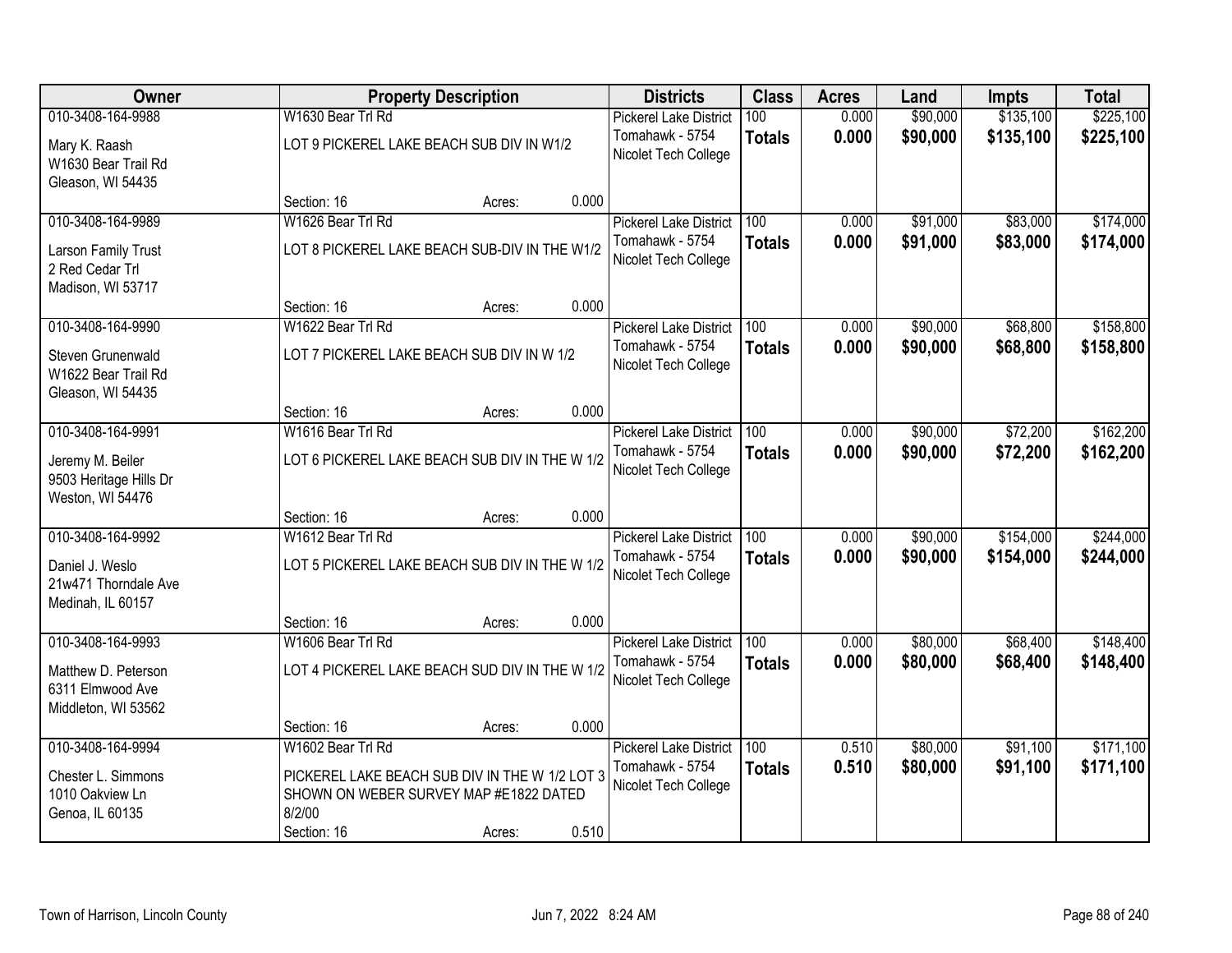| Owner                         |                                                     | <b>Property Description</b> |        | <b>Districts</b>                        | <b>Class</b>  | <b>Acres</b> | Land        | <b>Impts</b>    | <b>Total</b> |
|-------------------------------|-----------------------------------------------------|-----------------------------|--------|-----------------------------------------|---------------|--------------|-------------|-----------------|--------------|
| 010-3408-164-9995             | W1584 Bear Trl Rd                                   |                             |        | Pickerel Lake District                  | 100           | 0.000        | \$85,000    | \$78,600        | \$163,600    |
| Phillip P. Prestia            | PICKEREL LAKE BEACH SUB-DIV IN THE W 1/2 LOT 2      |                             |        | Tomahawk - 5754<br>Nicolet Tech College | <b>Totals</b> | 0.000        | \$85,000    | \$78,600        | \$163,600    |
| 5322 N Rutherford             |                                                     |                             |        |                                         |               |              |             |                 |              |
| Chicago, IL 60656             | Section: 16                                         |                             | 0.000  |                                         |               |              |             |                 |              |
| 010-3408-164-9996             |                                                     | Acres:                      |        | <b>Pickerel Lake District</b>           | 100           | 0.000        | \$59,600    | \$0             | \$59,600     |
|                               |                                                     |                             |        | Tomahawk - 5754                         |               | 0.000        | \$59,600    | \$0             | \$59,600     |
| Lynn Reichelt                 | LOT 1 PICKEREL LAKE BEACH SUB-DIV                   |                             |        | Nicolet Tech College                    | <b>Totals</b> |              |             |                 |              |
| 226426 Kingbird Ave           |                                                     |                             |        |                                         |               |              |             |                 |              |
| Wausau, WI 54401              |                                                     |                             |        |                                         |               |              |             |                 |              |
|                               | Section: 16                                         | Acres:                      | 0.000  |                                         |               |              |             |                 |              |
| 010-3408-164-9997             |                                                     |                             |        | Tomahawk - 5754                         |               |              |             |                 |              |
| Pickerel Lake Beach Plat      | PICKEREL LAKE BEACH SUB-DIV IN THE W1/2             |                             |        |                                         | <b>Totals</b> |              |             |                 |              |
| 1106 E 8th St                 |                                                     |                             |        |                                         |               |              |             |                 |              |
| Merrill, WI 54452 USA         |                                                     |                             |        |                                         |               |              |             |                 |              |
|                               | Section:                                            | Acres:                      | 0.000  |                                         |               |              |             |                 |              |
| 010-3408-164-9999             | W1353 Bass Lake Ln                                  |                             |        | Tomahawk - 5754                         | 100           | 3.000        | \$143,000   | \$69,000        | \$212,000    |
| <b>Bass Lake Casting Club</b> | TH ISLAND IN BASS LAKE 250' LAKE FRONTAGE           |                             |        | Nicolet Tech College                    | <b>Totals</b> | 3.000        | \$143,000   | \$69,000        | \$212,000    |
| N2270 Pustaver Rd             |                                                     |                             |        |                                         |               |              |             |                 |              |
| Lodi, WI 53555                |                                                     |                             |        |                                         |               |              |             |                 |              |
|                               | Section: 16                                         | Acres:                      | 3.000  |                                         |               |              |             |                 |              |
| 010-3408-171-9995             |                                                     |                             |        | Tomahawk - 5754                         | 850           | 40.000       | \$0         | $\overline{50}$ | \$0          |
| <b>Lincoln County</b>         | SE 1/4 NE 1/4 COUNTY SPECIAL USE LANDS              |                             |        | Nicolet Tech College                    | <b>Totals</b> | 40.000       | \$0         | \$0             | \$0          |
| 801 N Sales St                |                                                     |                             |        |                                         |               |              |             |                 |              |
| Merrill, WI 54452             |                                                     |                             |        |                                         |               |              |             |                 |              |
|                               | Section: 17                                         | Acres:                      | 40.000 |                                         |               |              |             |                 |              |
| 010-3408-171-9996             |                                                     |                             |        | Tomahawk - 5754                         | 850           | 0.650        | $\sqrt{$0}$ | $\overline{50}$ | \$0          |
| <b>Lincoln County</b>         | CM AT A PT ON SW SHORE OF GHOST LAKE IN SW          |                             |        | Nicolet Tech College                    | <b>Totals</b> | 0.650        | \$0         | \$0             | \$0          |
| 801 N Sales St                | 1/4 NE 1/4 - SWLY 106DG 8' 208'- NWLY 47DG 24' 160' |                             |        |                                         |               |              |             |                 |              |
| Merrill, WI 54452             | NELY 124DG 34' 130'- SELY ALG SHR SD LAKE TO        |                             |        |                                         |               |              |             |                 |              |
|                               | Section: 17                                         | Acres:                      | 0.650  |                                         |               |              |             |                 |              |
| 010-3408-171-9997             |                                                     |                             |        | Tomahawk - 5754                         | 850           | 39.350       | \$0         | $\overline{50}$ | $\sqrt{50}$  |
| <b>Lincoln County</b>         | SW 1/4 NE 1/4 EX THAT PRT DES IN V199 P241          |                             |        | Nicolet Tech College                    | <b>Totals</b> | 39.350       | \$0         | \$0             | \$0          |
| 801 N Sales St                | COUNTY SPECIAL USE LANDS                            |                             |        |                                         |               |              |             |                 |              |
| Merrill, WI 54452             |                                                     |                             |        |                                         |               |              |             |                 |              |
|                               | Section: 17                                         | Acres:                      | 39.350 |                                         |               |              |             |                 |              |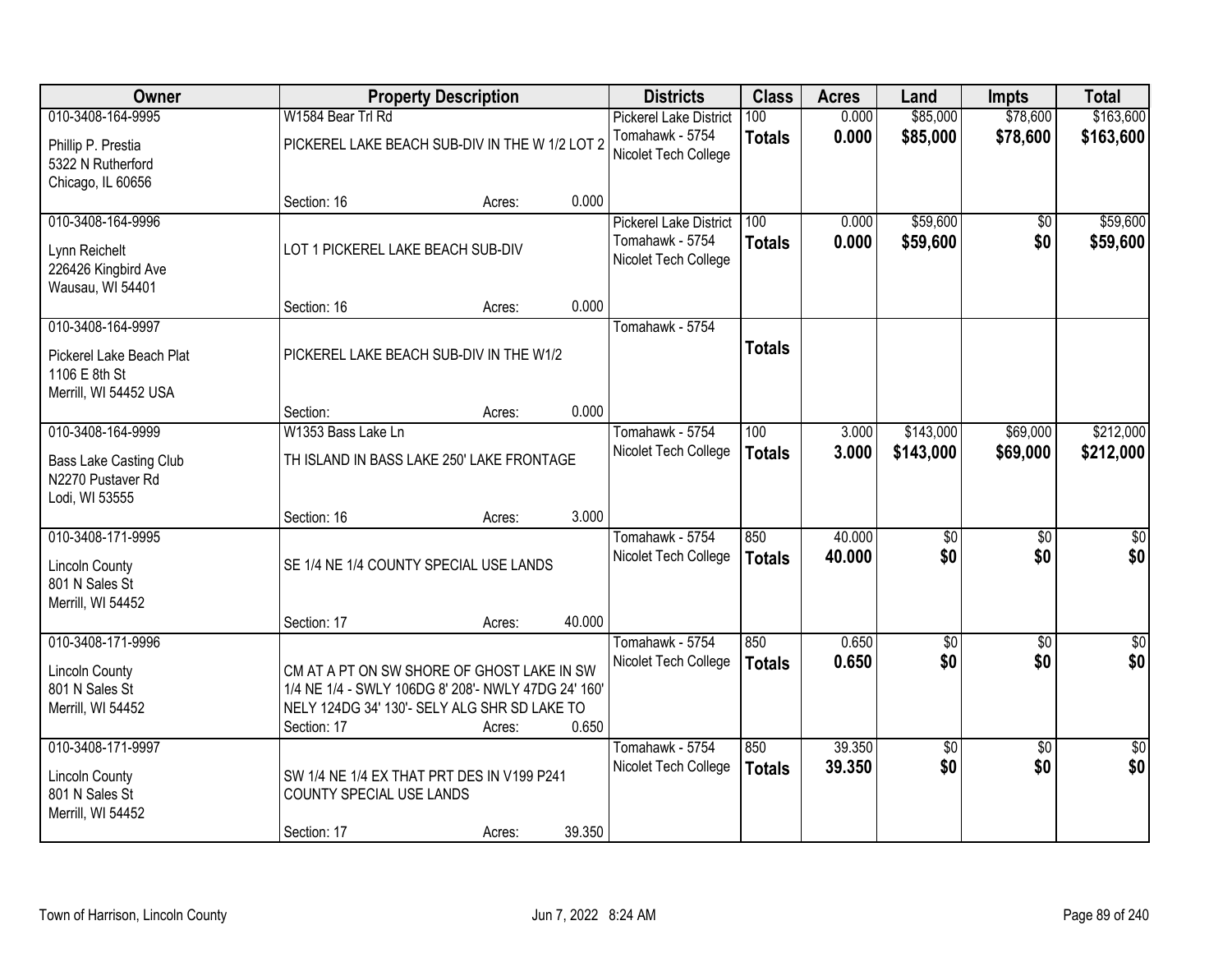| Owner                                                        | <b>Property Description</b>            |        |         | <b>Districts</b>     | <b>Class</b>  | <b>Acres</b> | Land            | <b>Impts</b>    | <b>Total</b>     |
|--------------------------------------------------------------|----------------------------------------|--------|---------|----------------------|---------------|--------------|-----------------|-----------------|------------------|
| 010-3408-171-9998                                            |                                        |        |         | Tomahawk - 5754      | 850           | 40.000       | $\overline{50}$ | $\overline{50}$ | \$0              |
| <b>Lincoln County</b><br>801 N Sales St<br>Merrill, WI 54452 | NW 1/4 NE 1/4 COUNTY SPECIAL USE LANDS |        |         | Nicolet Tech College | <b>Totals</b> | 40.000       | \$0             | \$0             | \$0              |
|                                                              | Section: 17                            | Acres: | 40.000  |                      |               |              |                 |                 |                  |
| 010-3408-171-9999                                            |                                        |        |         | Tomahawk - 5754      | 850           | 40.000       | $\overline{50}$ | $\overline{50}$ | $\sqrt{50}$      |
| <b>Lincoln County</b><br>801 N Sales St<br>Merrill, WI 54452 | NE 1/4 NE 1/4 COUNTY SPECIAL USE LANDS |        |         | Nicolet Tech College | <b>Totals</b> | 40.000       | \$0             | \$0             | \$0              |
|                                                              | Section: 17                            | Acres: | 40.000  |                      |               |              |                 |                 |                  |
| 010-3408-172-9999                                            | Bear Trl Rd                            |        |         | Tomahawk - 5754      | 820           | 320.000      | \$0             | \$0             | \$0              |
| <b>Lincoln County</b><br>801 N Sales St<br>Merrill, WI 54452 | THE W 1/2 OF SECTION 17                |        |         | Nicolet Tech College | <b>Totals</b> | 320.000      | \$0             | \$0             | \$0              |
|                                                              | Section: 17                            | Acres: | 320.000 |                      |               |              |                 |                 |                  |
| 010-3408-174-9996                                            |                                        |        |         | Tomahawk - 5754      | 850           | 40.000       | \$0             | \$0             | $\sqrt{50}$      |
| <b>Lincoln County</b><br>801 N Sales St<br>Merrill, WI 54452 | SE 1/4 SE 1/4 COUNTY SPECIAL USE LANDS |        |         | Nicolet Tech College | <b>Totals</b> | 40.000       | \$0             | \$0             | \$0              |
|                                                              | Section: 17                            | Acres: | 40.000  |                      |               |              |                 |                 |                  |
| 010-3408-174-9997                                            | Bear Trl Rd                            |        |         | Tomahawk - 5754      | 850           | 40.000       | $\overline{50}$ | $\overline{50}$ | $\sqrt{50}$      |
| <b>Lincoln County</b>                                        | SW 1/4 SE 1/4 COUNTY SPECIAL USE LANDS |        |         | Nicolet Tech College | <b>Totals</b> | 40.000       | \$0             | \$0             | \$0              |
| 801 N Sales St<br>Merrill, WI 54452                          |                                        |        |         |                      |               |              |                 |                 |                  |
|                                                              | Section: 17                            | Acres: | 40.000  |                      |               |              |                 |                 |                  |
| 010-3408-174-9998                                            |                                        |        |         | Tomahawk - 5754      | 850           | 40.000       | \$0             | \$0             | $\overline{\$0}$ |
| <b>Lincoln County</b><br>801 N Sales St<br>Merrill, WI 54452 | NW 1/4 SE 1/4 COUNTY SPECIAL USE LANDS |        |         | Nicolet Tech College | <b>Totals</b> | 40.000       | \$0             | \$0             | \$0              |
|                                                              | Section: 17                            | Acres: | 40.000  |                      |               |              |                 |                 |                  |
| 010-3408-174-9999                                            | Bear Trl Rd                            |        |         | Tomahawk - 5754      | 850           | 40.000       | $\overline{50}$ | $\overline{30}$ | $\overline{30}$  |
| <b>Lincoln County</b><br>801 N Sales St<br>Merrill, WI 54452 | NE 1/4 SE 1/4 COUNTY SPECIAL USE LANDS |        |         | Nicolet Tech College | <b>Totals</b> | 40.000       | \$0             | \$0             | \$0              |
|                                                              | Section: 17                            | Acres: | 40.000  |                      |               |              |                 |                 |                  |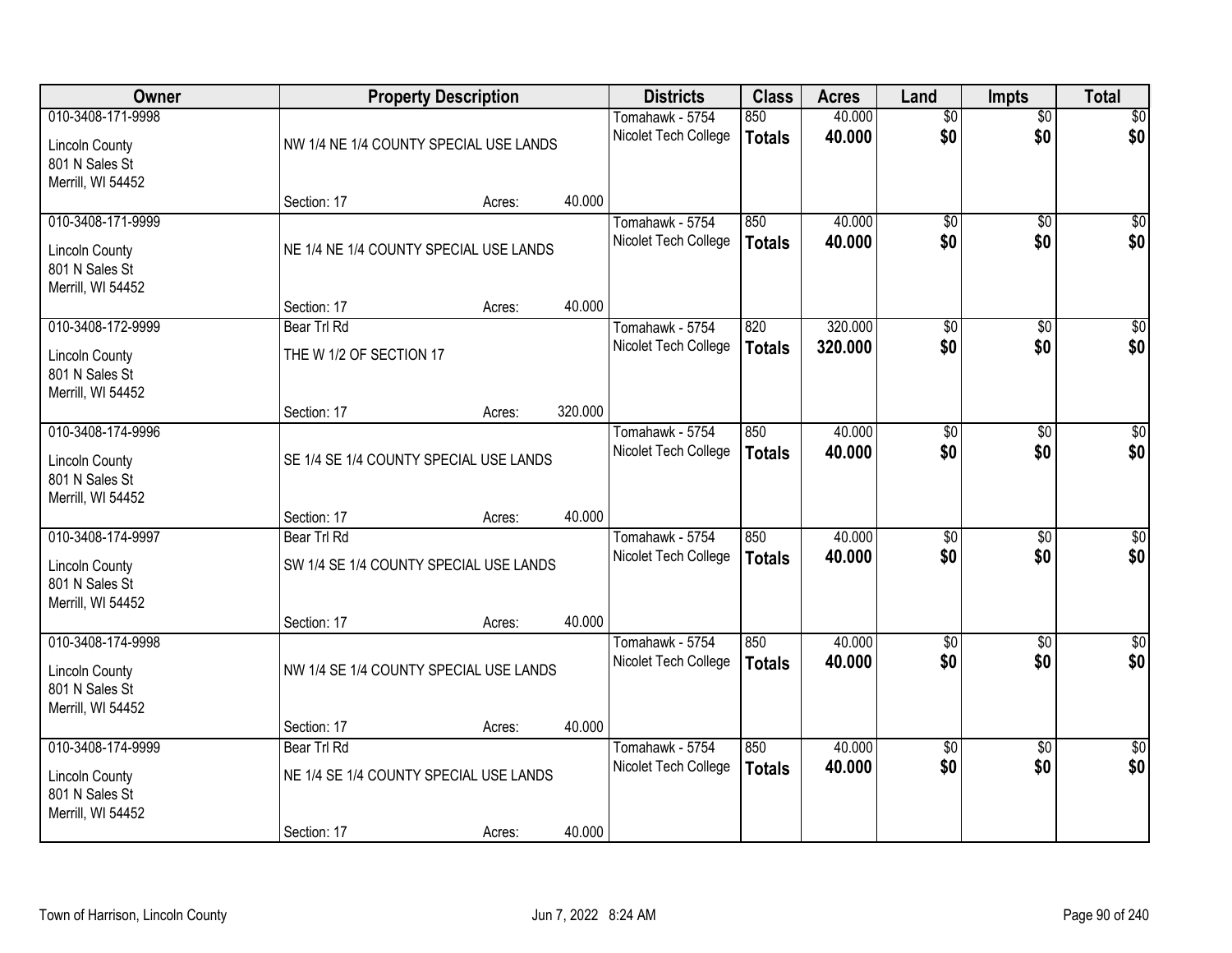| Owner                                   | <b>Property Description</b>                 |        |         | <b>Districts</b>                        | <b>Class</b>  | <b>Acres</b>    | Land                 | <b>Impts</b>    | <b>Total</b>         |
|-----------------------------------------|---------------------------------------------|--------|---------|-----------------------------------------|---------------|-----------------|----------------------|-----------------|----------------------|
| 010-3408-181-9999                       | N8896 Otter Lake Rd                         |        |         | Tomahawk - 5754                         | 820           | 614.800         | $\overline{50}$      | $\overline{50}$ | $\overline{50}$      |
| <b>Lincoln County</b>                   | ALL OF SEC EX TH FRAC NW 1/4 SW 1/4 THRF    |        |         | Nicolet Tech College                    | <b>Totals</b> | 614.800         | \$0                  | \$0             | \$0                  |
| 801 N Sales St                          |                                             |        |         |                                         |               |                 |                      |                 |                      |
| Merrill, WI 54452                       |                                             |        |         |                                         |               |                 |                      |                 |                      |
|                                         | Section: 18                                 | Acres: | 614.800 |                                         |               |                 |                      |                 |                      |
| 010-3408-183-9998                       | N2466 Bear Trl Rd                           |        |         | Tomahawk - 5754                         | 100           | 8.000           | \$33,300             | \$28,100        | \$61,400             |
| Gus's Camp, Inc                         | THAT PRT OF THE FRAC NW 1/4 SW 1/4 LYG NELY |        |         | Nicolet Tech College                    | <b>Totals</b> | 8.000           | \$33,300             | \$28,100        | \$61,400             |
| <b>PO Box 126</b>                       | OF BEAR TRAIL RD                            |        |         |                                         |               |                 |                      |                 |                      |
| Rothschild, WI 54474                    |                                             |        |         |                                         |               |                 |                      |                 |                      |
|                                         | Section: 18                                 | Acres: | 8.000   |                                         |               |                 |                      |                 |                      |
| 010-3408-183-9999                       | W2453 Bear Trl Rd                           |        |         | Tomahawk - 5754<br>Nicolet Tech College | 100<br>600    | 1.000<br>36.200 | \$15,000<br>\$67,000 | \$41,500<br>\$0 | \$56,500<br>\$67,000 |
| James and Susan Thompson Rev Trust      | FRAC NW 1/4 SW 1/4 EX ANY PART LYG NELY OF  |        |         |                                         | <b>Totals</b> | 37.200          | \$82,000             | \$41,500        | \$123,500            |
| 1013 Arnold St                          | <b>BEAR TRAIL RD</b>                        |        |         |                                         |               |                 |                      |                 |                      |
| Rothschild, WI 54474                    |                                             |        | 37.200  |                                         |               |                 |                      |                 |                      |
| 010-3408-191-9999                       | Section: 18                                 | Acres: |         | Tomahawk - 5754                         | 820           | 662.200         | $\overline{60}$      | $\overline{30}$ | $\overline{50}$      |
|                                         |                                             |        |         | Nicolet Tech College                    | <b>Totals</b> | 662.200         | \$0                  | \$0             | \$0                  |
| <b>Lincoln County</b>                   | ALL OF SECTION 19                           |        |         |                                         |               |                 |                      |                 |                      |
| 801 N Sales St<br>Merrill, WI 54452     |                                             |        |         |                                         |               |                 |                      |                 |                      |
|                                         | Section: 19                                 | Acres: | 662.200 |                                         |               |                 |                      |                 |                      |
| 010-3408-201-9999                       |                                             |        |         | Tomahawk - 5754                         | 820           | 640.000         | \$0                  | $\overline{50}$ | $\overline{50}$      |
|                                         |                                             |        |         | Nicolet Tech College                    | <b>Totals</b> | 640.000         | \$0                  | \$0             | \$0                  |
| <b>Lincoln County</b><br>801 N Sales St | ALL OF SECTION 20                           |        |         |                                         |               |                 |                      |                 |                      |
| Merrill, WI 54452                       |                                             |        |         |                                         |               |                 |                      |                 |                      |
|                                         | Section: 20                                 | Acres: | 640.000 |                                         |               |                 |                      |                 |                      |
| 010-3408-211-9992                       | W1300 Long Trl                              |        |         | Tomahawk - 5754                         | 100           | 0.830           | \$129,800            | \$32,000        | \$161,800            |
| Jennifer M. Horne                       | LT 1 CSM 2080 V11 P95 D0462233              |        |         | Nicolet Tech College                    | <b>Totals</b> | 0.830           | \$129,800            | \$32,000        | \$161,800            |
| 4292 Crestway Dr                        |                                             |        |         |                                         |               |                 |                      |                 |                      |
| Windsor, WI 53598                       |                                             |        |         |                                         |               |                 |                      |                 |                      |
|                                         | Section: 22                                 | Acres: | 0.830   |                                         |               |                 |                      |                 |                      |
| 010-3408-211-9993                       | W1324 Long Trl                              |        |         | Tomahawk - 5754                         | 100           | 4.400           | \$113,100            | \$156,700       | \$269,800            |
| Ronald H. Machel                        | LT 2 CSM 2080 V11 P95 D0462233              |        |         | Nicolet Tech College                    | <b>Totals</b> | 4.400           | \$113,100            | \$156,700       | \$269,800            |
| 2801 Rolling Oak Rd                     |                                             |        |         |                                         |               |                 |                      |                 |                      |
| Burnsville, MN 55337                    |                                             |        |         |                                         |               |                 |                      |                 |                      |
|                                         | Section: 22                                 | Acres: | 4.400   |                                         |               |                 |                      |                 |                      |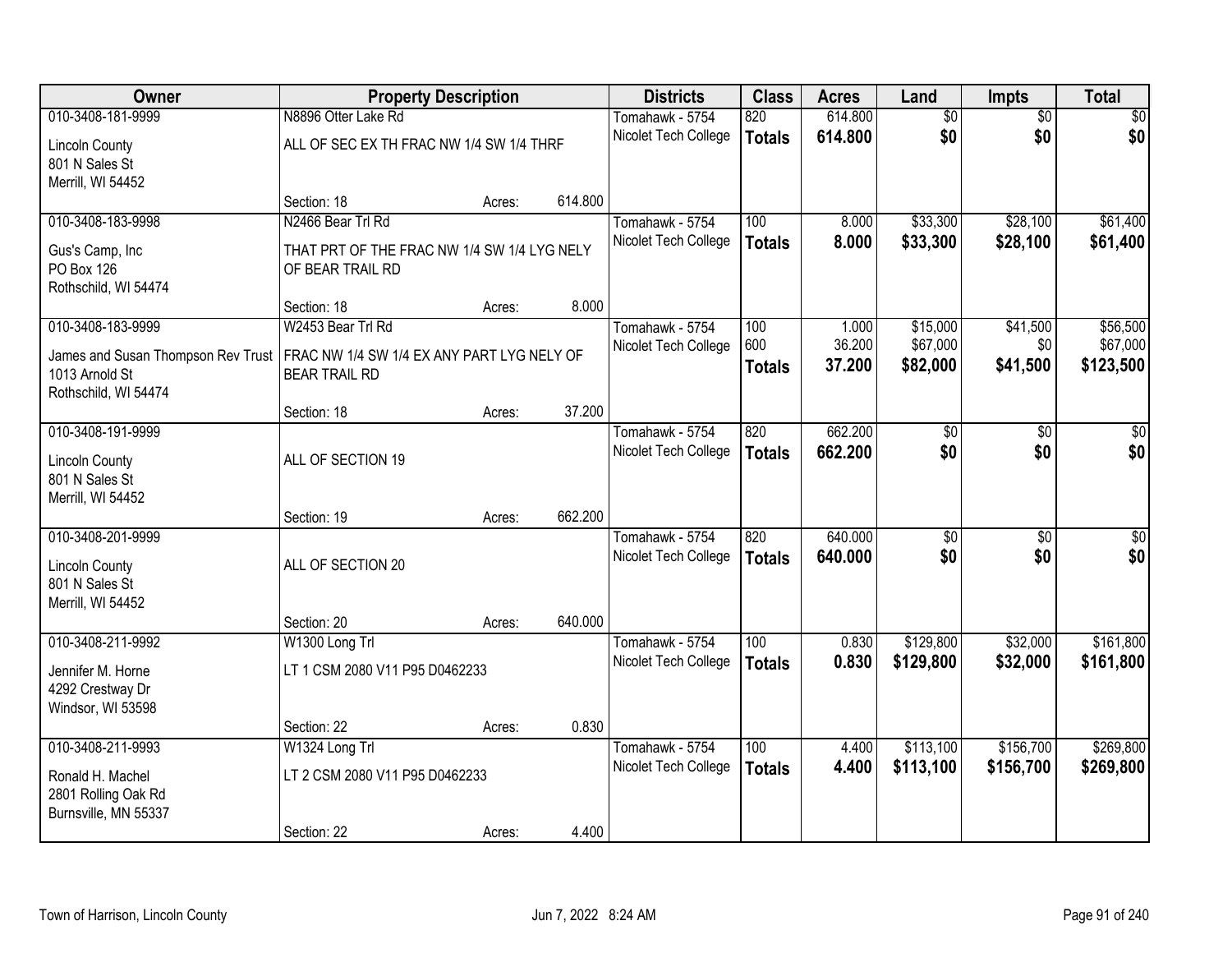| <b>Owner</b>                                                       | <b>Property Description</b>                                                              |        |         | <b>Districts</b>                        | <b>Class</b>         | <b>Acres</b>     | Land                 | Impts                  | <b>Total</b>         |
|--------------------------------------------------------------------|------------------------------------------------------------------------------------------|--------|---------|-----------------------------------------|----------------------|------------------|----------------------|------------------------|----------------------|
| 010-3408-211-9994<br>James D. Koch                                 | SE 1/4 NE 1/4                                                                            |        |         | Tomahawk - 5754<br>Nicolet Tech College | 742<br><b>Totals</b> | 40.000<br>40.000 | (\$74,000)<br>\$0    | $\overline{50}$<br>\$0 | \$0<br>\$0           |
| N1268 Golf Dr<br>Merrill, WI 54452                                 |                                                                                          |        |         |                                         |                      |                  |                      |                        |                      |
|                                                                    | Section: 21                                                                              | Acres: | 40.000  |                                         |                      |                  |                      |                        |                      |
| 010-3408-211-9995                                                  |                                                                                          |        |         | Tomahawk - 5754                         | 500                  | 5.000            | \$1,600              | $\overline{50}$        | \$1,600              |
| Ronald D. Fischer                                                  | SW 1/4 NE 1/4                                                                            |        |         | Nicolet Tech College                    | 600<br><b>Totals</b> | 35.000<br>40.000 | \$64,800<br>\$66,400 | \$0<br>\$0             | \$64,800<br>\$66,400 |
| 17610 Abby Ln<br>Spring, TX 77379                                  |                                                                                          |        |         |                                         |                      |                  |                      |                        |                      |
| 010-3408-211-9996                                                  | Section: 21                                                                              | Acres: | 40.000  |                                         |                      |                  |                      |                        |                      |
|                                                                    |                                                                                          |        |         | Tomahawk - 5754<br>Nicolet Tech College | 600<br><b>Totals</b> | 39.500<br>39.500 | \$73,100<br>\$73,100 | \$0<br>\$0             | \$73,100<br>\$73,100 |
| Eric B. Omit<br>626 North St                                       | THAT PRT OF NW 1/4 NE 1/4 LYG S&W OF RD RUNG<br>IN A NWLY & SELY DIRECTION TOWN RD TAKES |        |         |                                         |                      |                  |                      |                        |                      |
| Waupaca, WI 54981                                                  | APPROX .5 AC                                                                             |        |         |                                         |                      |                  |                      |                        |                      |
|                                                                    | Section: 21                                                                              | Acres: | 39.500  |                                         |                      |                  |                      |                        |                      |
| 010-3408-211-9997                                                  |                                                                                          |        |         | Tomahawk - 5754                         | 100                  | 0.500            | \$3,800              | \$0                    | \$3,800              |
| Schuman Revocable Trust<br>396 Meander Wood Rd<br>Oregon, WI 53575 | TH PRT OF NW 1/4 NE 1/4 N & E OF RD RNG IN NWLY<br>& SELY DIR                            |        |         | Nicolet Tech College                    | <b>Totals</b>        | 0.500            | \$3,800              | \$0                    | \$3,800              |
|                                                                    | Section: 21                                                                              | Acres: | 0.500   |                                         |                      |                  |                      |                        |                      |
| 010-3408-211-9999                                                  | N8553 Long Lake Dr                                                                       |        |         | Tomahawk - 5754                         | 100                  | 1.000            | \$20,000             | \$9,500                | \$29,500             |
| Schuman Revocable Trust                                            | NE 1/4 NE 1/4 EX PRT DES IN V256 P31 LCR & IN SEC                                        |        |         | Nicolet Tech College                    | 500<br>600           | 30.000<br>4.000  | \$12,000<br>\$9,600  | \$0<br>\$0             | \$12,000<br>\$9,600  |
| 396 Meander Wood Rd                                                | 22 THE N 50' OF NW 1/4 NW 1/4 LYG W OF LONG LK                                           |        |         |                                         | <b>Totals</b>        | 35.000           | \$41,600             | \$9,500                | \$51,100             |
| Oregon, WI 53575                                                   | Section: 21                                                                              | Acres: | 35.000  |                                         |                      |                  |                      |                        |                      |
| 010-3408-212-9999                                                  |                                                                                          |        |         | Tomahawk - 5754                         | 820                  | 360.000          | $\overline{60}$      | $\overline{50}$        | $\overline{\$0}$     |
| Lincoln County<br>801 N Sales St<br>Merrill, WI 54452              | THE W 1/2 OF SEC 21 & THE SE 1/4 SE 1/4 ALL IN<br><b>SEC</b>                             |        |         | Nicolet Tech College                    | <b>Totals</b>        | 360.000          | \$0                  | \$0                    | \$0                  |
|                                                                    | Section: 21                                                                              | Acres: | 360.000 |                                         |                      |                  |                      |                        |                      |
| 010-3408-214-9995                                                  |                                                                                          |        |         | Tomahawk - 5754                         | 600                  | 10.000           | \$18,500             | $\overline{50}$        | \$18,500             |
| David C. Heckman<br>N3883 Cty Rd K<br>Merrill, WI 54452            | NE1/4 OF NE1/4 SE1/4                                                                     |        |         | Nicolet Tech College                    | <b>Totals</b>        | 10.000           | \$18,500             | \$0                    | \$18,500             |
|                                                                    | Section: 21                                                                              | Acres: | 10.000  |                                         |                      |                  |                      |                        |                      |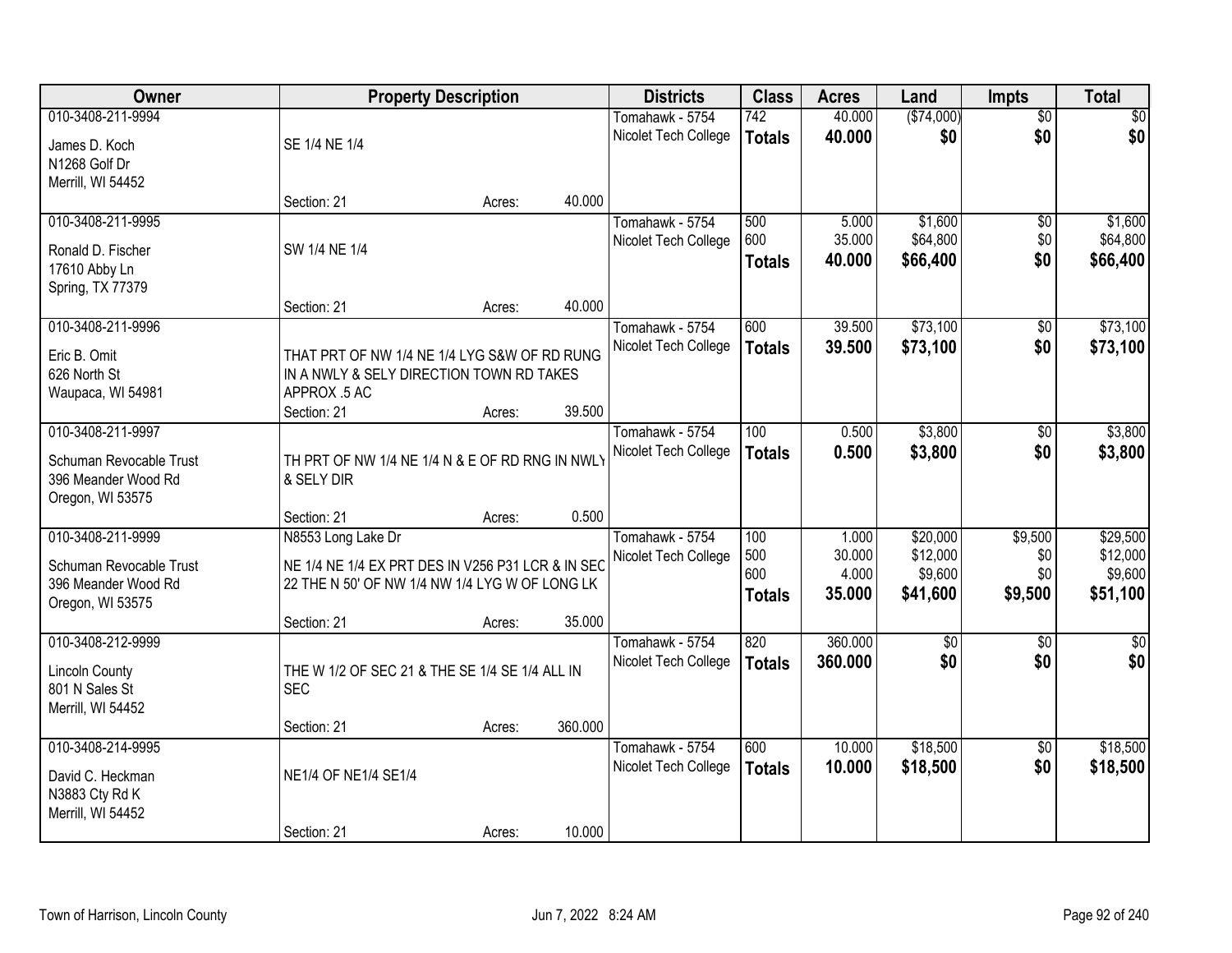| Owner                  | <b>Property Description</b>                  |        |        | <b>Districts</b>     | <b>Class</b>  | <b>Acres</b>    | Land       | <b>Impts</b>    | <b>Total</b>   |
|------------------------|----------------------------------------------|--------|--------|----------------------|---------------|-----------------|------------|-----------------|----------------|
| 010-3408-214-9996      |                                              |        |        | Tomahawk - 5754      | 600           | 30.000          | \$55,500   | $\overline{50}$ | \$55,500       |
| Ronald D. Fischer      | NE1/4 SE1/4 EX NE1/4 THRF                    |        |        | Nicolet Tech College | <b>Totals</b> | 30.000          | \$55,500   | \$0             | \$55,500       |
| 17610 Abby Ln          |                                              |        |        |                      |               |                 |            |                 |                |
| Spring, TX 77379       |                                              |        |        |                      |               |                 |            |                 |                |
|                        | Section: 21                                  | Acres: | 30.000 |                      |               |                 |            |                 |                |
| 010-3408-214-9997      | N8157 Turtle Lake Rd                         |        |        | Tomahawk - 5754      | 100           | 1.000           | \$2,500    | \$10,100        | \$12,600       |
|                        |                                              |        |        | Nicolet Tech College | 500           | 6.000           | \$2,000    | \$0             | \$2,000        |
| Jeffrey S. Juedes      | SW 1/4 SE 1/4                                |        |        |                      | 600           | 33.000          | \$61,100   | \$0             | \$61,100       |
| 10265 Gentle Ben Rd    |                                              |        |        |                      | <b>Totals</b> | 40.000          | \$65,600   | \$10,100        | \$75,700       |
| Tomahawk, WI 54487     |                                              |        |        |                      |               |                 |            |                 |                |
|                        | Section: 21                                  | Acres: | 40.000 |                      |               |                 |            |                 |                |
| 010-3408-214-9998      | N8213 Turtle Lake Rd                         |        |        | Tomahawk - 5754      | 100           | 1.000           | \$2,500    | \$7,300         | \$9,800        |
| Donald L. Evans        | NW 1/4 SE 1/4                                |        |        | Nicolet Tech College | 500<br>600    | 1.800           | \$500      | \$0<br>\$0      | \$500          |
| 1311 9th St E          |                                              |        |        |                      | 744           | 2.200<br>35.000 | \$4,100    | \$0             | \$4,100<br>\$0 |
| Merrill, WI 54452      |                                              |        |        |                      |               |                 | (\$64,800) |                 |                |
|                        | Section: 21                                  | Acres: | 40.000 |                      | <b>Totals</b> | 40.000          | \$7,100    | \$7,300         | \$14,400       |
| 010-3408-221-9969      | W1136 Black Cloud Rd                         |        |        | Tomahawk - 5754      | 100           | 2.850           | \$45,500   | \$92,000        | \$137,500      |
|                        |                                              |        |        | Nicolet Tech College | <b>Totals</b> | 2.850           | \$45,500   | \$92,000        | \$137,500      |
| William P. Rajek       | THE W 8 RDS OF GL 2 EX S 80 RDS THRF AND CM  |        |        |                      |               |                 |            |                 |                |
| W1136 Black Cloud Rd   | AT N1/4 CR SEC 22 THE POB-S 49DG 26' 14"E    |        |        |                      |               |                 |            |                 |                |
| Gleason, WI 54435      | 50.50'-S 8DG 23'19"W 213.36'-N 01DG 42'00"W  |        | 2.850  |                      |               |                 |            |                 |                |
|                        | Section: 22                                  | Acres: |        |                      |               |                 |            |                 |                |
| 010-3408-221-9970      | W1124 Black Cloud Rd                         |        |        | Tomahawk - 5754      | 100           | 2.600           | \$44,900   | \$24,700        | \$69,600       |
| Darrell Johnson        | THE E 8 RDS OF THE W 16 RDS GL 2 EX S 80 RDS |        |        | Nicolet Tech College | <b>Totals</b> | 2.600           | \$44,900   | \$24,700        | \$69,600       |
| 575 Green Bay Rd       | THRF EX D0403311                             |        |        |                      |               |                 |            |                 |                |
| Denmark, WI 54208-9102 |                                              |        |        |                      |               |                 |            |                 |                |
|                        | Section: 22                                  | Acres: | 2.600  |                      |               |                 |            |                 |                |
| 010-3408-221-9971      | N8286 County Rd B                            |        |        | Tomahawk - 5754      | 500           | 3.000           | \$800      | $\overline{60}$ | \$800          |
| Jeffrey W. Johnson     | THE N 1/2 OF TH S 80 RDS OF GL 2             |        |        | Nicolet Tech College | 600           | 17.000          | \$31,500   | \$0             | \$31,500       |
| 118520 State Rd 153    |                                              |        |        |                      | <b>Totals</b> | 20.000          | \$32,300   | \$0             | \$32,300       |
| Stratford, WI 54484    |                                              |        |        |                      |               |                 |            |                 |                |
|                        | Section: 22                                  | Acres: | 20.000 |                      |               |                 |            |                 |                |
| 010-3408-221-9972      | N8286 County Rd B                            |        |        | Tomahawk - 5754      | 100           | 1.000           | \$15,000   | \$111,800       | \$126,800      |
|                        |                                              |        |        | Nicolet Tech College | 500           | 5.000           | \$1,600    | \$0             | \$1,600        |
| Roger W. Johnson       | THE S 80 RDS OF GL 2 EX TH N 1/2 THRF        |        |        |                      | 600           | 14.000          | \$25,900   | \$0             | \$25,900       |
| 219 Neli Ct            |                                              |        |        |                      | <b>Totals</b> | 20.000          | \$42,500   | \$111,800       | \$154,300      |
| Deerfield, WI 53531    |                                              |        |        |                      |               |                 |            |                 |                |
|                        | Section: 22                                  | Acres: | 20.000 |                      |               |                 |            |                 |                |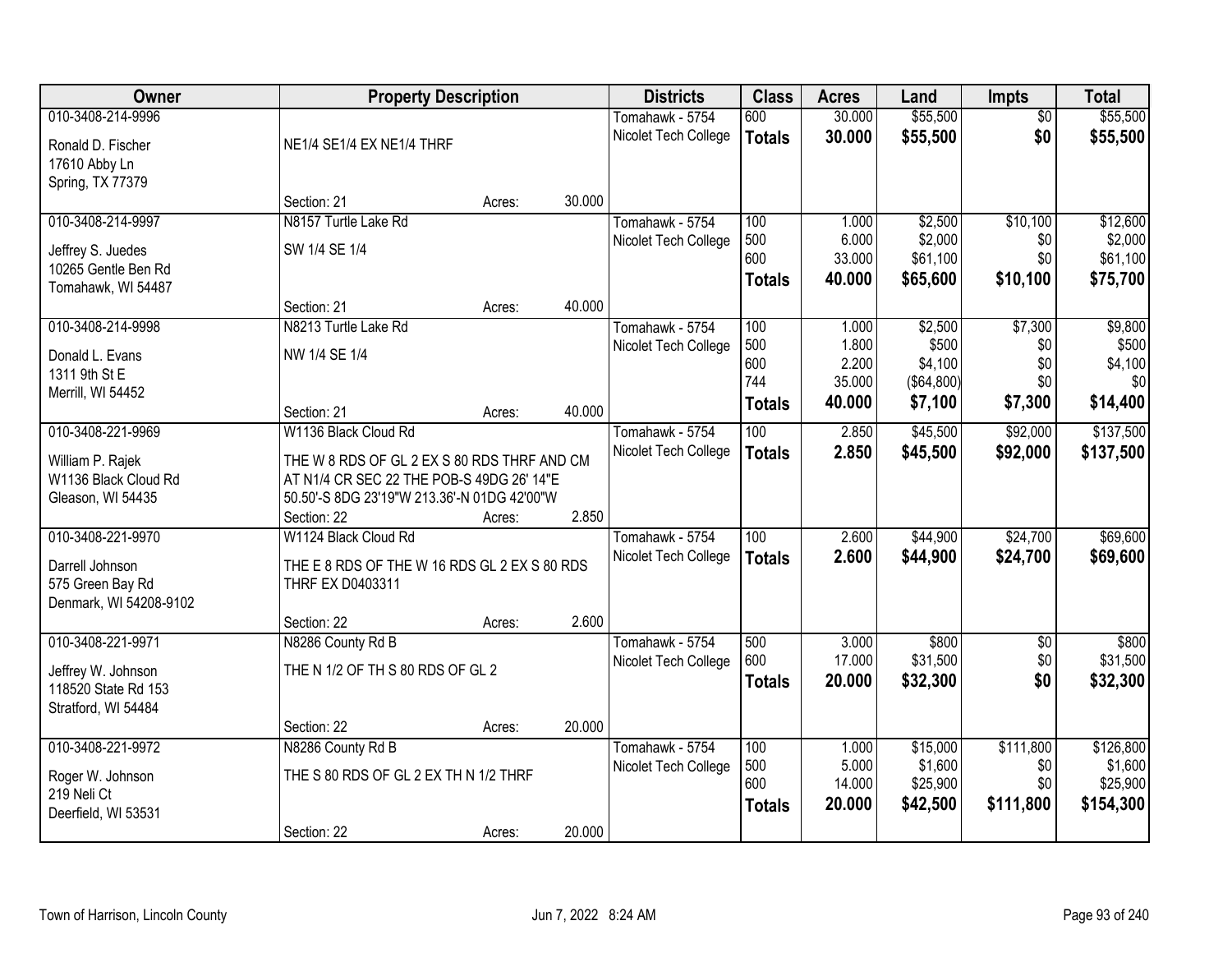| Owner                                                                                 | <b>Property Description</b>                                                                                                                                                                                           | <b>Districts</b>                        | <b>Class</b>                      | <b>Acres</b>   | Land                   | Impts                  | <b>Total</b>           |
|---------------------------------------------------------------------------------------|-----------------------------------------------------------------------------------------------------------------------------------------------------------------------------------------------------------------------|-----------------------------------------|-----------------------------------|----------------|------------------------|------------------------|------------------------|
| 010-3408-221-9976<br>Rhonda Johnson<br>9379 Parkway Rd<br>Oconto Falls, WI 54154      | THE E 8 RDS OF THE W 24 RDS GL 2 EX THE S 80<br><b>RDS THRF</b>                                                                                                                                                       | Tomahawk - 5754<br>Nicolet Tech College | 100<br><b>Totals</b>              | 2.700<br>2.700 | \$45,500<br>\$45,500   | $\overline{50}$<br>\$0 | \$45,500<br>\$45,500   |
|                                                                                       | 2.700<br>Section: 22<br>Acres:                                                                                                                                                                                        |                                         |                                   |                |                        |                        |                        |
| 010-3408-221-9977<br>Kay M. Ross<br>180 Rocky Ridge Dr<br>Stevens Point, WI 54482     | W1111 Black Cloud Rd<br>THE E 8 RDS OF THE W 32 RDS OF GL 2 EXC THE S<br>80 RDS THRF                                                                                                                                  | Tomahawk - 5754<br>Nicolet Tech College | 100<br><b>Totals</b>              | 2.450<br>2.450 | \$45,500<br>\$45,500   | \$900<br>\$900         | \$46,400<br>\$46,400   |
|                                                                                       | 2.450<br>Section: 22<br>Acres:                                                                                                                                                                                        |                                         |                                   |                |                        |                        |                        |
| 010-3408-221-9978<br>Marilyn C. Winnekens<br>5555 W Town Hall Rd<br>Denmark, WI 54208 | Paulson Junction Rd<br>PRT OF GL 2 DES AS CM AT CR BTWN SEC 15 & 22 &<br>W SHR OF SEVEN ISL LK - S 43DG 06' 04" E 746.78'- S<br>01DG 41' 52" E 826.01'- N 89DG 17' 18" E 132.02' TO<br>2.530<br>Section: 22<br>Acres: | Tomahawk - 5754<br>Nicolet Tech College | 100<br><b>Totals</b>              | 2.530<br>2.530 | \$45,500<br>\$45,500   | \$3,100<br>\$3,100     | \$48,600<br>\$48,600   |
| 010-3408-221-9979<br>Clayton Ross Johnson<br>18402 Johnson Rd<br>Denmark, WI 54208    | PRT OF GL 2 DES AS CM AT MEANDER CR BTWN<br>SEC 15 & 22 & W SHR OF SEVEN ISL LK - S 43DG<br>06'04" E 746.78'- S 01DG 41'52" E 826.01'- N 89DG<br>2.480<br>Section: 22<br>Acres:                                       | Tomahawk - 5754<br>Nicolet Tech College | 100<br><b>Totals</b>              | 2.480<br>2.480 | \$101,100<br>\$101,100 | \$0<br>\$0             | \$101,100<br>\$101,100 |
| 010-3408-221-9980<br>Marilyn Winnekens<br>5555 Townhall Rd<br>Denmark, WI 54208       | PRT OF GL 2 DES AS CM AT MEANDER CR BTWN<br>SEC 15 & 22 THAT INTERSECTS W SHR OF SEVEN<br>ISL LK - S 43DG 06' 04" E 746.78'- S 01DG 41' 52" E<br>2.290<br>Section: 22<br>Acres:                                       | Tomahawk - 5754<br>Nicolet Tech College | $\overline{100}$<br><b>Totals</b> | 2.290<br>2.290 | \$101,100<br>\$101,100 | $\overline{50}$<br>\$0 | \$101,100<br>\$101,100 |
| 010-3408-221-9981<br>Jeffrey W. Johnson<br>118520 State Rd 153<br>Stratford, WI 54484 | W1028 Johnson Rd<br>TH W 8 RDS OF TH E 24 RDS OF GL 2 EX TH S<br>80RDS THRF<br>2.400<br>Section: 22<br>Acres:                                                                                                         | Tomahawk - 5754<br>Nicolet Tech College | 100<br><b>Totals</b>              | 2.400<br>2.400 | \$101,100<br>\$101,100 | \$23,600<br>\$23,600   | \$124,700<br>\$124,700 |
| 010-3408-221-9982<br>Floretta Lemke<br>524 Water St Apt 2<br>Chilton, WI 53014        | THE W 8 RDS OF THE E 16 RDS OF GL 2 EX THE S 80<br><b>RDS THRF</b><br>1.900<br>Section: 22<br>Acres:                                                                                                                  | Tomahawk - 5754<br>Nicolet Tech College | 100<br><b>Totals</b>              | 1.900<br>1.900 | \$101,100<br>\$101,100 | $\overline{50}$<br>\$0 | \$101,100<br>\$101,100 |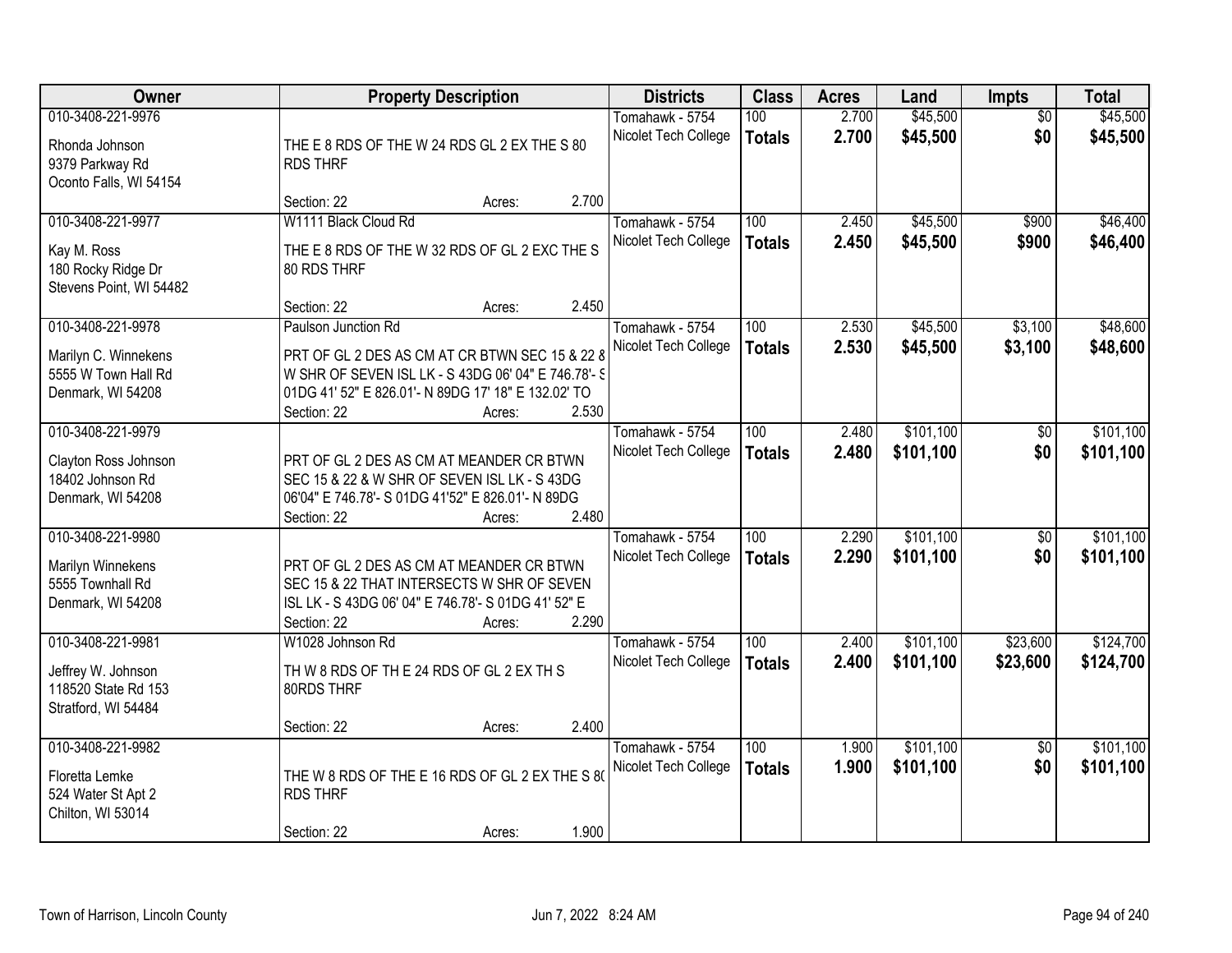| Owner                      |                                                    | <b>Property Description</b> |        | <b>Districts</b>     | <b>Class</b>  | <b>Acres</b> | Land            | <b>Impts</b>    | <b>Total</b>    |
|----------------------------|----------------------------------------------------|-----------------------------|--------|----------------------|---------------|--------------|-----------------|-----------------|-----------------|
| 010-3408-221-9983          | W990 Johnson Rd                                    |                             |        | Tomahawk - 5754      | 100           | 1.500        | \$101,100       | \$16,800        | \$117,900       |
| Ryan R. Gronke             | THE E 8 RDS OF GL 2 EX THE S 80 RDS THRF           |                             |        | Nicolet Tech College | <b>Totals</b> | 1.500        | \$101,100       | \$16,800        | \$117,900       |
| 2030 Mayflower St          |                                                    |                             |        |                      |               |              |                 |                 |                 |
| Kaukauna, WI 54130         |                                                    |                             |        |                      |               |              |                 |                 |                 |
|                            | Section: 22                                        | Acres:                      | 1.500  |                      |               |              |                 |                 |                 |
| 010-3408-221-9984          |                                                    |                             |        | Tomahawk - 5754      | 840           | 0.200        | $\overline{50}$ | $\overline{50}$ | $\overline{50}$ |
| State of Wisconsin - Dnr   | <b>ISLAND IN SEVEN ISLAND LAKE</b>                 |                             |        | Nicolet Tech College | <b>Totals</b> | 0.200        | \$0             | \$0             | \$0             |
| 101 S Webster St           |                                                    |                             |        |                      |               |              |                 |                 |                 |
| Madison, WI 53707-7921     |                                                    |                             |        |                      |               |              |                 |                 |                 |
|                            | Section: 22                                        | Acres:                      | 0.200  |                      |               |              |                 |                 |                 |
| 010-3408-221-9985          | N8327 Bog Lake Rd                                  |                             |        | Tomahawk - 5754      | 100           | 2.000        | \$40,000        | \$5,600         | \$45,600        |
| David Thirsten             | TH W 208.71' OF TH E 417.42' OF TH S 417.42' OF TH |                             |        | Nicolet Tech College | <b>Totals</b> | 2.000        | \$40,000        | \$5,600         | \$45,600        |
| N6265 N Lawson Dr          | E 20 ACRES OF TH S 80 RDS OF GL 3                  |                             |        |                      |               |              |                 |                 |                 |
| Green Lake, WI 54941       |                                                    |                             |        |                      |               |              |                 |                 |                 |
|                            | Section: 22                                        | Acres:                      | 2.000  |                      |               |              |                 |                 |                 |
| 010-3408-221-9986          | N8339 Bog Lake Rd                                  |                             |        | Tomahawk - 5754      | 100           | 1.000        | \$40,000        | \$8,300         | \$48,300        |
| <b>Bruce Jaecks</b>        | TH E 208.71' OF TH S 417.40' OF TH E 20A OF THE S  |                             |        | Nicolet Tech College | <b>Totals</b> | 1.000        | \$40,000        | \$8,300         | \$48,300        |
| 2104 W Wausau Ave          | 80 RDS OF GL 3                                     |                             |        |                      |               |              |                 |                 |                 |
| Wausau, WI 54401           |                                                    |                             |        |                      |               |              |                 |                 |                 |
|                            | Section: 22                                        | Acres:                      | 1.000  |                      |               |              |                 |                 |                 |
| 010-3408-221-9987          |                                                    |                             |        | Tomahawk - 5754      | 500           | 17.000       | \$5,500         | \$0             | \$5,500         |
| David A. Thirsten          | TH W1/2 OF THE SOUTH 80 RODS OF GOVT LOT 3         |                             |        | Nicolet Tech College | 600           | 3.000        | \$7,200         | \$0             | \$7,200         |
| N6265 N Lawson Dr          |                                                    |                             |        |                      | <b>Totals</b> | 20.000       | \$12,700        | \$0             | \$12,700        |
| Green Lake, WI 54941       |                                                    |                             |        |                      |               |              |                 |                 |                 |
|                            | Section: 22                                        | Acres:                      | 20.000 |                      |               |              |                 |                 |                 |
| 010-3408-221-9988          |                                                    |                             |        | Tomahawk - 5754      | 500           | 15.000       | \$6,000         | $\overline{50}$ | \$6,000         |
| David Thirsten             | TH E 1/2 OF TH S 1/2 OF GL 3 EX V430 P631 V471     |                             |        | Nicolet Tech College | 600           | 1.000        | \$2,400         | \$0             | \$2,400         |
| N6265 N Lawson Dr          | P260                                               |                             |        |                      | <b>Totals</b> | 16.000       | \$8,400         | \$0             | \$8,400         |
| Green Lake, WI 54941       |                                                    |                             |        |                      |               |              |                 |                 |                 |
|                            | Section: 22                                        | Acres:                      | 16.000 |                      |               |              |                 |                 |                 |
| 010-3408-221-9989          | N8416 Bog Lake Rd                                  |                             |        | Tomahawk - 5754      | 100           | 2.900        | \$165,000       | \$30,400        | \$195,400       |
| Lynn W. Dix                | PRT OF GL 3 BEG AT PT 883' E OF W LN & 80RDS N     |                             |        | Nicolet Tech College | <b>Totals</b> | 2.900        | \$165,000       | \$30,400        | \$195,400       |
| 10510 Griffith Ave         | OF S LN GL 3 & EXT N 10DG 00' E 300' TO SEVEN ILS  |                             |        |                      |               |              |                 |                 |                 |
| Wisconsin Rapids, WI 54494 | LK-NELY ELY-SELY 400' TO E LN GL 3-SLY 317'-W      |                             |        |                      |               |              |                 |                 |                 |
|                            | Section: 22                                        | Acres:                      | 2.900  |                      |               |              |                 |                 |                 |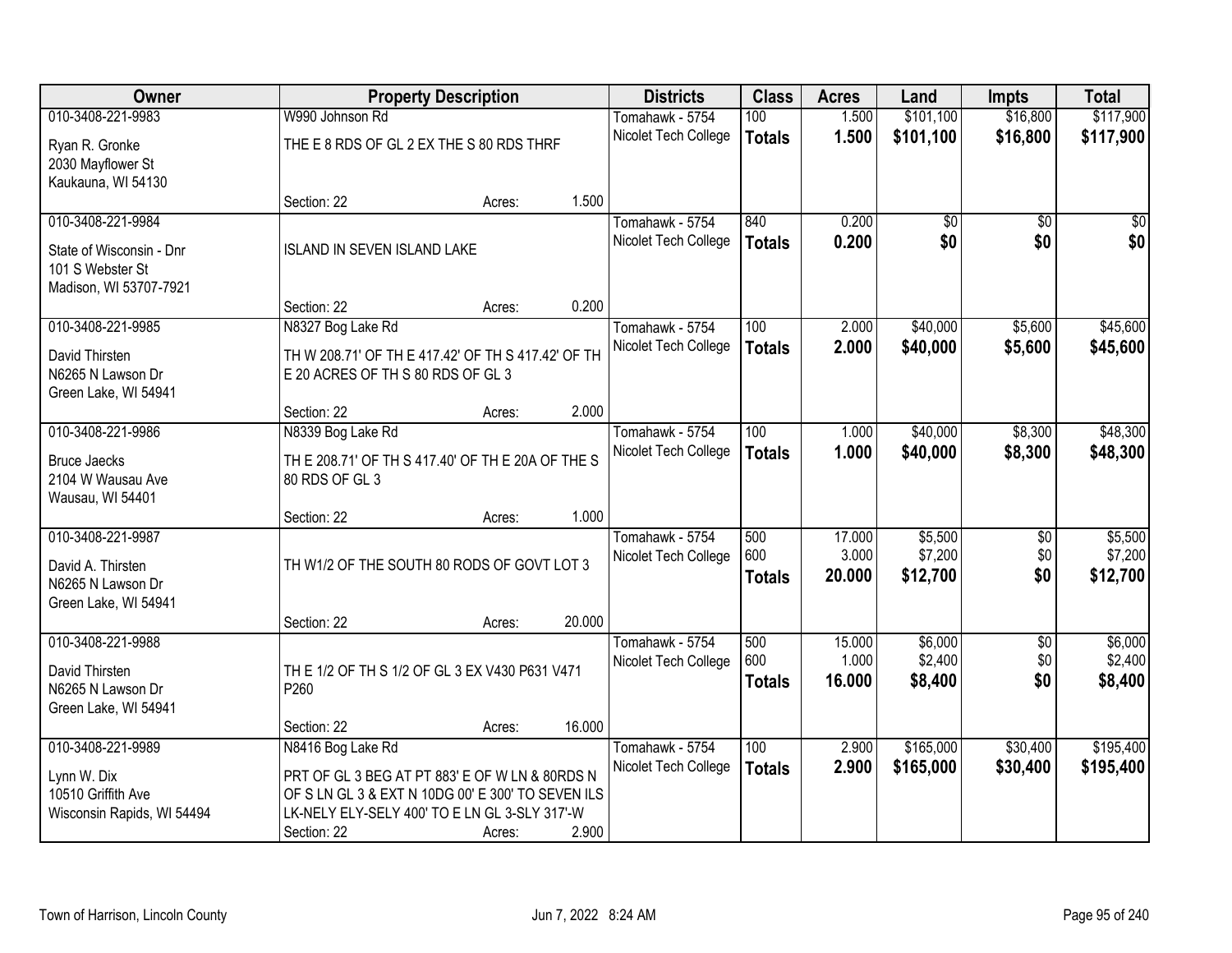| Owner                               | <b>Property Description</b>                        | <b>Districts</b>     | <b>Class</b>     | <b>Acres</b> | Land      | <b>Impts</b> | <b>Total</b> |
|-------------------------------------|----------------------------------------------------|----------------------|------------------|--------------|-----------|--------------|--------------|
| 010-3408-221-9990                   | N8472 Bog Lake Rd                                  | Tomahawk - 5754      | 100              | 0.436        | \$86,000  | \$50,200     | \$136,200    |
| Carol A. Gustafson                  | PART OF GL 3 BEG AT PT 660' E OF W LN & 80 RODS    | Nicolet Tech College | <b>Totals</b>    | 0.436        | \$86,000  | \$50,200     | \$136,200    |
| 150545 Bluejay Ln                   | N OF S LN GL 3 AND EXT ON A LN N 12DG 45'E         |                      |                  |              |           |              |              |
| Wausau, WI 54401                    | 939'TO THE POB-N 90DG 00'E 190' TO SHR SEVEN       |                      |                  |              |           |              |              |
|                                     | 0.000<br>Section: 22<br>Acres:                     |                      |                  |              |           |              |              |
| 010-3408-221-9991                   | N8456 Bog Lake Rd                                  | Tomahawk - 5754      | 100              | 3.000        | \$181,000 | \$13,800     | \$194,800    |
|                                     |                                                    | Nicolet Tech College | <b>Totals</b>    | 3.000        | \$181,000 | \$13,800     | \$194,800    |
| Sheryl L. Kuhary                    | PRT OF N 1/2 OF GL 3 AKA LT 7 OF UNREC PLAT        |                      |                  |              |           |              |              |
| 106 Birch Rd                        | DES AS BEG 660' E OF W LN & 80 RDS N OF S LN OF    |                      |                  |              |           |              |              |
| Delafield, WI 53018                 | GL 3 & EXTND ON A LN N 12DG 45' E 939'- N 90DG 00  |                      |                  |              |           |              |              |
|                                     | 3.000<br>Section: 22<br>Acres:                     |                      |                  |              |           |              |              |
| 010-3408-221-9992                   | N8490 Bog Lake Rd                                  | Tomahawk - 5754      | 100              | 1.200        | \$165,000 | \$38,700     | \$203,700    |
| Stephen Bennethum                   | PART OF GL 3 CM AT A PT 660' E OF W LN AND 80      | Nicolet Tech College | <b>Totals</b>    | 1.200        | \$165,000 | \$38,700     | \$203,700    |
| 5702 Main St                        | RODS N OF S LN G L 3-N 12DG 45'E 939' TO POB -N    |                      |                  |              |           |              |              |
| Mcfarland, WI 53558                 | 48DG 00'E APPROX 400' TO SHR OF SEVEN ISL          |                      |                  |              |           |              |              |
|                                     | 1.200<br>Section: 22<br>Acres:                     |                      |                  |              |           |              |              |
| 010-3408-221-9993                   | N8494 Bog Lake Rd                                  | Tomahawk - 5754      | 100              | 0.900        | \$136,300 | \$19,900     | \$156,200    |
|                                     |                                                    | Nicolet Tech College | <b>Totals</b>    | 0.900        | \$136,300 | \$19,900     | \$156,200    |
| <b>Wesley Mccrory</b>               | PRT OF GL 3 CM AT A PT 660' E OF W LN & 80 RDS N   |                      |                  |              |           |              |              |
| 220 N 9th Ave                       | OF S LN OF SD GL - N 12DG 45' E 939'- N 48DG 00' E |                      |                  |              |           |              |              |
| Wausau, WI 54401                    | 130' TO POB - N 3DG 15' W 311' TO SHR - SELY ALG   |                      |                  |              |           |              |              |
|                                     | 0.900<br>Section: 22<br>Acres:                     |                      |                  |              |           |              |              |
| 010-3408-221-9994                   | N8499 Bog Lake Rd                                  | Tomahawk - 5754      | $\overline{100}$ | 0.380        | \$143,000 | \$39,000     | \$182,000    |
|                                     | LT 1 CSM 1895 V10 P1 D0445731                      | Nicolet Tech College | <b>Totals</b>    | 0.380        | \$143,000 | \$39,000     | \$182,000    |
| Judy A. Kufahl<br>151954 Tanager Ln |                                                    |                      |                  |              |           |              |              |
|                                     |                                                    |                      |                  |              |           |              |              |
| Wausau, WI 54401                    | 0.380                                              |                      |                  |              |           |              |              |
|                                     | Section: 22<br>Acres:                              |                      | $\overline{100}$ |              |           | \$12,800     | \$149,100    |
| 010-3408-221-9995                   | N8481 Bog Lake Rd                                  | Tomahawk - 5754      |                  | 4.080        | \$136,300 |              |              |
| Martin C. Hannemann                 | LT 2 CSM 1895 V10 P1 D0445731                      | Nicolet Tech College | <b>Totals</b>    | 4.080        | \$136,300 | \$12,800     | \$149,100    |
| 227458 Raven Ave                    |                                                    |                      |                  |              |           |              |              |
| Wausau, WI 54401                    |                                                    |                      |                  |              |           |              |              |
|                                     | 4.080<br>Section: 22<br>Acres:                     |                      |                  |              |           |              |              |
| 010-3408-221-9996                   | N8475 Bog Lake Rd                                  | Tomahawk - 5754      | 100              | 1.300        | \$96,800  | \$120,400    | \$217,200    |
|                                     | PRT OF N 1/2 GL 3 DES AS THE N 125' OF             | Nicolet Tech College | <b>Totals</b>    | 1.300        | \$96,800  | \$120,400    | \$217,200    |
| Joseph L. Rudolph<br>3127 N 12th St | FOLLOWING DES BEG 240' E OF W LN & 80 RDS N OI     |                      |                  |              |           |              |              |
|                                     | S LN OF GL 3 - N 15DG 45' E 861' TO LK - NELY ALG  |                      |                  |              |           |              |              |
| Wausau, WI 54403                    |                                                    |                      |                  |              |           |              |              |
|                                     | 1.300<br>Section: 22<br>Acres:                     |                      |                  |              |           |              |              |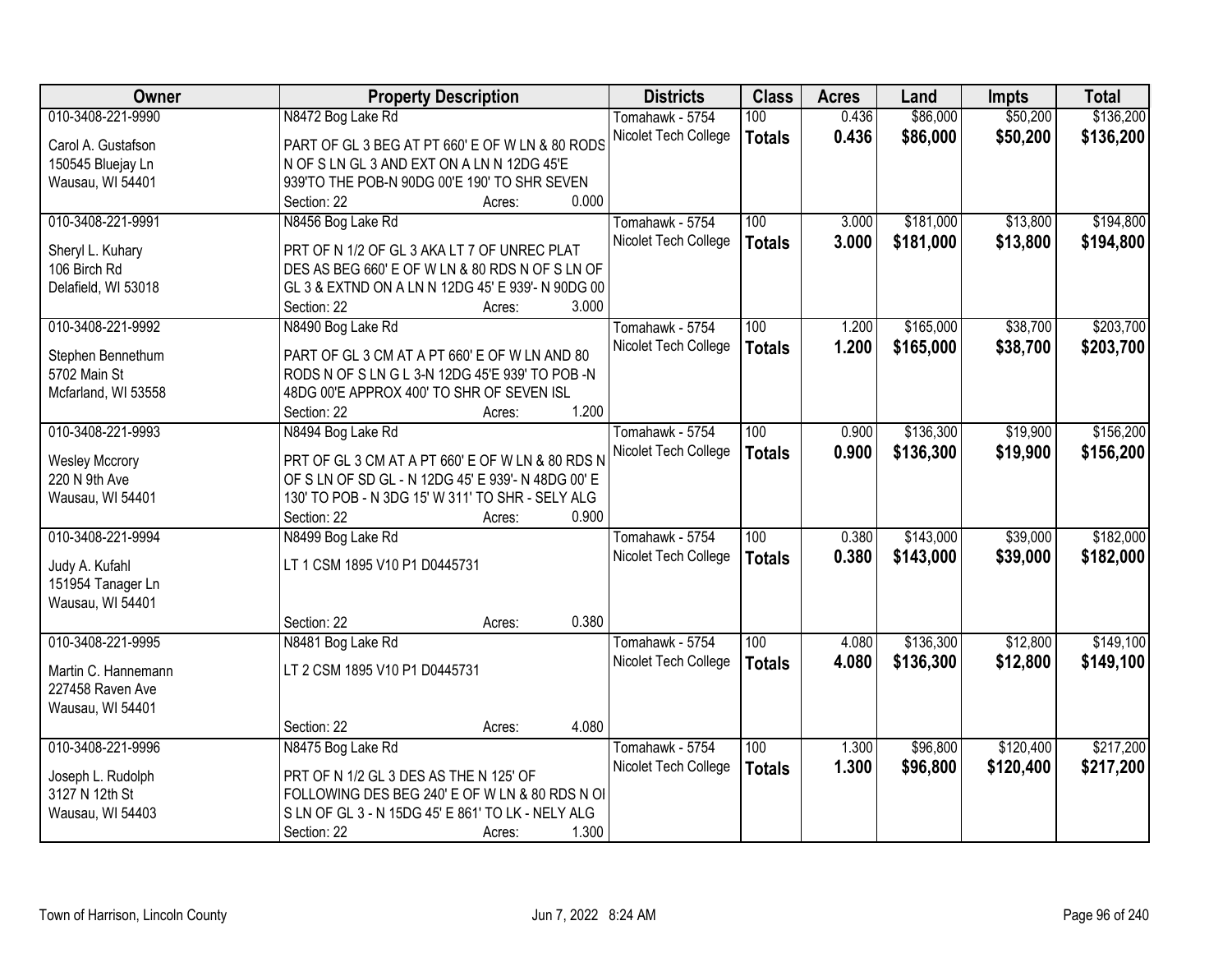| Owner                  | <b>Property Description</b>                         |                 | <b>Districts</b>     | <b>Class</b>  | <b>Acres</b> | Land      | <b>Impts</b>    | <b>Total</b> |
|------------------------|-----------------------------------------------------|-----------------|----------------------|---------------|--------------|-----------|-----------------|--------------|
| 010-3408-221-9997      | N8471 Bog Lake Rd                                   |                 | Tomahawk - 5754      | 100           | 3.000        | \$144,000 | \$68,000        | \$212,000    |
| Corey M. Hoel          | PRT OF GL 3 BEG 240' E OF W LN & 80 RODS N OF L     |                 | Nicolet Tech College | <b>Totals</b> | 3.000        | \$144,000 | \$68,000        | \$212,000    |
| W10155 Tesser Trl      | LN OF GL 3 - N 15DG 45' E 861' TO LK - NELY ALG LK  |                 |                      |               |              |           |                 |              |
| Portage, WI 53901      | 400'- N 90DG 00' E 100'- S 17DG 30' W 1100' TO A PT |                 |                      |               |              |           |                 |              |
|                        | Section: 22                                         | 3.000<br>Acres: |                      |               |              |           |                 |              |
| 010-3408-221-9998      | W974 Patti Ln                                       |                 | Tomahawk - 5754      | 100           | 3.200        | \$149,000 | \$36,600        | \$185,600    |
|                        |                                                     |                 | Nicolet Tech College | <b>Totals</b> | 3.200        | \$149,000 | \$36,600        | \$185,600    |
| Tim Haskin             | BEG 50' E OF W LN & 80 RDS N OF S LN GL 3 - N       |                 |                      |               |              |           |                 |              |
| 115 Voerman St         | 14DG 45' E 785'- N 27DG W 81'- ELY-S ELY-NELY ALG   |                 |                      |               |              |           |                 |              |
| Tomahawk, WI 54487     | SEVEN ISLAND LK 300'- S 15DG 45' W 86' TO A PT      |                 |                      |               |              |           |                 |              |
|                        | Section: 22                                         | 3.200<br>Acres: |                      |               |              |           |                 |              |
| 010-3408-221-9999      | W980 Patti Ln                                       |                 | Tomahawk - 5754      | 100           | 2.700        | \$155,400 | \$39,800        | \$195,200    |
| Christopher J. Berens  | BEG 80 RDS N OF SW CR GL 3 - E 50'- N 14DG 45' E    |                 | Nicolet Tech College | <b>Totals</b> | 2.700        | \$155,400 | \$39,800        | \$195,200    |
| 6779 Round Lake Rd     | 785'- N 27DG W 81'- SWLY ALG S SHR OF SEVEN         |                 |                      |               |              |           |                 |              |
| Mount Dora, FL 32757   | ISLAND LAKE TO W LN SD GL - S ON W LN TO POB        |                 |                      |               |              |           |                 |              |
|                        | Section: 22                                         | 2.700<br>Acres: |                      |               |              |           |                 |              |
| 010-3408-222-9950      | N8392 County Rd B                                   |                 | Tomahawk - 5754      | 100           | 0.500        | \$26,000  | \$5,400         | \$31,400     |
|                        |                                                     |                 | Nicolet Tech College | 600           | 5.250        | \$9,700   | \$0             | \$9,700      |
| Elizabeth Keltner      | LT 2 & OL 2 CSM 2803 V16 P239 D0546436              |                 |                      | <b>Totals</b> | 5.750        | \$35,700  | \$5,400         | \$41,100     |
| 6095 Tulip Kn          |                                                     |                 |                      |               |              |           |                 |              |
| Greendale, WI 53129    |                                                     |                 |                      |               |              |           |                 |              |
|                        | Section: 22                                         | 5.750<br>Acres: |                      |               |              |           |                 |              |
| 010-3408-222-9951      | N8398 County Rd B                                   |                 | Tomahawk - 5754      | 100           | 0.500        | \$26,000  | \$79,700        | \$105,700    |
| Lyle A. Quandt         | LT 1 & OL 1 CSM 2803 V16 P239 D0546436              |                 | Nicolet Tech College | 600           | 6.050        | \$11,200  | \$0             | \$11,200     |
| 3611 Timber Trails Ct  |                                                     |                 |                      | <b>Totals</b> | 6.550        | \$37,200  | \$79,700        | \$116,900    |
| Eau Claire, WI 54701   |                                                     |                 |                      |               |              |           |                 |              |
|                        | Section: 22                                         | 6.550<br>Acres: |                      |               |              |           |                 |              |
| 010-3408-222-9956      | N8423 County Rd B                                   |                 | Tomahawk - 5754      | 100           | 1.100        | \$21,000  | \$109,700       | \$130,700    |
|                        | LT 3 CSM 2770 V16 P159 D0542509                     |                 | Nicolet Tech College | <b>Totals</b> | 1.100        | \$21,000  | \$109,700       | \$130,700    |
| Muzynoski Rentals, LLC |                                                     |                 |                      |               |              |           |                 |              |
| R4189 Diane Ln         |                                                     |                 |                      |               |              |           |                 |              |
| Schofield, WI 54476    |                                                     | 1.100           |                      |               |              |           |                 |              |
| 010-3408-222-9957      | Section: 22                                         | Acres:          |                      | 100           |              |           |                 | \$93,500     |
|                        |                                                     |                 | Tomahawk - 5754      |               | 1.160        | \$93,500  | $\overline{50}$ |              |
| Muzynoski Rentals, LLC | LT 2 CSM 2770 V16 P159 D0542509                     |                 | Nicolet Tech College | <b>Totals</b> | 1.160        | \$93,500  | \$0             | \$93,500     |
| R4189 Diane Ln         |                                                     |                 |                      |               |              |           |                 |              |
| Schofield, WI 54476    |                                                     |                 |                      |               |              |           |                 |              |
|                        | Section: 22                                         | 1.160<br>Acres: |                      |               |              |           |                 |              |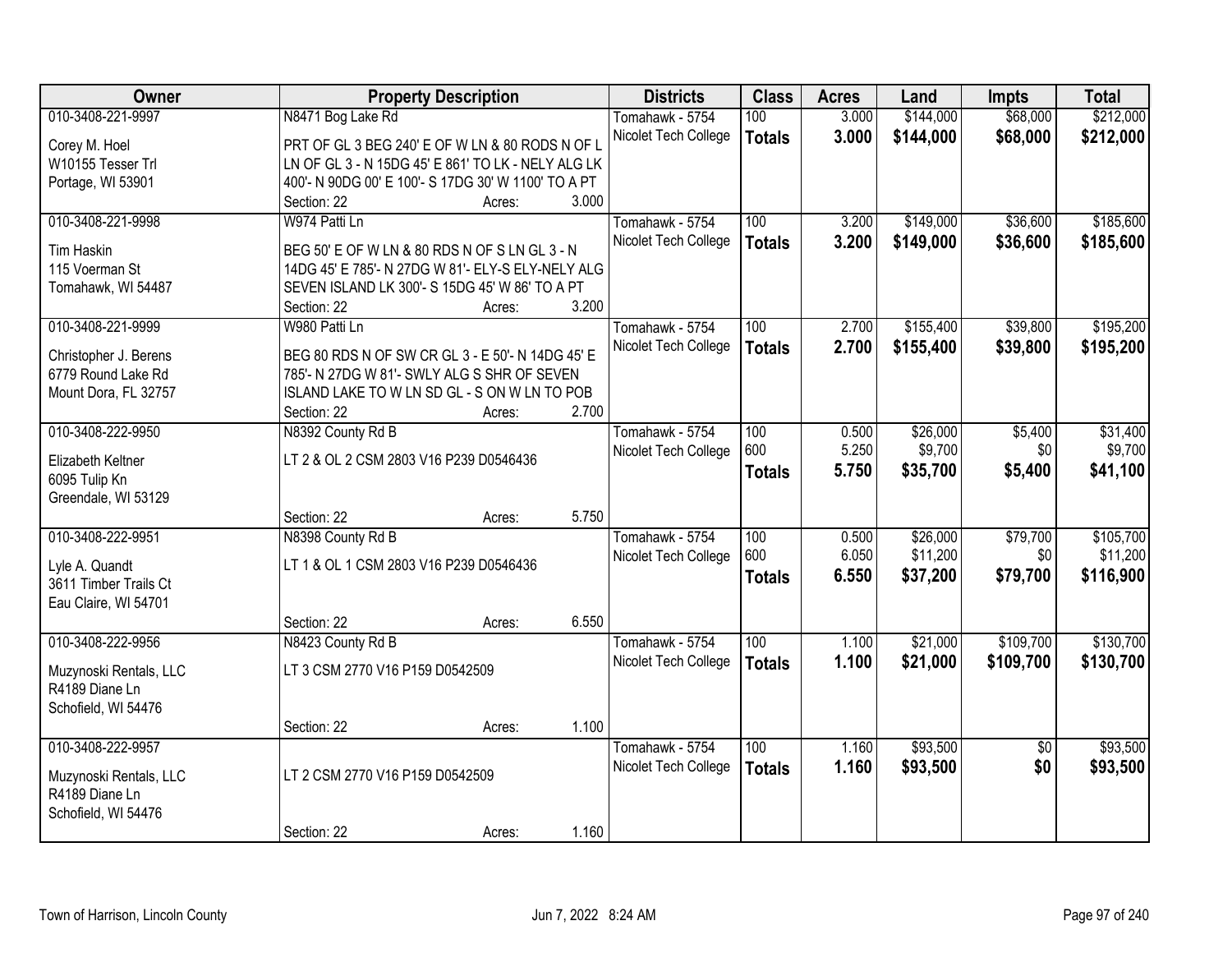| Owner                                                                                 |                                                                                                                                | <b>Property Description</b> |        | <b>Districts</b>                        | <b>Class</b>                      | <b>Acres</b>              | Land                            | <b>Impts</b>           | <b>Total</b>                     |
|---------------------------------------------------------------------------------------|--------------------------------------------------------------------------------------------------------------------------------|-----------------------------|--------|-----------------------------------------|-----------------------------------|---------------------------|---------------------------------|------------------------|----------------------------------|
| 010-3408-222-9958                                                                     | N8451 County Rd B                                                                                                              |                             |        | Tomahawk - 5754                         | 100                               | 1.120                     | \$128,200                       | \$49,200               | \$177,400                        |
| Lukes R. Denny<br>N8451 County Rd B<br>Gleason, WI 54435                              | LT 1 CSM 2770 V16 0159 D0542509                                                                                                |                             |        | Nicolet Tech College                    | <b>Totals</b>                     | 1.120                     | \$128,200                       | \$49,200               | \$177,400                        |
|                                                                                       | Section: 22                                                                                                                    | Acres:                      | 1.120  |                                         |                                   |                           |                                 |                        |                                  |
| 010-3408-222-9959                                                                     | Long Lake Dr                                                                                                                   |                             |        | Tomahawk - 5754                         | 600                               | 3.114                     | \$5,800                         | \$0                    | \$5,800                          |
| Donald M Griesmer and Catherine C<br>W1246 Long Trl<br>Gleason, WI 54435              | LT 1 CSM 2673 V15 P235 D0531577                                                                                                |                             |        | Nicolet Tech College                    | <b>Totals</b>                     | 3.114                     | \$5,800                         | \$0                    | \$5,800                          |
|                                                                                       | Section: 22                                                                                                                    | Acres:                      | 3.114  |                                         |                                   |                           |                                 |                        |                                  |
| 010-3408-222-9962                                                                     | N8461 County Rd B                                                                                                              |                             |        | Tomahawk - 5754                         | 100                               | 0.450                     | \$129,800                       | \$124,000              | \$253,800                        |
| Scott Fenske<br>2440 Opportunity Ln<br>Plover, WI 54467                               | LT 2 CSM 2606 V15 P81 D0525457 SUBJ TO<br>BNDRY-LN-AGMT IN D0528140                                                            |                             |        | Nicolet Tech College                    | <b>Totals</b>                     | 0.450                     | \$129,800                       | \$124,000              | \$253,800                        |
|                                                                                       | Section: 22                                                                                                                    | Acres:                      | 0.450  |                                         |                                   |                           |                                 |                        |                                  |
| 010-3408-222-9963                                                                     | N8467 County Rd B                                                                                                              |                             |        | Tomahawk - 5754                         | 100                               | 0.280                     | \$105,200                       | \$82,900               | \$188,100                        |
| Rmb Income Trust<br>152447 Hollibush Ln<br>Wausau, WI 54401                           | LT 1 CSM 2606 V15 P81 D0525457                                                                                                 |                             |        | Nicolet Tech College                    | <b>Totals</b>                     | 0.280                     | \$105,200                       | \$82,900               | \$188,100                        |
|                                                                                       | Section: 22                                                                                                                    | Acres:                      | 0.280  |                                         |                                   |                           |                                 |                        |                                  |
| 010-3408-222-9964<br>Craig J. Mcewen<br>N8511 Lower Long Lake Dr<br>Gleason, WI 54435 | N8511 Lower Long Lake Dr<br>LOTS 13 & 14 OF AP OF SCHULTZ LONG LAKE LOTS<br>IN NW 1/4 NW1/4                                    |                             |        | Tomahawk - 5754<br>Nicolet Tech College | $\overline{100}$<br><b>Totals</b> | 1.000<br>1.000            | \$148,500<br>\$148,500          | \$167,000<br>\$167,000 | \$315,500<br>\$315,500           |
|                                                                                       | Section: 22                                                                                                                    | Acres:                      | 1.000  |                                         |                                   |                           |                                 |                        |                                  |
| 010-3408-222-9965                                                                     | Long Lake Dr                                                                                                                   |                             |        | Tomahawk - 5754                         | 500                               | 6.000                     | \$1,700                         | $\sqrt{6}$             | \$1,700                          |
| <b>Equity Trust Company</b><br>W3836 E Silver Lake Rd<br>Irma, WI 54442               | PRT OF NW 1/4 NW 1/4 LYG N OF LONG LAKE RD EX<br>SCHULTZS LONG LAKE LOTS & EX PCLS DES IN<br>V167 P235 V174 P17<br>Section: 22 | Acres:                      | 6.000  | Nicolet Tech College                    | <b>Totals</b>                     | 6.000                     | \$1,700                         | \$0                    | \$1,700                          |
| 010-3408-222-9968                                                                     | N8384 County Rd B                                                                                                              |                             |        | Tomahawk - 5754                         | 100                               | 1.000                     | \$40,000                        | \$42,500               | \$82,500                         |
| Lynae Wudstrack<br>W14042 Cty Rd M<br>Tigerton, WI 54486                              | SE 1/4 NW 1/4 EX TH N 13 ACRES THRF<br>Section: 22                                                                             |                             | 27.000 | Nicolet Tech College                    | 500<br>600<br><b>Totals</b>       | 4.000<br>22.000<br>27,000 | \$1,100<br>\$52,800<br>\$93,900 | \$0<br>\$0<br>\$42,500 | \$1,100<br>\$52,800<br>\$136,400 |
|                                                                                       |                                                                                                                                | Acres:                      |        |                                         |                                   |                           |                                 |                        |                                  |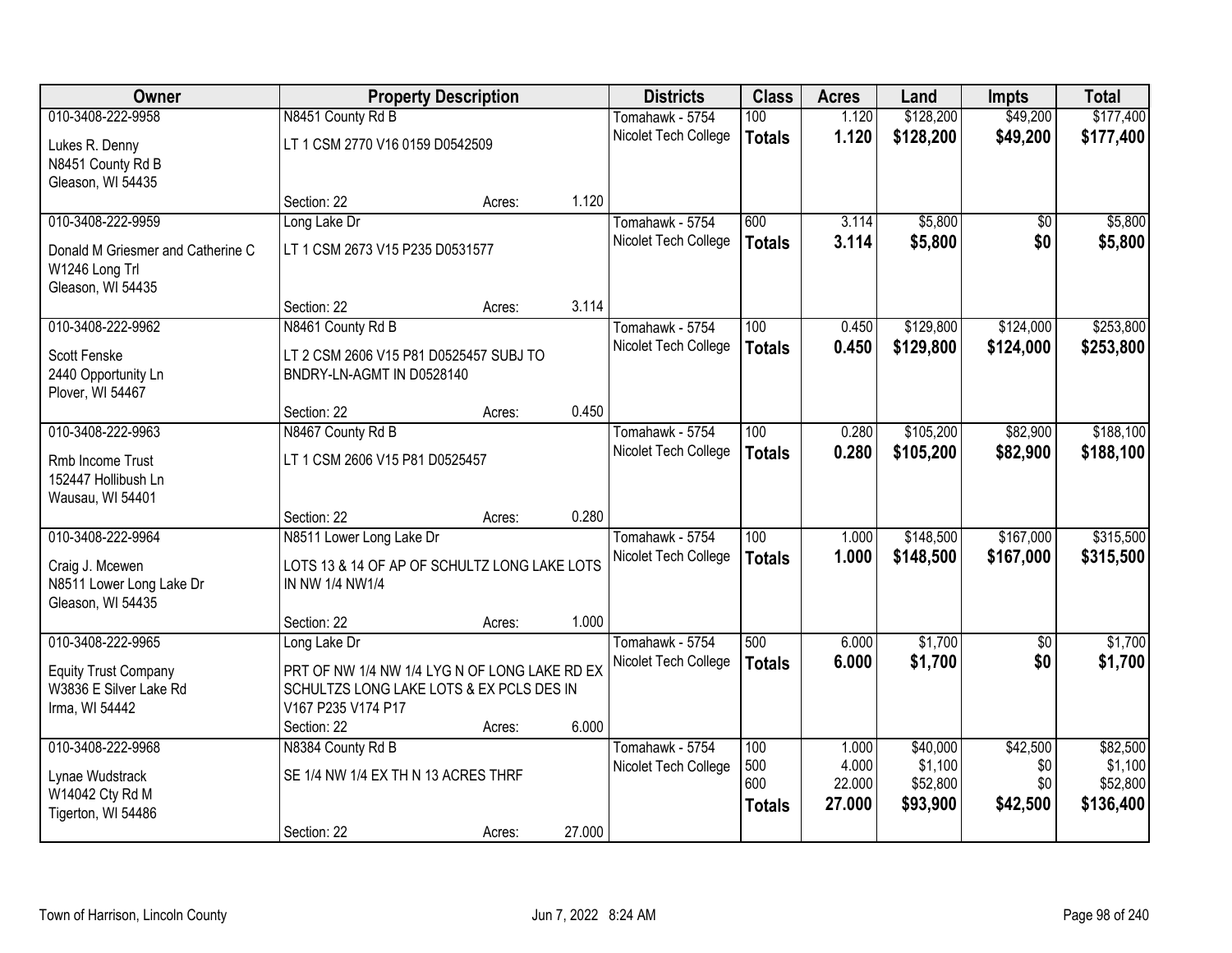| Owner                              | <b>Property Description</b>                  |        |        | <b>Districts</b>     | <b>Class</b>     | <b>Acres</b> | Land      | <b>Impts</b> | <b>Total</b> |
|------------------------------------|----------------------------------------------|--------|--------|----------------------|------------------|--------------|-----------|--------------|--------------|
| 010-3408-222-9970                  | W1220 Bear Trl Rd                            |        |        | Tomahawk - 5754      | 100              | 1.000        | \$140,000 | \$107,500    | \$247,500    |
| Arnold A. Moncada Jr               | SW 1/4 NW 1/4 EX TH PRT DES IN V185 P145     |        |        | Nicolet Tech College | 500              | 18.000       | \$5,900   | \$0          | \$5,900      |
| W2760 N2177 Spring Creek Dr        | <b>HN-22-7A</b>                              |        |        |                      | 600              | 20.500       | \$37,900  | \$0          | \$37,900     |
| Pewaukee, WI 53072                 |                                              |        |        |                      | <b>Totals</b>    | 39.500       | \$183,800 | \$107,500    | \$291,300    |
|                                    | Section: 22                                  | Acres: | 39.500 |                      |                  |              |           |              |              |
| 010-3408-222-9973                  | N8503 Lower Long Lake Dr                     |        |        | Tomahawk - 5754      | 100              | 0.500        | \$110,000 | \$129,300    | \$239,300    |
| Janz Jones Family Legacy Trust     | LOT 12 OF AP OF SCHULTZ LONG LAKE LOTS IN NW |        |        | Nicolet Tech College | <b>Totals</b>    | 0.500        | \$110,000 | \$129,300    | \$239,300    |
| 523 West St                        | 1/4 NW1/4                                    |        |        |                      |                  |              |           |              |              |
| Wausau, WI 54403                   |                                              |        |        |                      |                  |              |           |              |              |
|                                    | Section: 22                                  | Acres: | 0.500  |                      |                  |              |           |              |              |
| 010-3408-222-9974                  | N8497 Lower Long Lake Dr                     |        |        | Tomahawk - 5754      | 100              | 0.750        | \$110,000 | \$81,900     | \$191,900    |
| Gerald J. Allar                    | LOT 11 OF AP OF SCHULTZ LONG LAKE LOTS       |        |        | Nicolet Tech College | <b>Totals</b>    | 0.750        | \$110,000 | \$81,900     | \$191,900    |
| N8497 Lower Long Lake Dr           |                                              |        |        |                      |                  |              |           |              |              |
| Gleason, WI 54435                  |                                              |        |        |                      |                  |              |           |              |              |
|                                    | Section: 22                                  | Acres: | 0.750  |                      |                  |              |           |              |              |
| 010-3408-222-9975                  | N8491 Lower Long Lake Dr                     |        |        | Tomahawk - 5754      | 100              | 0.750        | \$154,000 | \$63,800     | \$217,800    |
| Brian J. Oconnell                  | LOT 10 OF AP OF SCHULTZ LONG LAKE LOTS       |        |        | Nicolet Tech College | <b>Totals</b>    | 0.750        | \$154,000 | \$63,800     | \$217,800    |
| 2637 N 90th St                     |                                              |        |        |                      |                  |              |           |              |              |
| Wauwatosa, WI 53226                |                                              |        |        |                      |                  |              |           |              |              |
|                                    | Section: 22                                  | Acres: | 0.750  |                      |                  |              |           |              |              |
| 010-3408-222-9976                  | N8487 Lower Long Lake Dr                     |        |        | Tomahawk - 5754      | $\overline{100}$ | 0.500        | \$110,000 | \$165,300    | \$275,300    |
| Steven A Daigle and Marie A Daigle | LOT 9 OF AP OF SCHULTZ LONG LAKE LOTS IN NW  |        |        | Nicolet Tech College | <b>Totals</b>    | 0.500        | \$110,000 | \$165,300    | \$275,300    |
| Revocable Trust                    | 1/4 NW 1/4                                   |        |        |                      |                  |              |           |              |              |
| W3836 E Silver Lake Rd             |                                              |        |        |                      |                  |              |           |              |              |
| Irma, WI 54442                     | Section: 22                                  | Acres: | 0.500  |                      |                  |              |           |              |              |
| 010-3408-222-9977                  | N8483 Lower Long Lake Dr                     |        |        | Tomahawk - 5754      | 100              | 0.500        | \$72,600  | \$800        | \$73,400     |
| <b>Equity Trust Company</b>        | LOT 8 OF AP OF SCHULTZ LONG LAKE LTS IN NW   |        |        | Nicolet Tech College | <b>Totals</b>    | 0.500        | \$72,600  | \$800        | \$73,400     |
| W3836 E Silver Lake Rd             | 1/4 NW 1/4                                   |        |        |                      |                  |              |           |              |              |
| Irma, WI 54442                     |                                              |        |        |                      |                  |              |           |              |              |
|                                    | Section: 22                                  | Acres: | 0.500  |                      |                  |              |           |              |              |
| 010-3408-222-9978                  | N8479 Lower Long Lake Dr                     |        |        | Tomahawk - 5754      | 100              | 0.572        | \$126,100 | \$79,300     | \$205,400    |
| Patrick A. Higgins                 | LOT 7 OF AP OF SCHULTZ LONG LAKE LOTS IN NW  |        |        | Nicolet Tech College | <b>Totals</b>    | 0.572        | \$126,100 | \$79,300     | \$205,400    |
| 3311 N 11th St                     | 1/4 NW 1/4 SUBJECT TO LN BY AGRMT IN DOC     |        |        |                      |                  |              |           |              |              |
| Wausau, WI 54403                   | 462032                                       |        |        |                      |                  |              |           |              |              |
|                                    | Section: 22                                  | Acres: | 0.572  |                      |                  |              |           |              |              |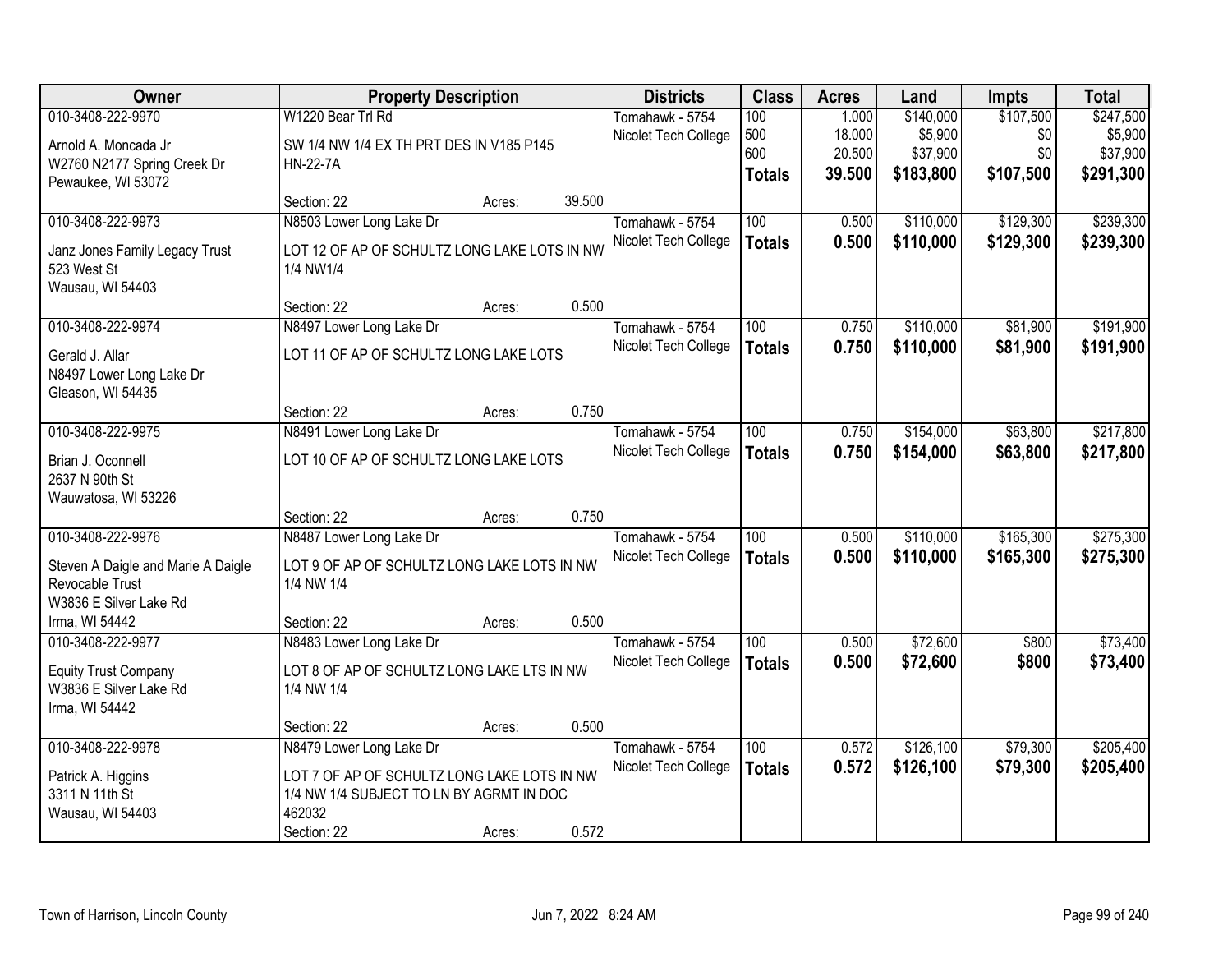| Owner                                                             | <b>Property Description</b>                               | <b>Districts</b>     | <b>Class</b>     | <b>Acres</b> | Land     | <b>Impts</b>    | <b>Total</b> |
|-------------------------------------------------------------------|-----------------------------------------------------------|----------------------|------------------|--------------|----------|-----------------|--------------|
| 010-3408-222-9979                                                 | N8475 Lower Long Lake Dr                                  | Tomahawk - 5754      | 100              | 0.370        | \$66,000 | \$82,300        | \$148,300    |
| Melissa D. Milleson                                               | THE N 1/2 OF LOT 6 AP SCHULTZ LONG LAKE LOTS              | Nicolet Tech College | <b>Totals</b>    | 0.370        | \$66,000 | \$82,300        | \$148,300    |
| 2348 Water St                                                     | IN THE NW 1/4 NW 1/4 50' SUBJECT TO LN BY                 |                      |                  |              |          |                 |              |
| Stevens Point, WI 54481                                           | <b>AGRMT IN D0462032</b>                                  |                      |                  |              |          |                 |              |
|                                                                   | 0.000<br>Section: 22<br>Acres:                            |                      |                  |              |          |                 |              |
| 010-3408-222-9980                                                 | N8469 Lower Long Lake Dr                                  | Tomahawk - 5754      | 100              | 0.380        | \$55,000 | \$52,500        | \$107,500    |
| Dennis J. Jorgenson                                               | THE S 1/2 OF AP LOT 6 OF SCHULZS LONG LAKE                | Nicolet Tech College | <b>Totals</b>    | 0.380        | \$55,000 | \$52,500        | \$107,500    |
| E2235 King Rd                                                     | LOTS IN THE NW 1/4 NW 1/4                                 |                      |                  |              |          |                 |              |
| Waupaca, WI 54981                                                 |                                                           |                      |                  |              |          |                 |              |
|                                                                   | 0.380<br>Section: 22<br>Acres:                            |                      |                  |              |          |                 |              |
| 010-3408-222-9981                                                 | N8461 Lower Long Lake Dr                                  | Tomahawk - 5754      | 100              | 0.750        | \$93,500 | \$39,000        | \$132,500    |
| Daniel J. Schulist                                                | LOT 5 OF AP OF SCHULTZ LONG LAKE LOTS IN NW               | Nicolet Tech College | <b>Totals</b>    | 0.750        | \$93,500 | \$39,000        | \$132,500    |
| W199 S7838 Sanctuary Ct                                           | 1/4 NW 1/4 100' LAKE FRONTAGE                             |                      |                  |              |          |                 |              |
| Muskego, WI 53150                                                 |                                                           |                      |                  |              |          |                 |              |
|                                                                   | 0.750<br>Section: 22<br>Acres:                            |                      |                  |              |          |                 |              |
| 010-3408-222-9982                                                 | W1264 Long Trl                                            | Tomahawk - 5754      | 100              | 0.750        | \$88,000 | \$170,600       | \$258,600    |
|                                                                   |                                                           | Nicolet Tech College | <b>Totals</b>    | 0.750        | \$88,000 | \$170,600       | \$258,600    |
| Donald M Griesmer & Catherine C<br><b>Griesmer Revocable Trus</b> | LOT 4 OF AP OF SCHULTZ LONG LAKE LOTS IN NW<br>1/4 NW 1/4 |                      |                  |              |          |                 |              |
| W1264 Long Trl                                                    |                                                           |                      |                  |              |          |                 |              |
| Gleason, WI 54435                                                 | 0.750<br>Section: 22<br>Acres:                            |                      |                  |              |          |                 |              |
| 010-3408-222-9983                                                 |                                                           | Tomahawk - 5754      | $\overline{100}$ | 0.500        | \$73,900 | $\overline{50}$ | \$73,900     |
|                                                                   |                                                           | Nicolet Tech College | <b>Totals</b>    | 0.500        | \$73,900 | \$0             | \$73,900     |
| Donald M Griesmer & Catherine C                                   | LOT 3 OF AP OF SCHULTZ LONG LAKE LOTS IN NW               |                      |                  |              |          |                 |              |
| <b>Griesmer Revocable Trus</b>                                    | 1/4 NW 1/4                                                |                      |                  |              |          |                 |              |
| N1246 Long Trial Dr                                               |                                                           |                      |                  |              |          |                 |              |
| Gleason, WI 54435                                                 | 0.500<br>Section: 22<br>Acres:                            |                      |                  |              |          |                 |              |
| 010-3408-222-9984                                                 | W1280 Long Trl                                            | Tomahawk - 5754      | $\overline{100}$ | 0.750        | \$88,000 | \$10,700        | \$98,700     |
| Christopher B. Ignatowski                                         | LOT 2 OF SCHULTZS LONG LAKE LOTS IN THE NW                | Nicolet Tech College | <b>Totals</b>    | 0.750        | \$88,000 | \$10,700        | \$98,700     |
| 7836 Puff Creek Blvd                                              | 1/4 NW 1/4 EX PRT SD LOT 2 DES IN V239 P502 LCR           |                      |                  |              |          |                 |              |
| Arpin, WI 54410                                                   | & PRT NW 1/4 NW 1/4 SEC 22 CM NW CR-S 587.38'             |                      |                  |              |          |                 |              |
|                                                                   | 0.750<br>Section: 22<br>Acres:                            |                      |                  |              |          |                 |              |
| 010-3408-222-9985                                                 | W1290 Long Trl                                            | Tomahawk - 5754      | 100              | 0.750        | \$88,000 | \$139,500       | \$227,500    |
| Linda Tedlie                                                      | LOT 1 AND THAT PRT LOT 2 LYG NW OF A LINE RNG             | Nicolet Tech College | <b>Totals</b>    | 0.750        | \$88,000 | \$139,500       | \$227,500    |
| 885 Graceland Dr                                                  | FROM NW CR TO SW CR OF LOT 2 OF SCHULZ                    |                      |                  |              |          |                 |              |
| Oshkosh, WI 54904                                                 | LONG LAKE LOTS IN NW 1/4 NW 1/4 EX THE N 100'             |                      |                  |              |          |                 |              |
|                                                                   | 0.750<br>Section: 22<br>Acres:                            |                      |                  |              |          |                 |              |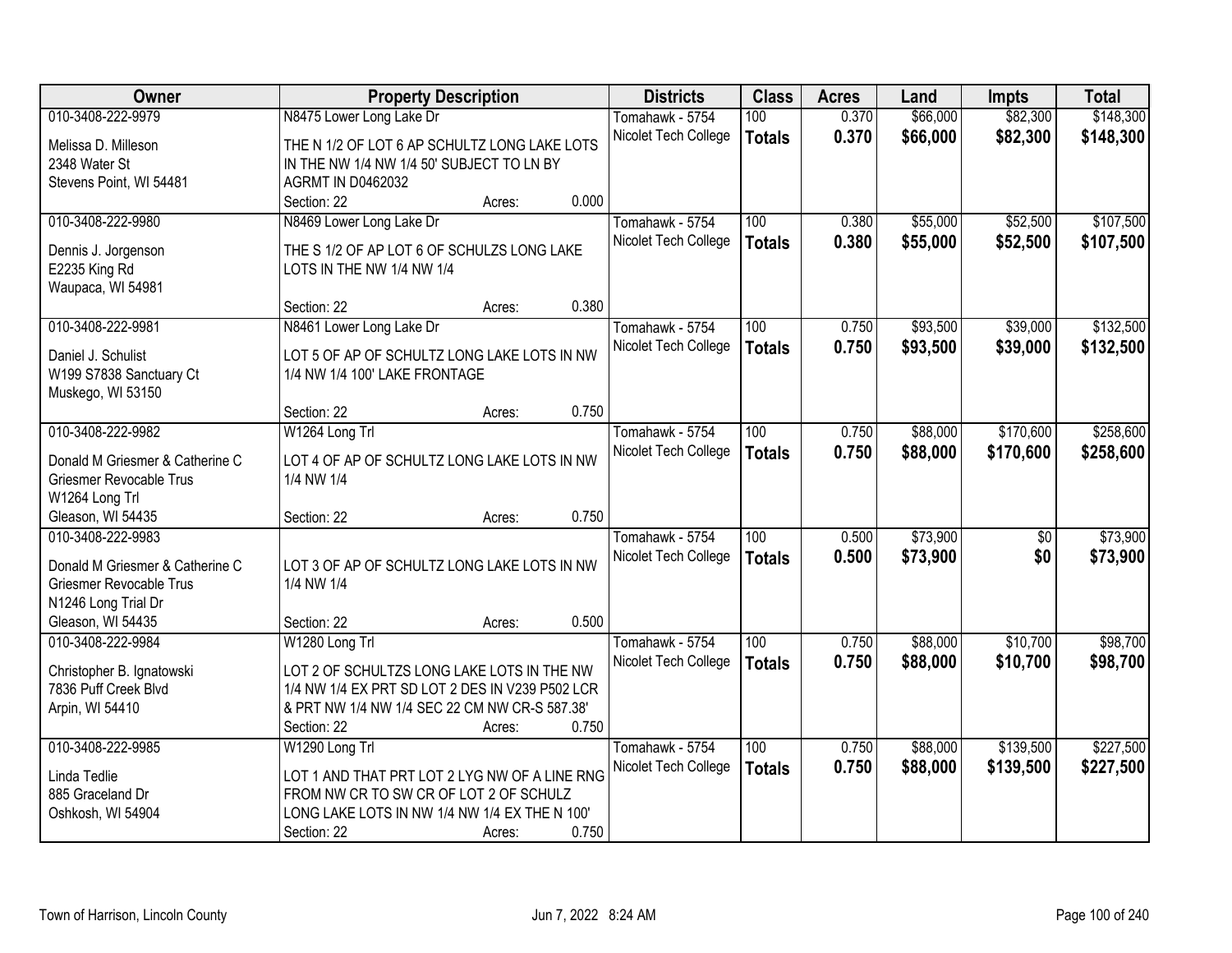| Owner                                                                                               |                                                                                                                                                                                   | <b>Property Description</b> |                |                                         | <b>Class</b>                      | <b>Acres</b>   | Land                 | <b>Impts</b>           | <b>Total</b>           |
|-----------------------------------------------------------------------------------------------------|-----------------------------------------------------------------------------------------------------------------------------------------------------------------------------------|-----------------------------|----------------|-----------------------------------------|-----------------------------------|----------------|----------------------|------------------------|------------------------|
| 010-3408-222-9987<br>Schultz's Long Lake Lots<br>1106 E 8th St<br>Merrill, WI 54452 USA             | ASSESSORS PLAT OF SCHULTZS LONG LAKE LOTS<br>IN NW 1/4 NW 1/4                                                                                                                     |                             |                | Tomahawk - 5754                         | <b>Totals</b>                     |                |                      |                        |                        |
|                                                                                                     | Section:                                                                                                                                                                          | Acres:                      | 0.000          |                                         |                                   |                |                      |                        |                        |
| 010-3408-222-9991<br>Arnold A. Moncada Jr<br>W276 N2177 Spring Creek Dr<br>Pewaukee, WI 53072       | Long Lake Dr<br>LT 1 CSM 2231 V12 P132 D0478852                                                                                                                                   |                             |                | Tomahawk - 5754<br>Nicolet Tech College | 100<br><b>Totals</b>              | 4.920<br>4.920 | \$30,100<br>\$30,100 | \$0<br>\$0             | \$30,100<br>\$30,100   |
| 010-3408-222-9994<br>Town of Harrison<br>N10635 County Rd D<br>Tomahawk, WI 54487 USA               | Section: 22<br>PRT OF GL 1 DES AS TH N 50' OF S 100' OF N 500'OF<br>GL 1 LYG E OF TN RD & A PCL DES AS BEG AT PT<br>OF INTERS OF W LN TN RD & N LN OF SAID PCL - W<br>Section: 22 | Acres:<br>Acres:            | 4.920<br>0.750 | Tomahawk - 5754<br>Nicolet Tech College | 870<br><b>Totals</b>              | 0.750<br>0.750 | \$0<br>\$0           | $\overline{50}$<br>\$0 | \$0<br>\$0             |
| 010-3408-222-9995<br>Holleran Family Legacy Trust<br>N8504 Paulson Junction Rd<br>Gleason, WI 54435 | N8504 Paulson Junction Rd<br>LT 1 CSM 2562 V14 P291 D0520257<br>Section: 22                                                                                                       | Acres:                      | 0.490          | Tomahawk - 5754<br>Nicolet Tech College | 100<br><b>Totals</b>              | 0.490<br>0.490 | \$49,900<br>\$49,900 | \$97,600<br>\$97,600   | \$147,500<br>\$147,500 |
| 010-3408-222-9996<br>Glenn Shudy<br>W249 S7420 Center Rd<br>Waukesha, WI 53189                      | N8511 Paulson Junction Rd<br>PRT GL 1 BEG AT PT ON SHR 200' S OF THE N LN GL<br>1 - W 225' - SLY 100' - E 225' TO SHR - NLY ALG SHR<br>TO POB<br>Section: 22                      | Acres:                      | 0.750          | Tomahawk - 5754<br>Nicolet Tech College | $\overline{100}$<br><b>Totals</b> | 0.750<br>0.750 | \$86,000<br>\$86,000 | \$29,000<br>\$29,000   | \$115,000<br>\$115,000 |
| 010-3408-222-9997<br>Paul A. Shudy<br>725 Maple Ridge Ln<br>Brookfield, WI 53045                    | N8517 Paulson Junction Rd<br>PRT GL 1 BEG AT PT ON SHR 100'S OF THE N LN GL<br>1 - W 225' - SLY 100' - E 225' TO SHR - NLY ALG SHR<br>TO POB<br>Section: 22                       | Acres:                      | 0.750          | Tomahawk - 5754<br>Nicolet Tech College | 100<br><b>Totals</b>              | 0.750<br>0.750 | \$86,000<br>\$86,000 | \$109,100<br>\$109,100 | \$195,100<br>\$195,100 |
| 010-3408-222-9998<br><b>Gkk Income Trust</b><br>724 Broadway Ave<br>Wausau, WI 54401                | N8523 Paulson Junction Rd<br>BEG AT NE CR GL 1-W ALG N LN 225'-SLY 100'-E<br>225'-N ALG SHR TO POB<br>Section: 22                                                                 | Acres:                      | 0.750          | Tomahawk - 5754<br>Nicolet Tech College | 100<br><b>Totals</b>              | 0.750<br>0.750 | \$86,000<br>\$86,000 | \$63,000<br>\$63,000   | \$149,000<br>\$149,000 |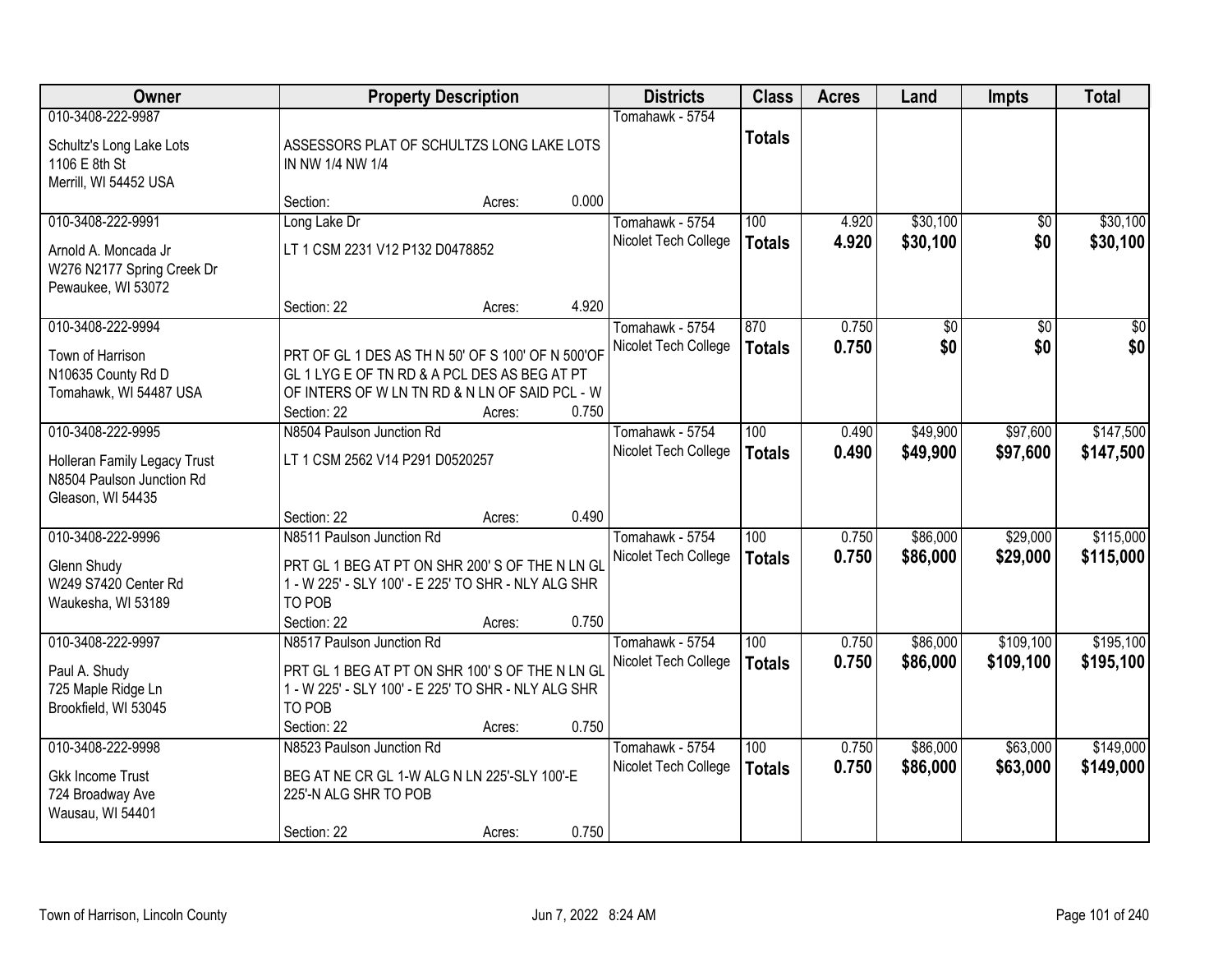| Owner                 | <b>Property Description</b>                      |        |         | <b>Districts</b>     | <b>Class</b>     | <b>Acres</b> | Land     | <b>Impts</b>    | <b>Total</b>    |
|-----------------------|--------------------------------------------------|--------|---------|----------------------|------------------|--------------|----------|-----------------|-----------------|
| 010-3408-222-9999     | N8470 County Rd B                                |        |         | Tomahawk - 5754      | 100              | 1.000        | \$15,000 | \$295,400       | \$310,400       |
| Patrick Zimick        | GL 1 EX N 400' OF THE E 225' LGY W OF SEVEN ISLD |        |         | Nicolet Tech College | 500              | 10.950       | \$3,600  | \$0             | \$3,600         |
| N8470 County Rd B     | LK AND EX PCLS DESC IN V183 P 399 V303 P576 LCF  |        |         |                      | 600              | 20.000       | \$37,000 | \$0             | \$37,000        |
| Gleason, WI 54435     | EX N 60' LYG BTWN LONG LK & HWY B                |        |         |                      | <b>Totals</b>    | 31.950       | \$55,600 | \$295,400       | \$351,000       |
|                       | Section: 22                                      | Acres: | 31.950  |                      |                  |              |          |                 |                 |
| 010-3408-223-9997     | N8226 Turtle Lake Rd                             |        |         | Tomahawk - 5754      | 100              | 1.000        | \$20,000 | \$36,500        | \$56,500        |
|                       |                                                  |        |         | Nicolet Tech College | 500              | 15.000       | \$6,000  | \$0             | \$6,000         |
| David C. Bouyer       | TH S 1/2 OF TH NW 1/4 SW 1/4                     |        |         |                      | 600              | 4.000        | \$9,600  | \$0             | \$9,600         |
| N8226 Turtle Lake Rd  |                                                  |        |         |                      | <b>Totals</b>    | 20.000       | \$35,600 | \$36,500        | \$72,100        |
| Gleason, WI 54435     |                                                  |        |         |                      |                  |              |          |                 |                 |
|                       | Section: 22                                      | Acres: | 20.000  |                      |                  |              |          |                 |                 |
| 010-3408-223-9998     | W1249 Bear Trl Rd                                |        |         | Tomahawk - 5754      | 100              | 1.000        | \$15,000 | \$132,000       | \$147,000       |
| Kenneth D. Wierzba    | THE N 1/2 OF THE NW 1/4 SW 1/4                   |        |         | Nicolet Tech College | 500              | 7.000        | \$2,300  | \$0             | \$2,300         |
| W1249 Bear Trail Rd   |                                                  |        |         |                      | 600              | 12.000       | \$22,200 | \$0             | \$22,200        |
| Gleason, WI 54435     |                                                  |        |         |                      | <b>Totals</b>    | 20.000       | \$39,500 | \$132,000       | \$171,500       |
|                       | Section: 22                                      | Acres: | 20.000  |                      |                  |              |          |                 |                 |
| 010-3408-223-9999     |                                                  |        |         | Tomahawk - 5754      | 820              | 280.000      | \$0      | \$0             | \$0             |
|                       |                                                  |        |         | Nicolet Tech College | <b>Totals</b>    | 280,000      | \$0      | \$0             | \$0             |
| <b>Lincoln County</b> | THE NE 1/4 SW 1/4 THE S 1/2 OF THE SW 1/4 THE SE |        |         |                      |                  |              |          |                 |                 |
| 801 N Sales St        | 1/4 ALL IN SEC 22                                |        |         |                      |                  |              |          |                 |                 |
| Merrill, WI 54452     |                                                  |        |         |                      |                  |              |          |                 |                 |
|                       | Section: 22                                      | Acres: | 280.000 |                      |                  |              |          |                 |                 |
| 010-3408-231-9995     | <b>TBO Ski Hill Rd</b>                           |        |         | Tomahawk - 5754      | $\overline{100}$ | 1.295        | \$64,200 | \$4,300         | \$68,500        |
| Joel E. Schult        | LT 1 CSM 2198 V12 P60 D0474529                   |        |         | Nicolet Tech College | <b>Totals</b>    | 1.295        | \$64,200 | \$4,300         | \$68,500        |
| 1610 Marquardt Rd     |                                                  |        |         |                      |                  |              |          |                 |                 |
| Wausau, WI 54403      |                                                  |        |         |                      |                  |              |          |                 |                 |
|                       | Section: 23                                      | Acres: | 1.295   |                      |                  |              |          |                 |                 |
| 010-3408-231-9996     | N8233 Ski Hill Rd                                |        |         | Tomahawk - 5754      | $\overline{100}$ | 5.000        | \$80,500 | \$50,300        | \$130,800       |
|                       |                                                  |        |         | Nicolet Tech College | <b>Totals</b>    | 5.000        | \$80,500 | \$50,300        | \$130,800       |
| David L. Listug       | THE N 660' OF THE S 1010' OF THE W 330' OF THE   |        |         |                      |                  |              |          |                 |                 |
| 840 Devonshire Rd     | SW 1/4 NE 1/4                                    |        |         |                      |                  |              |          |                 |                 |
| Stoughton, WI 53589   |                                                  |        |         |                      |                  |              |          |                 |                 |
|                       | Section: 23                                      | Acres: | 5.000   |                      |                  |              |          |                 |                 |
| 010-3408-231-9997     |                                                  |        |         | Tomahawk - 5754      | 820              | 32.350       | \$0      | $\overline{50}$ | $\overline{50}$ |
| <b>Lincoln County</b> | SW 1/4 NE 1/4 EX TH W 330' OF TH S 1010' THRF    |        |         | Nicolet Tech College | <b>Totals</b>    | 32.350       | \$0      | \$0             | \$0             |
| 801 N Sales St        |                                                  |        |         |                      |                  |              |          |                 |                 |
| Merrill, WI 54452     |                                                  |        |         |                      |                  |              |          |                 |                 |
|                       | Section: 23                                      | Acres: | 32.350  |                      |                  |              |          |                 |                 |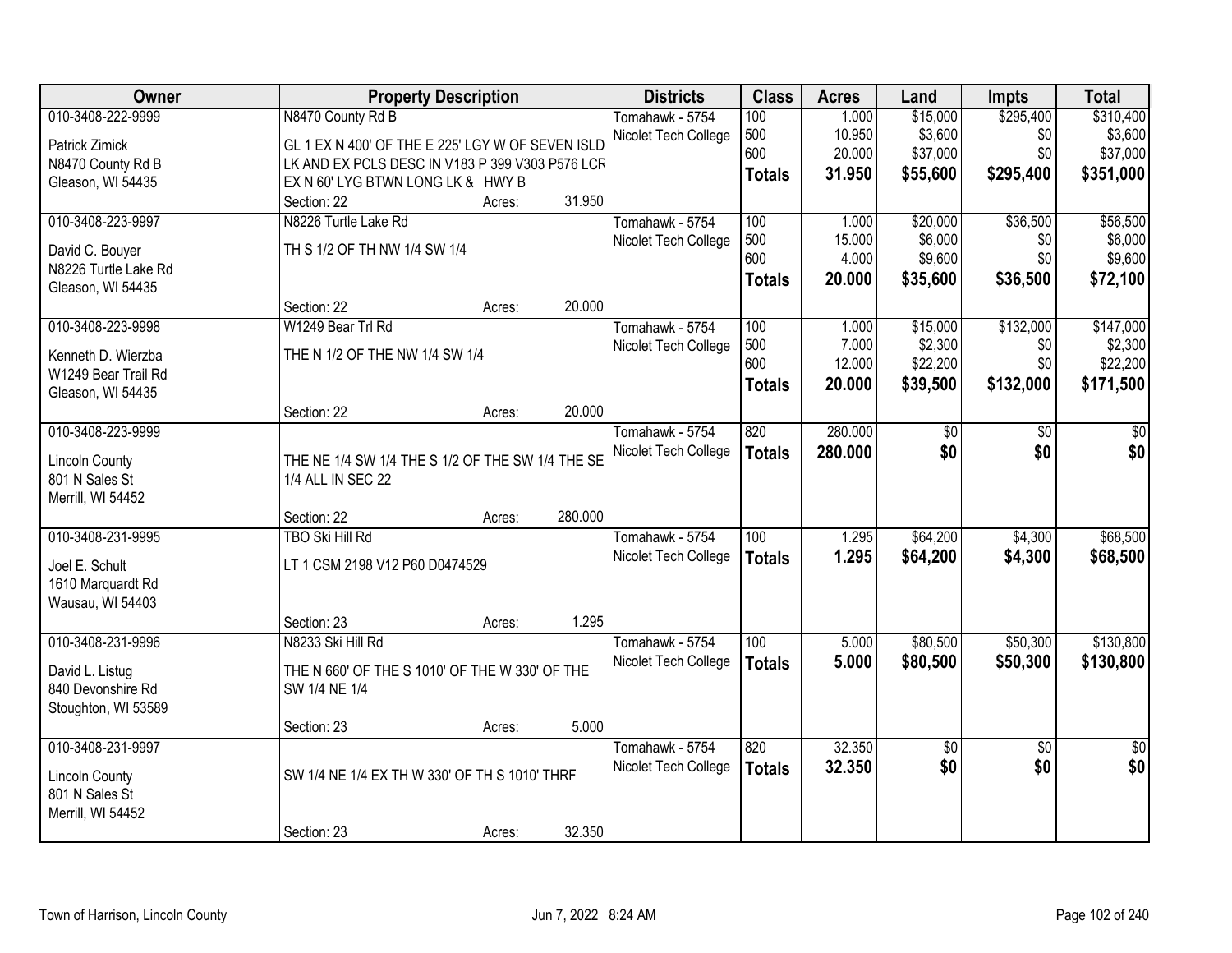| Owner                   | <b>Property Description</b>                       |        |         | <b>Districts</b>     | <b>Class</b>  | <b>Acres</b>     | Land              | Impts           | <b>Total</b>    |
|-------------------------|---------------------------------------------------|--------|---------|----------------------|---------------|------------------|-------------------|-----------------|-----------------|
| 010-3408-231-9998       |                                                   |        |         | Tomahawk - 5754      | 820           | 40.000           | $\overline{50}$   | $\overline{50}$ | \$0             |
| <b>Lincoln County</b>   | NW 1/4 NE 1/4                                     |        |         | Nicolet Tech College | <b>Totals</b> | 40.000           | \$0               | \$0             | \$0             |
| 801 N Sales St          |                                                   |        |         |                      |               |                  |                   |                 |                 |
| Merrill, WI 54452       |                                                   |        |         |                      |               |                  |                   |                 |                 |
|                         | Section: 23                                       | Acres: | 40.000  |                      |               |                  |                   |                 |                 |
| 010-3408-231-9999       | N8061 County Rd B                                 |        |         | Tomahawk - 5754      | 820           | 400.000          | $\overline{50}$   | $\overline{50}$ | $\overline{50}$ |
| <b>Lincoln County</b>   | THE E 1/2 OF THE NE 1/4 & THE S 1/2 ALL IN SEC 23 |        |         | Nicolet Tech College | <b>Totals</b> | 400.000          | \$0               | \$0             | \$0             |
| 801 N Sales St          |                                                   |        |         |                      |               |                  |                   |                 |                 |
| Merrill, WI 54452       |                                                   |        |         |                      |               |                  |                   |                 |                 |
|                         | Section: 23                                       | Acres: | 400.000 |                      |               |                  |                   |                 |                 |
| 010-3408-232-9995       | N8221 Ski Hill Rd                                 |        |         | Tomahawk - 5754      | 100           | 0.890            | \$68,000          | \$215,000       | \$283,000       |
| Andrea L. Vosburgh      | PRT OF TH SE 1/4 NW 1/4 CM SW CR SE 1/4 NW 1/4    |        |         | Nicolet Tech College | <b>Totals</b> | 0.890            | \$68,000          | \$215,000       | \$283,000       |
| N3737 County Line Rd    | POB-S 88DG 30'20" E 490.33'-N 7DG 40'48" W        |        |         |                      |               |                  |                   |                 |                 |
| Gleason, WI 54435       | 135.47'-S 82DG 55'35" W 88.04'-N 40DG 32'57" W    |        |         |                      |               |                  |                   |                 |                 |
|                         | Section: 23                                       | Acres: | 0.890   |                      |               |                  |                   |                 |                 |
| 010-3408-232-9996       | N8249 Ski Hill Rd                                 |        |         | Tomahawk - 5754      | 100           | 2.110            | \$70,700          | \$128,800       | \$199,500       |
| Brian P. Hanson         | SE 1/4 NW 1/4 EX V438 P132                        |        |         | Nicolet Tech College | 742           | 37.000           | $($ \$68,500) $ $ | \$0             | \$0             |
| N8249 Ski Hill Rd       |                                                   |        |         |                      | <b>Totals</b> | 39.110           | \$70,700          | \$128,800       | \$199,500       |
| Gleason, WI 54435       |                                                   |        |         |                      |               |                  |                   |                 |                 |
|                         | Section: 23                                       | Acres: | 39.110  |                      |               |                  |                   |                 |                 |
| 010-3408-232-9997       |                                                   |        |         | Tomahawk - 5754      | 600           | 40.000           | \$96,000          | $\overline{50}$ | \$96,000        |
| Perry Real Estate Trust | SW 1/4 NW 1/4                                     |        |         | Nicolet Tech College | <b>Totals</b> | 40.000           | \$96,000          | \$0             | \$96,000        |
| 220 Hazel Ave           |                                                   |        |         |                      |               |                  |                   |                 |                 |
| Mill Valley, CA 94941   |                                                   |        |         |                      |               |                  |                   |                 |                 |
|                         | Section: 23                                       | Acres: | 40.000  |                      |               |                  |                   |                 |                 |
| 010-3408-232-9998       | N8396 Ski Hill Rd                                 |        |         | Tomahawk - 5754      | 100           | 1.000            | \$86,000          | $\overline{50}$ | \$86,000        |
| Perry Real Estate Trust | GL <sub>1</sub>                                   |        |         | Nicolet Tech College | 600           | 27.800           | \$51,400          | \$0<br>\$0      | \$51,400        |
| 220 Hazel Ave           |                                                   |        |         |                      | <b>Totals</b> | 28.800           | \$137,400         |                 | \$137,400       |
| Mill Valley, CA 94941   |                                                   |        |         |                      |               |                  |                   |                 |                 |
|                         | Section: 23                                       | Acres: | 28.800  |                      |               |                  |                   |                 |                 |
| 010-3408-232-9999       |                                                   |        |         | Tomahawk - 5754      | 600<br>742    | 1.000            | \$1,900           | $\overline{50}$ | \$1,900         |
| Brian P. Hanson         | NE 1/4 NW 1/4                                     |        |         | Nicolet Tech College |               | 39.000<br>40.000 | (\$72,200)        | \$0<br>\$0      | \$0<br>\$1,900  |
| N8249 Ski Hill Rd       |                                                   |        |         |                      | <b>Totals</b> |                  | \$1,900           |                 |                 |
| Gleason, WI 54435       |                                                   |        |         |                      |               |                  |                   |                 |                 |
|                         | Section: 23                                       | Acres: | 40.000  |                      |               |                  |                   |                 |                 |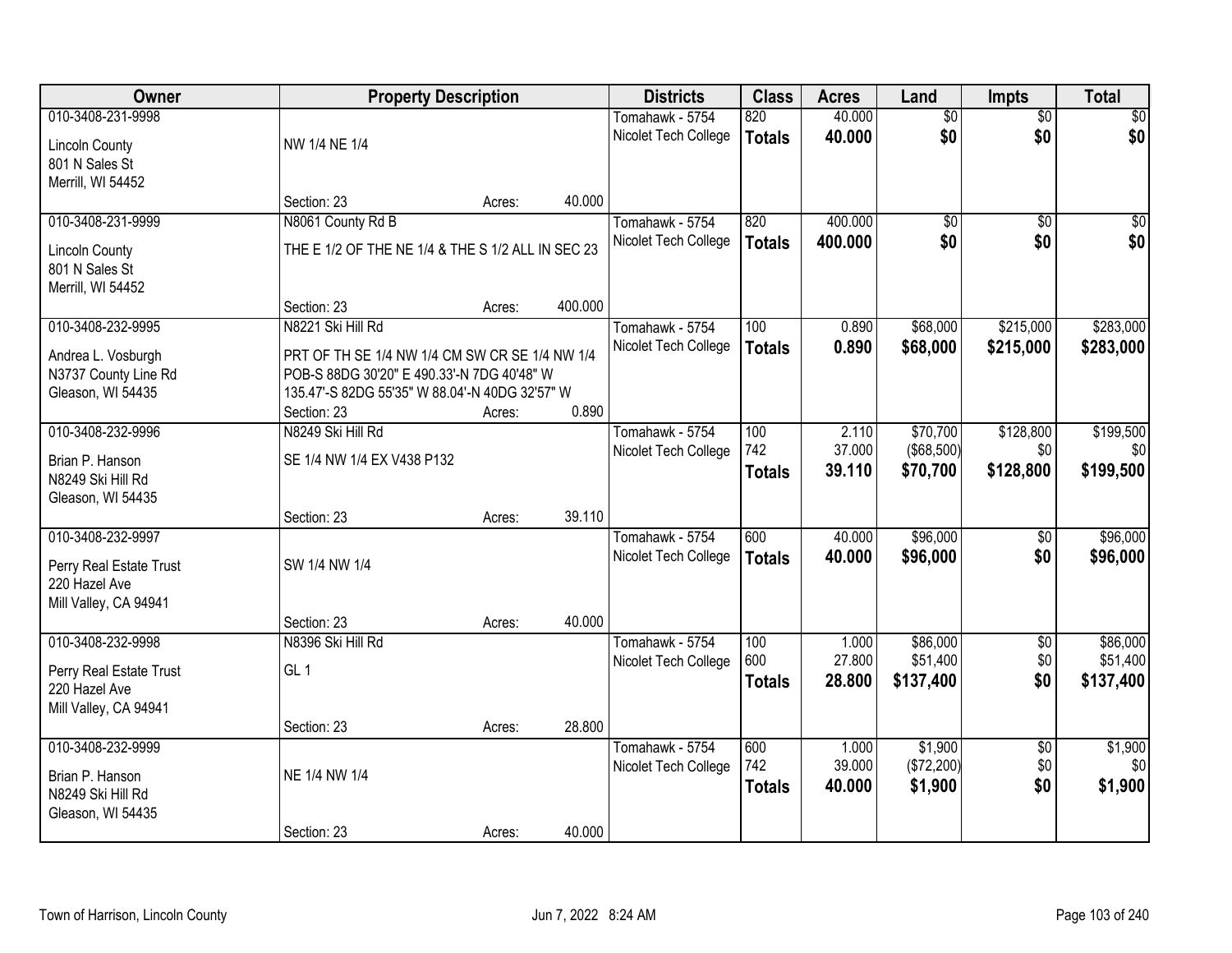| Owner                                                                                                                            | <b>Property Description</b>                                                                                                                                                                                   | <b>Districts</b>                                       | <b>Class</b>                       | <b>Acres</b>                     | Land                                     | <b>Impts</b>                         | <b>Total</b>                               |
|----------------------------------------------------------------------------------------------------------------------------------|---------------------------------------------------------------------------------------------------------------------------------------------------------------------------------------------------------------|--------------------------------------------------------|------------------------------------|----------------------------------|------------------------------------------|--------------------------------------|--------------------------------------------|
| 010-3408-241-9999<br><b>Lincoln County</b><br>801 N Sales St<br>Merrill, WI 54452                                                | THE N 1/2 OF SECTION 24                                                                                                                                                                                       | Merrill - 3500<br>North Central Tech<br>College        | 820<br><b>Totals</b>               | 320.000<br>320.000               | $\overline{50}$<br>\$0                   | $\overline{50}$<br>\$0               | $\sqrt{50}$<br>\$0                         |
|                                                                                                                                  | Section: 24<br>320.000<br>Acres:                                                                                                                                                                              |                                                        |                                    |                                  |                                          |                                      |                                            |
| 010-3408-243-9997<br>Zigmond M Hanz & Alice Hanz<br>Revocable Trust<br>3916 Riverview Dr                                         | SE 1/4 SW 1/4 EXC THAT PRT FOR HWY-HWY TAKE<br>APP 1.00A                                                                                                                                                      | Merrill - 3500<br>North Central Tech<br>College        | 400<br>510<br><b>Totals</b>        | 13.000<br>27.000<br>40.000       | \$1,900<br>\$25,000<br>\$26,900          | \$0<br>\$0<br>\$0                    | \$1,900<br>\$25,000<br>\$26,900            |
| Wausau, WI 54403<br>010-3408-243-9998<br>Zigmond M Hanz & Alice Hanz<br>Revocable Trust<br>3916 Riverview Dr<br>Wausau, WI 54403 | 40.000<br>Section: 24<br>Acres:<br>SW 1/4 SW 1/4<br>40.000<br>Section: 24<br>Acres:                                                                                                                           | Merrill - 3500<br>North Central Tech<br>College        | 600<br><b>Totals</b>               | 40.000<br>40.000                 | \$74,000<br>\$74,000                     | $\overline{50}$<br>\$0               | \$74,000<br>\$74,000                       |
| 010-3408-243-9999<br><b>Lincoln County</b><br>801 N Sales St<br>Merrill, WI 54452                                                | THE N 1/2 OF THE SW 1/4 AND THE NW 1/4 SE 1/4<br>ALL IN SECTION 24<br>120.000<br>Section: 24<br>Acres:                                                                                                        | <b>Merrill - 3500</b><br>North Central Tech<br>College | 820<br><b>Totals</b>               | 120,000<br>120.000               | \$0<br>\$0                               | \$0<br>\$0                           | \$0<br>\$0                                 |
| 010-3408-244-9990<br>Frederick M. Bergman<br>W105 Pepper Creek Dr<br>Gleason, WI 54435                                           | W105 Pepper Creek Dr<br>LT 1 CSM 2752 V16 P124 D0539801<br>6.180<br>Section: 24<br>Acres:                                                                                                                     | Merrill - 3500<br>North Central Tech<br>College        | 100<br>500<br>600<br><b>Totals</b> | 1.000<br>2.000<br>3.180<br>6.180 | \$15,000<br>\$700<br>\$5,900<br>\$21,600 | \$110,900<br>\$0<br>\$0<br>\$110,900 | \$125,900<br>\$700<br>\$5,900<br>\$132,500 |
| 010-3408-244-9991<br>The Incha Family Trust<br>PO Box 1478<br>Rhinelander, WI 54501                                              | W141 Pepper Creek Dr<br>PART OF THE E 1/2 SE 1/4 AKA PCL A OF UNREC<br>TIMBER- LAND SURVEYOR MAP #893 DATED<br>5-11-94 DES AS THAT PRT E 1/2 SE 1/4 LYG SLY OF<br>29.370<br>Section: 24<br>Acres:             | Merrill - 3500<br>North Central Tech<br>College        | 100<br>600<br><b>Totals</b>        | 1.000<br>28.370<br>29.370        | \$15,000<br>\$52,500<br>\$67,500         | \$213,700<br>\$0<br>\$213,700        | \$228,700<br>\$52,500<br>\$281,200         |
| 010-3408-244-9997<br>Andy T. Macmorran<br>N8105 State Rd 17<br>Gleason, WI 54435                                                 | N8105 State Rd 17<br>CM S 1/4 CR S 24-N 1DG 04" E ALG W LN SW 1/4 SE<br>1/4 190.03" N 56DG 28" E 242.6" POB N 27DG 32" W<br>208' N 56DG 12" E 208'-S 27DG 32" E 208' SW POB<br>1.000<br>Section: 24<br>Acres: | <b>Merrill - 3500</b><br>North Central Tech<br>College | 100<br><b>Totals</b>               | 1.000<br>1.000                   | \$15,000<br>\$15,000                     | \$108,900<br>\$108,900               | \$123,900<br>\$123,900                     |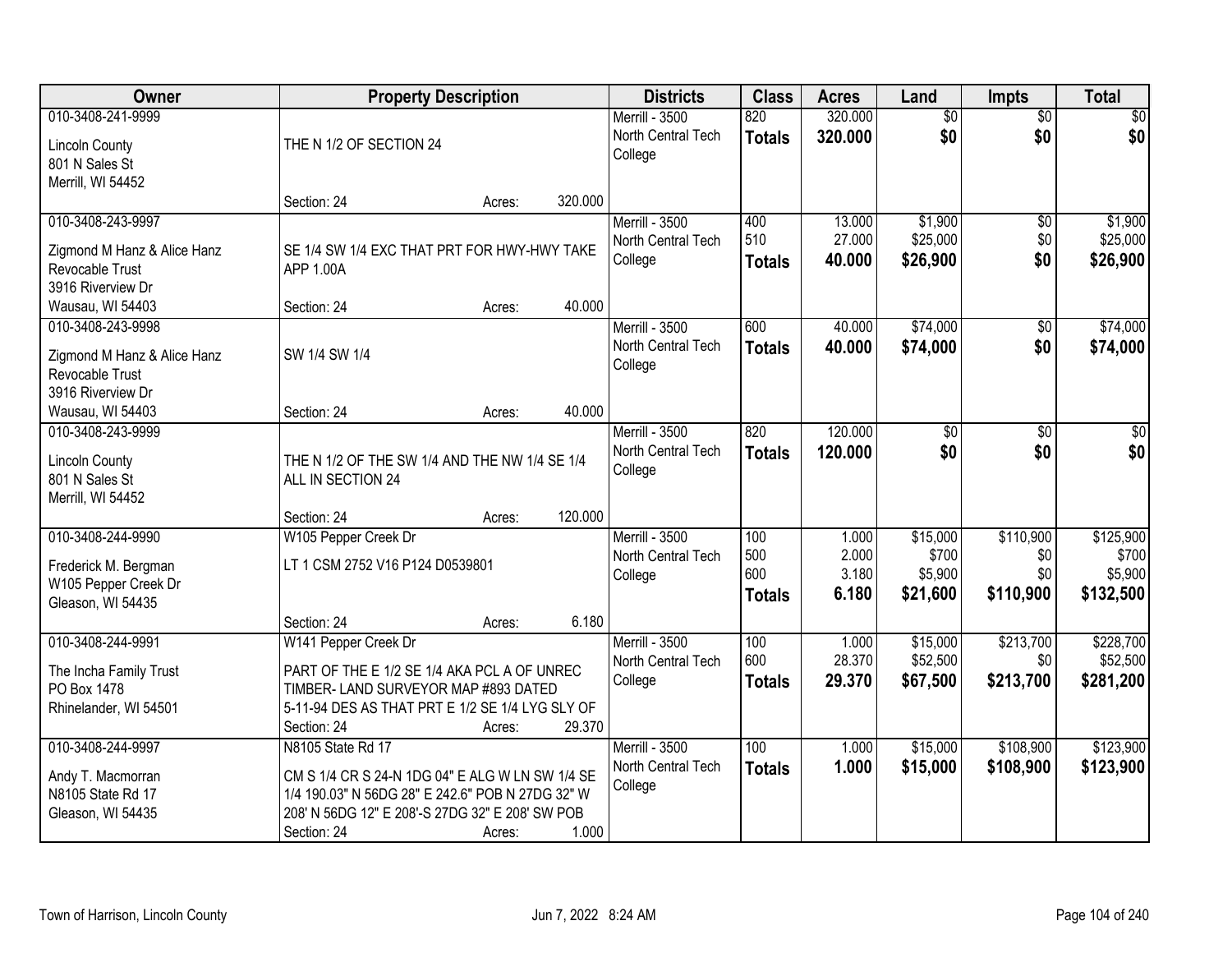| Owner                                            |                                               | <b>Property Description</b> |        | <b>Districts</b>                     | <b>Class</b>  | <b>Acres</b>     | Land            | Impts                  | <b>Total</b>    |
|--------------------------------------------------|-----------------------------------------------|-----------------------------|--------|--------------------------------------|---------------|------------------|-----------------|------------------------|-----------------|
| 010-3408-244-9998<br>Zigmond M Hanz & Alice Hanz | SW 1/4 SE 1/4 EX THT PRT FOR HWY AN EX TH PRT |                             |        | Merrill - 3500<br>North Central Tech | 600<br>840    | 28.500<br>10.500 | \$52,700<br>\$0 | $\overline{60}$<br>\$0 | \$52,700<br>\$0 |
| Revocable Trust                                  | DES IN V413 P202 HWY TAKES 010.500A           |                             |        | College                              | <b>Totals</b> | 39.000           | \$52,700        | \$0                    | \$52,700        |
| 3916 Riverview Dr                                |                                               |                             |        |                                      |               |                  |                 |                        |                 |
| Wausau, WI 54403                                 | Section: 24                                   | Acres:                      | 39.000 |                                      |               |                  |                 |                        |                 |
| 010-3408-244-9999                                |                                               |                             |        | Merrill - 3500                       | 820           | 35.570           | \$0             | $\overline{50}$        | \$0             |
| <b>Lincoln County</b>                            | NE 1/4 SE 1/4 EXC THAT PRT LYG SE OF HWY 17 & |                             |        | North Central Tech                   | <b>Totals</b> | 35.570           | \$0             | \$0                    | \$0             |
| 801 N Sales St                                   | THAT PRT OF SE 1/4 SE 1/4 NWLY OF HWY TAKES   |                             |        | College                              |               |                  |                 |                        |                 |
| Merrill, WI 54452                                | 1.11A                                         |                             |        |                                      |               |                  |                 |                        |                 |
| 010-3408-251-9995                                | Section: 24                                   | Acres:                      | 35.570 | Merrill - 3500                       | 600           | 40.000           | \$62,000        | \$0                    | \$62,000        |
|                                                  |                                               |                             |        | North Central Tech                   | <b>Totals</b> | 40.000           | \$62,000        | \$0                    | \$62,000        |
| Rodney Rasmussen                                 | SE 1/4 NE 1/4                                 |                             |        | College                              |               |                  |                 |                        |                 |
| 5211 65th PI<br>Kenosha, WI 53142                |                                               |                             |        |                                      |               |                  |                 |                        |                 |
|                                                  | Section: 25                                   | Acres:                      | 40.000 |                                      |               |                  |                 |                        |                 |
| 010-3408-251-9996                                |                                               |                             |        | Merrill - 3500                       | 840           | 40.000           | \$0             | \$0                    | \$0             |
| State of Wisconsin - Dnr                         | SW 1/4 NE 1/4                                 |                             |        | North Central Tech                   | <b>Totals</b> | 40.000           | \$0             | \$0                    | \$0             |
| 101 S Webster St                                 |                                               |                             |        | College                              |               |                  |                 |                        |                 |
| Madison, WI 53707-7921                           |                                               |                             |        |                                      |               |                  |                 |                        |                 |
|                                                  | Section: 25                                   | Acres:                      | 40.000 |                                      |               |                  |                 |                        |                 |
| 010-3408-251-9997                                |                                               |                             |        | <b>Merrill - 3500</b>                | 510           | 5.000            | \$4,600         | $\overline{50}$        | \$4,600         |
| Daniel A. Hanson                                 | THAT PRT OF NW 1/4 NE 1/4 LYG N & W OF HWY 17 |                             |        | North Central Tech<br>College        | <b>Totals</b> | 5.000            | \$4,600         | \$0                    | \$4,600         |
| N7403 State Rd 17                                | EXC THAT PRT FOR HWY HWY TAKES APPROX 25A     |                             |        |                                      |               |                  |                 |                        |                 |
| Gleason, WI 54435                                |                                               |                             |        |                                      |               |                  |                 |                        |                 |
| 010-3408-251-9998                                | Section: 25<br>W257 Pepper Creek Dr           | Acres:                      | 5.000  | Merrill - 3500                       | 100           | 1.000            | \$15,000        | \$38,000               | \$53,000        |
|                                                  |                                               |                             |        | North Central Tech                   | 500           | 3.000            | \$1,000         | \$0                    | \$1,000         |
| Calvin S. Bergman                                | NW 1/4 NE 1/4 EX THT PRT LYG N & W OF HWY 17  |                             |        | College                              | 600           | 31.000           | \$57,400        | \$0                    | \$57,400        |
| W105 Pepper Creek Dr<br>Gleason, NV 54435        |                                               |                             |        |                                      | <b>Totals</b> | 35.000           | \$73,400        | \$38,000               | \$111,400       |
|                                                  | Section: 25                                   | Acres:                      | 35.000 |                                      |               |                  |                 |                        |                 |
| 010-3408-251-9999                                |                                               |                             |        | Merrill - 3500                       | 840           | 40.000           | $\sqrt{6}$      | $\overline{30}$        | $\overline{50}$ |
| State of Wisconsin - Dnr                         | NE 1/4 NE 1/4                                 |                             |        | North Central Tech                   | <b>Totals</b> | 40.000           | \$0             | \$0                    | \$0             |
| 101 S Webster St                                 |                                               |                             |        | College                              |               |                  |                 |                        |                 |
| Madison, WI 53707-7921                           |                                               |                             |        |                                      |               |                  |                 |                        |                 |
|                                                  | Section: 25                                   | Acres:                      | 40.000 |                                      |               |                  |                 |                        |                 |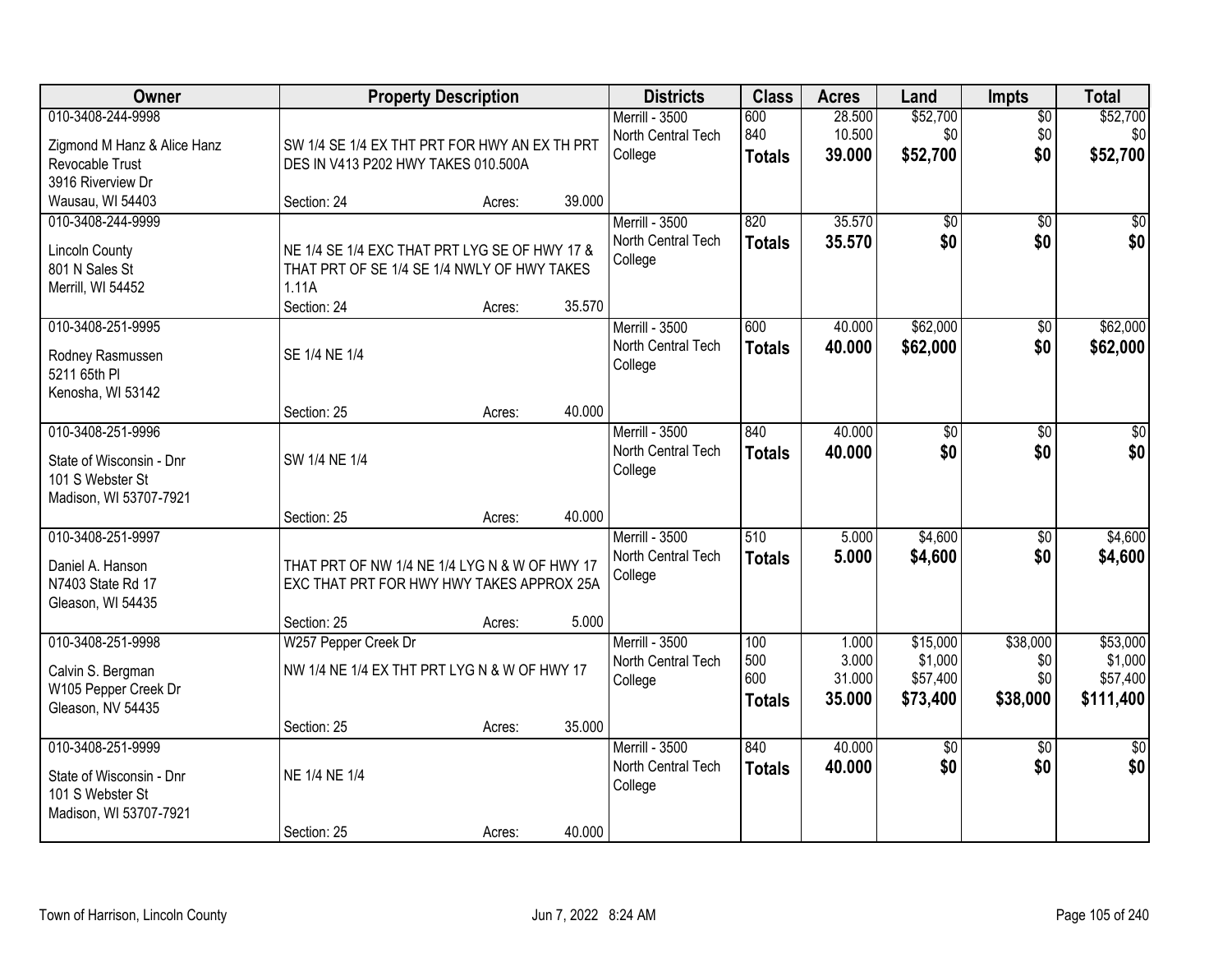| Owner                | <b>Property Description</b>                       | <b>Districts</b>      | <b>Class</b>  | <b>Acres</b> | Land     | <b>Impts</b>    | <b>Total</b> |
|----------------------|---------------------------------------------------|-----------------------|---------------|--------------|----------|-----------------|--------------|
| 010-3408-252-9990    | W297 Pepper Creek Dr                              | Merrill - 3500        | 100           | 1.650        | \$13,400 | \$31,700        | \$45,100     |
| Daniel A. Hanson     | COM AT NE CR SE 1/4 TH S 183' TH W 211' POB TH W  | North Central Tech    | <b>Totals</b> | 1.650        | \$13,400 | \$31,700        | \$45,100     |
| N7403 State Rd 17    | 57' TH S 242' TO PRAIRIE RIVER TH ELY ALG SD      | College               |               |              |          |                 |              |
| Gleason, WI 54435    | RIVER 134' TH N 20DEG W 234' TO POBAND CM AT      |                       |               |              |          |                 |              |
|                      | 1.650<br>Section: 25<br>Acres:                    |                       |               |              |          |                 |              |
| 010-3408-252-9991    |                                                   | Merrill - 3500        | 400           | 26.620       | \$3,800  | $\overline{50}$ | \$3,800      |
|                      |                                                   | North Central Tech    |               | 26.620       | \$3,800  | \$0             | \$3,800      |
| Daniel A. Hanson     | SW 1/4 NW 1/4 LYG SELY OF N LN OF OLD HWY 63 E    | College               | <b>Totals</b> |              |          |                 |              |
| N7403 State Rd 17    | HWY EX V413 P395 LCR AND THAT PRT LYG NWLY        |                       |               |              |          |                 |              |
| Gleason, WI 54435    | OF NWLY LN HWY 63 EX V415 P618                    |                       |               |              |          |                 |              |
|                      | 26.620<br>Section: 25<br>Acres:                   |                       |               |              |          |                 |              |
| 010-3408-252-9994    |                                                   | Merrill - 3500        | 400           | 32.350       | \$4,600  | $\overline{50}$ | \$4,600      |
| Daniel A. Hanson     | SE 1/4 NW 1/4 EXC PCLS DES DES V226 P497 V233     | North Central Tech    | 500           | 6.000        | \$2,000  | \$0             | \$2,000      |
| N7403 State Rd 17    | P617                                              | College               | Totals        | 38.350       | \$6,600  | \$0             | \$6,600      |
| Gleason, WI 54435    |                                                   |                       |               |              |          |                 |              |
|                      | 38.350<br>Section: 25<br>Acres:                   |                       |               |              |          |                 |              |
| 010-3408-252-9995    |                                                   | Merrill - 3500        | 100           | 2.110        |          | \$107,600       |              |
|                      | N8013 Wright Ave                                  |                       |               |              | \$22,900 |                 | \$130,500    |
| Theodore A. Leder Jr | PRT OF TH SW 1/4 NW 1/4 CM W 1/4 CR SEC 25-N      | North Central Tech    | <b>Totals</b> | 2.110        | \$22,900 | \$107,600       | \$130,500    |
| N8013 Wright Ave     | 03DG 30'34" W 599.78' POB-CONT N 03DG 30'34" W    | College               |               |              |          |                 |              |
| Gleason, WI 54435    | 303.04'-N 68DG 03'23" E 303.04'-S 03DG 30'34" E   |                       |               |              |          |                 |              |
|                      | 2.110<br>Section: 25<br>Acres:                    |                       |               |              |          |                 |              |
| 010-3408-252-9998    |                                                   | <b>Merrill - 3500</b> | 400           | 23.560       | \$3,400  | $\overline{30}$ | \$3,400      |
|                      |                                                   | North Central Tech    | 500           | 10.000       | \$7,500  | \$0             | \$7,500      |
| Daniel A. Hanson     | NW 1/4 NW 1/4 EXC PRT FOR HWY-HWY TAKE APP        | College               | 840           | 6.440        | \$0      | \$0             | \$0          |
| N7403 State Rd 17    | 6.44A                                             |                       | <b>Totals</b> | 40.000       | \$10,900 | \$0             | \$10,900     |
| Gleason, WI 54435    |                                                   |                       |               |              |          |                 |              |
|                      | 40.000<br>Section: 25<br>Acres:                   |                       |               |              |          |                 |              |
| 010-3408-252-9999    | N8090 State Rd 17                                 | Merrill - 3500        | 400           | 32.250       | \$4,600  | $\overline{50}$ | \$4,600      |
| Daniel A. Hanson     | NE 1/4 NW 1/4 EXC THAT PRT FOR HWY/HWY TAKE       | North Central Tech    | 410           | 2.000        | \$9,000  | \$117,700       | \$126,700    |
| N7403 State Rd 17    | APP 5.75A                                         | College               | 840           | 5.750        | \$0      | \$0             | \$0          |
| Gleason, WI 54435    |                                                   |                       | <b>Totals</b> | 40.000       | \$13,600 | \$117,700       | \$131,300    |
|                      | 40.000<br>Section: 25<br>Acres:                   |                       |               |              |          |                 |              |
| 010-3408-253-9995    | W324 Hanson Rd                                    | Merrill - 3500        | 100           | 2.000        | \$22,500 | \$5,000         | \$27,500     |
|                      |                                                   | North Central Tech    | <b>Totals</b> | 2.000        | \$22,500 | \$5,000         | \$27,500     |
| Cory L. Mccorkle     | PRT OF THE SE 1/4 SW 1/4 COM AT PT WHERE N        | College               |               |              |          |                 |              |
| 1810 Jackson St      | EDGE RIVER RD INTERSCT E LN SD 1/4 1/4 THE POB    |                       |               |              |          |                 |              |
| Merrill, WI 54452    | N ALG E LN SD 1/4 1/4 500' W 500' S TO N LN SD RD |                       |               |              |          |                 |              |
|                      | 2.000<br>Section: 25<br>Acres:                    |                       |               |              |          |                 |              |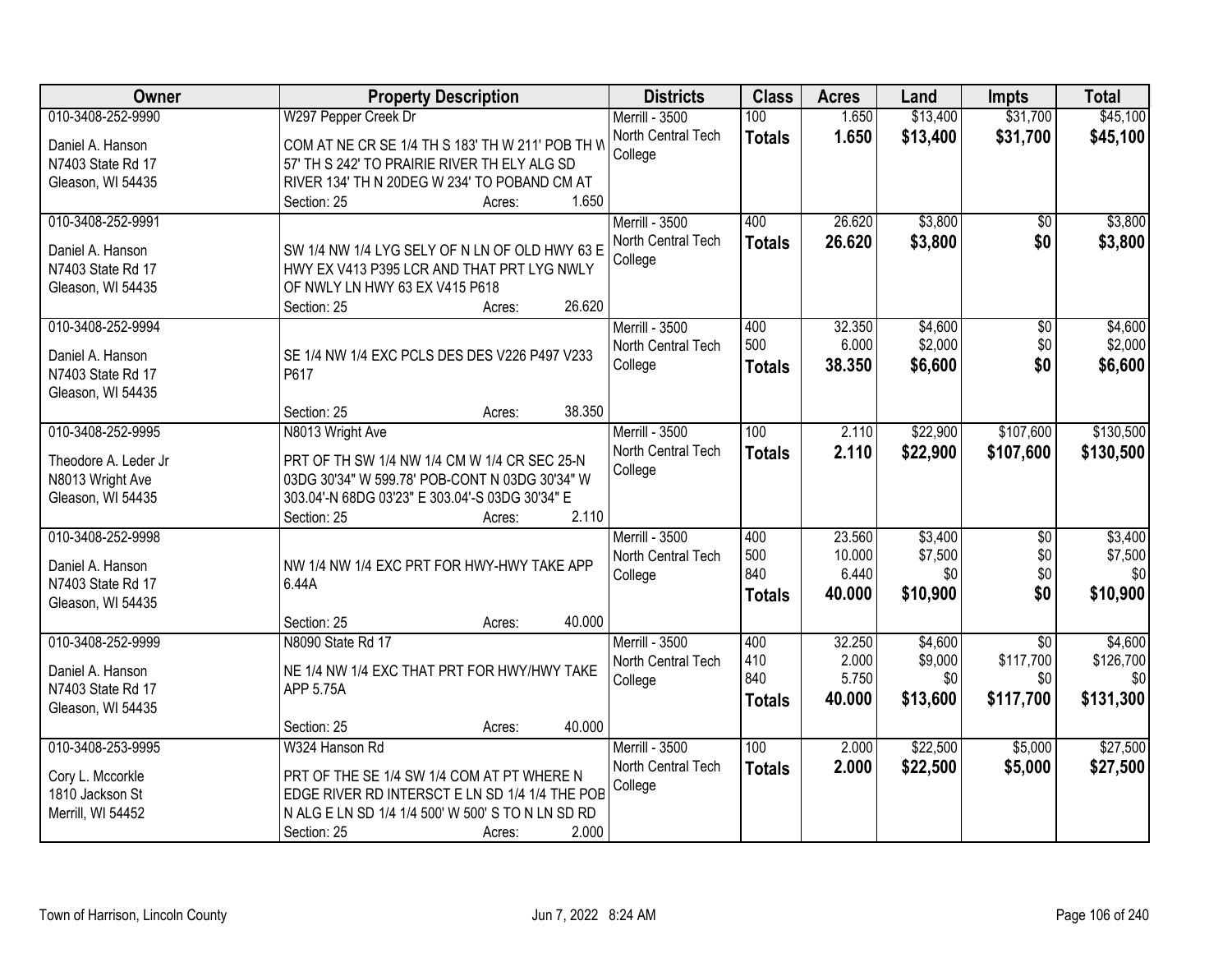| Owner                                   |                                                     | <b>Property Description</b> |        | <b>Districts</b>      | <b>Class</b>     | <b>Acres</b> | Land            | <b>Impts</b>    | <b>Total</b>    |
|-----------------------------------------|-----------------------------------------------------|-----------------------------|--------|-----------------------|------------------|--------------|-----------------|-----------------|-----------------|
| 010-3408-253-9996                       |                                                     |                             |        | Merrill - 3500        | 742              | 38.000       | (\$70,300)      | $\overline{50}$ | \$0             |
| Cornelius J Dirkx & Susan E Dirkx Joint | SE 1/4 SW 1/4 EX THAT PRT DESC IN V294 P586 LCR     |                             |        | North Central Tech    | <b>Totals</b>    | 38.000       | \$0             | \$0             | \$0             |
| <b>Tenancy Trust</b>                    |                                                     |                             |        | College               |                  |              |                 |                 |                 |
| 16200 Green Rd                          |                                                     |                             |        |                       |                  |              |                 |                 |                 |
| Harvard, IL 60033-9621                  | Section: 25                                         | Acres:                      | 38.000 |                       |                  |              |                 |                 |                 |
| 010-3408-253-9997                       |                                                     |                             |        | <b>Merrill - 3500</b> | $\overline{742}$ | 40.000       | (\$74,000)      | $\overline{50}$ | $\overline{50}$ |
| Cornelius J Dirkx & Susan E Dirkx Joint | SW 1/4 SW 1/4                                       |                             |        | North Central Tech    | <b>Totals</b>    | 40.000       | \$0             | \$0             | \$0             |
| <b>Tenancy Trust</b>                    |                                                     |                             |        | College               |                  |              |                 |                 |                 |
| 16200 Green Rd                          |                                                     |                             |        |                       |                  |              |                 |                 |                 |
| Harvard, IL 60033-9621                  | Section: 25                                         | Acres:                      | 40.000 |                       |                  |              |                 |                 |                 |
| 010-3408-253-9998                       |                                                     |                             |        | <b>Merrill - 3500</b> | 600              | 9.000        | \$16,700        | $\overline{50}$ | \$16,700        |
| Jeffrey J. Anderson                     | NW 1/4 SW 1/4                                       |                             |        | North Central Tech    | 744              | 31.000       | (\$57,400)      | \$0             | \$0             |
| N10766 State Rd 17                      |                                                     |                             |        | College               | <b>Totals</b>    | 40.000       | \$16,700        | \$0             | \$16,700        |
| Gleason, WI 54435                       |                                                     |                             |        |                       |                  |              |                 |                 |                 |
|                                         | Section: 25                                         | Acres:                      | 40.000 |                       |                  |              |                 |                 |                 |
| 010-3408-253-9999                       |                                                     |                             |        | Merrill - 3500        | 500              | 11.000       | \$3,600         | \$0             | \$3,600         |
| Jeffrey J. Anderson                     | NE 1/4 SW 1/4                                       |                             |        | North Central Tech    | 744              | 29.000       | (\$53,700)      | \$0             | \$0             |
| N10766 State Rd 17                      |                                                     |                             |        | College               | <b>Totals</b>    | 40.000       | \$3,600         | \$0             | \$3,600         |
| Gleason, WI 54435                       |                                                     |                             |        |                       |                  |              |                 |                 |                 |
|                                         | Section: 25                                         | Acres:                      | 40.000 |                       |                  |              |                 |                 |                 |
| 010-3408-254-9994                       |                                                     |                             |        | <b>Merrill - 3500</b> | 400              | 3.000        | \$400           | $\overline{50}$ | \$400           |
| Becky J. Dallman                        | SE 1/4 SE 1/4                                       |                             |        | North Central Tech    | 510              | 37.000       | \$34,200        | \$0             | \$34,200        |
| W1981 Heineman Rd                       |                                                     |                             |        | College               | <b>Totals</b>    | 40.000       | \$34,600        | \$0             | \$34,600        |
| Merrill, WI 54452                       |                                                     |                             |        |                       |                  |              |                 |                 |                 |
|                                         | Section: 25                                         | Acres:                      | 40.000 |                       |                  |              |                 |                 |                 |
| 010-3408-254-9995                       |                                                     |                             |        | <b>Merrill - 3500</b> | 840              | 16.000       | $\overline{50}$ | $\overline{50}$ | \$0             |
| State of Wisconsin - Dnr                | BEG AT SW CR SW 1/4 SE 1/4 TH N TO NW CR SD 1/4     |                             |        | North Central Tech    | <b>Totals</b>    | 16.000       | \$0             | \$0             | \$0             |
| 101 S Webster St                        | 1/4 TH E 330' TH SELY TO A PT 264' N OF & 660' E OF |                             |        | College               |                  |              |                 |                 |                 |
| Madison, WI 53707-7921                  | W LN SD 1/4 1/4 TH S TO S LN SD 1/4 1/4 TH W ON SD  |                             |        |                       |                  |              |                 |                 |                 |
|                                         | Section: 25                                         | Acres:                      | 16.000 |                       |                  |              |                 |                 |                 |
| 010-3408-254-9996                       |                                                     |                             |        | Merrill - 3500        | 400              | 5.000        | \$700           | $\overline{50}$ | \$700           |
| Becky J. Dallman                        | SW 1/4 SE 1/4 EXC THAT PRT DES IN V245 P369         |                             |        | North Central Tech    | 510              | 19.000       | \$17,600        | \$0             | \$17,600        |
| W1981 Heineman Rd                       |                                                     |                             |        | College               | <b>Totals</b>    | 24.000       | \$18,300        | \$0             | \$18,300        |
| Merrill, WI 54452                       |                                                     |                             |        |                       |                  |              |                 |                 |                 |
|                                         | Section: 25                                         | Acres:                      | 24.000 |                       |                  |              |                 |                 |                 |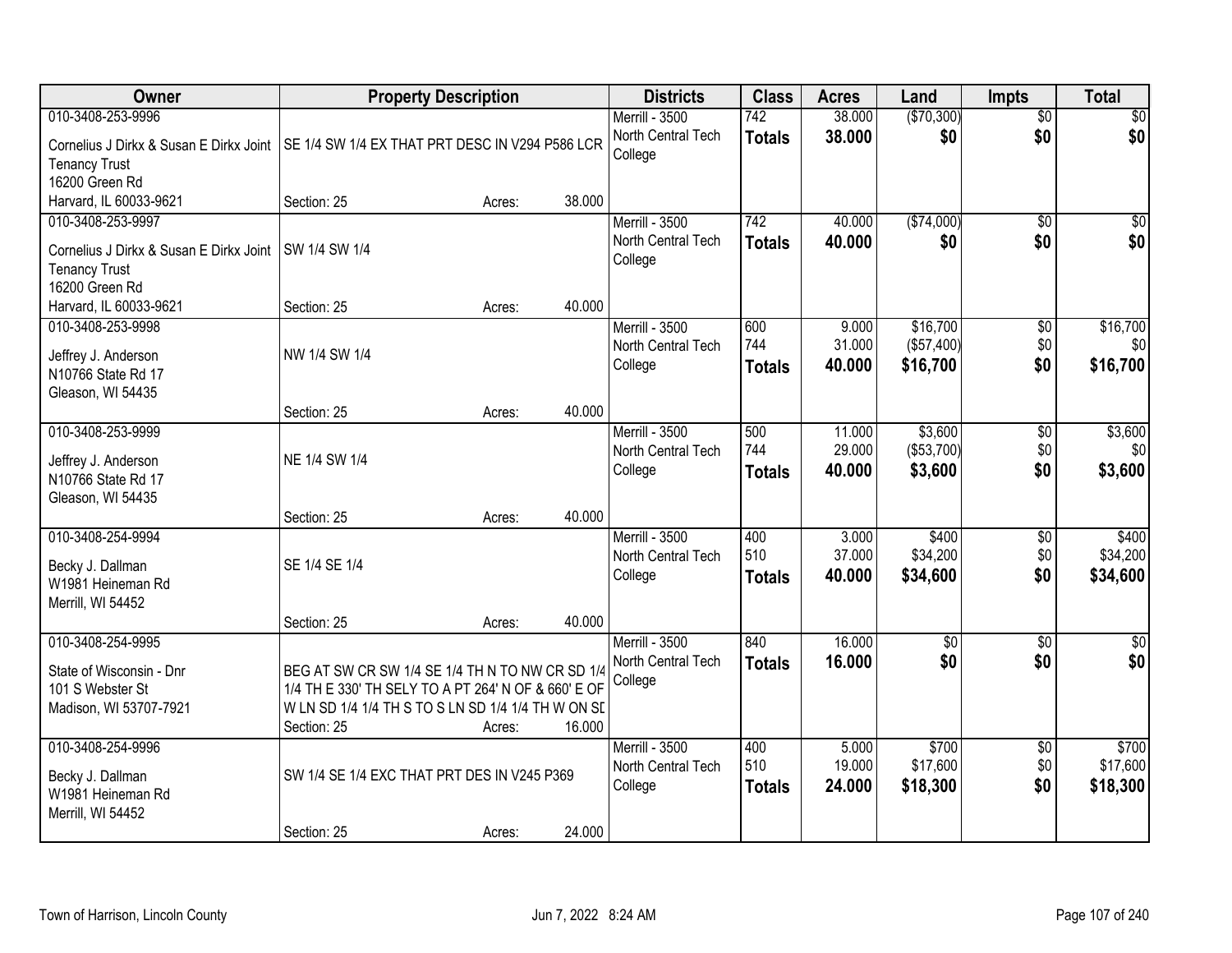| Owner                                                                                       | <b>Property Description</b>                                                                                                                                   | <b>Districts</b> | <b>Class</b>                                           | <b>Acres</b>                | Land                      | Impts                            | <b>Total</b>                  |                                    |
|---------------------------------------------------------------------------------------------|---------------------------------------------------------------------------------------------------------------------------------------------------------------|------------------|--------------------------------------------------------|-----------------------------|---------------------------|----------------------------------|-------------------------------|------------------------------------|
| 010-3408-254-9997<br>State of Wisconsin - Dnr<br>101 S Webster St<br>Madison, WI 53707-7921 | TH W 330' OF NW 1/4 SE 1/4                                                                                                                                    |                  | Merrill - 3500<br>North Central Tech<br>College        | 840<br><b>Totals</b>        | 10.000<br>10.000          | $\overline{60}$<br>\$0           | $\overline{50}$<br>\$0        | \$0<br>\$0                         |
|                                                                                             | Section: 25                                                                                                                                                   | 10.000<br>Acres: |                                                        |                             |                           |                                  |                               |                                    |
| 010-3408-254-9998<br>Becky J. Dallman<br>W1981 Heineman Rd<br>Merrill, WI 54452             | NW 1/4 SE 1/4 EXC THE W 330' THEREOF                                                                                                                          |                  | <b>Merrill - 3500</b><br>North Central Tech<br>College | 400<br>510<br><b>Totals</b> | 3.000<br>27.000<br>30.000 | \$400<br>\$25,000<br>\$25,400    | $\overline{50}$<br>\$0<br>\$0 | \$400<br>\$25,000<br>\$25,400      |
| 010-3408-254-9999                                                                           | Section: 25                                                                                                                                                   | 30.000<br>Acres: | <b>Merrill - 3500</b>                                  | 400                         | 2.000                     | \$300                            | \$0                           | \$300                              |
| Becky J. Dallman<br>W1981 Heineman Rd<br>Merrill, WI 54452                                  | NE 1/4 SE 1/4                                                                                                                                                 |                  | North Central Tech<br>College                          | 510<br><b>Totals</b>        | 38.000<br>40.000          | \$35,200<br>\$35,500             | \$0<br>\$0                    | \$35,200<br>\$35,500               |
|                                                                                             | Section: 25                                                                                                                                                   | 40.000<br>Acres: |                                                        |                             |                           |                                  |                               |                                    |
| 010-3408-261-9991<br>Daniel A. Hanson<br>N7403 State Rd 17<br>Gleason, WI 54435             | PRT OF SE 1/4 NE 1/4 BEG AT INTRS WRIGHT AVE &<br>TN RD - NE ON S LN WRIGHT RD 933'-S TO N LN TN<br>RD - NW ALG N LN TN RD TO POB AND THAT PRT<br>Section: 26 | 15.750<br>Acres: | Merrill - 3500<br>North Central Tech<br>College        | 400<br>510<br><b>Totals</b> | 8.000<br>7.750<br>15.750  | \$900<br>\$7,200<br>\$8,100      | \$0<br>\$0<br>\$0             | \$900<br>\$7,200<br>\$8,100        |
| 010-3408-261-9994<br>Lisbeth A Buchler Trust<br>N7934 Goehe Rd<br>Gleason, WI 54435         | N7934 Goehe Rd<br>THE PRT OF THE SE 1/4 NE 1/4 LYG NWLY OF HWY<br>17 EX 2 ACRES                                                                               |                  | <b>Merrill - 3500</b><br>North Central Tech<br>College | 100<br>600<br><b>Totals</b> | 1.000<br>13.100<br>14.100 | \$15,000<br>\$24,200<br>\$39,200 | \$157,700<br>\$0<br>\$157,700 | \$172,700<br>\$24,200<br>\$196,900 |
| 010-3408-261-9995                                                                           | Section: 26<br>N7980 Goehe Rd                                                                                                                                 | 14.100<br>Acres: | Merrill - 3500                                         | $\overline{100}$            | 2.000                     | \$22,500                         | \$66,400                      | \$88,900                           |
| Lewis E. Bailey<br>N7980 Goehe Rd<br>Gleason, WI 54435                                      | THE N 295' OF THE W 295' LYG E OF TWN HWY IN<br>THE SE 1/4 NE 1/4                                                                                             |                  | North Central Tech<br>College                          | <b>Totals</b>               | 2.000                     | \$22,500                         | \$66,400                      | \$88,900                           |
|                                                                                             | Section: 26                                                                                                                                                   | 2.000<br>Acres:  |                                                        |                             |                           |                                  |                               |                                    |
| 010-3408-261-9997<br>Lisbeth A Buchler Trust<br>N7934 Goehe Rd<br>Gleason, WI 54435         | SW 1/4 NE 1/4                                                                                                                                                 |                  | Merrill - 3500<br>North Central Tech<br>College        | 744<br><b>Totals</b>        | 40.000<br>40.000          | (\$74,000)<br>\$0                | $\overline{50}$<br>\$0        | $\overline{50}$<br>\$0             |
|                                                                                             | Section: 26                                                                                                                                                   | 40.000<br>Acres: |                                                        |                             |                           |                                  |                               |                                    |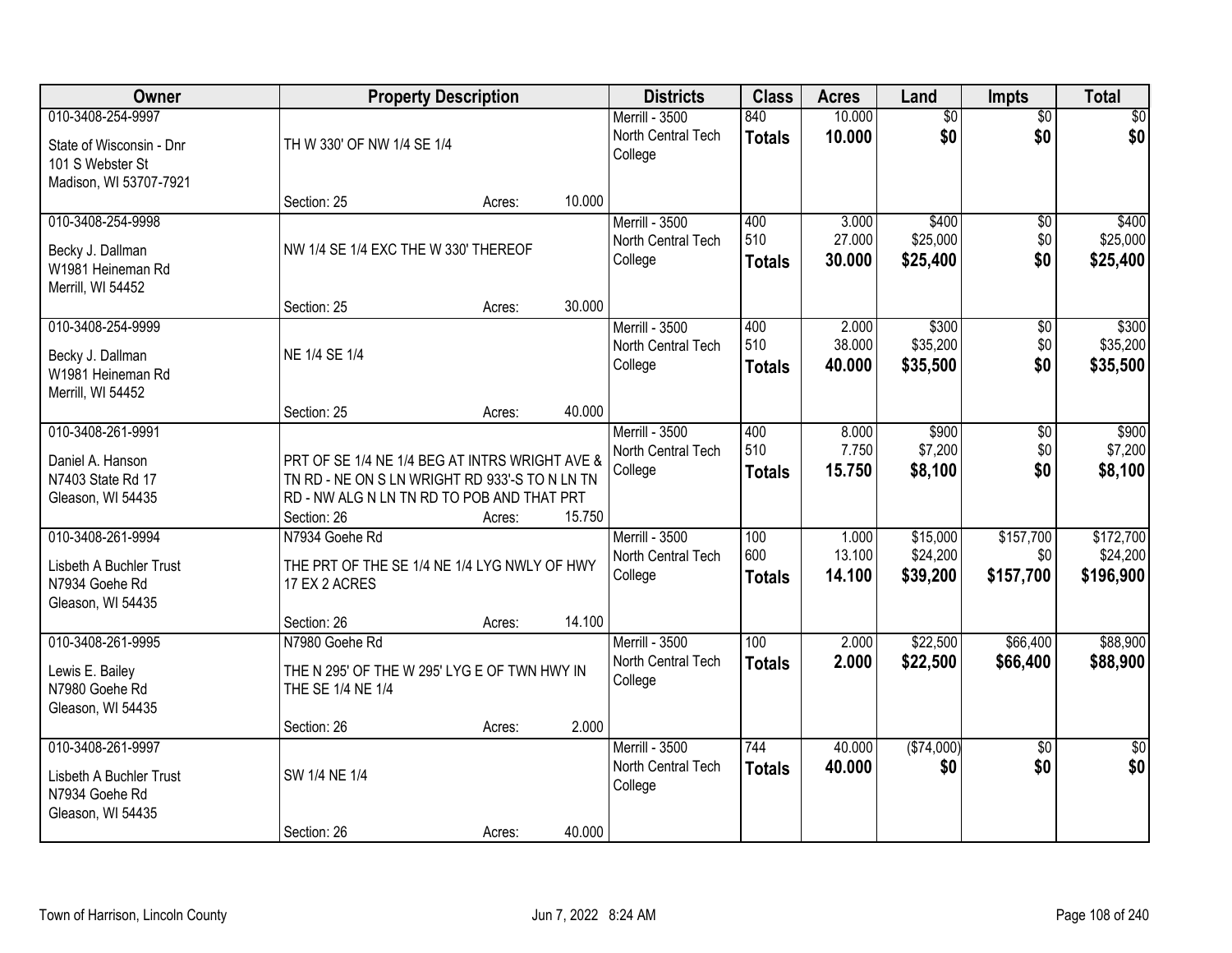| Owner                                 | <b>Property Description</b>              |        |        | <b>Districts</b>              | <b>Class</b>  | <b>Acres</b>     | Land                 | <b>Impts</b>     | <b>Total</b>         |
|---------------------------------------|------------------------------------------|--------|--------|-------------------------------|---------------|------------------|----------------------|------------------|----------------------|
| 010-3408-261-9998                     | N8007 Goehe Rd                           |        |        | Merrill - 3500                | 400           | 14.000           | \$2,000              | $\overline{30}$  | \$2,000              |
| Randy L. Schmidt                      | NW 1/4 NE 1/4                            |        |        | North Central Tech            | 410           | 1.000            | \$4,600              | \$135,200        | \$139,800            |
| N8007 Goehe Rd                        |                                          |        |        | College                       | 500<br>510    | 1.000            | \$300                | \$0              | \$300                |
| Gleason, WI 54435                     |                                          |        |        |                               |               | 24.000<br>40.000 | \$22,200<br>\$29,100 | \$0              | \$22,200             |
|                                       | Section: 26                              | Acres: | 40.000 |                               | <b>Totals</b> |                  |                      | \$135,200        | \$164,300            |
| 010-3408-261-9999                     |                                          |        |        | <b>Merrill - 3500</b>         | 400           | 10.000           | \$1,400              | $\sqrt{$0}$      | \$1,400              |
| Randy L. Schmidt                      | NE 1/4 NE 1/4 EXC THAT PRT FOR HWY - HWY |        |        | North Central Tech            | 510           | 30.000           | \$27,800             | \$0              | \$27,800             |
| N8007 Goehe Rd                        | <b>TAKES APPROX 35A</b>                  |        |        | College                       | <b>Totals</b> | 40.000           | \$29,200             | \$0              | \$29,200             |
| Gleason, WI 54435                     |                                          |        |        |                               |               |                  |                      |                  |                      |
|                                       | Section: 26                              | Acres: | 40.000 |                               |               |                  |                      |                  |                      |
| 010-3408-262-9995                     |                                          |        |        | Merrill - 3500                | 820           | 40.000           | \$0                  | \$0              | \$0                  |
| <b>Lincoln County</b>                 | SE 1/4 NW 1/4                            |        |        | North Central Tech            | <b>Totals</b> | 40.000           | \$0                  | \$0              | \$0                  |
| 801 N Sales St                        |                                          |        |        | College                       |               |                  |                      |                  |                      |
| Merrill, WI 54452                     |                                          |        |        |                               |               |                  |                      |                  |                      |
|                                       | Section: 26                              | Acres: | 40.000 |                               |               |                  |                      |                  |                      |
| 010-3408-262-9996                     |                                          |        |        | Merrill - 3500                | 820           | 40.000           | \$0                  | \$0              | \$0                  |
| <b>Lincoln County</b>                 | SW 1/4 NW 1/4                            |        |        | North Central Tech            | <b>Totals</b> | 40.000           | \$0                  | \$0              | \$0                  |
| 801 N Sales St                        |                                          |        |        | College                       |               |                  |                      |                  |                      |
| Merrill, WI 54452                     |                                          |        |        |                               |               |                  |                      |                  |                      |
|                                       | Section: 26                              | Acres: | 40.000 |                               |               |                  |                      |                  |                      |
| 010-3408-262-9997                     |                                          |        |        | Merrill - 3500                | 820           | 40.000           | $\overline{50}$      | $\overline{50}$  | $\overline{50}$      |
| <b>Lincoln County</b>                 | NW 1/4 NW 1/4                            |        |        | North Central Tech            | <b>Totals</b> | 40.000           | \$0                  | \$0              | \$0                  |
| 801 N Sales St                        |                                          |        |        | College                       |               |                  |                      |                  |                      |
| Merrill, WI 54452                     |                                          |        |        |                               |               |                  |                      |                  |                      |
|                                       | Section: 26                              | Acres: | 40.000 |                               |               |                  |                      |                  |                      |
| 010-3408-262-9998                     |                                          |        |        | <b>Merrill - 3500</b>         | 820           | 40.000           | $\overline{50}$      | $\overline{50}$  | $\overline{50}$      |
| <b>Lincoln County</b>                 | NE 1/4 NW 1/4                            |        |        | North Central Tech            | <b>Totals</b> | 40.000           | \$0                  | \$0              | \$0                  |
| 801 N Sales St                        |                                          |        |        | College                       |               |                  |                      |                  |                      |
| Merrill, WI 54452                     |                                          |        |        |                               |               |                  |                      |                  |                      |
|                                       | Section: 26                              | Acres: | 40.000 |                               |               |                  |                      |                  |                      |
| 010-3408-263-9995                     | N7775 Gartman Rd                         |        |        | Merrill - 3500                | 100<br>400    | 1.000<br>39.000  | \$15,000<br>\$5,600  | \$150,400<br>\$0 | \$165,400<br>\$5,600 |
| Langbecker and Lange Irrevocable Trus | SE 1/4 SW 1/4 EX HWY                     |        |        | North Central Tech<br>College |               | 40.000           | \$20,600             | \$150,400        | \$171,000            |
| N4681 Kettner Rd                      |                                          |        |        |                               | <b>Totals</b> |                  |                      |                  |                      |
| Shiocton, WI 54170                    |                                          |        |        |                               |               |                  |                      |                  |                      |
|                                       | Section: 26                              | Acres: | 40.000 |                               |               |                  |                      |                  |                      |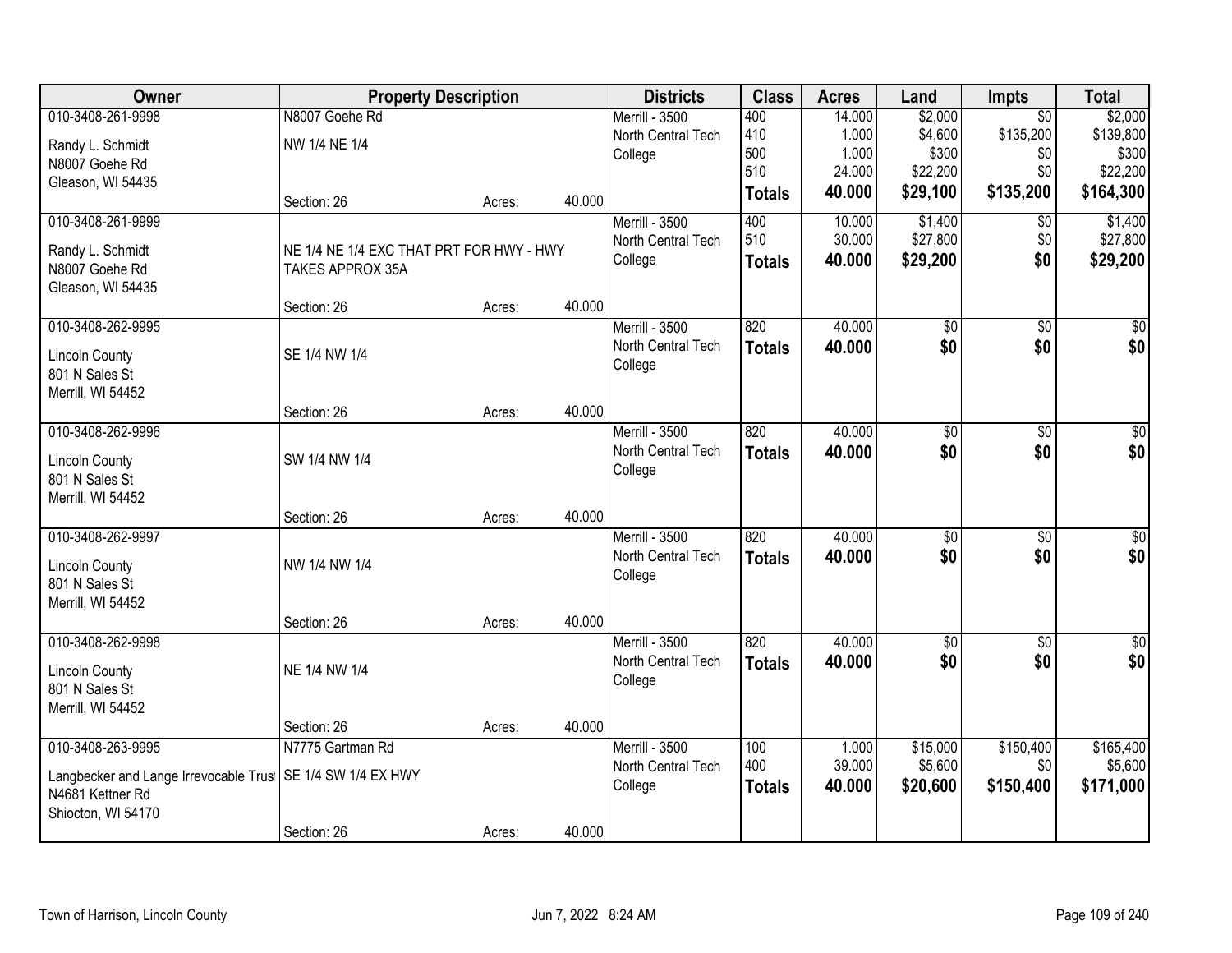| Owner                                                                                    | <b>Property Description</b>                                                                   |        |        | <b>Districts</b>                     | <b>Class</b>         | <b>Acres</b>     | Land                | <b>Impts</b>           | <b>Total</b>           |
|------------------------------------------------------------------------------------------|-----------------------------------------------------------------------------------------------|--------|--------|--------------------------------------|----------------------|------------------|---------------------|------------------------|------------------------|
| 010-3408-263-9996                                                                        |                                                                                               |        |        | Merrill - 3500                       | 400<br>510           | 5.000            | \$700<br>\$27,100   | $\overline{50}$<br>\$0 | \$700                  |
| Langbecker and Lange Irrevocable Trus   SW 1/4 SW 1/4 EXC THE S 100' & EX THE W 100' FOR |                                                                                               |        |        | North Central Tech<br>College        | <b>Totals</b>        | 35.000<br>40.000 | \$27,800            | \$0                    | \$27,100<br>\$27,800   |
| N4681 Kettner Rd<br>Shiocton, WI 54170                                                   | HWY HWY TAK 6.06A                                                                             |        |        |                                      |                      |                  |                     |                        |                        |
|                                                                                          | Section: 26                                                                                   | Acres: | 40.000 |                                      |                      |                  |                     |                        |                        |
| 010-3408-263-9997                                                                        |                                                                                               |        |        | Merrill - 3500                       | 600                  | 32.500           | \$50,400            | \$0                    | \$50,400               |
| Langbecker and Lange Irrevocable Trus   NW 1/4 SW 1/4 EX PRT LYG E OF HWY B & EX HWY     |                                                                                               |        |        | North Central Tech<br>College        | <b>Totals</b>        | 32.500           | \$50,400            | \$0                    | \$50,400               |
| N4681 Kettner Rd                                                                         |                                                                                               |        |        |                                      |                      |                  |                     |                        |                        |
| Shiocton, WI 54170                                                                       | Section: 26                                                                                   | Acres: | 32.500 |                                      |                      |                  |                     |                        |                        |
| 010-3408-263-9998                                                                        |                                                                                               |        |        | Merrill - 3500                       | 100                  | 7.500            | \$32,800            | \$700                  | \$33,500               |
| Rueben Gartman                                                                           | THT PRT OF THE NW 1/4 SW 1/4 LYG E OF HWY B                                                   |        |        | North Central Tech                   | <b>Totals</b>        | 7.500            | \$32,800            | \$700                  | \$33,500               |
| 419 Taylor St                                                                            |                                                                                               |        |        | College                              |                      |                  |                     |                        |                        |
| Merrill, WI 54452                                                                        |                                                                                               |        | 7.500  |                                      |                      |                  |                     |                        |                        |
| 010-3408-263-9999                                                                        | Section: 26<br>N7740 County Rd B                                                              | Acres: |        | <b>Merrill - 3500</b>                | 400                  | 32.000           | \$3,900             | \$0                    | \$3,900                |
| Louis B. Zak                                                                             | NE 1/4 SW 1/4                                                                                 |        |        | North Central Tech                   | 410                  | 3.000            | \$13,500            | \$255,800              | \$269,300              |
| N7740 Cty Rd B                                                                           |                                                                                               |        |        | College                              | 500<br>510           | 2.000            | \$700               | \$0                    | \$700                  |
| Gleason, WI 54435                                                                        |                                                                                               |        |        |                                      | <b>Totals</b>        | 3.000<br>40.000  | \$2,800<br>\$20,900 | \$0<br>\$255,800       | \$2,800<br>\$276,700   |
|                                                                                          | Section: 26                                                                                   | Acres: | 40.000 |                                      |                      |                  |                     |                        |                        |
| 010-3408-264-9991                                                                        |                                                                                               |        |        | Merrill - 3500<br>North Central Tech | 840<br><b>Totals</b> | 1.880<br>1.880   | \$0<br>\$0          | $\overline{50}$<br>\$0 | $\overline{50}$<br>\$0 |
| State of Wisconsin - Dot<br>510 N Hanson Lake Rd                                         | THT PRT OF TH NE1/4 SE1/4 KNOWN AS STATE HWY<br>17 AS SHOWN ON CSM 1466 V7 P106 D0392250 ALSO |        |        | College                              |                      |                  |                     |                        |                        |
| Rhinelander, WI 54501-9434                                                               | SHOWN ON 1959 DEPT OF TRANS PROJ T0189(2)                                                     |        |        |                                      |                      |                  |                     |                        |                        |
|                                                                                          | Section: 26                                                                                   | Acres: | 1.880  |                                      |                      |                  |                     |                        |                        |
| 010-3408-264-9992                                                                        | N7892 State Rd 17                                                                             |        |        | Merrill - 3500                       | $\overline{100}$     | 5.000            | \$30,300            | \$63,900               | \$94,200               |
| Eric Augustin                                                                            | PCL 1 CSM 1466 V7 P106 D0392250                                                               |        |        | North Central Tech<br>College        | <b>Totals</b>        | 5.000            | \$30,300            | \$63,900               | \$94,200               |
| N7892 State Rd 17                                                                        |                                                                                               |        |        |                                      |                      |                  |                     |                        |                        |
| Gleason, WI 54435                                                                        | Section: 26                                                                                   | Acres: | 5.000  |                                      |                      |                  |                     |                        |                        |
| 010-3408-264-9993                                                                        | State Rd 17                                                                                   |        |        | <b>Merrill - 3500</b>                | 600                  | 2.000            | \$3,700             | $\overline{50}$        | \$3,700                |
| Cornelius J Dirkx & Susan E Dirkx Joint                                                  | NE 1/4 SE 1/4 EX HWY EX CSM 1466 V7 P106                                                      |        |        | North Central Tech                   | 741                  | 31.120           | (\$57,600)          | \$0                    | \$0                    |
| <b>Tenancy Trust</b>                                                                     | D0392250                                                                                      |        |        | College                              | <b>Totals</b>        | 33.120           | \$3,700             | \$0                    | \$3,700                |
| 16200 Green Rd<br>Harvard, IL 60033-9621                                                 | Section: 26                                                                                   |        | 33.120 |                                      |                      |                  |                     |                        |                        |
|                                                                                          |                                                                                               | Acres: |        |                                      |                      |                  |                     |                        |                        |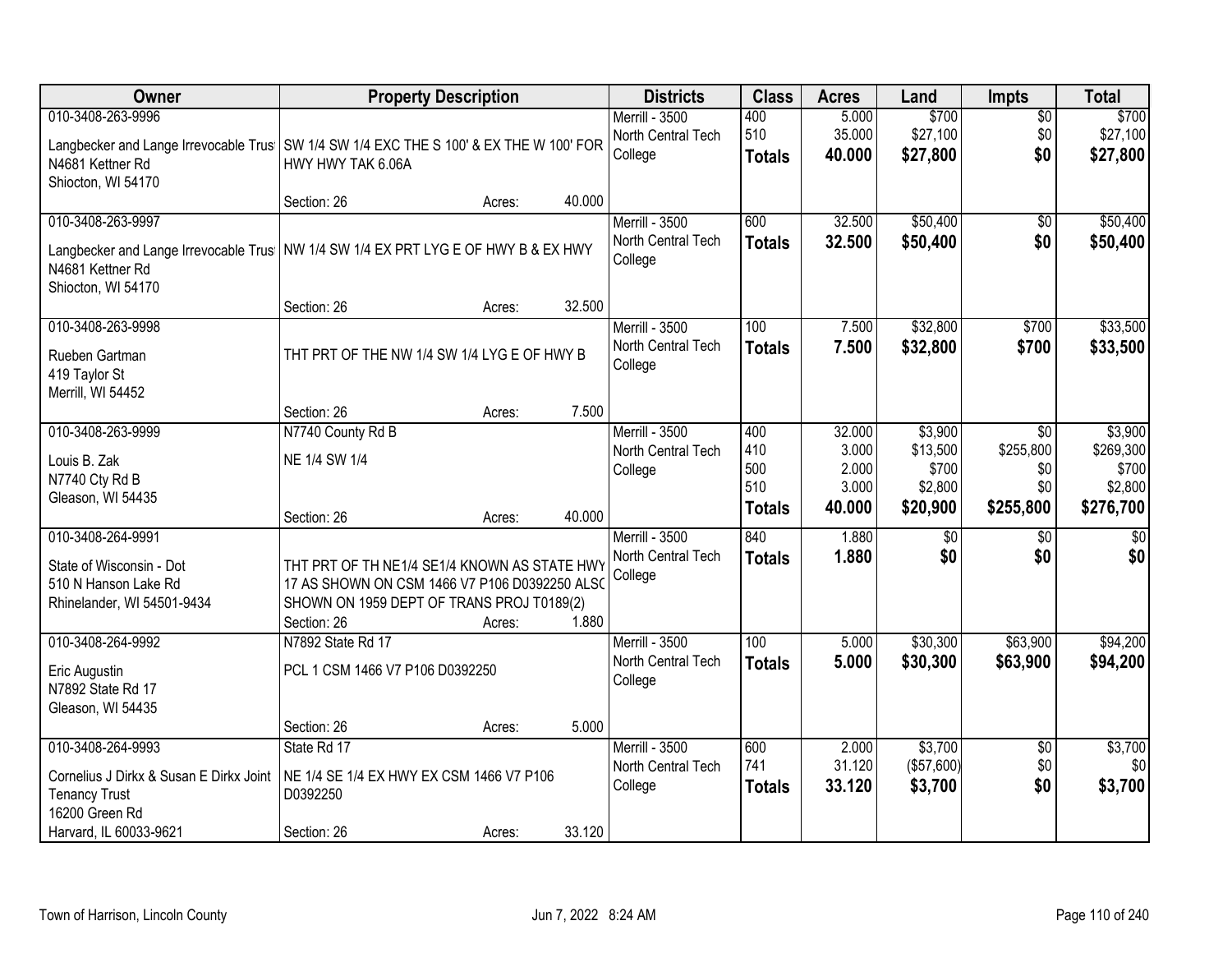| Owner                          |                                                 | <b>Property Description</b> |         | <b>Districts</b>      | <b>Class</b>  | <b>Acres</b> | Land            | <b>Impts</b>    | <b>Total</b>     |
|--------------------------------|-------------------------------------------------|-----------------------------|---------|-----------------------|---------------|--------------|-----------------|-----------------|------------------|
| 010-3408-264-9994              |                                                 |                             |         | Merrill - 3500        | 510           | 40.000       | \$37,000        | $\overline{50}$ | \$37,000         |
| Timothy A. Hanson              | SE 1/4 SE 1/4                                   |                             |         | North Central Tech    | <b>Totals</b> | 40.000       | \$37,000        | \$0             | \$37,000         |
| W507 Hanson Rd                 |                                                 |                             |         | College               |               |              |                 |                 |                  |
| Gleason, WI 54435              |                                                 |                             |         |                       |               |              |                 |                 |                  |
|                                | Section: 26                                     | Acres:                      | 40.000  |                       |               |              |                 |                 |                  |
| 010-3408-264-9995              |                                                 |                             |         | Merrill - 3500        | 100           | 1.000        | \$2,500         | \$800           | \$3,300          |
| Timothy A. Hanson              | SW 1/4 SE 1/4 EXC PRT FOR HY HWY TAKES          |                             |         | North Central Tech    | 400           | 16.720       | \$1,900         | \$0             | \$1,900          |
| W507 Hanson Rd                 | APPROX 7.28 A                                   |                             |         | College               | 510           | 15.000       | \$13,900        | \$0             | \$13,900         |
| Gleason, WI 54435              |                                                 |                             |         |                       | 840           | 7.280        | \$0             | \$0             | \$0              |
|                                | Section: 26                                     | Acres:                      | 40.000  |                       | <b>Totals</b> | 40.000       | \$18,300        | \$800           | \$19,100         |
| 010-3408-264-9996              | N7838 State Rd 17                               |                             |         | Merrill - 3500        | 100           | 1.000        | \$15,000        | \$295,300       | \$310,300        |
| Shaun A. Kimmons               | PRT OF NW 1/4 SE 1/4 LYG SELY OF HWY 17         |                             |         | North Central Tech    | 600           | 6.000        | \$11,100        | \$0             | \$11,100         |
| N7838 Hwy 17                   |                                                 |                             |         | College               | <b>Totals</b> | 7.000        | \$26,100        | \$295,300       | \$321,400        |
| Gleason, WI 54435              |                                                 |                             |         |                       |               |              |                 |                 |                  |
|                                | Section: 26                                     | Acres:                      | 7.000   |                       |               |              |                 |                 |                  |
| 010-3408-264-9997              |                                                 |                             |         | Merrill - 3500        | 600           | 3.000        | \$5,600         | $\sqrt[6]{3}$   | \$5,600          |
| Tnt Property Sales, LLC        | TH ELY 400' OF NW 1/4 SE 1/4 LYG WLY OF HWY HW  |                             |         | North Central Tech    | <b>Totals</b> | 3.000        | \$5,600         | \$0             | \$5,600          |
| PO Box 151                     | <b>TAKES 04.650A</b>                            |                             |         | College               |               |              |                 |                 |                  |
| Gleason, WI 54435              |                                                 |                             |         |                       |               |              |                 |                 |                  |
|                                | Section: 26                                     | Acres:                      | 3.000   |                       |               |              |                 |                 |                  |
| 010-3408-264-9998              |                                                 |                             |         | <b>Merrill - 3500</b> | 600           | 15.000       | \$27,800        | $\overline{50}$ | \$27,800         |
| Louis B. Zak                   | TH PRT OF THE NW 1/4 SE 1/4 LYG WESTERLY OF     |                             |         | North Central Tech    | <b>Totals</b> | 15.000       | \$27,800        | \$0             | \$27,800         |
| N7740 Cty Rd B                 | NEW HWY 17 EXC THE EASTERLY 400' THEREOF        |                             |         | College               |               |              |                 |                 |                  |
| Gleason, WI 54435              | DES IN V214 P345 OF                             |                             |         |                       |               |              |                 |                 |                  |
|                                | Section: 26                                     | Acres:                      | 15.000  |                       |               |              |                 |                 |                  |
| 010-3408-271-9999              |                                                 |                             |         | Merrill - 3500        | 820           | 479.000      | $\overline{50}$ | $\overline{50}$ | $\overline{\$0}$ |
| <b>Lincoln County</b>          | THE N 1/2 AND THE SW 1/4 EX 1 AC IN THE NW 1/4  |                             |         | North Central Tech    | <b>Totals</b> | 479.000      | \$0             | \$0             | \$0              |
| 801 N Sales St                 | SW 1/4 THEREOF ALL IN SEC 27                    |                             |         | College               |               |              |                 |                 |                  |
| Merrill, WI 54452              |                                                 |                             |         |                       |               |              |                 |                 |                  |
|                                | Section: 27                                     | Acres:                      | 479.000 |                       |               |              |                 |                 |                  |
| 010-3408-273-9999              | N7801 County Rd B                               |                             |         | Merrill - 3500        | 200           | 1.000        | \$27,200        | \$81,700        | \$108,900        |
| American Tower Management, Inc | PART OF THE NW1/4 SW1/4 CM AT S1/4 CR SEC 27-N  |                             |         | North Central Tech    | <b>Totals</b> | 1.000        | \$27,200        | \$81,700        | \$108,900        |
| 116 Huntington Ave             | 00DG 09'53"W 1914.46'-S 89DG 50'07"W 1372.16'TO |                             |         | College               |               |              |                 |                 |                  |
| Boston, MA 02116               | POB-N 21DG 38'48"W 208'-S 68DG 21'12"W 208'-S   |                             |         |                       |               |              |                 |                 |                  |
|                                | Section: 27                                     | Acres:                      | 1.000   |                       |               |              |                 |                 |                  |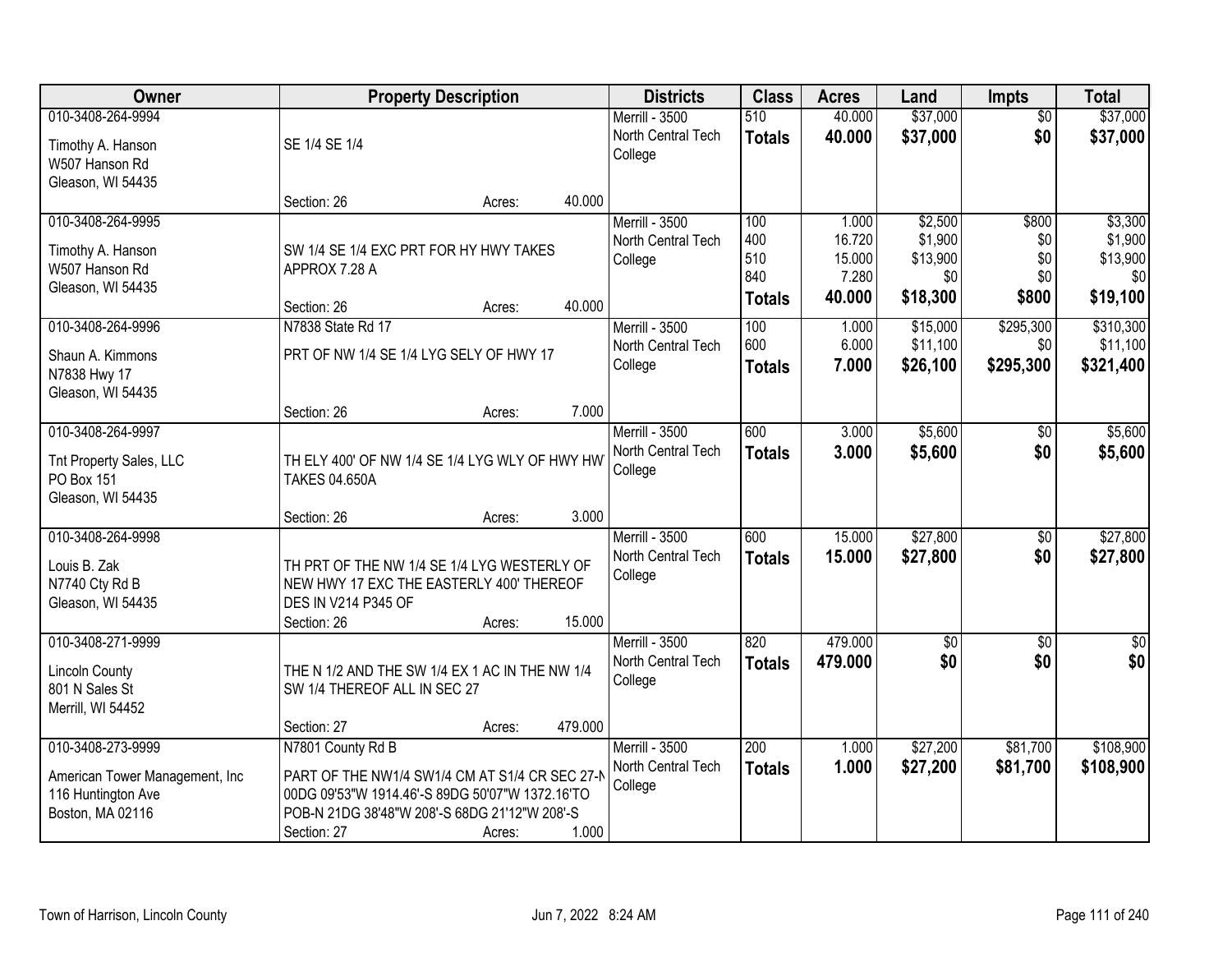| Owner                                                                                           | <b>Property Description</b>                    |        |         | <b>Districts</b>                        | <b>Class</b>  | <b>Acres</b>       | Land                   | <b>Impts</b>           | <b>Total</b>       |
|-------------------------------------------------------------------------------------------------|------------------------------------------------|--------|---------|-----------------------------------------|---------------|--------------------|------------------------|------------------------|--------------------|
| 010-3408-274-9996                                                                               |                                                |        |         | Merrill - 3500                          | 744           | 40.000             | ( \$55, 800)           | $\overline{50}$        | $\sqrt{50}$        |
| Langbecker and Lange Irrevocable Trus   SE 1/4 SE 1/4<br>N4681 Kettner Rd                       |                                                |        |         | North Central Tech<br>College           | <b>Totals</b> | 40.000             | \$0                    | \$0                    | \$0                |
| Shiocton, WI 54170                                                                              | Section: 27                                    | Acres: | 40.000  |                                         |               |                    |                        |                        |                    |
| 010-3408-274-9997                                                                               |                                                |        |         | <b>Merrill - 3500</b>                   | 744           | 40.000             | ( \$55, 800)           | $\overline{30}$        | $\sqrt{50}$        |
| Langbecker and Lange Irrevocable Trus   SW 1/4 SE 1/4<br>N4681 Kettner Rd<br>Shiocton, WI 54170 |                                                |        |         | North Central Tech<br>College           | <b>Totals</b> | 40.000             | \$0                    | \$0                    | \$0                |
|                                                                                                 | Section: 27                                    | Acres: | 40.000  |                                         |               |                    |                        |                        |                    |
| 010-3408-274-9998                                                                               |                                                |        |         | Merrill - 3500                          | 744           | 40.000             | ( \$55, 800)           | \$0                    | $\overline{30}$    |
| Langbecker and Lange Irrevocable Trus   NW 1/4 SE 1/4<br>N4681 Kettner Rd<br>Shiocton, WI 54170 |                                                |        |         | North Central Tech<br>College           | <b>Totals</b> | 40.000             | \$0                    | \$0                    | \$0                |
|                                                                                                 | Section: 27                                    | Acres: | 40.000  |                                         |               |                    |                        |                        |                    |
| 010-3408-274-9999                                                                               |                                                |        |         | Merrill - 3500                          | 744           | 40.000             | ( \$55, 800)           | \$0                    | \$0                |
| Langbecker and Lange Irrevocable Trus   NE 1/4 SE 1/4<br>N4681 Kettner Rd<br>Shiocton, WI 54170 |                                                |        |         | North Central Tech<br>College           | <b>Totals</b> | 40.000             | \$0                    | \$0                    | \$0                |
|                                                                                                 | Section: 27                                    | Acres: | 40.000  |                                         |               |                    |                        |                        |                    |
| 010-3408-281-9998                                                                               | <b>Turtle Lake Rd</b>                          |        |         | Tomahawk - 5754                         | 500           | 24.304             | \$6,700                | \$0                    | \$6,700            |
| Peter W. Messman                                                                                | NW 1/4 NE 1/4                                  |        |         | Nicolet Tech College                    | 600           | 16.000             | \$29,600               | \$0                    | \$29,600           |
| 8908 Bull Valley Rd                                                                             |                                                |        |         |                                         | <b>Totals</b> | 40.304             | \$36,300               | \$0                    | \$36,300           |
| Bull Valley, IL 60098                                                                           |                                                |        |         |                                         |               |                    |                        |                        |                    |
|                                                                                                 | Section: 28                                    | Acres: | 40.304  |                                         |               |                    |                        |                        |                    |
| 010-3408-281-9999                                                                               | <b>Turtle Lake Rd</b>                          |        |         | Tomahawk - 5754<br>Nicolet Tech College | 820           | 600.000<br>600.000 | $\overline{50}$<br>\$0 | $\overline{30}$<br>\$0 | $\sqrt{50}$<br>\$0 |
| <b>Lincoln County</b><br>801 N Sales St<br>Merrill, WI 54452                                    | ALL OF SEC 28 EX NW 1/4 NE 1/4 THEREOF HN-28-1 |        |         |                                         | <b>Totals</b> |                    |                        |                        |                    |
|                                                                                                 | Section: 28                                    | Acres: | 600.000 |                                         |               |                    |                        |                        |                    |
| 010-3408-291-9999                                                                               | Beaver Trl Rd                                  |        |         | Tomahawk - 5754                         | 820           | 640.000            | $\overline{50}$        | $\overline{50}$        | $\overline{50}$    |
| <b>Lincoln County</b><br>801 N Sales St<br>Merrill, WI 54452                                    | ALL OF SECTION 29                              |        |         | Nicolet Tech College                    | <b>Totals</b> | 640.000            | \$0                    | \$0                    | \$0                |
|                                                                                                 | Section: 29                                    | Acres: | 640.000 |                                         |               |                    |                        |                        |                    |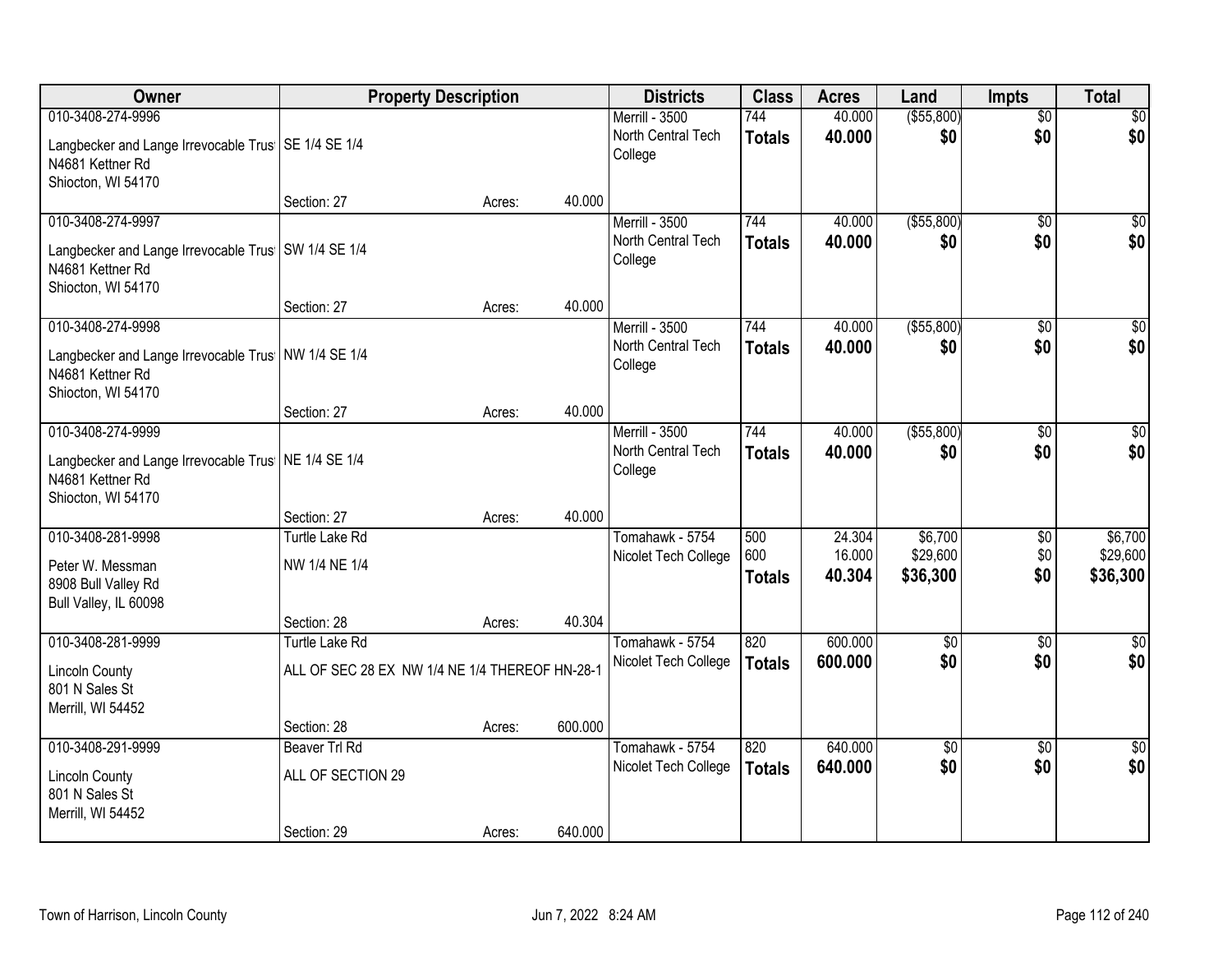| Owner                                                        |                                               | <b>Property Description</b> |         | <b>Districts</b>              | <b>Class</b>  | <b>Acres</b> | Land            | <b>Impts</b>    | <b>Total</b>     |
|--------------------------------------------------------------|-----------------------------------------------|-----------------------------|---------|-------------------------------|---------------|--------------|-----------------|-----------------|------------------|
| 010-3408-301-9999                                            | <b>Beaver Trl Rd</b>                          |                             |         | Tomahawk - 5754               | 820           | 661.830      | $\overline{50}$ | $\overline{50}$ | \$0              |
| <b>Lincoln County</b><br>801 N Sales St                      | ALL OF SECTION 30                             |                             |         | Nicolet Tech College          | <b>Totals</b> | 661.830      | \$0             | \$0             | \$0              |
| Merrill, WI 54452                                            | Section: 30                                   |                             | 661.830 |                               |               |              |                 |                 |                  |
| 010-3408-311-9999                                            | Crane Foot Lake Rd                            | Acres:                      |         | Tomahawk - 5754               | 820           | 659.000      | $\overline{50}$ | $\overline{50}$ | \$0              |
|                                                              |                                               |                             |         | Nicolet Tech College          | <b>Totals</b> | 659.000      | \$0             | \$0             | \$0              |
| <b>Lincoln County</b><br>801 N Sales St<br>Merrill, WI 54452 | ALL OF SECTION 31                             |                             |         |                               |               |              |                 |                 |                  |
|                                                              | Section: 31                                   | Acres:                      | 659.000 |                               |               |              |                 |                 |                  |
| 010-3408-321-9999                                            | N7318 Turtle Lake Rd                          |                             |         | Tomahawk - 5754               | 820           | 640.000      | $\overline{50}$ | \$0             | $\overline{\$0}$ |
| <b>Lincoln County</b><br>801 N Sales St                      | ALL OF SECTION 32                             |                             |         | Nicolet Tech College          | <b>Totals</b> | 640.000      | \$0             | \$0             | \$0              |
| Merrill, WI 54452                                            |                                               |                             | 640.000 |                               |               |              |                 |                 |                  |
| 010-3408-331-9999                                            | Section: 32                                   | Acres:                      |         | Tomahawk - 5754               | 820           | 640.000      | $\overline{50}$ | \$0             | $\sqrt{50}$      |
|                                                              |                                               |                             |         | Nicolet Tech College          |               | 640.000      | \$0             | \$0             | \$0              |
| <b>Lincoln County</b><br>801 N Sales St<br>Merrill, WI 54452 | ALL OF SECTION 33                             |                             |         |                               | <b>Totals</b> |              |                 |                 |                  |
|                                                              | Section: 33                                   | Acres:                      | 640.000 |                               |               |              |                 |                 |                  |
| 010-3408-341-9995                                            | W895 Oak Ridge Rd                             |                             |         | Merrill - 3500                | 100           | 1.000        | \$15,000        | \$79,400        | \$94,400         |
| Patricia L. Ahlm                                             | THE N 660' OF THE W 990'OF THE NE1/4 NE1/4    |                             |         | North Central Tech            | 600           | 14.000       | \$25,900        | \$0             | \$25,900         |
| 1926 S 95th St                                               |                                               |                             |         | College                       | <b>Totals</b> | 15.000       | \$40,900        | \$79,400        | \$120,300        |
| Milwaukee, WI 53227-1415                                     | Section: 34                                   | Acres:                      | 15.000  |                               |               |              |                 |                 |                  |
| 010-3408-341-9996                                            | W905 Oak Ridge Rd                             |                             |         | <b>Merrill - 3500</b>         | 100           | 1.000        | \$15,000        | \$216,100       | \$231,100        |
|                                                              |                                               |                             |         | North Central Tech            | 500           | 14.000       | \$9,300         | \$0             | \$9,300          |
| <b>Buchler Revocable Trust</b>                               | NE 1/4 NE 1/4 EXCEPT THE N 660' OF THE W 990' |                             |         | College                       | 600           | 10.000       | \$18,500        | \$0             | \$18,500         |
| W905 Oak Ridge Rd                                            | <b>THRF</b>                                   |                             |         |                               | <b>Totals</b> | 25.000       | \$42,800        | \$216,100       | \$258,900        |
| Gleason, WI 54435                                            | Section: 34                                   | Acres:                      | 25.000  |                               |               |              |                 |                 |                  |
| 010-3408-341-9997                                            |                                               |                             |         | Merrill - 3500                | 600           | 40.000       | \$69,900        | $\sqrt{6}$      | \$69,900         |
| <b>Buchler Revocable Trust</b><br>W905 Oak Ridge Rd          | SE 1/4 NE 1/4                                 |                             |         | North Central Tech<br>College | <b>Totals</b> | 40.000       | \$69,900        | \$0             | \$69,900         |
| Gleason, WI 54435                                            | Section: 34                                   | Acres:                      | 40.000  |                               |               |              |                 |                 |                  |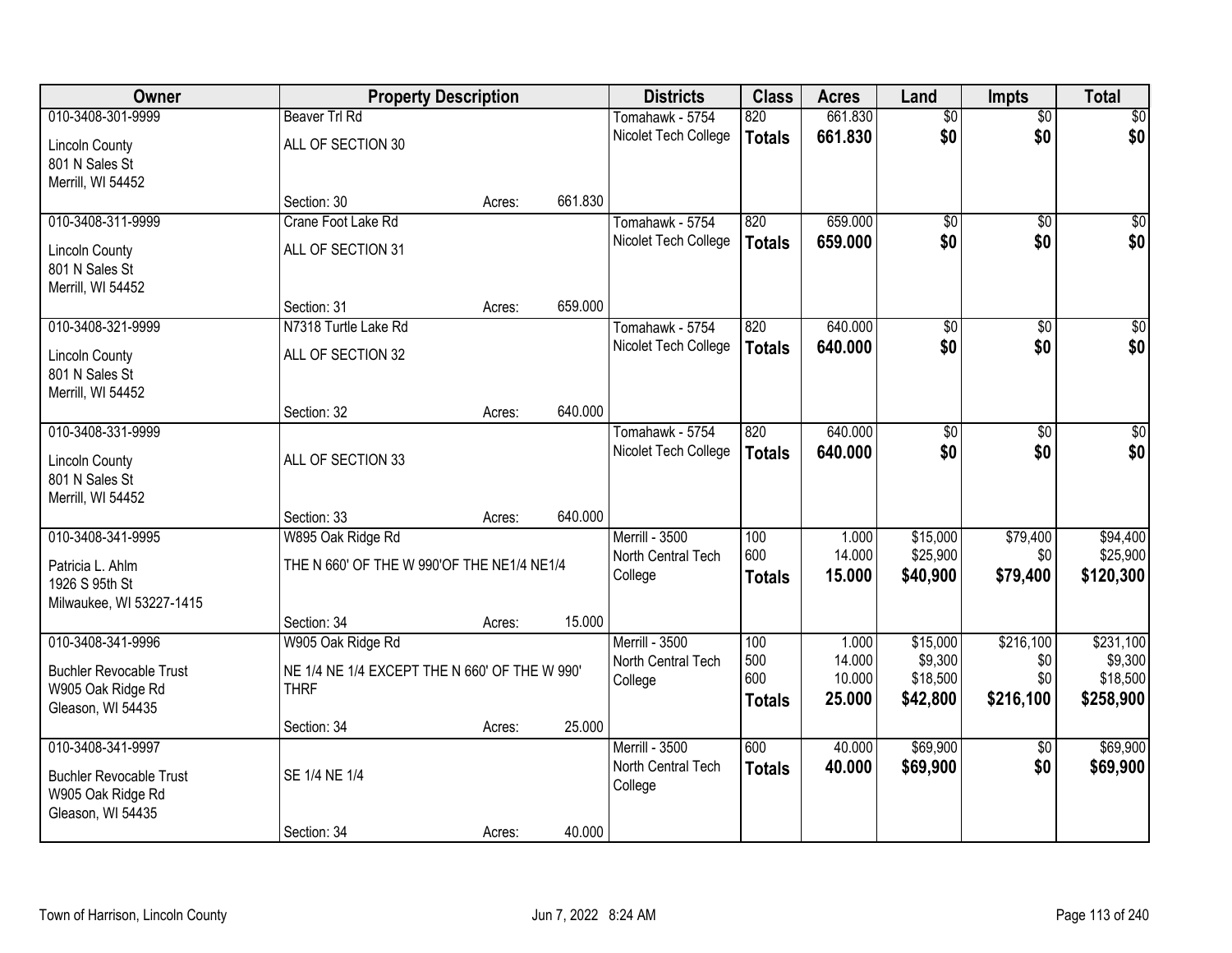| Owner                                                                                   |                                                                                                                                                                                             | <b>Property Description</b> |         | <b>Districts</b>                                       | <b>Class</b>                      | <b>Acres</b>              | Land                          | <b>Impts</b>                  | <b>Total</b>                  |
|-----------------------------------------------------------------------------------------|---------------------------------------------------------------------------------------------------------------------------------------------------------------------------------------------|-----------------------------|---------|--------------------------------------------------------|-----------------------------------|---------------------------|-------------------------------|-------------------------------|-------------------------------|
| 010-3408-341-9998<br><b>Lincoln County</b><br>801 N Sales St<br>Merrill, WI 54452       | THE W 1/2 OF THE NW 1/4 THE W 1/2 OF SEC 34 THE<br>NW 1/4 SE 1/4                                                                                                                            |                             |         | Merrill - 3500<br>North Central Tech<br>College        | 820<br><b>Totals</b>              | 440.000<br>440.000        | $\overline{60}$<br>\$0        | $\overline{50}$<br>\$0        | \$0<br>\$0                    |
|                                                                                         | Section: 34                                                                                                                                                                                 | Acres:                      | 440.000 |                                                        |                                   |                           |                               |                               |                               |
| 010-3408-344-9997<br>Daniel A. Hanson<br>N7403 State Rd 17<br>Gleason, WI 54435         | SE 1/4 SE 1/4                                                                                                                                                                               |                             |         | <b>Merrill - 3500</b><br>North Central Tech<br>College | 600<br><b>Totals</b>              | 40.000<br>40.000          | \$74,000<br>\$74,000          | $\overline{50}$<br>\$0        | \$74,000<br>\$74,000          |
|                                                                                         | Section: 34                                                                                                                                                                                 | Acres:                      | 40.000  |                                                        |                                   |                           |                               |                               |                               |
| 010-3408-344-9998<br>Daniel A. Hanson<br>N7403 State Rd 17<br>Gleason, WI 54435         | SW 1/4 SE 1/4                                                                                                                                                                               |                             |         | <b>Merrill - 3500</b><br>North Central Tech<br>College | 400<br>510<br><b>Totals</b>       | 4.000<br>36.000<br>40.000 | \$600<br>\$33,300<br>\$33,900 | $\overline{50}$<br>\$0<br>\$0 | \$600<br>\$33,300<br>\$33,900 |
|                                                                                         | Section: 34                                                                                                                                                                                 | Acres:                      | 40.000  |                                                        |                                   |                           |                               |                               |                               |
| 010-3408-344-9999<br>Daniel A. Hanson<br>N7403 State Rd 17<br>Gleason, WI 54435         | NE 1/4 SE 1/4                                                                                                                                                                               |                             |         | Merrill - 3500<br>North Central Tech<br>College        | 400<br>510<br><b>Totals</b>       | 3.000<br>37.000<br>40.000 | \$400<br>\$34,200<br>\$34,600 | \$0<br>\$0<br>\$0             | \$400<br>\$34,200<br>\$34,600 |
|                                                                                         | Section: 34                                                                                                                                                                                 | Acres:                      | 40.000  |                                                        |                                   |                           |                               |                               |                               |
| 010-3408-351-9992<br>Jeffrey M. Friedenfeld<br>N7608 Plantation Rd<br>Gleason, WI 54435 | N7608 Plantation Rd<br>PRT OF NW 1/4 NE 1/4 DES AS CM AT SW CR OF SD<br>1/4 1/4 - E 400'- N 70'- NWLY TO PT 230' N OF POB - S<br>230' TO POB - SD PCL DES AS AN EXCEPTION ON<br>Section: 35 | Acres:                      | 3.320   | <b>Merrill - 3500</b><br>North Central Tech<br>College | $\overline{100}$<br><b>Totals</b> | 3.320<br>3.320            | \$26,900<br>\$26,900          | \$68,900<br>\$68,900          | \$95,800<br>\$95,800          |
| 010-3408-351-9993<br>Timothy A. Hanson<br>W507 Hanson Rd<br>Gleason, WI 54435           | NW 1/4 NE 1/4 EX PRT FOR HWY TAKES 4.21A AND<br>EX PCL DES AS CM AT SW CR OF SD 1/4 1/4 - E 400'-<br>N 70'- NWLY TO PT 230' N OF POB - S 230' TO POB<br>Section: 35                         | Acres:                      | 38.620  | <b>Merrill - 3500</b><br>North Central Tech<br>College | 400<br>840<br><b>Totals</b>       | 34.410<br>4.210<br>38.620 | \$4,900<br>\$0<br>\$4,900     | $\overline{50}$<br>\$0<br>\$0 | \$4,900<br>\$0<br>\$4,900     |
| 010-3408-351-9995<br>Scott Friedenfeld<br>N7602 Plantation Rd<br>Gleason, WI 54435      | SE 1/4 NE 1/4<br>Section: 35                                                                                                                                                                | Acres:                      | 40.000  | <b>Merrill - 3500</b><br>North Central Tech<br>College | 400<br><b>Totals</b>              | 40.000<br>40.000          | \$5,700<br>\$5,700            | $\overline{50}$<br>\$0        | \$5,700<br>\$5,700            |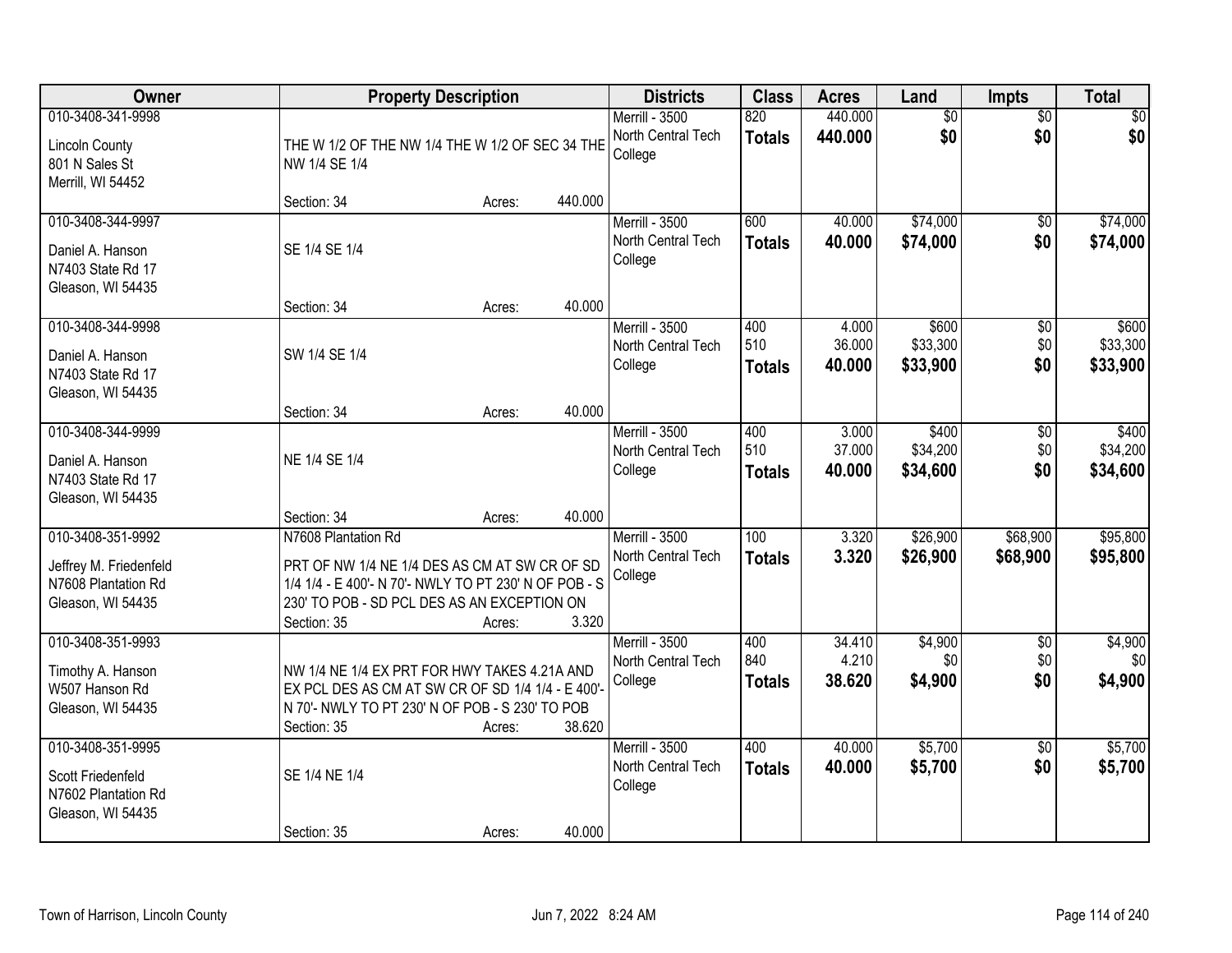| Owner                |                                                 | <b>Property Description</b> |        | <b>Districts</b>   | <b>Class</b>  | <b>Acres</b> | Land       | <b>Impts</b>    | <b>Total</b> |
|----------------------|-------------------------------------------------|-----------------------------|--------|--------------------|---------------|--------------|------------|-----------------|--------------|
| 010-3408-351-9996    | N7602 Plantation Rd                             |                             |        | Merrill - 3500     | 400           | 36.160       | \$4,000    | $\overline{50}$ | \$4,000      |
| Scott Friedenfeld    | SW 1/4 NE 1/4 EX TH N 200' OF W 400'            |                             |        | North Central Tech | 410           | 1.000        | \$4,500    | \$38,800        | \$43,300     |
| N7602 Plantation Rd  |                                                 |                             |        | College            | 500           | 1.000        | \$300      | \$0             | \$300        |
| Gleason, WI 54435    |                                                 |                             |        |                    | <b>Totals</b> | 38.160       | \$8,800    | \$38,800        | \$47,600     |
|                      | Section: 35                                     | Acres:                      | 38.160 |                    |               |              |            |                 |              |
| 010-3408-351-9999    | W509 Hanson Rd                                  |                             |        | Merrill - 3500     | 400           | 29.000       | \$4,200    | $\overline{30}$ | \$4,200      |
| Timothy A. Hanson    | NE 1/4 NE 1/4                                   |                             |        | North Central Tech | 410           | 2.000        | \$9,000    | \$123,600       | \$132,600    |
| W509 Hanson Rd       |                                                 |                             |        | College            | 500           | 5.000        | \$1,600    | \$0             | \$1,600      |
| Gleason, WI 54435    |                                                 |                             |        |                    | 510           | 4.000        | \$3,700    | \$0             | \$3,700      |
|                      | Section: 35                                     | Acres:                      | 40.000 |                    | <b>Totals</b> | 40.000       | \$18,500   | \$123,600       | \$142,100    |
| 010-3408-352-9994    |                                                 |                             |        | Merrill - 3500     | 100           | 1.000        | \$15,000   | $\sqrt[6]{3}$   | \$15,000     |
| Carol A. Schroeder   | CM AT NE CR SE 1/4 NW 1/4 TH W 367' TH SWLY ALG |                             |        | North Central Tech | <b>Totals</b> | 1.000        | \$15,000   | \$0             | \$15,000     |
| 2112 N Viola St      | W LN HWY 17 543' POB TH N 78DG W 174' TH S 16DG |                             |        | College            |               |              |            |                 |              |
| Appleton, WI 54911   | W 250' TH S 78DG E 174' TH NELY ALG W LN HWY 17 |                             |        |                    |               |              |            |                 |              |
|                      | Section: 35                                     | Acres:                      | 1.000  |                    |               |              |            |                 |              |
| 010-3408-352-9995    | N7557 State Rd 17                               |                             |        | Merrill - 3500     | 100           | 1.000        | \$15,000   | \$7,300         | \$22,300     |
| Charles T. Seidel    | SE 1/4 NW 1/4 EX THT PRT FOR HWY EX PCL DES IN  |                             |        | North Central Tech | 500           | 4.000        | \$3,600    | \$0             | \$3,600      |
| 618 Wisconsin St     | V249 P205 HWY HWY TAKES 006.150A                |                             |        | College            | 600           | 27.850       | \$51,500   | \$0             | \$51,500     |
| Merrill, WI 54452    |                                                 |                             |        |                    | 840           | 6.150        | \$0        | \$0             | \$0          |
|                      | Section: 35                                     | Acres:                      | 39.000 |                    | <b>Totals</b> | 39.000       | \$70,100   | \$7,300         | \$77,400     |
| 010-3408-352-9996    |                                                 |                             |        | Merrill - 3500     | 400           | 3.000        | \$400      | \$0             | \$400        |
| Daniel A. Hanson     | SW 1/4 NW 1/4                                   |                             |        | North Central Tech | 510           | 37.000       | \$34,200   | \$0             | \$34,200     |
| N7403 State Rd 17    |                                                 |                             |        | College            | <b>Totals</b> | 40.000       | \$34,600   | \$0             | \$34,600     |
| Gleason, WI 54435    |                                                 |                             |        |                    |               |              |            |                 |              |
|                      | Section: 35                                     | Acres:                      | 40.000 |                    |               |              |            |                 |              |
| 010-3408-352-9997    | W877 Oak Ridge Rd                               |                             |        | Merrill - 3500     | 100           | 1.000        | \$16,000   | \$20,000        | \$36,000     |
| Ronald B. Wiedemeier | NW 1/4 NW 1/4                                   |                             |        | North Central Tech | 600           | 8.000        | \$12,400   | \$0             | \$12,400     |
| E16606 County Rd X   |                                                 |                             |        | College            | 744           | 31.000       | (\$48,100) | \$0             | \$0          |
| Fall Creek, WI 54742 |                                                 |                             |        |                    | <b>Totals</b> | 40,000       | \$28,400   | \$20,000        | \$48,400     |
|                      | Section: 35                                     | Acres:                      | 40.000 |                    |               |              |            |                 |              |
| 010-3408-352-9999    | W703 Oak Ridge Rd                               |                             |        | Merrill - 3500     | 400           | 30.000       | \$4,300    | $\overline{30}$ | \$4,300      |
| Jeremy J. Irish      | NE 1/4 NW 1/4 EX TH E 60' OF TH S 70' EX TH PRT |                             |        | North Central Tech | 410           | 1.000        | \$15,000   | \$43,400        | \$58,400     |
| W703 Oak Ridge Rd    | FOR HWY TAKES 2.20A                             |                             |        | College            | 500           | 6.700        | \$5,400    | \$0             | \$5,400      |
| Gleason, WI 54435    |                                                 |                             |        |                    | 840           | 2.200        | \$0        | \$0             | \$0          |
|                      | Section: 35                                     | Acres:                      | 39.900 |                    | <b>Totals</b> | 39.900       | \$24,700   | \$43,400        | \$68,100     |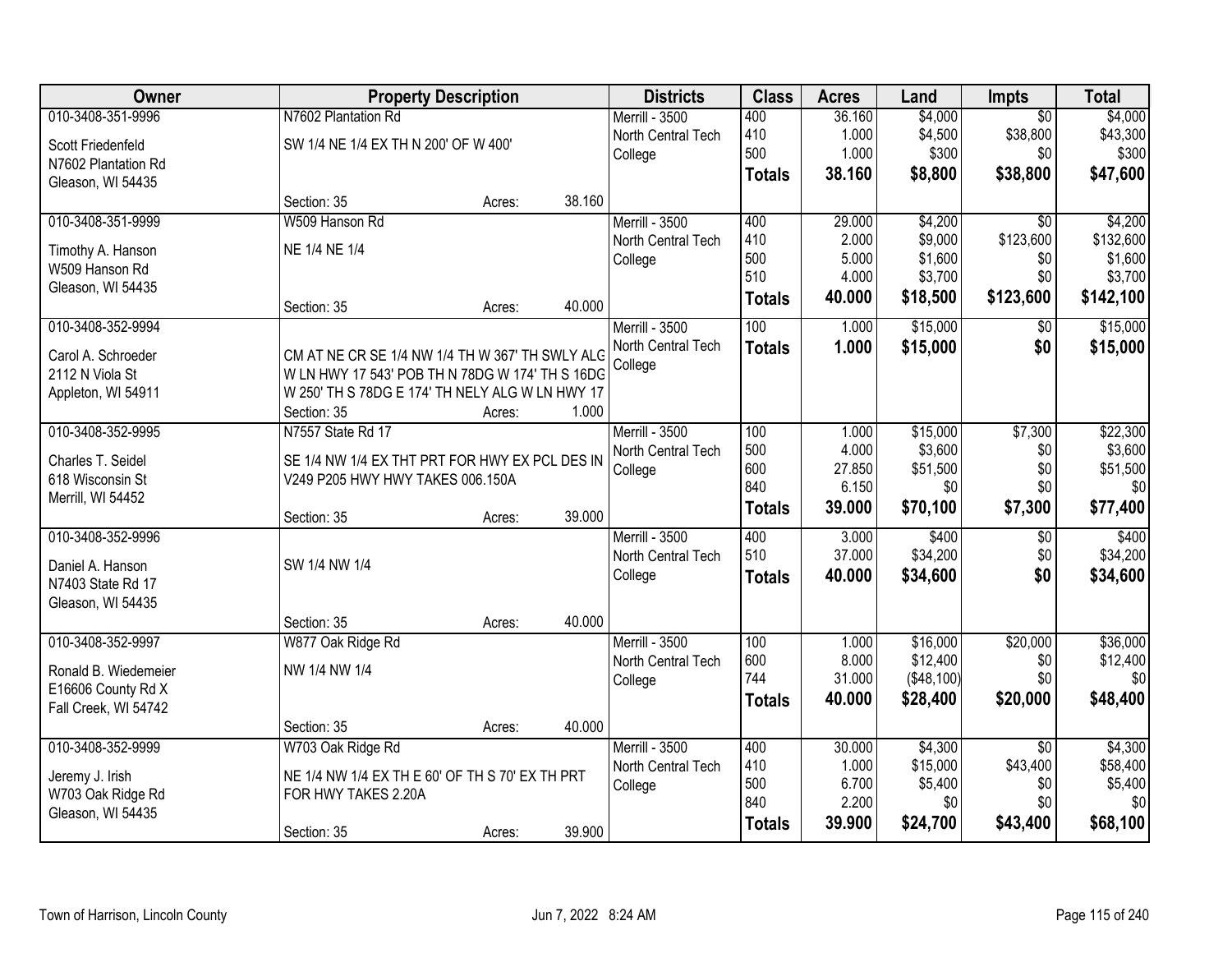| Owner                              | <b>Property Description</b>                       | <b>Districts</b>      | <b>Class</b>     | <b>Acres</b> | Land     | <b>Impts</b>    | <b>Total</b> |
|------------------------------------|---------------------------------------------------|-----------------------|------------------|--------------|----------|-----------------|--------------|
| 010-3408-353-9992                  | W782 R and H Rd                                   | Merrill - 3500        | 100              | 2.000        | \$22,500 | \$26,200        | \$48,700     |
| Mckenzie A. Kimmons                | COM @ W 1/16 CR ON S LN S35 TH N 88DEG 5"E        | North Central Tech    | <b>Totals</b>    | 2.000        | \$22,500 | \$26,200        | \$48,700     |
| W782 R and H Rd                    | 299.6' N 1DEG 1"E 50' POB N 1DEG 1"E 262.2'N      | College               |                  |              |          |                 |              |
| Gleason, WI 54435                  | 72DEGW TO HWY 17 SLY ALG SD HWY TO N LN H&R       |                       |                  |              |          |                 |              |
|                                    | 2.000<br>Section: 35<br>Acres:                    |                       |                  |              |          |                 |              |
| 010-3408-353-9993                  |                                                   | Merrill - 3500        | 400              | 36.060       | \$5,200  | \$0             | \$5,200      |
| Lorena J Sosnovske Revocable Trust | SE 1/4 SW 1/4 EX HWY 2.44A EXCEPT THAT PRT DES    | North Central Tech    | 840              | 2.440        | \$0      | \$0             | \$0          |
| N7301 State Rd 17                  | IN V250 P311                                      | College               | <b>Totals</b>    | 38.500       | \$5,200  | \$0             | \$5,200      |
| Gleason, WI 54435                  |                                                   |                       |                  |              |          |                 |              |
|                                    | 38.500<br>Section: 35<br>Acres:                   |                       |                  |              |          |                 |              |
| 010-3408-353-9994                  | N7301 State Rd 17                                 | Merrill - 3500        | 100              | 1.000        | \$15,000 | \$133,900       | \$148,900    |
| Lorena J Sosnovske Revocable Trust | SW 1/4 SW 1/4 EX HWY & EX THT PRT DES IN V250     | North Central Tech    | 400              | 38.940       | \$5,600  | \$0             | \$5,600      |
| N7301 State Rd 17                  | P311 LCR HWY TAKES 2.44A                          | College               | <b>Totals</b>    | 39.940       | \$20,600 | \$133,900       | \$154,500    |
| Gleason, WI 54435                  |                                                   |                       |                  |              |          |                 |              |
|                                    | 39.940<br>Section: 35<br>Acres:                   |                       |                  |              |          |                 |              |
| 010-3408-353-9995                  | N7403 State Rd 17                                 | Merrill - 3500        | 100              | 1.000        | \$15,000 | \$183,100       | \$198,100    |
| Daniel A. Hanson                   | NW 1/4 SW 1/4                                     | North Central Tech    | 400              | 30.000       | \$4,300  | \$0             | \$4,300      |
| N7403 State Rd 17                  |                                                   | College               | 510              | 9.000        | \$8,300  | \$0             | \$8,300      |
| Gleason, WI 54435                  |                                                   |                       | <b>Totals</b>    | 40.000       | \$27,600 | \$183,100       | \$210,700    |
|                                    | 40.000<br>Section: 35<br>Acres:                   |                       |                  |              |          |                 |              |
| 010-3408-353-9996                  | N7497 Plantation Rd                               | <b>Merrill - 3500</b> | 100              | 4.040        | \$28,300 | \$104,200       | \$132,500    |
| Jeffery B. King                    | PRT OF TH NE 1/4 SW 1/4 CM AT NE CR SD 1/4 1/4-S  | North Central Tech    | <b>Totals</b>    | 4.040        | \$28,300 | \$104,200       | \$132,500    |
| N7497 Plantation Rd                | ON TH E LN 300' -W 620' TO E LN HWY 17-N 310' ALG | College               |                  |              |          |                 |              |
| Gleason, WI 54435                  | E ROW HWY 17-E 550' ALG N LN OF SD 1/4 1/4 TO     |                       |                  |              |          |                 |              |
|                                    | 4.040<br>Section: 35<br>Acres:                    |                       |                  |              |          |                 |              |
| 010-3408-353-9997                  | N7433 State Rd 17                                 | Merrill - 3500        | $\overline{200}$ | 2.170        | \$24,700 | \$68,500        | \$93,200     |
| Larry G. Fehr                      | THE N 220' OF THE S 616' OF THAT PRT OF NE 1/4    | North Central Tech    | <b>Totals</b>    | 2.170        | \$24,700 | \$68,500        | \$93,200     |
| W4231 Pine Pointe Ln               | SW 1/4 W OF HWY 17 DES AS PCL #1 & PRT OF SD      | College               |                  |              |          |                 |              |
| Tomahawk, WI 54487                 | 1/4 1/4 DESC AS #2                                |                       |                  |              |          |                 |              |
|                                    | 2.170<br>Section: 35<br>Acres:                    |                       |                  |              |          |                 |              |
| 010-3408-353-9998                  |                                                   | <b>Merrill - 3500</b> | 400              | 3.000        | \$300    | $\overline{50}$ | \$300        |
| Daniel A. Hanson                   | THE W 330' OF S 396' OF NE 1/4 SW 1/4 EXCP PRT    | North Central Tech    | <b>Totals</b>    | 3.000        | \$300    | \$0             | \$300        |
| N7403 State Rd 17                  | FOR HWY HWY TAKES APPROX 89A                      | College               |                  |              |          |                 |              |
| Gleason, WI 54435                  |                                                   |                       |                  |              |          |                 |              |
|                                    | 3.000<br>Section: 35<br>Acres:                    |                       |                  |              |          |                 |              |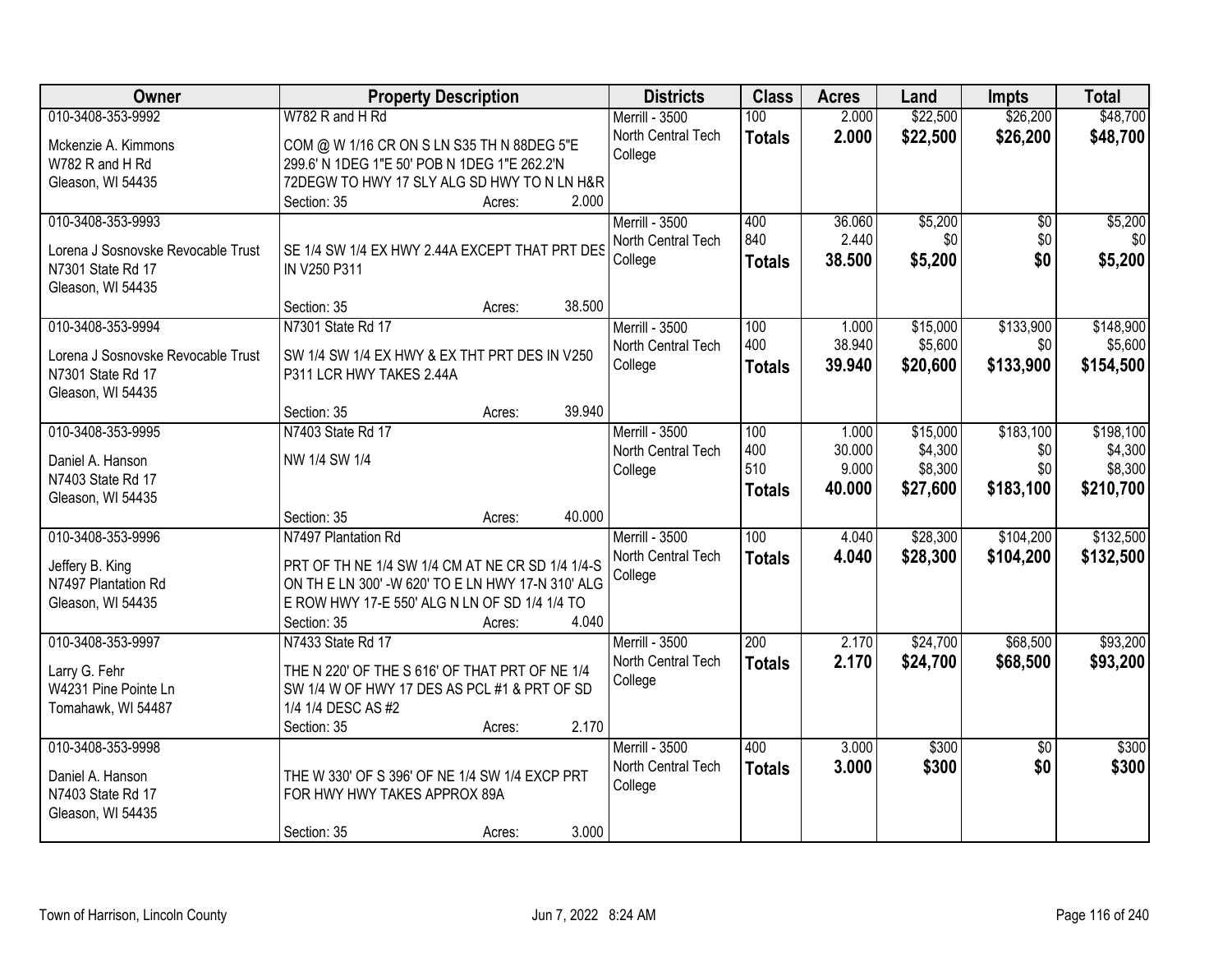| Owner                                                                                             | <b>Property Description</b>                                                                        |                  |                  | <b>Districts</b>                                | <b>Class</b>                       | <b>Acres</b>                         | Land                                      | <b>Impts</b>                    | <b>Total</b>                              |
|---------------------------------------------------------------------------------------------------|----------------------------------------------------------------------------------------------------|------------------|------------------|-------------------------------------------------|------------------------------------|--------------------------------------|-------------------------------------------|---------------------------------|-------------------------------------------|
| 010-3408-353-9999<br>Jeffery B. King<br>N7497 Plantation Rd                                       | NE 1/4 SW 1/4 EX TH W 330' OF TH S 396' & EX PCLS<br>DESC IN V290 P114 V342 P321 V435 P23 & EX HWY |                  |                  | Merrill - 3500<br>North Central Tech<br>College | 600<br>840<br><b>Totals</b>        | 27.790<br>3.000<br>30.790            | \$51,400<br>\$0<br>\$51,400               | $\overline{50}$<br>\$0<br>\$0   | \$51,400<br>\$0<br>\$51,400               |
| Gleason, WI 54435                                                                                 | Section: 35                                                                                        | Acres:           | 30.790           |                                                 |                                    |                                      |                                           |                                 |                                           |
| 010-3408-354-9992<br>Michael R Jameson Revocable Trust<br>N2597 Curmony Ln<br>Waupaca, WI 54981   | N7490 Plantation Rd<br>E1/2 OF NW 1/4 SE 1/4                                                       |                  |                  | Merrill - 3500<br>North Central Tech<br>College | 100<br>744<br><b>Totals</b>        | 1.000<br>19.000<br>20.000            | \$15,000<br>(\$35,200)<br>\$15,000        | \$154,800<br>\$0<br>\$154,800   | \$169,800<br>\$0<br>\$169,800             |
| 010-3408-354-9993<br>Michael R Jameson Revocable Trust<br>N2597 Curmony Ln<br>Waupaca, WI 54981   | Section: 35<br>N7490 Plantation Rd<br>W1/2 OF NW 1/4 SE 1/4                                        | Acres:           | 20.000           | Merrill - 3500<br>North Central Tech<br>College | 744<br><b>Totals</b>               | 20.000<br>20.000                     | ( \$37,000)<br>\$0                        | $\overline{50}$<br>\$0          | $\overline{30}$<br>\$0                    |
| 010-3408-354-9994<br>Cary W. Kerins<br>600 S Oregon St<br>Merrill, WI 54452                       | Section: 35<br>LT 1 CSM 1659 V8 P165 D0414537                                                      | Acres:           | 20.000           | Merrill - 3500<br>North Central Tech<br>College | 600<br><b>Totals</b>               | 19.691<br>19.691                     | \$34,100<br>\$34,100                      | $\sqrt[6]{3}$<br>\$0            | \$34,100<br>\$34,100                      |
| 010-3408-354-9995<br>Troy T. Leichtfuss<br>6219 Lee Rd<br>Winneconne, WI 54986                    | Section: 35<br>W542 R and H Rd<br>E1/2 OF THE SE 1/4 SE 1/4                                        | Acres:           | 19.691           | Merrill - 3500<br>North Central Tech<br>College | 100<br>600<br>Totals               | 1.000<br>19.000<br>20.000            | \$15,000<br>\$22,500<br>\$37,500          | \$2,800<br>\$0<br>\$2,800       | \$17,800<br>\$22,500<br>\$40,300          |
| 010-3408-354-9997<br>Lorena J Sosnovske Revocable Trust<br>N7301 State Rd 17<br>Gleason, WI 54435 | Section: 35<br>SW 1/4 SE 1/4<br>Section: 35                                                        | Acres:<br>Acres: | 20.000<br>40.000 | Merrill - 3500<br>North Central Tech<br>College | 400<br>500<br>510<br><b>Totals</b> | 20.000<br>10.000<br>10.000<br>40.000 | \$2,900<br>\$3,300<br>\$9,300<br>\$15,500 | $\sqrt{6}$<br>\$0<br>\$0<br>\$0 | \$2,900<br>\$3,300<br>\$9,300<br>\$15,500 |
| 010-3408-354-9999<br>Michael R Jameson Revocable Trust<br>N2597 Curmony Ln<br>Waupaca, WI 54981   | NE 1/4 SE 1/4<br>Section: 35                                                                       | Acres:           | 40.000           | Merrill - 3500<br>North Central Tech<br>College | 744<br><b>Totals</b>               | 40.000<br>40.000                     | (\$74,000)<br>\$0                         | $\overline{50}$<br>\$0          | $\frac{1}{2}$<br>\$0                      |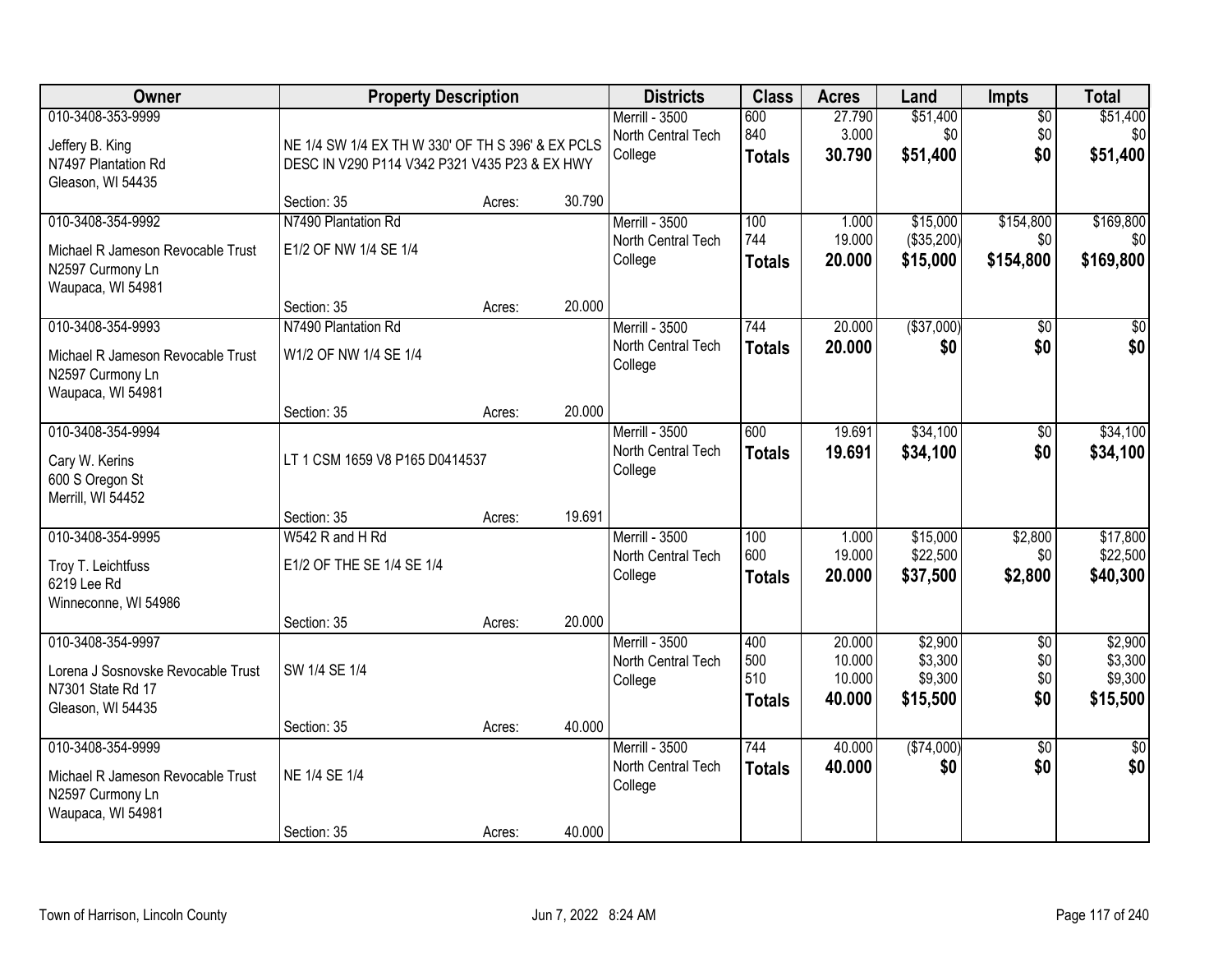| Owner                                                                                       |                                         | <b>Property Description</b> |        | <b>Districts</b>                                | <b>Class</b>                       | <b>Acres</b>                        | Land                                       | <b>Impts</b>                         | <b>Total</b>                               |
|---------------------------------------------------------------------------------------------|-----------------------------------------|-----------------------------|--------|-------------------------------------------------|------------------------------------|-------------------------------------|--------------------------------------------|--------------------------------------|--------------------------------------------|
| 010-3408-361-9995<br>Cory Sosnovske<br>1564 Church St                                       | SE 1/4 NE 1/4                           |                             |        | Merrill - 3500<br>North Central Tech<br>College | 744<br><b>Totals</b>               | 40.000<br>40.000                    | (\$62,000)<br>\$0                          | $\overline{50}$<br>\$0               | \$0<br>\$0                                 |
| Stevens Point, WI 54481                                                                     | Section: 36                             | Acres:                      | 40.000 |                                                 |                                    |                                     |                                            |                                      |                                            |
| 010-3408-361-9996<br>Cory Sosnovske<br>1564 Church St<br>Stevens Point, WI 54481            | SW 1/4 NE 1/4                           |                             |        | Merrill - 3500<br>North Central Tech<br>College | 744<br><b>Totals</b>               | 40.000<br>40.000                    | ( \$62,000)<br>\$0                         | $\overline{50}$<br>\$0               | \$0<br>\$0                                 |
|                                                                                             | Section: 36                             | Acres:                      | 40.000 |                                                 |                                    |                                     |                                            |                                      |                                            |
| 010-3408-361-9997<br>State of Wisconsin - Dnr<br>101 S Webster St<br>Madison, WI 53707-7921 | THE W 660' OF THE NW 1/4 NE 1/4         |                             |        | Merrill - 3500<br>North Central Tech<br>College | 840<br><b>Totals</b>               | 20.000<br>20.000                    | $\overline{50}$<br>\$0                     | \$0<br>\$0                           | $\overline{\$0}$<br>\$0                    |
|                                                                                             | Section: 36                             | Acres:                      | 20.000 |                                                 |                                    |                                     |                                            |                                      |                                            |
| 010-3408-361-9998<br>Becky J. Dallman<br>W1981 Heineman Rd<br>Merrill, WI 54452             | NW 1/4 NE 1/4 EXCEPT THE W 660' THEREOF |                             |        | Merrill - 3500<br>North Central Tech<br>College | 400<br>500<br>510<br><b>Totals</b> | 8.000<br>4.000<br>8.000<br>20.000   | \$1,100<br>\$1,300<br>\$7,400<br>\$9,800   | $\sqrt[6]{3}$<br>\$0<br>\$0<br>\$0   | \$1,100<br>\$1,300<br>\$7,400<br>\$9,800   |
|                                                                                             | Section: 36                             | Acres:                      | 20.000 |                                                 |                                    |                                     |                                            |                                      |                                            |
| 010-3408-361-9999<br>Becky J. Dallman<br>W1981 Heineman Rd<br>Merrill, WI 54452             | NE 1/4 NE 1/4                           |                             |        | Merrill - 3500<br>North Central Tech<br>College | 400<br>500<br>510<br><b>Totals</b> | 4.000<br>25.000<br>11.000<br>40.000 | \$600<br>\$8,100<br>\$10,200<br>\$18,900   | $\overline{50}$<br>\$0<br>\$0<br>\$0 | \$600<br>\$8,100<br>\$10,200<br>\$18,900   |
|                                                                                             | Section: 36                             | Acres:                      | 40.000 |                                                 |                                    |                                     |                                            |                                      |                                            |
| 010-3408-362-9995<br>Timothy A. Hanson<br>W509 Hanson Rd<br>Gleason, WI 54435               | SE 1/4 NW 1/4                           |                             |        | Merrill - 3500<br>North Central Tech<br>College | 400<br>500<br>510<br><b>Totals</b> | 10.000<br>5.000<br>25.000<br>40,000 | \$1,400<br>\$1,600<br>\$23,100<br>\$26,100 | $\sqrt{6}$<br>\$0<br>\$0<br>\$0      | \$1,400<br>\$1,600<br>\$23,100<br>\$26,100 |
|                                                                                             | Section: 36                             | Acres:                      | 40.000 |                                                 |                                    |                                     |                                            |                                      |                                            |
| 010-3408-362-9996<br>Timothy A. Hanson<br>W509 Hanson Rd<br>Gleason, WI 54435               | SW 1/4 NW 1/4                           |                             |        | Merrill - 3500<br>North Central Tech<br>College | 400<br>500<br>510<br><b>Totals</b> | 22.000<br>6.000<br>12.000<br>40.000 | \$3,200<br>\$2,000<br>\$11,100<br>\$16,300 | $\overline{60}$<br>\$0<br>\$0<br>\$0 | \$3,200<br>\$2,000<br>\$11,100<br>\$16,300 |
|                                                                                             | Section: 36                             | Acres:                      | 40.000 |                                                 |                                    |                                     |                                            |                                      |                                            |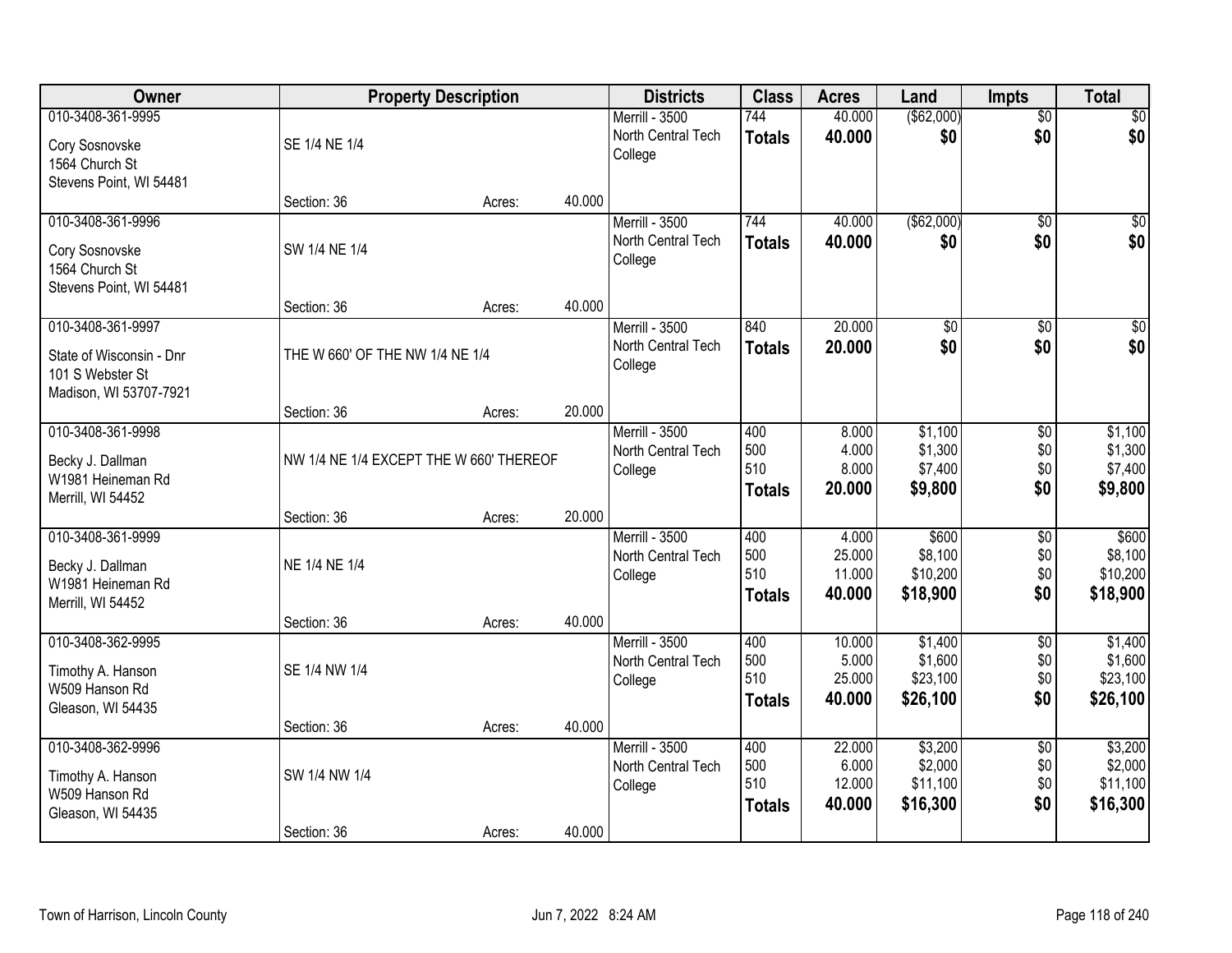| Owner                              |                                                     | <b>Property Description</b> |        | <b>Districts</b>      | <b>Class</b>  | <b>Acres</b> | Land              | <b>Impts</b>    | <b>Total</b> |
|------------------------------------|-----------------------------------------------------|-----------------------------|--------|-----------------------|---------------|--------------|-------------------|-----------------|--------------|
| 010-3408-362-9997                  | W429 Hanson Rd                                      |                             |        | Merrill - 3500        | 100           | 1.520        | \$18,900          | \$95,700        | \$114,600    |
| Oscar Hanson                       | COM AT NW CR NW 1/4 NW 1/4 TH E 741' POB TH S       |                             |        | North Central Tech    | <b>Totals</b> | 1.520        | \$18,900          | \$95,700        | \$114,600    |
| W429 Hanson Rd                     | 282' TH E 234' TH N 282' TH W 234' TO POB           |                             |        | College               |               |              |                   |                 |              |
| Gleason, WI 54435                  |                                                     |                             |        |                       |               |              |                   |                 |              |
|                                    | Section: 36                                         | Acres:                      | 1.520  |                       |               |              |                   |                 |              |
| 010-3408-362-9998                  |                                                     |                             |        | Merrill - 3500        | 400           | 33.480       | \$4,800           | $\overline{50}$ | \$4,800      |
| Timothy A. Hanson                  | NW 1/4 NW 1/4 EXCEPT THAT PRT DES IN V276 P217      |                             |        | North Central Tech    | 500           | 1.000        | \$300             | \$0             | \$300        |
| W509 Hanson Rd                     | <b>THEREOF</b>                                      |                             |        | College               | 510           | 4.000        | \$3,700           | \$0             | \$3,700      |
| Gleason, WI 54435                  |                                                     |                             |        |                       | <b>Totals</b> | 38.480       | \$8,800           | \$0             | \$8,800      |
|                                    | Section: 36                                         | Acres:                      | 38.480 |                       |               |              |                   |                 |              |
| 010-3408-362-9999                  |                                                     |                             |        | Merrill - 3500        | 400           | 10.000       | \$1,400           | $\overline{50}$ | \$1,400      |
| Hanson's Elm City Farms            | NE 1/4 NW 1/4                                       |                             |        | North Central Tech    | 500           | 22.000       | \$11,800          | \$0             | \$11,800     |
| W509 Hanson Rd                     |                                                     |                             |        | College               | 510           | 8.000        | \$7,400           | \$0             | \$7,400      |
| Gleason, WI 54435                  |                                                     |                             |        |                       | <b>Totals</b> | 40.000       | \$20,600          | \$0             | \$20,600     |
|                                    | Section: 36                                         | Acres:                      | 40.000 |                       |               |              |                   |                 |              |
| 010-3408-363-9994                  | W415 R & H Rd                                       |                             |        | <b>Merrill - 3500</b> | 410           | 1.840        | \$8,500           | \$11,700        | \$20,200     |
| Marty Sosnovske                    | PART OF THE SE1/4 SW1/4 CM AT THE SW CR SD          |                             |        | North Central Tech    | <b>Totals</b> | 1.840        | \$8,500           | \$11,700        | \$20,200     |
| W415 R & H Rd                      | 1/41/4 THE POB-N 200' - E 400'-S 200'-W 400' TO POB |                             |        | College               |               |              |                   |                 |              |
| Gleason, WI 54435                  |                                                     |                             |        |                       |               |              |                   |                 |              |
|                                    | Section: 36                                         | Acres:                      | 1.840  |                       |               |              |                   |                 |              |
| 010-3408-363-9995                  | R and H Rd                                          |                             |        | Merrill - 3500        | 400           | 6.160        | \$900             | $\overline{50}$ | \$900        |
| Brenda Sosnovske                   | SE 1/4 SW 1/4 EX V527 P530                          |                             |        | North Central Tech    | 744           | 32.000       | $($ \$49,600) $ $ | \$0             | \$0          |
| PO Box 272                         |                                                     |                             |        | College               | <b>Totals</b> | 38.160       | \$900             | \$0             | \$900        |
| Kewaunee, WI 54216-0272            |                                                     |                             |        |                       |               |              |                   |                 |              |
|                                    | Section: 36                                         | Acres:                      | 38.160 |                       |               |              |                   |                 |              |
| 010-3408-363-9997                  | R and H Rd                                          |                             |        | Merrill - 3500        | 400           | 39.000       | \$4,300           | $\overline{50}$ | \$4,300      |
| Lorena J Sosnovske Revocable Trust | SW 1/4 SW 1/4                                       |                             |        | North Central Tech    | 500           | 1.000        | \$100             | \$0             | \$100        |
| N7301 State Rd 17                  |                                                     |                             |        | College               | <b>Totals</b> | 40.000       | \$4,400           | \$0             | \$4,400      |
| Gleason, WI 54435                  |                                                     |                             |        |                       |               |              |                   |                 |              |
|                                    | Section: 36                                         | Acres:                      | 40.000 |                       |               |              |                   |                 |              |
| 010-3408-363-9998                  |                                                     |                             |        | Merrill - 3500        | 400           | 30.000       | \$3,300           | $\overline{50}$ | \$3,300      |
| Lorena J Sosnovske Revocable Trust | NW 1/4 SW 1/4                                       |                             |        | North Central Tech    | 500           | 5.000        | \$1,600           | \$0             | \$1,600      |
| N7301 State Rd 17                  |                                                     |                             |        | College               | 510           | 5.000        | \$4,600           | \$0             | \$4,600      |
| Gleason, WI 54435                  |                                                     |                             |        |                       | <b>Totals</b> | 40.000       | \$9,500           | \$0             | \$9,500      |
|                                    | Section: 36                                         | Acres:                      | 40.000 |                       |               |              |                   |                 |              |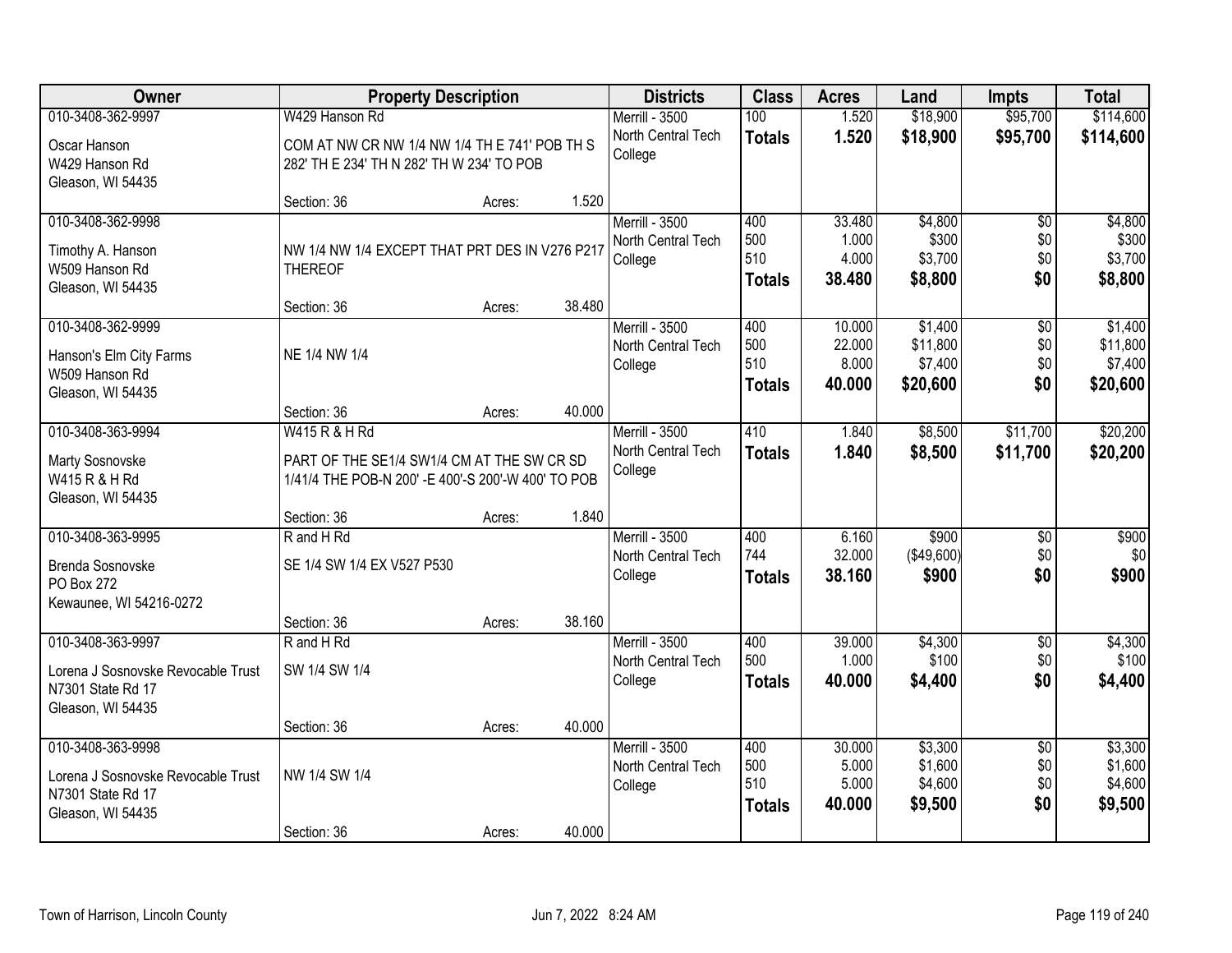| Owner                                |                                                   | <b>Property Description</b> |        | <b>Districts</b>      | <b>Class</b>  | <b>Acres</b> | Land        | <b>Impts</b>    | <b>Total</b> |
|--------------------------------------|---------------------------------------------------|-----------------------------|--------|-----------------------|---------------|--------------|-------------|-----------------|--------------|
| 010-3408-363-9999                    |                                                   |                             |        | <b>Merrill - 3500</b> | 400           | 2.000        | \$300       | $\overline{$0}$ | \$300        |
| Brenda Sosnovske                     | NE 1/4 SW 1/4                                     |                             |        | North Central Tech    | 500           | 2.000        | \$600       | \$0             | \$600        |
| PO Box 272                           |                                                   |                             |        | College               | 744           | 36.000       | (\$55,800)  | \$0             | \$0          |
| Kewaunee, WI 54216-0272              |                                                   |                             |        |                       | <b>Totals</b> | 40.000       | \$900       | \$0             | \$900        |
|                                      | Section: 36                                       | Acres:                      | 40.000 |                       |               |              |             |                 |              |
| 010-3408-364-9996                    | R and H Rd                                        |                             |        | <b>Merrill - 3500</b> | 744           | 40.000       | (\$62,000)  | $\overline{50}$ | \$0          |
| Lorena J Sosnovske Revocable Trust   | SE 1/4 SE 1/4                                     |                             |        | North Central Tech    | <b>Totals</b> | 40.000       | \$0         | \$0             | \$0          |
| N7301 State Rd 17                    |                                                   |                             |        | College               |               |              |             |                 |              |
| Gleason, WI 54435                    |                                                   |                             |        |                       |               |              |             |                 |              |
|                                      | Section: 36                                       | Acres:                      | 40.000 |                       |               |              |             |                 |              |
| 010-3408-364-9997                    | R and H Rd                                        |                             |        | Merrill - 3500        | 400           | 1.000        | \$100       | \$0             | \$100        |
| Marty Sosnovske                      | SW 1/4 SE 1/4                                     |                             |        | North Central Tech    | 744           | 39.000       | (\$60,500)  | \$0             | \$0          |
| W415 R & H Rd                        |                                                   |                             |        | College               | <b>Totals</b> | 40.000       | \$100       | \$0             | \$100        |
| Gleason, WI 54435                    |                                                   |                             |        |                       |               |              |             |                 |              |
|                                      | Section: 36                                       | Acres:                      | 40.000 |                       |               |              |             |                 |              |
| 010-3408-364-9998                    |                                                   |                             |        | Merrill - 3500        | 400           | 14.000       | \$2,000     | $\sqrt[6]{3}$   | \$2,000      |
| Marty Sosnovske                      | NW 1/4 SE 1/4                                     |                             |        | North Central Tech    | 744           | 26.000       | (\$40,300)  | \$0             | \$0          |
| W415 R & H Rd                        |                                                   |                             |        | College               | <b>Totals</b> | 40.000       | \$2,000     | \$0             | \$2,000      |
| Gleason, WI 54435                    |                                                   |                             |        |                       |               |              |             |                 |              |
|                                      | Section: 36                                       | Acres:                      | 40.000 |                       |               |              |             |                 |              |
| 010-3408-364-9999                    |                                                   |                             |        | <b>Merrill - 3500</b> | 744           | 40.000       | ( \$62,000) | $\overline{50}$ | $\sqrt{50}$  |
| Lorena J Sosnovske Revocable Trust   | NE 1/4 SE 1/4                                     |                             |        | North Central Tech    | <b>Totals</b> | 40.000       | \$0         | \$0             | \$0          |
| N7301 State Rd 17                    |                                                   |                             |        | College               |               |              |             |                 |              |
| Gleason, WI 54435                    |                                                   |                             |        |                       |               |              |             |                 |              |
|                                      | Section: 36                                       | Acres:                      | 40.000 |                       |               |              |             |                 |              |
| 010-3508-011-9993                    |                                                   |                             |        | Rhinelander - 4781    | 600           | 20.500       | \$37,900    | $\sqrt{6}$      | \$37,900     |
| G & M Cottage, Inc.                  | THT PRT OF GL 1 LYG N OF TH HILDEBEAND LAKE       |                             |        | Nicolet Tech College  | <b>Totals</b> | 20.500       | \$37,900    | \$0             | \$37,900     |
| 3243 Cty Rd Kk                       | <b>RD</b>                                         |                             |        |                       |               |              |             |                 |              |
| Port Washington, WI 53074            |                                                   |                             |        |                       |               |              |             |                 |              |
|                                      | Section: 1                                        | Acres:                      | 20.500 |                       |               |              |             |                 |              |
| 010-3508-011-9994                    |                                                   |                             |        | Rhinelander - 4781    | 100           | 0.600        | \$55,600    | \$0             | \$55,600     |
| Irrevocable J&J Hoffman Family Trust | BEG AT SW CR GL 2 TH N 6DEG 21'W 140' TH N        |                             |        | Nicolet Tech College  | <b>Totals</b> | 0.600        | \$55,600    | \$0             | \$55,600     |
| 4819 5th PI                          | 86DEG 43'E 140.4' TH S 17DEG 11'E 150' TH S 76DEG |                             |        |                       |               |              |             |                 |              |
| Kenosha, WI 53144                    | W 26.3' TH S 88DEG 42' W 169' TO POB PCL C        |                             |        |                       |               |              |             |                 |              |
|                                      | Section: 1                                        | Acres:                      | 0.600  |                       |               |              |             |                 |              |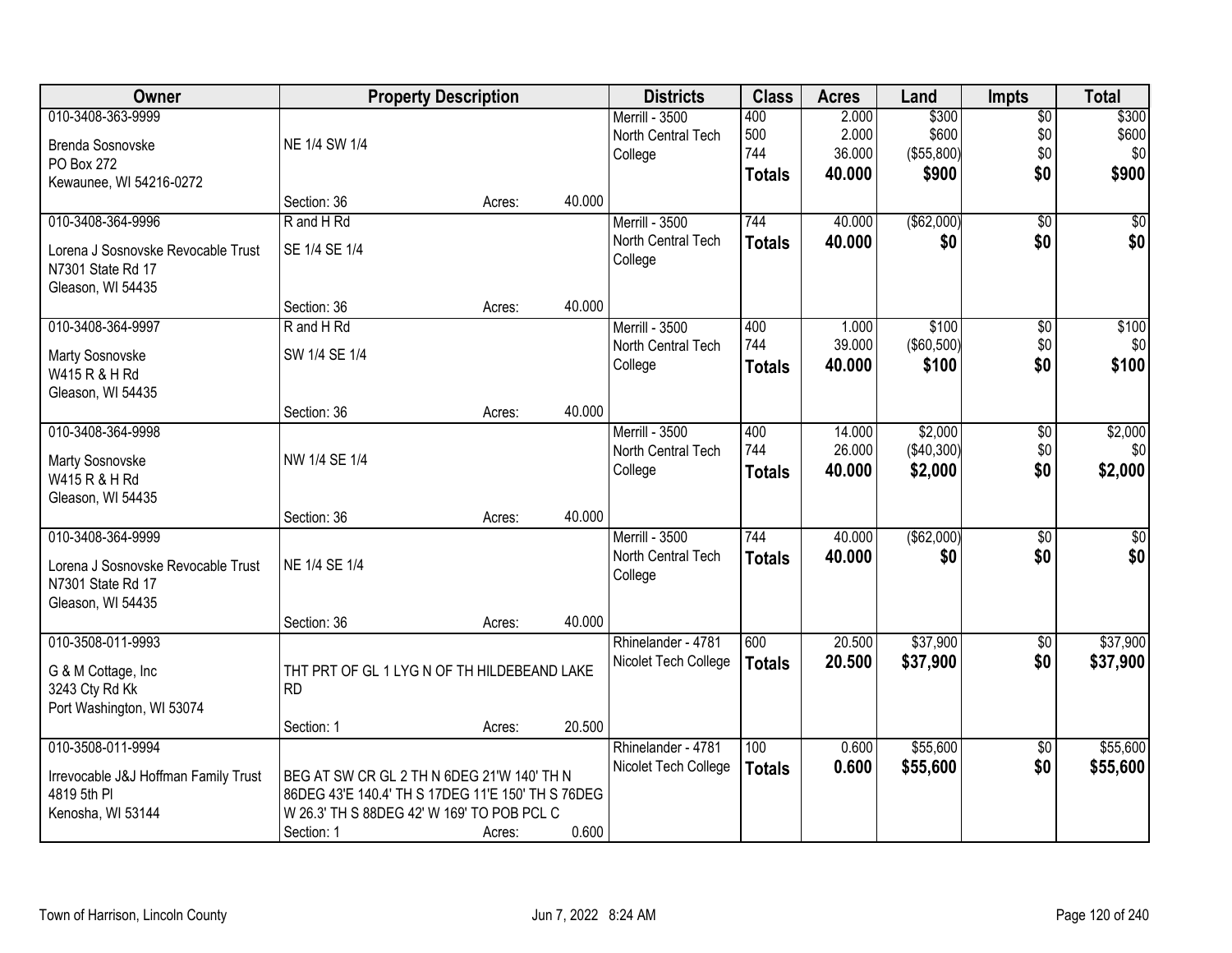| Owner                                               |                                                                                                   | <b>Property Description</b> |        | <b>Districts</b>     | <b>Class</b>  | <b>Acres</b> | Land         | <b>Impts</b>    | <b>Total</b>    |
|-----------------------------------------------------|---------------------------------------------------------------------------------------------------|-----------------------------|--------|----------------------|---------------|--------------|--------------|-----------------|-----------------|
| 010-3508-011-9995                                   | W281 Hildebrand Lake Dr                                                                           |                             |        | Rhinelander - 4781   | 100           | 0.700        | \$106,800    | \$83,600        | \$190,400       |
| Irrevocable J&J Hoffman Family Trust                | COM AT SW CR GL 2 TH N 6DEG 21'W 140' POB TH N                                                    |                             |        | Nicolet Tech College | <b>Totals</b> | 0.700        | \$106,800    | \$83,600        | \$190,400       |
| 4819 5th PI                                         | 6DEG 21'W 250' TH S 61DEG 29' E 92.5' TH S 26DEG                                                  |                             |        |                      |               |              |              |                 |                 |
| Kenosha, WI 53144                                   | 41'E 150' & S 17DEG 11'E 65'TH S 86DEG 43' W 140.4'                                               |                             |        |                      |               |              |              |                 |                 |
|                                                     | Section: 1                                                                                        | Acres:                      | 0.700  |                      |               |              |              |                 |                 |
| 010-3508-011-9996                                   |                                                                                                   |                             |        | Rhinelander - 4781   | 100           | 2.200        | \$5,800      | \$0             | \$5,800         |
|                                                     |                                                                                                   |                             |        | Nicolet Tech College | <b>Totals</b> | 2.200        | \$5,800      | \$0             | \$5,800         |
| Irrevocable J&J Hoffman Family Trust<br>4819 5th PI | COM AT SW CR GL2 TH N 6DEG 21'W 300' POB TH N<br>6DEG 21'W 435'TH SELY ALG S LN TN RD 241.6' TH S |                             |        |                      |               |              |              |                 |                 |
| Kenosha, WI 53144                                   | 382.8' TH S 72DEG 27' W 120' TH N 61DEG 29'W 92.5'                                                |                             |        |                      |               |              |              |                 |                 |
|                                                     | Section: 1                                                                                        | Acres:                      | 2.200  |                      |               |              |              |                 |                 |
| 010-3508-011-9997                                   | W183 Hildebrand Lake Dr                                                                           |                             |        | Rhinelander - 4781   | 100           | 1.000        | \$15,000     | \$4,800         | \$19,800        |
|                                                     |                                                                                                   |                             |        | Nicolet Tech College | 500           | 4.200        | \$1,400      | \$0             | \$1,400         |
| G & M Cottage, Inc                                  | THT PRT OF GL 2 LYG N OF TH HILDEBRAND LAKE                                                       |                             |        |                      | 600           | 8.000        | \$14,800     | \$0             | \$14,800        |
| 3243 Cty Rd Kk                                      | <b>RD</b>                                                                                         |                             |        |                      | <b>Totals</b> | 13.200       | \$31,200     | \$4,800         | \$36,000        |
| Port Washington, WI 53074                           | Section: 1                                                                                        | Acres:                      | 13.200 |                      |               |              |              |                 |                 |
| 010-3508-011-9998                                   |                                                                                                   |                             |        | Rhinelander - 4781   | 744           | 45.530       | ( \$84, 200) | \$0             | $\sqrt{50}$     |
|                                                     |                                                                                                   |                             |        | Nicolet Tech College | <b>Totals</b> | 45.530       | \$0          | \$0             | \$0             |
| Gus & Priscilla Swoboda Revocable                   | FRAC NW 1/4 NE 1/4 MFL2005 ENT 45.530A CLOSED                                                     |                             |        |                      |               |              |              |                 |                 |
| Trust                                               |                                                                                                   |                             |        |                      |               |              |              |                 |                 |
| 1693 Twin Lakes Cir                                 |                                                                                                   |                             |        |                      |               |              |              |                 |                 |
| Green Bay, WI 54311                                 | Section: 1                                                                                        | Acres:                      | 45.530 |                      |               |              |              |                 |                 |
| 010-3508-011-9999                                   |                                                                                                   |                             |        | Rhinelander - 4781   | 744           | 44.950       | ( \$83,200)  | $\overline{50}$ | $\overline{50}$ |
| Gus & Priscilla Swoboda Revocable                   | FRAC NE 1/4 NE 1/4 MFL2005 ENT 44.950A CLOSED                                                     |                             |        | Nicolet Tech College | <b>Totals</b> | 44.950       | \$0          | \$0             | \$0             |
| Trust                                               |                                                                                                   |                             |        |                      |               |              |              |                 |                 |
| 1693 Twin Lakes Cir                                 |                                                                                                   |                             |        |                      |               |              |              |                 |                 |
| Green Bay, WI 54311                                 | Section: 1                                                                                        | Acres:                      | 44.950 |                      |               |              |              |                 |                 |
| 010-3508-012-9995                                   | W317 Hildebrand Lake Dr                                                                           |                             |        | Rhinelander - 4781   | 100           | 1.000        | \$15,000     | \$67,900        | \$82,900        |
| Robert Scarcelli                                    | SE 1/4 NW 1/4 LN BY AGRMT V352 P615                                                               |                             |        | Nicolet Tech College | 500           | 3.000        | \$1,000      | \$0             | \$1,000         |
| W317 Hildebrand Lake Dr                             |                                                                                                   |                             |        |                      | 600           | 36.000       | \$66,600     | \$0             | \$66,600        |
| Rhinelander, WI 54501                               |                                                                                                   |                             |        |                      | <b>Totals</b> | 40.000       | \$82,600     | \$67,900        | \$150,500       |
|                                                     | Section: 1                                                                                        | Acres:                      | 40.000 |                      |               |              |              |                 |                 |
| 010-3508-012-9996                                   | W497 Hildebrand Lake Dr                                                                           |                             |        | Rhinelander - 4781   | 100           | 15,000       | \$40,300     | \$75,800        | \$116,100       |
| Gerald L. Price                                     | THE W 30 RDS OF THE SW 1/4 NW 1/4 LYG E OF HW                                                     |                             |        | Nicolet Tech College | <b>Totals</b> | 15.000       | \$40,300     | \$75,800        | \$116,100       |
| W497 Hildebrand Lake Dr                             | 17 AND S OF HILDEBRAND LAKE RD LN BY AGRMT                                                        |                             |        |                      |               |              |              |                 |                 |
| Rhinelander, WI 54501                               | V352 P615                                                                                         |                             |        |                      |               |              |              |                 |                 |
|                                                     | Section: 1                                                                                        | Acres:                      | 15.000 |                      |               |              |              |                 |                 |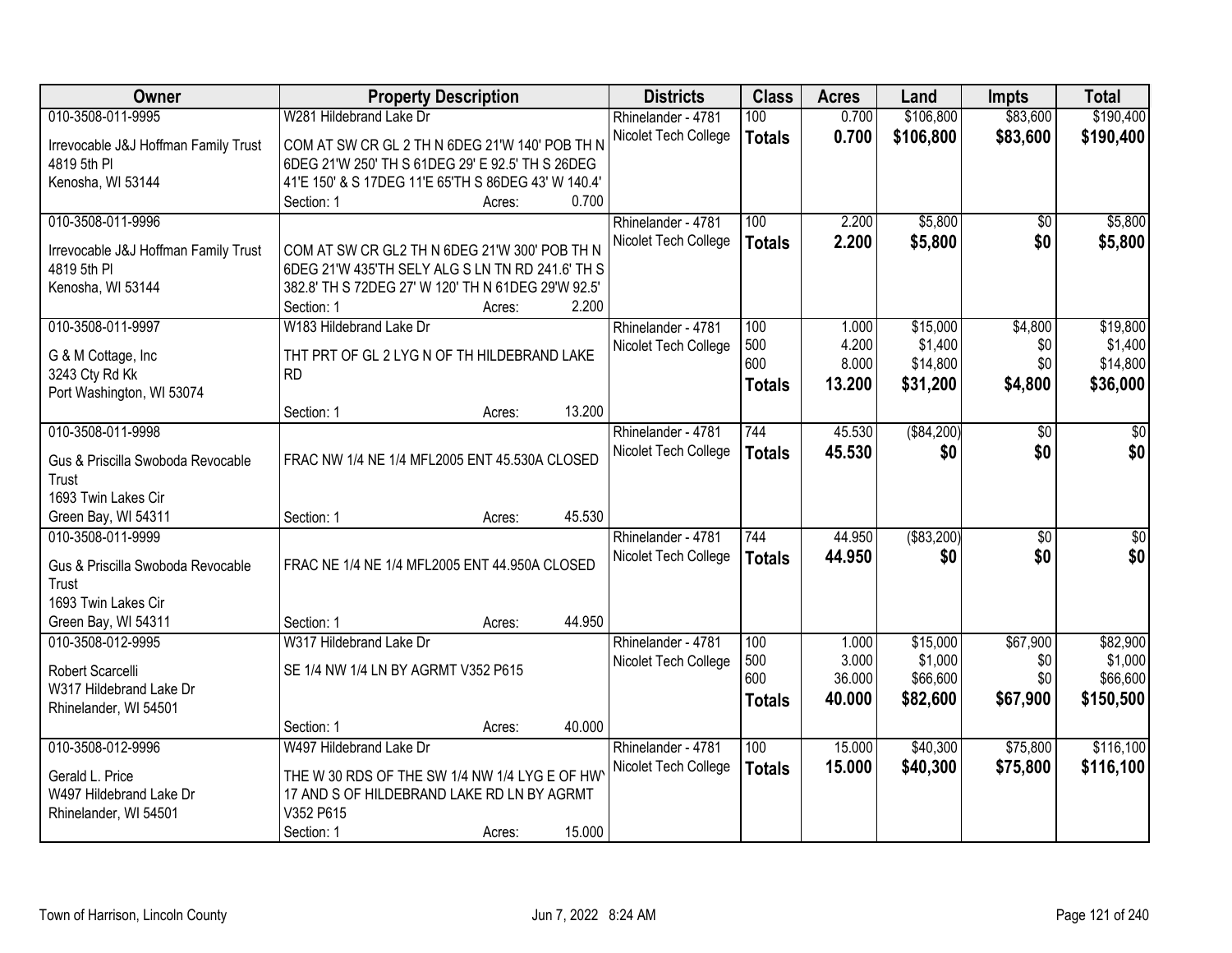| Owner                             |                                                | <b>Property Description</b> |        | <b>Districts</b>     | <b>Class</b>  | <b>Acres</b> | Land       | <b>Impts</b>    | <b>Total</b>    |
|-----------------------------------|------------------------------------------------|-----------------------------|--------|----------------------|---------------|--------------|------------|-----------------|-----------------|
| 010-3508-012-9997                 | W411 Hildebrand Lake Dr                        |                             |        | Rhinelander - 4781   | 100           | 1.000        | \$15,000   | \$95,100        | \$110,100       |
| James A. Rude                     | SW 1/4 NW 1/4 EXC THE W 30 RDS LYG E OF HWY 17 |                             |        | Nicolet Tech College | 500           | 7.000        | \$5,300    | \$0             | \$5,300         |
| 3425 Faust Lake Rd                | P S OF HILDEBRAND LAKE RD AS DES IN V280 P688  |                             |        |                      | 600           | 17.000       | \$31,500   | \$0             | \$31,500        |
| Rhinelander, WI 54501             | THEREOF LN BY AGRMT V352 P615                  |                             |        |                      | <b>Totals</b> | 25.000       | \$51,800   | \$95,100        | \$146,900       |
|                                   | Section: 1                                     | Acres:                      | 25.000 |                      |               |              |            |                 |                 |
| 010-3508-012-9998                 |                                                |                             |        | Rhinelander - 4781   | 100           | 1.000        | \$15,000   | \$2,200         | \$17,200        |
| David Pommerening                 | FRAC NW 1/4 NW 1/4 EX HWY HWY TAKES .34A       |                             |        | Nicolet Tech College | 500           | 15.000       | \$4,900    | \$0             | \$4,900         |
| 5769 Pommerening Rd               |                                                |                             |        |                      | 600           | 30.350       | \$56,100   | \$0             | \$56,100        |
| Rhinelander, WI 54501             |                                                |                             |        |                      | <b>Totals</b> | 46.350       | \$76,000   | \$2,200         | \$78,200        |
|                                   | Section: 1                                     | Acres:                      | 46.350 |                      |               |              |            |                 |                 |
| 010-3508-012-9999                 |                                                |                             |        | Rhinelander - 4781   | 600           | 46.110       | \$85,300   | \$0             | \$85,300        |
| Gus & Priscilla Swoboda Revocable | <b>FRAC NE 1/4 NW 1/4</b>                      |                             |        | Nicolet Tech College | <b>Totals</b> | 46.110       | \$85,300   | \$0             | \$85,300        |
| Trust                             |                                                |                             |        |                      |               |              |            |                 |                 |
| 1693 Twin Lakes Cir               |                                                |                             |        |                      |               |              |            |                 |                 |
| Green Bay, WI 54311               | Section: 1                                     | Acres:                      | 46.110 |                      |               |              |            |                 |                 |
| 010-3508-013-9996                 | N11804 State Rd 17                             |                             |        | Rhinelander - 4781   | 100           | 2.000        | \$5,000    | \$25,400        | \$30,400        |
|                                   |                                                |                             |        | Nicolet Tech College | 744           | 38.000       | (\$70,300) | \$0             | \$0             |
| James A. Solinsky                 | SE 1/4 SW 1/4                                  |                             |        |                      | <b>Totals</b> | 40.000       | \$5,000    | \$25,400        | \$30,400        |
| 7024 Lair Dr                      |                                                |                             |        |                      |               |              |            |                 |                 |
| Rhinelander, WI 54501             |                                                |                             | 40.000 |                      |               |              |            |                 |                 |
| 010-3508-013-9997                 | Section: 1<br>N11764 State Rd 17               | Acres:                      |        | Rhinelander - 4781   | 744           | 40.000       | (\$74,000) | $\overline{60}$ | $\overline{50}$ |
|                                   |                                                |                             |        | Nicolet Tech College |               | 40.000       | \$0        | \$0             | \$0             |
| James A. Solinsky                 | SW 1/4 SW 1/4                                  |                             |        |                      | <b>Totals</b> |              |            |                 |                 |
| 7024 Lair Dr                      |                                                |                             |        |                      |               |              |            |                 |                 |
| Rhinelander, WI 54501             |                                                |                             |        |                      |               |              |            |                 |                 |
|                                   | Section: 1                                     | Acres:                      | 40.000 |                      |               |              |            |                 |                 |
| 010-3508-013-9998                 |                                                |                             |        | Rhinelander - 4781   | 600           | 40.000       | \$62,000   | $\sqrt{6}$      | \$62,000        |
| James A. Solinsky                 | NW 1/4 SW 1/4 LN BY AGRMT V352 P615            |                             |        | Nicolet Tech College | <b>Totals</b> | 40.000       | \$62,000   | \$0             | \$62,000        |
| 7024 Lair Dr                      |                                                |                             |        |                      |               |              |            |                 |                 |
| Rhinelander, WI 54501             |                                                |                             |        |                      |               |              |            |                 |                 |
|                                   | Section: 1                                     | Acres:                      | 40.000 |                      |               |              |            |                 |                 |
| 010-3508-013-9999                 |                                                |                             |        | Rhinelander - 4781   | 600           | 40.000       | \$74,000   | $\overline{50}$ | \$74,000        |
| Jb Realty, LLC                    | NE 1/4 SW 1/4 SUBJ TO LN BY AGRMT V352 P615    |                             |        | Nicolet Tech College | <b>Totals</b> | 40.000       | \$74,000   | \$0             | \$74,000        |
| 558 Lake Shore Rd                 |                                                |                             |        |                      |               |              |            |                 |                 |
| Grafton, WI 53024                 |                                                |                             |        |                      |               |              |            |                 |                 |
|                                   | Section: 1                                     | Acres:                      | 40.000 |                      |               |              |            |                 |                 |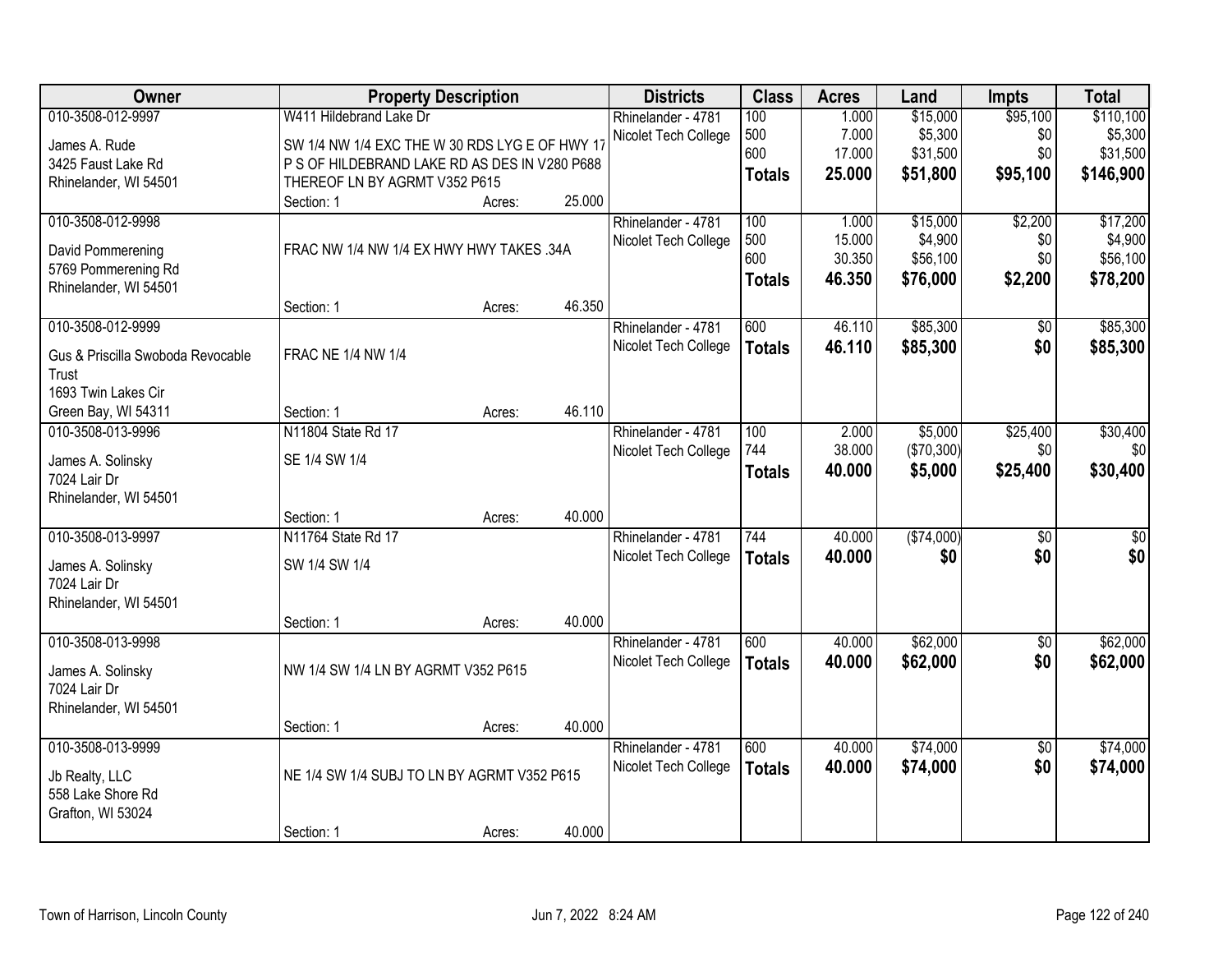| Owner                                                                                  | <b>Property Description</b>                                                                      |        |       | <b>Districts</b>                           | <b>Class</b>                      | <b>Acres</b>   | Land                   | <b>Impts</b>           | <b>Total</b>           |
|----------------------------------------------------------------------------------------|--------------------------------------------------------------------------------------------------|--------|-------|--------------------------------------------|-----------------------------------|----------------|------------------------|------------------------|------------------------|
| 010-3508-014-9972                                                                      | W223 Hildebrand Lake Dr                                                                          |        |       | Rhinelander - 4781                         | 100                               | 0.000          | \$133,500              | \$112,500              | \$246,000              |
| James Kuczmarski Jr<br>W223 Hildebrand Lake Dr<br>Rhinelander, WI 54501                | LTS 16 & 17 OF PLAT OF DEER TRAIL SHORES IN S<br>1/2 OF NE 1/4                                   |        |       | Nicolet Tech College                       | <b>Totals</b>                     | 0.000          | \$133,500              | \$112,500              | \$246,000              |
|                                                                                        | Section: 1                                                                                       | Acres: | 0.000 |                                            |                                   |                |                        |                        |                        |
| 010-3508-014-9973                                                                      | W275 Hildebrand Lake Dr                                                                          |        |       | Rhinelander - 4781                         | 100                               | 0.000          | \$89,000               | \$61,200               | \$150,200              |
| Patrick J. Ekman<br>260 Avon Ave<br>Northfield, IL 60093                               | LOT 22 OF THE PLAT OF DEER TRAIL SHORES IN<br>THE S 1/2 OF THE NE 1/4                            |        |       | Nicolet Tech College                       | <b>Totals</b>                     | 0.000          | \$89,000               | \$61,200               | \$150,200              |
|                                                                                        | Section: 1                                                                                       | Acres: | 0.000 |                                            |                                   |                |                        |                        |                        |
| 010-3508-014-9974                                                                      |                                                                                                  |        |       | Rhinelander - 4781                         | 100                               | 0.000          | \$89,000               | \$0                    | \$89,000               |
| Patrick J. Ekman<br>260 Avon Ave<br>Northfield, IL 60093                               | LOT 21 OF THE PLAT OF DEER TRAIL SHORES IN<br>THE S 1/2 OF THE NE 1/4                            |        |       | Nicolet Tech College                       | <b>Totals</b>                     | 0.000          | \$89,000               | \$0                    | \$89,000               |
|                                                                                        | Section: 1                                                                                       | Acres: | 0.000 |                                            |                                   |                |                        |                        |                        |
| 010-3508-014-9975                                                                      |                                                                                                  |        |       | Rhinelander - 4781                         | 100                               | 0.000          | \$89,000               | \$0                    | \$89,000               |
| Patrick J. Ekman<br>260 Avon Ave<br>Northfield, IL 60093                               | LOT 20 OF THE PLAT OF DEER TRAIL SHORES IN<br>THE S 1/2 OF THE NE 1/4                            |        |       | Nicolet Tech College                       | <b>Totals</b>                     | 0.000          | \$89,000               | \$0                    | \$89,000               |
|                                                                                        | Section: 1                                                                                       | Acres: | 0.000 |                                            |                                   |                |                        |                        |                        |
| 010-3508-014-9976<br>Michael Lehne<br>W231 Hildebrand Lake Dr                          | W231 Hildebrand Lake Dr<br>LT 18 & 19 OF PLAT OF DEER TRAIL SHORES IN THE<br>S 1/2 OF THE NE 1/4 |        |       | Rhinelander - 4781<br>Nicolet Tech College | $\overline{100}$<br><b>Totals</b> | 0.000<br>0.000 | \$133,500<br>\$133,500 | \$115,600<br>\$115,600 | \$249,100<br>\$249,100 |
| Rhinelander, WI 54501                                                                  | Section: 1                                                                                       | Acres: | 0.000 |                                            |                                   |                |                        |                        |                        |
| 010-3508-014-9979                                                                      | W207 Hildebrand Lake Dr                                                                          |        |       | Rhinelander - 4781                         | 100                               | 0.000          | \$89,000               | \$109,600              | \$198,600              |
| Craig T. Steingraeber<br>W207 Hildebrand Lake Dr<br>Rhinelander, WI 54501              | LOT 15 OF THE PLAT OF DEER TRAIL SHORES                                                          |        |       | Nicolet Tech College                       | <b>Totals</b>                     | 0.000          | \$89,000               | \$109,600              | \$198,600              |
|                                                                                        | Section: 1                                                                                       | Acres: | 0.000 |                                            |                                   |                |                        |                        |                        |
| 010-3508-014-9980<br>G & M Cottage, Inc<br>3243 Cty Rd Kk<br>Port Washington, WI 53074 | LOT 14 OF THE PLAT OF DEER TRAIL SHORES IN<br>THE S 1/2 OF THE NE 1/4                            |        |       | Rhinelander - 4781<br>Nicolet Tech College | 100<br><b>Totals</b>              | 0.000<br>0.000 | \$44,500<br>\$44,500   | $\overline{50}$<br>\$0 | \$44,500<br>\$44,500   |
|                                                                                        | Section: 1                                                                                       | Acres: | 0.000 |                                            |                                   |                |                        |                        |                        |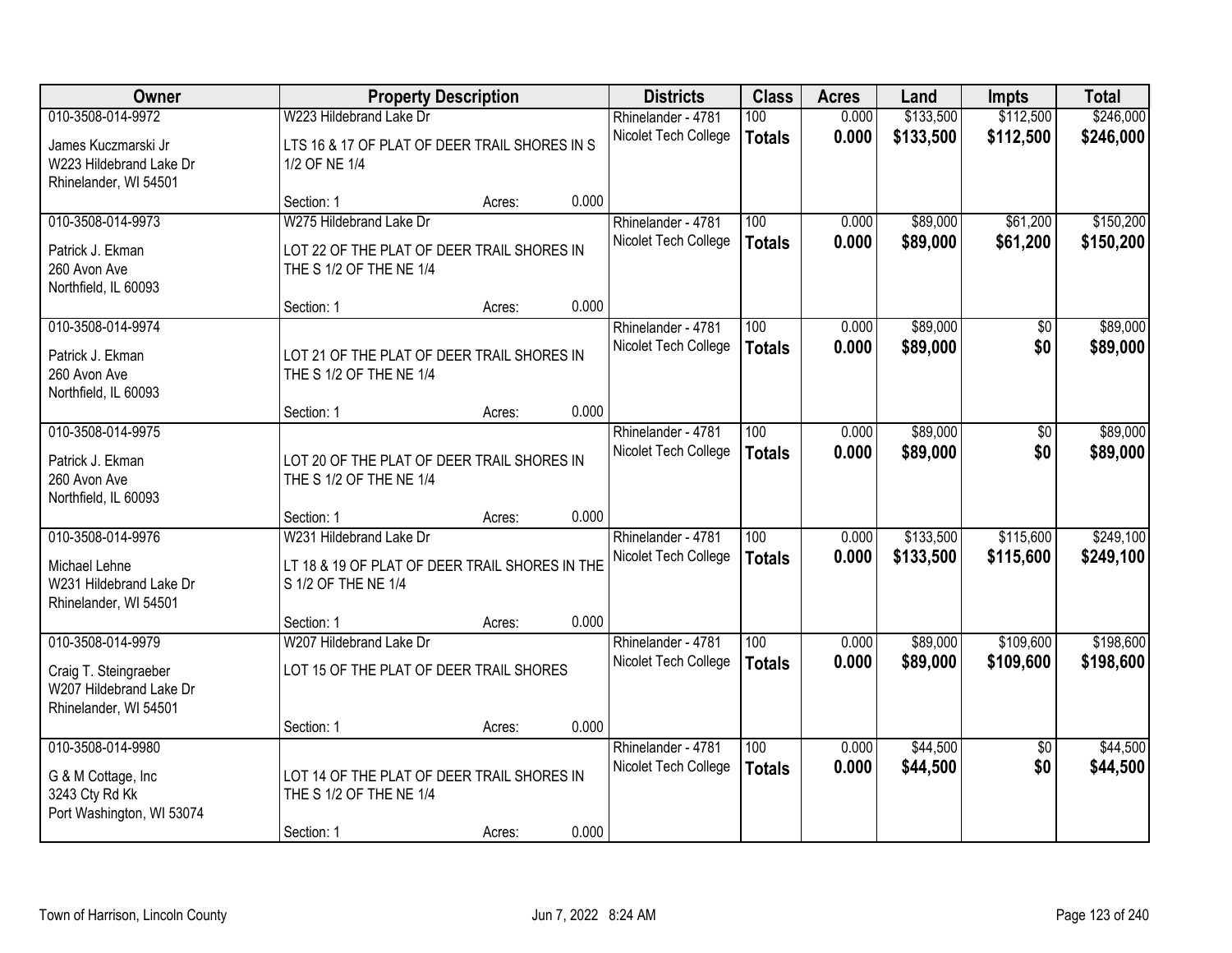| Owner                                                                                                  | <b>Property Description</b>                                                                     |        |       | <b>Districts</b>                           | <b>Class</b>                      | <b>Acres</b>   | Land                 | <b>Impts</b>         | <b>Total</b>           |
|--------------------------------------------------------------------------------------------------------|-------------------------------------------------------------------------------------------------|--------|-------|--------------------------------------------|-----------------------------------|----------------|----------------------|----------------------|------------------------|
| 010-3508-014-9981                                                                                      | W183 Hildebrand Lake Dr                                                                         |        |       | Rhinelander - 4781                         | 100                               | 0.000          | \$89,000             | \$66,900             | \$155,900              |
| G & M Cottage, Inc<br>3243 Cty Rd Kk<br>Port Washington, WI 53074                                      | LOT 13 OF THE PLAT OF DEER TRAIL SHORES IN<br>THE S 1/2 OF THE NE 1/4                           |        |       | Nicolet Tech College                       | <b>Totals</b>                     | 0.000          | \$89,000             | \$66,900             | \$155,900              |
|                                                                                                        | Section: 1                                                                                      | Acres: | 0.000 |                                            |                                   |                |                      |                      |                        |
| 010-3508-014-9982                                                                                      | W175 Hildebrand Lake Dr                                                                         |        |       | Rhinelander - 4781                         | 100                               | 0.000          | \$89,000             | \$82,000             | \$171,000              |
| Brett S. Mckinney<br>W175 Hildebrand Lake Dr<br>Rhinelander, WI 54501                                  | LOT 12 OF THE PLAT OF DEER TRAIL SHORES IN<br>THE S 1/2 OF THE NE 1/4                           |        |       | Nicolet Tech College                       | <b>Totals</b>                     | 0.000          | \$89,000             | \$82,000             | \$171,000              |
|                                                                                                        | Section: 1                                                                                      | Acres: | 0.000 |                                            |                                   |                |                      |                      |                        |
| 010-3508-014-9983                                                                                      | W169 Hildebrand Lake Dr                                                                         |        |       | Rhinelander - 4781                         | 100                               | 0.000          | \$89,000             | \$93,600             | \$182,600              |
| Karen Schaupeter<br>W169 Hildebrand Lake Dr<br>Rhinelander, WI 54501                                   | LOT 11 OF THE PLAT OF DEER TRAIL SHORES IN<br>THE S 1/2 OF THE NE 1/4                           |        |       | Nicolet Tech College                       | <b>Totals</b>                     | 0.000          | \$89,000             | \$93,600             | \$182,600              |
|                                                                                                        | Section: 1                                                                                      | Acres: | 0.000 |                                            |                                   |                |                      |                      |                        |
| 010-3508-014-9984                                                                                      | W157 Hildebrand Lake Dr                                                                         |        |       | Rhinelander - 4781                         | 100                               | 0.000          | \$89,000             | \$600                | \$89,600               |
| John A. Podgorski<br>6209 Nabob Dr<br>West Bend, WI 53095-9115                                         | LOT 10 OF THE PLAT OF DEER TRAIL SHORES IN<br>THE S 1/2 OF THE NE 1/4                           |        |       | Nicolet Tech College                       | <b>Totals</b>                     | 0.000          | \$89,000             | \$600                | \$89,600               |
|                                                                                                        | Section: 1                                                                                      | Acres: | 0.000 |                                            |                                   |                |                      |                      |                        |
| 010-3508-014-9985<br>Scott E Gabrich and Patricia H Gabrich<br>Joint Irrevocabl<br>W3719 Cloverbelt Rd | W153 Hildebrand Lake Dr<br>LOT 9 OF THE PLAT OF DEER TRAIL SHORES IN<br>THE S 1/2 OF THE NE 1/4 |        |       | Rhinelander - 4781<br>Nicolet Tech College | $\overline{100}$<br><b>Totals</b> | 0.000<br>0.000 | \$89,000<br>\$89,000 | \$20,800<br>\$20,800 | \$109,800<br>\$109,800 |
| Irma, WI 54442                                                                                         | Section: 1                                                                                      | Acres: | 0.000 |                                            |                                   |                |                      |                      |                        |
| 010-3508-014-9986                                                                                      | W141 Hildebrand Lake Dr                                                                         |        |       | Rhinelander - 4781                         | 100                               | 0.000          | \$89,000             | \$113,700            | \$202,700              |
| Scott J. Plier<br>132 E Kane St<br>Port Washington, WI 53074                                           | LOT 8 OF THE PLAT OF DEER TRAIL SHORES                                                          |        |       | Nicolet Tech College                       | <b>Totals</b>                     | 0.000          | \$89,000             | \$113,700            | \$202,700              |
|                                                                                                        | Section: 1                                                                                      | Acres: | 0.000 |                                            |                                   |                |                      |                      |                        |
| 010-3508-014-9987                                                                                      | W129 Hildebrand Lake Dr                                                                         |        |       | Rhinelander - 4781                         | 100                               | 0.000          | \$89,000             | \$184,100            | \$273,100              |
| Beth L. Grasser<br>703 Cherokee Path<br>Lake Mills, WI 53551                                           | LOT 7 OF THE PLAT OF DEER SHORE TRAILS                                                          |        |       | Nicolet Tech College                       | <b>Totals</b>                     | 0.000          | \$89,000             | \$184,100            | \$273,100              |
|                                                                                                        | Section: 1                                                                                      | Acres: | 0.000 |                                            |                                   |                |                      |                      |                        |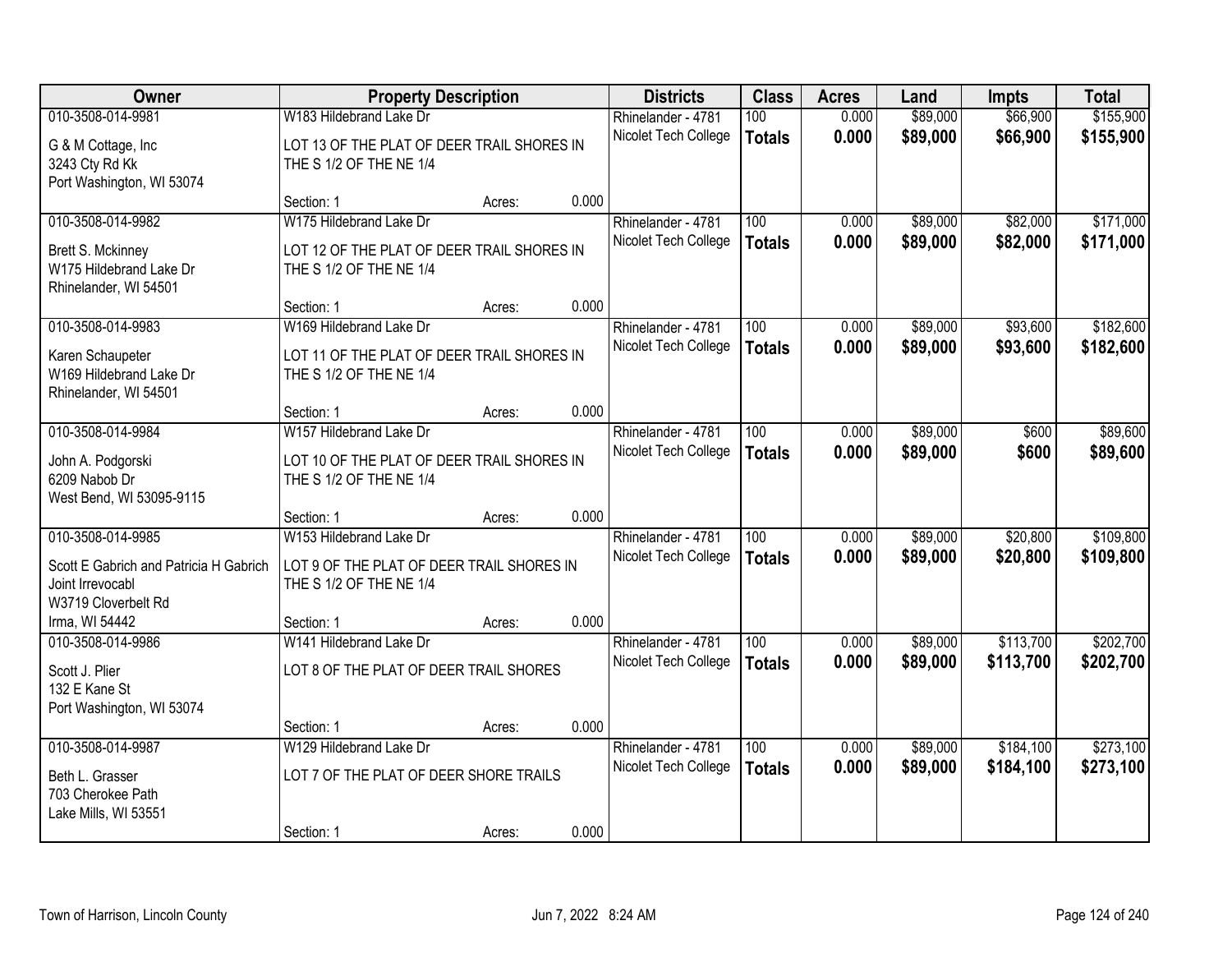| Owner                                                         | <b>Property Description</b>                                          |        |       | <b>Districts</b>     | <b>Class</b>     | <b>Acres</b> | Land      | <b>Impts</b> | <b>Total</b> |
|---------------------------------------------------------------|----------------------------------------------------------------------|--------|-------|----------------------|------------------|--------------|-----------|--------------|--------------|
| 010-3508-014-9988                                             | W119 Hildebrand Lake Dr                                              |        |       | Rhinelander - 4781   | 100              | 0.000        | \$111,300 | \$68,800     | \$180,100    |
| Roger J. Strelow                                              | LOT 6 OF THE PLAT OF DEER TRAIL SHORES IN                            |        |       | Nicolet Tech College | <b>Totals</b>    | 0.000        | \$111,300 | \$68,800     | \$180,100    |
| W119 Hildebrand Lake Dr                                       | THE S 1/2 OF THE NE 1/4                                              |        |       |                      |                  |              |           |              |              |
| Rhinelander, WI 54501                                         |                                                                      |        |       |                      |                  |              |           |              |              |
|                                                               | Section: 1                                                           | Acres: | 0.000 |                      |                  |              |           |              |              |
| 010-3508-014-9989                                             | W117 Hildebrand Lake Dr                                              |        |       | Rhinelander - 4781   | 100              | 0.000        | \$100,100 | \$165,500    | \$265,600    |
| Daniel L. Timmers                                             | LOT 5 OF THE PLAT OF DEER TRAIL SHORES IN                            |        |       | Nicolet Tech College | <b>Totals</b>    | 0.000        | \$100,100 | \$165,500    | \$265,600    |
| 8882 Hwy W                                                    | THE S 1/2 OF THE NE 1/4                                              |        |       |                      |                  |              |           |              |              |
| Allenton, WI 53002                                            |                                                                      |        |       |                      |                  |              |           |              |              |
|                                                               | Section: 1                                                           | Acres: | 0.000 |                      |                  |              |           |              |              |
| 010-3508-014-9990                                             | W113 Hildebrand Lake Dr                                              |        |       | Rhinelander - 4781   | 100              | 0.000        | \$89,000  | \$57,100     | \$146,100    |
| Dale L. Walenski                                              | LOT 4 OF THE PLAT OF DEER TRAIL SHORES IN                            |        |       | Nicolet Tech College | <b>Totals</b>    | 0.000        | \$89,000  | \$57,100     | \$146,100    |
| N6321 Fairy Springs Rd                                        | THE S 1/2 OF THE NE 1/4                                              |        |       |                      |                  |              |           |              |              |
| Hilbert, WI 54129                                             |                                                                      |        | 0.000 |                      |                  |              |           |              |              |
| 010-3508-014-9991                                             | Section: 1<br>W107 Hildebrand Lake Dr                                | Acres: |       | Rhinelander - 4781   | 100              | 0.000        | \$89,000  | \$111,400    | \$200,400    |
|                                                               |                                                                      |        |       | Nicolet Tech College | <b>Totals</b>    | 0.000        | \$89,000  | \$111,400    | \$200,400    |
| Kerry M. Serwe                                                | LOT 3 OF THE PLAT OF DEER TRAIL SHORES                               |        |       |                      |                  |              |           |              |              |
| W107 Hildebrand Lake Dr<br>Rhinelander, WI 54501              |                                                                      |        |       |                      |                  |              |           |              |              |
|                                                               | Section: 1                                                           | Acres: | 0.000 |                      |                  |              |           |              |              |
| 010-3508-014-9992                                             | W105 Hildebrand Lake Dr                                              |        |       | Rhinelander - 4781   | $\overline{100}$ | 0.420        | \$89,000  | \$200,100    | \$289,100    |
|                                                               |                                                                      |        |       | Nicolet Tech College | <b>Totals</b>    | 0.420        | \$89,000  | \$200,100    | \$289,100    |
| <b>Collins Family Legacy Trust</b><br>W105 Hildebrand Lake Rd | LOT 2 OF THE PLAT OF DEER TRAIL SHORES IN<br>THE S 1/2 OF THE NE 1/4 |        |       |                      |                  |              |           |              |              |
| Rhinelander, WI 54501                                         |                                                                      |        |       |                      |                  |              |           |              |              |
|                                                               | Section: 1                                                           | Acres: | 0.420 |                      |                  |              |           |              |              |
| 010-3508-014-9993                                             | W103 Hildebrand Lake Dr                                              |        |       | Rhinelander - 4781   | 100              | 0.000        | \$111,300 | \$59,400     | \$170,700    |
| Steven Herman                                                 | LOT 1 OF THE PLAT OF DEER TRAIL SHORES IN                            |        |       | Nicolet Tech College | <b>Totals</b>    | 0.000        | \$111,300 | \$59,400     | \$170,700    |
| 900 Monroe St                                                 | THE S 1/2 OF THE NE 1/4                                              |        |       |                      |                  |              |           |              |              |
| Oshkosh, WI 54901                                             |                                                                      |        |       |                      |                  |              |           |              |              |
|                                                               | Section: 1                                                           | Acres: | 0.000 |                      |                  |              |           |              |              |
| 010-3508-014-9994                                             |                                                                      |        |       | Rhinelander - 4781   |                  |              |           |              |              |
| Deer Trail Shores Plat                                        | PLAT OF DEER TRAIL SHORES IN THE S 1/2 OF THE                        |        |       |                      | <b>Totals</b>    |              |           |              |              |
|                                                               | <b>NE 1/4</b>                                                        |        |       |                      |                  |              |           |              |              |
| WI                                                            |                                                                      |        |       |                      |                  |              |           |              |              |
|                                                               | Section:                                                             | Acres: | 0.000 |                      |                  |              |           |              |              |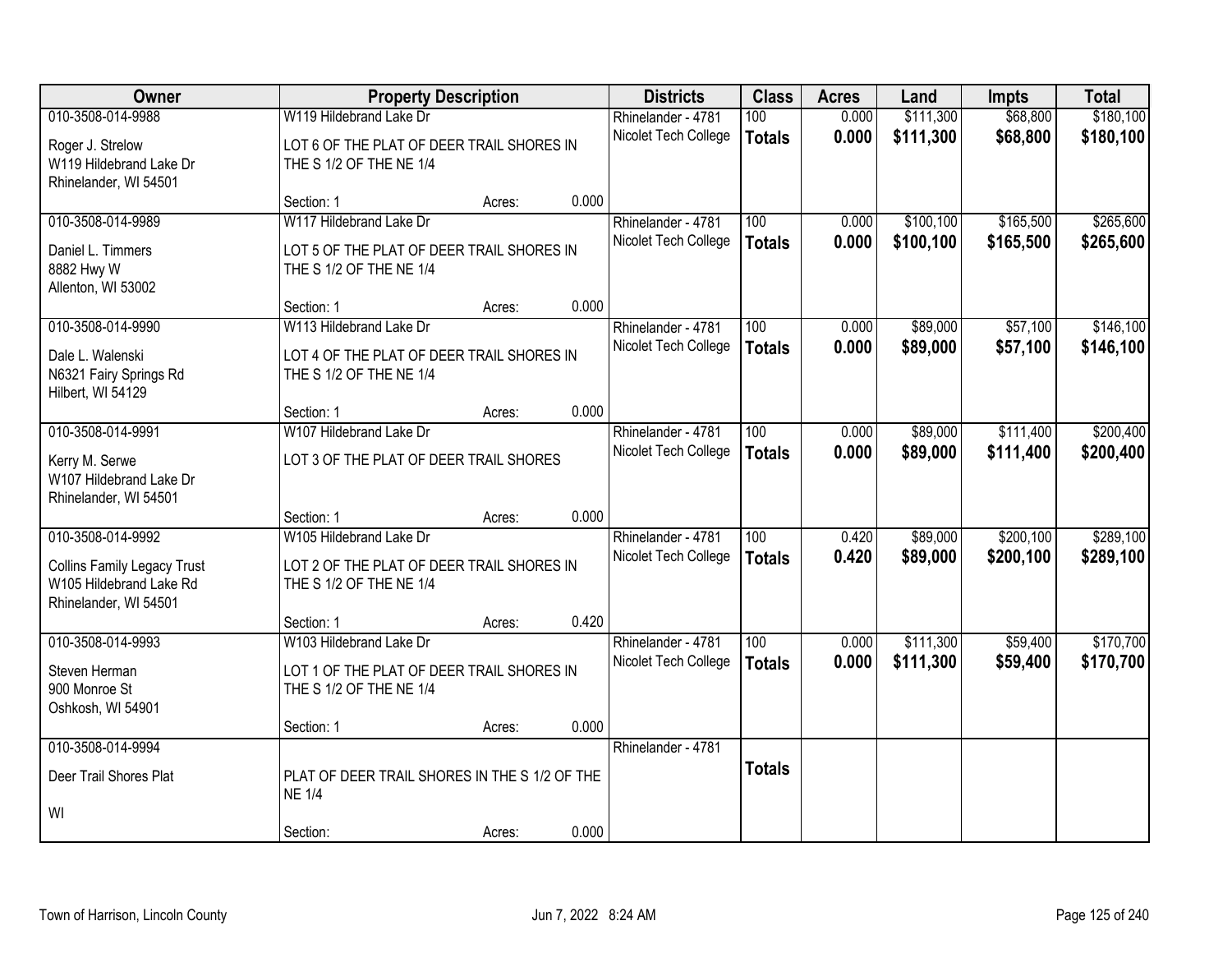| Owner                   | <b>Property Description</b>      |        |        | <b>Districts</b>     | <b>Class</b>  | <b>Acres</b> | Land       | <b>Impts</b>    | <b>Total</b> |
|-------------------------|----------------------------------|--------|--------|----------------------|---------------|--------------|------------|-----------------|--------------|
| 010-3508-014-9995       | W1 Hildebrand Lake Dr            |        |        | Rhinelander - 4781   | 100           | 1.000        | \$15,000   | \$29,800        | \$44,800     |
| Gerald F. Reich         | SE 1/4 SE 1/4                    |        |        | Nicolet Tech College | 500           | 3.000        | \$1,000    | \$0             | \$1,000      |
| W224 S6020 Guthrie Rd   |                                  |        |        |                      | 600           | 36.000       | \$66,600   | \$0             | \$66,600     |
| Waukesha, WI 53189-9662 |                                  |        |        |                      | <b>Totals</b> | 40.000       | \$82,600   | \$29,800        | \$112,400    |
|                         | Section: 1                       | Acres: | 40.000 |                      |               |              |            |                 |              |
| 010-3508-014-9996       |                                  |        |        | Rhinelander - 4781   | 744           | 40.000       | (\$26,000) | $\overline{50}$ | \$0          |
| James A. Solinsky       | SW 1/4 SE 1/4                    |        |        | Nicolet Tech College | <b>Totals</b> | 40.000       | \$0        | \$0             | \$0          |
| 7024 Lair Dr            |                                  |        |        |                      |               |              |            |                 |              |
| Rhinelander, WI 54501   |                                  |        |        |                      |               |              |            |                 |              |
|                         | Section: 1                       | Acres: | 40.000 |                      |               |              |            |                 |              |
| 010-3508-014-9997       | N11806 State Rd 17               |        |        | Rhinelander - 4781   | 100           | 1.000        | \$15,000   | \$121,700       | \$136,700    |
| Jb Realty, LLC          | GL <sub>3</sub>                  |        |        | Nicolet Tech College | 742           | 28.300       | (\$52,400) | \$0             | \$0          |
| 558 Lake Shore Rd       |                                  |        |        |                      | <b>Totals</b> | 29.300       | \$15,000   | \$121,700       | \$136,700    |
| Grafton, WI 53024       |                                  |        |        |                      |               |              |            |                 |              |
|                         | Section: 1                       | Acres: | 29.300 |                      |               |              |            |                 |              |
| 010-3508-014-9998       |                                  |        |        | Rhinelander - 4781   | 500           | 5.500        | \$1,800    | \$0             | \$1,800      |
| Gerald F. Reich         | THE E 1/2 OF GL 4                |        |        | Nicolet Tech College | 600           | 5.000        | \$9,300    | \$0             | \$9,300      |
| W224 S6020 Guthrie Rd   |                                  |        |        |                      | <b>Totals</b> | 10.500       | \$11,100   | \$0             | \$11,100     |
| Waukesha, WI 53189-9662 |                                  |        |        |                      |               |              |            |                 |              |
|                         | Section: 1                       | Acres: | 10.500 |                      |               |              |            |                 |              |
| 010-3508-014-9999       |                                  |        |        | Rhinelander - 4781   | 600           | 10.500       | \$16,800   | \$0             | \$16,800     |
| Jb Realty, LLC          | THE W 1/2 OF GL 4                |        |        | Nicolet Tech College | <b>Totals</b> | 10.500       | \$16,800   | \$0             | \$16,800     |
| 558 Lake Shore Rd       |                                  |        |        |                      |               |              |            |                 |              |
| Grafton, WI 53024       |                                  |        |        |                      |               |              |            |                 |              |
|                         | Section: 1                       | Acres: | 10.500 |                      |               |              |            |                 |              |
| 010-3508-021-9991       | N11995 State Rd 17               |        |        | Rhinelander - 4781   | 100           | 1.150        | \$16,100   | \$52,500        | \$68,600     |
| Gregory Allen           | LOT 2 CSM 2874 V17 P119 D0554234 |        |        | Nicolet Tech College | <b>Totals</b> | 1.150        | \$16,100   | \$52,500        | \$68,600     |
| Mary M. Allen           |                                  |        |        |                      |               |              |            |                 |              |
| 8073 36th St SE         |                                  |        |        |                      |               |              |            |                 |              |
| Jamestown, ND 58401     | Section: 2                       | Acres: | 1.150  |                      |               |              |            |                 |              |
| 010-3508-021-9992       | N11971 State Rd 17               |        |        | Rhinelander - 4781   | 100           | 2.850        | \$25,700   | \$90,700        | \$116,400    |
| Scott M. Goffe          | LOT 1 CSM 2874 V17 P119 D0554234 |        |        | Nicolet Tech College | <b>Totals</b> | 2.850        | \$25,700   | \$90,700        | \$116,400    |
| Rhea S. Allen Goffe     |                                  |        |        |                      |               |              |            |                 |              |
| N11971 State Rd 17      |                                  |        |        |                      |               |              |            |                 |              |
| Rhinelander, WI 54501   | Section: 2                       | Acres: | 2.850  |                      |               |              |            |                 |              |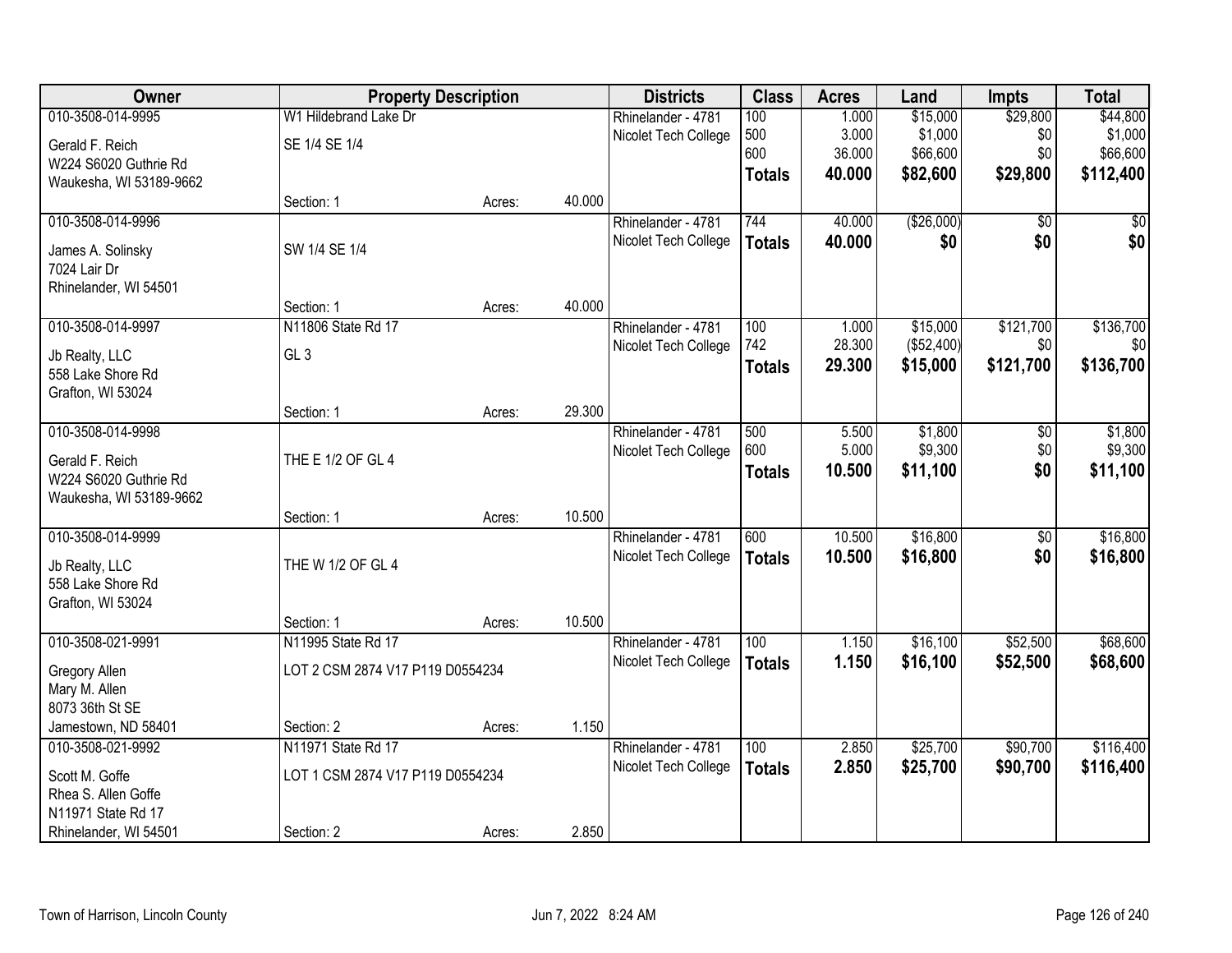| Owner                                                                                         | <b>Property Description</b>                       |        |        | <b>Districts</b>     | <b>Class</b>     | <b>Acres</b> | Land     | <b>Impts</b>    | <b>Total</b> |
|-----------------------------------------------------------------------------------------------|---------------------------------------------------|--------|--------|----------------------|------------------|--------------|----------|-----------------|--------------|
| 010-3508-021-9995                                                                             | N11943 State Rd 17                                |        |        | Rhinelander - 4781   | 100              | 1.000        | \$15,000 | \$102,600       | \$117,600    |
| James & Dallas Ashbrenner Living Trust   SE 1/4 NE 1/4 EX 4A IN NE COR                        |                                                   |        |        | Nicolet Tech College | 500              | 12.000       | \$3,900  | \$0             | \$3,900      |
| N11943 State Rd 17                                                                            |                                                   |        |        |                      | 510              | 23.000       | \$21,300 | \$0             | \$21,300     |
| Rhinelander, WI 54501                                                                         |                                                   |        |        |                      | <b>Totals</b>    | 36.000       | \$40,200 | \$102,600       | \$142,800    |
|                                                                                               | Section: 2                                        | Acres: | 36.000 |                      |                  |              |          |                 |              |
| 010-3508-021-9996                                                                             |                                                   |        |        | Rhinelander - 4781   | 500              | 30.000       | \$9,800  | \$0             | \$9,800      |
| James & Dallas Ashbrenner Living Trust   SW 1/4 NE 1/4 EXCEPT ANY PART FOR HWY                |                                                   |        |        | Nicolet Tech College | 600              | 10.000       | \$18,500 | \$0             | \$18,500     |
| N11943 State Rd 17                                                                            |                                                   |        |        |                      | <b>Totals</b>    | 40.000       | \$28,300 | \$0             | \$28,300     |
| Rhinelander, WI 54501                                                                         |                                                   |        |        |                      |                  |              |          |                 |              |
|                                                                                               | Section: 2                                        | Acres: | 40.000 |                      |                  |              |          |                 |              |
| 010-3508-021-9997                                                                             |                                                   |        |        | Rhinelander - 4781   | 100              | 4.000        | \$28,300 | $\overline{50}$ | \$28,300     |
| Daniel Netzer                                                                                 | FRAC NW 1/4 NE 1/4 LYG SOUTHERLY OF CO TRK A      |        |        | Nicolet Tech College | 500              | 4.000        | \$1,100  | \$0             | \$1,100      |
| W601 Cty Rd A                                                                                 |                                                   |        |        |                      | <b>Totals</b>    | 8.000        | \$29,400 | \$0             | \$29,400     |
| Rhinelander, WI 54501                                                                         |                                                   |        |        |                      |                  |              |          |                 |              |
|                                                                                               | Section: 2                                        | Acres: | 8.000  |                      |                  |              |          |                 |              |
| 010-3508-021-9998                                                                             | W675 Noisy Creek Dr                               |        |        | Rhinelander - 4781   | 400              | 32.500       | \$4,700  | \$0             | \$4,700      |
| James N. Pearson                                                                              | FRAC NW 1/4 NE 1/4 LYG NLY OF HWY A EX ANY PR     |        |        | Nicolet Tech College | 410              | 1.000        | \$4,500  | \$76,000        | \$80,500     |
| W683 Noisy Creek Dr                                                                           | <b>HWY</b>                                        |        |        |                      | 500              | 2.000        | \$700    | \$0             | \$700        |
| Rhinelander, WI 54501                                                                         |                                                   |        |        |                      | <b>Totals</b>    | 35.500       | \$9,900  | \$76,000        | \$85,900     |
|                                                                                               | Section: 2                                        | Acres: | 35.500 |                      |                  |              |          |                 |              |
| 010-3508-021-9999                                                                             | W601 County Rd a                                  |        |        | Rhinelander - 4781   | $\overline{100}$ | 1.000        | \$15,000 | \$172,000       | \$187,000    |
| Daniel Netzer                                                                                 | FRAC NE 1/4 NE 1/4 EXCEPT HWY & EASEMENTS         |        |        | Nicolet Tech College | 500              | 42.500       | \$13,800 | \$0             | \$13,800     |
| W601 Cty Rd A                                                                                 |                                                   |        |        |                      | 600              | 4.000        | \$7,400  | \$0             | \$7,400      |
| Rhinelander, WI 54501                                                                         |                                                   |        |        |                      | <b>Totals</b>    | 47.500       | \$36,200 | \$172,000       | \$208,200    |
|                                                                                               | Section: 2                                        | Acres: | 47.500 |                      |                  |              |          |                 |              |
| 010-3508-022-9988                                                                             | W850 County Rd a                                  |        |        | Rhinelander - 4781   | 100              | 3.580        | \$27,400 | \$61,600        | \$89,000     |
| Wendy L. Woodford                                                                             | PRT OF SW 1/4 NW 1/4 CM AT W 1/4 CR SEC 2 - N     |        |        | Nicolet Tech College | <b>Totals</b>    | 3.580        | \$27,400 | \$61,600        | \$89,000     |
| W850 County Rd A                                                                              | 67DG 47' 43" E 279.71' POB - CONT ALG ROW N 89DC  |        |        |                      |                  |              |          |                 |              |
| Rhinelander, WI 54501                                                                         | 52'36" E 437.36'- N 00DG 50'35" W 360.99'- S 89DG |        |        |                      |                  |              |          |                 |              |
|                                                                                               | Section: 2                                        | Acres: | 3.580  |                      |                  |              |          |                 |              |
| 010-3508-022-9989                                                                             |                                                   |        |        | Rhinelander - 4781   | 400              | 15.670       | \$700    | $\overline{30}$ | \$700        |
|                                                                                               |                                                   |        |        | Nicolet Tech College | 510              | 15.000       | \$13,900 | \$0             | \$13,900     |
| Donald L Woodford & Judith R Woodford SW 1/4 NW 1/4 EX ANY PT FOR HWY & EX V400 P697<br>Trust | & EX D0449129                                     |        |        |                      | <b>Totals</b>    | 30.670       | \$14,600 | \$0             | \$14,600     |
| N12023 Woodford Rd                                                                            |                                                   |        |        |                      |                  |              |          |                 |              |
| Rhinelander, WI 54501                                                                         | Section: 2                                        | Acres: | 30.670 |                      |                  |              |          |                 |              |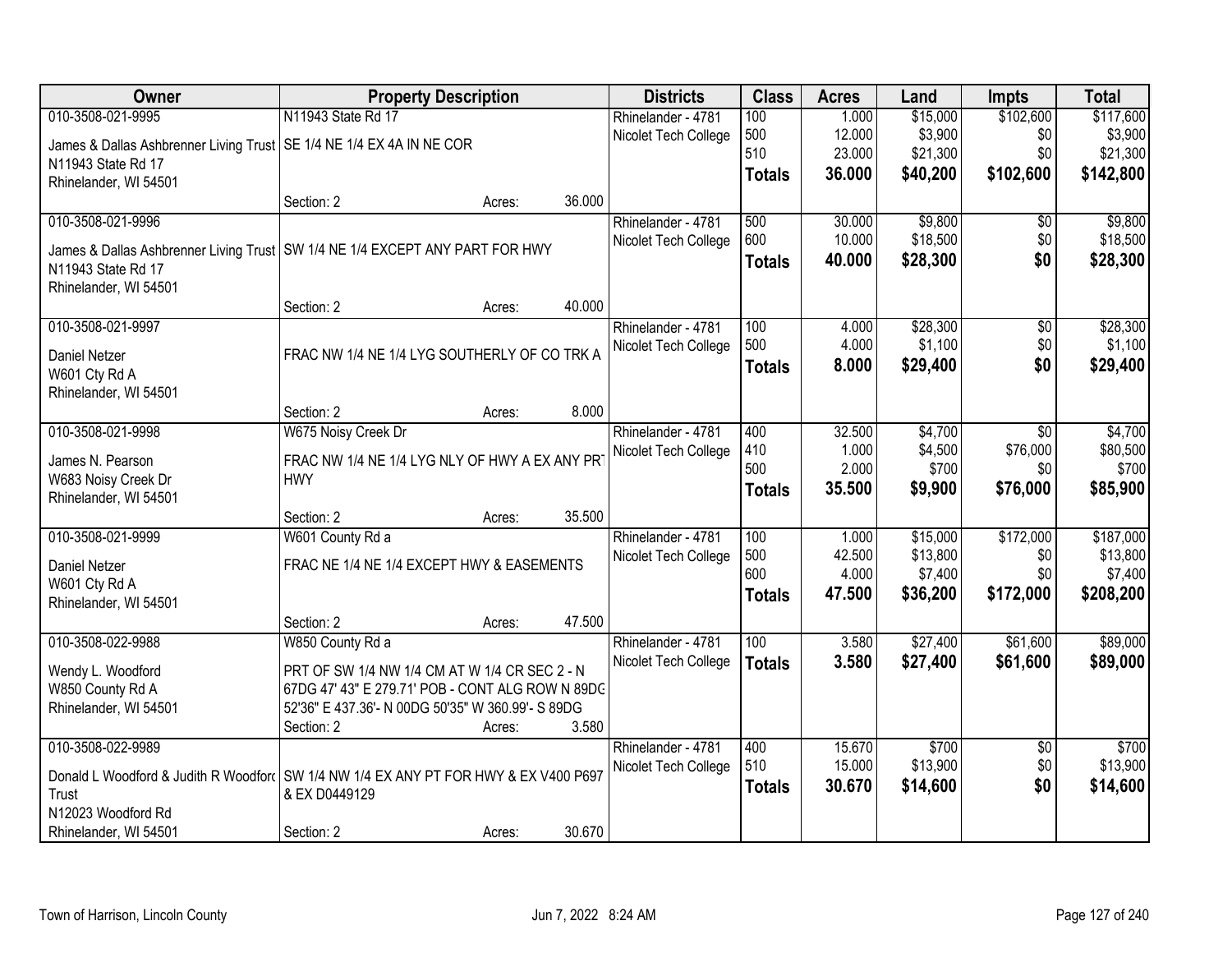| Owner                                                    | <b>Property Description</b>                           |                  | <b>Districts</b>     | <b>Class</b>     | <b>Acres</b> | Land     | <b>Impts</b>    | <b>Total</b> |
|----------------------------------------------------------|-------------------------------------------------------|------------------|----------------------|------------------|--------------|----------|-----------------|--------------|
| 010-3508-022-9990                                        | W741 County Rd a                                      |                  | Rhinelander - 4781   | 100              | 8.000        | \$33,300 | \$137,200       | \$170,500    |
| Jeffrey L. Everson                                       | THAT PART OF THE SE 1/4 NW 1/4 LYG NLY OF             |                  | Nicolet Tech College | <b>Totals</b>    | 8.000        | \$33,300 | \$137,200       | \$170,500    |
| W741 County Rd A                                         | NOISY CREEK AND SLY OF HWY A AS NOW                   |                  |                      |                  |              |          |                 |              |
| Rhinelander, WI 54501                                    | CONSTRUCTED AND TRAVELED                              |                  |                      |                  |              |          |                 |              |
|                                                          | Section: 2                                            | 8.000<br>Acres:  |                      |                  |              |          |                 |              |
| 010-3508-022-9991                                        | N11974 Woodford Rd                                    |                  | Rhinelander - 4781   | 100              | 3.000        | \$26,300 | \$109,700       | \$136,000    |
|                                                          |                                                       |                  | Nicolet Tech College | 500              | 10.000       | \$3,300  | \$0             | \$3,300      |
| Jeremy R. Evans                                          | THAT PART OF THE SE 1/4 NW 1/4 LYG NLY OF CO          |                  |                      | <b>Totals</b>    | 13.000       | \$29,600 | \$109,700       | \$139,300    |
| N11974 Woodford Rd                                       | <b>TRKA</b>                                           |                  |                      |                  |              |          |                 |              |
| Rhinelander, WI 54501                                    |                                                       |                  |                      |                  |              |          |                 |              |
|                                                          | Section: 2                                            | 13.000<br>Acres: |                      |                  |              |          |                 |              |
| 010-3508-022-9992                                        |                                                       |                  | Rhinelander - 4781   | 400              | 5.000        | \$200    | \$0             | \$200        |
| Lynn M. Drescher                                         | SE 1/4 NW 1/4 EX THOSE PARTS DES IN V239 P191 P       |                  | Nicolet Tech College | 500              | 4.000        | \$1,300  | \$0             | \$1,300      |
| N11886 Theis Rd                                          | V241 P619 EX ANY PART FOR HWY                         |                  |                      | 510              | 15.000       | \$13,900 | \$0             | \$13,900     |
| Rhinelander, WI 54501-9005                               |                                                       |                  |                      | <b>Totals</b>    | 24.000       | \$15,400 | \$0             | \$15,400     |
|                                                          | Section: 2                                            | 24.000<br>Acres: |                      |                  |              |          |                 |              |
| 010-3508-022-9993                                        | W812 County Rd a                                      |                  | Rhinelander - 4781   | 100              | 5.750        | \$31,000 | \$138,200       | \$169,200    |
|                                                          |                                                       |                  | Nicolet Tech College | <b>Totals</b>    | 5.750        | \$31,000 | \$138,200       | \$169,200    |
| Randy S. Woodford                                        | PART OF THE SW 1/4 NW 1/4 CM SE CR SW 1/4 NW          |                  |                      |                  |              |          |                 |              |
| W812 County Rd A                                         | 1/4 POB-N 2DG W 500'- S 88DG W 500'-S 2DG E 500'-N    |                  |                      |                  |              |          |                 |              |
| Rhinelander, WI 54501                                    | 88DG E 500' POB                                       |                  |                      |                  |              |          |                 |              |
|                                                          | Section: 2                                            | 5.750<br>Acres:  |                      |                  |              |          |                 |              |
| 010-3508-022-9995                                        | N12023 Woodford Rd                                    |                  | Rhinelander - 4781   | 400              | 49.500       | \$2,100  | $\overline{50}$ | \$2,100      |
| Donald L Woodford & Judith R Woodford FRAC NW 1/4 NW 1/4 |                                                       |                  | Nicolet Tech College | 410              | 1.000        | \$4,500  | \$197,500       | \$202,000    |
| Trust                                                    |                                                       |                  |                      | <b>Totals</b>    | 50.500       | \$6,600  | \$197,500       | \$204,100    |
| N12023 Woodford Rd                                       |                                                       |                  |                      |                  |              |          |                 |              |
| Rhinelander, WI 54501                                    | Section: 2                                            | 50.500<br>Acres: |                      |                  |              |          |                 |              |
| 010-3508-022-9996                                        |                                                       |                  | Rhinelander - 4781   | $\overline{100}$ | 5.400        | \$30,700 | \$100           | \$30,800     |
|                                                          |                                                       |                  | Nicolet Tech College | <b>Totals</b>    | 5.400        | \$30,700 | \$100           | \$30,800     |
|                                                          | PRT OF THE NE 1/4 NW 1/4 CM @ S 1/4 CR S2-N           |                  |                      |                  |              |          |                 |              |
|                                                          | 17DG 07'35" W 4151.75' POB E 672'-N 1DG 33'15" E      |                  |                      |                  |              |          |                 |              |
|                                                          | 350'-W 672'-S 1DG 33'15" W 350' POB                   |                  |                      |                  |              |          |                 |              |
|                                                          | Section: 2                                            | 5.400<br>Acres:  |                      |                  |              |          |                 |              |
| 010-3508-022-9997                                        |                                                       |                  | Rhinelander - 4781   | 100              | 5.400        | \$30,700 | $\overline{30}$ | \$30,700     |
| James N. Pearson                                         | PRT OF NE 1/4 NW 1/4 CM AT PT S 1/4 CR SEC 2 - N      |                  | Nicolet Tech College | <b>Totals</b>    | 5.400        | \$30,700 | \$0             | \$30,700     |
| W683 Noisy Creek Dr                                      | 17DG 07'35" W 4151.75'- N 1DG 33'15" E 350' POB - N   |                  |                      |                  |              |          |                 |              |
| Rhinelander, WI 54501                                    | 1DG 33"15' E 350'- E 672'- S 1DG 33'15" W 350'- W 672 |                  |                      |                  |              |          |                 |              |
|                                                          | Section: 2                                            | 5.400<br>Acres:  |                      |                  |              |          |                 |              |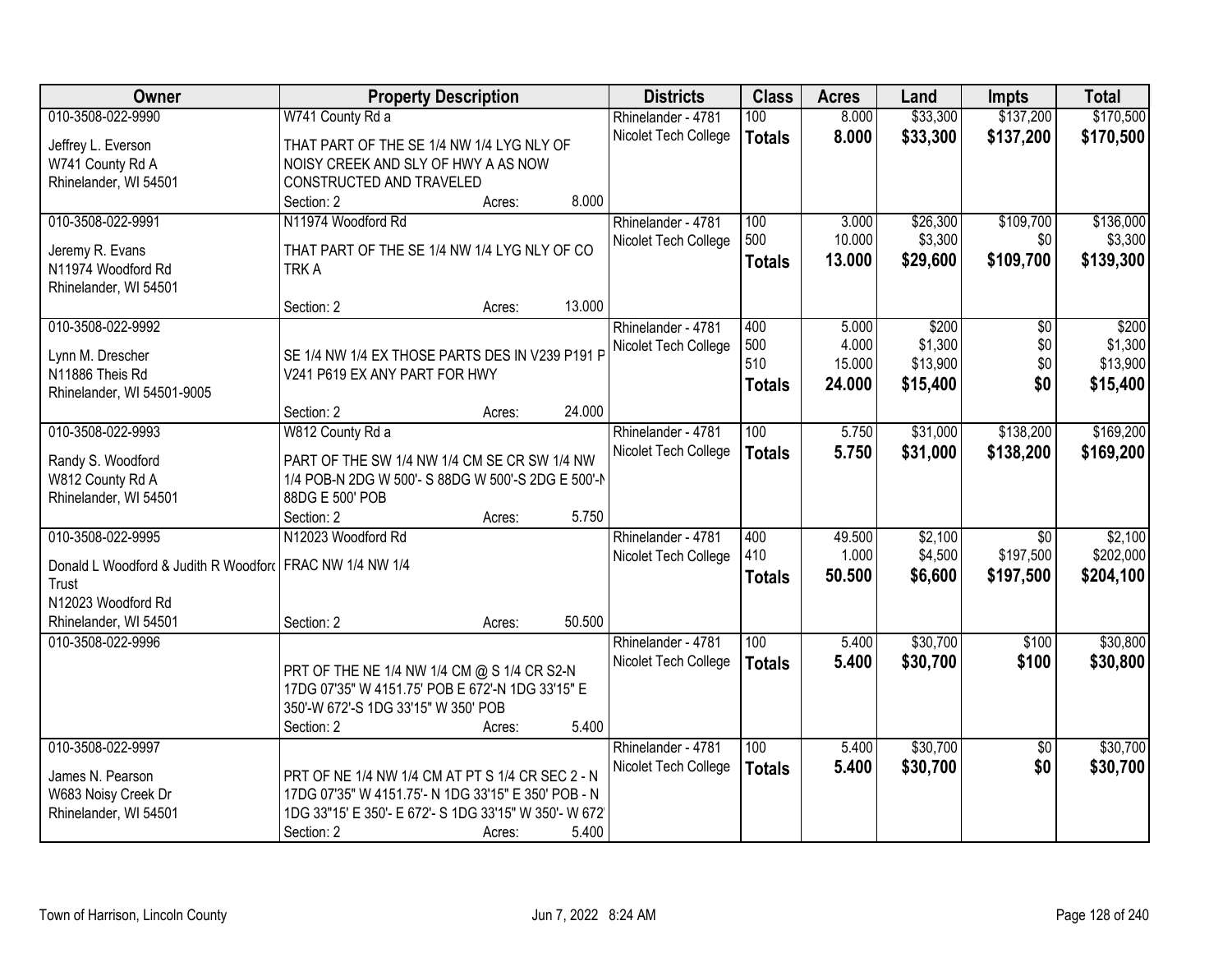| Owner                                   |                                                                      | <b>Property Description</b> |        | <b>Districts</b>     | <b>Class</b>  | <b>Acres</b>   | Land              | <b>Impts</b>        | <b>Total</b>      |
|-----------------------------------------|----------------------------------------------------------------------|-----------------------------|--------|----------------------|---------------|----------------|-------------------|---------------------|-------------------|
| 010-3508-022-9998                       | W704 County Rd a                                                     |                             |        | Rhinelander - 4781   | 100           | 6.740          | \$32,000          | \$120,000           | \$152,000         |
| Don Wiese                               | PRT OF THE NE 1/4 NW 1/4 CM S 1/4 CR S2-N 17DG                       |                             |        | Nicolet Tech College | <b>Totals</b> | 6.740          | \$32,000          | \$120,000           | \$152,000         |
| W704 County Rd A                        | 07'35"W 4151.75'-ALG 1/16 LN 672'E POB-E 486.82'-N                   |                             |        |                      |               |                |                   |                     |                   |
| Rhinelander, WI 54501                   | 47DG 46' 43"E 486.82'-N 47DG 46'43"E 520.40'-W                       |                             |        |                      |               |                |                   |                     |                   |
|                                         | Section: 2                                                           | Acres:                      | 6.740  |                      |               |                |                   |                     |                   |
| 010-3508-022-9999                       |                                                                      |                             |        | Rhinelander - 4781   | 400           | 31.960         | \$4,600           | $\overline{50}$     | \$4,600           |
|                                         |                                                                      |                             |        | Nicolet Tech College | <b>Totals</b> | 31.960         | \$4,600           | \$0                 | \$4,600           |
| James N. Pearson<br>W683 Noisy Creek Dr | FRAC NE 1/4 NW 1/4 EX THAT PRT DES IN V338 P245<br>V342 P386-387 LCR |                             |        |                      |               |                |                   |                     |                   |
| Rhinelander, WI 54501                   |                                                                      |                             |        |                      |               |                |                   |                     |                   |
|                                         | Section: 2                                                           | Acres:                      | 31.960 |                      |               |                |                   |                     |                   |
| 010-3508-023-9991                       | N11844 Theis Rd                                                      |                             |        | Rhinelander - 4781   | 100           | 1.000          | \$15,000          | \$133,800           | \$148,800         |
|                                         |                                                                      |                             |        | Nicolet Tech College | 500           | 6.140          | \$4,800           | \$0                 | \$4,800           |
| Tonetta E. Everson                      | LT 2 CSM 2244 V12 P160 D0480834                                      |                             |        |                      | 600           | 8.000          | \$14,800          | \$0                 | \$14,800          |
| N11844 Theis Rd                         |                                                                      |                             |        |                      | <b>Totals</b> | 15.140         | \$34,600          | \$133,800           | \$168,400         |
| Rhinelander, WI 54501                   |                                                                      |                             |        |                      |               |                |                   |                     |                   |
| 010-3508-023-9992                       | Section: 2<br>Theis Rd                                               | Acres:                      | 15.140 |                      | 100           |                |                   |                     |                   |
|                                         |                                                                      |                             |        | Rhinelander - 4781   | 500           | 5.000<br>0.320 | \$30,300<br>\$100 | $\sqrt[6]{}$<br>\$0 | \$30,300<br>\$100 |
| Tonetta E. Everson                      | LT 1 CSM 2244 V12 P160 D0480834                                      |                             |        | Nicolet Tech College |               |                |                   | \$0                 |                   |
| N11844 Theis Rd                         |                                                                      |                             |        |                      | <b>Totals</b> | 5.320          | \$30,400          |                     | \$30,400          |
| Rhinelander, WI 54501                   |                                                                      |                             |        |                      |               |                |                   |                     |                   |
|                                         | Section: 2                                                           | Acres:                      | 5.320  |                      |               |                |                   |                     |                   |
| 010-3508-023-9993                       | W784 Theis Rd                                                        |                             |        | Rhinelander - 4781   | 100           | 1.000          | \$15,000          | \$148,700           | \$163,700         |
| Joyce M. Blomberg                       | SE 1/4 SW 1/4                                                        |                             |        | Nicolet Tech College | 500           | 10.000         | \$8,000           | \$0                 | \$8,000           |
| W784 Theis Rd                           |                                                                      |                             |        |                      | 600           | 29.000         | \$53,700          | \$0                 | \$53,700          |
| Rhinelander, WI 54501                   |                                                                      |                             |        |                      | <b>Totals</b> | 40.000         | \$76,700          | \$148,700           | \$225,400         |
|                                         | Section: 2                                                           | Acres:                      | 40.000 |                      |               |                |                   |                     |                   |
| 010-3508-023-9994                       | W878 Theis Rd                                                        |                             |        | Rhinelander - 4781   | 100           | 1.000          | \$15,000          | \$44,500            | \$59,500          |
| Roger Pond                              | SW 1/4 SW 1/4                                                        |                             |        | Nicolet Tech College | 500           | 32.000         | \$25,600          | \$0                 | \$25,600          |
| W878 Theis Rd                           |                                                                      |                             |        |                      | 600           | 7.000          | \$13,000          | \$0                 | \$13,000          |
| Rhinelander, WI 54501                   |                                                                      |                             |        |                      | <b>Totals</b> | 40.000         | \$53,600          | \$44,500            | \$98,100          |
|                                         | Section: 2                                                           | Acres:                      | 40.000 |                      |               |                |                   |                     |                   |
| 010-3508-023-9995                       | W869 County Rd a                                                     |                             |        | Rhinelander - 4781   | 100           | 8.000          | \$33,300          | \$66,600            | \$99,900          |
|                                         |                                                                      |                             |        | Nicolet Tech College | <b>Totals</b> | 8.000          | \$33,300          | \$66,600            | \$99,900          |
| Gail L. Pond                            | PRT OF THE NW 1/4 SW 1/4 CM AT NW CR SD 1/4 1/4                      |                             |        |                      |               |                |                   |                     |                   |
| W869 County Rd A                        | POB-ELY 418'S 835'- W 418'-N 835' POB                                |                             |        |                      |               |                |                   |                     |                   |
| Rhinelander, WI 54501                   |                                                                      |                             |        |                      |               |                |                   |                     |                   |
|                                         | Section: 2                                                           | Acres:                      | 8.000  |                      |               |                |                   |                     |                   |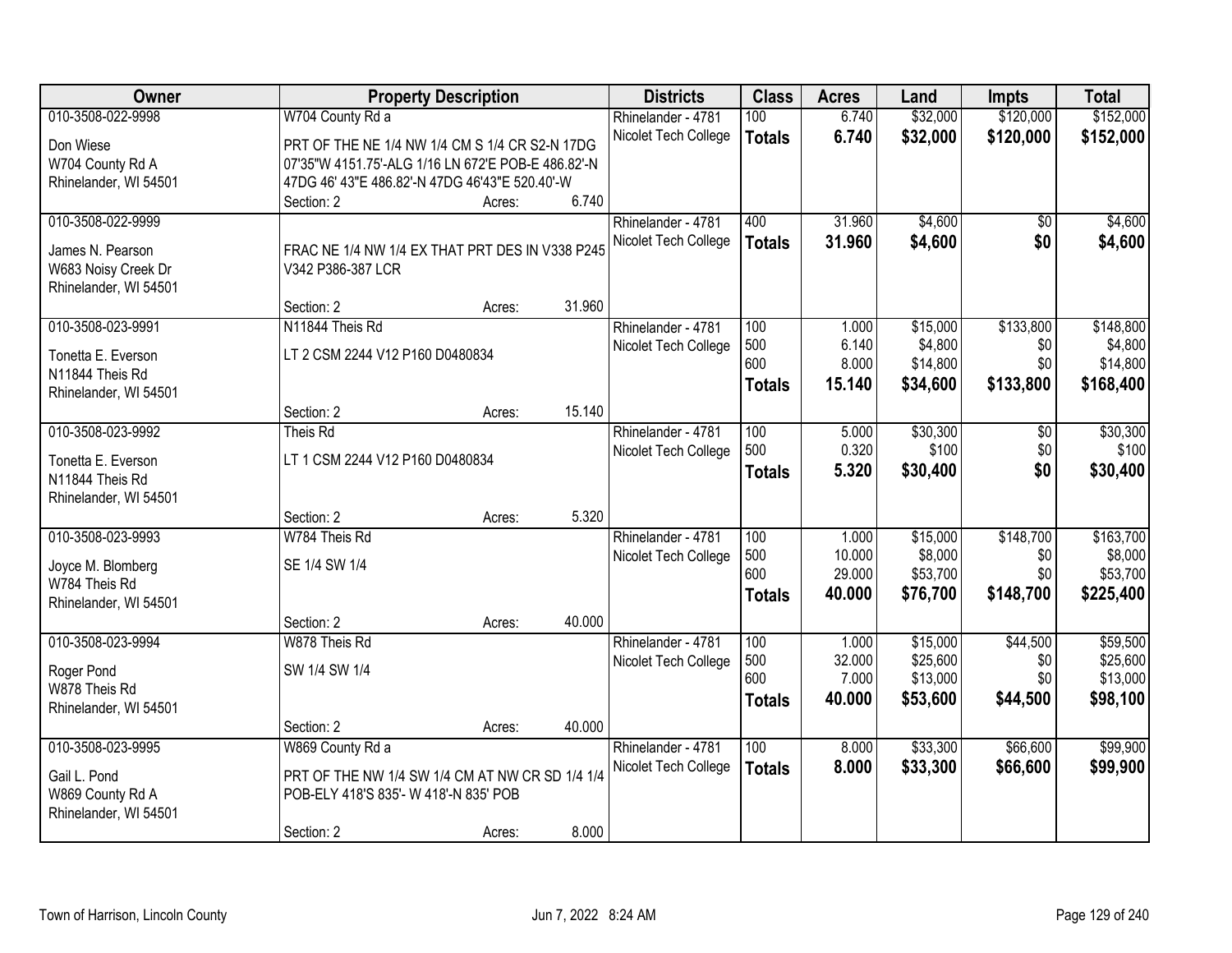| Owner                      |                                                      | <b>Property Description</b> |        | <b>Districts</b>     | <b>Class</b>  | <b>Acres</b> | Land     | <b>Impts</b>    | <b>Total</b> |
|----------------------------|------------------------------------------------------|-----------------------------|--------|----------------------|---------------|--------------|----------|-----------------|--------------|
| 010-3508-023-9996          | N11835 Theis Rd                                      |                             |        | Rhinelander - 4781   | 100           | 1.000        | \$15,000 | \$25,600        | \$40,600     |
| David Pond                 | NW 1/4 SW 1/4 EX 1 SQ A IN NE CR-EX ANY PRT OF       |                             |        | Nicolet Tech College | 500           | 30.000       | \$24,000 | \$0             | \$24,000     |
| N11835 Theis Rd            | <b>HWY EX V408 P538 LCR</b>                          |                             |        |                      | <b>Totals</b> | 31.000       | \$39,000 | \$25,600        | \$64,600     |
| Rhinelander, WI 54501      |                                                      |                             |        |                      |               |              |          |                 |              |
|                            | Section: 2                                           | Acres:                      | 31.000 |                      |               |              |          |                 |              |
| 010-3508-023-9997          |                                                      |                             |        | Rhinelander - 4781   | 100           | 1.000        | \$2,000  | \$0             | \$2,000      |
| David Pond                 | 1 SQ A IN NE CORNER OF NW 1/4 SW 1/4 BEING THE       |                             |        | Nicolet Tech College | <b>Totals</b> | 1.000        | \$2,000  | \$0             | \$2,000      |
| N11835 Theis Rd            | FORMER NOISY CREEK SCHOOL PROP EXCPT ANY             |                             |        |                      |               |              |          |                 |              |
| Rhinelander, WI 54501      | PART OF HWY                                          |                             |        |                      |               |              |          |                 |              |
|                            | Section: 2                                           | Acres:                      | 1.000  |                      |               |              |          |                 |              |
| 010-3508-023-9999          | N11886 Theis Rd                                      |                             |        | Rhinelander - 4781   | 100           | 1.000        | \$15,000 | \$110,300       | \$125,300    |
| Lynn M. Drescher           | NE 1/4 SW 1/4 EX S 1/2 THROF                         |                             |        | Nicolet Tech College | 500           | 13.000       | \$11,700 | \$0             | \$11,700     |
| N11886 Theis Rd            |                                                      |                             |        |                      | 600           | 6.000        | \$11,100 | \$0             | \$11,100     |
| Rhinelander, WI 54501-9005 |                                                      |                             |        |                      | <b>Totals</b> | 20.000       | \$37,800 | \$110,300       | \$148,100    |
|                            | Section: 2                                           | Acres:                      | 20.000 |                      |               |              |          |                 |              |
| 010-3508-024-9988          | W590 Theis Rd                                        |                             |        | Rhinelander - 4781   | 100           | 2.000        | \$22,500 | \$117,500       | \$140,000    |
| Sharon Koffler             | PCL 1 CSM 888 V4 P217 D0345096                       |                             |        | Nicolet Tech College | <b>Totals</b> | 2.000        | \$22,500 | \$117,500       | \$140,000    |
| W590 Theis Rd              |                                                      |                             |        |                      |               |              |          |                 |              |
| Rhinelander, WI 54501      |                                                      |                             |        |                      |               |              |          |                 |              |
|                            | Section: 2                                           | Acres:                      | 2.000  |                      |               |              |          |                 |              |
| 010-3508-024-9989          |                                                      |                             |        | Rhinelander - 4781   | 600           | 35.850       | \$66,300 | $\overline{50}$ | \$66,300     |
| Bernita Eternicka          | SE 1/4 SE 1/4 THAT PRT DESC IN V307 P386 V348        |                             |        | Nicolet Tech College | <b>Totals</b> | 35.850       | \$66,300 | \$0             | \$66,300     |
| N11857 State Rd 17         | P633 LCR EX V560 P771                                |                             |        |                      |               |              |          |                 |              |
| Rhinelander, WI 54501      |                                                      |                             |        |                      |               |              |          |                 |              |
|                            | Section: 2                                           | Acres:                      | 35.850 |                      |               |              |          |                 |              |
| 010-3508-024-9990          | N11737 State Rd 17                                   |                             |        | Rhinelander - 4781   | 100           | 1.150        | \$16,100 | \$91,700        | \$107,800    |
| Herbert Jach               | PRT OF SE 1/4 SE 1/4 CM SE CR SD 1/4 1/4 N 4DG       |                             |        | Nicolet Tech College | <b>Totals</b> | 1.150        | \$16,100 | \$91,700        | \$107,800    |
| N11737 State Rd 17         | 00'50"W 618'-S 87DG 59'10" W 78' POB - S 87DG 59'10' |                             |        |                      |               |              |          |                 |              |
| Rhinelander, WI 54501      | W 334'- S 2DG 00'50"E 150'- N 87DG 59'10" E 334'- N  |                             |        |                      |               |              |          |                 |              |
|                            | Section: 2                                           | Acres:                      | 1.150  |                      |               |              |          |                 |              |
| 010-3508-024-9991          | N11785 State Rd 17                                   |                             |        | Rhinelander - 4781   | 100           | 1.000        | \$15,000 | \$72,000        | \$87,000     |
| Thomas J. Holster          | PRT OF THE SE 1/4 SE 1/4 CM @ NE CR SD 1/4 1/4 W     |                             |        | Nicolet Tech College | <b>Totals</b> | 1.000        | \$15,000 | \$72,000        | \$87,000     |
| 157860 Franklin St         | ALG N LN SD 1/4 1/4 TO INTRS WITH W LN HWY 17        |                             |        |                      |               |              |          |                 |              |
| Wausau, WI 54403           | TH POB CONT W 208'-S 208'-E 208'-N ALG W LN HWY      |                             |        |                      |               |              |          |                 |              |
|                            | Section: 2                                           | Acres:                      | 1.000  |                      |               |              |          |                 |              |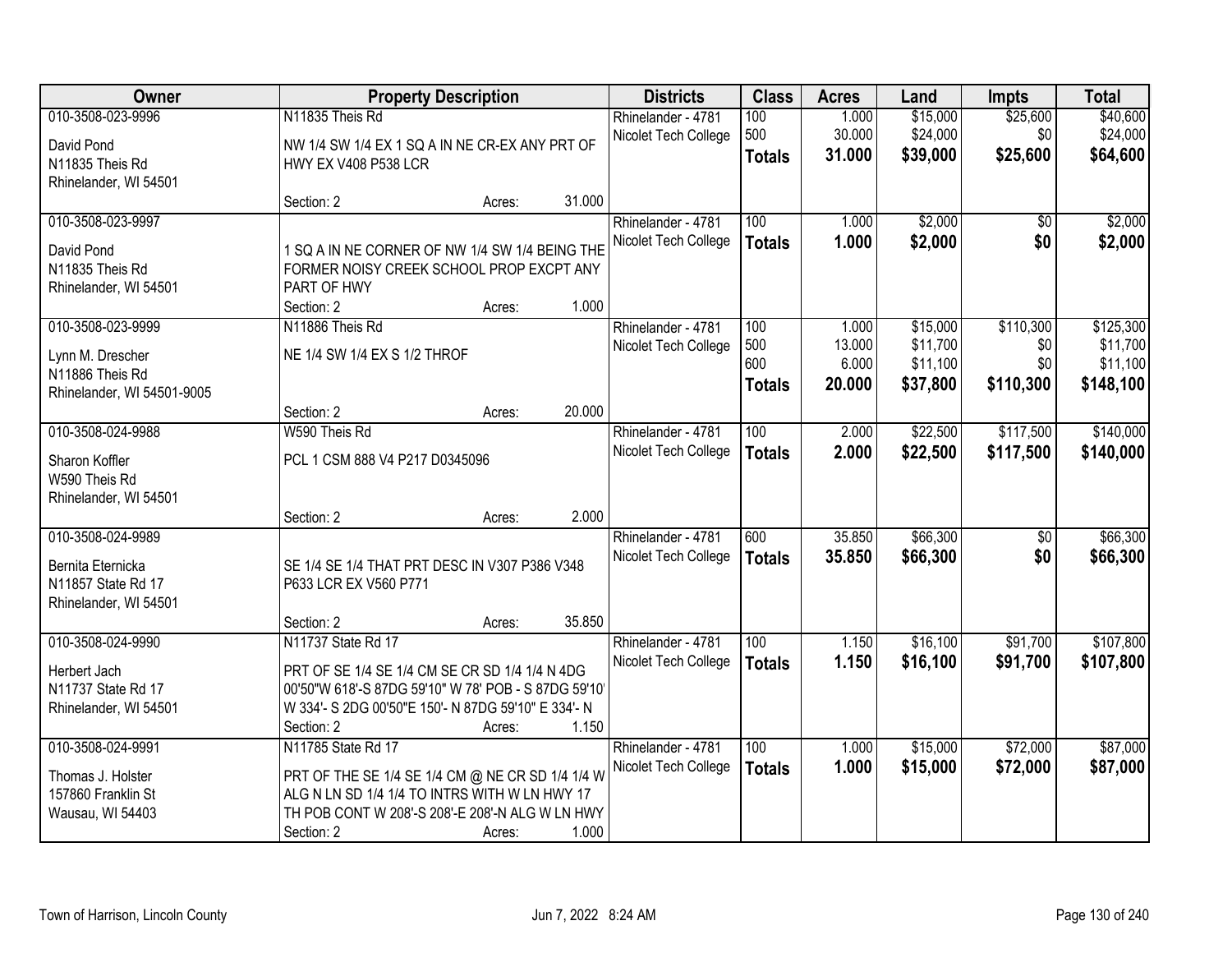| Owner                 |                                                      | <b>Property Description</b> |        | <b>Districts</b>                           | <b>Class</b>     | <b>Acres</b>    | Land                | Impts           | <b>Total</b>        |
|-----------------------|------------------------------------------------------|-----------------------------|--------|--------------------------------------------|------------------|-----------------|---------------------|-----------------|---------------------|
| 010-3508-024-9993     |                                                      |                             |        | Rhinelander - 4781                         | 100              | 3.000           | \$26,300            | $\overline{50}$ | \$26,300            |
| Alicia L. Everson     | THE W 361.5' OF THE S 361.5' OF THE SW 1/4 SE 1/4    |                             |        | Nicolet Tech College                       | <b>Totals</b>    | 3.000           | \$26,300            | \$0             | \$26,300            |
| W620 Theis Rd         |                                                      |                             |        |                                            |                  |                 |                     |                 |                     |
| Rhinelander, WI 54501 |                                                      |                             |        |                                            |                  |                 |                     |                 |                     |
|                       | Section: 2                                           | Acres:                      | 3.000  |                                            |                  |                 |                     |                 |                     |
| 010-3508-024-9994     | W620 Theis Rd                                        |                             |        | Rhinelander - 4781                         | 100              | 1.000           | \$15,000            | \$179,000       | \$194,000           |
| Alicia L. Everson     | THE N 40 RODS OF THE SW1/4 SE1/4 DESC AS 2           |                             |        | Nicolet Tech College                       | 500<br>600       | 10.000<br>9.000 | \$3,300<br>\$16,700 | \$0<br>\$0      | \$3,300<br>\$16,700 |
| W620 Theis Rd         | <b>PCLS</b>                                          |                             |        |                                            | <b>Totals</b>    | 20.000          | \$35,000            | \$179,000       | \$214,000           |
| Rhinelander, WI 54501 |                                                      |                             |        |                                            |                  |                 |                     |                 |                     |
|                       | Section: 2                                           | Acres:                      | 20.000 |                                            |                  |                 |                     |                 |                     |
| 010-3508-024-9995     | W612 Theis Rd                                        |                             |        | Rhinelander - 4781                         | 100              | 1.000           | \$15,000            | \$103,500       | \$118,500           |
| Alicia L. Everson     | SW1/4 SE1/4 EX THE N 40 RDS THRF & EX V368 P476      |                             |        | Nicolet Tech College                       | 500<br>600       | 6.000<br>10.000 | \$2,000<br>\$18,500 | \$0<br>\$0      | \$2,000<br>\$18,500 |
| W620 Theis Rd         |                                                      |                             |        |                                            | <b>Totals</b>    | 17.000          | \$35,500            | \$103,500       | \$139,000           |
| Rhinelander, WI 54501 |                                                      |                             |        |                                            |                  |                 |                     |                 |                     |
|                       | Section: 2                                           | Acres:                      | 17.000 |                                            |                  |                 |                     |                 |                     |
| 010-3508-024-9996     |                                                      |                             |        | Rhinelander - 4781                         | 600              | 40.000          | \$74,000            | $\sqrt[6]{}$    | \$74,000            |
| Amy J. Pequet         | NW 1/4 SE 1/4                                        |                             |        | Nicolet Tech College                       | <b>Totals</b>    | 40.000          | \$74,000            | \$0             | \$74,000            |
| N11857 State Rd 17    |                                                      |                             |        |                                            |                  |                 |                     |                 |                     |
| Rhinelander, WI 54501 |                                                      |                             |        |                                            |                  |                 |                     |                 |                     |
|                       | Section: 2                                           | Acres:                      | 40.000 |                                            |                  |                 |                     |                 |                     |
| 010-3508-024-9997     | N11903 State Rd 17                                   |                             |        | Rhinelander - 4781                         | $\overline{100}$ | 1.470           | \$18,500            | \$51,300        | \$69,800            |
| Robert J. Deede       | N 208' OF TH E 308' OF TH NE 1/4 SE 1/4              |                             |        | Nicolet Tech College                       | <b>Totals</b>    | 1.470           | \$18,500            | \$51,300        | \$69,800            |
| N11903 State Rd 17    |                                                      |                             |        |                                            |                  |                 |                     |                 |                     |
| Rhinelander, WI 54501 |                                                      |                             |        |                                            |                  |                 |                     |                 |                     |
|                       | Section: 2                                           | Acres:                      | 1.470  |                                            |                  |                 |                     |                 |                     |
| 010-3508-024-9998     | N11807 State Rd 17                                   |                             |        | Rhinelander - 4781                         | 100              | 2.150           | \$23,100            | \$81,800        | \$104,900           |
| Elmer Wisnewski       | THE S 209'OF THE E 449' LYG W OF HWY 17 IN THE       |                             |        | Nicolet Tech College                       | <b>Totals</b>    | 2.150           | \$23,100            | \$81,800        | \$104,900           |
| N11807 State Rd 17    | NE1/4 SE1/4 LIO S406B                                |                             |        |                                            |                  |                 |                     |                 |                     |
| Rhinelander, WI 54501 |                                                      |                             |        |                                            |                  |                 |                     |                 |                     |
|                       | Section: 2                                           | Acres:                      | 2.150  |                                            |                  |                 |                     |                 |                     |
| 010-3508-024-9999     | N11857 State Rd 17                                   |                             |        | Rhinelander - 4781<br>Nicolet Tech College | 100<br>400       | 1.000<br>15.000 | \$15,000<br>\$2,200 | \$82,600<br>\$0 | \$97,600<br>\$2,200 |
| Bernita Eternicka     | NE 1/4 SE 1/4 EX S 209' OF E 449' AND EX N 208' OF E |                             |        |                                            | 510              | 20.380          | \$18,900            | \$0             | \$18,900            |
| N11857 State Rd 17    | 308'                                                 |                             |        |                                            | <b>Totals</b>    | 36.380          | \$36,100            | \$82,600        | \$118,700           |
| Rhinelander, WI 54501 |                                                      |                             |        |                                            |                  |                 |                     |                 |                     |
|                       | Section: 2                                           | Acres:                      | 36.380 |                                            |                  |                 |                     |                 |                     |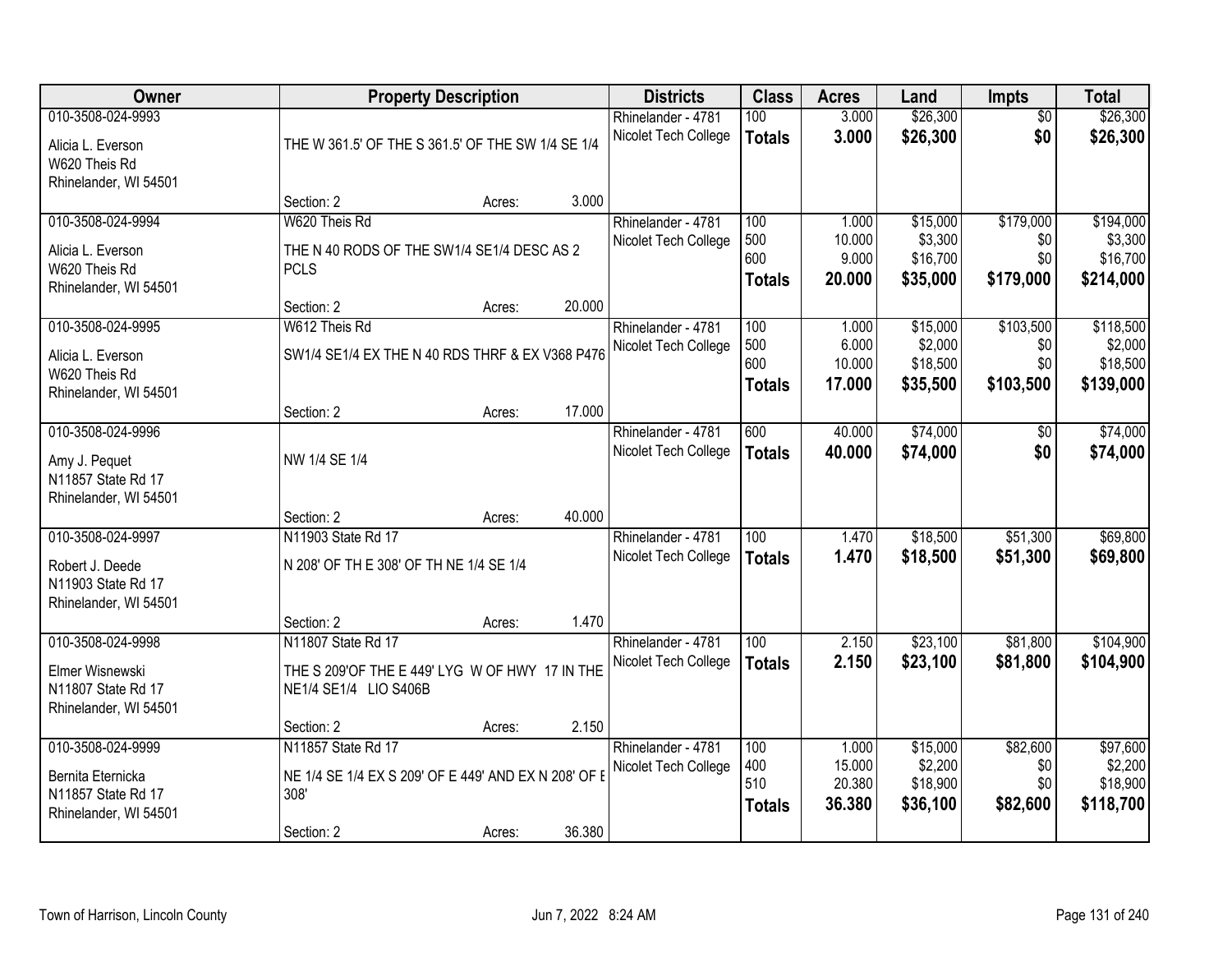| Owner                                                              | <b>Property Description</b>                                                     |        | <b>Districts</b>     | <b>Class</b>  | <b>Acres</b> | Land     | <b>Impts</b>    | <b>Total</b> |
|--------------------------------------------------------------------|---------------------------------------------------------------------------------|--------|----------------------|---------------|--------------|----------|-----------------|--------------|
| 010-3508-031-9993                                                  | W920 County Rd a                                                                |        | Rhinelander - 4781   | 100           | 1.890        | \$21,700 | \$134,600       | \$156,300    |
| Scott D. Woodford                                                  | PART OF THE SE 1/4 NE1/4 CM AT E 1/4 CR SEC 3-N                                 |        | Nicolet Tech College | <b>Totals</b> | 1.890        | \$21,700 | \$134,600       | \$156,300    |
| W920 County Rd A                                                   | 70 DG 07'34"W 303.57'TO IP ON NLY ROW HWY A                                     |        |                      |               |              |          |                 |              |
| Rhinelander, WI 54501                                              | POB- N 12 DG 35'50"W 346.28'-S 52 DG 15' 50"W                                   |        |                      |               |              |          |                 |              |
|                                                                    | Section: 3<br>Acres:                                                            | 1.890  |                      |               |              |          |                 |              |
| 010-3508-031-9994                                                  |                                                                                 |        | Rhinelander - 4781   | 400           | 35.000       | \$2,800  | \$0             | \$2,800      |
|                                                                    |                                                                                 |        | Nicolet Tech College | 510           | 3.110        | \$2,900  | \$0             | \$2,900      |
|                                                                    | Donald L Woodford & Judith R Woodford SE1/4 NE1/4 EX V231 P479 & V455 P659      |        |                      | <b>Totals</b> | 38.110       | \$5,700  | \$0             | \$5,700      |
| Trust                                                              |                                                                                 |        |                      |               |              |          |                 |              |
| N12023 Woodford Rd                                                 |                                                                                 |        |                      |               |              |          |                 |              |
| Rhinelander, WI 54501                                              | Section: 3<br>Acres:                                                            | 38.110 |                      |               |              |          |                 |              |
| 010-3508-031-9995                                                  |                                                                                 |        | Rhinelander - 4781   | 400           | 40.000       | \$4,000  | \$0             | \$4,000      |
| Donald L Woodford & Judith R Woodford SW 1/4 NE 1/4 EX ANY PRT HWY |                                                                                 |        | Nicolet Tech College | <b>Totals</b> | 40.000       | \$4,000  | \$0             | \$4,000      |
| Trust                                                              |                                                                                 |        |                      |               |              |          |                 |              |
| N12023 Woodford Rd                                                 |                                                                                 |        |                      |               |              |          |                 |              |
| Rhinelander, WI 54501                                              | Section: 3<br>Acres:                                                            | 40.000 |                      |               |              |          |                 |              |
| 010-3508-031-9996                                                  |                                                                                 |        | Rhinelander - 4781   | 100           | 3.000        | \$26,300 | \$0             | \$26,300     |
|                                                                    |                                                                                 |        | Nicolet Tech College | <b>Totals</b> | 3.000        | \$26,300 | \$0             | \$26,300     |
| James C. Rollman                                                   | COM AT NE CR NW 1/4 CR NW 1/4 NE 1/4 OR GL 1 TH                                 |        |                      |               |              |          |                 |              |
| 6198 Noisy Creek Dr                                                | W ON N/LN SD GL 1 TO A PT 60' W OF W BANK OF                                    |        |                      |               |              |          |                 |              |
| Rhinelander, WI 54501                                              | NOISY CREEK THIS TO CTR OF WOYDICK RD POB                                       |        |                      |               |              |          |                 |              |
|                                                                    | Section: 3<br>Acres:                                                            | 3.000  |                      |               |              |          |                 |              |
| 010-3508-031-9997                                                  |                                                                                 |        | Rhinelander - 4781   | 400           | 29.770       | \$4,300  | \$0             | \$4,300      |
| Gary A. Dalka                                                      | GL 1 EX PCLS DES IN V136 P335 V139 P609 V139                                    |        | Nicolet Tech College | 510           | 20.000       | \$18,500 | \$0             | \$18,500     |
| PO Box 293                                                         | P609 EX FLOW TO WPS CORP                                                        |        |                      | <b>Totals</b> | 49.770       | \$22,800 | \$0             | \$22,800     |
| Rhinelander, WI 54501                                              |                                                                                 |        |                      |               |              |          |                 |              |
|                                                                    | Section: 3<br>Acres:                                                            | 49.770 |                      |               |              |          |                 |              |
| 010-3508-031-9998                                                  |                                                                                 |        | Rhinelander - 4781   | 100           | 5.000        | \$30,300 | $\sqrt{6}$      | \$30,300     |
|                                                                    |                                                                                 |        |                      |               |              |          |                 |              |
| James C. Rollman                                                   | THE W 450' OF N 485' OF NE 1/4 NE 1/4                                           |        | Nicolet Tech College | <b>Totals</b> | 5.000        | \$30,300 | \$0             | \$30,300     |
| 6198 Noisy Creek Dr                                                |                                                                                 |        |                      |               |              |          |                 |              |
| Rhinelander, WI 54501                                              |                                                                                 |        |                      |               |              |          |                 |              |
|                                                                    | Section: 3<br>Acres:                                                            | 5.000  |                      |               |              |          |                 |              |
| 010-3508-031-9999                                                  |                                                                                 |        | Rhinelander - 4781   | 400           | 46.000       | \$4,100  | $\overline{30}$ | \$4,100      |
|                                                                    | Donald L Woodford & Judith R Woodford FRAC NE 1/4 NE 1/4 EX TH W 450' OF N 485' |        | Nicolet Tech College | <b>Totals</b> | 46.000       | \$4,100  | \$0             | \$4,100      |
| Trust                                                              |                                                                                 |        |                      |               |              |          |                 |              |
| N12023 Woodford Rd                                                 |                                                                                 |        |                      |               |              |          |                 |              |
|                                                                    |                                                                                 |        |                      |               |              |          |                 |              |
| Rhinelander, WI 54501                                              | Section: 3<br>Acres:                                                            | 46.000 |                      |               |              |          |                 |              |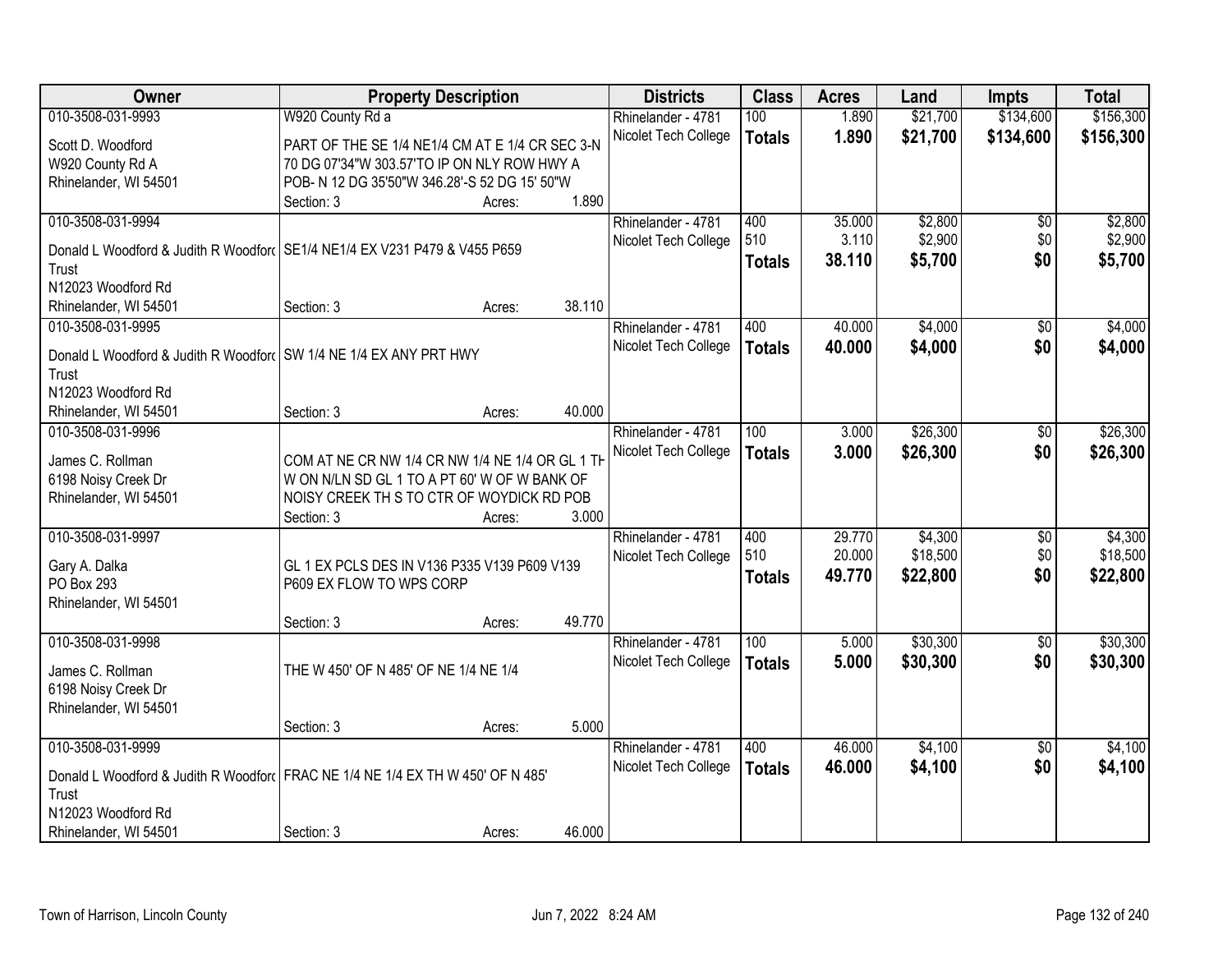| Owner                   |                                                  | <b>Property Description</b> |        | <b>Districts</b>     | <b>Class</b>  | <b>Acres</b> | Land         | <b>Impts</b>   | <b>Total</b>     |
|-------------------------|--------------------------------------------------|-----------------------------|--------|----------------------|---------------|--------------|--------------|----------------|------------------|
| 010-3508-032-9996       |                                                  |                             |        | Rhinelander - 4781   | 400           | 24.710       | \$3,500      | \$0            | \$3,500          |
| Gary A. Dalka           | SE 1/4 NW 1/4                                    |                             |        | Nicolet Tech College | 500           | 10.000       | \$3,300      | \$0            | \$3,300          |
| PO Box 293              |                                                  |                             |        |                      | 510           | 5.000        | \$4,600      | \$0            | \$4,600          |
| Rhinelander, WI 54501   |                                                  |                             |        |                      | <b>Totals</b> | 39.710       | \$11,400     | \$0            | \$11,400         |
|                         | Section: 3                                       | Acres:                      | 39.710 |                      |               |              |              |                |                  |
| 010-3508-032-9997       | W1254 County Rd a                                |                             |        | Rhinelander - 4781   | 100           | 1.000        | \$15,000     | \$145,100      | \$160, 100       |
| Dennis J. Dalka         | GL 3 EX FLOW TO WPS EXCEPT ANY PART FOR HW       |                             |        | Nicolet Tech College | 400           | 36.000       | \$3,600      | \$0            | \$3,600          |
| W1254 County Rd A       |                                                  |                             |        |                      | 500           | 5.000        | \$1,600      | \$0            | \$1,600          |
| Rhinelander, WI 54501   |                                                  |                             |        |                      | 510           | 20.000       | \$18,500     | \$0            | \$18,500         |
|                         | Section: 3                                       | Acres:                      | 62.000 |                      | <b>Totals</b> | 62.000       | \$38,700     | \$145,100      | \$183,800        |
| 010-3508-032-9998       |                                                  |                             |        | Rhinelander - 4781   | 600           | 39.500       | \$73,100     | $\sqrt[6]{30}$ | \$73,100         |
| Hammes Family, LLC      | GL 4 EX FLOW TO WPS CORP                         |                             |        | Nicolet Tech College | <b>Totals</b> | 39.500       | \$73,100     | \$0            | \$73,100         |
| 1400 N Water St Ste 500 |                                                  |                             |        |                      |               |              |              |                |                  |
| Milwaukee, WI 53202     |                                                  |                             |        |                      |               |              |              |                |                  |
|                         | Section: 3                                       | Acres:                      | 39.500 |                      |               |              |              |                |                  |
| 010-3508-032-9999       | W1198 County Rd a                                |                             |        | Rhinelander - 4781   | 400           | 24.970       | \$3,600      | \$0            | \$3,600          |
| Gary A. Dalka           | GL 2 EX FLOW TO WPS CORP                         |                             |        | Nicolet Tech College | 410           | 1.000        | \$4,500      | \$106,600      | \$111,100        |
| PO Box 293              |                                                  |                             |        |                      | 510           | 11.700       | \$10,800     | \$0            | \$10,800         |
| Rhinelander, WI 54501   |                                                  |                             |        |                      | <b>Totals</b> | 37.670       | \$18,900     | \$106,600      | \$125,500        |
|                         | Section: 3                                       | Acres:                      | 37.670 |                      |               |              |              |                |                  |
| 010-3508-033-9990       |                                                  |                             |        | Rhinelander - 4781   | 600           | 7.000        | \$13,000     | \$0            | \$13,000         |
| John E. Almquist        | PRT OF SW 1/4 SW 1/4 DES AS CM AT SW CR SEC 3    |                             |        | Nicolet Tech College | <b>Totals</b> | 7.000        | \$13,000     | \$0            | \$13,000         |
| 1333 Palisades Dr       | ALG S LN N 81? 34' 40" E 182.51' TO POB - CONT N |                             |        |                      |               |              |              |                |                  |
| Appleton, WI 54915      | 81? 34' 40" E 1224.70' TO WLY ROW - ALG CURVE TO |                             |        |                      |               |              |              |                |                  |
|                         | Section: 3                                       | Acres:                      | 7.000  |                      |               |              |              |                |                  |
| 010-3508-033-9991       |                                                  |                             |        | Rhinelander - 4781   | 743           | 32.920       | ( \$60, 900) | \$0            | $\overline{\$0}$ |
| Minocqua Timber, LLC    | SW 1/4 SW 1/4 EX D0482212 FOREST CROP -1971      |                             |        | Nicolet Tech College | <b>Totals</b> | 32.920       | \$0          | \$0            | \$0              |
| PO Box 3349             | <b>ENTRY</b>                                     |                             |        |                      |               |              |              |                |                  |
| Albany, GA 31706-3349   |                                                  |                             |        |                      |               |              |              |                |                  |
|                         | Section: 3                                       | Acres:                      | 32.920 |                      |               |              |              |                |                  |
| 010-3508-033-9992       | W1169 County Rd a                                |                             |        | Rhinelander - 4781   | 100           | 1.000        | \$13,500     | \$32,500       | \$46,000         |
| Jacob M. Hawkins        | LT 2 CSM 1492 V7 P150 D0395137                   |                             |        | Nicolet Tech College | 600           | 9.000        | \$15,000     | \$0            | \$15,000         |
| W1169 County Rd A       |                                                  |                             |        |                      | <b>Totals</b> | 10.000       | \$28,500     | \$32,500       | \$61,000         |
| Rhinelander, WI 54501   |                                                  |                             |        |                      |               |              |              |                |                  |
|                         | Section: 3                                       | Acres:                      | 10.000 |                      |               |              |              |                |                  |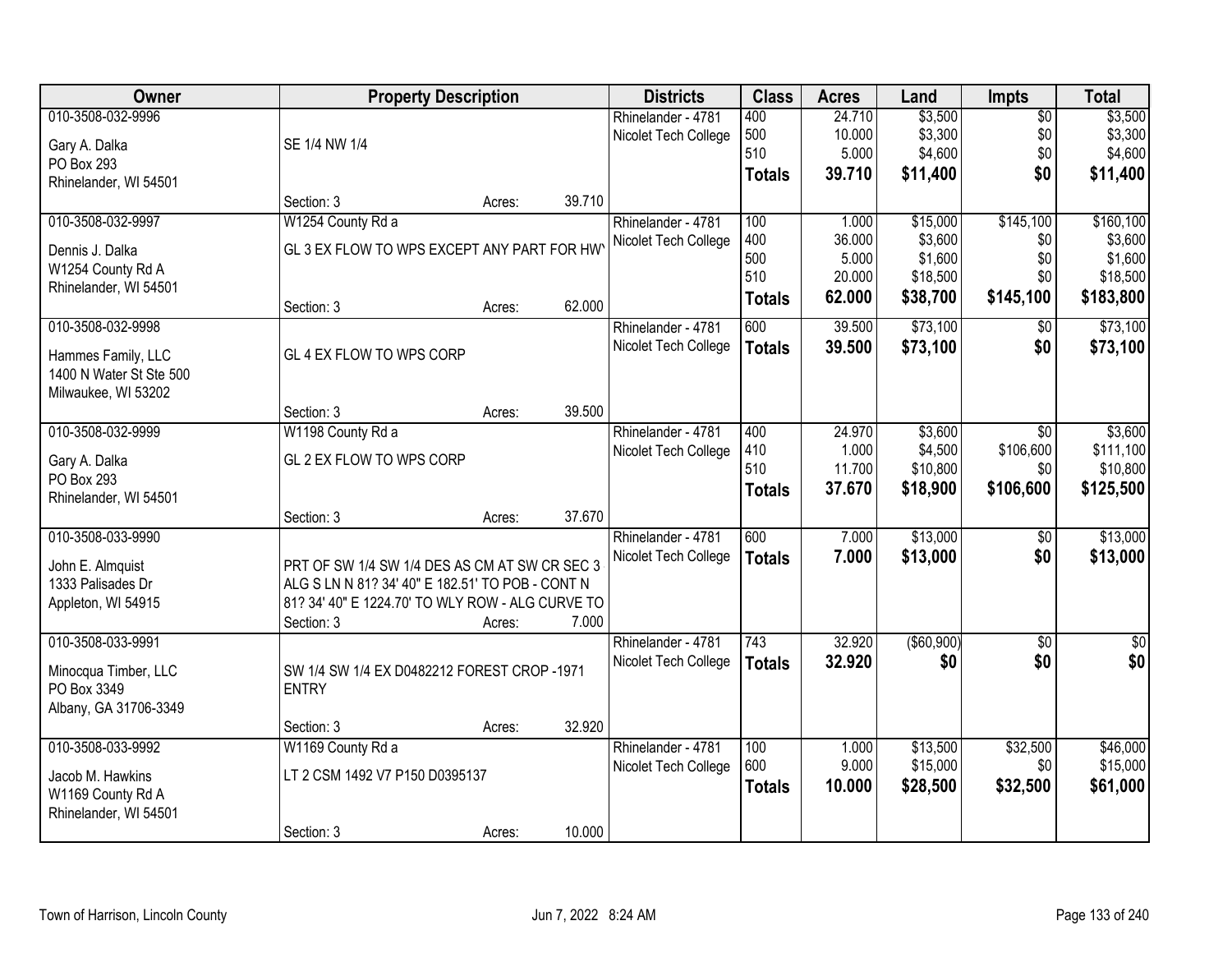| Owner                                                                                 |                                                     | <b>Property Description</b> |        | <b>Districts</b>     | <b>Class</b>  | <b>Acres</b> | Land        | <b>Impts</b>    | <b>Total</b> |
|---------------------------------------------------------------------------------------|-----------------------------------------------------|-----------------------------|--------|----------------------|---------------|--------------|-------------|-----------------|--------------|
| 010-3508-033-9993                                                                     | N11880 Squaw Lake Rd                                |                             |        | Rhinelander - 4781   | 100           | 1.000        | \$15,000    | \$97,400        | \$112,400    |
| Brett A. Hagen                                                                        | LT 1 CSM 1492 V7 P150 D0395137                      |                             |        | Nicolet Tech College | 600           | 5.340        | \$9,900     | \$0             | \$9,900      |
| 7786 Little Fork River Rd                                                             |                                                     |                             |        |                      | <b>Totals</b> | 6.340        | \$24,900    | \$97,400        | \$122,300    |
| Cook, MN 55723                                                                        |                                                     |                             |        |                      |               |              |             |                 |              |
|                                                                                       | Section: 3                                          | Acres:                      | 6.340  |                      |               |              |             |                 |              |
| 010-3508-033-9994                                                                     | N11772 Squaw Lake Rd                                |                             |        | Rhinelander - 4781   | 400           | 10.000       | \$400       | $\overline{50}$ | \$400        |
| <b>Charles Toms</b>                                                                   | SE 1/4 SW 1/4                                       |                             |        | Nicolet Tech College | 410           | 2.000        | \$9,200     | \$115,600       | \$124,800    |
| N11772 Squaw Lake Rd                                                                  |                                                     |                             |        |                      | 500           | 10.000       | \$3,300     | \$0             | \$3,300      |
| Rhinelander, WI 54501                                                                 |                                                     |                             |        |                      | 510           | 18.000       | \$16,700    | \$0             | \$16,700     |
|                                                                                       | Section: 3                                          | Acres:                      | 40.000 |                      | <b>Totals</b> | 40.000       | \$29,600    | \$115,600       | \$145,200    |
| 010-3508-033-9996                                                                     |                                                     |                             |        | Rhinelander - 4781   | 743           | 40.000       | ( \$74,000) | \$0             | \$0          |
| Minocqua Timber, LLC                                                                  | NW 1/4 SW 1/4 EX HWY EASMT FOREST CROP - 197        |                             |        | Nicolet Tech College | <b>Totals</b> | 40.000       | \$0         | \$0             | \$0          |
| PO Box 3349                                                                           | <b>ENTRY HWY EASEMENT 2.02A</b>                     |                             |        |                      |               |              |             |                 |              |
| Albany, GA 31706-3349                                                                 |                                                     |                             |        |                      |               |              |             |                 |              |
|                                                                                       | Section: 3                                          | Acres:                      | 40.000 |                      |               |              |             |                 |              |
| 010-3508-033-9997                                                                     | N11804 Squaw Lake Rd                                |                             |        | Rhinelander - 4781   | 100           | 9.970        | \$35,200    | \$183,200       | \$218,400    |
| Gregory W. Dalka                                                                      | PRT OF THE NE 1/4 SW 1/4 CM W 1/4 CR SEC 3-N        |                             |        | Nicolet Tech College | <b>Totals</b> | 9.970        | \$35,200    | \$183,200       | \$218,400    |
| N11804 Squaw Lake Rd                                                                  | 89DG 09'16" E 1380.45'- S 4DG 47'00" W 745.23'      |                             |        |                      |               |              |             |                 |              |
| Rhinelander, WI 54501                                                                 | POB-CONT 434.42'- N 86DG 05'41"E 1018.82'-N 3DG     |                             |        |                      |               |              |             |                 |              |
|                                                                                       | Section: 3                                          | Acres:                      | 9.970  |                      |               |              |             |                 |              |
| 010-3508-033-9998                                                                     |                                                     |                             |        | Rhinelander - 4781   | 600           | 10.000       | \$18,500    | $\overline{50}$ | \$18,500     |
| Dennis J. Dalka                                                                       | PRT OF TH NE 1/4 SW 1/4 CM W 1/4 CR SEC 3-N         |                             |        | Nicolet Tech College | <b>Totals</b> | 10.000       | \$18,500    | \$0             | \$18,500     |
| W1254 County Rd A                                                                     | 89DG 09'16" E 2760.90' POB-S 3DG 25'07" W           |                             |        |                      |               |              |             |                 |              |
| Rhinelander, WI 54501                                                                 | 1101.71'-S 86DG 05' 41" W 395.18'-N 3DG 32'10" E    |                             |        |                      |               |              |             |                 |              |
|                                                                                       | Section: 3                                          | Acres:                      | 10.000 |                      |               |              |             |                 |              |
| 010-3508-034-9993                                                                     | W914 Theis Rd                                       |                             |        | Rhinelander - 4781   | 100           | 1.000        | \$15,000    | \$112,800       | \$127,800    |
| Lynne Michelle Gaudioso                                                               | PRT OF SE 1/4 SE 1/4 - CM AT SE CR SEC 3 - N 86DG   |                             |        | Nicolet Tech College | 600           | 19.640       | \$30,400    | \$0             | \$30,400     |
| W914 Theis Rd                                                                         | 31' 08" W 660.26' POB CONT N 86DG 31'08" W 707.72'- |                             |        |                      | <b>Totals</b> | 20.640       | \$45,400    | \$112,800       | \$158,200    |
| Rhinelander, WI 54501                                                                 | N 01DG 05'23" W 660'- S 86DG 28'10" E 701.98'- S    |                             |        |                      |               |              |             |                 |              |
|                                                                                       | Section: 3                                          | Acres:                      | 20.640 |                      |               |              |             |                 |              |
| 010-3508-034-9994                                                                     |                                                     |                             |        | Rhinelander - 4781   | 600           | 19.360       | \$35,800    | $\overline{50}$ | \$35,800     |
| Donald L Woodford & Judith R Woodford   SE 1/4 SE 1/4 EX V403 P688 & EX V551 P808 LCR |                                                     |                             |        | Nicolet Tech College | <b>Totals</b> | 19.360       | \$35,800    | \$0             | \$35,800     |
| Trust                                                                                 |                                                     |                             |        |                      |               |              |             |                 |              |
| N12023 Woodford Rd                                                                    |                                                     |                             |        |                      |               |              |             |                 |              |
| Rhinelander, WI 54501                                                                 | Section: 3                                          | Acres:                      | 19.360 |                      |               |              |             |                 |              |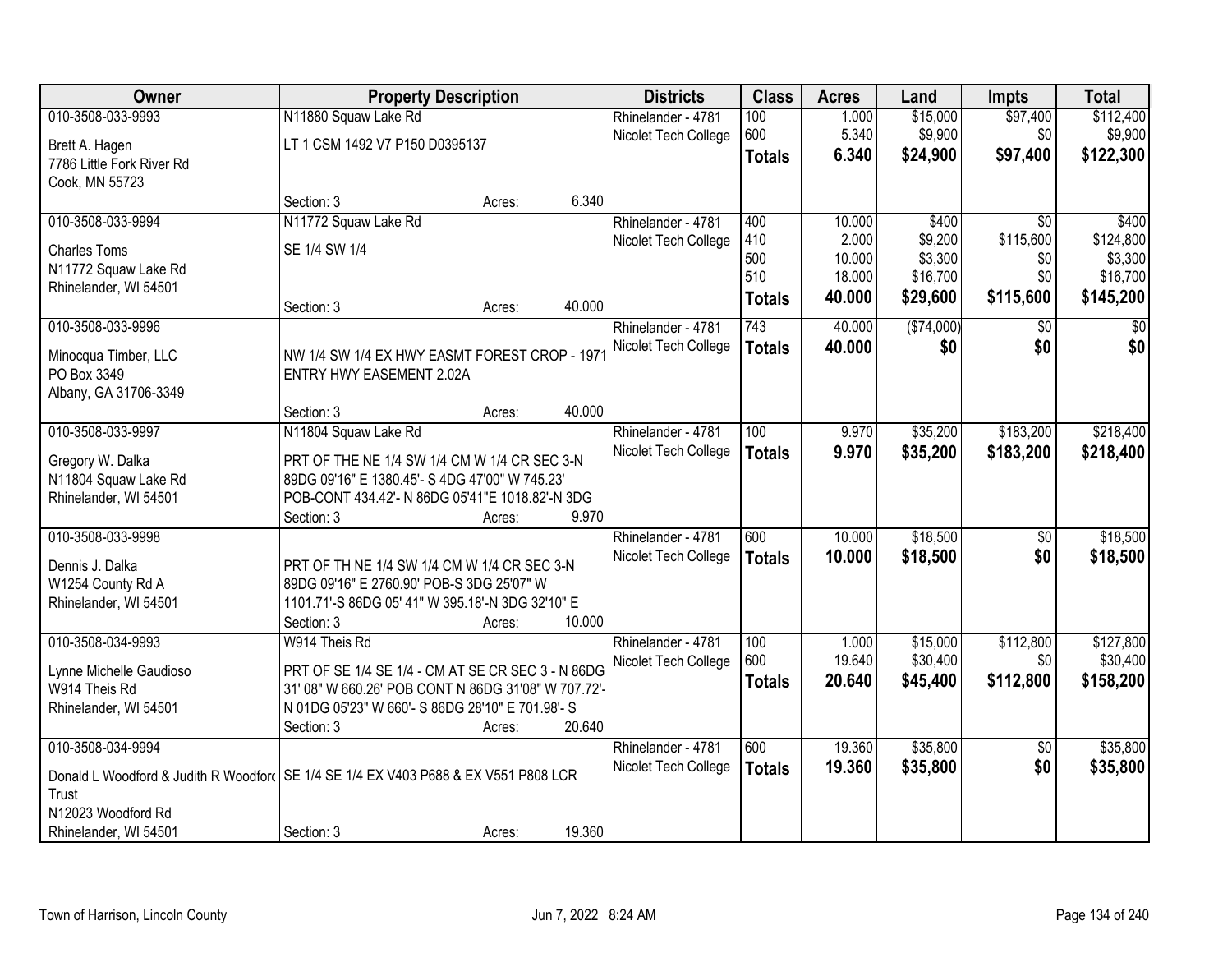| Owner                                                                               | <b>Property Description</b>   |        |        | <b>Districts</b>     | <b>Class</b>     | <b>Acres</b> | Land         | <b>Impts</b>    | <b>Total</b>    |
|-------------------------------------------------------------------------------------|-------------------------------|--------|--------|----------------------|------------------|--------------|--------------|-----------------|-----------------|
| 010-3508-034-9997                                                                   |                               |        |        | Rhinelander - 4781   | 600              | 40.000       | \$74,000     | $\overline{50}$ | \$74,000        |
| Dennis J. Dalka                                                                     | SW 1/4 SE 1/4                 |        |        | Nicolet Tech College | <b>Totals</b>    | 40.000       | \$74,000     | \$0             | \$74,000        |
| W1254 County Rd A                                                                   |                               |        |        |                      |                  |              |              |                 |                 |
| Rhinelander, WI 54501                                                               |                               |        |        |                      |                  |              |              |                 |                 |
|                                                                                     | Section: 3                    | Acres: | 40.000 |                      |                  |              |              |                 |                 |
| 010-3508-034-9998                                                                   |                               |        |        | Rhinelander - 4781   | 500              | 6.000        | \$2,000      | \$0             | \$2,000         |
| Dennis J. Dalka                                                                     | NW 1/4 SE 1/4 EX HWY EASEMENT |        |        | Nicolet Tech College | 600              | 34.000       | \$62,900     | \$0             | \$62,900        |
| W1254 County Rd A                                                                   |                               |        |        |                      | <b>Totals</b>    | 40.000       | \$64,900     | \$0             | \$64,900        |
| Rhinelander, WI 54501                                                               |                               |        |        |                      |                  |              |              |                 |                 |
|                                                                                     | Section: 3                    | Acres: | 40.000 |                      |                  |              |              |                 |                 |
| 010-3508-034-9999                                                                   |                               |        |        | Rhinelander - 4781   | 500              | 5.600        | \$1,800      | $\overline{50}$ | \$1,800         |
| Donald L Woodford & Judith R Woodford NE 1/4 SE 1/4 AKA PRT OF PCL B OF MAP 9484 OF |                               |        |        | Nicolet Tech College | 600              | 28.880       | \$53,400     | \$0             | \$53,400        |
| Trust                                                                               | GENISOT & ASSOC 6/2/95        |        |        |                      | <b>Totals</b>    | 34.480       | \$55,200     | \$0             | \$55,200        |
| N12023 Woodford Rd                                                                  |                               |        |        |                      |                  |              |              |                 |                 |
| Rhinelander, WI 54501                                                               | Section: 3                    | Acres: | 34.480 |                      |                  |              |              |                 |                 |
| 010-3508-041-9996                                                                   | Camp 10 Rd                    |        |        | Tomahawk - 5754      | 741              | 26.500       | (\$49,000)   | $\overline{50}$ | $\overline{50}$ |
| Hammes Family, LLC                                                                  | GL 7 EX FLOW TO WPS           |        |        | Nicolet Tech College | <b>Totals</b>    | 26.500       | \$0          | \$0             | \$0             |
| 1400 N Water St Ste 500                                                             |                               |        |        |                      |                  |              |              |                 |                 |
| Milwaukee, WI 53202                                                                 |                               |        |        |                      |                  |              |              |                 |                 |
|                                                                                     | Section: 4                    | Acres: | 26.500 |                      |                  |              |              |                 |                 |
| 010-3508-041-9997                                                                   | Camp 10 Rd                    |        |        | Tomahawk - 5754      | 741              | 40.200       | ( \$74,400)  | $\overline{50}$ | $\overline{50}$ |
| Hammes Family, LLC                                                                  | GL 6 EX FLOW TO WPS           |        |        | Nicolet Tech College | <b>Totals</b>    | 40.200       | \$0          | \$0             | \$0             |
| 1400 N Water St Ste 500                                                             |                               |        |        |                      |                  |              |              |                 |                 |
| Milwaukee, WI 53202                                                                 |                               |        |        |                      |                  |              |              |                 |                 |
|                                                                                     | Section: 4                    | Acres: | 40.200 |                      |                  |              |              |                 |                 |
| 010-3508-041-9998                                                                   |                               |        |        | Tomahawk - 5754      | 600              | 35.000       | \$64,800     | $\sqrt{6}$      | \$64,800        |
| Hammes Family, LLC                                                                  | GL 2 EX FLOW TO WPS           |        |        | Nicolet Tech College | <b>Totals</b>    | 35.000       | \$64,800     | \$0             | \$64,800        |
| 1400 N Water St Ste 500                                                             |                               |        |        |                      |                  |              |              |                 |                 |
| Milwaukee, WI 53202                                                                 |                               |        |        |                      |                  |              |              |                 |                 |
|                                                                                     | Section: 4                    | Acres: | 35.000 |                      |                  |              |              |                 |                 |
| 010-3508-041-9999                                                                   |                               |        |        | Tomahawk - 5754      | $\overline{742}$ | 46.000       | ( \$85, 100) | $\overline{50}$ | $\overline{50}$ |
| Hammes Family, LLC                                                                  | G GL 1 EX FLOW TO WPS         |        |        | Nicolet Tech College | <b>Totals</b>    | 46.000       | \$0          | \$0             | \$0             |
| 1400 N Water St Ste 500                                                             |                               |        |        |                      |                  |              |              |                 |                 |
| Milwaukee, WI 53202                                                                 |                               |        |        |                      |                  |              |              |                 |                 |
|                                                                                     | Section: 4                    | Acres: | 46.000 |                      |                  |              |              |                 |                 |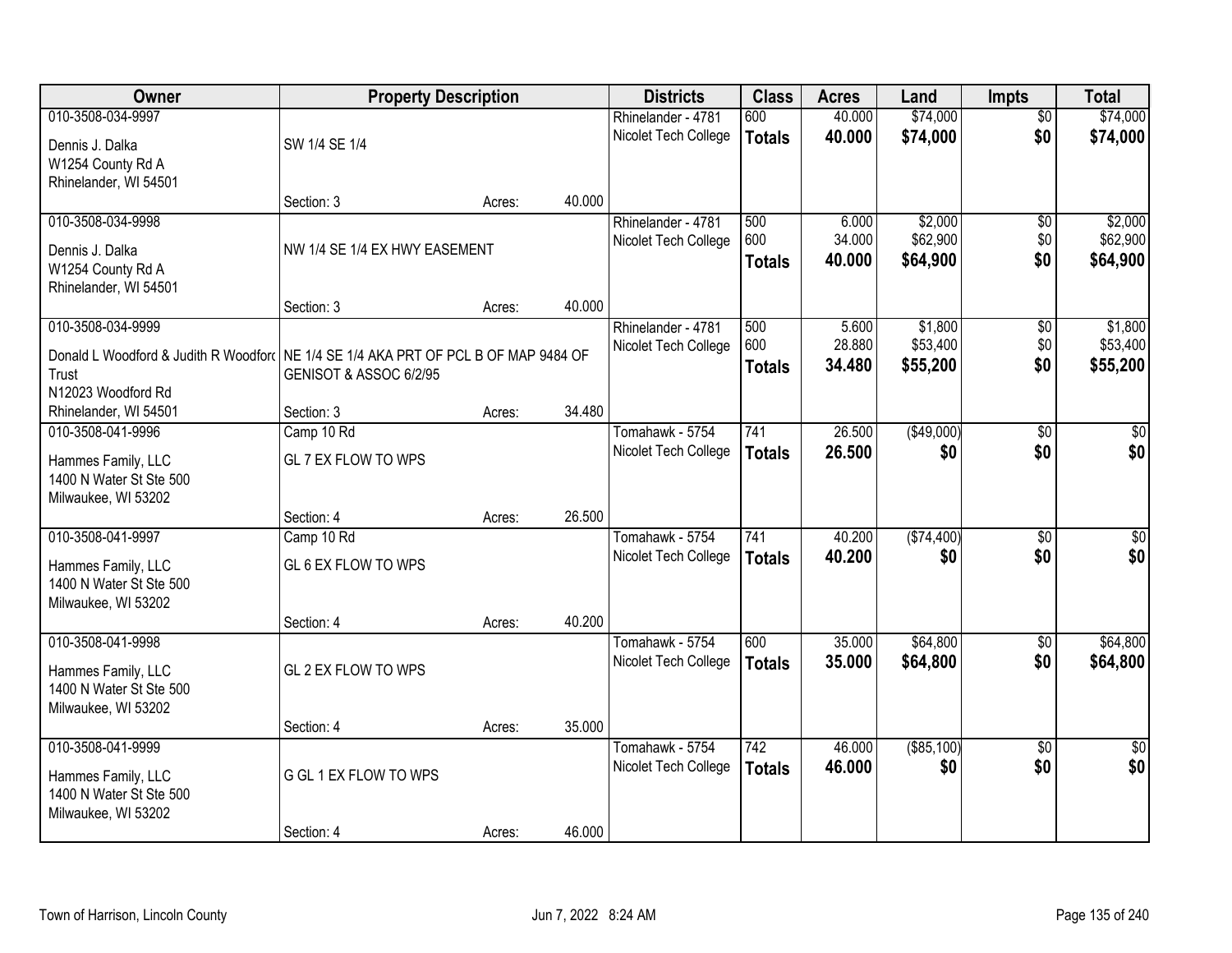| Owner                                    |                                                         | <b>Property Description</b> |        | <b>Districts</b>                        | <b>Class</b>  | <b>Acres</b> | Land       | <b>Impts</b>    | <b>Total</b> |
|------------------------------------------|---------------------------------------------------------|-----------------------------|--------|-----------------------------------------|---------------|--------------|------------|-----------------|--------------|
| 010-3508-042-9994                        | W1604 Camp 10 Rd                                        |                             |        | Tomahawk - 5754                         | 200           | 2.000        | \$24,000   | \$66,500        | \$90,500     |
| Grenville Rudd                           | GL 5 EX FLOW TO WPS                                     |                             |        | Nicolet Tech College                    | 600           | 46.500       | \$86,000   | \$0             | \$86,000     |
| 19165 N Hills Dr                         |                                                         |                             |        |                                         | <b>Totals</b> | 48.500       | \$110,000  | \$66,500        | \$176,500    |
| Brookfield, WI 53045                     |                                                         |                             |        |                                         |               |              |            |                 |              |
|                                          | Section: 4                                              | Acres:                      | 48.500 |                                         |               |              |            |                 |              |
| 010-3508-042-9995                        |                                                         |                             |        | Tomahawk - 5754                         | 600           | 20.500       | \$37,900   | \$0             | \$37,900     |
| Grenville Rudd                           | THE E 676' OF THE SW 1/4 NW 1/4                         |                             |        | Nicolet Tech College                    | <b>Totals</b> | 20.500       | \$37,900   | \$0             | \$37,900     |
| 19165 N Hills Dr                         |                                                         |                             |        |                                         |               |              |            |                 |              |
| Brookfield, WI 53045                     |                                                         |                             |        |                                         |               |              |            |                 |              |
|                                          | Section: 4                                              | Acres:                      | 20.500 |                                         |               |              |            |                 |              |
| 010-3508-042-9996                        |                                                         |                             |        | Tomahawk - 5754<br>Nicolet Tech College | 600           | 19.500       | \$36,100   | \$0<br>\$0      | \$36,100     |
| Grenville Rudd                           | SW 1/4 NW 1/4 EXCEPT THE E 676' THEREOF                 |                             |        |                                         | <b>Totals</b> | 19.500       | \$36,100   |                 | \$36,100     |
| 19165 N Hills Dr                         |                                                         |                             |        |                                         |               |              |            |                 |              |
| Brookfield, WI 53045                     | Section: 4                                              |                             | 19.500 |                                         |               |              |            |                 |              |
| 010-3508-042-9997                        |                                                         | Acres:                      |        | Tomahawk - 5754                         | 600           | 12.000       | \$22,200   | \$0             | \$22,200     |
|                                          |                                                         |                             |        | Nicolet Tech College                    | <b>Totals</b> | 12.000       | \$22,200   | \$0             | \$22,200     |
| Grenville Rudd                           | THE E 676' OF GL 4 EXCEPT FLOW TO WPS CORP              |                             |        |                                         |               |              |            |                 |              |
| 19165 N Hills Dr<br>Brookfield, WI 53045 |                                                         |                             |        |                                         |               |              |            |                 |              |
|                                          | Section: 4                                              | Acres:                      | 12.000 |                                         |               |              |            |                 |              |
| 010-3508-042-9998                        |                                                         |                             |        | Tomahawk - 5754                         | 600           | 18.000       | \$33,300   | $\overline{50}$ | \$33,300     |
|                                          |                                                         |                             |        | Nicolet Tech College                    | <b>Totals</b> | 18.000       | \$33,300   | \$0             | \$33,300     |
| Grenville Rudd<br>19165 N Hills Dr       | GL 4 EX FLOW TO WPS EXCEPT THE E 676'<br><b>THEREOF</b> |                             |        |                                         |               |              |            |                 |              |
| Brookfield, WI 53045                     |                                                         |                             |        |                                         |               |              |            |                 |              |
|                                          | Section: 4                                              | Acres:                      | 18.000 |                                         |               |              |            |                 |              |
| 010-3508-042-9999                        |                                                         |                             |        | Tomahawk - 5754                         | 742           | 39.700       | (\$73,400) | $\sqrt{6}$      | \$0          |
| Hammes Family, LLC                       | GL 3 EX FLOW TO WPS                                     |                             |        | Nicolet Tech College                    | <b>Totals</b> | 39.700       | \$0        | \$0             | \$0          |
| 1400 N Water St Ste 500                  |                                                         |                             |        |                                         |               |              |            |                 |              |
| Milwaukee, WI 53202                      |                                                         |                             |        |                                         |               |              |            |                 |              |
|                                          | Section: 4                                              | Acres:                      | 39.700 |                                         |               |              |            |                 |              |
| 010-3508-043-9993                        | W1518 County Rd a                                       |                             |        | Tomahawk - 5754                         | 100           | 1.000        | \$15,000   | \$167,900       | \$182,900    |
| Dennis J. Grannan                        | LT 1 CSM 2486 V14 P104 D0512855                         |                             |        | Nicolet Tech College                    | 600           | 3.600        | \$6,700    | \$0             | \$6,700      |
| W1518 Cty Rd A                           |                                                         |                             |        |                                         | <b>Totals</b> | 4.600        | \$21,700   | \$167,900       | \$189,600    |
| Rhinelander, WI 54501                    |                                                         |                             |        |                                         |               |              |            |                 |              |
|                                          | Section: 9                                              | Acres:                      | 4.600  |                                         |               |              |            |                 |              |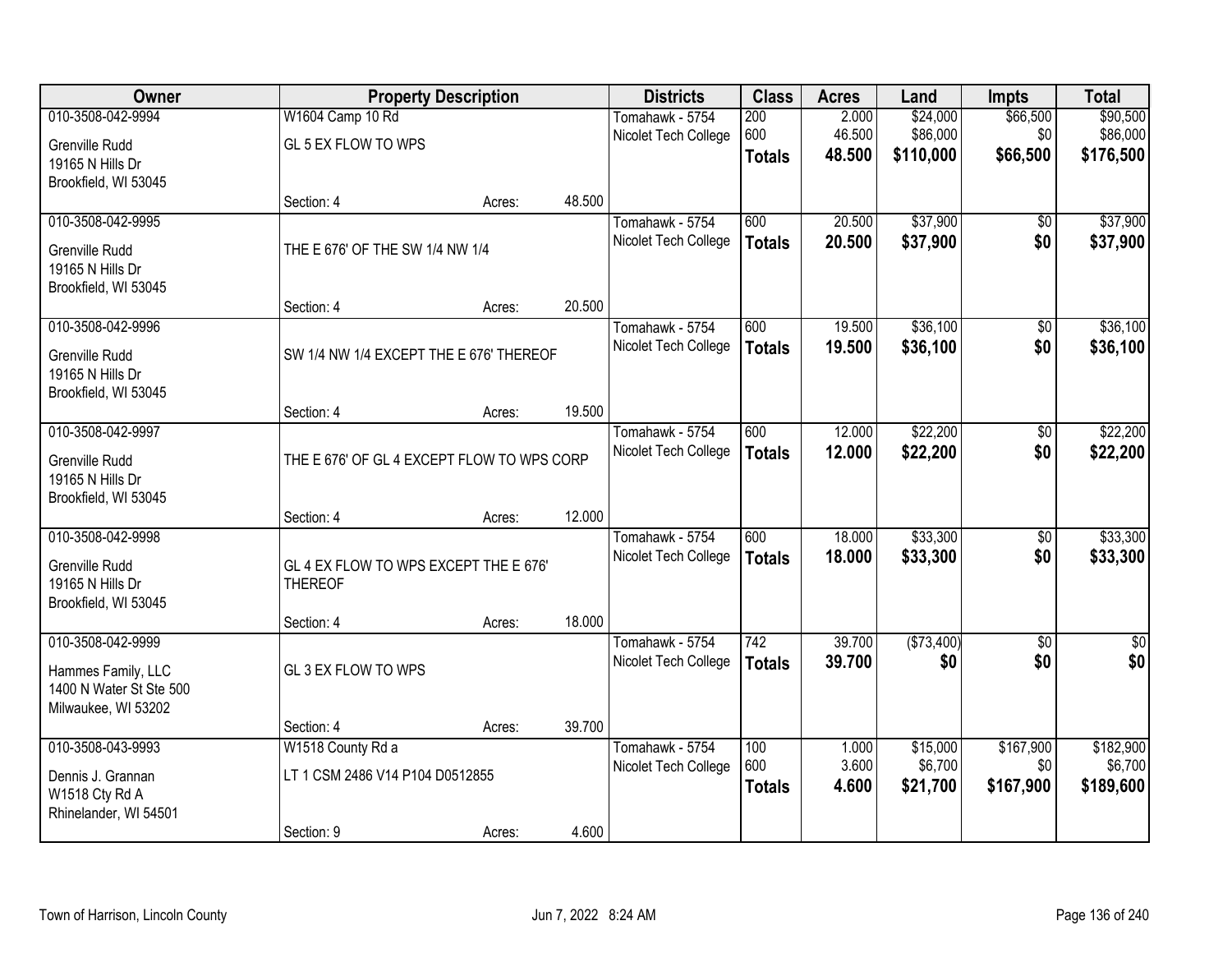| <b>Owner</b>                   |                                                 | <b>Property Description</b> |        | <b>Districts</b>     | <b>Class</b>  | <b>Acres</b> | Land       | Impts           | <b>Total</b>    |
|--------------------------------|-------------------------------------------------|-----------------------------|--------|----------------------|---------------|--------------|------------|-----------------|-----------------|
| 010-3508-043-9994              | Old County a                                    |                             |        | Tomahawk - 5754      | 500           | 4.730        | \$1,300    | $\overline{50}$ | \$1,300         |
| Dennis J. Grannan              | PRT OF SE 1/4 SW 1/4 LYG N OF HWY A EX LOT 1 OF |                             |        | Nicolet Tech College | 600           | 28.270       | \$52,300   | \$0             | \$52,300        |
| W1518 Cty Rd A                 | CSM 2486 D0512855                               |                             |        |                      | <b>Totals</b> | 33.000       | \$53,600   | \$0             | \$53,600        |
| Rhinelander, WI 54501          |                                                 |                             |        |                      |               |              |            |                 |                 |
|                                | Section: 9                                      | Acres:                      | 33.000 |                      |               |              |            |                 |                 |
| 010-3508-043-9995              | County Rd a                                     |                             |        | Tomahawk - 5754      | 744           | 0.270        | ( \$500)   | $\overline{50}$ | $\overline{50}$ |
| Stark Family Irrevocable Trust | PRT OF SE 1/4 SW 1/4 LYG S OF HWY A             |                             |        | Nicolet Tech College | <b>Totals</b> | 0.270        | \$0        | \$0             | \$0             |
| N8924 Norlander Rd             |                                                 |                             |        |                      |               |              |            |                 |                 |
| Tomahawk, WI 54487             |                                                 |                             |        |                      |               |              |            |                 |                 |
|                                | Section: 4                                      | Acres:                      | 0.270  |                      |               |              |            |                 |                 |
| 010-3508-043-9997              | W1688 Old County A Rd                           |                             |        | Tomahawk - 5754      | 200           | 1.000        | \$2,500    | \$46,900        | \$49,400        |
| Jbm Howard Companies, Inc      | SW 1/4 SW 1/4                                   |                             |        | Nicolet Tech College | 500           | 39.000       | \$29,300   | \$0             | \$29,300        |
| 3517 Old Oak Tr                |                                                 |                             |        |                      | <b>Totals</b> | 40.000       | \$31,800   | \$46,900        | \$78,700        |
| Rhinelander, WI 54501          |                                                 |                             |        |                      |               |              |            |                 |                 |
|                                | Section: 4                                      | Acres:                      | 40.000 |                      |               |              |            |                 |                 |
| 010-3508-043-9998              |                                                 |                             |        | Tomahawk - 5754      | 500           | 19.130       | \$13,400   | \$0             | \$13,400        |
| Jbm Howard Companies, Inc.     | NW 1/4 SW 1/4                                   |                             |        | Nicolet Tech College | 600           | 20.870       | \$38,600   | \$0             | \$38,600        |
| 3517 Old Oak Tr                |                                                 |                             |        |                      | <b>Totals</b> | 40.000       | \$52,000   | \$0             | \$52,000        |
| Rhinelander, WI 54501          |                                                 |                             |        |                      |               |              |            |                 |                 |
|                                | Section: 4                                      | Acres:                      | 40.000 |                      |               |              |            |                 |                 |
| 010-3508-043-9999              |                                                 |                             |        | Tomahawk - 5754      | 743           | 40.000       | (\$74,000) | $\overline{50}$ | $\overline{50}$ |
| Minocqua Timber, LLC           | NE 1/4 SW 1/4 FOREST CROP - 1971 ENTRY          |                             |        | Nicolet Tech College | <b>Totals</b> | 40.000       | \$0        | \$0             | \$0             |
| PO Box 3349                    |                                                 |                             |        |                      |               |              |            |                 |                 |
| Albany, GA 31706-3349          |                                                 |                             |        |                      |               |              |            |                 |                 |
|                                | Section: 4                                      | Acres:                      | 40.000 |                      |               |              |            |                 |                 |
| 010-3508-044-9996              |                                                 |                             |        | Tomahawk - 5754      | 743           | 40.000       | (\$74,000) | $\overline{50}$ | $\overline{50}$ |
| Minocqua Timber, LLC           | SE 1/4 SE 1/4 FOREST CROP - 1971 ENTRY          |                             |        | Nicolet Tech College | <b>Totals</b> | 40.000       | \$0        | \$0             | \$0             |
| PO Box 3349                    |                                                 |                             |        |                      |               |              |            |                 |                 |
| Albany, GA 31706-3349          |                                                 |                             |        |                      |               |              |            |                 |                 |
|                                | Section: 4                                      | Acres:                      | 40.000 |                      |               |              |            |                 |                 |
| 010-3508-044-9997              | County Rd a                                     |                             |        | Tomahawk - 5754      | 743           | 40.000       | (\$74,000) | $\overline{50}$ | $\overline{50}$ |
| Minocqua Timber, LLC           | SW 1/4 SE 1/4 FOREST CROP - 1971 ENTRY          |                             |        | Nicolet Tech College | <b>Totals</b> | 40.000       | \$0        | \$0             | \$0             |
| PO Box 3349                    |                                                 |                             |        |                      |               |              |            |                 |                 |
| Albany, GA 31706-3349          |                                                 |                             |        |                      |               |              |            |                 |                 |
|                                | Section: 4                                      | Acres:                      | 40.000 |                      |               |              |            |                 |                 |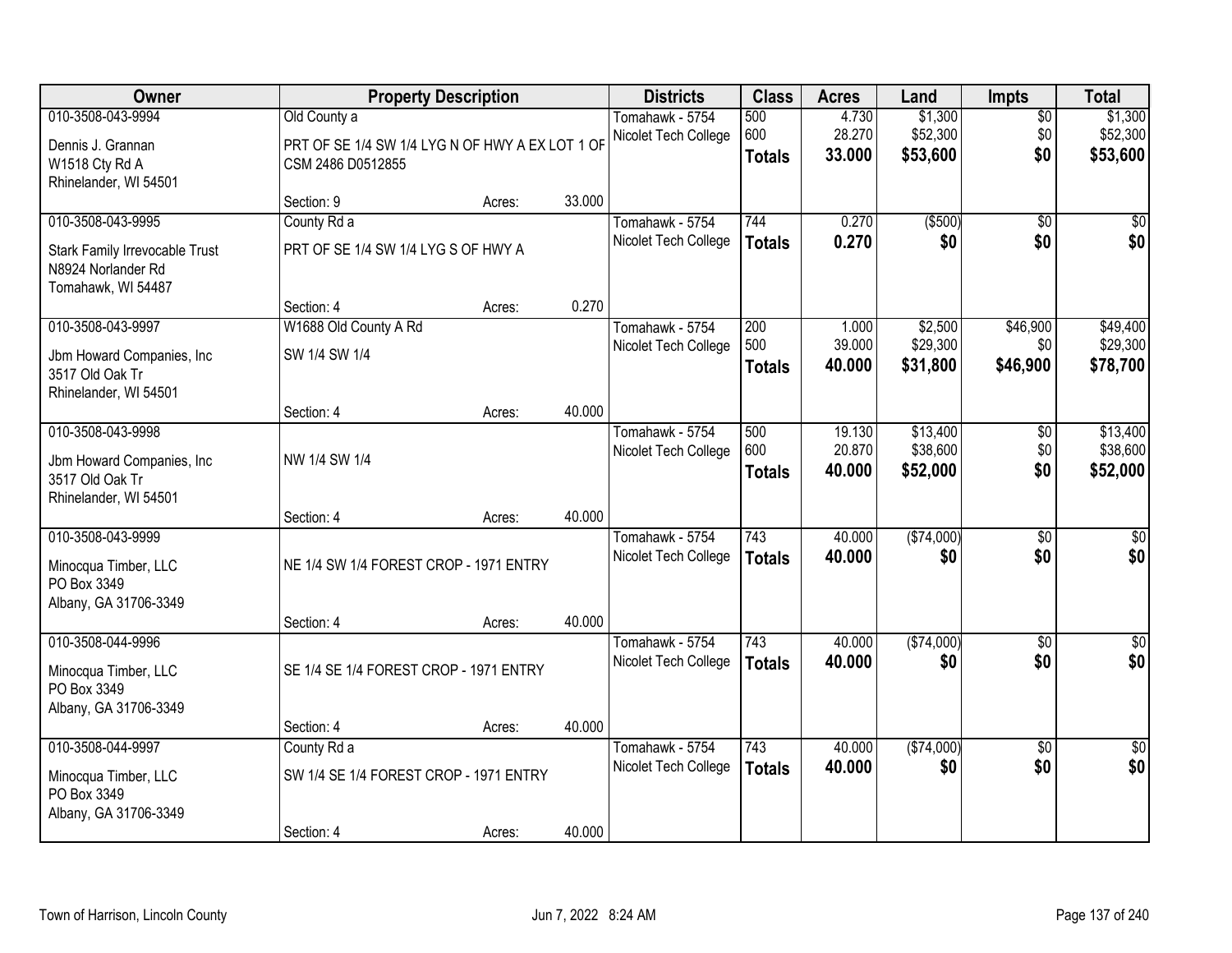| <b>Owner</b>                                                                                   | <b>Property Description</b>            |        |        | <b>Districts</b>                        | <b>Class</b>         | <b>Acres</b>     | Land                 | <b>Impts</b>           | <b>Total</b>            |
|------------------------------------------------------------------------------------------------|----------------------------------------|--------|--------|-----------------------------------------|----------------------|------------------|----------------------|------------------------|-------------------------|
| 010-3508-044-9998<br>Minocqua Timber, LLC<br>PO Box 3349<br>Albany, GA 31706-3349              | NW 1/4 SE 1/4 FOREST CROP - 1971 ENTRY |        |        | Tomahawk - 5754<br>Nicolet Tech College | 743<br><b>Totals</b> | 40.000<br>40.000 | (\$74,000)<br>\$0    | $\overline{50}$<br>\$0 | $\overline{50}$<br>\$0  |
|                                                                                                | Section: 4                             | Acres: | 40.000 |                                         |                      |                  |                      |                        |                         |
| 010-3508-044-9999                                                                              | County Rd a                            |        |        | Tomahawk - 5754                         | 743                  | 40.000           | ( \$74,000)          | $\overline{50}$        | $\sqrt{50}$             |
| Minocqua Timber, LLC<br>PO Box 3349<br>Albany, GA 31706-3349                                   | NE 1/4 SE 1/4 FOREST CROP - 1971 ENTRY |        |        | Nicolet Tech College                    | <b>Totals</b>        | 40.000           | \$0                  | \$0                    | \$0                     |
|                                                                                                | Section: 4                             | Acres: | 40.000 |                                         |                      |                  |                      |                        |                         |
| 010-3508-051-9995<br>State of Wisconsin Board of<br>Commissioners of Public Wor<br>PO Box 8943 | SE 1/4 NE 1/4                          |        |        | Tomahawk - 5754<br>Nicolet Tech College | 840<br><b>Totals</b> | 40.000<br>40.000 | \$0<br>\$0           | \$0<br>\$0             | $\overline{\$0}$<br>\$0 |
| Madison, WI 53708-8943                                                                         | Section: 5                             | Acres: | 40.000 |                                         |                      |                  |                      |                        |                         |
| 010-3508-051-9996<br>State of Wisconsin Board of<br>Commissioners of Public Wor<br>PO Box 8943 | SW 1/4 NE 1/4                          |        |        | Tomahawk - 5754<br>Nicolet Tech College | 840<br><b>Totals</b> | 40.000<br>40.000 | \$0<br>\$0           | \$0<br>\$0             | \$0<br>\$0              |
| Madison, WI 53708-8943                                                                         | Section: 5                             | Acres: | 40.000 |                                         |                      |                  |                      |                        |                         |
| 010-3508-051-9997<br>Hammes Family, LLC<br>1400 N Water St Ste 500<br>Milwaukee, WI 53202      | GL 6 EX FLOW TO WPS<br>Section: 5      | Acres: | 43.500 | Tomahawk - 5754<br>Nicolet Tech College | 600<br><b>Totals</b> | 43.500<br>43.500 | \$80,500<br>\$80,500 | \$0<br>\$0             | \$80,500<br>\$80,500    |
| 010-3508-051-9998                                                                              |                                        |        |        | Tomahawk - 5754                         | 600                  | 42.000           | \$77,700             | \$0                    | \$77,700                |
| Hammes Family, LLC<br>1400 N Water St Ste 500<br>Milwaukee, WI 53202                           | GL 7 EX FLOW TO WPS                    |        |        | Nicolet Tech College                    | <b>Totals</b>        | 42.000           | \$77,700             | \$0                    | \$77,700                |
|                                                                                                | Section: 5                             | Acres: | 42.000 |                                         |                      |                  |                      |                        |                         |
| 010-3508-051-9999<br>Hammes Family, LLC<br>1400 N Water St Ste 500<br>Milwaukee, WI 53202      | GL 1 EX FLOW TO WPS<br>Section: 5      | Acres: | 1.260  | Tomahawk - 5754<br>Nicolet Tech College | 600<br><b>Totals</b> | 1.260<br>1.260   | \$2,300<br>\$2,300   | $\overline{50}$<br>\$0 | \$2,300<br>\$2,300      |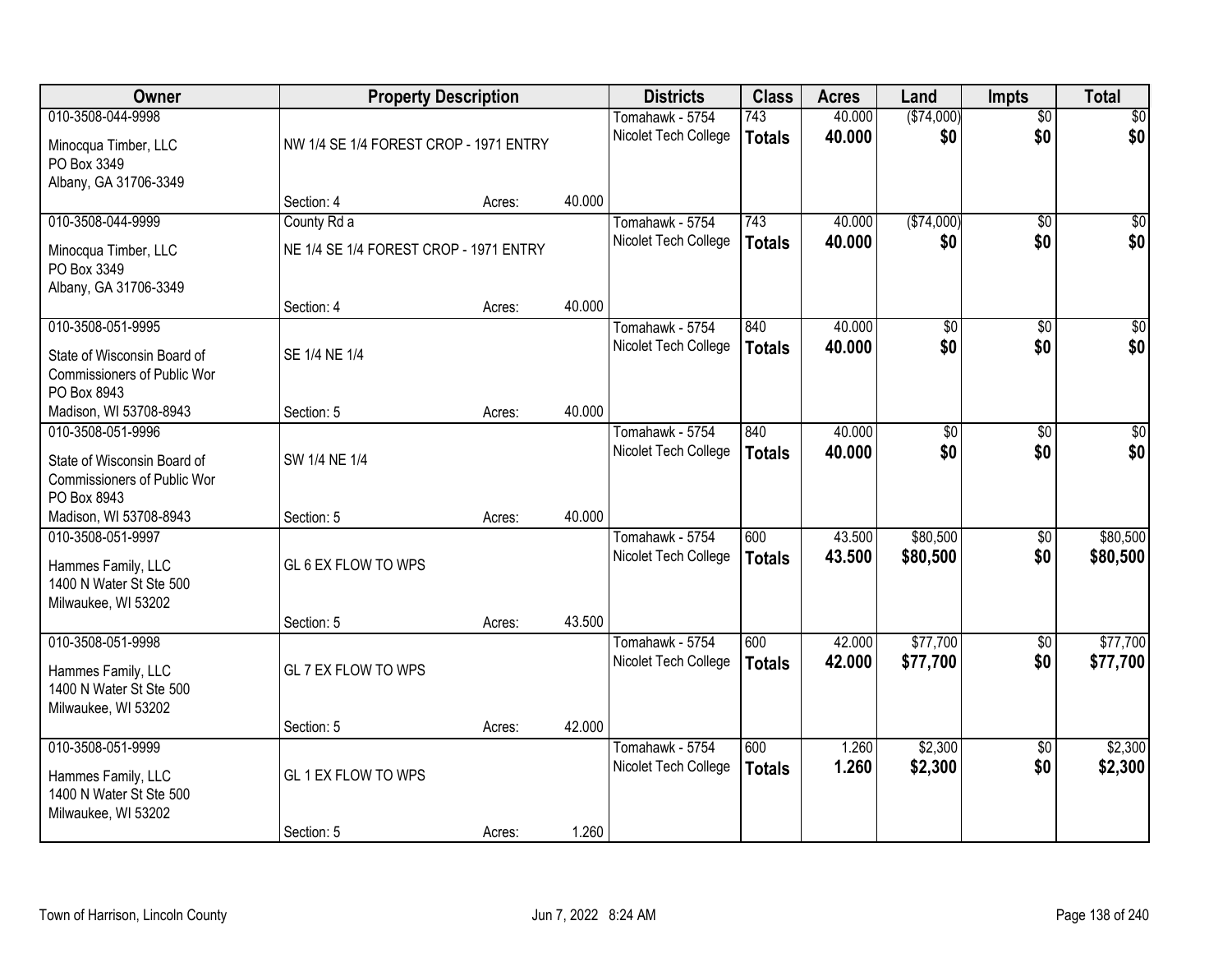| Owner                                                                | <b>Property Description</b>          |        |        | <b>Districts</b>     | <b>Class</b>  | <b>Acres</b> | Land       | <b>Impts</b>    | <b>Total</b>    |
|----------------------------------------------------------------------|--------------------------------------|--------|--------|----------------------|---------------|--------------|------------|-----------------|-----------------|
| 010-3508-052-9994                                                    |                                      |        |        | Tomahawk - 5754      | 712           | 40.000       | (\$74,000) | $\overline{50}$ | \$0             |
| Hammes Family, LLC<br>1400 N Water St Ste 500<br>Milwaukee, WI 53202 | SE 1/4 NW 1/4 FOREST CROP 1974 ENTRY |        |        | Nicolet Tech College | <b>Totals</b> | 40.000       | \$0        | \$0             | \$0             |
|                                                                      | Section: 5                           | Acres: | 40.000 |                      |               |              |            |                 |                 |
| 010-3508-052-9995                                                    |                                      |        |        | Tomahawk - 5754      | 712           | 40.000       | (\$74,000) | $\overline{30}$ | $\overline{50}$ |
| Hammes Family, LLC<br>1400 N Water St Ste 500<br>Milwaukee, WI 53202 | SW 1/4 NW 1/4 FOREST CROP 1974 ENTRY |        |        | Nicolet Tech College | <b>Totals</b> | 40.000       | \$0        | \$0             | \$0             |
|                                                                      | Section: 5                           | Acres: | 40.000 |                      |               |              |            |                 |                 |
| 010-3508-052-9996                                                    |                                      |        |        | Tomahawk - 5754      | 600           | 31.400       | \$58,100   | \$0             | \$58,100        |
| Hammes Family, LLC<br>1400 N Water St Ste 500<br>Milwaukee, WI 53202 | GL 4 EX FLOW TO WPS                  |        |        | Nicolet Tech College | <b>Totals</b> | 31.400       | \$58,100   | \$0             | \$58,100        |
|                                                                      | Section: 5                           | Acres: | 31.400 |                      |               |              |            |                 |                 |
| 010-3508-052-9997                                                    |                                      |        |        | Tomahawk - 5754      | 600           | 24.250       | \$44,900   | \$0             | \$44,900        |
| Hammes Family, LLC<br>1400 N Water St Ste 500<br>Milwaukee, WI 53202 | GL 3 EX FLOW TO WPS                  |        |        | Nicolet Tech College | <b>Totals</b> | 24.250       | \$44,900   | \$0             | \$44,900        |
|                                                                      | Section: 6                           | Acres: | 24.250 |                      |               |              |            |                 |                 |
| 010-3508-052-9998                                                    |                                      |        |        | Tomahawk - 5754      | 600           | 41.300       | \$76,400   | $\overline{50}$ | \$76,400        |
| Hammes Family, LLC<br>1400 N Water St Ste 500<br>Milwaukee, WI 53202 | GL 5 EX FLOW TO WPS                  |        |        | Nicolet Tech College | <b>Totals</b> | 41.300       | \$76,400   | \$0             | \$76,400        |
|                                                                      | Section: 5                           | Acres: | 41.300 |                      |               |              |            |                 |                 |
| 010-3508-052-9999                                                    |                                      |        |        | Tomahawk - 5754      | 600           | 16.200       | \$30,000   | \$0             | \$30,000        |
| Hammes Family, LLC<br>1400 N Water St Ste 500<br>Milwaukee, WI 53202 | GL 2 EX FLOW TO WPS                  |        |        | Nicolet Tech College | <b>Totals</b> | 16.200       | \$30,000   | \$0             | \$30,000        |
|                                                                      | Section: 5                           | Acres: | 16.200 |                      |               |              |            |                 |                 |
| 010-3508-053-9995                                                    |                                      |        |        | Tomahawk - 5754      | 744           | 40.000       | (\$74,000) | $\overline{50}$ | $\overline{30}$ |
| Richard A. Lyshek<br>33920 Abitz Rd<br>Oconomowoc, WI 53066          | SE 1/4 SW 1/4                        |        |        | Nicolet Tech College | <b>Totals</b> | 40.000       | \$0        | \$0             | \$0             |
|                                                                      | Section: 5                           | Acres: | 40.000 |                      |               |              |            |                 |                 |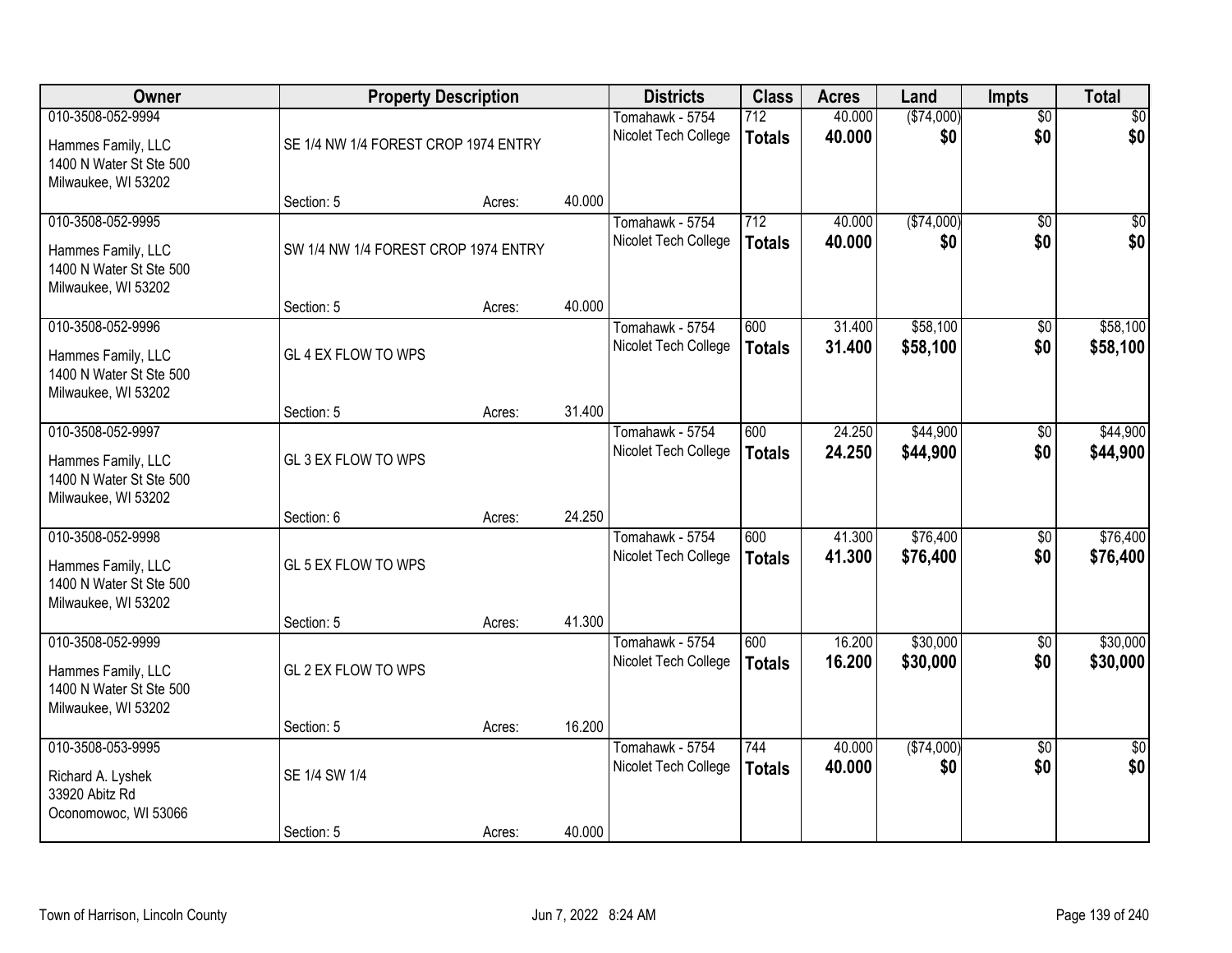| Owner                              |                                              | <b>Property Description</b> |        | <b>Districts</b>     | <b>Class</b>  | <b>Acres</b> | Land            | <b>Impts</b>    | <b>Total</b>     |
|------------------------------------|----------------------------------------------|-----------------------------|--------|----------------------|---------------|--------------|-----------------|-----------------|------------------|
| 010-3508-053-9996                  |                                              |                             |        | Tomahawk - 5754      | 743           | 40.000       | (\$74,000)      | $\overline{50}$ | \$0              |
| Richard A. Lyshek                  | SW 1/4 SW 1/4                                |                             |        | Nicolet Tech College | <b>Totals</b> | 40.000       | \$0             | \$0             | \$0              |
| 33920 Abitz Rd                     |                                              |                             |        |                      |               |              |                 |                 |                  |
| Oconomowoc, WI 53066               |                                              |                             |        |                      |               |              |                 |                 |                  |
|                                    | Section: 5                                   | Acres:                      | 40.000 |                      |               |              |                 |                 |                  |
| 010-3508-053-9997                  |                                              |                             |        | Tomahawk - 5754      | 600           | 0.500        | \$700           | $\overline{50}$ | \$700            |
| Lamer Country, Inc                 | N 33' OF THE NW 1/4 SW 1/4 EX PRT LYG E OF   |                             |        | Nicolet Tech College | <b>Totals</b> | 0.500        | \$700           | \$0             | \$700            |
| 2259 Circle Dr                     | ALEXANDER RD                                 |                             |        |                      |               |              |                 |                 |                  |
| Wausau, WI 54401                   |                                              |                             |        |                      |               |              |                 |                 |                  |
|                                    | Section: 5                                   | Acres:                      | 0.500  |                      |               |              |                 |                 |                  |
| 010-3508-053-9998                  |                                              |                             |        | Tomahawk - 5754      | 743           | 39.500       | ( \$73,100)     | \$0             | $\overline{50}$  |
| Richard A. Lyshek                  | NW 1/4 SW 1/4 EX N 33' THRF LYG W OF WARD RD |                             |        | Nicolet Tech College | <b>Totals</b> | 39.500       | \$0             | \$0             | \$0              |
| 33920 Abitz Rd                     | FKA ALEXANDER RD                             |                             |        |                      |               |              |                 |                 |                  |
| Oconomowoc, WI 53066               |                                              |                             |        |                      |               |              |                 |                 |                  |
|                                    | Section: 5                                   | Acres:                      | 39.500 |                      |               |              |                 |                 |                  |
| 010-3508-053-9999                  |                                              |                             |        | Tomahawk - 5754      | 744           | 40.000       | ( \$74,000)     | $\sqrt[6]{}$    | $\sqrt{50}$      |
| Richard A. Lyshek                  | NE 1/4 SW 1/4                                |                             |        | Nicolet Tech College | <b>Totals</b> | 40.000       | \$0             | \$0             | \$0              |
| 33920 Abitz Rd                     |                                              |                             |        |                      |               |              |                 |                 |                  |
| Oconomowoc, WI 53066               |                                              |                             |        |                      |               |              |                 |                 |                  |
|                                    | Section: 5                                   | Acres:                      | 40.000 |                      |               |              |                 |                 |                  |
| 010-3508-054-9996                  |                                              |                             |        | Tomahawk - 5754      | 840           | 40.000       | $\overline{50}$ | $\overline{50}$ | $\overline{50}$  |
| State of Wisconsin Board of        | SE 1/4 SE 1/4                                |                             |        | Nicolet Tech College | <b>Totals</b> | 40.000       | \$0             | \$0             | \$0              |
| <b>Commissioners of Public Wor</b> |                                              |                             |        |                      |               |              |                 |                 |                  |
| PO Box 8943                        |                                              |                             |        |                      |               |              |                 |                 |                  |
| Madison, WI 53708-8943             | Section: 5                                   | Acres:                      | 40.000 |                      |               |              |                 |                 |                  |
| 010-3508-054-9997                  |                                              |                             |        | Tomahawk - 5754      | 840           | 40.000       | $\overline{50}$ | $\overline{30}$ | $\overline{\$0}$ |
| State of Wisconsin Board of        | SW 1/4 SE 1/4                                |                             |        | Nicolet Tech College | <b>Totals</b> | 40.000       | \$0             | \$0             | \$0              |
| Commissioners of Public Wor        |                                              |                             |        |                      |               |              |                 |                 |                  |
| PO Box 8943                        |                                              |                             |        |                      |               |              |                 |                 |                  |
| Madison, WI 53708-8943             | Section: 5                                   | Acres:                      | 40.000 |                      |               |              |                 |                 |                  |
| 010-3508-054-9998                  |                                              |                             |        | Tomahawk - 5754      | 840           | 40.000       | $\overline{50}$ | $\overline{50}$ | $\overline{30}$  |
| State of Wisconsin Board of        | NW 1/4 SE 1/4                                |                             |        | Nicolet Tech College | <b>Totals</b> | 40.000       | \$0             | \$0             | \$0              |
| Commissioners of Public Wor        |                                              |                             |        |                      |               |              |                 |                 |                  |
| PO Box 8943                        |                                              |                             |        |                      |               |              |                 |                 |                  |
| Madison, WI 53708-8943             | Section: 5                                   | Acres:                      | 40.000 |                      |               |              |                 |                 |                  |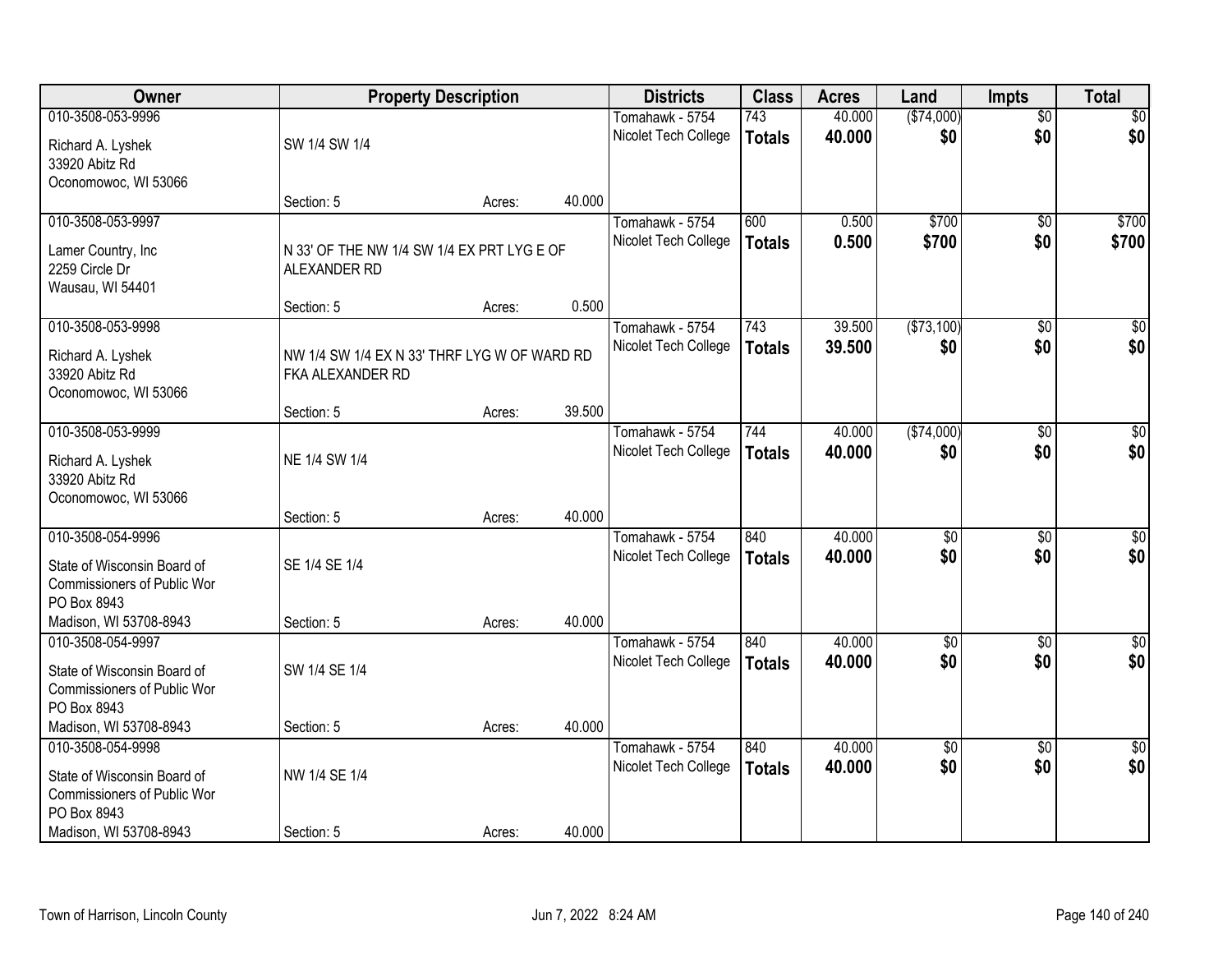| Owner                                                                                       | <b>Property Description</b>                                  |        |        | <b>Districts</b>                        | <b>Class</b>         | <b>Acres</b>     | Land                 | <b>Impts</b>           | <b>Total</b>           |
|---------------------------------------------------------------------------------------------|--------------------------------------------------------------|--------|--------|-----------------------------------------|----------------------|------------------|----------------------|------------------------|------------------------|
| 010-3508-054-9999<br>Jbm Howard Companies, Inc.<br>3517 Old Oak Tr<br>Rhinelander, WI 54501 | NE 1/4 SE 1/4 FC 1974 ENTRY                                  |        |        | Tomahawk - 5754<br>Nicolet Tech College | 712<br><b>Totals</b> | 40.000<br>40.000 | ( \$62,000)<br>\$0   | $\overline{50}$<br>\$0 | $\overline{30}$<br>\$0 |
|                                                                                             | Section: 5                                                   | Acres: | 40.000 |                                         |                      |                  |                      |                        |                        |
| 010-3508-061-9994<br>Hammes Family, LLC<br>1400 N Water St Ste 500<br>Milwaukee, WI 53202   | SE 1/4 NE 1/4 FOREST CROP 1974 ENTRY                         |        |        | Tomahawk - 5754<br>Nicolet Tech College | 712<br><b>Totals</b> | 40.000<br>40.000 | ( \$74,000)<br>\$0   | $\overline{50}$<br>\$0 | $\sqrt{50}$<br>\$0     |
| 010-3508-061-9995                                                                           | Section: 6                                                   | Acres: | 40.000 | Tomahawk - 5754                         | 712                  | 40.000           | ( \$74,000)          | \$0                    | $\overline{30}$        |
| Hammes Family, LLC<br>1400 N Water St Ste 500<br>Milwaukee, WI 53202                        | SW 1/4 NE 1/4 FOREST CROP 1974 ENTRY                         |        |        | Nicolet Tech College                    | <b>Totals</b>        | 40.000           | \$0                  | \$0                    | \$0                    |
|                                                                                             | Section: 6                                                   | Acres: | 40.000 |                                         |                      |                  |                      |                        |                        |
| 010-3508-061-9996<br>Hammes Family, LLC<br>1400 N Water St Ste 500<br>Milwaukee, WI 53202   | NW 1/4 NE 1/4 EX FLOW TO WPS FOREST CROP 197<br><b>ENTRY</b> |        |        | Tomahawk - 5754<br>Nicolet Tech College | 712<br><b>Totals</b> | 40.000<br>40.000 | (\$74,000)<br>\$0    | \$0<br>\$0             | \$0<br>\$0             |
|                                                                                             | Section: 6                                                   | Acres: | 40.000 |                                         |                      |                  |                      |                        |                        |
| 010-3508-061-9997<br>Hammes Family, LLC<br>1400 N Water St Ste 500<br>Milwaukee, WI 53202   | GL 2 EX FLOW TO WPS<br>Section: 6                            | Acres: | 22.000 | Tomahawk - 5754<br>Nicolet Tech College | 600<br><b>Totals</b> | 22.000<br>22.000 | \$40,700<br>\$40,700 | \$0<br>\$0             | \$40,700<br>\$40,700   |
| 010-3508-061-9998                                                                           |                                                              |        |        | Tomahawk - 5754<br>Nicolet Tech College | 600<br><b>Totals</b> | 33.600<br>33.600 | \$62,200<br>\$62,200 | $\overline{50}$<br>\$0 | \$62,200<br>\$62,200   |
| Hammes Family, LLC<br>1400 N Water St Ste 500<br>Milwaukee, WI 53202                        | GL 6 EX FLOW TO WPS<br>Section: 6                            | Acres: | 33.600 |                                         |                      |                  |                      |                        |                        |
| 010-3508-061-9999                                                                           |                                                              |        |        | Tomahawk - 5754                         | 741                  | 25.500           | (\$47,200)           | $\overline{50}$        | $\overline{50}$        |
| Hammes Family, LLC<br>1400 N Water St Ste 500<br>Milwaukee, WI 53202                        | GL 1 EX FLOW TO WPS                                          |        |        | Nicolet Tech College                    | <b>Totals</b>        | 25.500           | \$0                  | \$0                    | \$0                    |
|                                                                                             | Section: 6                                                   | Acres: | 25.500 |                                         |                      |                  |                      |                        |                        |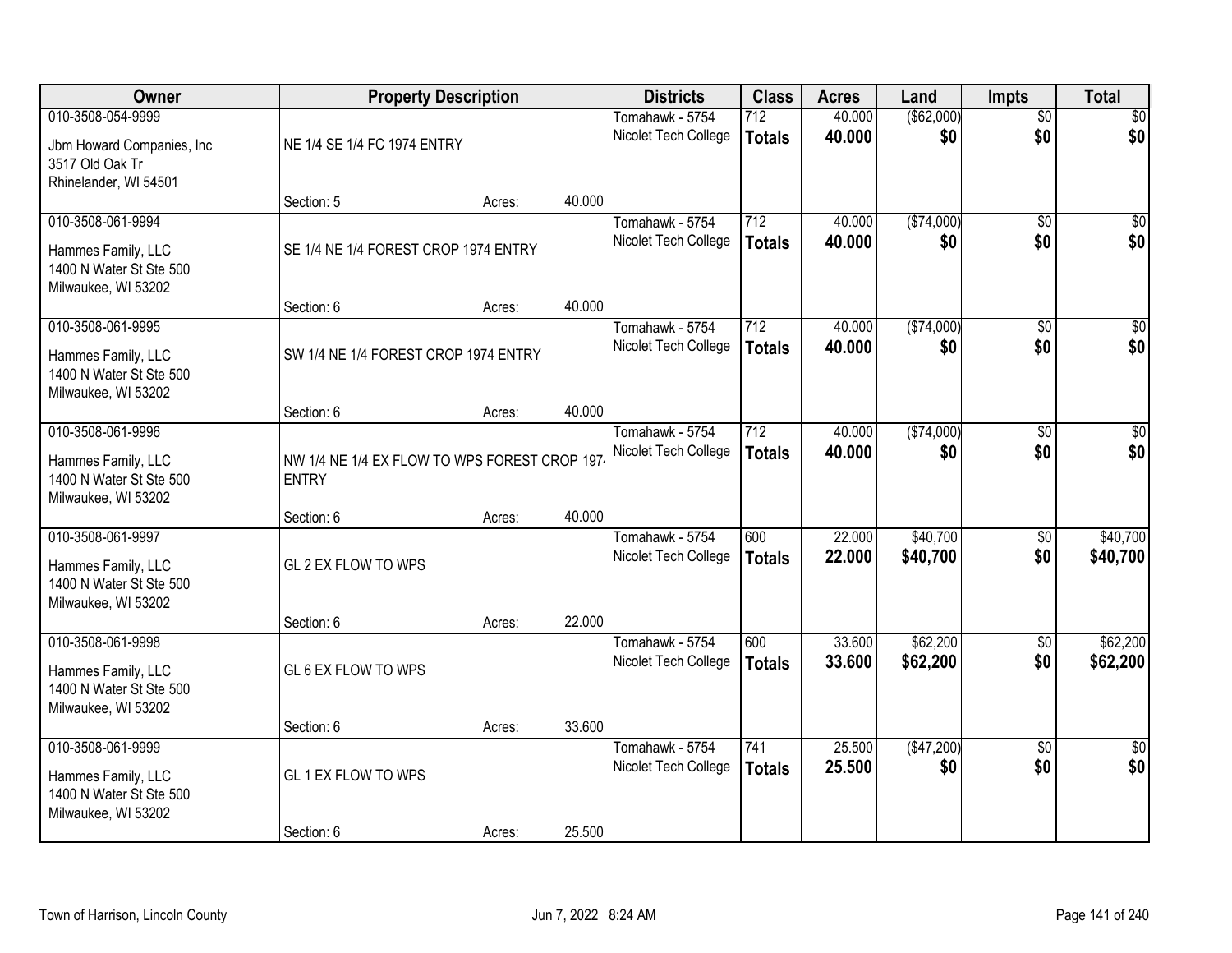| Owner                                                                                     | <b>Property Description</b>                                   |        |        | <b>Districts</b>                        | <b>Class</b>                      | <b>Acres</b>     | Land                 | <b>Impts</b>           | <b>Total</b>           |
|-------------------------------------------------------------------------------------------|---------------------------------------------------------------|--------|--------|-----------------------------------------|-----------------------------------|------------------|----------------------|------------------------|------------------------|
| 010-3508-062-9995<br>Hammes Family, LLC<br>1400 N Water St Ste 500<br>Milwaukee, WI 53202 | SE 1/4 NW 1/4 EX FLOW TO WPS FOREST CROP 1974<br><b>ENTRY</b> |        |        | Tomahawk - 5754<br>Nicolet Tech College | $\overline{712}$<br><b>Totals</b> | 40.000<br>40.000 | (\$74,000)<br>\$0    | $\overline{50}$<br>\$0 | $\overline{30}$<br>\$0 |
|                                                                                           | Section: 6                                                    | Acres: | 40.000 |                                         |                                   |                  |                      |                        |                        |
| 010-3508-062-9996<br>Hammes Family, LLC<br>1400 N Water St Ste 500<br>Milwaukee, WI 53202 | FRAC SW 1/4 NW 1/4 EX FLOW TO WPS FOREST<br>CROP 1974 ENTRY   |        | 21.130 | Tomahawk - 5754<br>Nicolet Tech College | 712<br><b>Totals</b>              | 21.130<br>21.130 | ( \$39, 100)<br>\$0  | $\overline{30}$<br>\$0 | $\overline{30}$<br>\$0 |
| 010-3508-062-9997                                                                         | Section: 6                                                    | Acres: |        | Tomahawk - 5754                         | 741                               | 4.500            | ( \$8,300)           | \$0                    | $\overline{30}$        |
| Hammes Family, LLC<br>1400 N Water St Ste 500<br>Milwaukee, WI 53202                      | GL 4 EX FLOW TO WPS                                           |        |        | Nicolet Tech College                    | <b>Totals</b>                     | 4.500            | \$0                  | \$0                    | \$0                    |
|                                                                                           | Section: 6                                                    | Acres: | 4.500  |                                         |                                   |                  |                      |                        |                        |
| 010-3508-062-9998<br>Hammes Family, LLC<br>1400 N Water St Ste 500<br>Milwaukee, WI 53202 | GL 5 EX FLOW TO WPS                                           |        |        | Tomahawk - 5754<br>Nicolet Tech College | 600<br><b>Totals</b>              | 53.100<br>53.100 | \$98,200<br>\$98,200 | \$0<br>\$0             | \$98,200<br>\$98,200   |
|                                                                                           | Section: 6                                                    | Acres: | 53.100 |                                         |                                   |                  |                      |                        |                        |
| 010-3508-062-9999<br>Hammes Family, LLC<br>1400 N Water St Ste 500<br>Milwaukee, WI 53202 | GL 3 EX FLOW TO WPS<br>Section: 6                             | Acres: | 29.100 | Tomahawk - 5754<br>Nicolet Tech College | 600<br><b>Totals</b>              | 29.100<br>29.100 | \$53,800<br>\$53,800 | \$0<br>\$0             | \$53,800<br>\$53,800   |
| 010-3508-063-9996                                                                         |                                                               |        |        | Tomahawk - 5754                         | 744                               | 40.000           | (\$74,000)           | \$0                    | $\overline{30}$        |
| Lamer Country, Inc<br>2259 Circle Dr<br>Wausau, WI 54401                                  | SE 1/4 SW 1/4                                                 |        |        | Nicolet Tech College                    | <b>Totals</b>                     | 40.000           | \$0                  | \$0                    | \$0                    |
|                                                                                           | Section: 6                                                    | Acres: | 40.000 |                                         |                                   |                  |                      |                        |                        |
| 010-3508-063-9997<br>Hammes Family, LLC<br>1400 N Water St Ste 500<br>Milwaukee, WI 53202 | FRAC SW 1/4 SW 1/4 EX FLOW TO WPS<br>Section: 6               | Acres: | 22.130 | Tomahawk - 5754<br>Nicolet Tech College | 600<br><b>Totals</b>              | 22.130<br>22.130 | \$40,900<br>\$40,900 | $\overline{50}$<br>\$0 | \$40,900<br>\$40,900   |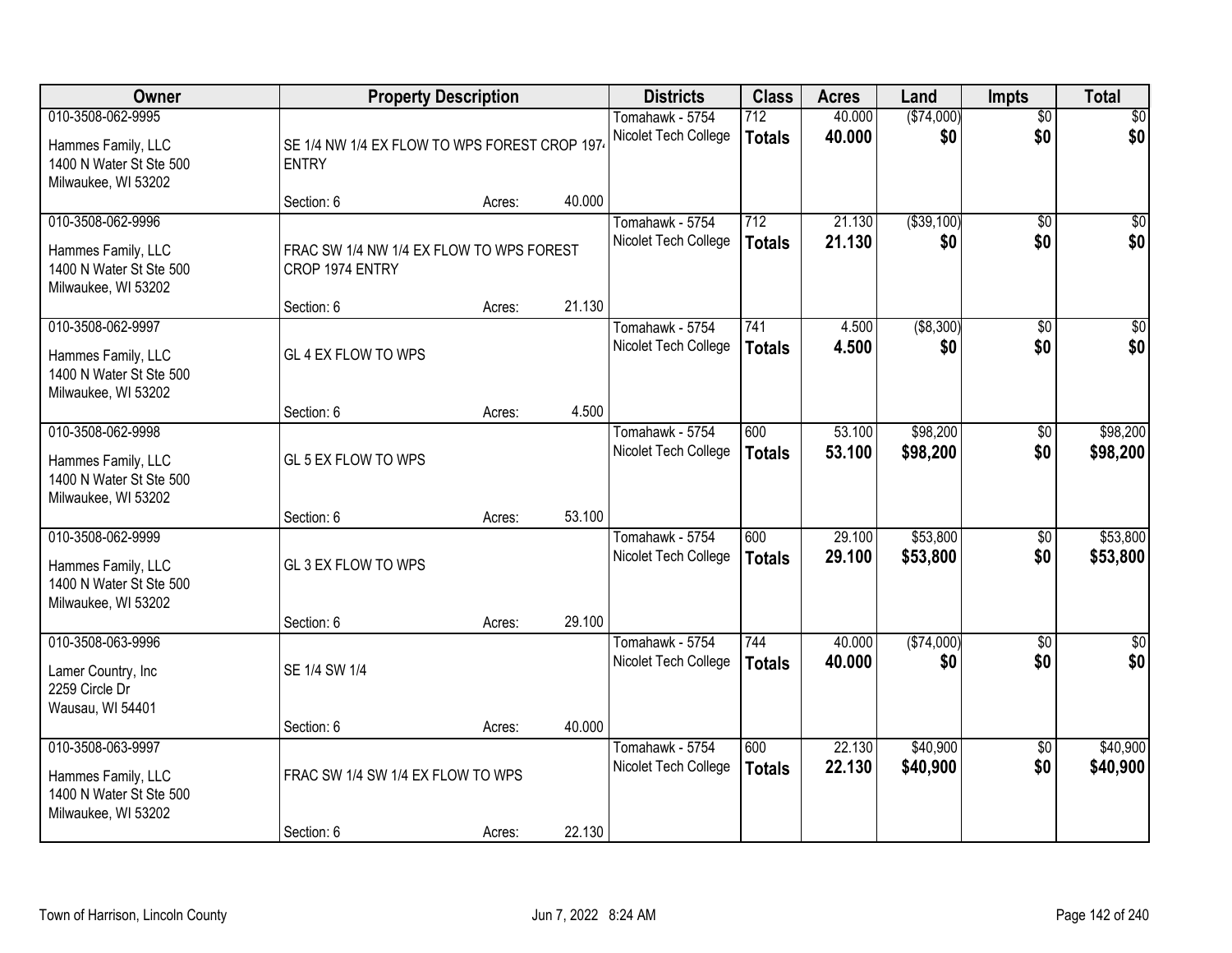| Owner                                                                                     | <b>Property Description</b> |        |        | <b>Districts</b>                        | <b>Class</b>         | <b>Acres</b>     | Land                 | <b>Impts</b>           | <b>Total</b>           |
|-------------------------------------------------------------------------------------------|-----------------------------|--------|--------|-----------------------------------------|----------------------|------------------|----------------------|------------------------|------------------------|
| 010-3508-063-9998<br>Hammes Family, LLC<br>1400 N Water St Ste 500<br>Milwaukee, WI 53202 | FRAC NW 1/4 SW 1/4          |        |        | Tomahawk - 5754<br>Nicolet Tech College | 600<br><b>Totals</b> | 21.630<br>21.630 | \$40,000<br>\$40,000 | $\overline{50}$<br>\$0 | \$40,000<br>\$40,000   |
|                                                                                           | Section: 6                  | Acres: | 21.630 |                                         |                      |                  |                      |                        |                        |
| 010-3508-063-9999<br>Lamer Country, Inc<br>2259 Circle Dr<br>Wausau, WI 54401             | NE 1/4 SW 1/4               |        |        | Tomahawk - 5754<br>Nicolet Tech College | 744<br><b>Totals</b> | 40.000<br>40.000 | (\$74,000)<br>\$0    | $\overline{50}$<br>\$0 | \$0<br>\$0             |
|                                                                                           | Section: 6                  | Acres: | 40.000 |                                         |                      |                  |                      |                        |                        |
| 010-3508-064-9995<br>Richard A. Lyshek<br>33920 Abitz Rd<br>Oconomowoc, WI 53066          | SE 1/4 SE 1/4               |        |        | Tomahawk - 5754<br>Nicolet Tech College | 743<br><b>Totals</b> | 40.000<br>40.000 | ( \$74,000)<br>\$0   | \$0<br>\$0             | $\overline{50}$<br>\$0 |
|                                                                                           | Section: 6                  | Acres: | 40.000 |                                         |                      |                  |                      |                        |                        |
| 010-3508-064-9996<br>Lamer Country, Inc<br>2259 Circle Dr<br>Wausau, WI 54401             | SW 1/4 SE 1/4               |        |        | Tomahawk - 5754<br>Nicolet Tech College | 744<br><b>Totals</b> | 40.000<br>40.000 | (\$74,000)<br>\$0    | \$0<br>\$0             | $\sqrt{50}$<br>\$0     |
|                                                                                           | Section: 6                  | Acres: | 40.000 |                                         |                      |                  |                      |                        |                        |
| 010-3508-064-9997<br>Lamer Country, Inc<br>2259 Circle Dr<br>Wausau, WI 54401             | NW 1/4 SE 1/4               |        | 40.000 | Tomahawk - 5754<br>Nicolet Tech College | 744<br><b>Totals</b> | 40.000<br>40.000 | (\$74,000)<br>\$0    | \$0<br>\$0             | $\sqrt{50}$<br>\$0     |
| 010-3508-064-9998                                                                         | Section: 6                  | Acres: |        | Tomahawk - 5754                         | 100                  | 1.000            | \$1,500              | \$0                    | \$1,500                |
| Lamer Country, Inc<br>2259 Circle Dr<br>Wausau, WI 54401                                  | N 33' OF THE NE 1/4 SE 1/4  |        |        | Nicolet Tech College                    | <b>Totals</b>        | 1.000            | \$1,500              | \$0                    | \$1,500                |
|                                                                                           | Section: 6                  | Acres: | 1.000  |                                         |                      |                  |                      |                        |                        |
| 010-3508-064-9999<br>Richard A. Lyshek<br>33920 Abitz Rd<br>Oconomowoc, WI 53066          | NE 1/4 SE 1/4 EX N 33' THRF |        |        | Tomahawk - 5754<br>Nicolet Tech College | 743<br><b>Totals</b> | 39.000<br>39.000 | (\$72,200)<br>\$0    | $\overline{50}$<br>\$0 | $\overline{30}$<br>\$0 |
|                                                                                           | Section: 6                  | Acres: | 39.000 |                                         |                      |                  |                      |                        |                        |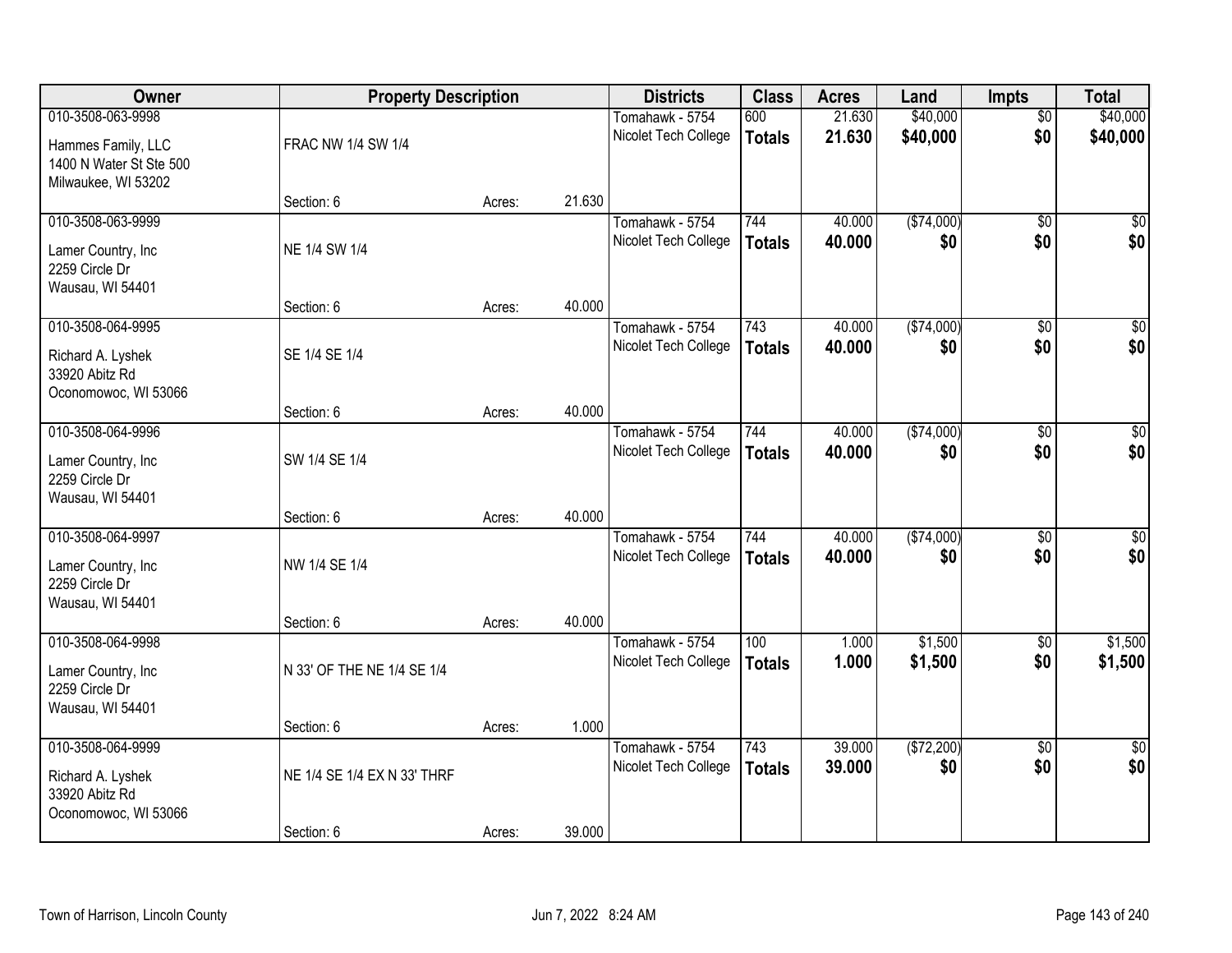| Owner                 | <b>Property Description</b> |        | <b>Districts</b>     | <b>Class</b>  | <b>Acres</b> | Land       | <b>Impts</b>    | <b>Total</b>    |
|-----------------------|-----------------------------|--------|----------------------|---------------|--------------|------------|-----------------|-----------------|
| 010-3508-071-9996     |                             |        | Tomahawk - 5754      | 744           | 40.000       | (\$74,000) | $\overline{50}$ | $\overline{30}$ |
| Lamer Revocable Trust | SE 1/4 NE 1/4               |        | Nicolet Tech College | <b>Totals</b> | 40.000       | \$0        | \$0             | \$0             |
| 2259 Circle Dr        |                             |        |                      |               |              |            |                 |                 |
| Wausau, WI 54401      |                             |        |                      |               |              |            |                 |                 |
|                       | Section: 7                  | Acres: | 40.000               |               |              |            |                 |                 |
| 010-3508-071-9997     |                             |        | Tomahawk - 5754      | 500           | 27.000       | \$8,800    | \$0             | \$8,800         |
| Lamer Revocable Trust | SW 1/4 NE 1/4               |        | Nicolet Tech College | 600           | 13.000       | \$24,100   | \$0             | \$24,100        |
| 2259 Circle Dr        |                             |        |                      | <b>Totals</b> | 40.000       | \$32,900   | \$0             | \$32,900        |
| Wausau, WI 54401      |                             |        |                      |               |              |            |                 |                 |
|                       | Section: 7                  | Acres: | 40.000               |               |              |            |                 |                 |
| 010-3508-071-9998     |                             |        | Tomahawk - 5754      | 100           | 0.330        | \$5,000    | \$0             | \$5,000         |
| Lamer Revocable Trust | NW 1/4 NE 1/4               |        | Nicolet Tech College | 500           | 18.670       | \$5,100    | \$0             | \$5,100         |
| 2259 Circle Dr        |                             |        |                      | 600           | 21.000       | \$35,900   | \$0             | \$35,900        |
| Wausau, WI 54401      |                             |        |                      | <b>Totals</b> | 40.000       | \$46,000   | \$0             | \$46,000        |
|                       | Section: 7                  | Acres: | 40.000               |               |              |            |                 |                 |
| 010-3508-071-9999     |                             |        | Tomahawk - 5754      | 744           | 40.000       | (\$74,000) | \$0             | \$0             |
| Lamer Revocable Trust | NE 1/4 NE 1/4               |        | Nicolet Tech College | <b>Totals</b> | 40.000       | \$0        | \$0             | \$0             |
| 2259 Circle Dr        |                             |        |                      |               |              |            |                 |                 |
| Wausau, WI 54401      |                             |        |                      |               |              |            |                 |                 |
|                       | Section: 7                  | Acres: | 40.000               |               |              |            |                 |                 |
| 010-3508-072-9994     |                             |        | Tomahawk - 5754      | 500           | 6.000        | \$2,000    | \$0             | \$2,000         |
| Lamer Revocable Trust | SE 1/4 NW 1/4               |        | Nicolet Tech College | 744           | 34.000       | (\$62,900) | \$0             | \$0             |
| 2259 Circle Dr        |                             |        |                      | <b>Totals</b> | 40.000       | \$2,000    | \$0             | \$2,000         |
| Wausau, WI 54401      |                             |        |                      |               |              |            |                 |                 |
|                       | Section: 7                  | Acres: | 40.000               |               |              |            |                 |                 |
| 010-3508-072-9995     |                             |        | Tomahawk - 5754      | 744           | 23.500       | (\$43,500) | $\overline{50}$ | $\sqrt{50}$     |
| Lamer Revocable Trust | FRAC SW 1/4 NW 1/4          |        | Nicolet Tech College | <b>Totals</b> | 23.500       | \$0        | \$0             | \$0             |
| 2259 Circle Dr        |                             |        |                      |               |              |            |                 |                 |
| Wausau, WI 54401      |                             |        |                      |               |              |            |                 |                 |
|                       | Section: 7                  | Acres: | 23.500               |               |              |            |                 |                 |
| 010-3508-072-9996     |                             |        | Tomahawk - 5754      | 744           | 11.250       | (\$20,800) | $\overline{30}$ | $\sqrt{30}$     |
| Lamer Revocable Trust | TH S 1/2 FRAC NW 1/4 NW 1/4 |        | Nicolet Tech College | <b>Totals</b> | 11.250       | \$0        | \$0             | \$0             |
| 2259 Circle Dr        |                             |        |                      |               |              |            |                 |                 |
| Wausau, WI 54401      |                             |        |                      |               |              |            |                 |                 |
|                       | Section: 7                  | Acres: | 11.250               |               |              |            |                 |                 |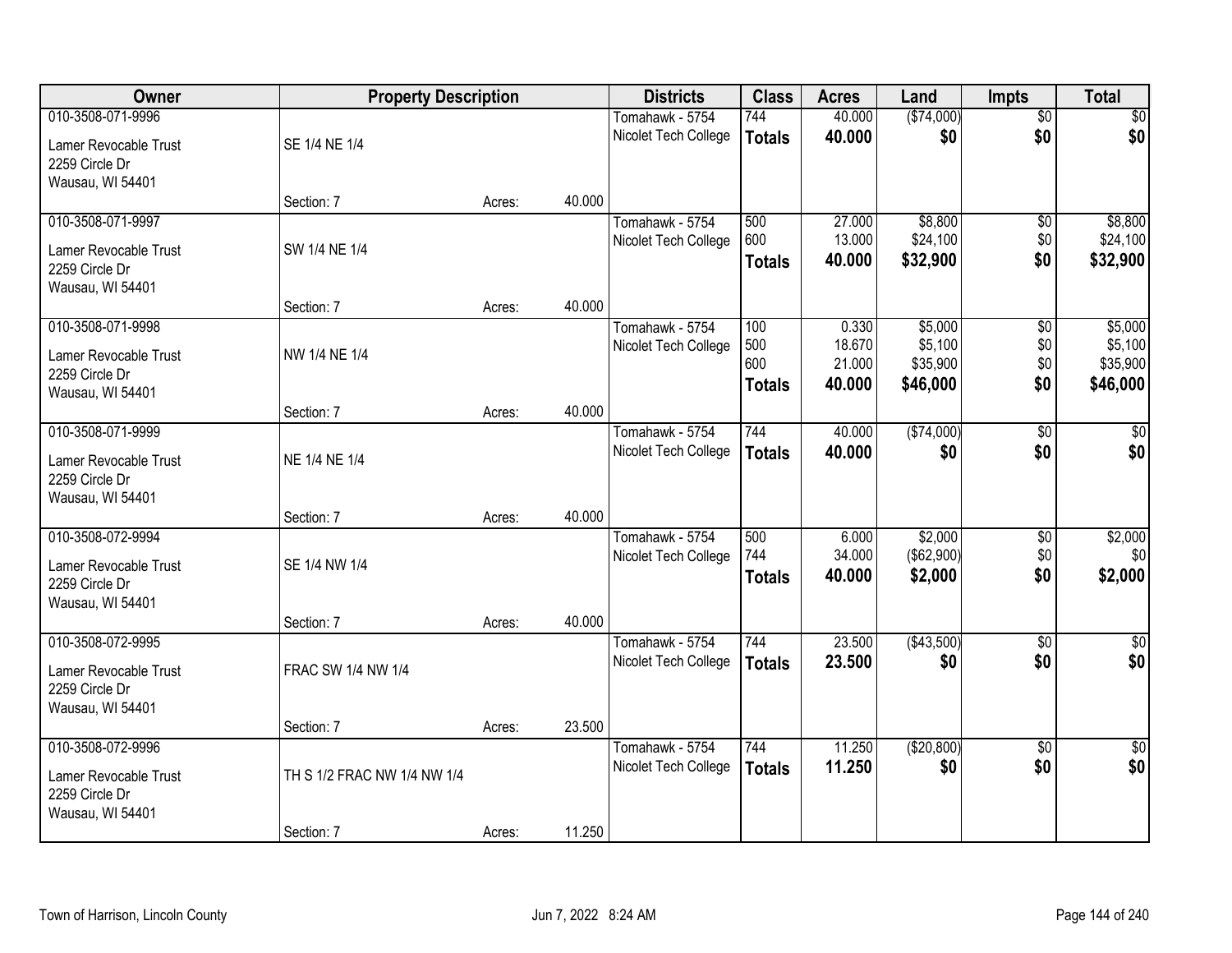| Owner                                                          | <b>Property Description</b>                  |        |        | <b>Districts</b>     | <b>Class</b>  | <b>Acres</b>    | Land              | <b>Impts</b>           | <b>Total</b>      |
|----------------------------------------------------------------|----------------------------------------------|--------|--------|----------------------|---------------|-----------------|-------------------|------------------------|-------------------|
| 010-3508-072-9997                                              |                                              |        |        | Tomahawk - 5754      | 744           | 11.250          | ( \$20, 800)      | $\overline{50}$        | \$0               |
| Lamer Revocable Trust<br>2259 Circle Dr                        | TH N 1/2 FRAC NW 1/4 NW 1/4                  |        |        | Nicolet Tech College | <b>Totals</b> | 11.250          | \$0               | \$0                    | \$0               |
| Wausau, WI 54401                                               |                                              |        |        |                      |               |                 |                   |                        |                   |
|                                                                | Section: 7                                   | Acres: | 11.250 |                      |               |                 |                   |                        |                   |
| 010-3508-072-9998                                              | N11582 County Rd a                           |        |        | Tomahawk - 5754      | 100           | 1.000           | \$2,500           | \$22,700               | \$25,200          |
| Lamer Revocable Trust                                          | TH S 1/2 OF NE 1/4 NW 1/4                    |        |        | Nicolet Tech College | 500<br>600    | 2.000<br>17.000 | \$700<br>\$31,500 | \$0<br>\$0             | \$700<br>\$31,500 |
| 2259 Circle Dr                                                 |                                              |        |        |                      | <b>Totals</b> | 20.000          | \$34,700          | \$22,700               | \$57,400          |
| Wausau, WI 54401                                               |                                              |        |        |                      |               |                 |                   |                        |                   |
|                                                                | Section: 7                                   | Acres: | 20.000 |                      |               |                 |                   |                        |                   |
| 010-3508-072-9999                                              |                                              |        |        | Tomahawk - 5754      | 600           | 20.000          | \$37,000          | \$0                    | \$37,000          |
| Lamer Revocable Trust<br>2259 Circle Dr<br>Wausau, WI 54401    | TH N 1/2 OF NE 1/4 NW 1/4                    |        |        | Nicolet Tech College | <b>Totals</b> | 20.000          | \$37,000          | \$0                    | \$37,000          |
|                                                                | Section: 7                                   | Acres: | 20.000 |                      |               |                 |                   |                        |                   |
| 010-3508-073-9992                                              | County Rd a                                  |        |        | Tomahawk - 5754      | 850           | 2.430           | \$0               | $\overline{30}$        | \$0               |
|                                                                |                                              |        |        | Nicolet Tech College | <b>Totals</b> | 2.430           | \$0               | \$0                    | \$0               |
| Lincoln County Hwy Dept<br>801 N Sales St<br>Merrill, WI 54452 | PRT OF SE 1/4 SW 1/4 DES IN D0465849 FOR HWY |        |        |                      |               |                 |                   |                        |                   |
|                                                                | Section: 7                                   | Acres: | 2.430  |                      |               |                 |                   |                        |                   |
| 010-3508-073-9993                                              | W2390 County Rd a                            |        |        | Tomahawk - 5754      | 100           | 1.000           | \$15,000          | \$170,100              | \$185,100         |
| Wayne A. Bostwick                                              | SE 1/4 SW 1/4 EX PCL DES IN D0465849 FOR HWY |        |        | Nicolet Tech College | 500           | 30.000          | \$22,500          | \$0                    | \$22,500          |
| W2390 County Rd A                                              |                                              |        |        |                      | 600           | 6.570           | \$16,400          | \$0                    | \$16,400          |
| Tomahawk, WI 54487                                             |                                              |        |        |                      | <b>Totals</b> | 37.570          | \$53,900          | \$170,100              | \$224,000         |
|                                                                | Section: 7                                   | Acres: | 37.570 |                      |               |                 |                   |                        |                   |
| 010-3508-073-9995                                              | County Rd a                                  |        |        | Tomahawk - 5754      | 100           | 1.000           | \$1,500           | $\overline{50}$        | \$1,500           |
| Lamer Revocable Trust<br>2259 Circle Dr                        | THE W 33' OF THE FRAC SW 1/4 SW 1/4          |        |        | Nicolet Tech College | <b>Totals</b> | 1.000           | \$1,500           | \$0                    | \$1,500           |
| Wausau, WI 54401                                               |                                              |        |        |                      |               |                 |                   |                        |                   |
|                                                                | Section: 7                                   | Acres: | 1.000  |                      |               |                 |                   |                        |                   |
| 010-3508-073-9996                                              | County Rd a                                  |        |        | Tomahawk - 5754      | 500<br>510    | 1.000<br>23.500 | \$100<br>\$21,700 | $\overline{50}$<br>\$0 | \$100<br>\$21,700 |
| Jeffry A. Lamer                                                | FRAC SW 1/4 SW 1/4 EX W 33' THRF EX PART FOR |        |        | Nicolet Tech College | <b>Totals</b> | 24.500          | \$21,800          | \$0                    | \$21,800          |
| 2222 N 44th Ave                                                | <b>HWY</b>                                   |        |        |                      |               |                 |                   |                        |                   |
| Wausau, WI 54401-8837                                          |                                              |        |        |                      |               |                 |                   |                        |                   |
|                                                                | Section: 7                                   | Acres: | 24.500 |                      |               |                 |                   |                        |                   |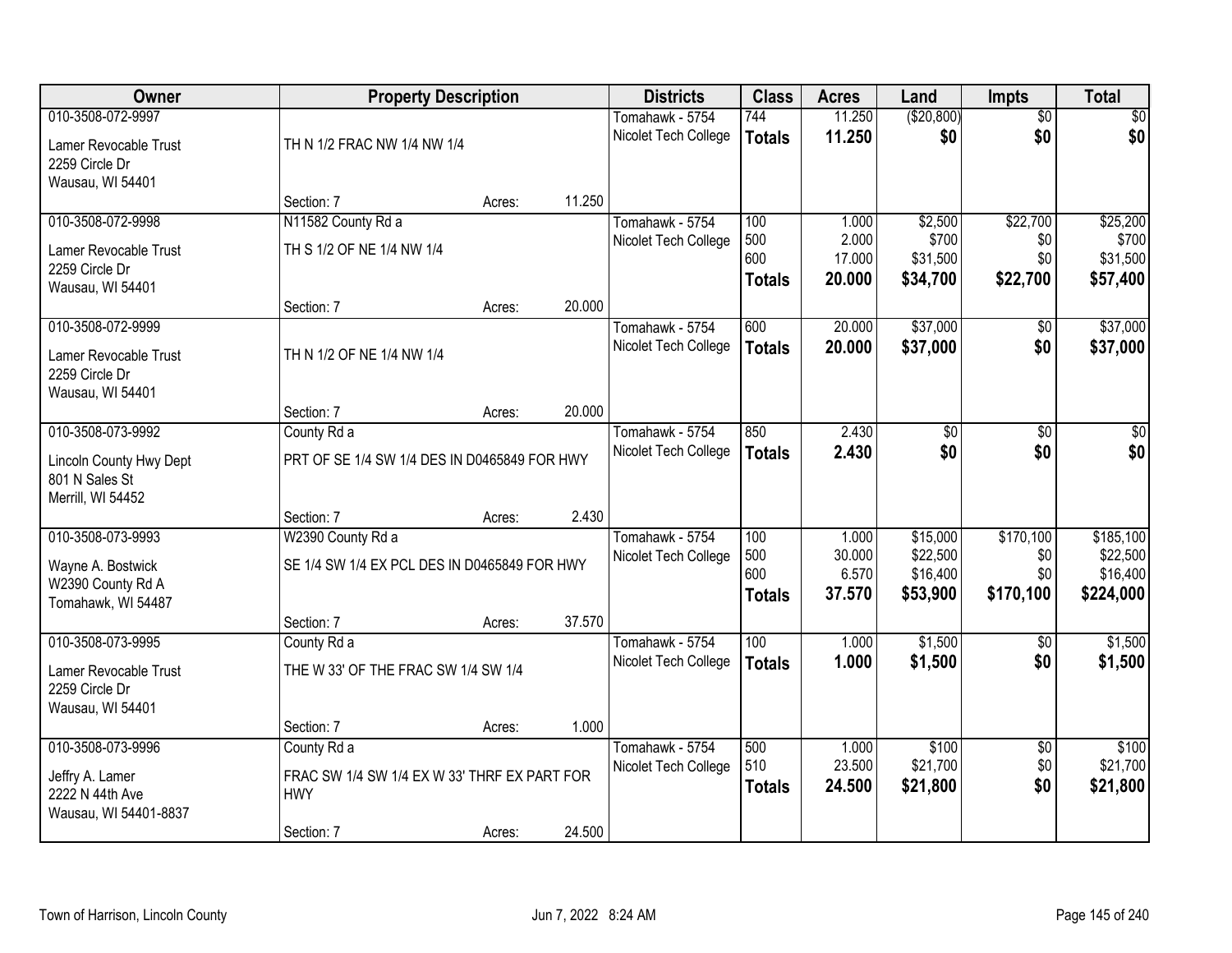| Owner                                                          |                                                                      | <b>Property Description</b> |        | <b>Districts</b>                        | <b>Class</b>         | <b>Acres</b>    | Land               | <b>Impts</b>           | <b>Total</b>       |
|----------------------------------------------------------------|----------------------------------------------------------------------|-----------------------------|--------|-----------------------------------------|----------------------|-----------------|--------------------|------------------------|--------------------|
| 010-3508-073-9997<br>Lamer Revocable Trust                     | THE W 33' OF THE FRAC NW 1/4 SW 1/4                                  |                             |        | Tomahawk - 5754<br>Nicolet Tech College | 100<br><b>Totals</b> | 1.000<br>1.000  | \$1,500<br>\$1,500 | $\overline{50}$<br>\$0 | \$1,500<br>\$1,500 |
| 2259 Circle Dr<br>Wausau, WI 54401                             |                                                                      |                             |        |                                         |                      |                 |                    |                        |                    |
|                                                                | Section: 7                                                           | Acres:                      | 1.000  |                                         |                      |                 |                    |                        |                    |
| 010-3508-073-9998                                              |                                                                      |                             |        | Tomahawk - 5754                         | 400                  | 23.500          | \$3,400            | \$0                    | \$3,400            |
| Lamer Revocable Trust<br>2259 Circle Dr                        | FRAC NW 1/4 SW 1/4 EX THE W 33' THRF                                 |                             |        | Nicolet Tech College                    | <b>Totals</b>        | 23.500          | \$3,400            | \$0                    | \$3,400            |
| Wausau, WI 54401                                               | Section: 7                                                           | Acres:                      | 23.500 |                                         |                      |                 |                    |                        |                    |
| 010-3508-073-9999                                              | County Rd a                                                          |                             |        | Tomahawk - 5754                         | 400                  | 38.000          | \$5,500            | \$0                    | \$5,500            |
| Arts Enterprises, LLC                                          | NE 1/4 SW 1/4 EX HWY & EASMT                                         |                             |        | Nicolet Tech College                    | 500<br><b>Totals</b> | 2.000<br>40.000 | \$1,800<br>\$7,300 | \$0<br>\$0             | \$1,800<br>\$7,300 |
| 7001 Beyer Rd<br>Rhinelander, WI 54501                         |                                                                      |                             |        |                                         |                      |                 |                    |                        |                    |
|                                                                | Section: 7                                                           | Acres:                      | 40.000 |                                         |                      |                 |                    |                        |                    |
| 010-3508-074-9992                                              | County Rd a                                                          |                             |        | Tomahawk - 5754                         | 850                  | 2.390           | $\overline{60}$    | \$0                    | \$0                |
| Lincoln County Hwy Dept<br>801 N Sales St<br>Merrill, WI 54452 | PRT OF SW 1/4 SE 1/4 DES IN D0465850 FOR HWY                         |                             |        | Nicolet Tech College                    | <b>Totals</b>        | 2.390           | \$0                | \$0                    | \$0                |
|                                                                | Section: 7                                                           | Acres:                      | 2.390  |                                         |                      |                 |                    |                        |                    |
| 010-3508-074-9993                                              | County Rd a                                                          |                             |        | Tomahawk - 5754                         | 400                  | 37.610          | \$5,400            | $\overline{30}$        | \$5,400            |
| John T. Taylor                                                 | SW 1/4 SE 1/4 EX PCL DES IN D0465850 FOR HWY                         |                             |        | Nicolet Tech College                    | <b>Totals</b>        | 37.610          | \$5,400            | \$0                    | \$5,400            |
| PO Box 639                                                     |                                                                      |                             |        |                                         |                      |                 |                    |                        |                    |
| 3225 Rifle Rd N                                                |                                                                      |                             |        |                                         |                      |                 |                    |                        |                    |
| Rhinelander, WI 54501<br>010-3508-074-9994                     | Section: 7<br>W2103 County Rd a                                      | Acres:                      | 37.610 | Tomahawk - 5754                         | 100                  | 2.000           | \$22,500           | \$211,900              | \$234,400          |
|                                                                |                                                                      |                             |        | Nicolet Tech College                    | 400                  | 8.000           | \$1,100            | \$0                    | \$1,100            |
| Gary A. Goes<br>W2103 County Rd A                              | THE E 578' OF THE SE 1/4 SE 1/4 DESC AS AN EX<br>V285 P382 LCR EX HW |                             |        |                                         | 500                  | 6.330           | \$2,100            | \$0                    | \$2,100            |
| Tomahawk, WI 54487                                             |                                                                      |                             |        |                                         | <b>Totals</b>        | 16.330          | \$25,700           | \$211,900              | \$237,600          |
|                                                                | Section: 7                                                           | Acres:                      | 16.330 |                                         |                      |                 |                    |                        |                    |
| 010-3508-074-9995                                              | County Rd a                                                          |                             |        | Tomahawk - 5754                         | 400                  | 23.670          | \$3,400            | $\overline{50}$        | \$3,400            |
| John T. Taylor                                                 | SE 1/4 SE 1/4 EX THT PRT DES AS AN EX IN V285                        |                             |        | Nicolet Tech College                    | <b>Totals</b>        | 23.670          | \$3,400            | \$0                    | \$3,400            |
| PO Box 639                                                     | P382                                                                 |                             |        |                                         |                      |                 |                    |                        |                    |
| 3225 Rifle Rd N<br>Rhinelander, WI 54501                       | Section: 7                                                           | Acres:                      | 23.670 |                                         |                      |                 |                    |                        |                    |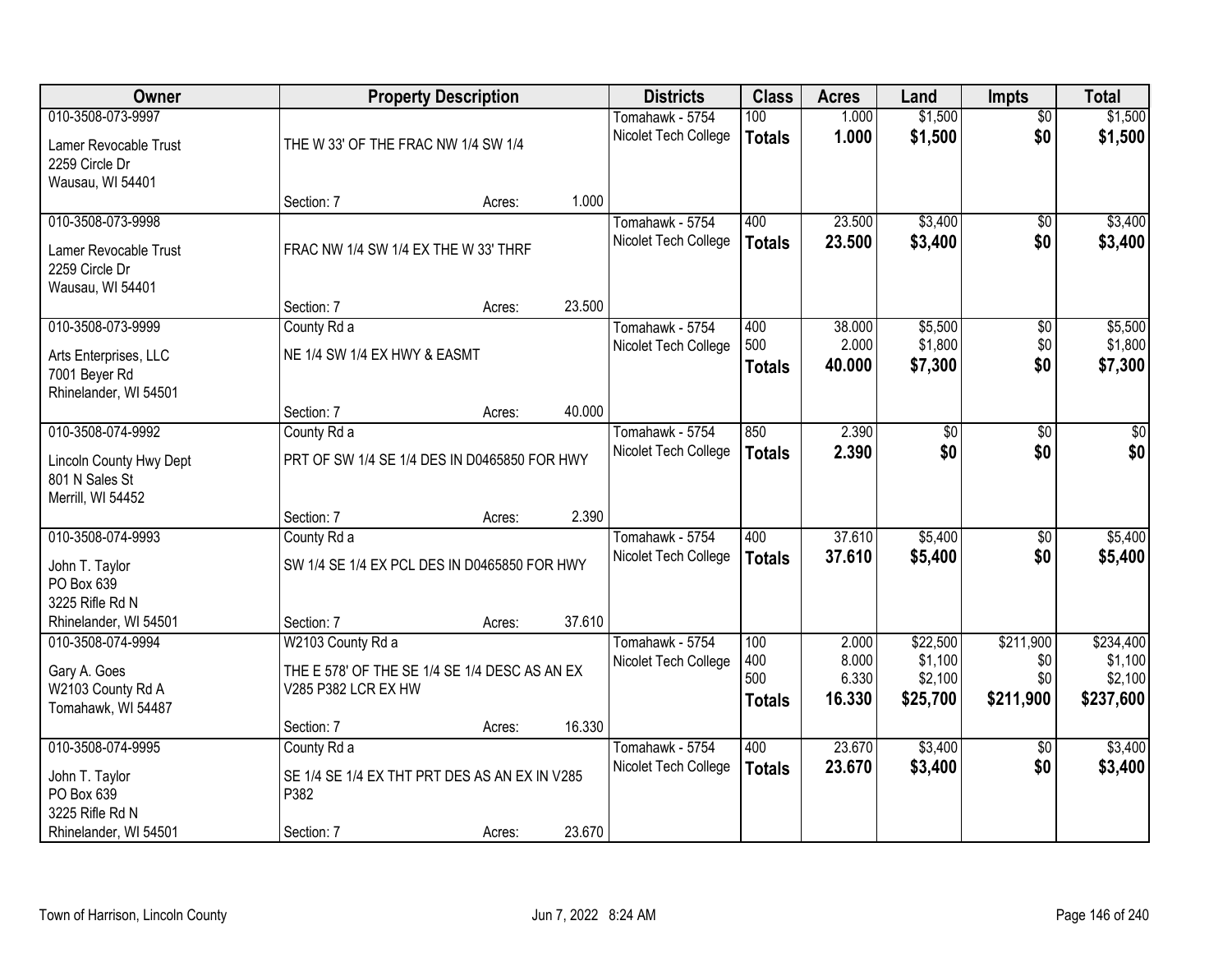| Owner                     |                                                     | <b>Property Description</b> |        | <b>Districts</b>     | <b>Class</b>  | <b>Acres</b>   | Land                | Impts            | <b>Total</b>         |
|---------------------------|-----------------------------------------------------|-----------------------------|--------|----------------------|---------------|----------------|---------------------|------------------|----------------------|
| 010-3508-074-9997         | W2198 County Rd a                                   |                             |        | Tomahawk - 5754      | 400           | 36.000         | \$5,200             | $\overline{50}$  | \$5,200              |
| Laurie A. Groskopf        | NW 1/4 SE 1/4 EX ANY PART FOR HWY                   |                             |        | Nicolet Tech College | 410           | 2.000          | \$9,000             | \$105,900        | \$114,900            |
| W2198 County Rd A         |                                                     |                             |        |                      | 500           | 2.000          | \$700               | \$0              | \$700                |
| Tomahawk, WI 54487        |                                                     |                             |        |                      | <b>Totals</b> | 40.000         | \$14,900            | \$105,900        | \$120,800            |
|                           | Section: 7                                          | Acres:                      | 40.000 |                      |               |                |                     |                  |                      |
| 010-3508-074-9998         | County Rd a                                         |                             |        | Tomahawk - 5754      | 400           | 32.170         | \$4,600             | \$0              | \$4,600              |
| Garry Vincent             | PRT OF TH NE 1/4 SE 1/4 CM E 1/4 CR SEC 7 POB-S     |                             |        | Nicolet Tech College | <b>Totals</b> | 32.170         | \$4,600             | \$0              | \$4,600              |
| W2092 County Rd A         | 2DG 20'19" E 1371.35'-S 86DG 40'10" W 1029.42'-N    |                             |        |                      |               |                |                     |                  |                      |
| Tomahawk, WI 54487        | 2DG 06'26" W 1358.55'-N 86DG 06'05" E 1024.185' POE |                             |        |                      |               |                |                     |                  |                      |
|                           | Section: 7                                          | Acres:                      | 32.170 |                      |               |                |                     |                  |                      |
| 010-3508-074-9999         | W2194 County Rd a                                   |                             |        | Tomahawk - 5754      | 400           | 7.000          | \$1,000             | $\overline{50}$  | \$1,000              |
| Laurie A. Groskopf        | NE 1/4 SE 1/4 EX ANY PRT FOR HWY EX V429 P50        |                             |        | Nicolet Tech College | 500           | 0.830          | \$600               | \$0              | \$600                |
| W2198 County Rd A         | <b>LCR</b>                                          |                             |        |                      | <b>Totals</b> | 7.830          | \$1,600             | \$0              | \$1,600              |
| Tomahawk, WI 54487        |                                                     |                             |        |                      |               |                |                     |                  |                      |
|                           | Section: 7                                          | Acres:                      | 7.830  |                      |               |                |                     |                  |                      |
| 010-3508-081-9992         | County Rd a                                         |                             |        | Tomahawk - 5754      | 600           | 20.213         | \$31,300            | $\overline{50}$  | \$31,300             |
| Craig A. Lau              | PRT OF SE 1/4 NE 1/4 CM AT E 1/4 CR SEC 8 - N       |                             |        | Nicolet Tech College | <b>Totals</b> | 20.213         | \$31,300            | \$0              | \$31,300             |
| W1819 County Rd A         | 88DG 20' 38" W 641.095' POB - N 88DG 20'38" W       |                             |        |                      |               |                |                     |                  |                      |
| Tomahawk, WI 54487        | 636.375'- N 03DG 42'35" W 1356.76'- S 89DG 39'58" E |                             |        |                      |               |                |                     |                  |                      |
|                           | Section: 8                                          | Acres:                      | 20.213 |                      |               |                |                     |                  |                      |
| 010-3508-081-9993         | W1755 County Rd a                                   |                             |        | Tomahawk - 5754      | 100           | 2.000          | \$22,500            | \$61,000         | \$83,500             |
|                           |                                                     |                             |        | Nicolet Tech College | 600           | 18.213         | \$28,200            | \$0              | \$28,200             |
| William Chojnacki         | PRT OF SE 1/4 NE 1/4 CM AT E 1/4 CR SEC 8 POB - N   |                             |        |                      | <b>Totals</b> | 20.213         | \$50,700            | \$61,000         | \$111,700            |
| 3121 Sherman Ct           | 88DG 20'38" W 641.095'-N 02DG 43'19" W 1370.02'- S  |                             |        |                      |               |                |                     |                  |                      |
| South Milwaukee, WI 53172 | 89DG 39'58" E 640.135'- S 02DG 43'19" E 1384.84' TO |                             |        |                      |               |                |                     |                  |                      |
|                           | Section: 8                                          | Acres:                      | 20.213 |                      |               |                |                     |                  |                      |
| 010-3508-081-9994         | W1817 Old County A Rd                               |                             |        | Tomahawk - 5754      | 100<br>500    | 1.000<br>5.000 | \$15,000<br>\$1,600 | \$186,400<br>\$0 | \$201,400<br>\$1,600 |
| Donald E. Lau             | SW 1/4 NE 1/4 LYG S OF OLD HWY A AND N OF           |                             |        | Nicolet Tech College | 600           | 15.000         | \$27,800            | \$0              | \$27,800             |
| W1817 Old County A Rd     | <b>COUNTY RD A</b>                                  |                             |        |                      |               | 21.000         | \$44,400            | \$186,400        | \$230,800            |
| Tomahawk, WI 54487        |                                                     |                             |        |                      | <b>Totals</b> |                |                     |                  |                      |
|                           | Section: 8                                          | Acres:                      | 21.000 |                      |               |                |                     |                  |                      |
| 010-3508-081-9995         | W1819 County Rd a                                   |                             |        | Tomahawk - 5754      | 100           | 1.000          | \$15,000            | \$181,600        | \$196,600            |
| Craig A. Lau              | SW 1/4 NE 1/4 LYG S OF OLD HWY A EX D0377315        |                             |        | Nicolet Tech College | 600           | 17.000         | \$31,500            | \$0              | \$31,500             |
| W1819 County Rd A         |                                                     |                             |        |                      | <b>Totals</b> | 18.000         | \$46,500            | \$181,600        | \$228,100            |
| Tomahawk, WI 54487        |                                                     |                             |        |                      |               |                |                     |                  |                      |
|                           | Section: 8                                          | Acres:                      | 18.000 |                      |               |                |                     |                  |                      |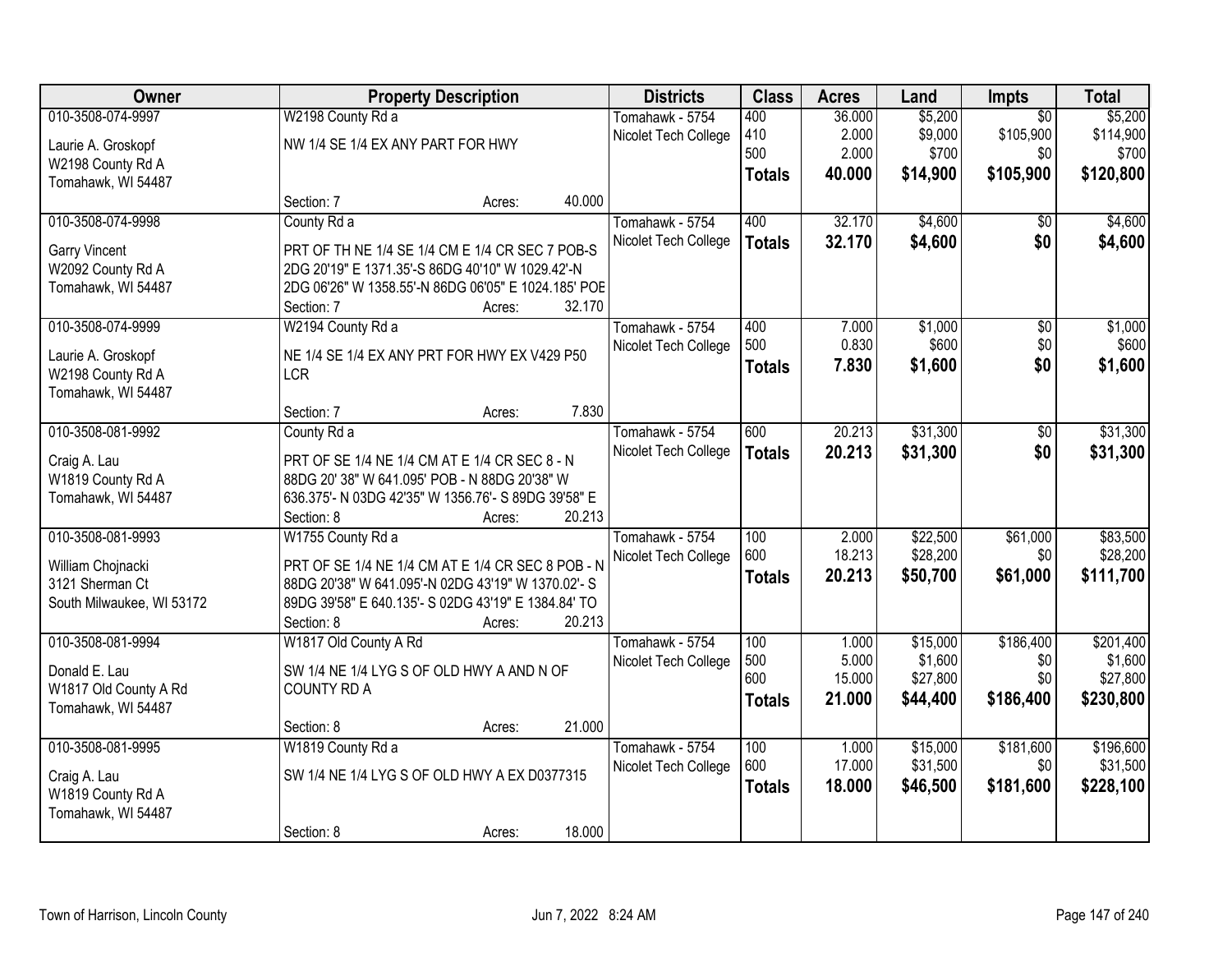| Owner                                     | <b>Property Description</b>                  |        |        | <b>Districts</b>     | <b>Class</b>     | <b>Acres</b> | Land          | <b>Impts</b>    | <b>Total</b> |
|-------------------------------------------|----------------------------------------------|--------|--------|----------------------|------------------|--------------|---------------|-----------------|--------------|
| 010-3508-081-9998                         | Ward Rd                                      |        |        | Merrill - 3500       | 600              | 3.010        | \$5,600       | $\sqrt{$0}$     | \$5,600      |
| William V. Pittman Jr                     | NW1/4 NE1/4 AND THT PRT SW1/4 NE1/4 LYG N OF |        |        | North Central Tech   | 744              | 36.350       | (\$67,200)    | \$0             | \$0          |
| 705 W Main St                             | OLD HWY A BNG PRT OF CSM 1497 V7 P159        |        |        | College              | <b>Totals</b>    | 39.360       | \$5,600       | \$0             | \$5,600      |
| Merrill, WI 54452                         | D0395678                                     |        |        |                      |                  |              |               |                 |              |
|                                           | Section: 8                                   | Acres: | 39.360 |                      |                  |              |               |                 |              |
| 010-3508-081-9999                         | W1758 Old County A Rd                        |        |        | Tomahawk - 5754      | 100              | 2.000        | \$22,500      | \$543,300       | \$565,800    |
| Paul A. Leimer                            | NE 1/4 NE 1/4 EX RD HWY TAKES APPROX 1.00    |        |        | Nicolet Tech College | 600              | 37.000       | \$57,400      | \$0             | \$57,400     |
| W1758 County Rd A                         |                                              |        |        |                      | 840              | 1.000        | \$0           | \$0             | \$0          |
| Tomahawk, WI 54487                        |                                              |        |        |                      | <b>Totals</b>    | 40.000       | \$79,900      | \$543,300       | \$623,200    |
|                                           | Section: 8                                   | Acres: | 40.000 |                      |                  |              |               |                 |              |
| 010-3508-082-9996                         | W2048 Old County A Rd                        |        |        | Tomahawk - 5754      | 712              | 40.000       | ( \$74,000)   | \$0             | $\sqrt{50}$  |
| Diane M. Carr                             | SE 1/4 NW 1/4 FOREST CROP EXC EASEMENT FOR   |        |        | Nicolet Tech College | <b>Totals</b>    | 40.000       | \$0           | \$0             | \$0          |
| 623 S 44th Ave                            | HWY APPROX 4.53A 1974 ENTRY EX HWY           |        |        |                      |                  |              |               |                 |              |
| Wausau, WI 54401                          | EASEMENT 4.53A                               |        |        |                      |                  |              |               |                 |              |
|                                           | Section: 8                                   | Acres: | 40.000 |                      |                  |              |               |                 |              |
| 010-3508-082-9997                         |                                              |        |        | Tomahawk - 5754      | 500              | 16.020       | \$4,800       | \$0             | \$4,800      |
|                                           | SW 1/4 NW 1/4 HN-8-7                         |        |        | Nicolet Tech College | 600              | 20.000       | \$37,000      | \$0             | \$37,000     |
| <b>Garry Vincent</b><br>W2092 County Rd A |                                              |        |        |                      | <b>Totals</b>    | 36.020       | \$41,800      | \$0             | \$41,800     |
| Tomahawk, WI 54487                        |                                              |        |        |                      |                  |              |               |                 |              |
|                                           | Section: 8                                   | Acres: | 36.020 |                      |                  |              |               |                 |              |
| 010-3508-082-9998                         |                                              |        |        | Tomahawk - 5754      | $\overline{742}$ | 35.510       | $($ \$65,700) | $\overline{50}$ | $\sqrt{50}$  |
| William V. Pittman Jr                     | NW 1/4 NW 1/4 BNG PRT OF CSM 1497 V7 P159    |        |        | Nicolet Tech College | <b>Totals</b>    | 35.510       | \$0           | \$0             | \$0          |
| 705 W Main St                             | D0395678                                     |        |        |                      |                  |              |               |                 |              |
| Merrill, WI 54452                         |                                              |        |        |                      |                  |              |               |                 |              |
|                                           | Section: 8                                   | Acres: | 35.510 |                      |                  |              |               |                 |              |
| 010-3508-082-9999                         |                                              |        |        | Tomahawk - 5754      | $\overline{742}$ | 35.920       | ( \$66,500)   | $\overline{30}$ | $\sqrt{$0]}$ |
| William V. Pittman Jr                     | NE 1/4 NW 1/4 BNG PRT OF CSM 1497 V7 P159    |        |        | Nicolet Tech College | <b>Totals</b>    | 35.920       | \$0           | \$0             | \$0          |
| 705 W Main St                             | D0395678                                     |        |        |                      |                  |              |               |                 |              |
| Merrill, WI 54452                         |                                              |        |        |                      |                  |              |               |                 |              |
|                                           | Section: 8                                   | Acres: | 35.920 |                      |                  |              |               |                 |              |
| 010-3508-083-9995                         | W2001 County Rd a                            |        |        | Tomahawk - 5754      | 100              | 1.000        | \$2,500       | \$13,900        | \$16,400     |
| Ronald C Luedtke & Donna M Luedtke        | SE 1/4 SW 1/4                                |        |        | Nicolet Tech College | 500              | 26.000       | \$10,400      | \$0             | \$10,400     |
| Revocable Trust                           |                                              |        |        |                      | 600              | 13.000       | \$20,200      | \$0             | \$20,200     |
| 666 Water St                              |                                              |        |        |                      | <b>Totals</b>    | 40.000       | \$33,100      | \$13,900        | \$47,000     |
| Lomira, WI 53048                          | Section: 8                                   | Acres: | 40.000 |                      |                  |              |               |                 |              |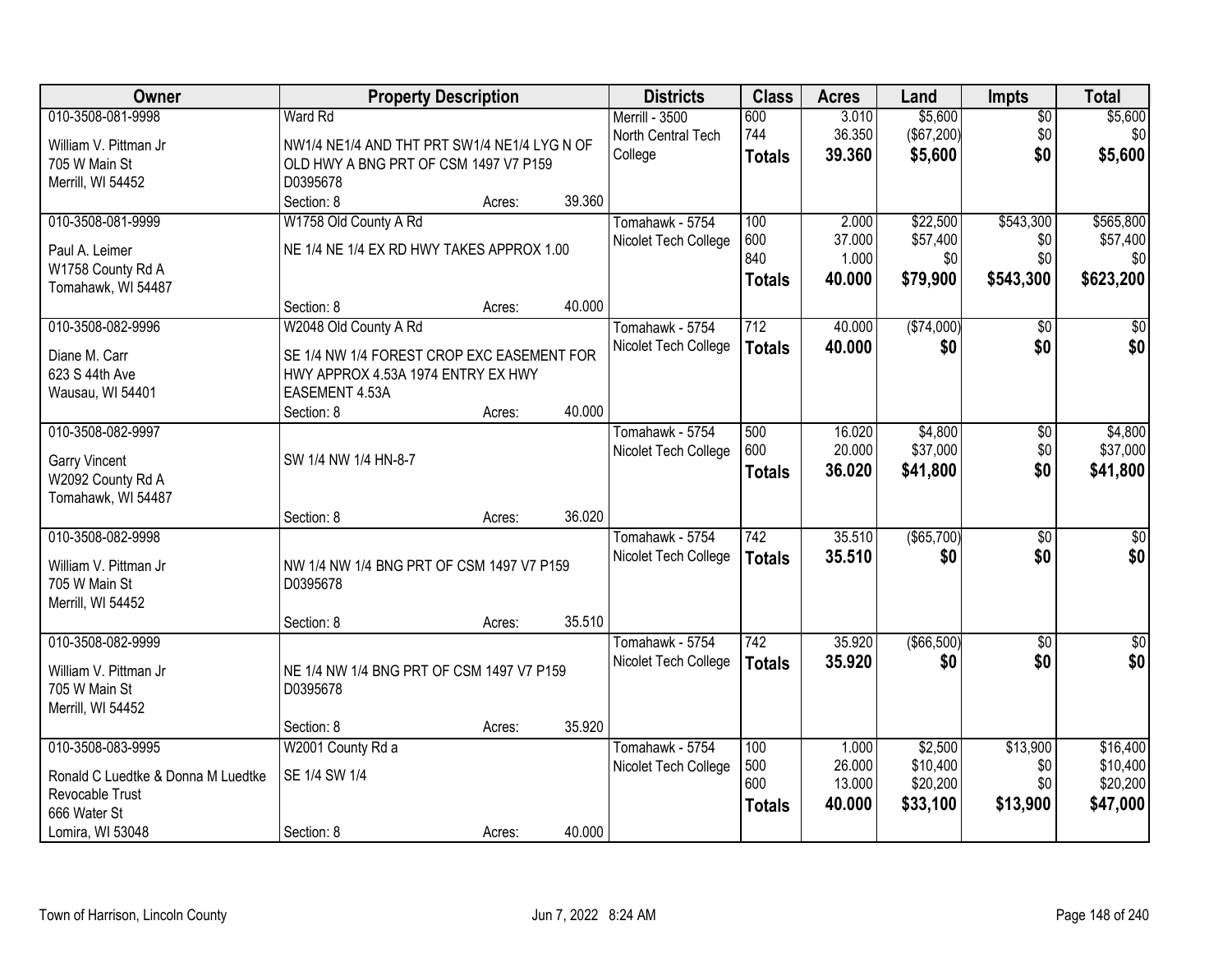| Owner                                                 | <b>Property Description</b>                      |        |        | <b>Districts</b>                        | <b>Class</b>  | <b>Acres</b>     | Land               | <b>Impts</b>           | <b>Total</b>         |
|-------------------------------------------------------|--------------------------------------------------|--------|--------|-----------------------------------------|---------------|------------------|--------------------|------------------------|----------------------|
| 010-3508-083-9996                                     | W2095 County Rd a                                |        |        | Tomahawk - 5754                         | 100           | 1.000            | \$15,000           | \$139,500              | \$154,500            |
| <b>Edward Fry</b>                                     | SW 1/4 SW 1/4 AND THAT PART OF THE NW 1/4 SW     |        |        | Nicolet Tech College                    | 500           | 38.300           | \$12,400           | \$0                    | \$12,400             |
| W2095 County Rd A                                     | 1/4 LYG SELY OF HWY A                            |        |        |                                         | 600           | 7.000            | \$13,000           | \$0                    | \$13,000             |
| Tomahawk, WI 54487                                    |                                                  |        |        |                                         | <b>Totals</b> | 46.300           | \$40,400           | \$139,500              | \$179,900            |
|                                                       | Section: 8                                       | Acres: | 46.300 |                                         |               |                  |                    |                        |                      |
| 010-3508-083-9997                                     | W2092 County Rd a                                |        |        | Tomahawk - 5754                         | 100           | 1.000            | \$15,000           | \$128,300              | \$143,300            |
| Garry Vincent                                         | BEG AT SW CR NW 1/4 SW 1/4 TH N 1426' TH E 643.6 |        |        | Nicolet Tech College                    | 600           | 16.500           | \$28,600           | \$0                    | \$28,600             |
| W2092 County Rd A                                     | TH S 1119' TH SWLY ALG N LN HWY A TO POB AS TH   |        |        |                                         | <b>Totals</b> | 17.500           | \$43,600           | \$128,300              | \$171,900            |
| Tomahawk, WI 54487                                    | W 1/2 OF TH NW 1/4 SW 1/4 LYG N OF HWY A         |        |        |                                         |               |                  |                    |                        |                      |
|                                                       | Section: 8                                       | Acres: | 17.500 |                                         |               |                  |                    |                        |                      |
| 010-3508-083-9998                                     | County Rd a                                      |        |        | Tomahawk - 5754                         | 744           | 13.200           | ( \$24,400)        | $\overline{50}$        | $\overline{50}$      |
| Robert A. Steigerwaldt                                | BEG AT SE CR W 1/2 OF W 1/2 OF NW 1/4 SW 1/4 TH  |        |        | Nicolet Tech College                    | <b>Totals</b> | 13.200           | \$0                | \$0                    | \$0                  |
| N11005 Pickerel Creek Rd                              | N 1119' TH E 643'6" TH S 551' TH SWLY ALG N LN   |        |        |                                         |               |                  |                    |                        |                      |
| Tomahawk, WI 54487                                    | HWY A TO POB DES AS E 1/2 NW 1/4 SW 1/4 N OF     |        |        |                                         |               |                  |                    |                        |                      |
|                                                       | Section: 8                                       | Acres: | 13.200 |                                         |               |                  |                    |                        |                      |
| 010-3508-083-9999                                     | County Rd a                                      |        |        | Tomahawk - 5754                         | 500           | 26.000           | \$10,400           | \$0                    | \$10,400             |
|                                                       | NE 1/4 SW 1/4                                    |        |        | Nicolet Tech College                    | 600           | 14.000           | \$21,700           | \$0                    | \$21,700             |
| Ronald C Luedtke & Donna M Luedtke<br>Revocable Trust |                                                  |        |        |                                         | <b>Totals</b> | 40.000           | \$32,100           | \$0                    | \$32,100             |
| 666 Water St                                          |                                                  |        |        |                                         |               |                  |                    |                        |                      |
| Lomira, WI 53048                                      | Section: 8                                       | Acres: | 40.000 |                                         |               |                  |                    |                        |                      |
| 010-3508-084-9996                                     | Mail Route Rd                                    |        |        | Tomahawk - 5754                         | 500           | 9.000            | \$3,600            | $\overline{50}$        | \$3,600              |
|                                                       |                                                  |        |        | Nicolet Tech College                    | 600           | 31.000           | \$48,100           | \$0                    | \$48,100             |
| Ronald C Luedtke & Donna M Luedtke                    | SW 1/4 SE 1/4                                    |        |        |                                         | <b>Totals</b> | 40.000           | \$51,700           | \$0                    | \$51,700             |
| Revocable Trust                                       |                                                  |        |        |                                         |               |                  |                    |                        |                      |
| 666 Water St                                          |                                                  |        |        |                                         |               |                  |                    |                        |                      |
| Lomira, WI 53048                                      | Section: 8                                       | Acres: | 40.000 |                                         |               |                  |                    |                        |                      |
| 010-3508-084-9997                                     |                                                  |        |        | Tomahawk - 5754<br>Nicolet Tech College | 850           | 40.000<br>40.000 | $\sqrt{$0}$<br>\$0 | $\overline{60}$<br>\$0 | $\frac{1}{6}$<br>\$0 |
| <b>Lincoln County</b>                                 | SE 1/4 SE 1/4                                    |        |        |                                         | <b>Totals</b> |                  |                    |                        |                      |
| 801 N Sales St                                        |                                                  |        |        |                                         |               |                  |                    |                        |                      |
| Merrill, WI 54452                                     |                                                  |        |        |                                         |               |                  |                    |                        |                      |
|                                                       | Section: 8                                       | Acres: | 40.000 |                                         |               |                  |                    |                        |                      |
| 010-3508-084-9998                                     | Mail Route Rd                                    |        |        | Tomahawk - 5754                         | 500           | 20.000           | \$8,000            | $\overline{50}$        | \$8,000              |
| Ronald C Luedtke & Donna M Luedtke                    | NW 1/4 SE 1/4                                    |        |        | Nicolet Tech College                    | 600           | 20.000           | \$31,000           | \$0                    | \$31,000             |
| Revocable Trust                                       |                                                  |        |        |                                         | <b>Totals</b> | 40.000           | \$39,000           | \$0                    | \$39,000             |
| 666 Water St                                          |                                                  |        |        |                                         |               |                  |                    |                        |                      |
| Lomira, WI 53048                                      | Section: 8                                       | Acres: | 40.000 |                                         |               |                  |                    |                        |                      |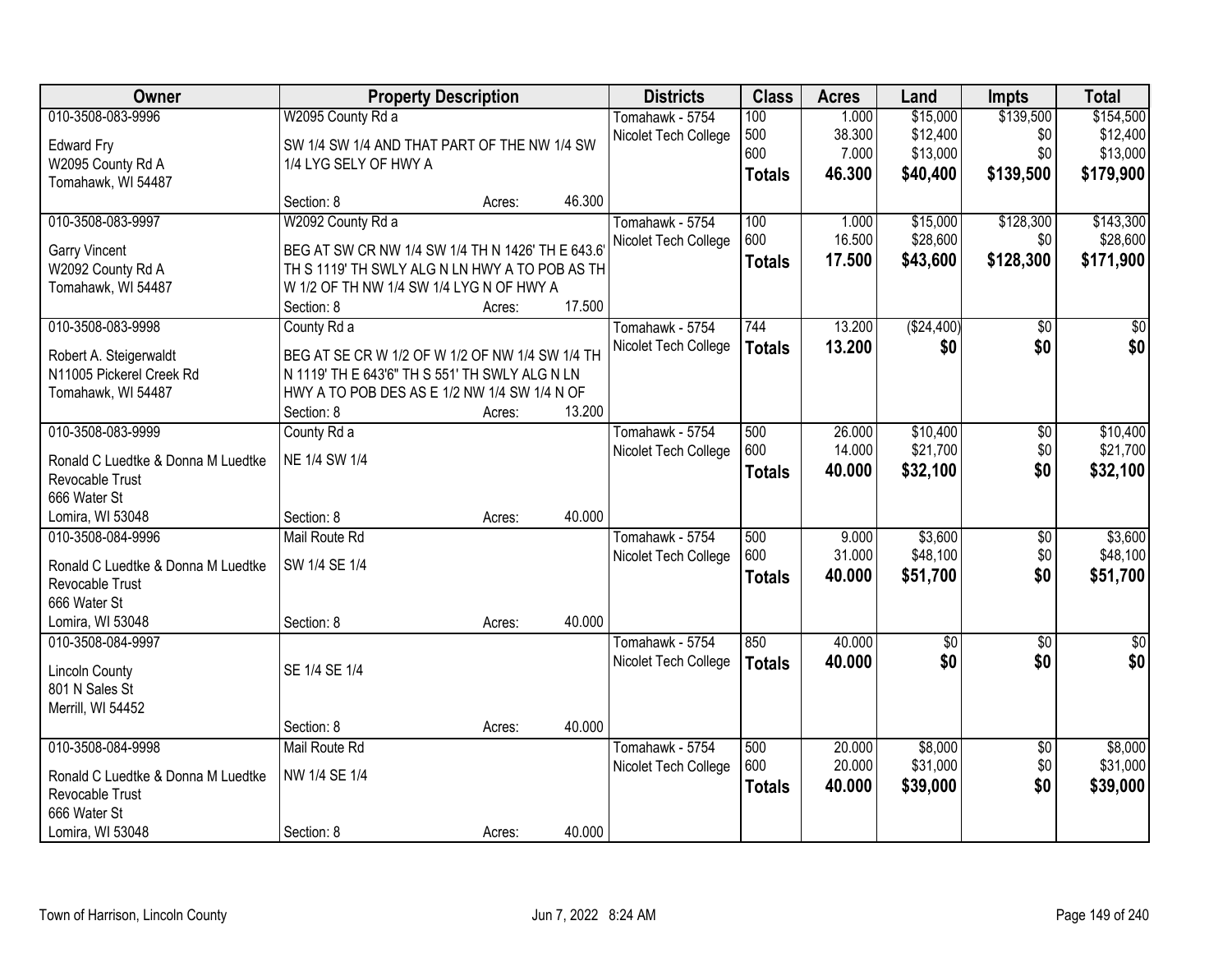| Owner                                                                                                  | <b>Property Description</b>                                                                  |        |         | <b>Districts</b>                        | <b>Class</b>                       | <b>Acres</b>                       | Land                                      | <b>Impts</b>                       | <b>Total</b>                               |
|--------------------------------------------------------------------------------------------------------|----------------------------------------------------------------------------------------------|--------|---------|-----------------------------------------|------------------------------------|------------------------------------|-------------------------------------------|------------------------------------|--------------------------------------------|
| 010-3508-084-9999<br><b>Lincoln County</b><br>801 N Sales St                                           | NE 1/4 SE 1/4                                                                                |        |         | Tomahawk - 5754<br>Nicolet Tech College | 850<br><b>Totals</b>               | 40.000<br>40.000                   | $\overline{50}$<br>\$0                    | $\overline{50}$<br>\$0             | $\sqrt{50}$<br>\$0                         |
| Merrill, WI 54452                                                                                      | Section: 8                                                                                   | Acres: | 40.000  |                                         |                                    |                                    |                                           |                                    |                                            |
| 010-3508-091-9997<br><b>Lincoln County</b><br>801 N Sales St<br>Merrill, WI 54452                      | S 1/2 OF NE 1/4 S 1/2 NW 1/4 N 1/2 SW 1/4 SE 1/4 SW<br>1/4 SE 1/4 LINCOLN COUNTY FOREST LAND |        |         | Tomahawk - 5754<br>Nicolet Tech College | 820<br><b>Totals</b>               | 440.000<br>440.000                 | $\overline{50}$<br>\$0                    | $\overline{30}$<br>\$0             | $\sqrt{50}$<br>\$0                         |
|                                                                                                        | Section: 9                                                                                   | Acres: | 440.000 |                                         |                                    |                                    |                                           |                                    |                                            |
| 010-3508-091-9998<br><b>Stark Family Irrevocable Trust</b><br>N8924 Norlander Rd<br>Tomahawk, WI 54487 | NW 1/4 NE 1/4                                                                                |        |         | Tomahawk - 5754<br>Nicolet Tech College | 744<br><b>Totals</b>               | 40.000<br>40.000                   | ( \$74,000)<br>\$0                        | \$0<br>\$0                         | \$0<br>\$0                                 |
|                                                                                                        | Section: 9                                                                                   | Acres: | 40.000  |                                         |                                    |                                    |                                           |                                    |                                            |
| 010-3508-091-9999<br>Hudson Family Properties, LLC<br>1516 3rd St                                      | W1421 County Rd a<br>NE 1/4 NE 1/4 MFL-1996 ENT-40.00A-CLOSED                                |        |         | Tomahawk - 5754<br>Nicolet Tech College | 742<br><b>Totals</b>               | 40.000<br>40.000                   | ( \$74,000)<br>\$0                        | \$0<br>\$0                         | \$0<br>\$0                                 |
| Delafield, WI 53018                                                                                    | Section: 9                                                                                   | Acres: | 40.000  |                                         |                                    |                                    |                                           |                                    |                                            |
| 010-3508-092-9994<br>Dennis J. Grannan<br>W1518 Cty Rd A<br>Rhinelander, WI 54501                      | THAT PART OF NE 1/4 NW 1/4 LYG NORTH OF HWY<br>AND SOUTH OF OLD HWY A                        |        |         | Tomahawk - 5754<br>Nicolet Tech College | $\overline{100}$<br><b>Totals</b>  | 2.000<br>2.000                     | \$22,500<br>\$22,500                      | $\overline{30}$<br>\$0             | \$22,500<br>\$22,500                       |
| 010-3508-092-9995                                                                                      | Section: 9                                                                                   | Acres: | 2.000   | Tomahawk - 5754                         | 744                                | 37.000                             | ( \$68,500)                               | $\overline{50}$                    | $\sqrt{50}$                                |
| Stark Family Irrevocable Trust<br>N8924 Norlander Rd<br>Tomahawk, WI 54487                             | NE 1/4 NW 1/4 LYG S HWY A                                                                    |        |         | Nicolet Tech College                    | <b>Totals</b>                      | 37.000                             | \$0                                       | \$0                                | \$0                                        |
|                                                                                                        | Section: 9                                                                                   | Acres: | 37.000  |                                         |                                    |                                    |                                           |                                    |                                            |
| 010-3508-092-9996<br>George R. Dalka<br>W1653 County Rd A<br>Rhinelander, WI 54501                     | W1653 County Rd a<br>NW 1/4 NW 1/4<br>Section: 9                                             | Acres: | 40.000  | Tomahawk - 5754<br>Nicolet Tech College | 100<br>500<br>600<br><b>Totals</b> | 1.000<br>2.000<br>37.000<br>40.000 | \$15,000<br>\$100<br>\$68,500<br>\$83,600 | \$28,400<br>\$0<br>\$0<br>\$28,400 | \$43,400<br>\$100<br>\$68,500<br>\$112,000 |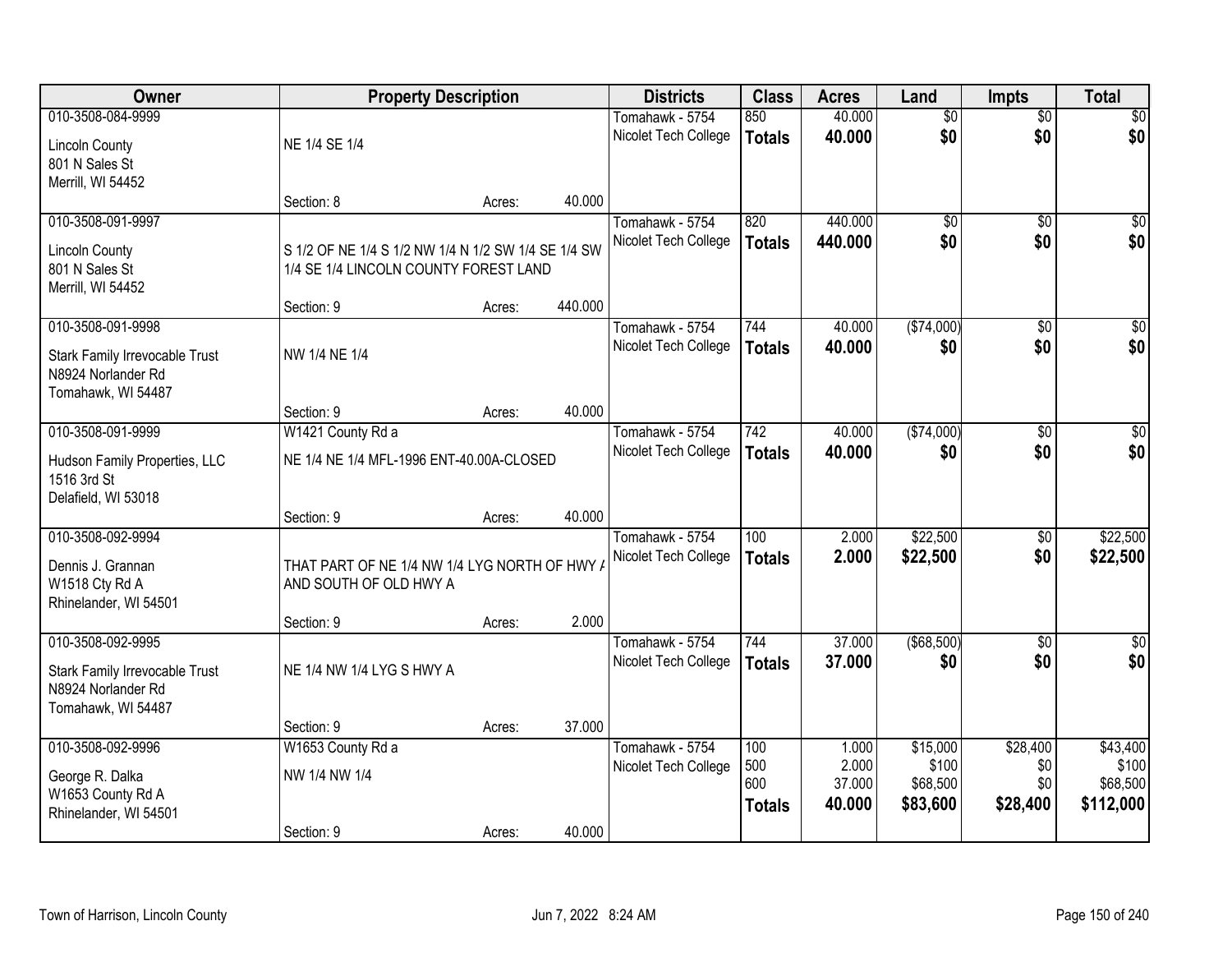| Owner                                                                                        | <b>Property Description</b>                       |        |        | <b>Districts</b>     | <b>Class</b>  | <b>Acres</b> | Land        | <b>Impts</b>    | <b>Total</b>    |
|----------------------------------------------------------------------------------------------|---------------------------------------------------|--------|--------|----------------------|---------------|--------------|-------------|-----------------|-----------------|
| 010-3508-093-9999                                                                            | N11344 Mail Route Rd                              |        |        | Tomahawk - 5754      | 742           | 40.000       | ( \$74,000) | $\overline{50}$ | $\overline{50}$ |
| Forrest Anderson                                                                             | SW 1/4 SW 1/4                                     |        |        | Nicolet Tech College | <b>Totals</b> | 40.000       | \$0         | \$0             | \$0             |
| N79 W34639 Petersen Rd                                                                       |                                                   |        |        |                      |               |              |             |                 |                 |
| Oconomowoc, WI 53066                                                                         |                                                   |        |        |                      |               |              |             |                 |                 |
|                                                                                              | Section: 9                                        | Acres: | 40.000 |                      |               |              |             |                 |                 |
| 010-3508-101-9993                                                                            |                                                   |        |        | Rhinelander - 4781   | 600           | 29.760       | \$71,400    | \$0             | \$71,400        |
| Whiskey River L&T, LLC                                                                       | PARCEL 2 - BEING PRT OF E 1/2 OF NW 1/4 & SW 1/4  |        |        | Nicolet Tech College | <b>Totals</b> | 29.760       | \$71,400    | \$0             | \$71,400        |
| 115 Perimeter Center PI Ste 94                                                               | NE 1/4 & NW 1/4 SE 1/4-CM AT N 1/4 CR SEC 10 - S  |        |        |                      |               |              |             |                 |                 |
| Atlanta, GA 30346                                                                            | 01DG 07' 26" W 1478.57' TO POB - S 89DG 32'45" E  |        |        |                      |               |              |             |                 |                 |
|                                                                                              | Section: 10                                       | Acres: | 29.760 |                      |               |              |             |                 |                 |
| 010-3508-101-9994                                                                            | W1133 Harvest Moon Rd                             |        |        | Rhinelander - 4781   | 100           | 17.310       | \$55,500    | \$137,100       | \$192,600       |
| Bruce A Grill and Lori J Grill Rev Lvg Tsl   PARCEL 3 - BEING PRT OF SW 1/4 NE 1/4 DES AS CM |                                                   |        |        | Nicolet Tech College | <b>Totals</b> | 17.310       | \$55,500    | \$137,100       | \$192,600       |
| 2710 Tower Rd                                                                                | AT N 1/4 CR SEC 10 - S 01DG 07' 26" W 1478.57'- S |        |        |                      |               |              |             |                 |                 |
| Mcfarland, WI 53558                                                                          | 89DG 32' 45" E 1400.04'- S 00DG 18' 31" E 390' TO |        |        |                      |               |              |             |                 |                 |
| 010-3508-101-9996                                                                            | Section: 10                                       | Acres: | 17.310 | Rhinelander - 4781   | 820           | 40.000       | \$0         | \$0             | \$0             |
|                                                                                              |                                                   |        |        | Nicolet Tech College | <b>Totals</b> | 40.000       | \$0         | \$0             | \$0             |
| <b>Lincoln County</b>                                                                        | SE 1/4 NE 1/4 COUNTY FOREST LAND 1935 ENT         |        |        |                      |               |              |             |                 |                 |
| 801 N Sales St                                                                               |                                                   |        |        |                      |               |              |             |                 |                 |
| Merrill, WI 54452                                                                            | Section: 10                                       | Acres: | 40.000 |                      |               |              |             |                 |                 |
| 010-3508-101-9998                                                                            |                                                   |        |        | Rhinelander - 4781   | 744           | 40.000       | ( \$74,000) | $\overline{50}$ | \$0             |
|                                                                                              |                                                   |        |        | Nicolet Tech College | <b>Totals</b> | 40.000       | \$0         | \$0             | \$0             |
| Rollman Irrevocable Trust                                                                    | NW 1/4 NE 1/4                                     |        |        |                      |               |              |             |                 |                 |
| W915 Theis Rd<br>Rhinelander, WI 54501                                                       |                                                   |        |        |                      |               |              |             |                 |                 |
|                                                                                              | Section: 10                                       | Acres: | 40.000 |                      |               |              |             |                 |                 |
| 010-3508-101-9999                                                                            | W915 Theis Rd                                     |        |        | Rhinelander - 4781   | 100           | 1.000        | \$15,000    | \$117,800       | \$132,800       |
| Rollman Irrevocable Trust                                                                    | NE 1/4 NE 1/4                                     |        |        | Nicolet Tech College | 500           | 9.000        | \$6,800     | \$0             | \$6,800         |
| W915 Theis Rd                                                                                |                                                   |        |        |                      | 600           | 30.000       | \$55,500    | \$0             | \$55,500        |
| Rhinelander, WI 54501                                                                        |                                                   |        |        |                      | <b>Totals</b> | 40.000       | \$77,300    | \$117,800       | \$195,100       |
|                                                                                              | Section: 10                                       | Acres: | 40.000 |                      |               |              |             |                 |                 |
| 010-3508-102-9986                                                                            |                                                   |        |        | Rhinelander - 4781   |               |              |             |                 |                 |
| Town of Harrison                                                                             | PRT OF NE 1/4 NW 1/4 AND SW 1/4 NE 1/4 AND NW     |        |        | Nicolet Tech College | <b>Totals</b> |              |             |                 |                 |
| N10455 Cty Rd D                                                                              | 1/4 SE 1/4 BEING SQUAW LAKE RD                    |        |        |                      |               |              |             |                 |                 |
| Tomahawk, WI 54487                                                                           |                                                   |        |        |                      |               |              |             |                 |                 |
|                                                                                              | Section: 10                                       | Acres: | 0.000  |                      |               |              |             |                 |                 |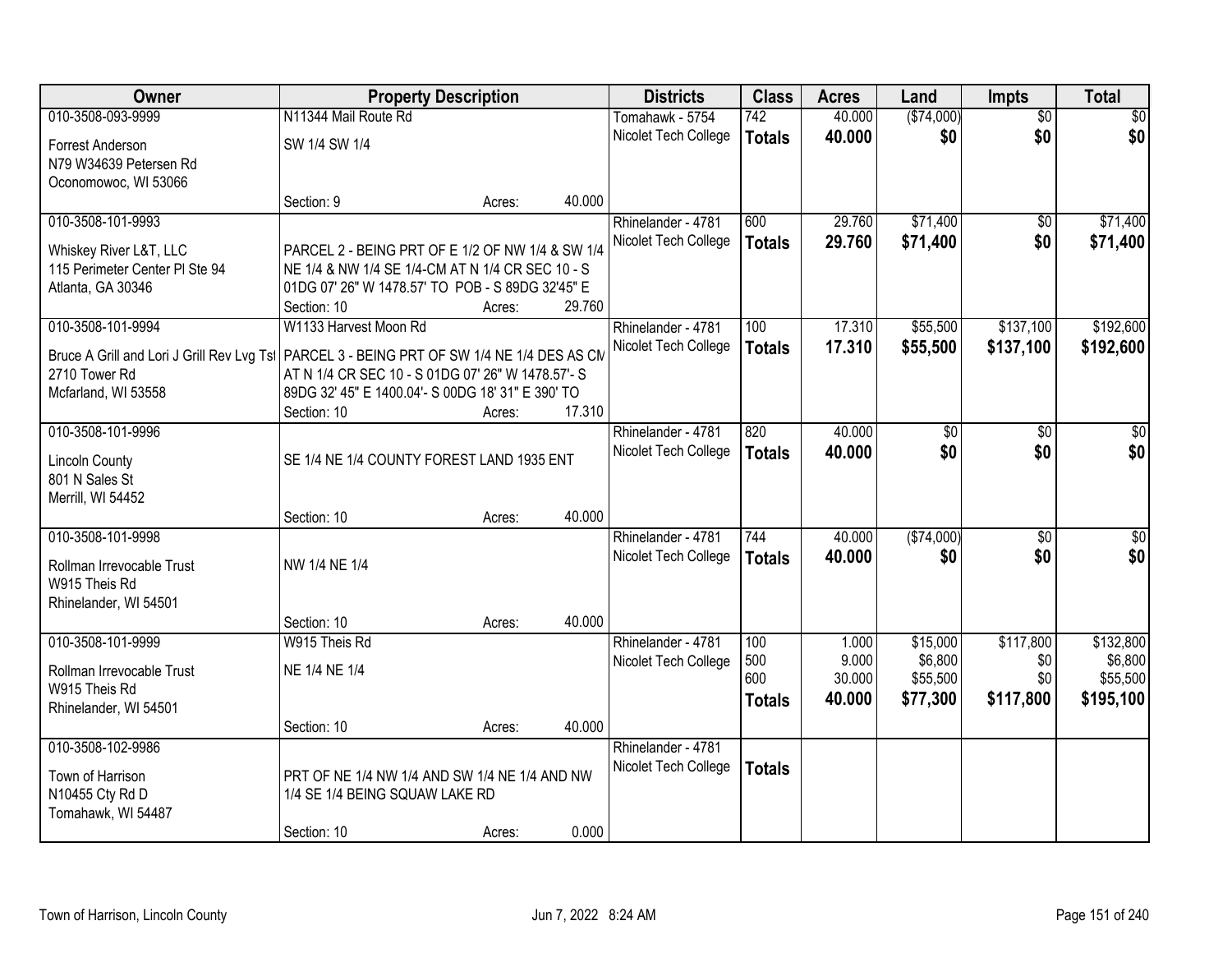| <b>Owner</b>                 |                                                   | <b>Property Description</b> |       | <b>Districts</b>     | <b>Class</b>     | <b>Acres</b> | Land      | <b>Impts</b> | <b>Total</b> |
|------------------------------|---------------------------------------------------|-----------------------------|-------|----------------------|------------------|--------------|-----------|--------------|--------------|
| 010-3508-102-9987            | N11695 Squaw Lake Rd                              |                             |       | Rhinelander - 4781   | 100              | 1.000        | \$68,000  | \$141,800    | \$209,800    |
| John E. Almquist             | LT 2 CSM 2276 V12 P230 D0485895                   |                             |       | Nicolet Tech College | 500              | 2.000        | \$700     | \$0          | \$700        |
| 1333 Palisades Dr            |                                                   |                             |       |                      | 600              | 3.620        | \$6,700   | \$0          | \$6,700      |
| Appleton, WI 54915           |                                                   |                             |       |                      | <b>Totals</b>    | 6.620        | \$75,400  | \$141,800    | \$217,200    |
|                              | Section: 10                                       | Acres:                      | 6.620 |                      |                  |              |           |              |              |
| 010-3508-102-9988            | Squaw Lake Rd                                     |                             |       | Rhinelander - 4781   | 100              | 6.670        | \$89,500  | \$0          | \$89,500     |
| John E. Almquist             | LT 1 CSM 1940 V10 P95-96 D0450709 ALSO SHOWN      |                             |       | Nicolet Tech College | <b>Totals</b>    | 6.670        | \$89,500  | \$0          | \$89,500     |
| 1333 Palisades Dr            | AS PRT OF LT 1 CSM 2276 V12 P230 D0485895         |                             |       |                      |                  |              |           |              |              |
| Appleton, WI 54915           |                                                   |                             |       |                      |                  |              |           |              |              |
|                              | Section: 10                                       | Acres:                      | 6.670 |                      |                  |              |           |              |              |
| 010-3508-102-9989            | N11679 Squaw Lake Rd                              |                             |       | Rhinelander - 4781   | 100              | 0.300        | \$56,100  | \$78,100     | \$134,200    |
| Francis B. Brotski           | PRT OF NW 1/4 NW 1/4 EX PRT LYG WLY OF SQUAW      |                             |       | Nicolet Tech College | <b>Totals</b>    | 0.300        | \$56,100  | \$78,100     | \$134,200    |
| N10508 County Rd D           | LK AND SQUAW CRK DES IN V478 P25 LCR AND EX       |                             |       |                      |                  |              |           |              |              |
| Tomahawk, WI 54487           | CSM 1940 V10 P95-96 D0450709                      |                             |       |                      |                  |              |           |              |              |
|                              | Section: 10                                       | Acres:                      | 0.300 |                      |                  |              |           |              |              |
| 010-3508-102-9990            | N11530 Hilts Lake Rd                              |                             |       | Rhinelander - 4781   | 100              | 0.650        | \$85,000  | \$84,900     | \$169,900    |
|                              |                                                   |                             |       | Nicolet Tech College | <b>Totals</b>    | 0.650        | \$85,000  | \$84,900     | \$169,900    |
| Lee J. Burdick               | BEG AT INTRS S LN SE 1/4 NW 1/4 & W LN SQUAW      |                             |       |                      |                  |              |           |              |              |
| N11530 Hilts Lake Rd         | LAKE TH NWLY ALG SD LAKE 150' TH W TO E LN        |                             |       |                      |                  |              |           |              |              |
| Rhinelander, WI 54501-9026   | PRIV RD TH SELY ALG SD ROAD TO S LN SD 1/4 1/4    |                             |       |                      |                  |              |           |              |              |
|                              | Section: 10                                       | Acres:                      | 0.650 |                      |                  |              |           |              |              |
| 010-3508-102-9992            | N11542 Hilts Lake Rd                              |                             |       | Rhinelander - 4781   | $\overline{100}$ | 0.750        | \$130,000 | \$55,800     | \$185,800    |
| James A. Knudson             | TH S 400' OF GL 3 LYG E OF PRIVATE ROADWAY AS     |                             |       | Nicolet Tech College | <b>Totals</b>    | 0.750        | \$130,000 | \$55,800     | \$185,800    |
| 330 E Edgewater St           | DES IN V371 P318 LCR EX TH S 150' THRF            |                             |       |                      |                  |              |           |              |              |
| Cambria, WI 53923            |                                                   |                             |       |                      |                  |              |           |              |              |
|                              | Section: 10                                       | Acres:                      | 0.750 |                      |                  |              |           |              |              |
| 010-3508-102-9993            | N11576 Hilts Lake Rd                              |                             |       | Rhinelander - 4781   | $\overline{100}$ | 0.500        | \$124,000 | \$135,500    | \$259,500    |
| Stephen A. Brada             | ALL THT PRT OF TH SE 1/4 NW 1/4 & SW 1/4 NW 1/4   |                             |       | Nicolet Tech College | <b>Totals</b>    | 0.500        | \$124,000 | \$135,500    | \$259,500    |
| 420 Lakeview Dr              | KN AS TH ISLAND ON SQUAW LAKE TOGETHER            |                             |       |                      |                  |              |           |              |              |
| Algoma, WI 54201             | WITH A 16' STRIP OF RDWY AS DES IN V208 P53       |                             |       |                      |                  |              |           |              |              |
|                              | Section: 10                                       | Acres:                      | 0.500 |                      |                  |              |           |              |              |
| 010-3508-102-9994            | N11570 Hilts Lake Rd                              |                             |       | Rhinelander - 4781   | 100              | 1.200        | \$124,000 | \$91,600     | \$215,600    |
| Lois Polenz Survivor's Trust | PRT OF S 1/2 OF NW 1/4 - CM AT S LN SE 1/4 NW 1/4 |                             |       | Nicolet Tech College | <b>Totals</b>    | 1.200        | \$124,000 | \$91,600     | \$215,600    |
| 2803 Columbia Rd             | & W SHR SQUAW LAKE - NWLY ALG LK 400' POB -       |                             |       |                      |                  |              |           |              |              |
| Madison, WI 53705            | CONT NWLY 350'- N 25' ACROSS TO AN ISLAND TO S    |                             |       |                      |                  |              |           |              |              |
|                              | Section: 10                                       | Acres:                      | 1.200 |                      |                  |              |           |              |              |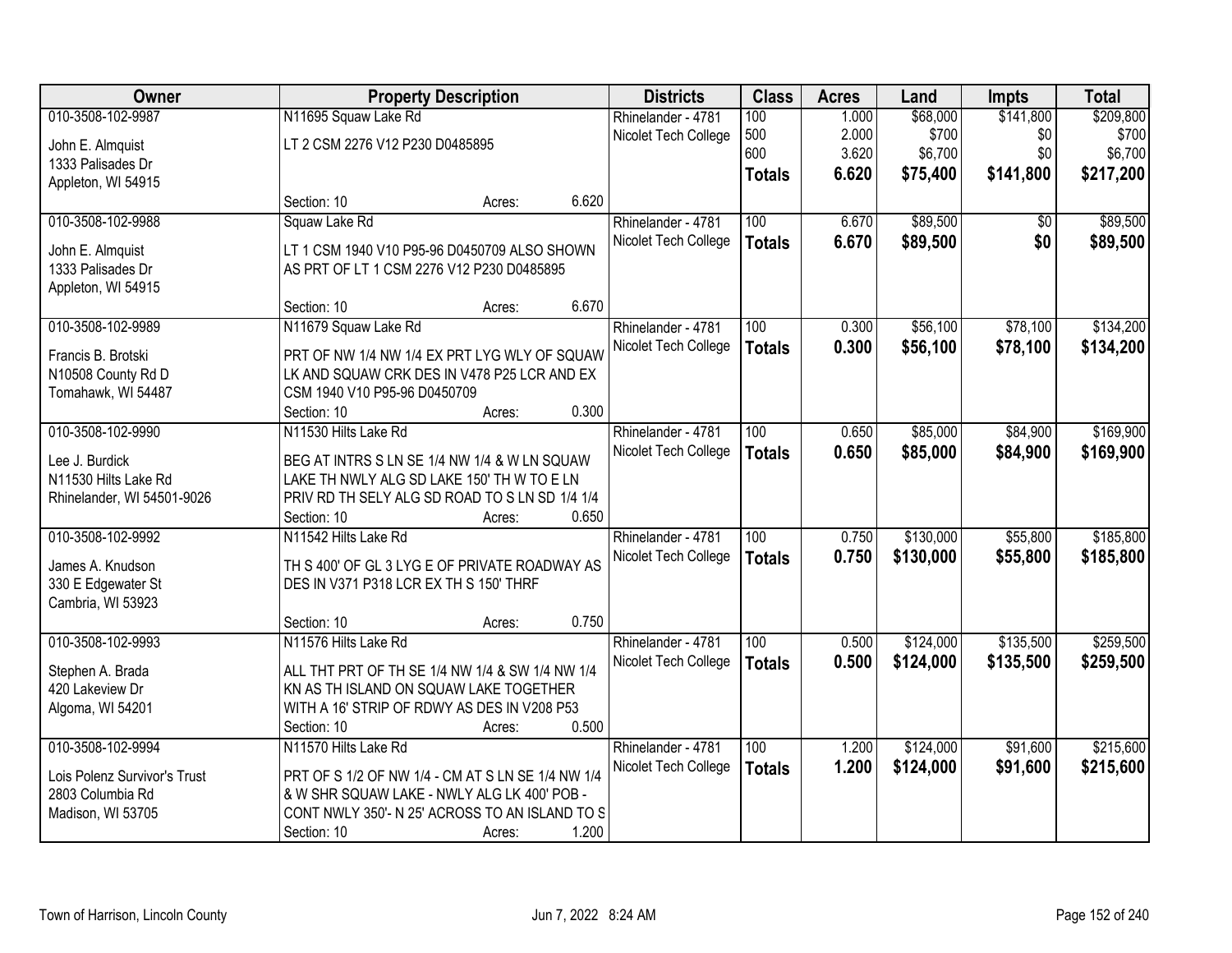| Owner                             |                                                     | <b>Property Description</b> |        | <b>Districts</b>     | <b>Class</b>     | <b>Acres</b> | Land       | <b>Impts</b>    | <b>Total</b>    |
|-----------------------------------|-----------------------------------------------------|-----------------------------|--------|----------------------|------------------|--------------|------------|-----------------|-----------------|
| 010-3508-102-9995                 | N11599 Hilts Lake Rd                                |                             |        | Rhinelander - 4781   | 100              | 0.400        | \$6,000    | \$10,200        | \$16,200        |
| James Woodford                    | SW 1/4 NW 1/4 PRT OF THE ISLAND LYG WITHIN SD       |                             |        | Nicolet Tech College | 600              | 34.510       | \$97,300   | \$0             | \$97,300        |
| 7219 Woodcrest Dr                 | 1/4 1/4 DES IN V208 P53 EX PCL DES IN V212 P475     |                             |        |                      | <b>Totals</b>    | 34.910       | \$103,300  | \$10,200        | \$113,500       |
| Rhinelander, WI 54501             |                                                     |                             |        |                      |                  |              |            |                 |                 |
|                                   | Section: 10                                         | Acres:                      | 34.910 |                      |                  |              |            |                 |                 |
| 010-3508-102-9996                 |                                                     |                             |        | Rhinelander - 4781   | 742              | 11.000       | (\$20,400) | $\overline{50}$ | $\overline{50}$ |
| Hudson Family Properties, LLC     | PRT OF NW 1/4 NW 1/4 LYG WLY OF SQUAW LK &          |                             |        | Nicolet Tech College | <b>Totals</b>    | 11.000       | \$0        | \$0             | \$0             |
| 1516 3rd St                       | SQUAW CRK MFL-1996 ENT-11.00A-CLOSED                |                             |        |                      |                  |              |            |                 |                 |
| Delafield, WI 53018               |                                                     |                             |        |                      |                  |              |            |                 |                 |
|                                   | Section: 10                                         | Acres:                      | 11.000 |                      |                  |              |            |                 |                 |
| 010-3508-102-9998                 | Squaw Lake Rd                                       |                             |        | Rhinelander - 4781   | 100              | 3.800        | \$74,500   | \$0             | \$74,500        |
| Thomas E. Brotski                 | PRT OF NE 1/4 NW 1/4 CM AT NW COR SEC 10 -          |                             |        | Nicolet Tech College | <b>Totals</b>    | 3.800        | \$74,500   | \$0             | \$74,500        |
| N10567 Cty Rd D                   | N81DG 34' 39"E 1454.67' POB N 81DG 27'57"E 126' - S |                             |        |                      |                  |              |            |                 |                 |
| Tomahawk, WI 54487                | 2DG 38'45" E 893.20' TO SQUAW LK - N 51DG 41'52"W   |                             |        |                      |                  |              |            |                 |                 |
|                                   | Section: 10                                         | Acres:                      | 3.800  |                      |                  |              |            |                 |                 |
| 010-3508-102-9999                 |                                                     |                             |        | Rhinelander - 4781   | 500              | 14.690       | \$4,800    | \$0             | \$4,800         |
| Whiskey River L&T, LLC            | PARCEL 1 - BEING PRT OF NE 1/4 NW 1/4 DES AS        |                             |        | Nicolet Tech College | 600              | 21.450       | \$39,700   | \$0             | \$39,700        |
| 115 Perimeter Center PI Ste 94    | BEG AT N 1/4 SEC 10 - S 01DG 07" 26" W 1478.57'- N  |                             |        |                      | <b>Totals</b>    | 36.140       | \$44,500   | \$0             | \$44,500        |
| Atlanta, GA 30346                 | 60DG 26' 21" W 70'- S 85DG 54'47" W 380' - CONT ALG |                             |        |                      |                  |              |            |                 |                 |
|                                   | Section: 10                                         | Acres:                      | 36.140 |                      |                  |              |            |                 |                 |
| 010-3508-103-9979                 | N11476 Hilts Lake Rd                                |                             |        | Rhinelander - 4781   | $\overline{100}$ | 0.840        | \$102,000  | \$84,200        | \$186,200       |
| Terrance L. Massey                | PRT OF NE 1/4 SW 1/4 CM AT INTRS N LN 1/4 1/4 & W   |                             |        | Nicolet Tech College | <b>Totals</b>    | 0.840        | \$102,000  | \$84,200        | \$186,200       |
| N11476 Hilts Lake Rd              | SHR SQUAW LK - W 202'- S 100'- S 21DG E 138'- S     |                             |        |                      |                  |              |            |                 |                 |
| Rhinelander, WI 54501-9025        | 48DG E 200'- S 57DG 30' E 100'- S 41DG 30'E 115'- S |                             |        |                      |                  |              |            |                 |                 |
|                                   | Section: 10                                         | Acres:                      | 0.840  |                      |                  |              |            |                 |                 |
| 010-3508-103-9980                 |                                                     |                             |        | Rhinelander - 4781   | 600              | 7.000        | \$13,000   | $\overline{50}$ | \$13,000        |
| Theiler Fawn Lake Properties, LLC | SE 1/4 SW 1/4 EX TH PRT DES IN V186 P433            |                             |        | Nicolet Tech College | 743              | 28.000       | (\$51,800) | \$0<br>\$0      | \$0<br>\$13,000 |
| 4955 Monroe St NE                 |                                                     |                             |        |                      | <b>Totals</b>    | 35.000       | \$13,000   |                 |                 |
| Columbia Heights, MN 55421        |                                                     |                             |        |                      |                  |              |            |                 |                 |
|                                   | Section: 10                                         | Acres:                      | 35.000 |                      |                  |              |            |                 |                 |
| 010-3508-103-9981                 |                                                     |                             |        | Rhinelander - 4781   | 741              | 40.000       | (\$74,000) | $\overline{30}$ | $\overline{50}$ |
| Theiler Fawn Lake Properties, LLC | SW 1/4 SW 1/4                                       |                             |        | Nicolet Tech College | <b>Totals</b>    | 40.000       | \$0        | \$0             | \$0             |
| 4955 Monroe St NE                 |                                                     |                             |        |                      |                  |              |            |                 |                 |
| Columbia Heights, MN 55421        |                                                     |                             |        |                      |                  |              |            |                 |                 |
|                                   | Section: 10                                         | Acres:                      | 40.000 |                      |                  |              |            |                 |                 |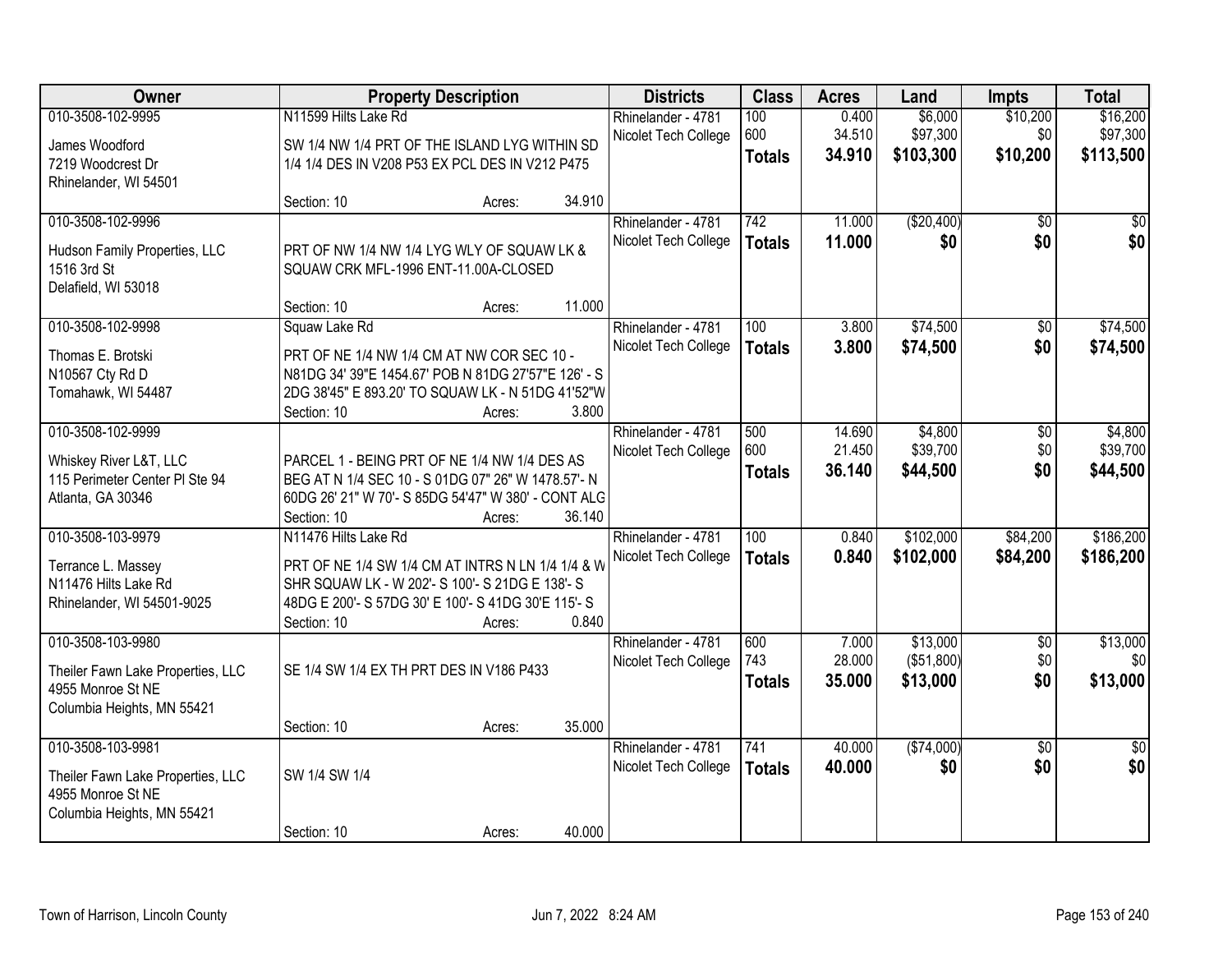| Owner                 | <b>Property Description</b>                      | <b>Districts</b>     | <b>Class</b>     | <b>Acres</b> | Land      | Impts           | <b>Total</b> |
|-----------------------|--------------------------------------------------|----------------------|------------------|--------------|-----------|-----------------|--------------|
| 010-3508-103-9982     |                                                  | Rhinelander - 4781   | 600              | 41.850       | \$77,400  | $\overline{50}$ | \$77,400     |
| Matthew E. Sykes      | NW 1/4 SW 1/4                                    | Nicolet Tech College | <b>Totals</b>    | 41.850       | \$77,400  | \$0             | \$77,400     |
| 420 Esker Heights Dr  |                                                  |                      |                  |              |           |                 |              |
| Tomahawk, WI 54487    |                                                  |                      |                  |              |           |                 |              |
|                       | 41.850<br>Section: 10<br>Acres:                  |                      |                  |              |           |                 |              |
| 010-3508-103-9983     | N11440 Hilts Lake Rd                             | Rhinelander - 4781   | 100              | 0.750        | \$51,000  | \$11,100        | \$62,100     |
|                       |                                                  | Nicolet Tech College | <b>Totals</b>    | 0.750        | \$51,000  | \$11,100        | \$62,100     |
| Bonnie J. Sliwicki    | COM AT A PT 111' E OF MEAN CR ON 1/4 LN NE 1/4   |                      |                  |              |           |                 |              |
| N11436 Hilts Lake Rd  | SW 1/4 TH SLY ALG TN RD 1144' POB S 3DEG 25"E S  |                      |                  |              |           |                 |              |
| Rhinelander, WI 54501 | 1DEG 30"E 100' E 30DEG 30"N 357' NWLY ALG        |                      |                  |              |           |                 |              |
|                       | 0.750<br>Section: 10<br>Acres:                   |                      |                  |              |           |                 |              |
| 010-3508-103-9984     | N11450 Hilts Lake Rd                             | Rhinelander - 4781   | 100              | 0.750        | \$68,000  | \$75,700        | \$143,700    |
| Robert F. Gurda       | CM AT INTRS N LN NE 1/4 SW 1/4 & W SHR SQUAW     | Nicolet Tech College | <b>Totals</b>    | 0.750        | \$68,000  | \$75,700        | \$143,700    |
| 1810 Chadbourne Ave   | LK TH SLY ALG SD LK 1000' POB TH S 30DG 30' W    |                      |                  |              |           |                 |              |
| Madison, WI 53726     | 289' TH S 3DG E 100' TH N 30DG 30' E 285' TH NLY |                      |                  |              |           |                 |              |
|                       | 0.750<br>Section: 10<br>Acres:                   |                      |                  |              |           |                 |              |
| 010-3508-103-9985     | N11506 Hilts Lake Rd                             | Rhinelander - 4781   | 100              | 0.400        | \$85,000  | \$53,200        | \$138,200    |
|                       |                                                  | Nicolet Tech College | <b>Totals</b>    | 0.400        | \$85,000  | \$53,200        | \$138,200    |
| Michael Zupek         | THT PRT OF NE 1/4 SW 1/4 DESIG AS LOT 10 & TH    |                      |                  |              |           |                 |              |
| 4566 Harvest Cir      | NWLY 1/2 OF LOT 9 OF TH UNREC PLAT OF WM         |                      |                  |              |           |                 |              |
| Manitowoc, WI 54220   | THEILERS SQUAW LAKE LOTS                         |                      |                  |              |           |                 |              |
|                       | 0.400<br>Section: 10<br>Acres:                   |                      |                  |              |           |                 |              |
| 010-3508-103-9986     | N11490 Hilts Lake Rd                             | Rhinelander - 4781   | $\overline{100}$ | 0.650        | \$68,000  | \$115,500       | \$183,500    |
| Matthew S. Kinsch     | CM AT INTRS N LN NE 1/4 SW 1/4 & W SHR SQUAW     | Nicolet Tech College | <b>Totals</b>    | 0.650        | \$68,000  | \$115,500       | \$183,500    |
| N11490 Hilts Lake Rd  | LK - W 202'- SLY ALG E LN TN RD 653' POB - NELY  |                      |                  |              |           |                 |              |
| Rhinelander, WI 54501 | 255'- NWLY ALG SD LK 100'- SWLY 260'- S 41DG E   |                      |                  |              |           |                 |              |
|                       | 0.650<br>Section: 10<br>Acres:                   |                      |                  |              |           |                 |              |
| 010-3508-103-9989     | N11458 Hilts Lake Rd                             | Rhinelander - 4781   | 100              | 1.510        | \$102,000 | \$114,000       | \$216,000    |
|                       |                                                  | Nicolet Tech College | <b>Totals</b>    | 1.510        | \$102,000 | \$114,000       | \$216,000    |
| Bruce R. Gehring      | THAT PART OF NE1/4 SW1/4 CM AT PT WHERE N LN     |                      |                  |              |           |                 |              |
| W3132 Greiner Rd      | SD 1/41/4 INTER W SHR SQUAW LK-W 202'TO E LN     |                      |                  |              |           |                 |              |
| Appleton, WI 54913    | PRIVATE RD-S 100'TO A PT-S 21DG E 138'-S 48DG E  |                      |                  |              |           |                 |              |
|                       | 1.510<br>Section: 10<br>Acres:                   |                      |                  |              |           |                 |              |
| 010-3508-103-9990     | N11516 Hilts Lake Rd                             | Rhinelander - 4781   | 100              | 1.050        | \$102,000 | \$31,000        | \$133,000    |
| Andrew G. Stewart     | BEG AT W LN SQUAW LAKE & N LN NE 1/4 SW 1/4 TH   | Nicolet Tech College | <b>Totals</b>    | 1.050        | \$102,000 | \$31,000        | \$133,000    |
| 2424 N 74th St        | W 202' TH S 100' TH S 21DG E 138' TH E 30DG N    |                      |                  |              |           |                 |              |
| Wauwatosa, WI 53213   | 219.6' TH NLY ALG W SHR SQUAW LK TO POB          |                      |                  |              |           |                 |              |
|                       | 1.050<br>Section: 10<br>Acres:                   |                      |                  |              |           |                 |              |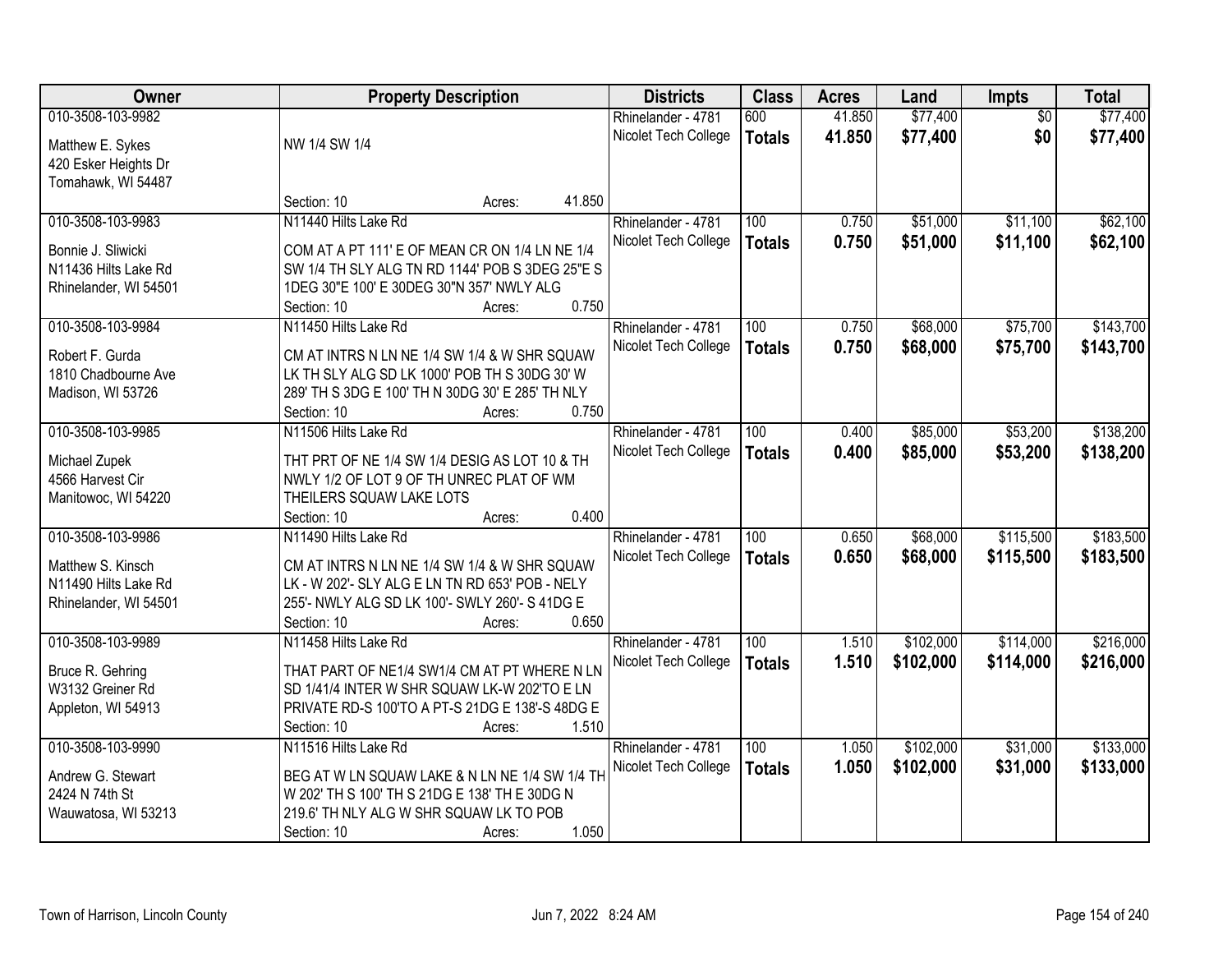| <b>Owner</b>                      | <b>Property Description</b>                      | <b>Districts</b>     | <b>Class</b>     | <b>Acres</b> | Land      | <b>Impts</b> | <b>Total</b> |
|-----------------------------------|--------------------------------------------------|----------------------|------------------|--------------|-----------|--------------|--------------|
| 010-3508-103-9991                 | N11321 Braun Dr                                  | Rhinelander - 4781   | 100              | 4.160        | \$77,500  | \$4,300      | \$81,800     |
| Dennis Schaepe                    | PRT OF GL 2 - CM AT INTRS E SHR OF SQUAW LK &    | Nicolet Tech College | <b>Totals</b>    | 4.160        | \$77,500  | \$4,300      | \$81,800     |
| 2560 State Rd 17 S                | N LN GL 2 - SLY ALG SHR 590' POB - CONT SW 128'- |                      |                  |              |           |              |              |
| Rhinelander, WI 54501-8437        | SE TO W IN PRIV RD - NELY ALG RD 725'- W 10DG N  |                      |                  |              |           |              |              |
|                                   | 4.160<br>Section: 10<br>Acres:                   |                      |                  |              |           |              |              |
| 010-3508-103-9992                 | W11360 Tangie Ln                                 | Rhinelander - 4781   | 100              | 0.500        | \$85,000  | \$37,200     | \$122,200    |
|                                   |                                                  | Nicolet Tech College | <b>Totals</b>    | 0.500        | \$85,000  | \$37,200     | \$122,200    |
| <b>Stuart Heil</b>                | COM AT INTRS N LN GL 2 TH SWLY ALG SD LAKE       |                      |                  |              |           |              |              |
| 150957 Juniper Ln                 | 1001' POB TH NWLY ALG SD LAKE 150' TH S 45DEG    |                      |                  |              |           |              |              |
| Wausau, WI 54401                  | W TO PRV RD TH SELY ALG SD RD 150' TH N 45DEG    |                      |                  |              |           |              |              |
|                                   | 0.500<br>Section: 10<br>Acres:                   |                      |                  |              |           |              |              |
| 010-3508-103-9993                 | N11351 Braun Dr                                  | Rhinelander - 4781   | 100              | 0.000        | \$76,500  | \$44,000     | \$120,500    |
| Patricia J Brooke Revocable Trust | COM AT INTRS N LN GL 2 & E SHR SQ LK TH SLY      | Nicolet Tech College | <b>Totals</b>    | 0.000        | \$76,500  | \$44,000     | \$120,500    |
| 1028 Glenview Dr                  | ALG SD LK 465' POB TH CONT ALG SD LK 125' TH E   |                      |                  |              |           |              |              |
| Manitowoc, WI 54220               | 10DEG S TO PR RD TH NLY ALG SD RD 125' TH W      |                      |                  |              |           |              |              |
|                                   | Section: 10<br>0.000<br>Acres:                   |                      |                  |              |           |              |              |
| 010-3508-103-9994                 | N11317 Braun Dr                                  | Rhinelander - 4781   | 100              | 3.000        | \$117,300 | \$460,500    | \$577,800    |
|                                   |                                                  | Nicolet Tech College | <b>Totals</b>    | 3.000        | \$117,300 | \$460,500    | \$577,800    |
| Kevin J. Kopplin                  | CM AT INTRS W SHR SQUAW LK & N LN GL 2 TH        |                      |                  |              |           |              |              |
| N11317 Braun Dr                   | SWLY ALG SD LAKE 718' POB TH NLY ALG E SHR OF    |                      |                  |              |           |              |              |
| Rhinelander, WI 54501             | LAKE 290' TH S 45DEG W TO E LN PR RD TH SWLY     |                      |                  |              |           |              |              |
|                                   | Section: 10<br>3.000<br>Acres:                   |                      |                  |              |           |              |              |
| 010-3508-103-9995                 | N11399 Tangie Ln                                 | Rhinelander - 4781   | $\overline{100}$ | 0.940        | \$85,000  | \$91,500     | \$176,500    |
| Alvin A. Mau                      | BEG AT INTRS S SHR OF SQUAW LK & CRK IN E 1/2    | Nicolet Tech College | <b>Totals</b>    | 0.940        | \$85,000  | \$91,500     | \$176,500    |
| N11399 Tangie Ln                  | OF SW 1/4 TH ELY ALG SD LAKE 150' TH S TO SHR    |                      |                  |              |           |              |              |
| Rhinelander, WI 54501             | OF CRK TH NWLY ALG CRK TO POB                    |                      |                  |              |           |              |              |
|                                   | 0.940<br>Section: 10<br>Acres:                   |                      |                  |              |           |              |              |
| 010-3508-103-9996                 |                                                  |                      | 100              | 0.000        | \$157,200 | \$97,600     | \$254,800    |
|                                   | N11396 Tangie Ln                                 | Rhinelander - 4781   |                  |              |           |              |              |
| Allen W. Goetsch                  | PRT OF GL 2 CM AT INTRS OF N LN GL 2 AND E SHR   | Nicolet Tech College | <b>Totals</b>    | 0.000        | \$157,200 | \$97,600     | \$254,800    |
| 10 Lapham Way                     | OF SQUAW LK - SLY ALG LK 719' TO POB - S 28? E   |                      |                  |              |           |              |              |
| San Francisco, CA 94112           | TO CRK - NLY ALG CRK TO SQUAW LK - SELY ALG      |                      |                  |              |           |              |              |
|                                   | 0.000<br>Section: 10<br>Acres:                   |                      |                  |              |           |              |              |
| 010-3508-103-9997                 | N11494 Hilts Lake Rd                             | Rhinelander - 4781   | 100              | 0.880        | \$85,000  | \$35,200     | \$120,200    |
|                                   |                                                  | Nicolet Tech College | <b>Totals</b>    | 0.880        | \$85,000  | \$35,200     | \$120,200    |
| Lee W. Geisthardt                 | PART OF THE NE1/4 SW1/4 KNOWN AS LOT 8 & THE     |                      |                  |              |           |              |              |
| 103 Pine St                       | S 1/2 LOT 9 THEILER UNRECORDED PLAT OF           |                      |                  |              |           |              |              |
| Sheboygan Falls, WI 53085         | SQUAW LAKE LOTS AND DESC AS CM AT PT WHERE       |                      |                  |              |           |              |              |
|                                   | 0.880<br>Section: 10<br>Acres:                   |                      |                  |              |           |              |              |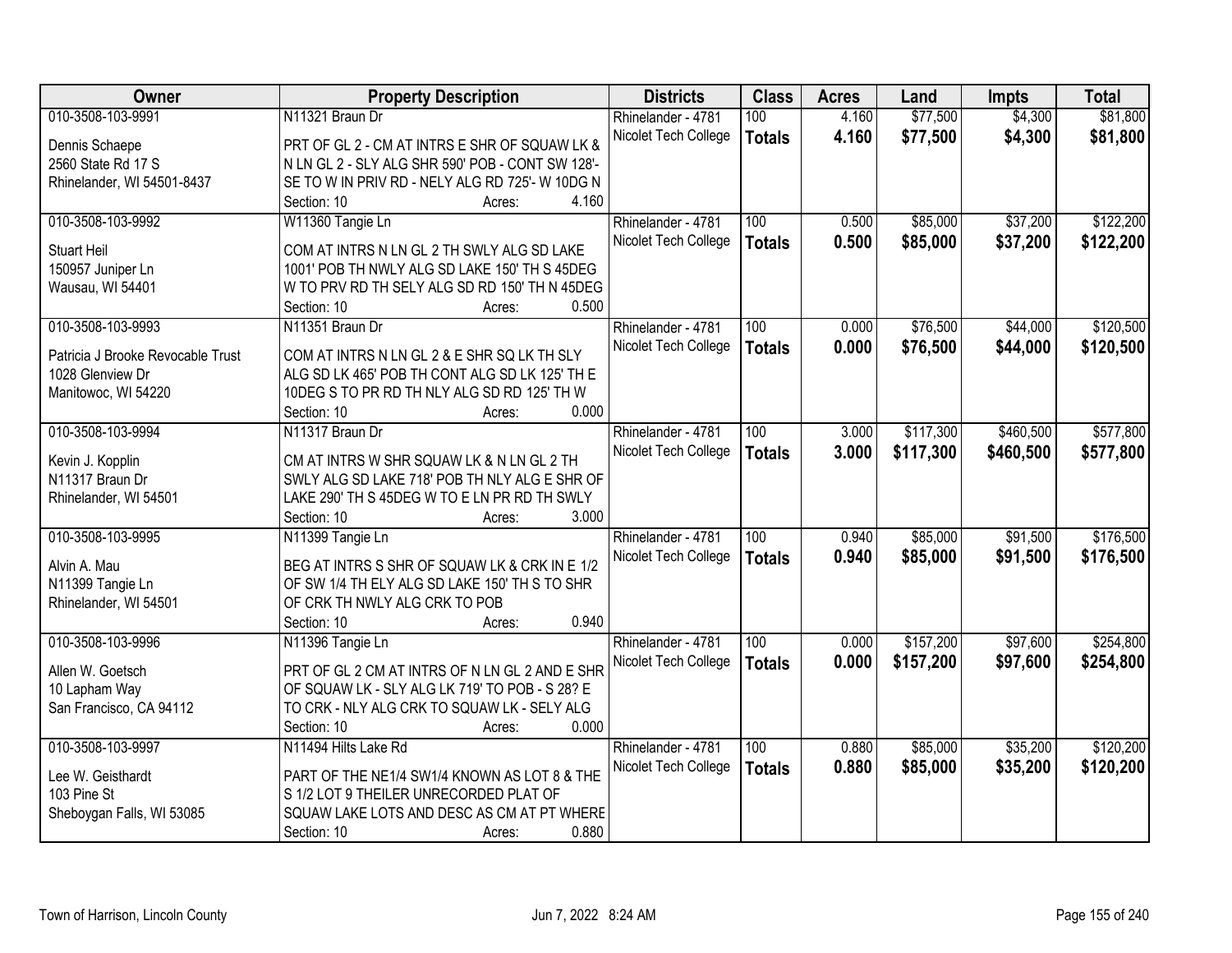| Owner                                                  | <b>Property Description</b>                                                            | <b>Districts</b>     | <b>Class</b>  | <b>Acres</b> | Land       | <b>Impts</b>    | <b>Total</b>    |
|--------------------------------------------------------|----------------------------------------------------------------------------------------|----------------------|---------------|--------------|------------|-----------------|-----------------|
| 010-3508-103-9998                                      | N11436 Hilts Lake Rd                                                                   | Rhinelander - 4781   | 100           | 1.250        | \$85,000   | \$118,600       | \$203,600       |
| Bonnie J. Sliwicki                                     | PRT OF NE 1/4 SW 1/4 - CM AT A PT ON N LN OF SD                                        | Nicolet Tech College | <b>Totals</b> | 1.250        | \$85,000   | \$118,600       | \$203,600       |
| N11436 Hilts Lake Rd                                   | 1/4 1/4 202' W OF SQUAW LK - S 100'- S 21DG E 138'-                                    |                      |               |              |            |                 |                 |
| Rhinelander, WI 54501                                  | S 48DG E 200'- S 57DG 30' E 100'- S 41DG 30' E 115'-                                   |                      |               |              |            |                 |                 |
|                                                        | 1.250<br>Section: 10<br>Acres:                                                         |                      |               |              |            |                 |                 |
| 010-3508-103-9999                                      |                                                                                        | Rhinelander - 4781   | 743           | 3.000        | ( \$5,600) | $\overline{50}$ | $\overline{50}$ |
|                                                        |                                                                                        | Nicolet Tech College | <b>Totals</b> | 3.000        | \$0        | \$0             | \$0             |
| Theiler Fawn Lake Properties, LLC<br>4955 Monroe St NE | NE 1/4 SW 1/4 EX THS PCLS DESIG THEILERS<br>SQUAW LAKE LOTS EX THT PRT E OF SQUAW LAKE |                      |               |              |            |                 |                 |
| Columbia Heights, MN 55421                             | EX PCLS DES IN V166 P575 V186 P431 & P33 V208                                          |                      |               |              |            |                 |                 |
|                                                        | 3.000<br>Section: 10<br>Acres:                                                         |                      |               |              |            |                 |                 |
| 010-3508-104-9934                                      | N11361 Braun Dr                                                                        | Rhinelander - 4781   | 100           | 0.930        | \$68,000   | \$82,800        | \$150,800       |
|                                                        |                                                                                        | Nicolet Tech College | <b>Totals</b> | 0.930        | \$68,000   | \$82,800        | \$150,800       |
| Jeffrey B. Kalata                                      | LT 2 CSM 2356 V13 P111 D0495116                                                        |                      |               |              |            |                 |                 |
| 9328 2nd Ave                                           |                                                                                        |                      |               |              |            |                 |                 |
| Almond, WI 54909                                       | 0.930                                                                                  |                      |               |              |            |                 |                 |
| 010-3508-104-9935                                      | Section: 10<br>Acres:<br>N11363 Braun Dr                                               |                      |               | 0.810        |            |                 |                 |
|                                                        |                                                                                        | Rhinelander - 4781   | 100           |              | \$68,000   | \$65,300        | \$133,300       |
| Donald E. Stuempfig                                    | LT 1 CSM 2356 V13 P111 D0495116                                                        | Nicolet Tech College | <b>Totals</b> | 0.810        | \$68,000   | \$65,300        | \$133,300       |
| S38 W28619 Prairie Falcon pass                         |                                                                                        |                      |               |              |            |                 |                 |
| Waukesha, WI 53189                                     |                                                                                        |                      |               |              |            |                 |                 |
|                                                        | 0.810<br>Section: 10<br>Acres:                                                         |                      |               |              |            |                 |                 |
| 010-3508-104-9936                                      |                                                                                        | Rhinelander - 4781   | 500           | 15.560       | \$6,200    | $\overline{50}$ | \$6,200         |
| Whiskey River L&T, LLC                                 | PARCEL 7 - BEING PRT OF NW 1/4 SE 1/4 AND GL 1                                         | Nicolet Tech College | <b>Totals</b> | 15.560       | \$6,200    | \$0             | \$6,200         |
| 115 Perimeter Center PI Ste 94                         | CM AT E 1/4 CR SEC 10 - S 87DG 39'19" W 1442.86'- S                                    |                      |               |              |            |                 |                 |
| Atlanta, GA 30346                                      | 00DG 37'41" E 800' TO POB - S 14DG 01'06" E 232.54'-                                   |                      |               |              |            |                 |                 |
|                                                        | Section: 10<br>15.560<br>Acres:                                                        |                      |               |              |            |                 |                 |
| 010-3508-104-9937                                      |                                                                                        | Rhinelander - 4781   | 600           | 19.550       | \$36,200   | $\sqrt{6}$      | \$36,200        |
| Whiskey River L&T, LLC                                 | PARCEL 6 - BEING PRT OF GL 1 - CM AT E 1/4 CR                                          | Nicolet Tech College | <b>Totals</b> | 19.550       | \$36,200   | \$0             | \$36,200        |
| 115 Perimeter Center PI Ste 94                         | SEC 10 - S 02DG 01'10"E 605.94' TO POB - S 02DG                                        |                      |               |              |            |                 |                 |
| Atlanta, GA 30346                                      | 01'10" E 605.93'- S 87DG 41'16" W 1152.06'- S 87DG                                     |                      |               |              |            |                 |                 |
|                                                        | 19.550<br>Section: 10<br>Acres:                                                        |                      |               |              |            |                 |                 |
| 010-3508-104-9938                                      |                                                                                        | Rhinelander - 4781   | 600           | 20.170       | \$37,300   | $\overline{30}$ | \$37,300        |
|                                                        |                                                                                        | Nicolet Tech College | <b>Totals</b> | 20.170       | \$37,300   | \$0             | \$37,300        |
| Whiskey River L&T, LLC                                 | PARCEL 5 - BEING PRT OF GL 1 - BEG AT E 1/4 CR                                         |                      |               |              |            |                 |                 |
| 115 Perimeter Center PI Ste 94                         | SEC 10 - S 02DG 01'10"E 605.94' - S 87DG 40'18" W                                      |                      |               |              |            |                 |                 |
| Atlanta, GA 30346                                      | 1457.57'- N 00DG 37'41" W 605.78'- N 87DG 39'19" E                                     |                      |               |              |            |                 |                 |
|                                                        | 20.170<br>Section: 10<br>Acres:                                                        |                      |               |              |            |                 |                 |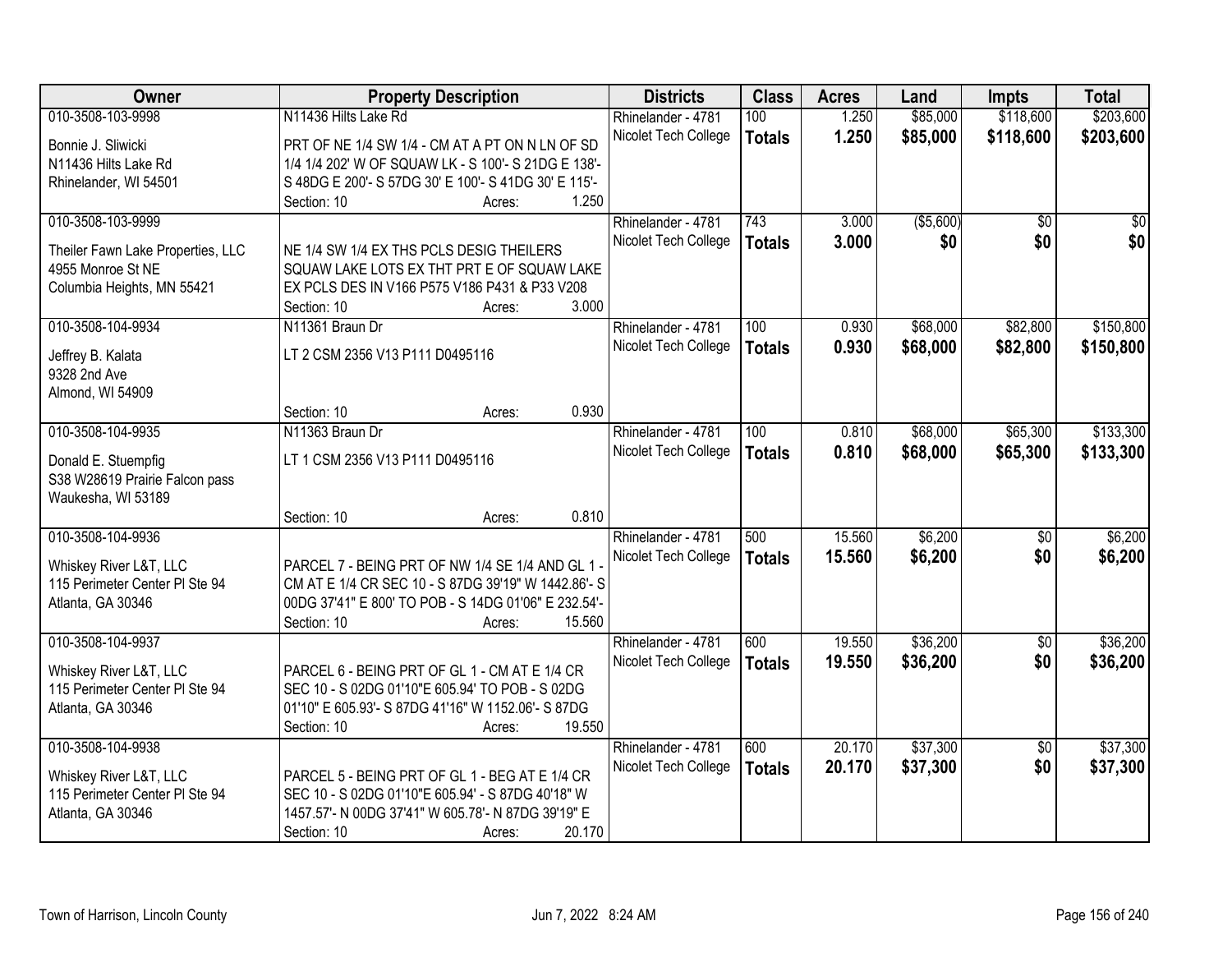| \$700<br>010-3508-104-9939<br>1.740<br>\$700<br>$\overline{50}$<br>Rhinelander - 4781<br>500<br>600<br>10.790<br>\$20,000<br>\$0<br>\$20,000<br>Nicolet Tech College<br>Whiskey River L&T, LLC<br>PARCEL 4 - BEING PRT OF NW 1/4 SE 1/4 & SW 1/4<br>\$0<br>12.530<br>\$20,700<br><b>Totals</b><br>NE 1/4 CM AT E 1/4 SEC 10 - S 87DG 39'19" W<br>115 Perimeter Center PI Ste 94<br>1442.86' TO POB - S 00DG 37'41" E 749.18'- CONT S<br>Atlanta, GA 30346<br>12.530<br>Section: 10<br>Acres:<br>010-3508-104-9940<br>\$85,000<br>\$38,900<br>N11365 Braun Dr<br>100<br>4.750<br>Rhinelander - 4781<br>4.750<br>Nicolet Tech College<br>\$85,000<br>\$38,900<br><b>Totals</b><br>Mark Swope<br>N 460' OF GL 2 LYG E OF SQUAW LAKE & W OF PRV<br>N1097 Fairview Rd<br>RD AND A PCL IN NW 1/4 SE 1/4 DES IN D0467262 EX<br>V357 P179-P180 EX V588 P859<br>Merrill, WI 54452<br>4.750<br>Section: 10<br>Acres:<br>010-3508-104-9941<br>\$148,500<br>\$72,100<br>N11380 Braun Dr<br>100<br>0.960<br>Rhinelander - 4781<br>Nicolet Tech College<br>0.960<br>\$72,100<br>\$148,500<br><b>Totals</b><br>Ronald G. Volkmar<br>PRT OF GL 2 - CM AT NW CR GL 1 - E 70' POB - W<br>34023 N Champion Rd<br>295' - S TO HILT LAKE - ELY ALG SHR SD LK TO PT S<br>OF POB - N TO POB DES IN V239 P117 V381 P573<br>Ingleside, IL 60041<br>Section: 10<br>0.960<br>Acres:<br>010-3508-104-9942<br>\$93,300<br>N11376 Braun Dr<br>Rhinelander - 4781<br>100<br>\$104,000<br>1.640<br>Nicolet Tech College<br>1.640<br>\$104,000<br>\$93,300<br><b>Totals</b><br>PRT OF GL 1 & 2 KN AS PCL DES IN CSM 99 IN V1<br>Bruce M Rahlf & Gloria A Rahlf<br>Revocable Trust<br>P111 AND A PCL IN NW 1/4 SE 1/4 DES IN D0467269<br>N11376 Braun Dr<br>1.640<br>Rhinelander, WI 54501<br>Section: 10<br>Acres:<br>N11404 Squaw Lake Rd<br>100<br>\$106,800<br>\$38,800<br>010-3508-104-9943<br>1.000<br>Rhinelander - 4781<br>1.000<br>\$106,800<br>\$38,800<br>Nicolet Tech College<br><b>Totals</b><br>PRT OF NW 1/4 SE 1/4 CM AT CTR SEC 10 - E ALG<br>Christopher A. Hansen<br>1/4 LN 100'- E 39DG S 240'- S 28DG E 240'- S 13DG E<br>5121 Golden Leaf Trl<br>120'- S 9DG W 100'- S 5DG W 80'- S 1DG W 80'- S 2DG<br>Madison, WI 53704<br>1.000<br>Section: 10<br>Acres:<br>010-3508-104-9944<br>100<br>\$106,300<br>\$96,900<br>1.727<br>W991 Falcon Ave<br>Rhinelander - 4781<br>1.727<br>\$106,300<br>Nicolet Tech College<br>\$96,900<br><b>Totals</b><br>THE E 225' OF GL 1 EX PCLS DES IN V167 P589 V311<br>Joseph A. Bozinski<br>P99 225' WATER FRONTAGE<br>239270 Adams Ln<br>Wausau, WI 54401<br>1.727<br>Section: 10<br>Acres:<br>010-3508-104-9945<br>\$130,000<br>\$51,800<br>W1009 Falcon Ave<br>100<br>2.120<br>Rhinelander - 4781<br>Nicolet Tech College<br>2.120<br>\$51,800<br>\$130,000<br><b>Totals</b><br>GL 1 EX PCLS DES IN V167 P589 V311 P99 V239 P117<br>Thomas M. Hanley<br>127 S Franklin St<br>V344 P22 LCR<br>Madison, WI 53703 | Owner |             | <b>Property Description</b> | <b>Districts</b> | <b>Class</b> | <b>Acres</b> | Land | Impts | <b>Total</b> |
|--------------------------------------------------------------------------------------------------------------------------------------------------------------------------------------------------------------------------------------------------------------------------------------------------------------------------------------------------------------------------------------------------------------------------------------------------------------------------------------------------------------------------------------------------------------------------------------------------------------------------------------------------------------------------------------------------------------------------------------------------------------------------------------------------------------------------------------------------------------------------------------------------------------------------------------------------------------------------------------------------------------------------------------------------------------------------------------------------------------------------------------------------------------------------------------------------------------------------------------------------------------------------------------------------------------------------------------------------------------------------------------------------------------------------------------------------------------------------------------------------------------------------------------------------------------------------------------------------------------------------------------------------------------------------------------------------------------------------------------------------------------------------------------------------------------------------------------------------------------------------------------------------------------------------------------------------------------------------------------------------------------------------------------------------------------------------------------------------------------------------------------------------------------------------------------------------------------------------------------------------------------------------------------------------------------------------------------------------------------------------------------------------------------------------------------------------------------------------------------------------------------------------------------------------------------------------------------------------------------------------------------------------------------------------------------------------------------------------------------------------------------------------------------------------------------------------------------------------------------------------------------------------------------------------------------|-------|-------------|-----------------------------|------------------|--------------|--------------|------|-------|--------------|
| \$20,700                                                                                                                                                                                                                                                                                                                                                                                                                                                                                                                                                                                                                                                                                                                                                                                                                                                                                                                                                                                                                                                                                                                                                                                                                                                                                                                                                                                                                                                                                                                                                                                                                                                                                                                                                                                                                                                                                                                                                                                                                                                                                                                                                                                                                                                                                                                                                                                                                                                                                                                                                                                                                                                                                                                                                                                                                                                                                                                             |       |             |                             |                  |              |              |      |       |              |
|                                                                                                                                                                                                                                                                                                                                                                                                                                                                                                                                                                                                                                                                                                                                                                                                                                                                                                                                                                                                                                                                                                                                                                                                                                                                                                                                                                                                                                                                                                                                                                                                                                                                                                                                                                                                                                                                                                                                                                                                                                                                                                                                                                                                                                                                                                                                                                                                                                                                                                                                                                                                                                                                                                                                                                                                                                                                                                                                      |       |             |                             |                  |              |              |      |       |              |
| \$123,900<br>\$123,900<br>\$220,600<br>\$220,600<br>\$197,300<br>\$197,300<br>\$203,200<br>\$181,800                                                                                                                                                                                                                                                                                                                                                                                                                                                                                                                                                                                                                                                                                                                                                                                                                                                                                                                                                                                                                                                                                                                                                                                                                                                                                                                                                                                                                                                                                                                                                                                                                                                                                                                                                                                                                                                                                                                                                                                                                                                                                                                                                                                                                                                                                                                                                                                                                                                                                                                                                                                                                                                                                                                                                                                                                                 |       |             |                             |                  |              |              |      |       |              |
|                                                                                                                                                                                                                                                                                                                                                                                                                                                                                                                                                                                                                                                                                                                                                                                                                                                                                                                                                                                                                                                                                                                                                                                                                                                                                                                                                                                                                                                                                                                                                                                                                                                                                                                                                                                                                                                                                                                                                                                                                                                                                                                                                                                                                                                                                                                                                                                                                                                                                                                                                                                                                                                                                                                                                                                                                                                                                                                                      |       |             |                             |                  |              |              |      |       |              |
|                                                                                                                                                                                                                                                                                                                                                                                                                                                                                                                                                                                                                                                                                                                                                                                                                                                                                                                                                                                                                                                                                                                                                                                                                                                                                                                                                                                                                                                                                                                                                                                                                                                                                                                                                                                                                                                                                                                                                                                                                                                                                                                                                                                                                                                                                                                                                                                                                                                                                                                                                                                                                                                                                                                                                                                                                                                                                                                                      |       |             |                             |                  |              |              |      |       |              |
|                                                                                                                                                                                                                                                                                                                                                                                                                                                                                                                                                                                                                                                                                                                                                                                                                                                                                                                                                                                                                                                                                                                                                                                                                                                                                                                                                                                                                                                                                                                                                                                                                                                                                                                                                                                                                                                                                                                                                                                                                                                                                                                                                                                                                                                                                                                                                                                                                                                                                                                                                                                                                                                                                                                                                                                                                                                                                                                                      |       |             |                             |                  |              |              |      |       |              |
|                                                                                                                                                                                                                                                                                                                                                                                                                                                                                                                                                                                                                                                                                                                                                                                                                                                                                                                                                                                                                                                                                                                                                                                                                                                                                                                                                                                                                                                                                                                                                                                                                                                                                                                                                                                                                                                                                                                                                                                                                                                                                                                                                                                                                                                                                                                                                                                                                                                                                                                                                                                                                                                                                                                                                                                                                                                                                                                                      |       |             |                             |                  |              |              |      |       |              |
|                                                                                                                                                                                                                                                                                                                                                                                                                                                                                                                                                                                                                                                                                                                                                                                                                                                                                                                                                                                                                                                                                                                                                                                                                                                                                                                                                                                                                                                                                                                                                                                                                                                                                                                                                                                                                                                                                                                                                                                                                                                                                                                                                                                                                                                                                                                                                                                                                                                                                                                                                                                                                                                                                                                                                                                                                                                                                                                                      |       |             |                             |                  |              |              |      |       |              |
|                                                                                                                                                                                                                                                                                                                                                                                                                                                                                                                                                                                                                                                                                                                                                                                                                                                                                                                                                                                                                                                                                                                                                                                                                                                                                                                                                                                                                                                                                                                                                                                                                                                                                                                                                                                                                                                                                                                                                                                                                                                                                                                                                                                                                                                                                                                                                                                                                                                                                                                                                                                                                                                                                                                                                                                                                                                                                                                                      |       |             |                             |                  |              |              |      |       |              |
|                                                                                                                                                                                                                                                                                                                                                                                                                                                                                                                                                                                                                                                                                                                                                                                                                                                                                                                                                                                                                                                                                                                                                                                                                                                                                                                                                                                                                                                                                                                                                                                                                                                                                                                                                                                                                                                                                                                                                                                                                                                                                                                                                                                                                                                                                                                                                                                                                                                                                                                                                                                                                                                                                                                                                                                                                                                                                                                                      |       |             |                             |                  |              |              |      |       |              |
|                                                                                                                                                                                                                                                                                                                                                                                                                                                                                                                                                                                                                                                                                                                                                                                                                                                                                                                                                                                                                                                                                                                                                                                                                                                                                                                                                                                                                                                                                                                                                                                                                                                                                                                                                                                                                                                                                                                                                                                                                                                                                                                                                                                                                                                                                                                                                                                                                                                                                                                                                                                                                                                                                                                                                                                                                                                                                                                                      |       |             |                             |                  |              |              |      |       |              |
|                                                                                                                                                                                                                                                                                                                                                                                                                                                                                                                                                                                                                                                                                                                                                                                                                                                                                                                                                                                                                                                                                                                                                                                                                                                                                                                                                                                                                                                                                                                                                                                                                                                                                                                                                                                                                                                                                                                                                                                                                                                                                                                                                                                                                                                                                                                                                                                                                                                                                                                                                                                                                                                                                                                                                                                                                                                                                                                                      |       |             |                             |                  |              |              |      |       |              |
|                                                                                                                                                                                                                                                                                                                                                                                                                                                                                                                                                                                                                                                                                                                                                                                                                                                                                                                                                                                                                                                                                                                                                                                                                                                                                                                                                                                                                                                                                                                                                                                                                                                                                                                                                                                                                                                                                                                                                                                                                                                                                                                                                                                                                                                                                                                                                                                                                                                                                                                                                                                                                                                                                                                                                                                                                                                                                                                                      |       |             |                             |                  |              |              |      |       |              |
|                                                                                                                                                                                                                                                                                                                                                                                                                                                                                                                                                                                                                                                                                                                                                                                                                                                                                                                                                                                                                                                                                                                                                                                                                                                                                                                                                                                                                                                                                                                                                                                                                                                                                                                                                                                                                                                                                                                                                                                                                                                                                                                                                                                                                                                                                                                                                                                                                                                                                                                                                                                                                                                                                                                                                                                                                                                                                                                                      |       |             |                             |                  |              |              |      |       |              |
|                                                                                                                                                                                                                                                                                                                                                                                                                                                                                                                                                                                                                                                                                                                                                                                                                                                                                                                                                                                                                                                                                                                                                                                                                                                                                                                                                                                                                                                                                                                                                                                                                                                                                                                                                                                                                                                                                                                                                                                                                                                                                                                                                                                                                                                                                                                                                                                                                                                                                                                                                                                                                                                                                                                                                                                                                                                                                                                                      |       |             |                             |                  |              |              |      |       |              |
|                                                                                                                                                                                                                                                                                                                                                                                                                                                                                                                                                                                                                                                                                                                                                                                                                                                                                                                                                                                                                                                                                                                                                                                                                                                                                                                                                                                                                                                                                                                                                                                                                                                                                                                                                                                                                                                                                                                                                                                                                                                                                                                                                                                                                                                                                                                                                                                                                                                                                                                                                                                                                                                                                                                                                                                                                                                                                                                                      |       |             |                             |                  |              |              |      |       |              |
|                                                                                                                                                                                                                                                                                                                                                                                                                                                                                                                                                                                                                                                                                                                                                                                                                                                                                                                                                                                                                                                                                                                                                                                                                                                                                                                                                                                                                                                                                                                                                                                                                                                                                                                                                                                                                                                                                                                                                                                                                                                                                                                                                                                                                                                                                                                                                                                                                                                                                                                                                                                                                                                                                                                                                                                                                                                                                                                                      |       |             |                             |                  |              |              |      |       |              |
| \$145,600<br>\$145,600<br>\$203,200<br>\$181,800                                                                                                                                                                                                                                                                                                                                                                                                                                                                                                                                                                                                                                                                                                                                                                                                                                                                                                                                                                                                                                                                                                                                                                                                                                                                                                                                                                                                                                                                                                                                                                                                                                                                                                                                                                                                                                                                                                                                                                                                                                                                                                                                                                                                                                                                                                                                                                                                                                                                                                                                                                                                                                                                                                                                                                                                                                                                                     |       |             |                             |                  |              |              |      |       |              |
|                                                                                                                                                                                                                                                                                                                                                                                                                                                                                                                                                                                                                                                                                                                                                                                                                                                                                                                                                                                                                                                                                                                                                                                                                                                                                                                                                                                                                                                                                                                                                                                                                                                                                                                                                                                                                                                                                                                                                                                                                                                                                                                                                                                                                                                                                                                                                                                                                                                                                                                                                                                                                                                                                                                                                                                                                                                                                                                                      |       |             |                             |                  |              |              |      |       |              |
|                                                                                                                                                                                                                                                                                                                                                                                                                                                                                                                                                                                                                                                                                                                                                                                                                                                                                                                                                                                                                                                                                                                                                                                                                                                                                                                                                                                                                                                                                                                                                                                                                                                                                                                                                                                                                                                                                                                                                                                                                                                                                                                                                                                                                                                                                                                                                                                                                                                                                                                                                                                                                                                                                                                                                                                                                                                                                                                                      |       |             |                             |                  |              |              |      |       |              |
|                                                                                                                                                                                                                                                                                                                                                                                                                                                                                                                                                                                                                                                                                                                                                                                                                                                                                                                                                                                                                                                                                                                                                                                                                                                                                                                                                                                                                                                                                                                                                                                                                                                                                                                                                                                                                                                                                                                                                                                                                                                                                                                                                                                                                                                                                                                                                                                                                                                                                                                                                                                                                                                                                                                                                                                                                                                                                                                                      |       |             |                             |                  |              |              |      |       |              |
|                                                                                                                                                                                                                                                                                                                                                                                                                                                                                                                                                                                                                                                                                                                                                                                                                                                                                                                                                                                                                                                                                                                                                                                                                                                                                                                                                                                                                                                                                                                                                                                                                                                                                                                                                                                                                                                                                                                                                                                                                                                                                                                                                                                                                                                                                                                                                                                                                                                                                                                                                                                                                                                                                                                                                                                                                                                                                                                                      |       |             |                             |                  |              |              |      |       |              |
|                                                                                                                                                                                                                                                                                                                                                                                                                                                                                                                                                                                                                                                                                                                                                                                                                                                                                                                                                                                                                                                                                                                                                                                                                                                                                                                                                                                                                                                                                                                                                                                                                                                                                                                                                                                                                                                                                                                                                                                                                                                                                                                                                                                                                                                                                                                                                                                                                                                                                                                                                                                                                                                                                                                                                                                                                                                                                                                                      |       |             |                             |                  |              |              |      |       |              |
|                                                                                                                                                                                                                                                                                                                                                                                                                                                                                                                                                                                                                                                                                                                                                                                                                                                                                                                                                                                                                                                                                                                                                                                                                                                                                                                                                                                                                                                                                                                                                                                                                                                                                                                                                                                                                                                                                                                                                                                                                                                                                                                                                                                                                                                                                                                                                                                                                                                                                                                                                                                                                                                                                                                                                                                                                                                                                                                                      |       |             |                             |                  |              |              |      |       |              |
|                                                                                                                                                                                                                                                                                                                                                                                                                                                                                                                                                                                                                                                                                                                                                                                                                                                                                                                                                                                                                                                                                                                                                                                                                                                                                                                                                                                                                                                                                                                                                                                                                                                                                                                                                                                                                                                                                                                                                                                                                                                                                                                                                                                                                                                                                                                                                                                                                                                                                                                                                                                                                                                                                                                                                                                                                                                                                                                                      |       |             |                             |                  |              |              |      |       |              |
|                                                                                                                                                                                                                                                                                                                                                                                                                                                                                                                                                                                                                                                                                                                                                                                                                                                                                                                                                                                                                                                                                                                                                                                                                                                                                                                                                                                                                                                                                                                                                                                                                                                                                                                                                                                                                                                                                                                                                                                                                                                                                                                                                                                                                                                                                                                                                                                                                                                                                                                                                                                                                                                                                                                                                                                                                                                                                                                                      |       |             |                             |                  |              |              |      |       |              |
|                                                                                                                                                                                                                                                                                                                                                                                                                                                                                                                                                                                                                                                                                                                                                                                                                                                                                                                                                                                                                                                                                                                                                                                                                                                                                                                                                                                                                                                                                                                                                                                                                                                                                                                                                                                                                                                                                                                                                                                                                                                                                                                                                                                                                                                                                                                                                                                                                                                                                                                                                                                                                                                                                                                                                                                                                                                                                                                                      |       |             |                             |                  |              |              |      |       |              |
|                                                                                                                                                                                                                                                                                                                                                                                                                                                                                                                                                                                                                                                                                                                                                                                                                                                                                                                                                                                                                                                                                                                                                                                                                                                                                                                                                                                                                                                                                                                                                                                                                                                                                                                                                                                                                                                                                                                                                                                                                                                                                                                                                                                                                                                                                                                                                                                                                                                                                                                                                                                                                                                                                                                                                                                                                                                                                                                                      |       |             |                             |                  |              |              |      |       |              |
|                                                                                                                                                                                                                                                                                                                                                                                                                                                                                                                                                                                                                                                                                                                                                                                                                                                                                                                                                                                                                                                                                                                                                                                                                                                                                                                                                                                                                                                                                                                                                                                                                                                                                                                                                                                                                                                                                                                                                                                                                                                                                                                                                                                                                                                                                                                                                                                                                                                                                                                                                                                                                                                                                                                                                                                                                                                                                                                                      |       |             |                             |                  |              |              |      |       |              |
|                                                                                                                                                                                                                                                                                                                                                                                                                                                                                                                                                                                                                                                                                                                                                                                                                                                                                                                                                                                                                                                                                                                                                                                                                                                                                                                                                                                                                                                                                                                                                                                                                                                                                                                                                                                                                                                                                                                                                                                                                                                                                                                                                                                                                                                                                                                                                                                                                                                                                                                                                                                                                                                                                                                                                                                                                                                                                                                                      |       |             |                             |                  |              |              |      |       |              |
|                                                                                                                                                                                                                                                                                                                                                                                                                                                                                                                                                                                                                                                                                                                                                                                                                                                                                                                                                                                                                                                                                                                                                                                                                                                                                                                                                                                                                                                                                                                                                                                                                                                                                                                                                                                                                                                                                                                                                                                                                                                                                                                                                                                                                                                                                                                                                                                                                                                                                                                                                                                                                                                                                                                                                                                                                                                                                                                                      |       |             |                             |                  |              |              |      |       |              |
|                                                                                                                                                                                                                                                                                                                                                                                                                                                                                                                                                                                                                                                                                                                                                                                                                                                                                                                                                                                                                                                                                                                                                                                                                                                                                                                                                                                                                                                                                                                                                                                                                                                                                                                                                                                                                                                                                                                                                                                                                                                                                                                                                                                                                                                                                                                                                                                                                                                                                                                                                                                                                                                                                                                                                                                                                                                                                                                                      |       |             |                             |                  |              |              |      |       |              |
|                                                                                                                                                                                                                                                                                                                                                                                                                                                                                                                                                                                                                                                                                                                                                                                                                                                                                                                                                                                                                                                                                                                                                                                                                                                                                                                                                                                                                                                                                                                                                                                                                                                                                                                                                                                                                                                                                                                                                                                                                                                                                                                                                                                                                                                                                                                                                                                                                                                                                                                                                                                                                                                                                                                                                                                                                                                                                                                                      |       |             |                             |                  |              |              |      |       |              |
|                                                                                                                                                                                                                                                                                                                                                                                                                                                                                                                                                                                                                                                                                                                                                                                                                                                                                                                                                                                                                                                                                                                                                                                                                                                                                                                                                                                                                                                                                                                                                                                                                                                                                                                                                                                                                                                                                                                                                                                                                                                                                                                                                                                                                                                                                                                                                                                                                                                                                                                                                                                                                                                                                                                                                                                                                                                                                                                                      |       |             |                             |                  |              |              |      |       |              |
|                                                                                                                                                                                                                                                                                                                                                                                                                                                                                                                                                                                                                                                                                                                                                                                                                                                                                                                                                                                                                                                                                                                                                                                                                                                                                                                                                                                                                                                                                                                                                                                                                                                                                                                                                                                                                                                                                                                                                                                                                                                                                                                                                                                                                                                                                                                                                                                                                                                                                                                                                                                                                                                                                                                                                                                                                                                                                                                                      |       |             |                             |                  |              |              |      |       |              |
|                                                                                                                                                                                                                                                                                                                                                                                                                                                                                                                                                                                                                                                                                                                                                                                                                                                                                                                                                                                                                                                                                                                                                                                                                                                                                                                                                                                                                                                                                                                                                                                                                                                                                                                                                                                                                                                                                                                                                                                                                                                                                                                                                                                                                                                                                                                                                                                                                                                                                                                                                                                                                                                                                                                                                                                                                                                                                                                                      |       |             |                             |                  |              |              |      |       |              |
|                                                                                                                                                                                                                                                                                                                                                                                                                                                                                                                                                                                                                                                                                                                                                                                                                                                                                                                                                                                                                                                                                                                                                                                                                                                                                                                                                                                                                                                                                                                                                                                                                                                                                                                                                                                                                                                                                                                                                                                                                                                                                                                                                                                                                                                                                                                                                                                                                                                                                                                                                                                                                                                                                                                                                                                                                                                                                                                                      |       |             |                             |                  |              |              |      |       |              |
| 2.120<br>Acres:                                                                                                                                                                                                                                                                                                                                                                                                                                                                                                                                                                                                                                                                                                                                                                                                                                                                                                                                                                                                                                                                                                                                                                                                                                                                                                                                                                                                                                                                                                                                                                                                                                                                                                                                                                                                                                                                                                                                                                                                                                                                                                                                                                                                                                                                                                                                                                                                                                                                                                                                                                                                                                                                                                                                                                                                                                                                                                                      |       | Section: 10 |                             |                  |              |              |      |       |              |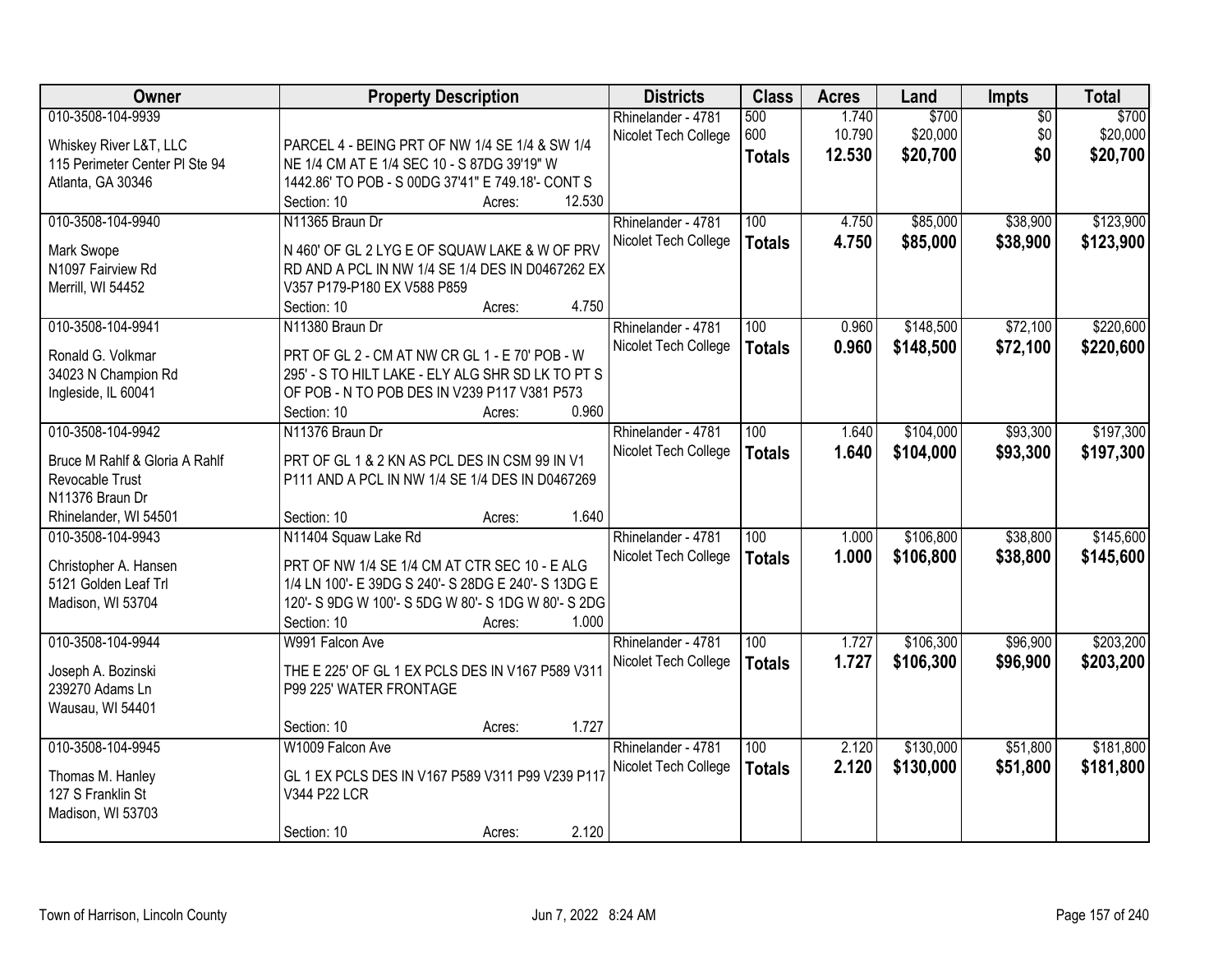| 010-3508-104-9946<br>6.110<br>Falcon Ave<br>Rhinelander - 4781<br>100<br>6.110<br>\$303,000<br>\$55,000<br>Nicolet Tech College<br><b>Totals</b><br>Kurt Uhlich<br>PRT GL 1 BEG AT S 1/8 CR ON E LN SEC 10 - S 3DG<br>7806 26th Ave<br>12'E 790.8'- SWLY - NLY AND NWLY 1930'- N 3DG 12'V<br>100'- CONT N 3DG 12'W 195'- ELY 787' TO E LN GL 1 -<br>Kenosha, WI 53143<br>6.110<br>Section: 10<br>Acres:<br>\$91,500<br>\$41,400<br>010-3508-104-9948<br>N11477 Squaw Lake Rd<br>Rhinelander - 4781<br>100<br>0.755<br>Nicolet Tech College<br>0.755<br>\$91,500<br>\$41,400<br><b>Totals</b><br>Harold H. Hulke<br>PRT OF NW 1/4 SE 1/4 & NE 1/4 SW 1/4 CM AT CTR<br>1/4 CR OF SEC 10 - N 57DG 09'13"E 22.44'POB - N<br>258 Heritage Dr<br>Aurora, IL 60506<br>87DG 57'10"E 99.45'- S 51DG 31'21" E 86' - S 20DG<br>0.755<br>Section: 10<br>Acres:<br>\$121,700<br>010-3508-104-9949<br>N11469 Squaw Lake Rd<br>\$93,500<br>Rhinelander - 4781<br>100<br>0.673<br>\$121,700<br>Nicolet Tech College<br>0.673<br>\$93,500<br><b>Totals</b><br>PRT OF NW 1/4 SE 1/4 CM AT CTR 1/4 CR SEC 10 - N<br>Timothy A. Thompson<br>N11469 Squaw Lake Rd<br>57DG 09'13" E 22.44'- N 87DG 57' 10" E 99.45'- S 51DG<br>31'21" E 86' POB - S 57DG 31'21" E 146.19'- S 34DG<br>Rhinelander, WI 54501<br>0.673<br>Section: 10<br>Acres:<br>010-3508-104-9953<br>N11635 Squaw Lake Rd<br>\$119,000<br>\$87,600<br>Rhinelander - 4781<br>100<br>1.250<br>1.250<br>Nicolet Tech College<br>\$119,000<br>\$87,600<br><b>Totals</b><br>LOTS 5 & 6 & 7 SQUAW LAKE LOTS, UNRECORDED<br>Dean D Eggert and Kimberly A Gleffe<br>Revocable Trust<br>PLAT, PCL DESC D0442914<br>624 W Montclaire Ave<br>1.250<br>Section: 10<br>Glendale, WI 53217<br>Acres:<br>N11615 Squaw Lake Rd<br>100<br>\$128,600<br>\$183,600<br>010-3508-104-9956<br>0.750<br>Rhinelander - 4781<br>0.750<br>\$128,600<br>\$183,600<br>Nicolet Tech College<br><b>Totals</b><br>SQUAW LAKE LOTS LOTS 8 & 9 AKA PRT OF SE 1/4<br>Rick H. Moritz<br>5842 Glen Flora Dr<br>NW 1/4 CM NW CR SD 1/4 1/4 - S 728'- E 125'- S 58DG<br>Greendale, WI 53129<br>21' E 178.2' - S 37DG 7'E 483.3'- S 25DG 35' E 122.1'<br>0.750<br>Section: 10<br>Acres:<br>010-3508-104-9959<br>100<br>\$37,400<br>\$25,900<br>N11641 Squaw Lake Rd<br>Rhinelander - 4781<br>0.180<br>0.180<br>\$37,400<br>\$25,900<br>Nicolet Tech College<br><b>Totals</b><br>SQUAW LAKE LOTS LOT 4 AKA PRT OF NE 1/4 NW 1/<br>James Rollman<br>CM AT NW CR OF SD 1/4 1/4 - S 728'- E 125'- S 58DG<br>6198 Noisy Creek Dr<br>21' E 178.2'- S 37DG 7' E 235.9' POB - S 37DG 7' E<br>Rhinelander, WI 54501<br>0.180<br>Section: 10<br>Acres:<br>\$25,700<br>\$86,900<br>010-3508-104-9960<br>\$61,200<br>N11651 Squaw Lake Rd<br>Rhinelander - 4781<br>100<br>0.190<br>0.190<br>\$61,200<br>\$25,700<br>Nicolet Tech College<br>\$86,900<br><b>Totals</b><br>Mark A. Voermans<br>SQUAW LAKE LOTS LOT 3 AKA PRT OF NE 1/4 NW 1/ | Owner           | <b>Property Description</b>                        | <b>Districts</b> | <b>Class</b> | <b>Acres</b> | Land      | <b>Impts</b> | <b>Total</b> |
|-----------------------------------------------------------------------------------------------------------------------------------------------------------------------------------------------------------------------------------------------------------------------------------------------------------------------------------------------------------------------------------------------------------------------------------------------------------------------------------------------------------------------------------------------------------------------------------------------------------------------------------------------------------------------------------------------------------------------------------------------------------------------------------------------------------------------------------------------------------------------------------------------------------------------------------------------------------------------------------------------------------------------------------------------------------------------------------------------------------------------------------------------------------------------------------------------------------------------------------------------------------------------------------------------------------------------------------------------------------------------------------------------------------------------------------------------------------------------------------------------------------------------------------------------------------------------------------------------------------------------------------------------------------------------------------------------------------------------------------------------------------------------------------------------------------------------------------------------------------------------------------------------------------------------------------------------------------------------------------------------------------------------------------------------------------------------------------------------------------------------------------------------------------------------------------------------------------------------------------------------------------------------------------------------------------------------------------------------------------------------------------------------------------------------------------------------------------------------------------------------------------------------------------------------------------------------------------------------------------------------------------------------------------------------------------------------------------------------------------------------------------------------------------------------------------------------------------------------------------------------------------------------------------------------------------|-----------------|----------------------------------------------------|------------------|--------------|--------------|-----------|--------------|--------------|
|                                                                                                                                                                                                                                                                                                                                                                                                                                                                                                                                                                                                                                                                                                                                                                                                                                                                                                                                                                                                                                                                                                                                                                                                                                                                                                                                                                                                                                                                                                                                                                                                                                                                                                                                                                                                                                                                                                                                                                                                                                                                                                                                                                                                                                                                                                                                                                                                                                                                                                                                                                                                                                                                                                                                                                                                                                                                                                                                   |                 |                                                    |                  |              |              | \$303,000 | \$55,000     | \$358,000    |
|                                                                                                                                                                                                                                                                                                                                                                                                                                                                                                                                                                                                                                                                                                                                                                                                                                                                                                                                                                                                                                                                                                                                                                                                                                                                                                                                                                                                                                                                                                                                                                                                                                                                                                                                                                                                                                                                                                                                                                                                                                                                                                                                                                                                                                                                                                                                                                                                                                                                                                                                                                                                                                                                                                                                                                                                                                                                                                                                   |                 |                                                    |                  |              |              |           |              | \$358,000    |
|                                                                                                                                                                                                                                                                                                                                                                                                                                                                                                                                                                                                                                                                                                                                                                                                                                                                                                                                                                                                                                                                                                                                                                                                                                                                                                                                                                                                                                                                                                                                                                                                                                                                                                                                                                                                                                                                                                                                                                                                                                                                                                                                                                                                                                                                                                                                                                                                                                                                                                                                                                                                                                                                                                                                                                                                                                                                                                                                   |                 |                                                    |                  |              |              |           |              |              |
| \$132,900<br>\$132,900<br>\$215,200<br>\$215,200<br>\$206,600<br>\$206,600                                                                                                                                                                                                                                                                                                                                                                                                                                                                                                                                                                                                                                                                                                                                                                                                                                                                                                                                                                                                                                                                                                                                                                                                                                                                                                                                                                                                                                                                                                                                                                                                                                                                                                                                                                                                                                                                                                                                                                                                                                                                                                                                                                                                                                                                                                                                                                                                                                                                                                                                                                                                                                                                                                                                                                                                                                                        |                 |                                                    |                  |              |              |           |              |              |
|                                                                                                                                                                                                                                                                                                                                                                                                                                                                                                                                                                                                                                                                                                                                                                                                                                                                                                                                                                                                                                                                                                                                                                                                                                                                                                                                                                                                                                                                                                                                                                                                                                                                                                                                                                                                                                                                                                                                                                                                                                                                                                                                                                                                                                                                                                                                                                                                                                                                                                                                                                                                                                                                                                                                                                                                                                                                                                                                   |                 |                                                    |                  |              |              |           |              |              |
|                                                                                                                                                                                                                                                                                                                                                                                                                                                                                                                                                                                                                                                                                                                                                                                                                                                                                                                                                                                                                                                                                                                                                                                                                                                                                                                                                                                                                                                                                                                                                                                                                                                                                                                                                                                                                                                                                                                                                                                                                                                                                                                                                                                                                                                                                                                                                                                                                                                                                                                                                                                                                                                                                                                                                                                                                                                                                                                                   |                 |                                                    |                  |              |              |           |              |              |
|                                                                                                                                                                                                                                                                                                                                                                                                                                                                                                                                                                                                                                                                                                                                                                                                                                                                                                                                                                                                                                                                                                                                                                                                                                                                                                                                                                                                                                                                                                                                                                                                                                                                                                                                                                                                                                                                                                                                                                                                                                                                                                                                                                                                                                                                                                                                                                                                                                                                                                                                                                                                                                                                                                                                                                                                                                                                                                                                   |                 |                                                    |                  |              |              |           |              |              |
|                                                                                                                                                                                                                                                                                                                                                                                                                                                                                                                                                                                                                                                                                                                                                                                                                                                                                                                                                                                                                                                                                                                                                                                                                                                                                                                                                                                                                                                                                                                                                                                                                                                                                                                                                                                                                                                                                                                                                                                                                                                                                                                                                                                                                                                                                                                                                                                                                                                                                                                                                                                                                                                                                                                                                                                                                                                                                                                                   |                 |                                                    |                  |              |              |           |              |              |
|                                                                                                                                                                                                                                                                                                                                                                                                                                                                                                                                                                                                                                                                                                                                                                                                                                                                                                                                                                                                                                                                                                                                                                                                                                                                                                                                                                                                                                                                                                                                                                                                                                                                                                                                                                                                                                                                                                                                                                                                                                                                                                                                                                                                                                                                                                                                                                                                                                                                                                                                                                                                                                                                                                                                                                                                                                                                                                                                   |                 |                                                    |                  |              |              |           |              |              |
|                                                                                                                                                                                                                                                                                                                                                                                                                                                                                                                                                                                                                                                                                                                                                                                                                                                                                                                                                                                                                                                                                                                                                                                                                                                                                                                                                                                                                                                                                                                                                                                                                                                                                                                                                                                                                                                                                                                                                                                                                                                                                                                                                                                                                                                                                                                                                                                                                                                                                                                                                                                                                                                                                                                                                                                                                                                                                                                                   |                 |                                                    |                  |              |              |           |              |              |
|                                                                                                                                                                                                                                                                                                                                                                                                                                                                                                                                                                                                                                                                                                                                                                                                                                                                                                                                                                                                                                                                                                                                                                                                                                                                                                                                                                                                                                                                                                                                                                                                                                                                                                                                                                                                                                                                                                                                                                                                                                                                                                                                                                                                                                                                                                                                                                                                                                                                                                                                                                                                                                                                                                                                                                                                                                                                                                                                   |                 |                                                    |                  |              |              |           |              |              |
|                                                                                                                                                                                                                                                                                                                                                                                                                                                                                                                                                                                                                                                                                                                                                                                                                                                                                                                                                                                                                                                                                                                                                                                                                                                                                                                                                                                                                                                                                                                                                                                                                                                                                                                                                                                                                                                                                                                                                                                                                                                                                                                                                                                                                                                                                                                                                                                                                                                                                                                                                                                                                                                                                                                                                                                                                                                                                                                                   |                 |                                                    |                  |              |              |           |              |              |
|                                                                                                                                                                                                                                                                                                                                                                                                                                                                                                                                                                                                                                                                                                                                                                                                                                                                                                                                                                                                                                                                                                                                                                                                                                                                                                                                                                                                                                                                                                                                                                                                                                                                                                                                                                                                                                                                                                                                                                                                                                                                                                                                                                                                                                                                                                                                                                                                                                                                                                                                                                                                                                                                                                                                                                                                                                                                                                                                   |                 |                                                    |                  |              |              |           |              |              |
|                                                                                                                                                                                                                                                                                                                                                                                                                                                                                                                                                                                                                                                                                                                                                                                                                                                                                                                                                                                                                                                                                                                                                                                                                                                                                                                                                                                                                                                                                                                                                                                                                                                                                                                                                                                                                                                                                                                                                                                                                                                                                                                                                                                                                                                                                                                                                                                                                                                                                                                                                                                                                                                                                                                                                                                                                                                                                                                                   |                 |                                                    |                  |              |              |           |              |              |
|                                                                                                                                                                                                                                                                                                                                                                                                                                                                                                                                                                                                                                                                                                                                                                                                                                                                                                                                                                                                                                                                                                                                                                                                                                                                                                                                                                                                                                                                                                                                                                                                                                                                                                                                                                                                                                                                                                                                                                                                                                                                                                                                                                                                                                                                                                                                                                                                                                                                                                                                                                                                                                                                                                                                                                                                                                                                                                                                   |                 |                                                    |                  |              |              |           |              |              |
|                                                                                                                                                                                                                                                                                                                                                                                                                                                                                                                                                                                                                                                                                                                                                                                                                                                                                                                                                                                                                                                                                                                                                                                                                                                                                                                                                                                                                                                                                                                                                                                                                                                                                                                                                                                                                                                                                                                                                                                                                                                                                                                                                                                                                                                                                                                                                                                                                                                                                                                                                                                                                                                                                                                                                                                                                                                                                                                                   |                 |                                                    |                  |              |              |           |              |              |
|                                                                                                                                                                                                                                                                                                                                                                                                                                                                                                                                                                                                                                                                                                                                                                                                                                                                                                                                                                                                                                                                                                                                                                                                                                                                                                                                                                                                                                                                                                                                                                                                                                                                                                                                                                                                                                                                                                                                                                                                                                                                                                                                                                                                                                                                                                                                                                                                                                                                                                                                                                                                                                                                                                                                                                                                                                                                                                                                   |                 |                                                    |                  |              |              |           |              |              |
|                                                                                                                                                                                                                                                                                                                                                                                                                                                                                                                                                                                                                                                                                                                                                                                                                                                                                                                                                                                                                                                                                                                                                                                                                                                                                                                                                                                                                                                                                                                                                                                                                                                                                                                                                                                                                                                                                                                                                                                                                                                                                                                                                                                                                                                                                                                                                                                                                                                                                                                                                                                                                                                                                                                                                                                                                                                                                                                                   |                 |                                                    |                  |              |              |           |              |              |
| \$312,200<br>\$312,200<br>\$63,300<br>\$63,300                                                                                                                                                                                                                                                                                                                                                                                                                                                                                                                                                                                                                                                                                                                                                                                                                                                                                                                                                                                                                                                                                                                                                                                                                                                                                                                                                                                                                                                                                                                                                                                                                                                                                                                                                                                                                                                                                                                                                                                                                                                                                                                                                                                                                                                                                                                                                                                                                                                                                                                                                                                                                                                                                                                                                                                                                                                                                    |                 |                                                    |                  |              |              |           |              |              |
|                                                                                                                                                                                                                                                                                                                                                                                                                                                                                                                                                                                                                                                                                                                                                                                                                                                                                                                                                                                                                                                                                                                                                                                                                                                                                                                                                                                                                                                                                                                                                                                                                                                                                                                                                                                                                                                                                                                                                                                                                                                                                                                                                                                                                                                                                                                                                                                                                                                                                                                                                                                                                                                                                                                                                                                                                                                                                                                                   |                 |                                                    |                  |              |              |           |              |              |
|                                                                                                                                                                                                                                                                                                                                                                                                                                                                                                                                                                                                                                                                                                                                                                                                                                                                                                                                                                                                                                                                                                                                                                                                                                                                                                                                                                                                                                                                                                                                                                                                                                                                                                                                                                                                                                                                                                                                                                                                                                                                                                                                                                                                                                                                                                                                                                                                                                                                                                                                                                                                                                                                                                                                                                                                                                                                                                                                   |                 |                                                    |                  |              |              |           |              |              |
|                                                                                                                                                                                                                                                                                                                                                                                                                                                                                                                                                                                                                                                                                                                                                                                                                                                                                                                                                                                                                                                                                                                                                                                                                                                                                                                                                                                                                                                                                                                                                                                                                                                                                                                                                                                                                                                                                                                                                                                                                                                                                                                                                                                                                                                                                                                                                                                                                                                                                                                                                                                                                                                                                                                                                                                                                                                                                                                                   |                 |                                                    |                  |              |              |           |              |              |
|                                                                                                                                                                                                                                                                                                                                                                                                                                                                                                                                                                                                                                                                                                                                                                                                                                                                                                                                                                                                                                                                                                                                                                                                                                                                                                                                                                                                                                                                                                                                                                                                                                                                                                                                                                                                                                                                                                                                                                                                                                                                                                                                                                                                                                                                                                                                                                                                                                                                                                                                                                                                                                                                                                                                                                                                                                                                                                                                   |                 |                                                    |                  |              |              |           |              |              |
|                                                                                                                                                                                                                                                                                                                                                                                                                                                                                                                                                                                                                                                                                                                                                                                                                                                                                                                                                                                                                                                                                                                                                                                                                                                                                                                                                                                                                                                                                                                                                                                                                                                                                                                                                                                                                                                                                                                                                                                                                                                                                                                                                                                                                                                                                                                                                                                                                                                                                                                                                                                                                                                                                                                                                                                                                                                                                                                                   |                 |                                                    |                  |              |              |           |              |              |
|                                                                                                                                                                                                                                                                                                                                                                                                                                                                                                                                                                                                                                                                                                                                                                                                                                                                                                                                                                                                                                                                                                                                                                                                                                                                                                                                                                                                                                                                                                                                                                                                                                                                                                                                                                                                                                                                                                                                                                                                                                                                                                                                                                                                                                                                                                                                                                                                                                                                                                                                                                                                                                                                                                                                                                                                                                                                                                                                   |                 |                                                    |                  |              |              |           |              |              |
|                                                                                                                                                                                                                                                                                                                                                                                                                                                                                                                                                                                                                                                                                                                                                                                                                                                                                                                                                                                                                                                                                                                                                                                                                                                                                                                                                                                                                                                                                                                                                                                                                                                                                                                                                                                                                                                                                                                                                                                                                                                                                                                                                                                                                                                                                                                                                                                                                                                                                                                                                                                                                                                                                                                                                                                                                                                                                                                                   |                 |                                                    |                  |              |              |           |              |              |
|                                                                                                                                                                                                                                                                                                                                                                                                                                                                                                                                                                                                                                                                                                                                                                                                                                                                                                                                                                                                                                                                                                                                                                                                                                                                                                                                                                                                                                                                                                                                                                                                                                                                                                                                                                                                                                                                                                                                                                                                                                                                                                                                                                                                                                                                                                                                                                                                                                                                                                                                                                                                                                                                                                                                                                                                                                                                                                                                   |                 |                                                    |                  |              |              |           |              |              |
|                                                                                                                                                                                                                                                                                                                                                                                                                                                                                                                                                                                                                                                                                                                                                                                                                                                                                                                                                                                                                                                                                                                                                                                                                                                                                                                                                                                                                                                                                                                                                                                                                                                                                                                                                                                                                                                                                                                                                                                                                                                                                                                                                                                                                                                                                                                                                                                                                                                                                                                                                                                                                                                                                                                                                                                                                                                                                                                                   |                 |                                                    |                  |              |              |           |              |              |
|                                                                                                                                                                                                                                                                                                                                                                                                                                                                                                                                                                                                                                                                                                                                                                                                                                                                                                                                                                                                                                                                                                                                                                                                                                                                                                                                                                                                                                                                                                                                                                                                                                                                                                                                                                                                                                                                                                                                                                                                                                                                                                                                                                                                                                                                                                                                                                                                                                                                                                                                                                                                                                                                                                                                                                                                                                                                                                                                   |                 |                                                    |                  |              |              |           |              |              |
|                                                                                                                                                                                                                                                                                                                                                                                                                                                                                                                                                                                                                                                                                                                                                                                                                                                                                                                                                                                                                                                                                                                                                                                                                                                                                                                                                                                                                                                                                                                                                                                                                                                                                                                                                                                                                                                                                                                                                                                                                                                                                                                                                                                                                                                                                                                                                                                                                                                                                                                                                                                                                                                                                                                                                                                                                                                                                                                                   |                 |                                                    |                  |              |              |           |              |              |
|                                                                                                                                                                                                                                                                                                                                                                                                                                                                                                                                                                                                                                                                                                                                                                                                                                                                                                                                                                                                                                                                                                                                                                                                                                                                                                                                                                                                                                                                                                                                                                                                                                                                                                                                                                                                                                                                                                                                                                                                                                                                                                                                                                                                                                                                                                                                                                                                                                                                                                                                                                                                                                                                                                                                                                                                                                                                                                                                   |                 |                                                    |                  |              |              |           |              |              |
|                                                                                                                                                                                                                                                                                                                                                                                                                                                                                                                                                                                                                                                                                                                                                                                                                                                                                                                                                                                                                                                                                                                                                                                                                                                                                                                                                                                                                                                                                                                                                                                                                                                                                                                                                                                                                                                                                                                                                                                                                                                                                                                                                                                                                                                                                                                                                                                                                                                                                                                                                                                                                                                                                                                                                                                                                                                                                                                                   |                 |                                                    |                  |              |              |           |              |              |
|                                                                                                                                                                                                                                                                                                                                                                                                                                                                                                                                                                                                                                                                                                                                                                                                                                                                                                                                                                                                                                                                                                                                                                                                                                                                                                                                                                                                                                                                                                                                                                                                                                                                                                                                                                                                                                                                                                                                                                                                                                                                                                                                                                                                                                                                                                                                                                                                                                                                                                                                                                                                                                                                                                                                                                                                                                                                                                                                   |                 |                                                    |                  |              |              |           |              |              |
|                                                                                                                                                                                                                                                                                                                                                                                                                                                                                                                                                                                                                                                                                                                                                                                                                                                                                                                                                                                                                                                                                                                                                                                                                                                                                                                                                                                                                                                                                                                                                                                                                                                                                                                                                                                                                                                                                                                                                                                                                                                                                                                                                                                                                                                                                                                                                                                                                                                                                                                                                                                                                                                                                                                                                                                                                                                                                                                                   |                 |                                                    |                  |              |              |           |              |              |
|                                                                                                                                                                                                                                                                                                                                                                                                                                                                                                                                                                                                                                                                                                                                                                                                                                                                                                                                                                                                                                                                                                                                                                                                                                                                                                                                                                                                                                                                                                                                                                                                                                                                                                                                                                                                                                                                                                                                                                                                                                                                                                                                                                                                                                                                                                                                                                                                                                                                                                                                                                                                                                                                                                                                                                                                                                                                                                                                   | N10455 Cty Rd D | CM AT NW CR OF SD 1/4 1/4 - S 728'- E 125'- S 58DG |                  |              |              |           |              |              |
| Tomahawk, WI 54487<br>21' E 178.2'- S 37DG 07' E 135.9' POB - S 37DG 07' E                                                                                                                                                                                                                                                                                                                                                                                                                                                                                                                                                                                                                                                                                                                                                                                                                                                                                                                                                                                                                                                                                                                                                                                                                                                                                                                                                                                                                                                                                                                                                                                                                                                                                                                                                                                                                                                                                                                                                                                                                                                                                                                                                                                                                                                                                                                                                                                                                                                                                                                                                                                                                                                                                                                                                                                                                                                        |                 |                                                    |                  |              |              |           |              |              |
| 0.190<br>Section: 10<br>Acres:                                                                                                                                                                                                                                                                                                                                                                                                                                                                                                                                                                                                                                                                                                                                                                                                                                                                                                                                                                                                                                                                                                                                                                                                                                                                                                                                                                                                                                                                                                                                                                                                                                                                                                                                                                                                                                                                                                                                                                                                                                                                                                                                                                                                                                                                                                                                                                                                                                                                                                                                                                                                                                                                                                                                                                                                                                                                                                    |                 |                                                    |                  |              |              |           |              |              |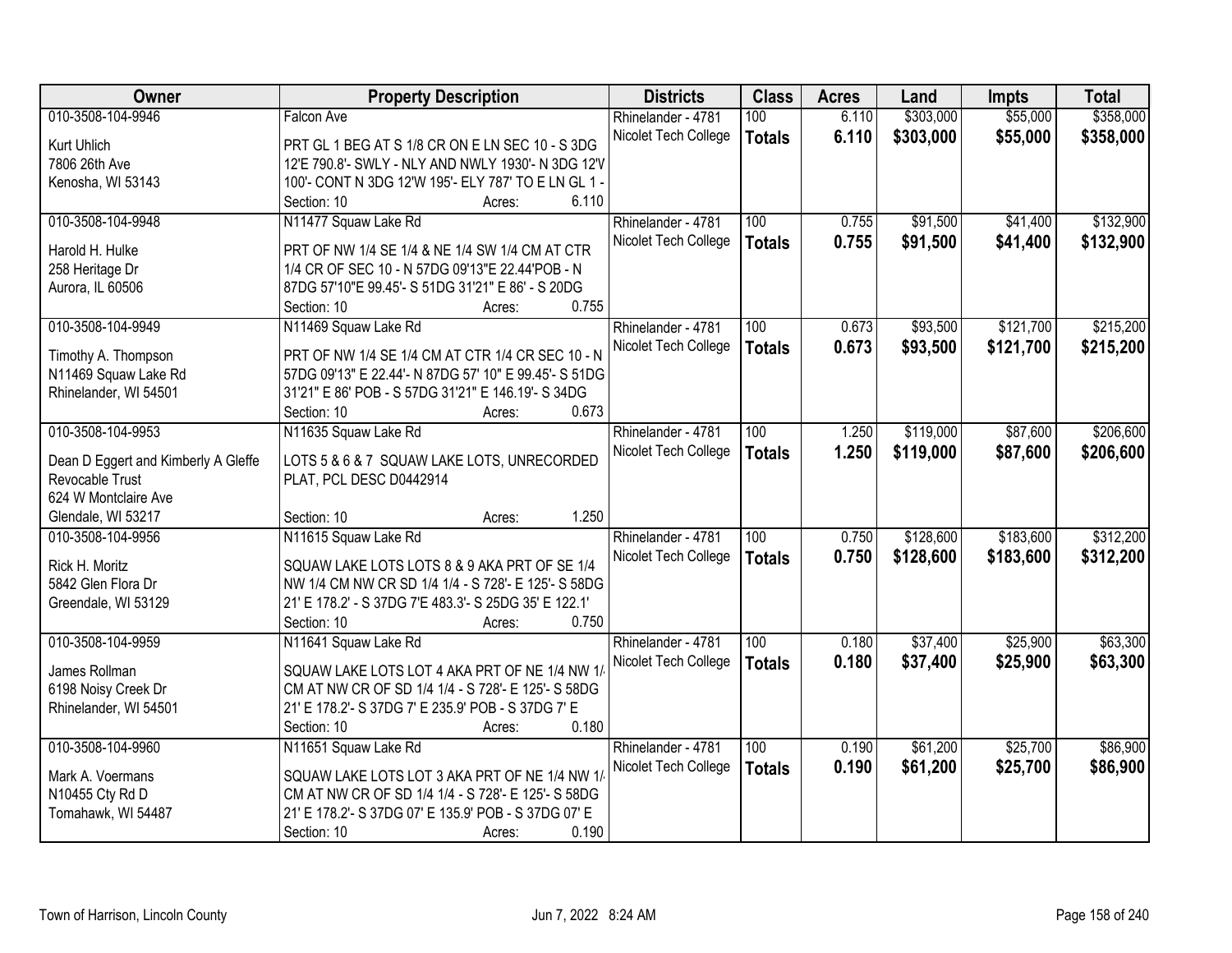| Owner                      | <b>Property Description</b>                         | <b>Districts</b>     | <b>Class</b>     | <b>Acres</b> | Land      | <b>Impts</b>    | <b>Total</b> |
|----------------------------|-----------------------------------------------------|----------------------|------------------|--------------|-----------|-----------------|--------------|
| 010-3508-104-9961          | N11659 Squaw Lake Rd                                | Rhinelander - 4781   | 100              | 0.500        | \$93,500  | \$94,900        | \$188,400    |
| Eric P. Heikkinen          | SQUAW LAKE LOTS LOTS 1 & 2 AKA PRT OF NE 1/4        | Nicolet Tech College | <b>Totals</b>    | 0.500        | \$93,500  | \$94,900        | \$188,400    |
| 503 N Williams Dr          | NW 1/4 CM AT NW CR OF SD 1/4 1/4 - S 728'- E 125'   |                      |                  |              |           |                 |              |
| Palatine, IL 60074         | TO POB - S 58DG 21' E 178.2'-S 37DG 07' E 135.9'- S |                      |                  |              |           |                 |              |
|                            | 0.500<br>Section: 10<br>Acres:                      |                      |                  |              |           |                 |              |
| 010-3508-104-9962          |                                                     | Rhinelander - 4781   |                  |              |           |                 |              |
|                            |                                                     |                      | <b>Totals</b>    |              |           |                 |              |
| Wilsons Squaw Lake Lots    | UNRECORDED PLAT OF WILSONS SQUAW LAKE               |                      |                  |              |           |                 |              |
|                            | LOTS IN THE WEST HALF OF THE NORTH WEST             |                      |                  |              |           |                 |              |
|                            | <b>QUARTER</b>                                      |                      |                  |              |           |                 |              |
|                            | 0.000<br>Section:<br>Acres:                         |                      |                  |              |           |                 |              |
| 010-3508-104-9963          |                                                     | Rhinelander - 4781   | 100              | 0.250        | \$100     | $\overline{50}$ | \$100        |
| Charles F. Toms IV         | CM AT NE CR SE 1/4 NW 1/4 - N 89DG 10' W 548.2'     | Nicolet Tech College | <b>Totals</b>    | 0.250        | \$100     | \$0             | \$100        |
| 2200 Poplar Dr             | POB - S 57DG 23'W 199.4'- N 17DG 38'W 110'- N 89DG  |                      |                  |              |           |                 |              |
| Rhinelander, WI 54501-7808 | 10' E 201.2' TO POB                                 |                      |                  |              |           |                 |              |
|                            | Section: 10<br>0.250<br>Acres:                      |                      |                  |              |           |                 |              |
| 010-3508-104-9964          | N11587 Squaw Lake Rd                                | Rhinelander - 4781   | 100              | 0.000        | \$102,000 | \$133,500       | \$235,500    |
|                            |                                                     | Nicolet Tech College | <b>Totals</b>    | 0.000        | \$102,000 | \$133,500       | \$235,500    |
| Steven R. Brownell         | COM AT NE CR SE 1/4 NW 1/4 TH S 89DEG 10'WQ         |                      |                  |              |           |                 |              |
| 504 W Glenview Ave         | 203.7' POB TH S 21DEG 14' E 200' TH S 62 DEG 31'W   |                      |                  |              |           |                 |              |
| Oconomowoc, WI 53066       | 533' TH N 10DEG 43'W 100' TH N 30DEG 13'W 100' TH   |                      |                  |              |           |                 |              |
|                            | 0.000<br>Section: 10<br>Acres:                      |                      |                  |              |           |                 |              |
| 010-3508-104-9965          |                                                     | Rhinelander - 4781   | $\overline{100}$ | 2.100        | \$80,900  | $\overline{50}$ | \$80,900     |
| Daniel A. Suffield         | COM AT NE CR NE 1/4 SW 1/4 TH S 89DEG 10'W          | Nicolet Tech College | <b>Totals</b>    | 2.100        | \$80,900  | \$0             | \$80,900     |
| N11543 Squaw Lake Rd       | 203.7' TH S 21DEG 14'E 200' APOB TH S 21DEG 14'E    |                      |                  |              |           |                 |              |
| Rhinelander, WI 54501      | 200'TH S 66DEG 52'W TO SQUAW LAKE TH NWLY AL(       |                      |                  |              |           |                 |              |
|                            | 2.100<br>Section: 10<br>Acres:                      |                      |                  |              |           |                 |              |
| 010-3508-104-9966          |                                                     | Rhinelander - 4781   | 100              | 2.400        | \$75,100  | $\overline{50}$ | \$75,100     |
|                            |                                                     | Nicolet Tech College | <b>Totals</b>    | 2.400        | \$75,100  | \$0             | \$75,100     |
| Daniel A. Suffield         | COM AT SE CR SE 1/4 NW 1/4 N 88DEG 4"E 300'N        |                      |                  |              |           |                 |              |
| N11543 Squaw Lake Rd       | 21DEG 14"W 956' POB S 71DEG 12"W 581.2' N 21DEG     |                      |                  |              |           |                 |              |
| Rhinelander, WI 54501      | 58"W 20'N 15DEG 50"W 100'-N 9DEG 21"W 40'-N         |                      |                  |              |           |                 |              |
|                            | 2.400<br>Section: 10<br>Acres:                      |                      |                  |              |           |                 |              |
| 010-3508-104-9967          | N11543 Squaw Lake Rd                                | Rhinelander - 4781   | 100              | 0.000        | \$91,800  | \$85,000        | \$176,800    |
| Daniel A. Suffield         | COM AT CTR TH N 88DEG 04SW 300' TH N 21DEG 14       | Nicolet Tech College | <b>Totals</b>    | 0.000        | \$91,800  | \$85,000        | \$176,800    |
| N11543 Squaw Lake Rd       | W 786' POB TH N 21DE 14'W 170' TH S 71DEG 12'W      |                      |                  |              |           |                 |              |
| Rhinelander, WI 54501      | 581.2' TH SLY ALG SQUAW LAKE 170.2' TH N 73DEG      |                      |                  |              |           |                 |              |
|                            | 0.000<br>Section: 10<br>Acres:                      |                      |                  |              |           |                 |              |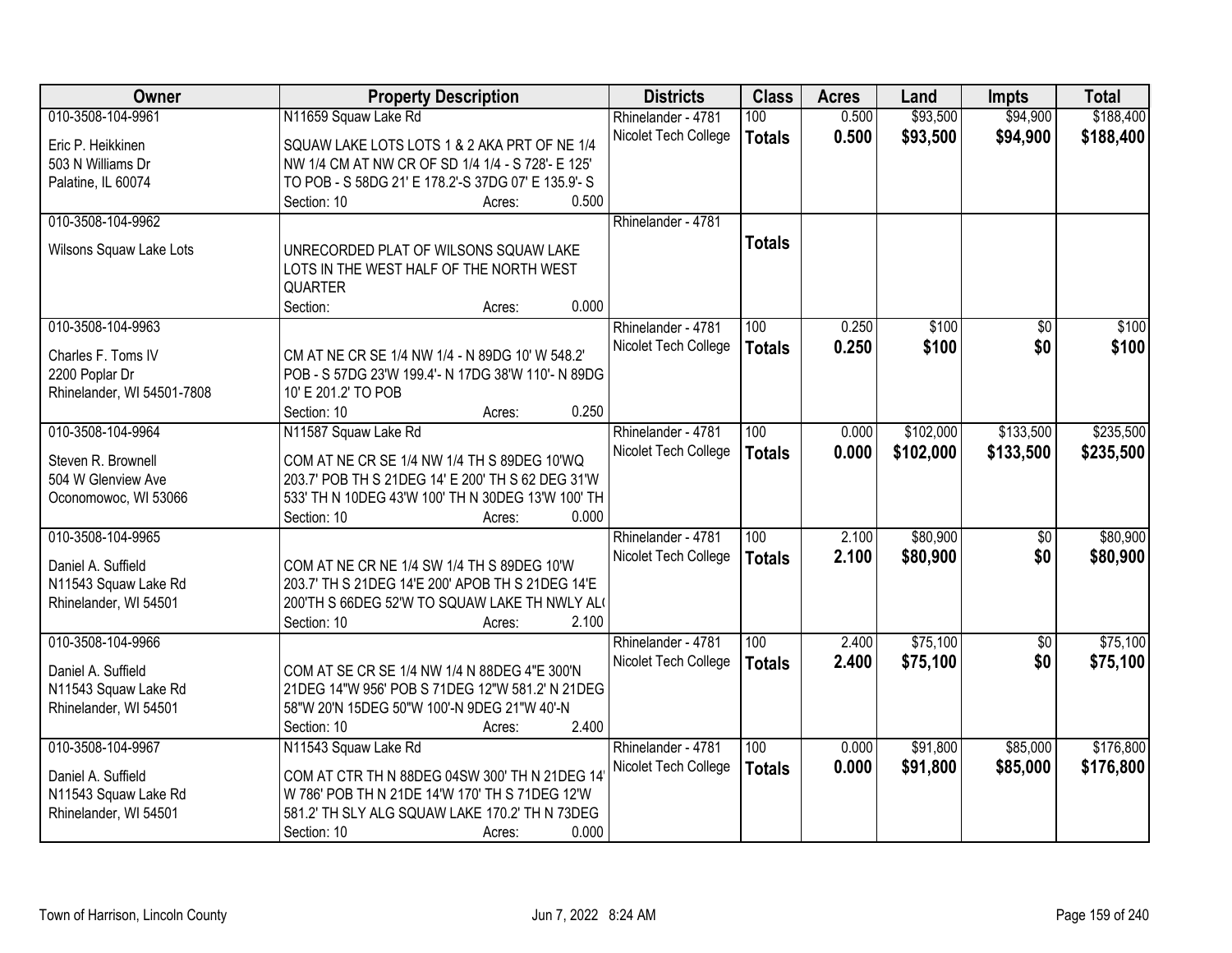| Owner                                | <b>Property Description</b>                                                                      | <b>Districts</b>     | <b>Class</b>     | <b>Acres</b> | Land     | <b>Impts</b> | <b>Total</b> |
|--------------------------------------|--------------------------------------------------------------------------------------------------|----------------------|------------------|--------------|----------|--------------|--------------|
| 010-3508-104-9968                    | N11513 Squaw Lake Rd                                                                             | Rhinelander - 4781   | 100              | 1.430        | \$93,500 | \$44,800     | \$138,300    |
| Gail Briggs                          | PRT OF SE 1/4 NW 1/4 & SW 1/4 NE 1/4 - CM AT CTR                                                 | Nicolet Tech College | <b>Totals</b>    | 1.430        | \$93,500 | \$44,800     | \$138,300    |
| 925 Waugoo Ave                       | OF SEC - N 88DG 04'E 300'- N 21DG 14' W 225'- S                                                  |                      |                  |              |          |              |              |
| Oshkosh, WI 54901                    | 76DG 01' W 351.5'- S 48DG 47'W 218'- N 38DG 46'W                                                 |                      |                  |              |          |              |              |
|                                      | 1.430<br>Section: 10<br>Acres:                                                                   |                      |                  |              |          |              |              |
| 010-3508-104-9969                    | N11525 Squaw Lake Rd                                                                             | Rhinelander - 4781   | 100              | 1.970        | \$98,600 | \$165,700    | \$264,300    |
| Norman A. Traeger                    | PRT OF SE 1/4 NW 1/4 & SW 1/4 NE 1/4 - CM AT CTR                                                 | Nicolet Tech College | <b>Totals</b>    | 1.970        | \$98,600 | \$165,700    | \$264,300    |
| 733 Petunia Ln                       | 1/4 - N 88DG 04'E 300'- N 21DG 14'W 476' POB - N                                                 |                      |                  |              |          |              |              |
| Beloit, WI 53511-1646                | 21DG 14' W 160'- S 76DG 27'W 464.2' W - SELY ALG LI                                              |                      |                  |              |          |              |              |
|                                      | 1.970<br>Section: 10<br>Acres:                                                                   |                      |                  |              |          |              |              |
| 010-3508-104-9970                    | N11517 Squaw Lake Rd                                                                             | Rhinelander - 4781   | 100              | 1.750        | \$91,800 | \$150,000    | \$241,800    |
|                                      |                                                                                                  | Nicolet Tech College | <b>Totals</b>    | 1.750        | \$91,800 | \$150,000    | \$241,800    |
| Ronald J. Bushman                    | PRT OF SE 1/4 NW 1/4 & SW 1/4 NE 1/4 - CM AT CTR                                                 |                      |                  |              |          |              |              |
| N11517 Squaw Lake Rd                 | N 88DG O4'E 300'- N 21DG 14'W 350.50'POB - S 74DG                                                |                      |                  |              |          |              |              |
| Rhinelander, WI 54501                | 58'W 351.1'- S 61DG 58'W 351.10' - S 61DG 58'W                                                   |                      |                  |              |          |              |              |
|                                      | 1.750<br>Section: 10<br>Acres:                                                                   |                      |                  |              |          |              |              |
| 010-3508-104-9971                    | N11537 Squaw Lake Rd                                                                             | Rhinelander - 4781   | 100              | 1.300        | \$85,000 | \$129,700    | \$214,700    |
| Lance O. Hewuse                      | LT 1 CSM 2504 V14 P146 D0514283                                                                  | Nicolet Tech College | <b>Totals</b>    | 1.300        | \$85,000 | \$129,700    | \$214,700    |
| N11537 Squaw Lake Rd                 |                                                                                                  |                      |                  |              |          |              |              |
| Rhinelander, WI 54501                |                                                                                                  |                      |                  |              |          |              |              |
|                                      | 1.300<br>Section: 10<br>Acres:                                                                   |                      |                  |              |          |              |              |
| 010-3508-104-9972                    | N11509 Squaw Lake Rd                                                                             | Rhinelander - 4781   | $\overline{100}$ | 0.750        | \$68,000 | \$45,400     | \$113,400    |
| Mark Bork                            | PRT OF NE 1/4 SW 1/4 & SE 1/4 NW 1/4 & SW 1/4 NE                                                 | Nicolet Tech College | <b>Totals</b>    | 0.750        | \$68,000 | \$45,400     | \$113,400    |
| 1421 Brookshire Dr                   | 1/4 CM AT CTR - N 88DG 4'E 300' - N 21DG 14'W 125'                                               |                      |                  |              |          |              |              |
| Plover, WI 54467                     | POB - N 21DG 14'W 100'- S 76DG 1'W 351.5'- S 48DG                                                |                      |                  |              |          |              |              |
|                                      | 0.750<br>Section: 10<br>Acres:                                                                   |                      |                  |              |          |              |              |
| 010-3508-104-9973                    | N11489 Squaw Lake Rd                                                                             | Rhinelander - 4781   | 100              | 1.400        | \$76,500 | \$149,300    | \$225,800    |
|                                      |                                                                                                  | Nicolet Tech College | <b>Totals</b>    | 1.400        | \$76,500 | \$149,300    | \$225,800    |
| Roger H & Patricia C Westphal Living | BEG AT CTR SEC CR TH N 88DEG 4' E 300' TH N<br>21DEG 14' W 125' TH S 80 DEG 15'W 328' TH S 44DEC |                      |                  |              |          |              |              |
| Trust<br>N11489 Squaw Lake Rd        | 17' W 201.1' TH S 67DEG 15'E 123' TH N 38DEG 29' E                                               |                      |                  |              |          |              |              |
| Rhinelander, WI 54501                | Section: 10<br>1.400<br>Acres:                                                                   |                      |                  |              |          |              |              |
| 010-3508-104-9975                    |                                                                                                  | Rhinelander - 4781   |                  |              |          |              |              |
|                                      |                                                                                                  |                      |                  |              |          |              |              |
| Perenich Lots                        | THE FOLLOWING NINE PCLS ARE PARTS OF THE SW                                                      |                      | <b>Totals</b>    |              |          |              |              |
|                                      | 1/4 NE 1/4 - NE 1/4 SW 1/4 - SE 1/4 NE 1/4 MAPPED                                                |                      |                  |              |          |              |              |
|                                      | OUT AND RECORDED IN V209 P572 & P573 LCR                                                         |                      |                  |              |          |              |              |
|                                      | 0.000<br>Section:<br>Acres:                                                                      |                      |                  |              |          |              |              |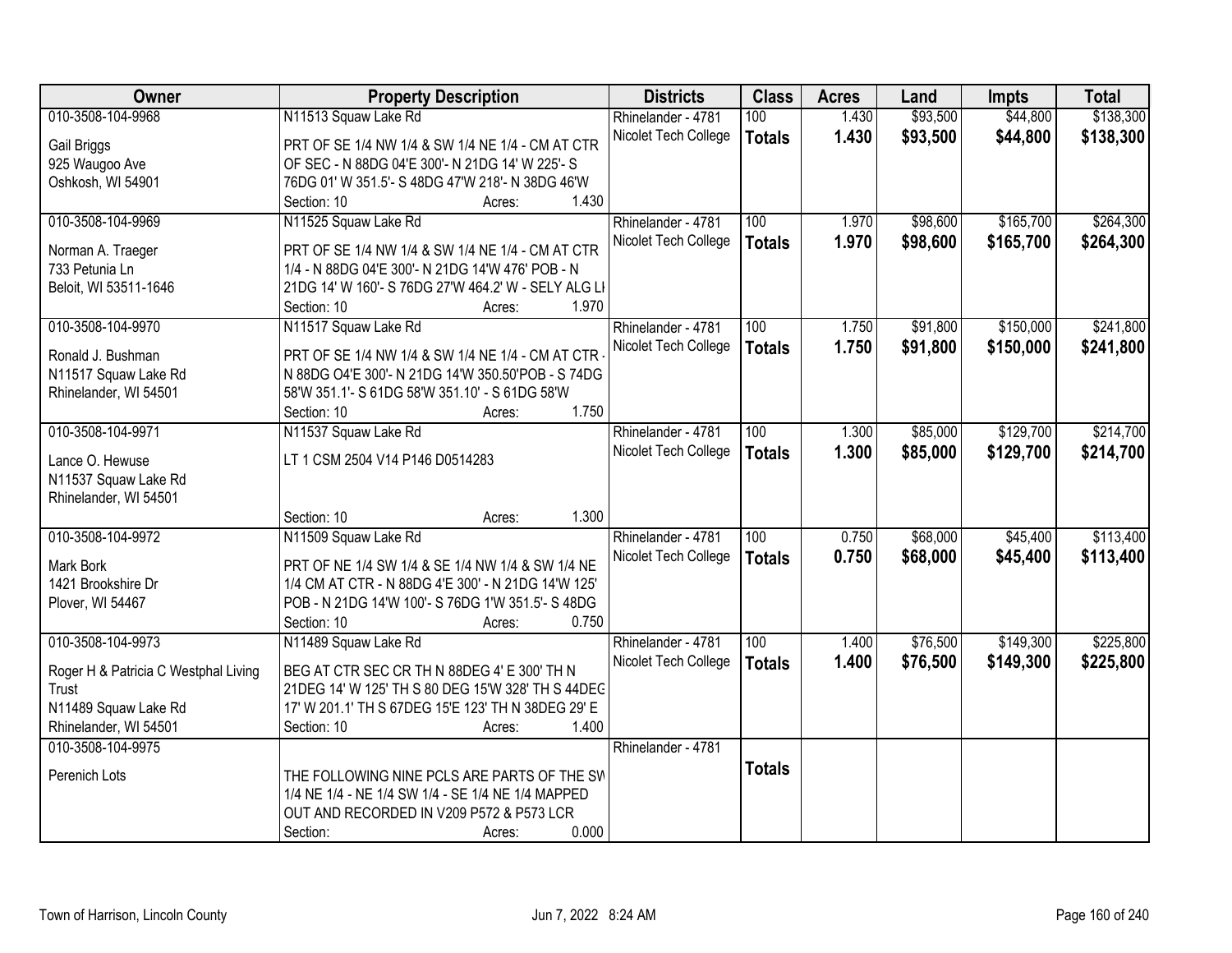| <b>Owner</b>                      | <b>Property Description</b>                              |        |        | <b>Districts</b>     | <b>Class</b>  | <b>Acres</b> | Land       | <b>Impts</b> | <b>Total</b> |
|-----------------------------------|----------------------------------------------------------|--------|--------|----------------------|---------------|--------------|------------|--------------|--------------|
| 010-3508-104-9977                 | N11324 Braun Dr                                          |        |        | Rhinelander - 4781   | 100           | 1.920        | \$133,800  | \$90,100     | \$223,900    |
| Ladonna K Hall Irrevocable Turst  | THT PRT OF CSM 252 V1 P322 D0253826 LYG S OF             |        |        | Nicolet Tech College | <b>Totals</b> | 1.920        | \$133,800  | \$90,100     | \$223,900    |
| 2110 Cutoff Rd Apt 6              | LN CM ON PRIV RD AT PT M-E TO E ROW PRI RD AT            |        |        |                      |               |              |            |              |              |
| Weston, WI 54476                  | PT X-ELY TO PT E                                         |        |        |                      |               |              |            |              |              |
|                                   | Section: 10                                              | Acres: | 1.920  |                      |               |              |            |              |              |
| 010-3508-104-9981                 | N11336 Braun Dr                                          |        |        | Rhinelander - 4781   | 100           | 2.080        | \$155,000  | \$50,200     | \$205,200    |
| James R. Merner                   | CSM 252 V1 P322 D0253826 EX V358 P68                     |        |        | Nicolet Tech College | <b>Totals</b> | 2.080        | \$155,000  | \$50,200     | \$205,200    |
| 3745 Rolling Hts                  |                                                          |        |        |                      |               |              |            |              |              |
| Oneida, WI 54155-9083             |                                                          |        |        |                      |               |              |            |              |              |
|                                   | Section: 10                                              | Acres: | 2.080  |                      |               |              |            |              |              |
| 010-3508-104-9982                 |                                                          |        |        | Rhinelander - 4781   | 100           | 3.000        | \$20,000   | \$0          | \$20,000     |
|                                   |                                                          |        |        | Nicolet Tech College | <b>Totals</b> | 3.000        | \$20,000   | \$0          | \$20,000     |
| Paul Johnson<br>3073 Wausau Rd    | PRT OF GL 2 LYG WITHIN TH BOUNDARIES OF SE<br>1/4 SE 1/4 |        |        |                      |               |              |            |              |              |
| Rhinelander, WI 54501             |                                                          |        |        |                      |               |              |            |              |              |
|                                   | Section: 10                                              | Acres: | 3.000  |                      |               |              |            |              |              |
| 010-3508-104-9983                 |                                                          |        |        | Rhinelander - 4781   | 741           | 11.150       | (\$20,600) | \$0          | \$0          |
|                                   |                                                          |        |        | Nicolet Tech College | <b>Totals</b> | 11.150       | \$0        | \$0          | \$0          |
| Theiler Fawn Lake Properties, LLC | GL 2 EXC THOSE PCLS DES IN V199 P310 V186 P433           |        |        |                      |               |              |            |              |              |
| 4955 Monroe St NE                 | V239 P532 V214 P79 V218 P319 & P385                      |        |        |                      |               |              |            |              |              |
| Columbia Heights, MN 55421        |                                                          |        | 11.150 |                      |               |              |            |              |              |
|                                   | Section: 10                                              | Acres: |        |                      | 100           |              |            | \$34,100     |              |
| 010-3508-104-9984                 | N11419 Squaw Lake Rd                                     |        |        | Rhinelander - 4781   |               | 0.300        | \$61,200   |              | \$95,300     |
| Joel T Keller Lvg Tst             | PRT OF NW 1/4 SE 1/4 - CM AT CTR TH E 100' E             |        |        | Nicolet Tech College | <b>Totals</b> | 0.300        | \$61,200   | \$34,100     | \$95,300     |
| 170 Bloomfield Dr                 | 39DG S 240'- S 28DG E 240'- S 13DG E 120'- S 9DG W       |        |        |                      |               |              |            |              |              |
| Woodstock, IL 60098               | 100'- S 5DG W 80'- S 1DG W 80' POB - S 2DG E 80'- W      |        |        |                      |               |              |            |              |              |
|                                   | Section: 10                                              | Acres: | 0.300  |                      |               |              |            |              |              |
| 010-3508-104-9985                 | N11411 Squaw Lake Rd                                     |        |        | Rhinelander - 4781   | 100           | 0.130        | \$42,800   | \$27,300     | \$70,100     |
| Duane C. Anderson                 | PRT OF NW 1/4 SE 1/4 CM CTR SEC 10 - E 100'- E           |        |        | Nicolet Tech College | <b>Totals</b> | 0.130        | \$42,800   | \$27,300     | \$70,100     |
| S4147 Fox Hill Rd                 | 39DG S 240'- S 28DG E 240'- S 13DG E 120'- S 9DG W       |        |        |                      |               |              |            |              |              |
| Baraboo, WI 53913                 | 100'- S 5DG E 80'- S 1DG W 80'- S 2DG E 80'- S 5DG E     |        |        |                      |               |              |            |              |              |
|                                   | Section: 10                                              | Acres: | 0.130  |                      |               |              |            |              |              |
| 010-3508-104-9986                 | N11433 Squaw Lake Rd                                     |        |        | Rhinelander - 4781   | 100           | 0.330        | \$61,200   | \$47,300     | \$108,500    |
| Christian J and Denise A Peterson | CM @ NW CR NW 1/4 SE 1/4 E 100'-E 39DG S 240'-S          |        |        | Nicolet Tech College | <b>Totals</b> | 0.330        | \$61,200   | \$47,300     | \$108,500    |
| Revocable Trust                   | 28DG E 240'-S 13DG E 120'-S 9DG W 100'POB-S & W          |        |        |                      |               |              |            |              |              |
| S59 W30284 Fields Crossing Dr     | 80'-W 3DG S 158'-NWLY ALG LK 90'-E 1DG N 183' POE        |        |        |                      |               |              |            |              |              |
| Mukwonago, WI 53149               | Section: 10                                              | Acres: | 0.330  |                      |               |              |            |              |              |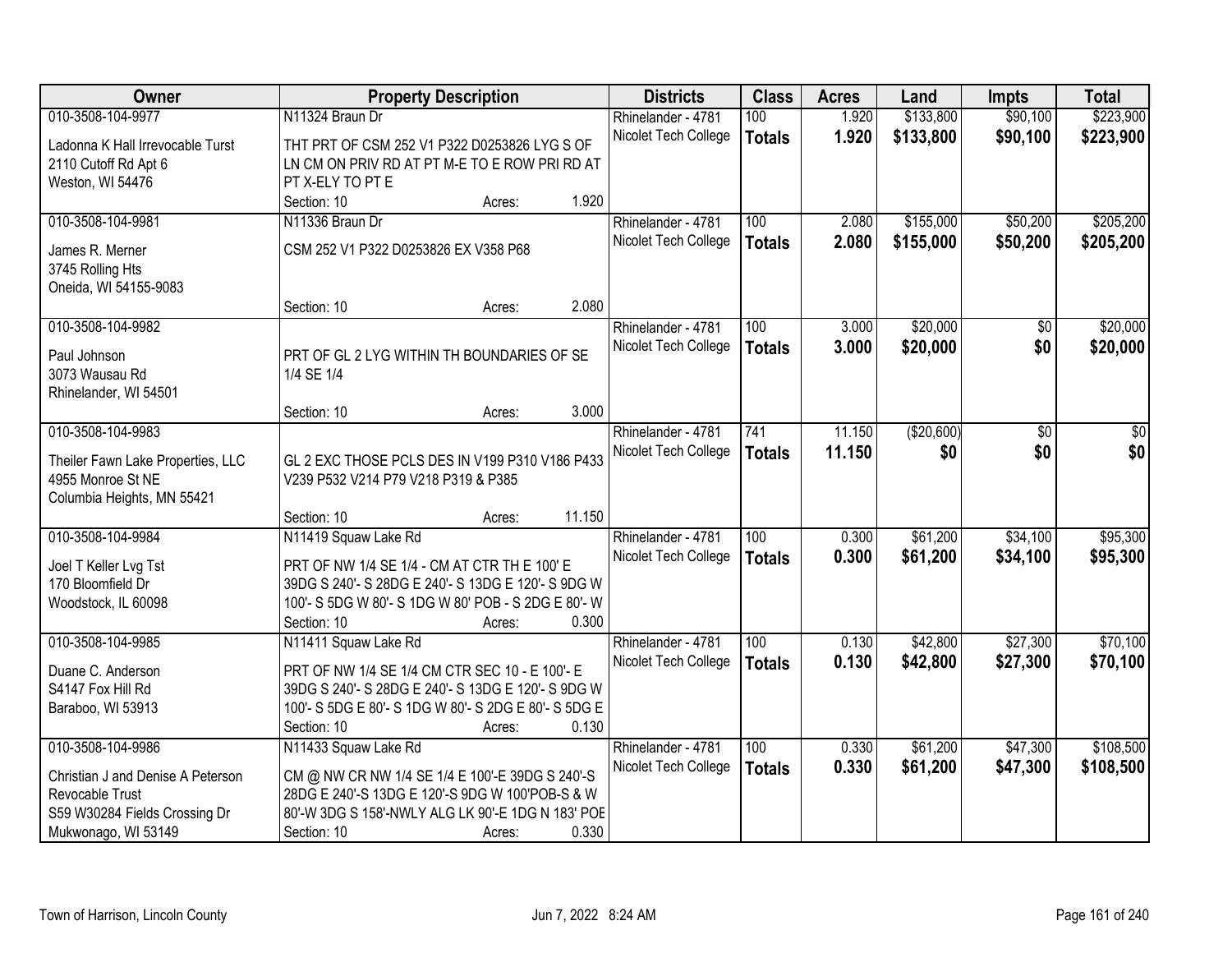| Owner                             | <b>Property Description</b>                          |                   | <b>Districts</b>     | <b>Class</b>  | <b>Acres</b> | Land            | <b>Impts</b>    | <b>Total</b>    |
|-----------------------------------|------------------------------------------------------|-------------------|----------------------|---------------|--------------|-----------------|-----------------|-----------------|
| 010-3508-104-9987                 | N11417 Squaw Lake Rd                                 |                   | Rhinelander - 4781   | 100           | 0.200        | \$61,200        | \$57,800        | \$119,000       |
| <b>Glenn Schmitz</b>              | CM AT CTR E ALG 1/4 LN 100' E 39DEG S 240' S         |                   | Nicolet Tech College | <b>Totals</b> | 0.200        | \$61,200        | \$57,800        | \$119,000       |
| 227336 Raven Ave                  | 28DEG E 240' S 13DEG E 120' S 9DEG W 100' S N        |                   |                      |               |              |                 |                 |                 |
| Wausau, WI 54401                  | 0DEG W 80' S 1DEG W 80' S 2DEG E 80'POB S 5DEG I     |                   |                      |               |              |                 |                 |                 |
|                                   | Section: 10                                          | 0.200<br>Acres:   |                      |               |              |                 |                 |                 |
| 010-3508-104-9990                 | N11437 Squaw Lake Rd                                 |                   | Rhinelander - 4781   | 100           | 1.150        | \$95,200        | \$27,900        | \$123,100       |
|                                   |                                                      |                   | Nicolet Tech College | <b>Totals</b> | 1.150        | \$95,200        | \$27,900        | \$123,100       |
| Jennifer Shilling                 | CM AT NW CR NW 1/4 SE 1/4 TH E 100' TH SELY ALG      |                   |                      |               |              |                 |                 |                 |
| 2608 Main St                      | SLN TN RD 480' POB TH CONT ALG SD RD 220' TH         |                   |                      |               |              |                 |                 |                 |
| La Crosse, WI 54601               | W 10DG S 183' NWLY ALG SQUAW LK 180' N 12DG E        |                   |                      |               |              |                 |                 |                 |
|                                   | Section: 10                                          | 1.150<br>Acres:   |                      |               |              |                 |                 |                 |
| 010-3508-104-9992                 | N11431 Squaw Lake Rd                                 |                   | Rhinelander - 4781   | 100           | 0.300        | \$61,200        | \$4,000         | \$65,200        |
| Christian J and Denise A Peterson | CM CR - E 100'- E 39DG S 240'- E 28DG S 240'- S      |                   | Nicolet Tech College | <b>Totals</b> | 0.300        | \$61,200        | \$4,000         | \$65,200        |
| Revocable Trust                   | 13DG E 120'- S 9DG W 100'- S 3DG W 80' POB W 3DG     |                   |                      |               |              |                 |                 |                 |
| S59 W30284 Fields Crossing Dr     | S 158' - S 2DG E 90'- E 6DG S 152'- N 80' TO POB PRT |                   |                      |               |              |                 |                 |                 |
| Mukwonago, WI 53149               | Section: 10                                          | 0.300<br>Acres:   |                      |               |              |                 |                 |                 |
| 010-3508-104-9993                 | N11463 Squaw Lake Rd                                 |                   | Rhinelander - 4781   | 100           | 1.000        | \$61,200        | \$33,300        | \$94,500        |
|                                   |                                                      |                   | Nicolet Tech College | <b>Totals</b> | 1.000        | \$61,200        | \$33,300        | \$94,500        |
| David A. Stark                    | THT PRT OF NW 1/4 SE 1/4 BEG AT NW CR TH E 100'      |                   |                      |               |              |                 |                 |                 |
| 4611 16th St S                    | TH E 39DG S 240' TO POB TH S 28DG E 240' TH W        |                   |                      |               |              |                 |                 |                 |
| Wisconsin Rapids, WI 54494        | 12DG S 220' TH N 21DG W 90' TH N 38DG E 220' TO      |                   |                      |               |              |                 |                 |                 |
|                                   | Section: 10                                          | 1.000<br>Acres:   |                      |               |              |                 |                 |                 |
| 010-3508-111-9998                 | W689 Theis Rd                                        |                   | Rhinelander - 4781   | 850           | 120.000      | $\overline{50}$ | $\overline{50}$ | $\overline{50}$ |
| <b>Lincoln County</b>             | W 1/2 NE1/4, SE1/4 NW1/4                             |                   | Nicolet Tech College | <b>Totals</b> | 120.000      | \$0             | \$0             | \$0             |
| 801 N Sales St                    |                                                      |                   |                      |               |              |                 |                 |                 |
| Merrill, WI 54452                 |                                                      |                   |                      |               |              |                 |                 |                 |
|                                   | Section: 11                                          | 120.000<br>Acres: |                      |               |              |                 |                 |                 |
| 010-3508-111-9999                 | State Rd 17                                          |                   | Rhinelander - 4781   | 820           | 400.000      | $\sqrt{6}$      | $\overline{50}$ | $\overline{50}$ |
|                                   |                                                      |                   | Nicolet Tech College | <b>Totals</b> | 400.000      | \$0             | \$0             | \$0             |
| <b>Lincoln County</b>             | E 1/2 NE 1/4 - N 1/2 SW 1/4 - SW 1/4 NW 1/4 - SE 1/4 |                   |                      |               |              |                 |                 |                 |
| 801 N Sales St                    | SW 1/4 & ENTIRE SE 1/4 LINCOLN COUNTY FOREST         |                   |                      |               |              |                 |                 |                 |
| Merrill, WI 54452                 | <b>LAND</b>                                          |                   |                      |               |              |                 |                 |                 |
|                                   | Section: 11                                          | 400.000<br>Acres: |                      |               |              |                 |                 |                 |
| 010-3508-112-9998                 | Theis Rd                                             |                   | Rhinelander - 4781   | 744           | 40.000       | (\$74,000)      | $\overline{30}$ | $\overline{50}$ |
| Rollman Irrevocable Trust         | NW 1/4 NW 1/4                                        |                   | Nicolet Tech College | <b>Totals</b> | 40.000       | \$0             | \$0             | \$0             |
| W915 Theis Rd                     |                                                      |                   |                      |               |              |                 |                 |                 |
| Rhinelander, WI 54501             |                                                      |                   |                      |               |              |                 |                 |                 |
|                                   | Section: 11                                          | 40.000<br>Acres:  |                      |               |              |                 |                 |                 |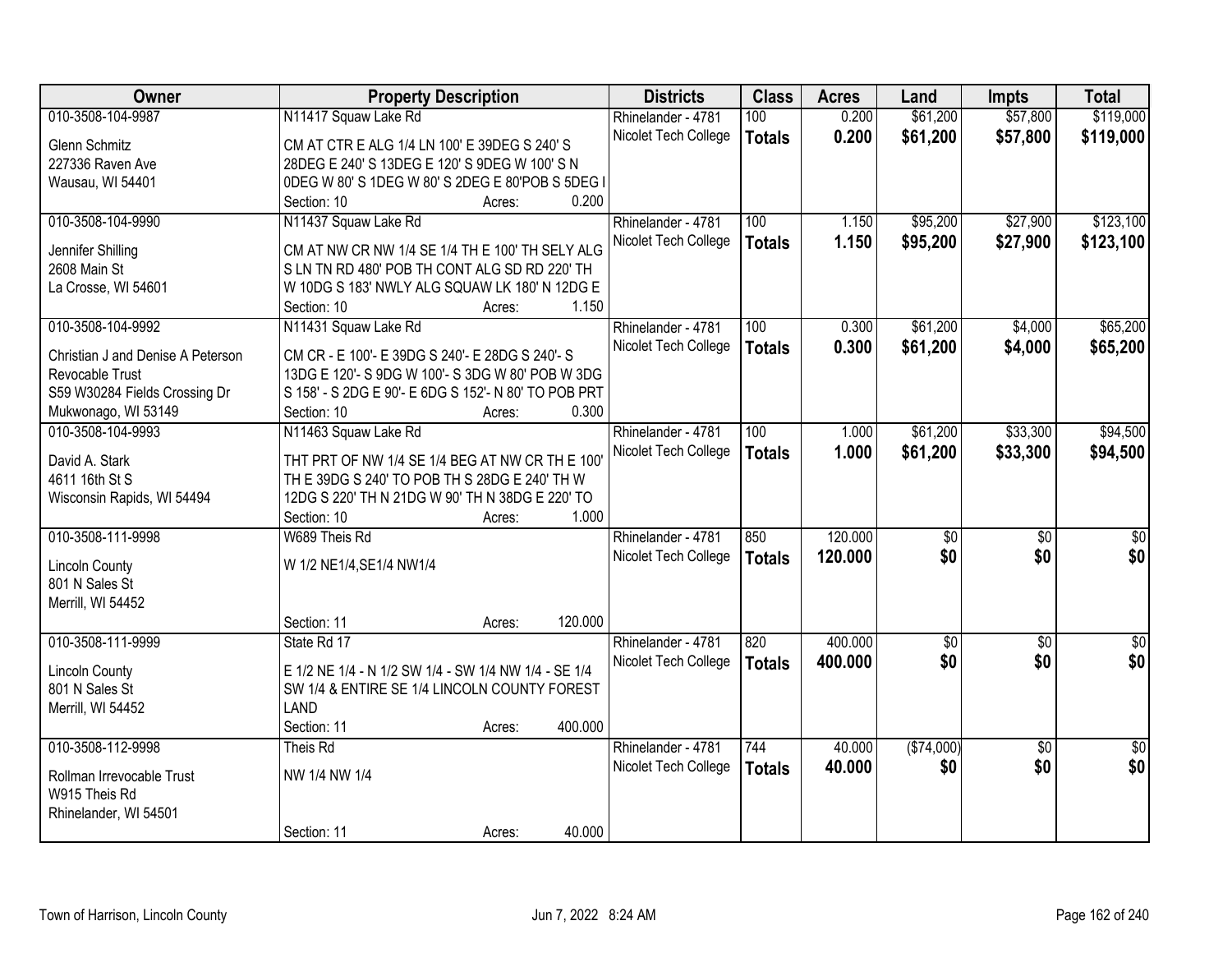| Owner                                        | <b>Property Description</b>                          |                  | <b>Districts</b>     | <b>Class</b>     | <b>Acres</b> | Land      | Impts           | <b>Total</b> |
|----------------------------------------------|------------------------------------------------------|------------------|----------------------|------------------|--------------|-----------|-----------------|--------------|
| 010-3508-112-9999                            | Theis Rd                                             |                  | Rhinelander - 4781   | 500              | 10.000       | \$9,000   | $\overline{50}$ | \$9,000      |
| Rollman Irrevocable Trust                    | NE 1/4 NW 1/4                                        |                  | Nicolet Tech College | 600              | 30.000       | \$55,500  | \$0             | \$55,500     |
| W915 Theis Rd                                |                                                      |                  |                      | <b>Totals</b>    | 40.000       | \$64,500  | \$0             | \$64,500     |
| Rhinelander, WI 54501                        |                                                      |                  |                      |                  |              |           |                 |              |
|                                              | Section: 11                                          | 40.000<br>Acres: |                      |                  |              |           |                 |              |
| 010-3508-113-9992                            | N11379 Stone Hill Ln                                 |                  | Rhinelander - 4781   | 100              | 4.730        | \$120,000 | \$185,100       | \$305,100    |
| Jonathan E. Tulman                           | THE W 200' OF GL 1 AND PART GL 1 CM CR               |                  | Nicolet Tech College | <b>Totals</b>    | 4.730        | \$120,000 | \$185,100       | \$305,100    |
| N11379 Stone Hill Ln                         | LOCATED ON W SEC LN - E 200' TO POB-N 235'-E         |                  |                      |                  |              |           |                 |              |
| Rhinelander, WI 54501                        | 145'-S 125'-SW 145' TO POB AND COM AT NW CR          |                  |                      |                  |              |           |                 |              |
|                                              | Section: 11                                          | 4.730<br>Acres:  |                      |                  |              |           |                 |              |
| 010-3508-113-9993                            |                                                      |                  | Rhinelander - 4781   | 100              | 0.340        | \$4,000   | \$0             | \$4,000      |
|                                              | PRT OF GL 1 CM INTRS ELY SHR HILTS LK & S LN S       |                  | Nicolet Tech College | <b>Totals</b>    | 0.340        | \$4,000   | \$0             | \$4,000      |
| Wickham Properties, LLC<br>N11274 Wickham Rd | 11-N 22DEG 30'E 120.68 POB N 11DEG 36'E 50.51' S     |                  |                      |                  |              |           |                 |              |
| Rhinelander, WI 54501                        | 86DEG30'E 285.92 SELY ALG PRI RD 43' S 29DEG 16'     |                  |                      |                  |              |           |                 |              |
|                                              | Section: 11                                          | 0.340<br>Acres:  |                      |                  |              |           |                 |              |
| 010-3508-113-9994                            | N11311 Stone Hill Ln                                 |                  | Rhinelander - 4781   | 100              | 0.610        | \$80,800  | \$44,900        | \$125,700    |
|                                              |                                                      |                  | Nicolet Tech College | <b>Totals</b>    | 0.610        | \$80,800  | \$44,900        | \$125,700    |
| Anne M. Kijowski                             | CM MEANDER CR ON E SHR HILTS LK & S LN GL 1 N        |                  |                      |                  |              |           |                 |              |
| 153 S Oak St                                 | 22DG 30'E 120.68' 11DG 36' E 50.51' POB N 16DG 13' I |                  |                      |                  |              |           |                 |              |
| Cortland, IL 60112-4055                      | 102.51' S 86DG 30' E 202.95' SELY 117' N 86DG 30' W  |                  |                      |                  |              |           |                 |              |
| 010-3508-113-9996                            | Section: 11                                          | 0.610<br>Acres:  |                      | $\overline{100}$ | 0.900        | \$8,000   |                 | \$8,000      |
|                                              |                                                      |                  | Rhinelander - 4781   |                  |              |           | $\overline{50}$ |              |
| Wickham Properties, LLC                      | COM AT SW CR TH E 330' POB TH E 302' TH N 29DEG      |                  | Nicolet Tech College | <b>Totals</b>    | 0.900        | \$8,000   | \$0             | \$8,000      |
| N11274 Wickham Rd                            | E 120' TH N 86DEG 30'W 360' TH S 20DEG W 120' ALC    |                  |                      |                  |              |           |                 |              |
| Rhinelander, WI 54501                        | THE SHORE OF HILT LAKE TO POB                        |                  |                      |                  |              |           |                 |              |
|                                              | Section: 11                                          | 0.900<br>Acres:  |                      |                  |              |           |                 |              |
| 010-3508-113-9997                            | N11341 Stone Hill Ln                                 |                  | Rhinelander - 4781   | 100              | 3.360        | \$90,000  | \$150,600       | \$240,600    |
| Donald E. Easley                             | CM AT SW CR E 330' NLY ALG HILT LK 120' POB          |                  | Nicolet Tech College | <b>Totals</b>    | 3.360        | \$90,000  | \$150,600       | \$240,600    |
| N11341 Stone Hill Ln                         | 86DEG 30"E 360' NWLY ALG PR RD 933' S 125' SLY       |                  |                      |                  |              |           |                 |              |
| Rhinelander, WI 54501                        | ALG SHR SD LK TO POB PRT GL 1 DES IN V207 P544       |                  |                      |                  |              |           |                 |              |
|                                              | Section: 11                                          | 3.360<br>Acres:  |                      |                  |              |           |                 |              |
| 010-3508-113-9999                            |                                                      |                  | Rhinelander - 4781   | 600              | 29.400       | \$54,400  | $\overline{50}$ | \$54,400     |
| Wickham Properties, LLC                      | GL 1 EX THE W 200' & EX PCLS DESC IN V207 P544       |                  | Nicolet Tech College | <b>Totals</b>    | 29.400       | \$54,400  | \$0             | \$54,400     |
| N11274 Wickham Rd                            | V220 P16 V249 P37 V342 P689 LCR                      |                  |                      |                  |              |           |                 |              |
| Rhinelander, WI 54501                        |                                                      |                  |                      |                  |              |           |                 |              |
|                                              | Section: 11                                          | 29.400<br>Acres: |                      |                  |              |           |                 |              |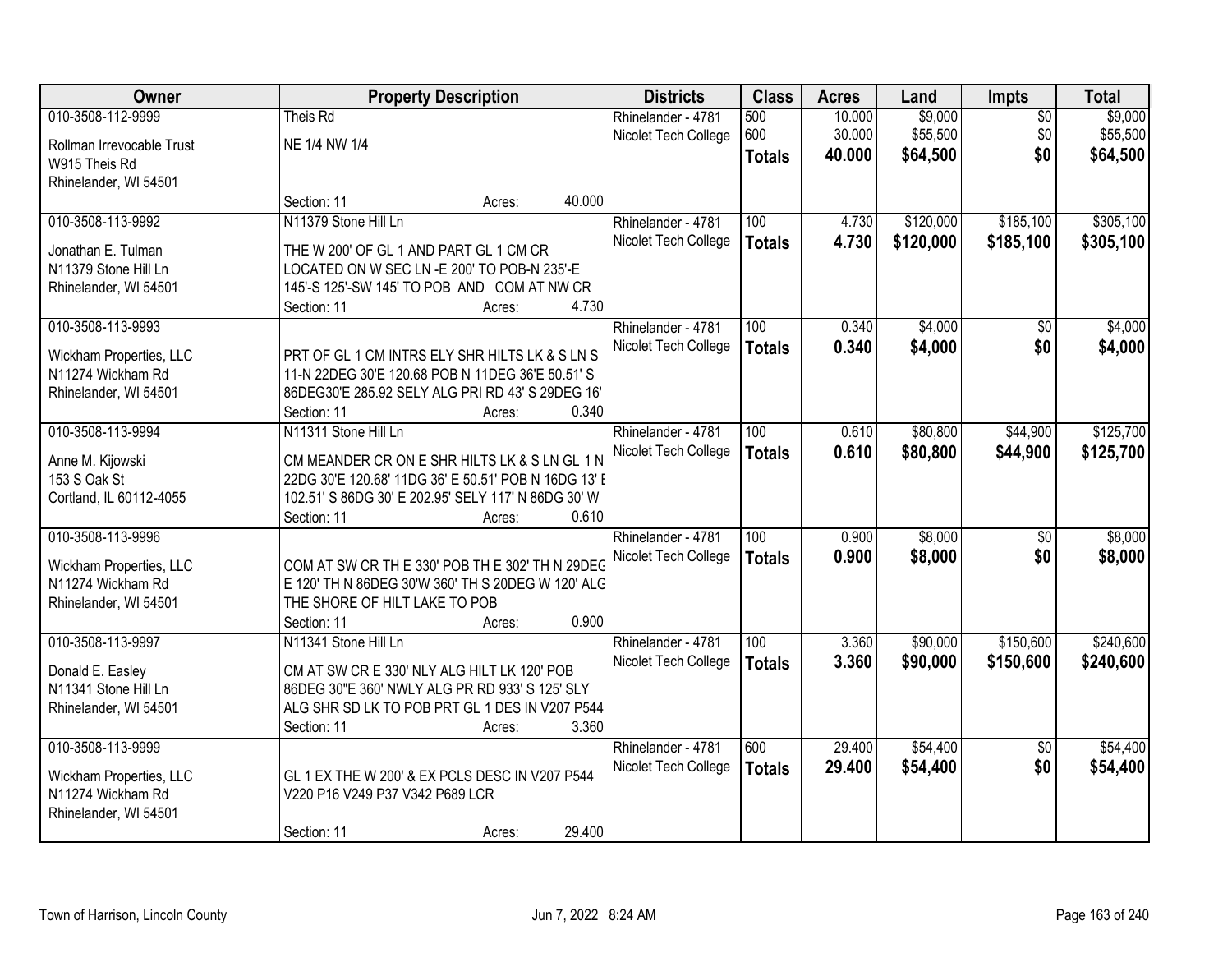| Owner                                                        | <b>Property Description</b>                  |        |                      | <b>Districts</b>                           | <b>Class</b>         | <b>Acres</b>       | Land                 | <b>Impts</b>           | <b>Total</b>          |
|--------------------------------------------------------------|----------------------------------------------|--------|----------------------|--------------------------------------------|----------------------|--------------------|----------------------|------------------------|-----------------------|
| 010-3508-121-9999                                            | Bowman Rd                                    |        |                      | Rhinelander - 4781                         | 820                  | 640.000            | \$0                  | $\overline{50}$        | \$0                   |
| <b>Lincoln County</b><br>801 N Sales St<br>Merrill, WI 54452 | SECTION 12 LINCOLN COUNTY FOREST LAND        |        | Nicolet Tech College | <b>Totals</b>                              | 640.000              | \$0                | \$0                  | \$0                    |                       |
|                                                              | Section: 12                                  | Acres: | 640.000              |                                            |                      |                    |                      |                        |                       |
| 010-3508-131-9999<br><b>Lincoln County</b>                   | N 1/2 OF SEC 13 AND NE 1/4 SW 1/4 AND SE 1/4 |        |                      | Rhinelander - 4781<br>Nicolet Tech College | 820<br><b>Totals</b> | 520.000<br>520.000 | \$0<br>\$0           | $\overline{50}$<br>\$0 | \$0<br>\$0            |
| 801 N Sales St<br>Merrill, WI 54452                          | <b>COUNTY FOREST LAND</b>                    |        |                      |                                            |                      |                    |                      |                        |                       |
|                                                              | Section: 13                                  | Acres: | 520.000              |                                            |                      |                    |                      |                        |                       |
| 010-3508-133-9992                                            | N10972 State Rd 17                           |        |                      | Rhinelander - 4781                         | 100                  | 2.000<br>13.310    | \$22,500             | \$163,800              | \$186,300             |
| William D. Grill<br>N10972 State Rd 17                       | LT 2 CSM 2464 V14 P52 D0509682               |        |                      | Nicolet Tech College                       | 600<br><b>Totals</b> | 15.310             | \$24,600<br>\$47,100 | \$0<br>\$163,800       | \$24,600<br>\$210,900 |
| Gleason, WI 54435                                            | Section: 13                                  | Acres: | 15.310               |                                            |                      |                    |                      |                        |                       |
| 010-3508-133-9993                                            | N10956 State Rd 17                           |        |                      | Rhinelander - 4781                         | 100                  | 1.000              | \$15,000             | \$157,500              | \$172,500             |
| Nathan E. Frey                                               | LT 1 CSM 2464 V14 P52 D0509682               |        | Nicolet Tech College | 600                                        | 11.000               | \$17,100           | \$0                  | \$17,100               |                       |
| N10956 State Rd 17<br>Gleason, WI 54435                      |                                              |        |                      |                                            | <b>Totals</b>        | 12.000             | \$32,100             | \$157,500              | \$189,600             |
|                                                              | Section: 13                                  | Acres: | 12.000               |                                            |                      |                    |                      |                        |                       |
| 010-3508-133-9994                                            |                                              |        |                      | Rhinelander - 4781                         | 400                  | 35.906             | \$5,200              | \$0                    | \$5,200               |
| Kelly Hagelin<br>N10752 State Rd 17                          | LT 2 CSM 677 V3 P219 D0323830                |        |                      | Nicolet Tech College                       | 510<br><b>Totals</b> | 5.000<br>40.906    | \$4,600<br>\$9,800   | \$0<br>\$0             | \$4,600<br>\$9,800    |
| Gleason, WI 54435                                            |                                              |        |                      |                                            |                      |                    |                      |                        |                       |
|                                                              | Section: 13                                  | Acres: | 40.906               |                                            |                      |                    |                      |                        |                       |
| 010-3508-133-9996                                            | N10890 State Rd 17                           |        |                      | Rhinelander - 4781                         | 100                  | 1.000              | \$15,000             | \$103,300              | \$118,300             |
| Shaun A. Murphy                                              | SW 1/4 SW 1/4 EX V383 P116                   |        |                      | Nicolet Tech College                       | 600                  | 10.000             | \$18,500             | \$0                    | \$18,500              |
| N10890 State Rd 17                                           |                                              |        |                      |                                            | <b>Totals</b>        | 11.000             | \$33,500             | \$103,300              | \$136,800             |
| Gleason, WI 54435                                            |                                              |        |                      |                                            |                      |                    |                      |                        |                       |
| 010-3508-133-9997                                            | Section: 13                                  | Acres: | 11.000               |                                            | 600                  | 5.000              | \$9,300              | $\overline{50}$        | \$9,300               |
|                                                              |                                              |        |                      | Rhinelander - 4781<br>Nicolet Tech College | <b>Totals</b>        | 5.000              | \$9,300              | \$0                    | \$9,300               |
| William D. Grill<br>N10972 State Rd 17<br>Gleason, WI 54435  | E 1/2 OF S 330' OF NW 1/4 SW 1/4             |        |                      |                                            |                      |                    |                      |                        |                       |
|                                                              | Section: 13                                  | Acres: | 5.000                |                                            |                      |                    |                      |                        |                       |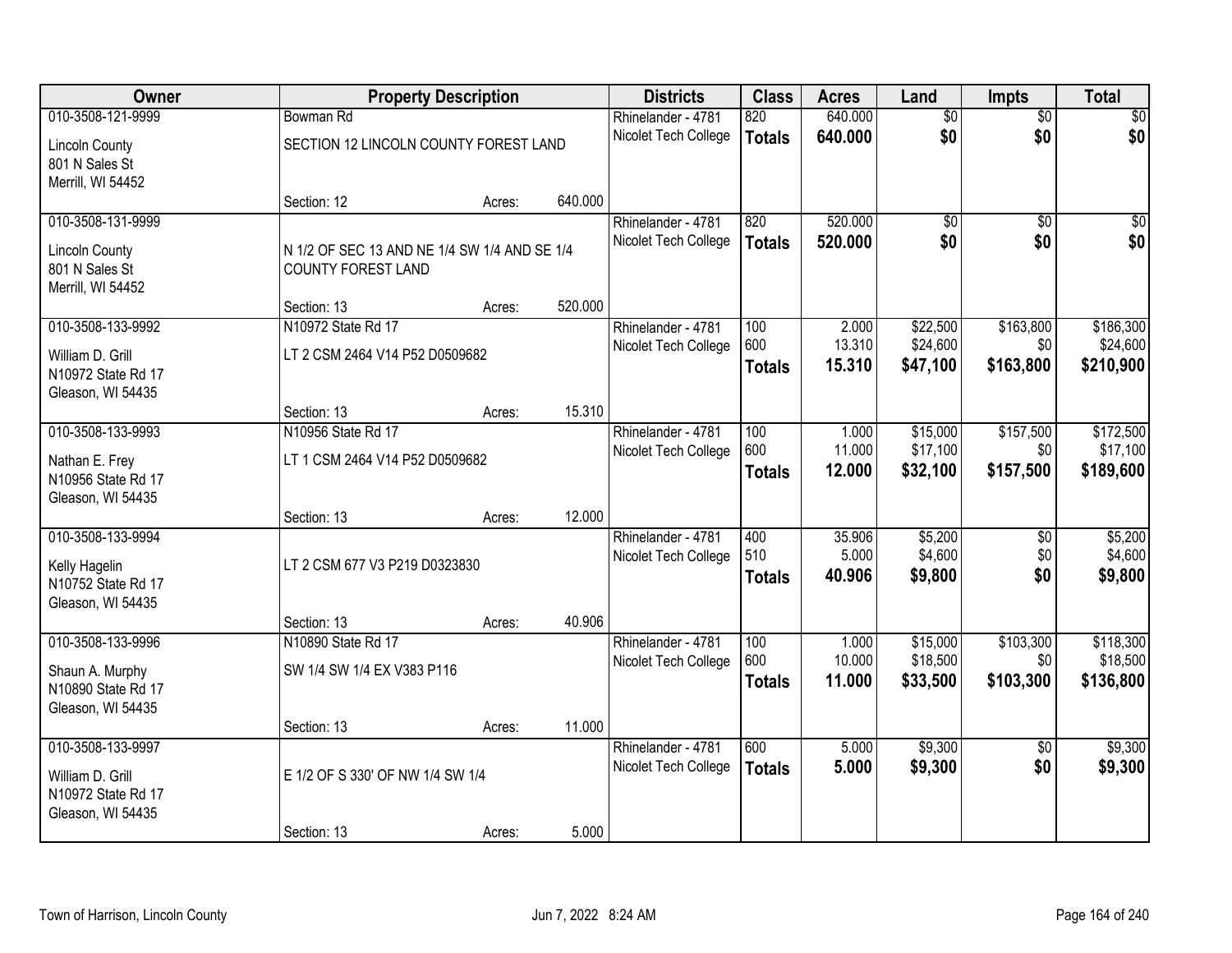| Owner                                    | <b>Property Description</b>                         |                   | <b>Districts</b>     | <b>Class</b>     | <b>Acres</b> | Land          | <b>Impts</b>    | <b>Total</b>    |
|------------------------------------------|-----------------------------------------------------|-------------------|----------------------|------------------|--------------|---------------|-----------------|-----------------|
| 010-3508-133-9998                        | N11086 State Rd 17                                  |                   | Rhinelander - 4781   | 100              | 5.260        | \$37,400      | \$82,600        | \$120,000       |
| Jay A. Schlueter                         | PRT OF NW 1/4 SW 1/4 DES AS CM AT W 1/4 CR SEC      |                   | Nicolet Tech College | <b>Totals</b>    | 5.260        | \$37,400      | \$82,600        | \$120,000       |
| N2570 Daytona Dr                         | 13 - N 86DG 45'50" E 111.54' TO POB - CONT N 86DG   |                   |                      |                  |              |               |                 |                 |
| Merrill, WI 54452                        | 45'50" E 1157.16' TO NE CR OF SD 1/4 1/4 - S 03DG   |                   |                      |                  |              |               |                 |                 |
|                                          | Section: 13                                         | 5.260<br>Acres:   |                      |                  |              |               |                 |                 |
| 010-3508-133-9999                        | N11054 State Rd 17                                  |                   | Rhinelander - 4781   | 100              | 1.000        | \$15,000      | \$124,300       | \$139,300       |
|                                          |                                                     |                   | Nicolet Tech College | 500              | 5.000        | \$1,600       | \$0             | \$1,600         |
| <b>Bernard Sherwood</b>                  | NW 1/4 SW 1/4 EX TH N 198' THEREOF & EX V360        |                   |                      | 600              | 23.000       | \$42,600      | \$0             | \$42,600        |
| N11054 State Rd 17                       | <b>P225 LCR</b>                                     |                   |                      | <b>Totals</b>    | 29.000       | \$59,200      | \$124,300       | \$183,500       |
| Gleason, WI 54435                        |                                                     |                   |                      |                  |              |               |                 |                 |
|                                          | Section: 13                                         | 29.000<br>Acres:  |                      |                  |              |               |                 |                 |
| 010-3508-141-9999                        | <b>Hilts Lake Rd</b>                                |                   | Rhinelander - 4781   | 820              | 440.000      | \$0           | \$0             | \$0             |
| <b>Lincoln County</b>                    | NE 1/4 - E 1/2 OF NW 1/4 - NE 1/4 SW 1/4 - S 1/2 OF |                   | Nicolet Tech College | <b>Totals</b>    | 440.000      | \$0           | \$0             | \$0             |
| 801 N Sales St                           | SW 1/4 - W 1/2 OF SE 1/4 - W 1/2 OF N 20'NE 1/4 SE  |                   |                      |                  |              |               |                 |                 |
| Merrill, WI 54452                        | 1/4 - EX E 1/2 S 20' SE 1/4 NE 1/4 COUNTY FOREST    |                   |                      |                  |              |               |                 |                 |
|                                          | Section: 14                                         | 440.000<br>Acres: |                      |                  |              |               |                 |                 |
| 010-3508-142-9997                        | <b>Hilts Lake Rd</b>                                |                   | Rhinelander - 4781   | 743              | 40.000       | $($ \$65,000) | \$0             | \$0             |
|                                          | SW 1/4 NW 1/4                                       |                   | Nicolet Tech College | <b>Totals</b>    | 40.000       | \$0           | \$0             | \$0             |
| Joseph F. Dreifuerst<br>4382 Aberdeen Rd |                                                     |                   |                      |                  |              |               |                 |                 |
| Rhinelander, WI 54501                    |                                                     |                   |                      |                  |              |               |                 |                 |
|                                          | Section: 14                                         | 40.000<br>Acres:  |                      |                  |              |               |                 |                 |
| 010-3508-142-9998                        | N11286 Wickham Rd                                   |                   | Rhinelander - 4781   | $\overline{100}$ | 2.750        | \$100,000     | \$45,700        | \$145,700       |
|                                          |                                                     |                   | Nicolet Tech College |                  | 2.750        | \$100,000     | \$45,700        | \$145,700       |
| Wickham Properties, LLC                  | THE W 150' OF GL 1                                  |                   |                      | <b>Totals</b>    |              |               |                 |                 |
| N11274 Wickham Rd                        |                                                     |                   |                      |                  |              |               |                 |                 |
| Rhinelander, WI 54501                    |                                                     |                   |                      |                  |              |               |                 |                 |
|                                          | Section: 14                                         | 2.750<br>Acres:   |                      |                  |              |               |                 |                 |
| 010-3508-142-9999                        | N11238 Wickham Rd                                   |                   | Rhinelander - 4781   | 100              | 3.000        | \$146,000     | \$231,200       | \$377,200       |
| Wickham Properties, LLC                  | GL 1 EX TH W 150' THRF                              |                   | Nicolet Tech College | 500              | 11.250       | \$3,700       | \$0             | \$3,700         |
| N11274 Wickham Rd                        |                                                     |                   |                      | 600              | 19.000       | \$35,200      | \$0             | \$35,200        |
| Rhinelander, WI 54501                    |                                                     |                   |                      | <b>Totals</b>    | 33.250       | \$184,900     | \$231,200       | \$416,100       |
|                                          | Section: 14                                         | 33.250<br>Acres:  |                      |                  |              |               |                 |                 |
| 010-3508-143-9999                        | <b>Hilts Lake Rd</b>                                |                   | Rhinelander - 4781   | 743              | 40.000       | (\$74,000)    | $\overline{50}$ | $\overline{50}$ |
|                                          |                                                     |                   | Nicolet Tech College | <b>Totals</b>    | 40.000       | \$0           | \$0             | \$0             |
| Joseph F. Dreifuerst                     | NW 1/4 SW 1/4                                       |                   |                      |                  |              |               |                 |                 |
| 4382 Aberdeen Rd                         |                                                     |                   |                      |                  |              |               |                 |                 |
| Rhinelander, WI 54501                    |                                                     | 40.000            |                      |                  |              |               |                 |                 |
|                                          | Section: 14                                         | Acres:            |                      |                  |              |               |                 |                 |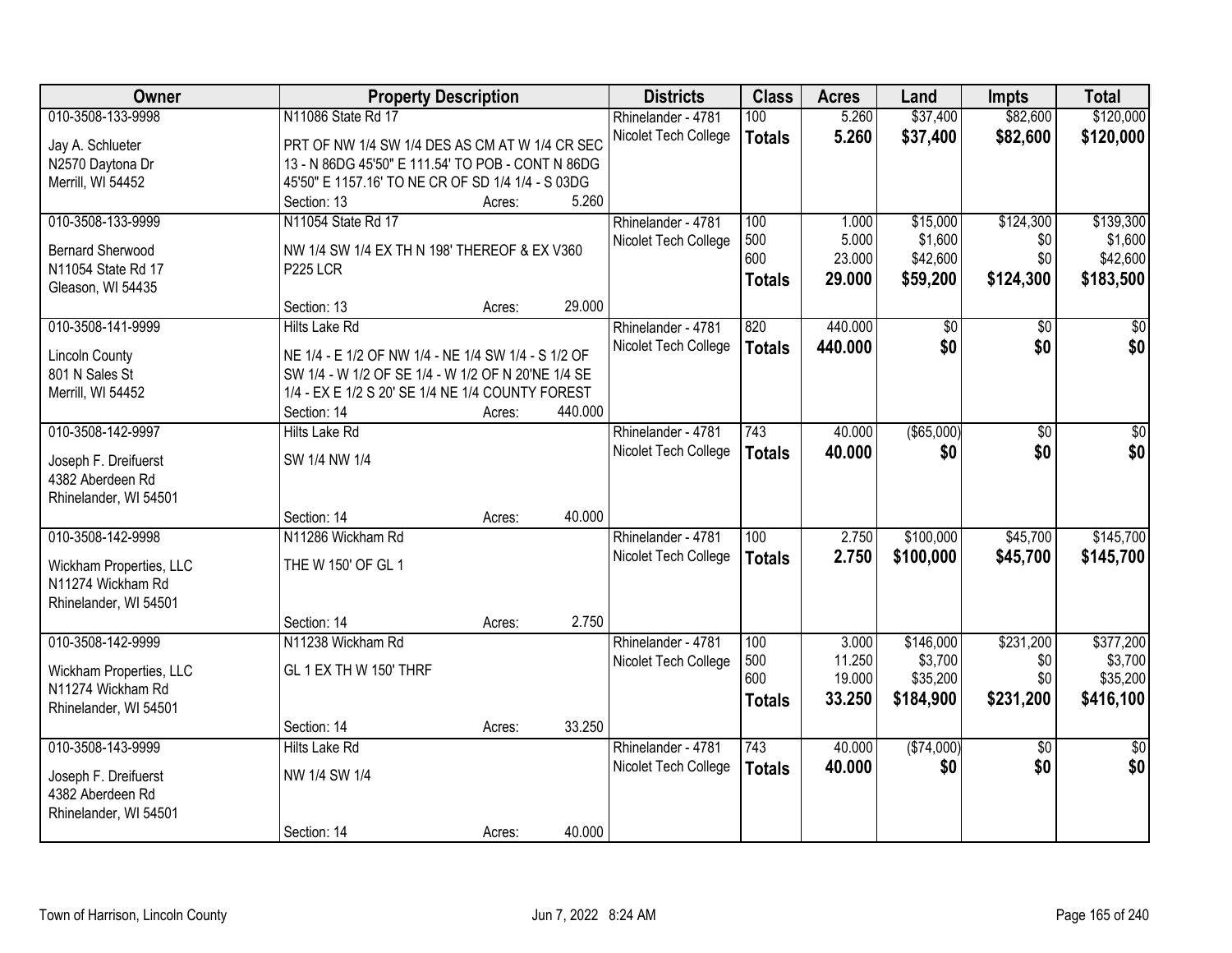| Owner             | <b>Property Description</b>                             | <b>Districts</b>     | <b>Class</b>  | <b>Acres</b> | Land     | <b>Impts</b>    | <b>Total</b> |
|-------------------|---------------------------------------------------------|----------------------|---------------|--------------|----------|-----------------|--------------|
| 010-3508-144-9972 | W548 Grouse Rd                                          | Rhinelander - 4781   | 100           | 5.776        | \$26,600 | \$178,800       | \$205,400    |
| Jason L. Kriesel  | PT OF LT 2 CSM 2248 V12 P169 D0481604 AND A PCL         | Nicolet Tech College | <b>Totals</b> | 5.776        | \$26,600 | \$178,800       | \$205,400    |
| W548 Grouse Rd    | DES AS CM AT E 1/4 SEC 14 - S 89? 01'15" W 700.05' -    |                      |               |              |          |                 |              |
| Gleason, WI 54435 | S 0? 58'45" E 20'- S 1? 56' 51"E 476.10' TO POB - N 89' |                      |               |              |          |                 |              |
|                   | 5.776<br>Section: 14<br>Acres:                          |                      |               |              |          |                 |              |
| 010-3508-144-9973 | W551 Grouse Rd                                          | Rhinelander - 4781   | 100           | 1.000        | \$15,000 | \$226,700       | \$241,700    |
|                   |                                                         | Nicolet Tech College | 600           | 11.410       | \$21,100 | \$0             | \$21,100     |
| Mark A. Krupinski | LT 1 CSM 2248 V12 P169 D0481604 EX PCL DESC IN          |                      | <b>Totals</b> | 12.410       | \$36,100 | \$226,700       | \$262,800    |
| W551 Grouse Rd    | D0539201                                                |                      |               |              |          |                 |              |
| Gleason, WI 54435 |                                                         |                      |               |              |          |                 |              |
|                   | 12.410<br>Section: 14<br>Acres:                         |                      |               |              |          |                 |              |
| 010-3508-144-9974 |                                                         | Rhinelander - 4781   | 600           | 3.820        | \$9,200  | \$0             | \$9,200      |
| Jason L. Kriesel  | COM AT SE COR SEC 14 TH N02?18'13E 2533.01' TH          | Nicolet Tech College | <b>Totals</b> | 3.820        | \$9,200  | \$0             | \$9,200      |
| W548 Grouse Rd    | N86?38'43"W 90.76' ON W ROW LN HWY 17 THE POB           |                      |               |              |          |                 |              |
| Gleason, WI 54435 | TH ALG ROW S01?49'11"W308.46' TH N86?38'28"W            |                      |               |              |          |                 |              |
|                   | 3.820<br>Section: 14<br>Acres:                          |                      |               |              |          |                 |              |
| 010-3508-144-9975 |                                                         | Rhinelander - 4781   | 600           | 1.210        | \$2,900  | \$0             | \$2,900      |
|                   |                                                         | Nicolet Tech College | <b>Totals</b> | 1.210        | \$2,900  | \$0             | \$2,900      |
| Mark A. Krupinski | PT OF LT 2 CSM 2248 V12 P169 D0481604 AND CM            |                      |               |              |          |                 |              |
| W551 Grouse Rd    | SE COR OF SEC 14 TH N02?18'13"E 2533.01' TH             |                      |               |              |          |                 |              |
| Gleason, WI 54435 | N86?38'43"W 90.76' ON W ROW HWY 17 TH ALG ROW           |                      |               |              |          |                 |              |
|                   | 1.210<br>Section: 14<br>Acres:                          |                      |               |              |          |                 |              |
| 010-3508-144-9979 | W547 Grouse Rd                                          | Rhinelander - 4781   | 100           | 1.000        | \$15,000 | \$161,700       | \$176,700    |
| Joshua J. Pieper  | LT 4 CSM 1866 V9 P222 D0442496                          | Nicolet Tech College | 600           | 2.470        | \$4,600  | \$0             | \$4,600      |
| W547 Grouse Rd    |                                                         |                      | <b>Totals</b> | 3.470        | \$19,600 | \$161,700       | \$181,300    |
| Gleason, WI 54435 |                                                         |                      |               |              |          |                 |              |
|                   | 3.470<br>Section: 14<br>Acres:                          |                      |               |              |          |                 |              |
| 010-3508-144-9980 | W549 Grouse Rd                                          | Rhinelander - 4781   | 100           | 1.000        | \$15,000 | \$231,000       | \$246,000    |
| Erich R. Utech    | LT 3 CSM 1866 V9 P222 D0442496                          | Nicolet Tech College | 600           | 2.530        | \$4,700  | \$0             | \$4,700      |
| W549 Grouse Rd    |                                                         |                      | <b>Totals</b> | 3.530        | \$19,700 | \$231,000       | \$250,700    |
| Gleason, IL 54435 |                                                         |                      |               |              |          |                 |              |
|                   | 3.530<br>Section: 14<br>Acres:                          |                      |               |              |          |                 |              |
| 010-3508-144-9981 |                                                         | Rhinelander - 4781   | 500           | 1.000        | \$300    | $\overline{50}$ | \$300        |
|                   |                                                         | Nicolet Tech College | 600           | 5.930        | \$11,000 | \$0             | \$11,000     |
| Scott A. Bixby    | LT 2 CSM 1856 V9 P202 D0441793                          |                      |               |              |          |                 |              |
| N10905 Old 63 Rd  |                                                         |                      | <b>Totals</b> | 6.930        | \$11,300 | \$0             | \$11,300     |
| Gleason, WI 54435 |                                                         |                      |               |              |          |                 |              |
|                   | 6.930<br>Section: 14<br>Acres:                          |                      |               |              |          |                 |              |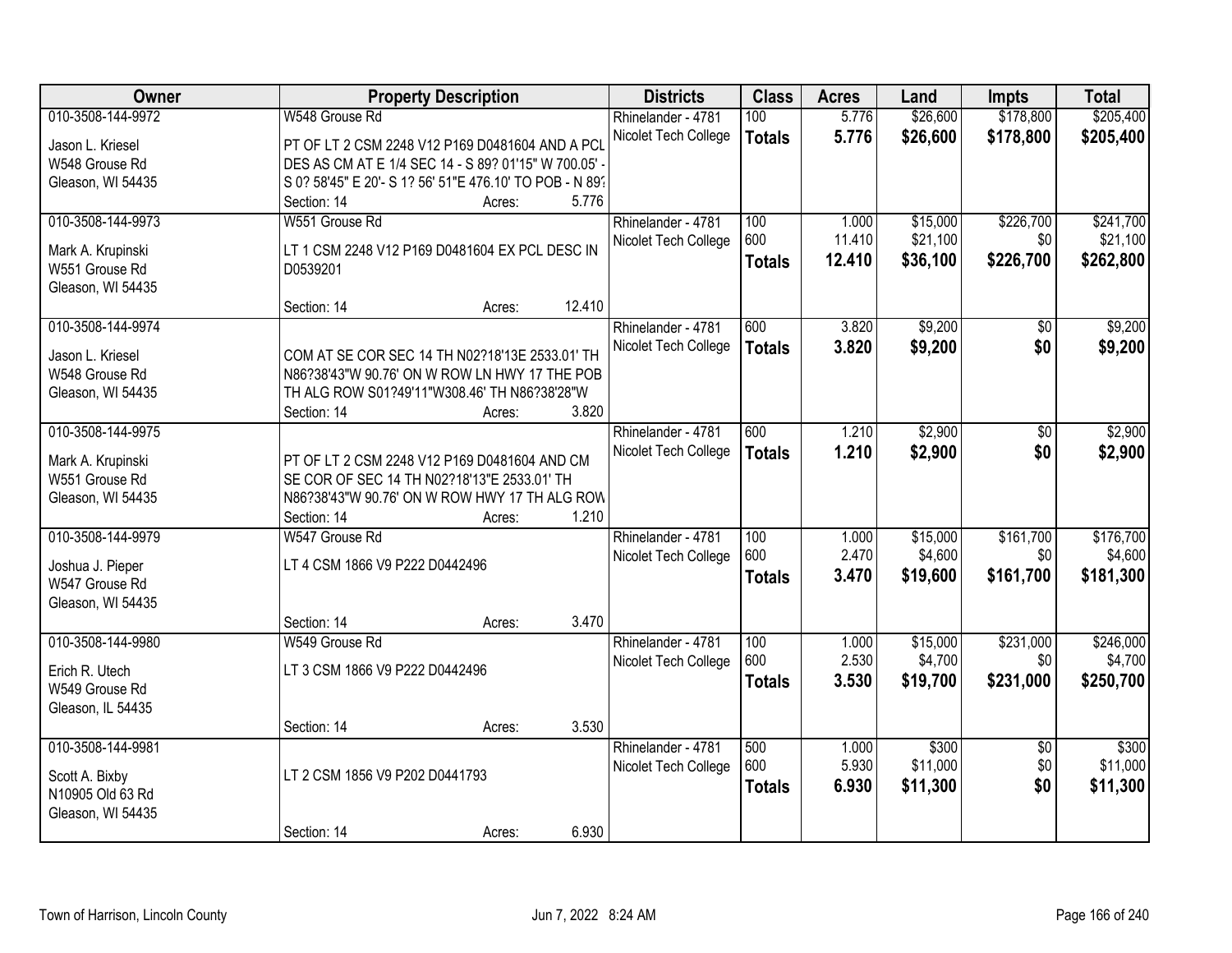| Owner                            |                                                    | <b>Property Description</b> |        | <b>Districts</b>     | <b>Class</b>  | <b>Acres</b> | Land     | Impts           | <b>Total</b> |
|----------------------------------|----------------------------------------------------|-----------------------------|--------|----------------------|---------------|--------------|----------|-----------------|--------------|
| 010-3508-144-9982                |                                                    |                             |        | Rhinelander - 4781   | 500           | 2.000        | \$700    | $\overline{50}$ | \$700        |
| Kevin P. Bixby                   | LT 1 CSM 1856 V9 P202 D0441793                     |                             |        | Nicolet Tech College | 600           | 11.860       | \$21,900 | \$0             | \$21,900     |
| N10680 School Forest Rd          |                                                    |                             |        |                      | <b>Totals</b> | 13.860       | \$22,600 | \$0             | \$22,600     |
| Gleason, WI 54435                |                                                    |                             |        |                      |               |              |          |                 |              |
|                                  | Section: 14                                        | Acres:                      | 13.860 |                      |               |              |          |                 |              |
| 010-3508-144-9983                | N10905 Old 63                                      |                             |        | Rhinelander - 4781   | 100           | 2.970        | \$26,100 | \$129,900       | \$156,000    |
|                                  | SE 1/4 SE 1/4 EX TH N 400' OF TH W 200' THEREOF    |                             |        | Nicolet Tech College | <b>Totals</b> | 2.970        | \$26,100 | \$129,900       | \$156,000    |
| Leo Bixby<br>N10905 Old 63       | AND ALSO EX THT PRT DES IN V502 P762 V310 P365     |                             |        |                      |               |              |          |                 |              |
| Gleason, WI 54435                | LCR EX V573 P164 EX D0415352 EX CSM 1856 V9        |                             |        |                      |               |              |          |                 |              |
|                                  | Section: 14                                        | Acres:                      | 2.970  |                      |               |              |          |                 |              |
| 010-3508-144-9984                | W539 Grouse Rd                                     |                             |        | Rhinelander - 4781   | 100           | 1.000        | \$15,000 | \$138,400       | \$153,400    |
|                                  |                                                    |                             |        | Nicolet Tech College | 600           | 4.865        | \$9,000  | \$0             | \$9,000      |
| Scott C. Welch                   | LT 2 CSM 1758 V9 P17 D0431795                      |                             |        |                      | <b>Totals</b> | 5.865        | \$24,000 | \$138,400       | \$162,400    |
| W539 Grouse Rd                   |                                                    |                             |        |                      |               |              |          |                 |              |
| Gleason, WI 54435                | Section: 14                                        | Acres:                      | 5.865  |                      |               |              |          |                 |              |
| 010-3508-144-9986                | N10917 Old 63                                      |                             |        | Rhinelander - 4781   | 100           | 5.060        | \$30,300 | \$99,200        | \$129,500    |
|                                  |                                                    |                             |        | Nicolet Tech College |               | 5.060        |          |                 |              |
| Nicholas S. Gerdes               | PART OF THE SE 1/4 SE 1/4 CM AT THE SE CR SEC      |                             |        |                      | <b>Totals</b> |              | \$30,300 | \$99,200        | \$129,500    |
| N10917 Old 63                    | 14-N 00 DG 44'52"E 838.95'-N 89DG 32'44"W 91.88'TO |                             |        |                      |               |              |          |                 |              |
| Gleason, WI 54435                | POB-N 89DG 32'44"W 458.12'-S 00DG 44' 52"W         |                             |        |                      |               |              |          |                 |              |
|                                  | Section: 14                                        | Acres:                      | 5.060  |                      |               |              |          |                 |              |
| 010-3508-144-9989                | N11093 State Rd 17                                 |                             |        | Rhinelander - 4781   | 100           | 5.600        | \$30,900 | \$115,900       | \$146,800    |
| Brian L. Hilmershausen           | LT 1 CSM 1584 V8 P32 D0404598                      |                             |        | Nicolet Tech College | <b>Totals</b> | 5.600        | \$30,900 | \$115,900       | \$146,800    |
| N11093 State Rd 17               |                                                    |                             |        |                      |               |              |          |                 |              |
| Gleason, WI 54435                |                                                    |                             |        |                      |               |              |          |                 |              |
|                                  | Section: 14                                        | Acres:                      | 5.600  |                      |               |              |          |                 |              |
| 010-3508-144-9994                | N10911 Old 63                                      |                             |        | Rhinelander - 4781   | 100           | 6.070        | \$31,300 | \$57,500        | \$88,800     |
|                                  | THE N 200' OF THE S 390' OF THE S 1/4 SE 1/4       |                             |        | Nicolet Tech College | <b>Totals</b> | 6.070        | \$31,300 | \$57,500        | \$88,800     |
| Randy J. Suckow<br>N10911 Old 63 |                                                    |                             |        |                      |               |              |          |                 |              |
| Gleason, WI 54435                |                                                    |                             |        |                      |               |              |          |                 |              |
|                                  | Section: 14                                        | Acres:                      | 6.070  |                      |               |              |          |                 |              |
| 010-3508-144-9995                | N10961 State Rd 17                                 |                             |        | Rhinelander - 4781   | 100           | 3.280        | \$26,800 | \$103,000       | \$129,800    |
|                                  |                                                    |                             |        | Nicolet Tech College | <b>Totals</b> | 3.280        | \$26,800 | \$103,000       | \$129,800    |
| Jeffery Bottomley                | PRT OF SE 1/4 SE 1/4 CM AT NE CR SD 1/4 1/4 - S    |                             |        |                      |               |              |          |                 |              |
| 905 W IL Route 64                | 0DG 44"52" W 260' TO POB - CONT S 00DG 44'52"W     |                             |        |                      |               |              |          |                 |              |
| Oregon, IL 61061                 | 260'- N 89DG 32'44"W 550'- N 00DG 44'52" E 260'- S |                             |        |                      |               |              |          |                 |              |
|                                  | Section: 14                                        | Acres:                      | 3.280  |                      |               |              |          |                 |              |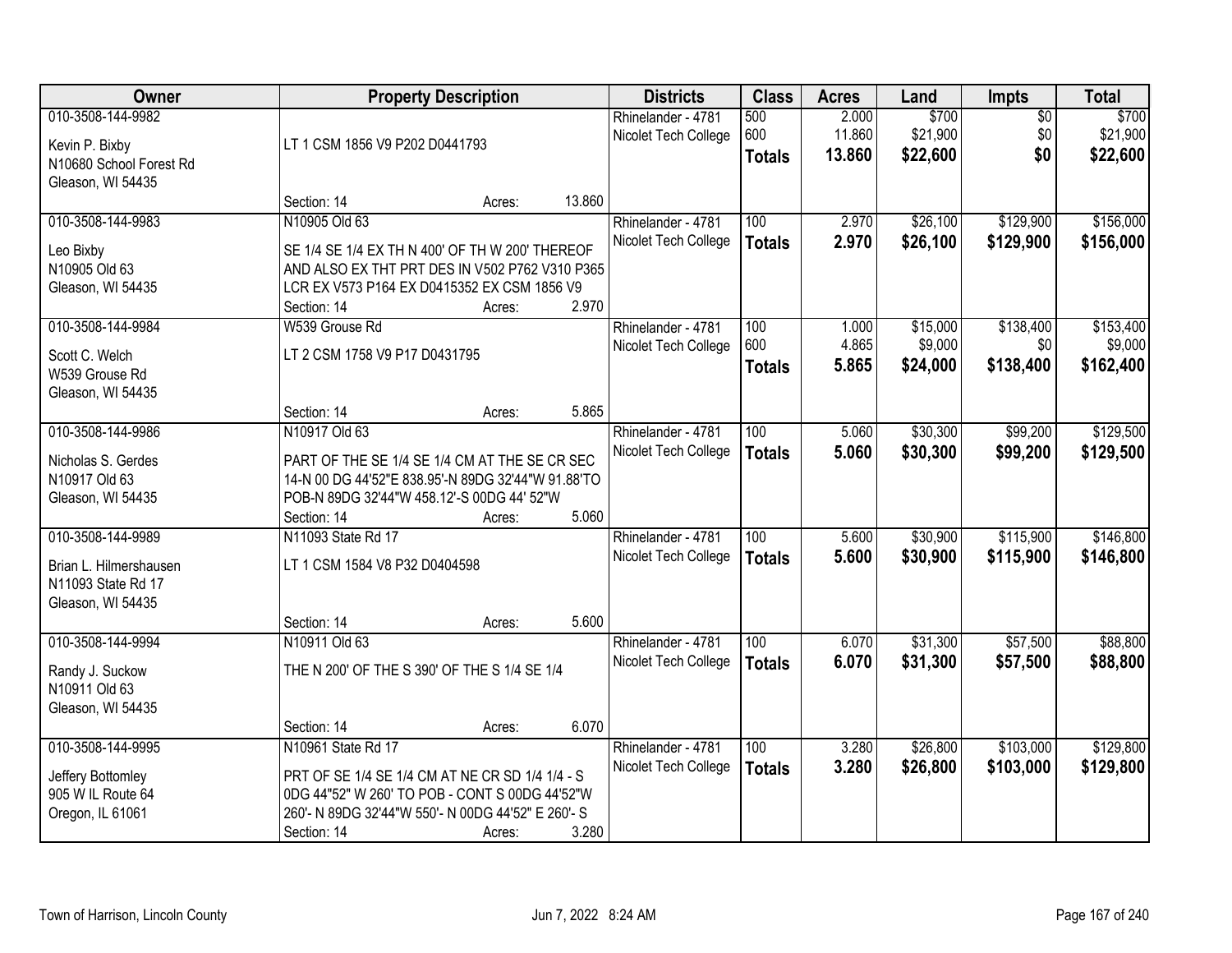| Owner                                     |                                                       | <b>Property Description</b> |         | <b>Districts</b>     | <b>Class</b>  | <b>Acres</b>     | Land              | <b>Impts</b>           | <b>Total</b>           |
|-------------------------------------------|-------------------------------------------------------|-----------------------------|---------|----------------------|---------------|------------------|-------------------|------------------------|------------------------|
| 010-3508-144-9996                         | W621 Hilts Lake Rd                                    |                             |         | Rhinelander - 4781   | 100           | 1.840            | \$21,300          | \$27,100               | \$48,400               |
| Paul G. Kubesh                            | THE N 400' OF THE W 200' OF THE SE 1/4 SE 1/4         |                             |         | Nicolet Tech College | <b>Totals</b> | 1.840            | \$21,300          | \$27,100               | \$48,400               |
| 509 Vaughn St                             |                                                       |                             |         |                      |               |                  |                   |                        |                        |
| Rhinelander, WI 54501                     |                                                       |                             |         |                      |               |                  |                   |                        |                        |
|                                           | Section: 14                                           | Acres:                      | 1.840   |                      |               |                  |                   |                        |                        |
| 010-3508-151-9989                         | W968 Hilts Lake Rd                                    |                             |         | Rhinelander - 4781   | 100           | 5.500            | \$157,500         | \$118,800              | \$276,300              |
| Deah Cooney                               | PRT OF GL 1 CM AT TH E 1/4 CR SEC 15 - N 00DG         |                             |         | Nicolet Tech College | <b>Totals</b> | 5.500            | \$157,500         | \$118,800              | \$276,300              |
| 135 Lawrence Ave                          | 52'00" W 2038.78'- S 77DG 10'38" W 1124.63' TO POB -  |                             |         |                      |               |                  |                   |                        |                        |
| Woodstock, IL 60098                       | N 44DG 08'11" W 122.92'- N 06DG 13'09" W 100.97'- N   |                             |         |                      |               |                  |                   |                        |                        |
|                                           | Section: 15                                           | Acres:                      | 5.500   |                      |               |                  |                   |                        |                        |
| 010-3508-151-9992                         | W899 Hilts Lake Rd                                    |                             |         | Rhinelander - 4781   | 100           | 1.000            | \$15,000          | \$24,500               | \$39,500               |
|                                           |                                                       |                             |         | Nicolet Tech College | 500           | 30.000           | \$9,800           | \$0                    | \$9,800                |
| Joseph F. Dreifuerst                      | SE 1/4 NE 1/4                                         |                             |         |                      | 600           | 9.000            | \$16,700          | \$0                    | \$16,700               |
| 4382 Aberdeen Rd<br>Rhinelander, WI 54501 |                                                       |                             |         |                      | <b>Totals</b> | 40.000           | \$41,500          | \$24,500               | \$66,000               |
|                                           | Section: 15                                           | Acres:                      | 40.000  |                      |               |                  |                   |                        |                        |
| 010-3508-151-9993                         |                                                       |                             |         | Rhinelander - 4781   | 820           | 160.000          | \$0               | \$0                    | \$0                    |
|                                           |                                                       |                             |         | Nicolet Tech College | <b>Totals</b> | 160.000          | \$0               | \$0                    | \$0                    |
| <b>Lincoln County</b>                     | SW 1/4 NE 1/4 - N 1/2 SE1/4 SE 1/4 SE 1/4 COUNTY      |                             |         |                      |               |                  |                   |                        |                        |
| 801 N Sales St                            | FOREST LAND 1938 ENT                                  |                             |         |                      |               |                  |                   |                        |                        |
| Merrill, WI 54452                         |                                                       |                             |         |                      |               |                  |                   |                        |                        |
|                                           | Section: 15                                           | Acres:                      | 160.000 |                      |               |                  |                   |                        |                        |
| 010-3508-151-9994                         |                                                       |                             |         | Rhinelander - 4781   | 741<br>742    | 20.000<br>20.000 | ( \$37,000)       | $\overline{50}$<br>\$0 | $\overline{50}$<br>\$0 |
| Theiler Fawn Lake Properties, LLC         | NW 1/4 NE 1/4                                         |                             |         | Nicolet Tech College |               | 40.000           | (\$37,000)<br>\$0 | \$0                    | \$0                    |
| 4955 Monroe St NE                         |                                                       |                             |         |                      | <b>Totals</b> |                  |                   |                        |                        |
| Columbia Heights, MN 55421                |                                                       |                             |         |                      |               |                  |                   |                        |                        |
|                                           | Section: 15                                           | Acres:                      | 40.000  |                      |               |                  |                   |                        |                        |
| 010-3508-151-9996                         | W953 Hilts Lake Rd                                    |                             |         | Rhinelander - 4781   | 100           | 3.500            | \$27,300          | \$134,400              | \$161,700              |
| Jean M. Hodkiewicz                        | THAT PRT OF GL1 OR NE 1/4 NE 1/4 LYG S OF HILTS       |                             |         | Nicolet Tech College | 500           | 3.500            | \$1,100           | \$0                    | \$1,100                |
| W953 Hilts Lake Rd                        | LAKE DRIVE RUNNING IN A WLY DIRECTION FROM            |                             |         |                      | <b>Totals</b> | 7.000            | \$28,400          | \$134,400              | \$162,800              |
| Rhinelander, WI 54501                     | <b>HWY 17</b>                                         |                             |         |                      |               |                  |                   |                        |                        |
|                                           | Section: 15                                           | Acres:                      | 7.000   |                      |               |                  |                   |                        |                        |
| 010-3508-151-9997                         | W890 Hilts Lake Rd                                    |                             |         | Rhinelander - 4781   | 100           | 4.000            | \$150,000         | \$35,200               | \$185,200              |
| Lawrence J. Wiesneske                     | PRT OF GL 1 - CM E 1/4 CR S 15 - N 3DG 27' W          |                             |         | Nicolet Tech College | <b>Totals</b> | 4.000            | \$150,000         | \$35,200               | \$185,200              |
| 4656 N Shore Dr                           | 1307.04' POB - N 3DG 27' W 728.81'- S 41DG 00' W      |                             |         |                      |               |                  |                   |                        |                        |
| Rhinelander, WI 54501                     | 115.36'- S 33DG 14' W 124.33'- S 61DG 20' W 131.47' - |                             |         |                      |               |                  |                   |                        |                        |
|                                           | Section: 15                                           | Acres:                      | 4.000   |                      |               |                  |                   |                        |                        |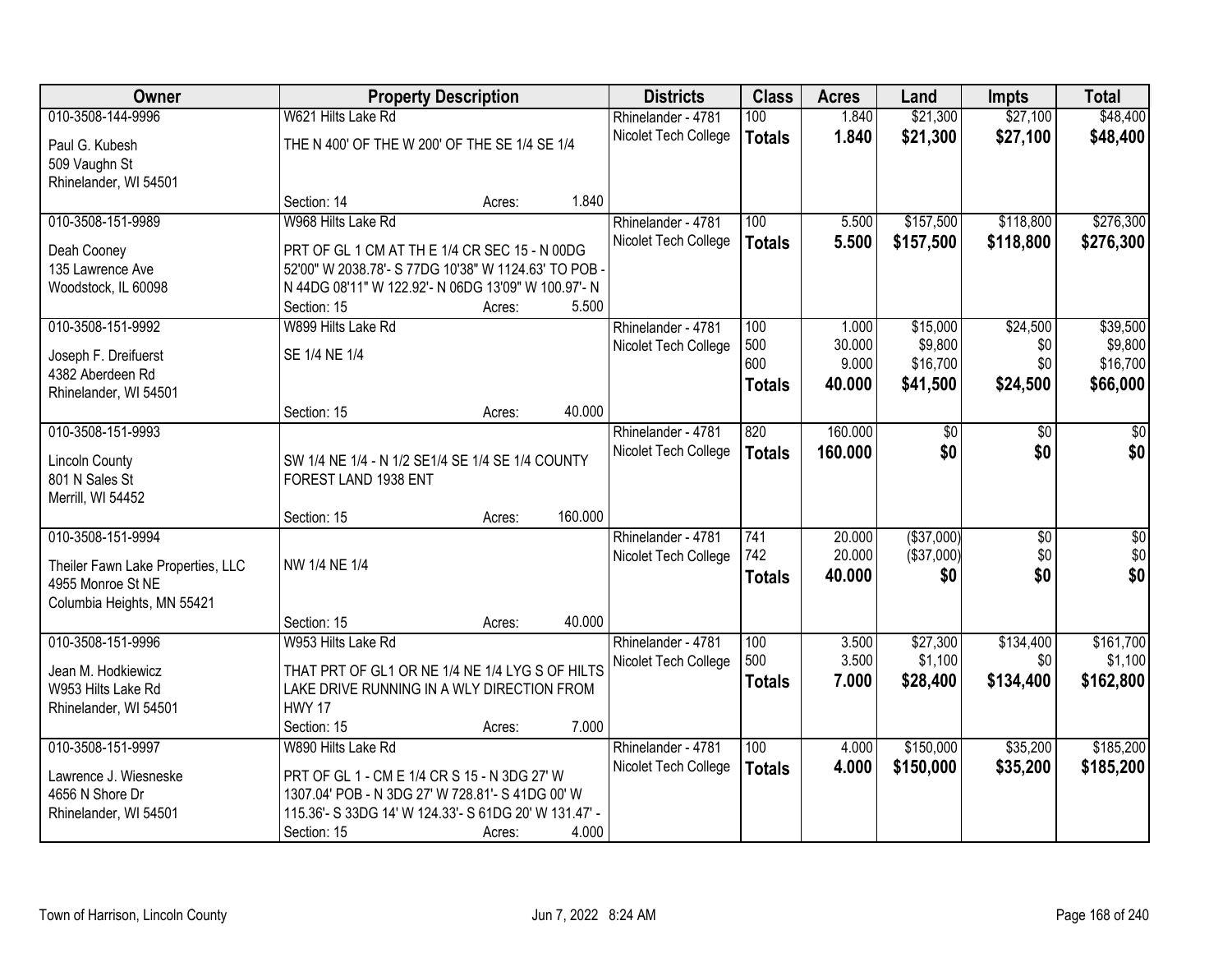| <b>Owner</b>               |                                                  | <b>Property Description</b> |        | <b>Districts</b>     | <b>Class</b>  | <b>Acres</b> | Land        | <b>Impts</b>    | <b>Total</b>    |
|----------------------------|--------------------------------------------------|-----------------------------|--------|----------------------|---------------|--------------|-------------|-----------------|-----------------|
| 010-3508-151-9998          | W920 Hilts Lake Rd                               |                             |        | Rhinelander - 4781   | 100           | 3.300        | \$140,000   | \$137,900       | \$277,900       |
| Victor Palazzolo           | PRT OF GL 1 - CM AT NE CR GL 1 - S 265'- W 400'  |                             |        | Nicolet Tech College | <b>Totals</b> | 3.300        | \$140,000   | \$137,900       | \$277,900       |
| 33460 N Eastwood Rd        | POB - S 32DG E 480'- N 73DG W 300' ALG NLY EDGE  |                             |        |                      |               |              |             |                 |                 |
| Grayslake, IL 60030        | OF TN RD - N 32DG W 380'- ELY ALG S SHR HILTS LK |                             |        |                      |               |              |             |                 |                 |
|                            | Section: 15                                      | Acres:                      | 3.300  |                      |               |              |             |                 |                 |
| 010-3508-151-9999          | W970 Hilts Lake Rd                               |                             |        | Rhinelander - 4781   | 100           | 4.000        | \$56,300    | \$126,200       | \$182,500       |
|                            |                                                  |                             |        | Nicolet Tech College | <b>Totals</b> | 4.000        | \$56,300    | \$126,200       | \$182,500       |
| Deah Cooney                | ALL THAT PCL OF LAND OF GL 1 OR NE1/4 NE1/4      |                             |        |                      |               |              |             |                 |                 |
| 135 Lawrence Ave           | LYG W OF THAT TN RD RUNG IN A NLY & SLY          |                             |        |                      |               |              |             |                 |                 |
| Woodstock, IL 60098        | DIRECT FROM HWY 17 & LEADING TO PUBLIC           |                             |        |                      |               |              |             |                 |                 |
|                            | Section: 15                                      | Acres:                      | 4.000  |                      |               |              |             |                 |                 |
| 010-3508-152-9992          |                                                  |                             |        | Rhinelander - 4781   | 742           | 40.000       | ( \$74,000) | $\overline{50}$ | $\overline{50}$ |
| Theodore O. Lassig III     | SW 1/4 SE 1/4                                    |                             |        | Nicolet Tech College | <b>Totals</b> | 40.000       | \$0         | \$0             | \$0             |
| 203 Spruce St              |                                                  |                             |        |                      |               |              |             |                 |                 |
| Rhinelander, WI 54501-3242 |                                                  |                             |        |                      |               |              |             |                 |                 |
|                            | Section: 15                                      | Acres:                      | 40.000 |                      |               |              |             |                 |                 |
| 010-3508-152-9993          | County Rd D                                      |                             |        | Rhinelander - 4781   | 742           | 40.000       | (\$74,000)  | $\overline{50}$ | $\overline{50}$ |
|                            |                                                  |                             |        | Nicolet Tech College | <b>Totals</b> | 40.000       | \$0         | \$0             | \$0             |
| Theodore O. Lassig III     | SE 1/4 SW 1/4                                    |                             |        |                      |               |              |             |                 |                 |
| 203 Spruce St              |                                                  |                             |        |                      |               |              |             |                 |                 |
| Rhinelander, WI 54501-3242 |                                                  |                             |        |                      |               |              |             |                 |                 |
|                            | Section: 15                                      | Acres:                      | 40.000 |                      |               |              |             |                 |                 |
| 010-3508-152-9994          |                                                  |                             |        | Rhinelander - 4781   | 744           | 40.000       | (\$74,000)  | $\overline{60}$ | \$0             |
| Theodore O. Lassig III     | NE 1/4 SW 1/4                                    |                             |        | Nicolet Tech College | <b>Totals</b> | 40.000       | \$0         | \$0             | \$0             |
| 203 Spruce St              |                                                  |                             |        |                      |               |              |             |                 |                 |
| Rhinelander, WI 54501-3242 |                                                  |                             |        |                      |               |              |             |                 |                 |
|                            | Section: 15                                      | Acres:                      | 40.000 |                      |               |              |             |                 |                 |
| 010-3508-152-9995          |                                                  |                             |        | Rhinelander - 4781   | 742           | 40.000       | (\$74,000)  | $\sqrt{6}$      | $\frac{1}{6}$   |
|                            |                                                  |                             |        | Nicolet Tech College | <b>Totals</b> | 40.000       | \$0         | \$0             | \$0             |
| Lassig Revocable Trust     | SE 1/4 NW 1/4                                    |                             |        |                      |               |              |             |                 |                 |
| 203 Spruce St              |                                                  |                             |        |                      |               |              |             |                 |                 |
| Rhinelander, WI 54501      |                                                  |                             | 40.000 |                      |               |              |             |                 |                 |
|                            | Section: 15                                      | Acres:                      |        |                      |               |              |             |                 |                 |
| 010-3508-152-9996          |                                                  |                             |        | Rhinelander - 4781   | 742           | 40.000       | ( \$74,000) | $\overline{50}$ | $\overline{50}$ |
| Lassig Revocable Trust     | SW 1/4 NW 1/4                                    |                             |        | Nicolet Tech College | <b>Totals</b> | 40.000       | \$0         | \$0             | \$0             |
| 203 Spruce St              |                                                  |                             |        |                      |               |              |             |                 |                 |
| Rhinelander, WI 54501      |                                                  |                             |        |                      |               |              |             |                 |                 |
|                            | Section: 15                                      | Acres:                      | 40.000 |                      |               |              |             |                 |                 |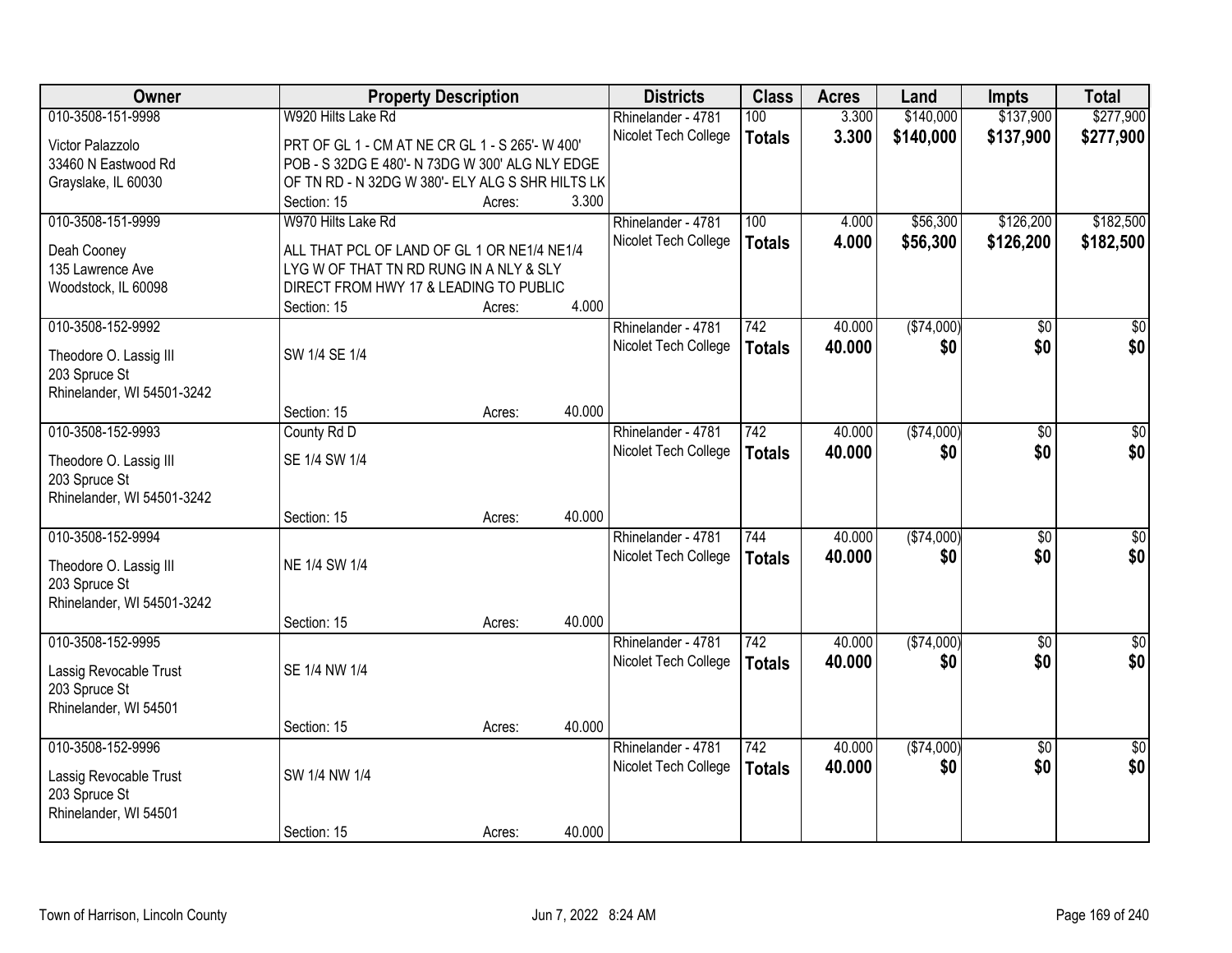| Owner                                                                                | <b>Property Description</b>                                                                                                            |        |         | <b>Districts</b>                        | <b>Class</b>                       | <b>Acres</b>                        | Land                                      | <b>Impts</b>                         | <b>Total</b>                              |
|--------------------------------------------------------------------------------------|----------------------------------------------------------------------------------------------------------------------------------------|--------|---------|-----------------------------------------|------------------------------------|-------------------------------------|-------------------------------------------|--------------------------------------|-------------------------------------------|
| 010-3508-152-9998                                                                    |                                                                                                                                        |        |         | Rhinelander - 4781                      | 741                                | 40.000                              | (\$74,000)                                | $\overline{50}$                      | \$0                                       |
| Theiler Fawn Lake Properties, LLC<br>4955 Monroe St NE<br>Columbia Heights, MN 55421 | NW 1/4 NW 1/4                                                                                                                          |        |         | Nicolet Tech College                    | <b>Totals</b>                      | 40.000                              | \$0                                       | \$0                                  | \$0                                       |
|                                                                                      | Section: 15                                                                                                                            | Acres: | 40.000  |                                         |                                    |                                     |                                           |                                      |                                           |
| 010-3508-152-9999                                                                    | N11375 Hilts Lake Rd                                                                                                                   |        |         | Rhinelander - 4781                      | 742                                | 40.000                              | (\$74,000)                                | $\overline{50}$                      | \$0                                       |
| Theiler Fawn Lake Properties, LLC<br>4955 Monroe St NE<br>Columbia Heights, MN 55421 | NE 1/4 NW 1/4                                                                                                                          |        |         | Nicolet Tech College                    | <b>Totals</b>                      | 40.000                              | \$0                                       | \$0                                  | \$0                                       |
|                                                                                      | Section: 15                                                                                                                            | Acres: | 40.000  |                                         |                                    |                                     |                                           |                                      |                                           |
| 010-3508-153-9998                                                                    |                                                                                                                                        |        |         | Rhinelander - 4781                      | 742                                | 40.000                              | ( \$74,000)                               | \$0                                  | $\overline{50}$                           |
| David J Tormohlen Trust<br>N11812 Deer Lake Rd<br>Tomahawk, WI 54487                 | SW 1/4 SW 1/4                                                                                                                          |        |         | Nicolet Tech College                    | <b>Totals</b>                      | 40.000                              | \$0                                       | \$0                                  | \$0                                       |
|                                                                                      | Section: 15                                                                                                                            | Acres: | 40.000  |                                         |                                    |                                     |                                           |                                      |                                           |
| 010-3508-153-9999                                                                    |                                                                                                                                        |        |         | Rhinelander - 4781                      | 742                                | 40.000                              | ( \$74,000)                               | $\sqrt[6]{3}$                        | $\sqrt{50}$                               |
| David J Tormohlen Trust<br>N11812 Deek Lake Rd<br>Tomahawk, WI 54487                 | NW 1/4 SW 1/4                                                                                                                          |        |         | Nicolet Tech College                    | <b>Totals</b>                      | 40,000                              | \$0                                       | \$0                                  | \$0                                       |
|                                                                                      | Section: 15                                                                                                                            | Acres: | 40.000  |                                         |                                    |                                     |                                           |                                      |                                           |
| 010-3508-161-9999                                                                    |                                                                                                                                        |        |         | Tomahawk - 5754                         | 820                                | 476.000                             | $\overline{50}$                           | $\overline{50}$                      | $\overline{50}$                           |
| <b>Lincoln County</b><br>801 N Sales St<br>Merrill, WI 54452                         | THE N 1/2 OF SEC 16 THE SE 1/4 EX THAT PART OF<br>THE SW 1/4 SE 1/4 LYG W OF HARRISON FLOW EX<br>FLOW TO LINCOLN COUNTY<br>Section: 16 | Acres: | 476.000 | Nicolet Tech College                    | <b>Totals</b>                      | 476.000                             | \$0                                       | \$0                                  | \$0                                       |
| 010-3508-163-9995                                                                    | W1585 Klaver Rd                                                                                                                        |        |         | Tomahawk - 5754                         | 400                                | 38.000                              | \$5,500                                   | $\overline{30}$                      | \$5,500                                   |
| Judith A. Redmond<br>W7393 Woods Ln<br>Plymouth, WI 53073                            | SE 1/4 SW 1/4 EX FLOW TO LC                                                                                                            |        |         | Nicolet Tech College                    | 410<br>500<br><b>Totals</b>        | 1.000<br>1.000<br>40.000            | \$4,500<br>\$100<br>\$10,100              | \$14,000<br>\$0<br>\$14,000          | \$18,500<br>\$100<br>\$24,100             |
|                                                                                      | Section: 16                                                                                                                            | Acres: | 40.000  |                                         |                                    |                                     |                                           |                                      |                                           |
| 010-3508-163-9996<br>Judith A. Redmond<br>W7393 Woods Ln<br>Plymouth, WI 53073       | SW 1/4 SW 1/4 EX FLOW TO LC                                                                                                            |        |         | Tomahawk - 5754<br>Nicolet Tech College | 400<br>500<br>510<br><b>Totals</b> | 25.000<br>10.000<br>5.000<br>40.000 | \$2,800<br>\$2,800<br>\$4,600<br>\$10,200 | $\overline{50}$<br>\$0<br>\$0<br>\$0 | \$2,800<br>\$2,800<br>\$4,600<br>\$10,200 |
|                                                                                      | Section: 16                                                                                                                            | Acres: | 40.000  |                                         |                                    |                                     |                                           |                                      |                                           |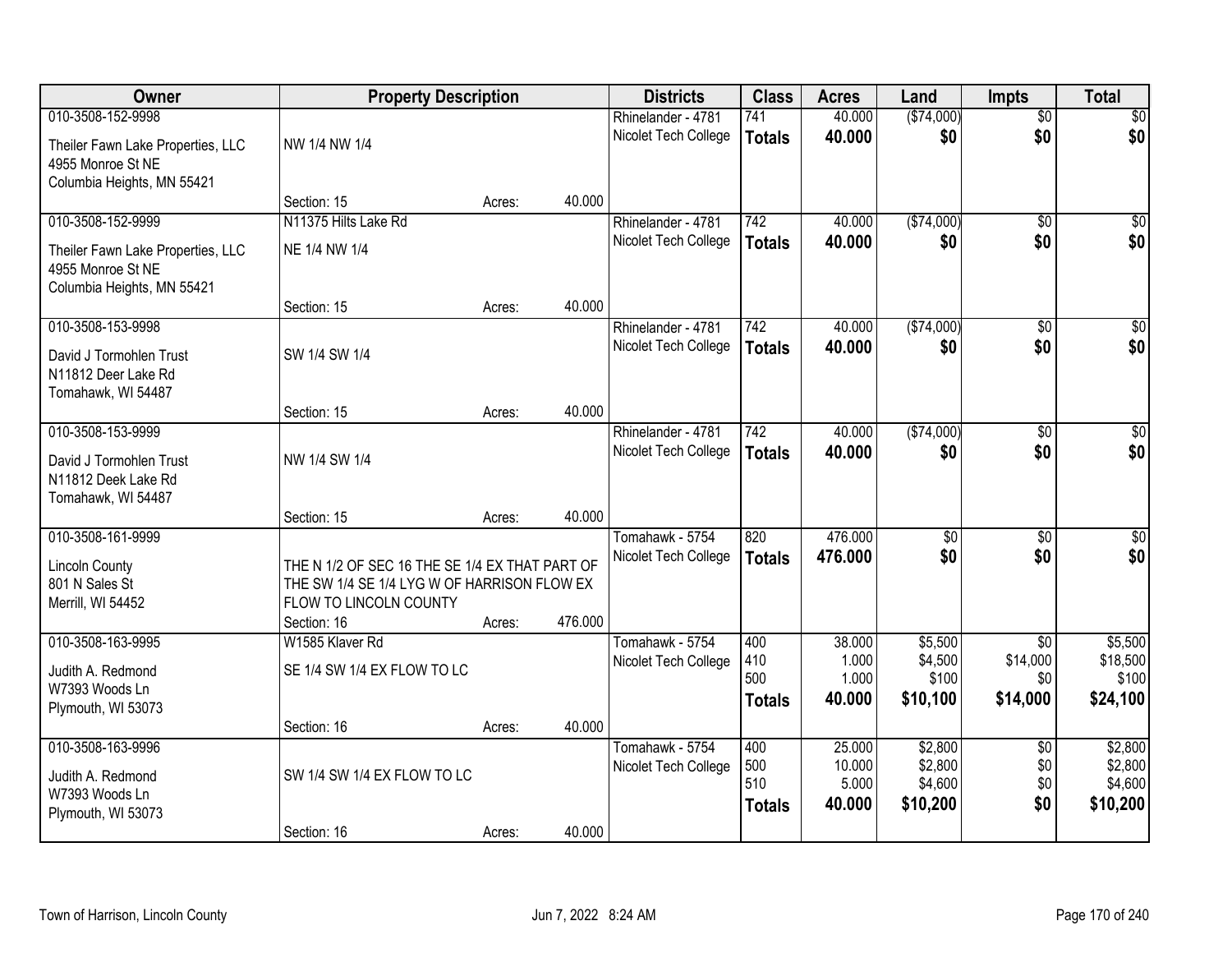| Owner                                                                              |                                                                                                                                                                                                            | <b>Property Description</b> |        | <b>Districts</b>                        | <b>Class</b>                       | <b>Acres</b>                        | Land                                   | <b>Impts</b>                         | <b>Total</b>                           |
|------------------------------------------------------------------------------------|------------------------------------------------------------------------------------------------------------------------------------------------------------------------------------------------------------|-----------------------------|--------|-----------------------------------------|------------------------------------|-------------------------------------|----------------------------------------|--------------------------------------|----------------------------------------|
| 010-3508-163-9997<br><b>Lincoln County</b><br>801 N Sales St<br>Merrill, WI 54452  | NW 1/4 SW 1/4 EX THAT PART LYG SE OF SAID 1/4<br>1/4 EXT INTO FLOW AS DES IN V242 P552 OF LCD                                                                                                              |                             |        | Tomahawk - 5754<br>Nicolet Tech College | 850<br><b>Totals</b>               | 27.000<br>27.000                    | $\overline{50}$<br>\$0                 | $\overline{50}$<br>\$0               | $\sqrt{30}$<br>\$0                     |
|                                                                                    | Section: 16                                                                                                                                                                                                | Acres:                      | 27.000 |                                         |                                    |                                     |                                        |                                      |                                        |
| 010-3508-163-9998<br>Judith A. Redmond<br>W7393 Woods Ln<br>Plymouth, WI 53073     | THAT PRT NW 1/4 SW 1/4 LYG SE OF THAT PART<br>EXT INTO THE FLOW AS DES IN V323 P155 OF LCD<br>EX FLOW TO LC<br>Section: 16                                                                                 | Acres:                      | 13.000 | Tomahawk - 5754<br>Nicolet Tech College | 500<br>600<br><b>Totals</b>        | 2.000<br>11.000<br>13.000           | \$600<br>\$20,400<br>\$21,000          | \$0<br>\$0<br>\$0                    | \$600<br>\$20,400<br>\$21,000          |
| 010-3508-163-9999<br>Judith A. Redmond<br>W7393 Woods Ln<br>Plymouth, WI 53073     | NE 1/4 SW 1/4 EX FLOW TO LC<br>Section: 16                                                                                                                                                                 | Acres:                      | 40.000 | Tomahawk - 5754<br>Nicolet Tech College | 400<br>500<br>510<br><b>Totals</b> | 7.000<br>13.000<br>20.000<br>40.000 | \$800<br>\$100<br>\$18,500<br>\$19,400 | $\overline{50}$<br>\$0<br>\$0<br>\$0 | \$800<br>\$100<br>\$18,500<br>\$19,400 |
| 010-3508-164-9999<br>Judith A. Redmond<br>W7393 Woods Ln<br>Plymouth, WI 53073     | THAT PART OF SW 1/4 SE 1/4 LYG W OF FLOW AS<br>DES IN V323 P155 LCD<br>Section: 16                                                                                                                         | Acres:                      | 4.000  | Tomahawk - 5754<br>Nicolet Tech College | 400<br><b>Totals</b>               | 4.000<br>4.000                      | \$400<br>\$400                         | \$0<br>\$0                           | \$400<br>\$400                         |
| 010-3508-171-9982<br>Kate A. Bouma<br>152 Hillside Ave<br>Grayslake, IL 60030-1455 | Harrison Flowage Rd<br>PRT OF SE 1/4 NE 1/4 CM SE CR SEC 17 - N 2DG<br>46.9'W 1358.70'- N 88DG 49.4' W 1350.92'- N 2DG 46.9'<br>W 1826'- N 87DG 13.1' E 150'- S 58DG 46.9' E 500' POE<br>Section: 17       | Acres:                      | 1.710  | Tomahawk - 5754<br>Nicolet Tech College | 100<br><b>Totals</b>               | 1.710<br>1.710                      | \$70,800<br>\$70,800                   | \$400<br>\$400                       | \$71,200<br>\$71,200                   |
| 010-3508-171-9983<br>Vincent R. Lofquist<br>PO Box 493<br>Tomahawk, WI 54487       | W1754 Harrison Flowage Rd<br>PRT SE 1/4 NE 1/4 CM SE CR SEC 17 - N 2DG 46.9' W<br>1358.7'- N 88DG 49.4' W 1350.92'- N 2DG 46.9' W 1826'<br>N 87DG 13.1' E 150'- S 58DG 46.9' E 445' POB - S<br>Section: 17 | Acres:                      | 1.590  | Tomahawk - 5754<br>Nicolet Tech College | 100<br><b>Totals</b>               | 1.590<br>1.590                      | \$81,200<br>\$81,200                   | \$152,300<br>\$152,300               | \$233,500<br>\$233,500                 |
| 010-3508-171-9984<br>Anna Lata<br>5n430 Fence Rail Ct<br>St Charles, IL 60175      | Harrison Flowage Rd<br>PRT OF SE 1/4 NE 1/4 CM SE CR SEC 17-N 2DR 46.9'<br>1358.70'-N 88DG 49.4' W 1350.92'-N 2DG 46.9' W 1826'<br>87DG 13.1' E 150'-S 58DG 46.9' 345' TO POB CONT S<br>Section: 17        | Acres:                      | 1.500  | Tomahawk - 5754<br>Nicolet Tech College | 100<br><b>Totals</b>               | 1.500<br>1.500                      | \$43,900<br>\$43,900                   | $\overline{30}$<br>\$0               | \$43,900<br>\$43,900                   |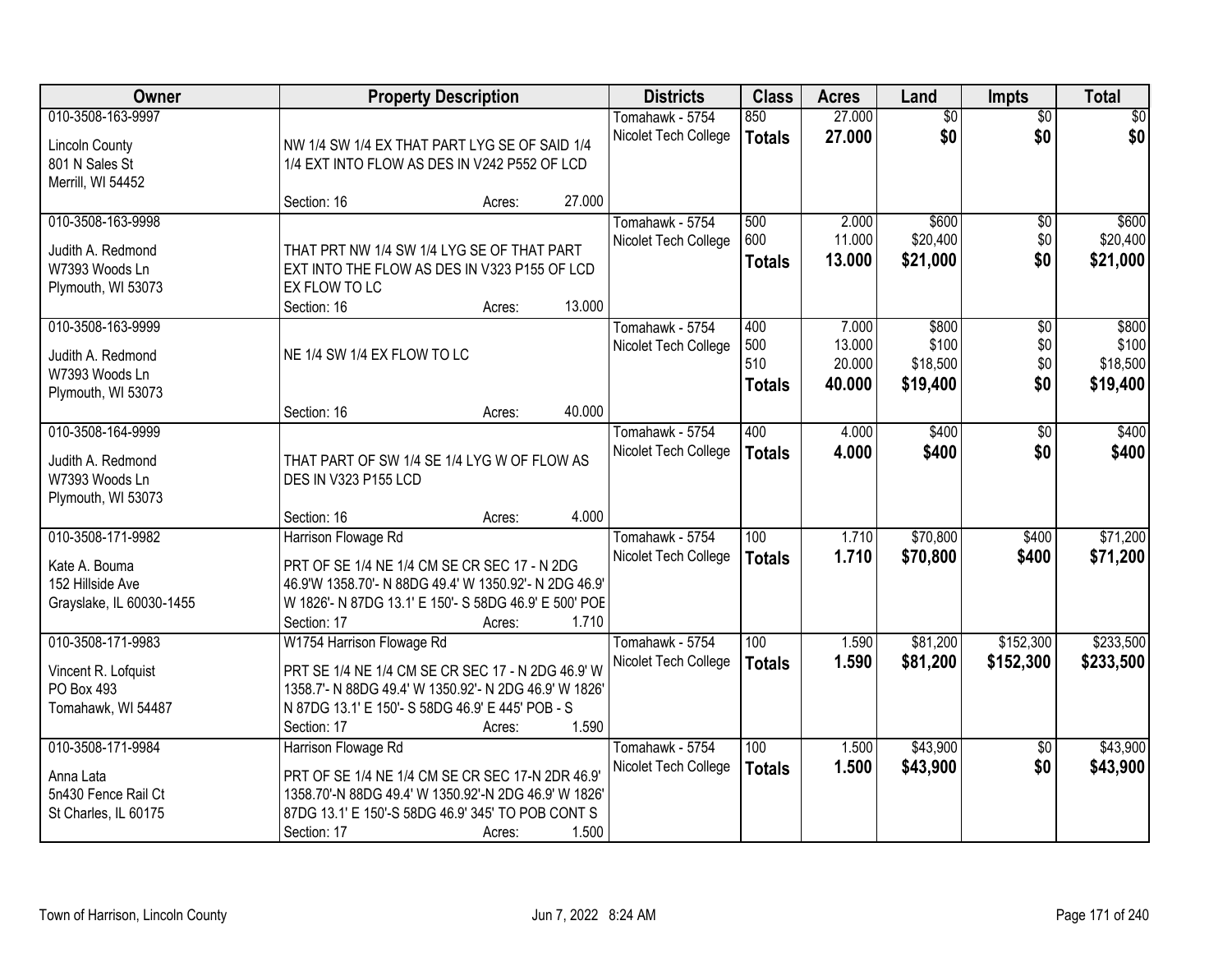| Owner                     | <b>Property Description</b>                          | <b>Districts</b>     | <b>Class</b>  | <b>Acres</b> | Land     | <b>Impts</b>    | <b>Total</b> |
|---------------------------|------------------------------------------------------|----------------------|---------------|--------------|----------|-----------------|--------------|
| 010-3508-171-9986         | N11020 Mail Route Rd                                 | Tomahawk - 5754      | 100           | 3.800        | \$27,900 | \$121,300       | \$149,200    |
| Wilma E. Schinke          | PART OF THE NE 1/4 SE 1/4 & NW 1/4 SE 1/4 CM SE      | Nicolet Tech College | <b>Totals</b> | 3.800        | \$27,900 | \$121,300       | \$149,200    |
| N11020 Mail Route Rd      | CR SEC 17-N 2DEG 46.9'W 1358.70' N 88DEG 49.4'W      |                      |               |              |          |                 |              |
| Tomahawk, WI 54487        | 734.90 TO POB N 88DEG 49.4' W 616.02'N 2DEG          |                      |               |              |          |                 |              |
|                           | 3.800<br>Section: 17<br>Acres:                       |                      |               |              |          |                 |              |
| 010-3508-171-9987         | W1751 Harrison Flowage Rd                            | Tomahawk - 5754      | 100           | 3.060        | \$26,400 | \$10,300        | \$36,700     |
|                           |                                                      | Nicolet Tech College | <b>Totals</b> | 3.060        | \$26,400 | \$10,300        | \$36,700     |
| Brian E. Sivright         | PRT OF THE S 1/2 NE 1/4 N 1/2 SE 1/4 CM SE CR S      |                      |               |              |          |                 |              |
| N9477 Cty Rd M            | 17-N 2DEG 46.9'W 1358.70'-N 88DEG 49.4'W 1350.92'N   |                      |               |              |          |                 |              |
| Pickett, WI 54964         | 2DEG 6.9'W 1195'TO POB N 2DEG 46.9'W 300'-N          |                      |               |              |          |                 |              |
|                           | 3.060<br>Section: 17<br>Acres:                       |                      |               |              |          |                 |              |
| 010-3508-171-9988         | W1769 Harrison Flowage Rd                            | Tomahawk - 5754      | 100           | 1.980        | \$22,400 | \$29,200        | \$51,600     |
| Michael F. Knab           | PART OF THE SE 1/4 NE 1/4 & SW 1/4 NE 1/4 CM SE      | Nicolet Tech College | <b>Totals</b> | 1.980        | \$22,400 | \$29,200        | \$51,600     |
| W6609 State Rd 64 and 107 | CR S 17-N 2DEG 46.9'W 1358.70'-N 88DEG 49.4'W        |                      |               |              |          |                 |              |
| Merrill, WI 54452         | 1350.92'N 2DEG 46.9'W 1495.00' POB N2DEG 46.9'W      |                      |               |              |          |                 |              |
|                           | 1.980<br>Section: 17                                 |                      |               |              |          |                 |              |
| 010-3508-171-9989         | Acres:                                               |                      | 100           |              |          | \$122,300       | \$206,900    |
|                           | W1732 Harrison Flowage Rd                            | Tomahawk - 5754      |               | 1.200        | \$84,600 |                 |              |
| <b>Clint Richards</b>     | PRT NE 1/4 SE 1/4 & SE 1/4 NE 1/4 CM SE CR SEC       | Nicolet Tech College | <b>Totals</b> | 1.200        | \$84,600 | \$122,300       | \$206,900    |
| W1732 Harrison Flowage Rd | 17-N 2DG 46.9' W 1358.70'-N 88DG 49.4' W 1350.92'-N  |                      |               |              |          |                 |              |
| Tomahawk, WI 54487        | 2DG 46.9' W 1826'-N 87DG 13.1' E 150'-S 58DG 46.9' E |                      |               |              |          |                 |              |
|                           | 1.200<br>Section: 17<br>Acres:                       |                      |               |              |          |                 |              |
| 010-3508-171-9990         | Harrison Flowage Rd                                  | Tomahawk - 5754      | 100           | 1.300        | \$63,100 | $\overline{50}$ | \$63,100     |
|                           |                                                      | Nicolet Tech College | <b>Totals</b> | 1.300        | \$63,100 | \$0             | \$63,100     |
| Kate A. Bouma             | PART OF THE SE 1/4 NE 1/4 CM SE CR S 17-N 2DEG       |                      |               |              |          |                 |              |
| 152 Hillside Ave          | 46.9'W 1358.70'-N 88DEG 49.4'W 1350.92'N 2DEG        |                      |               |              |          |                 |              |
| Grayslake, IL 60030-1455  | 46.9'W 1826' -N 87DEG 13.1'E 150'-S 58DEG 46.9'E     |                      |               |              |          |                 |              |
|                           | 1.300<br>Section: 17<br>Acres:                       |                      |               |              |          |                 |              |
| 010-3508-171-9991         | W1742 Harrison Flowage Rd                            | Tomahawk - 5754      | 100           | 1.500        | \$67,200 | \$78,300        | \$145,500    |
| Kate A. Bouma             | PRT OF TH SE 1/4 NE 1/4 CM SE CR S 17-N 2DG 46.9     | Nicolet Tech College | <b>Totals</b> | 1.500        | \$67,200 | \$78,300        | \$145,500    |
| 152 Hillside Ave          | W 1358.70' N N 88DG 49.4' W 1350.92' N 2DG 46.9' W   |                      |               |              |          |                 |              |
| Grayslake, IL 60030-1455  | 1826'-N 87DG 13.1' E 150'-S 58DG 46.9' E 500'-S 43DG |                      |               |              |          |                 |              |
|                           | 1.500<br>Section: 17<br>Acres:                       |                      |               |              |          |                 |              |
| 010-3508-171-9993         | W1760 Harrison Flowage Rd                            | Tomahawk - 5754      | 100           | 1.200        | \$71,200 | \$202,000       | \$273,200    |
|                           |                                                      | Nicolet Tech College | <b>Totals</b> | 1.200        | \$71,200 | \$202,000       | \$273,200    |
| Anna Lata                 | PART OF THE SE 1/4 NE 1/4 CM SE CR S17-N 2DEG        |                      |               |              |          |                 |              |
| 5n430 Fence Rail Ct       | 46.9'W 1358.70'N 88DEG 49.4'W 1350.92'-N 2DEG        |                      |               |              |          |                 |              |
| St Charles, IL 60175      | 46.9'W 1826'-N 87DEG 13.1'E 150'-S 58DEG 46.9'E      |                      |               |              |          |                 |              |
|                           | 1.200<br>Section: 17<br>Acres:                       |                      |               |              |          |                 |              |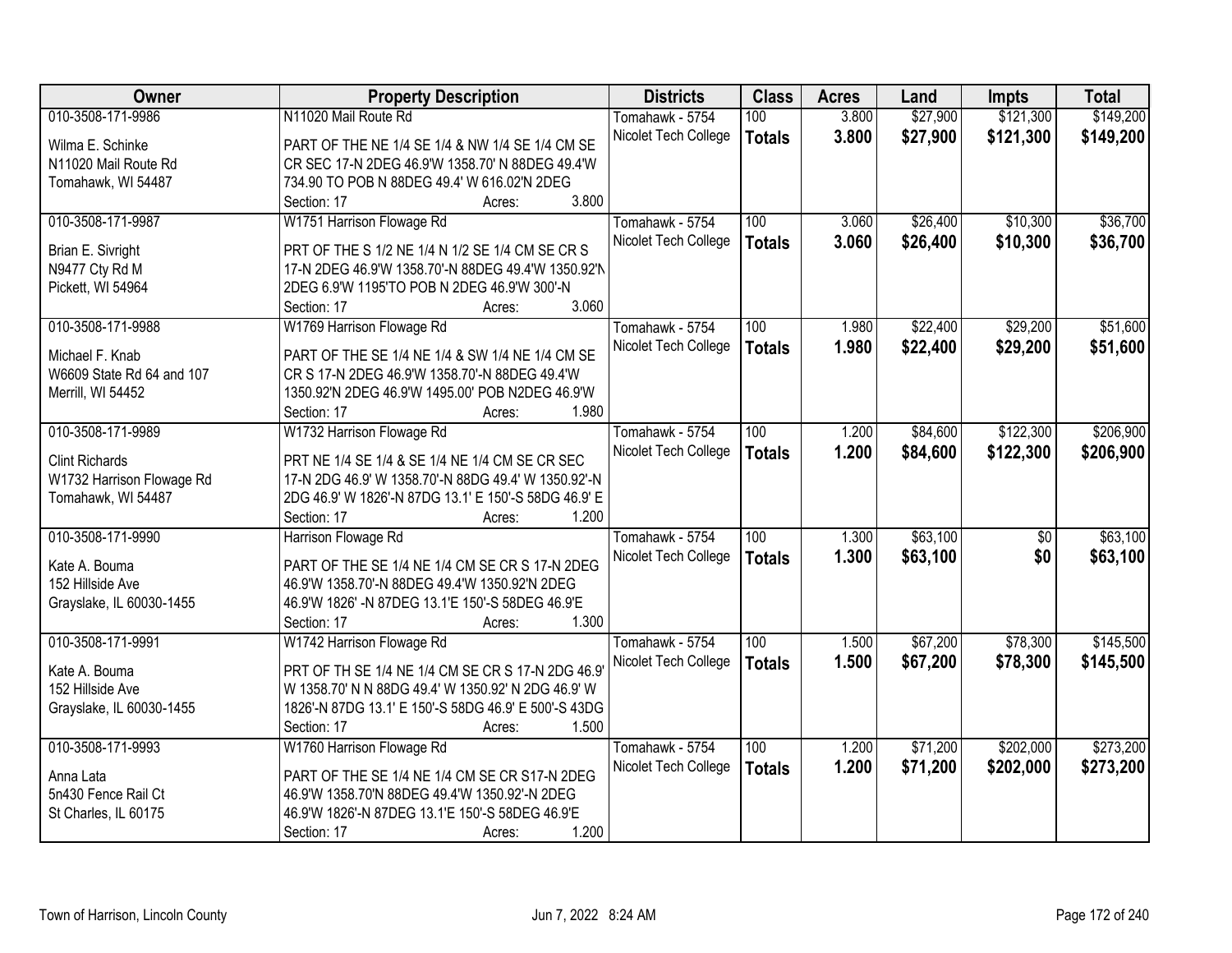| <b>Owner</b>                       | <b>Property Description</b>                          | <b>Districts</b>     | <b>Class</b>  | <b>Acres</b> | Land        | Impts           | <b>Total</b>  |
|------------------------------------|------------------------------------------------------|----------------------|---------------|--------------|-------------|-----------------|---------------|
| 010-3508-171-9994                  |                                                      | Tomahawk - 5754      | 100           | 1.700        | \$37,600    | $\overline{50}$ | \$37,600      |
| Judith L. Fuller                   | PRT OF SE 1/4 NE 1/4 CM SE CR SEC 17-N 2DG 46.9      | Nicolet Tech College | <b>Totals</b> | 1.700        | \$37,600    | \$0             | \$37,600      |
| 801 Mason St                       | 1358.70'-N 88DG 49.4' W 1350.92'-N 2DG 46.9' W 1826' |                      |               |              |             |                 |               |
| Rhinelander, WI 54501              | 87DG 13.1' E 150'-S 58DG 46.9' E 295' TO POB CONT    |                      |               |              |             |                 |               |
|                                    | 1.700<br>Section: 17<br>Acres:                       |                      |               |              |             |                 |               |
| 010-3508-171-9995                  | W1788 Harrison Flowage Rd                            | Tomahawk - 5754      | 100           | 1.900        | \$36,600    | \$0             | \$36,600      |
|                                    |                                                      | Nicolet Tech College | <b>Totals</b> | 1.900        | \$36,600    | \$0             | \$36,600      |
| Judith L. Fuller                   | PRT OF TH SE 1/4 NE 1/4 CM SE CR SEC 17 N 2DG        |                      |               |              |             |                 |               |
| 801 Mason St                       | 46.9' W 1358.70'-N 88DG 49.4' W 1350.92'-N 2DG 46.9' |                      |               |              |             |                 |               |
| Rhinelander, WI 54501              | W 1826'-N 87DG 13.1' E 150'-S 58DG 46.9' E 160' POB  |                      |               |              |             |                 |               |
|                                    | 1.900<br>Section: 17<br>Acres:                       |                      |               |              |             |                 |               |
| 010-3508-171-9996                  | W1784 Harrison Flowage Rd                            | Tomahawk - 5754      | 100           | 1.500        | \$34,800    | \$3,500         | \$38,300      |
| Judy L. Fuller                     | PRT OF THE SE 1/4 NE 1/4 CM SE CR S17-N 2DG          | Nicolet Tech College | <b>Totals</b> | 1.500        | \$34,800    | \$3,500         | \$38,300      |
| 801 Mason St                       | 46.9'W 1358.70' N 88DG 49.4' W 1350.92'N 2DG 46.9'W  |                      |               |              |             |                 |               |
| Rhinelander, WI 54501              | 1826' N 87DG 13.1'E 150' POB S 58DG 46.9' E 160' N   |                      |               |              |             |                 |               |
|                                    | 1.500<br>Section: 17<br>Acres:                       |                      |               |              |             |                 |               |
| 010-3508-171-9997                  |                                                      | Tomahawk - 5754      | 870           | 1.610        | \$0         | \$0             | \$0           |
|                                    |                                                      | Nicolet Tech College |               | 1.610        | \$0         | \$0             | \$0           |
| Town of Harrison                   | PRT SE 1/4 NE 1/4-NE 1/4 SE 1/4-SW 1/4 NE 1/4 SEC    |                      | <b>Totals</b> |              |             |                 |               |
| N10635 County Rd D                 | 17 CM SE CR SEC 17-N 2DG 46.9' W 1358.70'-N 88DG     |                      |               |              |             |                 |               |
| Tomahawk, WI 54487 USA             | 49.4' W 1350.92'-N 2DG 46.9' W 1826' POB-N 87DG      |                      |               |              |             |                 |               |
|                                    | 1.610<br>Section: 17<br>Acres:                       |                      |               |              |             |                 |               |
| 010-3508-171-9998                  | Mail Route Rd                                        | Tomahawk - 5754      | 500           | 3.000        | \$1,000     | $\overline{50}$ | \$1,000       |
| Tiffany Ann Kahn                   | SW 1/4 NE 1/4 AND THAT PART OF THE SE 1/4 NE 1/4     | Nicolet Tech College | 600           | 37.000       | \$57,400    | \$0             | \$57,400      |
| N11025 Mail Route Rd               | DESC IN V316 P243 EX THAT PRT OF THE SW 1/4 NE       |                      | <b>Totals</b> | 40.000       | \$58,400    | \$0             | \$58,400      |
| Tomahawk, WI 54487                 | 1/4 LYG E MAIL RT RD AND S OF PRIVATE RD MOL         |                      |               |              |             |                 |               |
|                                    | 40.000<br>Section: 17<br>Acres:                      |                      |               |              |             |                 |               |
| 010-3508-171-9999                  | Mail Route Rd                                        | Tomahawk - 5754      | 820           | 320.000      | $\sqrt{$0}$ | $\overline{50}$ | $\frac{1}{6}$ |
|                                    |                                                      |                      |               |              | \$0         | \$0             | \$0           |
| <b>Lincoln County</b>              | N 1/2 OF NE 1/4 - S 1/2 OF NW 1/4 SW 1/4 COUNTY      | Nicolet Tech College | <b>Totals</b> | 320.000      |             |                 |               |
| 801 N Sales St                     | <b>FOREST LAND</b>                                   |                      |               |              |             |                 |               |
| Merrill, WI 54452                  |                                                      |                      |               |              |             |                 |               |
|                                    | 320.000<br>Section: 17<br>Acres:                     |                      |               |              |             |                 |               |
| 010-3508-172-9998                  |                                                      | Tomahawk - 5754      | 500           | 24.000       | \$9,600     | $\overline{50}$ | \$9,600       |
| Ronald C Luedtke & Donna M Luedtke | NW 1/4 NW 1/4                                        | Nicolet Tech College | 600           | 16.000       | \$24,800    | \$0             | \$24,800      |
| Revocable Trust                    |                                                      |                      | <b>Totals</b> | 40.000       | \$34,400    | \$0             | \$34,400      |
| 666 Water St                       |                                                      |                      |               |              |             |                 |               |
| Lomira, WI 53048                   | 40.000<br>Section: 17                                |                      |               |              |             |                 |               |
|                                    | Acres:                                               |                      |               |              |             |                 |               |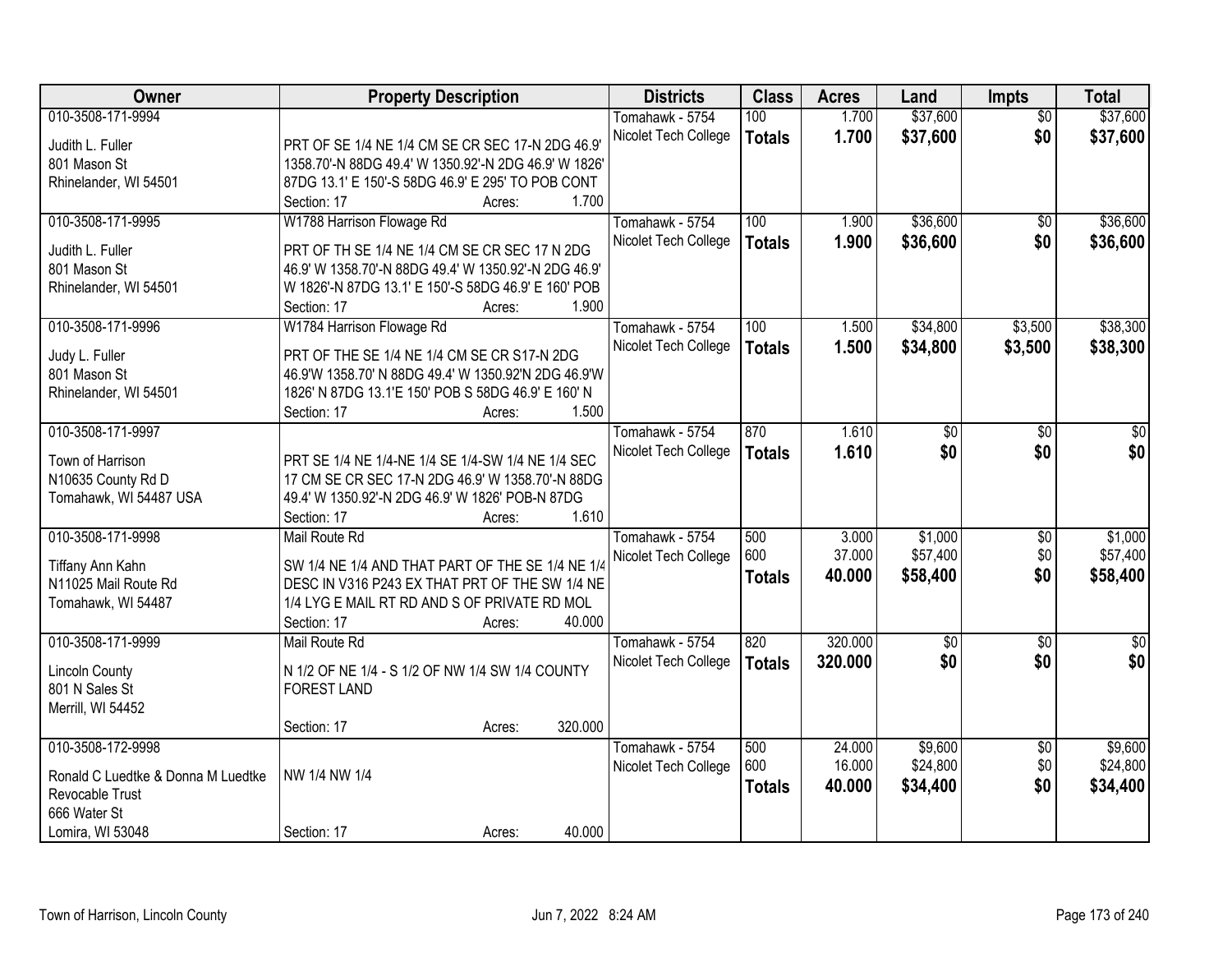| Owner                                    |                                                                     | <b>Property Description</b> |        | <b>Districts</b>     | <b>Class</b>  | <b>Acres</b> | Land            | <b>Impts</b>    | <b>Total</b>   |
|------------------------------------------|---------------------------------------------------------------------|-----------------------------|--------|----------------------|---------------|--------------|-----------------|-----------------|----------------|
| 010-3508-172-9999                        |                                                                     |                             |        | Tomahawk - 5754      | 500           | 26.000       | \$10,400        | $\overline{50}$ | \$10,400       |
| Ronald C Luedtke & Donna M Luedtke       | NE 1/4 NW 1/4                                                       |                             |        | Nicolet Tech College | 600           | 14.000       | \$21,700        | \$0             | \$21,700       |
| Revocable Trust                          |                                                                     |                             |        |                      | <b>Totals</b> | 40.000       | \$32,100        | \$0             | \$32,100       |
| 666 Water St                             |                                                                     |                             |        |                      |               |              |                 |                 |                |
| Lomira, WI 53048                         | Section: 17                                                         | Acres:                      | 40.000 |                      |               |              |                 |                 |                |
| 010-3508-174-9980                        |                                                                     |                             |        | Tomahawk - 5754      | 850           | 0.000        | $\overline{50}$ | $\overline{50}$ | $\frac{1}{20}$ |
|                                          |                                                                     |                             |        |                      | <b>Totals</b> | 0.000        | \$0             | \$0             | \$0            |
| <b>Lincoln County</b>                    | PRT NE 1/4 SE 1/4 - BEG AT SE CR OF SD 1/4 1/4 - N                  |                             |        |                      |               |              |                 |                 |                |
| 801 N Sales St                           | 88DG 49.4'W 33.08'- N 02DG 46.9'W 834.38'- N 65DG                   |                             |        |                      |               |              |                 |                 |                |
| Merrill, WI 54452                        | 36.5'W 268.41'- N 49DG 10.5'W 423.74'- N 40DG 49.5'E<br>Section: 17 |                             | 0.000  |                      |               |              |                 |                 |                |
| 010-3508-174-9981                        | Mail Route Rd                                                       | Acres:                      |        | Tomahawk - 5754      | 100           | 6.210        | \$31,500        | \$0             | \$31,500       |
|                                          |                                                                     |                             |        | Nicolet Tech College |               |              |                 |                 |                |
| Dennis C. Shortridge                     | LT 3 CSM 1246 V6 P98 D0374889                                       |                             |        |                      | <b>Totals</b> | 6.210        | \$31,500        | \$0             | \$31,500       |
| 1412 Sugarpine St                        |                                                                     |                             |        |                      |               |              |                 |                 |                |
| Fort Collins, CO 80524                   |                                                                     |                             |        |                      |               |              |                 |                 |                |
|                                          | Section: 17                                                         | Acres:                      | 6.210  |                      |               |              |                 |                 |                |
| 010-3508-174-9982                        | N10928 Mail Route Rd                                                |                             |        | Tomahawk - 5754      | 100           | 3.190        | \$26,600        | \$72,000        | \$98,600       |
| Dennis C. Shortridge                     | LT 2 CSM 1246 V6 P98 D0374889                                       |                             |        | Nicolet Tech College | <b>Totals</b> | 3.190        | \$26,600        | \$72,000        | \$98,600       |
| 1412 Sugarpine St                        |                                                                     |                             |        |                      |               |              |                 |                 |                |
| Fort Collins, CO 80524                   |                                                                     |                             |        |                      |               |              |                 |                 |                |
|                                          | Section: 17                                                         | Acres:                      | 3.190  |                      |               |              |                 |                 |                |
| 010-3508-174-9983                        | N10986 Mail Route Rd                                                |                             |        | Tomahawk - 5754      | 100           | 6.090        | \$31,300        | \$64,700        | \$96,000       |
|                                          |                                                                     |                             |        | Nicolet Tech College | <b>Totals</b> | 6.090        | \$31,300        | \$64,700        | \$96,000       |
| Kenneth J. Kurth<br>N10986 Mail Route Rd | LT 1 CSM 1246 V6 P98 D0374889                                       |                             |        |                      |               |              |                 |                 |                |
| Tomahawk, WI 54487                       |                                                                     |                             |        |                      |               |              |                 |                 |                |
|                                          | Section: 17                                                         | Acres:                      | 6.090  |                      |               |              |                 |                 |                |
| 010-3508-174-9984                        |                                                                     |                             |        | Tomahawk - 5754      | 100           | 3.000        | \$26,300        | $\sqrt{$0}$     | \$26,300       |
|                                          |                                                                     |                             |        | Nicolet Tech College | <b>Totals</b> | 3.000        | \$26,300        | \$0             | \$26,300       |
| Joseph D. Hilgendorf                     | PART OF THE SE 1/4 SE 1/4 LYG S & W OF MAIL                         |                             |        |                      |               |              |                 |                 |                |
| N10949 Mail Route Rd                     | <b>ROUTE RD</b>                                                     |                             |        |                      |               |              |                 |                 |                |
| Tomahawk, WI 54487                       |                                                                     |                             |        |                      |               |              |                 |                 |                |
|                                          | Section: 17                                                         | Acres:                      | 3.000  |                      |               |              |                 |                 |                |
| 010-3508-174-9986                        | N10953 Dam Rd                                                       |                             |        | Tomahawk - 5754      | 100           | 9.470        | \$34,700        | \$125,000       | \$159,700      |
| <b>Brett Beaumier</b>                    | PART OF THE SE 1/4 SE 1/4 CM AT SE CR SEC 17-N                      |                             |        | Nicolet Tech College | <b>Totals</b> | 9.470        | \$34,700        | \$125,000       | \$159,700      |
| N10953 Dam Rd                            | 02DG 46'54'W 1358.70'-N 88DG 49' 24"W 33.08'TO                      |                             |        |                      |               |              |                 |                 |                |
| Tomahawk, WI 54487                       | POB-N 88DG 49 '24'W 558.27'-S 01DG 37'12" W                         |                             |        |                      |               |              |                 |                 |                |
|                                          | Section: 17                                                         | Acres:                      | 9.470  |                      |               |              |                 |                 |                |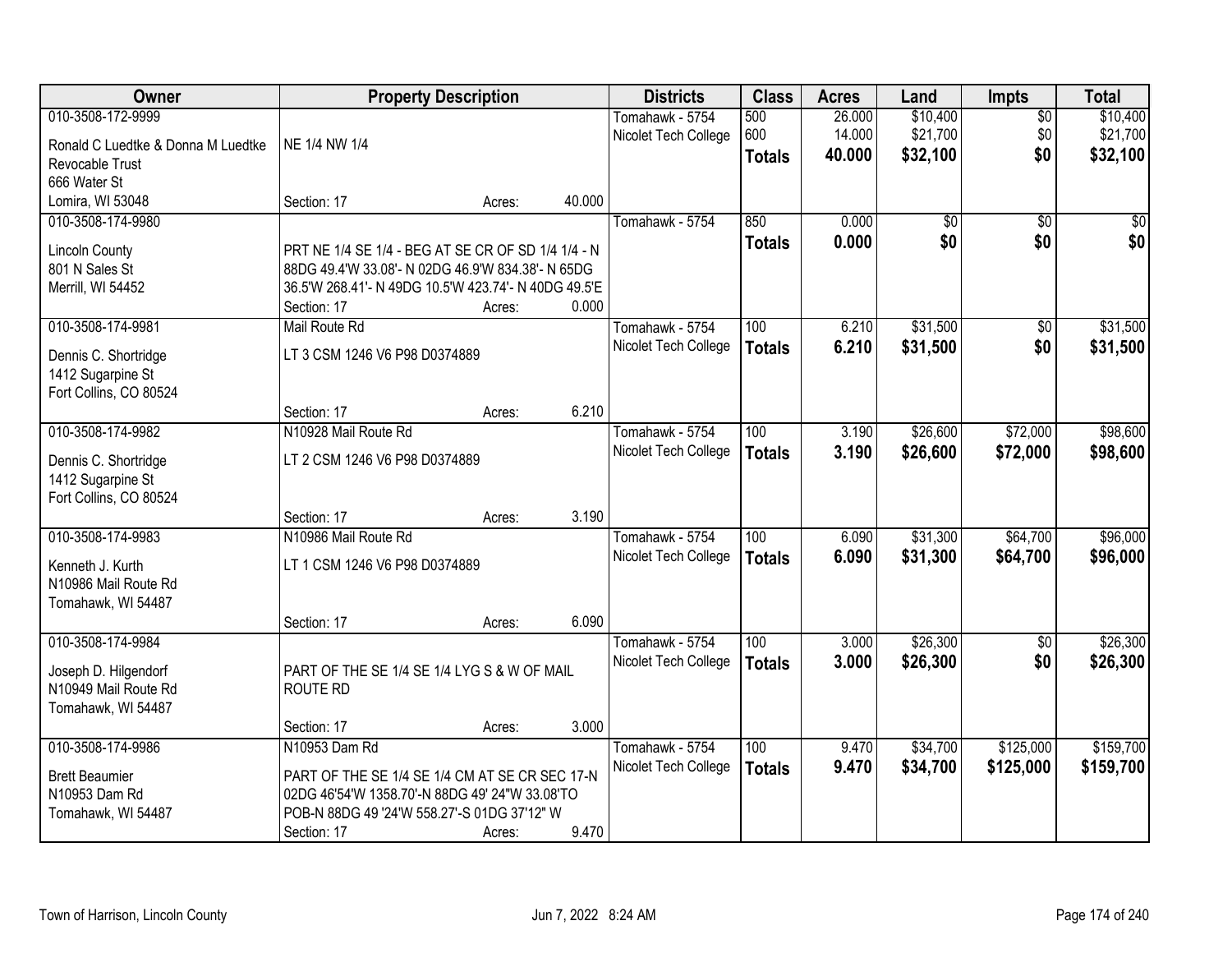| <b>Owner</b>              | <b>Property Description</b>                           | <b>Districts</b>     | <b>Class</b>     | <b>Acres</b> | Land     | <b>Impts</b>    | <b>Total</b> |
|---------------------------|-------------------------------------------------------|----------------------|------------------|--------------|----------|-----------------|--------------|
| 010-3508-174-9988         | N10935 Dam Rd                                         | Tomahawk - 5754      | 100              | 9.000        | \$34,300 | \$58,400        | \$92,700     |
| Charlie Grill             | PRT OF THE SE 1/4 SE 1/4 CM AT SE CR SEC 17-N         | Nicolet Tech College | <b>Totals</b>    | 9.000        | \$34,300 | \$58,400        | \$92,700     |
| N10935 Dam Rd             | 45DG 40'52" W 48.48' POB-N 02DG 46'54" W 619.44'-N    |                      |                  |              |          |                 |              |
| Tomahawk, WI 54487        | 88DG 49' 24" W 612.46'-S 01DG 37'12" W 615.18'-S      |                      |                  |              |          |                 |              |
|                           | 9.000<br>Section: 17<br>Acres:                        |                      |                  |              |          |                 |              |
| 010-3508-174-9990         |                                                       | Tomahawk - 5754      | 510              | 34,000       | \$26,400 | $\overline{50}$ | \$26,400     |
|                           |                                                       | Nicolet Tech College | 600              | 6.000        | \$9,300  | \$0             | \$9,300      |
| Tiffany Ann Kahn          | SW 1/4 SE 1/4                                         |                      | <b>Totals</b>    | 40.000       | \$35,700 | \$0             | \$35,700     |
| N11025 Mail Route Rd      |                                                       |                      |                  |              |          |                 |              |
| Tomahawk, WI 54487        |                                                       |                      |                  |              |          |                 |              |
|                           | 40.000<br>Section: 17<br>Acres:                       |                      |                  |              |          |                 |              |
| 010-3508-174-9991         | N11025 Mail Route Rd                                  | Tomahawk - 5754      | 100              | 2.000        | \$22,500 | \$256,200       | \$278,700    |
| Tiffany Ann Kahn          | NW 1/4 SE 1/4 EX THAT PRT LYG E OF MAIL RT RD         | Nicolet Tech College | 600              | 37.500       | \$58,100 | \$0             | \$58,100     |
| N11025 Mail Route Rd      |                                                       |                      | <b>Totals</b>    | 39.500       | \$80,600 | \$256,200       | \$336,800    |
| Tomahawk, WI 54487        |                                                       |                      |                  |              |          |                 |              |
|                           | 39.500<br>Section: 17<br>Acres:                       |                      |                  |              |          |                 |              |
| 010-3508-174-9992         | N11040 Mail Route Rd                                  | Tomahawk - 5754      | 100              | 2.500        | \$24,400 | \$86,600        | \$111,000    |
|                           |                                                       |                      |                  |              |          |                 |              |
| Fletcher J. Schoone       | PRT NE 1/4 SE 1/4 - NW 1/4 SE 1/4 CM SE CR SEC 17     | Nicolet Tech College | <b>Totals</b>    | 2.500        | \$24,400 | \$86,600        | \$111,000    |
| N11040 Mail Route Rd      | - N 2DG 46.9' W 1358.70'- N 88DG 49.4' W 1350.92'- N  |                      |                  |              |          |                 |              |
| Tomahawk, WI 54487        | 2DG 46.9' W 485' POB - N 2DG 46.9' W 230'- N 87DG     |                      |                  |              |          |                 |              |
|                           | 2.500<br>Section: 17<br>Acres:                        |                      |                  |              |          |                 |              |
| 010-3508-174-9993         |                                                       | Tomahawk - 5754      | $\overline{100}$ | 0.100        | \$1,500  | $\overline{50}$ | \$1,500      |
|                           |                                                       | Nicolet Tech College | <b>Totals</b>    | 0.100        | \$1,500  | \$0             | \$1,500      |
| Brian E. Sivright         | PRT OF NE SE & SE NE CM SE CR S17-N 2 DG 46.9'W       |                      |                  |              |          |                 |              |
| N9477 Cty Rd M            | 1358.70'-N 88 DG 49.4'W 1350.92'-N 2 DG 46.9'W        |                      |                  |              |          |                 |              |
| Pickett, WI 54964         | 1760'-N 87 DG 13.1'E 129.82'-S 58 DG 46.9'E 471.07' S |                      |                  |              |          |                 |              |
|                           | 0.100<br>Section: 17<br>Acres:                        |                      |                  |              |          |                 |              |
| 010-3508-174-9994         | W1729 Harrison Flowage Rd                             | Tomahawk - 5754      | 100              | 2.700        | \$25,100 | \$190,700       | \$215,800    |
| Lawrence J. Schoone       | PRT OF NE 1/4 SE 1/4 SE NE CM SE CR S17-N 2DG         | Nicolet Tech College | <b>Totals</b>    | 2.700        | \$25,100 | \$190,700       | \$215,800    |
| W1729 Harrison Flowage Rd | 46.9' W 1358.70'-N 88 DG 49.4'W 1350.92'-N 2DG        |                      |                  |              |          |                 |              |
| Tomahawk, WI 54487        | 46.9'W 1760'-N 87DG 13.1' E 129.82'-S 58DG 46.9' E    |                      |                  |              |          |                 |              |
|                           | 2.700<br>Section: 17<br>Acres:                        |                      |                  |              |          |                 |              |
| 010-3508-174-9995         | N11060 Mail Route Rd                                  | Tomahawk - 5754      | 100              | 2.300        | \$23,600 | \$57,900        | \$81,500     |
|                           |                                                       | Nicolet Tech College | <b>Totals</b>    | 2.300        | \$23,600 | \$57,900        | \$81,500     |
| Michael Hermans           | PRT OF NE 1/4 SE 1/4 & NW 1/4 SE 1/4 CM SE CR-N 2     |                      |                  |              |          |                 |              |
| N11060 Mail Route Rd      | DG 46.9'W 1358. 70'-N 88 DG 49.4' W 1350.92'-N 2 DG   |                      |                  |              |          |                 |              |
| Tomahawk, WI 54487        | 46. 9'W 715'POB-N 2 DG 46.9'W 200'-N 87 DG 17'E       |                      |                  |              |          |                 |              |
|                           | 2.300<br>Section: 17<br>Acres:                        |                      |                  |              |          |                 |              |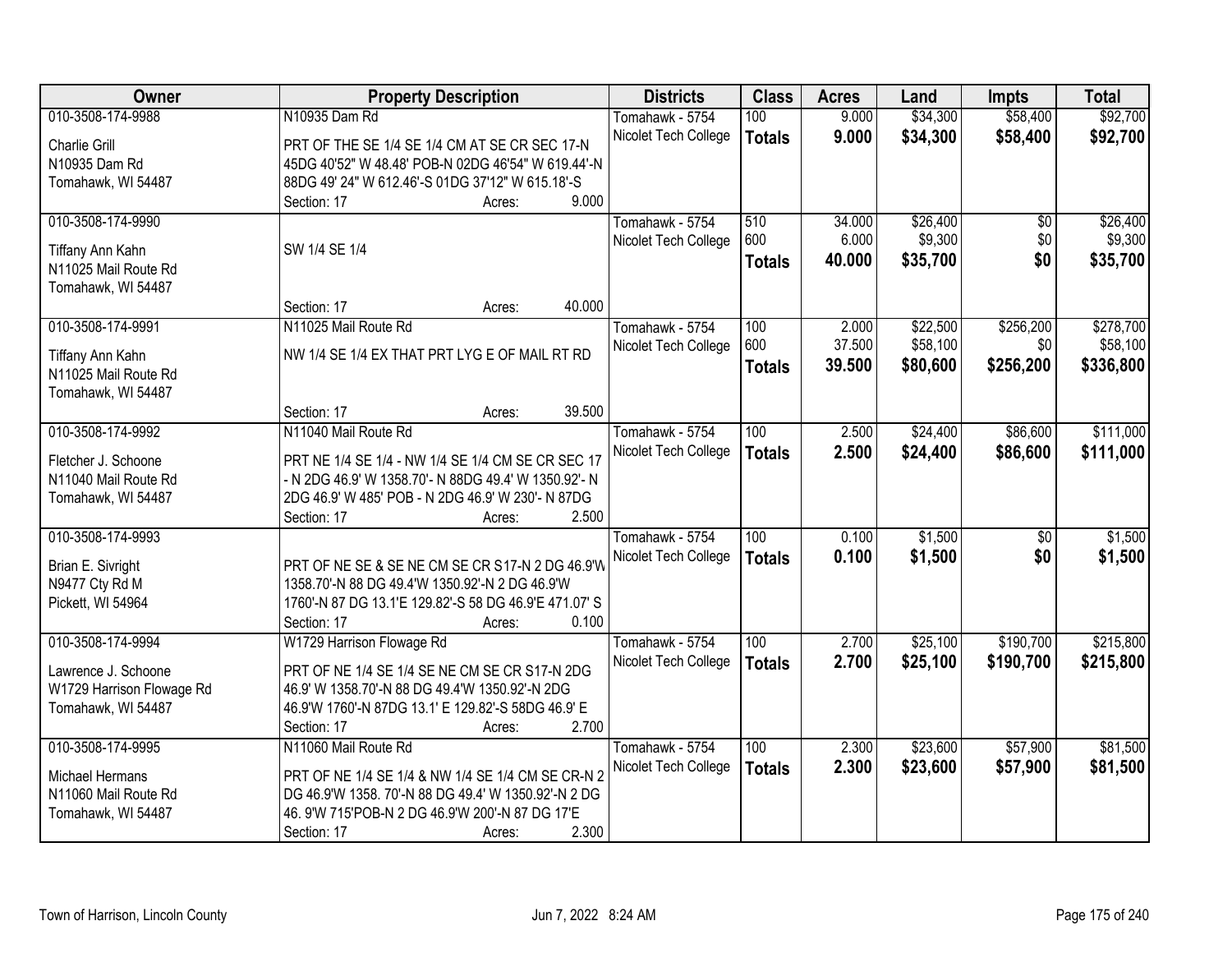| Owner                                   | <b>Property Description</b>                            |        |        | <b>Districts</b>     | <b>Class</b>  | <b>Acres</b> | Land     | <b>Impts</b>    | <b>Total</b> |
|-----------------------------------------|--------------------------------------------------------|--------|--------|----------------------|---------------|--------------|----------|-----------------|--------------|
| 010-3508-174-9996                       | N11026 Mail Route Rd                                   |        |        | Tomahawk - 5754      | 100           | 3.400        | \$27,100 | \$116,900       | \$144,000    |
| Dennis Schoone                          | PRT OF N 1/2 SE 1/4-COM SE CR S17-N 2 DG 46.9'W        |        |        | Nicolet Tech College | <b>Totals</b> | 3.400        | \$27,100 | \$116,900       | \$144,000    |
| N11026 Mail Route Rd                    | 1358.70'-N 88 DG 49.4'W 1350.92'-N 2 DG 46.9'W 235'    |        |        |                      |               |              |          |                 |              |
| Tomahawk, WI 54487                      | POB -N 2 DG 46.9'W-250'-N 87 DG 17.0'E 416. 70'-S 27   |        |        |                      |               |              |          |                 |              |
|                                         | Section: 17                                            | Acres: | 3.400  |                      |               |              |          |                 |              |
| 010-3508-174-9997                       |                                                        |        |        | Tomahawk - 5754      | 100           | 5.600        | \$30,900 | \$0             | \$30,900     |
|                                         |                                                        |        |        | Nicolet Tech College | <b>Totals</b> | 5.600        | \$30,900 | \$0             | \$30,900     |
| Wilma E. Schinke                        | PRT OF THE NE 1/4 SE 1/4 CM SE CR S17-N 2DEG           |        |        |                      |               |              |          |                 |              |
| N11020 Mail Route Rd                    | 46.9'W 1358.70'-N 88DEG 49.4'W 33.08' POB N 88DEG      |        |        |                      |               |              |          |                 |              |
| Tomahawk, WI 54487                      | 49.4'W 558.27' N 8DEG 16.1'W 379.25' S 88DEG 49.4'E    |        | 5.600  |                      |               |              |          |                 |              |
| 010-3508-174-9998                       | Section: 17<br>N11076 Mail Route Rd                    | Acres: |        | Tomahawk - 5754      | 100           | 3.400        | \$27,100 | \$76,500        | \$103,600    |
|                                         |                                                        |        |        |                      |               |              |          |                 |              |
| Kelli L. Burbach                        | PRT OF THE NE 1/4 SE 1/4 & NW 1/4 SE 1/4 CM AT         |        |        | Nicolet Tech College | <b>Totals</b> | 3.400        | \$27,100 | \$76,500        | \$103,600    |
| N11076 Mail Route Rd                    | THE SE CR S 17-N 2DG 46.9' W 1358.70' TO SE CR OF      |        |        |                      |               |              |          |                 |              |
| Tomahawk, WI 54487                      | NE 1/4 SE 1/4 - N 88DG 49.4' W 1350.92'- N 2DG 46.9'   |        |        |                      |               |              |          |                 |              |
|                                         | Section: 17                                            | Acres: | 3.400  |                      |               |              |          |                 |              |
| 010-3508-174-9999                       | N11047 Dam Rd                                          |        |        | Tomahawk - 5754      | 100           | 5.000        | \$30,300 | \$24,200        | \$54,500     |
| Garrett Family Revocable Trust          | PRT OF NE 1/4 SE 1/4 - CM SE CR SEC 17 - N 02DG        |        |        | Nicolet Tech College | 500           | 5.900        | \$1,600  | \$0             | \$1,600      |
| 2620 N Henke Rd                         | 46.9' W 1358.70'- N 88DG 49.4' W 33.08'- N 2DG 46.9' V |        |        |                      | <b>Totals</b> | 10.900       | \$31,900 | \$24,200        | \$56,100     |
| Janesville, WI 53546                    | 375' POB - N 02DG 46.9' W 459.38' - N 65DG 36.5' W     |        |        |                      |               |              |          |                 |              |
|                                         | Section: 17                                            | Acres: | 10.900 |                      |               |              |          |                 |              |
| 010-3508-181-9996                       |                                                        |        |        | Tomahawk - 5754      | 500           | 30.000       | \$9,300  | $\overline{50}$ | \$9,300      |
|                                         |                                                        |        |        | Nicolet Tech College | 600           | 10.000       | \$18,500 | \$0             | \$18,500     |
| James H & Heidi M Nordstrom Trust       | SE 1/4 NE 1/4                                          |        |        |                      | <b>Totals</b> | 40.000       | \$27,800 | \$0             | \$27,800     |
| W2395 Cty Rd A                          |                                                        |        |        |                      |               |              |          |                 |              |
| Tomahawk, WI 54487                      |                                                        |        |        |                      |               |              |          |                 |              |
|                                         | Section: 18                                            | Acres: | 40.000 |                      |               |              |          |                 |              |
| 010-3508-181-9997                       |                                                        |        |        | Tomahawk - 5754      | 500           | 30.000       | \$9,300  | $\sqrt{6}$      | \$9,300      |
| James H & Heidi M Nordstrom Trust       | SW 1/4 NE 1/4                                          |        |        | Nicolet Tech College | 600           | 10.000       | \$18,500 | \$0             | \$18,500     |
| W2395 Cty Rd A                          |                                                        |        |        |                      | <b>Totals</b> | 40.000       | \$27,800 | \$0             | \$27,800     |
| Tomahawk, WI 54487                      |                                                        |        |        |                      |               |              |          |                 |              |
|                                         | Section: 18                                            | Acres: | 40.000 |                      |               |              |          |                 |              |
| 010-3508-181-9998                       | W2319 County Rd a                                      |        |        | Tomahawk - 5754      | 100           | 1.000        | \$15,000 | \$20,600        | \$35,600     |
|                                         |                                                        |        |        | Nicolet Tech College | 400           | 28.000       | \$3,100  | \$0             | \$3,100      |
| James H & Heidi M Nordstrom Trust       | NW 1/4 NE 1/4                                          |        |        |                      | 500           | 11.000       | \$3,600  | \$0             | \$3,600      |
| W2395 County Rd A<br>Tomahawk, WI 54487 |                                                        |        |        |                      | <b>Totals</b> | 40.000       | \$21,700 | \$20,600        | \$42,300     |
|                                         | Section: 18                                            |        | 40.000 |                      |               |              |          |                 |              |
|                                         |                                                        | Acres: |        |                      |               |              |          |                 |              |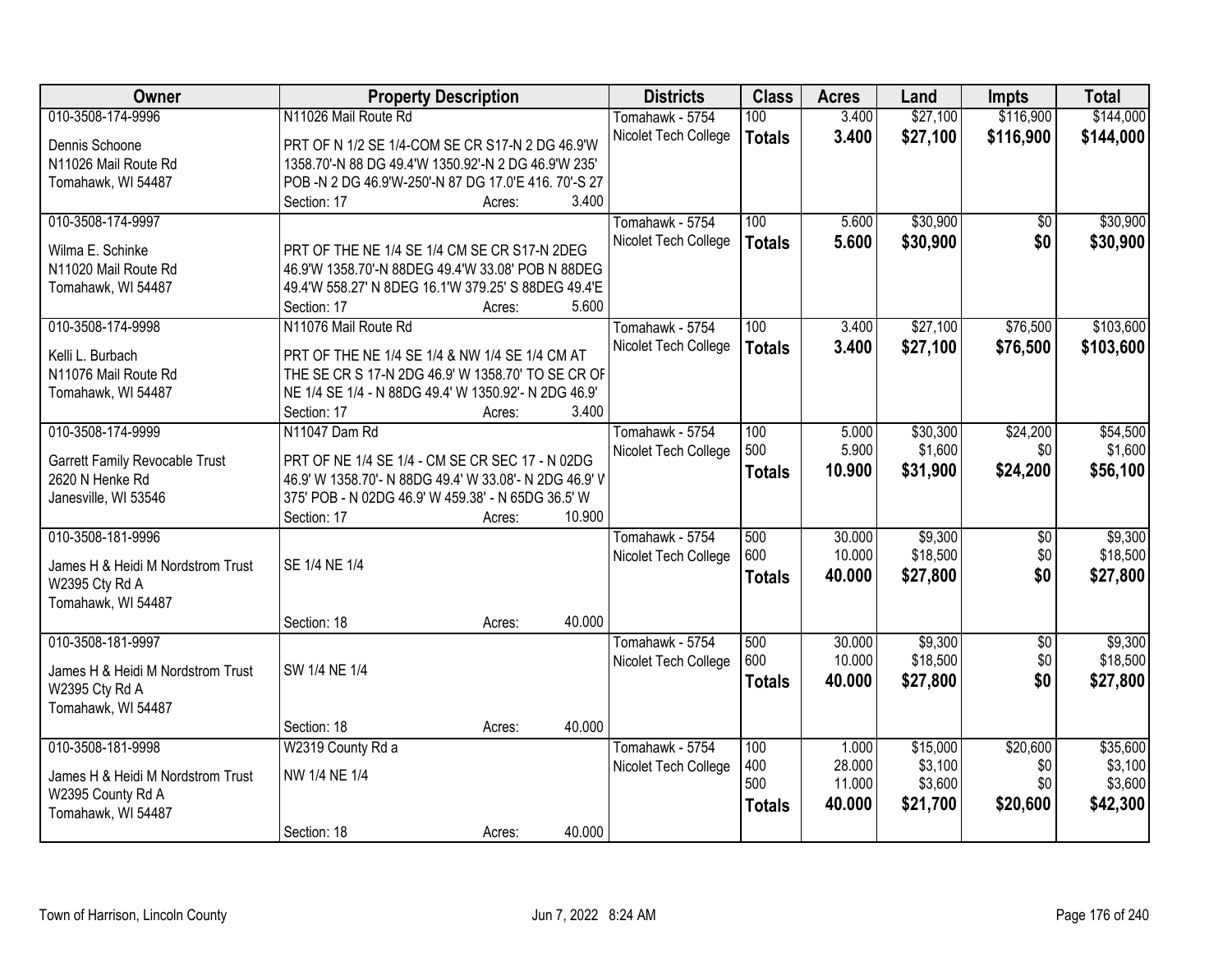| Owner                                         |                                                | <b>Property Description</b> |        | <b>Districts</b>     | <b>Class</b>  | <b>Acres</b> | Land               | <b>Impts</b>    | <b>Total</b>       |
|-----------------------------------------------|------------------------------------------------|-----------------------------|--------|----------------------|---------------|--------------|--------------------|-----------------|--------------------|
| 010-3508-181-9999                             |                                                |                             |        | Tomahawk - 5754      | 400           | 10.000       | \$1,400            | $\overline{50}$ | \$1,400            |
| James H & Heidi M Nordstrom Trust             | NE 1/4 NE 1/4                                  |                             |        | Nicolet Tech College | 500           | 20.000       | \$6,500            | \$0             | \$6,500            |
| W2395 Cty Rd A                                |                                                |                             |        |                      | 510           | 10.000       | \$9,300            | \$0             | \$9,300            |
| Tomahawk, WI 54487                            |                                                |                             |        |                      | <b>Totals</b> | 40.000       | \$17,200           | \$0             | \$17,200           |
|                                               | Section: 18                                    | Acres:                      | 40.000 |                      |               |              |                    |                 |                    |
| 010-3508-182-9992                             |                                                |                             |        | Tomahawk - 5754      | 400           | 27.027       | \$3,900            | $\overline{50}$ | \$3,900            |
| Gerald M. Conlan                              | PRT OF S1/2 OF NW1/4 COM W1/4 CNR SEC 18 -     |                             |        | Nicolet Tech College | 510           | 6.000        | \$5,600            | \$0             | \$5,600            |
| N11231 Callahan Rd                            | N00DG03'44"W 705' POB - S89DG36'24"E 869.23' - |                             |        |                      | <b>Totals</b> | 33.027       | \$9,500            | \$0             | \$9,500            |
| Tomahawk, WI 54487-9110                       | N87DG06'37"E 1293.81' - N00DG53'29"W 674.14' - |                             |        |                      |               |              |                    |                 |                    |
|                                               | Section: 18                                    | Acres:                      | 33.027 |                      |               |              |                    |                 |                    |
| 010-3508-182-9993                             |                                                |                             |        | Tomahawk - 5754      | 400           | 12.277       | \$1,800            | \$0             | \$1,800            |
| <b>Bonnie Norman</b>                          | PRT OF S1/2 OF NW1/4 COM W1/4 CNR SEC 18 POB   |                             |        | Nicolet Tech College | 500           | 9.000        | \$2,900            | \$0             | \$2,900            |
| N11071 Callahan Rd                            | N87DG06'37"E 2173.56' - N00DG53'29"W 654.76' - |                             |        |                      | 510           | 6.000        | \$5,600            | \$0             | \$5,600            |
| Tomahawk, WI 54487-8516                       | S87DG06'37"W 1293.81' - S0DG53'36"E 265' -     |                             |        |                      | <b>Totals</b> | 27.277       | \$10,300           | \$0             | \$10,300           |
|                                               | Section: 18                                    | Acres:                      | 27.277 |                      |               |              |                    |                 |                    |
| 010-3508-182-9995                             | N11150 Callahan Rd                             |                             |        | Tomahawk - 5754      | 100           | 1.000        | \$15,000           | \$202,100       | \$217,100          |
|                                               |                                                |                             |        | Nicolet Tech College | 400           | 4.800        | \$700              | \$0             | \$700              |
| Nicholas M. Baran                             | LT 1 CSM 2652 V15 P187 D0529216                |                             |        |                      | <b>Totals</b> | 5.800        | \$15,700           | \$202,100       | \$217,800          |
| N11150 Callahan Rd<br>Tomahawk, WI 54487-9110 |                                                |                             |        |                      |               |              |                    |                 |                    |
|                                               | Section: 18                                    | Acres:                      | 5.800  |                      |               |              |                    |                 |                    |
| 010-3508-182-9998                             | W2395 County Rd a                              |                             |        | Tomahawk - 5754      | 410           | 1.000        | \$4,500            | \$164,700       | \$169,200          |
|                                               |                                                |                             |        | Nicolet Tech College | 500           | 25.300       | \$19,000           | \$0             | \$19,000           |
| James H & Heidi M Nordstrom Trust             | FRAC NW 1/4 NW 1/4                             |                             |        |                      | <b>Totals</b> | 26.300       | \$23,500           | \$164,700       | \$188,200          |
| W2395 County Rd A                             |                                                |                             |        |                      |               |              |                    |                 |                    |
| Tomahawk, WI 54487                            |                                                |                             |        |                      |               |              |                    |                 |                    |
|                                               | Section: 18                                    | Acres:                      | 26.300 |                      |               |              |                    |                 |                    |
| 010-3508-182-9999                             | County Rd a                                    |                             |        | Tomahawk - 5754      | 400<br>500    | 20.000       | \$2,900<br>\$6,500 | $\overline{50}$ | \$2,900<br>\$6,500 |
| James H & Heidi M Nordstrom Trust             | NE 1/4 NW 1/4                                  |                             |        | Nicolet Tech College |               | 20.000       |                    | \$0             |                    |
| W2395 County Rd A                             |                                                |                             |        |                      | <b>Totals</b> | 40.000       | \$9,400            | \$0             | \$9,400            |
| Tomahawk, WI 54487                            |                                                |                             |        |                      |               |              |                    |                 |                    |
|                                               | Section: 18                                    | Acres:                      | 40.000 |                      |               |              |                    |                 |                    |
| 010-3508-183-9998                             | N11096 Callahan Rd                             |                             |        | Tomahawk - 5754      | 100           | 1.000        | \$15,000           | \$256,000       | \$271,000          |
| Robert & Christine Slak Living Trust          | FRAC NW 1/4 SW 1/4 - SHOWN ON LOFTUS PLAT OF   |                             |        | Nicolet Tech College | 600           | 25.910       | \$47,900           | \$0             | \$47,900           |
| W208 S8903 Hillendale Dr                      | SURVEY DATED 5/8/08 (S488B)                    |                             |        |                      | <b>Totals</b> | 26.910       | \$62,900           | \$256,000       | \$318,900          |
| Muskego, WI 53150                             |                                                |                             |        |                      |               |              |                    |                 |                    |
|                                               | Section: 18                                    | Acres:                      | 26.910 |                      |               |              |                    |                 |                    |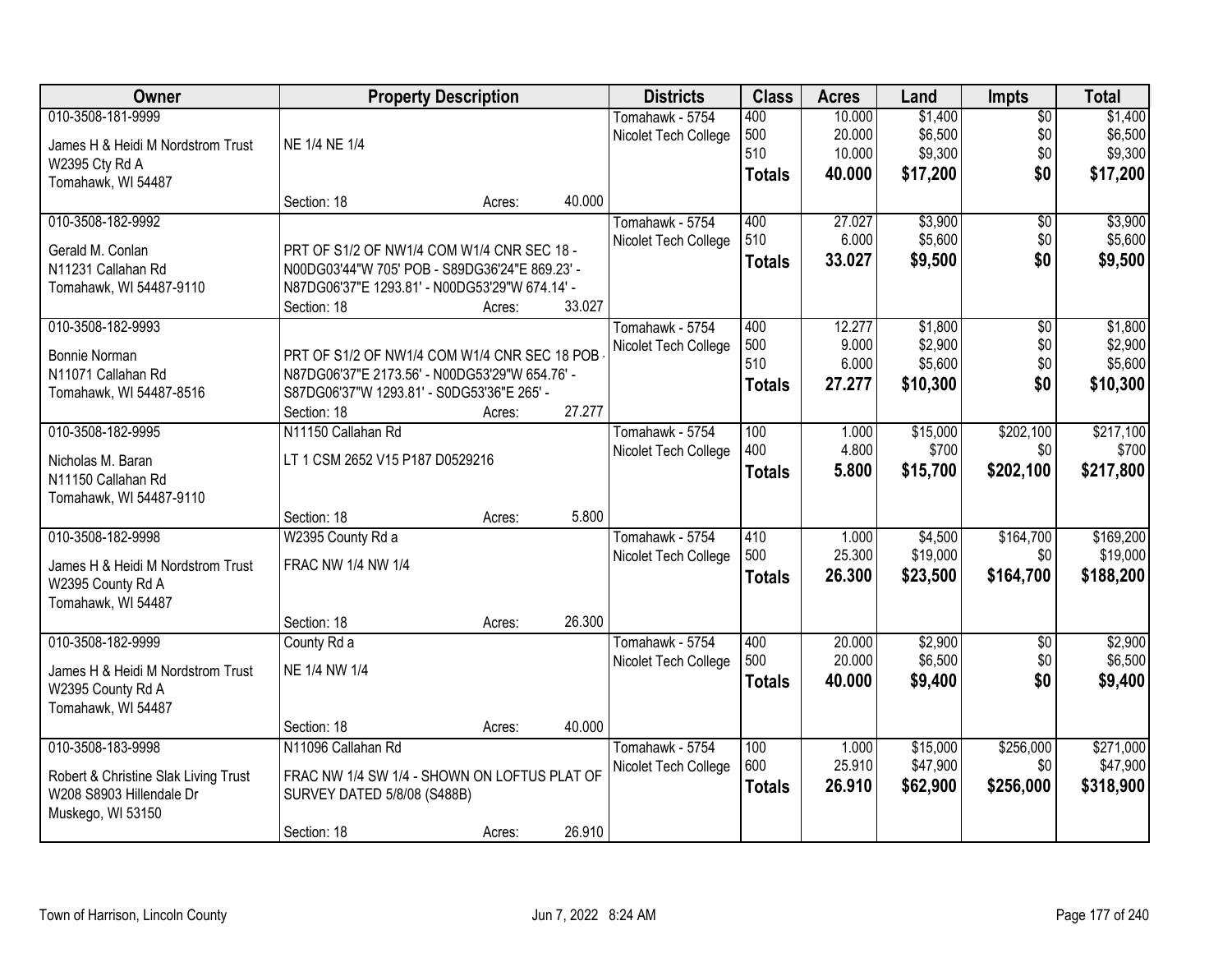| Owner                                                                                                    |                                                                                                                 | <b>Property Description</b> |         | <b>Districts</b>                        | <b>Class</b>                       | <b>Acres</b>                        | Land                                        | <b>Impts</b>                       | <b>Total</b>                                |
|----------------------------------------------------------------------------------------------------------|-----------------------------------------------------------------------------------------------------------------|-----------------------------|---------|-----------------------------------------|------------------------------------|-------------------------------------|---------------------------------------------|------------------------------------|---------------------------------------------|
| 010-3508-183-9999<br><b>Lincoln County</b><br>801 N Sales St<br>Merrill, WI 54452                        | NE 1/4 SW 1/4 THE S 1/2 OF THE FRAC SW 1/4 THE<br>SE 1/4 COUNTY FOREST LAND                                     |                             |         | Tomahawk - 5754<br>Nicolet Tech College | 820<br><b>Totals</b>               | 268.100<br>268.100                  | $\overline{50}$<br>\$0                      | $\overline{50}$<br>\$0             | \$0<br>\$0                                  |
|                                                                                                          | Section: 18                                                                                                     | Acres:                      | 268.100 |                                         |                                    |                                     |                                             |                                    |                                             |
| 010-3508-191-9999<br><b>Lincoln County</b><br>801 N Sales St<br>Merrill, WI 54452                        | N 1/2 OF SEC 19 & N 1/2 OF FRAC SW 1/4 & N 1/2 OF<br>SE 1/4 & SW 1/4 SE 1/4 COUNTY FOREST LAND<br>Section: 19   | Acres:                      | 488.530 | Tomahawk - 5754<br>Nicolet Tech College | 820<br><b>Totals</b>               | 488.530<br>488.530                  | $\overline{50}$<br>\$0                      | $\overline{50}$<br>\$0             | \$0<br>\$0                                  |
| 010-3508-193-9998                                                                                        |                                                                                                                 |                             |         | Tomahawk - 5754                         | 743                                | 40.000                              | ( \$74,000)                                 | \$0                                | $\overline{50}$                             |
| Peter J Pintens Et Al<br>118 W Rice Ave<br>Tomahawk, WI 54487                                            | SE 1/4 SW 1/4                                                                                                   |                             |         | Nicolet Tech College                    | <b>Totals</b>                      | 40.000                              | \$0                                         | \$0                                | \$0                                         |
|                                                                                                          | Section: 19                                                                                                     | Acres:                      | 40.000  |                                         |                                    |                                     |                                             |                                    |                                             |
| 010-3508-193-9999<br>Uw Stevens Point Foundation<br>2100 Main St Ste 212<br>Stevens Point, WI 54481-3897 | FRAC SW 1/4 SW 1/4                                                                                              |                             |         | Tomahawk - 5754<br>Nicolet Tech College | 880<br><b>Totals</b>               | 30.990<br>30,990                    | \$0<br>\$0                                  | $\sqrt[6]{3}$<br>\$0               | $\sqrt{50}$<br>\$0                          |
|                                                                                                          | Section: 19                                                                                                     | Acres:                      | 30.990  |                                         |                                    |                                     |                                             |                                    |                                             |
| 010-3508-194-9999<br>The Winchester Gang, LLC<br>W3711 Myers Rd<br>Tomahawk, WI 54487                    | N10545 County Rd D<br>SE 1/4 SE 1/4<br>Section: 19                                                              | Acres:                      | 40.000  | Tomahawk - 5754<br>Nicolet Tech College | 100<br>500<br>600<br><b>Totals</b> | 1.000<br>13.000<br>26.000<br>40.000 | \$15,000<br>\$3,600<br>\$48,100<br>\$66,700 | \$14,000<br>\$0<br>\$0<br>\$14,000 | \$29,000<br>\$3,600<br>\$48,100<br>\$80,700 |
| 010-3508-201-9989                                                                                        | N10761 Mail Route Rd                                                                                            |                             |         | Tomahawk - 5754                         | 100                                | 5.003                               | \$30,300                                    | \$153,000                          | \$183,300                                   |
| John J. Luzenski<br>N10761 Mail Route Rd<br>Tomahawk, WI 54487                                           | LT 1 CSM 2048 V11 P29 D0459456                                                                                  |                             |         | Nicolet Tech College                    | <b>Totals</b>                      | 5.003                               | \$30,300                                    | \$153,000                          | \$183,300                                   |
|                                                                                                          | Section: 20                                                                                                     | Acres:                      | 5.003   |                                         |                                    |                                     |                                             |                                    |                                             |
| 010-3508-201-9990<br><b>Clifford Oertel</b><br>N10707 Mail Route Rd<br>Tomahawk, WI 54487                | N10707 Mail Route Rd<br>SE 1/4 NE 1/4 EX TH N 330' THRF AND EX LT 1 CSM<br>2048 V11 P20 D0459456<br>Section: 20 | Acres:                      | 24.997  | Tomahawk - 5754<br>Nicolet Tech College | 100<br>600<br><b>Totals</b>        | 1.000<br>23.997<br>24.997           | \$15,000<br>\$44,400<br>\$59,400            | \$193,900<br>\$0<br>\$193,900      | \$208,900<br>\$44,400<br>\$253,300          |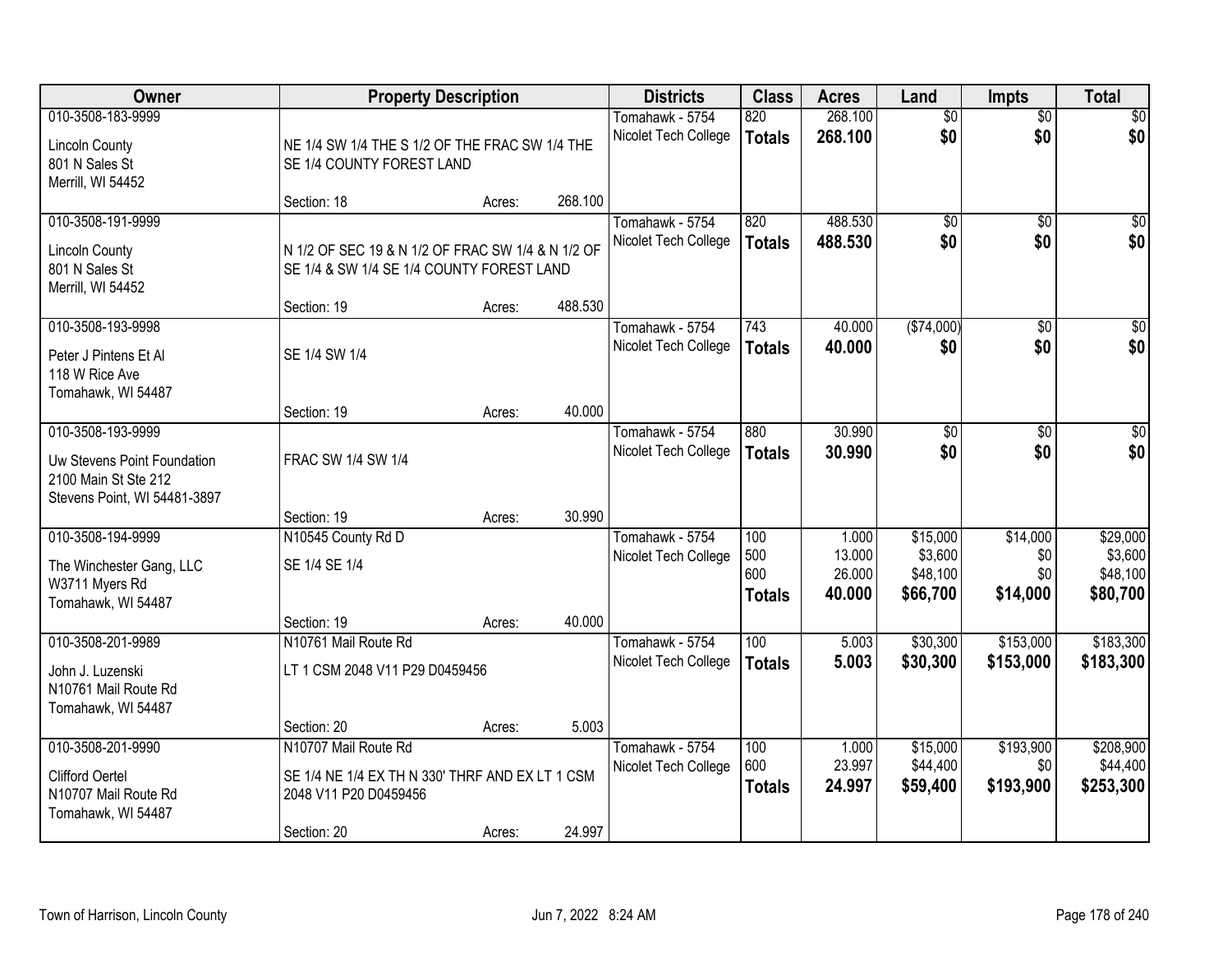| Owner                       |                                               | <b>Property Description</b> |        | <b>Districts</b>     | <b>Class</b>  | <b>Acres</b> | Land     | <b>Impts</b>    | <b>Total</b> |
|-----------------------------|-----------------------------------------------|-----------------------------|--------|----------------------|---------------|--------------|----------|-----------------|--------------|
| 010-3508-201-9991           |                                               |                             |        | Tomahawk - 5754      | 100           | 3.180        | \$26,600 | $\overline{50}$ | \$26,600     |
| <b>Bernadine Vandervest</b> | TH E 420' OF TH N 330' OF TH SE 1/4 NE 1/4    |                             |        | Nicolet Tech College | <b>Totals</b> | 3.180        | \$26,600 | \$0             | \$26,600     |
| 5184 Homestead St           |                                               |                             |        |                      |               |              |          |                 |              |
| Rhinelander, WI 54501       |                                               |                             |        |                      |               |              |          |                 |              |
|                             | Section: 20                                   | Acres:                      | 3.180  |                      |               |              |          |                 |              |
| 010-3508-201-9992           |                                               |                             |        | Tomahawk - 5754      | 400           | 3.320        | \$500    | \$0             | \$500        |
| <b>Bernadine Vandervest</b> | TH N 330' OF TH SE 1/4 NE 1/4 EX V363 P304    |                             |        | Nicolet Tech College | 600           | 3.500        | \$5,400  | \$0             | \$5,400      |
| 5184 Homestead St           |                                               |                             |        |                      | <b>Totals</b> | 6.820        | \$5,900  | \$0             | \$5,900      |
| Rhinelander, WI 54501       |                                               |                             |        |                      |               |              |          |                 |              |
|                             | Section: 20                                   | Acres:                      | 6.820  |                      |               |              |          |                 |              |
| 010-3508-201-9994           | N10923 Mail Route Rd                          |                             |        | Tomahawk - 5754      | 100           | 1.000        | \$15,000 | \$45,300        | \$60,300     |
| <b>Bernadine Vandervest</b> | SW 1/4 NE 1/4                                 |                             |        | Nicolet Tech College | 500           | 20.000       | \$6,500  | \$0             | \$6,500      |
| 5184 Homestead St           |                                               |                             |        |                      | 600           | 19.000       | \$32,200 | \$0             | \$32,200     |
| Rhinelander, WI 54501       |                                               |                             |        |                      | <b>Totals</b> | 40.000       | \$53,700 | \$45,300        | \$99,000     |
|                             | Section: 20                                   | Acres:                      | 40.000 |                      |               |              |          |                 |              |
| 010-3508-201-9995           |                                               |                             |        | Tomahawk - 5754      | 400           | 5.150        | \$200    | $\sqrt{6}$      | \$200        |
| Joseph D. Hilgendorf        | TH N 500' OF TH NW 1/4 NE 1/4                 |                             |        | Nicolet Tech College | 500           | 3.000        | \$800    | \$0             | \$800        |
| N10949 Mail Route Rd        |                                               |                             |        |                      | 510           | 7.000        | \$6,500  | \$0             | \$6,500      |
| Tomahawk, WI 54487          |                                               |                             |        |                      | <b>Totals</b> | 15.150       | \$7,500  | \$0             | \$7,500      |
|                             | Section: 20                                   | Acres:                      | 15.150 |                      |               |              |          |                 |              |
| 010-3508-201-9996           |                                               |                             |        | Tomahawk - 5754      | 400           | 20.000       | \$800    | $\overline{$0}$ | \$800        |
| <b>Bernadine Vandervest</b> | NW 1/4 NE 1/4 EX TH N 500' THRF               |                             |        | Nicolet Tech College | 510           | 4.850        | \$4,500  | \$0             | \$4,500      |
| 5184 Homestead St           |                                               |                             |        |                      | <b>Totals</b> | 24.850       | \$5,300  | \$0             | \$5,300      |
| Rhinelander, WI 54501       |                                               |                             |        |                      |               |              |          |                 |              |
|                             | Section: 20                                   | Acres:                      | 24.850 |                      |               |              |          |                 |              |
| 010-3508-201-9997           | N10809 Mail Route Rd                          |                             |        | Tomahawk - 5754      | 100           | 10.000       | \$35,300 | \$79,900        | \$115,200    |
| Beau A. Vanstrydonk         | COMM AT A PT WHERE THE N LN OF QTR QTR INT    |                             |        | Nicolet Tech College | <b>Totals</b> | 10.000       | \$35,300 | \$79,900        | \$115,200    |
| N10809 Mail Route Rd        | WI W ROW LN OF MAIL ROUTE RD POB; TH W 330'   |                             |        |                      |               |              |          |                 |              |
| Tomahawk, WI 54487          | ON N LN; TH S ON A LN PRL WI W ROW LN TO S LN |                             |        |                      |               |              |          |                 |              |
|                             | Section: 20                                   | Acres:                      | 10.000 |                      |               |              |          |                 |              |
| 010-3508-201-9998           | N10949 Mail Route Rd                          |                             |        | Tomahawk - 5754      | 100           | 4.820        | \$29,900 | \$160,000       | \$189,900    |
| Joseph D. Hilgendorf        | THE N 500' OF THE W 420' OF THE NE1/4 NE1/4   |                             |        | Nicolet Tech College | <b>Totals</b> | 4.820        | \$29,900 | \$160,000       | \$189,900    |
| N10949 Mail Route Rd        |                                               |                             |        |                      |               |              |          |                 |              |
| Tomahawk, WI 54487          |                                               |                             |        |                      |               |              |          |                 |              |
|                             | Section: 20                                   | Acres:                      | 4.820  |                      |               |              |          |                 |              |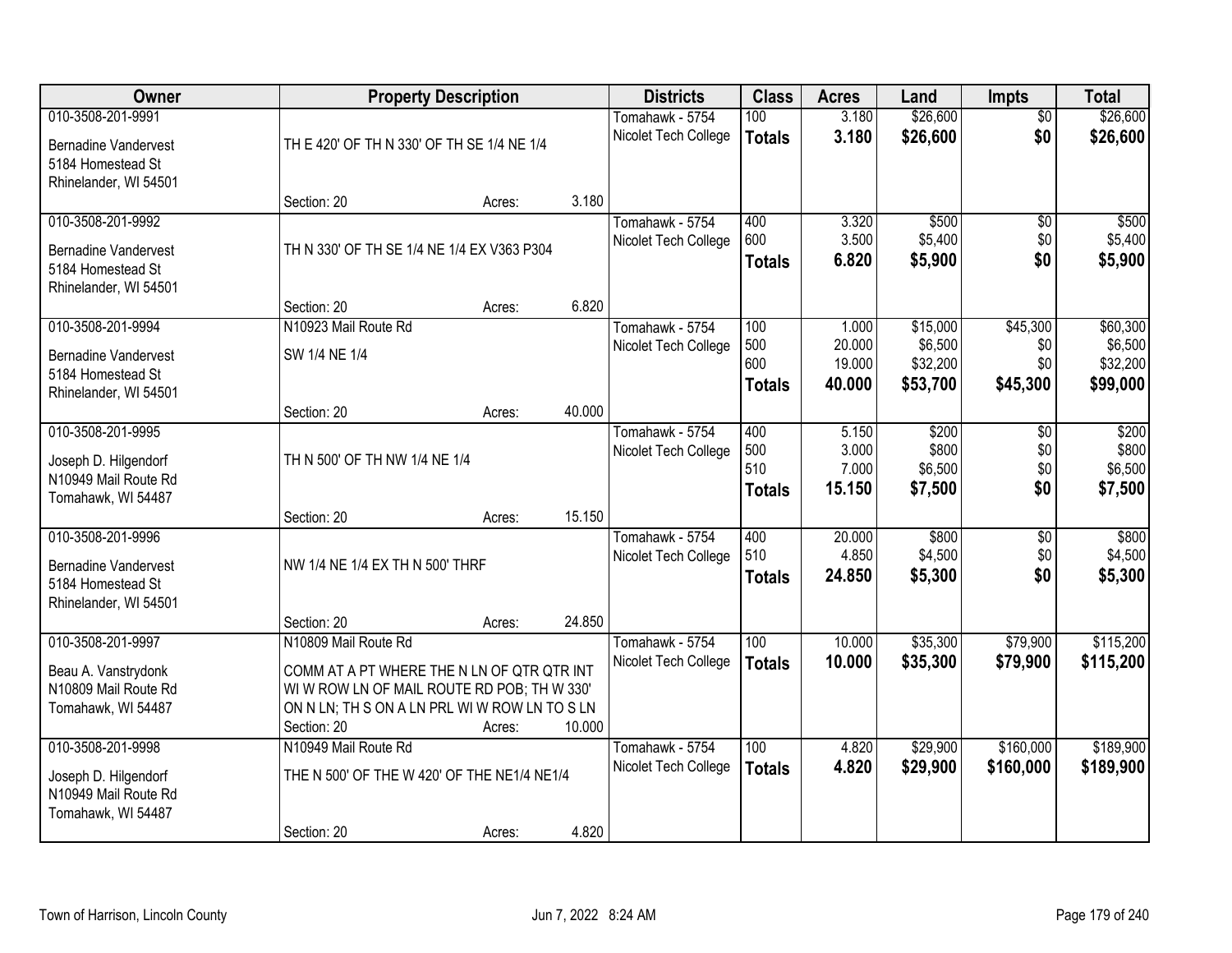| Owner                       | <b>Property Description</b>                       |        |         | <b>Districts</b>                        | <b>Class</b>  | <b>Acres</b>    | Land               | <b>Impts</b>                 | <b>Total</b>       |
|-----------------------------|---------------------------------------------------|--------|---------|-----------------------------------------|---------------|-----------------|--------------------|------------------------------|--------------------|
| 010-3508-201-9999           |                                                   |        |         | Tomahawk - 5754                         | 400           | 14.180          | \$2,000            | $\overline{50}$              | \$2,000            |
| <b>Bernadine Vandervest</b> | NE 1/4 NE 1/4 EX TH E 330' & EX TH N 500' OF TH W |        |         | Nicolet Tech College                    | 510           | 11.000          | \$10,200           | \$0                          | \$10,200           |
| 5184 Homestead St           | <b>420' THRF</b>                                  |        |         |                                         | <b>Totals</b> | 25.180          | \$12,200           | \$0                          | \$12,200           |
| Rhinelander, WI 54501       |                                                   |        |         |                                         |               |                 |                    |                              |                    |
|                             | Section: 20                                       | Acres: | 25.180  |                                         |               |                 |                    |                              |                    |
| 010-3508-202-9999           |                                                   |        |         | Tomahawk - 5754                         | 820           | 160.000         | \$0                | $\overline{50}$              | \$0                |
| <b>Lincoln County</b>       | THE NW 1/4 OF SEC 20 COUNTY FOREST LAND           |        |         | Nicolet Tech College                    | <b>Totals</b> | 160.000         | \$0                | \$0                          | \$0                |
| 801 N Sales St              |                                                   |        |         |                                         |               |                 |                    |                              |                    |
| Merrill, WI 54452           |                                                   |        |         |                                         |               |                 |                    |                              |                    |
|                             | Section: 20                                       | Acres: | 160.000 |                                         |               |                 |                    |                              |                    |
| 010-3508-203-9996           |                                                   |        |         | Tomahawk - 5754                         | 400           | 20.000          | \$2,900            | \$0                          | \$2,900            |
| Thomas E. Brotski           | SE 1/4 SW 1/4                                     |        |         | Nicolet Tech College                    | 500<br>510    | 15.000<br>5.000 | \$4,900<br>\$4,600 | \$0<br>\$0                   | \$4,900<br>\$4,600 |
| N10567 Cty Rd D             |                                                   |        |         |                                         | <b>Totals</b> | 40.000          | \$12,400           | \$0                          | \$12,400           |
| Tomahawk, WI 54487          |                                                   |        |         |                                         |               |                 |                    |                              |                    |
|                             | Section: 20                                       | Acres: | 40.000  |                                         |               |                 |                    |                              |                    |
| 010-3508-203-9997           |                                                   |        |         | Tomahawk - 5754                         | 600           | 40.000          | \$62,000           | \$0                          | \$62,000           |
| Thomas E. Brotski           | SW 1/4 SW 1/4                                     |        |         | Nicolet Tech College                    | <b>Totals</b> | 40.000          | \$62,000           | \$0                          | \$62,000           |
| N10567 Cty Rd D             |                                                   |        |         |                                         |               |                 |                    |                              |                    |
| Tomahawk, WI 54487          |                                                   |        |         |                                         |               |                 |                    |                              |                    |
|                             | Section: 20                                       | Acres: | 40.000  |                                         |               |                 |                    |                              |                    |
| 010-3508-203-9998           |                                                   |        |         | Tomahawk - 5754                         | 742           | 40.000          | ( \$74,000)        | $\overline{30}$              | $\overline{30}$    |
| Shirley A. Voermans         | NW 1/4 SW 1/4                                     |        |         | Nicolet Tech College                    | <b>Totals</b> | 40.000          | \$0                | \$0                          | \$0                |
| N10160 Keg Rd               |                                                   |        |         |                                         |               |                 |                    |                              |                    |
| Tomahawk, WI 54487          |                                                   |        |         |                                         |               |                 |                    |                              |                    |
|                             | Section: 20                                       | Acres: | 40.000  |                                         |               |                 |                    |                              |                    |
| 010-3508-203-9999           | N10647 Cty Rd D                                   |        |         | Tomahawk - 5754                         | 744           | 40.000          | ( \$62,000)        | $\sqrt{6}$                   | $\sqrt{50}$        |
| Shirley A. Voermans         | NE 1/4 SW 1/4                                     |        |         | Nicolet Tech College                    | <b>Totals</b> | 40.000          | \$0                | \$0                          | \$0                |
| N10160 Keg Rd               |                                                   |        |         |                                         |               |                 |                    |                              |                    |
| Tomahawk, WI 54487          |                                                   |        |         |                                         |               |                 |                    |                              |                    |
|                             | Section: 20                                       | Acres: | 40.000  |                                         |               |                 |                    |                              |                    |
| 010-3508-204-9990           | N10541 County Rd D                                |        |         | Tomahawk - 5754<br>Nicolet Tech College | 400<br>410    | 3.000<br>1.000  | \$400<br>\$4,600   | $\overline{30}$<br>\$100,100 | \$400<br>\$104,700 |
| Albert V. Van Strydonk      | LT 3 CSM 2139 V11 P223 D0467509                   |        |         |                                         | 500           | 1.000           | \$300              | \$0                          | \$300              |
| N10541 County Rd D          |                                                   |        |         |                                         | <b>Totals</b> | 5.000           | \$5,300            | \$100,100                    | \$105,400          |
| Tomahawk, WI 54487          |                                                   |        |         |                                         |               |                 |                    |                              |                    |
|                             | Section: 20                                       | Acres: | 5.000   |                                         |               |                 |                    |                              |                    |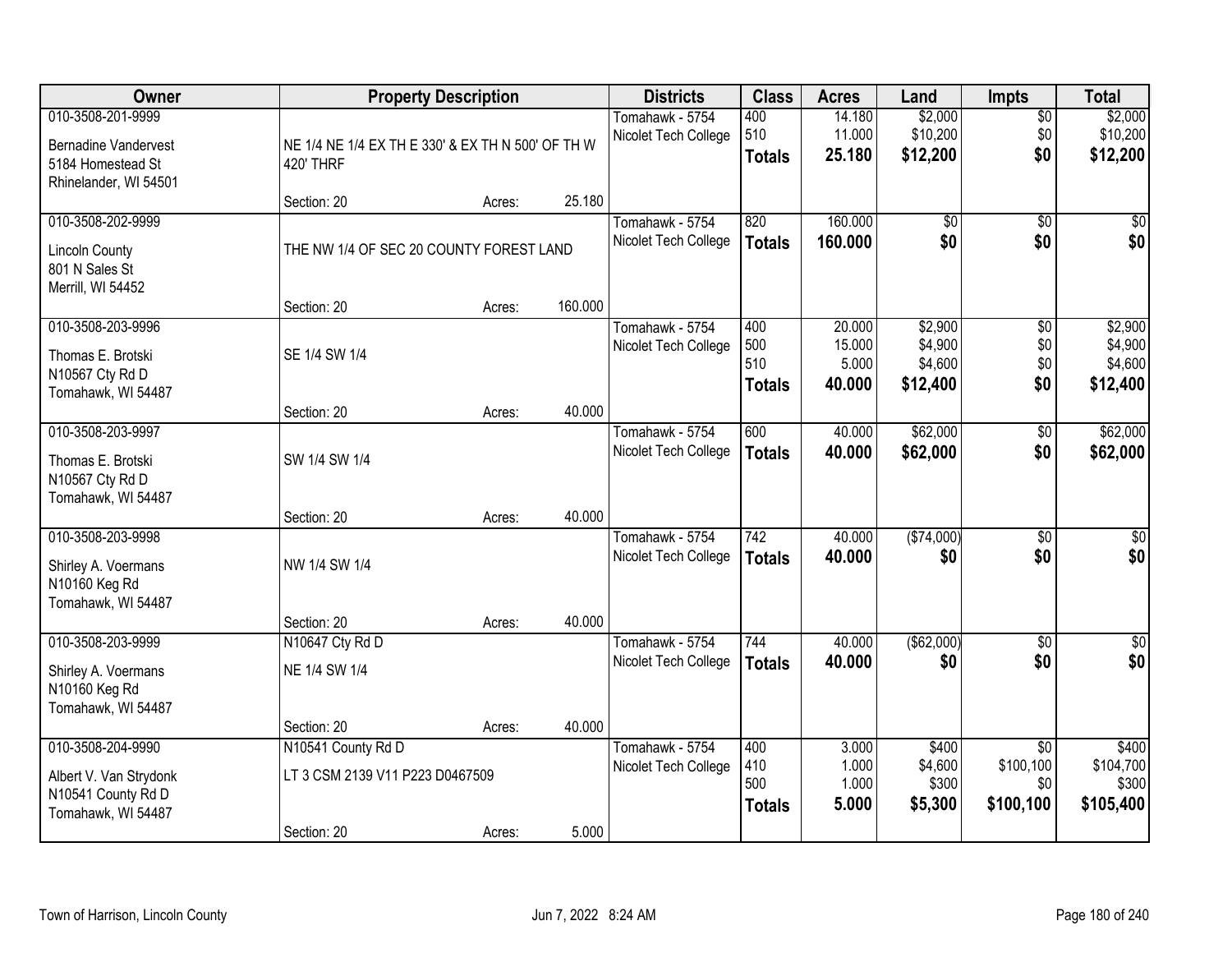| Owner                                 | <b>Property Description</b>                     |        |        | <b>Districts</b>     | <b>Class</b>     | <b>Acres</b>    | Land               | <b>Impts</b>    | <b>Total</b>       |
|---------------------------------------|-------------------------------------------------|--------|--------|----------------------|------------------|-----------------|--------------------|-----------------|--------------------|
| 010-3508-204-9991                     | County Rd D                                     |        |        | Tomahawk - 5754      | 400              | 25.180          | \$3,600            | $\overline{30}$ | \$3,600            |
| Thomas E. Brotski                     | SE 1/4 SE 1/4 EX LTS 1 AND 2 CSM 1890 V9 P269   |        |        | Nicolet Tech College | 410              | 0.500           | \$2,300            | \$2,200         | \$4,500            |
| N10567 Cty Rd D                       | D0445456 AND EX LT 3 CSM 2139 V11 P223          |        |        |                      | 500              | 0.500           | \$200              | \$0             | \$200              |
| Tomahawk, WI 54487                    | D0467509                                        |        |        |                      | <b>Totals</b>    | 26.180          | \$6,100            | \$2,200         | \$8,300            |
|                                       | Section: 20                                     | Acres: | 26.180 |                      |                  |                 |                    |                 |                    |
| 010-3508-204-9993                     | N10567 County Rd D                              |        |        | Tomahawk - 5754      | 400              | 4.110           | \$700              | $\overline{50}$ | \$700              |
|                                       | LT 2 CSM 1890 V9 P269 D0445456                  |        |        | Nicolet Tech College | 410              | 1.000           | \$4,600            | \$141,900       | \$146,500          |
| Thomas E. Brotski                     |                                                 |        |        |                      | <b>Totals</b>    | 5.110           | \$5,300            | \$141,900       | \$147,200          |
| N10567 Cty Rd D<br>Tomahawk, WI 54487 |                                                 |        |        |                      |                  |                 |                    |                 |                    |
|                                       | Section: 20                                     | Acres: | 5.110  |                      |                  |                 |                    |                 |                    |
| 010-3508-204-9994                     | County Rd D                                     |        |        | Tomahawk - 5754      | 400              | 4.710           | \$700              | \$0             | \$700              |
|                                       |                                                 |        |        | Nicolet Tech College | <b>Totals</b>    | 4.710           | \$700              | \$0             | \$700              |
| Thomas E. Brotski                     | LT 1 CSM 1890 V9 P269 D0445456                  |        |        |                      |                  |                 |                    |                 |                    |
| N10567 Cty Rd D                       |                                                 |        |        |                      |                  |                 |                    |                 |                    |
| Tomahawk, WI 54487                    |                                                 |        |        |                      |                  |                 |                    |                 |                    |
|                                       | Section: 20                                     | Acres: | 4.710  |                      |                  |                 |                    |                 |                    |
| 010-3508-204-9997                     |                                                 |        |        | Tomahawk - 5754      | 400              | 23.000          | \$3,300            | \$0             | \$3,300            |
| Thomas E. Brotski                     | SW 1/4 SE 1/4                                   |        |        | Nicolet Tech College | 500<br>510       | 10.000<br>7.000 | \$3,300<br>\$6,500 | \$0<br>\$0      | \$3,300<br>\$6,500 |
| N10567 Cty Rd D                       |                                                 |        |        |                      |                  | 40.000          | \$13,100           | \$0             |                    |
| Tomahawk, WI 54487                    |                                                 |        |        |                      | <b>Totals</b>    |                 |                    |                 | \$13,100           |
|                                       | Section: 20                                     | Acres: | 40.000 |                      |                  |                 |                    |                 |                    |
| 010-3508-204-9998                     | N10647 County Rd D                              |        |        | Tomahawk - 5754      | $\overline{742}$ | 40.000          | (\$74,000)         | $\overline{50}$ | $\overline{50}$    |
| Shirley A. Voermans                   | NW 1/4 SE 1/4                                   |        |        | Nicolet Tech College | <b>Totals</b>    | 40.000          | \$0                | \$0             | \$0                |
| N10160 Keg Rd                         |                                                 |        |        |                      |                  |                 |                    |                 |                    |
| Tomahawk, WI 54487                    |                                                 |        |        |                      |                  |                 |                    |                 |                    |
|                                       | Section: 20                                     | Acres: | 40.000 |                      |                  |                 |                    |                 |                    |
| 010-3508-204-9999                     | N10635 County Rd D                              |        |        | Tomahawk - 5754      | 100              | 1.000           | \$15,000           | \$138,600       | \$153,600          |
| Paul R. Schoone                       | NE 1/4 SE 1/4                                   |        |        | Nicolet Tech College | 400              | 38.000          | \$2,000            | \$0             | \$2,000            |
| N10635 County Rd D                    |                                                 |        |        |                      | 500              | 1.000           | \$300              | \$0             | \$300              |
| Tomahawk, WI 54487                    |                                                 |        |        |                      | <b>Totals</b>    | 40.000          | \$17,300           | \$138,600       | \$155,900          |
|                                       | Section: 20                                     | Acres: | 40.000 |                      |                  |                 |                    |                 |                    |
| 010-3508-211-9993                     | W1358 County Rd D                               |        |        | Tomahawk - 5754      | 100              | 1.000           | \$15,000           | \$170,000       | \$185,000          |
|                                       |                                                 |        |        | Nicolet Tech College | 400              | 3.500           | \$400              | \$0             | \$400              |
| Chet D. Millard                       | PART OF THE SE 1/4 NE 1/4 CM AT E 1/4 CR SEC    |        |        |                      | 510              | 6.600           | \$6,100            | \$0             | \$6,100            |
| W1358 County Rd D                     | 21-N 6D 28'3"W 268.05'TO POB-S 88DG 12'3"W      |        |        |                      | <b>Totals</b>    | 11.100          | \$21,500           | \$170,000       | \$191,500          |
| Gleason, WI 54435                     | 956.76'-N 24DG 58'15 "W 125'-N 25DG 31'25"E 82. |        |        |                      |                  |                 |                    |                 |                    |
|                                       | Section: 21                                     | Acres: | 11.100 |                      |                  |                 |                    |                 |                    |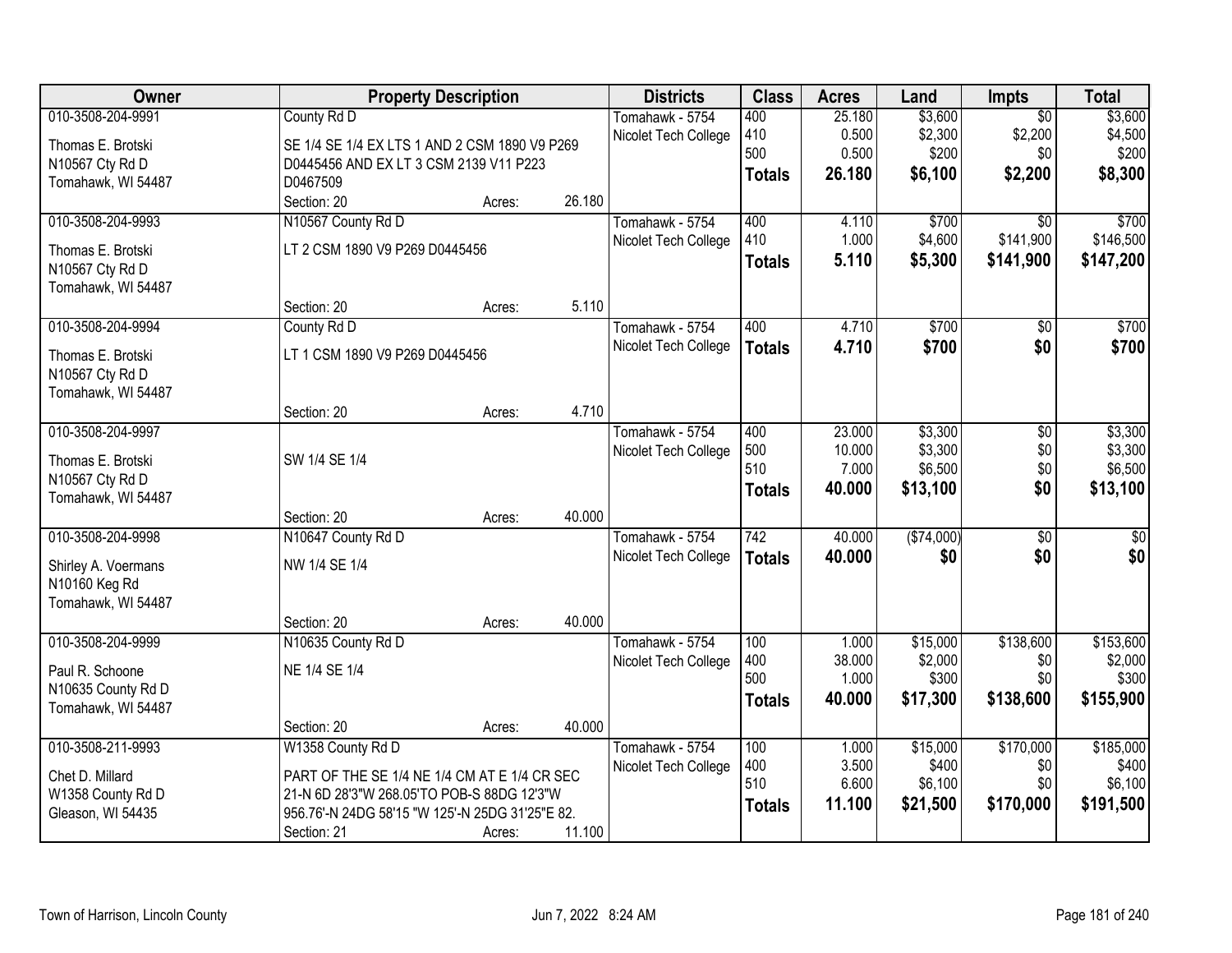| <b>Owner</b>                                                                         | <b>Property Description</b>                                                                                                                                               |        |        | <b>Districts</b>                        | <b>Class</b>                       | <b>Acres</b>                        | Land                                       | <b>Impts</b>              | <b>Total</b>                               |
|--------------------------------------------------------------------------------------|---------------------------------------------------------------------------------------------------------------------------------------------------------------------------|--------|--------|-----------------------------------------|------------------------------------|-------------------------------------|--------------------------------------------|---------------------------|--------------------------------------------|
| 010-3508-211-9994<br>Gerard J. Schoone<br>W1384 Cty Rd D<br>Gleason, WI 54435        | SE 1/4 NE 1/4 EX THT PRT DES V380 P280 LCR EX<br>D0395863                                                                                                                 |        |        | Tomahawk - 5754<br>Nicolet Tech College | 400<br>510<br><b>Totals</b>        | 9.000<br>18.470<br>27.470           | \$1,300<br>\$17,100<br>\$18,400            | $\sqrt{$0}$<br>\$0<br>\$0 | \$1,300<br>\$17,100<br>\$18,400            |
|                                                                                      | Section: 21                                                                                                                                                               | Acres: | 27.470 |                                         |                                    |                                     |                                            |                           |                                            |
| 010-3508-211-9995<br>Gerard Schoone<br>W1384 County Rd D<br>Gleason, WI 54435        | W1384 County Rd D<br>PRT OF SE 1/4 NE 1/4 CM AT SE CR SD 1/4 1/4 W 925<br>POB-N 250'- W 250'-S TO S LN SD 1/4 1/4 - E TO POB                                              |        |        | Tomahawk - 5754<br>Nicolet Tech College | 100<br><b>Totals</b>               | 1.430<br>1.430                      | \$18,200<br>\$18,200                       | \$166,800<br>\$166,800    | \$185,000<br>\$185,000                     |
| 010-3508-211-9997                                                                    | Section: 21                                                                                                                                                               | Acres: | 1.430  | Tomahawk - 5754                         | 400                                | 27.000                              | \$3,900                                    | \$0                       | \$3,900                                    |
| Anthony Schoone<br>W1536 County Rd D<br>Gleason, WI 54435                            | SW 1/4 NE 1/4                                                                                                                                                             |        |        | Nicolet Tech College                    | 510<br><b>Totals</b>               | 13.000<br>40.000                    | \$12,000<br>\$15,900                       | \$0<br>\$0                | \$12,000<br>\$15,900                       |
|                                                                                      | Section: 21                                                                                                                                                               | Acres: | 40.000 |                                         |                                    |                                     |                                            |                           |                                            |
| 010-3508-211-9998<br>Anthony Schoone<br>W1536 County Rd D<br>Gleason, WI 54435       | NW 1/4 NE 1/4 EX FLOW TO LC                                                                                                                                               |        |        | Tomahawk - 5754<br>Nicolet Tech College | 400<br>500<br>510<br><b>Totals</b> | 7.000<br>10.000<br>23.000<br>40.000 | \$1,000<br>\$3,300<br>\$21,300<br>\$25,600 | \$0<br>\$0<br>\$0<br>\$0  | \$1,000<br>\$3,300<br>\$21,300<br>\$25,600 |
|                                                                                      | Section: 21                                                                                                                                                               | Acres: | 40.000 |                                         |                                    |                                     |                                            |                           |                                            |
| 010-3508-211-9999<br>Gerard J. Schoone<br>W1384 Cty Rd D<br>Gleason, WI 54435        | NE 1/4 NE 1/4                                                                                                                                                             |        |        | Tomahawk - 5754<br>Nicolet Tech College | 500<br>600<br><b>Totals</b>        | 8.000<br>32.000<br>40.000           | \$2,600<br>\$59,200<br>\$61,800            | \$0<br>\$0<br>\$0         | \$2,600<br>\$59,200<br>\$61,800            |
|                                                                                      | Section: 21                                                                                                                                                               | Acres: | 40.000 |                                         |                                    |                                     |                                            |                           |                                            |
| 010-3508-212-9993<br>Alice Goersch<br>W1580 County Rd D<br>Gleason, WI 54435         | W1580 County Rd D<br>PRT OF TH SE 1/4 NW 1/4 CM SW CR SD 1/4 1/4 - N<br>TO N LN HWY D - E 250' POB - N 300'- E 135'- S 300'-<br>W 135' POB                                |        |        | Tomahawk - 5754<br>Nicolet Tech College | 100<br><b>Totals</b>               | 0.930<br>0.930                      | \$14,000<br>\$14,000                       | \$146,600<br>\$146,600    | \$160,600<br>\$160,600                     |
|                                                                                      | Section: 21                                                                                                                                                               | Acres: | 0.930  |                                         |                                    |                                     |                                            |                           |                                            |
| 010-3508-212-9994<br>Margaret Marie Vanney<br>W1596 County Rd D<br>Gleason, WI 54435 | W1596 County Rd D<br>COM AT SW CR SE 1/4 NW 1/4 TH N TO N LN HWY D<br>POB TH N ALG FENCE LN 300' TH E 250' TH S 300'<br>TH W ALG N LN SD HWY D 250' TO POB<br>Section: 21 | Acres: | 1.730  | Tomahawk - 5754<br>Nicolet Tech College | 100<br><b>Totals</b>               | 1.730<br>1.730                      | \$20,500<br>\$20,500                       | \$104,600<br>\$104,600    | \$125,100<br>\$125,100                     |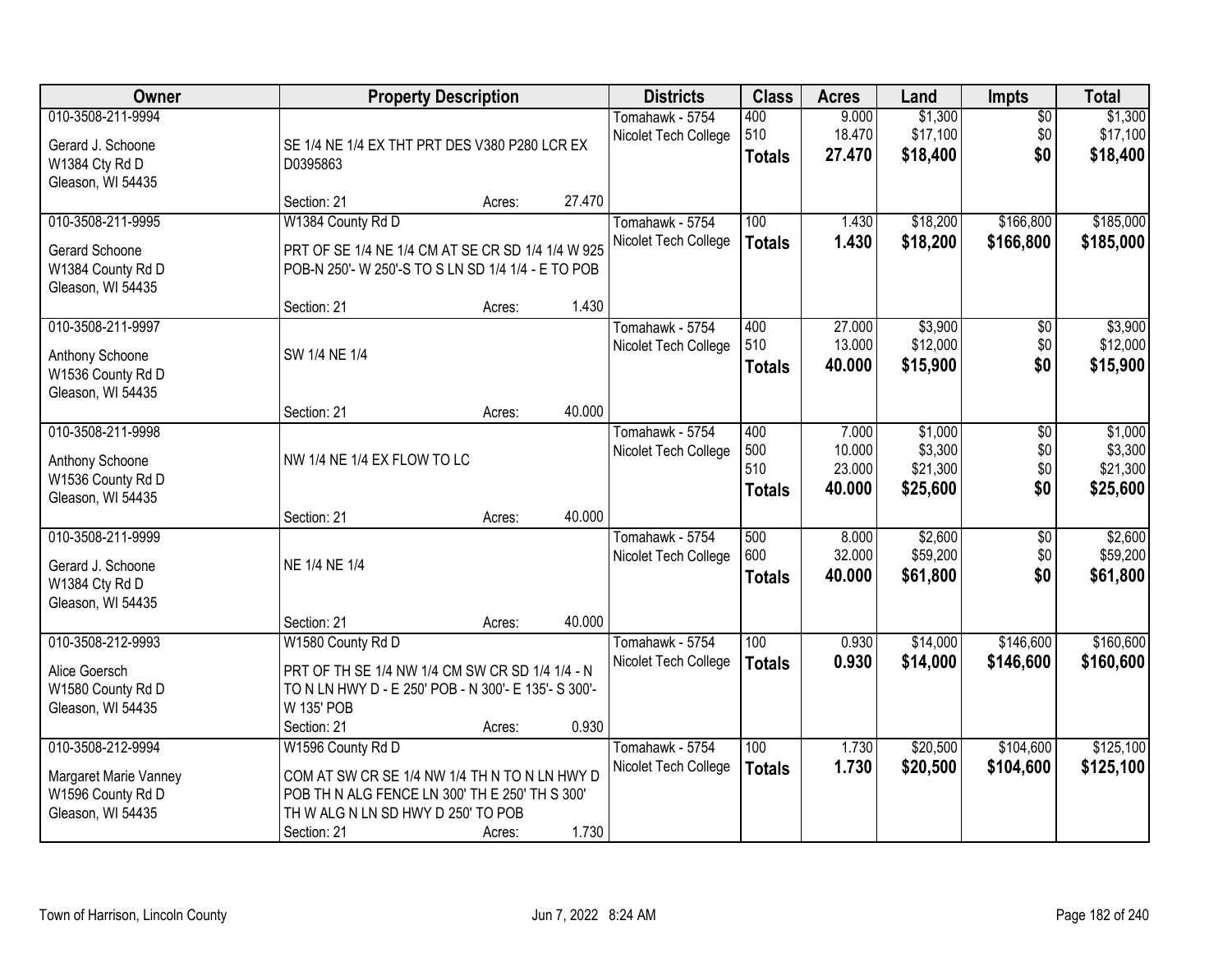| Owner                           |                                                 | <b>Property Description</b> |        | <b>Districts</b>     | <b>Class</b>  | <b>Acres</b> | Land     | <b>Impts</b>    | <b>Total</b> |
|---------------------------------|-------------------------------------------------|-----------------------------|--------|----------------------|---------------|--------------|----------|-----------------|--------------|
| 010-3508-212-9995               | W1536 County Rd D                               |                             |        | Tomahawk - 5754      | 400           | 21.240       | \$3,000  | $\overline{30}$ | \$3,000      |
| Anthohy R. Schoone              | SE 1/4 NW 1/4 EX THAT PRT DESC IN V250 P257     |                             |        | Nicolet Tech College | 410           | 1.000        | \$4,500  | \$87,300        | \$91,800     |
| W1536 County Rd D               | V363 P89 V366 P140 LCR                          |                             |        |                      | 510           | 15.000       | \$13,900 | \$0             | \$13,900     |
| Gleason, WI 54435               |                                                 |                             |        |                      | <b>Totals</b> | 37.240       | \$21,400 | \$87,300        | \$108,700    |
|                                 | Section: 21                                     | Acres:                      | 37.240 |                      |               |              |          |                 |              |
| 010-3508-212-9996               | W1618 County Rd D                               |                             |        | Tomahawk - 5754      | 100           | 10.000       | \$35,300 | \$71,400        | \$106,700    |
| Phillip J. Guzik                | PRT SW 1/4 NW 1/4 CM INTR E LN SD 1/4 1/4 & CEN |                             |        | Nicolet Tech College | <b>Totals</b> | 10.000       | \$35,300 | \$71,400        | \$106,700    |
| W1618 County Rd D               | LN HWY D POB-N 660'- W 660'-S 660'-E 660'POB    |                             |        |                      |               |              |          |                 |              |
| Gleason, WI 54435               |                                                 |                             |        |                      |               |              |          |                 |              |
|                                 | Section: 21                                     | Acres:                      | 10.000 |                      |               |              |          |                 |              |
| 010-3508-212-9997               |                                                 |                             |        | Tomahawk - 5754      | 400           | 15.000       | \$2,200  | \$0             | \$2,200      |
| Alan D. Baker                   | SW 1/4 NW 1/4 EX V375 P523 & V397 P585          |                             |        | Nicolet Tech College | 500           | 15.000       | \$8,900  | \$0             | \$8,900      |
| W1652 Sand Hill Dr              |                                                 |                             |        |                      | <b>Totals</b> | 30.000       | \$11,100 | \$0             | \$11,100     |
| Tomahawk, WI 54487              |                                                 |                             |        |                      |               |              |          |                 |              |
|                                 | Section: 21                                     | Acres:                      | 30.000 |                      |               |              |          |                 |              |
| 010-3508-212-9998               | W1652 Sand Hill Dr                              |                             |        | Tomahawk - 5754      | 400           | 35.000       | \$5,000  | \$0             | \$5,000      |
| Alan D. Baker                   | NW 1/4 NW 1/4                                   |                             |        | Nicolet Tech College | 410           | 1.000        | \$4,600  | \$59,300        | \$63,900     |
| W1652 Sand Hill Dr              |                                                 |                             |        |                      | 500           | 2.000        | \$700    | \$0             | \$700        |
| Tomahawk, WI 54487              |                                                 |                             |        |                      | 510           | 2.000        | \$1,900  | \$0             | \$1,900      |
|                                 | Section: 21                                     | Acres:                      | 40.000 |                      | <b>Totals</b> | 40.000       | \$12,200 | \$59,300        | \$71,500     |
| 010-3508-212-9999               |                                                 |                             |        | Tomahawk - 5754      | 400           | 18.000       | \$2,600  | $\overline{50}$ | \$2,600      |
| Alan D. Baker                   | NE 1/4 NW 1/4 EX FLOW TO LC                     |                             |        | Nicolet Tech College | 510           | 22.000       | \$20,400 | \$0             | \$20,400     |
| W1652 Sand Hill Dr              |                                                 |                             |        |                      | <b>Totals</b> | 40.000       | \$23,000 | \$0             | \$23,000     |
| Tomahawk, WI 54487              |                                                 |                             |        |                      |               |              |          |                 |              |
|                                 | Section: 21                                     | Acres:                      | 40.000 |                      |               |              |          |                 |              |
| 010-3508-213-9992               | W1593 County Rd D                               |                             |        | Tomahawk - 5754      | 100           | 4.680        | \$29,600 | \$128,300       | \$157,900    |
| James G. Verbist                | LTS 1 AND 2 CSM 1874 V9 P237 D0443823           |                             |        | Nicolet Tech College | 400           | 1.000        | \$100    | \$0             | \$100        |
| W1593 County Rd D               |                                                 |                             |        |                      | <b>Totals</b> | 5.680        | \$29,700 | \$128,300       | \$158,000    |
| Gleason, WI 54435               |                                                 |                             |        |                      |               |              |          |                 |              |
|                                 | Section: 21                                     | Acres:                      | 5.680  |                      |               |              |          |                 |              |
| 010-3508-213-9994               | W1595 County Rd D                               |                             |        | Tomahawk - 5754      | 400           | 32.460       | \$1,400  | $\overline{50}$ | \$1,400      |
| Verbist Family Rev Living Trust | NE 1/4 SW 1/4 EX CSM 1874 V9 P237 D0443823      |                             |        | Nicolet Tech College | 410           | 1.000        | \$4,500  | \$22,500        | \$27,000     |
| W1421 County Rd D               |                                                 |                             |        |                      | 500           | 1.000        | \$300    | \$0             | \$300        |
| Gleason, WI 54435               |                                                 |                             |        |                      | <b>Totals</b> | 34.460       | \$6,200  | \$22,500        | \$28,700     |
|                                 | Section: 21                                     | Acres:                      | 34.460 |                      |               |              |          |                 |              |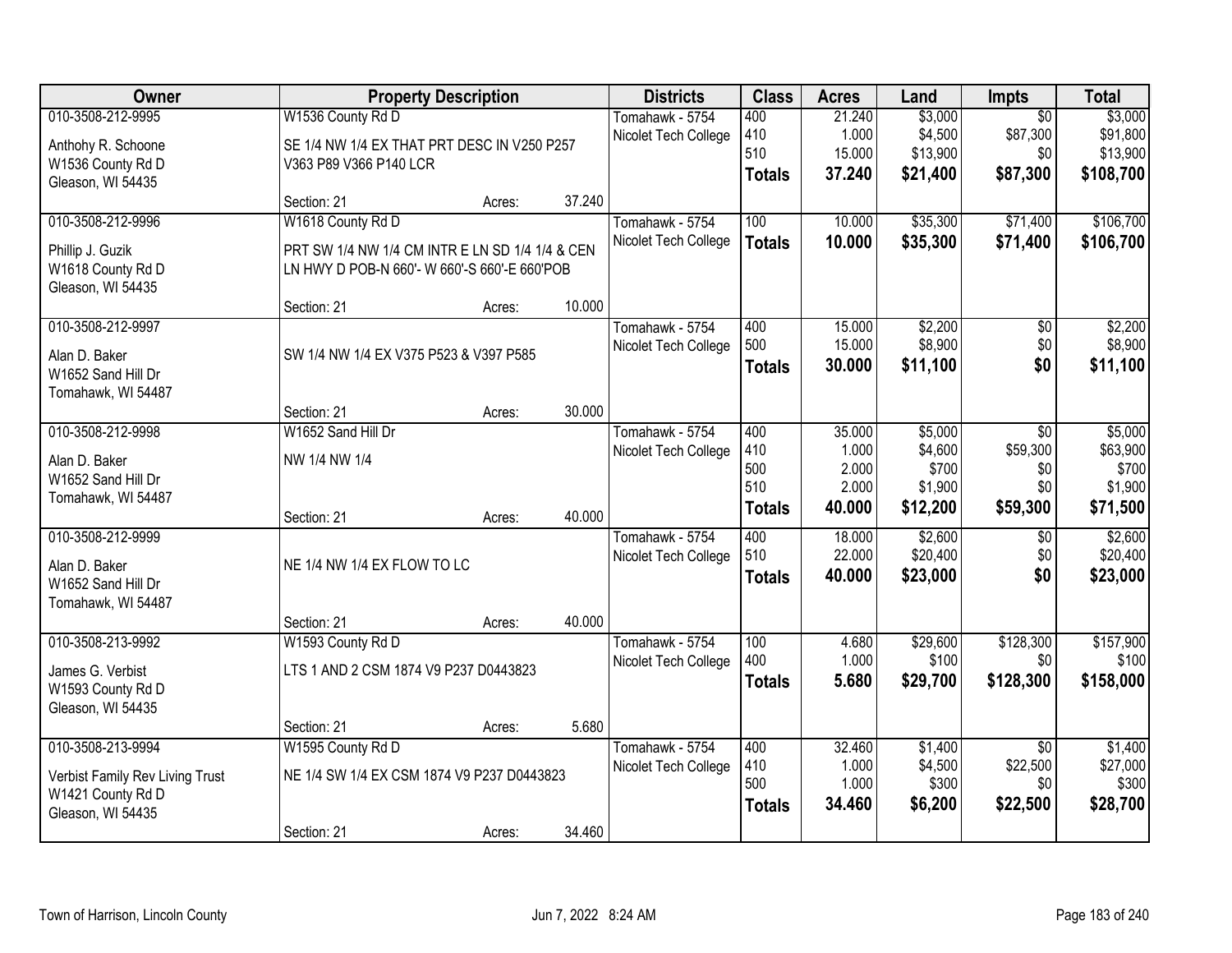| Owner                                                                                                 | <b>Property Description</b>                                                                                                                              |        |        | <b>Districts</b>                        | <b>Class</b>                       | <b>Acres</b>                       | Land                                          | <b>Impts</b>                            | <b>Total</b>                                 |
|-------------------------------------------------------------------------------------------------------|----------------------------------------------------------------------------------------------------------------------------------------------------------|--------|--------|-----------------------------------------|------------------------------------|------------------------------------|-----------------------------------------------|-----------------------------------------|----------------------------------------------|
| 010-3508-213-9995<br>Verbist Family Rev Living Trust<br>W1421 County Rd D<br>Gleason, WI 54435        | SE 1/4 SW 1/4 AND S TRIANG PCL OF LAND IN SW 1/<br>SE 1/4 APPROX .01A DES IN V120 P259 LCR                                                               |        |        | Tomahawk - 5754<br>Nicolet Tech College | 500<br>510<br><b>Totals</b>        | 32.010<br>8.000<br>40.010          | \$8,800<br>\$6,200<br>\$15,000                | $\overline{50}$<br>\$0<br>\$0           | \$8,800<br>\$6,200<br>\$15,000               |
|                                                                                                       | Section: 21                                                                                                                                              | Acres: | 40.010 |                                         |                                    |                                    |                                               |                                         |                                              |
| 010-3508-213-9996<br>Daniel W Brotski Revocable Trust<br>N10508 County Rd D<br>Tomahawk, WI 54487     | N10508 County Rd D<br>SW 1/4 SW 1/4                                                                                                                      |        |        | Tomahawk - 5754<br>Nicolet Tech College | 100<br>400<br>500<br><b>Totals</b> | 1.100<br>33.370<br>4.000<br>38.470 | \$15,800<br>\$4,800<br>\$1,300<br>\$21,900    | \$115,400<br>\$0<br>\$0<br>\$115,400    | \$131,200<br>\$4,800<br>\$1,300<br>\$137,300 |
|                                                                                                       | Section: 21                                                                                                                                              | Acres: | 38.470 |                                         |                                    |                                    |                                               |                                         |                                              |
| 010-3508-213-9997<br>Sandhill Cranes of Harrison, LLC<br>8887 112th Ave<br>West Olive, MI 49460       | N10648 County Rd D<br>NW 1/4 SW 1/4                                                                                                                      |        |        | Tomahawk - 5754<br>Nicolet Tech College | 400<br>410<br>500<br><b>Totals</b> | 34.000<br>1.000<br>5.000<br>40.000 | \$4,900<br>\$4,500<br>\$1,600<br>\$11,000     | \$0<br>\$154,700<br>\$0<br>\$154,700    | \$4,900<br>\$159,200<br>\$1,600<br>\$165,700 |
|                                                                                                       | Section: 21                                                                                                                                              | Acres: | 40.000 |                                         |                                    |                                    |                                               |                                         |                                              |
| 010-3508-214-9995<br>David A Bablick & Virginia A Bablick<br>N11397 Frontage Rd<br>Tomahawk, WI 54487 | SE 1/4 SE 1/4                                                                                                                                            |        |        | Tomahawk - 5754<br>Nicolet Tech College | 744<br><b>Totals</b>               | 40.000<br>40.000                   | ( \$96,000)<br>\$0                            | $\sqrt[6]{}$<br>\$0                     | $\frac{1}{3}$<br>\$0                         |
|                                                                                                       | Section: 21                                                                                                                                              | Acres: | 40.000 |                                         |                                    |                                    |                                               |                                         |                                              |
| 010-3508-214-9996<br>David A Bablick & Virginia A Bablick<br>N11397 Frontage Rd<br>Tomahawk, WI 54487 | N10505 Hoebe RD<br>SW 1/4 SE 1/4 EX A TRIANG PCL BEG AT SW COR TH<br>N 12' TH SELY 16' TO S LINE TH W TO POB MFL2005<br>ENT 35.00A CLOSED<br>Section: 21 | Acres: | 39.990 | Tomahawk - 5754<br>Nicolet Tech College | 100<br>600<br>744<br><b>Totals</b> | 1.000<br>3.990<br>35.000<br>39.990 | \$15,000<br>\$7,400<br>(\$64,800)<br>\$22,400 | \$70,800<br>\$0<br>\$0<br>\$70,800      | \$85,800<br>\$7,400<br>\$0<br>\$93,200       |
| 010-3508-214-9997<br>Verbist Family Rev Living Trust<br>W1421 County Rd D<br>Gleason, WI 54435        | W1421 County Rd D<br>NW 1/4 SE 1/4<br>Section: 21                                                                                                        | Acres: | 40.000 | Tomahawk - 5754<br>Nicolet Tech College | 400<br>410<br><b>Totals</b>        | 39.000<br>1.000<br>40.000          | \$5,600<br>\$4,600<br>\$10,200                | $\overline{50}$<br>\$92,900<br>\$92,900 | \$5,600<br>\$97,500<br>\$103,100             |
| 010-3508-214-9998<br>Kenneth G. Johnson<br>25210 Monroe Ct<br>Plainfield, IL 60585                    | THE W 1/2 OF THE NE 1/4 SE 1/4<br>Section: 21                                                                                                            | Acres: | 20.000 | Tomahawk - 5754<br>Nicolet Tech College | 400<br>510<br><b>Totals</b>        | 6.000<br>14.000<br>20.000          | \$900<br>\$13,000<br>\$13,900                 | $\overline{30}$<br>\$0<br>\$0           | \$900<br>\$13,000<br>\$13,900                |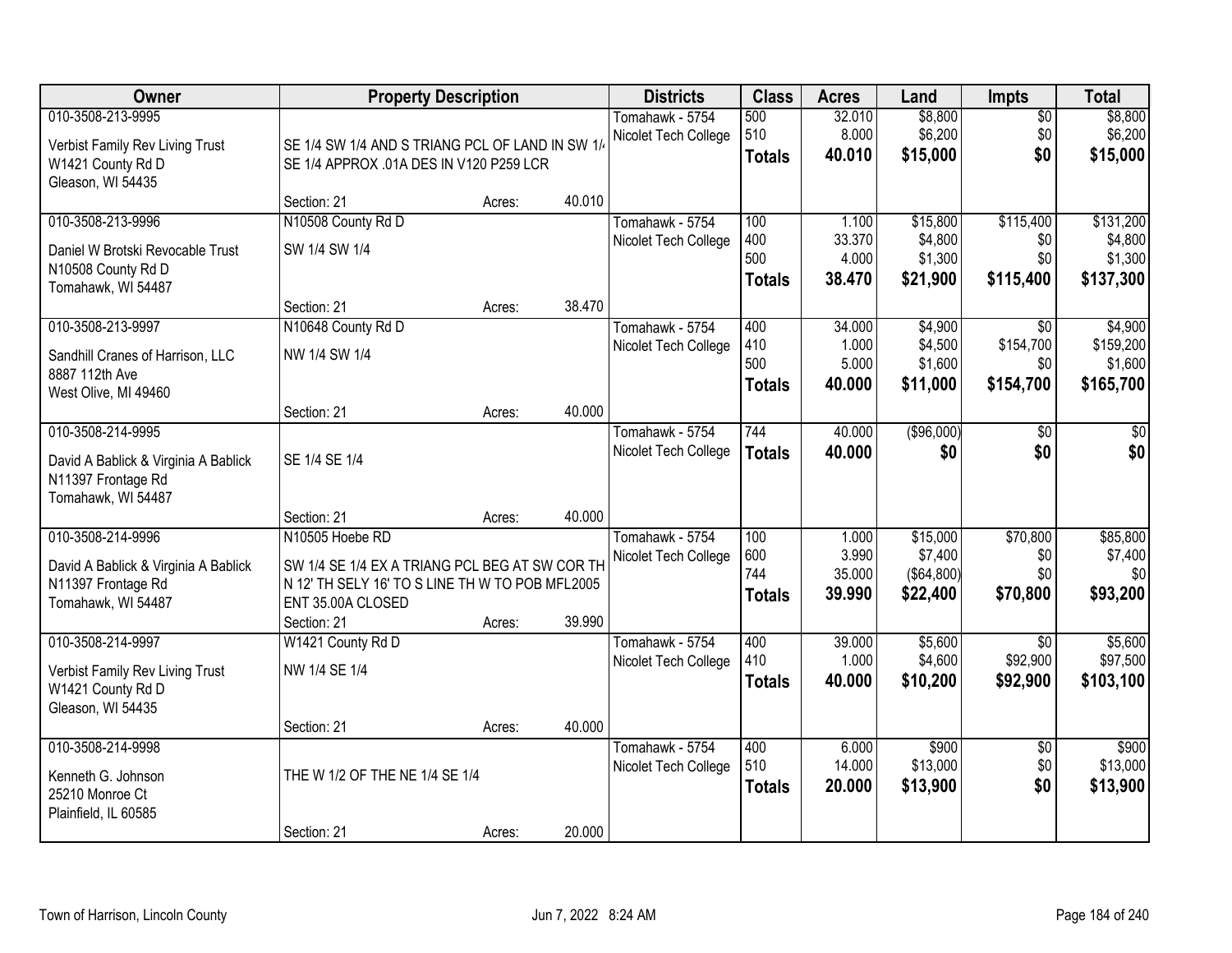| Owner                      |                                                       | <b>Property Description</b> | <b>Districts</b>     | <b>Class</b>     | <b>Acres</b> | Land     | <b>Impts</b>    | <b>Total</b> |
|----------------------------|-------------------------------------------------------|-----------------------------|----------------------|------------------|--------------|----------|-----------------|--------------|
| 010-3508-214-9999          | W1339 County Rd D                                     |                             | Tomahawk - 5754      | 100              | 1.000        | \$15,000 | \$13,000        | \$28,000     |
| Jamie A. Ziert             | THE E 1/2 OF THE NE 1/4 SE 1/4                        |                             | Nicolet Tech College | 600              | 19.000       | \$35,200 | \$0             | \$35,200     |
| W1852 County Rd D          |                                                       |                             |                      | <b>Totals</b>    | 20.000       | \$50,200 | \$13,000        | \$63,200     |
| Tomahawk, WI 54487         |                                                       |                             |                      |                  |              |          |                 |              |
|                            | Section: 21                                           | Acres:                      | 20.000               |                  |              |          |                 |              |
| 010-3508-221-9972          |                                                       |                             | Rhinelander - 4781   | 500              | 2.000        | \$700    | \$0             | \$700        |
| Eric M. Engstrom           | SW 1/4 NE 1/4 EX THAT PCL DES IN V376 P73 V337        |                             | Nicolet Tech College | 600              | 26.010       | \$48,100 | \$0             | \$48,100     |
| 1201 Cty Rd G              | P237 V410 P10 LCR & EX THE W 40' OF THE N 100'        |                             |                      | <b>Totals</b>    | 28.010       | \$48,800 | \$0             | \$48,800     |
| Pelican Lake, WI 54463     | THRF DESC IN D0520028                                 |                             |                      |                  |              |          |                 |              |
|                            | Section: 22                                           | Acres:                      | 28.010               |                  |              |          |                 |              |
| 010-3508-221-9973          | W1073 County Rd D                                     |                             | Rhinelander - 4781   | 100              | 4.310        | \$35,600 | \$136,900       | \$172,500    |
| David Engstrom             | PART OF SW 1/4 NE 1/4 CM NW CR SW 1/4 NE 1/4          |                             | Nicolet Tech College | <b>Totals</b>    | 4.310        | \$35,600 | \$136,900       | \$172,500    |
| W1073 County Rd D          | POB - E 600' - S 500' - W 600' - N 500' POB EX PART N |                             |                      |                  |              |          |                 |              |
| Gleason, WI 54435          | OF HWY D & EX W 40' THRF LYG S OF HWY D DESC          |                             |                      |                  |              |          |                 |              |
|                            | Section: 22                                           | Acres:                      | 4.310                |                  |              |          |                 |              |
| 010-3508-221-9974          | W992 County Rd D                                      |                             | Rhinelander - 4781   | 100              | 1.000        | \$15,000 | \$201,400       | \$216,400    |
| Gary M. Grill              | W 1/2 OF NE 1/4 NE 1/4 AND PRT OF SE 1/4 NE 1/4       |                             | Nicolet Tech College | 400              | 19.680       | \$2,800  | \$0             | \$2,800      |
| W992 County Rd D           | LYGN OF CTY RD D DES IN D0508158                      |                             |                      | 500              | 1.000        | \$300    | \$0             | \$300        |
| Gleason, WI 54435          |                                                       |                             |                      | <b>Totals</b>    | 21.680       | \$18,100 | \$201,400       | \$219,500    |
|                            | Section: 22                                           | Acres:                      | 21.680               |                  |              |          |                 |              |
| 010-3508-221-9975          | W916 County Rd D                                      |                             | Rhinelander - 4781   | 100              | 2.000        | \$22,500 | \$196,800       | \$219,300    |
| Joshua D. Chiamulera       | PRT E 1/2 OF NE 1/4 NE 1/4 AND PRT SE 1/4 NE 1/4      |                             | Nicolet Tech College | 400              | 19.900       | \$2,900  | \$0             | \$2,900      |
| W916 County Rd D           | POB AT NE CR SEC 22 - S 2DG 41' 30"E 1100.05' - S     |                             |                      | <b>Totals</b>    | 21.900       | \$25,400 | \$196,800       | \$222,200    |
| Gleason, WI 54435          | 87DG 17' 42"W 50.00' - S 2DG 41'31"E 293.90' - N 87DC |                             |                      |                  |              |          |                 |              |
|                            | Section: 22                                           | Acres:                      | 21.900               |                  |              |          |                 |              |
| 010-3508-221-9976          | W1032 County Rd D                                     |                             | Rhinelander - 4781   | $\overline{100}$ | 10.000       | \$44,500 | \$162,200       | \$206,700    |
| James E. Poncek            | PRT OF NW 1/4 NE 1/4 DES AS CM AT N 1/4 CR SEC        |                             | Nicolet Tech College | <b>Totals</b>    | 10.000       | \$44,500 | \$162,200       | \$206,700    |
| W1032 County Rd D          | 22 - N 88DG 10'39" E 1373.64' TO POB - S 08DG 00'35"  |                             |                      |                  |              |          |                 |              |
| Gleason, WI 54435          | W 1383.10'- N 89DG 49'51" W 284.13'- S 88DG 26'29" W  |                             |                      |                  |              |          |                 |              |
|                            | Section: 22                                           | Acres:                      | 10.000               |                  |              |          |                 |              |
| 010-3508-221-9977          | County Rd D                                           |                             | Rhinelander - 4781   | 500              | 5.000        | \$1,600  | $\overline{50}$ | \$1,600      |
| Theodore O. Lassig III     | NW 1/4 NE 1/4 EX PRT DES IN V199 P575 LCR THRF        |                             | Nicolet Tech College | 600              | 20.000       | \$37,000 | \$0             | \$37,000     |
| 203 Spruce St              | AND EX D0450565                                       |                             |                      | <b>Totals</b>    | 25.000       | \$38,600 | \$0             | \$38,600     |
| Rhinelander, WI 54501-3242 |                                                       |                             |                      |                  |              |          |                 |              |
|                            | Section: 22                                           | Acres:                      | 25.000               |                  |              |          |                 |              |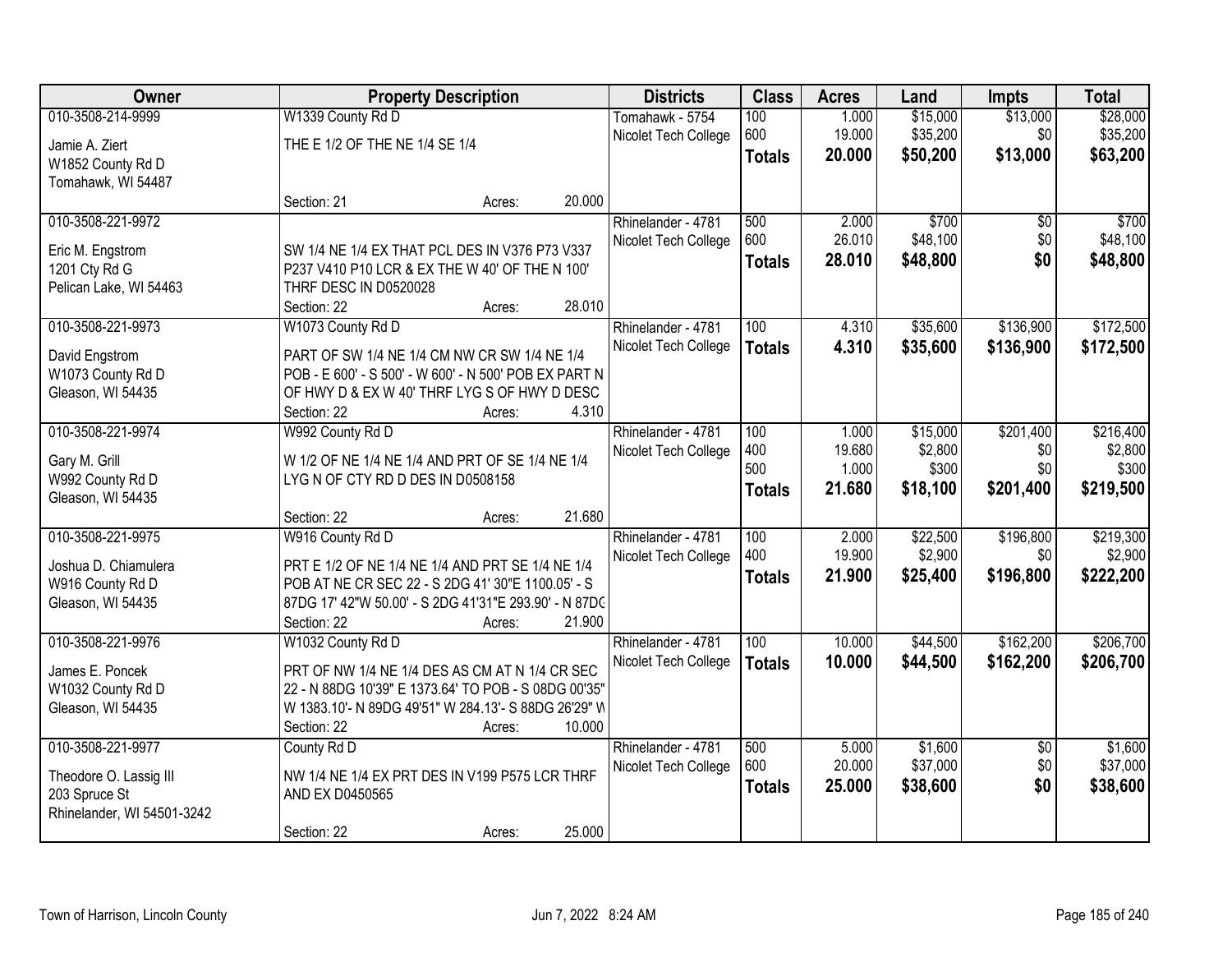| Owner               | <b>Property Description</b>                         | <b>Districts</b>     | <b>Class</b>  | <b>Acres</b>   | Land     | <b>Impts</b>           | <b>Total</b> |
|---------------------|-----------------------------------------------------|----------------------|---------------|----------------|----------|------------------------|--------------|
| 010-3508-221-9979   | W901 County Rd D                                    | Rhinelander - 4781   | 100           | 1.000          | \$15,000 | \$53,500               | \$68,500     |
| Patrick H. Finlan   | PRT OF SE 1/4 NE 1/4 BEG AT NE CR SD 1/4 1/4 - S    | Nicolet Tech College | 600           | 8.330          | \$15,400 | \$0                    | \$15,400     |
| W953 County Rd D    | ALG E LN TO S LN SD 1/4 1/4 - W ALG S LN 700'- N    |                      | <b>Totals</b> | 9.330          | \$30,400 | \$53,500               | \$83,900     |
| Gleason, WI 54435   | 200'- E 100'- N 60DG 53'29" E 436.46'- N TO N LN OF |                      |               |                |          |                        |              |
|                     | 9.330<br>Section: 22<br>Acres:                      |                      |               |                |          |                        |              |
| 010-3508-221-9981   | W981 County Rd D                                    | Rhinelander - 4781   | 100           | 1.000          | \$15,000 | \$80,900               | \$95,900     |
|                     |                                                     | Nicolet Tech College | 600           | 12.610         | \$23,300 | \$0                    | \$23,300     |
| Randy L. Ament      | SE1/4 NE1/4 EX THAT PART DESC IN V317 P68 &         |                      | <b>Totals</b> | 13.610         | \$38,300 | \$80,900               | \$119,200    |
| N781 Maple Grove Rd | V462 P44 EX D0411012 D0424644                       |                      |               |                |          |                        |              |
| Merrill, WI 54452   | 13.610<br>Section: 22                               |                      |               |                |          |                        |              |
| 010-3508-221-9982   | Acres:<br>W953 County Rd D                          | Rhinelander - 4781   | 100           | 1.000          | \$15,000 | \$82,800               | \$97,800     |
|                     |                                                     |                      | 500           | 2.530          | \$800    | \$0                    | \$800        |
| Patricia E. Finlan  | PART OF THE SE1/4 NE1/4 CM E 1/4 CR SEC 22-S        | Nicolet Tech College | 600           | 14.000         | \$25,900 | \$0                    | \$25,900     |
| W953 County Rd D    | 88DG 09'39"W 700'TO POB-N 2DG 45 '45"W 200'-N       |                      |               | 17.530         |          |                        |              |
| Gleason, WI 54435   | 88DG 9'39"E 100'-N 60DG 53'29"E 436.46' -N 2DG      |                      | <b>Totals</b> |                | \$41,700 | \$82,800               | \$124,500    |
|                     | 17.530<br>Section: 22<br>Acres:                     |                      |               |                |          |                        |              |
| 010-3508-221-9986   |                                                     | Rhinelander - 4781   | 100           | 0.330          | \$500    | \$0                    | \$500        |
| Diane Yunek         | PART OF THE NE1/4 NE1/4 CM NE CR SEC 22-S           | Nicolet Tech College | <b>Totals</b> | 0.330          | \$500    | \$0                    | \$500        |
| 2315 Grand Ave #5   | 01DG 43'12"E 1100.00'TO POB-S 01DG 43'12 E          |                      |               |                |          |                        |              |
| Wausau, WI 54403    | 294.31'-S 88DG 44'57"W 50 '-N 01DG 43'12"W 293.90'- |                      |               |                |          |                        |              |
|                     | Section: 22<br>0.330<br>Acres:                      |                      |               |                |          |                        |              |
| 010-3508-221-9988   | W1086 County Rd D                                   | Rhinelander - 4781   | 100           | 2.260          | \$23,500 | \$129,000              | \$152,500    |
|                     |                                                     |                      |               |                |          |                        |              |
| Gary M. Grill       | ALL THAT PRT OF FOLLOWING DESC PCL LYG N OF         | Nicolet Tech College | <b>Totals</b> | 2.260          | \$23,500 | \$129,000              | \$152,500    |
| W992 County Rd D    | HWY D IN SW 1/4 NE 1/4 - CM AT NW CR SD 1/4 1/4     |                      |               |                |          |                        |              |
| Gleason, WI 54435   | THE POB - E 600' - S 500'- W 600 - N ON W LN SD 1/4 |                      |               |                |          |                        |              |
|                     | 2.260<br>Section: 22<br>Acres:                      |                      |               |                |          |                        |              |
| 010-3508-221-9996   | W1011 County Rd D                                   | Rhinelander - 4781   | 100           | 5.000          | \$37,000 | \$106,500              | \$143,500    |
| Scott Sorley        | PRT OF THE SW 1/4 NE 1/4 CM AT NE CR SD 1/4 1/4-    | Nicolet Tech College | <b>Totals</b> | 5.000          | \$37,000 | \$106,500              | \$143,500    |
| W1011 County Rd D   | POB- W 517'-S 417'- E 517'-N 417' TO POB            |                      |               |                |          |                        |              |
| Gleason, WI 54435   |                                                     |                      |               |                |          |                        |              |
|                     | 5.000<br>Section: 22                                |                      |               |                |          |                        |              |
| 010-3508-221-9998   | Acres:                                              |                      | 400           |                | \$400    |                        | \$400        |
|                     |                                                     | Rhinelander - 4781   | 600           | 2.500<br>2.500 | \$4,600  | $\overline{30}$<br>\$0 | \$4,600      |
| Gary Grill          | BEG AT SE CR NW 1/4 NE 1/4 TH WEST 250' TH NELY     | Nicolet Tech College |               |                |          | \$0                    |              |
| W992 Cty Rd D       | TO NE CR OF SAID 1/4 1/4 TH S ON EAST LINE SD       |                      | <b>Totals</b> | 5.000          | \$5,000  |                        | \$5,000      |
| Gleason, WI 54435   | 1/4 TO POB                                          |                      |               |                |          |                        |              |
|                     | 5.000<br>Section: 22<br>Acres:                      |                      |               |                |          |                        |              |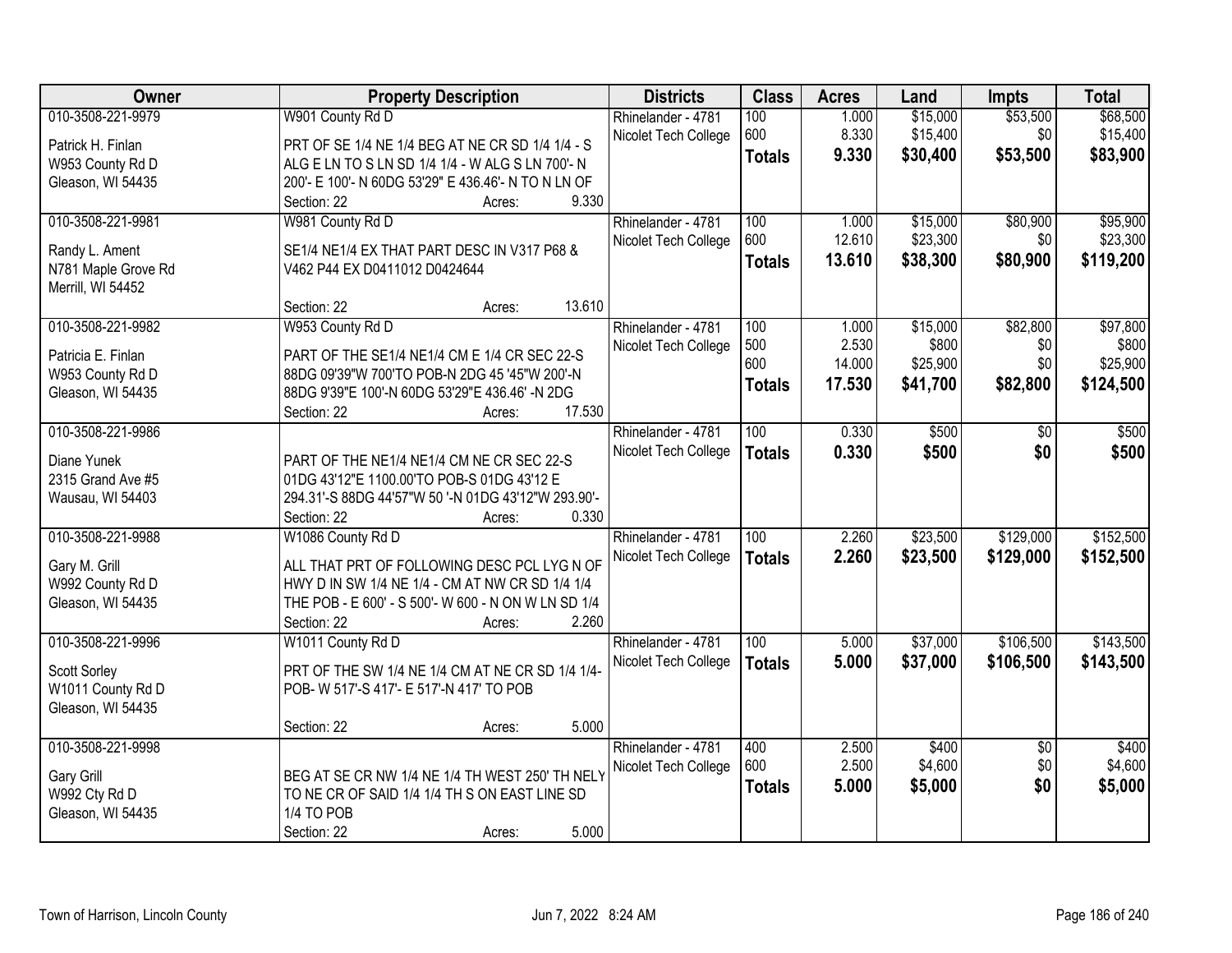| Owner                                          |                                                      | <b>Property Description</b> |       | <b>Districts</b>     | <b>Class</b>     | <b>Acres</b> | Land       | <b>Impts</b>    | <b>Total</b> |
|------------------------------------------------|------------------------------------------------------|-----------------------------|-------|----------------------|------------------|--------------|------------|-----------------|--------------|
| 010-3508-222-9988                              | W1117 County Rd D                                    |                             |       | Rhinelander - 4781   | 100              | 3.160        | \$26,600   | \$98,200        | \$124,800    |
| Douglas E. Lange                               | PRT OF SE 1/4 NW 1/4 CM AT PT WHERE E LN SD 1/4      |                             |       | Nicolet Tech College | <b>Totals</b>    | 3.160        | \$26,600   | \$98,200        | \$124,800    |
| W1117 County Rd D                              | 1/4 & CTR HWY D INTRS POB S 445'- W 300'- N 389'- E  |                             |       |                      |                  |              |            |                 |              |
| Gleason, WI 54435                              | TO POB AND ALSO PRT OF THE SW 1/4 NE 1/4 BEIN(       |                             |       |                      |                  |              |            |                 |              |
|                                                | Section: 22                                          | Acres:                      | 3.160 |                      |                  |              |            |                 |              |
| 010-3508-222-9989                              | County Rd D                                          |                             |       | Rhinelander - 4781   | 100              | 6.320        | \$31,600   | $\overline{50}$ | \$31,600     |
|                                                | LT 4 CSM 1690 V8 P229 D0419689                       |                             |       | Nicolet Tech College | <b>Totals</b>    | 6.320        | \$31,600   | \$0             | \$31,600     |
| Trust Agreement of James & Sheila<br>Rebernick |                                                      |                             |       |                      |                  |              |            |                 |              |
| 1710 Joy Ln                                    |                                                      |                             |       |                      |                  |              |            |                 |              |
| Mosinee, WI 54455                              | Section: 22                                          | Acres:                      | 6.320 |                      |                  |              |            |                 |              |
| 010-3508-222-9990                              | County Rd D                                          |                             |       | Rhinelander - 4781   | 100              | 7.090        | \$32,300   | $\overline{50}$ | \$32,300     |
|                                                |                                                      |                             |       | Nicolet Tech College | <b>Totals</b>    | 7.090        | \$32,300   | \$0             | \$32,300     |
| Kevin S. Thiel                                 | LT 3 CSM 1690 V8 P229 D0419689                       |                             |       |                      |                  |              |            |                 |              |
| 2191 Hwy 153                                   |                                                      |                             |       |                      |                  |              |            |                 |              |
| Kronenwetter, WI 54455                         |                                                      |                             |       |                      |                  |              |            |                 |              |
|                                                | Section: 22                                          | Acres:                      | 7.090 |                      |                  |              |            |                 |              |
| 010-3508-222-9991                              | County Rd D                                          |                             |       | Rhinelander - 4781   | 100              | 9.430        | \$34,700   | \$18,000        | \$52,700     |
| John Kuchler                                   | LT 2 CSM 1690 V8 P229 D0419689                       |                             |       | Nicolet Tech College | <b>Totals</b>    | 9.430        | \$34,700   | \$18,000        | \$52,700     |
| W205 S8161 Passadena Dr                        |                                                      |                             |       |                      |                  |              |            |                 |              |
| Muskego, WI 53150                              |                                                      |                             |       |                      |                  |              |            |                 |              |
|                                                | Section: 22                                          | Acres:                      | 9.430 |                      |                  |              |            |                 |              |
| 010-3508-222-9992                              | W1199 County Rd D                                    |                             |       | Rhinelander - 4781   | $\overline{100}$ | 3.420        | \$27,100   | \$18,700        | \$45,800     |
| Candace A. Fedrowitz                           | LT 1 CSM 1690 V8 P229 D0419689                       |                             |       | Nicolet Tech College | <b>Totals</b>    | 3.420        | \$27,100   | \$18,700        | \$45,800     |
| W6178 Frontage Rd                              |                                                      |                             |       |                      |                  |              |            |                 |              |
| Tomahawk, WI 54487                             |                                                      |                             |       |                      |                  |              |            |                 |              |
|                                                | Section: 22                                          | Acres:                      | 3.420 |                      |                  |              |            |                 |              |
| 010-3508-222-9993                              | W1165 County Rd D                                    |                             |       | Rhinelander - 4781   | 100              | 1.160        | \$16,200   | \$82,000        | \$98,200     |
| Luke M. Irish                                  | PRT OF SE 1/4 NW 1/4 CM AT 1/4 CR COMMON TO          |                             |       | Nicolet Tech College | <b>Totals</b>    | 1.160        | \$16,200   | \$82,000        | \$98,200     |
| W1165 County Rd D                              | SEC 21 & 22 - N 64DG 52'33" E 2073.42' TO POB - N    |                             |       |                      |                  |              |            |                 |              |
| Gleason, WI 54435                              | 64DG 12'05" E 222.88'- N 41DG 01'30" W 275'- ALG SLY |                             |       |                      |                  |              |            |                 |              |
|                                                | Section: 22                                          | Acres:                      | 1.160 |                      |                  |              |            |                 |              |
| 010-3508-222-9996                              |                                                      |                             |       | Rhinelander - 4781   | 600              | 0.300        | \$600      | $\overline{50}$ | \$600        |
|                                                |                                                      |                             |       | Nicolet Tech College | 742              | 6.000        | (\$11,100) | \$0             | \$0          |
| Richard D. Lodholz                             | SE 1/4 NW 1/4 EX TH PRT LYG SLY OF HWY D & EX        |                             |       |                      | <b>Totals</b>    | 6.300        | \$600      | \$0             | \$600        |
| 420 Cty Rd A                                   | <b>HWY</b>                                           |                             |       |                      |                  |              |            |                 |              |
| Tomahawk, WI 54487                             |                                                      |                             |       |                      |                  |              |            |                 |              |
|                                                | Section: 22                                          | Acres:                      | 6.300 |                      |                  |              |            |                 |              |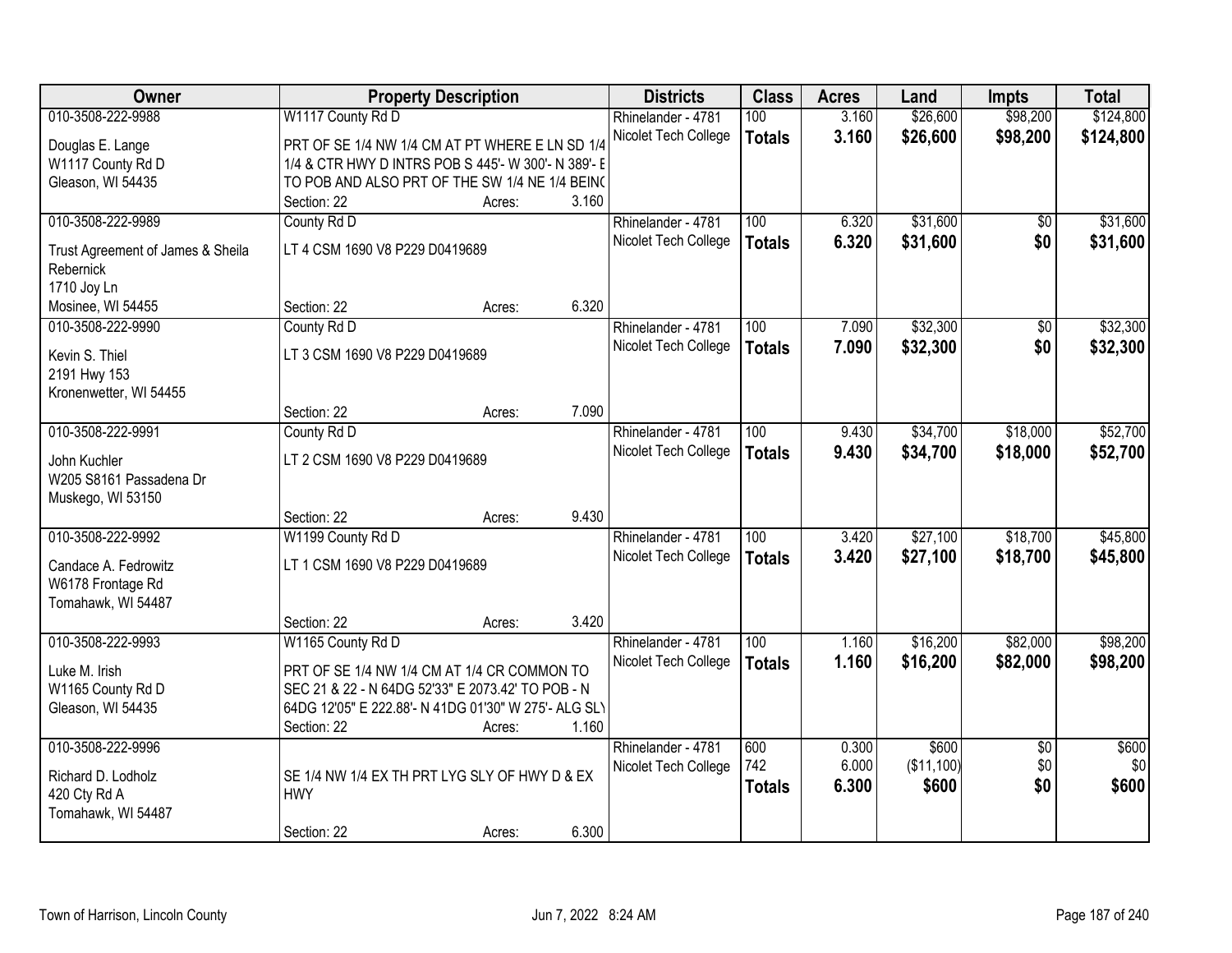| Owner                                   |                                                   | <b>Property Description</b> |         | <b>Districts</b>     | <b>Class</b>  | <b>Acres</b>    | Land                 | <b>Impts</b>     | <b>Total</b>          |
|-----------------------------------------|---------------------------------------------------|-----------------------------|---------|----------------------|---------------|-----------------|----------------------|------------------|-----------------------|
| 010-3508-222-9997                       | W1219 County Rd D                                 |                             |         | Rhinelander - 4781   | 100           | 1.000           | \$15,000             | \$56,300         | \$71,300              |
| Candace A. Fedrowitz                    | THAT PART OF THE SW 1/4 NW 1/4 LYG SLY OF HWY     |                             |         | Nicolet Tech College | 600           | 13.000          | \$24,100             | \$0              | \$24,100              |
| W6178 Frontage Rd                       | D (LIO MAP M265B)                                 |                             |         |                      | <b>Totals</b> | 14.000          | \$39,100             | \$56,300         | \$95,400              |
| Tomahawk, WI 54487                      |                                                   |                             |         |                      |               |                 |                      |                  |                       |
|                                         | Section: 22                                       | Acres:                      | 14.000  |                      |               |                 |                      |                  |                       |
| 010-3508-222-9998                       |                                                   |                             |         | Rhinelander - 4781   | 742           | 27.000          | ( \$50,000)          | $\overline{50}$  | $\overline{50}$       |
| Richard D. Lodholz                      | SW 1/4 NW 1/4 EX TH PRT LYG SLY OF HWY D          |                             |         | Nicolet Tech College | <b>Totals</b> | 27.000          | \$0                  | \$0              | \$0                   |
| 420 Cty Rd A                            | THROF & EX ANY PRT FOR HWY M                      |                             |         |                      |               |                 |                      |                  |                       |
| Tomahawk, WI 54487                      |                                                   |                             |         |                      |               |                 |                      |                  |                       |
|                                         | Section: 22                                       | Acres:                      | 27.000  |                      |               |                 |                      |                  |                       |
| 010-3508-222-9999                       |                                                   |                             |         | Rhinelander - 4781   | 820           | 360.000         | $\overline{50}$      | $\overline{50}$  | $\overline{50}$       |
| <b>Lincoln County</b>                   | N 1/2 NW 1/4 AND THE ENTIRE S 1/2 EX NW 1/4 SE    |                             |         | Nicolet Tech College | <b>Totals</b> | 360.000         | \$0                  | \$0              | \$0                   |
| 801 N Sales St                          | 1/4 COUNTY FOREST LAND                            |                             |         |                      |               |                 |                      |                  |                       |
| Merrill, WI 54452                       |                                                   |                             |         |                      |               |                 |                      |                  |                       |
|                                         | Section: 22                                       | Acres:                      | 360.000 |                      |               |                 |                      |                  |                       |
| 010-3508-224-9999                       | W1091 County Rd D                                 |                             |         | Rhinelander - 4781   | 100           | 1.000           | \$15,000             | \$23,700         | \$38,700              |
| Eric M. Engstrom                        | NW 1/4 SE 1/4                                     |                             |         | Nicolet Tech College | 600           | 39.000          | \$72,200             | \$0              | \$72,200              |
| 1201 Cty Rd G                           |                                                   |                             |         |                      | <b>Totals</b> | 40.000          | \$87,200             | \$23,700         | \$110,900             |
| Pelican Lake, WI 54463                  |                                                   |                             |         |                      |               |                 |                      |                  |                       |
|                                         | Section: 22                                       | Acres:                      | 40.000  |                      |               |                 |                      |                  |                       |
| 010-3508-231-9983                       | N10811 Pine Lake Rd                               |                             |         | Rhinelander - 4781   | 100           | 1.000           | \$15,000             | \$124,000        | \$139,000             |
| Phillip J. Guolee                       | NE 1/4 NE 1/4 OF SEC 23 EX W 404 OF E 662 OF S    |                             |         | Nicolet Tech College | 500<br>600    | 28.850<br>2.000 | \$9,400<br>\$3,700   | \$0<br>\$0       | \$9,400<br>\$3,700    |
| N10811 Pine Lake Rd                     | 186' EX W 400' OF S 433' DES IN V389 P333 & V453  |                             |         |                      | <b>Totals</b> | 31.850          | \$28,100             | \$124,000        | \$152,100             |
| Gleason, WI 54435                       | P385 LCR AND PRT OF NW 1/4 NW 1/4 SEC 24 LYG S    |                             |         |                      |               |                 |                      |                  |                       |
|                                         | Section: 24                                       | Acres:                      | 31.850  |                      |               |                 |                      |                  |                       |
| 010-3508-231-9984                       | W516 County Rd D                                  |                             |         | Rhinelander - 4781   | 880           | 6.240           | $\sqrt{50}$          | $\sqrt{6}$       | $\frac{1}{6}$         |
| Our Savior's Ev Luth Church of Jeffries | TH W 404' OF TH E 662' OF S 186' OF TH NE 1/4 NE  |                             |         | Nicolet Tech College | <b>Totals</b> | 6.240           | \$0                  | \$0              | \$0                   |
| W516 Cty Rd D                           | 1/4 AND A PRT OF SD 1/4 1/4 CM AT NE CR OF SEC    |                             |         |                      |               |                 |                      |                  |                       |
| Gleason, WI 54435                       | 23 - S 00DG 57'41" E 1113.98'- S 87DG 04'59" W    |                             |         |                      |               |                 |                      |                  |                       |
|                                         | Section: 23                                       | Acres:                      | 6.240   |                      |               |                 |                      |                  |                       |
| 010-3508-231-9987                       | N10761 Pine Lake Rd                               |                             |         | Rhinelander - 4781   | 100<br>600    | 1.000<br>21.100 | \$15,000<br>\$39,000 | \$216,700<br>\$0 | \$231,700<br>\$39,000 |
| Jacob N. Trudeau                        | SE 1/4 NE 1/4 CM AT E1/4 CR SEC 23-S 87DG 00'38'W |                             |         | Nicolet Tech College |               | 22.100          | \$54,000             | \$216,700        | \$270,700             |
| N10761 Pine Lake Rd                     | 29.22'TO POB-S 87DG 00'38"W 1372.19'-N 01DG       |                             |         |                      | <b>Totals</b> |                 |                      |                  |                       |
| Gleason, WI 54435                       | 46'26"W 918.36'-N 87DG 05'00'E 819. 14'-S 80DG    |                             |         |                      |               |                 |                      |                  |                       |
|                                         | Section: 23                                       | Acres:                      | 22.100  |                      |               |                 |                      |                  |                       |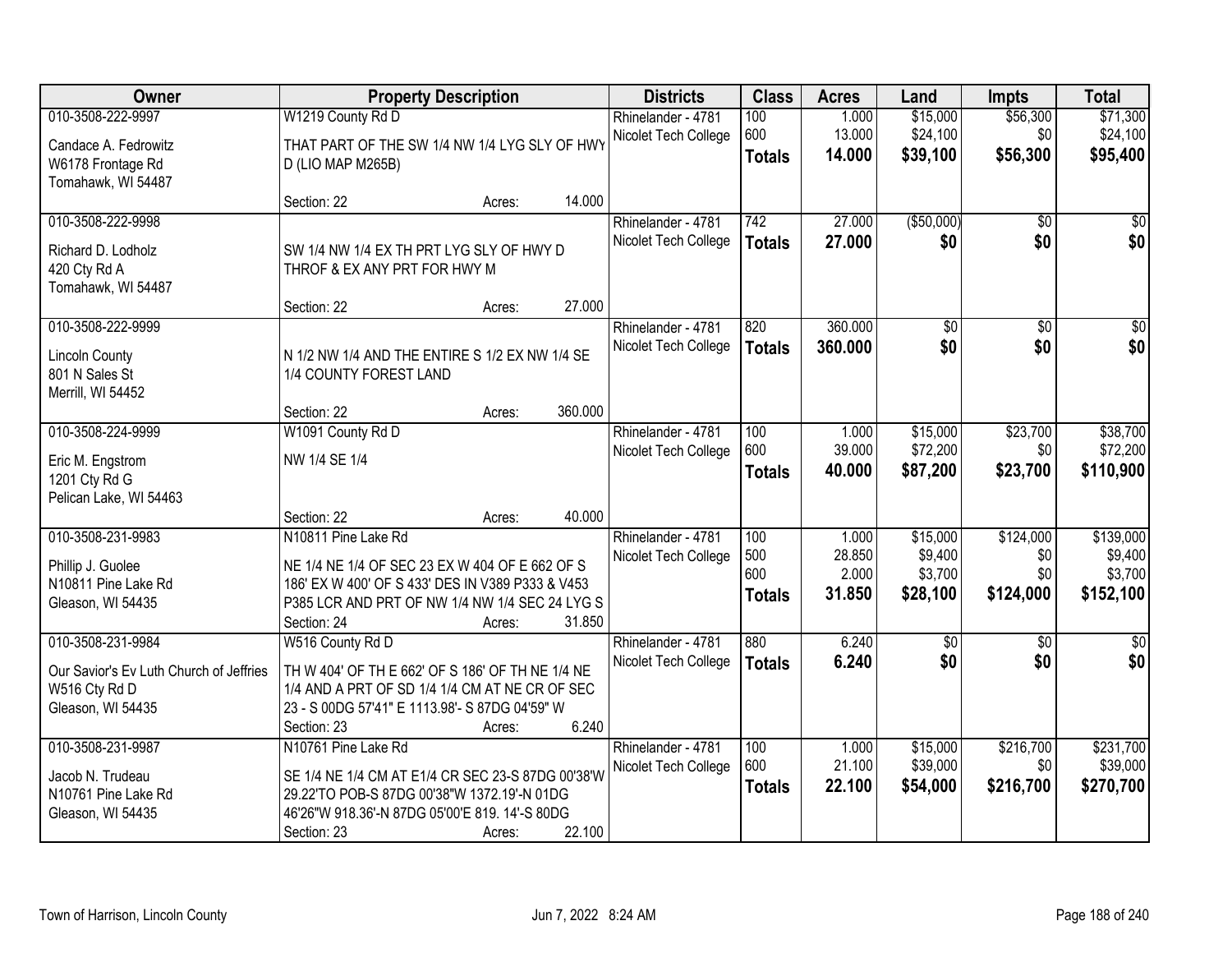| Owner                                  |                                                     | <b>Property Description</b> |        | <b>Districts</b>     | <b>Class</b>  | <b>Acres</b>    | Land     | <b>Impts</b> | <b>Total</b> |
|----------------------------------------|-----------------------------------------------------|-----------------------------|--------|----------------------|---------------|-----------------|----------|--------------|--------------|
| 010-3508-231-9988                      | N10785 Pine Lake Rd                                 |                             |        | Rhinelander - 4781   | 100           | 10.950          | \$36,200 | \$65,400     | \$101,600    |
| Daniel Ries                            | PART OF THE SE1/4 NE1/4 CM NE CR SEC 23-S           |                             |        | Nicolet Tech College | <b>Totals</b> | 10.950          | \$36,200 | \$65,400     | \$101,600    |
| 3267 Elm Rd                            | 00DG 57' 41"E 1313.01'TO POB-S 00DG 57'41"E         |                             |        |                      |               |                 |          |              |              |
| Cedarburg, WI 53012                    | 92.04'-S 4DG 30'03" W 154.10'-S 2DG 32'20"158.4 '-S |                             |        |                      |               |                 |          |              |              |
|                                        | Section: 23                                         | Acres:                      | 10.950 |                      |               |                 |          |              |              |
| 010-3508-231-9989                      | N10712 Tomptabo Rd                                  |                             |        | Rhinelander - 4781   | 100           | 10.000          | \$35,300 | \$73,400     | \$108,700    |
|                                        |                                                     |                             |        | Nicolet Tech College | <b>Totals</b> | 10.000          | \$35,300 | \$73,400     | \$108,700    |
| Jason T. Pond                          | S 1/4 SW 1/4 NE 1/4                                 |                             |        |                      |               |                 |          |              |              |
| N10712 Tomptabo Rd                     |                                                     |                             |        |                      |               |                 |          |              |              |
| Gleason, WI 54435                      |                                                     |                             |        |                      |               |                 |          |              |              |
|                                        | Section: 23                                         | Acres:                      | 10.000 |                      |               |                 |          |              |              |
| 010-3508-231-9990                      | W657 County Rd D                                    |                             |        | Rhinelander - 4781   | 100           | 1.000           | \$15,000 | \$3,500      | \$18,500     |
| Jason T. Pond                          | SW 1/4 NE 1/4 EX S 1/4 THRF                         |                             |        | Nicolet Tech College | 500           | 27.000          | \$19,700 | \$0          | \$19,700     |
| N10712 Tomptabo Rd                     |                                                     |                             |        |                      | 600           | 2.000           | \$3,700  | \$0          | \$3,700      |
| Gleason, WI 54435                      |                                                     |                             |        |                      | <b>Totals</b> | 30.000          | \$38,400 | \$3,500      | \$41,900     |
|                                        | Section: 23                                         | Acres:                      | 30.000 |                      |               |                 |          |              |              |
| 010-3508-231-9991                      | N10701 Pine Lake Rd                                 |                             |        | Rhinelander - 4781   | 100           | 4.140           | \$28,500 | \$105,400    | \$133,900    |
|                                        |                                                     |                             |        | Nicolet Tech College | <b>Totals</b> | 4.140           | \$28,500 | \$105,400    | \$133,900    |
| Joy A. Schisel                         | PRT OF SE 1/4 NE 1/4 CM AT E 1/4 CR SEC 23 - N      |                             |        |                      |               |                 |          |              |              |
| N10701 Pine Lake Rd                    | 88DG 37'W 59.28' POB - N 88DG 37'W 600'- N 0DG      |                             |        |                      |               |                 |          |              |              |
| Gleason, WI 54435                      | 15'40"E 300'- S 88DG 37'E 600'- S 0DG 15'40"W 300'  |                             |        |                      |               |                 |          |              |              |
|                                        | Section: 23                                         | Acres:                      | 4.140  |                      |               |                 |          |              |              |
| 010-3508-231-9992                      | N10721 Pine Lake Rd                                 |                             |        | Rhinelander - 4781   | 100           | 2.070           | \$22,800 | \$110,500    | \$133,300    |
| Carrie A. Schumacher                   | PRT OF THE SE 1/4 NE 1/4 CM SE CR SD 1/4 1/4 N      |                             |        | Nicolet Tech College | <b>Totals</b> | 2.070           | \$22,800 | \$110,500    | \$133,300    |
| N10721 Pine Lake Rd                    | 300' POB N 300' S 300' E 300' POB                   |                             |        |                      |               |                 |          |              |              |
| Gleason, WI 54435                      |                                                     |                             |        |                      |               |                 |          |              |              |
|                                        | Section: 23                                         | Acres:                      | 2.070  |                      |               |                 |          |              |              |
| 010-3508-231-9993                      | W581 County Rd D                                    |                             |        | Rhinelander - 4781   | 100           | 2.000           | \$22,500 | \$64,400     | \$86,900     |
|                                        | THE W 350' OF THE N 250' OF THE SE 1/4 NE 1/4 AS    |                             |        | Nicolet Tech College | <b>Totals</b> | 2.000           | \$22,500 | \$64,400     | \$86,900     |
| Aimee Stafford<br>4565 Lake Mildred Rd | DES IN V286 P365 LCD EX HWY                         |                             |        |                      |               |                 |          |              |              |
|                                        |                                                     |                             |        |                      |               |                 |          |              |              |
| Rhinelander, WI 54501                  | Section: 23                                         |                             | 2.000  |                      |               |                 |          |              |              |
|                                        |                                                     | Acres:                      |        |                      |               |                 |          |              |              |
| 010-3508-231-9996                      | W622 County Rd D                                    |                             |        | Rhinelander - 4781   | 100<br>500    | 2.000<br>26.000 | \$22,500 | \$142,000    | \$164,500    |
| Patrick Rausch                         | NW 1/4 NE 1/4                                       |                             |        | Nicolet Tech College | 600           |                 | \$22,800 | \$0          | \$22,800     |
| W656 County Rd D                       |                                                     |                             |        |                      |               | 12.000          | \$22,200 | \$0          | \$22,200     |
| Gleason, WI 54435-9649                 |                                                     |                             |        |                      | <b>Totals</b> | 40.000          | \$67,500 | \$142,000    | \$209,500    |
|                                        | Section: 23                                         | Acres:                      | 40.000 |                      |               |                 |          |              |              |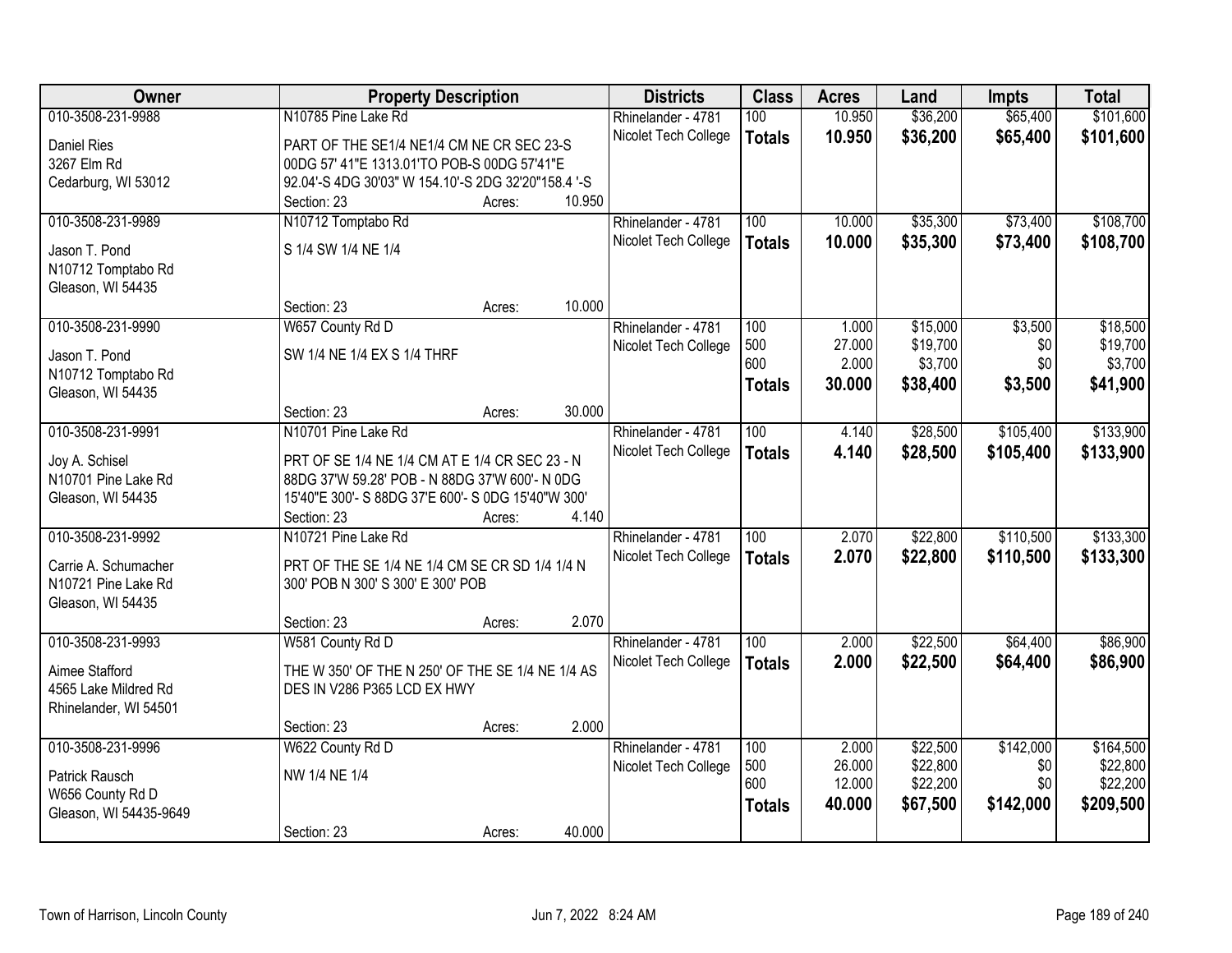| Owner                 |                                                 | <b>Property Description</b> |        | <b>Districts</b>     | <b>Class</b>  | <b>Acres</b> | Land     | <b>Impts</b> | <b>Total</b> |
|-----------------------|-------------------------------------------------|-----------------------------|--------|----------------------|---------------|--------------|----------|--------------|--------------|
| 010-3508-231-9998     | W580 County Rd D                                |                             |        | Rhinelander - 4781   | 100           | 3.980        | \$28,200 | \$112,700    | \$140,900    |
| Jackson E. Wilson     | TH W 400' OF TH S 433' OF NE 1/4 NE 1/4         |                             |        | Nicolet Tech College | <b>Totals</b> | 3.980        | \$28,200 | \$112,700    | \$140,900    |
| W580 County Rd D      |                                                 |                             |        |                      |               |              |          |              |              |
| Gleason, WI 54435     |                                                 |                             |        |                      |               |              |          |              |              |
|                       | Section: 23                                     | Acres:                      | 3.980  |                      |               |              |          |              |              |
| 010-3508-232-9983     | W781 County Rd D                                |                             |        | Rhinelander - 4781   | 100           | 1.000        | \$15,000 | \$156,100    | \$171,100    |
| Richard P. Pulec      | SE 1/4 NW 1/4 - PCL INC CSM 1969 V10 P151       |                             |        | Nicolet Tech College | 400           | 12.000       | \$1,700  | \$0          | \$1,700      |
| 1854 N Sunkist Cir    | D0453357 EX CSM 1490 V7 P146 D0394753           |                             |        |                      | 500           | 12.000       | \$5,800  | \$0          | \$5,800      |
| De Pere, WI 54115     |                                                 |                             |        |                      | 510           | 10.000       | \$9,300  | \$0          | \$9,300      |
|                       | Section: 23                                     | Acres:                      | 35.000 |                      | <b>Totals</b> | 35.000       | \$31,800 | \$156,100    | \$187,900    |
| 010-3508-232-9984     | County Rd D                                     |                             |        | Rhinelander - 4781   | 100           | 0.400        | \$1,000  | \$0          | \$1,000      |
| Linda Metz            | PRT OF SW 1/4 NW 1/4 KNOWN AS THE W 32 RDS OF   |                             |        | Nicolet Tech College | <b>Totals</b> | 0.400        | \$1,000  | \$0          | \$1,000      |
| W896 Cty Rd D         | SD 1/4 1/4 LYG NLY OF N ROW OF HWY D            |                             |        |                      |               |              |          |              |              |
| Gleason, WI 54435     |                                                 |                             |        |                      |               |              |          |              |              |
|                       | Section: 23                                     | Acres:                      | 0.400  |                      |               |              |          |              |              |
| 010-3508-232-9985     | W883 County Rd D                                |                             |        | Rhinelander - 4781   | 100           | 0.600        | \$7,800  | \$74,800     | \$82,600     |
| Thomas E. Vanney      | SW 1/4 NW 1/4 EX V579 P786 & EX V390 P222 & EX  |                             |        | Nicolet Tech College | 600           | 35.000       | \$87,500 | \$0          | \$87,500     |
| W883 County Rd D      | D0466824                                        |                             |        |                      | <b>Totals</b> | 35.600       | \$95,300 | \$74,800     | \$170,100    |
| Gleason, WI 54435     |                                                 |                             |        |                      |               |              |          |              |              |
|                       | Section: 23                                     | Acres:                      | 35.600 |                      |               |              |          |              |              |
| 010-3508-232-9988     | W785 County Rd D                                |                             |        | Rhinelander - 4781   | 100           | 5.000        | \$30,300 | \$97,300     | \$127,600    |
| <b>Brian Sinclair</b> | LT 1 CSM 1490 V7 P146 D0394753                  |                             |        | Nicolet Tech College | <b>Totals</b> | 5.000        | \$30,300 | \$97,300     | \$127,600    |
| W785 County Rd D      |                                                 |                             |        |                      |               |              |          |              |              |
| Gleason, WI 54435     |                                                 |                             |        |                      |               |              |          |              |              |
|                       | Section: 23                                     | Acres:                      | 5.000  |                      |               |              |          |              |              |
| 010-3508-232-9991     | W835 County Rd D                                |                             |        | Rhinelander - 4781   | 100           | 2.000        | \$22,500 | \$115,600    | \$138,100    |
| Dean P. Grant         | PART OF THE SW 1/4 NW 1/4 CM NE CR SD 1/4 1/4-W |                             |        | Nicolet Tech College | <b>Totals</b> | 2.000        | \$22,500 | \$115,600    | \$138,100    |
| W835 County Rd D      | 417.5' TO NW CR CLAPPER PROP POB-W 250'-S       |                             |        |                      |               |              |          |              |              |
| Gleason, WI 54435     | 350'-E 250'-N 350'POB                           |                             |        |                      |               |              |          |              |              |
|                       | Section: 23                                     | Acres:                      | 2.000  |                      |               |              |          |              |              |
| 010-3508-232-9992     | W815 County Rd D                                |                             |        | Rhinelander - 4781   | 100           | 2.000        | \$16,900 | \$90,000     | \$106,900    |
| Jereme Robert Nitke   | 2 ACRES OF LAND IN THE NE CR OF THE SW 1/4 NW   |                             |        | Nicolet Tech College | <b>Totals</b> | 2.000        | \$16,900 | \$90,000     | \$106,900    |
| W815 County Rd D      | 1/4 SAID PCL LYG 2 ACRES WIDE ALG HWY D AND     |                             |        |                      |               |              |          |              |              |
| Gleason, WI 54435     | ONE A DEEP                                      |                             |        |                      |               |              |          |              |              |
|                       | Section: 23                                     | Acres:                      | 2.000  |                      |               |              |          |              |              |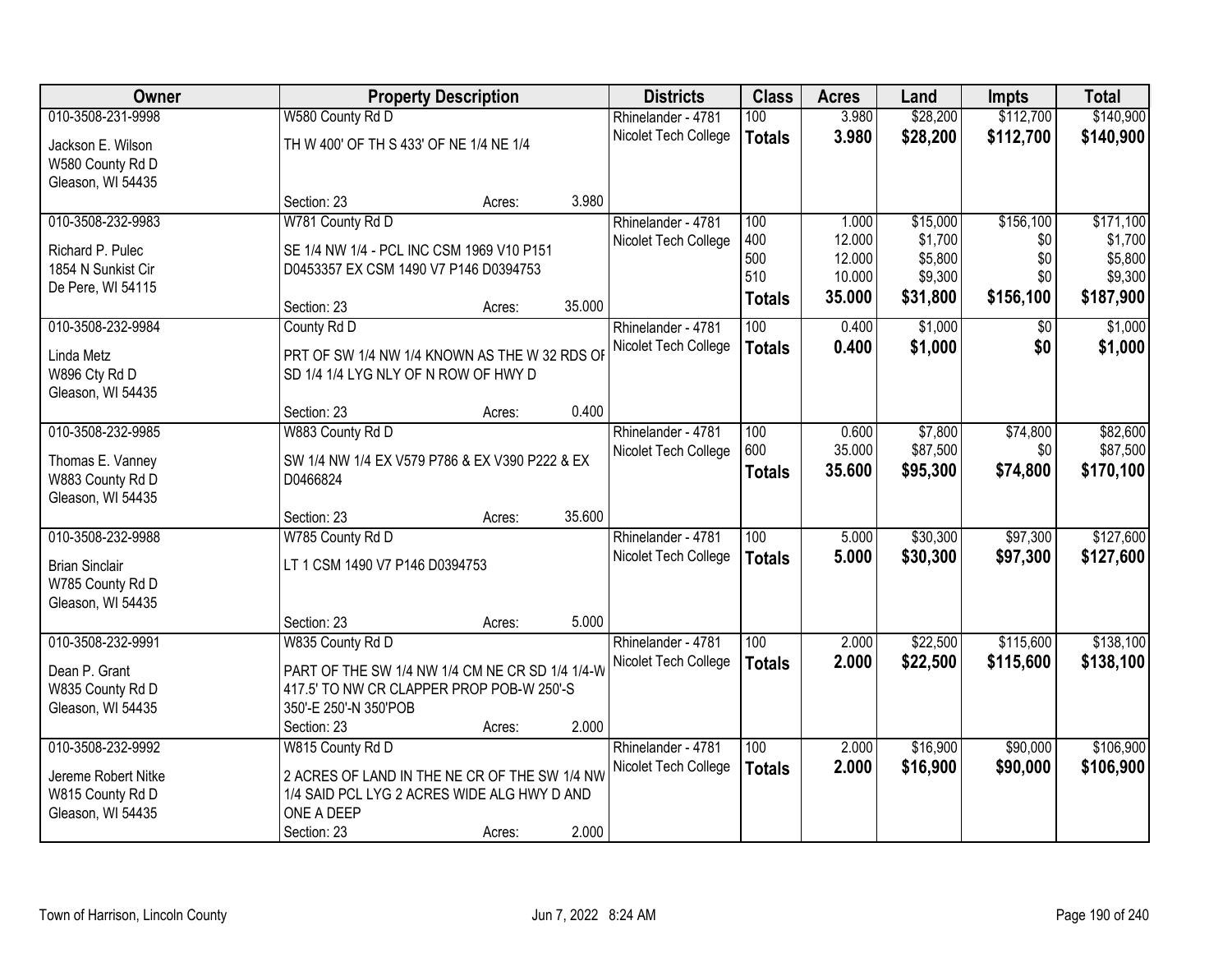| Owner                             | <b>Property Description</b>                        |        | <b>Districts</b>     | <b>Class</b>  | <b>Acres</b> | Land     | <b>Impts</b>    | <b>Total</b>    |
|-----------------------------------|----------------------------------------------------|--------|----------------------|---------------|--------------|----------|-----------------|-----------------|
| 010-3508-232-9994                 | W896 County Rd D                                   |        | Rhinelander - 4781   | 100           | 2.300        | \$23,600 | \$20,400        | \$44,000        |
| Linda Metz                        | PRT OF NW 1/4 NW 1/4 - BEG AT SW CR NW 1/4 NW      |        | Nicolet Tech College | <b>Totals</b> | 2.300        | \$23,600 | \$20,400        | \$44,000        |
| W896 Cty Rd D                     | 1/4 - N TO A PT 1150' S OF NW CR SD 1/4 1/4 - E 32 |        |                      |               |              |          |                 |                 |
| Gleason, WI 54435                 | RDS - S TO S LN SD 1/4 1/4 - W TO POB EX HWY       |        |                      |               |              |          |                 |                 |
|                                   | Section: 23<br>Acres:                              | 2.300  |                      |               |              |          |                 |                 |
| 010-3508-232-9995                 |                                                    |        | Rhinelander - 4781   | 400           | 7.930        | \$1,100  | \$0             | \$1,100         |
|                                   |                                                    |        | Nicolet Tech College | <b>Totals</b> | 7.930        | \$1,100  | \$0             | \$1,100         |
| Diane Yunek                       | THE W 300' OF THE N 1150' OF THE NW 1/4 NW 1/4     |        |                      |               |              |          |                 |                 |
| 2315 Grand Ave #5                 |                                                    |        |                      |               |              |          |                 |                 |
| Wausau, WI 54403                  |                                                    |        |                      |               |              |          |                 |                 |
|                                   | Section: 23<br>Acres:                              | 7.930  |                      |               |              |          |                 |                 |
| 010-3508-232-9996                 |                                                    |        | Rhinelander - 4781   | 100           | 1.000        | \$15,000 | \$6,300         | \$21,300        |
| David A Ramthun Separate Property | NW 1/4 NW 1/4 EX PCLS DES IN V207 P421 & V227      |        | Nicolet Tech College | 600           | 30.020       | \$55,500 | \$0             | \$55,500        |
| Trust Et Al                       | P187                                               |        |                      | <b>Totals</b> | 31.020       | \$70,500 | \$6,300         | \$76,800        |
| 150241 Thunderbird Ln             |                                                    |        |                      |               |              |          |                 |                 |
| Wausau, WI 54401                  | Section: 23<br>Acres:                              | 31.020 |                      |               |              |          |                 |                 |
| 010-3508-232-9997                 | W716 County Rd D                                   |        | Rhinelander - 4781   | 100           | 1.950        | \$22,100 | \$35,300        | \$57,400        |
| Michael S. Mueller                | THE E 412' OF THE S 206' OF NE 1/4 NW 1/4          |        | Nicolet Tech College | <b>Totals</b> | 1.950        | \$22,100 | \$35,300        | \$57,400        |
| W8951 State Rd 23                 |                                                    |        |                      |               |              |          |                 |                 |
| Eldorado, WI 54932                |                                                    |        |                      |               |              |          |                 |                 |
|                                   | Section: 23<br>Acres:                              | 1.950  |                      |               |              |          |                 |                 |
| 010-3508-232-9998                 | W770 County Rd D                                   |        | Rhinelander - 4781   | 100           | 1.000        | \$15,000 | \$78,700        | \$93,700        |
|                                   |                                                    |        | Nicolet Tech College | 600           | 21.250       | \$39,300 | \$0             | \$39,300        |
| Scott L. Stefanez                 | COM AT SW CR NE 1/4 NW 1/4 TH E 300' POB TH N      |        |                      | <b>Totals</b> | 22.250       | \$54,300 | \$78,700        | \$133,000       |
| W770 County Rd D                  | 315' TH E 250' TH N TO N LN SD 1/4 1/4 TH E ON SD  |        |                      |               |              |          |                 |                 |
| Gleason, WI 54435                 | N LN TO NE CR TH S ON E LN SD 1/4 1/4 TO A PT      |        |                      |               |              |          |                 |                 |
|                                   | Section: 23<br>Acres:                              | 22.250 |                      |               |              |          |                 |                 |
| 010-3508-232-9999                 | W780 County Rd D                                   |        | Rhinelander - 4781   | 100           | 1.000        | \$15,000 | \$141,600       | \$156,600       |
| James G Dombeck                   | THE W 550' OF THE NE 1/4 NW 1/4 EXCEPT THE S       |        | Nicolet Tech College | 500           | 4.850        | \$1,600  | \$0             | \$1,600         |
| 5376 Manor Rd                     | 315' OF THE E 250' THEREOF                         |        |                      | 600           | 9.000        | \$16,700 | \$0             | \$16,700        |
| Rhinelander, WI 54501             |                                                    |        |                      | <b>Totals</b> | 14.850       | \$33,300 | \$141,600       | \$174,900       |
|                                   | Section: 23<br>Acres:                              | 14.850 |                      |               |              |          |                 |                 |
| 010-3508-233-9996                 |                                                    |        | Rhinelander - 4781   | 820           | 40.000       | \$0      | $\overline{50}$ | $\overline{50}$ |
|                                   |                                                    |        | Nicolet Tech College | <b>Totals</b> | 40.000       | \$0      | \$0             | \$0             |
| <b>Lincoln County</b>             | SE1/4 SW1/4 COUNTY FOREST LAND 1935 ENT            |        |                      |               |              |          |                 |                 |
| 801 N Sales St                    |                                                    |        |                      |               |              |          |                 |                 |
| Merrill, WI 54452                 |                                                    |        |                      |               |              |          |                 |                 |
|                                   | Section: 23<br>Acres:                              | 40.000 |                      |               |              |          |                 |                 |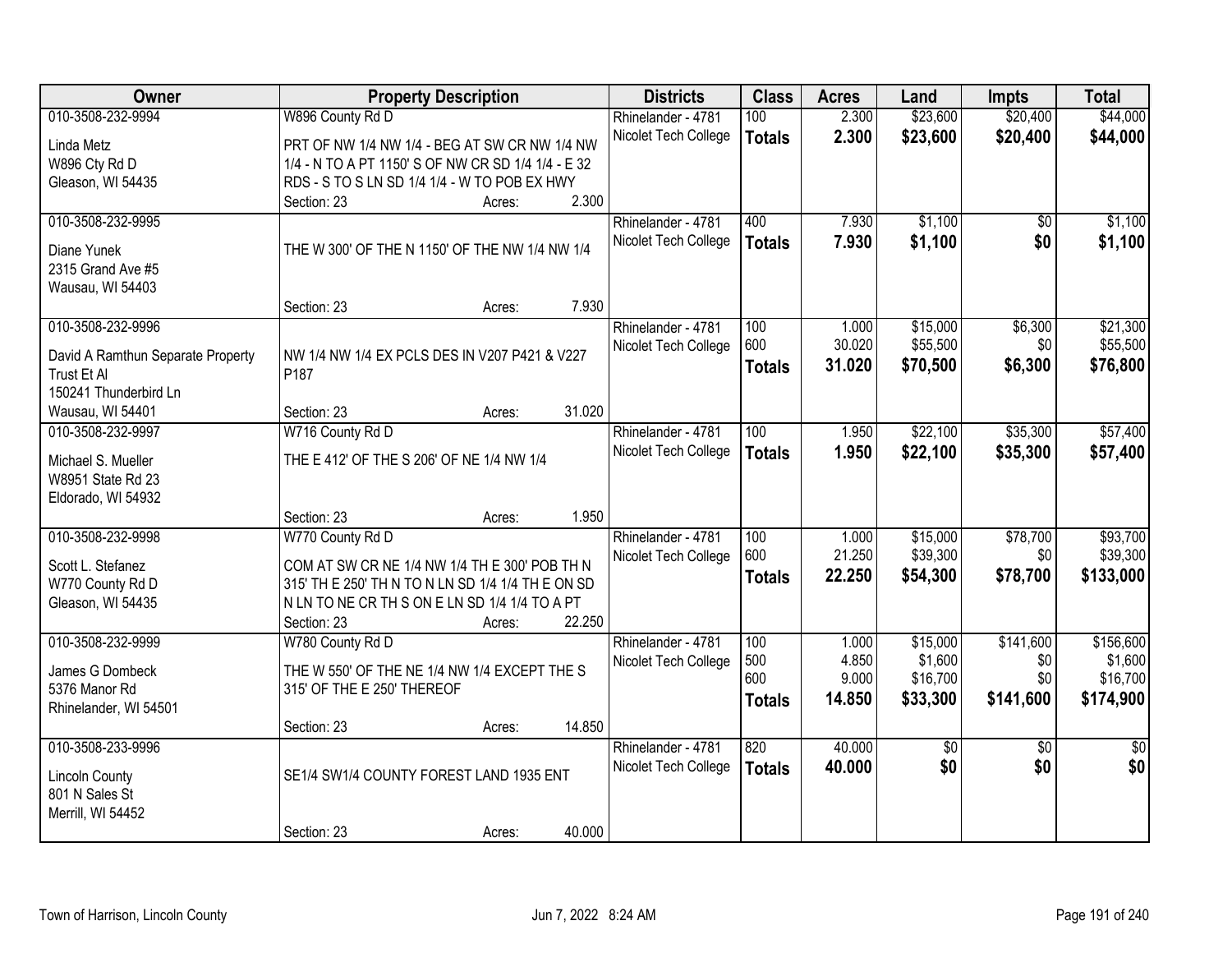| Owner                                                                             |                                                                                                                                       | <b>Property Description</b> |        | <b>Districts</b>                           | <b>Class</b>                | <b>Acres</b>              | Land                             | <b>Impts</b>                | <b>Total</b>                      |
|-----------------------------------------------------------------------------------|---------------------------------------------------------------------------------------------------------------------------------------|-----------------------------|--------|--------------------------------------------|-----------------------------|---------------------------|----------------------------------|-----------------------------|-----------------------------------|
| 010-3508-233-9997<br><b>Lincoln County</b><br>801 N Sales St<br>Merrill, WI 54452 | SW1/4 SW1/4 COUNTY FOREST LAND 1935 ENT                                                                                               |                             |        | Rhinelander - 4781<br>Nicolet Tech College | 820<br><b>Totals</b>        | 40.000<br>40.000          | $\overline{50}$<br>\$0           | $\overline{50}$<br>\$0      | $\frac{1}{20}$<br>\$0             |
|                                                                                   | Section: 23                                                                                                                           | Acres:                      | 40.000 |                                            |                             |                           |                                  |                             |                                   |
| 010-3508-233-9998<br>Brian L. Sinclair<br>W785 Cty Rd D<br>Gleason, WI 54435      | NW 1/4 SW 1/4                                                                                                                         |                             | 40.000 | Rhinelander - 4781<br>Nicolet Tech College | 600<br><b>Totals</b>        | 40.000<br>40.000          | \$74,000<br>\$74,000             | $\sqrt{6}$<br>\$0           | \$74,000<br>\$74,000              |
| 010-3508-233-9999                                                                 | Section: 23<br>N10689 Tomptabo Rd                                                                                                     | Acres:                      |        | Rhinelander - 4781                         | 100                         | 1.000                     | \$15,000                         | \$132,600                   | \$147,600                         |
| Randal C. Plantenberg<br>1536 Theiler Dr<br>Tomahawk, WI 54487                    | NE 1/4 SW 1/4                                                                                                                         |                             |        | Nicolet Tech College                       | 600<br><b>Totals</b>        | 40.656<br>41.656          | \$75,200<br>\$90,200             | \$0<br>\$132,600            | \$75,200<br>\$222,800             |
|                                                                                   | Section: 23                                                                                                                           | Acres:                      | 41.656 |                                            |                             |                           |                                  |                             |                                   |
| 010-3508-234-9988<br>Dustin D. Hauge<br>N10659 Pine Lake Rd<br>Gleason, WI 54435  | N10659 Pine Lake Rd<br>LT 1 CSM 2086 V11 P108 D0462532                                                                                |                             |        | Rhinelander - 4781<br>Nicolet Tech College | 100<br><b>Totals</b>        | 3.000<br>3.000            | \$26,300<br>\$26,300             | \$192,200<br>\$192,200      | \$218,500<br>\$218,500            |
|                                                                                   | Section: 23                                                                                                                           | Acres:                      | 3.000  |                                            |                             |                           |                                  |                             |                                   |
| 010-3508-234-9989<br>Robert Buschmann<br>N10697 Pine Lake Rd<br>Gleason, WI 54435 | N10697 Pine Lake Rd<br>NE 1/4 SE 1/4 EX V307 P368 EX TH E 335' OF TH S<br>208' THRF EX LT 1 CSM 2086 V11 P108 D0462532<br>Section: 23 | Acres:                      | 34.154 | Rhinelander - 4781<br>Nicolet Tech College | 100<br>600<br><b>Totals</b> | 2.000<br>32.154<br>34.154 | \$22,500<br>\$59,500<br>\$82,000 | \$68,200<br>\$0<br>\$68,200 | \$90,700<br>\$59,500<br>\$150,200 |
| 010-3508-234-9992<br><b>Lincoln County</b><br>801 N Sales St<br>Merrill, WI 54452 | SE 1/4 SE 1/4 COUNTY FOREST LAND 1942 ENT                                                                                             |                             |        | Rhinelander - 4781<br>Nicolet Tech College | 820<br><b>Totals</b>        | 40.000<br>40.000          | $\overline{50}$<br>\$0           | $\sqrt{6}$<br>\$0           | $\sqrt{30}$<br>\$0                |
|                                                                                   | Section: 23                                                                                                                           | Acres:                      | 40.000 |                                            |                             |                           |                                  |                             |                                   |
| 010-3508-234-9993<br><b>Lincoln County</b><br>801 N Sales St<br>Merrill, WI 54452 | SW 1/4 SE 1/4 COUNTY FOREST LAND 1935 ENT                                                                                             |                             |        | Rhinelander - 4781<br>Nicolet Tech College | 820<br><b>Totals</b>        | 40.000<br>40.000          | $\overline{50}$<br>\$0           | $\overline{50}$<br>\$0      | $\overline{\$0}$<br>\$0           |
|                                                                                   | Section: 23                                                                                                                           | Acres:                      | 40.000 |                                            |                             |                           |                                  |                             |                                   |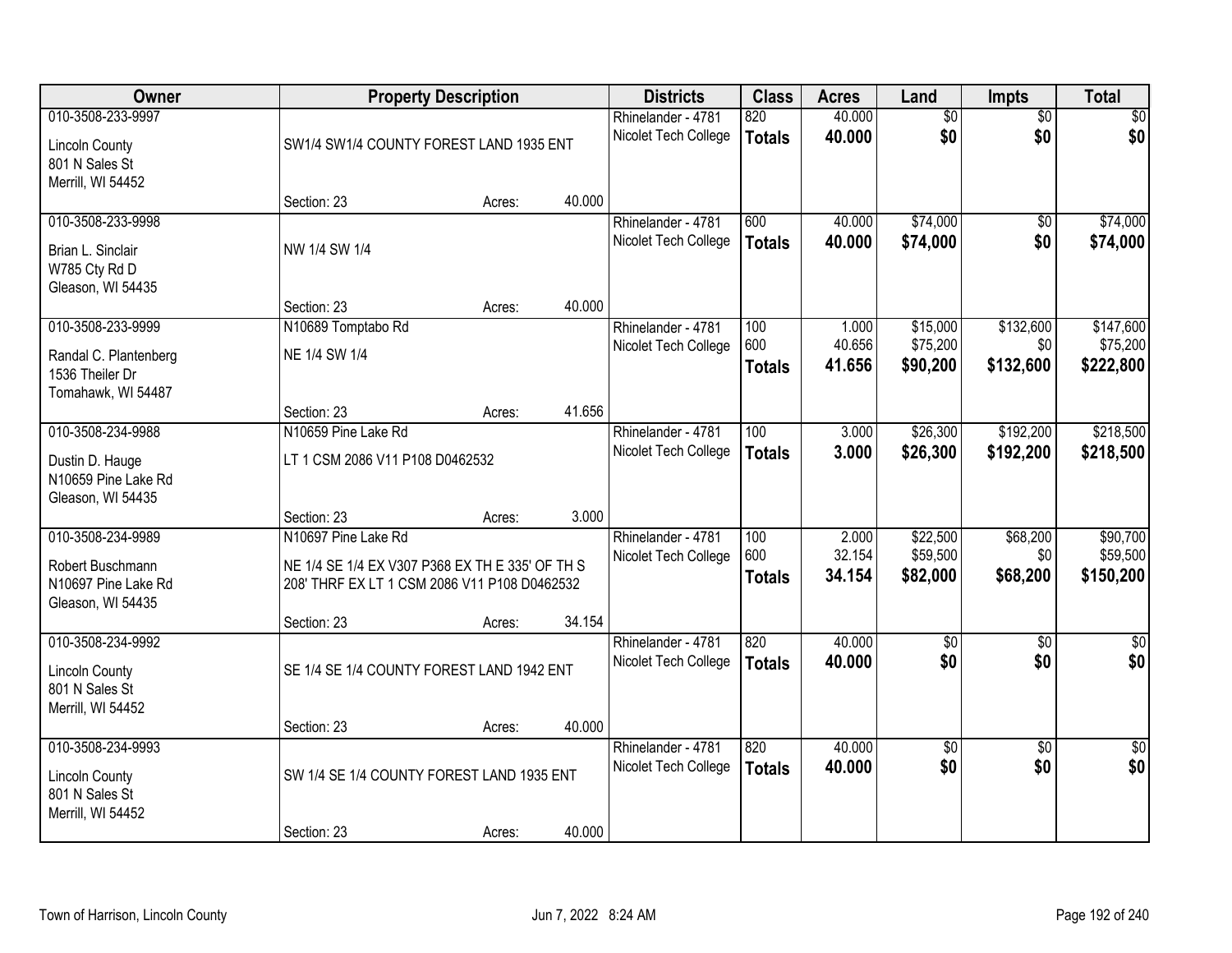| Owner                      | <b>Property Description</b>                      |        |        | <b>Districts</b>     | <b>Class</b>     | <b>Acres</b>    | Land     | <b>Impts</b>           | <b>Total</b> |
|----------------------------|--------------------------------------------------|--------|--------|----------------------|------------------|-----------------|----------|------------------------|--------------|
| 010-3508-234-9995          | N10619 Pine Lake Rd                              |        |        | Rhinelander - 4781   | 100              | 1.600           | \$19,500 | \$143,200              | \$162,700    |
| Curtis Rollman             | E 335' OF S 208' OF NE 1/4 SE 1/4                |        |        | Nicolet Tech College | <b>Totals</b>    | 1.600           | \$19,500 | \$143,200              | \$162,700    |
| N10619 Pine Lake Rd        |                                                  |        |        |                      |                  |                 |          |                        |              |
| Gleason, WI 54435          |                                                  |        |        |                      |                  |                 |          |                        |              |
|                            | Section: 23                                      | Acres: | 1.600  |                      |                  |                 |          |                        |              |
| 010-3508-234-9997          | N10688 Tomptabo Rd                               |        |        | Rhinelander - 4781   | 100              | 1.000           | \$15,000 | \$87,400               | \$102,400    |
| <b>Elmer Pond</b>          | NW 1/4 SE 1/4                                    |        |        | Nicolet Tech College | 500              | 5.000           | \$1,600  | \$0                    | \$1,600      |
| N10688 Tomptabo Rd         |                                                  |        |        |                      | 600              | 34.000          | \$62,900 | \$0                    | \$62,900     |
| Gleason, WI 54435          |                                                  |        |        |                      | <b>Totals</b>    | 40.000          | \$79,500 | \$87,400               | \$166,900    |
|                            | Section: 23                                      | Acres: | 40.000 |                      |                  |                 |          |                        |              |
| 010-3508-234-9998          | N10639 Pine Lake Rd                              |        |        | Rhinelander - 4781   | 100              | 1.380           | \$17,900 | \$101,900              | \$119,800    |
| Vince J. Marten            | THE S 200' OF THE N 900' OF THE E 300' OF THE NE |        |        | Nicolet Tech College | <b>Totals</b>    | 1.380           | \$17,900 | \$101,900              | \$119,800    |
| N10639 Pine Lake Rd        | 1/4 SE 1/4                                       |        |        |                      |                  |                 |          |                        |              |
| Gleason, WI 54435          |                                                  |        |        |                      |                  |                 |          |                        |              |
|                            | Section: 23                                      | Acres: | 1.380  |                      |                  |                 |          |                        |              |
| 010-3508-241-9995          | N10880 School Forest Rd                          |        |        | Rhinelander - 4781   | 100              | 1.000           | \$15,000 | \$94,800               | \$109,800    |
| James Pollen               | SE 1/4 NE 1/4                                    |        |        | Nicolet Tech College | 500              | 15.000          | \$4,900  | \$0                    | \$4,900      |
| 2220 S 23rd                |                                                  |        |        |                      | 600              | 24.000          | \$44,400 | \$0                    | \$44,400     |
| Manitowoc, WI 54220        |                                                  |        |        |                      | <b>Totals</b>    | 40.000          | \$64,300 | \$94,800               | \$159,100    |
|                            | Section: 24                                      | Acres: | 40.000 |                      |                  |                 |          |                        |              |
| 010-3508-241-9996          | N10806 School Forest Rd                          |        |        | Rhinelander - 4781   | $\overline{100}$ | 1.880           | \$21,600 | \$115,200              | \$136,800    |
| Kevin J. Tessmann          | LT 1 CSM 673 V3 P211 D0323331                    |        |        | Nicolet Tech College | <b>Totals</b>    | 1.880           | \$21,600 | \$115,200              | \$136,800    |
| N10806 School Forest Rd    |                                                  |        |        |                      |                  |                 |          |                        |              |
| Gleason, WI 54435          |                                                  |        |        |                      |                  |                 |          |                        |              |
|                            | Section: 24                                      | Acres: | 1.880  |                      |                  |                 |          |                        |              |
| 010-3508-241-9997          | N10710 State Rd 17                               |        |        | Rhinelander - 4781   | 100              | 6.000           | \$31,300 | \$99,700               | \$131,000    |
| Merleen M. Swarick         | PRT OF GL 1 & GL 2 CM AT PT WHERE HWY 17         |        |        | Nicolet Tech College | <b>Totals</b>    | 6.000           | \$31,300 | \$99,700               | \$131,000    |
| PO Box 1241                | INTRS S 1/4 LN RUNG E & W POB E 416' N 416' W    |        |        |                      |                  |                 |          |                        |              |
| Rhinelander, WI 54501-1241 | PARA S 1/4 LN TO E LN HWY 17 SELY ALG SD HWY     |        |        |                      |                  |                 |          |                        |              |
|                            | Section: 24                                      | Acres: | 6.000  |                      |                  |                 |          |                        |              |
| 010-3508-241-9998          |                                                  |        |        | Rhinelander - 4781   | 500<br>600       | 2.000<br>26.640 | \$800    | $\overline{50}$<br>\$0 | \$800        |
| Karl L. Kummer             | TH N 1/2 NW1/4 NE1/4 AND PRT LT 1 CSM 677 V3     |        |        | Nicolet Tech College |                  |                 | \$49,300 |                        | \$49,300     |
| N10898 School Forest Rd    | P219 D0323830                                    |        |        |                      | <b>Totals</b>    | 28.640          | \$50,100 | \$0                    | \$50,100     |
| Gleason, WI 54435          |                                                  |        |        |                      |                  |                 |          |                        |              |
|                            | Section: 24                                      | Acres: | 28.640 |                      |                  |                 |          |                        |              |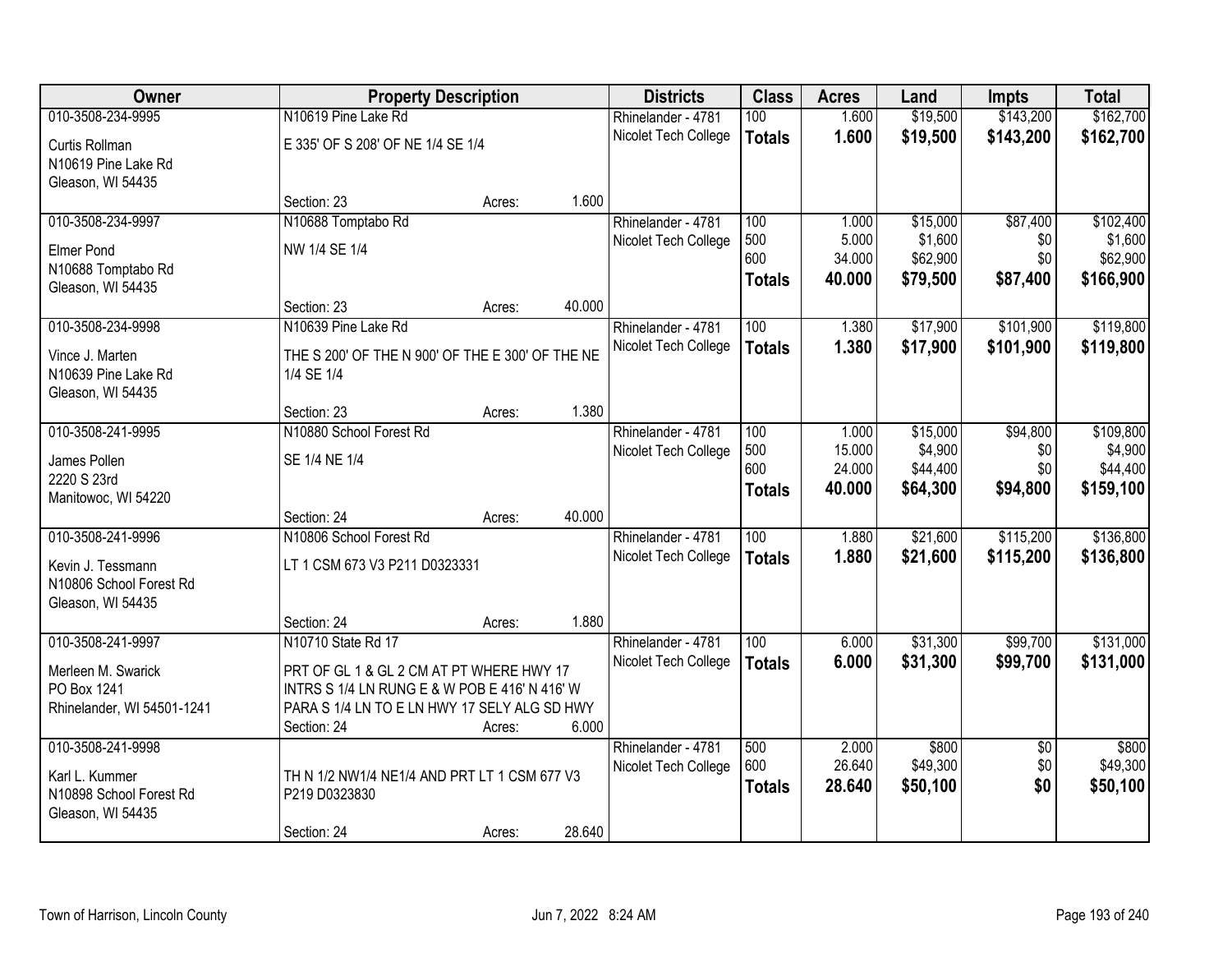| Owner                            |                                                    | <b>Property Description</b> |        | <b>Districts</b>     | <b>Class</b>  | <b>Acres</b> | Land      | <b>Impts</b>    | <b>Total</b> |
|----------------------------------|----------------------------------------------------|-----------------------------|--------|----------------------|---------------|--------------|-----------|-----------------|--------------|
| 010-3508-241-9999                | N10898 School Forest Rd                            |                             |        | Rhinelander - 4781   | 100           | 1.000        | \$15,000  | \$136,200       | \$151,200    |
| Karl L. Kummer                   | NE 1/4 NE 1/4                                      |                             |        | Nicolet Tech College | 500           | 3.000        | \$1,000   | \$0             | \$1,000      |
| N10898 School Forest Rd          |                                                    |                             |        |                      | 600           | 36.000       | \$66,600  | \$0             | \$66,600     |
| Gleason, WI 54435                |                                                    |                             |        |                      | <b>Totals</b> | 40.000       | \$82,600  | \$136,200       | \$218,800    |
|                                  | Section: 24                                        | Acres:                      | 40.000 |                      |               |              |           |                 |              |
| 010-3508-242-9971                | N10830 State Rd 17                                 |                             |        | Rhinelander - 4781   | 200           | 5.500        | \$30,800  | \$75,400        | \$106,200    |
| <b>Grill Family Legacy Trust</b> | PRT N1/2 OF NW1/4 CM NW CR SEC 24; S 49?13'08"E    |                             |        | Nicolet Tech College | 400           | 3.500        | \$400     | \$0             | \$400        |
| N10775 State Hwy 17              | 958.25' TO POB; N67?04'E 626.13'; S46?49'19"E      |                             |        |                      | <b>Totals</b> | 9.000        | \$31,200  | \$75,400        | \$106,600    |
| Gleason, WI 54435                | 626.13'; S64?41'00"W 628.07'; N46?55'18"W 398.97'; |                             |        |                      |               |              |           |                 |              |
|                                  | Section: 24                                        | Acres:                      | 9.000  |                      |               |              |           |                 |              |
| 010-3508-242-9972                | N10832 State Rd 17                                 |                             |        | Rhinelander - 4781   | 100           | 1.000        | \$15,000  | \$187,000       | \$202,000    |
| Brett D. Foley                   | LT 1 CSM 878 V4 P199 D0344195                      |                             |        | Nicolet Tech College | 400           | 6.247        | \$700     | \$0             | \$700        |
| N10775 State Hwy 17              |                                                    |                             |        |                      | 600           | 5.480        | \$8,500   | \$0             | \$8,500      |
| Gleason, WI 54435                |                                                    |                             |        |                      | <b>Totals</b> | 12.727       | \$24,200  | \$187,000       | \$211,200    |
|                                  | Section: 24                                        | Acres:                      | 12.727 |                      |               |              |           |                 |              |
| 010-3508-242-9973                | N10766 State Rd 17                                 |                             |        | Rhinelander - 4781   | 100           | 1.297        | \$17,200  | \$105,000       | \$122,200    |
| Jeffrey J. Anderson              | LT 1 CSM 2661 V15 P209 D0530330                    |                             |        | Nicolet Tech College | 400           | 2.733        | \$300     | \$0             | \$300        |
| N10766 State Rd 17               |                                                    |                             |        |                      | <b>Totals</b> | 4.030        | \$17,500  | \$105,000       | \$122,500    |
| Gleason, WI 54435                |                                                    |                             |        |                      |               |              |           |                 |              |
|                                  | Section: 24                                        | Acres:                      | 4.030  |                      |               |              |           |                 |              |
| 010-3508-242-9974                | N10752 State Rd 17                                 |                             |        | Rhinelander - 4781   | 400           | 53.360       | \$4,800   | $\overline{30}$ | \$4,800      |
| Kelly Hagelin                    | LT 1 CSM 677 V3 P219 D0323830 EX LT 1 CSM 878 V4   |                             |        | Nicolet Tech College | 410           | 1.000        | \$4,500   | \$107,700       | \$112,200    |
| N10752 State Rd 17               | P199 D0344195 AND EX LT 1 CSM 914 V4 P263          |                             |        |                      | 500           | 5.000        | \$1,600   | \$0             | \$1,600      |
| Gleason, WI 54435                | D0347510 AND EX V532 P206 AND EX LT 1 CSM 2661     |                             |        |                      | 510           | 6.000        | \$5,600   | \$0             | \$5,600      |
|                                  | Section: 24                                        | Acres:                      | 65.360 |                      | <b>Totals</b> | 65.360       | \$16,500  | \$107,700       | \$124,200    |
| 010-3508-242-9976                | N10729 State Rd 17                                 |                             |        | Rhinelander - 4781   | 100           | 0.960        | \$112,700 | \$59,400        | \$172,100    |
| Robert A. Houle                  | LT 3 CSM 1906 V10 P25 D0446997                     |                             |        | Nicolet Tech College | <b>Totals</b> | 0.960        | \$112,700 | \$59,400        | \$172,100    |
| N10729 State Rd 17               |                                                    |                             |        |                      |               |              |           |                 |              |
| Gleason, WI 54435                |                                                    |                             |        |                      |               |              |           |                 |              |
|                                  | Section: 24                                        | Acres:                      | 0.960  |                      |               |              |           |                 |              |
| 010-3508-242-9977                | State Rd 17                                        |                             |        | Rhinelander - 4781   | 100           | 0.960        | \$60,500  | $\overline{50}$ | \$60,500     |
| Joan Sidoff                      | LT 2 CSM 1906 V10 P25 D0446997                     |                             |        | Nicolet Tech College | <b>Totals</b> | 0.960        | \$60,500  | \$0             | \$60,500     |
| 502 S Florida Ave #125           |                                                    |                             |        |                      |               |              |           |                 |              |
| Tarpon Springs, FL 34689         |                                                    |                             |        |                      |               |              |           |                 |              |
|                                  | Section: 24                                        | Acres:                      | 0.960  |                      |               |              |           |                 |              |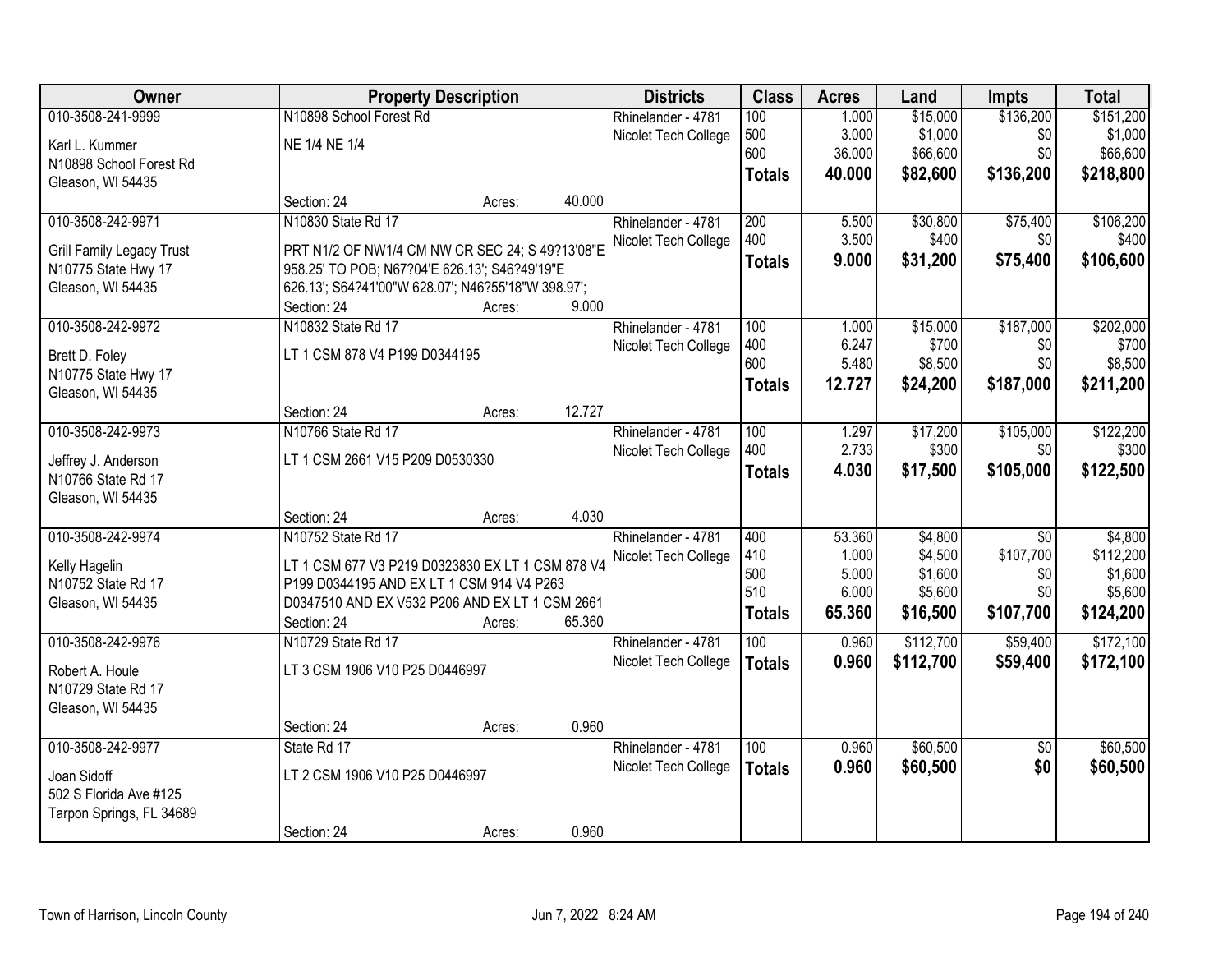| Owner                                   |                                | <b>Property Description</b> |        | <b>Districts</b>                           | <b>Class</b>     | <b>Acres</b>   | Land                 | <b>Impts</b>    | <b>Total</b>         |
|-----------------------------------------|--------------------------------|-----------------------------|--------|--------------------------------------------|------------------|----------------|----------------------|-----------------|----------------------|
| 010-3508-242-9978                       | N10735 State Rd 17             |                             |        | Rhinelander - 4781                         | 100              | 1.480          | \$155,200            | \$78,500        | \$233,700            |
| Joan Sidoff                             | LT 1 CSM 1906 V10 P25 D0446997 |                             |        | Nicolet Tech College                       | <b>Totals</b>    | 1.480          | \$155,200            | \$78,500        | \$233,700            |
| 502 S Florida Ave #125                  |                                |                             |        |                                            |                  |                |                      |                 |                      |
| Tarpon Springs, FL 34689                |                                |                             |        |                                            |                  |                |                      |                 |                      |
|                                         | Section: 24                    | Acres:                      | 1.480  |                                            |                  |                |                      |                 |                      |
| 010-3508-242-9979                       |                                |                             |        | Rhinelander - 4781<br>Nicolet Tech College | 100              | 1.500<br>1.500 | \$18,800<br>\$18,800 | \$0<br>\$0      | \$18,800<br>\$18,800 |
| S&S Bundy Investments, LLC              | LT 3 CSM 1853 V9 P197 D0441397 |                             |        |                                            | <b>Totals</b>    |                |                      |                 |                      |
| W472 Dove Ln<br>Gleason, WI 54435       |                                |                             |        |                                            |                  |                |                      |                 |                      |
|                                         | Section: 24                    | Acres:                      | 1.500  |                                            |                  |                |                      |                 |                      |
| 010-3508-242-9980                       |                                |                             |        | Rhinelander - 4781                         | 200              | 2.080          | \$41,300             | \$0             | \$41,300             |
| S&S Bundy Investments                   | LT 2 CSM 1853 V9 P197 D0441397 |                             |        | Nicolet Tech College                       | <b>Totals</b>    | 2.080          | \$41,300             | \$0             | \$41,300             |
| W472 Dove Ln                            |                                |                             |        |                                            |                  |                |                      |                 |                      |
| Gleason, WI 54435                       |                                |                             |        |                                            |                  |                |                      |                 |                      |
|                                         | Section: 24                    | Acres:                      | 2.080  |                                            |                  |                |                      |                 |                      |
| 010-3508-242-9981                       | N10847 State Rd 17             |                             |        | Rhinelander - 4781                         | $\overline{200}$ | 1.350          | \$18,800             | \$163,800       | \$182,600            |
| Derek Gretzinger                        | LT 1 CSM 1853 V9 P197 D0441397 |                             |        | Nicolet Tech College                       | <b>Totals</b>    | 1.350          | \$18,800             | \$163,800       | \$182,600            |
| 2828 Green Bass Rd                      |                                |                             |        |                                            |                  |                |                      |                 |                      |
| Rhinelander, WI 54501                   |                                |                             |        |                                            |                  |                |                      |                 |                      |
| 010-3508-242-9982                       | Section: 24                    | Acres:                      | 1.350  | Rhinelander - 4781                         | 100              | 0.570          | \$8,600              | $\overline{50}$ | \$8,600              |
|                                         |                                |                             |        | Nicolet Tech College                       | <b>Totals</b>    | 0.570          | \$8,600              | \$0             | \$8,600              |
| Kelly Hagelin                           | LT 3 CSM 968 V4 P359 D0352101  |                             |        |                                            |                  |                |                      |                 |                      |
| N10752 State Rd 17<br>Gleason, WI 54435 |                                |                             |        |                                            |                  |                |                      |                 |                      |
|                                         | Section: 24                    | Acres:                      | 0.570  |                                            |                  |                |                      |                 |                      |
| 010-3508-242-9983                       | N10772 State Rd 17             |                             |        | Rhinelander - 4781                         | 100              | 1.099          | \$15,700             | \$30,800        | \$46,500             |
| James Peltier                           | LT 2 CSM 968 V4 P359 D0352101  |                             |        | Nicolet Tech College                       | <b>Totals</b>    | 1.099          | \$15,700             | \$30,800        | \$46,500             |
| N10772 State Rd 17                      |                                |                             |        |                                            |                  |                |                      |                 |                      |
| Gleason, WI 54435                       |                                |                             |        |                                            |                  |                |                      |                 |                      |
|                                         | Section: 24                    | Acres:                      | 1.099  |                                            |                  |                |                      |                 |                      |
| 010-3508-242-9985                       | N10829 School Forest Rd        |                             |        | Rhinelander - 4781                         | 100              | 14.640         | \$39,900             | \$163,200       | \$203,100            |
| Nathan S. Bates                         | LT 1 CSM 914 V4 P263 D0347510  |                             |        | Nicolet Tech College                       | <b>Totals</b>    | 14.640         | \$39,900             | \$163,200       | \$203,100            |
| N10829 School Forest Rd                 |                                |                             |        |                                            |                  |                |                      |                 |                      |
| Gleason, WI 54435                       |                                |                             |        |                                            |                  |                |                      |                 |                      |
|                                         | Section: 24                    | Acres:                      | 14.640 |                                            |                  |                |                      |                 |                      |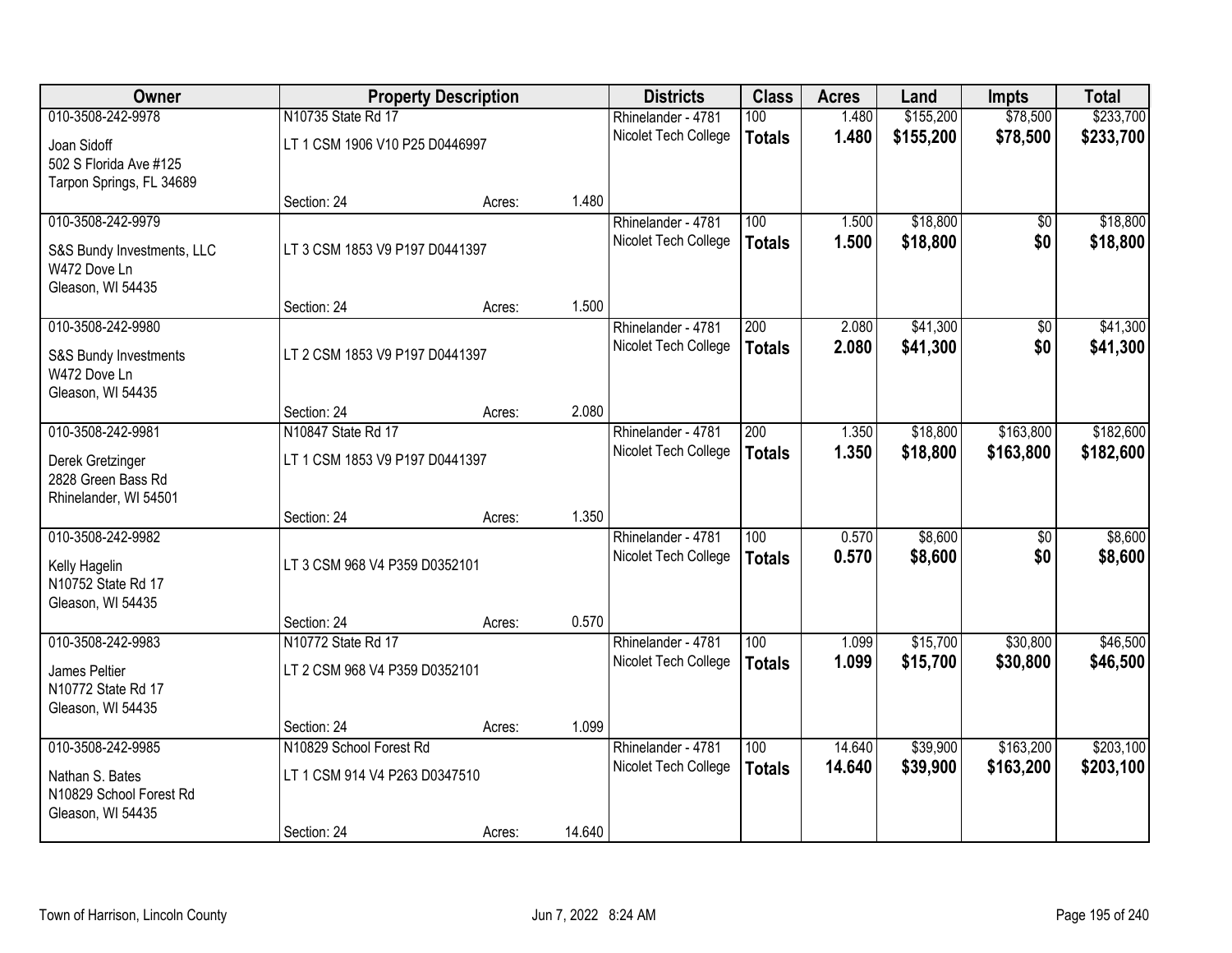| Owner                            | <b>Property Description</b>                         | <b>Districts</b>     | <b>Class</b>     | <b>Acres</b> | Land      | Impts     | <b>Total</b> |
|----------------------------------|-----------------------------------------------------|----------------------|------------------|--------------|-----------|-----------|--------------|
| 010-3508-242-9989                | N10880 State Rd 17                                  | Rhinelander - 4781   | 100              | 6.480        | \$39,200  | \$108,100 | \$147,300    |
| Wayne P. Kannass                 | PRT OF TH NW 1/4 NW 1/4 CM NW CR SD 1/4 1/4-N       | Nicolet Tech College | <b>Totals</b>    | 6.480        | \$39,200  | \$108,100 | \$147,300    |
| N10880 State Rd 17               | 83DG 13' E 295'-S 25DG 45' E 100' POB-S 30DG 18' E  |                      |                  |              |           |           |              |
| Gleason, WI 54435                | 373.4'- S 38DG O8' E 316'-N 67DG 04' E 400'-N 31DG  |                      |                  |              |           |           |              |
|                                  | 6.480<br>Section: 24<br>Acres:                      |                      |                  |              |           |           |              |
| 010-3508-242-9990                | N10890 State Rd 17                                  | Rhinelander - 4781   | 100              | 0.510        | \$3,800   | \$0       | \$3,800      |
|                                  |                                                     | Nicolet Tech College | <b>Totals</b>    | 0.510        | \$3,800   | \$0       | \$3,800      |
| Shaun A. Murphy                  | PRT OF NW 1/4 NW 1/4 CM @ NW CR SD 1/4 1/4 - N      |                      |                  |              |           |           |              |
| N10890 State Rd 17               | 85DG 13' E 295' POB - N 85DG 13' E 470'- S 73DG 05' |                      |                  |              |           |           |              |
| Gleason, WI 54435                | 444.1'- N 25DG 45' W 100' POB                       |                      |                  |              |           |           |              |
|                                  | 0.510<br>Section: 24<br>Acres:                      |                      |                  |              |           |           |              |
| 010-3508-242-9991                | N10901 Old 63                                       | Rhinelander - 4781   | 100              | 0.500        | \$7,500   | \$200     | \$7,700      |
| Tim Brikowski                    | THE N 176' OF THE NW 1/4 NW 1/4 LYG W OF OLD        | Nicolet Tech College | <b>Totals</b>    | 0.500        | \$7,500   | \$200     | \$7,700      |
| 4075 Markham Dr                  | <b>HWY 63</b>                                       |                      |                  |              |           |           |              |
| Janesville, WI 53548             |                                                     |                      |                  |              |           |           |              |
|                                  | 0.500<br>Section: 24<br>Acres:                      |                      |                  |              |           |           |              |
| 010-3508-242-9993                | N10751 State Rd 17                                  | Rhinelander - 4781   | 100              | 0.500        | \$90,300  | \$132,300 | \$222,600    |
|                                  |                                                     | Nicolet Tech College | <b>Totals</b>    | 0.500        | \$90,300  | \$132,300 | \$222,600    |
| Lynn C. Houle                    | LT 1 CSM 451 V2 P343 D0284421                       |                      |                  |              |           |           |              |
| N10751 State Rd 17               |                                                     |                      |                  |              |           |           |              |
| Gleason, WI 54435                |                                                     |                      |                  |              |           |           |              |
|                                  | 0.500<br>Section: 24<br>Acres:                      |                      |                  |              |           |           |              |
| 010-3508-242-9995                | N10775 State Rd 17                                  | Rhinelander - 4781   | $\overline{100}$ | 1.290        | \$147,400 | \$107,300 | \$254,700    |
| <b>Grill Family Legacy Trust</b> | CM AT W LN GL 2-134' N OF PINE LK-S 35DG E 369'     | Nicolet Tech College | <b>Totals</b>    | 1.290        | \$147,400 | \$107,300 | \$254,700    |
| N10775 State Hwy 17              | POB-N 30DG E 227'- NWLY ALG CTR HWY 17 TO W LI      |                      |                  |              |           |           |              |
| Gleason, WI 54435                | SD LT 2-S TO PINE LK-ELY ALG SD LK TO POB EX        |                      |                  |              |           |           |              |
|                                  | 1.290<br>Section: 24<br>Acres:                      |                      |                  |              |           |           |              |
| 010-3508-242-9996                | N10717 State Rd 17                                  | Rhinelander - 4781   | 100              | 0.180        | \$23,700  | \$44,800  | \$68,500     |
|                                  |                                                     | Nicolet Tech College | <b>Totals</b>    | 0.180        | \$23,700  | \$44,800  | \$68,500     |
| Warren L. Hoganson               | PRT OF GL 2 BEG AT A PT 383' W OF CTR OF SEC 24     |                      |                  |              |           |           |              |
| 4415 Valley Ct                   | & S ROW LN HWY 17 - W ALG S LN OF GL 2 40' TO       |                      |                  |              |           |           |              |
| Rhinelander, WI 54501            | SHR OF PINE LK - NWLY ALG SHR OF PINE LK 115'-      |                      |                  |              |           |           |              |
|                                  | 0.180<br>Section: 24<br>Acres:                      |                      |                  |              |           |           |              |
| 010-3508-243-9975                | N10517 Pine Lake Rd                                 | Rhinelander - 4781   | 100              | 2.000        | \$22,500  | \$182,000 | \$204,500    |
| James J. Strycharske             | LTS 3 AND 4 CSM 2168 V11 P292 D0470896              | Nicolet Tech College | 600              | 12.040       | \$34,800  | \$0       | \$34,800     |
| N10517 Pine Lake Rd              |                                                     |                      | <b>Totals</b>    | 14.040       | \$57,300  | \$182,000 | \$239,300    |
| Gleason, WI 54435                |                                                     |                      |                  |              |           |           |              |
|                                  | 14.040<br>Section: 24<br>Acres:                     |                      |                  |              |           |           |              |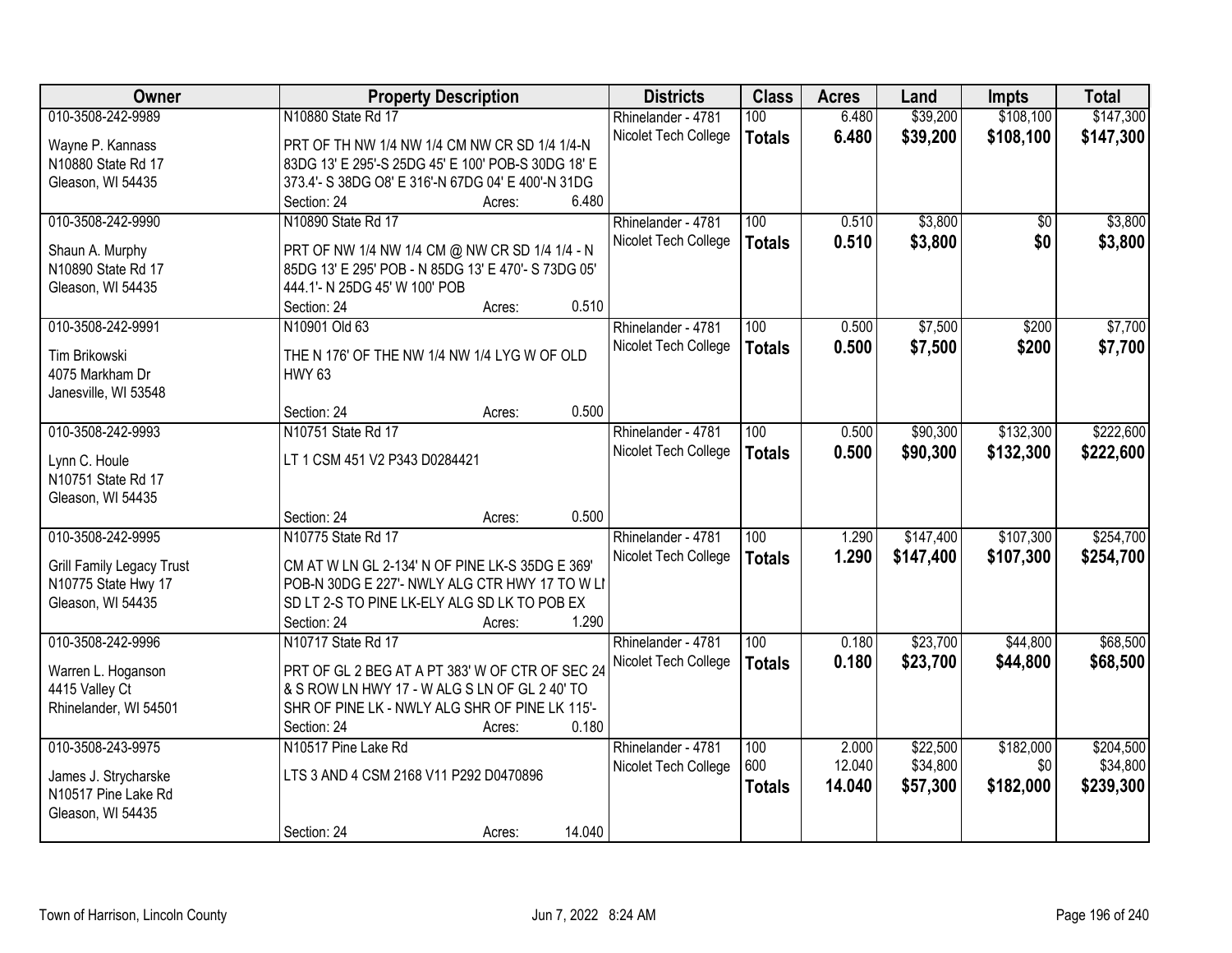| Owner                      |                                                     | <b>Property Description</b> |       | <b>Districts</b>                           | <b>Class</b>     | <b>Acres</b>   | Land                   | <b>Impts</b> | <b>Total</b> |
|----------------------------|-----------------------------------------------------|-----------------------------|-------|--------------------------------------------|------------------|----------------|------------------------|--------------|--------------|
| 010-3508-243-9976          | N10553 Pine Lake Rd                                 |                             |       | Rhinelander - 4781                         | 100              | 0.600          | \$88,000               | \$33,900     | \$121,900    |
| John W. Enzenroth          | LT 2 CSM 2334 V13 P63 D0492934                      |                             |       | Nicolet Tech College                       | <b>Totals</b>    | 0.600          | \$88,000               | \$33,900     | \$121,900    |
| 6306 Canoe St              |                                                     |                             |       |                                            |                  |                |                        |              |              |
| Weston, WI 54476           |                                                     |                             | 0.600 |                                            |                  |                |                        |              |              |
| 010-3508-243-9977          | Section: 24<br>N10558 Pine Lake Rd                  | Acres:                      |       | Rhinelander - 4781                         | 100              | 2.310          | \$23,700               | \$94,300     | \$118,000    |
|                            |                                                     |                             |       | Nicolet Tech College                       |                  | 2.310          | \$23,700               | \$94,300     | \$118,000    |
| Ronald D. White            | LT 1 CSM 2334 V13 P63 D0492934                      |                             |       |                                            | <b>Totals</b>    |                |                        |              |              |
| 3410 Lake Ave              |                                                     |                             |       |                                            |                  |                |                        |              |              |
| Wisconsin Rapids, WI 54494 | Section: 24                                         |                             | 2.310 |                                            |                  |                |                        |              |              |
| 010-3508-243-9980          | Pine Lake Rd                                        | Acres:                      |       | Rhinelander - 4781                         | 600              | 6.640          | \$16,600               | \$0          | \$16,600     |
|                            |                                                     |                             |       | Nicolet Tech College                       | <b>Totals</b>    | 6.640          | \$16,600               | \$0          | \$16,600     |
| James J. Strycharski       | LT 2 CSM 2168 V11 P292 D0470896                     |                             |       |                                            |                  |                |                        |              |              |
| N10517 Pine Lake Rd        |                                                     |                             |       |                                            |                  |                |                        |              |              |
| Gleason, WI 54435          |                                                     |                             | 6.640 |                                            |                  |                |                        |              |              |
| 010-3508-243-9981          | Section: 24<br>N10547 Pine Lake Rd                  | Acres:                      |       | Rhinelander - 4781                         | 100              | 2.000          | \$22,500               | \$106,000    | \$128,500    |
|                            |                                                     |                             |       | Nicolet Tech College                       | 600              | 4.190          | \$7,800                | \$0          | \$7,800      |
| Cathy J. Wendorf           | LT 1 CSM 2168 V11 P292 D0470896                     |                             |       |                                            | <b>Totals</b>    | 6.190          | \$30,300               | \$106,000    | \$136,300    |
| N10547 Pine Lake Rd        |                                                     |                             |       |                                            |                  |                |                        |              |              |
| Gleason, WI 54435          |                                                     |                             |       |                                            |                  |                |                        |              |              |
| 010-3508-243-9984          | Section: 24<br>N10516 Pine Lake Rd                  | Acres:                      | 6.190 |                                            | $\overline{100}$ | 4.610          |                        | \$178,400    | \$307,400    |
|                            |                                                     |                             |       | Rhinelander - 4781                         |                  | 4.610          | \$129,000<br>\$129,000 |              |              |
| Patrick J. Meyer           | PRT OF GL 5 SEC 24 AND GL 2 SEC 25 KN AS LTS        |                             |       | Nicolet Tech College                       | <b>Totals</b>    |                |                        | \$178,400    | \$307,400    |
| 3540 Sunny Crest Dr        | 4-5-6A OF PINE LAKE ESTATES DES AS CM AT SW         |                             |       |                                            |                  |                |                        |              |              |
| Brookfield, WI 53005       | CR GL 5- N 2DG 15'12" W 324.39'POB - N 87DG 44' 48" |                             |       |                                            |                  |                |                        |              |              |
| 010-3508-243-9985          | Section: 24<br>N10524 Pine Lake Rd                  | Acres:                      | 4.610 |                                            |                  |                |                        |              | \$177,000    |
|                            |                                                     |                             |       | Rhinelander - 4781<br>Nicolet Tech College | 100              | 1.590<br>1.590 | \$103,400<br>\$103,400 | \$73,600     |              |
| Dennis R. Brock            | PART OF GL 5 & SW1/4 SW1/4 CM AT MEAN CR            |                             |       |                                            | <b>Totals</b>    |                |                        | \$73,600     | \$177,000    |
| N10524 Pine Lake Rd        | BETWEEN SEC 24 & 25-S 87DG 42'27"W 657.33'-N        |                             |       |                                            |                  |                |                        |              |              |
| Gleason, WI 54435          | 2DG 15'23"W 372.37'TO POB-S 87DG 33'55"W 4.03'-N    |                             |       |                                            |                  |                |                        |              |              |
|                            | Section: 24                                         | Acres:                      | 1.590 |                                            |                  |                |                        |              |              |
| 010-3508-243-9986          | N10536 Pine Lake Rd                                 |                             |       | Rhinelander - 4781                         | 100              | 0.810          | \$109,600              | \$151,600    | \$261,200    |
| Alice J. Moorman           | PRT OF GL 5 & SW 1/4 SW 1/4 CM AT MEAN CR           |                             |       | Nicolet Tech College                       | <b>Totals</b>    | 0.810          | \$109,600              | \$151,600    | \$261,200    |
| N10536 Pine Lake Rd        | COMMON TO SEC 24 & 25 - S 87DG 42'27" W 657.33'-    |                             |       |                                            |                  |                |                        |              |              |
| Gleason, WI 54435          | N 2DG 15'23" W 924.81'TO POB - S 52DG 19' 07" E     |                             |       |                                            |                  |                |                        |              |              |
|                            | Section: 24                                         | Acres:                      | 0.810 |                                            |                  |                |                        |              |              |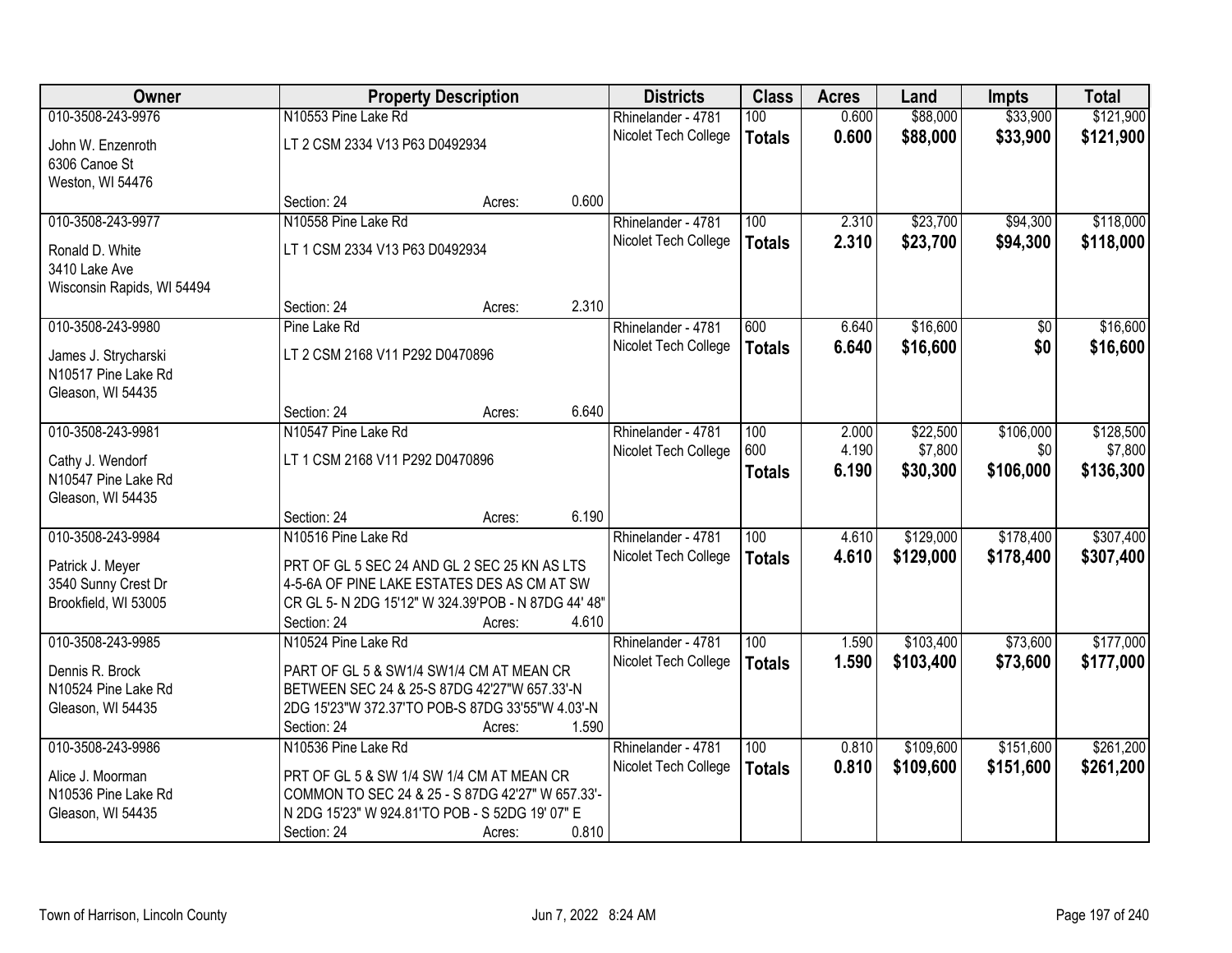| Owner                                 | <b>Property Description</b>                                                                         | <b>Districts</b>     | <b>Class</b>  | <b>Acres</b> | Land      | Impts           | <b>Total</b> |
|---------------------------------------|-----------------------------------------------------------------------------------------------------|----------------------|---------------|--------------|-----------|-----------------|--------------|
| 010-3508-243-9987                     | N10484 Pine Lake Rd                                                                                 | Rhinelander - 4781   | 100           | 3.840        | \$149,600 | $\overline{50}$ | \$149,600    |
| Richard E. Schmitz                    | PRT OF GL 5 OF SEC 24 & GL 2 OF SEC 25 ALL IN                                                       | Nicolet Tech College | <b>Totals</b> | 3.840        | \$149,600 | \$0             | \$149,600    |
| PO Box 421                            | T35N R8E KN AS LTS 6B-7-8 OF PINE LAKE ESTATES                                                      |                      |               |              |           |                 |              |
| Rhinelander, WI 54501                 | CM SW CR GL 5 SEC 24 - N 2DG 15'12" W 324.39'- S                                                    |                      |               |              |           |                 |              |
|                                       | 3.840<br>Section: 25<br>Acres:                                                                      |                      |               |              |           |                 |              |
| 010-3508-243-9989                     | N10520 Pine Lake Rd                                                                                 | Rhinelander - 4781   | 100           | 1.520        | \$114,000 | \$77,600        | \$191,600    |
|                                       |                                                                                                     | Nicolet Tech College | <b>Totals</b> | 1.520        | \$114,000 | \$77,600        | \$191,600    |
| Ervin A. Draeger<br>228143 Lanner Ave | PRT OF S 1/2 SW 1/4 KN AS PINE LAKE ESTATES<br>DES AS CM @ SW CR GL 5 - N 2DG 15'12" W 324.39'      |                      |               |              |           |                 |              |
| Wausau, WI 54401                      | POB - N 2DG 15' 12" W 48.71'- N 87DG 44'48" E 90'- N                                                |                      |               |              |           |                 |              |
|                                       | 1.520<br>Section: 24<br>Acres:                                                                      |                      |               |              |           |                 |              |
| 010-3508-243-9991                     | N10548 Pine Lake Rd                                                                                 | Rhinelander - 4781   | 100           | 0.660        | \$72,200  | \$45,600        | \$117,800    |
|                                       |                                                                                                     |                      |               |              |           |                 |              |
| Jean K. Hewuse                        | PRT OF SW 1/4 SW 1/4 DES AS CM AT MEANDER CR                                                        | Nicolet Tech College | <b>Totals</b> | 0.660        | \$72,200  | \$45,600        | \$117,800    |
| N10548 Pine Lake Rd                   | CMN TO SEC 24 & 25 - S 87DG 42'27" W 657.33'- N                                                     |                      |               |              |           |                 |              |
| Gleason, WI 54435                     | 2DG 15' 23" W 924.81' TO POB S 30DG 47'40" W                                                        |                      |               |              |           |                 |              |
|                                       | 0.660<br>Section: 24<br>Acres:                                                                      |                      |               |              |           |                 |              |
| 010-3508-243-9992                     | N10566 Pine Lake Rd                                                                                 | Rhinelander - 4781   | 100           | 2.180        | \$88,000  | \$47,600        | \$135,600    |
|                                       |                                                                                                     | Nicolet Tech College | <b>Totals</b> | 2.180        | \$88,000  | \$47,600        | \$135,600    |
| Michael L. Wigington                  | PRT OF SW 1/4 SW 1/4 BEG 956' N OF SE CR TO SHR                                                     |                      |               |              |           |                 |              |
| 5235 S 104th St                       | LN OF PINE LAKE - N ALG LAKE 150' TO POB - N TO /<br>POINT 250' S OF N LINE MEASURED ALG LK SHR - W |                      |               |              |           |                 |              |
| Hales Corners, WI 53130               | 2.180<br>Section: 24                                                                                |                      |               |              |           |                 |              |
| 010-3508-243-9993                     | Acres:<br>N10580 Pine Lake Rd                                                                       |                      | 100           | 2.750        | \$116,600 | \$41,200        | \$157,800    |
|                                       |                                                                                                     | Rhinelander - 4781   |               |              |           |                 |              |
| Tim Schwonke                          | BEG AT NW COR OF SW 1/4 SW 1/4 TH E TO WATER                                                        | Nicolet Tech College | <b>Totals</b> | 2.750        | \$116,600 | \$41,200        | \$157,800    |
| 630 E Marshall Ave                    | EDGE OF PINE LK TH SLY ALG EDGE OF SAID LAKE                                                        |                      |               |              |           |                 |              |
| Oak Creek, WI 53154                   | 165' TH W TO W LN OF SW 1/4 SW 1/4 TH N TO POB                                                      |                      |               |              |           |                 |              |
|                                       | 2.750<br>Section: 24<br>Acres:                                                                      |                      |               |              |           |                 |              |
| 010-3508-243-9994                     | N10576 Pine Lake Rd                                                                                 | Rhinelander - 4781   | 100           | 2.250        | \$74,800  | \$45,000        | \$119,800    |
|                                       | THAT PART OF SW 1/4 SW 1/4 BEG AT NW COR TH E                                                       | Nicolet Tech College | <b>Totals</b> | 2.250        | \$74,800  | \$45,000        | \$119,800    |
| Timothy D. Zunker<br>4103 Kramer Ln   | ALG N LN TO STK ON SHORE OF PINE LAKE TH SLY                                                        |                      |               |              |           |                 |              |
| Schofield, WI 54476                   | ON SHRLNE 165' TO A STK POB TH SLY 85' TO A STK                                                     |                      |               |              |           |                 |              |
|                                       | 2.250<br>Section: 24                                                                                |                      |               |              |           |                 |              |
| 010-3508-243-9997                     | Acres:<br>N10656 Pine Lake Rd                                                                       | Rhinelander - 4781   | 100           | 1.240        | \$16,800  | \$173,200       | \$190,000    |
|                                       |                                                                                                     |                      |               |              |           |                 |              |
| Russell R. Kramer                     | PRT OF GL 4 CM W 1/4 CR SEC 24 - S 0DG 47'30" W                                                     | Nicolet Tech College | <b>Totals</b> | 1.240        | \$16,800  | \$173,200       | \$190,000    |
| PO Box 235                            | 370.50' - N 89DG 51'50" E 33' POB - S 32DG 00' E 480'-                                              |                      |               |              |           |                 |              |
| Rhinelander, WI 54501-0235            | N 88DG 03' W 271.98'- N 2DG 30'50" E 398.20' POB                                                    |                      |               |              |           |                 |              |
|                                       | 1.240<br>Section: 24<br>Acres:                                                                      |                      |               |              |           |                 |              |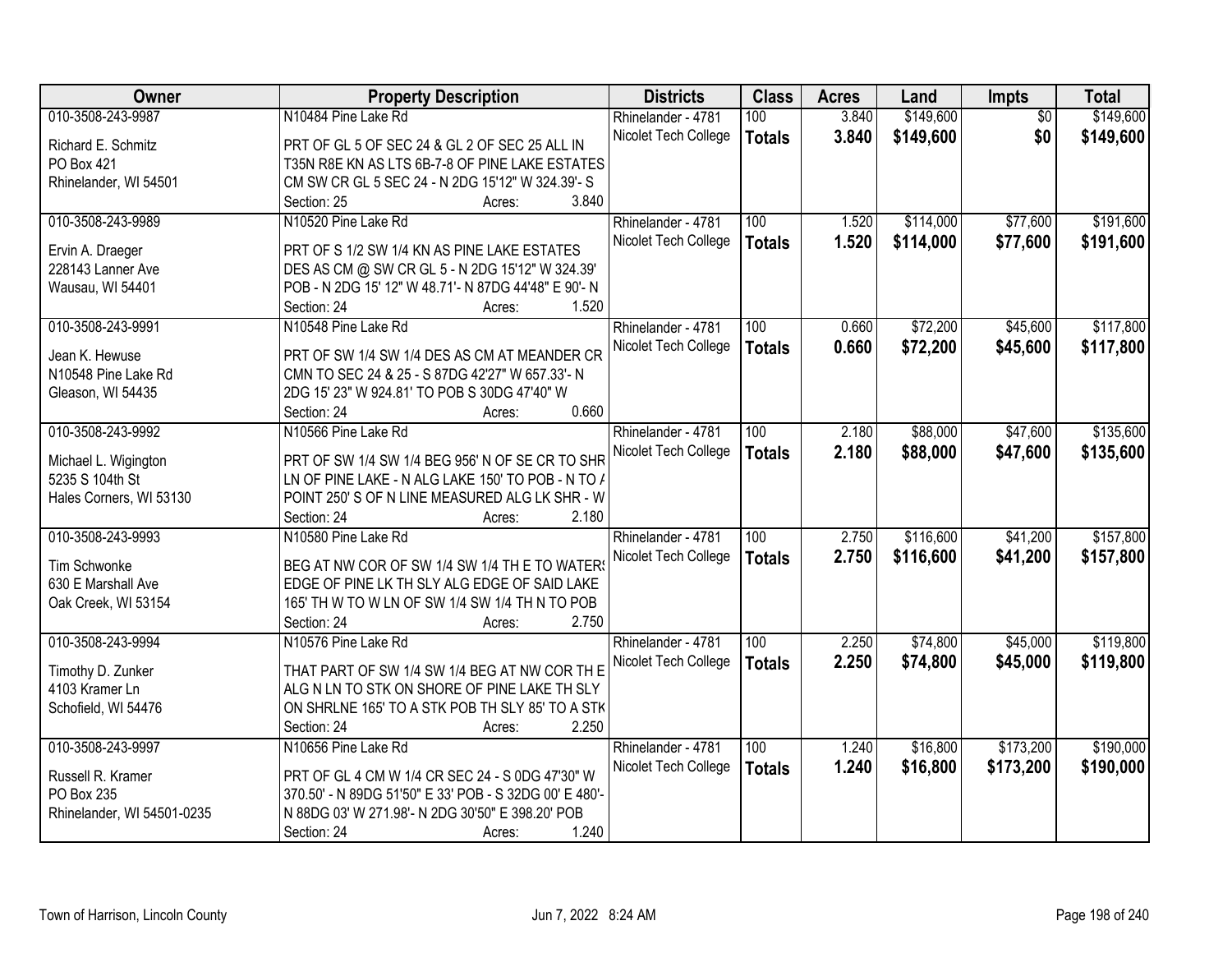| Owner                     | <b>Property Description</b>                          | <b>Districts</b>     | <b>Class</b>  | <b>Acres</b> | Land     | Impts           | <b>Total</b> |
|---------------------------|------------------------------------------------------|----------------------|---------------|--------------|----------|-----------------|--------------|
| 010-3508-243-9998         | N10628 Pine Lake Rd                                  | Rhinelander - 4781   | 100           | 3.230        | \$26,700 | \$230,900       | \$257,600    |
| Rebecca M. Calhoun        | PRT OF GL 4 - BEG ON E LN OF TN RD 370.5' S OF N     | Nicolet Tech College | <b>Totals</b> | 3.230        | \$26,700 | \$230,900       | \$257,600    |
| N10628 Pine Lake Rd       | LN GL 4 - S 32DG E 480'- S 53DG E 210'- S 55DG E TO  |                      |               |              |          |                 |              |
| Gleason, WI 54435         | S PT 300' N OF S LN SD GL 4-W TO E LN TN RD - N      |                      |               |              |          |                 |              |
|                           | 3.230<br>Section: 24<br>Acres:                       |                      |               |              |          |                 |              |
| 010-3508-243-9999         | Pine Lake Rd                                         | Rhinelander - 4781   | 100           | 5.750        | \$31,000 | \$0             | \$31,000     |
|                           |                                                      |                      |               | 5.750        |          | \$0             |              |
| Mark Calhoun              | BEG AT SW CR GL 4 - E 885.6' - N 300' - S 79DG 30" W | Nicolet Tech College | <b>Totals</b> |              | \$31,000 |                 | \$31,000     |
| N10628 Pine Lake Rd       | 225'- N 55DG E TO A PT 300' N OF S LN SD GL 4 - W    |                      |               |              |          |                 |              |
| Gleason, WI 54435         | TO W LN SD GL 4 - S 300' TO POB LIO S408B            |                      |               |              |          |                 |              |
|                           | 5.750<br>Section: 24<br>Acres:                       |                      |               |              |          |                 |              |
| 010-3508-244-9955         |                                                      | Rhinelander - 4781   | 600           | 24.770       | \$45,800 | \$0             | \$45,800     |
|                           |                                                      | Nicolet Tech College | <b>Totals</b> | 24.770       | \$45,800 | \$0             | \$45,800     |
| Laurie Jean Wrenn         | THAT PRT OF THE FOLLOWING DES PCL LYG W OF           |                      |               |              |          |                 |              |
| N10616 State Rd 17        | SCHOOL FOREST RD - PRT OF GL 7 LYG E OF HWY          |                      |               |              |          |                 |              |
| Gleason, WI 54435         | 17 EX PCLS DES IN V131 P564 & EX V332 P54            |                      |               |              |          |                 |              |
|                           | 24.770<br>Section: 24<br>Acres:                      |                      |               |              |          |                 |              |
| 010-3508-244-9957         |                                                      | Rhinelander - 4781   | 600           | 8.220        | \$18,000 | \$0             | \$18,000     |
| Janis M. Stockhouse       | PRT GL 7 CM AT E 1/4 CR SEC 24-S3DG37'00"E           | Nicolet Tech College | <b>Totals</b> | 8.220        | \$18,000 | \$0             | \$18,000     |
| 4121 N Rosewood Dr        | 838.39'TO POB - S3DG37'00"E 669.25'- S87DG07'43"W    |                      |               |              |          |                 |              |
| Bloomington, IN 47404     | 1363.21' - N13DG31'43"E 241.08' - N26DG03'13"E       |                      |               |              |          |                 |              |
|                           | 8.220<br>Section: 24<br>Acres:                       |                      |               |              |          |                 |              |
| 010-3508-244-9958         | School Forest Rd                                     | Rhinelander - 4781   | 600           | 8.100        | \$17,700 | $\overline{50}$ | \$17,700     |
|                           |                                                      | Nicolet Tech College | <b>Totals</b> | 8.100        | \$17,700 | \$0             | \$17,700     |
| Kevin P. Bixby            | PRT GL 7 CM AT E 1/4 CR SEC 24 - S2DG23'53"E         |                      |               |              |          |                 |              |
| N10680 School Forest Rd   | 838.35' TO POB - S02DG21'50"E 400.30' -              |                      |               |              |          |                 |              |
| Gleason, WI 54435         | S88DG17'03"W 1270.45' TO EASTERLY ROW LN OF          |                      |               |              |          |                 |              |
|                           | 8.100<br>Section: 24<br>Acres:                       |                      |               |              |          |                 |              |
| 010-3508-244-9960         |                                                      | Rhinelander - 4781   | 500           | 3.000        | \$1,000  | $\overline{50}$ | \$1,000      |
| Abel Lake Properties, LLC | PRT OF GL 7 CM AT E 1/4 CR SEC 24 POB - S 02DG       | Nicolet Tech College | 600           | 21.930       | \$40,600 | \$0             | \$40,600     |
| 1856 Juneberry Dr         | 23'09" E 838.26'- S 88DG 11'05" W 1133.53'- N 26DG   |                      | <b>Totals</b> | 24.930       | \$41,600 | \$0             | \$41,600     |
| Green Bay, WI 54311       | 13'14" W 88.54'- N 36DG 48'29" W 172.48'- N 24DG     |                      |               |              |          |                 |              |
|                           | 24.930<br>Section: 24<br>Acres:                      |                      |               |              |          |                 |              |
| 010-3508-244-9962         | N10680 School Forest Rd                              | Rhinelander - 4781   | 100           | 2.610        | \$24,800 | \$132,300       | \$157,100    |
|                           |                                                      |                      |               |              |          |                 |              |
| Kevin P. Bixby            | PRT OF GL 7-CM AT E 1/4 CR SEC 24-S 3DG 52'09" E     | Nicolet Tech College | <b>Totals</b> | 2.610        | \$24,800 | \$132,300       | \$157,100    |
| N10680 School Forest Rd   | 838.35'- S 86DG 43'04" W 558.44'TO POB-S 3DG         |                      |               |              |          |                 |              |
| Gleason, WI 54435         | 47'26"E 150'-S 88DG 31'25"W 329.70' -S 01DG 28'35"E  |                      |               |              |          |                 |              |
|                           | 2.610<br>Section: 24<br>Acres:                       |                      |               |              |          |                 |              |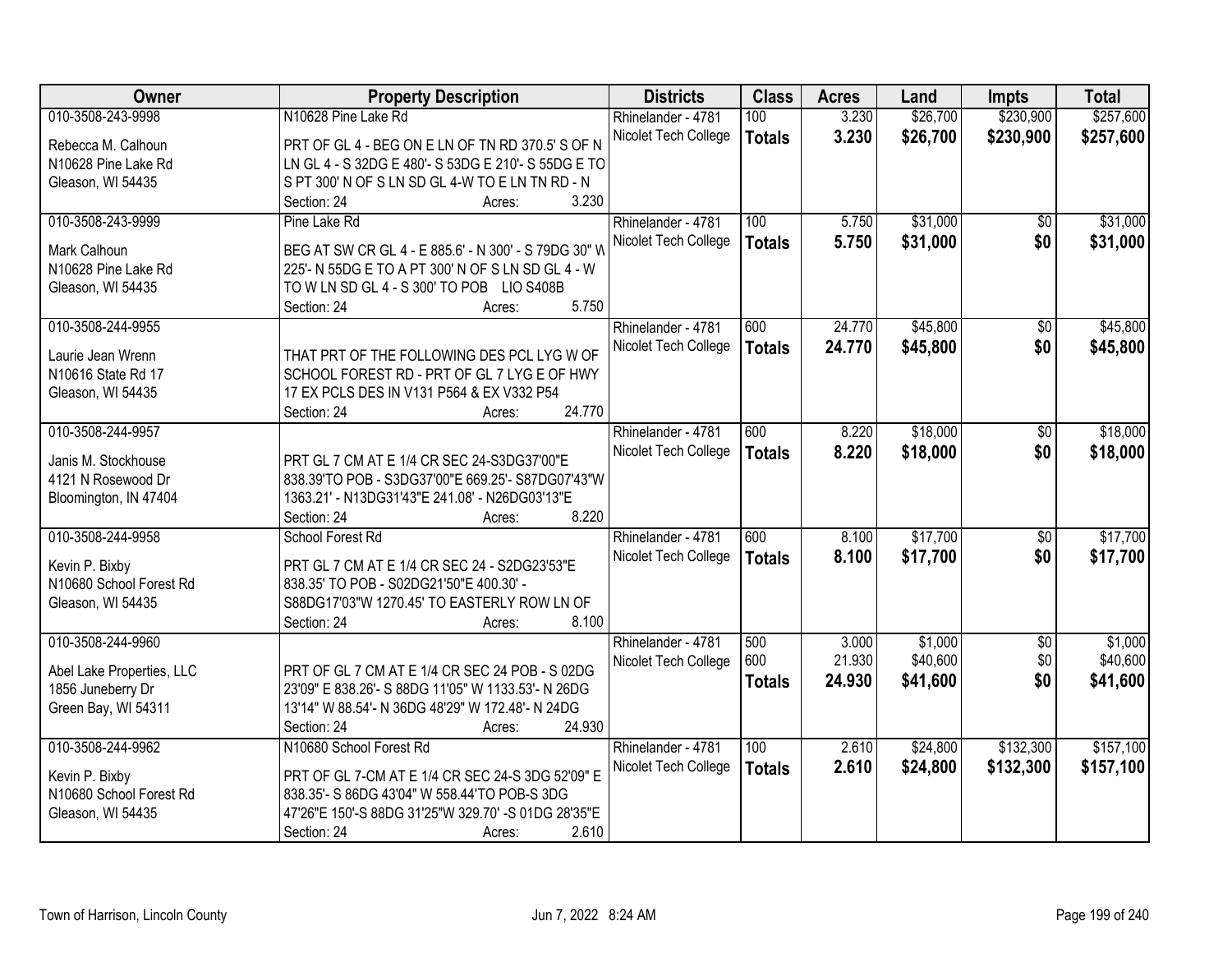| Owner                                       | <b>Property Description</b>                                                                      |        |       | <b>Districts</b>     | <b>Class</b>     | <b>Acres</b> | Land      | <b>Impts</b>    | <b>Total</b> |
|---------------------------------------------|--------------------------------------------------------------------------------------------------|--------|-------|----------------------|------------------|--------------|-----------|-----------------|--------------|
| 010-3508-244-9963                           | State Rd 17                                                                                      |        |       | Rhinelander - 4781   | 100              | 0.200        | \$13,500  | $\overline{50}$ | \$13,500     |
| Jonathan C. Pence                           | OTLT 1 CSM 2028 V10 P272 D0457974                                                                |        |       | Nicolet Tech College | <b>Totals</b>    | 0.200        | \$13,500  | \$0             | \$13,500     |
| 117 Vincent St                              |                                                                                                  |        |       |                      |                  |              |           |                 |              |
| Rhinelander, WI 54501                       |                                                                                                  |        |       |                      |                  |              |           |                 |              |
|                                             | Section: 24                                                                                      | Acres: | 0.200 |                      |                  |              |           |                 |              |
| 010-3508-244-9964                           | N10671 State Rd 17                                                                               |        |       | Rhinelander - 4781   | 100              | 1.150        | \$121,900 | \$68,100        | \$190,000    |
| Jane Elizabeth Lundberg                     | LT 1 CSM 2028 V10 P272 D0457974                                                                  |        |       | Nicolet Tech College | <b>Totals</b>    | 1.150        | \$121,900 | \$68,100        | \$190,000    |
| 1394 Fairmount Ave                          |                                                                                                  |        |       |                      |                  |              |           |                 |              |
| St Paul, MN 55105                           |                                                                                                  |        |       |                      |                  |              |           |                 |              |
|                                             | Section: 24                                                                                      | Acres: | 1.150 |                      |                  |              |           |                 |              |
| 010-3508-244-9965                           | W481 County Rd D                                                                                 |        |       | Rhinelander - 4781   | 100              | 4.700        | \$29,700  | \$199,900       | \$229,600    |
| <b>Tracy Marie Schroepfer</b>               | PRT OF GL 3 CM W 1/4 SEC 24 - N 01DG 5'34" W                                                     |        |       | Nicolet Tech College | <b>Totals</b>    | 4.700        | \$29,700  | \$199,900       | \$229,600    |
| W481 County Rd D                            | 904.74'- S 83DR 59'23" E 37.95'TO POB N 02DG 34'53"                                              |        |       |                      |                  |              |           |                 |              |
| Gleason, WI 54435                           | E 100'- CONT N 2DG 34'53" E 290.43'- N 84DG 12'03" E                                             |        |       |                      |                  |              |           |                 |              |
|                                             | Section: 24                                                                                      | Acres: | 4.700 |                      |                  |              |           |                 |              |
| 010-3508-244-9966                           | W486 Dove Ln                                                                                     |        |       | Rhinelander - 4781   | 100              | 0.000        | \$180,900 | \$200,800       | \$381,700    |
|                                             | PRT GL 3 CM 160' N OF 1/4 AT SW CR GL 3 THE                                                      |        |       | Nicolet Tech College | <b>Totals</b>    | 0.000        | \$180,900 | \$200,800       | \$381,700    |
| Greg L. Sliwicki<br>214 Limekiln Dr         | POB-NLY 840'-E 369'-S 35DG E 598'- SLY ALG SHR                                                   |        |       |                      |                  |              |           |                 |              |
| Neenah, WI 54956                            | 379'-WLY 527' TO POB AND A PCL DES AS CM AT W                                                    |        |       |                      |                  |              |           |                 |              |
|                                             | Section: 24                                                                                      | Acres: | 0.000 |                      |                  |              |           |                 |              |
| 010-3508-244-9967                           | N10624 Hummingbird Ln                                                                            |        |       | Rhinelander - 4781   | $\overline{100}$ | 0.000        | \$110,000 | \$153,000       | \$263,000    |
|                                             |                                                                                                  |        |       | Nicolet Tech College | <b>Totals</b>    | 0.000        | \$110,000 | \$153,000       | \$263,000    |
| Stanton J. Jensen<br>1501 S Theodore St     | LOT 11 OF PEARSONS PINE LAKE LTS IN GL 4<br><b>UNREC PLAT</b>                                    |        |       |                      |                  |              |           |                 |              |
| Appleton, WI 54915                          |                                                                                                  |        |       |                      |                  |              |           |                 |              |
|                                             | Section: 24                                                                                      | Acres: | 0.000 |                      |                  |              |           |                 |              |
| 010-3508-244-9968                           | N10628 Hummingbird Ln                                                                            |        |       | Rhinelander - 4781   | 100              | 1.560        | \$110,900 | \$50,000        | \$160,900    |
|                                             |                                                                                                  |        |       | Nicolet Tech College | <b>Totals</b>    | 1.560        | \$110,900 | \$50,000        | \$160,900    |
| Ryan Matthew E. Wiesman W                   | PRT OF GL 4 CM AT 1/8 CR SW CR GL 4-ELY 885.6'-                                                  |        |       |                      |                  |              |           |                 |              |
| 150139 County Rd N<br>Wausau, WI 54401-8915 | NLY PARALLEL TO W LN GL 4 300' POB-E 210'-CONT<br>E 200'-SLY ALG LAKE 150'-WLY 455'-NLY 150' POB |        |       |                      |                  |              |           |                 |              |
|                                             | Section: 24                                                                                      | Acres: | 1.560 |                      |                  |              |           |                 |              |
| 010-3508-244-9969                           | N10636 Hummingbird Ln                                                                            |        |       | Rhinelander - 4781   | 100              | 0.000        | \$191,500 | \$48,300        | \$239,800    |
|                                             |                                                                                                  |        |       | Nicolet Tech College | <b>Totals</b>    | 0.000        | \$191,500 | \$48,300        | \$239,800    |
| Susan C. Paulson                            | PRT OF GL 4 CM E 1/4 CR SD- E TO E ROW TN                                                        |        |       |                      |                  |              |           |                 |              |
| 3813 W 8 Mile Rd                            | RD-SLY ALG E ROW 370.5'- S 32DG E 480'-S 53DG E                                                  |        |       |                      |                  |              |           |                 |              |
| Caledonia, WI 53108                         | 210'-S 55DG E 262'- N 79DG 30' E 225'-E 310' POB-N                                               |        |       |                      |                  |              |           |                 |              |
|                                             | Section: 24                                                                                      | Acres: | 0.000 |                      |                  |              |           |                 |              |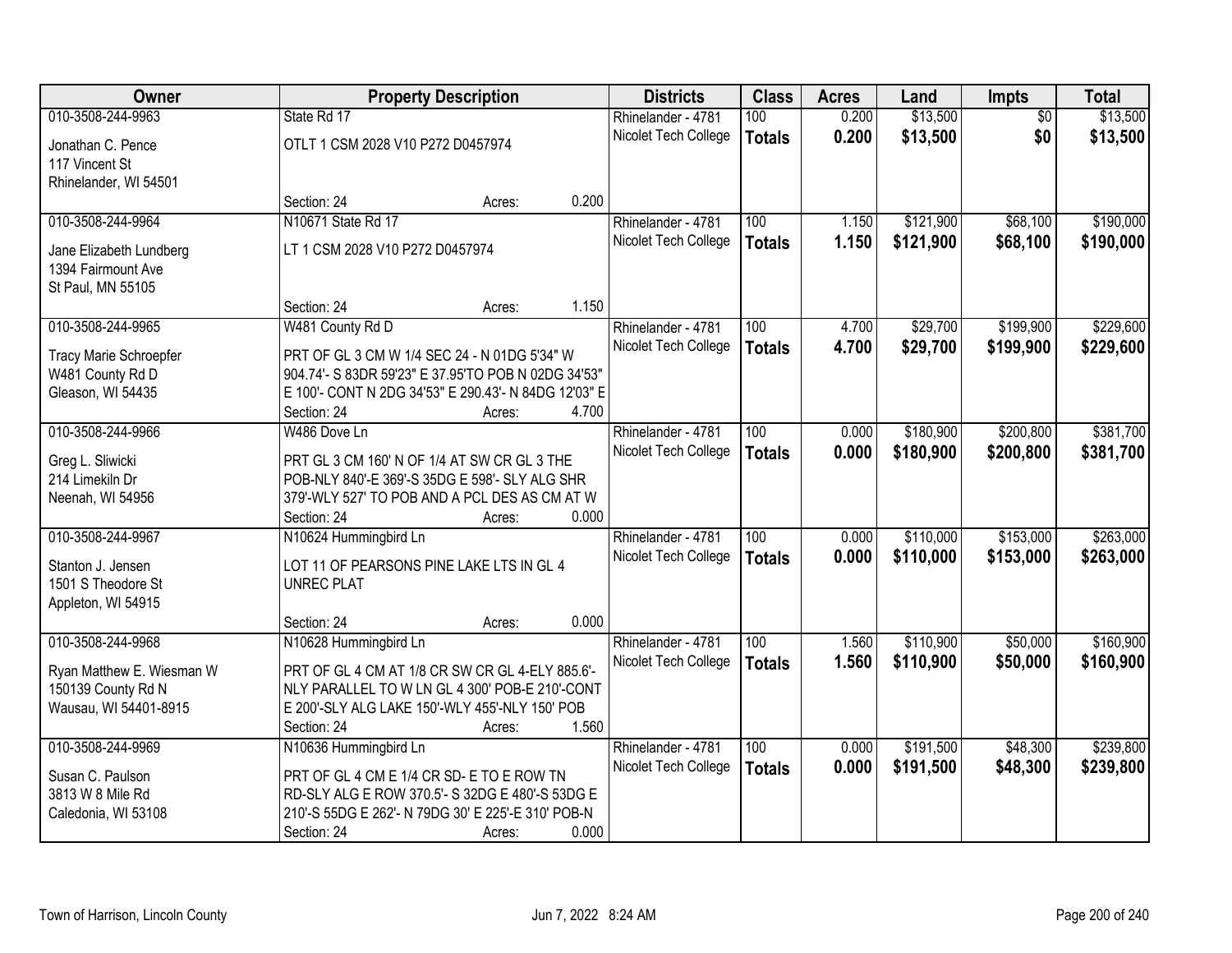| Owner                 |                                                 | <b>Property Description</b> |       | <b>Districts</b>     | <b>Class</b>     | <b>Acres</b> | Land      | <b>Impts</b> | <b>Total</b> |
|-----------------------|-------------------------------------------------|-----------------------------|-------|----------------------|------------------|--------------|-----------|--------------|--------------|
| 010-3508-244-9970     | N10644 Hummingbird Ln                           |                             |       | Rhinelander - 4781   | 100              | 0.000        | \$105,600 | \$25,100     | \$130,700    |
| James Kuehl           | LOT 8 OF THE UNREC PLAT OF PEARSONS PINE        |                             |       | Nicolet Tech College | <b>Totals</b>    | 0.000        | \$105,600 | \$25,100     | \$130,700    |
| W151 N11659 Valley Ct | LAKE LOTS IN GL 4                               |                             |       |                      |                  |              |           |              |              |
| Germantown, WI 53022  |                                                 |                             |       |                      |                  |              |           |              |              |
|                       | Section: 24                                     | Acres:                      | 0.000 |                      |                  |              |           |              |              |
| 010-3508-244-9971     | N10647 Hummingbird Ln                           |                             |       | Rhinelander - 4781   | 100              | 0.000        | \$110,000 | \$0          | \$110,000    |
| Bradley J. Teige      | LOT 7 OF JOHN PEARSONS PINE LAKE LOTS IN GL 4   |                             |       | Nicolet Tech College | <b>Totals</b>    | 0.000        | \$110,000 | \$0          | \$110,000    |
| 4301 Fox Run Ln       | <b>UNREC PLAT</b>                               |                             |       |                      |                  |              |           |              |              |
| Weston, WI 54476      |                                                 |                             |       |                      |                  |              |           |              |              |
|                       | Section: 24                                     | Acres:                      | 0.000 |                      |                  |              |           |              |              |
| 010-3508-244-9972     | N10664 Hummingbird Ln                           |                             |       | Rhinelander - 4781   | 100              | 0.000        | \$110,000 | \$171,100    | \$281,100    |
| Paul J. Pellicori     | PART OF GL 4 CM SW CR GL 4-ELY ALG S LN SD GL   |                             |       | Nicolet Tech College | <b>Totals</b>    | 0.000        | \$110,000 | \$171,100    | \$281,100    |
| N10664 Hummingbird Ln | 885.6'- N 300'TO POB-S 79DG 30'W 225'-N 21DG E  |                             |       |                      |                  |              |           |              |              |
| Gleason, WI 54435     | 370'-ELY ALG LK 150'-SWLY 300'TO POB AKA LT 6   |                             |       |                      |                  |              |           |              |              |
|                       | Section: 24                                     | Acres:                      | 0.000 |                      |                  |              |           |              |              |
| 010-3508-244-9973     | N10676 Hummingbird Ln                           |                             |       | Rhinelander - 4781   | 100              | 2.280        | \$135,100 | \$25,500     | \$160,600    |
| Richard Blanchard     | LT 2 CSM 718 V3 P293 D0329238                   |                             |       | Nicolet Tech College | <b>Totals</b>    | 2.280        | \$135,100 | \$25,500     | \$160,600    |
| 208 Mulberry          |                                                 |                             |       |                      |                  |              |           |              |              |
| Marshfield, WI 54449  |                                                 |                             |       |                      |                  |              |           |              |              |
|                       | Section: 24                                     | Acres:                      | 2.280 |                      |                  |              |           |              |              |
| 010-3508-244-9974     | N10696 Pine Lake Rd                             |                             |       | Rhinelander - 4781   | $\overline{100}$ | 3.920        | \$154,400 | \$244,800    | \$399,200    |
| Stephen J. Beauchamp  | LT 1 CSM 718 V3 P293 D0329238                   |                             |       | Nicolet Tech College | <b>Totals</b>    | 3.920        | \$154,400 | \$244,800    | \$399,200    |
| N10696 Pine Lake Rd   |                                                 |                             |       |                      |                  |              |           |              |              |
| Gleason, WI 54435     |                                                 |                             |       |                      |                  |              |           |              |              |
|                       | Section: 24                                     | Acres:                      | 3.920 |                      |                  |              |           |              |              |
| 010-3508-244-9975     | W466 Dove Ln                                    |                             |       | Rhinelander - 4781   | 100              | 2.840        | \$136,400 | \$69,000     | \$205,400    |
| Sara M. Sliwicki      | THE S 220.5' OF THE N 370.5' OF THAT PART OF GL |                             |       | Nicolet Tech College | <b>Totals</b>    | 2.840        | \$136,400 | \$69,000     | \$205,400    |
| W466 Dove Ln          | 4 LYG W OF PINE LK INTENDING TO DESCRIBE LOT    |                             |       |                      |                  |              |           |              |              |
| Gleason, WI 54435     | 2 OF THE UNREC PLAT OF PEARSONS LOTS IN GL 4    |                             |       |                      |                  |              |           |              |              |
|                       | Section: 24                                     | Acres:                      | 2.840 |                      |                  |              |           |              |              |
| 010-3508-244-9976     | W472 Dove Ln                                    |                             |       | Rhinelander - 4781   | 100              | 0.000        | \$110,000 | \$145,100    | \$255,100    |
| Alice Sliwicki        | LOT 1 OF PEARSONS PINE LAKE LOTS IN GL 4        |                             |       | Nicolet Tech College | <b>Totals</b>    | 0.000        | \$110,000 | \$145,100    | \$255,100    |
| W472 Dove Ln          | UNRECORDED PLAT                                 |                             |       |                      |                  |              |           |              |              |
| Gleason, WI 54435     |                                                 |                             |       |                      |                  |              |           |              |              |
|                       | Section: 24                                     | Acres:                      | 0.000 |                      |                  |              |           |              |              |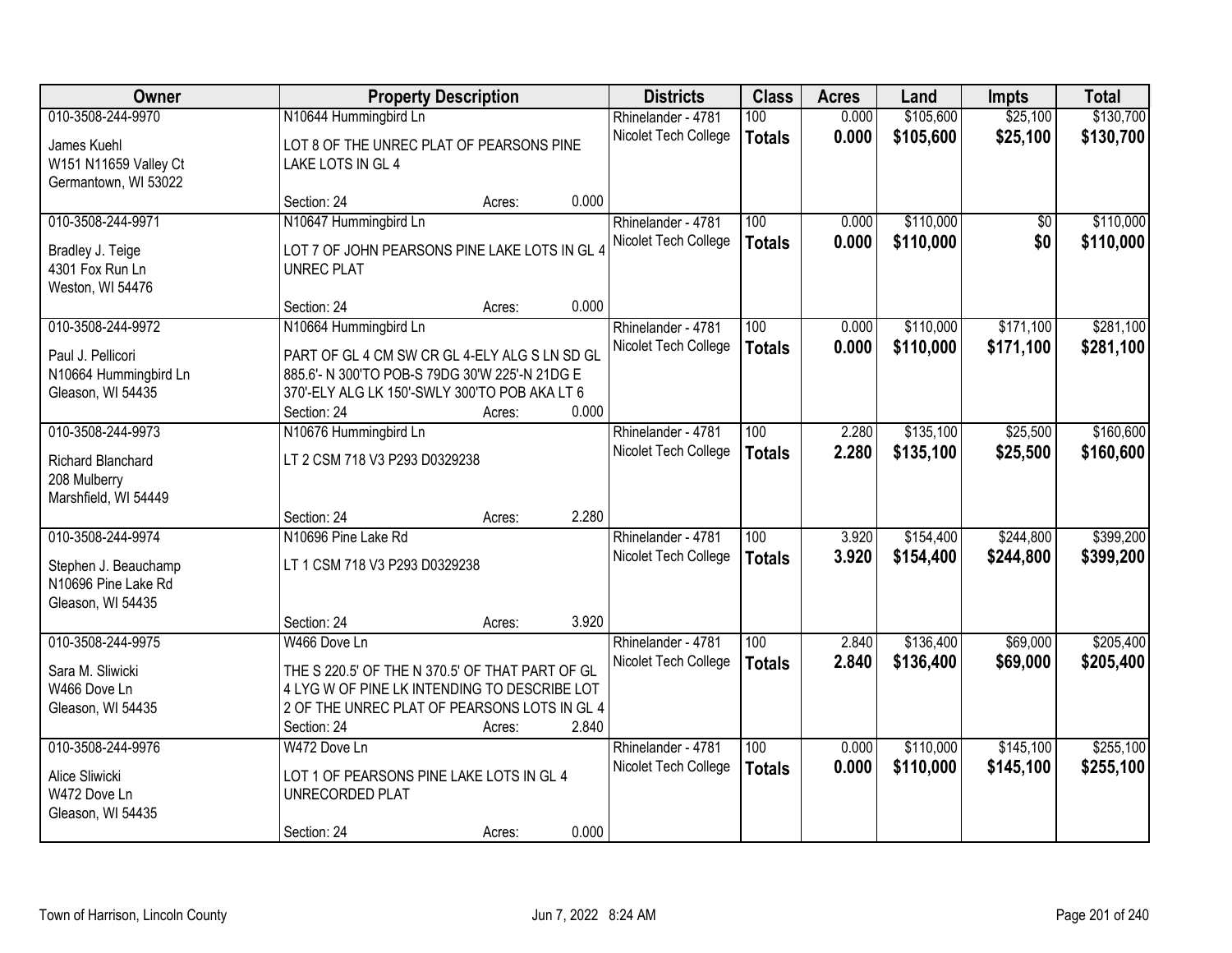| Owner                                | <b>Property Description</b>                                                                              | <b>Districts</b>     | <b>Class</b>     | <b>Acres</b> | Land      | Impts           | <b>Total</b> |
|--------------------------------------|----------------------------------------------------------------------------------------------------------|----------------------|------------------|--------------|-----------|-----------------|--------------|
| 010-3508-244-9977                    | N10771 State Rd 17                                                                                       | Rhinelander - 4781   | 100              | 6.610        | \$174,300 | \$196,300       | \$370,600    |
| <b>Terry Schmidt</b>                 | PRT OF GL 2 & 3 CM AT 2" IP AT W 1/4 CR-N 1DG                                                            | Nicolet Tech College | <b>Totals</b>    | 6.610        | \$174,300 | \$196,300       | \$370,600    |
| N10771 State Rd 17 S                 | 51'34"W 1000'-N 89DG 09' E 372.53'-S 36DG 43'40" E                                                       |                      |                  |              |           |                 |              |
| Gleason, WI 54435                    | 594.88'-N 27DG 15'25" E 200' POB-N 44DG 16'50" E                                                         |                      |                  |              |           |                 |              |
|                                      | 6.610<br>Section: 24<br>Acres:                                                                           |                      |                  |              |           |                 |              |
| 010-3508-244-9978                    | W473 County Rd D                                                                                         | Rhinelander - 4781   | 100              | 1.470        | \$18,500  | \$105,500       | \$124,000    |
|                                      |                                                                                                          | Nicolet Tech College | <b>Totals</b>    | 1.470        | \$18,500  | \$105,500       | \$124,000    |
| Allen O. Montgomery                  | PRT GL 3 CM @ NW CR S24 - S 01DG 51'34" E                                                                |                      |                  |              |           |                 |              |
| W473 County Rd D                     | 1300.64'- N 87DG 27'23" E 297.43' POB N 85DG 52'08"<br>E 356.8'- S 00DG 45'32" E 69.88'- S 20DG 34'05" W |                      |                  |              |           |                 |              |
| Gleason, WI 54435                    | 1.470<br>Section: 24                                                                                     |                      |                  |              |           |                 |              |
| 010-3508-244-9981                    | Acres:                                                                                                   | Rhinelander - 4781   | 100              | 0.000        | \$114,400 | \$0             | \$114,400    |
|                                      |                                                                                                          | Nicolet Tech College |                  | 0.000        |           | \$0             |              |
| Greg L. Sliwicki                     | THE S 160' OF THAT PRT OF OF GL 3 DESIGNATED                                                             |                      | <b>Totals</b>    |              | \$114,400 |                 | \$114,400    |
| 214 Limekiln Dr                      | AS LOT 1 OF JOHN PEARSONS UNREC PLAT OF                                                                  |                      |                  |              |           |                 |              |
| Neenah, WI 54956                     | SAID GL 3                                                                                                |                      |                  |              |           |                 |              |
|                                      | 0.000<br>Section: 24<br>Acres:                                                                           |                      |                  |              |           |                 |              |
| 010-3508-244-9982                    |                                                                                                          | Rhinelander - 4781   |                  |              |           |                 |              |
| Pearsons Lots (John) Unrecorded Plat | UNRECORDED PLAT OF JOHN PEARSONS LOTS IN                                                                 |                      | <b>Totals</b>    |              |           |                 |              |
|                                      | GL 3&4                                                                                                   |                      |                  |              |           |                 |              |
| WI                                   |                                                                                                          |                      |                  |              |           |                 |              |
|                                      | 0.000<br>Section:<br>Acres:                                                                              |                      |                  |              |           |                 |              |
| 010-3508-244-9983                    | N10599 State Rd 17                                                                                       | Rhinelander - 4781   | $\overline{100}$ | 0.320        | \$77,000  | \$37,400        | \$114,400    |
|                                      |                                                                                                          | Nicolet Tech College | <b>Totals</b>    | 0.320        | \$77,000  | \$37,400        | \$114,400    |
| Edward H Bastian Revocable Trust     | THAT PRT OF GL 6 LYG W OF HWY 17 AND LYG N OF                                                            |                      |                  |              |           |                 |              |
| 5322 W Carmen Ave                    | PCL DES IN V391 P493                                                                                     |                      |                  |              |           |                 |              |
| Chicago, IL 60630-2224               |                                                                                                          |                      |                  |              |           |                 |              |
|                                      | 0.320<br>Section: 24<br>Acres:                                                                           |                      |                  |              |           |                 |              |
| 010-3508-244-9984                    |                                                                                                          | Rhinelander - 4781   | $\overline{100}$ | 0.280        | \$22,400  | $\overline{50}$ | \$22,400     |
| Ronald Hurlbutt                      | CM SE CR SEC 24; TH S89?50?04W 1657.67? ON W                                                             | Nicolet Tech College | <b>Totals</b>    | 0.280        | \$22,400  | \$0             | \$22,400     |
| PO Box 63                            | ROW LN HWY 17 TH ALG SD ROW N15?56?11?W                                                                  |                      |                  |              |           |                 |              |
| Lyons, WI 53148                      | 540.88? TH N15?56?11?W 150? POB TH S86?48?42?V                                                           |                      |                  |              |           |                 |              |
|                                      | 0.280<br>Section: 24<br>Acres:                                                                           |                      |                  |              |           |                 |              |
| 010-3508-244-9985                    | N10593 State Rd 17                                                                                       | Rhinelander - 4781   | 100              | 0.300        | \$99,500  | \$57,100        | \$156,600    |
| Douglas Howard Hurlb Tst             | CM SE CR SEC 24; TH S89?50?04W 1657.67? ON W                                                             | Nicolet Tech College | <b>Totals</b>    | 0.300        | \$99,500  | \$57,100        | \$156,600    |
| N10593 State Rd 17                   | ROW LN HWY 17 TH ALG SD ROW N15?56?11?W                                                                  |                      |                  |              |           |                 |              |
| Gleason, WI 54435                    | 540.88? TH N15?56?11?W 150? TH N16?16?05?W                                                               |                      |                  |              |           |                 |              |
|                                      | 0.300<br>Section: 24<br>Acres:                                                                           |                      |                  |              |           |                 |              |
|                                      |                                                                                                          |                      |                  |              |           |                 |              |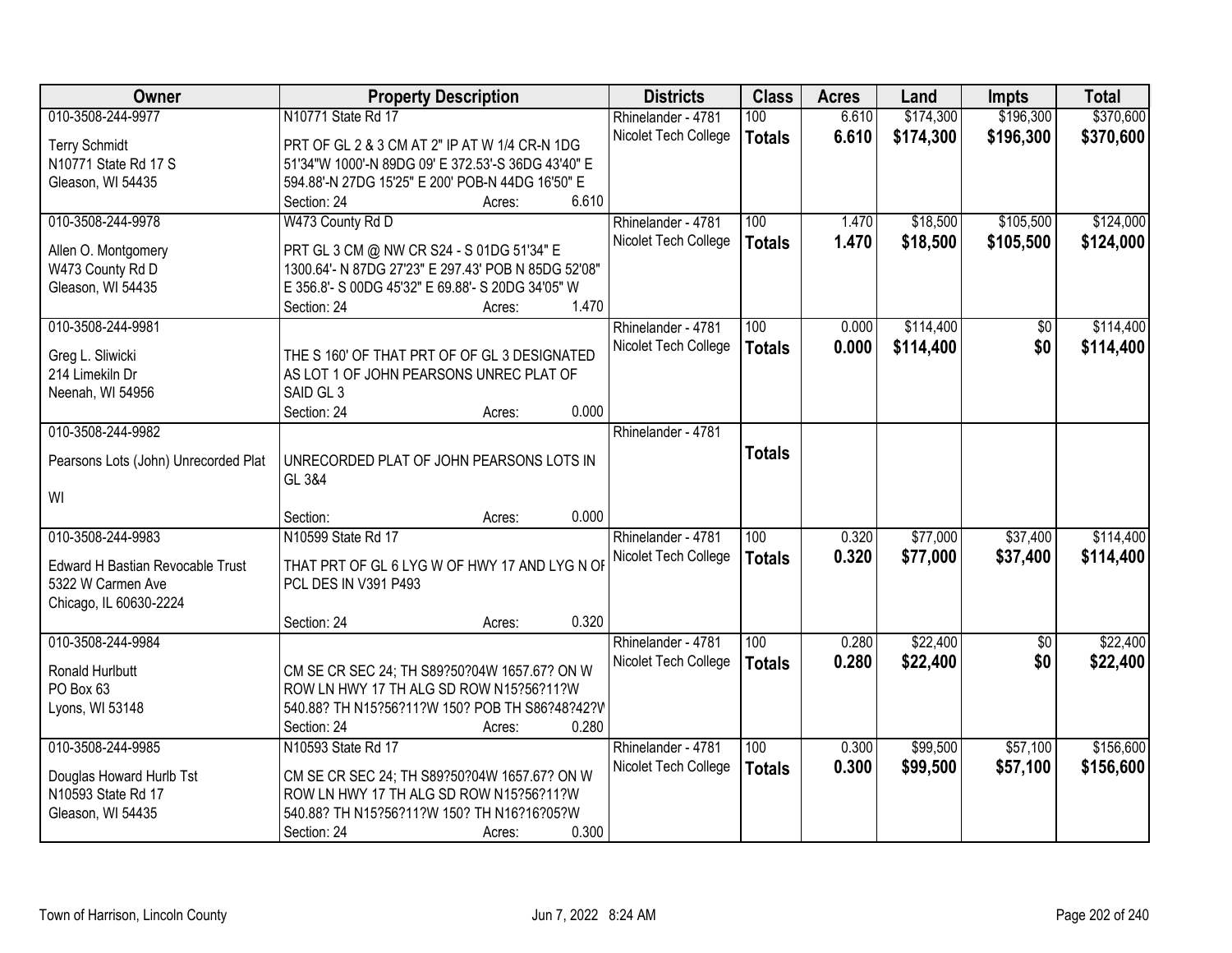| Owner                   | <b>Property Description</b>                      | <b>Districts</b>     | <b>Class</b>  | <b>Acres</b> | Land      | <b>Impts</b>    | <b>Total</b> |
|-------------------------|--------------------------------------------------|----------------------|---------------|--------------|-----------|-----------------|--------------|
| 010-3508-244-9986       | N10561 State Rd 17                               | Rhinelander - 4781   | 100           | 0.180        | \$17,500  | \$2,500         | \$20,000     |
| Bartlett F. Musil       | CM SE CR SEC 24; TH S89?50?04W 1657.67? ON W     | Nicolet Tech College | <b>Totals</b> | 0.180        | \$17,500  | \$2,500         | \$20,000     |
| 10572 Golden Eagle Ct   | ROW LN HWY 17 TH ALG SD ROW N15?56?11?W          |                      |               |              |           |                 |              |
| Woodbury, MN 55129      | 540.88? POB TH S86?48?42?W 63.86? TO E SHR OF    |                      |               |              |           |                 |              |
|                         | 0.180<br>Section: 24<br>Acres:                   |                      |               |              |           |                 |              |
| 010-3508-244-9987       | N10604 School Forest Rd                          | Rhinelander - 4781   | 100           | 5.500        | \$30,800  | \$73,800        | \$104,600    |
|                         |                                                  | Nicolet Tech College |               | 5.500        |           |                 |              |
| Clarence D. Everson     | TH N 40 RDS OF GL 6 LYG E OF PINE LAKE & W OF    |                      | <b>Totals</b> |              | \$30,800  | \$73,800        | \$104,600    |
| N10604 School Forest Rd | 1/4 1/4 LN AS DES IN V199 P544 OF LCD EXCEPT TH  |                      |               |              |           |                 |              |
| Gleason, WI 54435       | PRT DES IN V168 P612 EX PRT LYG W OF HWY 17      |                      |               |              |           |                 |              |
|                         | 5.500<br>Section: 24<br>Acres:                   |                      |               |              |           |                 |              |
| 010-3508-244-9988       | N10608 State Rd 17                               | Rhinelander - 4781   | 100           | 1.000        | \$15,000  | \$53,900        | \$68,900     |
|                         |                                                  | Nicolet Tech College | <b>Totals</b> | 1.000        | \$15,000  | \$53,900        | \$68,900     |
| Carol J. Grant          | BEG AT INTRS S 1/8 LN ON E BDRY HWY 17 IN GL 6   |                      |               |              |           |                 |              |
| N10608 State Rd 17      | TH E 208.7' TH S 16?24'E 208.7' TH W 208.7' TH N |                      |               |              |           |                 |              |
| Gleason, WI 54435       | 16?24'W 208.7' TO POB                            |                      |               |              |           |                 |              |
|                         | 1.000<br>Section: 24<br>Acres:                   |                      |               |              |           |                 |              |
| 010-3508-244-9989       | N10541 State Rd 17                               | Rhinelander - 4781   | 100           | 3.010        | \$121,800 | \$28,200        | \$150,000    |
| David Marth             | CM SE CR SEC 24; TH S89?50?04W 1657.67? ON W     | Nicolet Tech College | <b>Totals</b> | 3.010        | \$121,800 | \$28,200        | \$150,000    |
| 2726 Fairhaven Rd       | ROW LN HWY 17 POB TH S89?49?44?W 405.71? TO E    |                      |               |              |           |                 |              |
| Davenport, IA 52803     | SHR OF PINE LK THE ALG E SH ALG MDR LN           |                      |               |              |           |                 |              |
|                         | 3.010<br>Section: 24<br>Acres:                   |                      |               |              |           |                 |              |
| 010-3508-244-9990       | John's Memorial Dr                               | Rhinelander - 4781   | 400           | 3.000        | \$300     | $\overline{50}$ | \$300        |
|                         |                                                  | Nicolet Tech College | 500           | 3.000        | \$800     | \$0             | \$800        |
| David Hintz             | TH S 40 RDS OF GL 6 LYG E OF HWY 17 EX THAT      |                      | 510           | 16.540       | \$15,300  | \$0             | \$15,300     |
| W136 Shingle Mill Rd    | PRT IN V192 P619 LCD                             |                      | <b>Totals</b> | 22.540       | \$16,400  | \$0             | \$16,400     |
| Gleason, WI 54435       |                                                  |                      |               |              |           |                 |              |
|                         | 22.540<br>Section: 24<br>Acres:                  |                      |               |              |           |                 |              |
| 010-3508-244-9991       | W194 Johns Memorial Dr                           | Rhinelander - 4781   | 100           | 2.000        | \$22,500  | \$48,800        | \$71,300     |
| Joseph R. Semo Jr       | TH W 132' OF E 1320' OF N 660' OF GL 6           | Nicolet Tech College | <b>Totals</b> | 2.000        | \$22,500  | \$48,800        | \$71,300     |
| W194 John's Memorial Dr |                                                  |                      |               |              |           |                 |              |
| Gleason, WI 54435       |                                                  |                      |               |              |           |                 |              |
|                         | 2.000<br>Section: 24<br>Acres:                   |                      |               |              |           |                 |              |
| 010-3508-244-9992       | W137 Johns Memorial Dr                           | Rhinelander - 4781   | 100           | 0.720        | \$10,800  | \$48,700        | \$59,500     |
|                         |                                                  | Nicolet Tech College | <b>Totals</b> | 0.720        | \$10,800  | \$48,700        | \$59,500     |
| David A. Kramer         | THAT PART OF GL 6 BEG 264' W OF SE COR OF N 1/   |                      |               |              |           |                 |              |
| 782 Heather Ln          | OF SAID LOT TH N 132' TH W 264' TH S 105.6' TH E |                      |               |              |           |                 |              |
| Oregon, WI 53575        | 264' TO POB                                      |                      |               |              |           |                 |              |
|                         | 0.720<br>Section: 24<br>Acres:                   |                      |               |              |           |                 |              |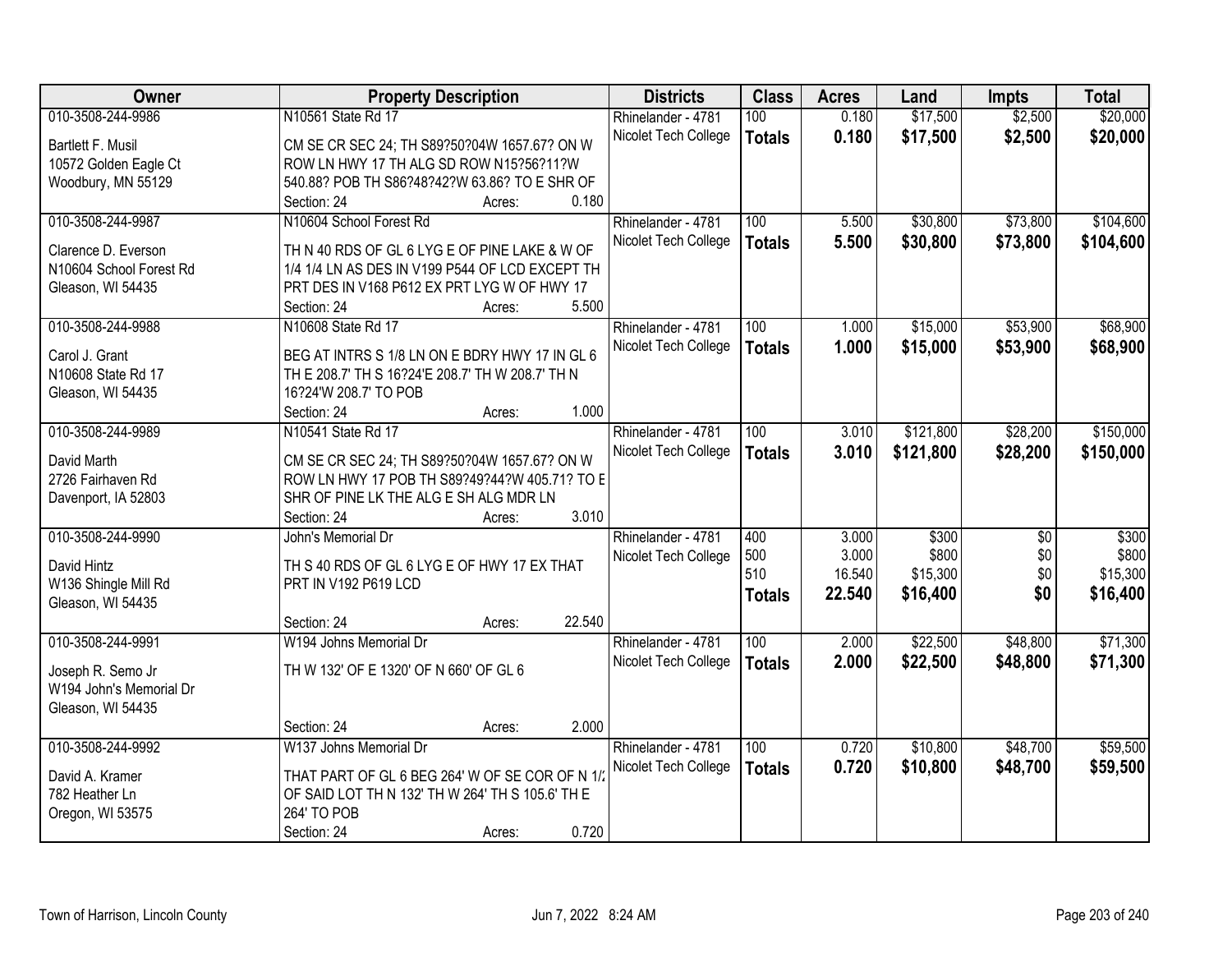| Owner                   | <b>Property Description</b>                           | <b>Districts</b>     | <b>Class</b>  | <b>Acres</b> | Land     | <b>Impts</b>    | <b>Total</b> |
|-------------------------|-------------------------------------------------------|----------------------|---------------|--------------|----------|-----------------|--------------|
| 010-3508-244-9993       | W166 Johns Memorial Dr                                | Rhinelander - 4781   | 100           | 9.310        | \$34,600 | \$152,000       | \$186,600    |
| Leroy J. Goretski       | TH N 660' OF E 1188' & THE N 40 RDS LYG W OF 1/4      | Nicolet Tech College | 500           | 8.000        | \$2,600  | \$0             | \$2,600      |
| 10910 E Topaz Ave       | 1/4 LN EX THE E 80 RDS & EXCEPT TH PRT DES IN         |                      | <b>Totals</b> | 17.310       | \$37,200 | \$152,000       | \$189,200    |
| Mesa, AZ 85212          | V135 P306 & VOL 168 P612 ALL IN GL 6                  |                      |               |              |          |                 |              |
|                         | 17.310<br>Section: 24<br>Acres:                       |                      |               |              |          |                 |              |
| 010-3508-244-9996       | N10616 State Rd 17                                    | Rhinelander - 4781   | 100           | 2.300        | \$30,800 | \$106,100       | \$136,900    |
|                         |                                                       | Nicolet Tech College | <b>Totals</b> | 2.300        | \$30,800 | \$106,100       | \$136,900    |
| Laurie Jean Wrenn       | PRT OF GL 7 CM AT MEANDER CR AT INTRS OF S            |                      |               |              |          |                 |              |
| N10616 State Rd 17      | LN SEC 24 & E LN PINE LK - N 86DG 44' E 492.10'- N    |                      |               |              |          |                 |              |
| Gleason, WI 54435       | 16DG 43' W 1606.60' POB - N 62DG 09' E 273'- N 26' 51 |                      |               |              |          |                 |              |
|                         | 2.300<br>Section: 24<br>Acres:                        |                      |               |              |          |                 |              |
| 010-3508-244-9997       | N10659 State Rd 17                                    | Rhinelander - 4781   | 100           | 0.500        | \$51,700 | \$13,300        | \$65,000     |
| Dean G. Cook            | THT PRT OF GL 7 LYG W OF HWY 17 EX THT PRT            | Nicolet Tech College | <b>Totals</b> | 0.500        | \$51,700 | \$13,300        | \$65,000     |
| 10941 Old 8             | <b>DES IN V243 P84</b>                                |                      |               |              |          |                 |              |
| Tomahawk, WI 54487-9549 |                                                       |                      |               |              |          |                 |              |
|                         | 0.500<br>Section: 24<br>Acres:                        |                      |               |              |          |                 |              |
| 010-3508-251-9976       |                                                       | Rhinelander - 4781   | 600           | 2.430        | \$3,400  | \$0             | \$3,400      |
|                         |                                                       | Nicolet Tech College | <b>Totals</b> | 2.430        | \$3,400  | \$0             | \$3,400      |
| Quinn C. Goretski       | PRT OF SE1/4 NE1/4 EX PCL DESC IN D0343818 AND        |                      |               |              |          |                 |              |
| 6491 Pheasant View Dr   | EX S 200' LYING W OF HWY AND EX LAND FOR HWY          |                      |               |              |          |                 |              |
| Rhinelander, WI 54501   |                                                       |                      |               |              |          |                 |              |
|                         | 2.430<br>Section: 25<br>Acres:                        |                      |               |              |          |                 |              |
| 010-3508-251-9977       | State Rd 17                                           | Rhinelander - 4781   | 600           | 21.410       | \$33,600 | $\overline{50}$ | \$33,600     |
| Gregory A. Van Strydonk | S 1/2 OF THE SW 1/4 NE 1/4 AND S 1/2 SE 1/4 NE 1/4    | Nicolet Tech College | <b>Totals</b> | 21.410       | \$33,600 | \$0             | \$33,600     |
| 1005 S Tomahawk Ave     | LYG WEST OF HWY 17 EX S 200' OF SE 1/4 NE 1/4         |                      |               |              |          |                 |              |
| Tomahawk, WI 54487      | LYG W OF HWY                                          |                      |               |              |          |                 |              |
|                         | 0.000<br>Section: 25<br>Acres:                        |                      |               |              |          |                 |              |
| 010-3508-251-9978       | N10365 State Rd 17                                    | Rhinelander - 4781   | 100           | 2.000        | \$22,500 | \$95,700        | \$118,200    |
|                         |                                                       | Nicolet Tech College | 600           | 19.060       | \$29,900 | \$0             | \$29,900     |
| Darrell L. Vanstrydonk  | N 1/2 OF THE SW 1/4 NE 1/4 AND N 1/2 OF THE SE        |                      | <b>Totals</b> | 21.060       | \$52,400 | \$95,700        | \$148,100    |
| 616 Forest PI           | 1/4 NE 1/4 LYG WEST OF HWY 17                         |                      |               |              |          |                 |              |
| Tomahawk, WI 54487      |                                                       |                      |               |              |          |                 |              |
|                         | 0.000<br>Section: 25<br>Acres:                        |                      |               |              |          |                 |              |
| 010-3508-251-9980       | N10360 State Rd 17                                    | Rhinelander - 4781   | 100           | 1.000        | \$15,000 | \$110,000       | \$125,000    |
| Darl D. Lunde           | SE 1/4 NE 1/4 EX THE S 200' THRF DES IN V324 P294     | Nicolet Tech College | 500<br>600    | 20.000       | \$6,500  | \$0<br>\$0      | \$6,500      |
| N10360 State Rd 17      | & EX D0460705                                         |                      |               | 10.520       | \$19,500 |                 | \$19,500     |
| Gleason, WI 54435       |                                                       |                      | <b>Totals</b> | 31.520       | \$41,000 | \$110,000       | \$151,000    |
|                         | 31.520<br>Section: 25<br>Acres:                       |                      |               |              |          |                 |              |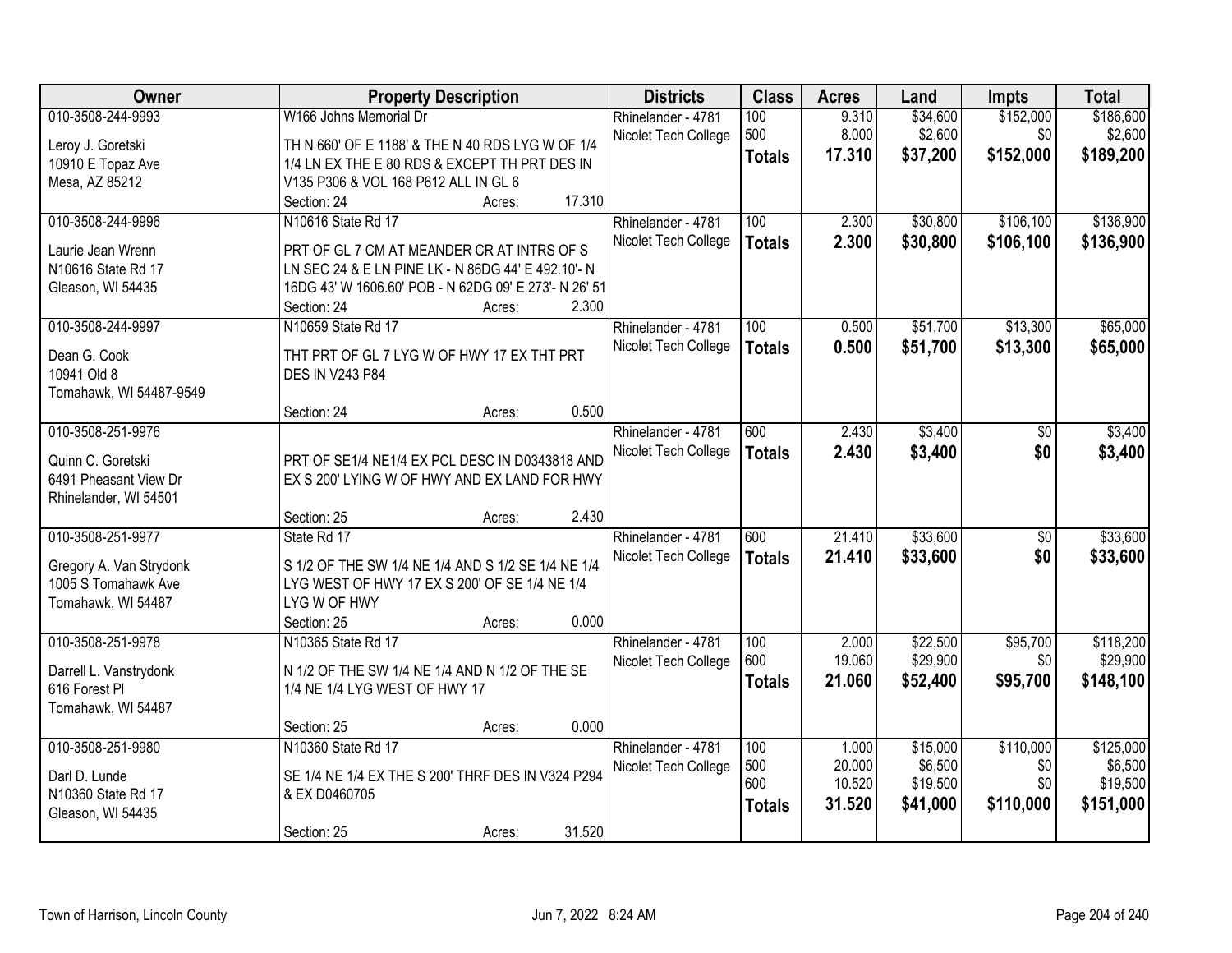| Owner                  | <b>Property Description</b>                       | <b>Districts</b>     | <b>Class</b>  | <b>Acres</b> | Land     | Impts           | <b>Total</b> |
|------------------------|---------------------------------------------------|----------------------|---------------|--------------|----------|-----------------|--------------|
| 010-3508-251-9981      |                                                   | Rhinelander - 4781   | 100           | 1.660        | \$10,000 | $\overline{50}$ | \$10,000     |
| Lynn Drivas            | THE ABBND RR ROW IN THE S 1/2 OF GL 1 AND THE     | Nicolet Tech College | <b>Totals</b> | 1.660        | \$10,000 | \$0             | \$10,000     |
| 4391 River Bend Rd     | S 175' OF THE N 1/2 OF GL 1 LYG W OF SAID RR      |                      |               |              |          |                 |              |
| Rhinelander, WI 54501  | ROW EXCEPT D0387134                               |                      |               |              |          |                 |              |
|                        | Section: 25<br>Acres:                             | 1.660                |               |              |          |                 |              |
| 010-3508-251-9982      | N10465 State Rd 17                                | Rhinelander - 4781   | 100           | 3.220        | \$26,700 | \$85,300        | \$112,000    |
| John P. Leclair        | LT 1 CSM 1388 V6 P352 D0386667                    | Nicolet Tech College | <b>Totals</b> | 3.220        | \$26,700 | \$85,300        | \$112,000    |
| 4372 Wildwood Dr       |                                                   |                      |               |              |          |                 |              |
| Rhinelander, WI 54501  |                                                   |                      |               |              |          |                 |              |
|                        | Section: 25<br>Acres:                             | 3.220                |               |              |          |                 |              |
| 010-3508-251-9983      | State Rd 17                                       | Rhinelander - 4781   | 100           | 4.520        | \$29,300 | \$0             | \$29,300     |
|                        |                                                   | Nicolet Tech College | <b>Totals</b> | 4.520        | \$29,300 | \$0             | \$29,300     |
| Lynn Drivas            | THT PRT OF S 1/2 OF GL 1 LYG W OF ABNND RR        |                      |               |              |          |                 |              |
| 4391 River Bend Rd     | ROW EX LT 1 CSM 1388 V6 P352 D0386667             |                      |               |              |          |                 |              |
| Rhinelander, WI 54501  | Section: 25<br>Acres:                             | 4.520                |               |              |          |                 |              |
| 010-3508-251-9984      |                                                   | Rhinelander - 4781   | 100           | 2.000        | \$22,500 | \$0             | \$22,500     |
|                        |                                                   | Nicolet Tech College | <b>Totals</b> | 2.000        | \$22,500 | \$0             | \$22,500     |
| O'Malley's, LLC        | PRT OF THE SE 1/4 NE 1/4 CM E 1/4 CR SEC 25 - ALG |                      |               |              |          |                 |              |
| 1655 Kellar Dr         | E - W 1/4 LN S 87DG 48' 38' W 541.83' TO POB - S  |                      |               |              |          |                 |              |
| Merrill, WI 54452      | 87DG 48' 38" W 435.6'- N 03DG 35'02" E 112.22'- N |                      |               |              |          |                 |              |
|                        | Section: 25<br>Acres:                             | 2.000                |               |              |          |                 |              |
| 010-3508-251-9990      |                                                   | Rhinelander - 4781   | 100           | 0.680        | \$2,600  | $\overline{50}$ | \$2,600      |
| John W. Bowman         | PART OF THE N 1/2 OF THE NW 1/4 NE 1/4 BEG 415'   | Nicolet Tech College | <b>Totals</b> | 0.680        | \$2,600  | \$0             | \$2,600      |
| 149 N Ridgeland Ave 1n | S OF NE CR SD 1/4 1/4 W TO E LN HWY 17 S ALG E    |                      |               |              |          |                 |              |
| Oak Park, IL 60302     | LN SD HWY TO INTRS WITH E LN NW 1/4 NE 1/4 N TC   |                      |               |              |          |                 |              |
|                        | Section: 25<br>Acres:                             | 0.680                |               |              |          |                 |              |
| 010-3508-251-9991      |                                                   | Rhinelander - 4781   | 100           | 0.000        | \$5,300  | $\sqrt{6}$      | \$5,300      |
| Bruce A. Honzik        | PRT OF GL 1 - CM AT N LN GL 1 & INTRS W LN HWY    | Nicolet Tech College | <b>Totals</b> | 0.000        | \$5,300  | \$0             | \$5,300      |
| N5450 Church Rd        | 17 - SELY ALG SD HWY 125' POB - CONT SELY 214'-   |                      |               |              |          |                 |              |
| Deerbrook, WI 54424    | W TO PINE LK - NLY ALG SD LAKE TO A PT S 75DG W   |                      |               |              |          |                 |              |
|                        | Section: 25<br>Acres:                             | 0.000                |               |              |          |                 |              |
| 010-3508-251-9992      | N10449 State Rd 17                                | Rhinelander - 4781   | 100           | 1.000        | \$15,000 | \$2,400         | \$17,400     |
| Bruce A. Honzik        | THAT PRT OF S 1/2 OF GL 1 LYG E OF ABNND RR       | Nicolet Tech College | 500           | 10.000       | \$3,300  | \$0             | \$3,300      |
| N5450 Church Rd        | ROW INCLUDING THAT PART CROSSED BY                |                      | <b>Totals</b> | 11.000       | \$18,300 | \$2,400         | \$20,700     |
| Deerbrook, WI 54424    | SHINGLE MILL LAKE RD                              |                      |               |              |          |                 |              |
|                        | Section: 25<br>Acres:                             | 11.000               |               |              |          |                 |              |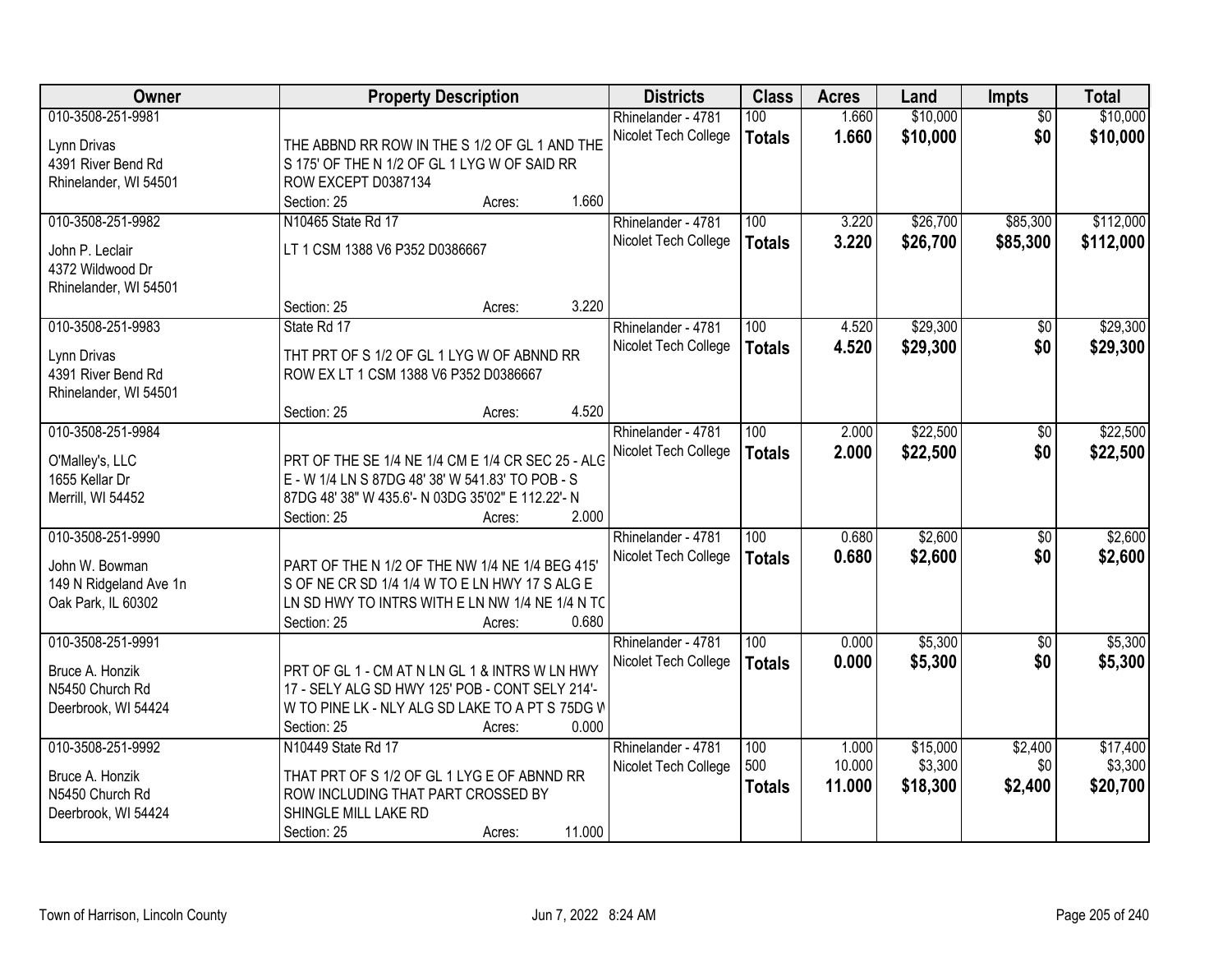| Owner                                                                             |                                                                                                                                                                                     | <b>Property Description</b> |                  | <b>Districts</b>                           | <b>Class</b>                | <b>Acres</b>              | Land                                | <b>Impts</b>                  | <b>Total</b>                  |
|-----------------------------------------------------------------------------------|-------------------------------------------------------------------------------------------------------------------------------------------------------------------------------------|-----------------------------|------------------|--------------------------------------------|-----------------------------|---------------------------|-------------------------------------|-------------------------------|-------------------------------|
| 010-3508-251-9993<br>Paul T. Jimenez<br>N10498 State Rd 17                        | N10498 State Rd 17<br>THE N 1/2 OF GL 1 EX PCLS DES IN V196 P457 V225<br>P238 V224 P411 V318 P507                                                                                   |                             |                  | Rhinelander - 4781<br>Nicolet Tech College | 100<br><b>Totals</b>        | 1.660<br>1.660            | \$18,400<br>\$18,400                | \$41,100<br>\$41,100          | \$59,500<br>\$59,500          |
| Gleason, WI 54435                                                                 | Section: 25                                                                                                                                                                         | Acres:                      | 1.660            |                                            |                             |                           |                                     |                               |                               |
| 010-3508-251-9995<br>Lynn Drivas<br>4391 River Bend Rd<br>Rhinelander, WI 54501   | THE S 335' OF GL 1 LYG BTW PINE LAKE & W LN HW<br>17 EX THE N 200' OF ABBN RR IN SD N 1/2 & EX THE<br>S 175' OF SD DES W OF SD RR<br>Section: 25                                    | Acres:                      | 3.500            | Rhinelander - 4781<br>Nicolet Tech College | 100<br><b>Totals</b>        | 3.500<br>3.500            | \$13,600<br>\$13,600                | \$0<br>\$0                    | \$13,600<br>\$13,600          |
| 010-3508-251-9997<br>Debra Ameen<br>1472 S 86th St<br>West Allis, WI 53214        | N10494 State Rd 17<br>PRT OF GL 1 COM NE CNR OF NE 1/4 OF NW 1/4 - S<br>232' TO POB - S TO PT WHERE E BNDRY HWY 17<br>JOINS E LN OF NW 1/4 OF NE 1/4 - N TO POB; AND<br>Section: 25 | Acres:                      | 0.800            | Rhinelander - 4781<br>Nicolet Tech College | 100<br><b>Totals</b>        | 0.800<br>0.800            | \$12,000<br>\$12,000                | \$7,900<br>\$7,900            | \$19,900<br>\$19,900          |
| 010-3508-251-9998<br>Paul T. Jimenez<br>N10498 State Rd 17<br>Gleason, WI 54435   | THE N 220' OF THE W 25' OF THE NE 1/4 NE 1/4<br>Section: 25                                                                                                                         | Acres:                      | 0.140            | Rhinelander - 4781<br>Nicolet Tech College | 100<br><b>Totals</b>        | 0.140<br>0.140            | \$200<br>\$200                      | \$0<br>\$0                    | \$200<br>\$200                |
| 010-3508-251-9999<br>David C. Hintz<br>W136 Shingle Mill Rd<br>Gleason, WI 54435  | W136 Shingle Mill Rd<br>NE 1/4 NE 1/4 EX PCL DES IN V211 P89 & V255 P432<br><b>LCR</b><br>Section: 25                                                                               | Acres:                      | 39.560           | Rhinelander - 4781<br>Nicolet Tech College | 100<br>742<br><b>Totals</b> | 3.560<br>36.000<br>39.560 | \$27,400<br>( \$66,600)<br>\$27,400 | \$162,700<br>\$0<br>\$162,700 | \$190,100<br>\$0<br>\$190,100 |
| 010-3508-252-9992<br><b>Lincoln County</b><br>801 N Sales St<br>Merrill, WI 54452 | THE S 1/2 OF THE NW 1/4 THE SW 1/4 ALL IN SEC 25                                                                                                                                    |                             |                  | Rhinelander - 4781<br>Nicolet Tech College | 820<br><b>Totals</b>        | 240.000<br>240.000        | $\sqrt{50}$<br>\$0                  | $\overline{50}$<br>\$0        | $\overline{50}$<br>\$0        |
| 010-3508-252-9993<br>Brian K. Larson<br>N10511 Pine Lake Rd<br>Gleason, WI 54435  | Section: 25<br>N10511 Pine Lake Rd<br>N 250' OF TH E 350' OF TH NW 1/4 NW 1/4<br>Section: 25                                                                                        | Acres:<br>Acres:            | 240.000<br>2.000 | Rhinelander - 4781<br>Nicolet Tech College | 100<br><b>Totals</b>        | 2.000<br>2.000            | \$22,500<br>\$22,500                | \$110,600<br>\$110,600        | \$133,100<br>\$133,100        |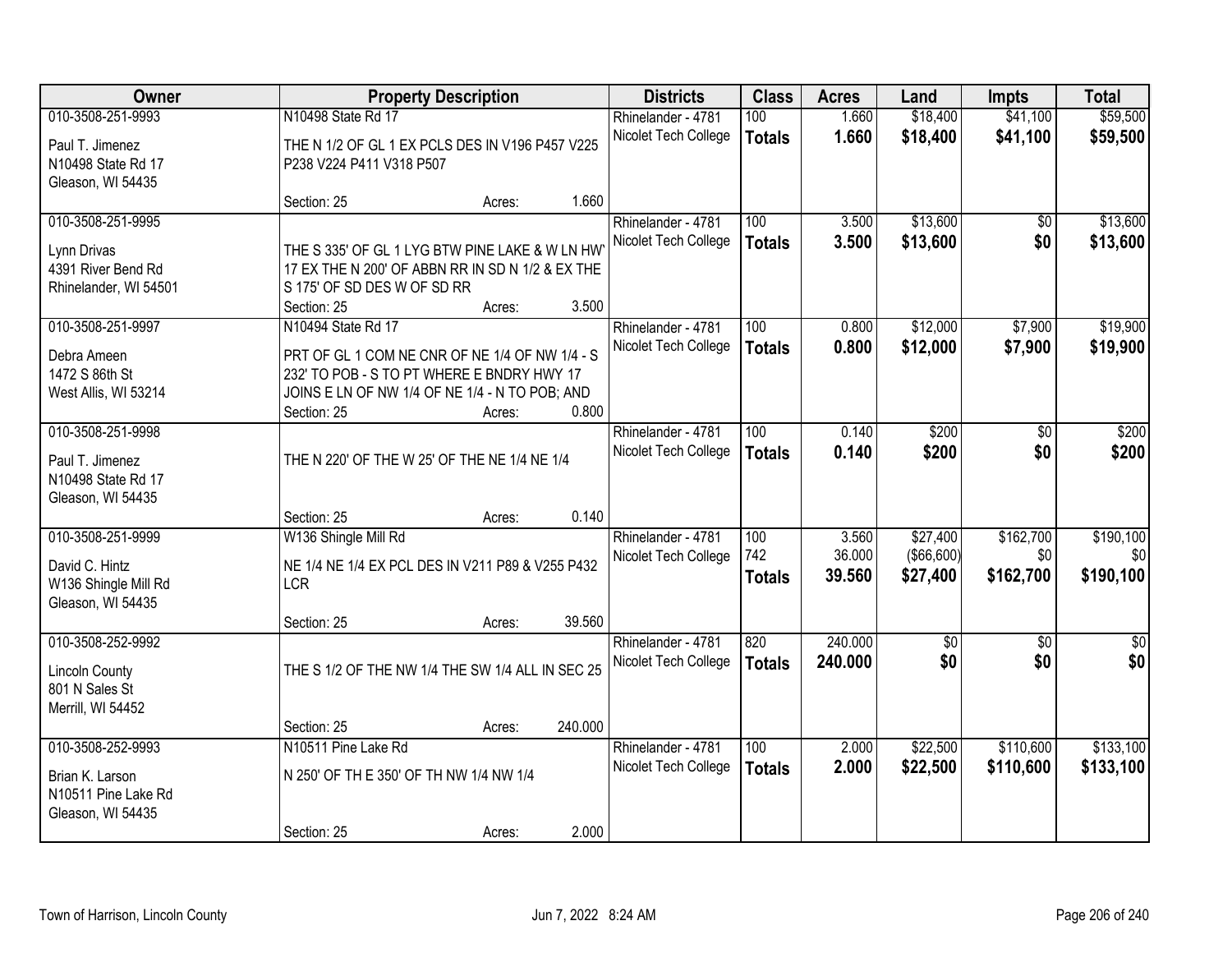| Owner                                        | <b>Property Description</b>                                                                           | <b>Districts</b>     | <b>Class</b>  | <b>Acres</b> | Land              | <b>Impts</b> | <b>Total</b> |
|----------------------------------------------|-------------------------------------------------------------------------------------------------------|----------------------|---------------|--------------|-------------------|--------------|--------------|
| 010-3508-252-9994                            | N10497 Pine Lake Rd                                                                                   | Rhinelander - 4781   | 100           | 5.000        | \$30,300          | \$198,600    | \$228,900    |
| Jane M. Kummer                               | NW 1/4 NW 1/4 EX N 250' OF E 350' THRF                                                                | Nicolet Tech College | 742           | 33.000       | $($ \$61,100) $ $ | \$0          | \$0          |
| N10497 Pine Lake Rd                          |                                                                                                       |                      | <b>Totals</b> | 38.000       | \$30,300          | \$198,600    | \$228,900    |
| Gleason, WI 54435                            |                                                                                                       |                      |               |              |                   |              |              |
|                                              | 38.000<br>Section: 25<br>Acres:                                                                       |                      |               |              |                   |              |              |
| 010-3508-252-9995                            | N10451 Pine Lake Rd                                                                                   | Rhinelander - 4781   | 100           | 0.500        | \$28,000          | \$0          | \$28,000     |
| Randall K. Schwager                          | PRT OF GL 2 CM AT NW CR OF GL 2 - N 86DG E                                                            | Nicolet Tech College | <b>Totals</b> | 0.500        | \$28,000          | \$0          | \$28,000     |
| W285 N3993 Old N Shore Dr                    | 460.7'- S 23DG 30' E 375.9'- N 63DG 14' E 153.8' POB -                                                |                      |               |              |                   |              |              |
| Pewaukee, WI 53072                           | S 30DG 53' E 105.4'- N 89DG 27' E 278.4' TO SHR OF                                                    |                      |               |              |                   |              |              |
|                                              | 0.500<br>Section: 25<br>Acres:                                                                        |                      |               |              |                   |              |              |
| 010-3508-252-9996                            | N10460 Pine Lake Rd                                                                                   | Rhinelander - 4781   | 100           | 0.450        | \$88,000          | \$73,800     | \$161,800    |
| Kraig S. Zibolski                            | CM ON N LN GL 2 460.7'E OF NW CR SD GL 2 TH S                                                         | Nicolet Tech College | <b>Totals</b> | 0.450        | \$88,000          | \$73,800     | \$161,800    |
| 1404 Emerald Ct                              | 23DG 30' E 275.8' POB TH N 63DG 14" E 196.3' TH SLY                                                   |                      |               |              |                   |              |              |
| Cedarburg, WI 53012                          | ALG PINE LK 100' TH S 63DG 14" W 202.1' TH N 23DG                                                     |                      |               |              |                   |              |              |
|                                              | Section: 25<br>0.450<br>Acres:                                                                        |                      |               |              |                   |              |              |
| 010-3508-252-9997                            | N10476 Pine Lake Rd                                                                                   | Rhinelander - 4781   | 100           | 0.450        | \$88,000          | \$63,000     | \$151,000    |
|                                              | COM ON N LN GL 2 460.7'E OF NW CR SD GL 2 TH S                                                        | Nicolet Tech College | <b>Totals</b> | 0.450        | \$88,000          | \$63,000     | \$151,000    |
| Douglas Knoeck<br>8120 Boltonville Rd        | 23DEG 30"E 175.7' POB TH N 63DEG 14"E 190.6' TH                                                       |                      |               |              |                   |              |              |
| Kewaskum, WI 53040                           | SLY ALG PINE LAKE 100' TH S 63DEG 14"W 196.3' TH                                                      |                      |               |              |                   |              |              |
|                                              | 0.450<br>Section: 25<br>Acres:                                                                        |                      |               |              |                   |              |              |
| 010-3508-252-9998                            | N10480 Pine Lake Rd                                                                                   | Rhinelander - 4781   | 100           | 0.800        | \$88,000          | \$62,200     | \$150,200    |
|                                              |                                                                                                       | Nicolet Tech College | <b>Totals</b> | 0.800        | \$88,000          | \$62,200     | \$150,200    |
| Michael J. Rasmussen<br>13424 Washburn Ave S | BEG ON N LN GL 2 460.7'E OF NW CR SD GL 2 TH S<br>23DG 30" E 175.7' TH N 63DG 14" E 190.6' TO PINE LK |                      |               |              |                   |              |              |
| Burnsville, MN 55337                         | TH N 23DG 30" W 100' TH W ON N LN SD GL 2 196.8'                                                      |                      |               |              |                   |              |              |
|                                              | 0.800<br>Section: 25<br>Acres:                                                                        |                      |               |              |                   |              |              |
| 010-3508-252-9999                            | N10475 Pine Lake Rd                                                                                   | Rhinelander - 4781   | 100           | 1.000        | \$15,000          | \$4,000      | \$19,000     |
|                                              |                                                                                                       | Nicolet Tech College | 500           | 10.000       | \$3,300           | \$0          | \$3,300      |
| Lynn Drivas                                  | GL 2 EX THAT PCL KNOWN AS PCL NO 2 DES IN                                                             |                      | 600           | 22.000       | \$52,800          | \$0          | \$52,800     |
| 4391 River Bend Rd<br>Rhinelander, WI 54501  | V167 P629 & PCL 3 DES IN V174 P337 V201 P257<br>V205 P619                                             |                      | <b>Totals</b> | 33,000       | \$71,100          | \$4,000      | \$75,100     |
|                                              | 33.000<br>Section: 25<br>Acres:                                                                       |                      |               |              |                   |              |              |
| 010-3508-254-9982                            | N10305 State Rd 17                                                                                    | Rhinelander - 4781   | 100           | 1.000        | \$15,000          | \$21,500     | \$36,500     |
|                                              |                                                                                                       | Nicolet Tech College | 500           | 4.390        | \$1,400           | \$0          | \$1,400      |
| Brad W and Kelly A Grant Rev Living Ts       | COMM E 1/4 SEC 25 ALG EW 1/4 LN S89?50'49"W                                                           |                      | 600           | 1.780        | \$3,300           | \$0          | \$3,300      |
| 843 Crystal Rd                               | 1179.33' POB TH S05?34'49"W 531.15' TH S89?47'51"V                                                    |                      | <b>Totals</b> | 7.170        | \$19,700          | \$21,500     | \$41,200     |
| Kiel, WI 53042                               | 521.28' TH N00?31'38"W 528.94' TH N89?50'49"E<br>7.170                                                |                      |               |              |                   |              |              |
|                                              | Section: 25<br>Acres:                                                                                 |                      |               |              |                   |              |              |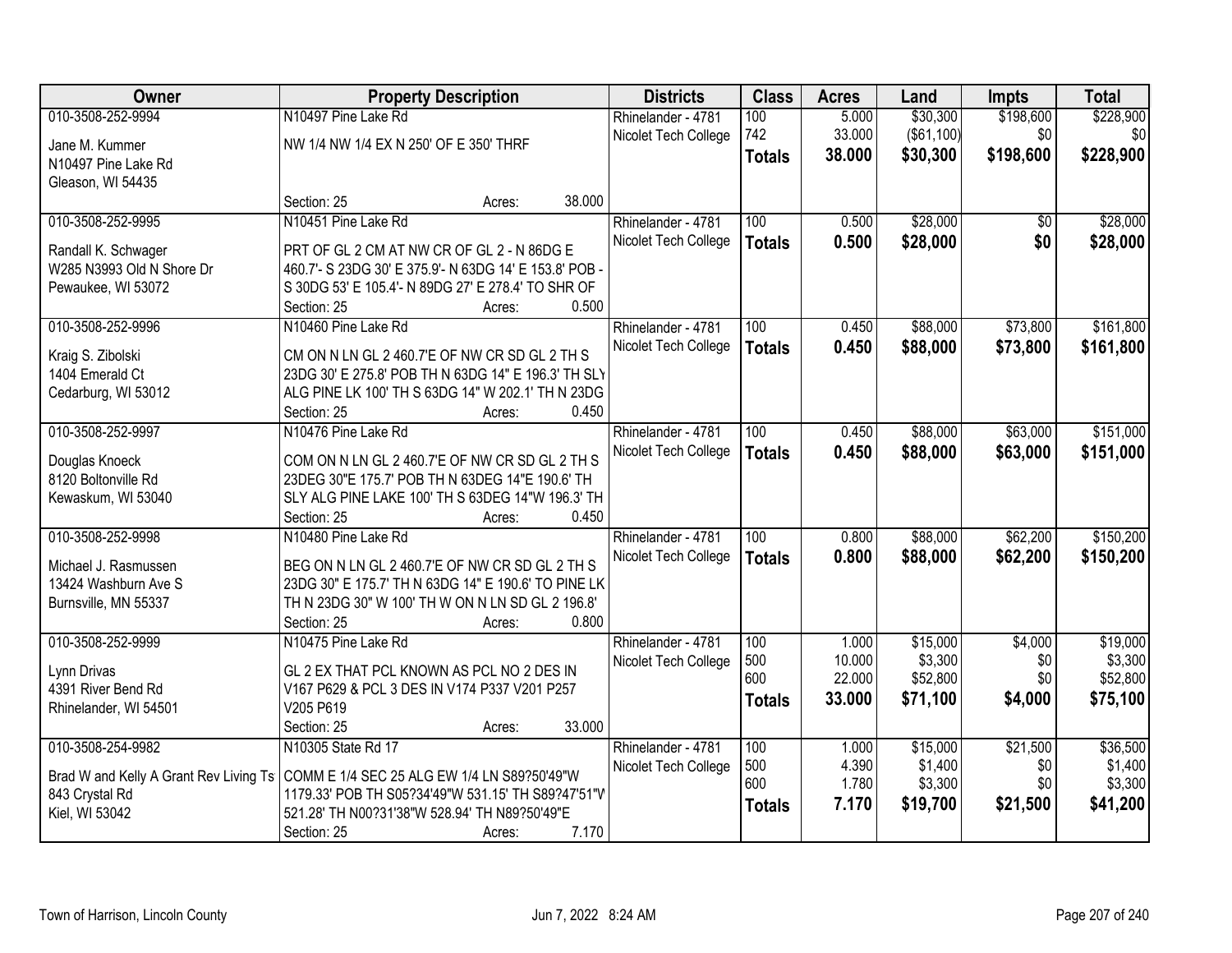| Owner                   | <b>Property Description</b>                                                                             | <b>Districts</b>     | <b>Class</b>  | <b>Acres</b> | Land     | <b>Impts</b> | <b>Total</b> |
|-------------------------|---------------------------------------------------------------------------------------------------------|----------------------|---------------|--------------|----------|--------------|--------------|
| 010-3508-254-9983       | N10261 State Rd 17                                                                                      | Rhinelander - 4781   | 100           | 2.040        | \$22,700 | \$112,700    | \$135,400    |
| Jesus G. Jaramillo      | COMM AT E 1/4 SEC 25 ALG E W 1/4 LN S89?50'49"W                                                         | Nicolet Tech College | 600           | 2.220        | \$4,100  | \$0          | \$4,100      |
| N10261 State Rd 17      | 1179.33' TH S05?34'49"W 531.15' POB TH CONT                                                             |                      | <b>Totals</b> | 4.260        | \$26,800 | \$112,700    | \$139,500    |
| Gleason, WI 54435       | 190.44' TH S89?47'51"W 501.02' TH N00?31'38"W                                                           |                      |               |              |          |              |              |
|                         | 4.260<br>Section: 25<br>Acres:                                                                          |                      |               |              |          |              |              |
| 010-3508-254-9985       | N10230 State Rd 17                                                                                      | Rhinelander - 4781   | 100           | 1.910        | \$21,800 | \$120,000    | \$141,800    |
| Paul T. Hastreiter      |                                                                                                         | Nicolet Tech College | <b>Totals</b> | 1.910        | \$21,800 | \$120,000    | \$141,800    |
| N10230 State Rd 17      | PRT OF NE 1/4 SE 1/4 DES AS CM AT E 1/4 SEC 25 -<br>S 87DG 48'38" W 977.43'- S 4DG 01' 13" W 1009.32'TO |                      |               |              |          |              |              |
| Gleason, WI 54435       | POB - 87DG 48'38" E 208'- S 4DG 01'13" W 400'- S                                                        |                      |               |              |          |              |              |
|                         | 1.910<br>Section: 25<br>Acres:                                                                          |                      |               |              |          |              |              |
| 010-3508-254-9986       | N10248 State Rd 17                                                                                      | Rhinelander - 4781   | 100           | 1.910        | \$21,800 | \$3,400      | \$25,200     |
|                         |                                                                                                         | Nicolet Tech College | <b>Totals</b> | 1.910        | \$21,800 | \$3,400      | \$25,200     |
| Quinn C. Goretski       | PRT OF NE 1/4 SE 1/4 DES AS CM AT E 1/4 SEC 25 -                                                        |                      |               |              |          |              |              |
| N6334 State Rd 107      | S 87DG 48'38" W 977.43'- S 4DG 01' 13" W 609.32' TO                                                     |                      |               |              |          |              |              |
| Tomahawk, WI 54487      | POB - 87DG 48'38" E 208'- S 4DG 01'13" W 400'- S                                                        |                      |               |              |          |              |              |
|                         | 1.910<br>Section: 25<br>Acres:                                                                          |                      |               |              |          |              |              |
| 010-3508-254-9987       |                                                                                                         | Rhinelander - 4781   | 500           | 4.670        | \$1,300  | \$0          | \$1,300      |
| Quinn C. Goretski       | NE 1/4 SE 1/4 EX THAT PRT LYG W OF HWY 17 & EX                                                          | Nicolet Tech College | 600           | 28.000       | \$51,800 | \$0          | \$51,800     |
| N6334 State Rd 107      | V522 P548 EX V641 P190 & P191                                                                           |                      | <b>Totals</b> | 32.670       | \$53,100 | \$0          | \$53,100     |
| Tomahawk, WI 54487      |                                                                                                         |                      |               |              |          |              |              |
|                         | 32.670<br>Section: 25<br>Acres:                                                                         |                      |               |              |          |              |              |
| 010-3508-254-9988       | N10194 State Rd 17                                                                                      | Rhinelander - 4781   | 100           | 1.000        | \$15,000 | \$123,900    | \$138,900    |
| Philip J. Schmidt       | THE N 1/2 OF SE 1/4 SE 1/4 AND SE 1/4 SE 1/4 SE 1/4                                                     | Nicolet Tech College | 500           | 5.000        | \$1,600  | \$0          | \$1,600      |
| 7158 Long Lake Rd       |                                                                                                         |                      | 600           | 24.000       | \$44,400 | \$0          | \$44,400     |
| Rhinelander, WI 54501   |                                                                                                         |                      | <b>Totals</b> | 30.000       | \$61,000 | \$123,900    | \$184,900    |
|                         | 30.000<br>Section: 25<br>Acres:                                                                         |                      |               |              |          |              |              |
| 010-3508-254-9989       | N10096 State Rd 17                                                                                      | Rhinelander - 4781   | 100           | 10.000       | \$35,300 | \$24,500     | \$59,800     |
| Karl L. Kummer          | SE 1/4 SE 1/4 EX THOSE PCLS DESC IN V281 P694                                                           | Nicolet Tech College | <b>Totals</b> | 10.000       | \$35,300 | \$24,500     | \$59,800     |
| N10898 School Forest Rd | V314 P700 V152 P64                                                                                      |                      |               |              |          |              |              |
| Gleason, WI 54435       |                                                                                                         |                      |               |              |          |              |              |
|                         | 10.000<br>Section: 25<br>Acres:                                                                         |                      |               |              |          |              |              |
| 010-3508-254-9990       | N10149 State Rd 17                                                                                      | Rhinelander - 4781   | 100           | 2.000        | \$22,500 | \$243,500    | \$266,000    |
|                         |                                                                                                         | Nicolet Tech College | 500           | 4.500        | \$1,200  | \$0          | \$1,200      |
| Gary J. Marion          | THE N 1/2 OF THE S 1/2 OF THE SW 1/4 SE 1/4 LYG W                                                       |                      | 600           | 2.680        | \$5,000  | \$0          | \$5,000      |
| N10149 State Rd 17      | OF HWY 17 EX HWY                                                                                        |                      | <b>Totals</b> | 9.180        | \$28,700 | \$243,500    | \$272,200    |
| Gleason, WI 54435       |                                                                                                         |                      |               |              |          |              |              |
|                         | 9.180<br>Section: 25<br>Acres:                                                                          |                      |               |              |          |              |              |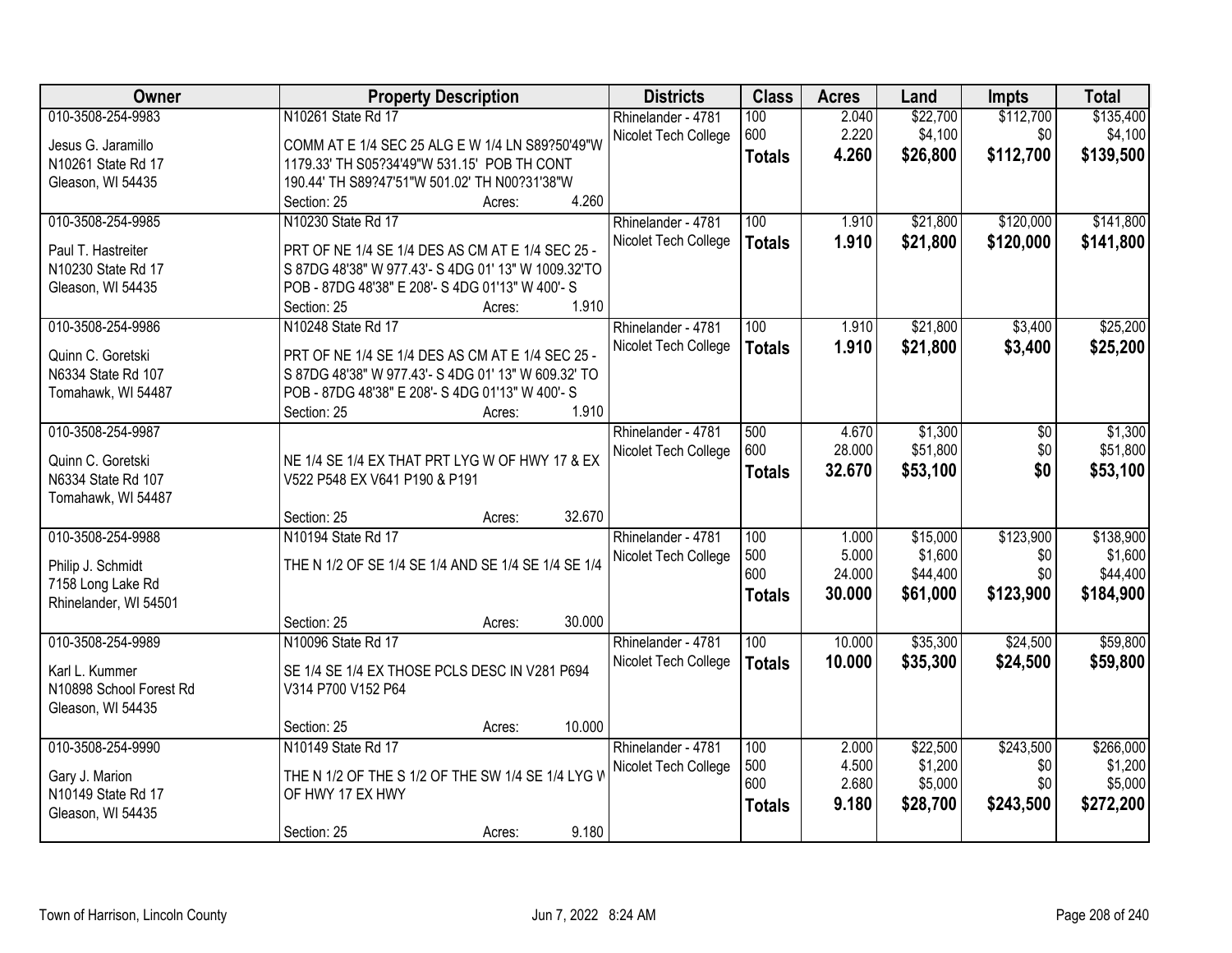| Owner                                   |                                                     | <b>Property Description</b> |         | <b>Districts</b>     | <b>Class</b>  | <b>Acres</b> | Land     | <b>Impts</b>    | <b>Total</b>    |
|-----------------------------------------|-----------------------------------------------------|-----------------------------|---------|----------------------|---------------|--------------|----------|-----------------|-----------------|
| 010-3508-254-9991                       |                                                     |                             |         | Rhinelander - 4781   | 100           | 10.090       | \$12,600 | $\overline{50}$ | \$12,600        |
| Gary J. Marion                          | PART OF THE SW1/4 SE1/4 BEG AT A PT 337.5' S OF     |                             |         | Nicolet Tech College | <b>Totals</b> | 10.090       | \$12,600 | \$0             | \$12,600        |
| N10149 State Highway 17                 | NE CR SD 1/41/4 - W 1300.57'-S 339.31'-E 1304.63'-N |                             |         |                      |               |              |          |                 |                 |
| Gleason, WI 54435                       | 337.5' TO POB                                       |                             |         |                      |               |              |          |                 |                 |
|                                         | Section: 25                                         | Acres:                      | 10.090  |                      |               |              |          |                 |                 |
| 010-3508-254-9992                       |                                                     |                             |         | Rhinelander - 4781   | 100           | 2.420        | \$12,000 | \$0             | \$12,000        |
| Karl L. Kummer                          | THAT PART OF THE SW 1/4 SE 1/4 LYG E OF HWY 17      |                             |         | Nicolet Tech College | <b>Totals</b> | 2.420        | \$12,000 | \$0             | \$12,000        |
| N10898 School Forest Rd                 | EX PRT FOR HWY V467 P328                            |                             |         |                      |               |              |          |                 |                 |
| Gleason, WI 54435                       |                                                     |                             |         |                      |               |              |          |                 |                 |
|                                         | Section: 25                                         | Acres:                      | 2.420   |                      |               |              |          |                 |                 |
| 010-3508-254-9993                       | N10127 State Rd 17                                  |                             |         | Rhinelander - 4781   | 100           | 9.130        | \$26,100 | \$98,900        | \$125,000       |
| Jean E. Goodell                         | TH S 339.31' OF TH SW 1/4 SE 1/4 LYG W OF HWY 17    |                             |         | Nicolet Tech College | <b>Totals</b> | 9.130        | \$26,100 | \$98,900        | \$125,000       |
| N10127 State Rd 17                      | EX HWY                                              |                             |         |                      |               |              |          |                 |                 |
| Gleason, WI 54435                       |                                                     |                             |         |                      |               |              |          |                 |                 |
|                                         | Section: 25                                         | Acres:                      | 9.130   |                      |               |              |          |                 |                 |
| 010-3508-254-9994                       |                                                     |                             |         | Rhinelander - 4781   | 100           | 9.790        | \$35,000 | \$1,500         | \$36,500        |
|                                         | THE N 1/2 OF THE N 1/2 OF THE SW 1/4 SE 1/4 LYG V   |                             |         | Nicolet Tech College | <b>Totals</b> | 9.790        | \$35,000 | \$1,500         | \$36,500        |
| Darrell L. Vanstrydonk<br>616 Forest PI | OF HWY 17 EX HWY                                    |                             |         |                      |               |              |          |                 |                 |
| Tomahawk, WI 54487                      |                                                     |                             |         |                      |               |              |          |                 |                 |
|                                         | Section: 25                                         | Acres:                      | 9.790   |                      |               |              |          |                 |                 |
| 010-3508-254-9996                       |                                                     |                             |         | Rhinelander - 4781   | 500           | 23.000       | \$7,500  | $\overline{60}$ | \$7,500         |
|                                         | NW 1/4 SE 1/4 EX THE E 480' OF N 900' THEREOF       |                             |         | Nicolet Tech College | 600           | 7.000        | \$13,000 | \$0             | \$13,000        |
| Norma J. Joseph<br>616 Forest Pl        |                                                     |                             |         |                      | <b>Totals</b> | 30.000       | \$20,500 | \$0             | \$20,500        |
| Tomahawk, WI 54487                      |                                                     |                             |         |                      |               |              |          |                 |                 |
|                                         | Section: 25                                         | Acres:                      | 30.000  |                      |               |              |          |                 |                 |
| 010-3508-254-9998                       | N10286 State Rd 17                                  |                             |         | Rhinelander - 4781   | 100           | 2.010        | \$22,500 | \$23,300        | \$45,800        |
|                                         | PRT OF NE 1/4 SE 1/4 - CM AT E 1/4 CR SEC 15 - S    |                             |         | Nicolet Tech College | <b>Totals</b> | 2.010        | \$22,500 | \$23,300        | \$45,800        |
| O'Malley's, LLC<br>1655 Kellar Dr       | 87DG 48'38" W 769.43' TO POB - S 4DG 01'13" W       |                             |         |                      |               |              |          |                 |                 |
| Merrill, WI 54452                       | 421.32'- S 87DG 48'38" W 208' TO ELY ROW HWY 17 -   |                             |         |                      |               |              |          |                 |                 |
|                                         | Section: 25                                         | Acres:                      | 2.010   |                      |               |              |          |                 |                 |
| 010-3508-261-9999                       |                                                     |                             |         | Tomahawk - 5754      | 820           | 640.000      | \$0      | $\overline{50}$ | $\overline{50}$ |
|                                         |                                                     |                             |         | Nicolet Tech College | <b>Totals</b> | 640.000      | \$0      | \$0             | \$0             |
| <b>Lincoln County</b><br>801 N Sales St | ALL OF SEC 26                                       |                             |         |                      |               |              |          |                 |                 |
| Merrill, WI 54452                       |                                                     |                             |         |                      |               |              |          |                 |                 |
|                                         | Section: 26                                         | Acres:                      | 640.000 |                      |               |              |          |                 |                 |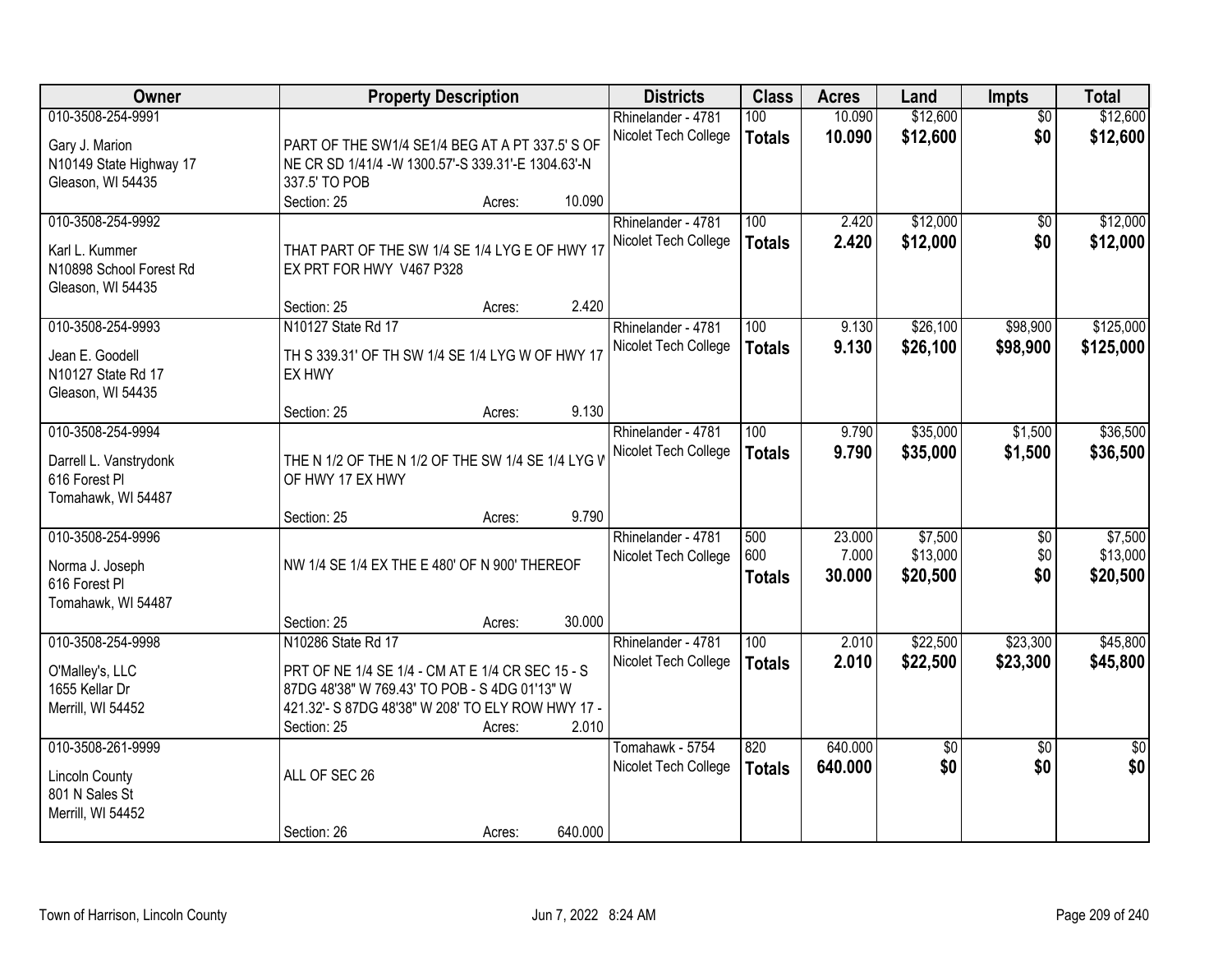| Owner                                     | <b>Property Description</b>                    |        |         | <b>Districts</b>                        | <b>Class</b>         | <b>Acres</b>     | Land                 | <b>Impts</b>    | <b>Total</b>         |
|-------------------------------------------|------------------------------------------------|--------|---------|-----------------------------------------|----------------------|------------------|----------------------|-----------------|----------------------|
| 010-3508-271-9999                         |                                                |        |         | Tomahawk - 5754                         | 820                  | 640.000          | $\overline{60}$      | $\overline{50}$ | \$0                  |
| <b>Lincoln County</b>                     | ALL OF SECTION 27                              |        |         | Nicolet Tech College                    | <b>Totals</b>        | 640.000          | \$0                  | \$0             | \$0                  |
| 801 N Sales St                            |                                                |        |         |                                         |                      |                  |                      |                 |                      |
| Merrill, WI 54452                         |                                                |        |         |                                         |                      |                  |                      |                 |                      |
|                                           | Section: 27                                    | Acres: | 640.000 |                                         |                      |                  |                      |                 |                      |
| 010-3508-281-9996                         |                                                |        |         | Tomahawk - 5754                         | 500                  | 6.000            | \$2,000              | \$0             | \$2,000              |
| <b>Grant Voermans</b>                     | SE 1/4 NE 1/4                                  |        |         | Nicolet Tech College                    | 600                  | 34.000           | \$62,900             | \$0             | \$62,900             |
| N10293 County Rd D                        |                                                |        |         |                                         | <b>Totals</b>        | 40.000           | \$64,900             | \$0             | \$64,900             |
| Tomahawk, WI 54487                        |                                                |        |         |                                         |                      |                  |                      |                 |                      |
|                                           | Section: 28                                    | Acres: | 40.000  |                                         |                      |                  |                      |                 |                      |
| 010-3508-281-9997                         |                                                |        |         | Tomahawk - 5754                         | 500                  | 15.000           | \$4,100              | \$0             | \$4,100              |
| <b>Grant Voermans</b>                     | SW 1/4 NE 1/4                                  |        |         | Nicolet Tech College                    | 600<br><b>Totals</b> | 25.000<br>40.000 | \$60,000<br>\$64,100 | \$0<br>\$0      | \$60,000<br>\$64,100 |
| N10293 County Rd D                        |                                                |        |         |                                         |                      |                  |                      |                 |                      |
| Tomahawk, WI 54487                        |                                                |        |         |                                         |                      |                  |                      |                 |                      |
|                                           | Section: 28                                    | Acres: | 40.000  |                                         |                      |                  |                      |                 |                      |
| 010-3508-281-9998                         |                                                |        |         | Tomahawk - 5754<br>Nicolet Tech College | 400<br>510           | 31.510<br>8.500  | \$1,300<br>\$6,600   | \$0<br>\$0      | \$1,300<br>\$6,600   |
| Verbist Family Rev Living Tst             | NW 1/4 NE 1/4 AND A TRIANGLE PCL IN THE NE 1/4 |        |         |                                         | <b>Totals</b>        | 40.010           | \$7,900              | \$0             | \$7,900              |
| W1421 County Rd D                         | NW 1/4 DES IN V120 P259 LCR                    |        |         |                                         |                      |                  |                      |                 |                      |
| Gleason, WI 54435                         |                                                |        | 40.010  |                                         |                      |                  |                      |                 |                      |
| 010-3508-281-9999                         | Section: 28<br>N10499 Hoebe RD                 | Acres: |         | Tomahawk - 5754                         | 100                  | 1.000            | \$15,000             | \$20,800        | \$35,800             |
|                                           |                                                |        |         | Nicolet Tech College                    | 500                  | 25.000           | \$6,900              | \$0             | \$6,900              |
| Gene C. Fisher                            | NE 1/4 NE 1/4                                  |        |         |                                         | 600                  | 14.000           | \$25,900             | \$0             | \$25,900             |
| W4990 Cty Rd U                            |                                                |        |         |                                         | <b>Totals</b>        | 40.000           | \$47,800             | \$20,800        | \$68,600             |
| Plymouth, WI 53073                        |                                                |        | 40.000  |                                         |                      |                  |                      |                 |                      |
| 010-3508-282-9996                         | Section: 28<br>N10370 Keg Rd                   | Acres: |         | Tomahawk - 5754                         | 100                  | 1.000            | \$15,000             | \$7,300         | \$22,300             |
|                                           |                                                |        |         | Nicolet Tech College                    | 600                  | 39.000           | \$60,500             | \$0             | \$60,500             |
| <b>Grant Voermans</b>                     | SE 1/4 NW 1/4                                  |        |         |                                         | <b>Totals</b>        | 40.000           | \$75,500             | \$7,300         | \$82,800             |
| N10293 County Rd D                        |                                                |        |         |                                         |                      |                  |                      |                 |                      |
| Tomahawk, WI 54487                        | Section: 28                                    | Acres: | 40.000  |                                         |                      |                  |                      |                 |                      |
| 010-3508-282-9997                         | County Rd D                                    |        |         | Tomahawk - 5754                         | 400                  | 27.000           | \$3,000              | $\overline{50}$ | \$3,000              |
|                                           |                                                |        |         | Nicolet Tech College                    | 500                  | 1.000            | \$300                | \$0             | \$300                |
| Voermans Revocable Trust                  | SW 1/4 NW 1/4                                  |        |         |                                         | 510                  | 12.000           | \$11,100             | \$0             | \$11,100             |
| W1817 Wagonmaker Ln<br>Tomahawk, WI 54487 |                                                |        |         |                                         | <b>Totals</b>        | 40.000           | \$14,400             | \$0             | \$14,400             |
|                                           | Section: 28                                    | Acres: | 40.000  |                                         |                      |                  |                      |                 |                      |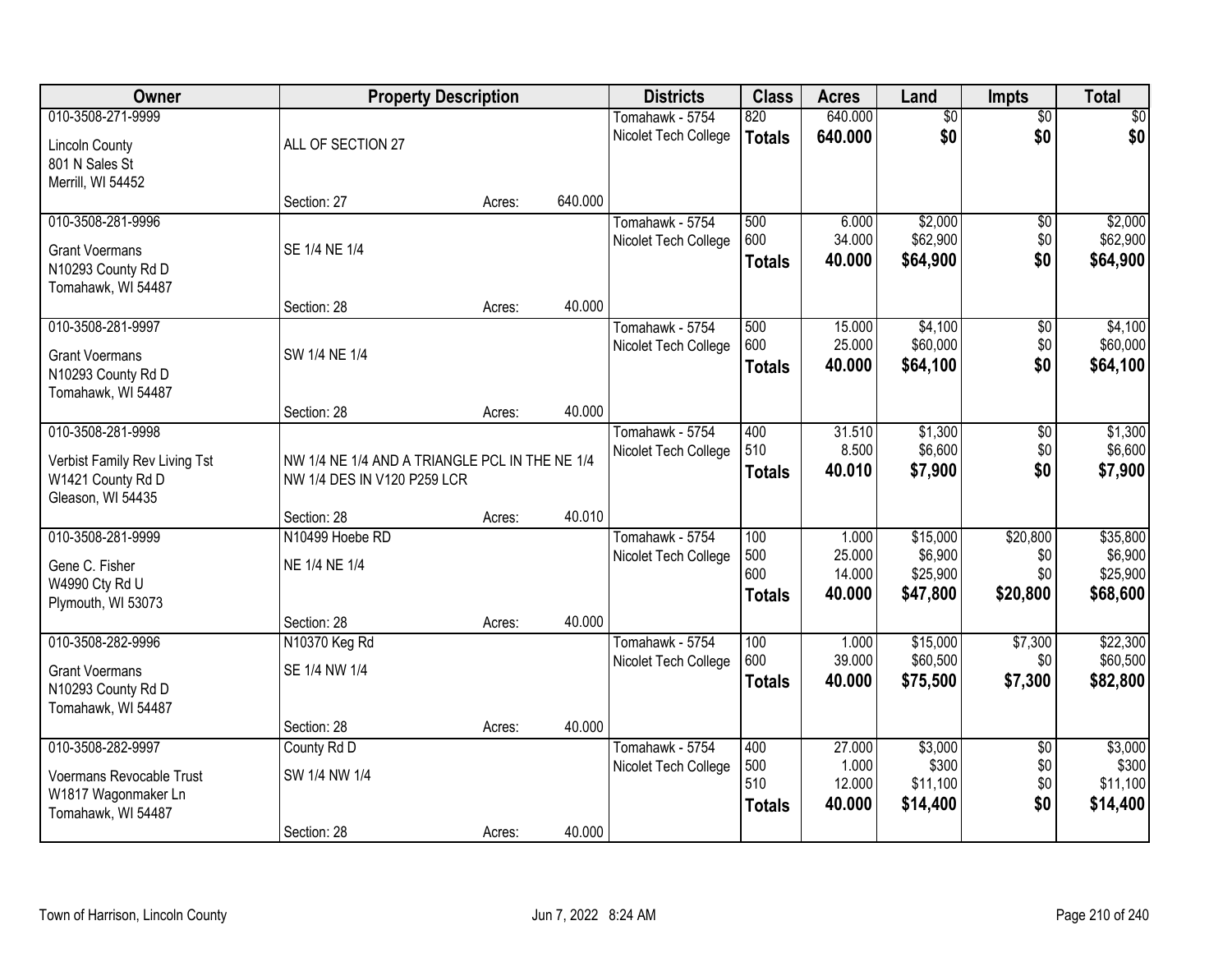| Owner                    | <b>Property Description</b>                 |        |        | <b>Districts</b>     | <b>Class</b>  | <b>Acres</b> | Land     | Impts           | <b>Total</b> |
|--------------------------|---------------------------------------------|--------|--------|----------------------|---------------|--------------|----------|-----------------|--------------|
| 010-3508-282-9998        | County Rd D                                 |        |        | Tomahawk - 5754      | 400           | 32.000       | \$3,600  | $\overline{60}$ | \$3,600      |
| Voermans Revocable Trust | NW 1/4 NW 1/4                               |        |        | Nicolet Tech College | 500           | 1.000        | \$300    | \$0             | \$300        |
| W1817 Wagonmaker Ln      |                                             |        |        |                      | 510           | 7.000        | \$6,500  | \$0             | \$6,500      |
| Tomahawk, WI 54487       |                                             |        |        |                      | <b>Totals</b> | 40.000       | \$10,400 | \$0             | \$10,400     |
|                          | Section: 28                                 | Acres: | 40.000 |                      |               |              |          |                 |              |
| 010-3508-282-9999        | N10486 County Rd D                          |        |        | Tomahawk - 5754      | 100           | 1.000        | \$15,000 | \$10,800        | \$25,800     |
| Voermans Revocable Trust | NE 1/4 NW 1/4 EX THAT PART DES IN V120 P259 |        |        | Nicolet Tech College | 500           | 25.990       | \$8,400  | \$0             | \$8,400      |
| W1817 Wagonmaker Ln      |                                             |        |        |                      | 510           | 13.000       | \$12,000 | \$0             | \$12,000     |
| Tomahawk, WI 54487       |                                             |        |        |                      | <b>Totals</b> | 39.990       | \$35,400 | \$10,800        | \$46,200     |
|                          | Section: 28                                 | Acres: | 39.990 |                      |               |              |          |                 |              |
| 010-3508-283-9994        | N10122 County Rd D                          |        |        | Tomahawk - 5754      | 100           | 2.000        | \$22,500 | \$120,600       | \$143,100    |
| Matthew W. Voermans      | S 1/2 OF SW 1/4 SW 1/4                      |        |        | Nicolet Tech College | 500           | 8.000        | \$2,600  | \$0             | \$2,600      |
| N10122 County Rd D       |                                             |        |        |                      | 600           | 10.000       | \$18,500 | \$0             | \$18,500     |
| Tomahawk, WI 54487       |                                             |        |        |                      | <b>Totals</b> | 20.000       | \$43,600 | \$120,600       | \$164,200    |
|                          | Section: 28                                 | Acres: | 20.000 |                      |               |              |          |                 |              |
| 010-3508-283-9995        | N10156 County Rd D                          |        |        | Tomahawk - 5754      | 100           | 2.000        | \$30,000 | \$140,800       | \$170,800    |
| Mary F. Ballard          | SW 1/4 SW 1/4 EX S 1/2 THRF                 |        |        | Nicolet Tech College | 400           | 4.000        | \$400    | \$0             | \$400        |
| N10156 County Rd D       |                                             |        |        |                      | 500           | 9.000        | \$2,900  | \$0             | \$2,900      |
| Tomahawk, WI 54487       |                                             |        |        |                      | 600           | 5.000        | \$9,300  | \$0             | \$9,300      |
|                          | Section: 28                                 | Acres: | 20.000 |                      | <b>Totals</b> | 20.000       | \$42,600 | \$140,800       | \$183,400    |
| 010-3508-283-9996        | N10123 Keg Rd                               |        |        | Tomahawk - 5754      | 100           | 1.000        | \$15,000 | \$80,100        | \$95,100     |
| Jay A. Van Ryen          | SE 1/4 SW 1/4                               |        |        | Nicolet Tech College | 400           | 35.000       | \$3,900  | \$0             | \$3,900      |
| W6424 Cty Rd E           |                                             |        |        |                      | 500           | 4.000        | \$1,300  | \$0             | \$1,300      |
| Tomahawk, WI 54487       |                                             |        |        |                      | <b>Totals</b> | 40.000       | \$20,200 | \$80,100        | \$100,300    |
|                          | Section: 28                                 | Acres: | 40.000 |                      |               |              |          |                 |              |
| 010-3508-283-9998        | N10290 County Rd D                          |        |        | Tomahawk - 5754      | 400           | 26.000       | \$3,700  | $\overline{30}$ | \$3,700      |
| Voermans Revocable Trust | NW 1/4 SW 1/4                               |        |        | Nicolet Tech College | 410           | 1.000        | \$4,600  | \$70,900        | \$75,500     |
| W1817 Wagonmaker Ln      |                                             |        |        |                      | 500           | 1.000        | \$100    | \$0             | \$100        |
| Tomahawk, WI 54487       |                                             |        |        |                      | 510           | 12.000       | \$11,100 | \$0             | \$11,100     |
|                          | Section: 28                                 | Acres: | 40.000 |                      | <b>Totals</b> | 40.000       | \$19,500 | \$70,900        | \$90,400     |
| 010-3508-283-9999        | N10249 Keg Rd                               |        |        | Tomahawk - 5754      | 100           | 1.000        | \$15,000 | \$89,700        | \$104,700    |
| Jonathan T. Baer         | NE 1/4 SW 1/4                               |        |        | Nicolet Tech College | 500           | 32.000       | \$25,600 | \$0             | \$25,600     |
| 9601 Perritt Ln          |                                             |        |        |                      | 510           | 7.000        | \$6,500  | \$0             | \$6,500      |
| Belvidere, IL 61008-7058 |                                             |        |        |                      | <b>Totals</b> | 40.000       | \$47,100 | \$89,700        | \$136,800    |
|                          | Section: 28                                 | Acres: | 40.000 |                      |               |              |          |                 |              |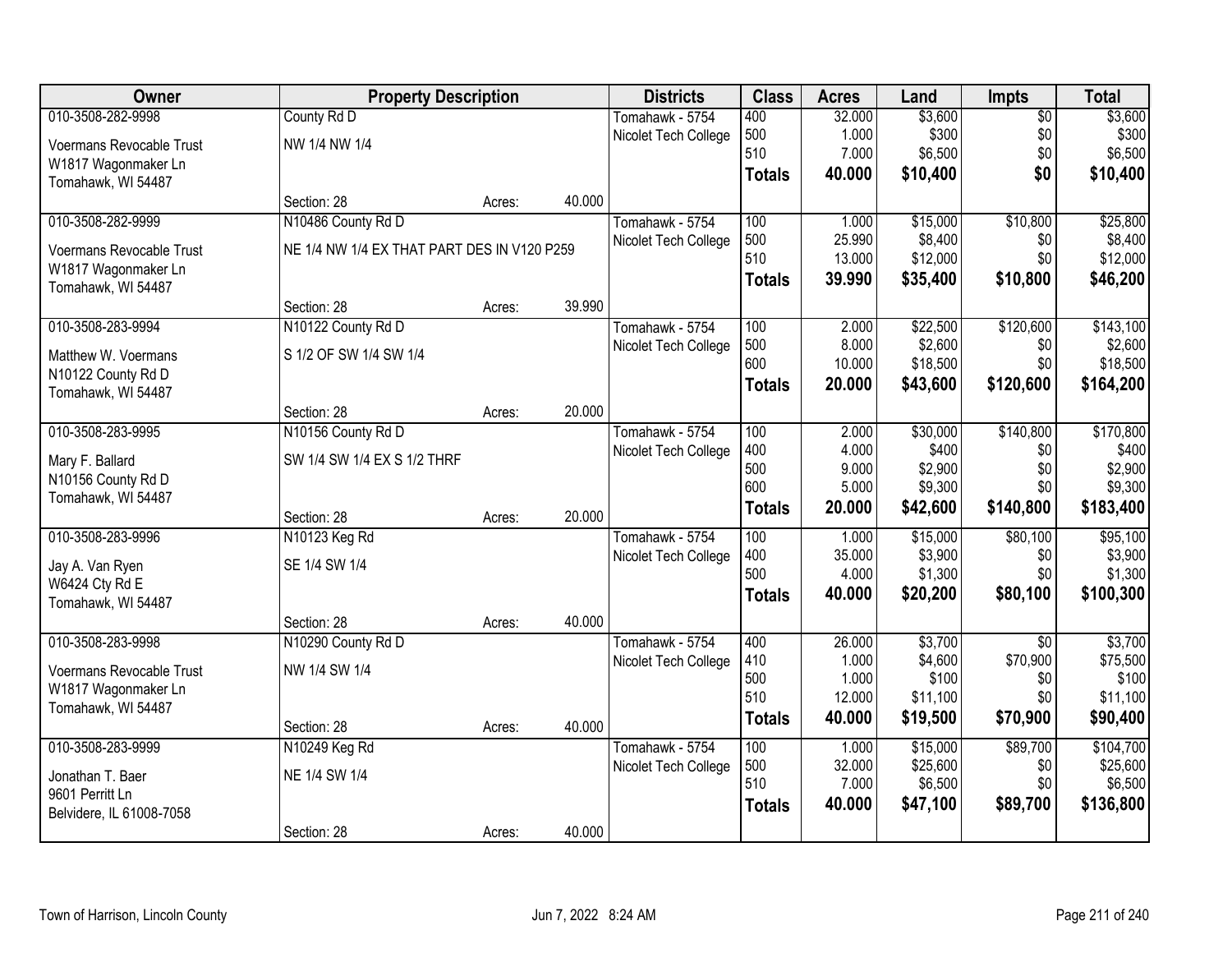| Owner               |                                               | <b>Property Description</b> |        | <b>Districts</b>     | <b>Class</b>  | <b>Acres</b>    | Land                 | <b>Impts</b>    | <b>Total</b>         |
|---------------------|-----------------------------------------------|-----------------------------|--------|----------------------|---------------|-----------------|----------------------|-----------------|----------------------|
| 010-3508-284-9990   | N10160 Keg Rd                                 |                             |        | Tomahawk - 5754      | 100           | 1.010           | \$20,100             | \$130,400       | \$150,500            |
| Shirley A. Voermans | SW 1/4 SE 1/4                                 |                             |        | Nicolet Tech College | 500           | 23.990          | \$7,800              | \$0             | \$7,800              |
| N10160 Keg Rd       |                                               |                             |        |                      | 600           | 15.000          | \$27,800             | \$0             | \$27,800             |
| Tomahawk, WI 54487  |                                               |                             |        |                      | <b>Totals</b> | 40.000          | \$55,700             | \$130,400       | \$186,100            |
|                     | Section: 28                                   | Acres:                      | 40.000 |                      |               |                 |                      |                 |                      |
| 010-3508-284-9991   | N10268 Keg Rd                                 |                             |        | Tomahawk - 5754      | 100           | 1.000           | \$15,000             | \$1,500         | \$16,500             |
| Timothy K. Debels   | NW 1/4 SE 1/4 EX CSM 1941 V10 P97-98 D0450743 |                             |        | Nicolet Tech College | 500           | 31.024          | \$12,900             | \$0             | \$12,900             |
| N9716 Cloverbelt Rd |                                               |                             |        |                      | <b>Totals</b> | 32.024          | \$27,900             | \$1,500         | \$29,400             |
| Tomahawk, WI 54487  |                                               |                             |        |                      |               |                 |                      |                 |                      |
|                     | Section: 28                                   | Acres:                      | 32.024 |                      |               |                 |                      |                 |                      |
| 010-3508-284-9992   | N10248 Keg Rd                                 |                             |        | Tomahawk - 5754      | 100           | 7.976           | \$33,200             | \$183,600       | \$216,800            |
| Carl Milbrath       | LT 1 AND OTLT 1 CSM 1941 V10 P97-98 D0450743  |                             |        | Nicolet Tech College | <b>Totals</b> | 7.976           | \$33,200             | \$183,600       | \$216,800            |
| N10248 Keg Rd       |                                               |                             |        |                      |               |                 |                      |                 |                      |
| Tomahawk, WI 54487  |                                               |                             |        |                      |               |                 |                      |                 |                      |
|                     | Section: 28                                   | Acres:                      | 7.976  |                      |               |                 |                      |                 |                      |
| 010-3508-284-9995   | Keg Rd                                        |                             |        | Tomahawk - 5754      | 744           | 40.000          | (\$74,000)           | $\overline{50}$ | \$0                  |
| Shirley A. Voermans | SE 1/4 SE 1/4                                 |                             |        | Nicolet Tech College | <b>Totals</b> | 40.000          | \$0                  | \$0             | \$0                  |
| N10160 Keg Rd       |                                               |                             |        |                      |               |                 |                      |                 |                      |
| Tomahawk, WI 54487  |                                               |                             |        |                      |               |                 |                      |                 |                      |
|                     | Section: 28                                   | Acres:                      | 40.000 |                      |               |                 |                      |                 |                      |
| 010-3508-284-9999   |                                               |                             |        | Tomahawk - 5754      | 500           | 40.000          | \$17,800             | $\overline{50}$ | \$17,800             |
| Timothy K. Debels   | NE 1/4 SE 1/4                                 |                             |        | Nicolet Tech College | <b>Totals</b> | 40.000          | \$17,800             | \$0             | \$17,800             |
| N9716 Cloverbelt Rd |                                               |                             |        |                      |               |                 |                      |                 |                      |
| Tomahawk, WI 54487  |                                               |                             |        |                      |               |                 |                      |                 |                      |
|                     | Section: 28                                   | Acres:                      | 40.000 |                      |               |                 |                      |                 |                      |
| 010-3508-291-9993   | County Rd D                                   |                             |        | Tomahawk - 5754      | 400           | 12.000          | \$1,700              | $\overline{50}$ | \$1,700              |
| Mark A. Voermans    | SE 1/4 NE 1/4 EX THE N 100' OF E 379' THRF    |                             |        | Nicolet Tech College | 510           | 27.130          | \$25,100             | \$0             | \$25,100             |
| N10455 Cty Rd D     |                                               |                             |        |                      | <b>Totals</b> | 39.130          | \$26,800             | \$0             | \$26,800             |
| Tomahawk, WI 54487  |                                               |                             |        |                      |               |                 |                      |                 |                      |
|                     | Section: 29                                   | Acres:                      | 39.130 |                      |               |                 |                      |                 |                      |
| 010-3508-291-9994   | W1832 Wagonmaker Ln                           |                             |        | Tomahawk - 5754      | 100           | 1.000           | \$15,000             | \$109,300       | \$124,300            |
| Paul Heikkinen Jr   | SW 1/4 NE 1/4                                 |                             |        | Nicolet Tech College | 500<br>600    | 30.000<br>9.000 | \$27,000<br>\$16,700 | \$0<br>\$0      | \$27,000<br>\$16,700 |
| W1832 Wagonmaker Ln |                                               |                             |        |                      | <b>Totals</b> | 40.000          | \$58,700             | \$109,300       | \$168,000            |
| Tomahawk, WI 54487  |                                               |                             |        |                      |               |                 |                      |                 |                      |
|                     | Section: 29                                   | Acres:                      | 40.000 |                      |               |                 |                      |                 |                      |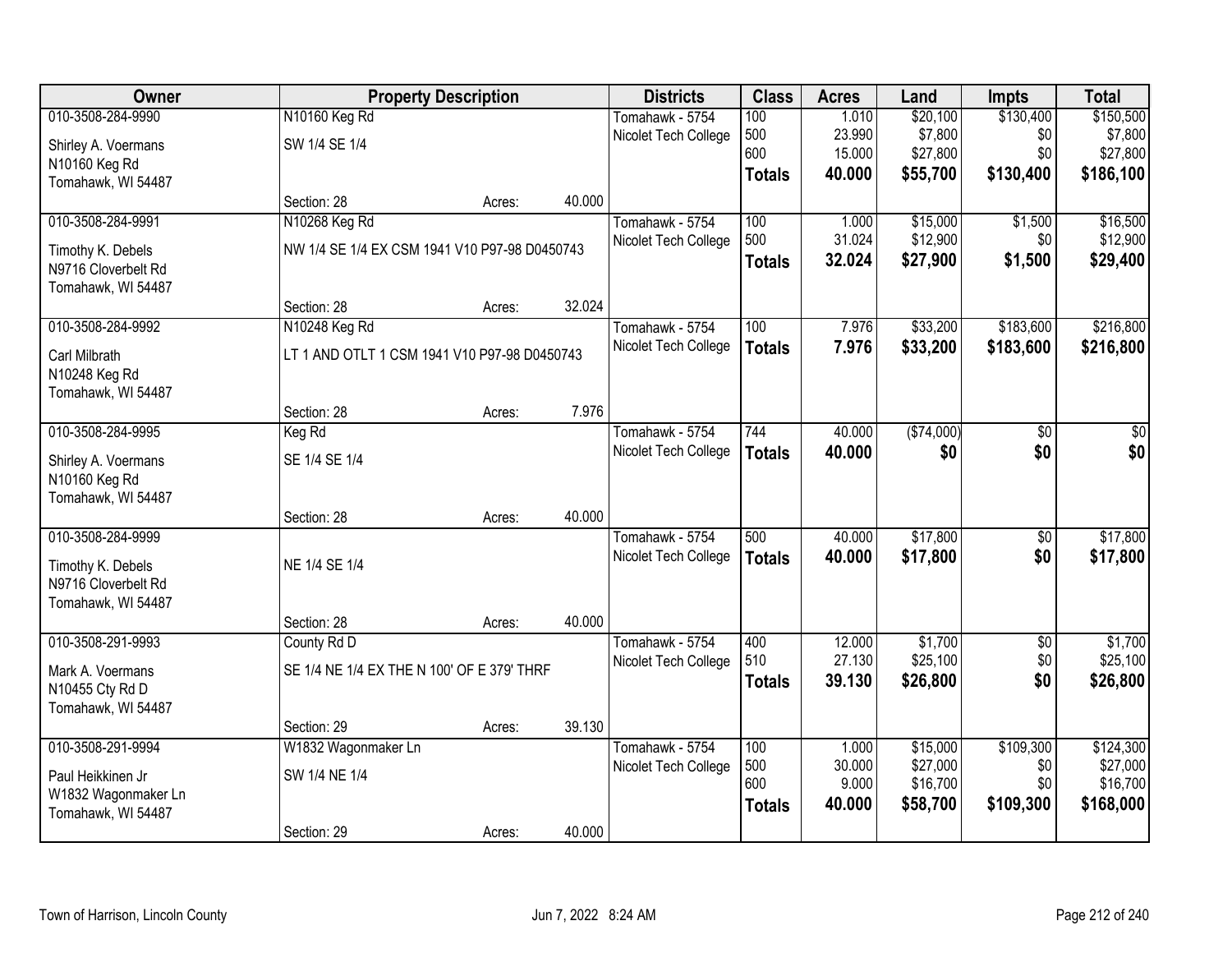| Owner                                  | <b>Property Description</b>                             |        |        | <b>Districts</b>     | <b>Class</b>  | <b>Acres</b> | Land       | Impts           | <b>Total</b> |
|----------------------------------------|---------------------------------------------------------|--------|--------|----------------------|---------------|--------------|------------|-----------------|--------------|
| 010-3508-291-9995                      |                                                         |        |        | Tomahawk - 5754      | 500           | 2.000        | \$600      | $\overline{50}$ | \$600        |
| Paul Heikkinen Jr                      | NW 1/4 NE 1/4                                           |        |        | Nicolet Tech College | 600           | 38.000       | \$91,200   | \$0             | \$91,200     |
| W1832 Wagonmaker Ln                    |                                                         |        |        |                      | <b>Totals</b> | 40.000       | \$91,800   | \$0             | \$91,800     |
| Tomahawk, WI 54487                     |                                                         |        |        |                      |               |              |            |                 |              |
|                                        | Section: 29                                             | Acres: | 40.000 |                      |               |              |            |                 |              |
| 010-3508-291-9996                      | N10467 County Rd D                                      |        |        | Tomahawk - 5754      | 100           | 0.920        | \$13,800   | \$50,200        | \$64,000     |
|                                        | THE S 200' OF THE N 450' OF E 200' OF NE 1/4 NE 1/4     |        |        | Nicolet Tech College | <b>Totals</b> | 0.920        | \$13,800   | \$50,200        | \$64,000     |
| Ronda Raye Olson<br>N10467 County Rd D | DES IN V323 P143 OF LCR                                 |        |        |                      |               |              |            |                 |              |
| Tomahawk, WI 54487                     |                                                         |        |        |                      |               |              |            |                 |              |
|                                        | Section: 29                                             | Acres: | 0.920  |                      |               |              |            |                 |              |
| 010-3508-291-9997                      | N10481 County Rd D                                      |        |        | Tomahawk - 5754      | 100           | 1.150        | \$16,100   | \$58,400        | \$74,500     |
|                                        | THE N 250' OF THE E 200' OF THE NE 1/4 NE 1/4           |        |        | Nicolet Tech College | <b>Totals</b> | 1.150        | \$16,100   | \$58,400        | \$74,500     |
| Lynda Jenkins<br>N10481 County Rd D    |                                                         |        |        |                      |               |              |            |                 |              |
| Tomahawk, WI 54487                     |                                                         |        |        |                      |               |              |            |                 |              |
|                                        | Section: 29                                             | Acres: | 1.150  |                      |               |              |            |                 |              |
| 010-3508-291-9998                      | N10393 County Rd D                                      |        |        | Tomahawk - 5754      | 100           | 2.760        | \$25,400   | \$69,600        | \$95,000     |
|                                        |                                                         |        |        | Nicolet Tech College | <b>Totals</b> | 2.760        | \$25,400   | \$69,600        | \$95,000     |
| Mitchell A. Voermans                   | PRT NE 1/4 NE 1/4 CM SE CR SD 1/4 1/4 N 230'- W         |        |        |                      |               |              |            |                 |              |
| N10393 County Rd D                     | 295'- SWLY 120'-S 78'-E 379' TO POB & N 100'OF E        |        |        |                      |               |              |            |                 |              |
| Tomahawk, WI 54487                     | 379' OF SE 1/4 NE 1/4                                   |        |        |                      |               |              |            |                 |              |
|                                        | Section: 29                                             | Acres: | 2.760  |                      |               |              |            |                 |              |
| 010-3508-291-9999                      | N10455 County Rd D                                      |        |        | Tomahawk - 5754      | 100           | 2.000        | \$22,500   | \$154,700       | \$177,200    |
| <b>Mark Voermans</b>                   | NE 1/4 NE 1/4 EX PCLS DES IN V234 P10 V317 P631         |        |        | Nicolet Tech College | 500           | 8.000        | \$2,600    | \$0             | \$2,600      |
| N10455 County Rd D                     | V323 P143 LCR                                           |        |        |                      | 510           | 26.370       | \$24,400   | \$0             | \$24,400     |
| Tomahawk, WI 54487                     |                                                         |        |        |                      | <b>Totals</b> | 36.370       | \$49,500   | \$154,700       | \$204,200    |
|                                        | Section: 29                                             | Acres: | 36.370 |                      |               |              |            |                 |              |
| 010-3508-292-9989                      | W2034 Wagonmaker Ln                                     |        |        | Tomahawk - 5754      | 100           | 1.440        | \$18,300   | \$121,300       | \$139,600    |
| Alan J. Van Strydonk                   | PRT OF SW 1/4 NW 1/4 DES AS CM AT SE CR OF SD           |        |        | Nicolet Tech College | <b>Totals</b> | 1.440        | \$18,300   | \$121,300       | \$139,600    |
| W1979 Wagonmaker Ln                    | 1/4 1/4 - W 208.71' POB - N 208.71'- W 300'- S 208.71'- |        |        |                      |               |              |            |                 |              |
| Tomahawk, WI 54487                     | E 300' TO POB                                           |        |        |                      |               |              |            |                 |              |
|                                        | Section: 29                                             | Acres: | 1.440  |                      |               |              |            |                 |              |
| 010-3508-292-9990                      | Wagonmaker Ln                                           |        |        | Tomahawk - 5754      | 100           | 3.560        | \$27,400   | \$600           | \$28,000     |
| Van's Land, Inc                        | SW 1/4 NW 1/4 EX 1 ACRE SQUARE IN THE SE                |        |        | Nicolet Tech College | 742           | 34.000       | (\$62,900) | \$0             | \$0          |
| 3630 N Hanson Lake Rd                  | CORNER AS DES IN V187 P275 AND EX A PCL DES             |        |        |                      | <b>Totals</b> | 37.560       | \$27,400   | \$600           | \$28,000     |
| Rhinelander, WI 54501                  | CM AT SE CR OF SD 1/4 1/4 - W 208.71' TO POB - N        |        |        |                      |               |              |            |                 |              |
|                                        | Section: 29                                             | Acres: | 37.560 |                      |               |              |            |                 |              |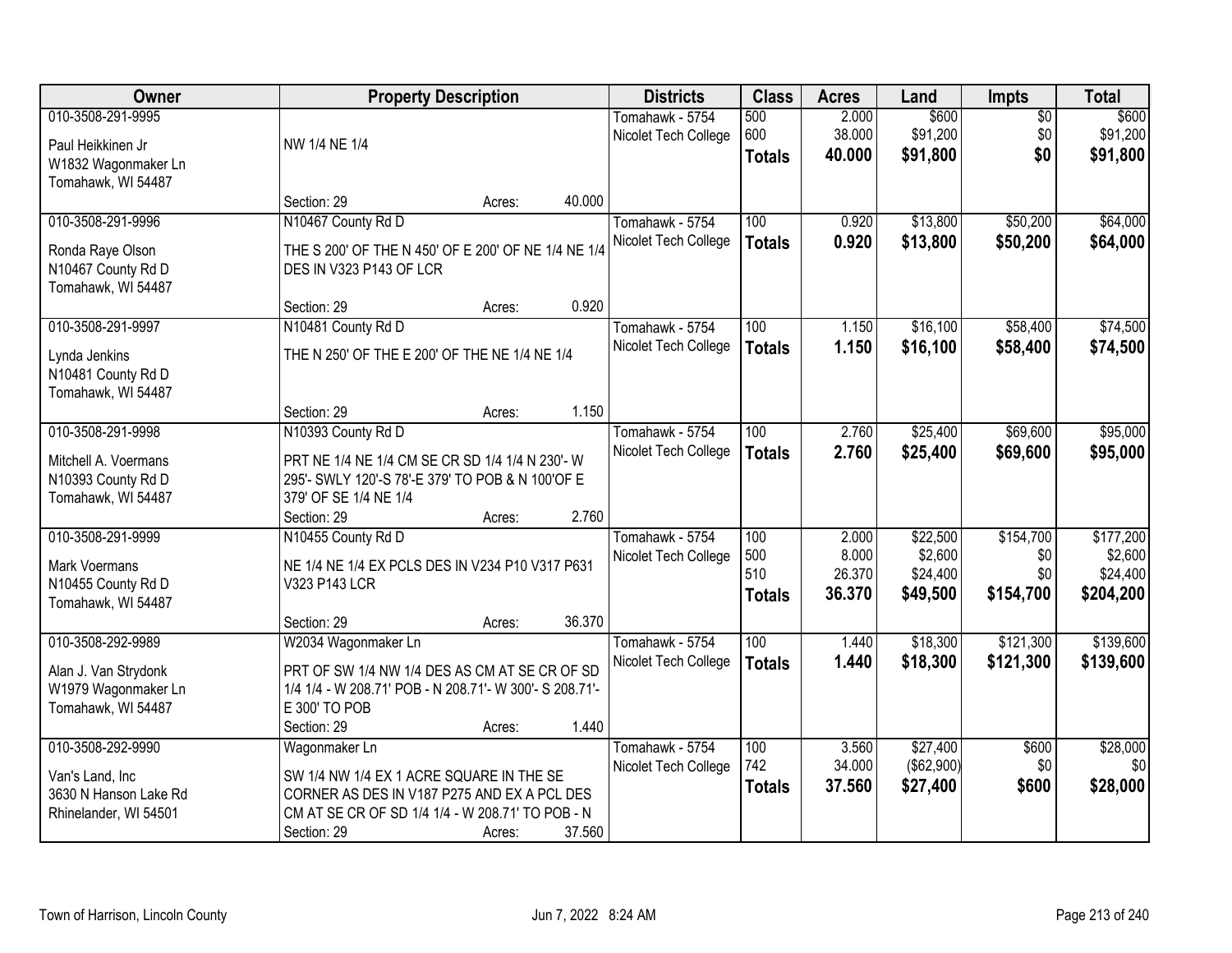| Owner                    |                                                  | <b>Property Description</b> |        | <b>Districts</b>     | <b>Class</b>     | <b>Acres</b> | Land         | <b>Impts</b>    | <b>Total</b>    |
|--------------------------|--------------------------------------------------|-----------------------------|--------|----------------------|------------------|--------------|--------------|-----------------|-----------------|
| 010-3508-292-9991        | W2008 Wagonmaker Ln                              |                             |        | Tomahawk - 5754      | 100              | 3.000        | \$26,300     | \$84,500        | \$110,800       |
| <b>Travis Dean Grant</b> | S 416' OF TH W 208' OF TH SE 1/4 NW 1/4 AND 1 SQ |                             |        | Nicolet Tech College | <b>Totals</b>    | 3.000        | \$26,300     | \$84,500        | \$110,800       |
| W2008 Wagonmaker Ln      | ACRE IN TH SE CR OF TH SW 1/4 NW 1/4             |                             |        |                      |                  |              |              |                 |                 |
| Tomahawk, WI 54487       |                                                  |                             |        |                      |                  |              |              |                 |                 |
|                          | Section: 29                                      | Acres:                      | 3.000  |                      |                  |              |              |                 |                 |
| 010-3508-292-9992        | Wagonmaker Ln                                    |                             |        | Tomahawk - 5754      | 600              | 18.000       | \$33,300     | \$0             | \$33,300        |
| Patricia A. Voermans     | W1/2 OF THE SE1/4 NW1/4 EX S 416' OF THE W       |                             |        | Nicolet Tech College | <b>Totals</b>    | 18.000       | \$33,300     | \$0             | \$33,300        |
| N8978 Hickory Dr         | 208'THRF                                         |                             |        |                      |                  |              |              |                 |                 |
| Gleason, WI 54435        |                                                  |                             |        |                      |                  |              |              |                 |                 |
|                          | Section: 29                                      | Acres:                      | 18.000 |                      |                  |              |              |                 |                 |
| 010-3508-292-9993        | W1906 Wagonmaker Ln                              |                             |        | Tomahawk - 5754      | 100              | 1.000        | \$15,000     | \$45,000        | \$60,000        |
| Brent V. Heikkinen       | SE 1/4 NW 1/4 EX W1/2 THRF                       |                             |        | Nicolet Tech College | 500              | 6.000        | \$4,500      | \$0             | \$4,500         |
| W1906 Wagonmaker Ln      |                                                  |                             |        |                      | 600              | 13.000       | \$24,100     | \$0             | \$24,100        |
| Tomahawk, WI 54487       |                                                  |                             |        |                      | <b>Totals</b>    | 20,000       | \$43,600     | \$45,000        | \$88,600        |
|                          | Section: 29                                      | Acres:                      | 20.000 |                      |                  |              |              |                 |                 |
| 010-3508-292-9998        |                                                  |                             |        | Tomahawk - 5754      | 500              | 5.000        | \$1,400      | \$0             | \$1,400         |
| Van's Land, Inc          | NW 1/4 NW 1/4                                    |                             |        | Nicolet Tech College | 742              | 35.000       | ( \$64, 800) | \$0             | \$0             |
| N10809 Mail Route Rd     |                                                  |                             |        |                      | <b>Totals</b>    | 40.000       | \$1,400      | \$0             | \$1,400         |
| Tomahawk, WI 54487       |                                                  |                             |        |                      |                  |              |              |                 |                 |
|                          | Section: 29                                      | Acres:                      | 40.000 |                      |                  |              |              |                 |                 |
| 010-3508-292-9999        |                                                  |                             |        | Tomahawk - 5754      | 500              | 10.000       | \$2,800      | $\overline{50}$ | \$2,800         |
| Brent V. Heikkinen       | NE 1/4 NW 1/4                                    |                             |        | Nicolet Tech College | 600              | 30.000       | \$55,500     | \$0             | \$55,500        |
| W1906 Wagonmaker Ln      |                                                  |                             |        |                      | <b>Totals</b>    | 40.000       | \$58,300     | \$0             | \$58,300        |
| Tomahawk, WI 54487       |                                                  |                             |        |                      |                  |              |              |                 |                 |
|                          | Section: 29                                      | Acres:                      | 40.000 |                      |                  |              |              |                 |                 |
| 010-3508-293-9986        | W1905 Wagonmaker Ln                              |                             |        | Tomahawk - 5754      | $\overline{100}$ | 5.000        | \$30,300     | \$14,900        | \$45,200        |
| Larry J. Van Strydonk    | PRT OF NE 1/4 SW 1/4 DES AS CM AT S ROW OF       |                             |        | Nicolet Tech College | <b>Totals</b>    | 5.000        | \$30,300     | \$14,900        | \$45,200        |
| 1008 Timm St             | WAGONMAKER LN & E LN OF SD 1/4 POB - WLY 300'-   |                             |        |                      |                  |              |              |                 |                 |
| Tomahawk, WI 54487       | S 725'- ELY 300'- NLY 725' TO POB                |                             |        |                      |                  |              |              |                 |                 |
|                          | Section: 29                                      | Acres:                      | 5.000  |                      |                  |              |              |                 |                 |
| 010-3508-293-9987        | Wagonmaker Ln                                    |                             |        | Tomahawk - 5754      | 744              | 24.180       | ( \$44,700)  | $\overline{50}$ | $\overline{50}$ |
| Van's Land, Inc          | NE 1/4 SW 1/4 EX V373 P409 & EX V548 P380 & EX   |                             |        | Nicolet Tech College | <b>Totals</b>    | 24.180       | \$0          | \$0             | \$0             |
| 3630 N Hanson Lake Rd    | D0460577                                         |                             |        |                      |                  |              |              |                 |                 |
| Rhinelander, WI 54501    |                                                  |                             |        |                      |                  |              |              |                 |                 |
|                          | Section: 29                                      | Acres:                      | 24.180 |                      |                  |              |              |                 |                 |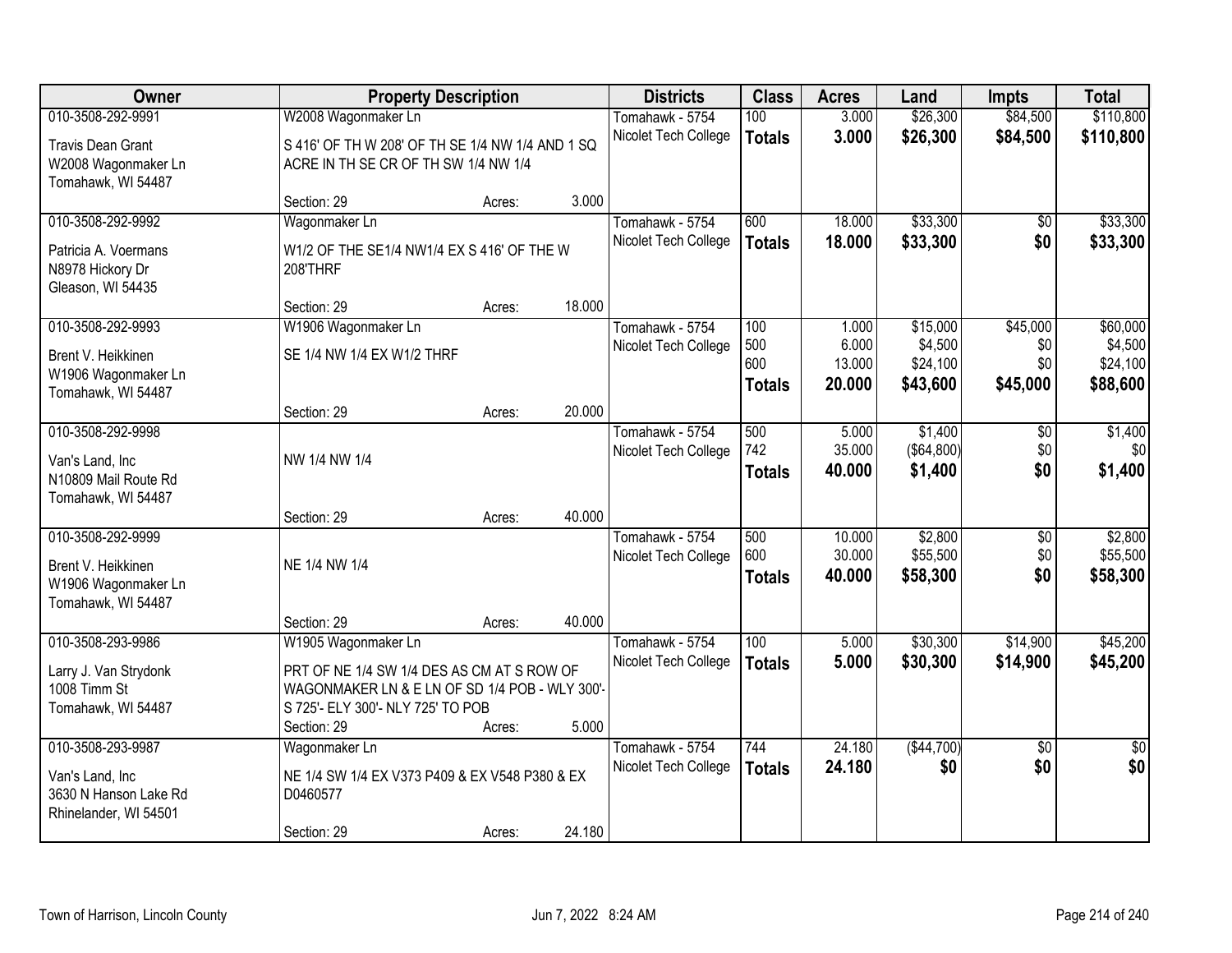| Owner                                   |                                                   | <b>Property Description</b> |        | <b>Districts</b>                        | <b>Class</b>  | <b>Acres</b>     | Land                 | <b>Impts</b>           | <b>Total</b>         |
|-----------------------------------------|---------------------------------------------------|-----------------------------|--------|-----------------------------------------|---------------|------------------|----------------------|------------------------|----------------------|
| 010-3508-293-9988                       | W2069 Wagonmaker Ln                               |                             |        | Tomahawk - 5754                         | 100           | 1.000            | \$15,000             | \$130,600              | \$145,600            |
| Nicholas A. Van Strydonk                | LT 1 CSM 1889 V9 P267 D0445446                    |                             |        | Nicolet Tech College                    | 500           | 9.000            | \$2,900              | \$0                    | \$2,900              |
| W2069 Wagonmaker Ln                     |                                                   |                             |        |                                         | <b>Totals</b> | 10.000           | \$17,900             | \$130,600              | \$148,500            |
| Tomahawk, WI 54487                      |                                                   |                             |        |                                         |               |                  |                      |                        |                      |
|                                         | Section: 29                                       | Acres:                      | 10.000 |                                         |               |                  |                      |                        |                      |
| 010-3508-293-9989                       | W2011 Wagonmaker Ln                               |                             |        | Tomahawk - 5754                         | 100           | 1.000            | \$20,000             | \$189,700              | \$209,700            |
| Roberta J. Irons                        | NW 1/4 SW 1/4 EX CSM 1889 V9 P267 D0445446        |                             |        | Nicolet Tech College                    | 500<br>600    | 23.257<br>6.000  | \$20,900<br>\$11,100 | \$0<br>\$0             | \$20,900<br>\$11,100 |
| W2011 Wagonmaker Ln                     |                                                   |                             |        |                                         | <b>Totals</b> | 30.257           | \$52,000             | \$189,700              | \$241,700            |
| Tomahawk, WI 54487                      |                                                   |                             |        |                                         |               |                  |                      |                        |                      |
|                                         | Section: 29                                       | Acres:                      | 30.257 |                                         |               |                  |                      |                        |                      |
| 010-3508-293-9990                       |                                                   |                             |        | Tomahawk - 5754                         | 100           | 0.455            | \$6,800              | $\overline{50}$        | \$6,800              |
| Dennis M Goulee & Joan Goulee           | THE S 30'OF E 1/2 SE 1/4 SW 1/4                   |                             |        | Nicolet Tech College                    | <b>Totals</b> | 0.455            | \$6,800              | \$0                    | \$6,800              |
| Revocable Living Trust                  |                                                   |                             |        |                                         |               |                  |                      |                        |                      |
| W1912 Cty Rd D                          |                                                   |                             |        |                                         |               |                  |                      |                        |                      |
| Tomahawk, WI 54487                      | Section: 29                                       | Acres:                      | 0.455  |                                         |               |                  |                      |                        |                      |
| 010-3508-293-9991                       |                                                   |                             |        | Tomahawk - 5754                         | 600           | 19.545           | \$36,200             | \$0                    | \$36,200             |
| Thomas J. Schoone                       | E 1/2 SE 1/4 SW 1/4 EX S 30' THRF DES IN D0393000 |                             |        | Nicolet Tech College                    | <b>Totals</b> | 19.545           | \$36,200             | \$0                    | \$36,200             |
| W1972 Cty Rd D                          |                                                   |                             |        |                                         |               |                  |                      |                        |                      |
| Tomahawk, WI 54487                      |                                                   |                             |        |                                         |               |                  |                      |                        |                      |
|                                         | Section: 29                                       | Acres:                      | 19.545 |                                         |               |                  |                      |                        |                      |
| 010-3508-293-9992                       | W1979 Wagonmaker Ln                               |                             |        | Tomahawk - 5754                         | 100           | 4.450            | \$29,200             | \$269,800              | \$299,000            |
| Alan J. Van Strydonk                    | PART OF THE NE 1/4 SW 1/4 CM AT THE INTER E LN    |                             |        | Nicolet Tech College                    | <b>Totals</b> | 4.450            | \$29,200             | \$269,800              | \$299,000            |
| W1979 Wagonmaker Ln                     | SD 1/4 1/4 & S LN WAGONMAKER LN - W 900' TO POE   |                             |        |                                         |               |                  |                      |                        |                      |
| Tomahawk, WI 54487                      | - S 462'- W TO W LN SD 1/4 1/4 - N TO S LN        |                             |        |                                         |               |                  |                      |                        |                      |
| 010-3508-293-9994                       | Section: 29                                       | Acres:                      | 4.450  |                                         | 600           |                  |                      |                        |                      |
|                                         |                                                   |                             |        | Tomahawk - 5754<br>Nicolet Tech College |               | 20.000<br>20.000 | \$37,000<br>\$37,000 | $\sqrt{6}$<br>\$0      | \$37,000<br>\$37,000 |
| Dennis M Goulee & Joan Goulee           | W 1/2 SE 1/4 SW 1/4                               |                             |        |                                         | <b>Totals</b> |                  |                      |                        |                      |
| Revocable Living Trust                  |                                                   |                             |        |                                         |               |                  |                      |                        |                      |
| W1912 Cty Rd D                          |                                                   |                             |        |                                         |               |                  |                      |                        |                      |
| Tomahawk, WI 54487<br>010-3508-293-9996 | Section: 29                                       | Acres:                      | 20.000 | Tomahawk - 5754                         | 500           | 15.420           | \$5,000              |                        | \$5,000              |
|                                         | Wagonmaker Ln                                     |                             |        | Nicolet Tech College                    | 600           | 24.580           | \$45,500             | $\overline{50}$<br>\$0 | \$45,500             |
| Daniel L. Crowell                       | SW 1/4 SW 1/4                                     |                             |        |                                         | <b>Totals</b> | 40.000           | \$50,500             | \$0                    | \$50,500             |
| W2048 County Rd D                       |                                                   |                             |        |                                         |               |                  |                      |                        |                      |
| Tomahawk, WI 54487                      | Section: 29                                       |                             | 40.000 |                                         |               |                  |                      |                        |                      |
|                                         |                                                   | Acres:                      |        |                                         |               |                  |                      |                        |                      |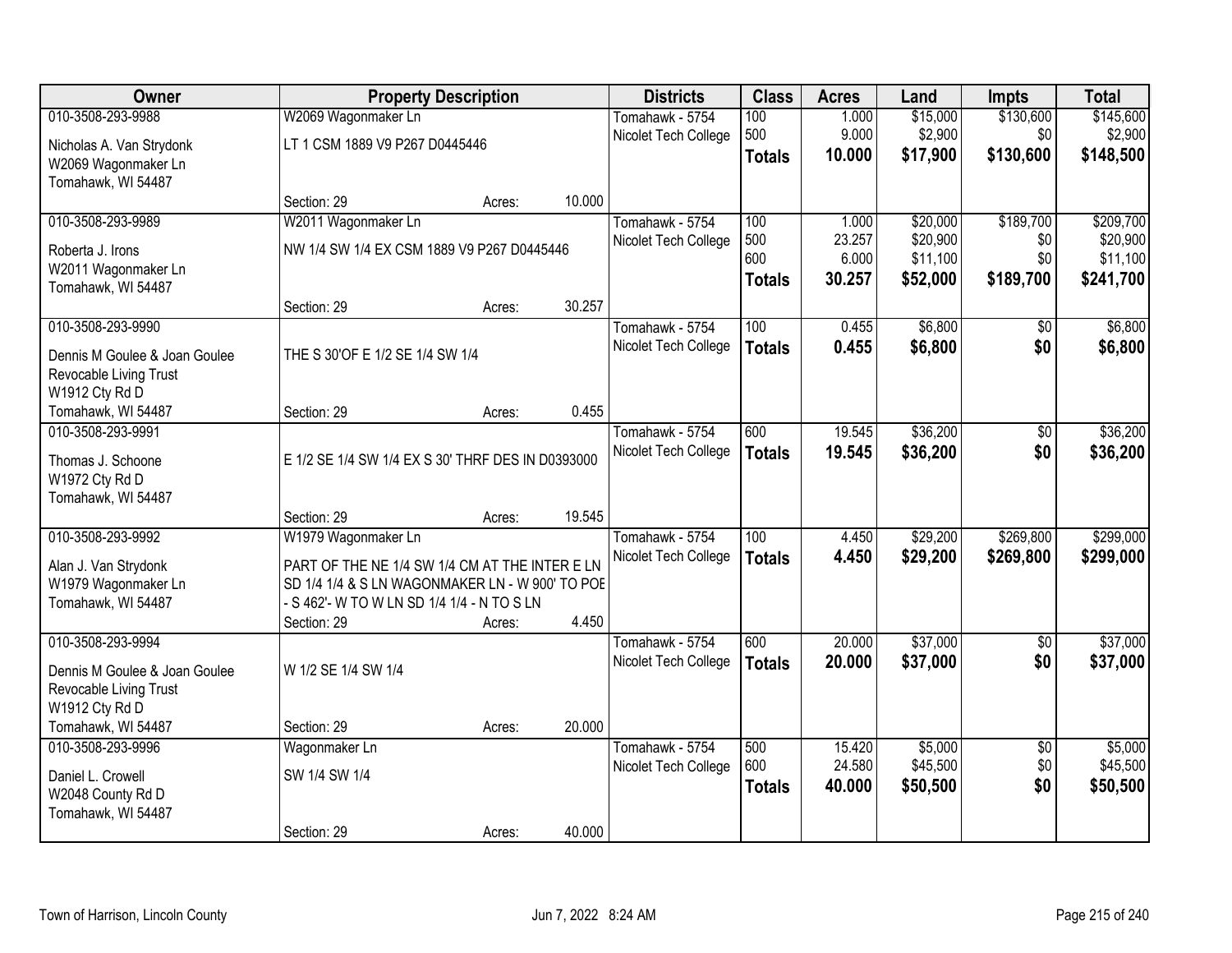| Owner                                        | <b>Property Description</b>                       |        |        | <b>Districts</b>     | <b>Class</b>  | <b>Acres</b> | Land            | <b>Impts</b>    | <b>Total</b>    |
|----------------------------------------------|---------------------------------------------------|--------|--------|----------------------|---------------|--------------|-----------------|-----------------|-----------------|
| 010-3508-293-9998                            | W1959 Wagonmaker Ln                               |        |        | Tomahawk - 5754      | 100           | 6.370        | \$31,600        | \$148,800       | \$180,400       |
| Jason Flanagan                               | PART OF THE NE1/4 SW1/4 CM AT THE INTER OF TH     |        |        | Nicolet Tech College | <b>Totals</b> | 6.370        | \$31,600        | \$148,800       | \$180,400       |
| 1012 Midway Rd                               | EN-S 1/4 LN SEC 29 & SLY ROW WAGONMAKER           |        |        |                      |               |              |                 |                 |                 |
| Mountain Lake, MN 56159                      | LN-WLY 300' TO POB - CONT WLY 600'-S 462'-ELY     |        |        |                      |               |              |                 |                 |                 |
|                                              | Section: 29                                       | Acres: | 6.370  |                      |               |              |                 |                 |                 |
| 010-3508-294-9991                            | County Rd D                                       |        |        | Tomahawk - 5754      | 400           | 8.000        | \$300           | $\overline{50}$ | \$300           |
| John Voermans II                             | TH N 264' OF SE 1/4 SE 1/4                        |        |        | Nicolet Tech College | <b>Totals</b> | 8.000        | \$300           | \$0             | \$300           |
| N10290 County Rd D                           |                                                   |        |        |                      |               |              |                 |                 |                 |
| Tomahawk, WI 54487                           |                                                   |        |        |                      |               |              |                 |                 |                 |
|                                              | Section: 29                                       | Acres: | 8.000  |                      |               |              |                 |                 |                 |
| 010-3508-294-9992                            | County Rd D                                       |        |        | Tomahawk - 5754      | 400           | 17.000       | \$2,400         | \$0             | \$2,400         |
|                                              |                                                   |        |        | Nicolet Tech College | 510           | 12.000       | \$11,100        | \$0             | \$11,100        |
| Mark A. Voermans                             | SE 1/4 SE 1/4 EX TH S 330' OF N 594' OF E 396' AS |        |        |                      | <b>Totals</b> | 29.000       | \$13,500        | \$0             | \$13,500        |
| N10455 Cty Rd D                              | DES V256 P355 LCR AND EX D0437518                 |        |        |                      |               |              |                 |                 |                 |
| Tomahawk, WI 54487                           |                                                   |        |        |                      |               |              |                 |                 |                 |
|                                              | Section: 29                                       | Acres: | 29.000 |                      |               |              |                 |                 |                 |
| 010-3508-294-9993                            |                                                   |        |        | Tomahawk - 5754      | 100           | 0.020        | \$300           | \$0             | \$300           |
| Dennis M Goulee & Joan Goulee                | THE S 30' OF THE W 30' OF SW 1/4 SE 1/4           |        |        | Nicolet Tech College | <b>Totals</b> | 0.020        | \$300           | \$0             | \$300           |
| Revocable Living Trust                       |                                                   |        |        |                      |               |              |                 |                 |                 |
| W1912 Cty Rd D                               |                                                   |        |        |                      |               |              |                 |                 |                 |
| Tomahawk, WI 54487                           | Section: 29                                       | Acres: | 0.020  |                      |               |              |                 |                 |                 |
| 010-3508-294-9994                            |                                                   |        |        | Tomahawk - 5754      | 400           | 29.980       | \$4,300         | $\overline{50}$ | \$4,300         |
| Thomas J. Schoone                            | SW 1/4 SE 1/4 EX THE S 30' OF THE W 30' THRF DES  |        |        | Nicolet Tech College | 510           | 10.000       | \$7,800         | \$0             | \$7,800         |
| W1972 Cty Rd D                               | IN D0393000                                       |        |        |                      | <b>Totals</b> | 39.980       | \$12,100        | \$0             | \$12,100        |
| Tomahawk, WI 54487                           |                                                   |        |        |                      |               |              |                 |                 |                 |
|                                              | Section: 29                                       | Acres: | 39.980 |                      |               |              |                 |                 |                 |
| 010-3508-294-9995                            | County Rd D                                       |        |        | Tomahawk - 5754      | 840           | 3.000        | $\overline{60}$ | $\overline{50}$ | $\overline{50}$ |
|                                              | TH S 330' OF N 594' OF E 396' OF SE 1/4 SE 1/4    |        |        | Nicolet Tech College | <b>Totals</b> | 3.000        | \$0             | \$0             | \$0             |
| St Augustine Catholi Cemetery<br>County Rd D |                                                   |        |        |                      |               |              |                 |                 |                 |
| Tomahawk, WI 54487                           |                                                   |        |        |                      |               |              |                 |                 |                 |
|                                              | Section: 29                                       | Acres: | 3.000  |                      |               |              |                 |                 |                 |
| 010-3508-294-9998                            | W1817 Wagonmaker Ln                               |        |        | Tomahawk - 5754      | 100           | 1.000        | \$15,000        | \$86,900        | \$101,900       |
|                                              |                                                   |        |        | Nicolet Tech College | 500           | 1.000        | \$300           | \$0             | \$300           |
| Voermans Revocable Trust                     | NW 1/4 SE 1/4                                     |        |        |                      | 600           | 38.000       | \$70,300        | \$0             | \$70,300        |
| W1817 Wagonmaker Ln                          |                                                   |        |        |                      | <b>Totals</b> | 40.000       | \$85,600        | \$86,900        | \$172,500       |
| Tomahawk, WI 54487                           |                                                   |        |        |                      |               |              |                 |                 |                 |
|                                              | Section: 29                                       | Acres: | 40.000 |                      |               |              |                 |                 |                 |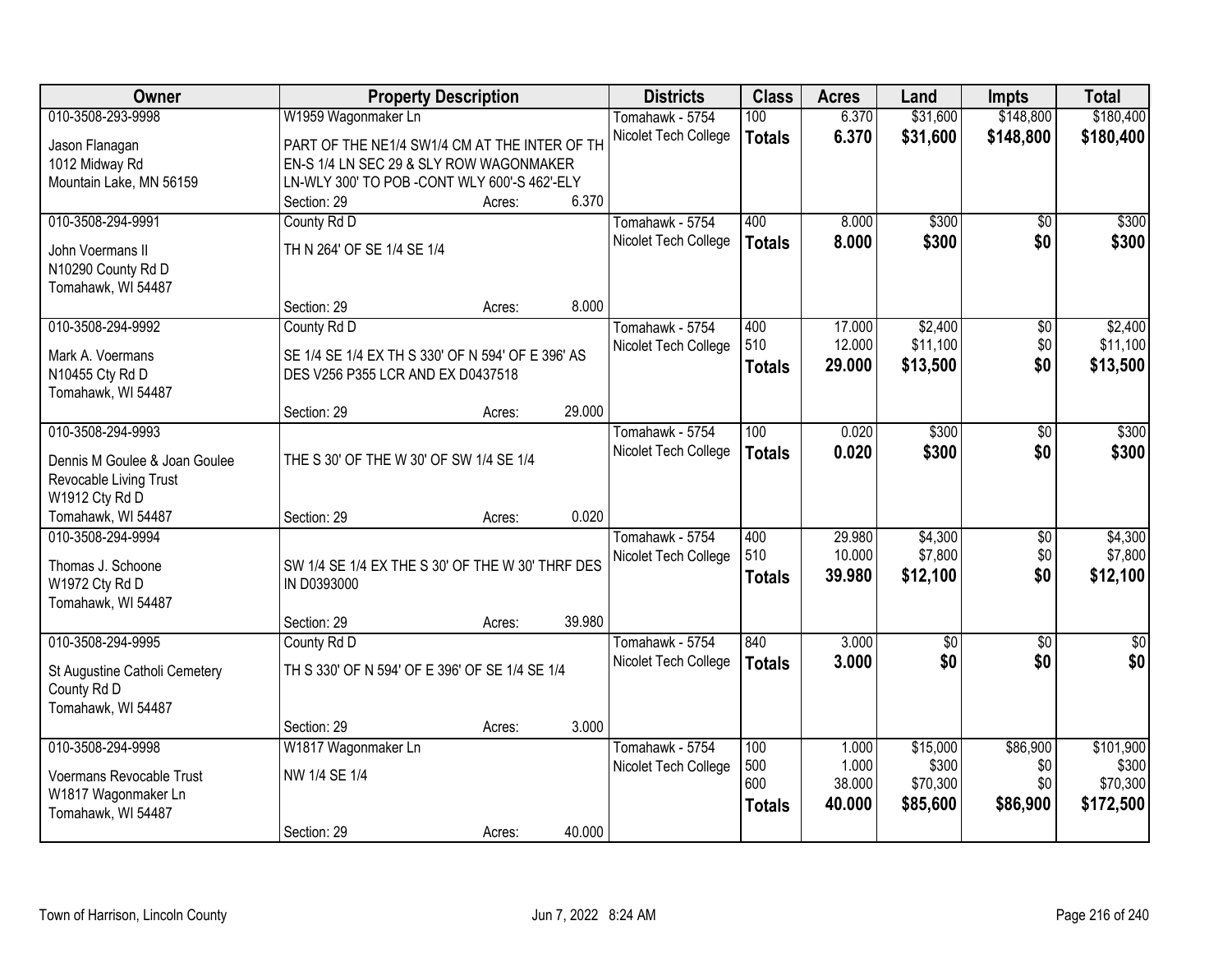| Owner                          | <b>Property Description</b>                       |        |        | <b>Districts</b>     | <b>Class</b>  | <b>Acres</b> | Land        | <b>Impts</b>    | <b>Total</b>    |
|--------------------------------|---------------------------------------------------|--------|--------|----------------------|---------------|--------------|-------------|-----------------|-----------------|
| 010-3508-294-9999              | N10293 County Rd D                                |        |        | Tomahawk - 5754      | 400           | 37.000       | \$1,500     | $\overline{50}$ | \$1,500         |
| John Voermans II               | NE 1/4 SE 1/4                                     |        |        | Nicolet Tech College | 410           | 1.000        | \$4,500     | \$106,900       | \$111,400       |
| N10290 County Rd D             |                                                   |        |        |                      | 500           | 2.000        | \$700       | \$0             | \$700           |
| Tomahawk, WI 54487             |                                                   |        |        |                      | <b>Totals</b> | 40.000       | \$6,700     | \$106,900       | \$113,600       |
|                                | Section: 29                                       | Acres: | 40.000 |                      |               |              |             |                 |                 |
| 010-3508-301-9993              | W2119 Wagonmaker Ln                               |        |        | Tomahawk - 5754      | 100           | 3.000        | \$26,300    | \$149,800       | \$176,100       |
| Robert C. Byrns                | PART OF THE SE 1/4 NE 1/4 CM E 1/4 CR SEC 30      |        |        | Nicolet Tech College | <b>Totals</b> | 3.000        | \$26,300    | \$149,800       | \$176,100       |
| W2119 Wagonmaker Ln            | POB - NLY ALG E LN 400'- WLY 328' - SLY 400'- ELY |        |        |                      |               |              |             |                 |                 |
| Tomahawk, WI 54487             | ALG S LN TO POB                                   |        |        |                      |               |              |             |                 |                 |
|                                | Section: 30                                       | Acres: | 3.000  |                      |               |              |             |                 |                 |
| 010-3508-301-9994              |                                                   |        |        | Tomahawk - 5754      | 400           | 13.000       | \$1,900     | \$0             | \$1,900         |
| Van's Land, Inc                | SE 1/4 NE 1/4 EX V573 P526                        |        |        | Nicolet Tech College | 742           | 24.000       | (\$44,400)  | \$0             | \$0             |
| 1008 Timm St                   |                                                   |        |        |                      | <b>Totals</b> | 37.000       | \$1,900     | \$0             | \$1,900         |
| Tomahawk, WI 54487             |                                                   |        |        |                      |               |              |             |                 |                 |
|                                | Section: 30                                       | Acres: | 37.000 |                      |               |              |             |                 |                 |
| 010-3508-301-9997              |                                                   |        |        | Tomahawk - 5754      | 744           | 40.000       | ( \$62,000) | $\overline{50}$ | \$0             |
| David Testin                   | SW 1/4 NE 1/4                                     |        |        | Nicolet Tech College | <b>Totals</b> | 40.000       | \$0         | \$0             | \$0             |
| 33865 W River Rd               |                                                   |        |        |                      |               |              |             |                 |                 |
| Wilington, IL 60481            |                                                   |        |        |                      |               |              |             |                 |                 |
|                                | Section: 30                                       | Acres: | 40.000 |                      |               |              |             |                 |                 |
| 010-3508-301-9998              |                                                   |        |        | Tomahawk - 5754      | 743           | 40.000       | (\$62,000)  | $\overline{50}$ | \$0             |
| Gengler Family Revocable Trust | NW 1/4 NE 1/4                                     |        |        | Nicolet Tech College | <b>Totals</b> | 40.000       | \$0         | \$0             | \$0             |
| 5460 Manor Rd                  |                                                   |        |        |                      |               |              |             |                 |                 |
| Rhinelander, WI 54501          |                                                   |        |        |                      |               |              |             |                 |                 |
|                                | Section: 30                                       | Acres: | 40.000 |                      |               |              |             |                 |                 |
| 010-3508-301-9999              | W2152 Wagonmaker Ln                               |        |        | Tomahawk - 5754      | 742           | 40.000       | ( \$74,000) | $\sqrt{6}$      | $\frac{6}{3}$   |
| Van's Land, Inc                | NE 1/4 NE 1/4                                     |        |        | Nicolet Tech College | <b>Totals</b> | 40.000       | \$0         | \$0             | \$0             |
| 3630 N Hanson Lake Rd          |                                                   |        |        |                      |               |              |             |                 |                 |
| Rhinelander, WI 54501          |                                                   |        |        |                      |               |              |             |                 |                 |
|                                | Section: 30                                       | Acres: | 40.000 |                      |               |              |             |                 |                 |
| 010-3508-302-9996              |                                                   |        |        | Tomahawk - 5754      | 743           | 38.960       | (\$72,100)  | $\overline{50}$ | $\overline{50}$ |
| Peter J. Pintens               | SE 1/4 NW 1/4                                     |        |        | Nicolet Tech College | <b>Totals</b> | 38.960       | \$0         | \$0             | \$0             |
| 118 W Rice Ave                 |                                                   |        |        |                      |               |              |             |                 |                 |
| Tomahawk, WI 54487             |                                                   |        |        |                      |               |              |             |                 |                 |
|                                | Section: 30                                       | Acres: | 38.960 |                      |               |              |             |                 |                 |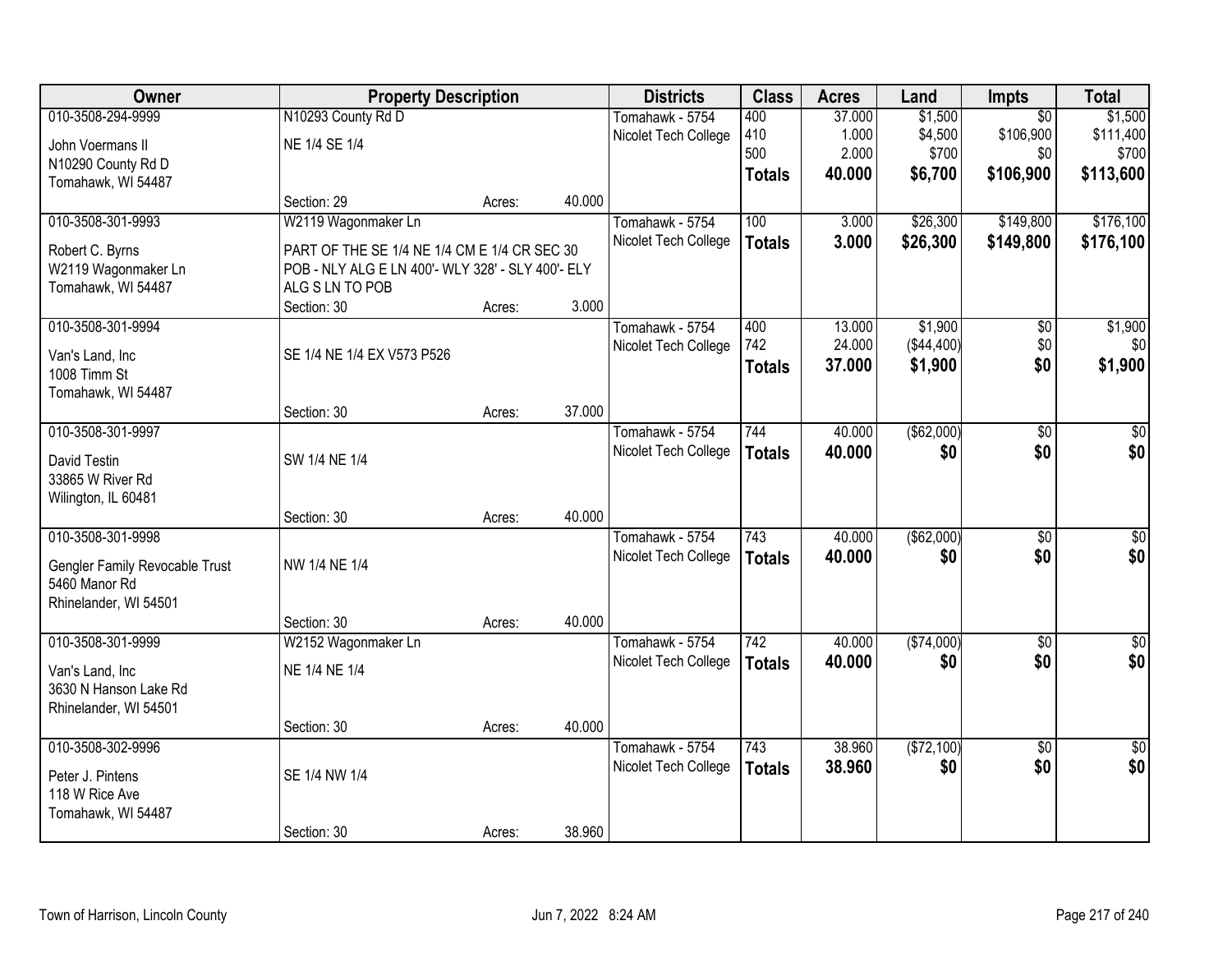| Owner                                                                                                 | <b>Property Description</b>                                                    |        |        | <b>Districts</b>                        | <b>Class</b>         | <b>Acres</b>     | Land                 | <b>Impts</b>           | <b>Total</b>           |
|-------------------------------------------------------------------------------------------------------|--------------------------------------------------------------------------------|--------|--------|-----------------------------------------|----------------------|------------------|----------------------|------------------------|------------------------|
| 010-3508-302-9997<br>Gengler Family Revocable Trust<br>5460 Manor Rd                                  | FRAC SW 1/4 NW 1/4                                                             |        |        | Tomahawk - 5754<br>Nicolet Tech College | 743<br><b>Totals</b> | 32.930<br>32.930 | ( \$51,000)<br>\$0   | $\overline{50}$<br>\$0 | \$0<br>\$0             |
| Rhinelander, WI 54501                                                                                 | Section: 30                                                                    | Acres: | 32.930 |                                         |                      |                  |                      |                        |                        |
| 010-3508-302-9998<br>Peter J. Pintens<br>118 W Rice Ave<br>Tomahawk, WI 54487                         | FRAC NW 1/4 NW 1/4 - SHOWN ON NICOLET PLAT OF<br>SURVEY DATED 09/17/08 (S283A) |        |        | Tomahawk - 5754<br>Nicolet Tech College | 743<br><b>Totals</b> | 30.950<br>30.950 | ( \$57, 300)<br>\$0  | \$0<br>\$0             | \$0<br>\$0             |
| 010-3508-302-9999                                                                                     | Section: 30<br>W2388 Wagonmaker Ln                                             | Acres: | 30.950 | Tomahawk - 5754                         | 743                  | 40.000           | ( \$62,000)          | \$0                    | $\overline{50}$        |
| Gengler Family Revocable Trust<br>5460 Manor Rd<br>Rhinelander, WI 54501                              | NE 1/4 NW 1/4                                                                  |        |        | Nicolet Tech College                    | <b>Totals</b>        | 40.000           | \$0                  | \$0                    | \$0                    |
|                                                                                                       | Section: 30                                                                    | Acres: | 40.000 |                                         |                      |                  |                      |                        |                        |
| 010-3508-303-9996<br><b>Pintens Family Recreation Trust</b><br>2007 Sugar Woods Dr<br>Orono, MN 55356 | SE 1/4 SW 1/4                                                                  |        |        | Tomahawk - 5754<br>Nicolet Tech College | 743<br><b>Totals</b> | 38.040<br>38.040 | (\$70,400)<br>\$0    | \$0<br>\$0             | $\sqrt{50}$<br>\$0     |
|                                                                                                       | Section: 30                                                                    | Acres: | 38.040 |                                         |                      |                  |                      |                        |                        |
| 010-3508-303-9997<br>Rsc Land LLC<br>1919 Cash Rd<br>Tomahawk, WI 54487                               | FRAC SW 1/4 SW 1/4<br>Section: 30                                              | Acres: | 35.030 | Tomahawk - 5754<br>Nicolet Tech College | 744<br><b>Totals</b> | 35.030<br>35.030 | ( \$64, 800)<br>\$0  | \$0<br>\$0             | $\sqrt{50}$<br>\$0     |
| 010-3508-303-9998<br>Rsc Land LLC<br>1919 Cash Rd<br>Tomahawk, WI 54487                               | FRAC NW 1/4 SW 1/4                                                             |        |        | Tomahawk - 5754<br>Nicolet Tech College | 744<br><b>Totals</b> | 33.980<br>33.980 | ( \$62, 900)<br>\$0  | \$0<br>\$0             | \$0<br>\$0             |
|                                                                                                       | Section: 30                                                                    | Acres: | 33.980 |                                         |                      |                  |                      |                        |                        |
| 010-3508-303-9999<br><b>Pintens Family Recreation Trust</b><br>2007 Sugar Woods Dr<br>Orono, MN 55356 | W2394 County Rd D<br>NE 1/4 SW 1/4<br>Section: 30                              | Acres: | 37.270 | Tomahawk - 5754<br>Nicolet Tech College | 743<br><b>Totals</b> | 37.270<br>37.270 | $($ \$69,000)<br>\$0 | $\overline{50}$<br>\$0 | $\overline{30}$<br>\$0 |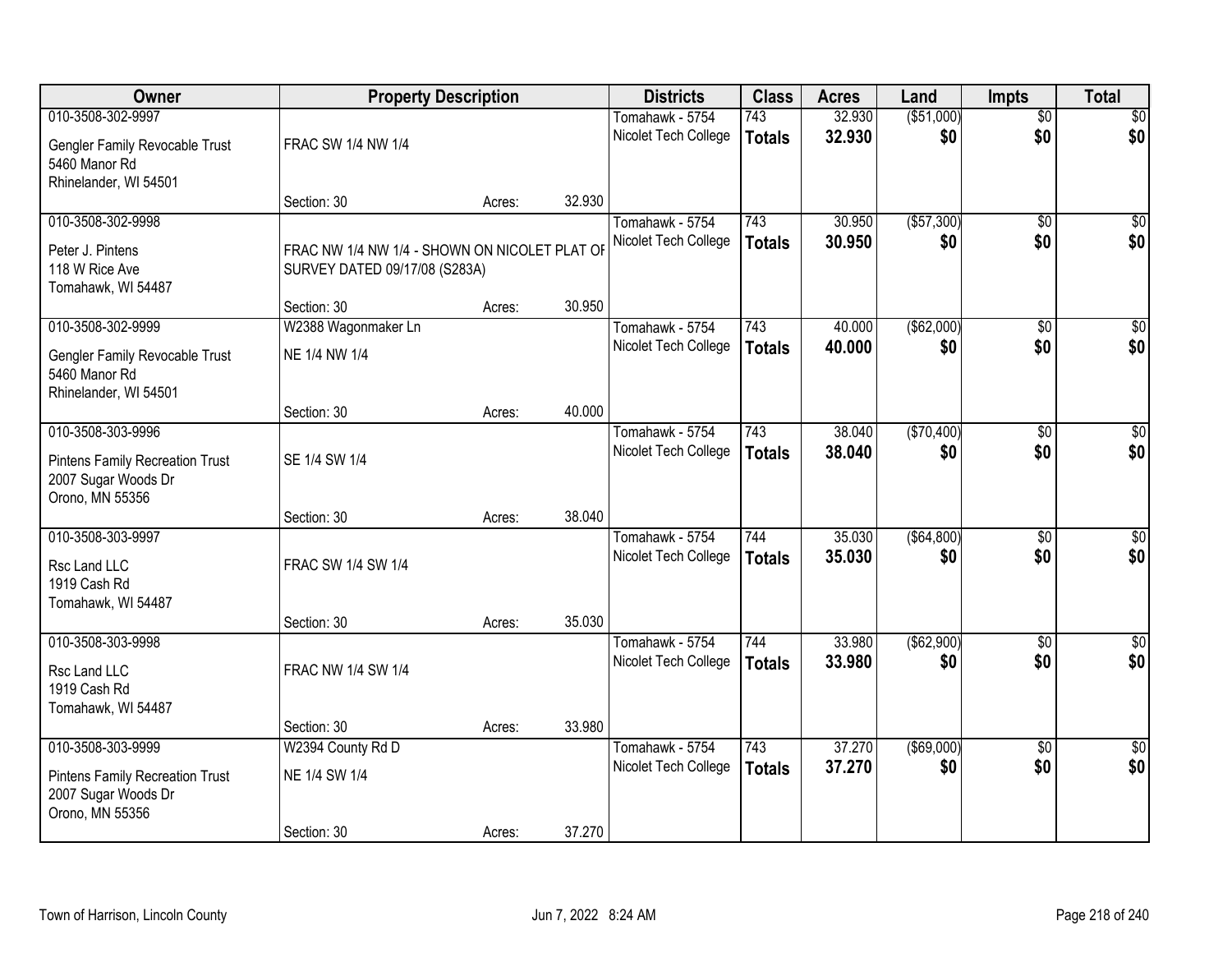| Owner                                  |                                             | <b>Property Description</b> |        | <b>Districts</b>     | <b>Class</b>  | <b>Acres</b>    | Land                | <b>Impts</b>     | <b>Total</b>         |
|----------------------------------------|---------------------------------------------|-----------------------------|--------|----------------------|---------------|-----------------|---------------------|------------------|----------------------|
| 010-3508-304-9996                      |                                             |                             |        | Tomahawk - 5754      | 400           | 9.000           | \$1,000             | $\sqrt{$0}$      | \$1,000              |
| Van's Land, Inc                        | SE 1/4 SE 1/4                               |                             |        | Nicolet Tech College | 742           | 31.000          | (\$57,400)          | \$0              | \$0                  |
| 3630 N Hanson Lake Rd                  |                                             |                             |        |                      | <b>Totals</b> | 40.000          | \$1,000             | \$0              | \$1,000              |
| Rhinelander, WI 54501                  |                                             |                             |        |                      |               |                 |                     |                  |                      |
|                                        | Section: 30                                 | Acres:                      | 40.000 |                      |               |                 |                     |                  |                      |
| 010-3508-304-9997                      |                                             |                             |        | Tomahawk - 5754      | 743           | 38.530          | ( \$59,700)         | $\overline{50}$  | \$0                  |
| <b>Pintens Family Recreation Trust</b> | SW 1/4 SE 1/4                               |                             |        | Nicolet Tech College | <b>Totals</b> | 38.530          | \$0                 | \$0              | \$0                  |
| 2007 Sugar Woods Dr                    |                                             |                             |        |                      |               |                 |                     |                  |                      |
| Orono, MN 55356                        |                                             |                             |        |                      |               |                 |                     |                  |                      |
|                                        | Section: 30                                 | Acres:                      | 38.530 |                      |               |                 |                     |                  |                      |
| 010-3508-304-9998                      |                                             |                             |        | Tomahawk - 5754      | 743           | 36.850          | ( \$68,200)         | \$0              | $\overline{50}$      |
| <b>Pintens Family Recreation Trust</b> | NW 1/4 SE 1/4                               |                             |        | Nicolet Tech College | <b>Totals</b> | 36.850          | \$0                 | \$0              | \$0                  |
| 2007 Sugar Woods Dr                    |                                             |                             |        |                      |               |                 |                     |                  |                      |
| Orono, MN 55356                        |                                             |                             |        |                      |               |                 |                     |                  |                      |
|                                        | Section: 30                                 | Acres:                      | 36.850 |                      |               |                 |                     |                  |                      |
| 010-3508-304-9999                      |                                             |                             |        | Tomahawk - 5754      | 742           | 40.000          | (\$74,000)          | \$0              | $\sqrt{50}$          |
| Van's Land, Inc                        | NE 1/4 SE 1/4                               |                             |        | Nicolet Tech College | <b>Totals</b> | 40,000          | \$0                 | \$0              | \$0                  |
| 1008 Timm St                           |                                             |                             |        |                      |               |                 |                     |                  |                      |
| Tomahawk, WI 54487                     |                                             |                             |        |                      |               |                 |                     |                  |                      |
|                                        | Section: 30                                 | Acres:                      | 40.000 |                      |               |                 |                     |                  |                      |
| 010-3508-311-9996                      | County Rd D                                 |                             |        | Tomahawk - 5754      | 744           | 37.050          | (\$68,500)          | \$0              | $\sqrt{50}$          |
| David F Theiler Revocable Trust        | SE 1/4 NE 1/4 EX HWY HWY TAKES APPROX 2.95A |                             |        | Nicolet Tech College | <b>Totals</b> | 37,050          | \$0                 | \$0              | \$0                  |
| 11109 Raleigh St                       |                                             |                             |        |                      |               |                 |                     |                  |                      |
| Westchester, IL 60154                  |                                             |                             |        |                      |               |                 |                     |                  |                      |
|                                        | Section: 31                                 | Acres:                      | 37.050 |                      |               |                 |                     |                  |                      |
| 010-3508-311-9997                      | W2225 County Rd D                           |                             |        | Tomahawk - 5754      | 100           | 3.000<br>13.000 | \$32,500            | \$232,500        | \$265,000            |
| Robert J. Schoone                      | SW 1/4 NE 1/4 EX HWY HWY TAKES 2.60A        |                             |        | Nicolet Tech College | 400<br>510    | 21.400          | \$1,500<br>\$19,800 | \$0<br>\$0       | \$1,500<br>\$19,800  |
| W2225 County Rd D                      |                                             |                             |        |                      | <b>Totals</b> | 37.400          | \$53,800            | \$232,500        | \$286,300            |
| Tomahawk, WI 54487                     |                                             |                             |        |                      |               |                 |                     |                  |                      |
|                                        | Section: 31                                 | Acres:                      | 37.400 |                      |               |                 |                     |                  |                      |
| 010-3508-311-9998                      | W2244 County Rd D                           |                             |        | Tomahawk - 5754      | 100<br>500    | 1.000<br>30.420 | \$15,000<br>\$9,900 | \$178,600<br>\$0 | \$193,600<br>\$9,900 |
| Anna Pintens                           | NW 1/4 NE 1/4 EXC HWY HWY TAKES .58A        |                             |        | Nicolet Tech College | 600           | 8.000           | \$14,800            | \$0              | \$14,800             |
| W2244 County Rd D                      |                                             |                             |        |                      | <b>Totals</b> | 39.420          | \$39,700            | \$178,600        | \$218,300            |
| Tomahawk, WI 54487                     |                                             |                             |        |                      |               |                 |                     |                  |                      |
|                                        | Section: 31                                 | Acres:                      | 39.420 |                      |               |                 |                     |                  |                      |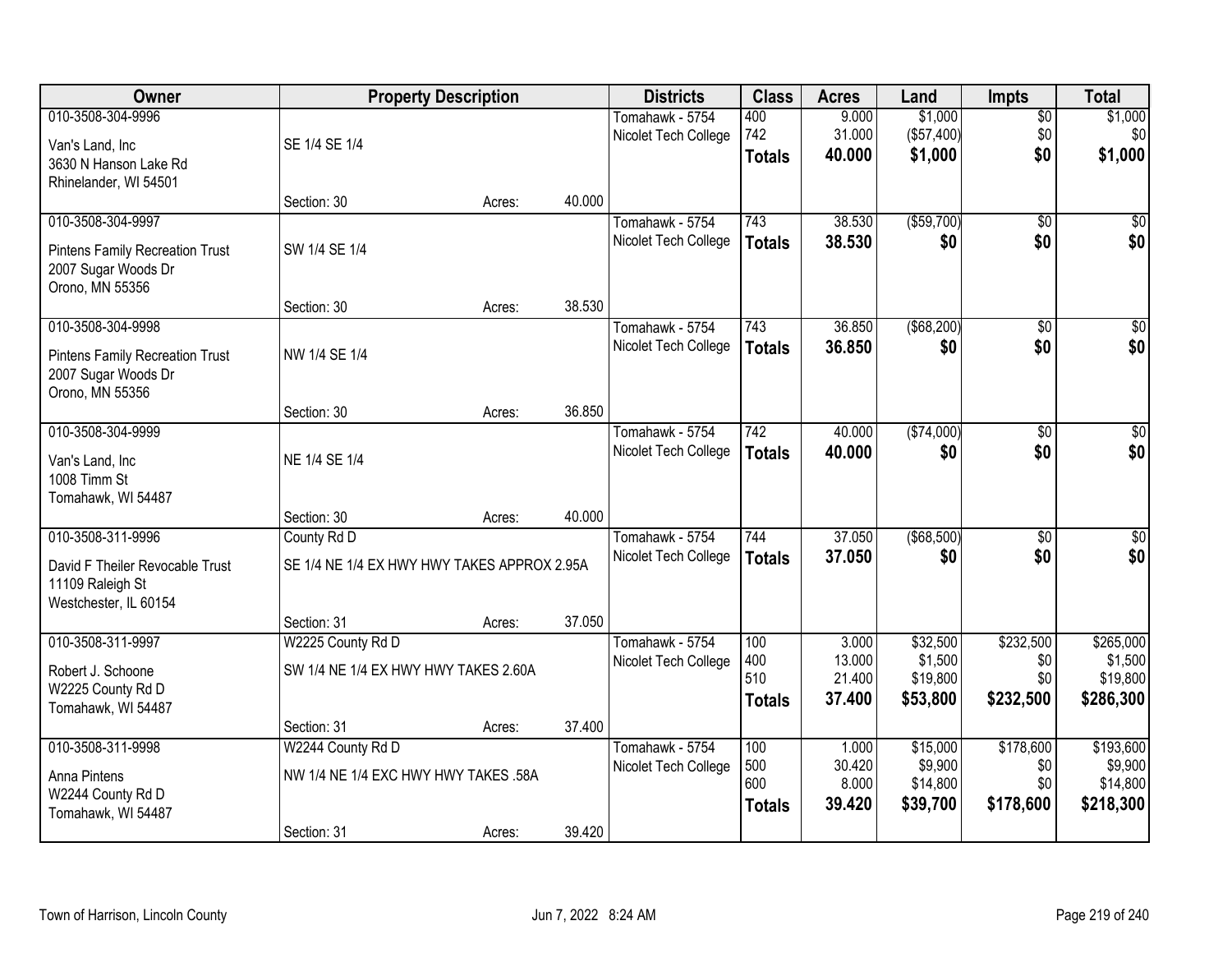| Owner                   |                                                 | <b>Property Description</b> |        | <b>Districts</b>     | <b>Class</b>     | <b>Acres</b> | Land       | <b>Impts</b>    | <b>Total</b> |
|-------------------------|-------------------------------------------------|-----------------------------|--------|----------------------|------------------|--------------|------------|-----------------|--------------|
| 010-3508-311-9999       | W2180 County Rd D                               |                             |        | Tomahawk - 5754      | 100              | 1.000        | \$20,000   | \$143,300       | \$163,300    |
| Thomas L. Cordova       | NE 1/4 NE 1/4 EXC HWY HWY TAKES APPROX 2.95A    |                             |        | Nicolet Tech College | 500              | 12.000       | \$3,900    | \$0             | \$3,900      |
| W2180 County Rd D       | <b>DES V418 P726 LCR</b>                        |                             |        |                      | 600              | 24.050       | \$44,500   | \$0             | \$44,500     |
| Tomahawk, WI 54487      |                                                 |                             |        |                      | <b>Totals</b>    | 37.050       | \$68,400   | \$143,300       | \$211,700    |
|                         | Section: 31                                     | Acres:                      | 37.050 |                      |                  |              |            |                 |              |
| 010-3508-312-9981       | W2424 County Rd D                               |                             |        | Tomahawk - 5754      | 100              | 3.859        | \$28,000   | \$47,600        | \$75,600     |
| Adam R. Schoone         | LT 2 CSM 1932 V10 P79 D0449961                  |                             |        | Nicolet Tech College | <b>Totals</b>    | 3.859        | \$28,000   | \$47,600        | \$75,600     |
| W2225 County Rd D       |                                                 |                             |        |                      |                  |              |            |                 |              |
| Tomahawk, WI 54487      |                                                 |                             |        |                      |                  |              |            |                 |              |
|                         | Section: 31                                     | Acres:                      | 3.859  |                      |                  |              |            |                 |              |
| 010-3508-312-9982       | W2452 County Rd D                               |                             |        | Tomahawk - 5754      | 100              | 2.000        | \$22,500   | \$114,000       | \$136,500    |
| Merlin W. Sievert       | LT 3 OF CSM 1932 V10 P79 D0449961               |                             |        | Nicolet Tech College | 400              | 3.066        | \$400      | \$0             | \$400        |
| W2452 County Rd D       |                                                 |                             |        |                      | <b>Totals</b>    | 5.066        | \$22,900   | \$114,000       | \$136,900    |
| Tomahawk, WI 54487      |                                                 |                             |        |                      |                  |              |            |                 |              |
|                         | Section: 31                                     | Acres:                      | 5.066  |                      |                  |              |            |                 |              |
| 010-3508-312-9983       |                                                 |                             |        | Tomahawk - 5754      | 500              | 2.010        | \$700      | $\overline{50}$ | \$700        |
| Rsc Land LLC            | LT 1 CSM 1932 V10 P79 D0449961                  |                             |        | Nicolet Tech College | 744              | 20.000       | (\$14,200) | \$0             | \$0          |
| 1919 Cash Rd            |                                                 |                             |        |                      | <b>Totals</b>    | 22.010       | \$700      | \$0             | \$700        |
| Tomahawk, WI 54487      |                                                 |                             |        |                      |                  |              |            |                 |              |
|                         | Section: 31                                     | Acres:                      | 22.010 |                      |                  |              |            |                 |              |
| 010-3508-312-9984       | W2474 County Rd D                               |                             |        | Tomahawk - 5754      | $\overline{100}$ | 5.060        | \$30,300   | \$256,100       | \$286,400    |
| Steven L. Schoone       | LT 2 CSM 1775 V9 P47 D0433983                   |                             |        | Nicolet Tech College | <b>Totals</b>    | 5.060        | \$30,300   | \$256,100       | \$286,400    |
| W2474 County Rd D       |                                                 |                             |        |                      |                  |              |            |                 |              |
| Tomahawk, WI 54487      |                                                 |                             |        |                      |                  |              |            |                 |              |
|                         | Section: 31                                     | Acres:                      | 5.060  |                      |                  |              |            |                 |              |
| 010-3508-312-9988       | W2437 County Rd D                               |                             |        | Tomahawk - 5754      | 100              | 9.814        | \$44,200   | \$191,100       | \$235,300    |
| Wendell J. Quesinberry  | LT 1 CSM 1931 V10 P76 D0449960                  |                             |        | Nicolet Tech College | <b>Totals</b>    | 9.814        | \$44,200   | \$191,100       | \$235,300    |
| W2437 County Rd D       |                                                 |                             |        |                      |                  |              |            |                 |              |
| Tomahawk, WI 54487      |                                                 |                             |        |                      |                  |              |            |                 |              |
|                         | Section: 31                                     | Acres:                      | 9.814  |                      |                  |              |            |                 |              |
| 010-3508-312-9989       |                                                 |                             |        | Tomahawk - 5754      | 600              | 6.550        | \$12,100   | $\overline{50}$ | \$12,100     |
| Jerome J. Schoone       | FRAC SW 1/4 NW 1/4 EX V298 P286 & V539 P14 & EX |                             |        | Nicolet Tech College | <b>Totals</b>    | 6.550        | \$12,100   | \$0             | \$12,100     |
| W2298 Gouda Rd          | DO414600 & EX D0431229 & EX PRT FOR HWY         |                             |        |                      |                  |              |            |                 |              |
| Tomahawk, WI 54487-9161 | <b>TAKES 02.140A</b>                            |                             |        |                      |                  |              |            |                 |              |
|                         | Section: 31                                     | Acres:                      | 6.550  |                      |                  |              |            |                 |              |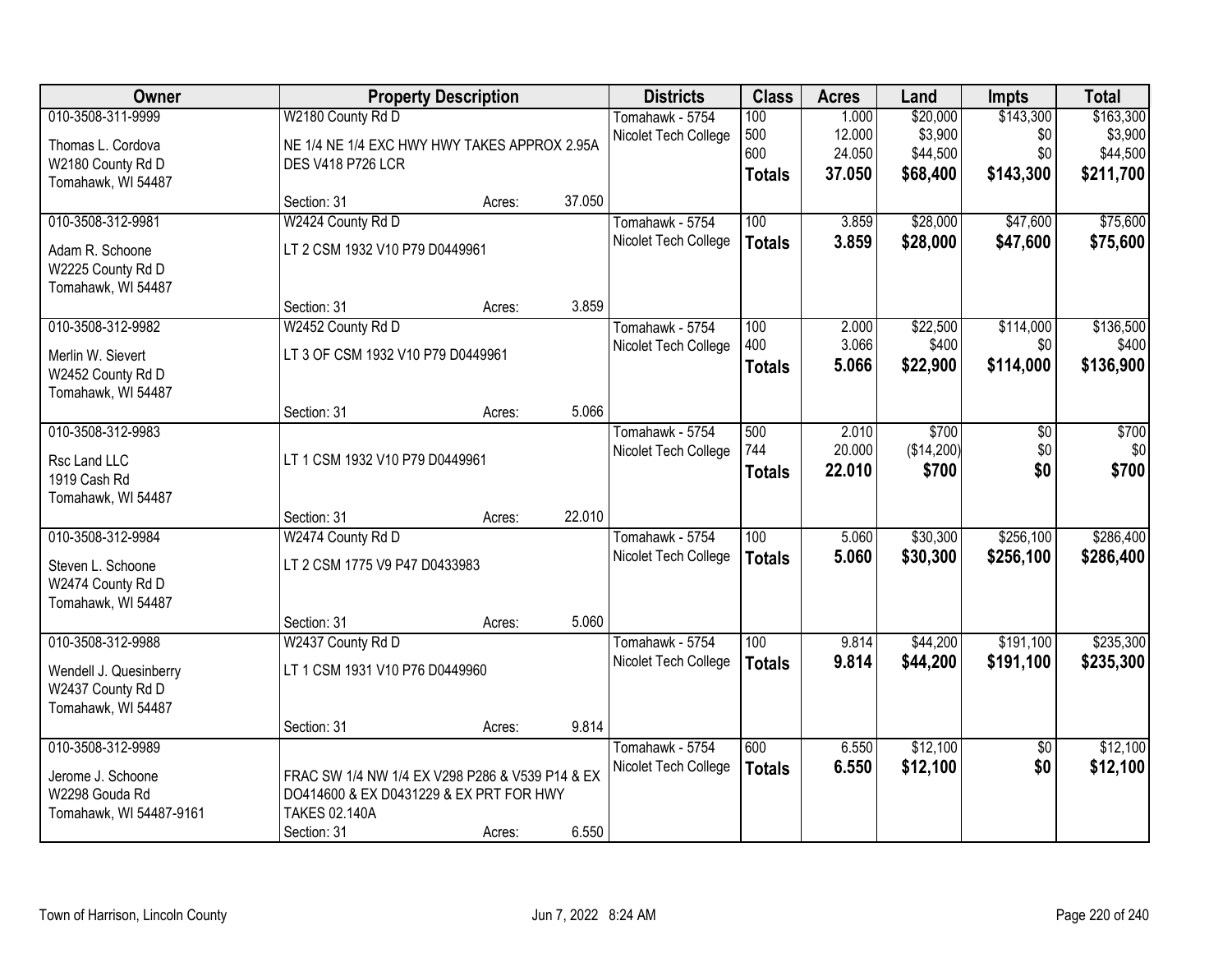| Owner                                   |                                                  | <b>Property Description</b> |        | <b>Districts</b>                        | <b>Class</b>     | <b>Acres</b>     | Land                 | <b>Impts</b>      | <b>Total</b> |
|-----------------------------------------|--------------------------------------------------|-----------------------------|--------|-----------------------------------------|------------------|------------------|----------------------|-------------------|--------------|
| 010-3508-312-9991                       | W2435 County Rd D                                |                             |        | Tomahawk - 5754                         | 100              | 10.000           | \$44,500             | \$199,800         | \$244,300    |
| Monica A. Chase                         | THE E 400' OF SW 1/4 NW 1/4 EXCEPT THE N 620' OF |                             |        | Nicolet Tech College                    | <b>Totals</b>    | 10.000           | \$44,500             | \$199,800         | \$244,300    |
| 18178 Cleary Lake Ct                    | THE E 100' THRF SUBJ TO EASMT REC ON D0431228    |                             |        |                                         |                  |                  |                      |                   |              |
| Prior Lake, MN 55372                    |                                                  |                             |        |                                         |                  |                  |                      |                   |              |
|                                         | Section: 31                                      | Acres:                      | 10.000 |                                         |                  |                  |                      |                   |              |
| 010-3508-312-9992                       |                                                  |                             |        | Tomahawk - 5754                         | 100              | 3.000            | \$26,300             | \$0               | \$26,300     |
| Scott A. Solie                          | THE W 208' OF THE N 620' OF THE SE 1/4 NW 1/4    |                             |        | Nicolet Tech College                    | <b>Totals</b>    | 3.000            | \$26,300             | \$0               | \$26,300     |
| W2401 County Rd D                       |                                                  |                             |        |                                         |                  |                  |                      |                   |              |
| Tomahawk, WI 54487                      |                                                  |                             |        |                                         |                  |                  |                      |                   |              |
| 010-3508-312-9993                       | Section: 31<br>W2335 County Rd D                 | Acres:                      | 3.000  | Tomahawk - 5754                         | 100              | 1.000            | \$15,000             | \$212,900         | \$227,900    |
|                                         |                                                  |                             |        | Nicolet Tech College                    | 600              | 33.060           | \$61,200             | \$0               | \$61,200     |
| Michael P. Swan                         | SE 1/4 NW 1/4 EX THT PRT DES IN V302 P257 & EX   |                             |        |                                         | <b>Totals</b>    | 34.060           | \$76,200             | \$212,900         | \$289,100    |
| W2335 County Rd D<br>Tomahawk, WI 54487 | HWY TAKES 002.940A                               |                             |        |                                         |                  |                  |                      |                   |              |
|                                         | Section: 31                                      | Acres:                      | 34.060 |                                         |                  |                  |                      |                   |              |
| 010-3508-312-9994                       | W2465 County Rd D                                |                             |        | Tomahawk - 5754                         | 100              | 9.610            | \$43,900             | \$180,200         | \$224,100    |
| Randall W. Ahrens                       | PRT SW 1/4 NW 1/4 - BEG AT NW CR OF SD 1/4 1/4 - |                             |        | Nicolet Tech College                    | <b>Totals</b>    | 9.610            | \$43,900             | \$180,200         | \$224,100    |
| W2465 County Rd D                       | 900'- E 7DG S 465'- N 7DG E 900'- W 7DG N TO POB |                             |        |                                         |                  |                  |                      |                   |              |
| Tomahawk, WI 54487                      |                                                  |                             |        |                                         |                  |                  |                      |                   |              |
|                                         | Section: 31                                      | Acres:                      | 9.610  |                                         |                  |                  |                      |                   |              |
| 010-3508-312-9995                       | W2401 County Rd D                                |                             |        | Tomahawk - 5754                         | $\overline{100}$ | 1.420            | \$18,200             | \$158,500         | \$176,700    |
| Scott A. Solie                          | THE E 100' OF THE N 620' OF THE FRAC SW 1/4 NW   |                             |        | Nicolet Tech College                    | <b>Totals</b>    | 1.420            | \$18,200             | \$158,500         | \$176,700    |
| W2401 County Rd D                       | 1/4                                              |                             |        |                                         |                  |                  |                      |                   |              |
| Tomahawk, WI 54487                      |                                                  |                             |        |                                         |                  |                  |                      |                   |              |
|                                         | Section: 31                                      | Acres:                      | 1.420  |                                         |                  |                  |                      |                   |              |
| 010-3508-312-9999                       |                                                  |                             |        | Tomahawk - 5754<br>Nicolet Tech College | 600              | 39.250<br>39.250 | \$72,600<br>\$72,600 | $\sqrt{6}$<br>\$0 | \$72,600     |
| Francis U. Seroogy                      | NE 1/4 NW 1/4 EX HWY TAKES .75A                  |                             |        |                                         | <b>Totals</b>    |                  |                      |                   | \$72,600     |
| PO Box 327                              |                                                  |                             |        |                                         |                  |                  |                      |                   |              |
| Tomahawk, WI 54487                      | Section: 31                                      | Acres:                      | 39.250 |                                         |                  |                  |                      |                   |              |
| 010-3508-313-9986                       |                                                  |                             |        | Tomahawk - 5754                         | 600              | 19.090           | \$29,600             | $\overline{50}$   | \$29,600     |
|                                         |                                                  |                             |        | Nicolet Tech College                    | <b>Totals</b>    | 19.090           | \$29,600             | \$0               | \$29,600     |
| Michael P. Schoone<br>N9185 Crass Rd    | W 1/2 NE1/4 SW1/4 EX OL 1 & OL 2 DESC IN D052354 |                             |        |                                         |                  |                  |                      |                   |              |
| Tomahawk, WI 54487                      |                                                  |                             |        |                                         |                  |                  |                      |                   |              |
|                                         | Section:                                         | Acres:                      | 19.090 |                                         |                  |                  |                      |                   |              |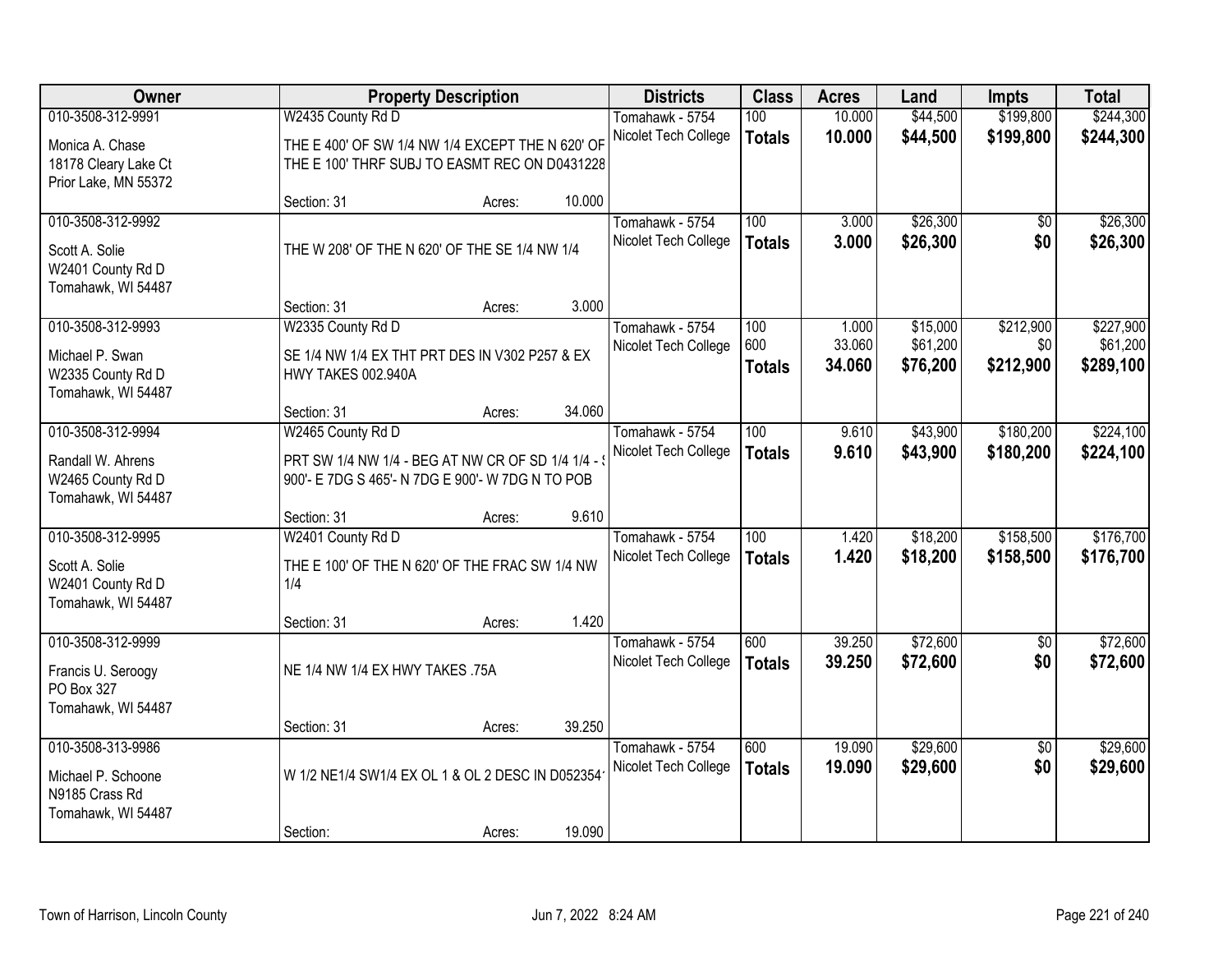| Owner                                           |                                                   | <b>Property Description</b> |        | <b>Districts</b>     | <b>Class</b>     | <b>Acres</b> | Land     | <b>Impts</b>    | <b>Total</b> |
|-------------------------------------------------|---------------------------------------------------|-----------------------------|--------|----------------------|------------------|--------------|----------|-----------------|--------------|
| 010-3508-313-9987                               | W2366 Gouda Rd                                    |                             |        | Tomahawk - 5754      | 100              | 1.000        | \$15,000 | \$161,800       | \$176,800    |
| Thomas L. Daigle                                | THE N 150' OF THE W 700' OF THE SE 1/4 SW 1/4     |                             |        | Nicolet Tech College | 400              | 2.110        | \$100    | \$0             | \$100        |
| W2366 Gouda Rd                                  | AND OL 1 & OL 2 DESC IN D0523541                  |                             |        |                      | 500              | 0.200        | \$100    | \$0             | \$100        |
| Tomahawk, WI 54487                              |                                                   |                             |        |                      | <b>Totals</b>    | 3.310        | \$15,200 | \$161,800       | \$177,000    |
|                                                 | Section:                                          | Acres:                      | 3.310  |                      |                  |              |          |                 |              |
| 010-3508-313-9988                               | W2387 Gouda Rd                                    |                             |        | Tomahawk - 5754      | 400              | 0.600        | \$100    | $\overline{50}$ | \$100        |
|                                                 | LT 1 CSM 2446 V14 P10 D0507717                    |                             |        | Nicolet Tech College | 410              | 1.847        | \$8,300  | \$131,900       | \$140,200    |
| <b>Tiffany Nichole Daigle</b><br>W2387 Gouda Rd |                                                   |                             |        |                      | <b>Totals</b>    | 2.447        | \$8,400  | \$131,900       | \$140,300    |
| Tomahawk, WI 54487                              |                                                   |                             |        |                      |                  |              |          |                 |              |
|                                                 | Section: 31                                       | Acres:                      | 2.447  |                      |                  |              |          |                 |              |
| 010-3508-313-9989                               | W2387 Gouda Rd                                    |                             |        | Tomahawk - 5754      | 400              | 33.110       | \$4,800  | \$0             | \$4,800      |
|                                                 |                                                   |                             |        | Nicolet Tech College | 410              | 2.000        | \$9,200  | \$79,300        | \$88,500     |
| Thomas L. Daigle                                | SE 1/4 SW 1/4 EX TH N 150' OF TH W 700' AS DES IN |                             |        |                      | <b>Totals</b>    | 35.110       | \$14,000 | \$79,300        | \$93,300     |
| W2366 Gouda Rd                                  | V198 P379 AND EX LT 1 CSM 2446 V14 P10 D0507717   |                             |        |                      |                  |              |          |                 |              |
| Tomahawk, WI 54487                              | Section: 31                                       | Acres:                      | 35.110 |                      |                  |              |          |                 |              |
| 010-3508-313-9990                               | W2298 Gouda Rd                                    |                             |        | Tomahawk - 5754      | 100              | 2.000        | \$30,000 | \$198,100       | \$228,100    |
|                                                 |                                                   |                             |        | Nicolet Tech College | 600              | 18.630       | \$34,500 | \$0             | \$34,500     |
| Jerome J. Schoone                               | E 1/2 NE 1/4 SW 1/4 AND PRT OF NW 1/4 SE 1/4 DES  |                             |        |                      | <b>Totals</b>    | 20.630       | \$64,500 | \$198,100       | \$262,600    |
| W2298 Gouda Rd                                  | AS CM AT S 1/4 CR OF SEC 31 - N 01DG 25'19" W     |                             |        |                      |                  |              |          |                 |              |
| Tomahawk, WI 54487-9161                         | 1595.35' TO POB ON NLY ROW OF GOUDA RD -          |                             |        |                      |                  |              |          |                 |              |
|                                                 | Section: 31                                       | Acres:                      | 20.630 |                      |                  |              |          |                 |              |
| 010-3508-313-9991                               | W2316 Gouda Rd                                    |                             |        | Tomahawk - 5754      | $\overline{100}$ | 1.490        | \$18,700 | \$109,200       | \$127,900    |
| Michael J. Cook                                 | LT 1 CSM 1729 V8 P301 D0427481                    |                             |        | Nicolet Tech College | <b>Totals</b>    | 1.490        | \$18,700 | \$109,200       | \$127,900    |
| W2316 Gouda Rd                                  |                                                   |                             |        |                      |                  |              |          |                 |              |
| Tomahawk, WI 54487                              |                                                   |                             |        |                      |                  |              |          |                 |              |
|                                                 | Section: 31                                       | Acres:                      | 1.490  |                      |                  |              |          |                 |              |
| 010-3508-313-9996                               |                                                   |                             |        | Tomahawk - 5754      | 400              | 30.000       | \$4,300  | $\overline{50}$ | \$4,300      |
| Jerome J. Schoone                               | FRAC SW 1/4 SW 1/4                                |                             |        | Nicolet Tech College | 500              | 9.930        | \$3,200  | \$0             | \$3,200      |
| W2298 Gouda Rd                                  |                                                   |                             |        |                      | <b>Totals</b>    | 39.930       | \$7,500  | \$0             | \$7,500      |
| Tomahawk, WI 54487-9161                         |                                                   |                             |        |                      |                  |              |          |                 |              |
|                                                 | Section: 31                                       | Acres:                      | 39.930 |                      |                  |              |          |                 |              |
| 010-3508-313-9997                               |                                                   |                             |        | Tomahawk - 5754      | 400              | 28.380       | \$4,100  | $\overline{50}$ | \$4,100      |
|                                                 |                                                   |                             |        | Nicolet Tech College | 500              | 3.000        | \$1,000  | \$0             | \$1,000      |
| Jerome J. Schoone                               | FRAC NW 1/4 SW 1/4                                |                             |        |                      | 510              | 7.000        | \$6,500  | \$0             | \$6,500      |
| W2298 Gouda Rd                                  |                                                   |                             |        |                      | <b>Totals</b>    | 38.380       | \$11,600 | \$0             | \$11,600     |
| Tomahawk, WI 54487-9161                         |                                                   |                             |        |                      |                  |              |          |                 |              |
|                                                 | Section: 31                                       | Acres:                      | 38.380 |                      |                  |              |          |                 |              |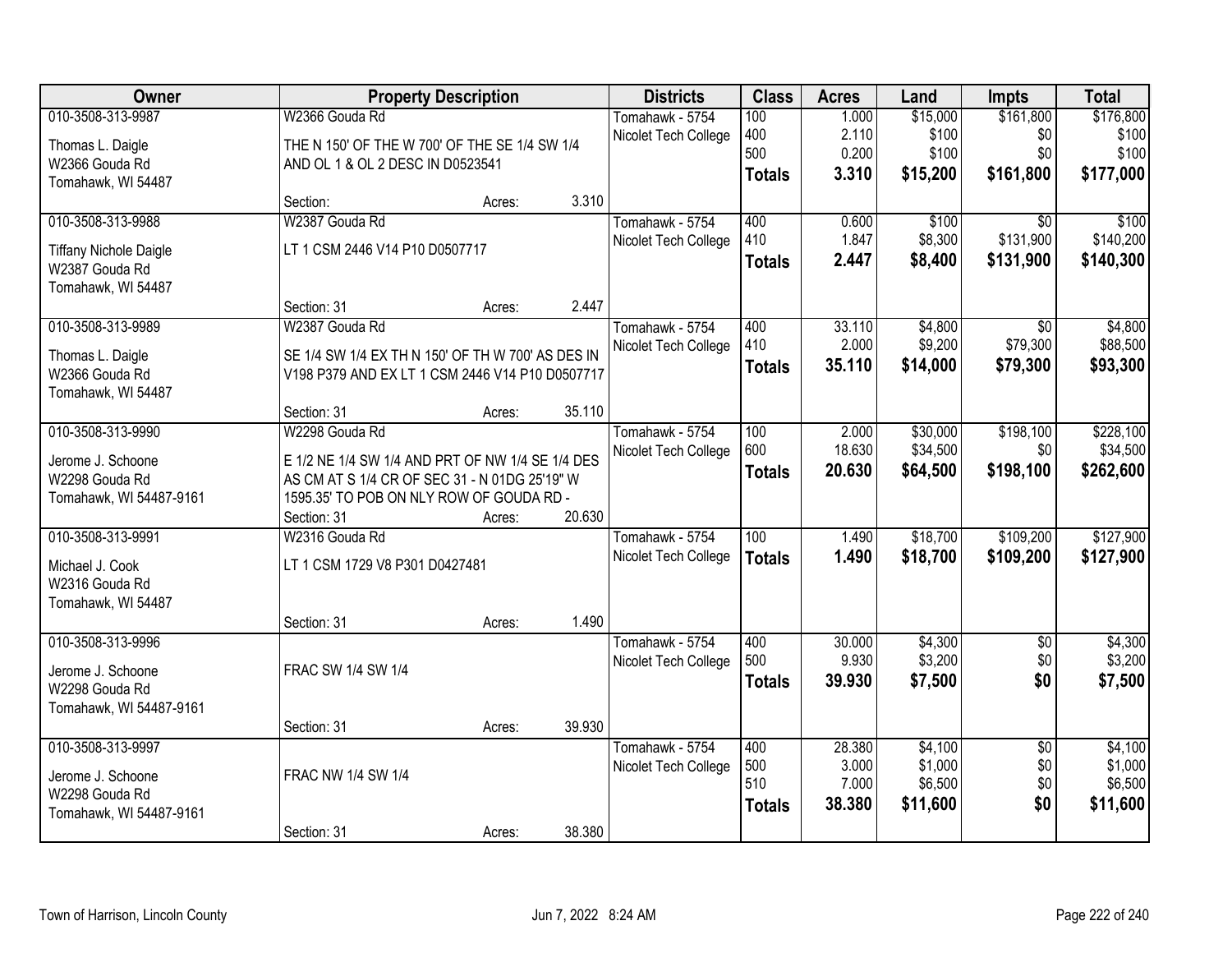| Owner                                | <b>Property Description</b>                                |                  | <b>Districts</b>     | <b>Class</b>  | <b>Acres</b> | Land     | <b>Impts</b>    | <b>Total</b> |
|--------------------------------------|------------------------------------------------------------|------------------|----------------------|---------------|--------------|----------|-----------------|--------------|
| 010-3508-314-9961                    | N9723 Stone Creek Rd                                       |                  | Tomahawk - 5754      | 100           | 1.576        | \$19,300 | \$114,500       | \$133,800    |
| Charles A. Woodworth                 | LOT 2 CSM 2877 V17 P125 D0554485                           |                  | Nicolet Tech College | <b>Totals</b> | 1.576        | \$19,300 | \$114,500       | \$133,800    |
| PO Box 88                            |                                                            |                  |                      |               |              |          |                 |              |
| Babcock, WI 54413                    |                                                            |                  |                      |               |              |          |                 |              |
|                                      | Section: 31                                                | 1.576<br>Acres:  |                      |               |              |          |                 |              |
| 010-3508-314-9962                    | N9733 Stone Creek Rd                                       |                  | Tomahawk - 5754      | 100           | 1.495        | \$18,700 | \$35,900        | \$54,600     |
| Steven Owen                          | LOT 1 CSM 2877 V17 P125 D0554485                           |                  | Nicolet Tech College | <b>Totals</b> | 1.495        | \$18,700 | \$35,900        | \$54,600     |
| N9733 Stone Creek Rd                 |                                                            |                  |                      |               |              |          |                 |              |
| Tomahawk, WI 54487                   |                                                            |                  |                      |               |              |          |                 |              |
|                                      | Section: 31                                                | 1.495<br>Acres:  |                      |               |              |          |                 |              |
| 010-3508-314-9963                    | W2203 Gouda Rd                                             |                  | Tomahawk - 5754      | 100           | 1.000        | \$15,000 | \$137,800       | \$152,800    |
| Theodore R. Haring                   | PRT OF TH W1/2 SE1/4 AS DES IN V399 P101 AND               |                  | Nicolet Tech College | 400           | 1.000        | \$100    | \$0             | \$100        |
| W2203 Gouda Rd                       | OTLT 1 CSM 2326 V13 P44 D0492270                           |                  |                      | 510           | 5.300        | \$4,900  | \$0             | \$4,900      |
| Tomahawk, WI 54487                   |                                                            |                  |                      | <b>Totals</b> | 7.300        | \$20,000 | \$137,800       | \$157,800    |
|                                      | Section: 31                                                | 7.300<br>Acres:  |                      |               |              |          |                 |              |
| 010-3508-314-9964                    | W2206 Gouda Rd                                             |                  | Tomahawk - 5754      | 100           | 1.000        | \$15,000 | \$90,700        | \$105,700    |
| Warren & Darlene Dupons Trust        | PRT OF NW1/4 SE1/4 AND PRT OF NE1/4 SE 1/4 LYG             |                  | Nicolet Tech College | 400           | 19.440       | \$2,800  | \$0             | \$2,800      |
| W2206 Gouda Rd                       | N OF GOUDA RD EX W 500 FT THRF AND INCL PCL                |                  |                      | <b>Totals</b> | 20.440       | \$17,800 | \$90,700        | \$108,500    |
| Tomahawk, WI 54487                   | <b>DESC IN D0527205</b>                                    |                  |                      |               |              |          |                 |              |
|                                      | Section: 31                                                | 20.440<br>Acres: |                      |               |              |          |                 |              |
| 010-3508-314-9968                    | Gouda Rd                                                   |                  | Tomahawk - 5754      | 100           | 1.000        | \$5,000  | \$4,500         | \$9,500      |
|                                      |                                                            |                  | Nicolet Tech College | 400           | 22.000       | \$3,200  | \$0             | \$3,200      |
| Theodore R. Haring                   | W 1/2 SE 1/4 LYG SOUTH OF GOUDA RD EX V399                 |                  |                      | 500           | 9.000        | \$2,900  | \$0             | \$2,900      |
| W2203 Gouda Rd<br>Tomahawk, WI 54487 | P <sub>101</sub>                                           |                  |                      | 510           | 15.890       | \$14,700 | \$0             | \$14,700     |
|                                      | Section: 31                                                | 47.890<br>Acres: |                      | <b>Totals</b> | 47.890       | \$25,800 | \$4,500         | \$30,300     |
| 010-3508-314-9970                    | W2158 Gouda Rd                                             |                  | Tomahawk - 5754      | 400           | 13.000       | \$1,900  | $\overline{50}$ | \$1,900      |
|                                      |                                                            |                  | Nicolet Tech College | 510           | 17.970       | \$16,600 | \$0             | \$16,600     |
| Nathan P. Schoone                    | PRT OF NE 1/4 SE 1/4 CM E 1/4 CR SEC 31 -                  |                  |                      | <b>Totals</b> | 30.970       | \$18,500 | \$0             | \$18,500     |
| 127 Hillcrest Dr                     | S00DG07' 24"E 1328.16' - S89DG39'47" W 33' -               |                  |                      |               |              |          |                 |              |
| Tomahawk, WI 54487                   | N00DG07'24"W 69.43' - NWLY ALG ARC OF CURVE<br>Section: 31 | 30.970           |                      |               |              |          |                 |              |
| 010-3508-314-9973                    | W2268 Gouda Rd                                             | Acres:           | Tomahawk - 5754      | 400           | 5.130        | \$600    | $\overline{50}$ | \$600        |
|                                      |                                                            |                  | Nicolet Tech College | 500           | 3.000        | \$2,400  | \$0             | \$2,400      |
| Carol Kulick                         | PART OF THE NW 1/4 SE 1/4 CM AT THE CEN 1/4 CR             |                  |                      | 600           | 1.000        | \$1,600  | \$0             | \$1,600      |
| 2039 Hickory Dr                      | SEC 31 POB - ELY 500'- SLY TO N LN GOUDA RD -              |                  |                      | <b>Totals</b> | 9.130        | \$4,600  | \$0             | \$4,600      |
| Springfield, TN 37172-8500           | SWLY ALG N LN SD RD TO N-S 1/4 LN - NLY ALG N-S            |                  |                      |               |              |          |                 |              |
|                                      | Section: 31                                                | 9.130<br>Acres:  |                      |               |              |          |                 |              |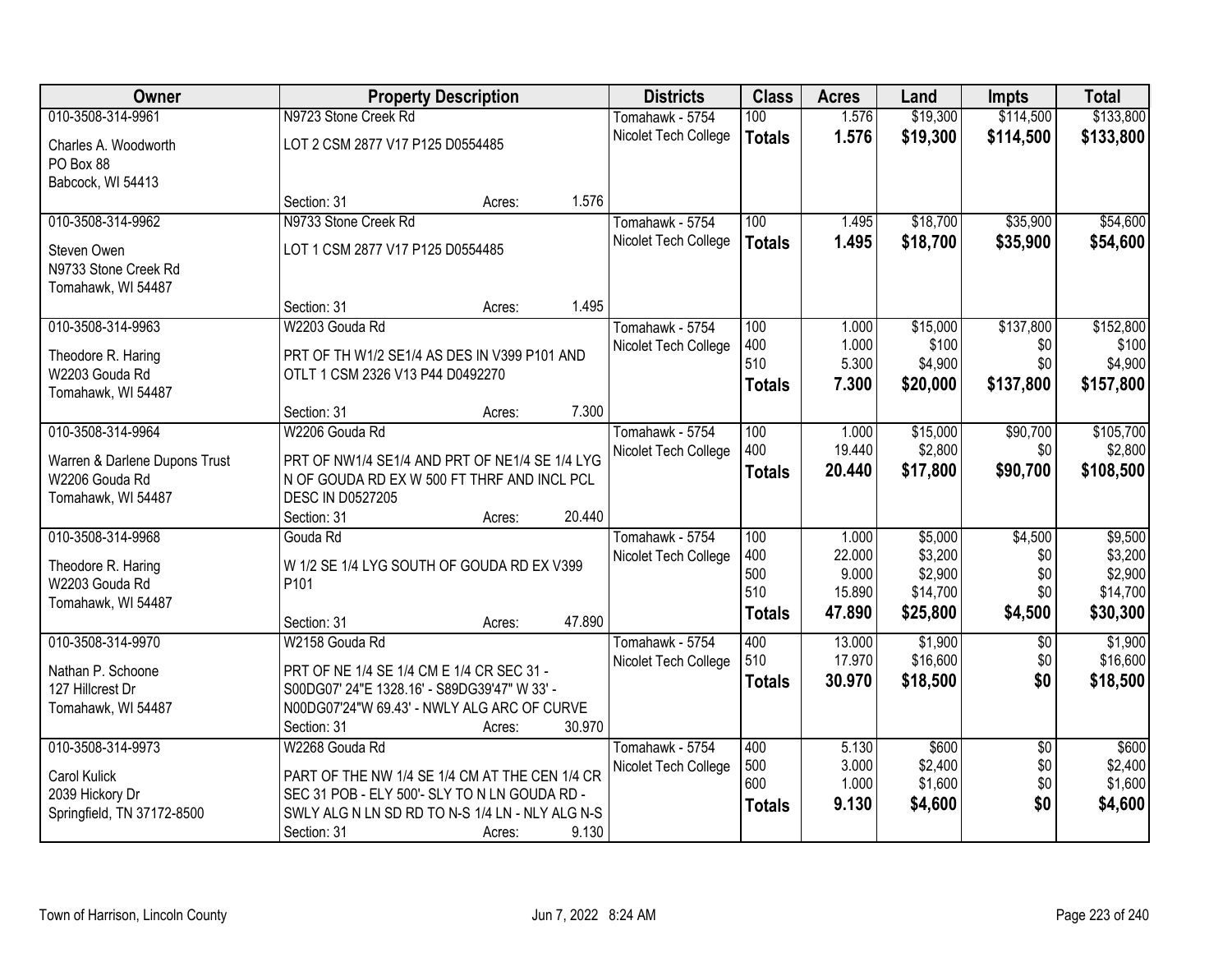| Owner                  |                                                   | <b>Property Description</b> |        | <b>Districts</b>     | <b>Class</b>  | <b>Acres</b> | Land            | <b>Impts</b>    | <b>Total</b> |
|------------------------|---------------------------------------------------|-----------------------------|--------|----------------------|---------------|--------------|-----------------|-----------------|--------------|
| 010-3508-314-9974      | W2181 Gouda Rd                                    |                             |        | Tomahawk - 5754      | 100           | 1.000        | \$20,000        | \$110,400       | \$130,400    |
| Thomas F. Schwanz      | OTLT 2 CSM 2326 V13 P44 D0492270 AND SE 1/4 SE    |                             |        | Nicolet Tech College | 500           | 10.000       | \$3,300         | \$0             | \$3,300      |
| W2181 Gouda Rd         | 1/4 EX THE E 4 RDS THRF FOR TN RD AND EX CSM      |                             |        |                      | 600           | 22.420       | \$41,500        | \$0             | \$41,500     |
| Tomahawk, WI 54487     | 1418 V7 P24 D0388867 AND EX LT 2 CSM 1764 V9      |                             |        |                      | <b>Totals</b> | 33.420       | \$64,800        | \$110,400       | \$175,200    |
|                        | Section: 31                                       | Acres:                      | 33.420 |                      |               |              |                 |                 |              |
| 010-3508-314-9979      | Stone Creek Rd                                    |                             |        | Tomahawk - 5754      | 100           | 2.010        | \$22,500        | \$0             | \$22,500     |
| <b>Brian Morren</b>    | LT 2 CSM 2184 V12 P24 D0472080                    |                             |        | Nicolet Tech College | <b>Totals</b> | 2.010        | \$22,500        | \$0             | \$22,500     |
| N9773 Stone Creek Rd   |                                                   |                             |        |                      |               |              |                 |                 |              |
| Tomahawk, WI 54487     |                                                   |                             |        |                      |               |              |                 |                 |              |
|                        | Section: 31                                       | Acres:                      | 2.010  |                      |               |              |                 |                 |              |
| 010-3508-314-9980      | N9773 Stone Creek Rd                              |                             |        | Tomahawk - 5754      | 100           | 4.030        | \$28,300        | \$156,800       | \$185,100    |
| <b>Brian Morren</b>    | LT 1 CSM 2184 V12 P24 D0472080                    |                             |        | Nicolet Tech College | <b>Totals</b> | 4.030        | \$28,300        | \$156,800       | \$185,100    |
| N9773 Stone Creek Rd   |                                                   |                             |        |                      |               |              |                 |                 |              |
| Tomahawk, WI 54487     |                                                   |                             |        |                      |               |              |                 |                 |              |
|                        | Section: 31                                       | Acres:                      | 4.030  |                      |               |              |                 |                 |              |
| 010-3508-314-9982      | N9705 Stone Creek Rd                              |                             |        | Tomahawk - 5754      | 100           | 1.570        | \$19,300        | \$192,100       | \$211,400    |
| Justin George Treml    | LT 3 CSM 1835 V9 P163 D0438816                    |                             |        | Nicolet Tech College | <b>Totals</b> | 1.570        | \$19,300        | \$192,100       | \$211,400    |
| N9705 Stone Creek Rd   |                                                   |                             |        |                      |               |              |                 |                 |              |
| Tomahawk, WI 54487     |                                                   |                             |        |                      |               |              |                 |                 |              |
|                        | Section: 31                                       | Acres:                      | 1.570  |                      |               |              |                 |                 |              |
| 010-3508-314-9993      |                                                   |                             |        | Tomahawk - 5754      | 870           | 2.000        | $\overline{50}$ | $\overline{50}$ | \$0          |
| Town of Harrison       | THE E 4 RDS OF THE SE 1/4 SE 1/4                  |                             |        | Nicolet Tech College | <b>Totals</b> | 2.000        | \$0             | \$0             | \$0          |
| N10635 County Rd D     |                                                   |                             |        |                      |               |              |                 |                 |              |
| Tomahawk, WI 54487 USA |                                                   |                             |        |                      |               |              |                 |                 |              |
|                        | Section: 31                                       | Acres:                      | 2.000  |                      |               |              |                 |                 |              |
| 010-3508-321-9976      | W1710 Mosch Rd                                    |                             |        | Tomahawk - 5754      | 100           | 1.600        | \$19,500        | \$160,600       | \$180,100    |
| Jack G. Verbist        | THE S 210' OF THE E 417' OF THE SE 1/4 NE 1/4 EX  |                             |        | Nicolet Tech College | <b>Totals</b> | 1.600        | \$19,500        | \$160,600       | \$180,100    |
| W1710 Mosch Rd         | PCL DES IN D0486190 LYG E OF MOSCH RD             |                             |        |                      |               |              |                 |                 |              |
| Tomahawk, WI 54487     |                                                   |                             |        |                      |               |              |                 |                 |              |
|                        | Section: 32                                       | Acres:                      | 1.600  |                      |               |              |                 |                 |              |
| 010-3508-321-9977      | N10098 County Rd D                                |                             |        | Tomahawk - 5754      | 100           | 0.230        | \$9,300         | \$200           | \$9,500      |
| Patrick T. Chieves     | PRT OF NE 1/4 NE 1/4 DES AS CM AT NW CR OF NW     |                             |        | Nicolet Tech College | <b>Totals</b> | 0.230        | \$9,300         | \$200           | \$9,500      |
| 1301 Jackson St        | 1/4 NW 1/4 SEC 33 POB - WLY ALG N LN OF NE 1/4 NI |                             |        |                      |               |              |                 |                 |              |
| Merrill, WI 54452      | 1/4 SEC 32 TO E ROW OF CTY HWY D - SLY ALG E      |                             |        |                      |               |              |                 |                 |              |
|                        | Section: 32                                       | Acres:                      | 0.230  |                      |               |              |                 |                 |              |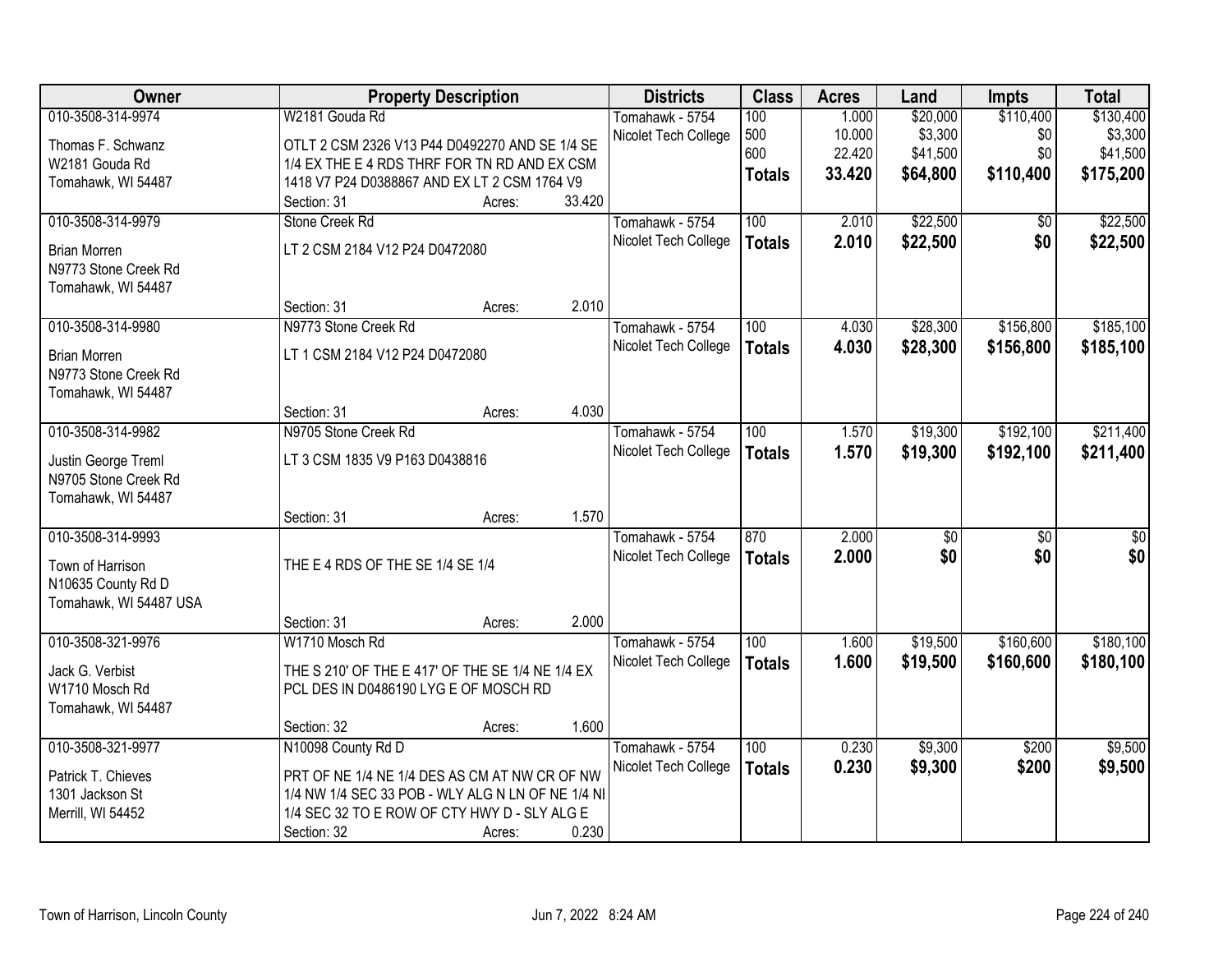| Owner                                    | <b>Property Description</b>                          | <b>Districts</b>     | <b>Class</b>  | <b>Acres</b> | Land            | <b>Impts</b>    | <b>Total</b>     |
|------------------------------------------|------------------------------------------------------|----------------------|---------------|--------------|-----------------|-----------------|------------------|
| 010-3508-321-9978                        | County Rd D                                          | Tomahawk - 5754      | 500           | 4.630        | \$800           | $\overline{50}$ | \$800            |
| Michael D. Bodway                        | NE 1/4 NE 1/4 EX THE E 12 1/2 RODS OF S 13 RDS       | Nicolet Tech College | <b>Totals</b> | 4.630        | \$800           | \$0             | \$800            |
| 52 Manitowoc St                          | AND EX V351 P174 AND EX CSM 1837 V9 P165             |                      |               |              |                 |                 |                  |
| Menasha, WI 54952                        | D0438952 EX D0440405 EX D0441820 EX D0481194         |                      |               |              |                 |                 |                  |
|                                          | 4.630<br>Section: 32<br>Acres:                       |                      |               |              |                 |                 |                  |
| 010-3508-321-9979                        | County Rd D                                          | Tomahawk - 5754      | 880           | 0.500        | $\overline{50}$ | $\overline{50}$ | $\overline{\$0}$ |
|                                          |                                                      | Nicolet Tech College | <b>Totals</b> | 0.500        | \$0             | \$0             | \$0              |
| St Augustine Catholic Church of Harrisor | PRT OF E 1/2 NE 1/4 - CM AT CTR OF INTRSCT           |                      |               |              |                 |                 |                  |
| N10090 Cty Rd B                          | HARRISON RD AND BUNDY RD NEAR THE SE CR OF           |                      |               |              |                 |                 |                  |
| Tomahawk, WI 54487                       | NE 1/4 NE 1/4 SEC 32 - WLY ALG CTR LN OF HWY 12      |                      |               |              |                 |                 |                  |
|                                          | 0.500<br>Section: 32<br>Acres:                       |                      |               |              |                 |                 |                  |
| 010-3508-321-9980                        | N10099 County Rd D                                   | Tomahawk - 5754      | 100           | 1.000        | \$15,000        | \$8,300         | \$23,300         |
| Michael D. Bodway                        | PRT OF NE 1/4 NE 1/4 CM AT NE CR SEC 32 - N          | Nicolet Tech College | 400           | 9.000        | \$1,300         | \$0             | \$1,300          |
| 52 Manitowoc St                          | 88DG 00' 36" W 146.84' POB - S 00DG 01'15" W 333.99' |                      | <b>Totals</b> | 10.000       | \$16,300        | \$8,300         | \$24,600         |
| Menasha, WI 54952                        | S 00DG 13'05" W 214.64'- N 88DG 00'36" W 803.84'- N  |                      |               |              |                 |                 |                  |
|                                          | Section: 32<br>10.000<br>Acres:                      |                      |               |              |                 |                 |                  |
| 010-3508-321-9981                        | W1790 County Rd D                                    | Tomahawk - 5754      | 100           | 1.000        | \$15,000        | \$51,600        | \$66,600         |
|                                          |                                                      | Nicolet Tech College | 400           | 9.020        | \$1,300         | \$0             | \$1,300          |
| Patrick W. Polar                         | PRT OF NE 1/4 NE 1/4 CM AT NE CR SEC 32 - N          |                      | <b>Totals</b> | 10.020       | \$16,300        | \$51,600        | \$67,900         |
| 410 1/2 Main St                          | 88DG 00' 36'W 931.51' TO POB - CONT N 88DG 00'36"    |                      |               |              |                 |                 |                  |
| Merrill, WI 54452                        | W 375'- S 00DG 34'23" W 1206.84'- S 84DG 01'57" E    |                      |               |              |                 |                 |                  |
|                                          | 10.020<br>Section: 32<br>Acres:                      |                      |               |              |                 |                 |                  |
| 010-3508-321-9983                        | W1748 County Rd D                                    | Tomahawk - 5754      | 100           | 1.500        | \$3,800         | \$12,500        | \$16,300         |
| Ronald R. Polar                          | LT 2 CSM 1837 V9 P165 D0438952                       | Nicolet Tech College | 400           | 6.420        | \$900           | \$0             | \$900            |
| 936 6th St Apt 113                       |                                                      |                      | <b>Totals</b> | 7.920        | \$4,700         | \$12,500        | \$17,200         |
| Menasha, WI 54952                        |                                                      |                      |               |              |                 |                 |                  |
|                                          | 7.920<br>Section: 32<br>Acres:                       |                      |               |              |                 |                 |                  |
| 010-3508-321-9984                        | W1768 County Rd D                                    | Tomahawk - 5754      | 100           | 4.850        | \$30,000        | \$20,200        | \$50,200         |
|                                          |                                                      | Nicolet Tech College | <b>Totals</b> | 4.850        | \$30,000        | \$20,200        | \$50,200         |
| Terry L. Jordan                          | LT 1 CSM 1837 V9 P165 D0438952                       |                      |               |              |                 |                 |                  |
| W1768 County Rd D                        |                                                      |                      |               |              |                 |                 |                  |
| Tomahawk, WI 54487                       |                                                      |                      |               |              |                 |                 |                  |
|                                          | 4.850<br>Section: 32<br>Acres:                       |                      |               |              |                 |                 |                  |
| 010-3508-321-9985                        |                                                      | Tomahawk - 5754      | 100           | 0.910        | \$700           | $\overline{50}$ | \$700            |
| Thomas J. Schoone                        | THE WEST 30'OF THE NW1/4 NE1/4                       | Nicolet Tech College | <b>Totals</b> | 0.910        | \$700           | \$0             | \$700            |
| W1972 Cty Rd D                           |                                                      |                      |               |              |                 |                 |                  |
| Tomahawk, WI 54487                       |                                                      |                      |               |              |                 |                 |                  |
|                                          | 0.910<br>Section: 32<br>Acres:                       |                      |               |              |                 |                 |                  |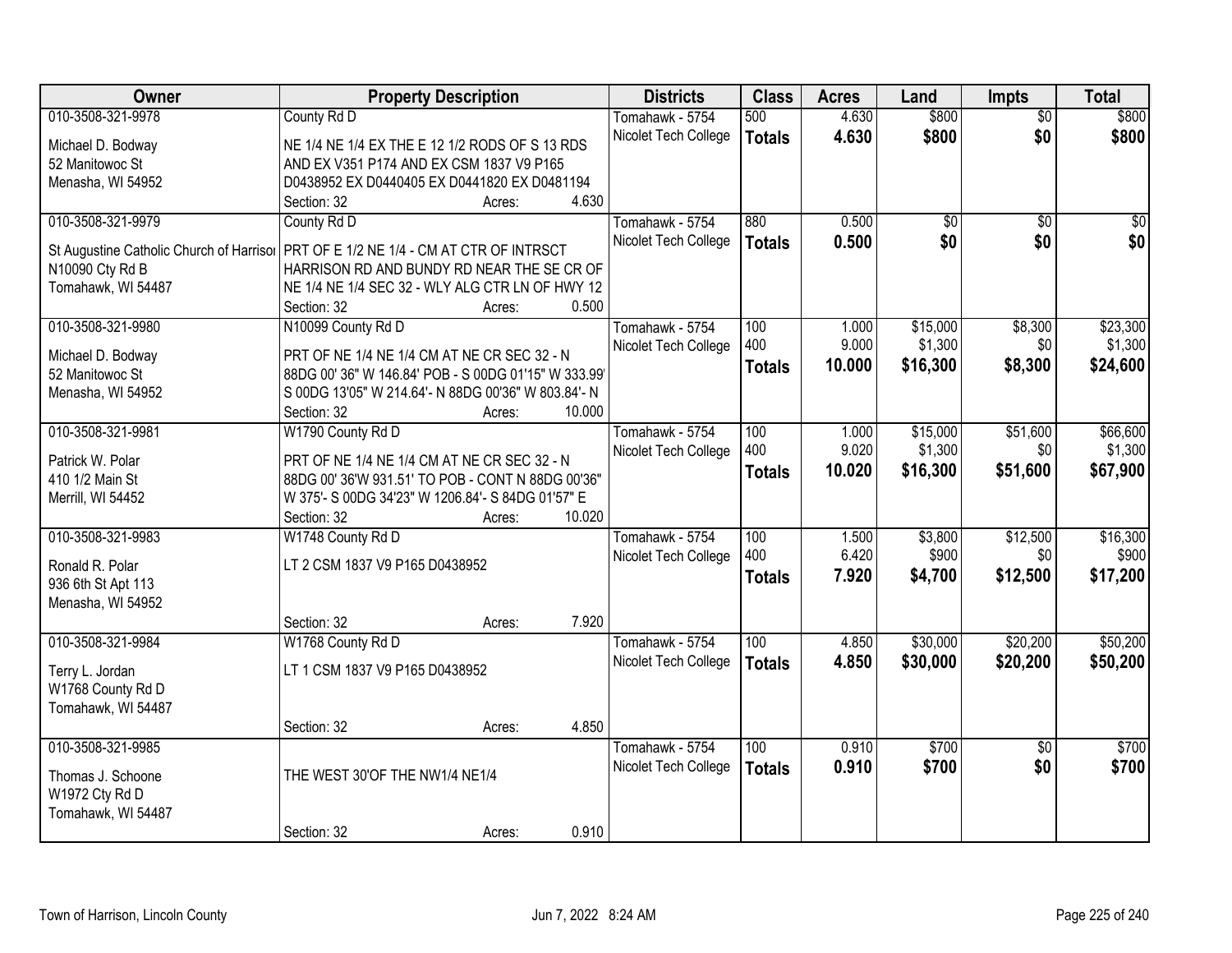| Owner                           |                                                                                                  | <b>Property Description</b> |        | <b>Districts</b>     | <b>Class</b>     | <b>Acres</b> | Land        | <b>Impts</b>    | <b>Total</b>    |
|---------------------------------|--------------------------------------------------------------------------------------------------|-----------------------------|--------|----------------------|------------------|--------------|-------------|-----------------|-----------------|
| 010-3508-321-9986               | W1852 County Rd D                                                                                |                             |        | Tomahawk - 5754      | 100              | 1.000        | \$15,000    | \$114,100       | \$129,100       |
| Jamie A. Ziert                  | NW 1/4 NE 1/4 EXC HWY HWY TAKES .54 A EXCEPT                                                     |                             |        | Nicolet Tech College | 400              | 36.550       | \$6,000     | \$0             | \$6,000         |
| W1852 County Rd D               | THE WEST 30' THRF                                                                                |                             |        |                      | 500              | 1.000        | \$300       | \$0             | \$300           |
| Tomahawk, WI 54487              |                                                                                                  |                             |        |                      | <b>Totals</b>    | 38.550       | \$21,300    | \$114,100       | \$135,400       |
|                                 | Section: 32                                                                                      | Acres:                      | 38.550 |                      |                  |              |             |                 |                 |
| 010-3508-321-9987               |                                                                                                  |                             |        | Tomahawk - 5754      | 100              | 0.430        | \$6,500     | \$0             | \$6,500         |
| Jeffrey P. Renn                 | THAT PRT OF FOLLOWING DESC LYG E OF MOSCH                                                        |                             |        | Nicolet Tech College | <b>Totals</b>    | 0.430        | \$6,500     | \$0             | \$6,500         |
| N10057 County Rd B              | RD - TH E 1/2 OF SE 1/4 NE 1/4 EX V197 P575 V351                                                 |                             |        |                      |                  |              |             |                 |                 |
| Tomahawk, WI 54487              | P174 & EX N 10 RDS OF TH E 24 RDS LYG S OF HWY                                                   |                             |        |                      |                  |              |             |                 |                 |
|                                 | Section: 33                                                                                      | Acres:                      | 0.430  |                      |                  |              |             |                 |                 |
| 010-3508-321-9989               | W1769 County Rd D                                                                                |                             |        | Tomahawk - 5754      | 100              | 1.000        | \$15,000    | \$18,500        | \$33,500        |
| David D. Wheaton                | THE W 1/2 OF THE SE 1/4 NE 1/4 EX V91 P590 & V185                                                |                             |        | Nicolet Tech College | 400              | 9.000        | \$1,300     | \$0             | \$1,300         |
| 103 S Maple St                  | P549                                                                                             |                             |        |                      | 510              | 8.000        | \$7,400     | \$0             | \$7,400         |
| Black Creek, WI 54106           |                                                                                                  |                             |        |                      | <b>Totals</b>    | 18.000       | \$23,700    | \$18,500        | \$42,200        |
|                                 | Section: 32                                                                                      | Acres:                      | 18.000 |                      |                  |              |             |                 |                 |
| 010-3508-321-9990               | W1715 County Rd D                                                                                |                             |        | Tomahawk - 5754      | 100              | 1.260        | \$17,000    | \$54,900        | \$71,900        |
| Douglas J. O'Callaghan          | THAT PART SE 1/4 NE 1/4 BEG BEG AT A INTER OF                                                    |                             |        | Nicolet Tech College | <b>Totals</b>    | 1.260        | \$17,000    | \$54,900        | \$71,900        |
| W1715 County Rd D               | HWY D & PINTEN TWN RD TH W 396' TH S 165' TH E                                                   |                             |        |                      |                  |              |             |                 |                 |
| Tomahawk, WI 54487              | 396' TH N165' TO POB EX .24A FOR HWY DES V265                                                    |                             |        |                      |                  |              |             |                 |                 |
|                                 | Section: 32                                                                                      | Acres:                      | 1.260  |                      |                  |              |             |                 |                 |
| 010-3508-321-9991               |                                                                                                  |                             |        | Tomahawk - 5754      | 500              | 12.000       | \$3,900     | \$0             | \$3,900         |
|                                 |                                                                                                  |                             |        | Nicolet Tech College | 600              | 3.100        | \$5,700     | \$0             | \$5,700         |
| Jerry Ulschmid<br>1101 E 3rd St | E 1/2 OF SE 1/4 NE 1/4 EX V197 P575 V351 P174 & EX<br>N 10 RDS OF E 24 RDS LYG S OF HWY D & W OF |                             |        |                      | <b>Totals</b>    | 15.100       | \$9,600     | \$0             | \$9,600         |
| Merrill, WI 54452               | PINTEN RD & EX S 210' OF E 417' & EX V490 P809                                                   |                             |        |                      |                  |              |             |                 |                 |
|                                 | Section: 32                                                                                      | Acres:                      | 15.100 |                      |                  |              |             |                 |                 |
| 010-3508-321-9992               | W1793 County Rd D                                                                                |                             |        | Tomahawk - 5754      | $\overline{100}$ | 2.000        | \$22,500    | \$111,900       | \$134,400       |
|                                 |                                                                                                  |                             |        | Nicolet Tech College | <b>Totals</b>    | 2.000        | \$22,500    | \$111,900       | \$134,400       |
| Jsm Income Trust                | THE W 208.5' OF THE N 418' OF THE SE 1/4 NE 1/4 EX                                               |                             |        |                      |                  |              |             |                 |                 |
| N10731 River Rd                 | .17A FOR HWY                                                                                     |                             |        |                      |                  |              |             |                 |                 |
| Tomahawk, WI 54487              |                                                                                                  |                             |        |                      |                  |              |             |                 |                 |
|                                 | Section: 32                                                                                      | Acres:                      | 2.000  |                      |                  |              |             |                 |                 |
| 010-3508-321-9993               |                                                                                                  |                             |        | Tomahawk - 5754      | 870              | 0.230        | $\sqrt{$0}$ | $\overline{30}$ | $\overline{50}$ |
| Town of Harrison                | THE E 65' OF N 165' OF SE 1/4 NE 1/4 EXC .02A FOR                                                |                             |        | Nicolet Tech College | <b>Totals</b>    | 0.230        | \$0         | \$0             | \$0             |
|                                 | <b>HWY</b>                                                                                       |                             |        |                      |                  |              |             |                 |                 |
|                                 |                                                                                                  |                             |        |                      |                  |              |             |                 |                 |
|                                 | Section: 32                                                                                      | Acres:                      | 0.230  |                      |                  |              |             |                 |                 |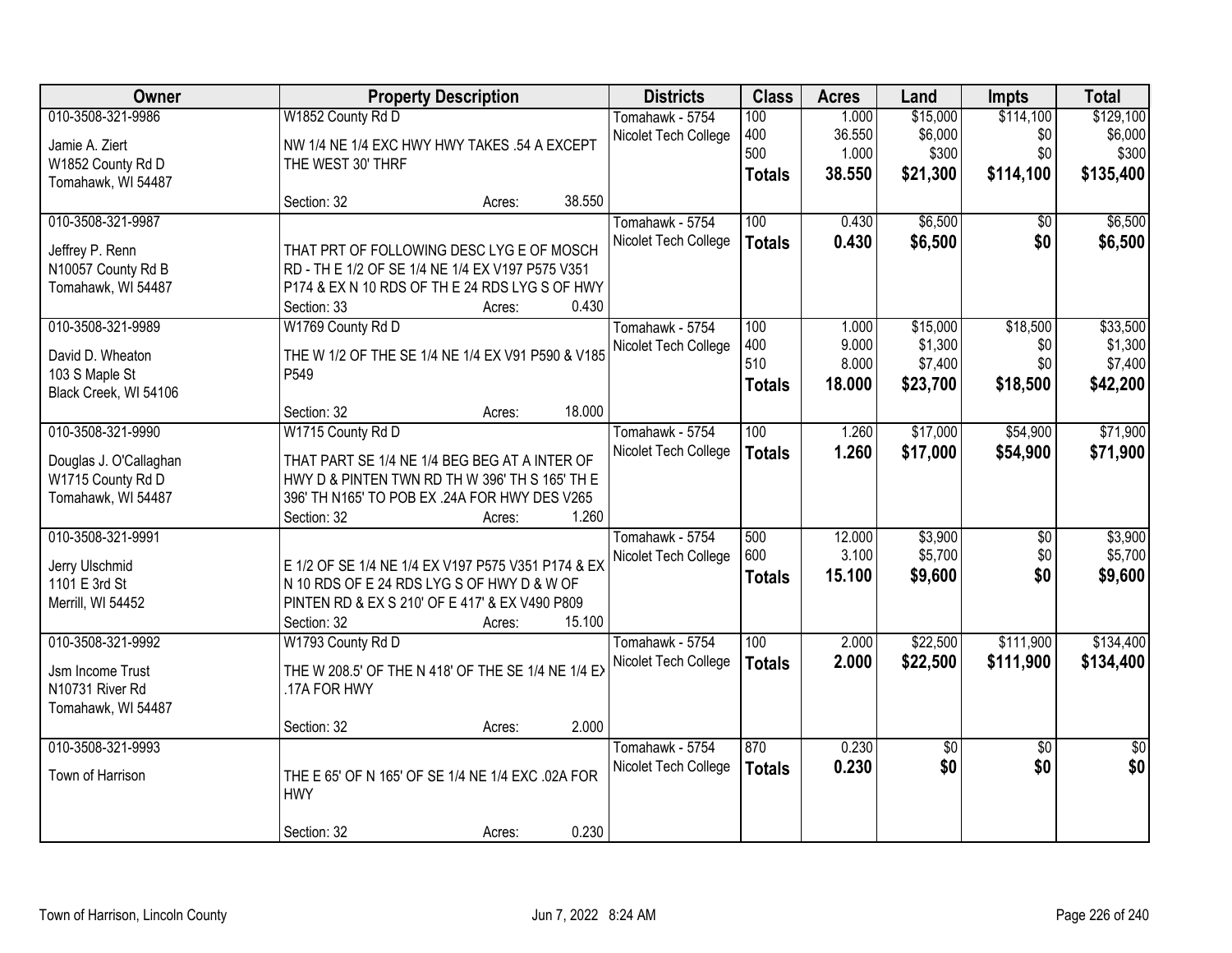| <b>Owner</b>               | <b>Property Description</b>                          | <b>Districts</b>     | <b>Class</b>  | <b>Acres</b> | Land     | <b>Impts</b> | <b>Total</b> |
|----------------------------|------------------------------------------------------|----------------------|---------------|--------------|----------|--------------|--------------|
| 010-3508-321-9994          | W1801 County Rd D                                    | Tomahawk - 5754      | 100           | 0.960        | \$14,400 | \$58,300     | \$72,700     |
| Mark D. Godleske           | PRT OF SW 1/4 NE 1/4 CM AT NE CR SEC 32 - S          | Nicolet Tech College | <b>Totals</b> | 0.960        | \$14,400 | \$58,300     | \$72,700     |
| W1801 County Rd D          | 01DG 31' 05" W 1282.98'- N89DG 03' 17" W 1284.98'- S |                      |               |              |          |              |              |
| Tomahawk, WI 54487         | 00DG 34' 23" W 25.34' POB - S 00DG 34'23" W 359.81'- |                      |               |              |          |              |              |
|                            | 0.960<br>Section: 32<br>Acres:                       |                      |               |              |          |              |              |
| 010-3508-321-9995          |                                                      | Tomahawk - 5754      | 400           | 30.390       | \$4,400  | \$0          | \$4,400      |
|                            |                                                      | Nicolet Tech College | 500           | 5.000        | \$1,600  | \$0          | \$1,600      |
| Paul A. Albert             | SW 1/4 NE 1/4 EXCEPT TH PCLS DES IN V239 P256        |                      | <b>Totals</b> | 35.390       | \$6,000  | \$0          | \$6,000      |
| W1903 Cty Rd D             | OF LCD EXC HWY HWY TAKES 1.69A                       |                      |               |              |          |              |              |
| Tomahawk, WI 54487         | 35.390<br>Section: 32<br>Acres:                      |                      |               |              |          |              |              |
| 010-3508-321-9996          | W1841 County Rd D                                    | Tomahawk - 5754      | 100           | 1.650        | \$19,900 | \$120,000    | \$139,900    |
|                            |                                                      | Nicolet Tech College | <b>Totals</b> | 1.650        | \$19,900 | \$120,000    | \$139,900    |
| Madelene H. Forsyth        | BEG 450' W OF NE CR OF SW 1/4 NE 1/4 TH W 250' TH    |                      |               |              |          |              |              |
| W1841 County Rd D          | S 300' TH E 250' TH N TO POB - EX 7.0 ACRES FOR      |                      |               |              |          |              |              |
| Tomahawk, WI 54487         | <b>HWY</b>                                           |                      |               |              |          |              |              |
|                            | 1.650<br>Section: 32<br>Acres:                       |                      |               |              |          |              |              |
| 010-3508-321-9998          | W1714 County Rd D                                    | Tomahawk - 5754      | 100           | 1.840        | \$21,300 | \$22,000     | \$43,300     |
| Matthew L. Brockel         | PRT E 1/2 NE 1/4 CM AT A PT WHERE N-S CTR LN         | Nicolet Tech College | <b>Totals</b> | 1.840        | \$21,300 | \$22,000     | \$43,300     |
| W1714 County Rd D          | OF HWY D INTERSECTS N LN OF PCL DES IN V197          |                      |               |              |          |              |              |
| Tomahawk, WI 54487         | P575 POB - N ALG CTR LN 198'- SWLY TO AT PT ON       |                      |               |              |          |              |              |
|                            | 1.840<br>Section: 32<br>Acres:                       |                      |               |              |          |              |              |
| 010-3508-322-9969          | W1906 County Rd B                                    | Tomahawk - 5754      | 100           | 1.055        | \$15,800 | \$93,700     | \$109,500    |
|                            |                                                      | Nicolet Tech College | <b>Totals</b> | 1.055        | \$15,800 | \$93,700     | \$109,500    |
| Phyllis E. Schoone         | THE S 300' OF THE E 150' OF THE NE 1/4 NW 1/4 LYG    |                      |               |              |          |              |              |
| W1906 County Rd D          | N OF HWY D AND INCL PCL DES IN D0527975 AND          |                      |               |              |          |              |              |
| Tomahawk, WI 54487         | EX PARCEL DES IN D0527976                            |                      |               |              |          |              |              |
|                            | 1.055<br>Section: 32<br>Acres:                       |                      |               |              |          |              |              |
| 010-3508-322-9970          | W1912 County Rd D                                    | Tomahawk - 5754      | 100           | 1.194        | \$16,400 | \$115,300    | \$131,700    |
| Dennis M Goulee and Goulee | THE W 150' OF THE E 300' OF THE S 350' OF THE        | Nicolet Tech College | <b>Totals</b> | 1.194        | \$16,400 | \$115,300    | \$131,700    |
| W1912 County Rd D          | NE1/4 NW1/4 EXC ANY PART FOR HWY AS DES IN           |                      |               |              |          |              |              |
| Tomahawk, WI 54487         | V220 P59 AND INCL PCL DES IN D0527974 AND EX         |                      |               |              |          |              |              |
|                            | 1.194<br>Section: 32<br>Acres:                       |                      |               |              |          |              |              |
| 010-3508-322-9971          | W1966 County Rd D                                    | Tomahawk - 5754      | 100           | 1.000        | \$15,000 | \$6,700      | \$21,700     |
| Cecelia M. Rudolph         | NE1/4 OF NW1/4 EX PCLS DES IN V116 P567 V158         | Nicolet Tech College | 500           | 3.511        | \$1,100  | \$0          | \$1,100      |
| 1112 Forest St             | P257 V197 P405 V213 P329 V327 P437 V218 P575         |                      | 600           | 29.380       | \$54,400 | \$0          | \$54,400     |
| Wausau, WI 54403           | V124 P333 V146 P107 D0527973 AND PRT OF NE1/4        |                      | <b>Totals</b> | 33.891       | \$70,500 | \$6,700      | \$77,200     |
|                            | 33.891<br>Section: 32<br>Acres:                      |                      |               |              |          |              |              |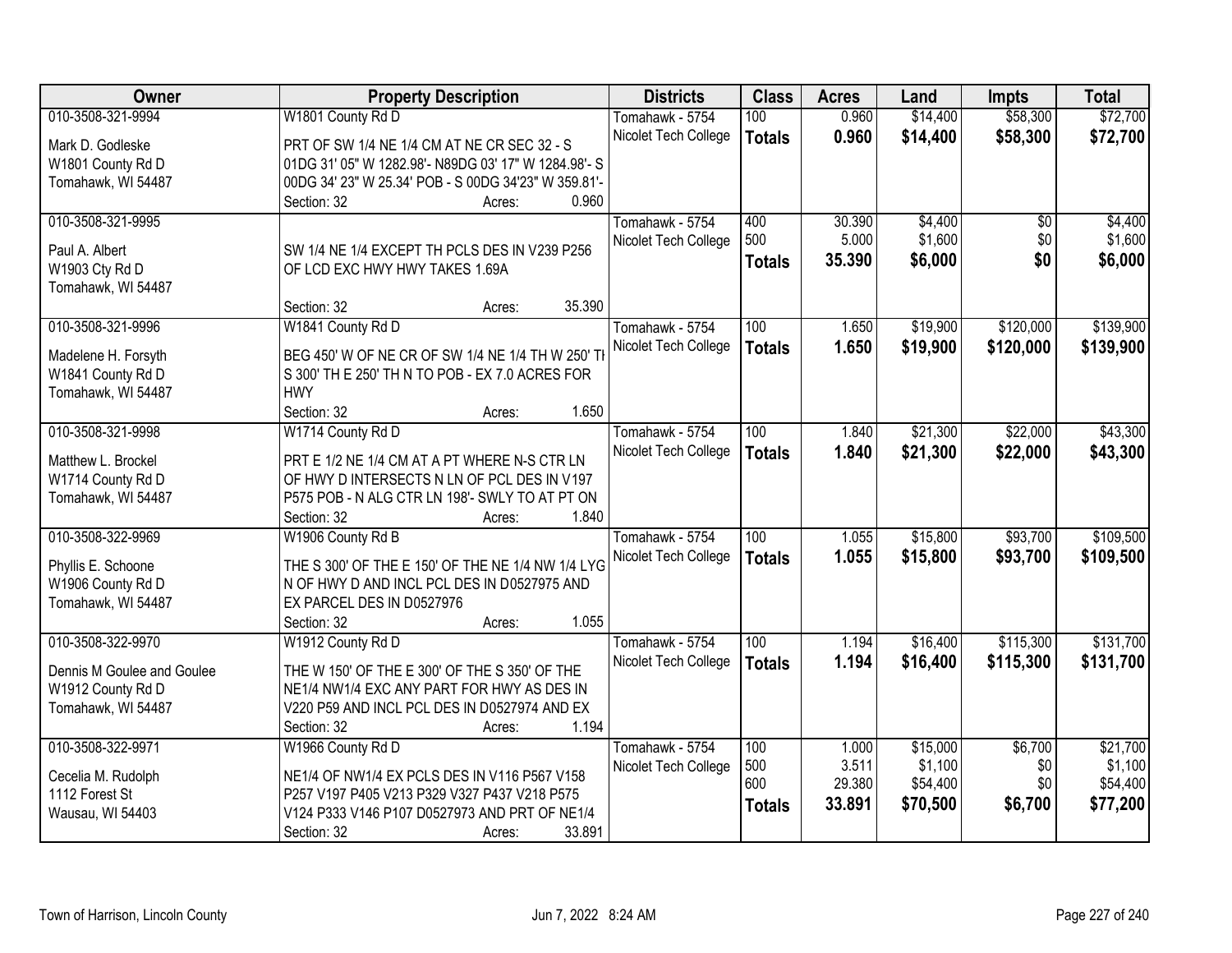| Owner                                        | <b>Property Description</b>                             |        |        | <b>Districts</b>     | <b>Class</b>  | <b>Acres</b> | Land     | <b>Impts</b>    | <b>Total</b> |
|----------------------------------------------|---------------------------------------------------------|--------|--------|----------------------|---------------|--------------|----------|-----------------|--------------|
| 010-3508-322-9972                            | W2004 County Rd D                                       |        |        | Tomahawk - 5754      | 100           | 2.060        | \$22,700 | \$48,800        | \$71,500     |
| Theodore J. Rudolph                          | PRT NE1/4 NW1/4 AND PRT OF NW1/4 OF NW1/4               |        |        | Nicolet Tech College | 500           | 0.229        | \$100    | \$0             | \$100        |
| 1112 Forest St                               | COM AT SE CR NE1/4 NW1/4 - W 1130' POB - W 300' -       |        |        |                      | <b>Totals</b> | 2.289        | \$22,800 | \$48,800        | \$71,600     |
| Wausau, WI 54403                             | N 300' - E 125' - N 75' - E 175' - S 375' TO POB EX PCL |        |        |                      |               |              |          |                 |              |
|                                              | Section: 32                                             | Acres: | 2.289  |                      |               |              |          |                 |              |
| 010-3508-322-9974                            | W1972 County Rd D                                       |        |        | Tomahawk - 5754      | 100           | 1.840        | \$21,300 | \$83,700        | \$105,000    |
| Thomas Schoone                               | THE W 300' OF E 1130' OF S 300' OF NE1/4 NW1/4          |        |        | Nicolet Tech College | <b>Totals</b> | 1.840        | \$21,300 | \$83,700        | \$105,000    |
| W1972 County Rd D                            | AND PCL DES IN 527973 AND EX PCLS DES IN V259           |        |        |                      |               |              |          |                 |              |
| Tomahawk, WI 54487                           | P397 AND D0527972                                       |        |        |                      |               |              |          |                 |              |
|                                              | Section: 32                                             | Acres: | 1.840  |                      |               |              |          |                 |              |
| 010-3508-322-9975                            | N9956 Gouda Rd                                          |        |        | Tomahawk - 5754      | 100           | 9.270        | \$43,400 | \$216,800       | \$260,200    |
|                                              | LT 1 CSM 1816 V9 P126 D0436678                          |        |        | Nicolet Tech College | <b>Totals</b> | 9.270        | \$43,400 | \$216,800       | \$260,200    |
| <b>Tracy Naskrent-Arnold</b><br>715 Welch St |                                                         |        |        |                      |               |              |          |                 |              |
| Gilberts, IL 60136                           |                                                         |        |        |                      |               |              |          |                 |              |
|                                              | Section: 32                                             | Acres: | 9.270  |                      |               |              |          |                 |              |
| 010-3508-322-9976                            | N9968 Gouda Rd                                          |        |        | Tomahawk - 5754      | 100           | 5.140        | \$37,200 | \$146,100       | \$183,300    |
|                                              |                                                         |        |        | Nicolet Tech College | <b>Totals</b> | 5.140        | \$37,200 | \$146,100       | \$183,300    |
| Adam R. Jacobsen                             | LT 2 CSM 1816 V9 P126 D0436678                          |        |        |                      |               |              |          |                 |              |
| N9968 Gouda Rd                               |                                                         |        |        |                      |               |              |          |                 |              |
| Tomahawk, WI 54487                           |                                                         |        | 5.140  |                      |               |              |          |                 |              |
|                                              | Section: 32                                             | Acres: |        |                      |               |              |          |                 |              |
| 010-3508-322-9977                            | W2047 County Rd D                                       |        |        | Tomahawk - 5754      | 100           | 3.000        | \$32,500 | \$144,800       | \$177,300    |
| Ronald J. Kahoun                             | LT 3 CSM 1816 V9 P126 D0436678                          |        |        | Nicolet Tech College | <b>Totals</b> | 3.000        | \$32,500 | \$144,800       | \$177,300    |
| 3510 W Lake Shore Dr                         |                                                         |        |        |                      |               |              |          |                 |              |
| Wonder Lake, IL 60097                        |                                                         |        |        |                      |               |              |          |                 |              |
|                                              | Section: 32                                             | Acres: | 3.000  |                      |               |              |          |                 |              |
| 010-3508-322-9979                            |                                                         |        |        | Tomahawk - 5754      | 400           | 1.000        | \$100    | $\overline{60}$ | \$100        |
| Paul A. Albert                               | SW 1/4 NW 1/4 EX HWY AND EX PCLS DES IN V639            |        |        | Nicolet Tech College | 500           | 9.000        | \$2,500  | \$0             | \$2,500      |
| W1903 Cty Rd D                               | P221 V358 P519 D0376689 V359 P21 AND EX CSM             |        |        |                      | 510           | 9.000        | \$7,000  | \$0             | \$7,000      |
| Tomahawk, WI 54487                           | 1816 V9 P126 D0436678 HWY TAKES 1.69A                   |        |        |                      | <b>Totals</b> | 19,000       | \$9,600  | \$0             | \$9,600      |
|                                              | Section: 32                                             | Acres: | 19.000 |                      |               |              |          |                 |              |
| 010-3508-322-9980                            |                                                         |        |        | Tomahawk - 5754      | 500           | 5.940        | \$1,900  | $\overline{50}$ | \$1,900      |
| Theodore J. Rudolph                          | PART OF THE NW1/4 NW1/4 LYG 1070' EAST OF A             |        |        | Nicolet Tech College | <b>Totals</b> | 5.940        | \$1,900  | \$0             | \$1,900      |
| 1112 Forest St                               | LINE PARALLEL WITH THE WEST LINE NW1/4 NW1/4            |        |        |                      |               |              |          |                 |              |
| Wausau, WI 54403                             | EX V570 P844                                            |        |        |                      |               |              |          |                 |              |
|                                              | Section: 32                                             | Acres: | 5.940  |                      |               |              |          |                 |              |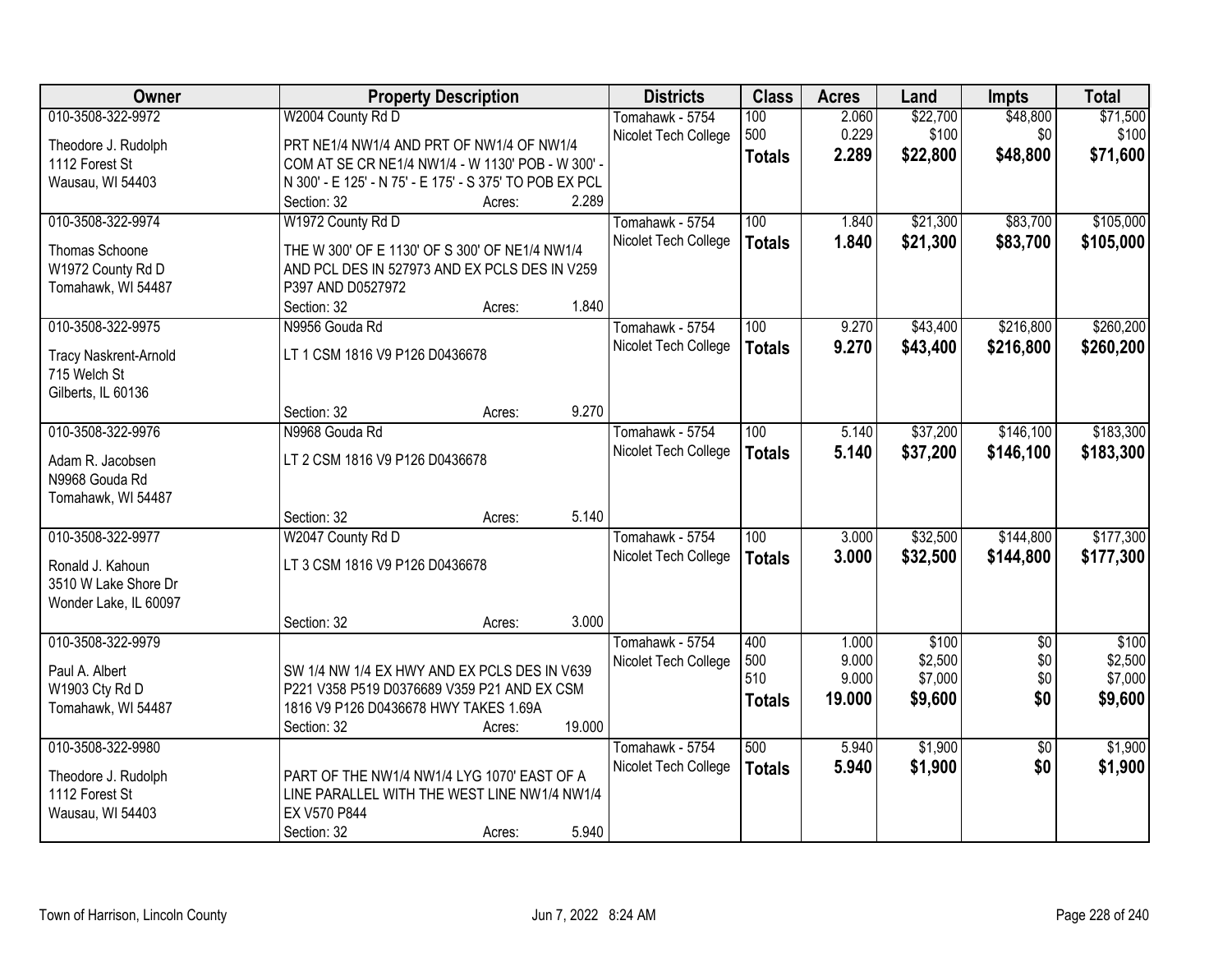| Owner               | <b>Property Description</b>                          | <b>Districts</b>     | <b>Class</b>  | <b>Acres</b> | Land     | <b>Impts</b> | <b>Total</b> |
|---------------------|------------------------------------------------------|----------------------|---------------|--------------|----------|--------------|--------------|
| 010-3508-322-9981   | W2048 County Rd D                                    | Tomahawk - 5754      | 100           | 1.000        | \$15,000 | \$69,900     | \$84,900     |
| Daniel L. Crowell   | NW 1/4 NW 1/4 EX PCL LYG 1070' EAST OF A LINE        | Nicolet Tech College | 500           | 7.330        | \$2,300  | \$0          | \$2,300      |
| W2048 County Rd D   | PARALLEL WITH THE WEST LINE NW1/4 NW1/4 DES(         |                      | 600           | 24.870       | \$46,000 | \$0          | \$46,000     |
| Tomahawk, WI 54487  | IN D0420743 EX V146 P107; V158-P257 & EX V236        |                      | <b>Totals</b> | 33.200       | \$63,300 | \$69,900     | \$133,200    |
|                     | 33.200<br>Section: 32<br>Acres:                      |                      |               |              |          |              |              |
| 010-3508-322-9982   |                                                      | Tomahawk - 5754      | Assessed with |              |          |              |              |
|                     |                                                      | Nicolet Tech College |               |              |          |              |              |
| Theodore J. Rudolph | PART OF THE NE1/4 NW1/4 CM 1130' W OF SE CR          |                      |               |              |          |              |              |
| 1112 Forest St      | NE1/4 NW1/4-N 300'TO POB-W 175'- N 75'-E 175'-S      |                      |               |              |          |              |              |
| Wausau, WI 54403    | 175' TO POB (ASSESSED W/3508-322-9972)               |                      |               |              |          |              |              |
|                     | 0.300<br>Section: 32<br>Acres:                       |                      |               |              |          |              |              |
| 010-3508-322-9984   | W1903 County Rd D                                    | Tomahawk - 5754      | 100           | 1.980        | \$22,400 | \$129,500    | \$151,900    |
| Paul A. Albert      | PRT OF TH SE 1/4 NW 1/4 CM SW CR SEC 32-N 32DG       | Nicolet Tech College | <b>Totals</b> | 1.980        | \$22,400 | \$129,500    | \$151,900    |
| W1903 Cty Rd D      | 04'06" E 4623.38' POB-S 00DG 28'37" E 278.42'-S 00DC |                      |               |              |          |              |              |
| Tomahawk, WI 54487  | 28' 37" E 279.82'-N 87DG 50'24" E 155.35'-N 00DG     |                      |               |              |          |              |              |
|                     | 1.980<br>Section: 32<br>Acres:                       |                      |               |              |          |              |              |
| 010-3508-322-9985   |                                                      | Tomahawk - 5754      | 400           | 36.330       | \$5,200  | \$0          | \$5,200      |
|                     |                                                      | Nicolet Tech College | <b>Totals</b> | 36.330       | \$5,200  | \$0          | \$5,200      |
| Paul A. Albert      | SE 1/4 NW 1/4 EX HWY & EX V429 P127 LCR HWY          |                      |               |              |          |              |              |
| W1903 Cty Rd D      | <b>TAKES 001.690A</b>                                |                      |               |              |          |              |              |
| Tomahawk, WI 54487  |                                                      |                      |               |              |          |              |              |
|                     | 36.330<br>Section: 32<br>Acres:                      |                      |               |              |          |              |              |
| 010-3508-322-9987   | N9940 Gouda Rd                                       | Tomahawk - 5754      | 100           | 1.900        | \$21,800 | \$85,100     | \$106,900    |
| John Schoone        | PRT OF SW NW CM SW CR S32-N 00DG 40'01" E            | Nicolet Tech College | <b>Totals</b> | 1.900        | \$21,800 | \$85,100     | \$106,900    |
| N9940 Gouda Rd      | 2933.54' POB- N 00DG 23'50" E 374.32'-N 87DG 26'03"  |                      |               |              |          |              |              |
| Tomahawk, WI 54487  | E 233.06-S 00DG 23'50" W 374.32'-S 87DG 26'03" W     |                      |               |              |          |              |              |
|                     | 1.900<br>Section: 32<br>Acres:                       |                      |               |              |          |              |              |
| 010-3508-322-9988   | N9912 Gouda Rd                                       | Tomahawk - 5754      | 100           | 1.610        | \$19,600 | \$75,400     | \$95,000     |
|                     |                                                      | Nicolet Tech College | <b>Totals</b> | 1.610        | \$19,600 | \$75,400     | \$95,000     |
| Pat Hedstrom        | PRT OF W 1/2 W 1/2 CM SW CR S 32-N 00 DG 40'01"E     |                      |               |              |          |              |              |
| N9912 Gouda Rd      | 2933.4'POB-N 87 DG 26'03"E 233.06'-S 04 DG 39'47"E   |                      |               |              |          |              |              |
| Tomahawk, WI 54487  | 285.20' N 87 DG 09'41"W 258.14'-N 00 DG 23'50"E      |                      |               |              |          |              |              |
|                     | 1.610<br>Section: 32<br>Acres:                       |                      |               |              |          |              |              |
| 010-3508-322-9994   | W1988 County Rd D                                    | Tomahawk - 5754      | 100           | 0.230        | \$3,500  | \$10,900     | \$14,400     |
| Theodore J. Rudolph | BEG 1030' W OF THE SE CR NE 1/4 NW 1/4 TH W 100      | Nicolet Tech College | <b>Totals</b> | 0.230        | \$3,500  | \$10,900     | \$14,400     |
| 1112 Forest St      | TH N 100' TH E 100' TH S 100' TO POB EX HWY          |                      |               |              |          |              |              |
| Wausau, WI 54403    |                                                      |                      |               |              |          |              |              |
|                     | 0.230<br>Section: 32<br>Acres:                       |                      |               |              |          |              |              |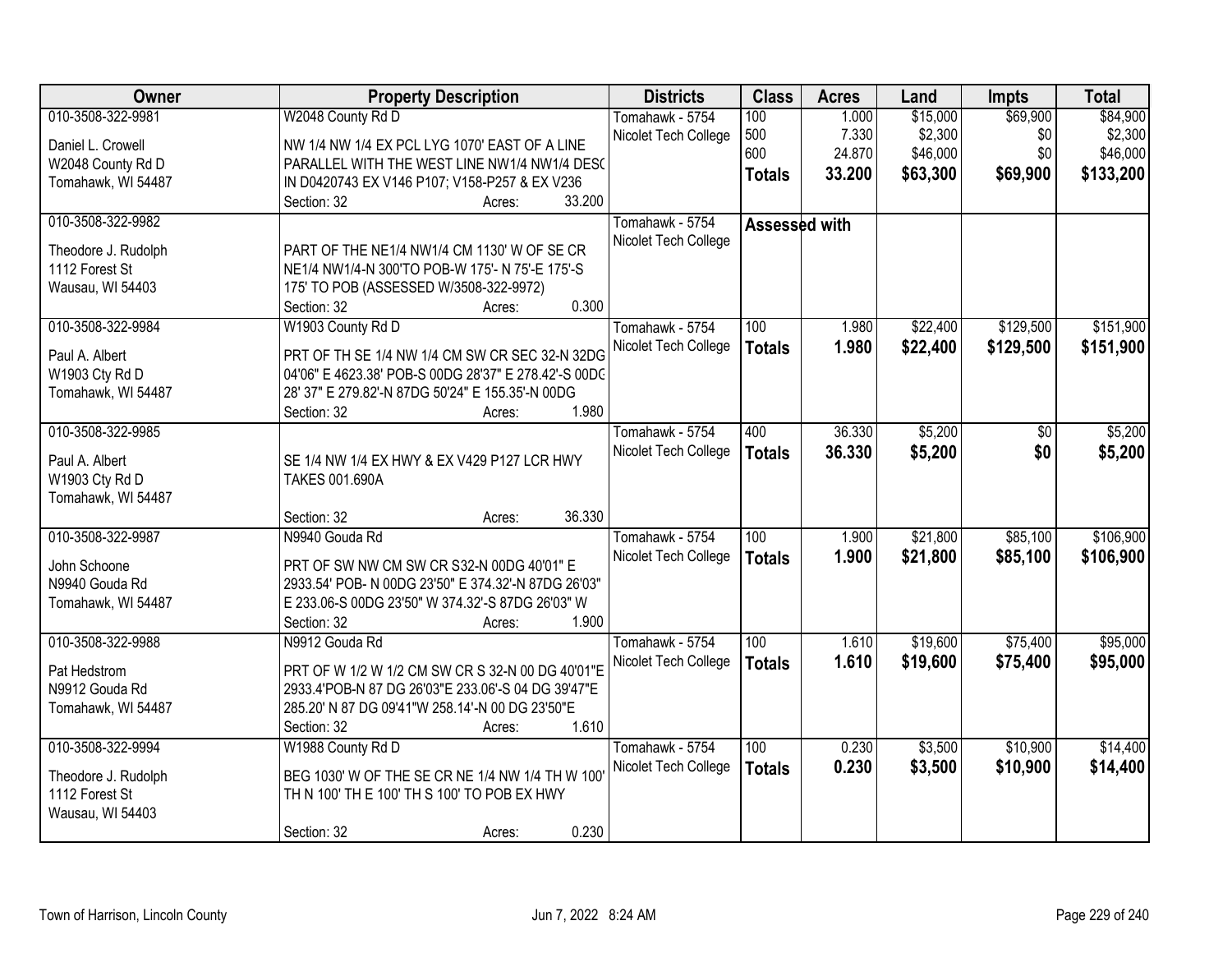| Owner                                      | <b>Property Description</b>                   |        |        | <b>Districts</b>     | <b>Class</b>     | <b>Acres</b> | Land       | <b>Impts</b> | <b>Total</b> |
|--------------------------------------------|-----------------------------------------------|--------|--------|----------------------|------------------|--------------|------------|--------------|--------------|
| 010-3508-323-9984                          | W2062 Mt and W Rd                             |        |        | Tomahawk - 5754      | 100              | 1.500        | \$18,800   | \$123,300    | \$142,100    |
| <b>Guest Family Revocable Living Trust</b> | NW 1/4 SW 1/4 SUBJ TO LN AGREEMENT V358 P514  |        |        | Nicolet Tech College | 500              | 16.860       | \$5,500    | \$0          | \$5,500      |
| W2062 Mt and W Rd                          | EX ABBND RR ROW AND PT LT 2 CSM 1670 V8 P186  |        |        |                      | 600              | 21.715       | \$35,500   | \$0          | \$35,500     |
| Tomahawk, WI 54487                         | D0416335 EX LT 1 CSM 2884 V17 P144 D0554979   |        |        |                      | <b>Totals</b>    | 40.075       | \$59,800   | \$123,300    | \$183,100    |
|                                            | Section: 32                                   | Acres: | 40.075 |                      |                  |              |            |              |              |
| 010-3508-323-9985                          | W2016 Mt and W Rd                             |        |        | Tomahawk - 5754      | 100              | 2.315        | \$23,700   | \$61,100     | \$84,800     |
| Michael E. Brown                           | LOT 1 CSM 2884 V17 P144 D0554979              |        |        | Nicolet Tech College | <b>Totals</b>    | 2.315        | \$23,700   | \$61,100     | \$84,800     |
| W2016 Mt and W Rd                          |                                               |        |        |                      |                  |              |            |              |              |
| Tomahawk, WI 54487                         |                                               |        |        |                      |                  |              |            |              |              |
|                                            | Section: 32                                   | Acres: | 2.315  |                      |                  |              |            |              |              |
| 010-3508-323-9988                          | W1992 Mt and W Rd                             |        |        | Tomahawk - 5754      | 100              | 1.480        | \$24,800   | \$89,600     | \$114,400    |
| Dianne S. Mayer                            | N 250' OF W 258' OF SE 1/4 SW 1/4             |        |        | Nicolet Tech College | <b>Totals</b>    | 1.480        | \$24,800   | \$89,600     | \$114,400    |
| W1992 Mt and W Rd                          |                                               |        |        |                      |                  |              |            |              |              |
| Tomahawk, WI 54487                         |                                               |        |        |                      |                  |              |            |              |              |
|                                            | Section: 32                                   | Acres: | 1.480  |                      |                  |              |            |              |              |
| 010-3508-323-9989                          |                                               |        |        | Tomahawk - 5754      | 744              | 38.520       | (\$71,300) | \$0          | \$0          |
|                                            |                                               |        |        | Nicolet Tech College | <b>Totals</b>    | 38.520       | \$0        | \$0          | \$0          |
| <b>Pintens Family Recreation Trust</b>     | SE 1/4 SW 1/4 EX V316 P617                    |        |        |                      |                  |              |            |              |              |
| 2007 Sugar Woods Dr<br>Orono, MN 55356     |                                               |        |        |                      |                  |              |            |              |              |
|                                            | Section: 32                                   | Acres: | 38.520 |                      |                  |              |            |              |              |
| 010-3508-323-9990                          | N9704 Stone Creek Rd                          |        |        | Tomahawk - 5754      | $\overline{100}$ | 2.000        | \$22,500   | \$35,400     | \$57,900     |
|                                            |                                               |        |        | Nicolet Tech College | <b>Totals</b>    | 2.000        | \$22,500   | \$35,400     | \$57,900     |
| David N. Polar                             | THE W 330' OF THE S 264' OF THE SW1/4 SW1/4   |        |        |                      |                  |              |            |              |              |
| 753 Fairwood Dr                            |                                               |        |        |                      |                  |              |            |              |              |
| Neenah, WI 54956                           |                                               |        |        |                      |                  |              |            |              |              |
|                                            | Section: 32                                   | Acres: | 2.000  |                      |                  |              |            |              |              |
| 010-3508-323-9991                          | W2037 Mt and W Rd                             |        |        | Tomahawk - 5754      | 100              | 8.420        | \$33,700   | \$105,100    | \$138,800    |
| Gerald L. Polar                            | W1/2 OF THE E1/2 OF THE SW1/4 SW1/4 LYG S OF  |        |        | Nicolet Tech College | <b>Totals</b>    | 8.420        | \$33,700   | \$105,100    | \$138,800    |
| W2037 Mt and W Rd                          | OLD RR ROW                                    |        |        |                      |                  |              |            |              |              |
| Tomahawk, WI 54487                         |                                               |        |        |                      |                  |              |            |              |              |
|                                            | Section: 32                                   | Acres: | 8.420  |                      |                  |              |            |              |              |
| 010-3508-323-9992                          | W2015 Mt and W Rd                             |        |        | Tomahawk - 5754      | 100              | 7.970        | \$33,200   | \$18,500     | \$51,700     |
| <b>Bryan Ross</b>                          | E 1/2 OF E 1/2 OF SW1/4 SW1/4 LYG S OF OLD RR |        |        | Nicolet Tech College | <b>Totals</b>    | 7.970        | \$33,200   | \$18,500     | \$51,700     |
| 5170 Killdeer Ln                           | <b>ROW</b>                                    |        |        |                      |                  |              |            |              |              |
| Oshkosh, WI 54901                          |                                               |        |        |                      |                  |              |            |              |              |
|                                            | Section: 32                                   | Acres: | 7.970  |                      |                  |              |            |              |              |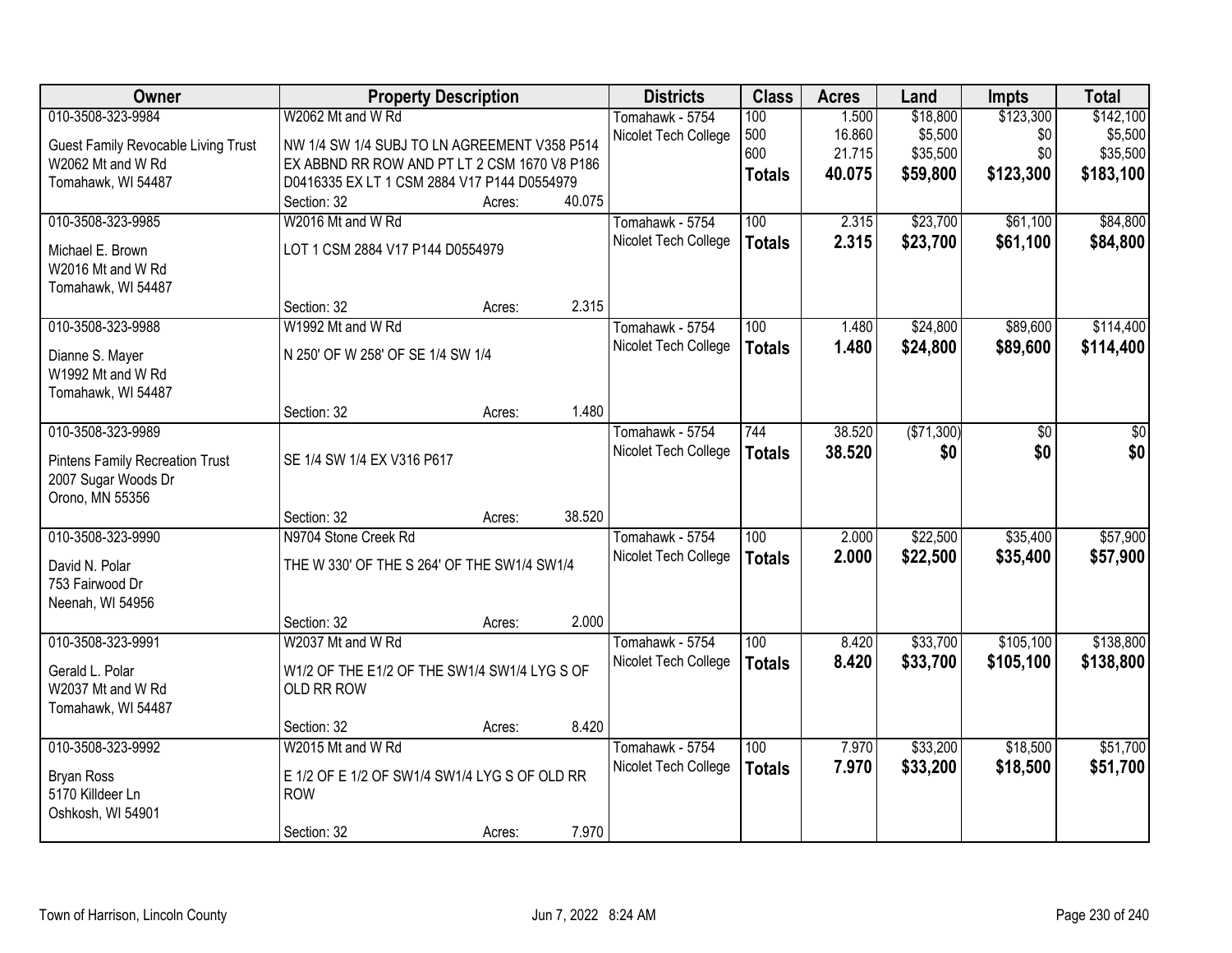| Owner                                                                           |                                                                                                                                                                           | <b>Property Description</b> |        | <b>Districts</b>                        | <b>Class</b>                              | <b>Acres</b>                                 | Land                                              | Impts                                       | <b>Total</b>                                      |
|---------------------------------------------------------------------------------|---------------------------------------------------------------------------------------------------------------------------------------------------------------------------|-----------------------------|--------|-----------------------------------------|-------------------------------------------|----------------------------------------------|---------------------------------------------------|---------------------------------------------|---------------------------------------------------|
| 010-3508-323-9994<br>David N. Polar<br>753 Fairwood Dr<br>Neenah, WI 54956      | N9704 Stone Creek Rd<br>THE E 330' OF THE W 660' OF THE S 660' OF THE SW<br>1/4 SW 1/4                                                                                    |                             |        | Tomahawk - 5754<br>Nicolet Tech College | 100<br><b>Totals</b>                      | 5.000<br>5.000                               | \$30,300<br>\$30,300                              | $\overline{50}$<br>\$0                      | \$30,300<br>\$30,300                              |
|                                                                                 | Section: 32                                                                                                                                                               | Acres:                      | 5.000  |                                         |                                           |                                              |                                                   |                                             |                                                   |
| 010-3508-323-9995<br>Robert R. Polar<br>1520 Cranberry Dr<br>Appleton, WI 54915 | N9746 Stone Creek Rd<br>THE W 330' OF THE S 660' OF THE SW1/4 SW1/4 EX<br>THE S 264' THRF<br>Section: 32                                                                  |                             | 3.000  | Tomahawk - 5754<br>Nicolet Tech College | 100<br><b>Totals</b>                      | 3.000<br>3.000                               | \$26,300<br>\$26,300                              | \$169,900<br>\$169,900                      | \$196,200<br>\$196,200                            |
| 010-3508-323-9996                                                               | W2091 Mt and W Rd                                                                                                                                                         | Acres:                      |        | Tomahawk - 5754                         | 100                                       | 7.810                                        | \$33,100                                          | \$14,700                                    | \$47,800                                          |
| Gerald L. Polar<br>W2037 Mt and W Rd<br>Tomahawk, WI 54487                      | NW1/4 SW1/4 SW1/4 LYG S OF OLD RR ROW                                                                                                                                     |                             |        | Nicolet Tech College                    | <b>Totals</b>                             | 7.810                                        | \$33,100                                          | \$14,700                                    | \$47,800                                          |
|                                                                                 | Section: 32                                                                                                                                                               | Acres:                      | 7.810  |                                         |                                           |                                              |                                                   |                                             |                                                   |
| 010-3508-323-9997<br>Town of Harrison                                           | ABBND RR ROW IN THE SW1/4 SW1/4 2.8A ABBND<br>ROW IN NW1/4 SW1/4 1.2A                                                                                                     |                             |        | Tomahawk - 5754<br>Nicolet Tech College | 870<br><b>Totals</b>                      | 4.050<br>4.050                               | \$0<br>\$0                                        | \$0<br>\$0                                  | \$0<br>\$0                                        |
|                                                                                 | Section: 32                                                                                                                                                               | Acres:                      | 4.050  |                                         |                                           |                                              |                                                   |                                             |                                                   |
| 010-3508-323-9999<br>Paul Albert<br>W1903 County Rd D<br>Tomahawk, WI 54487     | NE 1/4 SW 1/4<br>Section: 32                                                                                                                                              | Acres:                      | 40.000 | Tomahawk - 5754<br>Nicolet Tech College | 400<br>500<br>510<br><b>Totals</b>        | 9.000<br>3.000<br>28.000<br>40.000           | \$1,300<br>\$1,000<br>\$25,900<br>\$28,200        | $\overline{50}$<br>\$0<br>\$0<br>\$0        | \$1,300<br>\$1,000<br>\$25,900<br>\$28,200        |
| 010-3508-324-9993                                                               | N9910 Mosch Rd                                                                                                                                                            |                             |        | Tomahawk - 5754                         | 100                                       | 2.000                                        | \$22,500                                          | \$124,000                                   | \$146,500                                         |
| Neal E. Tritz<br>N9910 Mosch Rd<br>Tomahawk, WI 54487                           | PART OF THE SE1/4 NE1/4 & NE1/4 SE1/4 CM AT SE<br>CR SEC 32 -N 00DG 39'07" 2596.58'- N 57DG 31'14"W<br>74.70'TO POB -S 01DG 18'55" 346.45'-S 82 DG 13'06'W<br>Section: 32 | Acres:                      | 2.000  | Nicolet Tech College                    | <b>Totals</b>                             | 2.000                                        | \$22,500                                          | \$124,000                                   | \$146,500                                         |
| 010-3508-324-9994<br>Leo P. Pintens<br>W1805 Mosch Rd<br>Tomahawk, WI 54487     | Mosch Rd<br>NE 1/4 SE 1/4 EX 1 SQ A IN NE CORNER THRF AND<br>V577 P687<br>Section: 32                                                                                     | Acres:                      | 38.000 | Tomahawk - 5754<br>Nicolet Tech College | 400<br>410<br>500<br>600<br><b>Totals</b> | 2.400<br>0.160<br>11.850<br>23.590<br>38.000 | \$100<br>\$700<br>\$3,300<br>\$36,600<br>\$40,700 | $\overline{30}$<br>\$0<br>\$0<br>\$0<br>\$0 | \$100<br>\$700<br>\$3,300<br>\$36,600<br>\$40,700 |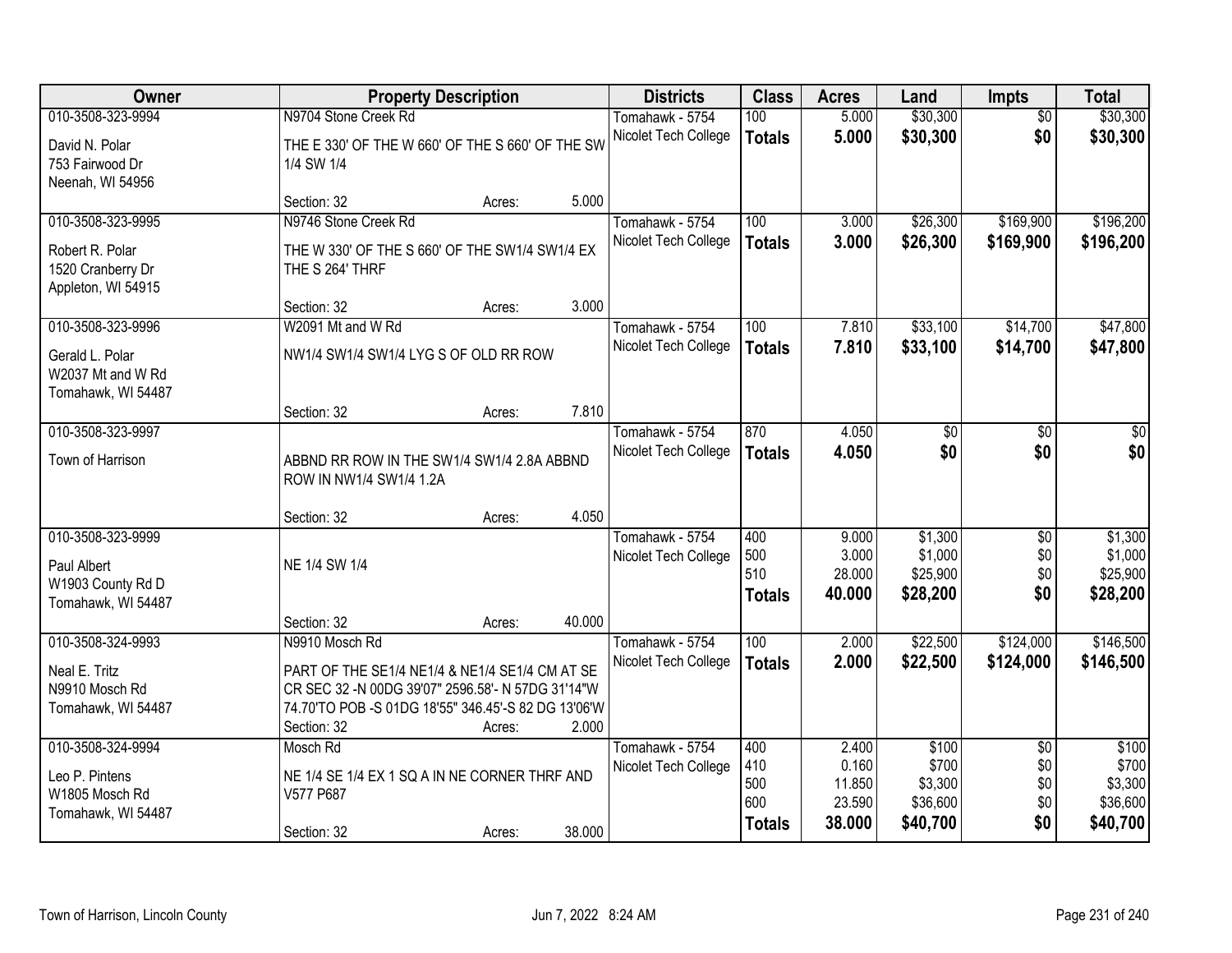| Owner                                 | <b>Property Description</b>                      |        |        | <b>Districts</b>     | <b>Class</b>     | <b>Acres</b> | Land       | <b>Impts</b>    | <b>Total</b> |
|---------------------------------------|--------------------------------------------------|--------|--------|----------------------|------------------|--------------|------------|-----------------|--------------|
| 010-3508-324-9995                     | W1757 Mosch Rd                                   |        |        | Tomahawk - 5754      | 100              | 1.000        | \$7,500    | \$18,300        | \$25,800     |
| Elizabeth Pintens                     | SE 1/4 SE 1/4                                    |        |        | Nicolet Tech College | 500              | 15.000       | \$4,100    | \$0             | \$4,100      |
| W1805 Mosch Rd                        |                                                  |        |        |                      | 510              | 24.000       | \$22,200   | \$0             | \$22,200     |
| Tomahawk, WI 54487                    |                                                  |        |        |                      | <b>Totals</b>    | 40.000       | \$33,800   | \$18,300        | \$52,100     |
|                                       | Section: 32                                      | Acres: | 40.000 |                      |                  |              |            |                 |              |
| 010-3508-324-9996                     |                                                  |        |        | Tomahawk - 5754      | 400              | 7.000        | \$1,000    | \$0             | \$1,000      |
| Leo P. Pintens                        | SW 1/4 SE 1/4                                    |        |        | Nicolet Tech College | 500              | 15.000       | \$4,900    | \$0             | \$4,900      |
| W1805 Mosch Rd                        |                                                  |        |        |                      | 510              | 18.000       | \$16,700   | \$0             | \$16,700     |
| Tomahawk, WI 54487                    |                                                  |        |        |                      | <b>Totals</b>    | 40.000       | \$22,600   | \$0             | \$22,600     |
|                                       | Section: 32                                      | Acres: | 40.000 |                      |                  |              |            |                 |              |
| 010-3508-324-9997                     | W1805 Mosch Rd                                   |        |        | Tomahawk - 5754      | 400              | 35.500       | \$5,100    | $\overline{30}$ | \$5,100      |
| Leo P. Pintens                        | NW 1/4 SE 1/4                                    |        |        | Nicolet Tech College | 410              | 2.500        | \$11,500   | \$163,200       | \$174,700    |
| W1805 Mosch Rd                        |                                                  |        |        |                      | 500              | 1.000        | \$300      | \$0             | \$300        |
| Tomahawk, WI 54487                    |                                                  |        |        |                      | 510              | 1.000        | \$800      | \$0             | \$800        |
|                                       | Section: 32                                      | Acres: | 40.000 |                      | <b>Totals</b>    | 40.000       | \$17,700   | \$163,200       | \$180,900    |
| 010-3508-331-9991                     | N9929 County Rd B                                |        |        | Tomahawk - 5754      | 100              | 7.357        | \$32,600   | \$150,300       | \$182,900    |
| Robert A. Leonhard                    | LT 2 CSM 1809 V9 P112 D0436104                   |        |        | Nicolet Tech College | <b>Totals</b>    | 7.357        | \$32,600   | \$150,300       | \$182,900    |
| N9929 County Rd B                     |                                                  |        |        |                      |                  |              |            |                 |              |
| Gleason, WI 54435                     |                                                  |        |        |                      |                  |              |            |                 |              |
|                                       | Section: 33                                      | Acres: | 7.357  |                      |                  |              |            |                 |              |
| 010-3508-331-9992                     | N9973 County Rd B                                |        |        | Tomahawk - 5754      | $\overline{100}$ | 2.893        | \$25,800   | \$67,200        | \$93,000     |
|                                       | LT 1 CSM 1809 V9 P112 D0436104                   |        |        | Nicolet Tech College | <b>Totals</b>    | 2.893        | \$25,800   | \$67,200        | \$93,000     |
| Jacob W. Seyfert<br>N9973 County Rd B |                                                  |        |        |                      |                  |              |            |                 |              |
| Gleason, WI 54435                     |                                                  |        |        |                      |                  |              |            |                 |              |
|                                       | Section: 33                                      | Acres: | 2.893  |                      |                  |              |            |                 |              |
| 010-3508-331-9993                     |                                                  |        |        | Tomahawk - 5754      | 744              | 40.000       | (\$74,000) | $\overline{50}$ | $\sqrt{50}$  |
|                                       | SE 1/4 NE 1/4                                    |        |        | Nicolet Tech College | <b>Totals</b>    | 40.000       | \$0        | \$0             | \$0          |
| Shirley A. Voermans<br>N10160 Keg Rd  |                                                  |        |        |                      |                  |              |            |                 |              |
| Tomahawk, WI 54487                    |                                                  |        |        |                      |                  |              |            |                 |              |
|                                       | Section: 33                                      | Acres: | 40.000 |                      |                  |              |            |                 |              |
| 010-3508-331-9995                     | N9960 County Rd B                                |        |        | Tomahawk - 5754      | 100              | 2.000        | \$22,500   | \$82,900        | \$105,400    |
| Margaret A. Mckenzie                  | COM AT INTRS N LN HWY B&W LN SW 1/4 NE 1/4       |        |        | Nicolet Tech College | <b>Totals</b>    | 2.000        | \$22,500   | \$82,900        | \$105,400    |
| W3964 Cty Rd P                        | SELY ALG SD HWY 678' POB SELY 190' N 300' W TO / |        |        |                      |                  |              |            |                 |              |
| White Lake, WI 54491                  | PT N OF POB S TO POB AND ALSO COM AT INTRS N     |        |        |                      |                  |              |            |                 |              |
|                                       | Section: 33                                      | Acres: | 2.000  |                      |                  |              |            |                 |              |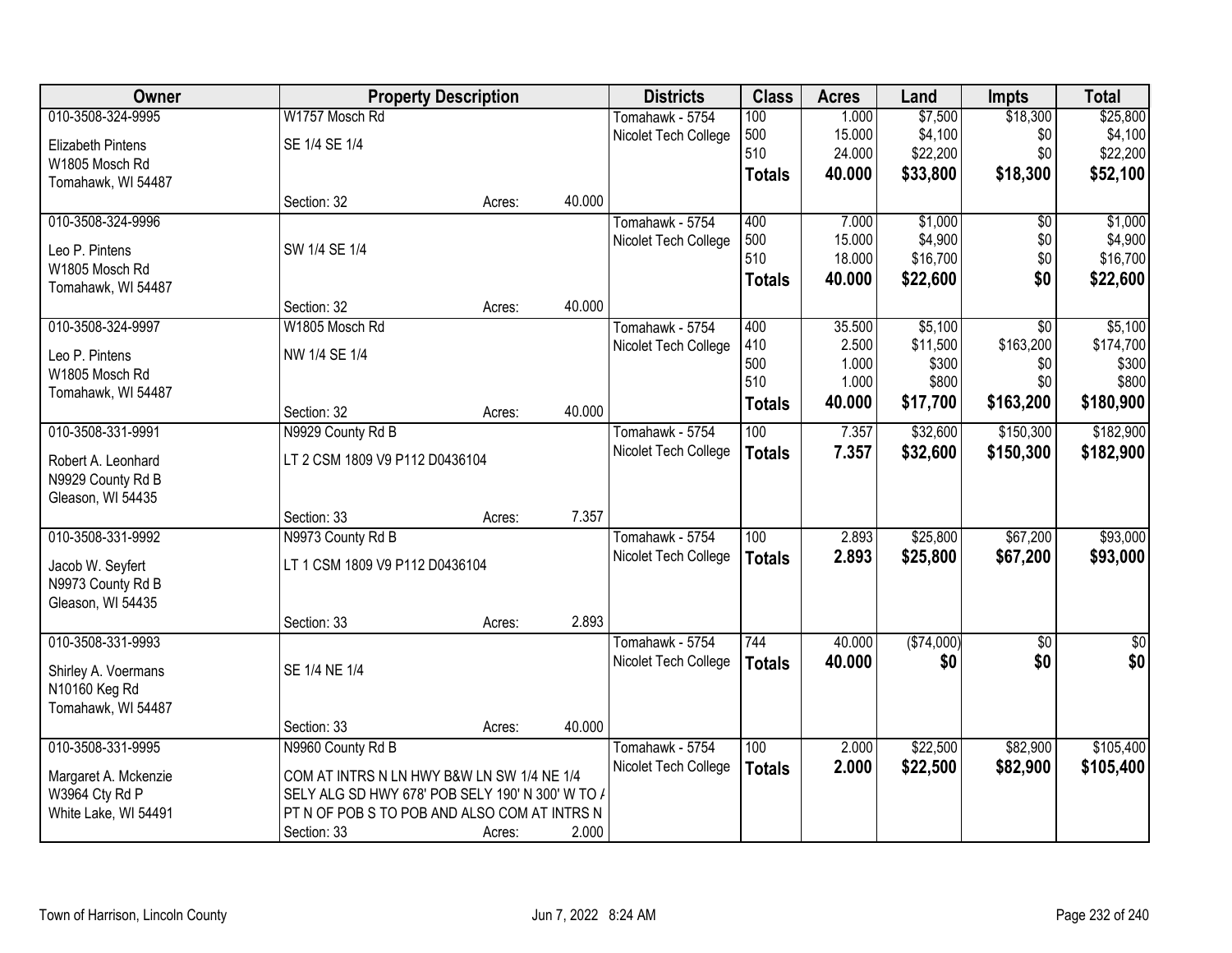| Owner                                                             |                                                                                                                                                                     | <b>Property Description</b> |        | <b>Districts</b>                        | <b>Class</b>         | <b>Acres</b>     | Land                 | <b>Impts</b>           | <b>Total</b>          |
|-------------------------------------------------------------------|---------------------------------------------------------------------------------------------------------------------------------------------------------------------|-----------------------------|--------|-----------------------------------------|----------------------|------------------|----------------------|------------------------|-----------------------|
| 010-3508-331-9997<br>Jonathan Baer<br>9601 Perrett Ln             | Cty Rd E<br>THAT PRT OF THE SW 1/4 NE 1/4 LYG N & E OF HWY<br>B EXCEPT TH TWO PCLS DES IN V261 P245 OF LCD                                                          |                             |        | Tomahawk - 5754<br>Nicolet Tech College | 600<br><b>Totals</b> | 25.000<br>25.000 | \$50,100<br>\$50,100 | $\overline{50}$<br>\$0 | \$50,100<br>\$50,100  |
| Belvidere, IL 61008                                               | Section: 33                                                                                                                                                         | Acres:                      | 25.000 |                                         |                      |                  |                      |                        |                       |
| 010-3508-331-9998                                                 | N10074 Keg Rd<br>NW 1/4 NE 1/4                                                                                                                                      |                             |        | Tomahawk - 5754<br>Nicolet Tech College | 100<br>500           | 2.000<br>8.000   | \$22,500<br>\$6,400  | \$150,800<br>\$0       | \$173,300<br>\$6,400  |
| Kurt A. Cordova<br>N10074 Keg Rd<br>Tomahawk, WI 54487            |                                                                                                                                                                     |                             |        |                                         | 600<br><b>Totals</b> | 30.000<br>40.000 | \$52,500<br>\$81,400 | \$0<br>\$150,800       | \$52,500<br>\$232,200 |
|                                                                   | Section: 33                                                                                                                                                         | Acres:                      | 40.000 |                                         |                      |                  |                      |                        |                       |
| 010-3508-331-9999                                                 |                                                                                                                                                                     |                             |        | Tomahawk - 5754                         | 744                  | 40.000           | ( \$74,000)          | \$0                    | $\sqrt{50}$           |
| Shirley A. Voermans<br>N10160 Keg Rd<br>Tomahawk, WI 54487        | NE 1/4 NE 1/4                                                                                                                                                       |                             |        | Nicolet Tech College                    | <b>Totals</b>        | 40.000           | \$0                  | \$0                    | \$0                   |
|                                                                   | Section: 33                                                                                                                                                         | Acres:                      | 40.000 |                                         |                      |                  |                      |                        |                       |
| 010-3508-332-9974                                                 | N9954 Mosch Rd                                                                                                                                                      |                             |        | Tomahawk - 5754                         | 100                  | 5.960            | \$31,200             | \$124,100              | \$155,300             |
| Tiffany Johns Williams Jr<br>N9954 Mosch Rd<br>Tomahawk, WI 54487 | PRT OF SW 1/4 NW 1/4 CM AT E 1/4 OF SEC 32 - N<br>01DG 27'14" E 30' TO POB - S 89DG 48'04" W 23.52'-<br>NELY N 09DG 25'40" E 35.11'- N 00DG 00'57" W<br>Section: 33 | Acres:                      | 5.960  | Nicolet Tech College                    | <b>Totals</b>        | 5.960            | \$31,200             | \$124,100              | \$155,300             |
| 010-3508-332-9975                                                 |                                                                                                                                                                     |                             |        | Tomahawk - 5754                         | 870                  | 2.850            | $\overline{50}$      | \$0                    | $\overline{50}$       |
| Town of Harrison                                                  | THE W 97' OF THE N 165' LYG S OF HWY B AND THE<br>E 365' OF W 662' LYG N OF HWY B - ALL IN SW 1/4<br>NW1/4 SUBJ TO LN BY AGREEMENT V348 P233AND /<br>Section: 33    | Acres:                      | 2.850  | Nicolet Tech College                    | <b>Totals</b>        | 2.850            | \$0                  | \$0                    | \$0                   |
| 010-3508-332-9976                                                 |                                                                                                                                                                     |                             |        | Tomahawk - 5754                         | 400                  | 6.000            | \$900                | $\overline{50}$        | \$900                 |
| Carl J. Vander Sanden                                             | NW 1/4 NW 1/4 EX A PCL 297' SQ IN SW CR & EX                                                                                                                        |                             |        | Nicolet Tech College                    | 500<br>510           | 24.500<br>4.000  | \$6,700<br>\$3,700   | \$0<br>\$0             | \$6,700<br>\$3,700    |
| W1446 1st Ave                                                     | PCLS DES IN V158 P482 V196 P375 V225 P237 V244                                                                                                                      |                             |        |                                         | <b>Totals</b>        | 34.500           | \$11,300             | \$0                    | \$11,300              |
| Gleason, WI 54435                                                 | P351 V268 P33 V348 P347 & EX D0474317<br>Section: 33                                                                                                                | Acres:                      | 34.500 |                                         |                      |                  |                      |                        |                       |
| 010-3508-332-9977                                                 | N10075 Keg Rd                                                                                                                                                       |                             |        | Tomahawk - 5754                         | 100                  | 1.000            | \$15,000             | \$161,400              | \$176,400             |
| Frank De Namur<br>N10075 Keg Rd<br>Tomahawk, WI 54487             | N1/2 OF THE NE1/4 NW1/4                                                                                                                                             |                             |        | Nicolet Tech College                    | 600<br><b>Totals</b> | 19.000<br>20.000 | \$35,200<br>\$50,200 | \$0<br>\$161,400       | \$35,200<br>\$211,600 |
|                                                                   | Section: 33                                                                                                                                                         | Acres:                      | 20.000 |                                         |                      |                  |                      |                        |                       |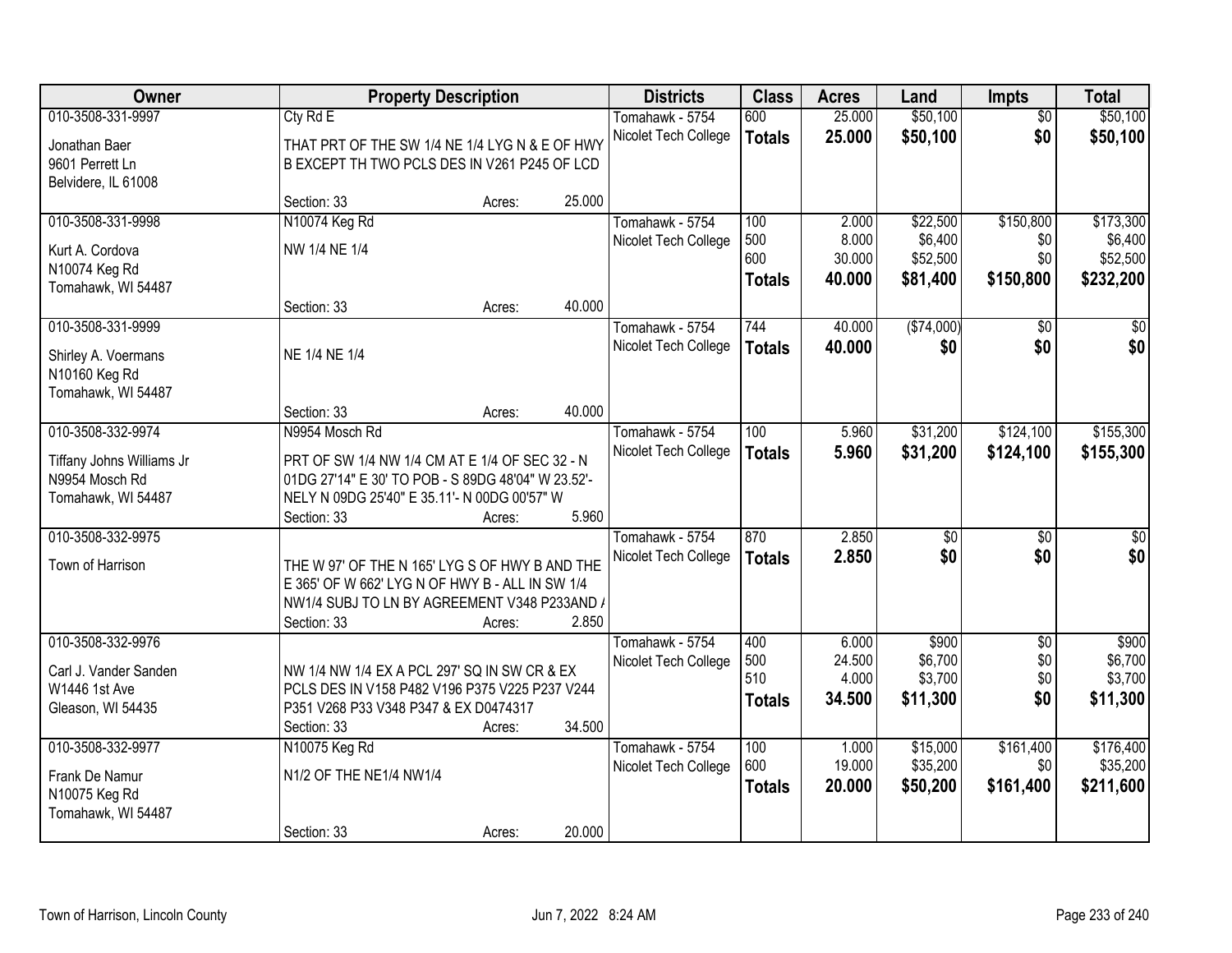| Owner                                                                                 | <b>Property Description</b>                                        |        |        | <b>Districts</b>     | <b>Class</b>  | <b>Acres</b> | Land     | <b>Impts</b>    | <b>Total</b> |
|---------------------------------------------------------------------------------------|--------------------------------------------------------------------|--------|--------|----------------------|---------------|--------------|----------|-----------------|--------------|
| 010-3508-332-9978                                                                     | N10045 Keg Rd                                                      |        |        | Tomahawk - 5754      | 100           | 1.000        | \$15,000 | \$161,400       | \$176,400    |
| Paul R Denamur Revocable Living Trust   THE S 1/2 OF THE NE1/4 NW1/4 EX THE E 152' OF |                                                                    |        |        | Nicolet Tech College | 600           | 18.300       | \$33,900 | \$0             | \$33,900     |
| N10045 Keg Rd                                                                         | THE W 631'OF THE S 320' THRF EX V362 P184                          |        |        |                      | <b>Totals</b> | 19.300       | \$48,900 | \$161,400       | \$210,300    |
| Tomahawk, WI 54487                                                                    |                                                                    |        |        |                      |               |              |          |                 |              |
|                                                                                       | Section: 33                                                        | Acres: | 19.300 |                      |               |              |          |                 |              |
| 010-3508-332-9979                                                                     |                                                                    |        |        | Tomahawk - 5754      | 100           | 1.520        | \$2,500  | \$0             | \$2,500      |
| Scott S. Renn                                                                         | PRT OF TH SW 1/4 NW 1/4 CM AT INTERS E LN SD                       |        |        | Nicolet Tech College | <b>Totals</b> | 1.520        | \$2,500  | \$0             | \$2,500      |
| N10035 Cty Rd B                                                                       | 1/4 1/4 THE POB - S 350'- W 190'- N TO S LN HWY B -                |        |        |                      |               |              |          |                 |              |
| Tomahawk, WI 54487                                                                    | E TO POB                                                           |        |        |                      |               |              |          |                 |              |
|                                                                                       | Section: 33                                                        | Acres: | 1.520  |                      |               |              |          |                 |              |
| 010-3508-332-9980                                                                     |                                                                    |        |        | Tomahawk - 5754      | 400           | 18.620       | \$800    | $\overline{50}$ | \$800        |
| Jeffrey P. Renn                                                                       | THAT PRT OF TH SW 1/4 NW 1/4 LYG S OF HWY B EX                     |        |        | Nicolet Tech College | <b>Totals</b> | 18.620       | \$800    | \$0             | \$800        |
| N10057 County Rd B                                                                    | THOSE PCLS DESC IN V106 P489; V199 P557; V205                      |        |        |                      |               |              |          |                 |              |
| Tomahawk, WI 54487                                                                    | P177; V209 P497; V214 P309; V341 P482; V507 P438;                  |        |        |                      |               |              |          |                 |              |
|                                                                                       | Section: 33                                                        | Acres: | 18.620 |                      |               |              |          |                 |              |
| 010-3508-332-9981                                                                     | N10001 County Rd B                                                 |        |        | Tomahawk - 5754      | 200           | 2.000        | \$40,800 | \$229,000       | \$269,800    |
|                                                                                       |                                                                    |        |        | Nicolet Tech College | <b>Totals</b> | 2.000        | \$40,800 | \$229,000       | \$269,800    |
| Remington Oil Co                                                                      | PRT OF SW 1/4 NE 1/4 & SE 1/4 NW 1/4 - CM AT NE                    |        |        |                      |               |              |          |                 |              |
| PO Box 399                                                                            | 1/4 SEC 33 - N 89DG 45'00" W 2606.18'- S 00DG 14'47"               |        |        |                      |               |              |          |                 |              |
| Antigo, WI 54409                                                                      | W 1591.04' TO POB - S 02DG 14'06" W 371.15'- N 87DC<br>Section: 33 |        | 2.000  |                      |               |              |          |                 |              |
| 010-3508-332-9982                                                                     | N10035 County Rd B                                                 | Acres: |        | Tomahawk - 5754      | 100           | 4.000        | \$28,300 | \$111,000       | \$139,300    |
|                                                                                       |                                                                    |        |        | Nicolet Tech College |               | 4.000        | \$28,300 | \$111,000       | \$139,300    |
| Scott S. Renn                                                                         | PRT OF SE 1/4 NW 1/4 - CM AT PT WHERE S LN HWY                     |        |        |                      | <b>Totals</b> |              |          |                 |              |
| N10035 Cty Rd B                                                                       | B INTERSECTS WITH W LN OF SD 1/4 1/4 POB - S                       |        |        |                      |               |              |          |                 |              |
| Tomahawk, WI 54487                                                                    | 350'- E 498'- N TO S LN HWY B - W TO POB                           |        |        |                      |               |              |          |                 |              |
|                                                                                       | Section: 33                                                        | Acres: | 4.000  |                      |               |              |          |                 |              |
| 010-3508-332-9983                                                                     |                                                                    |        |        | Tomahawk - 5754      | 400           | 10.000       | \$400    | $\sqrt{6}$      | \$400        |
| Scott S. Renn                                                                         | SE 1/4 NW 1/4 EX BEG ON E 1/4 LN & HWY B - N 150'-                 |        |        | Nicolet Tech College | 510           | 23.030       | \$21,300 | \$0             | \$21,300     |
| N10035 Cty Rd B                                                                       | W 150'- S 150'- E ALG HWY B TO POB EX V433 P586                    |        |        |                      | <b>Totals</b> | 33.030       | \$21,700 | \$0             | \$21,700     |
| Tomahawk, WI 54487                                                                    | V471 P380 V540 P765 LCR SUBJ TO LN AGREEMENT                       |        |        |                      |               |              |          |                 |              |
|                                                                                       | Section: 33                                                        | Acres: | 33.030 |                      |               |              |          |                 |              |
| 010-3508-332-9984                                                                     | N10002 County Rd B                                                 |        |        | Tomahawk - 5754      | 200           | 1.200        | \$29,900 | \$135,800       | \$165,700    |
| Smokentazz, LLC                                                                       | THAT PART OF SE 1/4 NW 1/4 LYG N OF HWY B EX W                     |        |        | Nicolet Tech College | <b>Totals</b> | 1.200        | \$29,900 | \$135,800       | \$165,700    |
| 10061 Penny Ln                                                                        | 631' THRF AND PART OF THE NE1/4 NW1/4 CM AT                        |        |        |                      |               |              |          |                 |              |
| Machesney Park, IL 61115                                                              | SE CR NE1/4 NW1/4 POB N59' ALG E LN SD 1/4 1/4                     |        |        |                      |               |              |          |                 |              |
|                                                                                       | Section: 33                                                        | Acres: | 1.200  |                      |               |              |          |                 |              |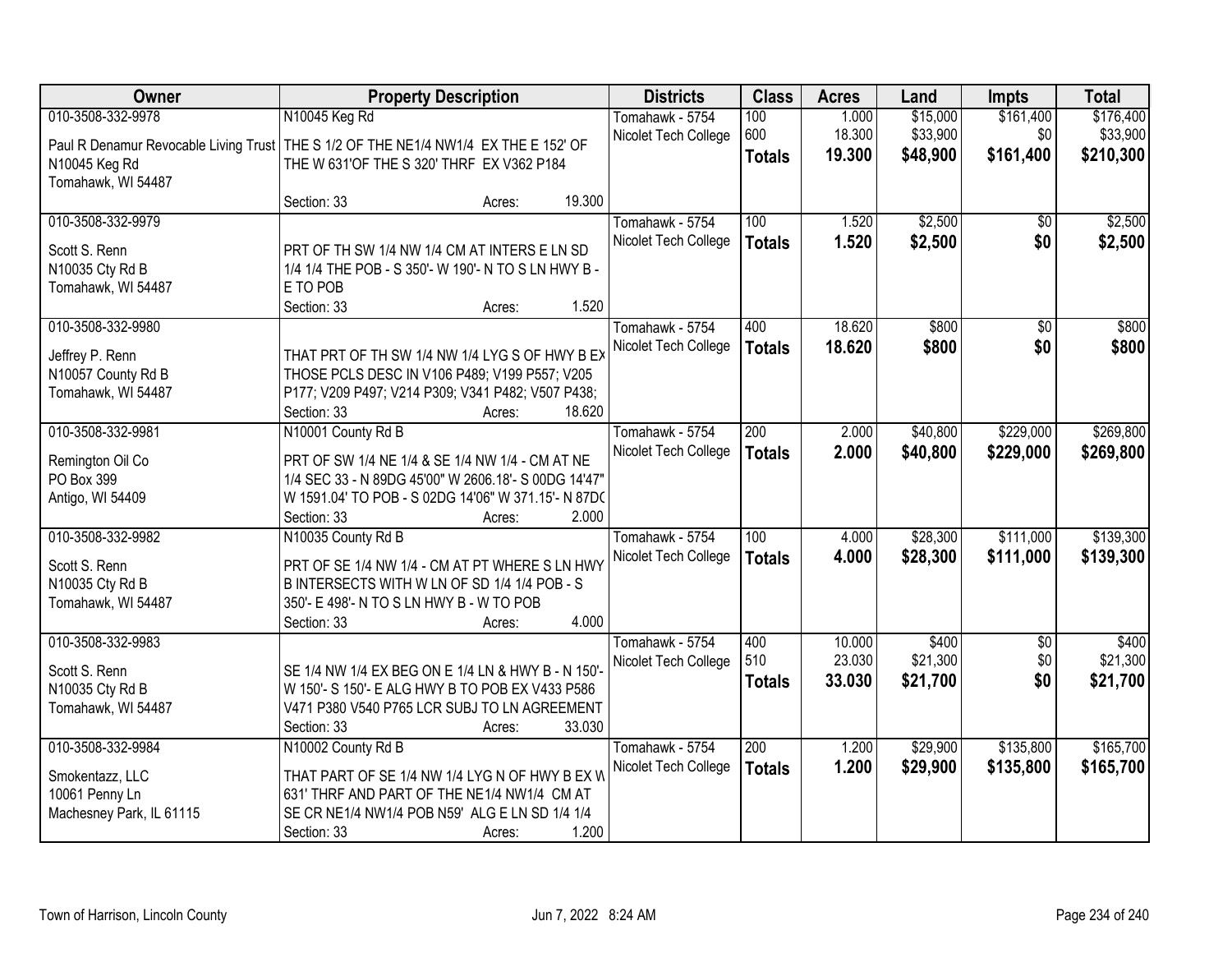| Owner                      |                                                       | <b>Property Description</b> |       | <b>Districts</b>     | <b>Class</b>  | <b>Acres</b> | Land            | Impts           | <b>Total</b> |
|----------------------------|-------------------------------------------------------|-----------------------------|-------|----------------------|---------------|--------------|-----------------|-----------------|--------------|
| 010-3508-332-9986          |                                                       |                             |       | Tomahawk - 5754      | 100           | 1.010        | \$7,500         | $\overline{50}$ | \$7,500      |
| Jeffrey P. Renn            | PRT OF THE SW 1/4 NW 1/4 CM AT PT ON SLY ROW          |                             |       | Nicolet Tech College | <b>Totals</b> | 1.010        | \$7,500         | \$0             | \$7,500      |
| N10057 County Rd B         | CO HWY B 682'W OF E LN SD 1/4 1/4 S 375' POB E        |                             |       |                      |               |              |                 |                 |              |
| Tomahawk, WI 54487         | 160' S 275' W 160' N TO POB                           |                             |       |                      |               |              |                 |                 |              |
|                            | Section: 33                                           | Acres:                      | 1.010 |                      |               |              |                 |                 |              |
| 010-3508-332-9987          | N10050 County Rd B                                    |                             |       | Tomahawk - 5754      | 100           | 2.100        | \$22,900        | \$114,200       | \$137,100    |
|                            |                                                       |                             |       | Nicolet Tech College | <b>Totals</b> | 2.100        | \$22,900        | \$114,200       | \$137,100    |
| John C. Van Ryen           | BEG AT INTRS N LN HWY B&E LN SW 1/4 NW 1/4 N          |                             |       |                      |               |              |                 |                 |              |
| N10050 County Rd B         | 254' W 380'S TO SD HWY B &E ALG SD HWY B TO PO        |                             |       |                      |               |              |                 |                 |              |
| Tomahawk, WI 54487         | PART OF W 1/2 OF NW 1/4 DESC IN 2 PCLS LN BY          |                             |       |                      |               |              |                 |                 |              |
|                            | Section: 33                                           | Acres:                      | 2.100 |                      |               |              |                 |                 |              |
| 010-3508-332-9988          | N10063 County Rd B                                    |                             |       | Tomahawk - 5754      | 100           | 1.380        | \$17,900        | \$133,800       | \$151,700    |
| Jeffrey P. Renn            | THE W 160' OF THE E 682' OF THE N 375' LYG S OF       |                             |       | Nicolet Tech College | <b>Totals</b> | 1.380        | \$17,900        | \$133,800       | \$151,700    |
| N10057 County Rd B         | HWY B                                                 |                             |       |                      |               |              |                 |                 |              |
| Tomahawk, WI 54487         |                                                       |                             |       |                      |               |              |                 |                 |              |
|                            | Section: 33                                           | Acres:                      | 1.380 |                      |               |              |                 |                 |              |
| 010-3508-332-9989          | N10091 County Rd B                                    |                             |       | Tomahawk - 5754      | 100           | 1.150        | \$16,100        | \$67,700        | \$83,800     |
|                            |                                                       |                             |       | Nicolet Tech College | <b>Totals</b> | 1.150        | \$16,100        | \$67,700        | \$83,800     |
| George B. Boduch           | BEG 97' E OF W LN SW 1/4 NW 1/4 & S LN HWY B TH       |                             |       |                      |               |              |                 |                 |              |
| 3324 Boyce Dr              | 165' TH E 299' TH N TO SD HWY TH WLY ALG HWY          |                             |       |                      |               |              |                 |                 |              |
| Rhinelander, WI 54501-0325 | TO POB                                                |                             |       |                      |               |              |                 |                 |              |
|                            | Section: 33                                           | Acres:                      | 1.150 |                      |               |              |                 |                 |              |
| 010-3508-332-9991          | N10079 County Rd B                                    |                             |       | Tomahawk - 5754      | 870           | 0.780        | $\overline{60}$ | $\overline{50}$ | \$0          |
| Town of Harrison           | COM AT INTRS W LN SW 1/4 NW 1/4 & CTR LINE HWY        |                             |       | Nicolet Tech College | <b>Totals</b> | 0.780        | \$0             | \$0             | \$0          |
| N10635 County Rd D         | B TH ELY ALG SD CTR LINE 24 RDS POB TH CONT           |                             |       |                      |               |              |                 |                 |              |
| Tomahawk, WI 54487 USA     | ELY 400' TH S 110' TH W 400' TH N 110' TO POB EX      |                             |       |                      |               |              |                 |                 |              |
|                            | Section: 33                                           | Acres:                      | 0.780 |                      |               |              |                 |                 |              |
| 010-3508-332-9993          | N10062 County Rd B                                    |                             |       | Tomahawk - 5754      | 100           | 2.230        | \$23,400        | \$71,400        | \$94,800     |
|                            |                                                       |                             |       | Nicolet Tech College | <b>Totals</b> | 2.230        | \$23,400        | \$71,400        | \$94,800     |
| Mark Smith                 | PCL 1 CSM 229 V1 P286 D0251535                        |                             |       |                      |               |              |                 |                 |              |
| PO Box 513                 |                                                       |                             |       |                      |               |              |                 |                 |              |
| Tomahawk, WI 54487         |                                                       |                             |       |                      |               |              |                 |                 |              |
|                            | Section: 33                                           | Acres:                      | 2.230 |                      |               |              |                 |                 |              |
| 010-3508-332-9994          | N10098 County Rd D                                    |                             |       | Tomahawk - 5754      | 100           | 0.570        | \$4,300         | $\overline{50}$ | \$4,300      |
| Patrick T. Chieves         | PRT OF NW 1/4 NW 1/4 DES AS BEG AT NW CR SD           |                             |       | Nicolet Tech College | <b>Totals</b> | 0.570        | \$4,300         | \$0             | \$4,300      |
| 1301 Jackson St            | 1/4 1/4 - S 200'- E 125'- N 200'- W 125' TO POB EX HW |                             |       |                      |               |              |                 |                 |              |
| Merrill, WI 54452          |                                                       |                             |       |                      |               |              |                 |                 |              |
|                            | Section: 33                                           | Acres:                      | 0.570 |                      |               |              |                 |                 |              |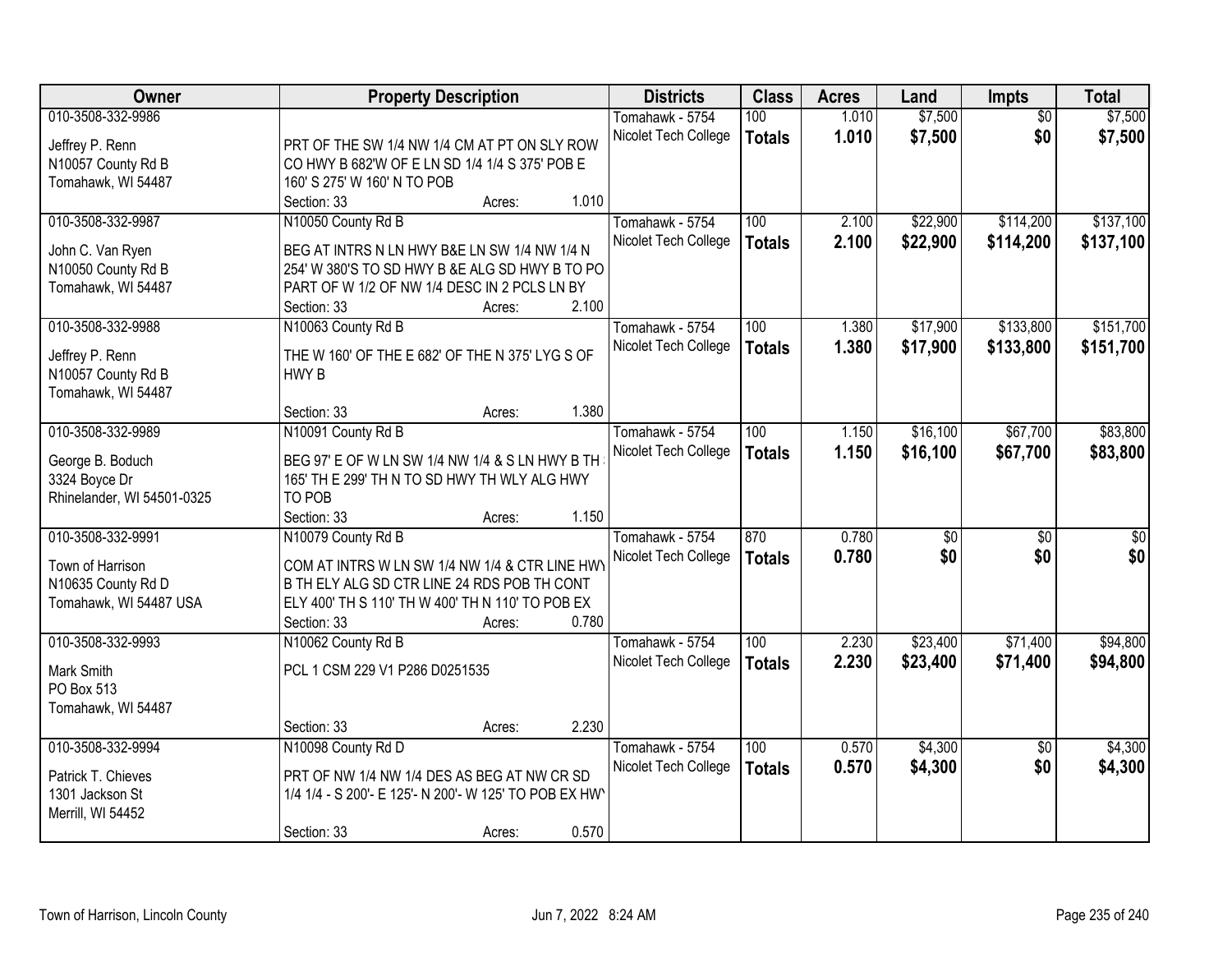| <b>Owner</b>                           | <b>Property Description</b>                      |        |        | <b>Districts</b>     | <b>Class</b>  | <b>Acres</b> | Land            | Impts           | <b>Total</b>    |
|----------------------------------------|--------------------------------------------------|--------|--------|----------------------|---------------|--------------|-----------------|-----------------|-----------------|
| 010-3508-332-9995                      | N10090 County Rd B                               |        |        | Tomahawk - 5754      | 880           | 2.030        | $\overline{50}$ | $\overline{50}$ | $\overline{50}$ |
| St Augustine Catholic Church           | PRT OF THE W 1/2 NW 1/4 - BGN AT INTER           |        |        | Nicolet Tech College | <b>Totals</b> | 2.030        | \$0             | \$0             | \$0             |
| N10090 County Rd B                     | HARRISON RD (HWY B) & W LN SEC 33 - N 18 RDS -   |        |        |                      |               |              |                 |                 |                 |
| Tomahawk, WI 54487                     | E 18 RDS - S 18 RDS - W 18 RDS TO POB            |        |        |                      |               |              |                 |                 |                 |
|                                        | Section: 33                                      | Acres: | 2.030  |                      |               |              |                 |                 |                 |
| 010-3508-332-9998                      | N10024 County Rd B                               |        |        | Tomahawk - 5754      | 100           | 0.700        | \$10,500        | \$61,400        | \$71,900        |
|                                        |                                                  |        |        | Nicolet Tech College | <b>Totals</b> | 0.700        | \$10,500        | \$61,400        | \$71,900        |
| Kelly L. Andrashko                     | THE E 152' OF THE W 631' OF THE S 320' OF THE NE |        |        |                      |               |              |                 |                 |                 |
| 5075 Broderick Rd                      | 1/4 NW 1/4                                       |        |        |                      |               |              |                 |                 |                 |
| Omro, WI 54963                         |                                                  |        |        |                      |               |              |                 |                 |                 |
|                                        | Section: 33                                      | Acres: | 0.700  |                      |               |              |                 |                 |                 |
| 010-3508-333-9994                      |                                                  |        |        | Tomahawk - 5754      | 500           | 19.440       | \$5,300         | \$0             | \$5,300         |
| Carl J & Leona M Vander Sanden Living  | NW 1/4 SW 1/4 EX THE W 350' OF THE N 400' THRF   |        |        | Nicolet Tech College | 600           | 18.000       | \$27,900        | \$0             | \$27,900        |
| Trust                                  | AND INC THE S 30' OF THE W 380' OF THE SW 1/4    |        |        |                      | <b>Totals</b> | 37.440       | \$33,200        | \$0             | \$33,200        |
| W1446 1st Ave                          | NW 1/4 AND INC A PCL IN SE 1/4 NE 1/4 OF SEC     |        |        |                      |               |              |                 |                 |                 |
| Gleason, WI 54435                      | Section: 33                                      | Acres: | 37.440 |                      |               |              |                 |                 |                 |
| 010-3508-333-9995                      |                                                  |        |        | Tomahawk - 5754      | 500           | 28.000       | \$7,700         | \$0             | \$7,700         |
|                                        | SE 1/4 SW 1/4                                    |        |        | Nicolet Tech College | 600           | 12.000       | \$22,200        | \$0             | \$22,200        |
| Carl J. Vander Sanden<br>W1446 1st Ave |                                                  |        |        |                      | <b>Totals</b> | 40.000       | \$29,900        | \$0             | \$29,900        |
| Gleason, WI 54435                      |                                                  |        |        |                      |               |              |                 |                 |                 |
|                                        | Section: 33                                      | Acres: | 40.000 |                      |               |              |                 |                 |                 |
| 010-3508-333-9996                      |                                                  |        |        | Tomahawk - 5754      | 500           | 20.000       | \$6,500         | \$0             | \$6,500         |
|                                        |                                                  |        |        |                      | 600           | 20.000       | \$34,000        | \$0             | \$34,000        |
| Leo P. Pintens                         | SW 1/4 SW 1/4                                    |        |        | Nicolet Tech College |               | 40.000       | \$40,500        | \$0             | \$40,500        |
| W1805 Mosch Rd                         |                                                  |        |        |                      | <b>Totals</b> |              |                 |                 |                 |
| Tomahawk, WI 54487                     |                                                  |        |        |                      |               |              |                 |                 |                 |
|                                        | Section: 33                                      | Acres: | 40.000 |                      |               |              |                 |                 |                 |
| 010-3508-333-9998                      | N9916 Mosch Rd                                   |        |        | Tomahawk - 5754      | 100           | 3.220        | \$26,700        | \$80,200        | \$106,900       |
| Rick J. Webster                        | TH W 350' OF N 400' OF NW 1/4 SW 1/4 (LIO MAP    |        |        | Nicolet Tech College | <b>Totals</b> | 3.220        | \$26,700        | \$80,200        | \$106,900       |
| 9916 N Mosch Rd                        | M440B)                                           |        |        |                      |               |              |                 |                 |                 |
| Tomahawk, WI 54487                     |                                                  |        |        |                      |               |              |                 |                 |                 |
|                                        | Section: 33                                      | Acres: | 3.220  |                      |               |              |                 |                 |                 |
| 010-3508-333-9999                      | N10057 County Rd B                               |        |        | Tomahawk - 5754      | 100           | 1.000        | \$20,000        | \$268,500       | \$288,500       |
|                                        |                                                  |        |        | Nicolet Tech College | 500           | 26.000       | \$8,500         | \$0             | \$8,500         |
| Jeffrey P. Renn                        | NE 1/4 SW 1/4                                    |        |        |                      | 600           | 13.000       | \$24,100        | \$0             | \$24,100        |
| N10057 County Rd B                     |                                                  |        |        |                      | <b>Totals</b> | 40.000       | \$52,600        | \$268,500       | \$321,100       |
| Tomahawk, WI 54487                     |                                                  |        |        |                      |               |              |                 |                 |                 |
|                                        | Section: 33                                      | Acres: | 40.000 |                      |               |              |                 |                 |                 |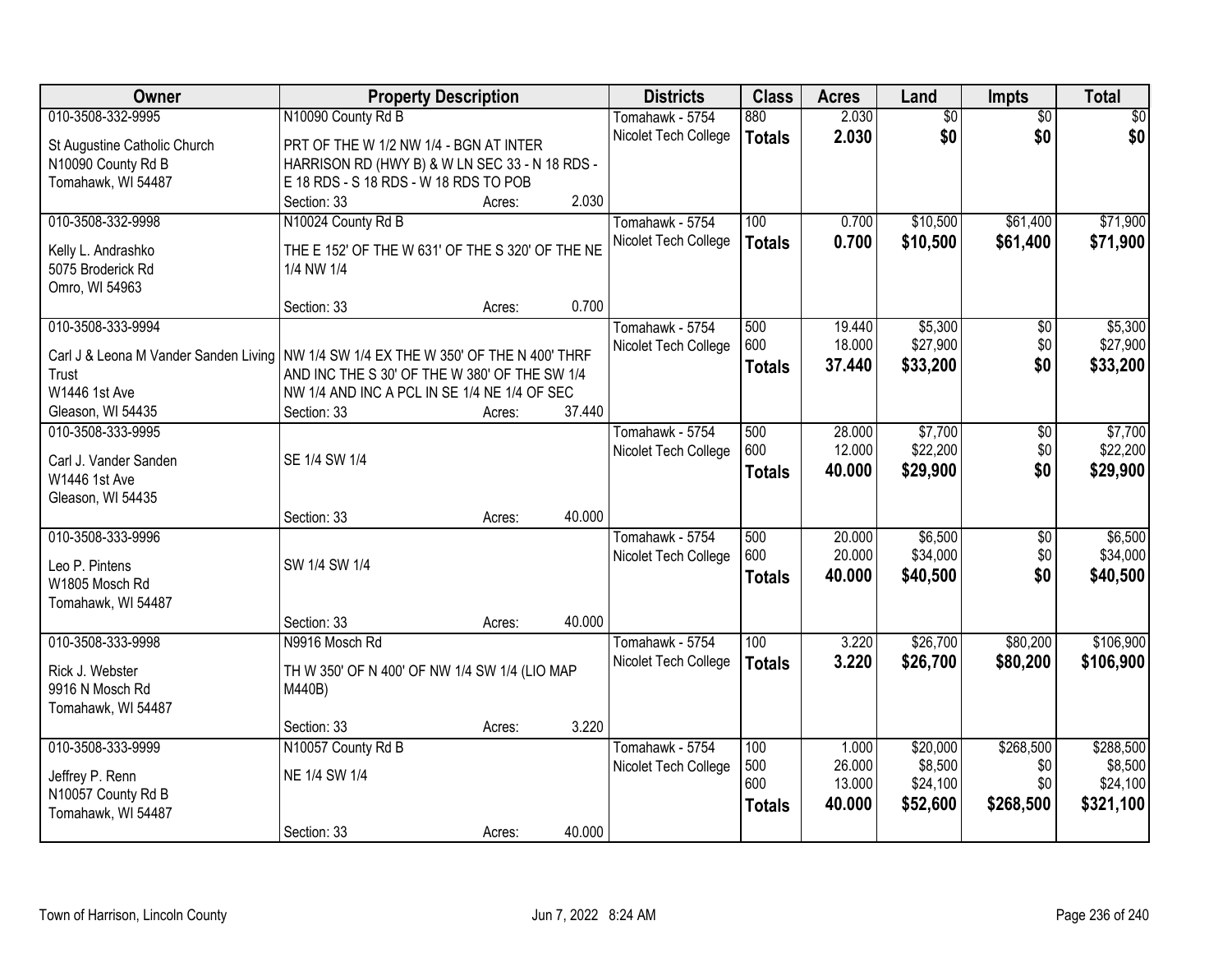| Owner                               | <b>Property Description</b>                                                                               | <b>Districts</b>     | <b>Class</b>         | <b>Acres</b>     | Land                 | Impts           | <b>Total</b>         |
|-------------------------------------|-----------------------------------------------------------------------------------------------------------|----------------------|----------------------|------------------|----------------------|-----------------|----------------------|
| 010-3508-334-9981                   | N9741 County Rd B                                                                                         | Tomahawk - 5754      | 500                  | 20.000           | \$6,500              | $\overline{50}$ | \$6,500              |
|                                     | Carl J & Leona M Vander Sanden Living   S 1/2 OF SE 1/4 SE 1/4 VAC PLAT DOC 473940 AND S                  | Nicolet Tech College | 600<br><b>Totals</b> | 10.000<br>30.000 | \$18,600<br>\$25,100 | \$0<br>\$0      | \$18,600<br>\$25,100 |
| Trust                               | 1/2 OF N 1/2 OF SE 1/4 SE 1/4                                                                             |                      |                      |                  |                      |                 |                      |
| W1446 1st Ave                       |                                                                                                           |                      |                      |                  |                      |                 |                      |
| Gleason, WI 54435                   | 30.000<br>Section: 33<br>Acres:                                                                           |                      |                      |                  |                      |                 |                      |
| 010-3508-334-9982                   | N9923 County Rd B                                                                                         | Tomahawk - 5754      | 100                  | 1.000            | \$15,000             | \$85,500        | \$100,500            |
| Gerald Van Ryen                     | PRT OF NW 1/4 SE 1/4 CM AT NE CR OF SE 1/4 1/4 -                                                          | Nicolet Tech College | 600                  | 12.000           | \$22,200             | \$0             | \$22,200             |
| N9923 County Rd B                   | W 438.33' POB - S TO POINT ON S LN WHICH IS                                                               |                      | <b>Totals</b>        | 13.000           | \$37,200             | \$85,500        | \$122,700            |
| Gleason, WI 54435                   | 440.02' W OF SE CR OF SD 1/4 1/4 - W 440.01'- N TO                                                        |                      |                      |                  |                      |                 |                      |
|                                     | 13.000<br>Section: 33<br>Acres:                                                                           |                      |                      |                  |                      |                 |                      |
| 010-3508-334-9983                   |                                                                                                           | Tomahawk - 5754      | 600                  | 13.000           | \$24,100             | $\overline{50}$ | \$24,100             |
| Robert A. Leonhard                  | PRT OF NW 1/4 SE 1/4 LYG W OF LN DES AS CM AT                                                             | Nicolet Tech College | <b>Totals</b>        | 13.000           | \$24,100             | \$0             | \$24,100             |
| N9929 County Rd B                   | NE CR OF NW 1/4 SE 1/4 - W 876.66' TO POB OF REF                                                          |                      |                      |                  |                      |                 |                      |
| Gleason, WI 54435                   | LN - S TO S LN OF SD 1/4 1/4 BEING POT WHICH                                                              |                      |                      |                  |                      |                 |                      |
|                                     | 13.000<br>Section: 33<br>Acres:                                                                           |                      |                      |                  |                      |                 |                      |
| 010-3508-334-9984                   |                                                                                                           | Tomahawk - 5754      | 500                  | 5.000            | \$1,400              | \$0             | \$1,400              |
| Gerald Van Ryen                     | PRT OF NW 1/4 SE 1/4 CM AT NE CR OF SD 1/4 1/4                                                            | Nicolet Tech College | 600                  | 8.000            | \$14,800             | \$0             | \$14,800             |
| N9923 Cty Rd B                      | POB - S TO SE CR OF SE 1/4 1/4 - W 440.02'- N TO N                                                        |                      | <b>Totals</b>        | 13.000           | \$16,200             | \$0             | \$16,200             |
| Gleason, WI 54435                   | LN OF SD 1/4 1/4 - E 438.33' TO POB SUBJECT TO                                                            |                      |                      |                  |                      |                 |                      |
|                                     | 13.000<br>Section: 33<br>Acres:                                                                           |                      |                      |                  |                      |                 |                      |
| 010-3508-334-9985                   |                                                                                                           | Tomahawk - 5754      | 100                  | 3.520            | \$27,300             | $\overline{50}$ | \$27,300             |
|                                     |                                                                                                           | Nicolet Tech College | <b>Totals</b>        | 3.520            | \$27,300             | \$0             | \$27,300             |
| William E. Menarek                  | PART OF THE NE 1/4 SE 1/4 CM AT THE E1/4 CR SEC                                                           |                      |                      |                  |                      |                 |                      |
| 1620 120th Ave<br>Kenosha, WI 53144 | 33- N 89DG 04'18"W 993.39'-S 46DG 54'31"E 65.70'TO<br>POB- S 46DG 54'31"E 47.47'-S 44 DG 20'36"W 88.41'-S |                      |                      |                  |                      |                 |                      |
|                                     | Section: 33<br>3.520<br>Acres:                                                                            |                      |                      |                  |                      |                 |                      |
| 010-3508-334-9986                   |                                                                                                           | Tomahawk - 5754      | 100                  | 4.130            | \$28,500             | $\overline{50}$ | \$28,500             |
|                                     |                                                                                                           | Nicolet Tech College | <b>Totals</b>        | 4.130            | \$28,500             | \$0             | \$28,500             |
| William E. Menarek                  | PART OF THE NE 1/4 SE 1/4 & SE1/4 SE1/4 CM AT E                                                           |                      |                      |                  |                      |                 |                      |
| 1620 120th Ave                      | 1/4 CR SEC 33-N 89DG 04'18"W 993.39'TO POB-N                                                              |                      |                      |                  |                      |                 |                      |
| Kenosha, WI 53144                   | 89DG 04'18" W 321.60'-S 00DG 20'09"E 1502.74'-N                                                           |                      |                      |                  |                      |                 |                      |
|                                     | 4.130<br>Section: 33<br>Acres:                                                                            |                      |                      |                  |                      |                 |                      |
| 010-3508-334-9987                   | N9878 County Rd B                                                                                         | Tomahawk - 5754      | 100                  | 3.860            | \$28,000             | \$186,700       | \$214,700            |
| John Crossen                        | PART OF THE NE1/4 SE1/4 CM AT THE E1/4 CR SEC                                                             | Nicolet Tech College | <b>Totals</b>        | 3.860            | \$28,000             | \$186,700       | \$214,700            |
| N9878 County Rd B                   | 33-S 00DG 32'09"W 207.79'-S 48DG 32'09"W 305.43'TC                                                        |                      |                      |                  |                      |                 |                      |
| Gleason, WI 54435                   | POB-S 55 DG 34'06"W 186.87'-N 54DG 25'12"W                                                                |                      |                      |                  |                      |                 |                      |
|                                     | 3.860<br>Section: 33<br>Acres:                                                                            |                      |                      |                  |                      |                 |                      |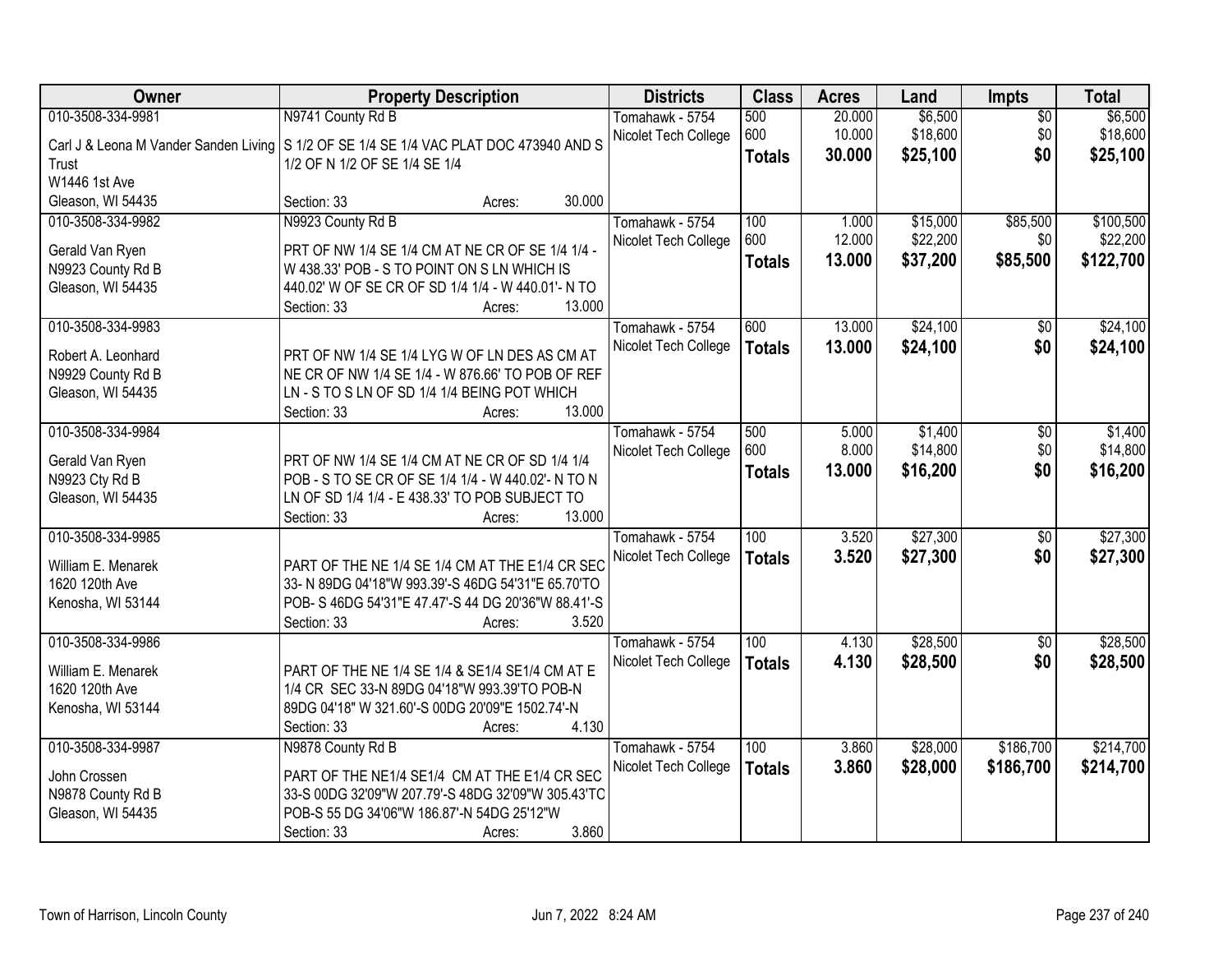| Owner                                  | <b>Property Description</b>                       |                   | <b>Districts</b>     | <b>Class</b>  | <b>Acres</b> | Land            | <b>Impts</b>    | <b>Total</b> |
|----------------------------------------|---------------------------------------------------|-------------------|----------------------|---------------|--------------|-----------------|-----------------|--------------|
| 010-3508-334-9988                      | N9894 County Rd B                                 |                   | Tomahawk - 5754      | 100           | 4.500        | \$29,300        | \$125,600       | \$154,900    |
| Donald W. Hupf                         | PART OF THE NE 1/4 SE 1/4 CM AT THE E1/4 CR SEC   |                   | Nicolet Tech College | 500           | 2.500        | \$800           | \$0             | \$800        |
| N9894 County Rd B                      | 33 THE POB-S 00DG 33'50"E 207. 79'-S 48DG 32'09"W |                   |                      | <b>Totals</b> | 7.000        | \$30,100        | \$125,600       | \$155,700    |
| Gleason, WI 54435                      | 305.43'- S 55DG 34'06"W 186.87'-N 54DG 25'12"W    |                   |                      |               |              |                 |                 |              |
|                                        | Section: 33                                       | 7.000<br>Acres:   |                      |               |              |                 |                 |              |
| 010-3508-334-9990                      |                                                   |                   | Tomahawk - 5754      | 600           | 8.340        | \$15,400        | $\overline{50}$ | \$15,400     |
|                                        |                                                   |                   | Nicolet Tech College | <b>Totals</b> | 8.340        | \$15,400        | \$0             | \$15,400     |
| Nutzees Resort, LLC                    | PART OF THE E1/2 SE1/4 CM AT E 1/4 CR SEC 33-S    |                   |                      |               |              |                 |                 |              |
| N9831 County Rd B                      | 00 DG 33'50"E 207.79'TO POB- S 00DG 33'50"E       |                   |                      |               |              |                 |                 |              |
| Gleason, WI 54435                      | 1392.01'-N 89DG 12'21"W 90.34'-N 34DG 27'17"W     |                   |                      |               |              |                 |                 |              |
|                                        | Section: 33                                       | 8.340<br>Acres:   |                      |               |              |                 |                 |              |
| 010-3508-334-9991                      | N9831 County Rd B                                 |                   | Tomahawk - 5754      | 200           | 3.000        | \$57,100        | \$157,400       | \$214,500    |
| Nutzees Resort, LLC                    | PART OF THE E 1/2 SE1/4 CM AT SE CR SEC 33-N      |                   | Nicolet Tech College | 600           | 8.000        | \$19,200        | \$0             | \$19,200     |
| N9831 County Rd B                      | 00DG 33' 50"W 959.88'-N 89DG 12'21"W 171.16'TO    |                   |                      | <b>Totals</b> | 11.000       | \$76,300        | \$157,400       | \$233,700    |
| Gleason, WI 54435                      | POB-N 34DG 24'17" W 595.45'-ALG ARC OF A CURVE    |                   |                      |               |              |                 |                 |              |
|                                        | Section: 33                                       | 11.000<br>Acres:  |                      |               |              |                 |                 |              |
| 010-3508-334-9997                      | N9743 County Rd B                                 |                   | Tomahawk - 5754      | 100           | 1.000        | \$20,000        | \$111,900       | \$131,900    |
|                                        |                                                   |                   | Nicolet Tech College | 500           | 19.000       | \$6,200         | \$0             | \$6,200      |
| Carl J & Leona M Vander Sanden Living  | SW 1/4 SE 1/4                                     |                   |                      | 600           | 20.000       | \$37,000        | \$0             | \$37,000     |
| Trust<br>W1446 1st Ave                 |                                                   |                   |                      | <b>Totals</b> | 40.000       | \$63,200        | \$111,900       | \$175,100    |
|                                        |                                                   | 40.000            |                      |               |              |                 |                 |              |
| Gleason, WI 54435<br>010-3508-341-9999 | Section: 33                                       | Acres:            |                      | 820           | 560.000      | $\overline{60}$ | $\overline{50}$ | \$0          |
|                                        |                                                   |                   | Tomahawk - 5754      |               |              |                 |                 |              |
| <b>Lincoln County</b>                  | THE N 1/2 OF SEC 34 THE E 1/2 OF THE SW 1/4 THE   |                   | Nicolet Tech College | <b>Totals</b> | 560,000      | \$0             | \$0             | \$0          |
| 801 N Sales St                         | S W1/4 SE 1/4                                     |                   |                      |               |              |                 |                 |              |
| Merrill, WI 54452                      |                                                   |                   |                      |               |              |                 |                 |              |
|                                        | Section: 34                                       | 560.000<br>Acres: |                      |               |              |                 |                 |              |
| 010-3508-343-9992                      | W1273 Parrish Rd                                  |                   | Tomahawk - 5754      | 100           | 1.000        | \$2,500         | \$116,200       | \$118,700    |
| John Schneiderwent                     | THT PRT OF TH SW 1/4 SW 1/4 LYG S OF PARRISH      |                   | Nicolet Tech College | 500           | 11.000       | \$3,600         | \$0             | \$3,600      |
| 6545 Fish Rd                           | RD EX CSM 1879 V9 P246 D0444153 AND PCL DES       |                   |                      | 600           | 16.300       | \$28,000        | \$0             | \$28,000     |
| Dalzell, SC 29040                      | D0546061                                          |                   |                      | <b>Totals</b> | 28.300       | \$34,100        | \$116,200       | \$150,300    |
|                                        | Section: 34                                       | 28.300<br>Acres:  |                      |               |              |                 |                 |              |
| 010-3508-343-9993                      | W1295 Parrish Rd                                  |                   | Tomahawk - 5754      | 100           | 2.500        | \$24,400        | \$61,900        | \$86,300     |
|                                        |                                                   |                   | Nicolet Tech College | <b>Totals</b> | 2.500        | \$24,400        | \$61,900        | \$86,300     |
| Georgia A. Schneiderwent               | LT 1 CSM 1879 V9 P246 D0444153 AND A PCL DES      |                   |                      |               |              |                 |                 |              |
| W1295 Parrish Rd                       | AS COMM SW COR OF SEC 34 TH N22?53'40"E           |                   |                      |               |              |                 |                 |              |
| Gleason, WI 54435                      | 324.48' BNG SW COR LT 1 CSM 1879 POB TH           |                   |                      |               |              |                 |                 |              |
|                                        | Section: 34                                       | 2.500<br>Acres:   |                      |               |              |                 |                 |              |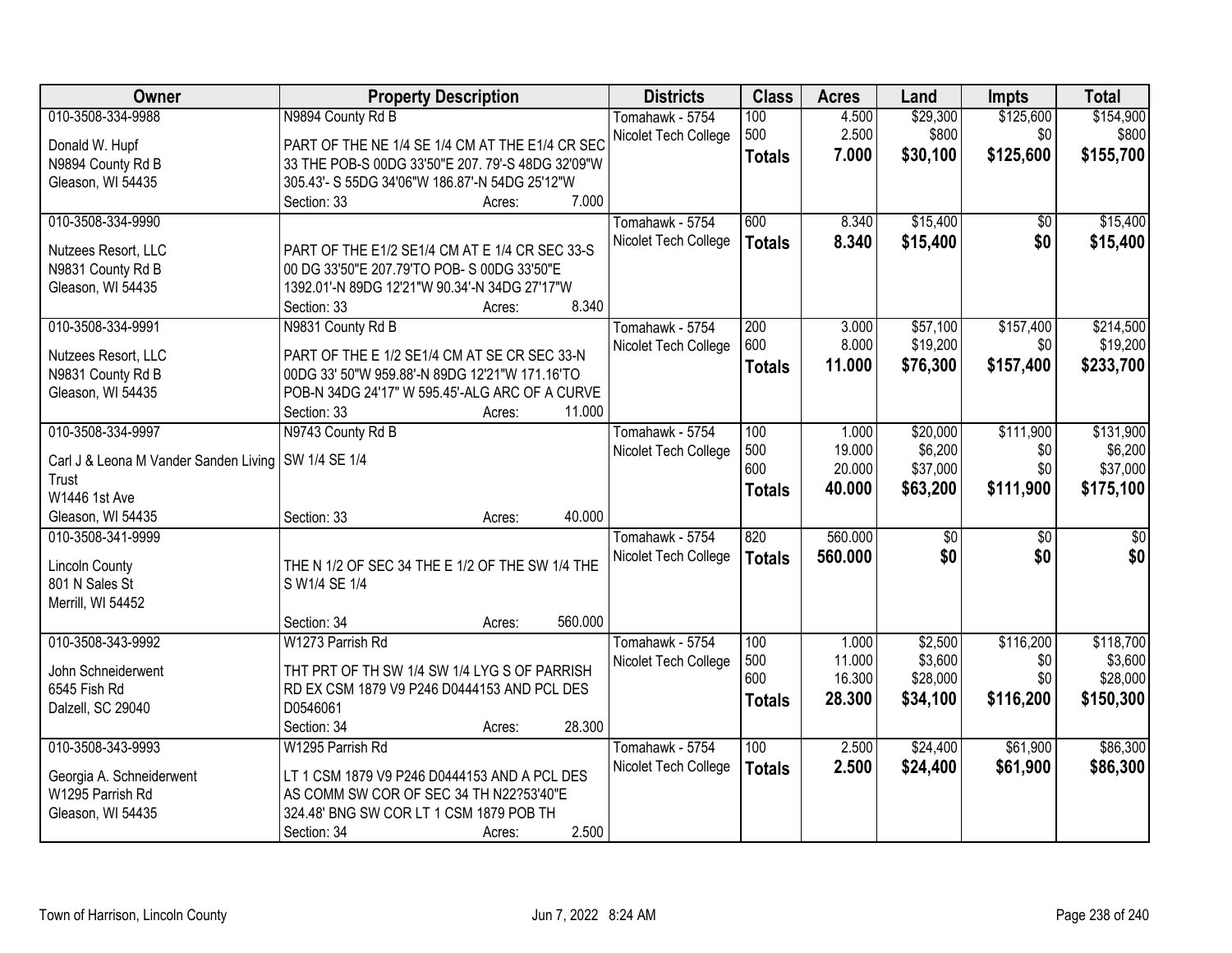| <b>Owner</b>                                                                       |                                                                                                          | <b>Property Description</b> |         | <b>Districts</b>                           | <b>Class</b>                | <b>Acres</b>               | Land                             | <b>Impts</b>                  | <b>Total</b>                     |
|------------------------------------------------------------------------------------|----------------------------------------------------------------------------------------------------------|-----------------------------|---------|--------------------------------------------|-----------------------------|----------------------------|----------------------------------|-------------------------------|----------------------------------|
| 010-3508-343-9997<br>Lee Family Revocable Living Trust<br>5318 Westmore Dr         | SW1/4 SW1/4 EX ANY PART LYG SOUTH OF PARRISH<br><b>RD</b>                                                |                             |         | Tomahawk - 5754<br>Nicolet Tech College    | 500<br>600<br><b>Totals</b> | 6.200<br>3.000<br>9.200    | \$1,700<br>\$5,600<br>\$7,300    | $\overline{50}$<br>\$0<br>\$0 | \$1,700<br>\$5,600<br>\$7,300    |
| Racine, WI 53406                                                                   | Section: 34                                                                                              | Acres:                      | 9.200   |                                            |                             |                            |                                  |                               |                                  |
| 010-3508-343-9999                                                                  | W1202 Parrish Rd                                                                                         |                             |         | Tomahawk - 5754                            | 100                         | 1.000                      | \$15,000                         | \$42,400                      | \$57,400                         |
| Lee Family Revocable Living Trust<br>5318 Westmore Dr                              | NW 1/4 SW 1/4                                                                                            |                             |         | Nicolet Tech College                       | 500<br>600<br><b>Totals</b> | 15.000<br>24.000<br>40.000 | \$4,900<br>\$44,400<br>\$64,300  | \$0<br>\$0<br>\$42,400        | \$4,900<br>\$44,400<br>\$106,700 |
| Racine, WI 53406                                                                   |                                                                                                          |                             |         |                                            |                             |                            |                                  |                               |                                  |
| 010-3508-351-9999                                                                  | Section: 34                                                                                              | Acres:                      | 40.000  |                                            | 820                         | 640.000                    |                                  |                               |                                  |
| <b>Lincoln County</b><br>801 N Sales St                                            | ALL OF SEC 35                                                                                            |                             |         | Rhinelander - 4781<br>Nicolet Tech College | <b>Totals</b>               | 640.000                    | \$0<br>\$0                       | \$0<br>\$0                    | \$0<br>\$0                       |
| Merrill, WI 54452                                                                  |                                                                                                          |                             |         |                                            |                             |                            |                                  |                               |                                  |
|                                                                                    | Section: 35                                                                                              | Acres:                      | 640.000 |                                            |                             |                            |                                  |                               |                                  |
| 010-3508-361-9993                                                                  | N10085 State Rd 17                                                                                       |                             |         | Rhinelander - 4781                         | 100                         | 1.000                      | \$7,500                          | \$14,200                      | \$21,700                         |
| Mark Calhoun<br>N10628 Pine Lake Rd<br>Gleason, WI 54435                           | THE N 330' OF NW 1/4 NE 1/4 LYG W OF CEN LN HWY<br>17                                                    |                             |         | Nicolet Tech College                       | 600<br><b>Totals</b>        | 7.000<br>8.000             | \$4,100<br>\$11,600              | \$0<br>\$14,200               | \$4,100<br>\$25,800              |
|                                                                                    | Section: 36                                                                                              | Acres:                      | 8.000   |                                            |                             |                            |                                  |                               |                                  |
| 010-3508-361-9994<br>David W. Conklin<br>1360 Melaleuca Ln<br>Fort Myers, FL 33901 | N10051 State Rd 17<br>NW 1/4 NE 1/4 EXCPT THAT PRT LYG E OF HWY 17 8<br>EX N 330' LYG W OF CEN LN HWY 17 |                             |         | Rhinelander - 4781<br>Nicolet Tech College | 100<br>600<br><b>Totals</b> | 1.000<br>24.250<br>25.250  | \$15,000<br>\$44,900<br>\$59,900 | \$11,900<br>\$0<br>\$11,900   | \$26,900<br>\$44,900<br>\$71,800 |
|                                                                                    | Section: 36                                                                                              | Acres:                      | 25.250  |                                            |                             |                            |                                  |                               |                                  |
| 010-3508-361-9995                                                                  | State Rd 17                                                                                              |                             |         | Rhinelander - 4781                         | 820                         | 520.000                    | \$0                              | \$0                           | $\sqrt{50}$                      |
| <b>Lincoln County</b><br>801 N Sales St<br>Merrill, WI 54452                       | THE S 1/2 OF THE NE 1/4 THE W 1/2 THE NW 1/4 SE<br>1/4 THE S 1/2 OF THE SE 1/4 ALL IN                    |                             |         | Nicolet Tech College                       | <b>Totals</b>               | 520.000                    | \$0                              | \$0                           | \$0                              |
|                                                                                    | Section: 36                                                                                              | Acres:                      | 520.000 |                                            |                             |                            |                                  |                               |                                  |
| 010-3508-361-9996<br>Brad W. Grant<br>843 Crystal Rd                               | THAT PRT OF THE NW 1/4 NE 1/4 LYG E OF HWY 17                                                            |                             |         | Rhinelander - 4781<br>Nicolet Tech College | 500<br><b>Totals</b>        | 6.750<br>6.750             | \$1,900<br>\$1,900               | $\overline{50}$<br>\$0        | \$1,900<br>\$1,900               |
| Kiel, WI 53042                                                                     | Section: 36                                                                                              | Acres:                      | 6.750   |                                            |                             |                            |                                  |                               |                                  |